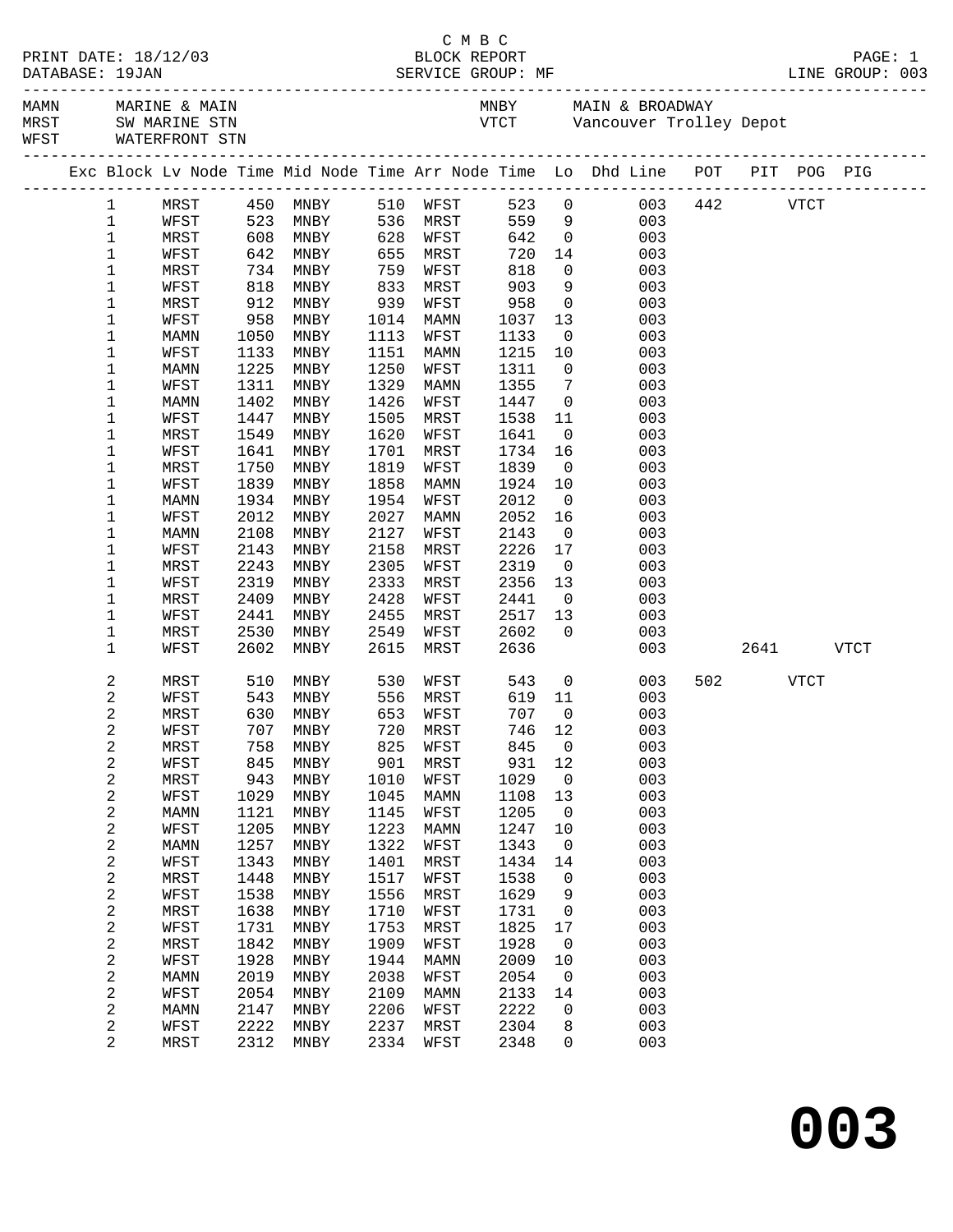|  |                |      |      |           |      |           |      |                          | Exc Block Lv Node Time Mid Node Time Arr Node Time Lo Dhd Line POT PIT POG PIG |     |      |             |             |
|--|----------------|------|------|-----------|------|-----------|------|--------------------------|--------------------------------------------------------------------------------|-----|------|-------------|-------------|
|  | $\overline{a}$ | WFST |      | 2348 MNBY |      | 2402 MRST | 2424 |                          | 003                                                                            |     | 2429 |             | <b>VTCT</b> |
|  | $\mathsf{3}$   | MRST | 529  | MNBY      | 549  | WFST      | 602  | $\mathbf 0$              | 003                                                                            | 521 |      | <b>VTCT</b> |             |
|  | $\mathfrak{Z}$ | WFST | 602  | MNBY      | 615  | MRST      | 638  | 11                       | 003                                                                            |     |      |             |             |
|  | $\mathsf 3$    | MRST | 649  | MNBY      | 713  | WFST      | 729  | $\mathbf 0$              | 003                                                                            |     |      |             |             |
|  | $\mathsf 3$    | WFST | 729  | MNBY      | 743  | MRST      | 810  | 10                       | 003                                                                            |     |      |             |             |
|  | $\mathsf 3$    | MRST | 820  | MNBY      | 847  | WFST      | 908  | $\mathbf 0$              | 003                                                                            |     |      |             |             |
|  | $\mathsf 3$    | WFST | 908  | MNBY      | 924  | MRST      | 954  | 13                       | 003                                                                            |     |      |             |             |
|  | $\mathbf{3}$   | MRST | 1007 | MNBY      | 1034 | WFST      | 1053 | $\overline{0}$           | 003                                                                            |     |      |             |             |
|  | $\mathsf 3$    | WFST | 1053 | MNBY      | 1109 | MRST      | 1137 | 20                       | 003                                                                            |     |      |             |             |
|  | $\mathsf 3$    | MRST | 1157 | MNBY      | 1225 | WFST      | 1245 | $\overline{0}$           | 003                                                                            |     |      |             |             |
|  | $\mathsf 3$    | WFST | 1245 | MNBY      | 1303 | MRST      | 1335 | 14                       | 003                                                                            |     |      |             |             |
|  | $\mathsf 3$    | MRST | 1349 | MNBY      | 1418 | WFST      | 1439 | $\overline{\phantom{0}}$ | 003                                                                            |     |      |             |             |
|  | $\mathbf{3}$   | WFST | 1439 | MNBY      | 1457 | MRST      | 1530 | 12                       | 003                                                                            |     |      |             |             |
|  | $\mathbf{3}$   | MRST | 1542 | MNBY      | 1613 | WFST      | 1634 | $\overline{0}$           | 003                                                                            |     |      |             |             |
|  | $\mathsf 3$    | WFST | 1634 | MNBY      | 1654 | MRST      | 1727 | 15                       | 003                                                                            |     |      |             |             |
|  | $\mathsf 3$    | MRST | 1742 | MNBY      | 1812 | WFST      | 1832 | $\overline{0}$           | 003                                                                            |     |      |             |             |
|  | $\mathsf 3$    | WFST | 1832 | MNBY      | 1851 | MRST      | 1921 | 21                       | 003                                                                            |     |      |             |             |
|  | 3              | MRST | 1942 | MNBY      | 2006 | WFST      | 2022 | $\overline{0}$           | 003                                                                            |     |      |             |             |
|  | $\mathsf 3$    | WFST | 2022 | MNBY      | 2037 | MRST      | 2105 | 11                       | 003                                                                            |     |      |             |             |
|  | $\mathsf 3$    | MRST | 2116 | MNBY      | 2139 | WFST      | 2155 | $\mathsf{O}$             | 003                                                                            |     |      |             |             |
|  | $\mathsf 3$    | WFST | 2155 | MNBY      | 2210 | MRST      | 2237 | 20                       | 003                                                                            |     |      |             |             |
|  | $\mathsf 3$    | MRST | 2257 | MNBY      | 2319 | WFST      | 2333 | $\overline{0}$           | 003                                                                            |     |      |             |             |
|  | $\mathsf 3$    | WFST | 2333 | MNBY      | 2347 | MRST      | 2410 | 20                       | 003                                                                            |     |      |             |             |
|  | $\mathbf{3}$   | MRST | 2430 | MNBY      | 2449 | WFST      | 2502 | $\Omega$                 | 003                                                                            |     |      |             |             |
|  | 3              | WFST | 2502 | MNBY      | 2515 | MRST      | 2536 |                          | 003                                                                            |     | 2541 |             | <b>VTCT</b> |
|  | $\,4$          | MRST | 548  | MNBY      | 608  | WFST      | 622  | $\mathbf 0$              | 003                                                                            | 540 |      | <b>VTCT</b> |             |
|  | 4              | WFST | 622  | MNBY      | 635  | MRST      | 700  | 14                       | 003                                                                            |     |      |             |             |
|  | 4              | MRST | 714  | MNBY      | 739  | WFST      | 756  | 0                        | 003                                                                            |     |      |             |             |
|  | 4              | WFST | 756  | MNBY      | 811  | MRST      | 841  | 9                        | 003                                                                            |     |      |             |             |
|  | 4              | MRST | 850  | MNBY      | 917  | WFST      | 937  | 0                        | 003                                                                            |     |      |             |             |
|  | 4              | WFST | 937  | MNBY      | 953  | MRST      | 1021 | 17                       | 003                                                                            |     |      |             |             |
|  | $\bf 4$        | MRST | 1038 | MNBY      | 1105 | WFST      | 1125 | 0                        | 003                                                                            |     |      |             |             |
|  | 4              | WFST | 1125 | MNBY      | 1143 | MRST      | 1214 | 15                       | 003                                                                            |     |      |             |             |
|  | 4              | MRST | 1229 | MNBY      | 1258 | WFST      | 1319 | $\overline{0}$           | 003                                                                            |     |      |             |             |
|  | 4              | WFST | 1319 | MNBY      | 1337 | MRST      | 1410 | 10                       | 003                                                                            |     |      |             |             |
|  | 4              | MRST | 1420 | MNBY      | 1449 | WFST      | 1510 | $\mathbf 0$              | 003                                                                            |     |      |             |             |
|  | $\overline{4}$ | WFST | 1510 | MNBY      | 1528 | MRST      | 1601 | 8                        | 003                                                                            |     |      |             |             |
|  | 4              | MRST | 1609 | MNBY      | 1642 | WFST      | 1703 | $\overline{\phantom{0}}$ | 003                                                                            |     |      |             |             |
|  | 4              | WFST | 1703 | MNBY      | 1723 | MRST      | 1757 | 11                       | 003                                                                            |     |      |             |             |
|  | 4              | MRST | 1808 | MNBY      | 1836 | WFST      | 1856 | $\overline{0}$           | 003                                                                            |     |      |             |             |
|  | 4              | WFST | 1856 | MNBY      | 1914 | MRST      | 1943 | 19                       | 003                                                                            |     |      |             |             |
|  | 4              | MRST | 2002 | MNBY      | 2026 | WFST      | 2042 | $\Omega$                 | 003                                                                            |     |      |             |             |
|  | $\overline{4}$ | WFST | 2042 | MNBY      | 2057 | MRST      | 2125 |                          | 003                                                                            |     | 2130 |             | <b>VTCT</b> |
|  |                |      |      |           |      |           |      |                          |                                                                                |     |      |             |             |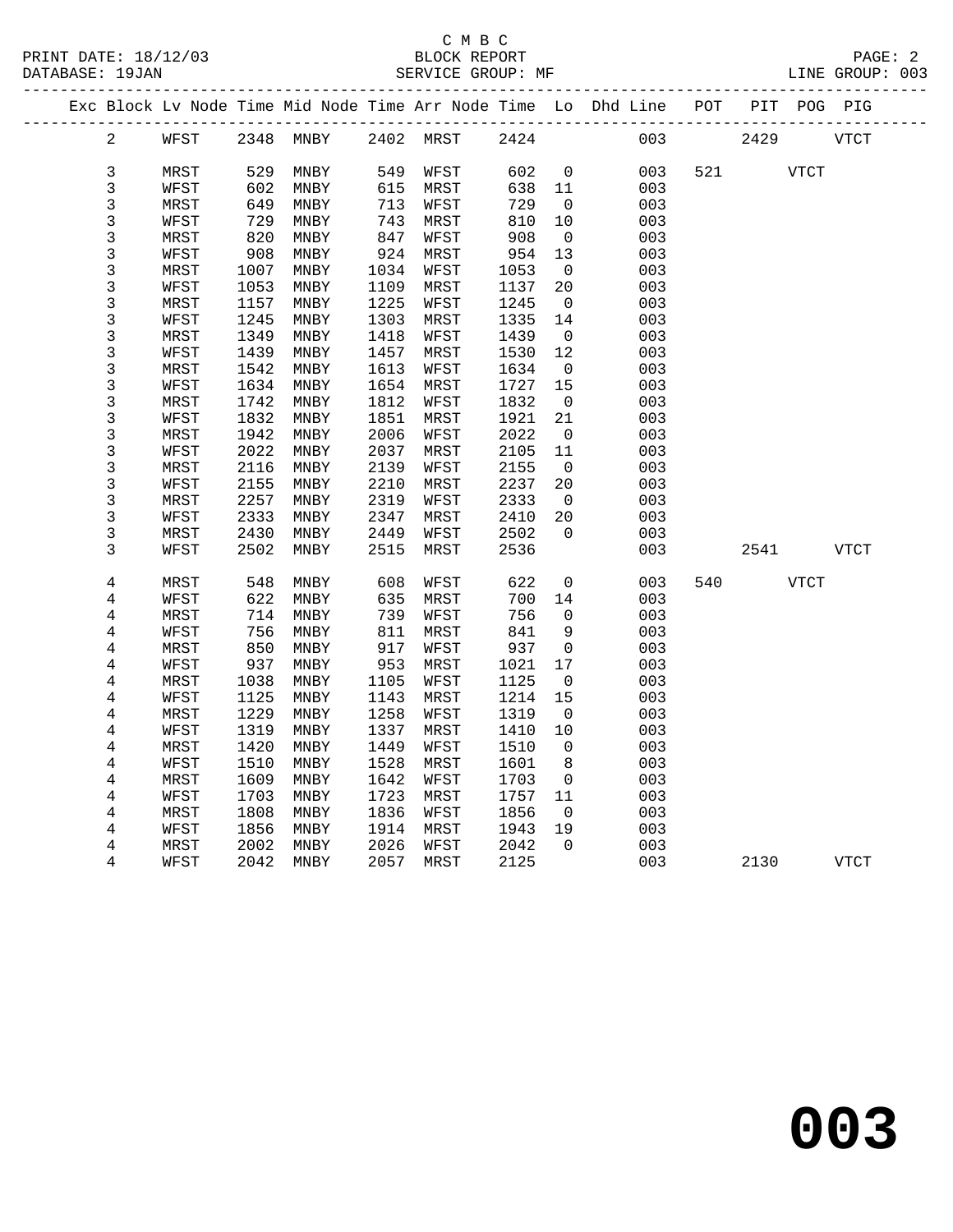|  |   |      |      | Exc Block Lv Node Time Mid Node Time Arr Node Time Lo Dhd Line |      |             |         |              |     | POT | PIT  | POG PIG     |             |
|--|---|------|------|----------------------------------------------------------------|------|-------------|---------|--------------|-----|-----|------|-------------|-------------|
|  | 5 | MRST | 558  | MNBY                                                           | 618  | WFST        | 632     | $\mathsf{O}$ | 003 | 550 |      | <b>VTCT</b> |             |
|  | 5 | WFST | 632  | MNBY                                                           | 645  | MRST        | 710     | 11           | 003 |     |      |             |             |
|  | 5 | MRST | 721  | MNBY                                                           | 746  | WFST        | 804     | $\mathsf{O}$ | 003 |     |      |             |             |
|  | 5 | WFST | 804  | MNBY                                                           | 819  | MRST        | 849     | 8            | 003 |     |      |             |             |
|  | 5 | MRST | 857  | MNBY                                                           | 924  | WFST        | 944     | $\mathsf{O}$ | 003 |     |      |             |             |
|  | 5 | WFST | 944  | MNBY                                                           | 1000 | MAMN        | 1023    | 12           | 003 |     |      |             |             |
|  | 5 | MAMN | 1035 | MNBY                                                           | 1058 | WFST        | 1117    | $\mathsf{O}$ | 003 |     |      |             |             |
|  | 5 | WFST | 1117 | MNBY                                                           | 1135 | MAMN        | 1159    | 9            | 003 |     |      |             |             |
|  | 5 | MAMN | 1208 | MNBY                                                           | 1233 | WFST        | 1254    | $\mathsf{O}$ | 003 |     |      |             |             |
|  | 5 | WFST | 1254 | MNBY                                                           | 1312 | MAMN        | 1337    | 9            | 003 |     |      |             |             |
|  | 5 | MAMN | 1346 | MNBY                                                           | 1410 | WFST        | 1431    | $\mathbf 0$  | 003 |     |      |             |             |
|  | 5 | WFST | 1431 | MNBY                                                           | 1449 | MRST        | 1522    | 13           | 003 |     |      |             |             |
|  | 5 | MRST | 1535 | MNBY                                                           | 1606 | WFST        | 1627    | 0            | 003 |     |      |             |             |
|  | 5 | WFST | 1627 | MNBY                                                           | 1647 | MRST        | 1720    | 15           | 003 |     |      |             |             |
|  | 5 | MRST | 1735 | MNBY                                                           | 1805 | WFST        | 1825    | $\mathbf 0$  | 003 |     |      |             |             |
|  | 5 | WFST | 1825 | MNBY                                                           | 1844 | MRST        | 1914    |              | 003 |     | 1920 |             | <b>VTCT</b> |
|  |   |      |      |                                                                |      |             |         |              |     |     |      |             |             |
|  | 6 | MRST | 615  | MNBY                                                           | 637  | WFST        | 651     | 0            | 003 | 607 |      | <b>VTCT</b> |             |
|  | 6 | WFST | 651  | MNBY                                                           | 704  | MRST        | 729     | 10           | 003 |     |      |             |             |
|  | 6 | MRST | 739  | MNBY                                                           | 806  | WFST        | 825     | $\mathsf{O}$ | 003 |     |      |             |             |
|  | 6 | WFST | 825  | MNBY                                                           | 840  | MRST        | 910     | 10           | 003 |     |      |             |             |
|  | 6 | MRST | 920  | MNBY                                                           | 947  | WFST        | 1006    | $\mathbf 0$  | 003 |     |      |             |             |
|  | 6 | WFST | 1006 | MNBY                                                           | 1022 | MRST        | 1050    | 19           | 003 |     |      |             |             |
|  | 6 | MRST | 1109 | MNBY                                                           | 1137 | WFST        | 1157    | $\mathbf 0$  | 003 |     |      |             |             |
|  | 6 | WFST | 1157 | MNBY                                                           | 1215 | MRST        | 1246    | 15           | 003 |     |      |             |             |
|  | 6 | MRST | 1301 | MNBY                                                           | 1330 | WFST        | 1351    | 0            | 003 |     |      |             |             |
|  | 6 | WFST | 1351 | MNBY                                                           | 1409 | MRST        | 1442    | 13           | 003 |     |      |             |             |
|  | 6 | MRST | 1455 | MNBY                                                           | 1524 | WFST        | 1545    | $\mathbf 0$  | 003 |     |      |             |             |
|  | 6 | WFST | 1545 | MNBY                                                           | 1605 | MRST        | 1638    | 7            | 003 |     |      |             |             |
|  | 6 | MRST | 1645 | MNBY                                                           | 1717 | WFST        | 1738    | $\mathsf{O}$ | 003 |     |      |             |             |
|  | 6 | WFST | 1738 | MNBY                                                           | 1800 | <b>MAMN</b> | 1828    | 12           | 003 |     |      |             |             |
|  | 6 | MAMN | 1840 | MNBY                                                           | 1901 | WFST        | 1920    | $\mathbf 0$  | 003 |     |      |             |             |
|  | 6 | WFST | 1920 | MNBY                                                           | 1936 | MRST        | 2005    |              | 003 |     | 2011 |             | <b>VTCT</b> |
|  | 7 | MRST | 622  | MNBY                                                           | 645  | WFST        | 659     | $\mathsf{O}$ | 003 | 614 |      | VTCT        |             |
|  | 7 | WFST | 659  | MNBY                                                           | 712  | MRST        | 737     | 15           | 003 |     |      |             |             |
|  | 7 | MRST | 752  | MNBY                                                           | 819  | WFST        | 839     | $\mathsf{O}$ | 003 |     |      |             |             |
|  | 7 | WFST | 839  | MNBY                                                           | 855  | MRST        | 925     | 10           | 003 |     |      |             |             |
|  | 7 | MRST | 935  | MNBY                                                           | 1002 | WFST        | 1021    | $\mathbf 0$  | 003 |     |      |             |             |
|  | 7 | WFST |      | 1021 MNBY 1037 MRST                                            |      |             | 1105 20 |              | 003 |     |      |             |             |
|  | 7 | MRST | 1125 | MNBY                                                           | 1153 | WFST        | 1213    | 0            | 003 |     |      |             |             |
|  | 7 | WFST | 1213 | MNBY                                                           | 1231 | MRST        | 1302    | 15           | 003 |     |      |             |             |
|  | 7 | MRST | 1317 | MNBY                                                           | 1346 | WFST        | 1407    | $\mathsf{O}$ | 003 |     |      |             |             |
|  | 7 | WFST | 1407 | MNBY                                                           | 1425 | MRST        | 1458    | 11           | 003 |     |      |             |             |
|  | 7 | MRST | 1509 | MNBY                                                           | 1538 | WFST        | 1559    | $\mathsf{O}$ | 003 |     |      |             |             |
|  | 7 | WFST | 1559 | MNBY                                                           | 1619 | MRST        | 1652    | 10           | 003 |     |      |             |             |
|  | 7 | MRST | 1702 | MNBY                                                           | 1732 | WFST        | 1753    | $\mathsf{O}$ | 003 |     |      |             |             |
|  | 7 | WFST | 1753 | MNBY                                                           | 1815 | MAMN        | 1843    | 13           | 003 |     |      |             |             |
|  | 7 | MAMN | 1856 | MNBY                                                           | 1917 | WFST        | 1936    | 0            | 003 |     |      |             |             |
|  | 7 | WFST | 1936 | MNBY                                                           | 1952 | MRST        | 2021    | 7            | 003 |     |      |             |             |
|  | 7 | MRST | 2028 | $\texttt{MNBY}$                                                | 2051 | WFST        | 2107    | 0            | 003 |     |      |             |             |
|  | 7 | WFST | 2107 | MNBY                                                           | 2122 | MRST        | 2150    | 7            | 003 |     |      |             |             |
|  | 7 | MRST | 2157 | MNBY                                                           | 2220 | WFST        | 2236    | 0            | 003 |     |      |             |             |
|  | 7 | WFST | 2236 | MNBY                                                           | 2251 | MRST        | 2318    | 10           | 003 |     |      |             |             |
|  | 7 | MRST | 2328 | MNBY                                                           | 2350 | WFST        | 2404    | 0            | 003 |     |      |             |             |
|  | 7 | WFST | 2404 | MNBY                                                           | 2418 | MRST        | 2440    | 10           | 003 |     |      |             |             |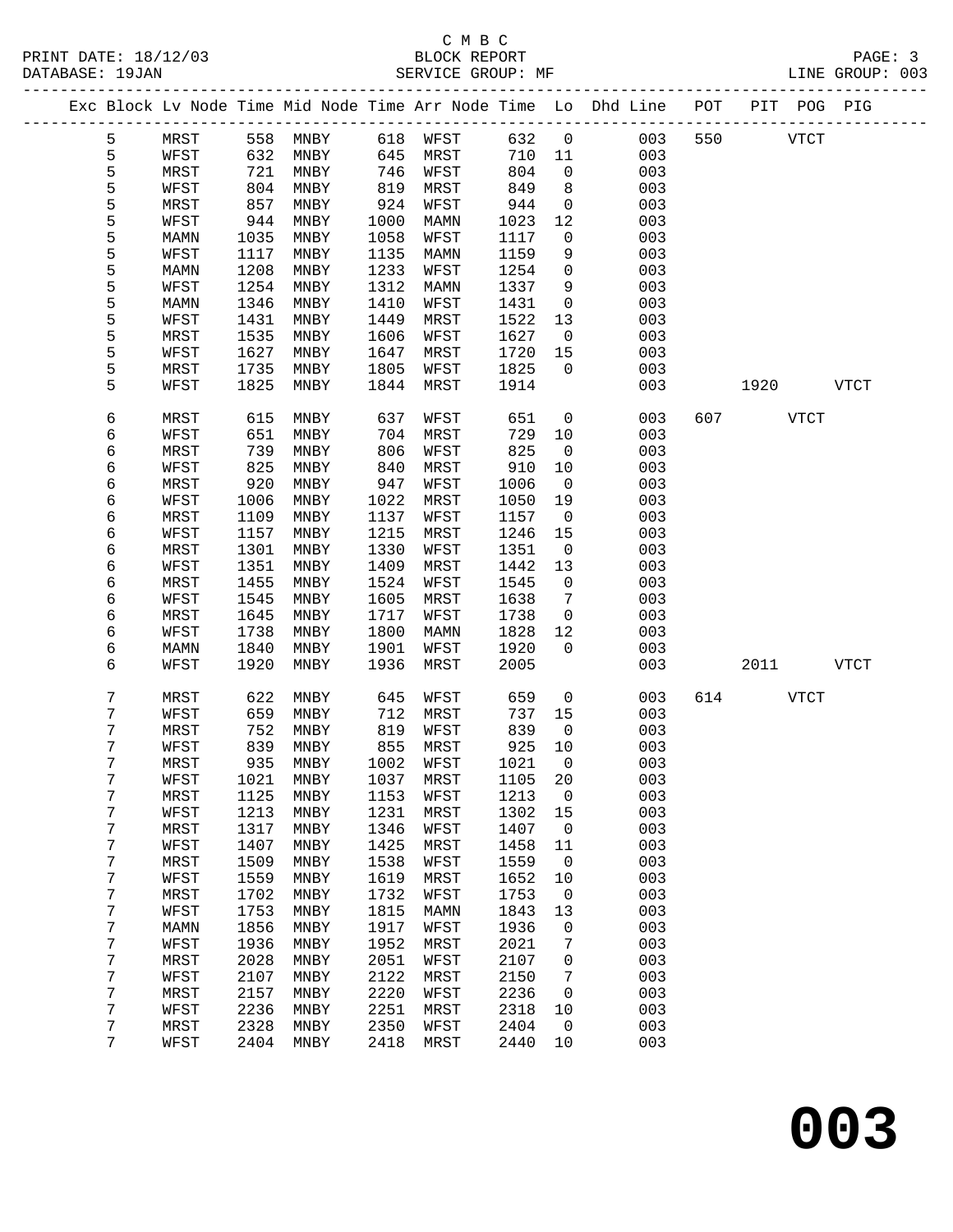|  |                 |      |      |                          |      |           |      |                          | Exc Block Lv Node Time Mid Node Time Arr Node Time Lo Dhd Line POT |     | PIT POG PIG |             |
|--|-----------------|------|------|--------------------------|------|-----------|------|--------------------------|--------------------------------------------------------------------|-----|-------------|-------------|
|  | 7               | MRST |      | 2450 MNBY 2509 WFST 2522 |      |           |      | $\overline{0}$           | 003                                                                |     |             |             |
|  | $7\phantom{.0}$ | WFST | 2522 | MNBY                     |      | 2535 MRST | 2556 |                          | 003                                                                |     | 2601        | <b>VTCT</b> |
|  |                 |      |      |                          |      |           |      |                          |                                                                    |     |             |             |
|  | 8               | MRST | 636  | MNBY                     | 700  | WFST      | 715  | $\mathsf{O}$             | 003                                                                | 628 | <b>VTCT</b> |             |
|  | 8               | WFST | 715  | MNBY                     | 729  | MRST      | 756  | 9                        | 003                                                                |     |             |             |
|  | 8               | MRST | 805  | MNBY                     | 832  | WFST      | 853  | $\mathsf{O}$             | 003                                                                |     |             |             |
|  | 8               | WFST | 853  | MNBY                     | 909  | MRST      | 939  | 12                       | 003                                                                |     |             |             |
|  | 8               | MRST | 951  | MNBY                     | 1018 | WFST      | 1037 | $\overline{\phantom{0}}$ | 003                                                                |     |             |             |
|  | 8               | WFST | 1037 | MNBY                     | 1053 | MRST      | 1121 | 20                       | 003                                                                |     |             |             |
|  | 8               | MRST | 1141 | MNBY                     | 1209 | WFST      | 1229 | $\overline{0}$           | 003                                                                |     |             |             |
|  | 8               | WFST | 1229 | MNBY                     | 1247 | MRST      | 1318 | 15                       | 003                                                                |     |             |             |
|  | 8               | MRST | 1333 | MNBY                     | 1402 | WFST      | 1423 | $\overline{\phantom{0}}$ | 003                                                                |     |             |             |
|  | 8               | WFST | 1423 | MNBY                     | 1441 | MRST      | 1514 | 14                       | 003                                                                |     |             |             |
|  | 8               | MRST | 1528 | MNBY                     | 1559 | WFST      | 1620 | $\overline{0}$           | 003                                                                |     |             |             |
|  | 8               | WFST | 1620 | MNBY                     | 1640 | MRST      | 1713 | 15                       | 003                                                                |     |             |             |
|  | 8               | MRST | 1728 | MNBY                     | 1758 | WFST      | 1818 | $\overline{0}$           | 003                                                                |     |             |             |
|  | 8               | WFST | 1818 | MNBY                     | 1837 | MRST      | 1907 | 12                       | 003                                                                |     |             |             |
|  | 8               | MRST | 1919 | MNBY                     | 1944 | WFST      | 2002 | $\overline{0}$           | 003                                                                |     |             |             |
|  | 8               | WFST | 2002 | MNBY                     | 2017 | MRST      | 2046 |                          | 003                                                                |     | 2052        | VTCT        |
|  |                 |      |      |                          |      |           |      |                          |                                                                    |     |             |             |
|  | 9               | MRST | 642  | MNBY                     | 706  | WFST      | 721  | $\overline{0}$           | 003                                                                |     | 634 VTCT    |             |
|  | 9               | WFST | 721  | MNBY                     | 735  | MRST      | 802  | 11                       | 003                                                                |     |             |             |
|  | 9               | MRST | 813  | MNBY                     | 840  | WFST      | 901  | $\overline{0}$           | 003                                                                |     |             |             |
|  | 9               | WFST | 901  | MNBY                     | 917  | MRST      | 947  | 12                       | 003                                                                |     |             |             |
|  | 9               | MRST | 959  | MNBY                     | 1026 | WFST      | 1045 | $\overline{0}$           | 003                                                                |     |             |             |
|  | 9               | WFST | 1045 | MNBY                     | 1101 | MAMN      | 1124 | 13                       | 003                                                                |     |             |             |
|  | 9               | MAMN | 1137 | MNBY                     | 1201 | WFST      | 1221 | $\overline{0}$           | 003                                                                |     |             |             |
|  | 9               | WFST | 1221 | MNBY                     | 1239 | MAMN      | 1303 | 11                       | 003                                                                |     |             |             |
|  | 9               | MAMN | 1314 | MNBY                     | 1338 | WFST      | 1359 | $\overline{0}$           | 003                                                                |     |             |             |
|  | 9               | WFST | 1359 | MNBY                     | 1417 | MRST      | 1450 | 12                       | 003                                                                |     |             |             |
|  | 9               | MRST | 1502 | MNBY                     | 1531 | WFST      | 1552 | $\overline{0}$           | 003                                                                |     |             |             |
|  | 9               | WFST | 1552 | MNBY                     | 1612 | MRST      | 1645 | 8                        | 003                                                                |     |             |             |
|  | 9               | MRST | 1653 | MNBY                     | 1725 | WFST      | 1746 | $\overline{0}$           | 003                                                                |     |             |             |
|  | 9               | WFST | 1746 | MNBY                     | 1808 | MRST      | 1840 | 19                       | 003                                                                |     |             |             |
|  | 9               | MRST | 1859 | MNBY                     | 1926 | WFST      | 1945 | $\overline{0}$           | 003                                                                |     |             |             |
|  | 9               | WFST | 1945 | MNBY                     | 2000 | MRST      | 2029 | 23                       | 003                                                                |     |             |             |
|  | 9               | MRST | 2052 | MNBY                     | 2115 | WFST      | 2131 | $\overline{\phantom{0}}$ | 003                                                                |     |             |             |
|  | 9               | WFST | 2131 | MNBY                     | 2146 | MRST      | 2214 | 12                       | 003                                                                |     |             |             |
|  | 9               | MRST | 2226 | MNBY                     | 2249 | WFST      | 2305 | $\overline{0}$           | 003                                                                |     |             |             |
|  | 9               | WFST |      | 2305 MNBY                |      | 2319 MRST | 2342 |                          | 003                                                                |     | 2347        | <b>VTCT</b> |
|  |                 |      |      |                          |      |           |      |                          |                                                                    |     |             |             |
|  | 10              | MRST | 702  | MNBY                     | 726  | WFST      | 743  | 0                        | 003                                                                | 654 | <b>VTCT</b> |             |
|  | $10$            | WFST | 743  | MNBY                     | 757  | MRST      | 826  | 9                        | 003                                                                |     |             |             |
|  | $10$            | MRST | 835  | MNBY                     | 902  | WFST      | 922  | 0                        | 003                                                                |     |             |             |
|  | 10              | WFST | 922  | MNBY                     | 938  | MRST      | 1008 | 15                       | 003                                                                |     |             |             |
|  | $10$            | MRST | 1023 | MNBY                     | 1050 | WFST      | 1109 | 0                        | 003                                                                |     |             |             |
|  | $10$            | WFST | 1109 | MNBY                     | 1127 | MRST      | 1158 | 15                       | 003                                                                |     |             |             |
|  | $10$            | MRST | 1213 | MNBY                     | 1242 | WFST      | 1303 | $\mathbf 0$              | 003                                                                |     |             |             |
|  | $10$            | WFST | 1303 | MNBY                     | 1321 | MRST      | 1354 | 11                       | 003                                                                |     |             |             |
|  | $10$            | MRST | 1405 | MNBY                     | 1434 | WFST      | 1455 | 0                        | 003                                                                |     |             |             |
|  | $10$            | WFST | 1455 | MNBY                     | 1513 | MRST      | 1546 | 11                       | 003                                                                |     |             |             |
|  | $10$            | MRST | 1557 | MNBY                     | 1628 | WFST      | 1649 | $\mathbf 0$              | 003                                                                |     |             |             |
|  | 10              | WFST | 1649 | MNBY                     | 1709 | MRST      | 1744 | 15                       | 003                                                                |     |             |             |
|  | 10              | MRST | 1759 | MNBY                     | 1828 | WFST      | 1848 | $\Omega$                 | 003                                                                |     |             |             |
|  | 10              | WFST | 1848 | MNBY                     | 1906 | MRST      | 1935 |                          | 003                                                                |     | 1941        | <b>VTCT</b> |
|  |                 |      |      |                          |      |           |      |                          |                                                                    |     |             |             |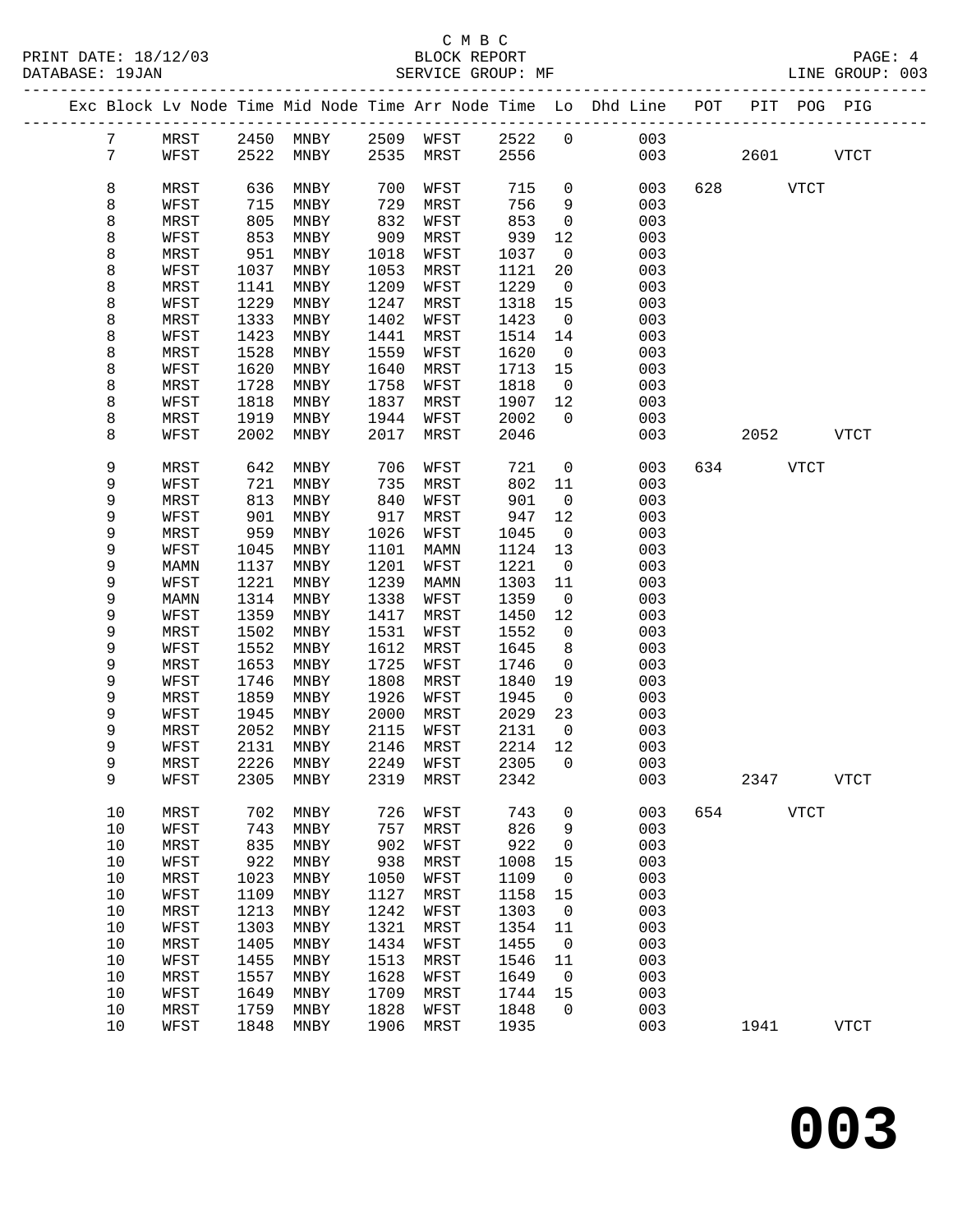|      |      |      |                     |      |      |         |                | Exc Block Lv Node Time Mid Node Time Arr Node Time Lo Dhd Line POT PIT POG PIG |     |                    |              |
|------|------|------|---------------------|------|------|---------|----------------|--------------------------------------------------------------------------------|-----|--------------------|--------------|
| 11   | MRST |      | 707 MNBY 732 WFST   |      |      | 749     | $\mathbf 0$    | 003                                                                            | 659 | <b>VTCT</b>        |              |
| 11   | WFST | 749  | MNBY                | 804  | MRST | 834     | 8              | 003                                                                            |     |                    |              |
| 11   | MRST | 842  | MNBY                | 909  | WFST | 929     | $\mathsf{O}$   | 003                                                                            |     |                    |              |
| 11   | WFST | 929  | MNBY                | 945  | MAMN | 1011    | 8              | 003                                                                            |     |                    |              |
| 11   | MAMN | 1019 | MNBY                | 1042 | WFST | 1101    | $\overline{0}$ | 003                                                                            |     |                    |              |
| 11   | WFST | 1101 | MNBY                | 1119 | MAMN | 1143    | 10             | 003                                                                            |     |                    |              |
| 11   | MAMN | 1153 | MNBY                | 1217 | WFST | 1237    | $\overline{0}$ | 003                                                                            |     |                    |              |
| 11   | WFST | 1237 | MNBY                | 1255 | MAMN | 1320    | 10             | 003                                                                            |     |                    |              |
| 11   | MAMN | 1330 | MNBY                | 1354 | WFST | 1415    | $\overline{0}$ | 003                                                                            |     |                    |              |
| 11   | WFST | 1415 | MNBY                | 1433 | MRST | 1506    | 8              | 003                                                                            |     |                    |              |
| 11   | MRST | 1514 | MNBY                | 1545 | WFST | 1606    | $\overline{0}$ | 003                                                                            |     |                    |              |
| 11   | WFST | 1606 | MNBY                | 1626 | MRST | 1659    | 11             | 003                                                                            |     |                    |              |
| 11   | MRST | 1710 | MNBY                | 1740 | WFST | 1801    | $\overline{0}$ | 003                                                                            |     |                    |              |
| 11   | WFST | 1801 | MNBY                | 1823 | MRST | 1855    |                | 003                                                                            |     | 1902               | <b>VTCT</b>  |
|      |      |      |                     |      |      |         |                |                                                                                |     |                    |              |
| 12   | MRST | 728  | MNBY                | 753  | WFST | 812     | $\mathbf 0$    | 003                                                                            |     | 720<br><b>VTCT</b> |              |
| 12   | WFST | 812  | MNBY                | 827  | MRST | 857     | 8              | 003                                                                            |     |                    |              |
| 12   | MRST | 905  | MNBY                | 932  | WFST | 951     | $\overline{0}$ | 003                                                                            |     |                    |              |
| 12   | WFST | 951  | MNBY                | 1007 | MRST | 1035    | 19             | 003                                                                            |     |                    |              |
| 12   | MRST | 1054 | MNBY                | 1121 | WFST | 1141    | $\overline{0}$ | 003                                                                            |     |                    |              |
| 12   | WFST | 1141 | MNBY                | 1159 | MRST | 1230    | 15             | 003                                                                            |     |                    |              |
| 12   | MRST | 1245 | MNBY                | 1314 | WFST | 1335    | $\overline{0}$ | 003                                                                            |     |                    |              |
| 12   | WFST | 1335 | MNBY                | 1353 | MRST | 1426    | 14             | 003                                                                            |     |                    |              |
| $12$ | MRST | 1440 | MNBY                | 1509 | WFST | 1530    | $\overline{0}$ | 003                                                                            |     |                    |              |
| 12   | WFST | 1530 | MNBY                | 1548 | MRST | 1621    | 10             | 003                                                                            |     |                    |              |
| 12   | MRST | 1631 | MNBY                | 1703 | WFST | 1724    | $\overline{0}$ | 003                                                                            |     |                    |              |
| 12   | WFST | 1724 | MNBY                | 1746 | MRST | 1820    |                | 003                                                                            |     | 1827               | VTCT         |
|      |      |      |                     |      |      |         |                |                                                                                |     |                    |              |
| 13   | MRST | 745  | MNBY                | 812  | WFST | 831     | $\overline{0}$ | 003                                                                            |     | 737 VTCT           |              |
| 13   | WFST | 831  | MNBY                | 847  | MRST | 917     | 10             | 003                                                                            |     |                    |              |
| 13   | MRST | 927  | MNBY                | 954  | WFST | 1013    | $\overline{0}$ | 003                                                                            |     |                    |              |
| 13   | WFST | 1013 | MNBY                | 1029 | MAMN | 1052    | 14             | 003                                                                            |     |                    |              |
| 13   | MAMN | 1106 | MNBY                | 1129 | WFST | 1149    | $\overline{0}$ | 003                                                                            |     |                    |              |
| 13   | WFST | 1149 | MNBY                | 1207 | MAMN | 1231    | 10             | 003                                                                            |     |                    |              |
| 13   | MAMN | 1241 | MNBY                | 1306 | WFST | 1327    | $\overline{0}$ | 003                                                                            |     |                    |              |
| 13   | WFST | 1327 | MNBY                | 1345 | MRST | 1418    | 9              | 003                                                                            |     |                    |              |
| 13   | MRST | 1427 | MNBY                | 1456 | WFST | 1517    | $\mathsf{O}$   | 003                                                                            |     |                    |              |
| 13   | WFST | 1517 | MNBY                | 1535 | MRST | 1608    | 9              | 003                                                                            |     |                    |              |
| 13   | MRST | 1617 | MNBY                | 1649 | WFST | 1710    | $\mathbf 0$    | 003                                                                            |     |                    |              |
| 13   | WFST |      | 1710 MNBY 1730 MRST |      |      | 1804 12 |                | 003                                                                            |     |                    |              |
| 13   | MRST | 1816 | MNBY                | 1844 | WFST | 1904    | $\mathsf{O}$   | 003                                                                            |     |                    |              |
| 13   | WFST | 1904 | MNBY                | 1922 | MAMN | 1947    | 10             | 003                                                                            |     |                    |              |
| 13   | MAMN | 1957 | MNBY                | 2016 | WFST | 2032    | $\overline{0}$ | 003                                                                            |     |                    |              |
| 13   | WFST | 2032 | MNBY                | 2047 | MRST | 2115    | 14             | 003                                                                            |     |                    |              |
| 13   | MRST | 2129 | MNBY                | 2152 | WFST | 2208    | $\Omega$       | 003                                                                            |     |                    |              |
| 13   | WFST | 2208 | MNBY                | 2223 | MRST | 2250    |                | 003                                                                            |     | 2255               | ${\tt VTCT}$ |
|      |      |      |                     |      |      |         |                |                                                                                |     |                    |              |
| 14   | MRST | 655  | MNBY                | 719  | WFST | 735     | $\mathsf{O}$   | 003                                                                            | 647 | <b>VTCT</b>        |              |
| 14   | WFST | 735  | MNBY                | 749  | MRST | 818     | 10             | 003                                                                            |     |                    |              |
| 14   | MRST | 828  | MNBY                | 855  | WFST | 916     | $\Omega$       | 003                                                                            |     |                    |              |
| 14   | WFST | 916  | MNBY                | 932  | MRST | 1000    |                | 003                                                                            |     | 1007               | VTCT         |
| 21   | MRST | 1413 | MNBY                | 1442 | WFST | 1503    | $\mathbf 0$    | 003                                                                            |     | 1405 VTCT          |              |
| 21   | WFST | 1503 | MNBY                | 1521 | MRST | 1554    | 7              | 003                                                                            |     |                    |              |
| 21   | MRST | 1601 | MNBY                | 1634 | WFST | 1655    | $\mathbf 0$    | 003                                                                            |     |                    |              |
| 21   | WFST | 1655 | MNBY                | 1715 | MRST | 1750    |                | 003                                                                            |     | 1757               | <b>VTCT</b>  |
|      |      |      |                     |      |      |         |                |                                                                                |     |                    |              |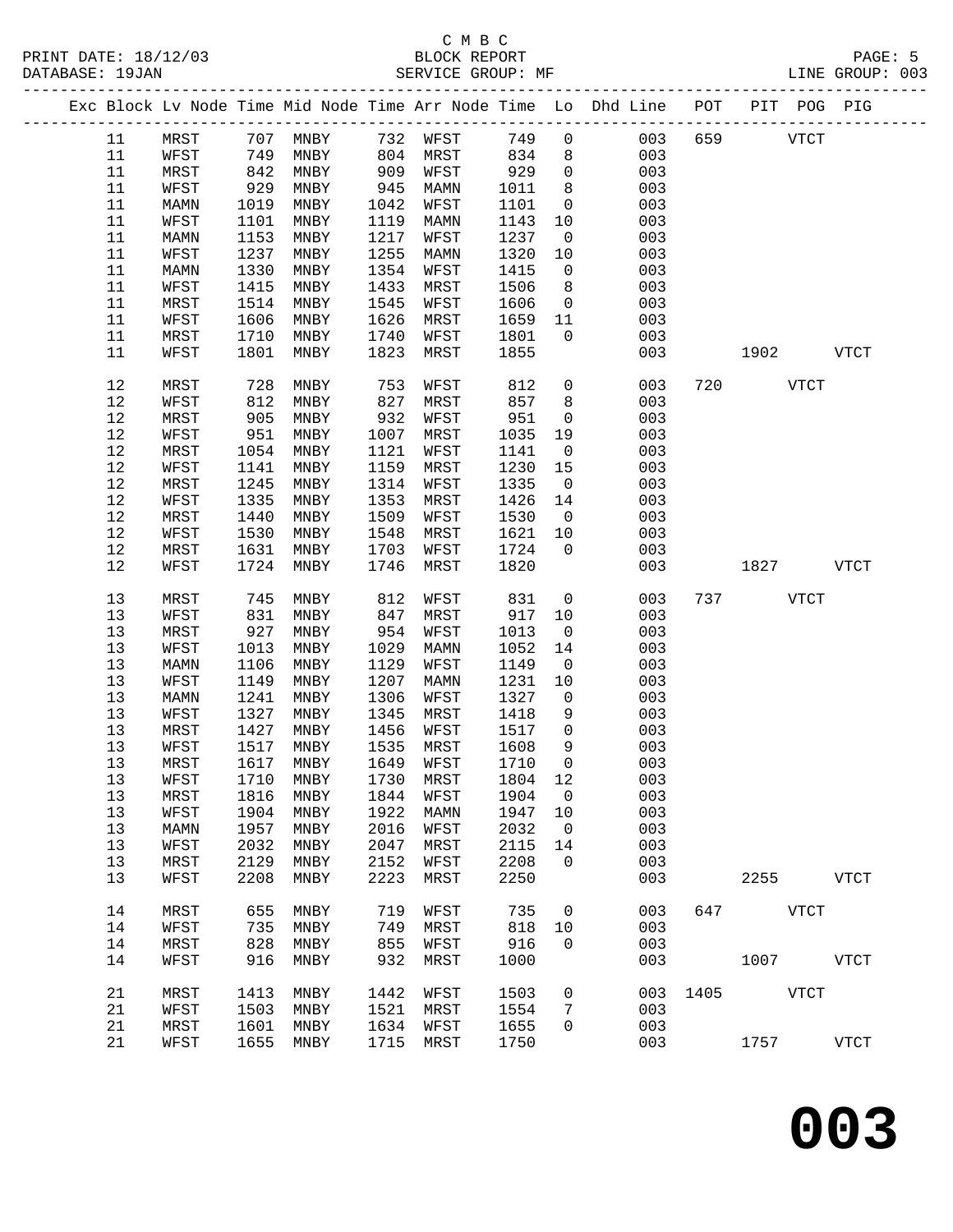# C M B C

| DATABASE: 19JAN |    |      |      |      |      | SERVICE GROUP: MF |      |                |                                                                                |               |      |             | LINE GROUP: 003 |  |
|-----------------|----|------|------|------|------|-------------------|------|----------------|--------------------------------------------------------------------------------|---------------|------|-------------|-----------------|--|
|                 |    |      |      |      |      |                   |      |                | Exc Block Lv Node Time Mid Node Time Arr Node Time Lo Dhd Line POT PIT POG PIG |               |      |             |                 |  |
|                 | 22 | MRST | 1434 | MNBY | 1503 | WFST 1524         |      |                | $0 \qquad \qquad$                                                              | 003 1426 VTCT |      |             |                 |  |
|                 | 22 | WFST | 1524 | MNBY | 1542 | MRST              | 1615 | 8 <sup>8</sup> | 003                                                                            |               |      |             |                 |  |
|                 | 22 | MRST | 1623 | MNBY | 1655 | WFST              | 1716 | $\overline{0}$ | 003                                                                            |               |      |             |                 |  |
|                 | 22 | WFST | 1716 | MNBY | 1738 | MRST              | 1812 |                | 11<br>003                                                                      |               |      |             |                 |  |
|                 | 22 | MRST | 1823 | MNBY | 1851 | WFST              | 1911 | $\overline{0}$ | 003                                                                            |               |      |             |                 |  |
|                 | 22 | WFST | 1911 | MNBY | 1929 | MRST              | 1958 |                | 003                                                                            |               | 2004 |             | VTCT            |  |
|                 | 23 | MRST | 1521 | MNBY | 1552 | WFST              | 1613 | $\overline{0}$ |                                                                                | 003 1513      |      | <b>VTCT</b> |                 |  |
|                 | 23 | WFST | 1613 | MNBY | 1633 | MRST              | 1706 | 15             | 003                                                                            |               |      |             |                 |  |
|                 | 23 | MRST | 1721 | MNBY | 1751 | WFST              | 1811 | $\overline{0}$ | 003                                                                            |               |      |             |                 |  |
|                 | 23 | WFST | 1811 | MNBY | 1830 | MAMN              | 1856 | 19             | 003                                                                            |               |      |             |                 |  |
|                 | 23 | MAMN | 1915 | MNBY | 1935 | WFST              | 1953 | $\overline{0}$ | 003                                                                            |               |      |             |                 |  |
|                 | 23 | WFST | 1953 | MNBY | 2008 | MAMN              | 2033 | 11             | 003                                                                            |               |      |             |                 |  |
|                 | 23 | MAMN | 2044 | MNBY | 2103 | WFST              | 2119 | $\overline{0}$ | 003                                                                            |               |      |             |                 |  |
|                 | 23 | WFST | 2119 | MNBY | 2134 | MRST              | 2202 | 10             | 003                                                                            |               |      |             |                 |  |
|                 | 23 | MRST | 2212 | MNBY | 2235 | WFST              | 2251 | $\overline{0}$ | 003                                                                            |               |      |             |                 |  |
|                 | 23 | WFST | 2251 | MNBY | 2305 | MRST              | 2328 | 20             | 003                                                                            |               |      |             |                 |  |
|                 | 23 | MRST | 2348 | MNBY | 2407 | WFST              | 2420 | $\overline{0}$ | 003                                                                            |               |      |             |                 |  |
|                 | 23 | WFST | 2420 | MNBY | 2434 | MRST              | 2456 | 14             | 003                                                                            |               |      |             |                 |  |
|                 | 23 | MRST | 2510 | MNBY | 2529 | WFST              | 2542 | $\overline{0}$ | 003                                                                            |               |      |             |                 |  |
|                 | 23 | WFST | 2542 | MNBY | 2555 | MRST              | 2616 |                | 003                                                                            |               | 2621 |             | VTCT            |  |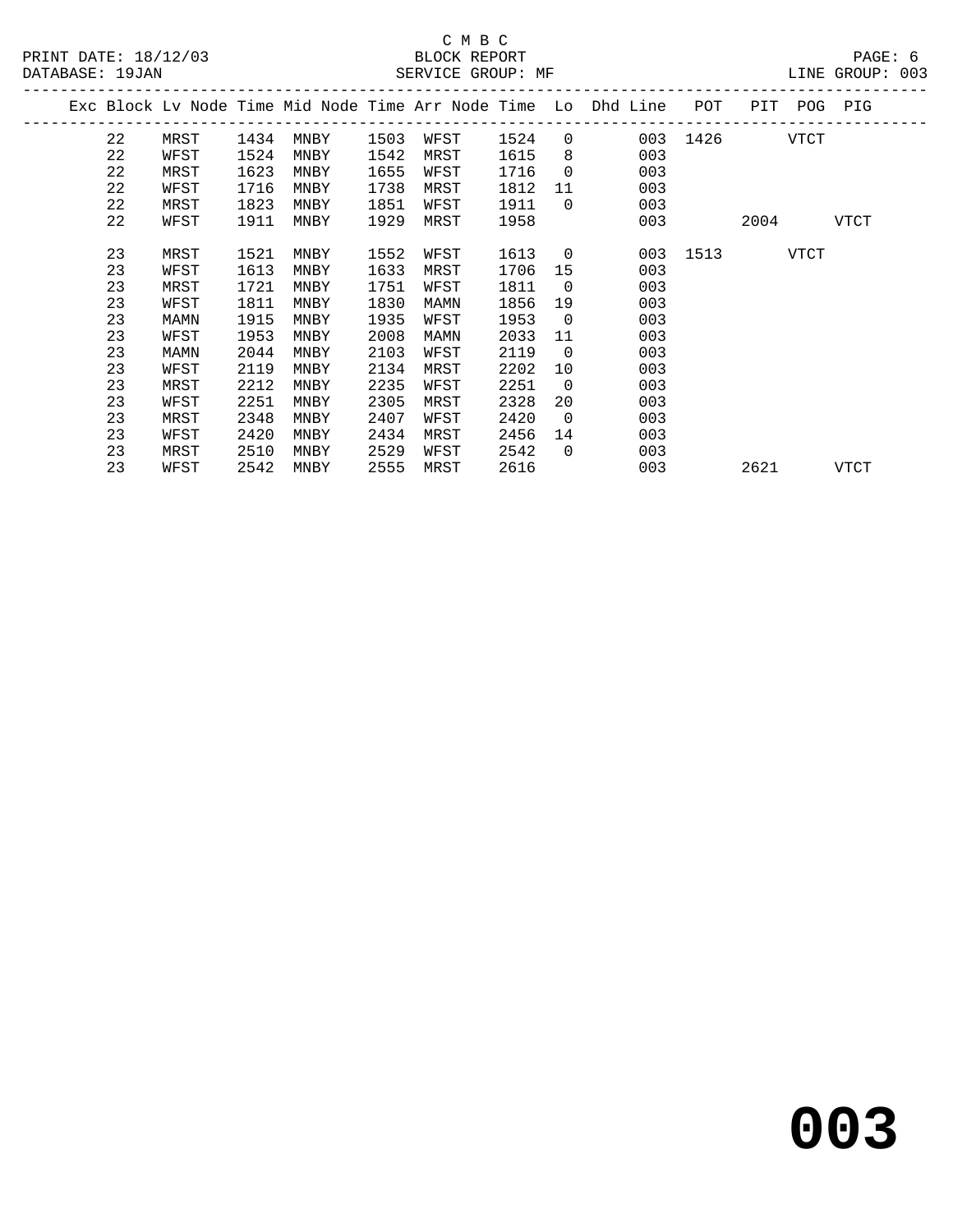| ETRE<br>GRDM<br>NADU<br>VTCT |        | CLOV CLOVERLEAF |             | Vancouver Trolley Depot | CMTTT<br>ETON & RENFREW<br>GRANVILLE & DUNSMUIR<br>NANAIMO & DUNDAS                                              |             |           |                        |                          | AL10 ALMA & 10 AV<br>BYGR         BROADWAY & GRANVILLE<br>CMHA CAMBIE & HASTINGS<br>GRBY GRANVILLE & BROADWAY<br>HRPN HOMER & PENDER<br>ULP1 UNIVERSITY LOOP |     |           |           |             |
|------------------------------|--------|-----------------|-------------|-------------------------|------------------------------------------------------------------------------------------------------------------|-------------|-----------|------------------------|--------------------------|--------------------------------------------------------------------------------------------------------------------------------------------------------------|-----|-----------|-----------|-------------|
|                              |        |                 |             |                         |                                                                                                                  |             |           |                        |                          | Exc Block Lv Node Time Mid Node Time Arr Node Time Lo Dhd Line POT PIT POG PIG                                                                               |     |           |           |             |
|                              |        | 11              |             |                         |                                                                                                                  |             |           |                        |                          | BYGR 524 AL10 533 BLLP 539 1 014 503 VTCT                                                                                                                    |     |           |           |             |
|                              |        | 11              |             |                         |                                                                                                                  |             |           |                        |                          | BLLP 540 5GRN 557 ETRE 625 6 004                                                                                                                             |     |           |           |             |
|                              |        | 11              | ETRE        |                         | 631   CLOV           705    ULP1            729       8<br>737    5GRN           804    ETRE          839      9 |             |           |                        |                          | 004                                                                                                                                                          |     |           |           |             |
|                              |        | 11              | ULP1        |                         |                                                                                                                  |             |           |                        |                          | 004                                                                                                                                                          |     |           |           |             |
|                              |        | 11              | ETRE        | 848                     | CLOV                                                                                                             |             |           | 924 ULP1 951           |                          | 16 10<br>004                                                                                                                                                 |     |           |           |             |
|                              |        | 11              | ULP1        | 1007                    | 5GRN                                                                                                             |             | 1034 ETRE | 1109                   | 8 <sup>8</sup>           | 004                                                                                                                                                          |     |           |           |             |
|                              |        | 11              | ETRE        | 1117                    | CLOV                                                                                                             |             | 1154 ULP1 | 1223                   | 13                       | 004                                                                                                                                                          |     |           |           |             |
|                              |        | 11              | ULP1        | 1236                    | 5GRN                                                                                                             |             | 1304 ETRE | 1339                   | $\overline{7}$           | 004                                                                                                                                                          |     |           |           |             |
|                              |        | 11              | ETRE        | 1346                    | CLOV                                                                                                             |             | 1424 ULP1 | 1453 16                |                          | 004                                                                                                                                                          |     |           |           |             |
|                              |        | 11              | ULP1        | 1509                    | 5GRN                                                                                                             |             | 1540 ETRE | 1618                   | 8 <sup>8</sup>           | 004                                                                                                                                                          |     |           |           |             |
|                              |        | 11              | ETRE        | 1626                    | CLOV                                                                                                             |             | 1706 ULP1 | 1738                   | 9                        | 004                                                                                                                                                          |     |           |           |             |
|                              |        | 11              | ULP1        | 1747                    | 5GRN                                                                                                             | 1816        | ETRE      | 1853                   | 15                       | 004                                                                                                                                                          |     |           |           |             |
|                              |        | 11              | ETRE        | 1908                    | CLOV                                                                                                             | 1942        | ULP1      | 2010                   | 13                       | 004                                                                                                                                                          |     |           |           |             |
|                              |        | 11              | ULP1        | 2023                    | 5GRN                                                                                                             | 2048        | CMHA      | 2104                   | $\overline{\phantom{a}}$ | 004                                                                                                                                                          |     |           |           |             |
|                              | GR 11  |                 | CMHA        | 2106                    | CLOV                                                                                                             | 2120        | ULP1      | 2146                   | 17                       | 004                                                                                                                                                          |     |           |           |             |
|                              | #GR 11 |                 | CMHA        | 2106                    | CLOV                                                                                                             | 2120        | ULP1      | 2146 17                |                          | 004                                                                                                                                                          |     |           |           |             |
|                              | GR 11  |                 | ULP1        | 2203                    | 5GRN                                                                                                             | 2228        | CMHA      | 2242 4                 |                          | 004                                                                                                                                                          |     |           |           |             |
|                              | #GR 11 |                 | ULP1        | 2203                    | 5GRN                                                                                                             | 2228        |           | CMHA 2242 4            |                          | 004                                                                                                                                                          |     |           |           |             |
|                              | GR 11  |                 | CMHA        | 2246                    | CLOV                                                                                                             | 2300        | ULP1      | 2324                   |                          |                                                                                                                                                              | 004 |           | 2356 VTCT |             |
|                              | #GR 11 |                 | CMHA        | 2246                    | CLOV                                                                                                             |             | 2300 ULP1 | 2324                   |                          |                                                                                                                                                              | 004 |           | 2356 VTCT |             |
|                              |        | 12              | GRDM        | 513                     | NADU                                                                                                             |             | ETRE      | 533                    |                          | $4\overline{ }$<br>004                                                                                                                                       |     | 449 — 100 | VTCT      |             |
|                              |        | 12              | <b>ETRE</b> | 537                     | CLOV                                                                                                             | $605$ BLLP  |           | 621                    | 9                        | 004                                                                                                                                                          |     |           |           |             |
|                              |        | 12              | BLLP        |                         | 630 5GRN<br>734 CLOV                                                                                             | 649         | ETRE      | 719                    | 15                       | 004                                                                                                                                                          |     |           |           |             |
|                              |        | 12              | ETRE        |                         |                                                                                                                  | 809         | ULP1      | 834 17                 |                          | 004                                                                                                                                                          |     |           |           |             |
|                              |        | 12              | ULP1        | 851                     | 5GRN                                                                                                             | 919         |           | ETRE 954               | 9                        | 004                                                                                                                                                          |     |           |           |             |
|                              |        | 12              | ETRE        | 1003                    | CLOV                                                                                                             |             |           | 1039 ULP1 1106 16      |                          | 004                                                                                                                                                          |     |           |           |             |
|                              |        | 12              | ULP1        | 1122<br>1231            | 5GRN                                                                                                             | 1149 ETRE   |           | $\frac{1224}{1338}$ 12 |                          | 004                                                                                                                                                          |     |           |           |             |
|                              |        | 12              | ETRE        |                         | 1231 CLOV                                                                                                        | $1309$ ULP1 |           | 1338 12                |                          | 004                                                                                                                                                          |     |           |           |             |
|                              |        | 12              |             |                         |                                                                                                                  |             |           |                        |                          | ULP1 1350 5GRN 1419 ETRE 1456 5 004                                                                                                                          |     |           |           |             |
|                              |        | 12              | ETRE        | 1501                    | <b>CLOV</b>                                                                                                      | 1539        | ULP1      | 1610                   | 11                       | 004                                                                                                                                                          |     |           |           |             |
|                              |        | 12              | ULP1        | 1621                    | 5GRN                                                                                                             | 1652        | ETRE      | 1735                   | 5                        | 004                                                                                                                                                          |     |           |           |             |
|                              |        | 12              | ETRE        | 1740                    | <b>CLOV</b>                                                                                                      | 1818        | ULP1      | 1850                   | 9                        | 004                                                                                                                                                          |     |           |           |             |
|                              |        | 12              | ULP1        | 1859                    | 5GRN                                                                                                             | 1928        | ETRE      | 2002                   | 6                        | 004                                                                                                                                                          |     |           |           |             |
|                              |        | 12              | ETRE        | 2008                    | <b>CLOV</b>                                                                                                      | 2040        | ULP1      | 2108                   | 15                       | 004                                                                                                                                                          |     |           |           |             |
|                              | GR 12  |                 | ULP1        | 2123                    | 5GRN                                                                                                             | 2148        | CMHA      | 2203                   | 3                        | 004                                                                                                                                                          |     |           |           |             |
|                              | #GR 12 |                 | ULP1        | 2123                    | 5GRN                                                                                                             | 2148        | CMHA      | 2203                   | 3                        | 004                                                                                                                                                          |     |           |           |             |
|                              | GR 12  |                 | CMHA        | 2206                    | <b>CLOV</b>                                                                                                      | 2220        | ULP1      | 2245                   | 22                       | 004                                                                                                                                                          |     |           |           |             |
|                              | #GR 12 |                 | <b>CMHA</b> | 2206                    | <b>CLOV</b>                                                                                                      | 2220        | ULP1      | 2245                   | 22                       | 004                                                                                                                                                          |     |           |           |             |
|                              | GR 12  |                 | ULP1        | 2307                    | 5GRN                                                                                                             | 2328        | CMHA      | 2342                   | 4                        | 004                                                                                                                                                          |     |           |           |             |
|                              | #GR 12 |                 | ULP1        | 2307                    | 5GRN                                                                                                             | 2328        | CMHA      | 2342                   | 4                        | 004                                                                                                                                                          |     |           |           |             |
|                              | GR 12  |                 | <b>CMHA</b> | 2346                    | <b>CLOV</b>                                                                                                      | 2400        | ULP1      | 2421                   |                          | 004                                                                                                                                                          |     | 2451      |           | <b>VTCT</b> |
|                              | #GR 12 |                 | CMHA        | 2346                    | CLOV                                                                                                             | 2400        | ULP1      | 2421                   |                          | 004                                                                                                                                                          |     | 2451      |           | <b>VTCT</b> |
|                              |        |                 |             |                         |                                                                                                                  |             |           |                        |                          |                                                                                                                                                              |     |           |           |             |

C M B C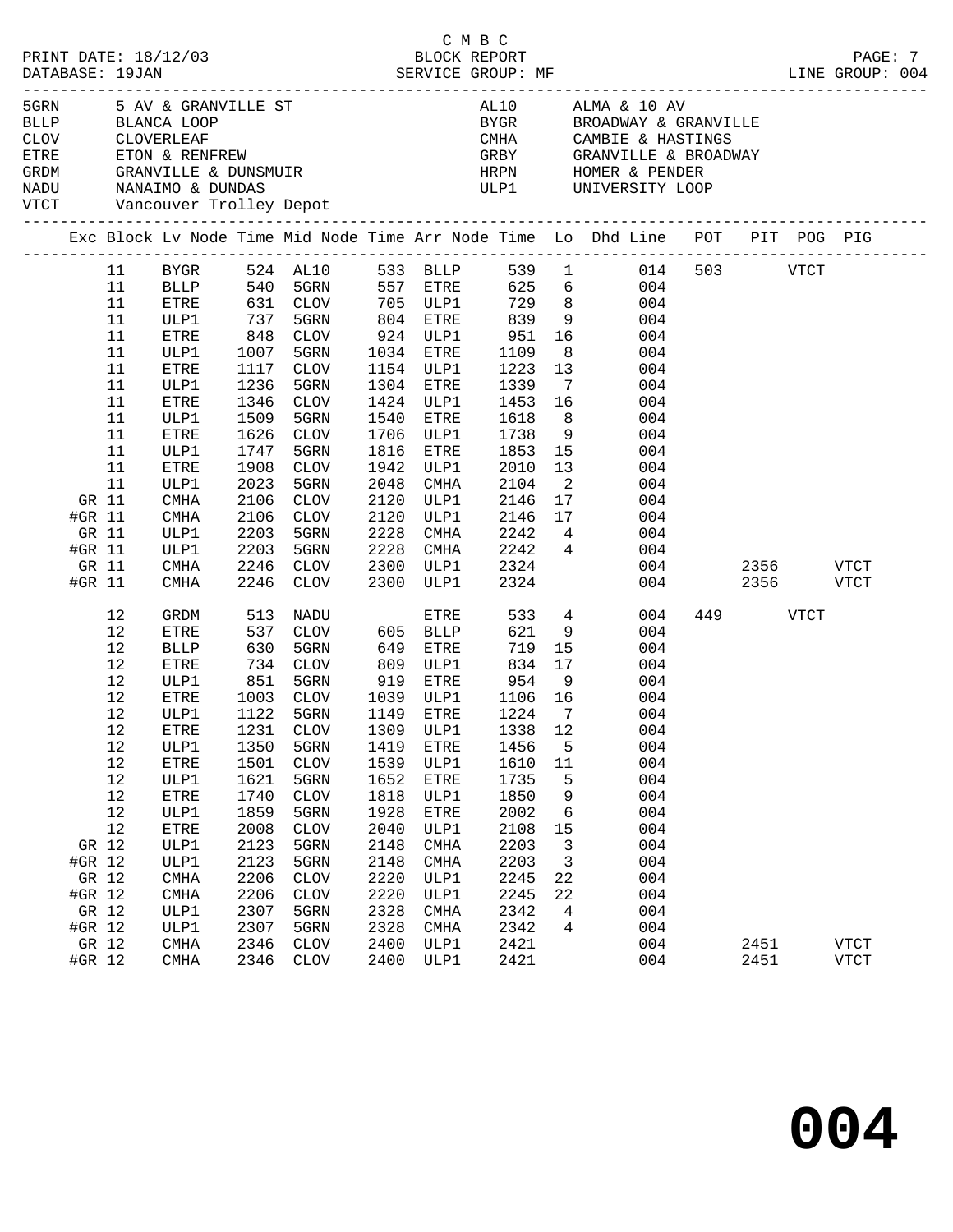|        |    |             |            |                 |      |           |       |                         | Exc Block Lv Node Time Mid Node Time Arr Node Time Lo Dhd Line POT |     |           | PIT POG PIG |             |
|--------|----|-------------|------------|-----------------|------|-----------|-------|-------------------------|--------------------------------------------------------------------|-----|-----------|-------------|-------------|
|        | 13 | BYGR        |            | 540 AL10        |      | 549 BLLP  | 555 7 |                         | 014                                                                | 519 |           | <b>VTCT</b> |             |
|        | 13 | <b>BLLP</b> | 602        | 5GRN            | 620  | ETRE      | 649   | 16                      | 004                                                                |     |           |             |             |
|        | 13 | ETRE        | 705<br>821 | CLOV            | 739  | ULP1      | 803   | 18                      | 004                                                                |     |           |             |             |
|        | 13 | ULP1        | 821        | 5GRN            | 849  | ETRE      | 924   | 9                       | 004                                                                |     |           |             |             |
|        | 13 | ETRE        | 933        | CLOV            | 1009 | ULP1      | 1034  | 18                      | 004                                                                |     |           |             |             |
|        | 13 | ULP1        | 1052       | 5GRN            | 1119 | ETRE      | 1154  | $\overline{7}$          | 004                                                                |     |           |             |             |
|        | 13 | ETRE        | 1201       | CLOV            | 1239 | ULP1      | 1308  | 12                      | 004                                                                |     |           |             |             |
|        | 13 | ULP1        | 1320       | 5GRN            | 1349 | ETRE      | 1426  | $5^{\circ}$             | 004                                                                |     |           |             |             |
|        | 13 | <b>ETRE</b> | 1431       | <b>CLOV</b>     | 1509 | ULP1      | 1538  | 19                      | 004                                                                |     |           |             |             |
|        | 13 | ULP1        | 1557       | 5GRN            | 1628 | ETRE      | 1708  | 6                       | 004                                                                |     |           |             |             |
|        | 13 | <b>ETRE</b> | 1714       | <b>CLOV</b>     | 1754 | ULP1      | 1826  | 13                      | 004                                                                |     |           |             |             |
|        | 13 | ULP1        | 1839       | 5GRN            | 1908 | ETRE      | 1942  | $6\overline{6}$         | 004                                                                |     |           |             |             |
|        | 13 | ETRE        | 1948       | <b>CLOV</b>     | 2020 | ULP1      | 2048  | 15                      | 004                                                                |     |           |             |             |
| GR 13  |    | ULP1        | 2103       | 5GRN            | 2128 | CMHA      | 2143  | $\overline{\mathbf{3}}$ | 004                                                                |     |           |             |             |
| #GR 13 |    | ULP1        | 2103       | 5GRN            | 2128 | CMHA      | 2143  | $\overline{\mathbf{3}}$ | 004                                                                |     |           |             |             |
| GR 13  |    | CMHA        | 2146       | CLOV            | 2200 | ULP1      | 2225  | 22                      | 004                                                                |     |           |             |             |
| #GR 13 |    | <b>CMHA</b> | 2146       | $\mathtt{CLOV}$ | 2200 | ULP1      | 2225  | 22                      | 004                                                                |     |           |             |             |
| GR 13  |    | ULP1        | 2247       | 5GRN            | 2308 | CMHA      | 2322  | $\overline{4}$          | 004                                                                |     |           |             |             |
| #GR 13 |    | ULP1        | 2247       | 5GRN            | 2308 | CMHA      | 2322  | $\overline{4}$          | 004                                                                |     |           |             |             |
| GR 13  |    | CMHA        | 2326       | CLOV            | 2340 | ULP1      | 2404  | 11                      | 004                                                                |     |           |             |             |
| #GR 13 |    | <b>CMHA</b> | 2326       | CLOV            | 2340 | ULP1      | 2404  | 11                      | 004                                                                |     |           |             |             |
| GR 13  |    | ULP1        | 2415       | GRBY            | 2438 | HRPN      | 2449  | $\overline{0}$          | 014                                                                |     |           |             |             |
| #GR 13 |    | ULP1        | 2415       | GRBY            | 2438 | HRPN      | 2449  | $\overline{0}$          | 014                                                                |     |           |             |             |
| GR 13  |    | HRPN        | 2449       | BYGR            | 2506 | ULP1      | 2527  |                         | 014                                                                |     | 2557 VTCT |             |             |
| #GR 13 |    | <b>HRPN</b> | 2449       | BYGR            | 2506 | ULP1      | 2527  |                         | 014                                                                |     | 2557      |             | VTCT        |
|        | 14 | GRDM        | 549        | NADU            |      | ETRE      | 609   |                         | $4\overline{ }$<br>004                                             |     | 525       | <b>VTCT</b> |             |
|        | 14 | ETRE        | 613        | <b>CLOV</b>     | 645  | ULP1      | 708   | 14                      | 004                                                                |     |           |             |             |
|        | 14 | ULP1        | 722        | 5GRN            | 749  | ETRE      | 821   | 12 <sub>2</sub>         | 004                                                                |     |           |             |             |
|        | 14 | ETRE        | 833        | CLOV            | 909  | ULP1      | 936   | 16                      | 004                                                                |     |           |             |             |
|        | 14 | ULP1        | 952        | 5GRN            | 1019 | ETRE      | 1054  | 8 <sup>8</sup>          | 004                                                                |     |           |             |             |
|        | 14 | ETRE        | 1102       | CLOV            | 1139 | ULP1      | 1208  | 13                      | 004                                                                |     |           |             |             |
|        | 14 | ULP1        | 1221       | 5GRN            | 1249 | ETRE      | 1324  | $\overline{7}$          | 004                                                                |     |           |             |             |
|        | 14 | <b>ETRE</b> | 1331       | <b>CLOV</b>     | 1409 | ULP1      | 1438  | 9                       | 004                                                                |     |           |             |             |
|        | 14 | ULP1        | 1447       | 5GRN            | 1516 | ETRE      | 1553  | 9                       | 004                                                                |     |           |             |             |
|        | 14 | ETRE        | 1602       | <b>CLOV</b>     | 1642 | ULP1      | 1714  | 9                       | 004                                                                |     |           |             |             |
|        | 14 | ULP1        | 1723       | 5GRN            |      | 1752 ETRE | 1833  |                         | 004                                                                |     | 1915      |             | <b>VTCT</b> |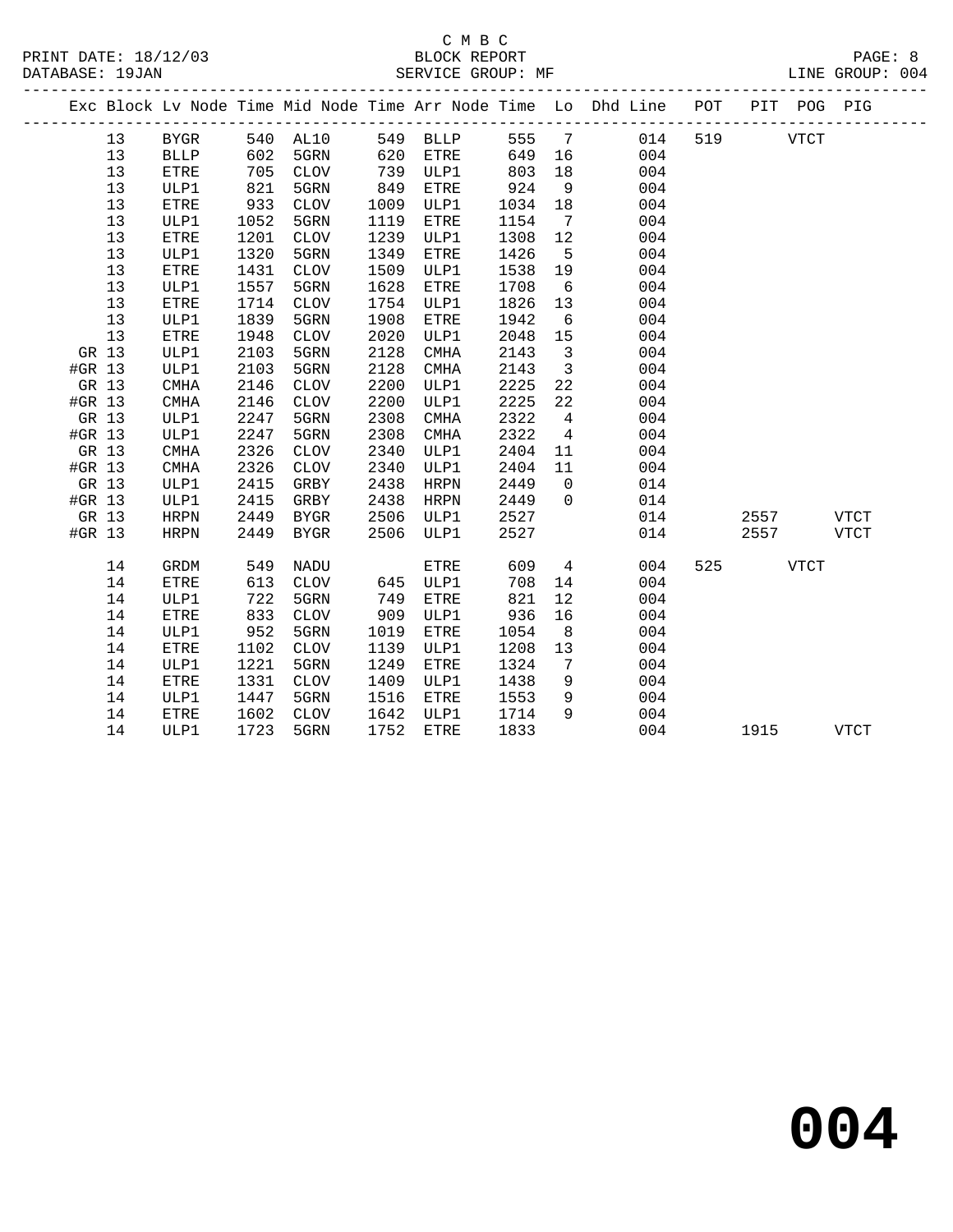|        |          |              |              |                             |              |               |              |                            | Exc Block Lv Node Time Mid Node Time Arr Node Time Lo Dhd Line POT PIT POG PIG |     |             |             |             |
|--------|----------|--------------|--------------|-----------------------------|--------------|---------------|--------------|----------------------------|--------------------------------------------------------------------------------|-----|-------------|-------------|-------------|
|        | 15       | GRDM         |              | 527 NADU                    |              | ETRE          | 547 10       |                            | 004                                                                            | 503 | <b>VTCT</b> |             |             |
|        | 15       | ETRE         | 557          |                             |              | CLOV 625 BLLP | 641          | $\overline{\phantom{a}}^2$ | 004                                                                            |     |             |             |             |
|        | 15       | <b>BLLP</b>  | 643          | 5GRN                        |              | 704 ETRE      | 735 14       |                            | 004                                                                            |     |             |             |             |
|        | 15       | ETRE         | 749          | CLOV                        |              | 824 ULP1      | 851          | 15                         | 004                                                                            |     |             |             |             |
|        | 15       | ULP1         | 906          | 5GRN                        | 934          | ETRE          | 1009         | 9                          | 004                                                                            |     |             |             |             |
|        | 15       | ETRE         | 1018         | CLOV                        |              | 1054 ULP1     | 1121         | 15                         | 004                                                                            |     |             |             |             |
|        | 15       | ULP1         | 1136         | 5GRN                        |              | 1204 ETRE     | 1239         | $\overline{7}$             | 004                                                                            |     |             |             |             |
|        | 15       | ETRE         | 1246         | CLOV                        |              | 1324 ULP1     | 1353         | 12                         | 004                                                                            |     |             |             |             |
|        | 15       | ULP1         | 1405         | 5GRN                        | 1434         | ETRE          | 1511         | 5                          | 004                                                                            |     |             |             |             |
|        | 15       | ETRE         | 1516         | CLOV                        | 1554         | ULP1          | 1625         | 8                          | 004                                                                            |     |             |             |             |
|        | 15       | ULP1         | 1633         | 5GRN                        | 1704         | ETRE          | 1747         | $7\overline{ }$            | 004                                                                            |     |             |             |             |
|        | 15       | ETRE         | 1754         | CLOV                        | 1830         | ULP1          | 1902         | 18                         | 004                                                                            |     |             |             |             |
|        | 15<br>15 | ULP1         | 1920<br>2028 | 5GRN                        | 1948         | ETRE          | 2021<br>2126 | $\overline{7}$             | 004<br>004                                                                     |     |             |             |             |
| GR 15  |          | ETRE         | 2143         | CLOV<br>5GRN                | 2100<br>2208 | ULP1          | 2222         | 17<br>$\overline{4}$       | 004                                                                            |     |             |             |             |
| #GR 15 |          | ULP1<br>ULP1 | 2143         | 5GRN                        | 2208         | CMHA<br>CMHA  | 2222         | $\overline{4}$             | 004                                                                            |     |             |             |             |
|        | GR 15    | CMHA         | 2226         | CLOV                        | 2240         | ULP1          | 2305         | 22                         | 004                                                                            |     |             |             |             |
| #GR 15 |          | CMHA         | 2226         | CLOV                        | 2240         | ULP1          | 2305         | 22                         | 004                                                                            |     |             |             |             |
|        | GR 15    | ULP1         | 2327         | 5GRN                        | 2348         | CMHA          | 2402         | $\overline{0}$             | 004                                                                            |     |             |             |             |
| #GR 15 |          | ULP1         | 2327         | 5GRN                        | 2348         | CMHA          | 2402         | $\overline{0}$             | 004                                                                            |     |             |             |             |
|        | GR 15    | CMHA         | 2402         | CLOV                        | 2417         | ULP1          | 2438         |                            | 004                                                                            |     | 2508        |             | <b>VTCT</b> |
| #GR 15 |          | CMHA         | 2402         | CLOV                        | 2417         | ULP1          | 2438         |                            | 004                                                                            |     | 2508        |             | <b>VTCT</b> |
|        |          |              |              |                             |              |               |              |                            |                                                                                |     |             |             |             |
|        | 16       | <b>BYGR</b>  | 555          | AL10                        | 604          | BLLP          | 610          | 6                          | 014                                                                            | 534 |             | <b>VTCT</b> |             |
|        | 16       | <b>BLLP</b>  | 616          | 5GRN                        | 634          | ETRE          | 704          | 16                         | 004                                                                            |     |             |             |             |
|        | 16       | ETRE         | 720          | CLOV                        |              | 754 ULP1      | 818          | 18                         | 004                                                                            |     |             |             |             |
|        | 16       | ULP1         | 836          | 5GRN                        | 904          | ETRE          | 939          | 9                          | 004                                                                            |     |             |             |             |
|        | 16       | <b>ETRE</b>  | 948          | CLOV                        |              | 1024 ULP1     | 1049         | 18                         | 004                                                                            |     |             |             |             |
|        | 16       | ULP1         | 1107         | 5GRN                        | 1134         | ETRE          | 1209         | $\overline{7}$             | 004                                                                            |     |             |             |             |
|        | 16       | ETRE         | 1216         | CLOV                        |              | 1254 ULP1     | 1323         | 12                         | 004                                                                            |     |             |             |             |
|        | 16       | ULP1         | 1335         | 5GRN                        | 1404         | ETRE          | 1441         | $5^{\circ}$                | 004                                                                            |     |             |             |             |
|        | 16       | ETRE         | 1446         | CLOV                        | 1524         | ULP1          | 1553         | 16                         | 004                                                                            |     |             |             |             |
|        | 16       | ULP1         | 1609         | 5GRN                        | 1640         | ETRE          | 1723         | $5^{\circ}$                | 004                                                                            |     |             |             |             |
|        | 16       | <b>ETRE</b>  | 1728         | CLOV                        | 1806         | ULP1          | 1838         |                            | 004                                                                            |     | 1918        |             | VTCT        |
|        | 17       | BYGR         | 641          | AL10                        |              | 650 ULP1      | 700          | $7\overline{ }$            | 014                                                                            |     | 619 VTCT    |             |             |
|        | 17       | ULP1         | 707          | 5GRN                        |              | 734 ETRE      | 806          | 13                         | 004                                                                            |     |             |             |             |
|        | 17       | ETRE         | 819          | CLOV                        |              | 854 ULP1      | 921          | 16                         | 004                                                                            |     |             |             |             |
|        | 17       | ULP1         | 937          | 5GRN                        |              | 1004 ETRE     | 1039         | 8 <sup>8</sup>             | 004                                                                            |     |             |             |             |
|        | 17       | ETRE         |              | 1047 CLOV 1124 ULP1 1151 15 |              |               |              |                            | 004                                                                            |     |             |             |             |
|        | 17       | ULP1         | 1206         | 5GRN                        | 1234         | ETRE          | 1309         | 7                          | 004                                                                            |     |             |             |             |
|        | 17       | ETRE         | 1316         | CLOV                        | 1354         | ULP1          | 1423         | 12                         | 004                                                                            |     |             |             |             |
|        | 17       | ULP1         | 1435         | 5GRN                        | 1504         | ETRE          | 1541         | 9                          | 004                                                                            |     |             |             |             |
|        | 17       | <b>ETRE</b>  | 1550         | <b>CLOV</b>                 | 1630         | ULP1          | 1702         | 9                          | 004                                                                            |     |             |             |             |
|        | 17       | ULP1         | 1711         | 5GRN                        | 1740         | ETRE          | 1823         | 9                          | 004                                                                            |     |             |             |             |
|        | 17       | ETRE         | 1832         | <b>CLOV</b>                 | 1906         | ULP1          | 1936         | 7                          | 004                                                                            |     |             |             |             |
|        | 17       | ULP1         | 1943         | 5GRN                        | 2008         | CMHA          | 2024         |                            | 004                                                                            |     | 2052        |             | <b>VTCT</b> |
|        |          |              |              |                             |              |               |              |                            |                                                                                |     |             |             |             |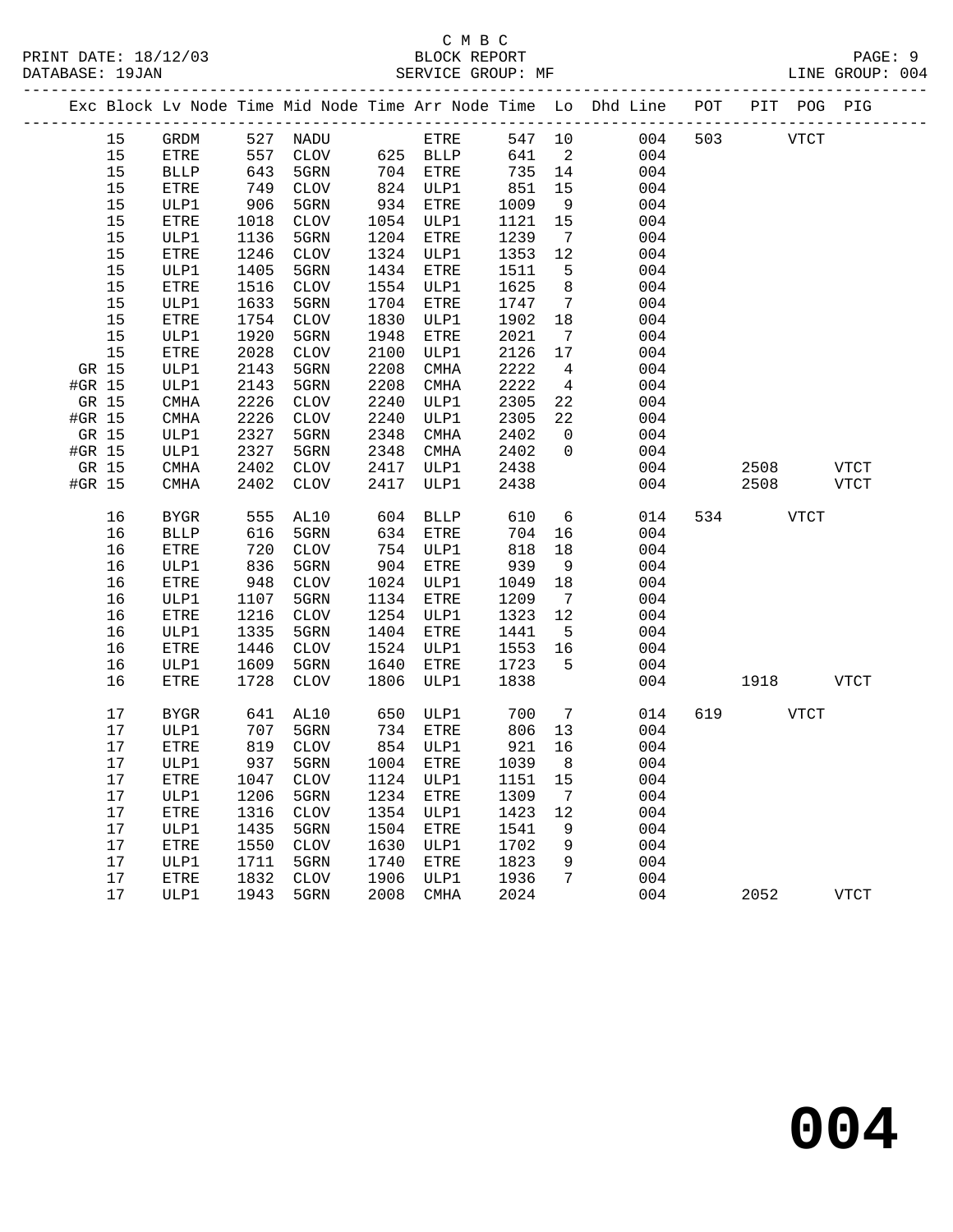|        | DATABASE: 19JAN |              |                   | SERVICE GROUP: MF               |              |               |              |                                                    | LINE GROUP: 004                                                                |               |          |           |              |  |
|--------|-----------------|--------------|-------------------|---------------------------------|--------------|---------------|--------------|----------------------------------------------------|--------------------------------------------------------------------------------|---------------|----------|-----------|--------------|--|
|        |                 |              |                   |                                 |              |               |              |                                                    | Exc Block Lv Node Time Mid Node Time Arr Node Time Lo Dhd Line POT PIT POG PIG |               |          |           |              |  |
|        | 18              |              |                   | BYGR 639 AL10 648 BLLP 654 4    |              |               |              |                                                    |                                                                                | 014 618 VTCT  |          |           |              |  |
|        | 18              | BLLP         | 658               |                                 |              | 5GRN 719 ETRE | 750 14       |                                                    | 004                                                                            |               |          |           |              |  |
|        | 18              | ETRE         |                   | 804 CLOV                        |              | 839 ULP1      | 906          | 15                                                 | 004                                                                            |               |          |           |              |  |
|        | 18              | ULP1         | 921               | 5GRN                            |              | 949 ETRE      | 1024         | 8 <sup>8</sup>                                     | 004                                                                            |               |          |           |              |  |
|        | 18              | ETRE         | 1032              | CLOV                            |              | 1109 ULP1     | 1136         | 15                                                 | 004                                                                            |               |          |           |              |  |
|        | 18              | ULP1         | 1151              | 5GRN                            | 1219         | ETRE          | 1254         | $\overline{7}$                                     | 004                                                                            |               |          |           |              |  |
|        | 18              | ETRE         | 1301              | CLOV                            | 1339         | ULP1          | 1408         | 12                                                 | 004                                                                            |               |          |           |              |  |
|        | 18              | ULP1         | 1420              | 5GRN                            | 1449         | ETRE          | 1526         | 14                                                 | 004                                                                            |               |          |           |              |  |
|        | 18              | ETRE         | 1540              | CLOV                            |              | 1618 ULP1     | 1649         | 8 <sup>8</sup>                                     | 004                                                                            |               |          |           |              |  |
|        | 18              | ULP1         | 1657              | 5GRN                            | 1728         | ETRE          | 1811         | $7\overline{ }$                                    | 004                                                                            |               |          |           |              |  |
|        | 18              | ETRE         | 1818              | CLOV                            |              | 1854 ULP1     | 1926         |                                                    | 004                                                                            |               |          | 2006 VTCT |              |  |
|        | 19              | GRDM         | 623               | NADU                            |              | ETRE          | 643          | $\overline{7}$                                     | 004                                                                            |               | 559 VTCT |           |              |  |
|        | 19              | ETRE         | 650               | CLOV                            |              | 724 ULP1      | 748          | 19                                                 | 004                                                                            |               |          |           |              |  |
|        | 19              | ULP1         | 807               | 5GRN                            |              | 834 ETRE      | 909          | 9                                                  | 004                                                                            |               |          |           |              |  |
|        | 19              | ETRE         | $\frac{507}{918}$ | CLOV                            |              | 954 ULP1      | 1019         | 18                                                 | 004                                                                            |               |          |           |              |  |
|        | 19              | ULP1         | 1037              | 5GRN                            |              | 1104 ETRE     | 1139         | 8 <sup>8</sup>                                     | 004                                                                            |               |          |           |              |  |
|        | 19              | ETRE         | 1147              | CLOV                            |              | 1224 ULP1     | 1253         | 12                                                 | 004                                                                            |               |          |           |              |  |
|        | 19              | ULP1         | 1305              | 5GRN                            |              | 1334 ETRE     | 1411         | $5^{\circ}$                                        | 004                                                                            |               |          |           |              |  |
|        | 19              | ETRE         | 1416              | CLOV                            |              | 1454 ULP1     | 1523         | 10                                                 | 004                                                                            |               |          |           |              |  |
|        | 19              | ULP1         | 1533              | 5GRN                            |              | 1604 ETRE     | 1642         | 8 <sup>8</sup>                                     | 004                                                                            |               |          |           |              |  |
|        | 19              | ETRE         | 1650              | CLOV                            | 1730         | ULP1          | 1802         | 9                                                  | 004                                                                            |               |          |           |              |  |
|        | 19              | ULP1         | 1811              | 5GRN                            | 1840         | ETRE          | 1917         | 12                                                 | 004                                                                            |               |          |           |              |  |
| GR 19  | 19              | ETRE         | 1929<br>2043      | CLOV                            | 2001<br>2108 | ULP1          | 2029<br>2123 | 14                                                 | 004                                                                            |               |          |           |              |  |
| #GR 19 |                 | ULP1<br>ULP1 | 2043              | 5GRN<br>5GRN                    | 2108         | CMHA<br>CMHA  | 2123         | $\overline{\mathbf{3}}$<br>$\overline{\mathbf{3}}$ | 004<br>004                                                                     |               |          |           |              |  |
| GR 19  |                 | CMHA         | 2126              | CLOV                            | 2140         | ULP1          | 2206         | 17                                                 | 004                                                                            |               |          |           |              |  |
| #GR 19 |                 | CMHA         | 2126              | CLOV                            | 2140         | ULP1          | 2206         | 17                                                 | 004                                                                            |               |          |           |              |  |
| GR 19  |                 | ULP1         | 2223              | 5GRN                            | 2248         | CMHA          | 2302         | $\overline{4}$                                     | 004                                                                            |               |          |           |              |  |
| #GR 19 |                 | ULP1         | 2223              | 5GRN                            | 2248         | CMHA          | 2302         | $\overline{4}$                                     | 004                                                                            |               |          |           |              |  |
| GR 19  |                 | CMHA         | 2306              | CLOV                            | 2320         | ULP1          | 2344         | 8 <sup>8</sup>                                     | 004                                                                            |               |          |           |              |  |
| #GR 19 |                 | CMHA         | 2306              | CLOV                            | 2320         | ULP1          | 2344         | 8                                                  | 004                                                                            |               |          |           |              |  |
| GR 19  |                 | ULP1         | 2352              | 5GRN                            | 2413         | CMHA          | 2426         |                                                    | 004                                                                            |               | 2448     |           | VTCT         |  |
| #GR 19 |                 | ULP1         | 2352              | 5GRN                            | 2413         | CMHA          | 2426         |                                                    | 004                                                                            |               | 2448     |           | <b>VTCT</b>  |  |
|        | 20              | BYGR         | 720               | AL10                            |              | 730 ULP1      | 741 11       |                                                    | 014                                                                            |               | 657 VTCT |           |              |  |
|        | 20              | ULP1         |                   |                                 |              |               |              | 9                                                  | 004                                                                            |               |          |           |              |  |
|        | 20              | ETRE         |                   | 752 5GRN<br>903 CLOV            |              |               | 1004 18      |                                                    | 004                                                                            |               |          |           |              |  |
|        | 20              |              |                   | ULP1 1022 5GRN 1049 ETRE 1124 8 |              |               |              |                                                    | 004                                                                            |               |          |           |              |  |
|        | 20              | ETRE         | 1132              | CLOV                            | 1209         | ULP1          | 1238         | 13                                                 | 004                                                                            |               |          |           |              |  |
|        | 20              | ULP1         | 1251              | 5GRN                            | 1319         | ETRE          | 1354         | 7                                                  | 004                                                                            |               |          |           |              |  |
|        | 20              | ${\tt ETRE}$ | 1401              | CLOV                            | 1439         | ULP1          | 1508         | 13                                                 | 004                                                                            |               |          |           |              |  |
|        | 20              | ULP1         | 1521              | 5GRN                            | 1552         | ETRE          | 1630         | 8                                                  | 004                                                                            |               |          |           |              |  |
|        | 20              | ETRE         | 1638              | CLOV                            | 1718         | ULP1          | 1750         | 9                                                  | 004                                                                            |               |          |           |              |  |
|        | 20              | ULP1         | 1759              | 5GRN                            | 1828         | ETRE          | 1905         |                                                    | 004                                                                            |               | 1947     |           | <b>VTCT</b>  |  |
|        | 21              | GRDM         | 1457              | NADU                            |              | ETRE          | 1522         | 6                                                  |                                                                                | 004 1421 VTCT |          |           |              |  |
|        | 21              | ETRE         | 1528              | CLOV                            |              | 1606 ULP1     | 1637         | 8                                                  | 004                                                                            |               |          |           |              |  |
|        | 21              | ULP1         | 1645              | 5GRN                            | 1716         | ETRE          | 1759         | 7                                                  | 004                                                                            |               |          |           |              |  |
|        | 21              | ETRE         | 1806              | <b>CLOV</b>                     | 1842         | ULP1          | 1914         |                                                    | 004                                                                            |               | 1954     |           | VTCT         |  |
|        | 22              | <b>BYGR</b>  | 1459              | AL10                            | 1515         | ULP1          | 1527         | 18                                                 |                                                                                | 014 1432 VTCT |          |           |              |  |
|        | 22              | ULP1         | 1545              | 5GRN                            | 1616         | ETRE          | 1656         | 6                                                  | 004                                                                            |               |          |           |              |  |
|        | 22              | ETRE         | 1702              | CLOV                            | 1742         | ULP1          | 1814         | 9                                                  | 004                                                                            |               |          |           |              |  |
|        | 22              | ULP1         | 1823              | 5GRN                            | 1852         | ETRE          | 1929         |                                                    | 004                                                                            |               | 2011     |           | ${\tt VTCT}$ |  |
|        |                 |              |                   |                                 |              |               |              |                                                    |                                                                                |               |          |           |              |  |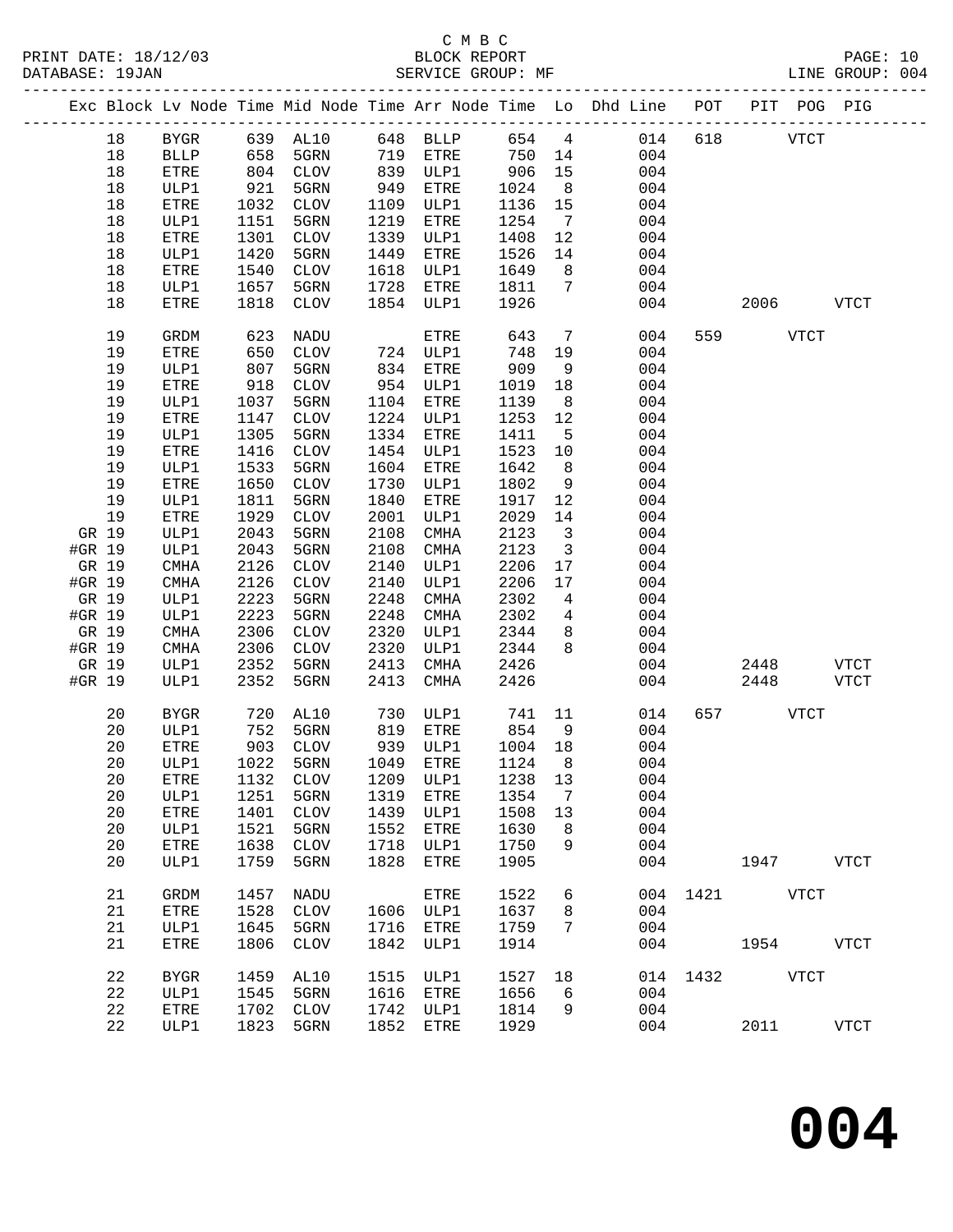# C M B C<br>
PRINT DATE: 18/12/03 BLOCK REPOR

| DATABASE: 19JAN |    |      |      |             |      | SERVICE GROUP: MF |      |     |                                                                |          |      |      | LINE GROUP: 004 |  |
|-----------------|----|------|------|-------------|------|-------------------|------|-----|----------------------------------------------------------------|----------|------|------|-----------------|--|
|                 |    |      |      |             |      |                   |      |     | Exc Block Ly Node Time Mid Node Time Arr Node Time Lo Dhd Line | POT      | PIT  | POG  | PIG             |  |
|                 | 23 | BYGR |      | 1415 AL10   | 1431 | ULP1              | 1443 | -16 |                                                                | 014 1351 |      | VTCT |                 |  |
|                 | 23 | ULP1 | 1459 | 5GRN        | 1528 | ETRE              | 1605 | -9  | 004                                                            |          |      |      |                 |  |
|                 | 23 | ETRE | 1614 | <b>CLOV</b> | 1654 | ULP1              | 1726 | -9  | 004                                                            |          |      |      |                 |  |
|                 | 23 | ULP1 | 1735 | 5GRN        | 1804 | ETRE              | 1841 | 9   | 004                                                            |          |      |      |                 |  |
|                 | 23 | ETRE | 1850 | <b>CLOV</b> | 1924 | ULP1              | 1954 | 9   | 004                                                            |          |      |      |                 |  |
|                 | 23 | ULP1 | 2003 | 5GRN        | 2028 | CMHA              | 2044 |     | 004                                                            |          | 2109 |      | VTCT            |  |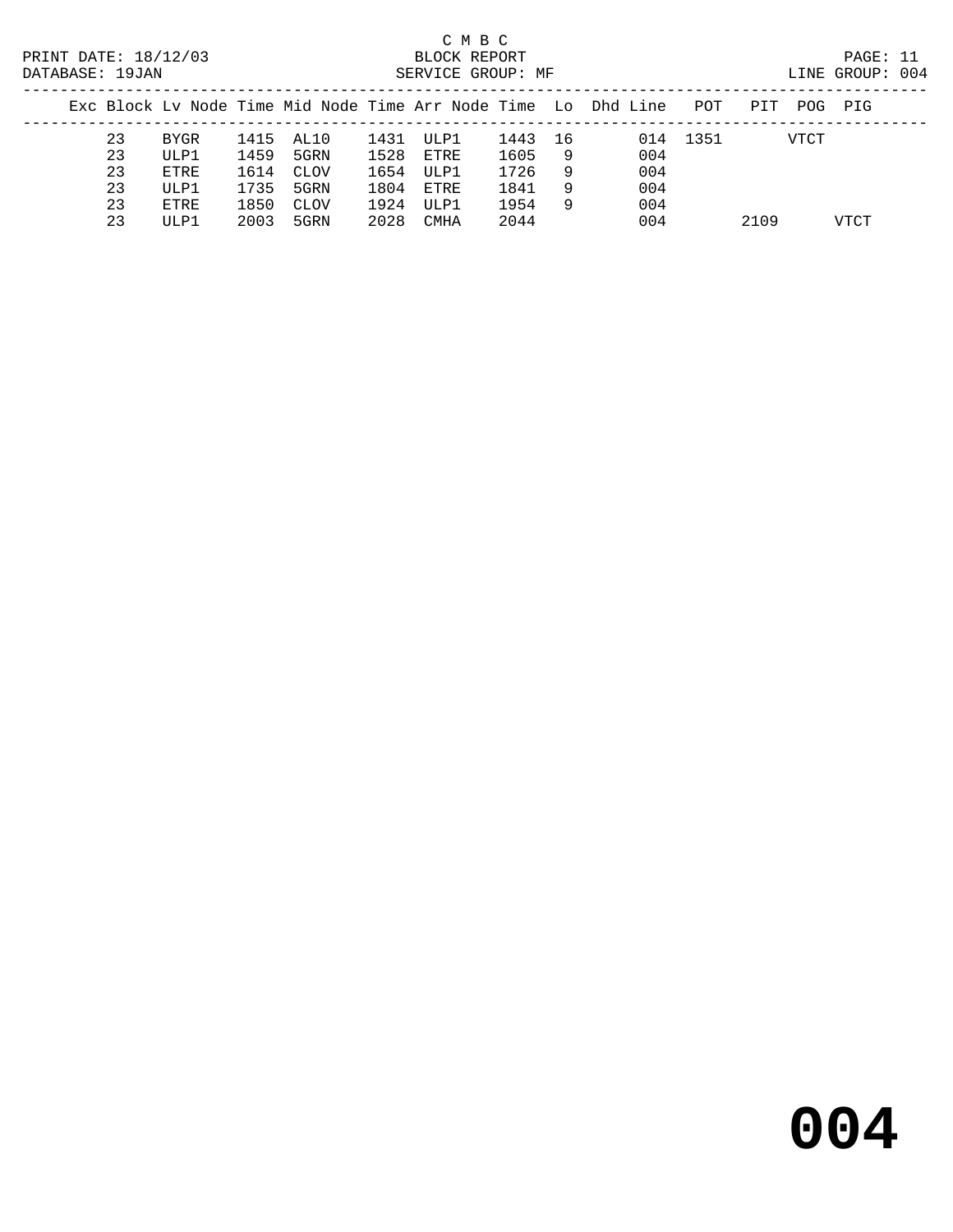|  | PRINT DATE: 18/12/03<br>DATABASE: 19JAN                                      |                      |                          |                                                                                                                                                                           |              |                      | C M B C<br>BLOCK REPORT |                                                     |                                                                                |  | PAGE: 12 |  |
|--|------------------------------------------------------------------------------|----------------------|--------------------------|---------------------------------------------------------------------------------------------------------------------------------------------------------------------------|--------------|----------------------|-------------------------|-----------------------------------------------------|--------------------------------------------------------------------------------|--|----------|--|
|  | BURO BURRARD & ROBSON<br>CADS SB CAMBIE ST NS DUNSMUI<br>DADW DAVIE & DENMAN |                      |                          | SB CAMBIE ST NS DUNSMUIR<br>DAVIE : DELL'II<br>DAMW DAVIE & MAINLAND<br>GRBY     GRANVILLE & BROADWAY<br>RIHA     RICHARDS & HASTINGS<br>VTCT     Vancouver Trolley Depot |              |                      |                         |                                                     | DAHW DAVIE & HOWE<br>DAPF DAVIE NS PACIFIC                                     |  |          |  |
|  |                                                                              |                      |                          |                                                                                                                                                                           |              |                      |                         |                                                     | Exc Block Lv Node Time Mid Node Time Arr Node Time Lo Dhd Line POT PIT POG PIG |  |          |  |
|  | $\mathbf 1$<br>$\mathbf{1}$                                                  | DAHW<br>DADW         | 521                      |                                                                                                                                                                           |              | <b>DADW</b>          | 544                     |                                                     | 1 MAHU 454 GRBY 512 DAHW 521 0 010 452 VTCT<br>527 0 006<br>8 005              |  |          |  |
|  | $\mathbf{1}$<br>$\mathbf 1$                                                  | CADS<br>DADW         | 527<br>552<br>607<br>607 | CADS<br>DAMW 558 DADW<br>CADS<br>DAMW 632 DADW                                                                                                                            |              |                      | 607<br>624              | $\overline{0}$<br>$\overline{a}$                    | 006<br>005                                                                     |  |          |  |
|  | $\mathbf 1$<br>$\mathbf{1}$                                                  | CADS<br>DADW         | 626                      |                                                                                                                                                                           |              |                      | 641<br>659              |                                                     | $\overline{0}$<br>006<br>10<br>005                                             |  |          |  |
|  | $\mathbf 1$<br>$\mathbf{1}$                                                  | CADS<br>DADW         |                          | 641 caps<br>709 DAMW 715 DADW<br>725 725                                                                                                                                  |              |                      | 725<br>744 10           | $\overline{0}$                                      | 006<br>005                                                                     |  |          |  |
|  | $\mathbf 1$<br>$\mathbf 1$<br>1                                              | CADS<br>DADW<br>CADS | 754<br>811               | DAMW 847 DADW                                                                                                                                                             |              | CADS                 | 811<br>833<br>858       | $\overline{0}$<br>$7\overline{ }$<br>$\overline{0}$ | 006<br>005<br>006                                                              |  |          |  |
|  | $\mathbf 1$<br>$\mathbf 1$                                                   | DADW<br>CADS         | 840<br>858<br>928        | DAMW 935 DADW                                                                                                                                                             |              | CADS                 | 920<br>946              | 8 <sup>8</sup><br>$\overline{0}$                    | 005<br>006                                                                     |  |          |  |
|  | $\mathbf 1$<br>$\mathbf 1$                                                   | DADW<br>CADS         | 946<br>1020              | CADS<br>DAMW 1026 DADW<br>CADS<br>DAMW 1118 DADW                                                                                                                          |              |                      | 1008<br>1037            | 12<br>$\overline{0}$                                | 005<br>006                                                                     |  |          |  |
|  | $\mathbf 1$<br>1<br>$\mathbf{1}$                                             | DADW<br>CADS<br>DADW | 1037<br>1112<br>1129     |                                                                                                                                                                           |              | CADS                 | 1059<br>1129<br>1151    | 13<br>$\overline{0}$<br>12                          | 005<br>006<br>005                                                              |  |          |  |
|  | 1<br>$\mathbf 1$                                                             | CADS<br>DADW         | 1203<br>1222             | CADS<br>DAMW 1210 DADW                                                                                                                                                    |              | CADS                 | 1222<br>1246            | $\overline{0}$<br>9                                 | 006<br>005                                                                     |  |          |  |
|  | $\mathbf 1$<br>$\mathbf 1$                                                   | CADS<br>DADW         | 1255<br>1314             | DAMW 1302 DADW<br>CADS<br>DAMW 1353 DADW                                                                                                                                  |              |                      | 1314<br>1338            | $\overline{0}$<br>8 <sup>8</sup>                    | 006<br>005                                                                     |  |          |  |
|  | 1<br>$\mathbf 1$<br>$\mathbf 1$                                              | CADS<br>DADW<br>CADS | 1346                     | 1407 CADS 1433<br>1445 DAMW 1452 DADW 1506                                                                                                                                |              |                      | 1407<br>1433 12         | $\overline{0}$                                      | 006<br>005<br>$\overline{0}$<br>006                                            |  |          |  |
|  | $\mathbf 1$<br>1                                                             | DADW<br>CADS         |                          | 1506 CADS<br>1545 DAMW 1552 DADW                                                                                                                                          |              |                      | 1534 11<br>1606         | $\overline{0}$                                      | 005<br>006                                                                     |  |          |  |
|  | 1<br>1                                                                       | DADW 1606<br>CADS    | 1646                     | DAMW                                                                                                                                                                      | 1654         | DADW                 | CADS 1634 12<br>1708    | 0                                                   | 005<br>006                                                                     |  |          |  |
|  | $\mathbf 1$<br>1<br>1                                                        | DADW<br>CADS<br>DADW | 1708<br>1745<br>1808     | DAMW                                                                                                                                                                      | 1753         | CADS<br>DADW<br>CADS | 1735<br>1808<br>1834    | 10<br>0<br>9                                        | 005<br>006<br>005                                                              |  |          |  |
|  | $\mathbf 1$<br>1                                                             | CADS<br>DADW         | 1843<br>1905             | DAMW                                                                                                                                                                      | 1850         | DADW<br>CADS         | 1905<br>1927            | 0<br>13                                             | 006<br>005                                                                     |  |          |  |
|  | $\mathbf 1$<br>1<br>$\mathbf 1$                                              | CADS<br>DADW<br>CADS | 1940<br>2001<br>2034     | DAMW<br><b>DAMW</b>                                                                                                                                                       | 1947<br>2041 | DADW<br>CADS<br>DADW | 2001<br>2023<br>2053    | 0<br>11<br>$\mathbf 0$                              | 006<br>005<br>006                                                              |  |          |  |
|  | 1<br>$\mathbf 1$                                                             | DADW<br>CADS         | 2053<br>2134             | DAMW                                                                                                                                                                      | 2141         | CADS<br>DADW         | 2115<br>2153            | 19<br>0                                             | 005<br>006                                                                     |  |          |  |
|  | 1<br>$\mathbf 1$                                                             | DADW<br>CADS         | 2153<br>2219             | DAMW                                                                                                                                                                      | 2226         | CADS<br>DADW         | 2215<br>2238            | 4<br>0                                              | 005<br>006                                                                     |  |          |  |
|  | 1<br>$\mathbf 1$<br>1                                                        | DADW<br>CADS<br>DADW | 2238<br>2306<br>2323     | DAMW                                                                                                                                                                      | 2313         | CADS<br>DADW<br>CADS | 2300<br>2323<br>2342    | 6<br>0<br>11                                        | 005<br>006<br>005                                                              |  |          |  |
|  | $\mathbf 1$<br>1                                                             | CADS<br>DADW         | 2353<br>2408             | DAMW                                                                                                                                                                      | 2359         | DADW<br>CADS         | 2408<br>2426            | 0<br>2                                              | 006<br>005                                                                     |  |          |  |
|  | $\mathbf 1$                                                                  | CADS                 | 2428                     | DAMW                                                                                                                                                                      | 2434         | DADW                 | 2443                    | $\Omega$                                            | 006                                                                            |  |          |  |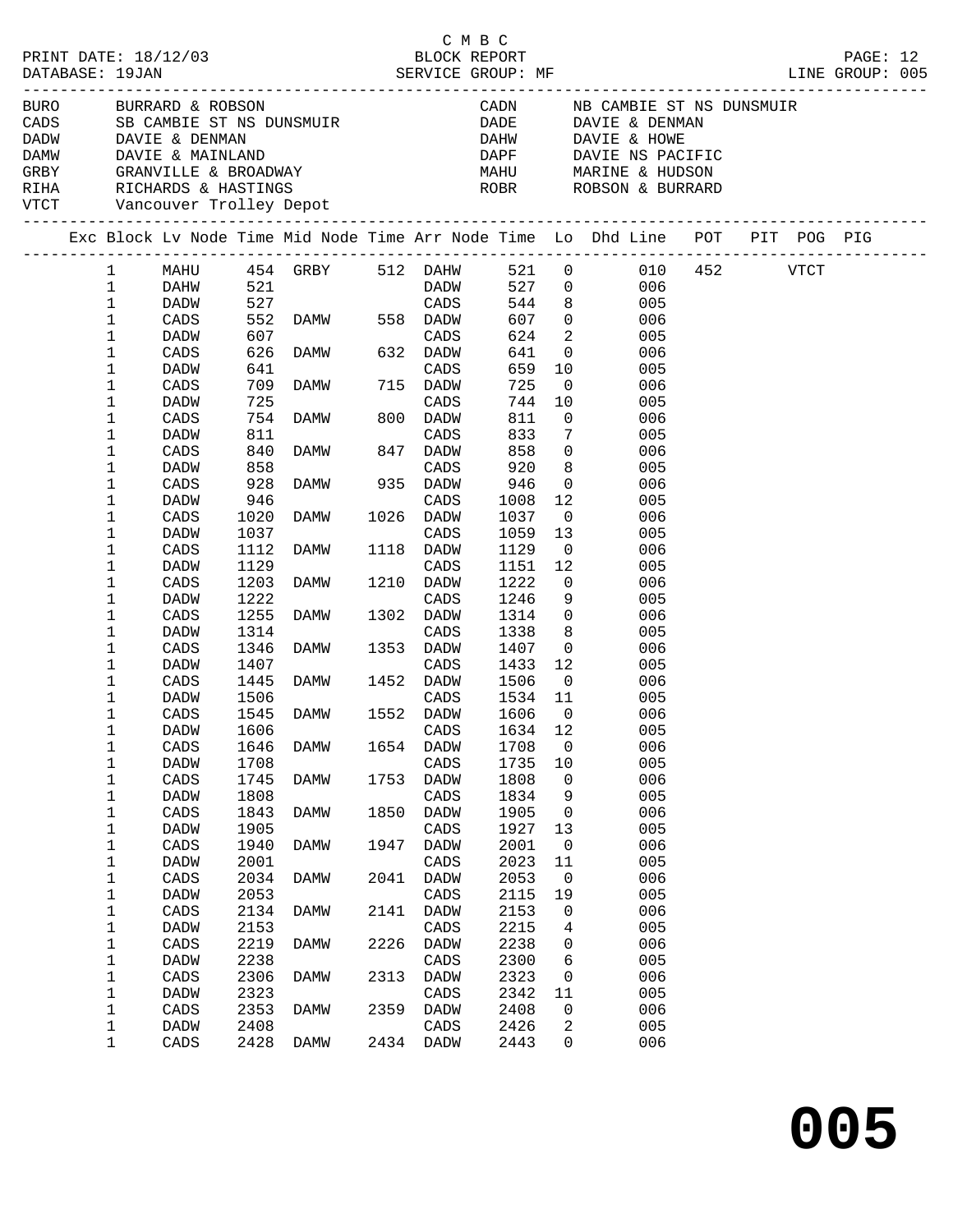|  | PRINT DATE: 18/12/03<br>DATABASE: 19JAN |             |      |      |      | C M B C<br>BLOCK REPORT<br>SERVICE GROUP: MF |      |          |                                                                |     |      |     | PAGE: 13<br>LINE GROUP: 005 |  |
|--|-----------------------------------------|-------------|------|------|------|----------------------------------------------|------|----------|----------------------------------------------------------------|-----|------|-----|-----------------------------|--|
|  |                                         |             |      |      |      |                                              |      |          | Exc Block Lv Node Time Mid Node Time Arr Node Time Lo Dhd Line | POT | PIT  | POG | PIG                         |  |
|  |                                         | DADW        | 2443 |      |      | CADS                                         | 2501 |          | 005                                                            |     |      |     |                             |  |
|  |                                         | CADS        | 2508 | DAMW | 2514 | DADW                                         | 2523 | $\Omega$ | 006                                                            |     |      |     |                             |  |
|  |                                         | <b>DADW</b> | 2523 |      |      | CADS                                         | 2541 |          | 005                                                            |     |      |     |                             |  |
|  |                                         | CADS        | 2548 | DAMW | 2554 | DADW                                         | 2603 | $\Omega$ | 006                                                            |     |      |     |                             |  |
|  |                                         | <b>DADW</b> | 2603 |      |      | <b>BURO</b>                                  | 2609 |          | 005                                                            |     | 2634 |     | VTCT                        |  |

# **005**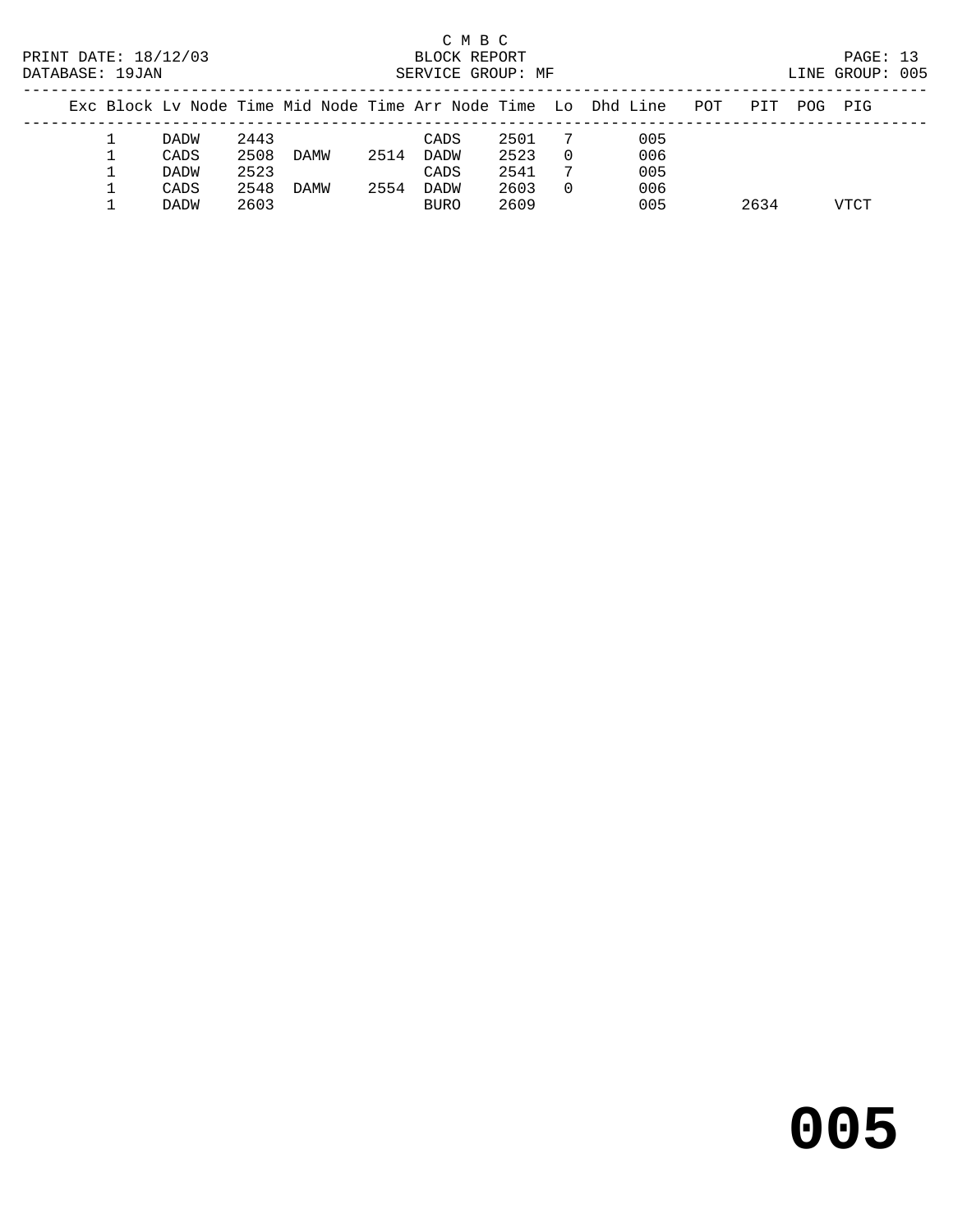### C M B C

DATABASE: 19JAN SERVICE GROUP: MF LINE GROUP: 005 ------------------------------------------------------------------------------------------------- Exc Block Lv Node Time Mid Node Time Arr Node Time Lo Dhd Line POT PIT POG PIG ------------------------------------------------------------------------------------------------- 2 MAHU 454 GRBY 512 RIHA 523 0 010 452 VTCT 2 RIHA 523 DADE 537 0 005 2 DADE 537 DAPF 547 CADN 554 0 006 2 CADN 554 DADE 608 0 005 2 DADE 608 DAPF 618 CADN 626 6 006

| $\sqrt{2}$              | DADE                         | 608  | DAPF                                               | 618  | CADN                         | 626  | $\sqrt{6}$          | 006 |      |             |
|-------------------------|------------------------------|------|----------------------------------------------------|------|------------------------------|------|---------------------|-----|------|-------------|
| $\mathbf 2$             | CADN                         | 632  |                                                    |      | <b>DADE</b>                  | 646  | $\mathsf{O}\xspace$ | 005 |      |             |
| $\sqrt{2}$              | $\mathtt{DADE}$              | 646  | <b>DAPF</b>                                        | 656  | CADN                         | 704  | 6                   | 006 |      |             |
| $\mathbf 2$             | CADN                         | 710  |                                                    |      | $\mathtt{DADE}$              | 724  | $\mathsf{O}\xspace$ | 005 |      |             |
| $\overline{\mathbf{c}}$ | <b>DADE</b>                  | 724  | DAPF                                               | 736  | CADN                         | 745  | $\boldsymbol{7}$    | 006 |      |             |
| $\mathbf 2$             | CADN                         | 752  |                                                    |      | $\mathtt{DADE}$              | 809  | $\mbox{O}$          | 005 |      |             |
| $\mathbf 2$             | $\mathtt{DADE}$              | 809  | DAPF                                               | 822  | CADN                         | 831  | 5                   | 006 |      |             |
| $\mathbf 2$             | CADN                         | 836  |                                                    |      | $\mathtt{DADE}$              | 854  | $\mathsf{O}\xspace$ | 005 |      |             |
| $\mathbf 2$             | $\ensuremath{\mathsf{DADE}}$ | 854  | DAPF                                               | 908  | CADN                         | 917  | 5                   | 006 |      |             |
| $\mathbf 2$             | CADN                         | 922  |                                                    |      | $\ensuremath{\mathsf{DADE}}$ | 939  | $\mathsf{O}\xspace$ | 005 |      |             |
| $\overline{\mathbf{c}}$ | $\mathtt{DADE}$              | 939  | DAPF                                               | 953  | CADN                         | 1002 | $12$                | 006 |      |             |
| $\overline{\mathbf{c}}$ | $\texttt{CADN}\xspace$       | 1014 |                                                    |      | $\mathtt{DADE}$              | 1031 | $\mbox{O}$          | 005 |      |             |
| $\boldsymbol{2}$        | $\ensuremath{\mathsf{DADE}}$ | 1031 | DAPF                                               | 1047 | CADN                         | 1055 | $10$                | 006 |      |             |
| $\overline{\mathbf{c}}$ | $\texttt{CADN}\xspace$       | 1105 |                                                    |      | $\ensuremath{\mathsf{DADE}}$ | 1124 | $\mathsf{O}\xspace$ | 005 |      |             |
| $\mathbf 2$             | DADE                         | 1124 | DAPF                                               | 1141 | CADN                         | 1149 | б                   | 006 |      |             |
| $\boldsymbol{2}$        | CADN                         | 1155 |                                                    |      | $\ensuremath{\mathsf{DADE}}$ | 1216 | $\mathbf 0$         | 005 |      |             |
| $\mathbf 2$             | <b>DADE</b>                  | 1216 | DAPF                                               | 1233 | CADN                         | 1241 | 8                   | 006 |      |             |
| $\mathbf 2$             | CADN                         | 1249 |                                                    |      | <b>DADE</b>                  | 1309 | $\mathsf{O}\xspace$ | 005 |      |             |
| $\mathbf 2$             | $\ensuremath{\mathsf{DADE}}$ | 1309 | $\ensuremath{\mathsf{D}}\ensuremath{\mathsf{APF}}$ | 1326 | CADN                         | 1334 | 5                   | 006 |      |             |
| $\mathbf 2$             | CADN                         | 1339 |                                                    |      | <b>DADE</b>                  | 1401 | $\mathsf{O}\xspace$ | 005 |      |             |
| $\sqrt{2}$              | $\ensuremath{\mathsf{DADE}}$ | 1401 | DAPF                                               | 1418 | CADN                         | 1426 | 6                   | 006 |      |             |
| $\sqrt{2}$              | $\texttt{CADN}\xspace$       | 1432 |                                                    |      | <b>DADE</b>                  | 1454 | $\mathsf{O}\xspace$ | 005 |      |             |
| $\mathbf 2$             | <b>DADE</b>                  | 1454 | DAPF                                               | 1511 | CADN                         | 1519 | 7                   | 006 |      |             |
| $\sqrt{2}$              | CADN                         | 1526 |                                                    |      | <b>DADE</b>                  | 1548 | $\mathsf{O}\xspace$ | 005 |      |             |
| $\overline{\mathbf{c}}$ | $\ensuremath{\mathsf{DADE}}$ | 1548 | DAPF                                               | 1603 | CADN                         | 1613 | 6                   | 006 |      |             |
| $\sqrt{2}$              | CADN                         | 1619 |                                                    |      | <b>DADE</b>                  | 1641 | $\mathsf{O}\xspace$ | 005 |      |             |
| $\overline{\mathbf{c}}$ | DADE                         | 1641 | DAPF                                               | 1656 | CADN                         | 1706 | 6                   | 006 |      |             |
| $\sqrt{2}$              | CADN                         | 1712 |                                                    |      | DADE                         | 1736 | $\mathsf{O}\xspace$ | 005 |      |             |
| $\sqrt{2}$              | DADE                         | 1736 | DAPF                                               | 1751 | CADN                         | 1801 | 8                   | 006 |      |             |
| $\sqrt{2}$              | CADN                         | 1809 |                                                    |      | $\ensuremath{\mathsf{DADE}}$ | 1831 | $\mathsf{O}\xspace$ | 005 |      |             |
| $\sqrt{2}$              | DADE                         | 1831 | DAPF                                               | 1847 | CADN                         | 1855 | 9                   | 006 |      |             |
| $\boldsymbol{2}$        | CADN                         | 1904 |                                                    |      | DADE                         | 1926 | $\mathsf{O}\xspace$ | 005 |      |             |
| $\boldsymbol{2}$        | DADE                         | 1926 | DAPF                                               | 1942 | CADN                         | 1949 | $\boldsymbol{7}$    | 006 |      |             |
| $\mathbf 2$             | CADN                         | 1956 |                                                    |      | DADE                         | 2016 | $\mathsf{O}\xspace$ | 005 |      |             |
| $\mathbf 2$             | DADE                         | 2016 | DAPF                                               | 2032 | CADN                         | 2039 | 12                  | 006 |      |             |
| $\overline{\mathbf{c}}$ | CADN                         | 2051 |                                                    |      | DADE                         | 2110 | $\mathsf{O}\xspace$ | 005 |      |             |
| $\overline{\mathbf{c}}$ | DADE                         | 2110 | DAPF                                               | 2124 | CADN                         | 2131 | $\bf 4$             | 006 |      |             |
| $\overline{c}$          | CADN                         | 2135 |                                                    |      | DADE                         | 2154 | $\mbox{O}$          | 005 |      |             |
| $\overline{\mathbf{c}}$ | DADE                         | 2154 | DAPF                                               | 2208 | CADN                         | 2215 | 5                   | 006 |      |             |
| $\mathbf 2$             | CADN                         | 2220 |                                                    |      | DADE                         | 2239 | $\mathsf{O}\xspace$ | 005 |      |             |
| $\mathbf{2}$            | $\mathtt{DADE}$              | 2239 | DAPF                                               | 2253 | CADN                         | 2300 | $\boldsymbol{7}$    | 006 |      |             |
| $\mathbf 2$             | CADN                         | 2307 |                                                    |      | DADE                         | 2324 | $\mathsf{O}\xspace$ | 005 |      |             |
| $\overline{\mathbf{c}}$ | DADE                         | 2324 | <b>DAPF</b>                                        | 2338 | CADN                         | 2345 | $10$                | 006 |      |             |
| $\mathbf 2$             | CADN                         | 2355 |                                                    |      | DADE                         | 2410 | $\mbox{O}$          | 005 |      |             |
| $\mathbf{2}$            | DADE                         | 2410 | DAPF                                               | 2421 | CADN                         | 2428 | 7                   | 006 |      |             |
| $\mathbf 2$             | CADN                         | 2435 |                                                    |      | DADE                         | 2450 | $\mbox{O}$          | 005 |      |             |
| $\boldsymbol{2}$        | $\mathtt{DADE}$              | 2450 | DAPF                                               | 2501 | $\texttt{CADN}\xspace$       | 2508 | 9                   | 006 |      |             |
| $\mathbf 2$             | CADN                         | 2517 |                                                    |      | DADE                         | 2530 | $\mathsf{O}\xspace$ | 005 |      |             |
| $\overline{2}$          | DADE                         | 2530 | DAPF                                               | 2541 | CADN                         | 2547 |                     | 006 | 2613 | <b>VTCT</b> |
|                         |                              |      |                                                    |      |                              |      |                     |     |      |             |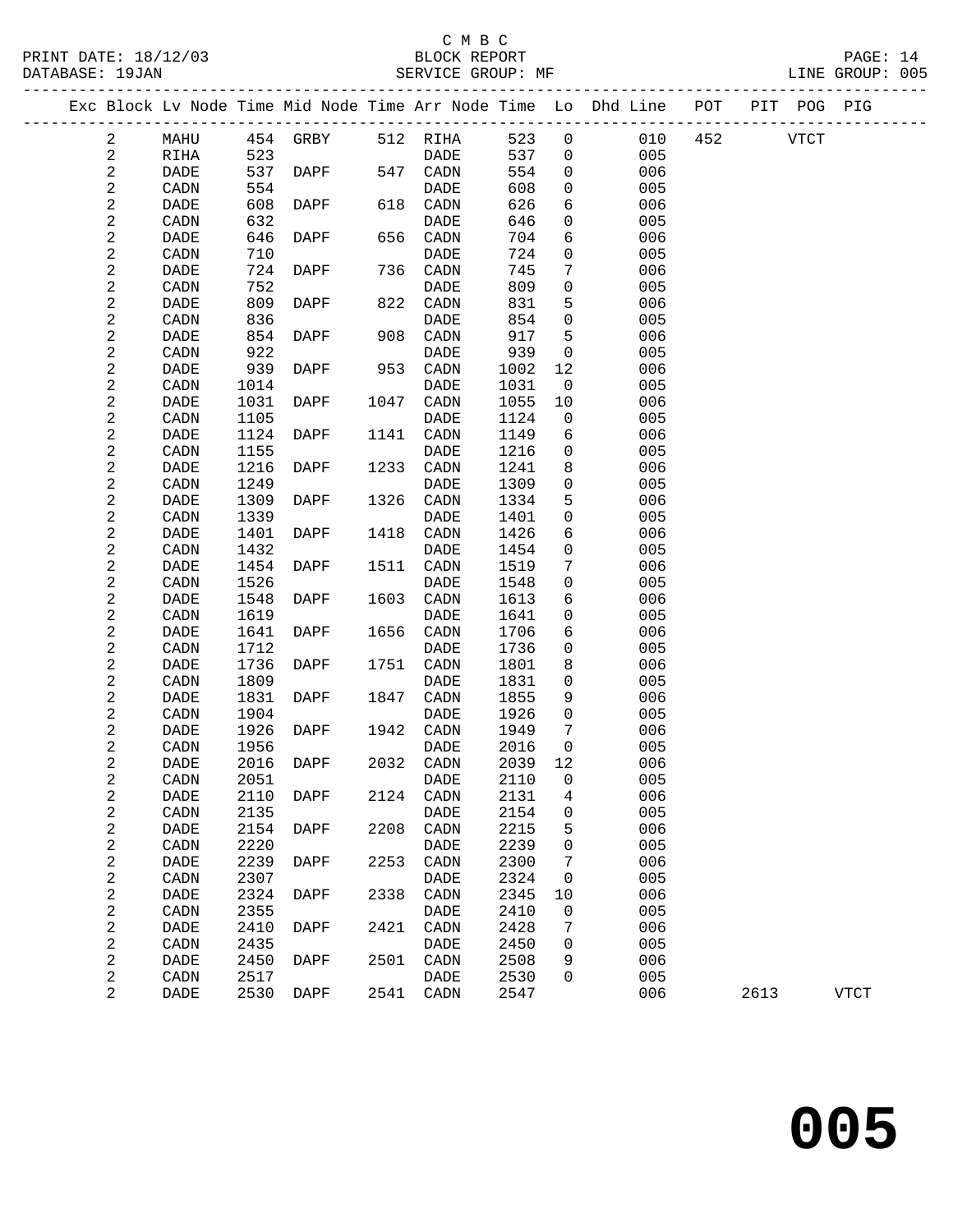| PRINT DATE: 18/12/03 |                |             |      | Vert of the SERVICE GROUP: MF (1999)<br>SERVICE GROUP: MF |      |             |      |                 | PAGE: 15<br>LINE GROUP: 005                                        |      |             |      |  |
|----------------------|----------------|-------------|------|-----------------------------------------------------------|------|-------------|------|-----------------|--------------------------------------------------------------------|------|-------------|------|--|
| DATABASE: 19JAN      |                |             |      |                                                           |      |             |      |                 |                                                                    |      |             |      |  |
|                      |                |             |      |                                                           |      |             |      |                 | Exc Block Lv Node Time Mid Node Time Arr Node Time Lo Dhd Line POT |      | PIT POG PIG |      |  |
|                      | $\mathbf{3}$   | MAHU        |      | 510 GRBY                                                  |      | 528 RIHA    | 539  | $\overline{0}$  | 010                                                                |      | 508 VTCT    |      |  |
|                      | 3              | <b>RIHA</b> | 539  |                                                           |      | DADE        | 553  | $\Omega$        | 005                                                                |      |             |      |  |
|                      | 3              | DADE        | 553  | DAPF                                                      |      | 603 CADN    | 610  | $\mathbf{0}$    | 006                                                                |      |             |      |  |
|                      | $\mathsf 3$    | CADN        | 610  |                                                           |      | DADE        | 624  | $\mathbf 0$     | 005                                                                |      |             |      |  |
|                      | $\mathsf 3$    | <b>DADE</b> | 624  | DAPF                                                      |      | 634 CADN    | 642  | 6               | 006                                                                |      |             |      |  |
|                      | 3              | CADN        | 648  |                                                           |      | DADE        | 702  | $\Omega$        | 005                                                                |      |             |      |  |
|                      | 3              | DADE        | 702  | DAPF                                                      |      | 714 CADN    | 723  | 9               | 006                                                                |      |             |      |  |
|                      | 3              | CADN        | 732  |                                                           |      | DADE        | 748  | $\mathbf 0$     | 005                                                                |      |             |      |  |
|                      | $\mathfrak{Z}$ | <b>DADE</b> | 748  | DAPF                                                      | 801  | CADN        | 810  | 6               | 006                                                                |      |             |      |  |
|                      | 3              | CADN        | 816  |                                                           |      | DADE        | 834  | $\Omega$        | 005                                                                |      |             |      |  |
|                      | $\mathbf{3}$   | <b>DADE</b> | 834  | DAPF                                                      | 848  | CADN        | 857  | 9               | 006                                                                |      |             |      |  |
|                      | $\mathsf 3$    | CADN        | 906  |                                                           |      | DADE        | 924  | $\overline{0}$  | 005                                                                |      |             |      |  |
|                      | 3              | <b>DADE</b> | 924  | DAPF                                                      |      | 938 CADN    | 947  | 12              | 006                                                                |      |             |      |  |
|                      | $\mathsf 3$    | CADN        | 959  |                                                           |      | DADE        | 1016 | $\overline{0}$  | 005                                                                |      |             |      |  |
|                      | $\mathbf{3}$   | <b>DADE</b> | 1016 | DAPF                                                      | 1030 | CADN        | 1039 | 11              | 006                                                                |      |             |      |  |
|                      | 3              | CADN        | 1050 |                                                           |      | <b>DADE</b> | 1109 | $\overline{0}$  | 005                                                                |      |             |      |  |
|                      | 3              | DADE        | 1109 | DAPF                                                      | 1126 | CADN        | 1134 | 6               | 006                                                                |      |             |      |  |
|                      | 3              | CADN        | 1140 |                                                           |      | DADE        | 1201 | $\mathbf 0$     | 005                                                                |      |             |      |  |
|                      | $\mathbf{3}$   | <b>DADE</b> | 1201 | DAPF                                                      | 1218 | CADN        | 1226 | 8               | 006                                                                |      |             |      |  |
|                      | 3              | CADN        | 1234 |                                                           |      | <b>DADE</b> | 1254 | $\mathbf 0$     | 005                                                                |      |             |      |  |
|                      | 3              | <b>DADE</b> | 1254 | DAPF                                                      | 1311 | CADN        | 1319 | $7\phantom{.0}$ | 006                                                                |      |             |      |  |
|                      | $\mathsf 3$    | CADN        | 1326 |                                                           |      | DADE        | 1346 | $\mathbf 0$     | 005                                                                |      |             |      |  |
|                      | $\mathbf{3}$   | <b>DADE</b> | 1346 | DAPF                                                      | 1403 | CADN        | 1411 | 6               | 006                                                                |      |             |      |  |
|                      | 3              | CADN        | 1417 |                                                           |      | DADE        | 1439 | $\Omega$        | 005                                                                |      |             |      |  |
|                      | 3              | DADE        | 1439 | DAPF                                                      | 1456 | CADN        | 1504 | 5               | 006                                                                |      |             |      |  |
|                      | $\mathbf{3}$   | CADN        | 1509 |                                                           |      | DADE        | 1531 | $\mathbf 0$     | 005                                                                |      |             |      |  |
|                      | $\mathbf{3}$   | <b>DADE</b> | 1531 | DAPF                                                      | 1546 | CADN        | 1556 | 7               | 006                                                                |      |             |      |  |
|                      | $\mathsf 3$    | CADN        | 1603 |                                                           |      | DADE        | 1625 | $\mathbf 0$     | 005                                                                |      |             |      |  |
|                      | 3              | <b>DADE</b> | 1625 | DAPF                                                      | 1640 | CADN        | 1650 | 6               | 006                                                                |      |             |      |  |
|                      | 3              | CADN        | 1656 |                                                           |      | DADE        | 1720 | $\mathbf 0$     | 005                                                                |      |             |      |  |
|                      | 3              | <b>DADE</b> | 1720 | DAPF                                                      | 1735 | CADN        | 1745 | 8               | 006                                                                |      |             |      |  |
|                      | 3              | CADN        | 1753 |                                                           |      | DADE        | 1815 | $\Omega$        | 005                                                                |      |             |      |  |
|                      | 3              | DADE        | 1815 | DAPF                                                      | 1832 | CADN        | 1840 | 8               | 006                                                                |      |             |      |  |
|                      | 3              | CADN        | 1848 |                                                           |      | DADE        | 1910 | $\Omega$        | 005                                                                |      |             |      |  |
|                      | 3              | <b>DADE</b> | 1910 | DAPF                                                      | 1926 | CADN        | 1933 |                 | 006                                                                | 2007 |             | VTCT |  |

**005**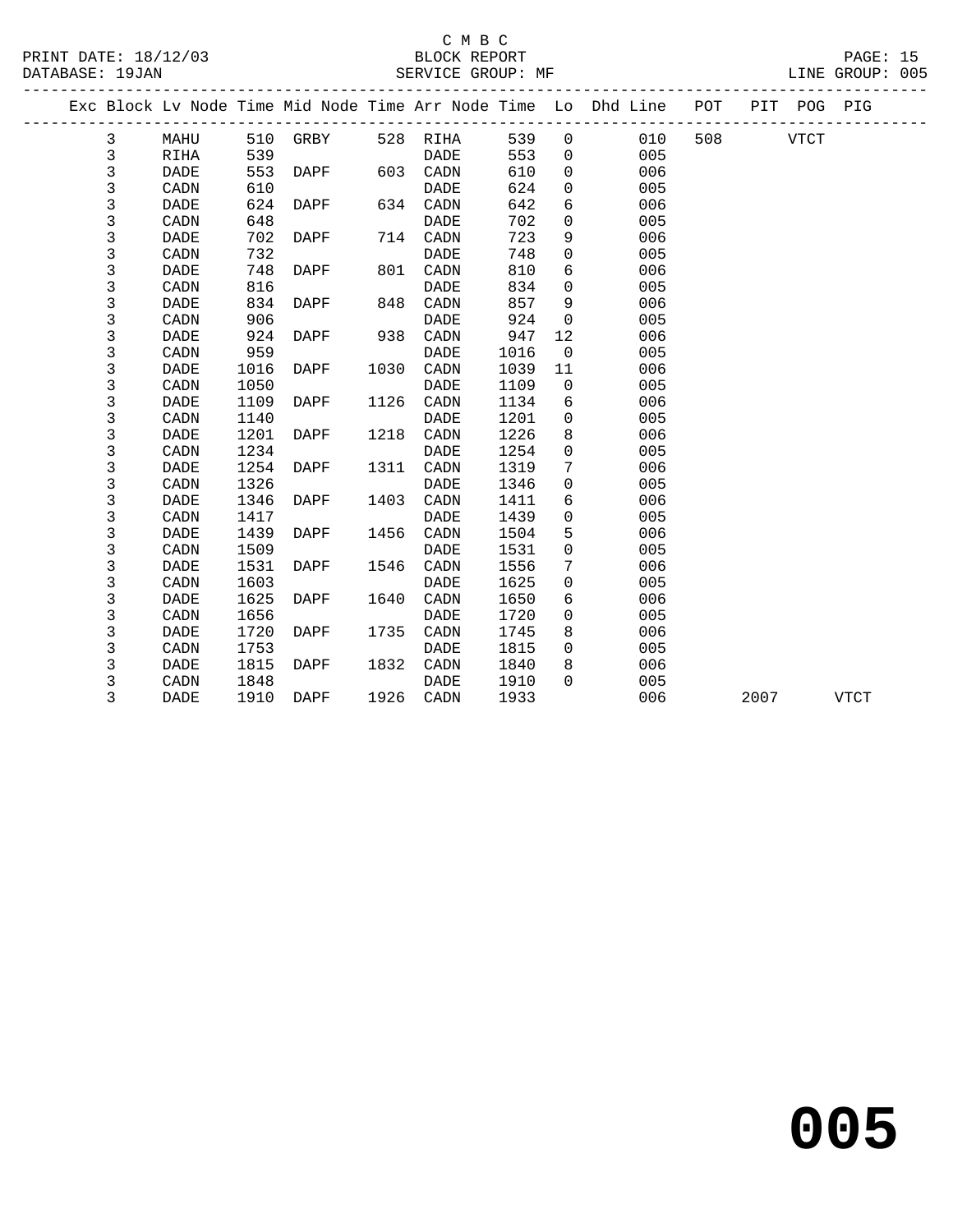PRINT DATE: 18/12/03 BLOCK REPORT PAGE: 16 LINE GROUP: 005

|  |                 |                 |              |                   |      |                   |              |                | Exc Block Lv Node Time Mid Node Time Arr Node Time Lo Dhd Line POT PIT POG PIG |     |      |             |
|--|-----------------|-----------------|--------------|-------------------|------|-------------------|--------------|----------------|--------------------------------------------------------------------------------|-----|------|-------------|
|  | $4\overline{ }$ | MAHU            |              | 517 GRBY 535 DAHW |      |                   | 544          | $\mathsf{O}$   | 010                                                                            | 515 | VTCT |             |
|  | 4               | DAHW            | 544          |                   |      | DADW              | 550          | $\overline{0}$ | 006                                                                            |     |      |             |
|  | 4               | DADW            | 550          |                   |      | CADS              | 607          | 9              | 005                                                                            |     |      |             |
|  | 4               | $\mathtt{CADS}$ | 616          | DAMW              |      | 622 DADW          | 631          | $\mathsf{O}$   | 006                                                                            |     |      |             |
|  | 4               | DADW            | 631          |                   |      | CADS              | 649          | 6              | 005                                                                            |     |      |             |
|  | 4               | CADS            | 655          | DAMW              |      | 701 DADW          | 710          | $\mathbf 0$    | 006                                                                            |     |      |             |
|  | 4               | DADW            | 710          |                   |      | CADS              | 728          | 12             | 005                                                                            |     |      |             |
|  | 4               | CADS            | 740          | DAMW              |      | 746 DADW          | 757          | 0              | 006                                                                            |     |      |             |
|  | 4               | <b>DADW</b>     | 757          |                   |      | CADS              | 819          | 8              | 005                                                                            |     |      |             |
|  | 4               | CADS            | 827          | DAMW              |      | 833 DADW          | 844          | $\overline{0}$ | 006                                                                            |     |      |             |
|  | 4               | DADW            | 844          |                   |      | CADS              | 906          | 10             | 005                                                                            |     |      |             |
|  | 4               | CADS            | 916          | DAMW              |      | 923 DADW          | 934          | $\Omega$       | 006                                                                            |     |      |             |
|  | 4               | DADW            | 934          |                   |      | CADS              | 956          | 9              | 005                                                                            |     |      |             |
|  | 4               | CADS            | 1005         | DAMW              | 1011 | DADW              | 1022         | $\overline{0}$ | 006                                                                            |     |      |             |
|  | 4               | <b>DADW</b>     | 1022         |                   |      | CADS              | 1044         | 13             | 005                                                                            |     |      |             |
|  | 4               | CADS            | 1057         | DAMW              | 1103 | DADW              | 1114         | $\overline{0}$ | 006                                                                            |     |      |             |
|  | 4               | DADW            | 1114         |                   |      | CADS              | 1136         | 12             | 005                                                                            |     |      |             |
|  | 4               | CADS            | 1148         | DAMW              | 1155 | DADW              | 1207         | $\overline{0}$ | 006                                                                            |     |      |             |
|  | 4               | DADW            | 1207         |                   |      | CADS              | 1231         | 9              | 005                                                                            |     |      |             |
|  | 4               | CADS            | 1240         | DAMW              | 1247 | DADW              | 1259         | 0              | 006                                                                            |     |      |             |
|  | $\overline{4}$  | DADW            | 1259         |                   |      | CADS              | 1323         | 10             | 005                                                                            |     |      |             |
|  | 4               | CADS            | 1333         | DAMW              | 1340 | DADW              | 1352         | $\overline{0}$ | 006                                                                            |     |      |             |
|  | 4<br>4          | DADW            | 1352         |                   |      | CADS              | 1416         | 15             | 005                                                                            |     |      |             |
|  | 4               | CADS<br>DADW    | 1431<br>1452 | DAMW              |      | 1438 DADW<br>CADS | 1452<br>1520 | 0<br>7         | 006<br>005                                                                     |     |      |             |
|  | 4               | CADS            | 1527         | DAMW              |      | 1534 DADW         | 1548         | $\overline{0}$ | 006                                                                            |     |      |             |
|  | 4               | DADW            | 1548         |                   |      | CADS              | 1616         | 8              | 005                                                                            |     |      |             |
|  | 4               | CADS            | 1624         | DAMW              |      | 1632 DADW         | 1646         | $\overline{0}$ | 006                                                                            |     |      |             |
|  | 4               | DADW            | 1646         |                   |      | CADS              | 1713         | $10 \,$        | 005                                                                            |     |      |             |
|  | 4               | CADS            | 1723         | DAMW              |      | 1731 DADW         | 1746         | $\mathbf{0}$   | 006                                                                            |     |      |             |
|  | 4               | <b>DADW</b>     | 1746         |                   |      | CADS              | 1812         | 9              | 005                                                                            |     |      |             |
|  | 4               | CADS            | 1821         | DAMW              | 1829 | DADW              | 1844         | $\overline{0}$ | 006                                                                            |     |      |             |
|  | 4               | DADW            | 1844         |                   |      | CADS              | 1907         | 12             | 005                                                                            |     |      |             |
|  | 4               | CADS            | 1919         | DAMW              |      | 1926 DADW         | 1941         | $\mathbf 0$    | 006                                                                            |     |      |             |
|  | 4               | DADW            | 1941         |                   |      | CADS              | 2003         | 9              | 005                                                                            |     |      |             |
|  | 4               | CADS            | 2012         | DAMW              | 2019 | DADW              | 2031         | $\overline{0}$ | 006                                                                            |     |      |             |
|  | 4               | DADW            | 2031         |                   |      | CADS              | 2053         | 11             | 005                                                                            |     |      |             |
|  | 4               | CADS            | 2104         | <b>DAMW</b>       |      | 2111 DADW         | 2123         | $\overline{0}$ | 006                                                                            |     |      |             |
|  | 4               | DADW            | 2123         |                   |      | CADS              | 2145         | 19             | 005                                                                            |     |      |             |
|  | 4               | CADS            | 2204         | DAMW              | 2211 | DADW              | 2223         | $\mathbf 0$    | 006                                                                            |     |      |             |
|  | 4               | DADW            | 2223         |                   |      | CADS              | 2245         | 6              | 005                                                                            |     |      |             |
|  | 4               | CADS            | 2251         | DAMW              |      | 2258 DADW         | 2308         | $\overline{0}$ | 006                                                                            |     |      |             |
|  | 4               | DADW            | 2308         |                   |      | CADS              | 2327         | 9              | 005                                                                            |     |      |             |
|  | 4               | CADS            | 2336         | DAMW              | 2343 | DADW              | 2353         | $\Omega$       | 006                                                                            |     |      |             |
|  | 4               | DADW            | 2353         |                   |      | CADS              | 2411         |                | 005                                                                            |     | 2437 | <b>VTCT</b> |
|  |                 |                 |              |                   |      |                   |              |                |                                                                                |     |      |             |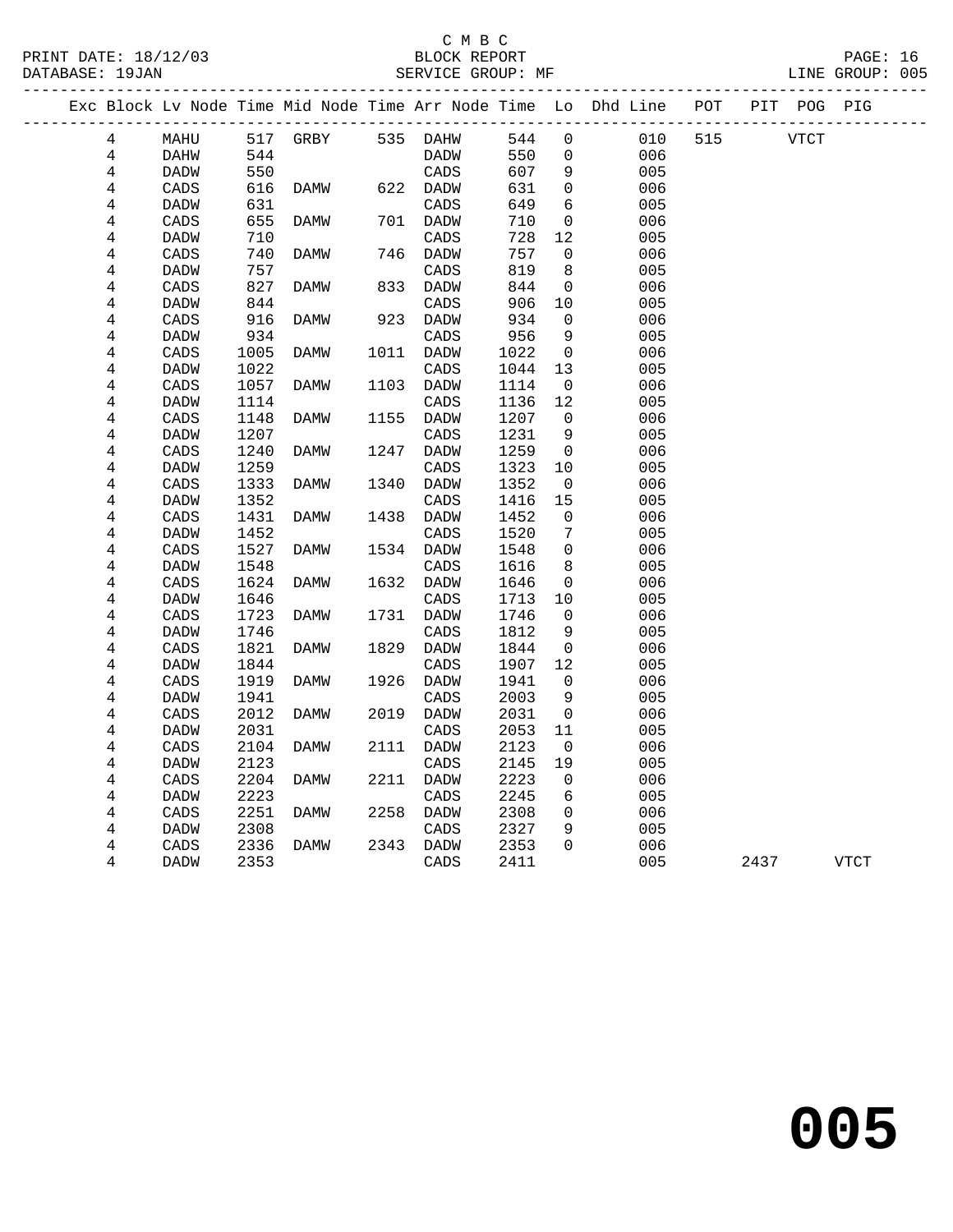**005**

|   |                 |      | PRINT DATE: 18/12/03 BLOCK REPORT DATABASE: 19JAN SERVICE GROUP: MF |      |                 |         |                 |                                                                                |              |      | PAGE: 17<br>LINE GROUP: 005 |  |
|---|-----------------|------|---------------------------------------------------------------------|------|-----------------|---------|-----------------|--------------------------------------------------------------------------------|--------------|------|-----------------------------|--|
|   |                 |      |                                                                     |      |                 |         |                 | Exc Block Lv Node Time Mid Node Time Arr Node Time Lo Dhd Line POT PIT POG PIG |              |      |                             |  |
| 5 | <b>MAHU</b>     |      | 548 GRBY 606 DAHW 615 0                                             |      |                 |         |                 |                                                                                | 010 546 VTCT |      |                             |  |
| 5 | DAHW            | 615  |                                                                     |      | <b>DADW</b>     | 621     |                 | $\overline{0}$<br>006                                                          |              |      |                             |  |
| 5 | DADW            | 621  |                                                                     |      | CADS            | 638     | 9               | 005                                                                            |              |      |                             |  |
| 5 | CADS            |      | 647 DAMW                                                            |      | 653 DADW        | 702     | $\overline{0}$  | 006                                                                            |              |      |                             |  |
| 5 | DADW            | 702  |                                                                     |      | CADS            | 720     | 15              | 005                                                                            |              |      |                             |  |
| 5 | CADS            | 735  | DAMW                                                                |      | 741 DADW        | 752     | $\overline{0}$  | 006                                                                            |              |      |                             |  |
| 5 | DADW            | 752  |                                                                     |      | $\mathtt{CADS}$ | 814     | 8               | 005                                                                            |              |      |                             |  |
| 5 | CADS            | 822  | DAMW                                                                |      | 828 DADW        | 839     | $\overline{0}$  | 006                                                                            |              |      |                             |  |
| 5 | DADW            | 839  |                                                                     |      | CADS            | 901     | 9               | 005                                                                            |              |      |                             |  |
| 5 | CADS            | 910  | DAMW                                                                |      | 917 DADW        | 928     | $\overline{0}$  | 006                                                                            |              |      |                             |  |
| 5 | <b>DADW</b>     | 928  |                                                                     |      | CADS            | 950     | $7\phantom{.0}$ | 005                                                                            |              |      |                             |  |
| 5 | CADS            | 957  | DAMW                                                                |      | 1003 DADW       | 1014    | $\overline{0}$  | 006                                                                            |              |      |                             |  |
| 5 | DADW            | 1014 |                                                                     |      | CADS            | 1036    | 14              | 005                                                                            |              |      |                             |  |
| 5 | CADS            | 1050 | DAMW                                                                | 1056 | DADW            | 1107    | $\overline{0}$  | 006                                                                            |              |      |                             |  |
| 5 | <b>DADW</b>     | 1107 |                                                                     |      | CADS            | 1129    | 12              | 005                                                                            |              |      |                             |  |
| 5 | CADS            | 1141 | <b>DAMW</b>                                                         | 1147 | DADW            | 1159    | $\overline{0}$  | 006                                                                            |              |      |                             |  |
| 5 | DADW            | 1159 |                                                                     |      | CADS            | 1221    | 12              | 005                                                                            |              |      |                             |  |
| 5 | CADS            | 1233 | DAMW                                                                | 1240 | DADW            | 1252    | $\overline{0}$  | 006                                                                            |              |      |                             |  |
| 5 | <b>DADW</b>     | 1252 |                                                                     |      | CADS            | 1316    | 9               | 005                                                                            |              |      |                             |  |
| 5 | CADS            | 1325 | DAMW                                                                | 1332 | DADW            | 1344    | $\overline{0}$  | 006                                                                            |              |      |                             |  |
| 5 | <b>DADW</b>     | 1344 |                                                                     |      | CADS            | 1408    | 15              | 005                                                                            |              |      |                             |  |
| 5 | CADS            | 1423 | DAMW                                                                | 1430 | DADW            | 1444    | $\overline{0}$  | 006                                                                            |              |      |                             |  |
| 5 | <b>DADW</b>     | 1444 |                                                                     |      | CADS            | 1512    | 9               | 005                                                                            |              |      |                             |  |
| 5 | CADS            | 1521 | DAMW                                                                | 1528 | DADW            | 1542    | $\overline{0}$  | 006                                                                            |              |      |                             |  |
| 5 | DADW            | 1542 |                                                                     |      | CADS            | 1610    | 8               | 005                                                                            |              |      |                             |  |
| 5 | CADS            | 1618 | DAMW                                                                | 1626 | DADW            | 1640    | $\overline{0}$  | 006                                                                            |              |      |                             |  |
| 5 | <b>DADW</b>     | 1640 |                                                                     |      | CADS            | 1707    | 12              | 005                                                                            |              |      |                             |  |
| 5 | CADS            | 1719 | DAMW                                                                | 1727 | DADW            | 1741    | $\overline{0}$  | 006                                                                            |              |      |                             |  |
| 5 | <b>DADW</b>     | 1741 |                                                                     |      | CADS            | 1807    | 8               | 005                                                                            |              |      |                             |  |
| 5 | CADS            | 1815 | DAMW                                                                |      | 1823 DADW       | 1838    | $\overline{0}$  | 006                                                                            |              |      |                             |  |
| 5 | DADW            | 1838 |                                                                     |      | CADS            | 1901    | 10              | 005                                                                            |              |      |                             |  |
| 5 | CADS            | 1911 | DAMW                                                                | 1918 | DADW            | 1933    | $\overline{0}$  | 006                                                                            |              |      |                             |  |
| 5 | DADW            | 1933 |                                                                     |      | CADS            | 1955    | 5               | 005                                                                            |              |      |                             |  |
| 5 | CADS            | 2000 | DAMW                                                                |      | 2007 DADW       | 2021    | $\overline{0}$  | 006                                                                            |              |      |                             |  |
| 5 | DADW            | 2021 |                                                                     |      | CADS            | 2043    | 6               | 005                                                                            |              |      |                             |  |
| 5 | CADS            | 2049 | DAMW                                                                |      | 2056 DADW       | 2108    | $\overline{0}$  | 006                                                                            |              |      |                             |  |
| 5 | DADW            | 2108 |                                                                     |      | CADS            | 2130 19 |                 | 005                                                                            |              |      |                             |  |
| 5 | $\mathtt{CADS}$ |      | 2149 DAMW                                                           |      | 2156 DADW       | 2208 0  |                 | 006                                                                            |              |      |                             |  |
| 5 | DADW            | 2208 |                                                                     |      | CADS            | 2230    | 4               | 005                                                                            |              |      |                             |  |
| 5 | $\mathtt{CADS}$ | 2234 | DAMW                                                                | 2241 | DADW            | 2253    | 0               | 006                                                                            |              |      |                             |  |
| 5 | DADW            | 2253 |                                                                     |      | CADS            | 2315    | 6               | 005                                                                            |              |      |                             |  |
| 5 | CADS            | 2321 | DAMW                                                                | 2328 | DADW            | 2338    | 0               | 006                                                                            |              |      |                             |  |
| 5 | DADW            | 2338 |                                                                     |      | CADS            | 2356    | 12              | 005                                                                            |              |      |                             |  |
| 5 | CADS            | 2408 | DAMW                                                                | 2414 | DADW            | 2423    | 0               | 006                                                                            |              |      |                             |  |
| 5 | DADW            | 2423 |                                                                     |      | CADS            | 2441    | 7               | 005                                                                            |              |      |                             |  |
| 5 | CADS            | 2448 | DAMW                                                                | 2454 | DADW            | 2503    | 0               | 006                                                                            |              |      |                             |  |
| 5 | DADW            | 2503 |                                                                     |      | CADS            | 2521    | 7               | 005                                                                            |              |      |                             |  |
| 5 | CADS            | 2528 | DAMW                                                                |      | 2534 DADW       | 2543    | 0               | 006                                                                            |              |      |                             |  |
| 5 | <b>DADW</b>     | 2543 |                                                                     |      | <b>BURO</b>     | 2549    |                 | 005                                                                            |              | 2614 | <b>VTCT</b>                 |  |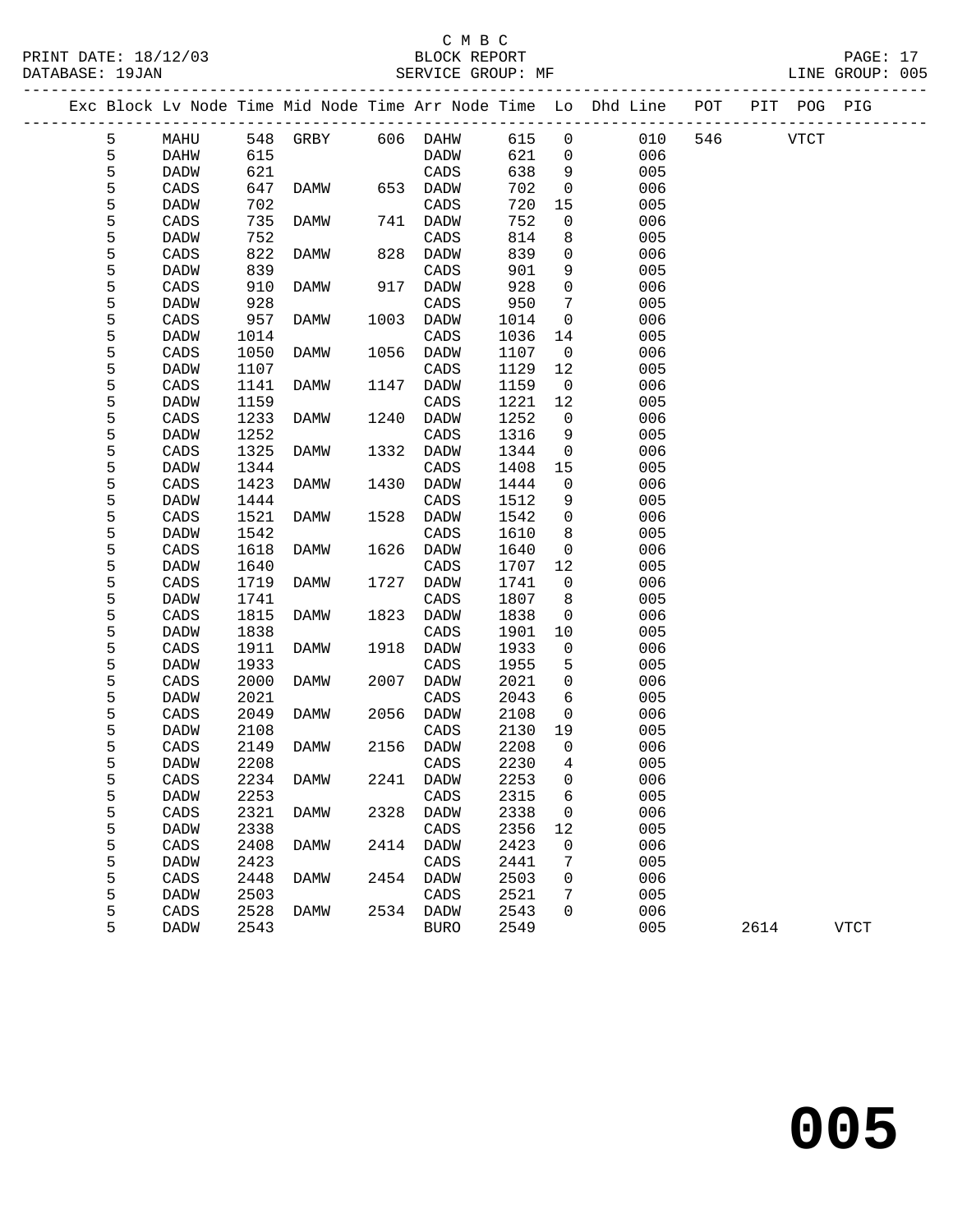PRINT DATE: 18/12/03 BLOCK REPORT PAGE: 18 LINE GROUP: 005 ------------------------------------------------------------------------------------------------- Exc Block Lv Node Time Mid Node Time Arr Node Time Lo Dhd Line POT PIT POG PIG -------------------------------------------------------------------------------------------------

| 6 | MAHU                         | 551  | GRBY        | 609  | RIHA                         | 622  | 0                   | 010 | 549 | <b>VTCT</b> |             |
|---|------------------------------|------|-------------|------|------------------------------|------|---------------------|-----|-----|-------------|-------------|
| б | RIHA                         | 622  |             |      | $\ensuremath{\mathsf{DADE}}$ | 636  | 0                   | 005 |     |             |             |
| б | $\mathtt{DADE}$              | 636  | DAPF        | 646  | $\texttt{CADN}\xspace$       | 654  | 1                   | 006 |     |             |             |
| б | CADN                         | 655  |             |      | $\ensuremath{\mathsf{DADE}}$ | 709  | $\mathsf{O}\xspace$ | 005 |     |             |             |
| б | $\mathtt{DADE}$              | 709  | DAPF        | 721  | CADN                         | 730  | 8                   | 006 |     |             |             |
| б | CADN                         | 738  |             |      | DADE                         | 754  | 0                   | 005 |     |             |             |
| б | $\mathtt{DADE}$              | 754  | DAPF        | 807  | CADN                         | 816  | 5                   | 006 |     |             |             |
| б | CADN                         | 821  |             |      | DADE                         | 839  | 0                   | 005 |     |             |             |
| 6 | DADE                         | 839  | DAPF        | 853  | CADN                         | 902  | 12                  | 006 |     |             |             |
|   |                              | 914  |             |      |                              | 931  |                     | 005 |     |             |             |
| 6 | CADN                         |      |             |      | DADE                         |      | 0                   |     |     |             |             |
| 6 | DADE                         | 931  | DAPF        | 945  | CADN                         | 954  | 13                  | 006 |     |             |             |
| 6 | CADN                         | 1007 |             |      | DADE                         | 1024 | 0                   | 005 |     |             |             |
| б | DADE                         | 1024 | DAPF        | 1038 | $\texttt{CADN}\xspace$       | 1047 | 10                  | 006 |     |             |             |
| б | CADN                         | 1057 |             |      | DADE                         | 1116 | $\mathsf 0$         | 005 |     |             |             |
| б | DADE                         | 1116 | DAPF        | 1133 | CADN                         | 1141 | 7                   | 006 |     |             |             |
| 6 | CADN                         | 1148 |             |      | DADE                         | 1209 | 0                   | 005 |     |             |             |
| 6 | DADE                         | 1209 | DAPF        | 1226 | CADN                         | 1234 | 7                   | 006 |     |             |             |
| 6 | CADN                         | 1241 |             |      | <b>DADE</b>                  | 1301 | 0                   | 005 |     |             |             |
| 6 | DADE                         | 1301 | DAPF        | 1318 | CADN                         | 1326 | 8                   | 006 |     |             |             |
| б | $\texttt{CADN}\xspace$       | 1334 |             |      | $\ensuremath{\mathsf{DADE}}$ | 1354 | 0                   | 005 |     |             |             |
| б | $\ensuremath{\mathsf{DADE}}$ | 1354 | DAPF        | 1411 | $\texttt{CADN}\xspace$       | 1419 | 5                   | 006 |     |             |             |
| 6 | $\texttt{CADN}\xspace$       | 1424 |             |      | $\ensuremath{\mathsf{DADE}}$ | 1446 | 0                   | 005 |     |             |             |
| 6 | DADE                         | 1446 | DAPF        | 1503 | CADN                         | 1511 | 10                  | 006 |     |             |             |
| б | $\texttt{CADN}\xspace$       | 1521 |             |      | DADE                         | 1543 | 0                   | 005 |     |             |             |
| 6 | DADE                         | 1543 | DAPF        | 1558 | CADN                         | 1608 | 6                   | 006 |     |             |             |
| 6 | CADN                         | 1614 |             |      | DADE                         | 1636 | 0                   | 005 |     |             |             |
| 6 | DADE                         | 1636 | DAPF        | 1651 | CADN                         | 1701 | 6                   | 006 |     |             |             |
| 6 | $\texttt{CADN}\xspace$       | 1707 |             |      | DADE                         | 1731 | 0                   | 005 |     |             |             |
| 6 | $\ensuremath{\mathsf{DADE}}$ | 1731 | DAPF        | 1746 | $\texttt{CADN}\xspace$       | 1756 | 8                   | 006 |     |             |             |
| б | $\texttt{CADN}\xspace$       | 1804 |             |      | DADE                         | 1826 | 0                   | 005 |     |             |             |
| б | DADE                         | 1826 | DAPF        | 1843 | CADN                         | 1851 | 4                   | 006 |     |             |             |
| б | $\texttt{CADN}\xspace$       | 1855 |             |      | DADE                         | 1917 | 0                   | 005 |     |             |             |
| б | DADE                         | 1917 | DAPF        | 1933 | CADN                         | 1940 | б                   | 006 |     |             |             |
| 6 | $\texttt{CADN}\xspace$       | 1946 |             |      | DADE                         | 2006 | 0                   | 005 |     |             |             |
| 6 | $\ensuremath{\mathsf{DADE}}$ | 2006 | DAPF        | 2022 | $\texttt{CADN}\xspace$       | 2029 | 7                   | 006 |     |             |             |
| 6 | CADN                         | 2036 |             |      | DADE                         | 2056 | $\mathsf{O}\xspace$ | 005 |     |             |             |
| 6 | $\ensuremath{\mathsf{DADE}}$ | 2056 | DAPF        | 2110 | CADN                         | 2117 | 3                   | 006 |     |             |             |
| 6 | CADN                         | 2120 |             |      | DADE                         | 2139 | 0                   | 005 |     |             |             |
| 6 | DADE                         | 2139 | DAPF        | 2153 | CADN                         | 2200 | 5                   | 006 |     |             |             |
| 6 | CADN                         | 2205 |             |      | DADE                         | 2224 | 0                   | 005 |     |             |             |
| б | $\ensuremath{\mathsf{DADE}}$ | 2224 | <b>DAPF</b> | 2238 | CADN                         | 2245 | 7                   | 006 |     |             |             |
| 6 | $\texttt{CADN}\xspace$       | 2252 |             |      | DADE                         | 2309 | 0                   | 005 |     |             |             |
| 6 | DADE                         | 2309 | DAPF        | 2323 | CADN                         | 2330 | 7                   | 006 |     |             |             |
| 6 | CADN                         | 2337 |             |      | DADE                         | 2354 | 0                   | 005 |     |             |             |
| 6 | DADE                         | 2354 | DAPF        | 2408 | CADN                         | 2415 | 0                   | 006 |     |             |             |
| 6 | CADN                         | 2415 |             |      | DADE                         | 2430 | 0                   | 005 |     |             |             |
| 6 | DADE                         | 2430 | DAPF        | 2441 | CADN                         | 2448 | 9                   | 006 |     |             |             |
| 6 | CADN                         | 2457 |             |      | DADE                         | 2510 | 0                   | 005 |     |             |             |
| 6 | DADE                         | 2510 | DAPF        | 2521 | CADN                         | 2527 |                     | 006 |     | 2553        | <b>VTCT</b> |
|   |                              |      |             |      |                              |      |                     |     |     |             |             |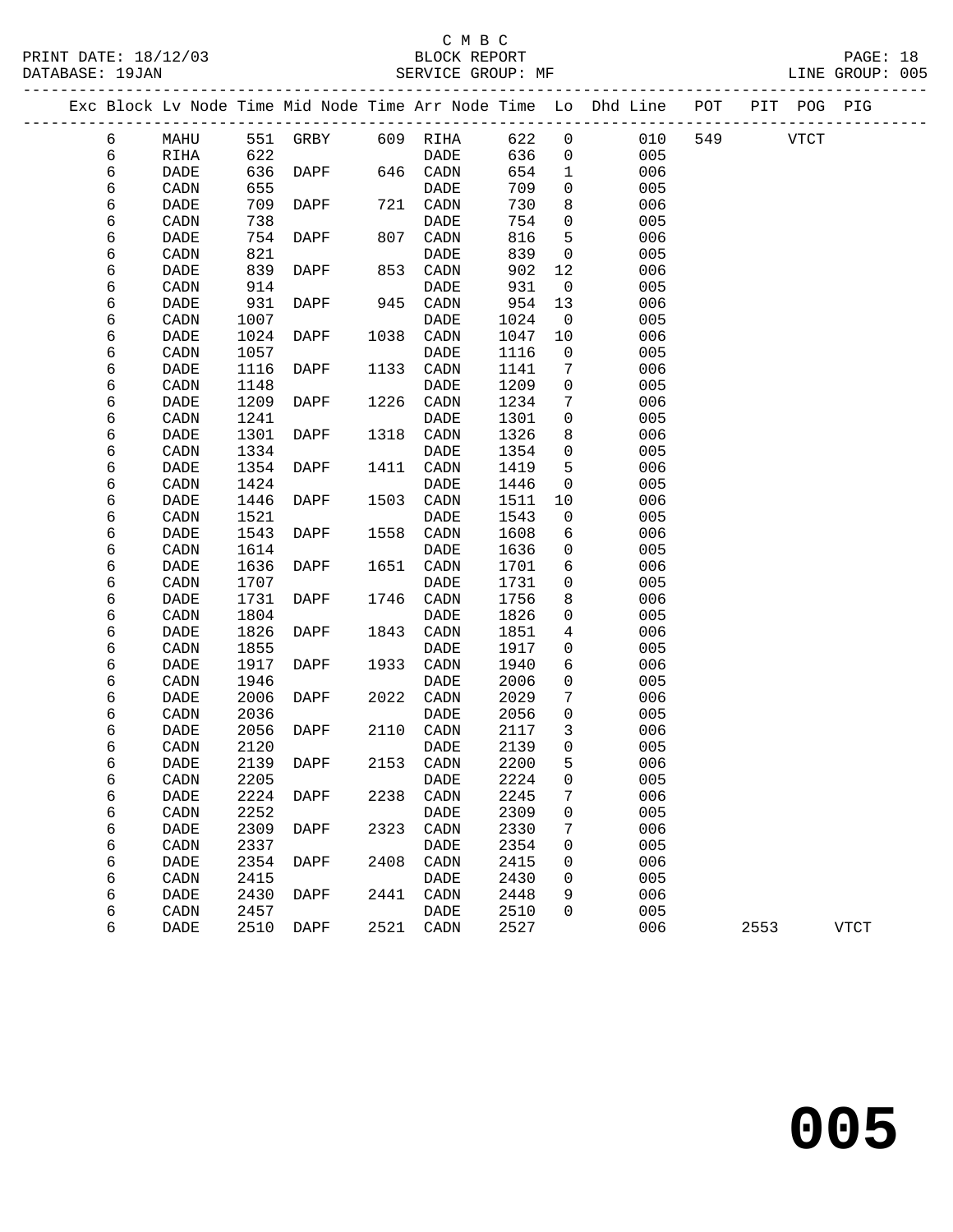## C M B C<br>
PRINT DATE: 18/12/03 BLOCK REPOR

|   |                                                                                   |                                                                                       |                                                                                                                                                          |             |                                                             |                                                                                                                       |                                                                                                                                                              |                                                             | POT                                                                                                                 |                                                                |      |                                        |
|---|-----------------------------------------------------------------------------------|---------------------------------------------------------------------------------------|----------------------------------------------------------------------------------------------------------------------------------------------------------|-------------|-------------------------------------------------------------|-----------------------------------------------------------------------------------------------------------------------|--------------------------------------------------------------------------------------------------------------------------------------------------------------|-------------------------------------------------------------|---------------------------------------------------------------------------------------------------------------------|----------------------------------------------------------------|------|----------------------------------------|
| 7 | MAHU                                                                              |                                                                                       |                                                                                                                                                          |             |                                                             | 640                                                                                                                   | $\mathbf 0$                                                                                                                                                  | 010                                                         | 606                                                                                                                 |                                                                |      |                                        |
| 7 | RIHA                                                                              | 640                                                                                   |                                                                                                                                                          |             | DADE                                                        |                                                                                                                       | $\mathbf 0$                                                                                                                                                  | 005                                                         |                                                                                                                     |                                                                |      |                                        |
| 7 | DADE                                                                              |                                                                                       | DAPF                                                                                                                                                     |             |                                                             |                                                                                                                       | 5                                                                                                                                                            | 006                                                         |                                                                                                                     |                                                                |      |                                        |
| 7 | CADN                                                                              | 717                                                                                   |                                                                                                                                                          |             | DADE                                                        |                                                                                                                       | 0                                                                                                                                                            |                                                             |                                                                                                                     |                                                                |      |                                        |
|   | <b>DADE</b>                                                                       | 731                                                                                   | DAPF                                                                                                                                                     |             | CADN                                                        |                                                                                                                       |                                                                                                                                                              |                                                             |                                                                                                                     |                                                                |      |                                        |
| 7 | CADN                                                                              | 757                                                                                   |                                                                                                                                                          |             | DADE                                                        | 814                                                                                                                   | $\mathbf 0$                                                                                                                                                  | 005                                                         |                                                                                                                     |                                                                |      |                                        |
|   | DADE                                                                              | 814                                                                                   | DAPF                                                                                                                                                     |             | CADN                                                        |                                                                                                                       | 5                                                                                                                                                            | 006                                                         |                                                                                                                     |                                                                |      |                                        |
|   | CADN                                                                              |                                                                                       |                                                                                                                                                          |             | <b>DADE</b>                                                 |                                                                                                                       | $\mathbf 0$                                                                                                                                                  |                                                             |                                                                                                                     |                                                                |      |                                        |
| 7 | DADE                                                                              |                                                                                       | DAPF                                                                                                                                                     | 913         | CADN                                                        |                                                                                                                       | 7                                                                                                                                                            | 006                                                         |                                                                                                                     |                                                                |      |                                        |
| 7 | CADN                                                                              |                                                                                       |                                                                                                                                                          |             | <b>DADE</b>                                                 |                                                                                                                       | 0                                                                                                                                                            | 005                                                         |                                                                                                                     |                                                                |      |                                        |
| 7 | DADE                                                                              | 946                                                                                   | DAPF                                                                                                                                                     |             | CADN                                                        | 1009                                                                                                                  | 13                                                                                                                                                           | 006                                                         |                                                                                                                     |                                                                |      |                                        |
| 7 | CADN                                                                              | 1022                                                                                  |                                                                                                                                                          |             | DADE                                                        | 1039                                                                                                                  | 0                                                                                                                                                            | 005                                                         |                                                                                                                     |                                                                |      |                                        |
| 7 | <b>DADE</b>                                                                       | 1039                                                                                  | DAPF                                                                                                                                                     | 1055        | CADN                                                        | 1103                                                                                                                  | 9                                                                                                                                                            | 006                                                         |                                                                                                                     |                                                                |      |                                        |
|   | CADN                                                                              |                                                                                       |                                                                                                                                                          |             | <b>DADE</b>                                                 |                                                                                                                       | 0                                                                                                                                                            |                                                             |                                                                                                                     |                                                                |      |                                        |
|   | <b>DADE</b>                                                                       |                                                                                       | DAPF                                                                                                                                                     |             | CADN                                                        |                                                                                                                       | 7                                                                                                                                                            |                                                             |                                                                                                                     |                                                                |      |                                        |
|   |                                                                                   |                                                                                       |                                                                                                                                                          |             |                                                             |                                                                                                                       |                                                                                                                                                              |                                                             |                                                                                                                     |                                                                |      |                                        |
|   |                                                                                   |                                                                                       | DAPF                                                                                                                                                     |             |                                                             |                                                                                                                       | 7                                                                                                                                                            |                                                             |                                                                                                                     |                                                                |      |                                        |
| 7 | CADN                                                                              | 1256                                                                                  |                                                                                                                                                          |             | DADE                                                        | 1316                                                                                                                  | 0                                                                                                                                                            | 005                                                         |                                                                                                                     |                                                                |      |                                        |
|   |                                                                                   |                                                                                       |                                                                                                                                                          |             |                                                             |                                                                                                                       |                                                                                                                                                              |                                                             |                                                                                                                     |                                                                |      |                                        |
|   |                                                                                   |                                                                                       |                                                                                                                                                          |             |                                                             |                                                                                                                       |                                                                                                                                                              |                                                             |                                                                                                                     |                                                                |      |                                        |
|   | <b>DADE</b>                                                                       |                                                                                       | DAPF                                                                                                                                                     |             | CADN                                                        |                                                                                                                       | 5                                                                                                                                                            |                                                             |                                                                                                                     |                                                                |      |                                        |
|   |                                                                                   |                                                                                       |                                                                                                                                                          |             | DADE                                                        |                                                                                                                       | 0                                                                                                                                                            |                                                             |                                                                                                                     |                                                                |      |                                        |
|   | DADE                                                                              |                                                                                       | DAPF                                                                                                                                                     |             | CADN                                                        |                                                                                                                       |                                                                                                                                                              |                                                             |                                                                                                                     |                                                                |      |                                        |
|   |                                                                                   |                                                                                       |                                                                                                                                                          |             | DADE                                                        |                                                                                                                       |                                                                                                                                                              |                                                             |                                                                                                                     |                                                                |      |                                        |
|   | <b>DADE</b>                                                                       |                                                                                       | DAPF                                                                                                                                                     |             | CADN                                                        |                                                                                                                       | 7                                                                                                                                                            |                                                             |                                                                                                                     |                                                                |      |                                        |
|   |                                                                                   |                                                                                       |                                                                                                                                                          |             |                                                             |                                                                                                                       | 0                                                                                                                                                            |                                                             |                                                                                                                     |                                                                |      |                                        |
|   | <b>DADE</b>                                                                       |                                                                                       | DAPF                                                                                                                                                     |             | CADN                                                        | 1717                                                                                                                  | 6                                                                                                                                                            |                                                             |                                                                                                                     |                                                                |      |                                        |
|   | CADN                                                                              |                                                                                       |                                                                                                                                                          |             | DADE                                                        | 1747                                                                                                                  | 0                                                                                                                                                            | 005                                                         |                                                                                                                     |                                                                |      |                                        |
| 7 | <b>DADE</b>                                                                       | 1747                                                                                  | DAPF                                                                                                                                                     | 1803        | CADN                                                        | 1813                                                                                                                  | 8                                                                                                                                                            | 006                                                         |                                                                                                                     |                                                                |      |                                        |
| 7 | CADN                                                                              | 1821                                                                                  |                                                                                                                                                          |             | <b>DADE</b>                                                 | 1843                                                                                                                  | 0                                                                                                                                                            | 005                                                         |                                                                                                                     |                                                                |      |                                        |
| 7 | <b>DADE</b>                                                                       |                                                                                       | DAPF                                                                                                                                                     | 1859        | CADN                                                        | 1907                                                                                                                  | 9                                                                                                                                                            | 006                                                         |                                                                                                                     |                                                                |      |                                        |
| 7 | CADN                                                                              |                                                                                       |                                                                                                                                                          |             | DADE                                                        |                                                                                                                       | 0                                                                                                                                                            |                                                             |                                                                                                                     |                                                                |      |                                        |
| 7 | <b>DADE</b>                                                                       | 1936                                                                                  | DAPF                                                                                                                                                     |             | CADN                                                        | 1959                                                                                                                  | 7                                                                                                                                                            | 006                                                         |                                                                                                                     |                                                                |      |                                        |
| 7 | CADN                                                                              | 2006                                                                                  |                                                                                                                                                          |             | <b>DADE</b>                                                 | 2026                                                                                                                  | $\Omega$                                                                                                                                                     | 005                                                         |                                                                                                                     |                                                                |      |                                        |
| 7 | DADE                                                                              | 2026                                                                                  | DAPF                                                                                                                                                     |             | CADN                                                        | 2049                                                                                                                  |                                                                                                                                                              | 006                                                         |                                                                                                                     | 2123                                                           |      |                                        |
|   | 7<br>7<br>7<br>7<br>7<br>7<br>7<br>7<br>7<br>7<br>7<br>7<br>7<br>7<br>7<br>7<br>7 | DATABASE: 19JAN<br>CADN<br><b>DADE</b><br><b>DADE</b><br>CADN<br>CADN<br>CADN<br>CADN | 654<br>841<br>859<br>929<br>1112<br>1131<br>1203<br>1224<br>1316<br>1347<br>1409<br>1439<br>1501<br>1536<br>1558<br>1630<br>1652<br>1723<br>1843<br>1916 | 608<br>DAPF | 827<br>1000<br>1148<br>1333<br>1426<br>1518<br>1613<br>1707 | GRBY 627 RIHA<br>704 CADN<br>743<br><b>DADE</b><br>1241<br>CADN<br>CADN<br><b>DADE</b><br><b>DADE</b><br>1952<br>2042 | 654<br>712<br>731<br>752<br>836<br>859<br>922<br>946<br>1131<br>1156<br>1224<br>1249<br>1341<br>1409<br>1434<br>1501<br>1526<br>1558<br>1623<br>1652<br>1936 | SERVICE GROUP: MF<br>5<br>0<br>6<br>0<br>10<br>$\mathsf{O}$ | 005<br>006<br>005<br>005<br>006<br>005<br>006<br>006<br>005<br>006<br>005<br>006<br>005<br>006<br>005<br>006<br>005 | Exc Block Lv Node Time Mid Node Time Arr Node Time Lo Dhd Line | VTCT | LINE GROUP: 005<br>PIT POG PIG<br>VTCT |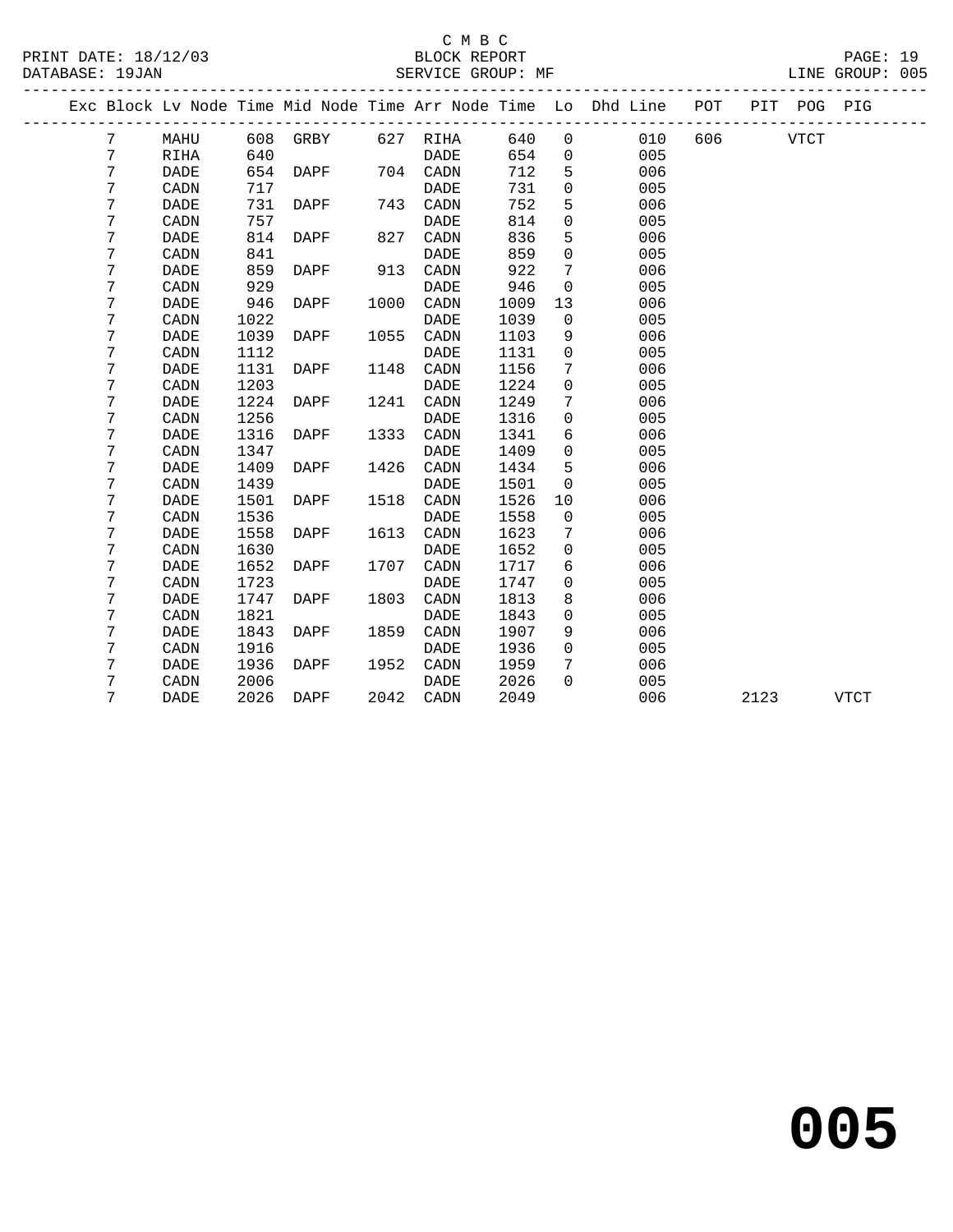PRINT DATE: 18/12/03 BLOCK REPORT<br>DATABASE: 19JAN BATABASE: 19JAN

## C M B C<br>BLOCK REPORT

PAGE: 20<br>LINE GROUP: 005

|   |             |      |      |      |          |      |                 | Exc Block Lv Node Time Mid Node Time Arr Node Time Lo Dhd Line POT |     |      | PIT POG PIG |             |  |
|---|-------------|------|------|------|----------|------|-----------------|--------------------------------------------------------------------|-----|------|-------------|-------------|--|
| 8 | CADS        | 633  | DAMW |      | 639 DADW | 648  | $\overline{0}$  | 006                                                                | 559 |      | VTCT        |             |  |
| 8 | DADW        | 648  |      |      | CADS     | 706  | 10              | 005                                                                |     |      |             |             |  |
| 8 | CADS        | 716  | DAMW | 722  | DADW     | 732  | $\overline{0}$  | 006                                                                |     |      |             |             |  |
| 8 | DADW        | 732  |      |      | CADS     | 752  | 12              | 005                                                                |     |      |             |             |  |
| 8 | CADS        | 804  | DAMW | 810  | DADW     | 821  | $\mathbf 0$     | 006                                                                |     |      |             |             |  |
| 8 | DADW        | 821  |      |      | CADS     | 843  | 6               | 005                                                                |     |      |             |             |  |
| 8 | CADS        | 849  | DAMW | 856  | DADW     | 907  | $\mathbf 0$     | 006                                                                |     |      |             |             |  |
| 8 | DADW        | 907  |      |      | CADS     | 929  | 5               | 005                                                                |     |      |             |             |  |
| 8 | CADS        | 934  | DAMW | 941  | DADW     | 952  | $\Omega$        | 006                                                                |     |      |             |             |  |
| 8 | <b>DADW</b> | 952  |      |      | CADS     | 1014 | 13              | 005                                                                |     |      |             |             |  |
| 8 | CADS        | 1027 | DAMW | 1033 | DADW     | 1044 | $\overline{0}$  | 006                                                                |     |      |             |             |  |
| 8 | DADW        | 1044 |      |      | CADS     | 1106 | 13              | 005                                                                |     |      |             |             |  |
| 8 | CADS        | 1119 | DAMW | 1125 | DADW     | 1137 | $\overline{0}$  | 006                                                                |     |      |             |             |  |
| 8 | DADW        | 1137 |      |      | CADS     | 1159 | 11              | 005                                                                |     |      |             |             |  |
| 8 | CADS        | 1210 | DAMW | 1217 | DADW     | 1229 | $\overline{0}$  | 006                                                                |     |      |             |             |  |
| 8 | DADW        | 1229 |      |      | CADS     | 1253 | 10 <sup>°</sup> | 005                                                                |     |      |             |             |  |
| 8 | CADS        | 1303 | DAMW | 1310 | DADW     | 1322 | $\overline{0}$  | 006                                                                |     |      |             |             |  |
| 8 | DADW        | 1322 |      |      | CADS     | 1346 | 7               | 005                                                                |     |      |             |             |  |
| 8 | CADS        | 1353 | DAMW | 1400 | DADW     | 1414 | $\overline{0}$  | 006                                                                |     |      |             |             |  |
| 8 | DADW        | 1414 |      |      | CADS     | 1440 | 11              | 005                                                                |     |      |             |             |  |
| 8 | CADS        | 1451 | DAMW | 1458 | DADW     | 1512 | $\mathbf 0$     | 006                                                                |     |      |             |             |  |
| 8 | DADW        | 1512 |      |      | CADS     | 1540 | 11              | 005                                                                |     |      |             |             |  |
| 8 | CADS        | 1551 | DAMW | 1558 | DADW     | 1612 | $\overline{0}$  | 006                                                                |     |      |             |             |  |
| 8 | DADW        | 1612 |      |      | CADS     | 1640 | 11              | 005                                                                |     |      |             |             |  |
| 8 | CADS        | 1651 | DAMW | 1659 | DADW     | 1713 | $\Omega$        | 006                                                                |     |      |             |             |  |
| 8 | DADW        | 1713 |      |      | CADS     | 1740 | 11              | 005                                                                |     |      |             |             |  |
| 8 | CADS        | 1751 | DAMW | 1759 | DADW     | 1814 | $\overline{0}$  | 006                                                                |     |      |             |             |  |
| 8 | DADW        | 1814 |      |      | CADS     | 1840 | 10              | 005                                                                |     |      |             |             |  |
| 8 | CADS        | 1850 | DAMW | 1857 | DADW     | 1912 | $\Omega$        | 006                                                                |     |      |             |             |  |
| 8 | DADW        | 1912 |      |      | CADS     | 1934 |                 | 005                                                                |     | 2006 |             | <b>VTCT</b> |  |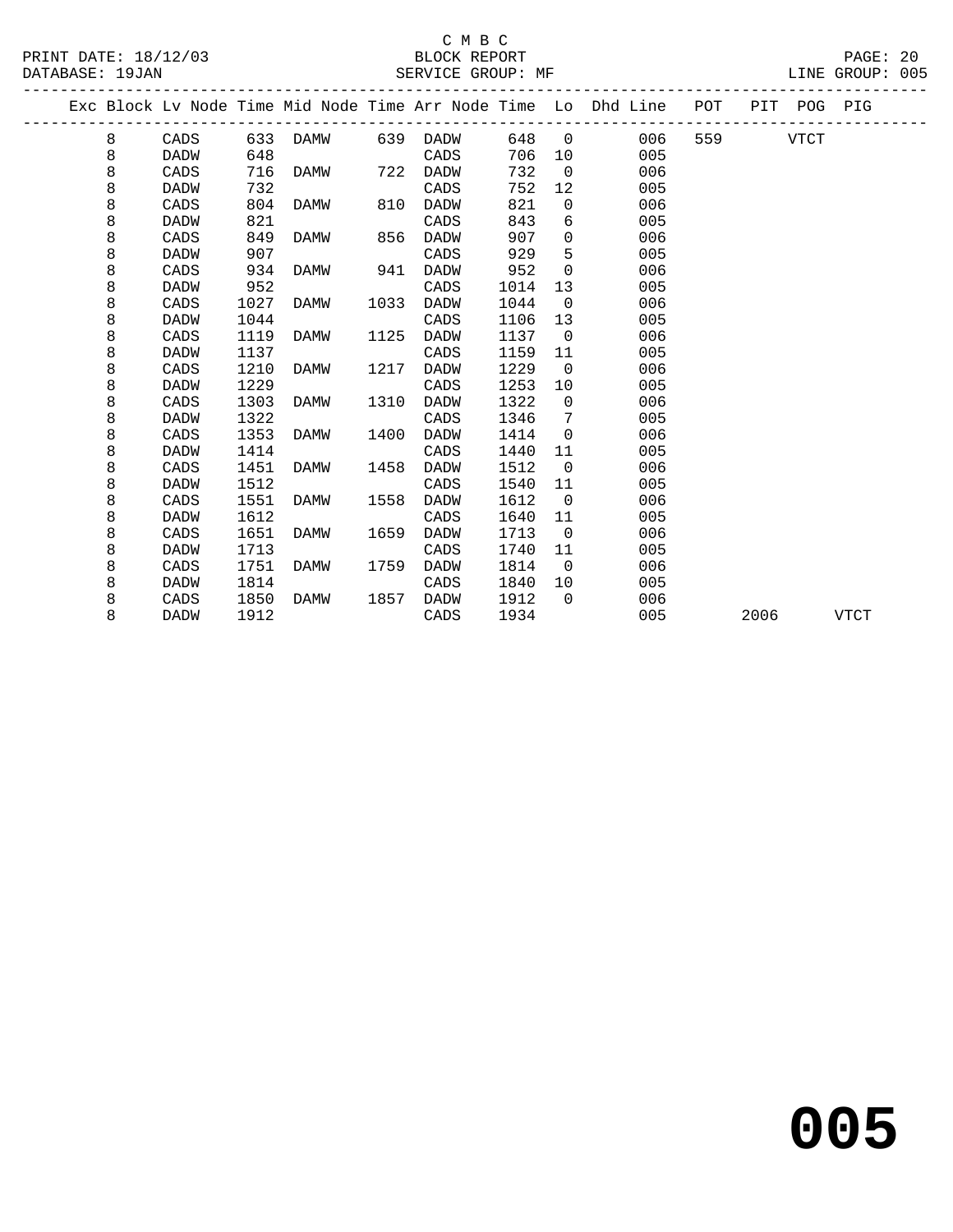### C M B C

| DATABASE: 19JAN |   |                 |      | SERVICE GROUP: MF |      |      |      |                | _______________                                                    |          |      |             | LINE GROUP: 005 |  |
|-----------------|---|-----------------|------|-------------------|------|------|------|----------------|--------------------------------------------------------------------|----------|------|-------------|-----------------|--|
|                 |   |                 |      |                   |      |      |      |                | Exc Block Lv Node Time Mid Node Time Arr Node Time Lo Dhd Line POT |          |      | PIT POG PIG |                 |  |
|                 | 9 | MAHU            |      | 641 GRBY 702 DAHW |      |      | 711  | $\overline{0}$ | 010                                                                | 639 VTCT |      |             |                 |  |
|                 | 9 | DAHW            | 711  |                   |      | DADW | 718  | $\mathbf 0$    | 006                                                                |          |      |             |                 |  |
|                 | 9 | DADW            | 718  |                   |      | CADS | 737  | 13             | 005                                                                |          |      |             |                 |  |
|                 | 9 | CADS            | 750  | DAMW              | 756  | DADW | 807  | 0              | 006                                                                |          |      |             |                 |  |
|                 | 9 | <b>DADW</b>     | 807  |                   |      | CADS | 829  | 6              | 005                                                                |          |      |             |                 |  |
|                 | 9 | CADS            | 835  | DAMW              | 842  | DADW | 853  | $\mathbf 0$    | 006                                                                |          |      |             |                 |  |
|                 | 9 | <b>DADW</b>     | 853  |                   |      | CADS | 915  | 7              | 005                                                                |          |      |             |                 |  |
|                 | 9 | CADS            | 922  | DAMW              | 929  | DADW | 940  | $\mathbf 0$    | 006                                                                |          |      |             |                 |  |
|                 | 9 | DADW            | 940  |                   |      | CADS | 1002 | 10             | 005                                                                |          |      |             |                 |  |
|                 | 9 | CADS            | 1012 | DAMW              | 1018 | DADW | 1029 | $\mathbf 0$    | 006                                                                |          |      |             |                 |  |
|                 | 9 | <b>DADW</b>     | 1029 |                   |      | CADS | 1051 | 14             | 005                                                                |          |      |             |                 |  |
|                 | 9 | CADS            | 1105 | DAMW              | 1111 | DADW | 1122 | $\mathsf{O}$   | 006                                                                |          |      |             |                 |  |
|                 | 9 | <b>DADW</b>     | 1122 |                   |      | CADS | 1144 | 11             | 005                                                                |          |      |             |                 |  |
|                 | 9 | CADS            | 1155 | DAMW              | 1202 | DADW | 1214 | $\mathsf{O}$   | 006                                                                |          |      |             |                 |  |
|                 | 9 | <b>DADW</b>     | 1214 |                   |      | CADS | 1238 | 10             | 005                                                                |          |      |             |                 |  |
|                 | 9 | CADS            | 1248 | DAMW              | 1255 | DADW | 1307 | $\mathbf 0$    | 006                                                                |          |      |             |                 |  |
|                 | 9 | <b>DADW</b>     | 1307 |                   |      | CADS | 1331 | 9              | 005                                                                |          |      |             |                 |  |
|                 | 9 | CADS            | 1340 | DAMW              | 1347 | DADW | 1359 | $\mathbf 0$    | 006                                                                |          |      |             |                 |  |
|                 | 9 | <b>DADW</b>     | 1359 |                   |      | CADS | 1423 | 15             | 005                                                                |          |      |             |                 |  |
|                 | 9 | CADS            | 1438 | DAMW              | 1445 | DADW | 1459 | $\mathbf 0$    | 006                                                                |          |      |             |                 |  |
|                 | 9 | <b>DADW</b>     | 1459 |                   |      | CADS | 1527 | 6              | 005                                                                |          |      |             |                 |  |
|                 | 9 | CADS            | 1533 | DAMW              | 1540 | DADW | 1554 | $\mathbf 0$    | 006                                                                |          |      |             |                 |  |
|                 | 9 | <b>DADW</b>     | 1554 |                   |      | CADS | 1622 | 13             | 005                                                                |          |      |             |                 |  |
|                 | 9 | $\mathtt{CADS}$ | 1635 | DAMW              | 1643 | DADW | 1657 | $\mathbf 0$    | 006                                                                |          |      |             |                 |  |
|                 | 9 | <b>DADW</b>     | 1657 |                   |      | CADS | 1724 | 10             | 005                                                                |          |      |             |                 |  |
|                 | 9 | CADS            | 1734 | DAMW              | 1742 | DADW | 1757 | $\overline{0}$ | 006                                                                |          |      |             |                 |  |
|                 | 9 | <b>DADW</b>     | 1757 |                   |      | CADS | 1823 | 12             | 005                                                                |          |      |             |                 |  |
|                 | 9 | CADS            | 1835 | DAMW              | 1843 | DADW | 1858 | 0              | 006                                                                |          |      |             |                 |  |
|                 | 9 | <b>DADW</b>     | 1858 |                   |      | CADS | 1921 | 8              | 005                                                                |          |      |             |                 |  |
|                 | 9 | CADS            | 1929 | DAMW              | 1936 | DADW | 1951 | $\mathbf 0$    | 006                                                                |          |      |             |                 |  |
|                 | 9 | <b>DADW</b>     | 1951 |                   |      | CADS | 2013 | 9              | 005                                                                |          |      |             |                 |  |
|                 | 9 | CADS            | 2022 | DAMW              | 2029 | DADW | 2041 | $\mathbf 0$    | 006                                                                |          |      |             |                 |  |
|                 | 9 | <b>DADW</b>     | 2041 |                   |      | CADS | 2103 | 16             | 005                                                                |          |      |             |                 |  |
|                 | 9 | CADS            | 2119 | DAMW              | 2126 | DADW | 2138 | $\Omega$       | 006                                                                |          |      |             |                 |  |
|                 | 9 | <b>DADW</b>     | 2138 |                   |      | CADS | 2200 |                | 005                                                                |          | 2229 |             | <b>VTCT</b>     |  |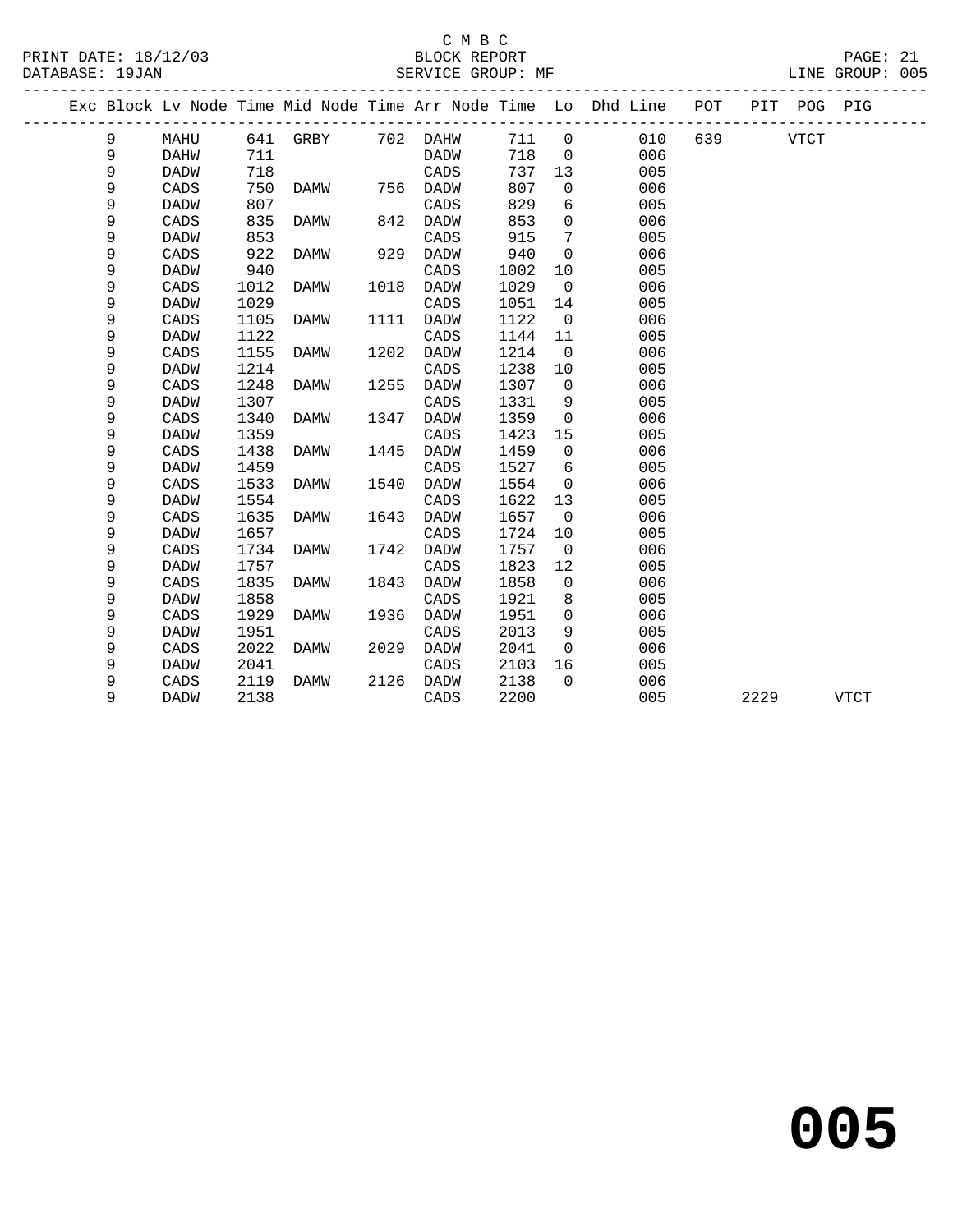PRINT DATE: 18/12/03 BLOCK REPORT<br>DATABASE: 19JAN SERVICE GROUP: MF

## C M B C<br>BLOCK REPORT

PAGE: 22<br>LINE GROUP: 005

|  |    |             |      |          |      |             |      |                | Exc Block Lv Node Time Mid Node Time Arr Node Time Lo Dhd Line POT |     |      | PIT POG PIG |             |  |
|--|----|-------------|------|----------|------|-------------|------|----------------|--------------------------------------------------------------------|-----|------|-------------|-------------|--|
|  | 10 | MAHU        |      | 654 GRBY |      | 715 RIHA    | 729  | $\overline{0}$ | 010                                                                | 652 |      | VTCT        |             |  |
|  | 10 | RIHA        | 729  |          |      | DADE        | 743  | $\overline{0}$ | 005                                                                |     |      |             |             |  |
|  | 10 | <b>DADE</b> | 743  | DAPF     |      | 755 CADN    | 804  | 8              | 006                                                                |     |      |             |             |  |
|  | 10 | CADN        | 812  |          |      | <b>DADE</b> | 829  | $\mathbf 0$    | 005                                                                |     |      |             |             |  |
|  | 10 | <b>DADE</b> | 829  | DAPF     | 843  | CADN        | 852  | 7              | 006                                                                |     |      |             |             |  |
|  | 10 | CADN        | 859  |          |      | <b>DADE</b> | 917  | $\mathbf 0$    | 005                                                                |     |      |             |             |  |
|  | 10 | DADE        | 917  | DAPF     | 931  | CADN        | 940  | 12             | 006                                                                |     |      |             |             |  |
|  | 10 | CADN        | 952  |          |      | DADE        | 1009 | $\overline{0}$ | 005                                                                |     |      |             |             |  |
|  | 10 | <b>DADE</b> | 1009 | DAPF     | 1023 | CADN        | 1032 | 10             | 006                                                                |     |      |             |             |  |
|  | 10 | CADN        | 1042 |          |      | DADE        | 1101 | $\Omega$       | 005                                                                |     |      |             |             |  |
|  | 10 | <b>DADE</b> | 1101 | DAPF     | 1118 | CADN        | 1126 | 9              | 006                                                                |     |      |             |             |  |
|  | 10 | CADN        | 1135 |          |      | <b>DADE</b> | 1154 | $\overline{0}$ | 005                                                                |     |      |             |             |  |
|  | 10 | <b>DADE</b> | 1154 | DAPF     | 1211 | CADN        | 1219 | 7              | 006                                                                |     |      |             |             |  |
|  | 10 | CADN        | 1226 |          |      | <b>DADE</b> | 1246 | $\mathbf 0$    | 005                                                                |     |      |             |             |  |
|  | 10 | <b>DADE</b> | 1246 | DAPF     | 1303 | CADN        | 1311 | 8              | 006                                                                |     |      |             |             |  |
|  | 10 | CADN        | 1319 |          |      | <b>DADE</b> | 1339 | $\mathbf 0$    | 005                                                                |     |      |             |             |  |
|  | 10 | DADE        | 1339 | DAPF     | 1356 | CADN        | 1404 | 5              | 006                                                                |     |      |             |             |  |
|  | 10 | CADN        | 1409 |          |      | DADE        | 1431 | $\mathbf 0$    | 005                                                                |     |      |             |             |  |
|  | 10 | <b>DADE</b> | 1431 | DAPF     | 1448 | CADN        | 1456 | 7              | 006                                                                |     |      |             |             |  |
|  | 10 | CADN        | 1503 |          |      | DADE        | 1525 | $\mathbf 0$    | 005                                                                |     |      |             |             |  |
|  | 10 | <b>DADE</b> | 1525 | DAPF     | 1541 | CADN        | 1549 | 8              | 006                                                                |     |      |             |             |  |
|  | 10 | CADN        | 1557 |          |      | <b>DADE</b> | 1619 | $\mathbf 0$    | 005                                                                |     |      |             |             |  |
|  | 10 | <b>DADE</b> | 1619 | DAPF     | 1634 | CADN        | 1644 | 8              | 006                                                                |     |      |             |             |  |
|  | 10 | CADN        | 1652 |          |      | <b>DADE</b> | 1714 | $\mathbf 0$    | 005                                                                |     |      |             |             |  |
|  | 10 | DADE        | 1714 | DAPF     | 1729 | CADN        | 1739 | 8              | 006                                                                |     |      |             |             |  |
|  | 10 | CADN        | 1747 |          |      | DADE        | 1809 | $\mathbf 0$    | 005                                                                |     |      |             |             |  |
|  | 10 | DADE        | 1809 | DAPF     | 1826 | CADN        | 1834 | 7              | 006                                                                |     |      |             |             |  |
|  | 10 | CADN        | 1841 |          |      | DADE        | 1903 | $\Omega$       | 005                                                                |     |      |             |             |  |
|  | 10 | <b>DADE</b> | 1903 | DAPF     | 1919 | CADN        | 1926 | 10             | 006                                                                |     |      |             |             |  |
|  | 10 | CADN        | 1936 |          |      | <b>DADE</b> | 1956 | $\overline{0}$ | 005                                                                |     |      |             |             |  |
|  | 10 | DADE        | 1956 | DAPF     | 2012 | CADN        | 2019 | 7              | 006                                                                |     |      |             |             |  |
|  | 10 | CADN        | 2026 |          |      | DADE        | 2046 | $\Omega$       | 005                                                                |     |      |             |             |  |
|  | 10 | <b>DADE</b> | 2046 | DAPF     |      | 2100 CADN   | 2107 |                | 006                                                                |     | 2137 |             | <b>VTCT</b> |  |
|  |    |             |      |          |      |             |      |                |                                                                    |     |      |             |             |  |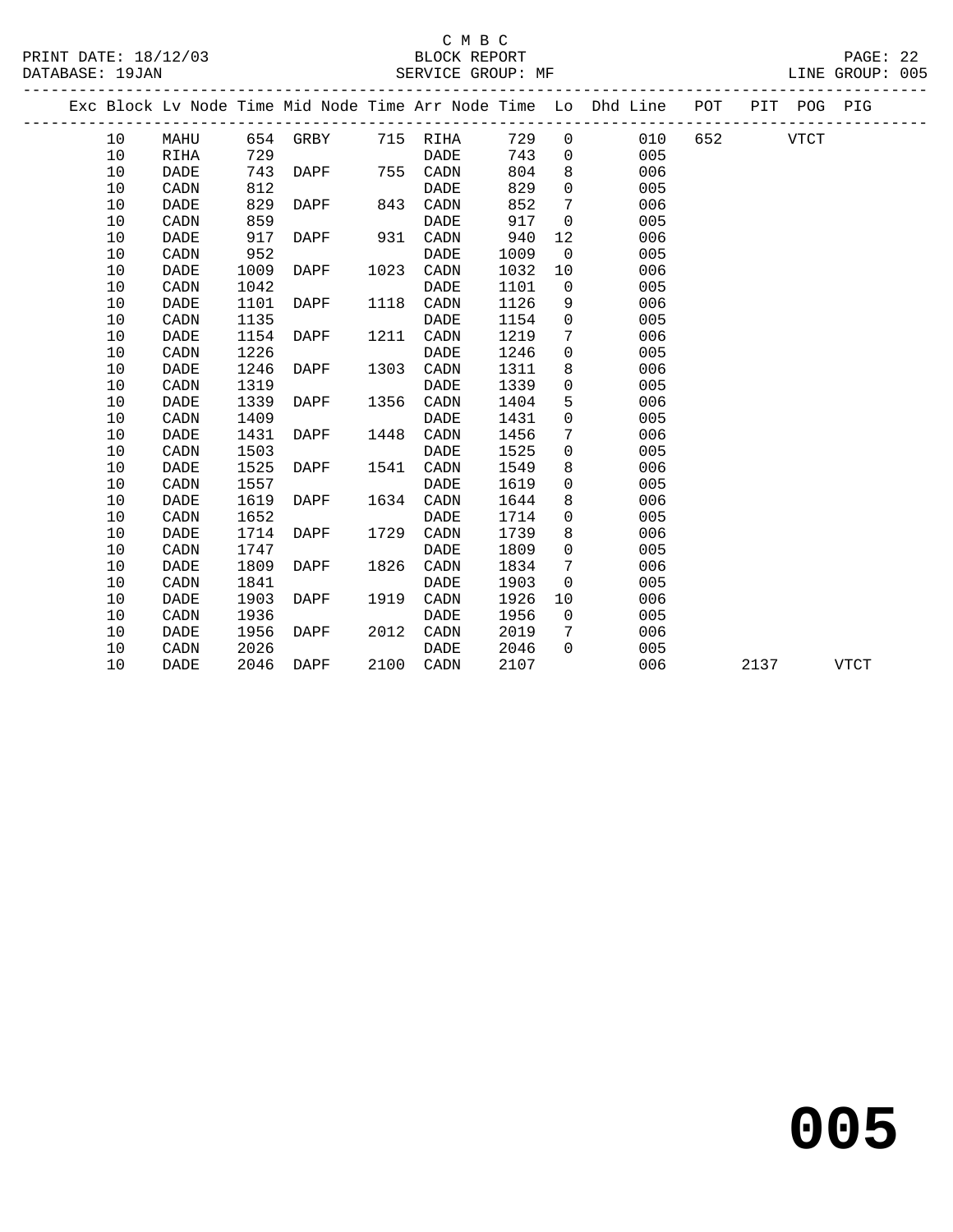### C M B C<br>BLOCK REPORT

PAGE: 23<br>LINE GROUP: 005

|              |                 |              |                   |      |                   |              |                         | Exc Block Lv Node Time Mid Node Time Arr Node Time Lo Dhd Line POT PIT POG PIG |          |      |
|--------------|-----------------|--------------|-------------------|------|-------------------|--------------|-------------------------|--------------------------------------------------------------------------------|----------|------|
| 11           | MAHU            |              | 708 GRBY 731 DAHW |      |                   | 739          | $\overline{0}$          | 010                                                                            | 706 VTCT |      |
| 11           | DAHW            | 739          |                   |      | DADW              | 747          | $\overline{0}$          | 006                                                                            |          |      |
| 11           | DADW            | 747          |                   |      | CADS              | 809          | 9                       | 005                                                                            |          |      |
| 11           | CADS            | 818          | DAMW              |      | 824 DADW          | 835          | $\mathbf 0$             | 006                                                                            |          |      |
| 11           | DADW            | 835          |                   |      | CADS              | 857          | $7\phantom{.0}$         | 005                                                                            |          |      |
| 11           | CADS            | 904          | DAMW              |      | 911 DADW          | 922          | $\mathsf{O}$            | 006                                                                            |          |      |
| 11           | DADW            | 922          |                   |      | CADS              | 944          | 6                       | 005                                                                            |          |      |
| 11           | CADS            | 950          | DAMW              |      | 956 DADW          | 1007         | $\overline{0}$          | 006                                                                            |          |      |
| 11           | DADW            | 1007         |                   |      | CADS              | 1029         | 13                      | 005                                                                            |          |      |
| 11           | CADS            | 1042         | DAMW              |      | 1048 DADW         | 1059         | $\overline{0}$          | 006                                                                            |          |      |
| 11           | DADW            | 1059         |                   |      | CADS              | 1121         | 13                      | 005                                                                            |          |      |
| 11           | CADS            | 1134         | DAMW              | 1140 | DADW              | 1152         | $\overline{\mathbf{0}}$ | 006                                                                            |          |      |
| 11           | DADW            | 1152         |                   |      | CADS              | 1214         | 11                      | 005                                                                            |          |      |
| 11           |                 |              |                   | 1232 |                   | 1244         | $\overline{0}$          |                                                                                |          |      |
|              | CADS            | 1225         | DAMW              |      | DADW              |              |                         | 006                                                                            |          |      |
| 11           | DADW            | 1244         |                   |      | CADS              | 1308         | 10                      | 005                                                                            |          |      |
| 11           | CADS            | 1318         | DAMW              | 1325 | DADW              | 1337         | $\overline{0}$          | 006                                                                            |          |      |
| 11           | DADW            | 1337         |                   |      | CADS              | 1401         | 7                       | 005                                                                            |          |      |
| 11           | CADS            | 1408         | DAMW              |      | 1415 DADW         | 1429         | $\overline{0}$          | 006                                                                            |          |      |
| 11           | DADW            | 1429         |                   |      | CADS              | 1455         | 14                      | 005                                                                            |          |      |
| 11           | CADS            | 1509         | DAMW              | 1516 | DADW              | 1530         | $\overline{0}$          | 006                                                                            |          |      |
| 11           | DADW            | 1530         |                   |      | CADS              | 1558         | 10                      | 005                                                                            |          |      |
| 11           | $\mathtt{CADS}$ | 1608         | DAMW              | 1615 | DADW              | 1629         | $\overline{0}$          | 006                                                                            |          |      |
| 11           | DADW            | 1629         |                   |      | CADS              | 1656         | 12                      | 005                                                                            |          |      |
| 11           | CADS            | 1708         | DAMW              |      | 1716 DADW         | 1730         | $\overline{0}$          | 006                                                                            |          |      |
| 11           | DADW            | 1730         |                   |      | CADS              | 1756         | 13                      | 005                                                                            |          |      |
| 11           | CADS            | 1809         | DAMW              |      | 1817 DADW         | 1832         | $\overline{\mathbf{0}}$ | 006                                                                            |          |      |
| 11           | DADW            | 1832         |                   |      | CADS              | 1855         | 9                       | 005                                                                            |          |      |
| 11           | CADS            | 1904         | DAMW              |      | 1911 DADW         | 1926         | $\overline{0}$          | 006                                                                            |          |      |
| 11           | <b>DADW</b>     | 1926         |                   |      | CADS              | 1948         |                         | 005                                                                            | 2020     | VTCT |
| 12           | MAHU            | 727          | GRBY              |      | 750 RIHA          | 805          | $\overline{0}$          | 010                                                                            | 725 VTCT |      |
| 12           | <b>RIHA</b>     | 805          |                   |      | <b>DADE</b>       | 819          | $\overline{0}$          | 005                                                                            |          |      |
| $12$         | DADE            | 819          | DAPF              |      | 833 CADN          | 842          | $\overline{4}$          | 006                                                                            |          |      |
| $12$         | CADN            | 846          |                   |      | <b>DADE</b>       | 904          | $\overline{0}$          | 005                                                                            |          |      |
| 12           | DADE            | 904          | DAPF              |      | 918 CADN          | 927          | 10                      | 006                                                                            |          |      |
| 12           | CADN            | 937          |                   |      | DADE              | 954          | $\overline{\mathbf{0}}$ | 005                                                                            |          |      |
| $12$         | DADE            | 954          | DAPF              |      | 1008 CADN         | 1017         | 12                      | 006                                                                            |          |      |
| $12\,$       | CADN            | 1029         |                   |      | DADE              | 1046         | $\overline{0}$          | 005                                                                            |          |      |
| 12           |                 |              | 1046 DAPF         |      |                   | 1110         | 10                      | 006                                                                            |          |      |
|              | DADE            |              |                   |      | 1102 CADN         |              |                         |                                                                                |          |      |
| 12           | CADN            |              | $1120$ DADE       |      |                   | 1139 0       |                         | 005                                                                            |          |      |
| 12           | DADE            | 1139         | DAPF              |      | 1156 CADN         | 1204         | 7                       | 006                                                                            |          |      |
| $12\,$       | CADN            | 1211         |                   |      | DADE              | 1231         | 0                       | 005                                                                            |          |      |
| 12           | DADE            | 1231         | DAPF              | 1248 | CADN              | 1256         | 8                       | 006                                                                            |          |      |
| $1\,2$       | CADN            | 1304         |                   |      | DADE              | 1324         | 0                       | 005                                                                            |          |      |
| $12$         | $\mathtt{DADE}$ | 1324         | DAPF              | 1341 | CADN              | 1349         | 5                       | 006                                                                            |          |      |
| $1\,2$       | CADN            | 1354         |                   |      | DADE              | 1416         | 0                       | 005                                                                            |          |      |
| $12$         | DADE            | 1416         | DAPF              | 1433 | CADN              | 1441         | 4                       | 006                                                                            |          |      |
| $12$         | CADN            | 1445         |                   |      | DADE              | 1507         | 0                       | 005                                                                            |          |      |
| $12$         | DADE            | 1507         | DAPF              | 1524 | CADN              | 1532         | 9                       | 006                                                                            |          |      |
| $1\,2$       | CADN            | 1541         |                   |      | DADE              | 1603         | 0                       | 005                                                                            |          |      |
| $1\,2$       | DADE            | 1603         | DAPF              | 1618 | CADN              | 1628         | 8                       | 006                                                                            |          |      |
| 12           | CADN            | 1636         |                   |      | DADE              | 1658         | 0                       | 005                                                                            |          |      |
| $1\,2$       | DADE            | 1658         | DAPF              | 1713 | CADN              | 1723         | 6                       | 006                                                                            |          |      |
|              |                 |              |                   |      |                   | 1753         |                         | 005                                                                            |          |      |
|              |                 |              |                   |      |                   |              |                         |                                                                                |          |      |
| 12           | CADN            | 1729         |                   |      | DADE              |              | 0                       |                                                                                |          |      |
| $1\,2$<br>12 | DADE<br>CADN    | 1753<br>1827 | DAPF              |      | 1809 CADN<br>DADE | 1819<br>1849 | 8<br>0                  | 006<br>005                                                                     |          |      |

**005**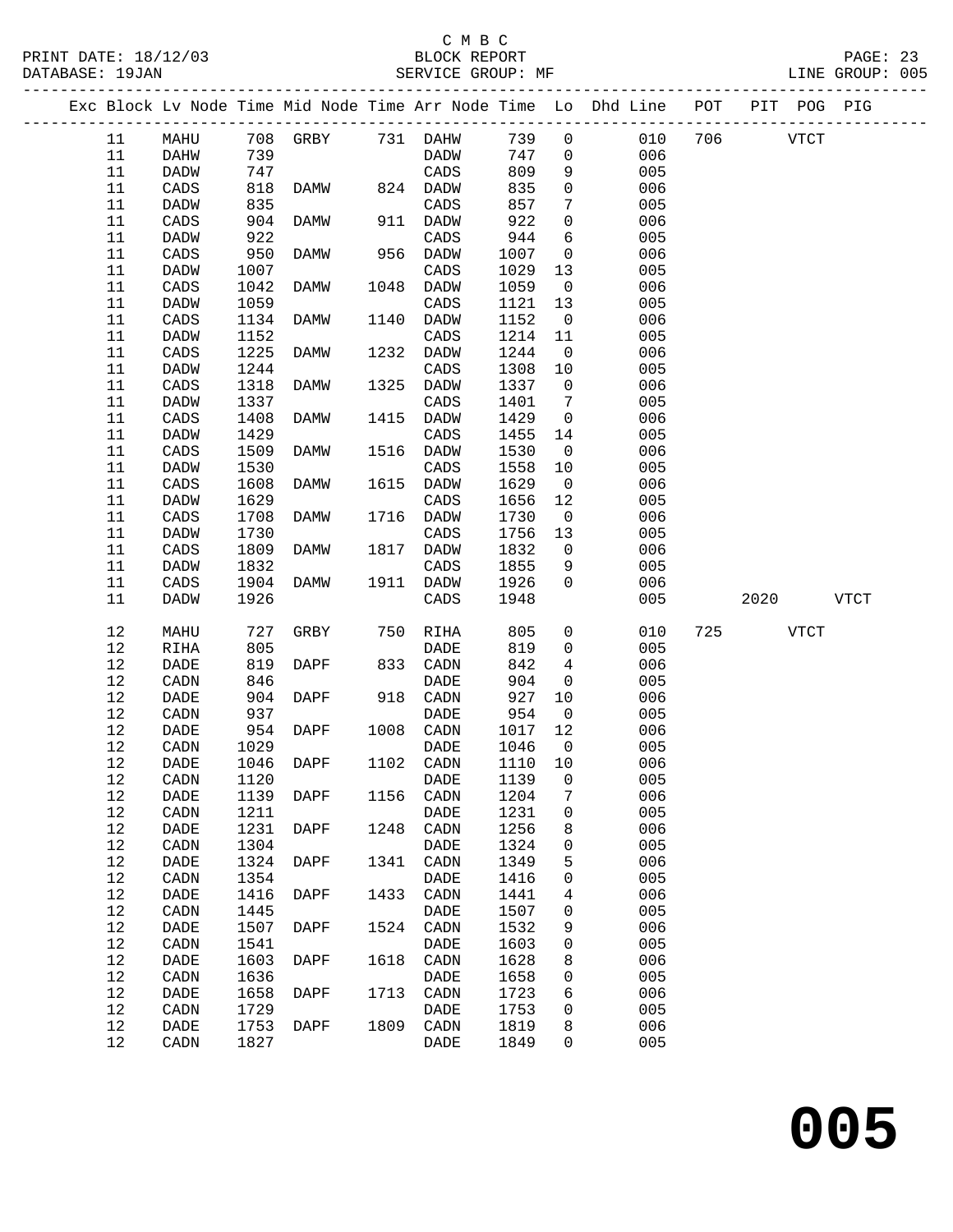PRINT DATE: 18/12/03 BLOCK REPORT PAGE: 24 SERVICE GROUP: MF -------------------------------------------------------------------------------------------------

|  |          |                                      |              |           |      |                              |              |              | Exc Block Lv Node Time Mid Node Time Arr Node Time Lo Dhd Line | POT | PIT  |             | POG PIG     |
|--|----------|--------------------------------------|--------------|-----------|------|------------------------------|--------------|--------------|----------------------------------------------------------------|-----|------|-------------|-------------|
|  | 12       | DADE                                 |              | 1849 DAPF |      | 1905 CADN                    | 1913         |              | 006                                                            |     | 1947 |             | <b>VTCT</b> |
|  | 13       | MAHU                                 | 648          | GRBY      | 709  | RIHA                         | 723          | $\mathbf 0$  | 010                                                            | 646 |      | <b>VTCT</b> |             |
|  | 13       | RIHA                                 | 723          |           |      | DADE                         | 737          | $\mathbf 0$  | 005                                                            |     |      |             |             |
|  | 13       | DADE                                 | 737          | DAPF      | 749  | CADN                         | 758          | 9            | 006                                                            |     |      |             |             |
|  | 13       | CADN                                 | 807          |           |      | DADE                         | 824          | 0            | 005                                                            |     |      |             |             |
|  | 13       | DADE                                 | 824          | DAPF      | 838  | CADN                         | 847          | 6            | 006                                                            |     |      |             |             |
|  | 13       | CADN                                 | 853          |           |      | DADE                         | 911          | 0            | 005                                                            |     |      |             |             |
|  | 13       | DADE                                 | 911          | DAPF      | 925  | CADN                         | 934          | 10           | 006                                                            |     |      |             |             |
|  | 13       | $\texttt{CADN}\xspace$               | 944          |           |      | $\ensuremath{\mathsf{DADE}}$ | 1001         | $\mathsf{O}$ | 005                                                            |     |      |             |             |
|  | 13       | DADE                                 | 1001         | DAPF      | 1015 | CADN                         | 1024         | 13           | 006                                                            |     |      |             |             |
|  | 13       | CADN                                 | 1037         |           |      | DADE                         | 1054         | 0            | 005                                                            |     |      |             |             |
|  | 13       | DADE                                 | 1054         | DAPF      | 1110 | CADN                         | 1118         | 9            | 006                                                            |     |      |             |             |
|  | 13       | CADN                                 | 1127         |           |      | DADE                         | 1146         | 0            | 005                                                            |     |      |             |             |
|  | 13       | $\ensuremath{\mathsf{DADE}}$         | 1146         | DAPF      | 1203 | $\texttt{CADN}\xspace$       | 1211         | 8            | 006                                                            |     |      |             |             |
|  | 13       | CADN                                 | 1219         |           |      | <b>DADE</b>                  | 1239         | 0            | 005                                                            |     |      |             |             |
|  | 13       | DADE                                 | 1239         | DAPF      | 1256 | CADN                         | 1304         | 7            | 006                                                            |     |      |             |             |
|  | 13       | CADN                                 | 1311         |           |      | <b>DADE</b>                  | 1331         | 0            | 005                                                            |     |      |             |             |
|  | 13       | DADE                                 | 1331         | DAPF      | 1348 | CADN                         | 1356         | 6            | 006                                                            |     |      |             |             |
|  | 13       | CADN                                 | 1402         |           |      | DADE                         | 1424         | 0            | 005                                                            |     |      |             |             |
|  | 13       | DADE                                 | 1424         | DAPF      | 1441 | $\texttt{CADN}\xspace$       | 1449         | 8            | 006                                                            |     |      |             |             |
|  | 13       | CADN                                 | 1457         |           |      | <b>DADE</b>                  | 1519         | 0            | 005                                                            |     |      |             |             |
|  | 13       | $\ensuremath{\mathsf{DADE}}$         | 1519         | DAPF      | 1535 | $\texttt{CADN}\xspace$       | 1543         | 9            | 006                                                            |     |      |             |             |
|  | 13       | CADN                                 | 1552         |           |      | DADE                         | 1614         | 0            | 005                                                            |     |      |             |             |
|  | 13       | DADE                                 | 1614         | DAPF      | 1629 | CADN                         | 1639         | 8            | 006                                                            |     |      |             |             |
|  | 13       | CADN                                 | 1647         |           |      | DADE                         | 1709         | 0            | 005                                                            |     |      |             |             |
|  | 13       | DADE                                 | 1709         | DAPF      | 1724 | CADN                         | 1734         | 8            | 006                                                            |     |      |             |             |
|  | 13       | CADN                                 | 1742         |           |      | DADE                         | 1804         | 0            | 005                                                            |     |      |             |             |
|  | 13       | DADE                                 | 1804         | DAPF      | 1821 | $\texttt{CADN}\xspace$       | 1829         | 5            | 006                                                            |     |      |             |             |
|  | 13       | CADN                                 | 1834         |           |      | DADE                         | 1856         | 0            | 005                                                            |     |      |             |             |
|  | 13       | DADE                                 | 1856         | DAPF      | 1912 | CADN                         | 1920         | 6            | 006                                                            |     |      |             |             |
|  | 13<br>13 | CADN                                 | 1926         |           |      | <b>DADE</b>                  | 1946         | 0            | 005                                                            |     |      |             |             |
|  |          | $\ensuremath{\mathsf{DADE}}$         | 1946         | DAPF      | 2002 | $\texttt{CADN}\xspace$       | 2009         | 7            | 006                                                            |     |      |             |             |
|  | 13       | CADN                                 | 2016         |           |      | <b>DADE</b>                  | 2036         | $\mathbf 0$  | 005                                                            |     |      |             |             |
|  | 13       | DADE                                 | 2036         | DAPF      | 2050 | CADN                         | 2057         | 8            | 006                                                            |     |      |             |             |
|  | 13<br>13 | CADN<br>DADE                         | 2105<br>2124 |           | 2138 | DADE                         | 2124<br>2145 | 0<br>5       | 005<br>006                                                     |     |      |             |             |
|  |          | CADN                                 |              | DAPF      |      | CADN<br><b>DADE</b>          |              | 0            | 005                                                            |     |      |             |             |
|  | 13<br>13 | DADE                                 | 2150<br>2209 | DAPF      | 2223 | $\texttt{CADN}\xspace$       | 2209<br>2230 |              | 006                                                            |     |      |             |             |
|  | 13       |                                      | 2235         |           |      | DADE                         | 2254         | 5<br>0       | 005                                                            |     |      |             |             |
|  | 13       | CADN<br>$\ensuremath{\mathsf{DADE}}$ | 2254         | DAPF      | 2308 | $\texttt{CADN}\xspace$       | 2315         | 7            | 006                                                            |     |      |             |             |
|  | 13       |                                      | 2322         |           |      | DADE                         | 2339         | $\Omega$     | 005                                                            |     |      |             |             |
|  | 13       | CADN<br>DADE                         | 2339         |           | 2353 |                              | 2400         |              | 006                                                            |     | 2426 |             | <b>VTCT</b> |
|  |          |                                      |              | DAPF      |      | CADN                         |              |              |                                                                |     |      |             |             |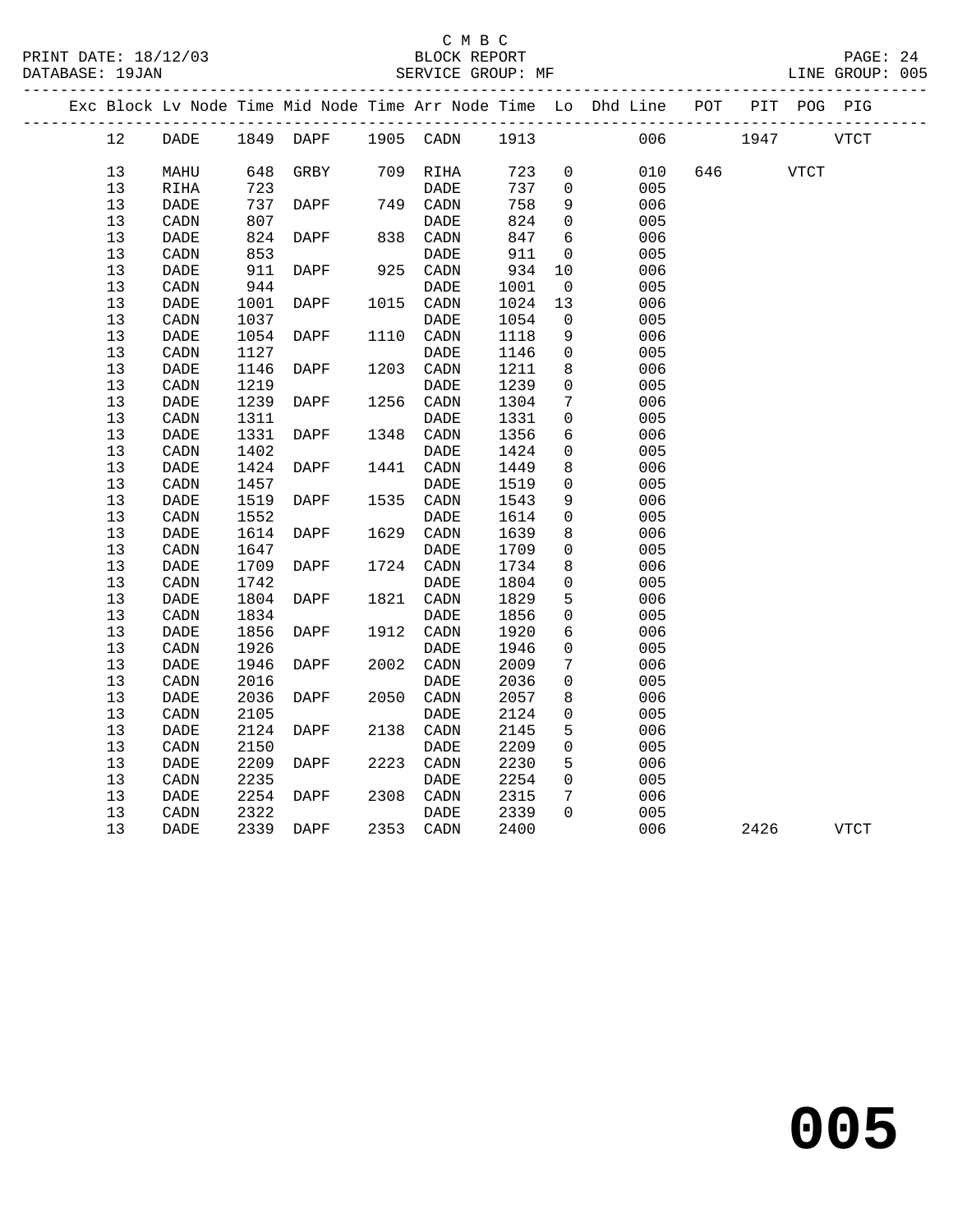DATABASE: 19JAN

#### C M B C<br>BLOCK REPORT<br>SERVICE GROUP: MF PRINT DATE: 18/12/03 BLOCK REPORT PAGE: 25

|  | DAIABASE: 19JAN |      |      |      |      | SERATCE GKOOL: ME |      |                |                                                                |     |             | TINE GKOUL: 002 |  |
|--|-----------------|------|------|------|------|-------------------|------|----------------|----------------------------------------------------------------|-----|-------------|-----------------|--|
|  |                 |      |      |      |      |                   |      |                | Exc Block Ly Node Time Mid Node Time Arr Node Time Lo Dhd Line | POT | PIT<br>POG  | PIG             |  |
|  | 14              | MAHU | 746  | GRBY | 809  | DAHW              | 817  | - 0            | 010                                                            | 744 | <b>VTCT</b> |                 |  |
|  | 14              | DAHW | 817  |      |      | DADW              | 825  | $\overline{0}$ | 006                                                            |     |             |                 |  |
|  | 14              | DADW | 825  |      |      | CADS              | 847  | 7              | 005                                                            |     |             |                 |  |
|  | 14              | CADS | 854  | DAMW | 901  | DADW              | 912  | $\Omega$       | 006                                                            |     |             |                 |  |
|  | 14              | DADW | 912  |      |      | CADS              | 934  | -7             | 005                                                            |     |             |                 |  |
|  | 14              | CADS | 941  | DAMW | 948  | DADW              | 959  | $\Omega$       | 006                                                            |     |             |                 |  |
|  | 14              | DADW | 959  |      |      | CADS              | 1021 | 14             | 005                                                            |     |             |                 |  |
|  | 14              | CADS | 1035 | DAMW | 1041 | DADW              | 1052 | $\Omega$       | 006                                                            |     |             |                 |  |
|  |                 |      |      |      |      |                   |      |                |                                                                |     |             |                 |  |

| + +         | ື້                           | - - - | 22.21       |      | ້                            | - - - - |                     | $\sim$ $\sim$ |     |             |          |  |
|-------------|------------------------------|-------|-------------|------|------------------------------|---------|---------------------|---------------|-----|-------------|----------|--|
| 14          | DADW                         | 959   |             |      | CADS                         | 1021    | 14                  | 005           |     |             |          |  |
| 14          | $\mathtt{CADS}$              | 1035  | DAMW        |      | 1041 DADW                    | 1052    | $\overline{0}$      | 006           |     |             |          |  |
|             |                              |       |             |      |                              |         |                     |               |     |             |          |  |
| 14          | <b>DADW</b>                  | 1052  |             |      | $\mathtt{CADS}$              | 1114    | 12                  | 005           |     |             |          |  |
| 14          | CADS                         | 1126  | DAMW        | 1132 | <b>DADW</b>                  | 1144    | $\mathbb O$         | 006           |     |             |          |  |
| 14          | <b>DADW</b>                  | 1144  |             |      | $\mathtt{CADS}$              | 1206    | 12                  | 005           |     |             |          |  |
| 14          | CADS                         | 1218  | <b>DAMW</b> | 1225 | <b>DADW</b>                  | 1237    | $\mathsf 0$         | 006           |     |             |          |  |
| 14          | DADW                         | 1237  |             |      | CADS                         | 1301    | 9                   | 005           |     |             |          |  |
|             |                              |       |             |      |                              |         |                     |               |     |             |          |  |
| 14          | $\mathtt{CADS}$              | 1310  | <b>DAMW</b> | 1317 | <b>DADW</b>                  | 1329    | $\mathsf 0$         | 006           |     |             |          |  |
| 14          | <b>DADW</b>                  | 1329  |             |      | CADS                         | 1353    | $\,8\,$             | 005           |     |             |          |  |
| 14          | CADS                         | 1401  | <b>DAMW</b> | 1408 | DADW                         | 1422    | 0                   | 006           |     |             |          |  |
| 14          | <b>DADW</b>                  | 1422  |             |      | CADS                         | 1448    | 9                   | 005           |     |             |          |  |
| 14          | CADS                         | 1457  | <b>DAMW</b> | 1504 | <b>DADW</b>                  | 1518    | $\mathsf 0$         | 006           |     |             |          |  |
|             |                              |       |             |      | CADS                         |         |                     |               |     |             |          |  |
| 14          | <b>DADW</b>                  | 1518  |             |      |                              | 1546    | 11                  | 005           |     |             |          |  |
| 14          | $\mathtt{CADS}$              | 1557  | DAMW        | 1604 | DADW                         | 1618    | $\mathsf 0$         | 006           |     |             |          |  |
| 14          | <b>DADW</b>                  | 1618  |             |      | CADS                         | 1645    | $1\,2$              | 005           |     |             |          |  |
| 14          | CADS                         | 1657  | <b>DAMW</b> | 1705 | DADW                         | 1719    | $\overline{0}$      | 006           |     |             |          |  |
| 14          | <b>DADW</b>                  | 1719  |             |      | $\mathtt{CADS}$              | 1746    | $11\,$              | 005           |     |             |          |  |
| 14          | CADS                         | 1757  | DAMW        | 1805 | DADW                         | 1820    | $\overline{0}$      | 006           |     |             |          |  |
|             |                              |       |             |      |                              |         |                     |               |     |             |          |  |
| 14          | <b>DADW</b>                  | 1820  |             |      | CADS                         | 1846    | 11                  | 005           |     |             |          |  |
| 14          | $\mathtt{CADS}$              | 1857  | DAMW        | 1904 | <b>DADW</b>                  | 1919    | $\mathsf 0$         | 006           |     |             |          |  |
| 14          | DADW                         | 1919  |             |      | $\mathtt{CADS}$              | 1941    | 9                   | 005           |     |             |          |  |
| 14          | $\mathtt{CADS}$              | 1950  | DAMW        | 1957 | DADW                         | 2011    | $\mathbf 0$         | 006           |     |             |          |  |
| 14          | DADW                         | 2011  |             |      | $\mathtt{CADS}$              | 2033    |                     | 005           |     | 2105        | VTCT     |  |
|             |                              |       |             |      |                              |         |                     |               |     |             |          |  |
| 20          |                              |       |             | 640  | DAHW                         |         | $\mathsf{O}\xspace$ | 010           | 619 | <b>VTCT</b> |          |  |
|             | MAHU                         | 621   | GRBY        |      |                              | 649     |                     |               |     |             |          |  |
| $20\,$      | DAHW                         | 649   |             |      | DADW                         | 655     | $\mathbf 0$         | 006           |     |             |          |  |
| $20\,$      | DADW                         | 655   |             |      | $\mathtt{CADS}$              | 713     | $10$                | 005           |     |             |          |  |
| 20          | CADS                         | 723   | DAMW        | 729  | DADW                         | 739     | $\overline{0}$      | 006           |     |             |          |  |
| 20          | DADW                         | 739   |             |      | CADS                         | 759     | 14                  | 005           |     |             |          |  |
| 20          | CADS                         | 813   | DAMW        | 819  | DADW                         | 830     | $\mathbb O$         | 006           |     |             |          |  |
| 20          | DADW                         | 830   |             |      | $\mathtt{CADS}$              | 852     |                     | 005           |     |             |          |  |
|             |                              |       |             |      |                              |         | $\sqrt{ }$          |               |     |             |          |  |
| 20          | CADS                         | 859   | DAMW        | 906  | DADW                         | 917     | $\mathsf{O}\xspace$ | 006           |     |             |          |  |
| 20          | DADW                         | 917   |             |      | CADS                         | 939     |                     | 005           |     | 1009        | VTCT     |  |
|             |                              |       |             |      |                              |         |                     |               |     |             |          |  |
| 21          | MAHU                         | 631   | GRBY        | 650  | RIHA                         | 703     | $\mathsf{O}$        | 010           | 629 | VTCT        |          |  |
| 21          | RIHA                         | 703   |             |      | DADE                         | 717     | 0                   | 005           |     |             |          |  |
| 21          | $\ensuremath{\mathsf{DADE}}$ | 717   | DAPF        | 729  | $\texttt{CADN}\xspace$       | 738     | 9                   | 006           |     |             |          |  |
| 21          | $\texttt{CADN}\xspace$       | 747   |             |      | $\ensuremath{\mathsf{DADE}}$ | 804     | 0                   | 005           |     |             |          |  |
|             |                              |       |             |      |                              |         |                     |               |     |             |          |  |
| 21          | DADE                         | 804   | DAPF        | 817  | $\texttt{CADN}\xspace$       | 826     | 5                   | 006           |     |             |          |  |
| 21          | CADN                         | 831   |             |      | <b>DADE</b>                  | 849     | 0                   | 005           |     |             |          |  |
| 21          | <b>DADE</b>                  | 849   | DAPF        | 903  | $\mathtt{CADN}$              | 912     |                     | 006           |     |             | 947 VTCT |  |
|             |                              |       |             |      |                              |         |                     |               |     |             |          |  |
| $2\sqrt{2}$ | MAHU                         | 707   | GRBY        | 730  | RIHA                         | 745     | $\mathsf{O}$        | 010           | 705 | <b>VTCT</b> |          |  |
| $2\sqrt{2}$ | RIHA                         | 745   |             |      | $\ensuremath{\mathsf{DADE}}$ | 759     | $\mathsf{O}\xspace$ | 005           |     |             |          |  |
| $2\sqrt{2}$ | DADE                         | 759   | DAPF        | 812  | $\mathtt{CADN}$              | 821     | 5                   | 006           |     |             |          |  |
| 22          |                              | 826   |             |      | <b>DADE</b>                  | 844     | $\mathsf{O}$        | 005           |     |             |          |  |
| 22          | CADN                         |       |             |      |                              |         |                     |               |     |             |          |  |
|             | <b>DADE</b>                  | 844   | DAPF        | 858  | CADN                         | 907     |                     | 006           |     |             | 942 VTCT |  |
|             |                              |       |             |      |                              |         |                     |               |     |             |          |  |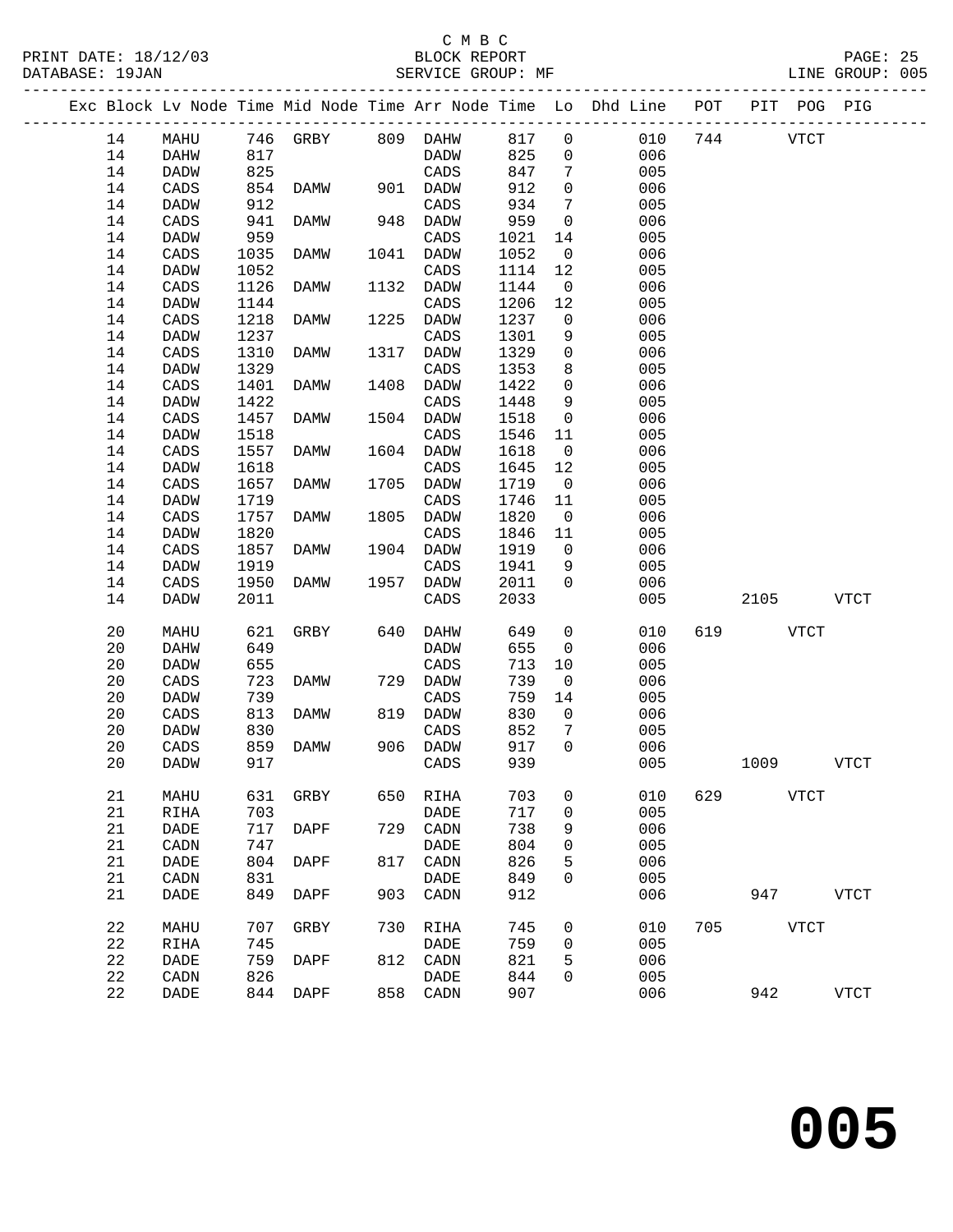### C M B C<br>BLOCK REPORT

|  |    |             |      | Exc Block Lv Node Time Mid Node Time Arr Node Time Lo Dhd Line POT PIT POG PIG |      |                 |      |                         |     |               |             |              |
|--|----|-------------|------|--------------------------------------------------------------------------------|------|-----------------|------|-------------------------|-----|---------------|-------------|--------------|
|  | 23 | MAHU        |      | 722 GRBY 745 DAHW                                                              |      |                 | 754  | $\overline{0}$          | 010 | 720           | <b>VTCT</b> |              |
|  | 23 | DAHW        | 754  |                                                                                |      | DADW            | 802  | $\overline{0}$          | 006 |               |             |              |
|  | 23 | DADW        | 802  |                                                                                |      | CADS            | 824  | $7\phantom{.0}$         | 005 |               |             |              |
|  | 23 | CADS        | 831  | DAMW 838 DADW                                                                  |      |                 | 849  | $\Omega$                | 006 |               |             |              |
|  | 23 | DADW        | 849  |                                                                                |      | CADS            | 911  |                         | 005 |               | 941         | VTCT         |
|  |    |             |      |                                                                                |      |                 |      |                         |     |               |             |              |
|  | 25 | MAHU        | 737  | GRBY                                                                           |      | 800 DAHW        | 808  | $\mathsf{O}$            | 010 |               | 735 VTCT    |              |
|  | 25 | DAHW        | 808  |                                                                                |      | DADW            | 816  | $\overline{0}$          | 006 |               |             |              |
|  | 25 | DADW        | 816  |                                                                                |      | CADS            | 838  | 6                       | 005 |               |             |              |
|  | 25 | CADS        | 844  | DAMW                                                                           |      | 851 DADW        | 902  | $\mathbf{0}$            | 006 |               |             |              |
|  | 25 | DADW        | 902  |                                                                                |      | CADS            | 924  |                         | 005 |               | 954 VTCT    |              |
|  |    |             |      |                                                                                |      |                 |      |                         |     |               |             |              |
|  | 30 | DAHW        | 1426 |                                                                                |      | DADW            | 1437 | $\overline{0}$          |     | 006 1354 VTCT |             |              |
|  | 30 | DADW        | 1437 |                                                                                |      | CADS            | 1505 | 10                      | 005 |               |             |              |
|  | 30 | CADS        | 1515 | DAMW                                                                           |      | 1522 DADW       | 1536 | $\overline{0}$          | 006 |               |             |              |
|  | 30 |             | 1536 |                                                                                |      |                 |      |                         |     |               |             |              |
|  |    | DADW        |      |                                                                                |      | CADS            | 1604 | 9                       | 005 |               |             |              |
|  | 30 | CADS        | 1613 | DAMW                                                                           |      | 1621 DADW       | 1635 | $\overline{0}$          | 006 |               |             |              |
|  | 30 | DADW        | 1635 |                                                                                |      | CADS            | 1702 | 11                      | 005 |               |             |              |
|  | 30 | CADS        | 1713 | DAMW                                                                           |      | 1721 DADW       | 1735 | $\overline{0}$          | 006 |               |             |              |
|  | 30 | <b>DADW</b> | 1735 |                                                                                |      | CADS            | 1801 |                         | 005 | $1840$ VTCT   |             |              |
|  |    |             |      |                                                                                |      |                 |      |                         |     |               |             |              |
|  | 31 | ROBR        | 1428 |                                                                                |      | DADE            | 1442 | $\overline{0}$          |     | 005 1347 VTCT |             |              |
|  | 31 | DADE        | 1442 | DAPF                                                                           |      | 1459 CADN       | 1507 | 8                       | 006 |               |             |              |
|  | 31 | CADN        | 1515 |                                                                                |      | DADE            | 1537 | 0                       | 005 |               |             |              |
|  | 31 | DADE        | 1537 | DAPF                                                                           |      | 1552 CADN       | 1602 | 6                       | 006 |               |             |              |
|  | 31 | CADN        | 1608 |                                                                                |      | DADE            | 1630 | $\mathbf 0$             | 005 |               |             |              |
|  | 31 | DADE        | 1630 | DAPF                                                                           |      | 1645 CADN       | 1655 | 6                       | 006 |               |             |              |
|  | 31 | CADN        | 1701 |                                                                                |      | DADE            | 1725 | $\overline{0}$          | 005 |               |             |              |
|  | 31 | DADE        | 1725 | DAPF                                                                           |      | 1740 CADN       | 1750 | 8                       | 006 |               |             |              |
|  | 31 | CADN        | 1758 |                                                                                |      | DADE            | 1820 | $\mathbf 0$             | 005 |               |             |              |
|  | 31 | <b>DADE</b> | 1820 | DAPF                                                                           |      | 1837 CADN       | 1845 |                         | 006 |               | 1922        | VTCT         |
|  |    |             |      |                                                                                |      |                 |      |                         |     |               |             |              |
|  | 32 | CADS        | 1503 | DAMW                                                                           |      | 1510 DADW       | 1524 | $\overline{0}$          | 006 | 1423 VTCT     |             |              |
|  | 32 | <b>DADW</b> | 1524 |                                                                                |      | CADS            | 1552 | 11                      | 005 |               |             |              |
|  | 32 | CADS        | 1603 | DAMW                                                                           |      | 1610 DADW       | 1624 | $\overline{0}$          | 006 |               |             |              |
|  | 32 | <b>DADW</b> | 1624 |                                                                                |      | CADS            | 1651 | 11                      | 005 |               |             |              |
|  | 32 | CADS        | 1702 | DAMW                                                                           |      | 1710 DADW       | 1724 | $\overline{\mathbf{0}}$ | 006 |               |             |              |
|  | 32 | DADW        | 1724 |                                                                                |      | $\mathtt{CADS}$ | 1751 | 12                      | 005 |               |             |              |
|  | 32 | CADS        | 1803 | DAMW                                                                           |      | 1811 DADW       | 1826 | $\overline{0}$          | 006 |               |             |              |
|  | 32 | <b>DADW</b> |      | 1826 CADS 1852                                                                 |      |                 |      |                         | 005 |               | 1931        | <b>VTCT</b>  |
|  |    |             |      |                                                                                |      |                 |      |                         |     |               |             |              |
|  | 33 | CADN        | 1531 |                                                                                |      | DADE            | 1553 | 0                       | 005 | 1451          | VTCT        |              |
|  | 33 | DADE        | 1553 | DAPF                                                                           | 1608 | CADN            | 1618 | 7                       | 006 |               |             |              |
|  | 33 | CADN        | 1625 |                                                                                |      | <b>DADE</b>     | 1647 | 0                       | 005 |               |             |              |
|  | 33 | DADE        | 1647 | DAPF                                                                           | 1702 | CADN            | 1712 | 6                       | 006 |               |             |              |
|  | 33 | CADN        | 1718 |                                                                                |      | DADE            | 1742 | 0                       | 005 |               |             |              |
|  | 33 | DADE        | 1742 | DAPF                                                                           | 1757 | CADN            | 1807 | 8                       | 006 |               |             |              |
|  | 33 | CADN        | 1815 |                                                                                |      | <b>DADE</b>     | 1837 | 0                       | 005 |               |             |              |
|  | 33 | DADE        | 1837 | DAPF                                                                           | 1853 | CADN            | 1901 |                         | 006 |               | 1935        | <b>VTCT</b>  |
|  |    |             |      |                                                                                |      |                 |      |                         |     |               |             |              |
|  | 34 | CADS        | 1539 | DAMW                                                                           | 1546 | DADW            | 1600 | 0                       | 006 | 1459 VTCT     |             |              |
|  | 34 | DADW        | 1600 |                                                                                |      | CADS            | 1628 | 12                      | 005 |               |             |              |
|  | 34 | CADS        | 1640 | DAMW                                                                           | 1648 | DADW            | 1702 | 0                       | 006 |               |             |              |
|  | 34 | DADW        | 1702 |                                                                                |      | CADS            | 1729 | 11                      | 005 |               |             |              |
|  | 34 | CADS        | 1740 | DAMW                                                                           | 1748 | DADW            | 1803 | 0                       | 006 |               |             |              |
|  | 34 | DADW        | 1803 |                                                                                |      | CADS            | 1829 |                         | 005 |               | 1908        | ${\tt VTCT}$ |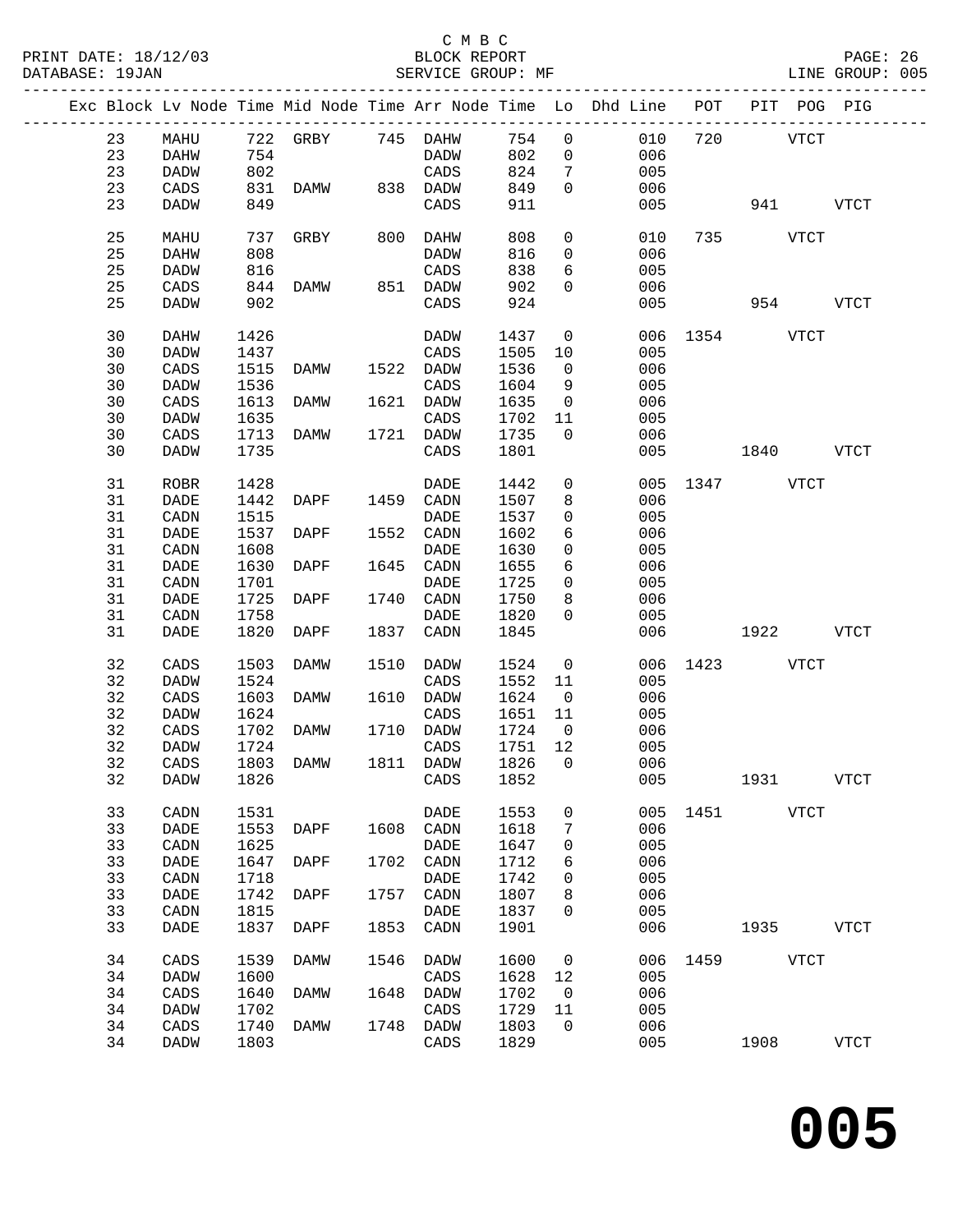#### C M B C<br>BLOCK REPORT SERVICE GROUP: MF

|  |    |             |      |      |      |      |      |                | Exc Block Ly Node Time Mid Node Time Arr Node Time Lo Dhd Line | POT      | PIT  | POG  | PIG  |  |
|--|----|-------------|------|------|------|------|------|----------------|----------------------------------------------------------------|----------|------|------|------|--|
|  | 35 | ROBR        | 1500 |      |      | DADE | 1513 | $\Omega$       | 005                                                            | 1419     |      | VTCT |      |  |
|  | 35 | DADE        | 1513 | DAPF | 1530 | CADN | 1538 | 8              | 006                                                            |          |      |      |      |  |
|  | 35 | CADN        | 1546 |      |      | DADE | 1608 | $\Omega$       | 005                                                            |          |      |      |      |  |
|  | 35 | DADE        | 1608 | DAPF | 1623 | CADN | 1633 | 8              | 006                                                            |          |      |      |      |  |
|  | 35 | CADN        | 1641 |      |      | DADE | 1703 | $\Omega$       | 005                                                            |          |      |      |      |  |
|  | 35 | DADE        | 1703 | DAPF | 1718 | CADN | 1728 | 6              | 006                                                            |          |      |      |      |  |
|  | 35 | CADN        | 1734 |      |      | DADE | 1758 | $\Omega$       | 005                                                            |          |      |      |      |  |
|  | 35 | DADE        | 1758 | DAPF | 1814 | CADN | 1824 |                | 006                                                            |          | 1901 |      | VTCT |  |
|  | 36 | CADS        | 1629 | DAMW | 1637 | DADW | 1651 | $\overline{0}$ |                                                                | 006 1549 |      | VTCT |      |  |
|  | 36 | <b>DADW</b> | 1651 |      |      | CADS | 1718 | 11             | 005                                                            |          |      |      |      |  |
|  | 36 | CADS        | 1729 | DAMW | 1737 | DADW | 1752 | $\Omega$       | 006                                                            |          |      |      |      |  |
|  | 36 | <b>DADW</b> | 1752 |      |      | CADS | 1818 | 10             | 005                                                            |          |      |      |      |  |
|  | 36 | CADS        | 1828 | DAMW | 1836 | DADW | 1851 | $\Omega$       | 006                                                            |          |      |      |      |  |
|  | 36 | <b>DADW</b> | 1851 |      |      | CADS | 1914 |                | 005                                                            |          | 1946 |      | VTCT |  |
|  |    |             |      |      |      |      |      |                |                                                                |          |      |      |      |  |

**005**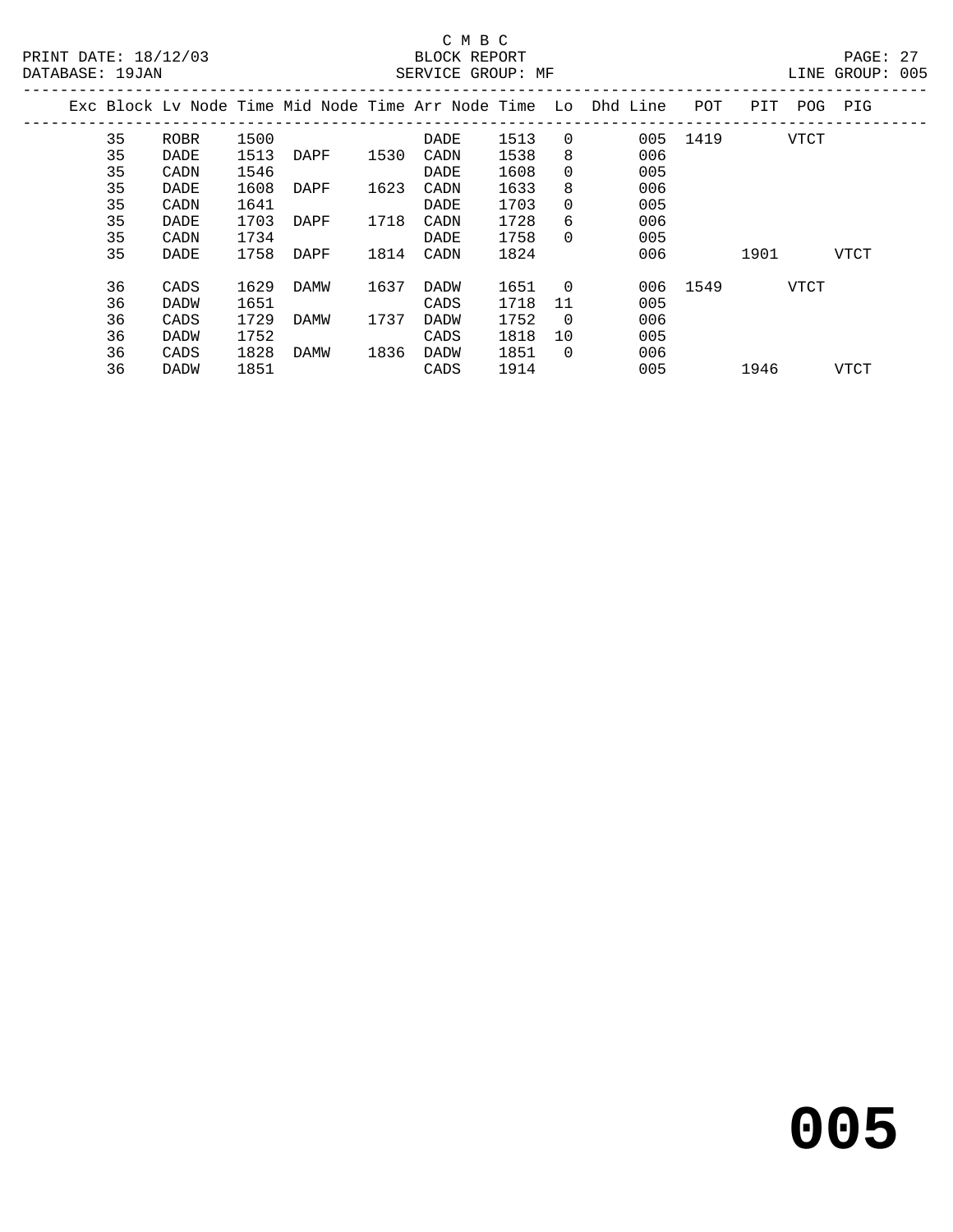|                                             | PRINT DATE: 18/12/03<br>DATABASE: 19JAN<br>41FR 41 AV & FRASER |              |              |                           |              |                   | C M B C<br>BLOCK REPORT     |                         |                                                                                                                                                               |               |          | PAGE: 28    |  |
|---------------------------------------------|----------------------------------------------------------------|--------------|--------------|---------------------------|--------------|-------------------|-----------------------------|-------------------------|---------------------------------------------------------------------------------------------------------------------------------------------------------------|---------------|----------|-------------|--|
| FRTE FRASER TERMINUS<br>WFST WATERFRONT STN |                                                                |              |              | F41S FRASER & 41 AV-SOUTH |              |                   |                             |                         | BYKY BROADWAY & KINGSWAY<br>FR41 FRASER & 41 AV<br>VTCT Vancouver Trolley Depot                                                                               |               |          |             |  |
|                                             |                                                                |              |              |                           |              |                   |                             |                         | Exc Block Lv Node Time Mid Node Time Arr Node Time Lo Dhd Line POT PIT POG PIG                                                                                |               |          |             |  |
|                                             |                                                                |              |              |                           |              |                   |                             |                         | $\begin{tabular}{lcccccc} 1 & FRA1 & 458 & BYKY & 510 WFST & 524 & 0 & 008 & 442 & VTCT \\ 1 & WFST & 524 & BYKY & 537 FRTE & 555 & 13 & 008 & \end{tabular}$ |               |          |             |  |
|                                             |                                                                |              |              |                           |              |                   |                             |                         |                                                                                                                                                               |               |          |             |  |
|                                             | $\mathbf{1}$                                                   | FRTE         |              | 608 BYKY 630 WFST 646 0   |              |                   |                             |                         | 008                                                                                                                                                           |               |          |             |  |
|                                             | $\mathbf 1$                                                    | WFST         |              | 646 BYKY 701              |              | FRTE              | 723 15                      |                         | 008                                                                                                                                                           |               |          |             |  |
|                                             | 1                                                              | FRTE         |              | 738 BYKY<br>825 BYKY      |              | WFST              |                             | $\overline{0}$          | 008                                                                                                                                                           |               |          |             |  |
|                                             | 1                                                              | WFST         |              |                           | 804<br>842   | FRTE              | 825<br>906                  | 13                      | 008                                                                                                                                                           |               |          |             |  |
|                                             | 1                                                              | FRTE         |              | 919 BYKY                  | 945          | WFST              | 1005                        | $\overline{0}$          | 008                                                                                                                                                           |               |          |             |  |
|                                             | 1                                                              | WFST         | 1005         | BYKY                      | 1023         | FRTE              | 1050                        | 19                      | 008                                                                                                                                                           |               |          |             |  |
|                                             | 1                                                              | FRTE         |              | 1109 BYKY                 | 1135         | WFST              | 1155                        | $\overline{0}$          | 008                                                                                                                                                           |               |          |             |  |
|                                             | 1                                                              | WFST         |              | 1155 BYKY                 | 1213         | FRTE              | 1240                        | 18                      | 008                                                                                                                                                           |               |          |             |  |
|                                             | 1                                                              | FRTE         |              | 1258 BYKY                 | 1324         | WFST              | 1345                        | $\overline{0}$          | 008                                                                                                                                                           |               |          |             |  |
|                                             | 1                                                              | WFST         | 1345         | BYKY                      | 1406         | FRTE              | 1432                        | 16                      | 008                                                                                                                                                           |               |          |             |  |
|                                             | 1                                                              | FRTE         | 1448         | BYKY                      | 1514         | WFST              | 1535                        | $\overline{0}$          | 008                                                                                                                                                           |               |          |             |  |
|                                             | 1                                                              | WFST         | 1535         | BYKY                      | 1556         | FRTE              | 1626                        | 11                      | 008                                                                                                                                                           |               |          |             |  |
|                                             | 1                                                              | FRTE         |              | 1637 BYKY                 |              | 1705 WFST         | 1727                        |                         | $\overline{0}$<br>008                                                                                                                                         |               |          |             |  |
|                                             | 1                                                              | WFST         |              | 1727 BYKY                 |              | 1749 FRTE         | 1820                        | $\overline{0}$          | 008                                                                                                                                                           |               |          |             |  |
|                                             | 1                                                              | <b>FRTE</b>  | 1820         | BYKY                      |              | 41FR              | 1832                        |                         |                                                                                                                                                               | 008 1850 VTCT |          |             |  |
|                                             | 2                                                              | F41S         |              | 502 BYKY                  |              | FRTE              | 509                         |                         | $\overline{0}$<br>008                                                                                                                                         |               | 446 VTCT |             |  |
|                                             | 2                                                              | FRTE         |              | 509 BYKY 530 WFST         |              |                   | 544                         | $\overline{0}$          | 008                                                                                                                                                           |               |          |             |  |
|                                             | 2                                                              | WFST         | 544          | BYKY                      | 557          | FRTE              | 615                         | $7\phantom{.0}$         | 008                                                                                                                                                           |               |          |             |  |
|                                             | 2                                                              | FRTE         | 622<br>702   | BYKY                      | 646          | WFST              | 702                         | $\overline{0}$          | 008                                                                                                                                                           |               |          |             |  |
|                                             | 2                                                              | WFST         |              | 702 BYKY                  | 717          | FRTE              | 739                         | 12                      | 008                                                                                                                                                           |               |          |             |  |
|                                             | 2                                                              | FRTE         |              | 751 BYKY                  | 817          | WFST              | 838                         | $\overline{0}$          | 008                                                                                                                                                           |               |          |             |  |
|                                             | 2                                                              | WFST         | 838          | BYKY                      | 856          | FRTE              | 920                         | 16                      | 008                                                                                                                                                           |               |          |             |  |
|                                             | 2                                                              | FRTE         | 936          | BYKY                      | 1002         | WFST              | 1022                        | $\overline{0}$          | 008                                                                                                                                                           |               |          |             |  |
|                                             | 2                                                              | WFST         |              | 1022 BYKY                 | 1040         | FRTE              | 1107                        | 19                      | 008                                                                                                                                                           |               |          |             |  |
|                                             | 2                                                              | FRTE         |              | 1126 BYKY                 | 1152         | WFST              | 1213                        | $\overline{0}$          | 008                                                                                                                                                           |               |          |             |  |
|                                             | 2                                                              | WFST<br>FRTE | 1213<br>1315 | BYKY                      | 1232<br>1341 | FRTE              | 1258                        | 17<br>$\overline{0}$    | 008                                                                                                                                                           |               |          |             |  |
|                                             | 2<br>2                                                         | WFST         |              | BYKY<br>1402 BYKY         |              | WFST<br>1423 FRTE | $1402$<br>$1440$<br>1449 14 |                         | 008<br>008                                                                                                                                                    |               |          |             |  |
|                                             | 2                                                              |              |              |                           |              |                   |                             |                         | FRTE 1503 BYKY 1529 WFST 1550 0 008                                                                                                                           |               |          |             |  |
|                                             | 2                                                              | WFST         | 1550         | BYKY                      | 1611         | FRTE              | 1641                        | 12                      | 008                                                                                                                                                           |               |          |             |  |
|                                             | 2                                                              | FRTE         | 1653         | BYKY                      | 1721         | WFST              | 1742                        | $\overline{\mathbf{0}}$ | 008                                                                                                                                                           |               |          |             |  |
|                                             | 2                                                              | WFST         | 1742         | BYKY                      | 1802         | FRTE              | 1834                        | 13                      | 008                                                                                                                                                           |               |          |             |  |
|                                             | 2                                                              | FRTE         | 1847         | BYKY                      | 1912         | WFST              | 1929                        | $\overline{0}$          | 008                                                                                                                                                           |               |          |             |  |
|                                             | 2                                                              | WFST         | 1929         | <b>BYKY</b>               | 1946         | FRTE              | 2014                        | 12                      | 008                                                                                                                                                           |               |          |             |  |
|                                             | 2                                                              | FRTE         | 2026         | BYKY                      | 2046         | WFST              | 2102                        | 0                       | 008                                                                                                                                                           |               |          |             |  |
|                                             | 2                                                              | WFST         | 2102         | <b>BYKY</b>               | 2119         | FRTE              | 2142                        | 8                       | 008                                                                                                                                                           |               |          |             |  |
|                                             | 2                                                              | FRTE         | 2150         | BYKY                      | 2210         | WFST              | 2226                        | $\mathbf 0$             | 008                                                                                                                                                           |               |          |             |  |
|                                             | 2                                                              | WFST         | 2226         | <b>BYKY</b>               | 2243         | ${\tt FRTE}$      | 2304                        | 16                      | 008                                                                                                                                                           |               |          |             |  |
|                                             | 2                                                              | FRTE         | 2320         | BYKY                      | 2340         | WFST              | 2355                        | 0                       | 008                                                                                                                                                           |               |          |             |  |
|                                             | 2                                                              | WFST         | 2355         | BYKY                      | 2410         | FRTE              | 2430                        | 0                       | 008                                                                                                                                                           |               |          |             |  |
|                                             | 2                                                              | FRTE         |              | 2430 BYKY                 |              | 41FR              | 2437                        |                         | 008                                                                                                                                                           |               | 2450     | <b>VTCT</b> |  |
|                                             |                                                                |              |              |                           |              |                   |                             |                         |                                                                                                                                                               |               |          |             |  |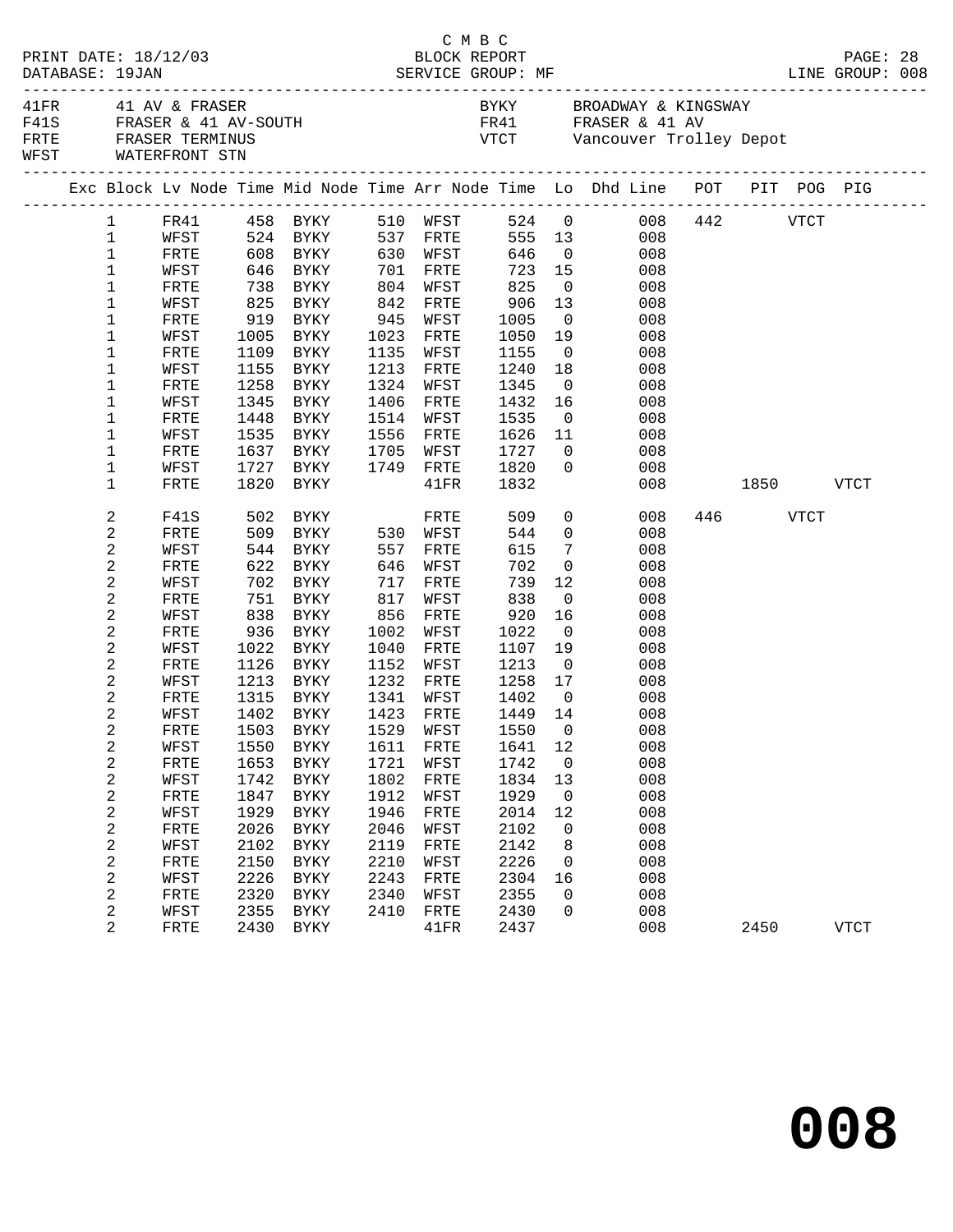## C M B C<br>BLOCK REPORT

PAGE: 29<br>LINE GROUP: 008

|              |              |      |             |      |              |         |                          | Exc Block Lv Node Time Mid Node Time Arr Node Time Lo Dhd Line POT PIT POG PIG |     |          |      |             |
|--------------|--------------|------|-------------|------|--------------|---------|--------------------------|--------------------------------------------------------------------------------|-----|----------|------|-------------|
| $\mathbf{3}$ | F41S         |      | 521 BYKY    |      | FRTE         | 528     | $\overline{0}$           | 008                                                                            |     | 505 VTCT |      |             |
| $\mathbf{3}$ | FRTE         | 528  | BYKY        |      | 550 WFST     | 605     | $\overline{0}$           | 008                                                                            |     |          |      |             |
| 3            | WFST         | 605  | BYKY        | 618  | FRTE         | 636     | 16                       | 008                                                                            |     |          |      |             |
| 3            | FRTE         | 652  | BYKY        | 718  | WFST         | 736     | $\overline{0}$           | 008                                                                            |     |          |      |             |
| 3            | WFST         | 736  | BYKY        | 752  | FRTE         | 815     | 13                       | 008                                                                            |     |          |      |             |
| 3            | FRTE         | 828  | BYKY        | 856  | WFST         | 917     | $\overline{0}$           | 008                                                                            |     |          |      |             |
| 3            | WFST         | 917  | BYKY        | 935  | FRTE         | 1000    | 18                       | 008                                                                            |     |          |      |             |
| 3            | FRTE         | 1018 | BYKY        | 1044 | WFST         | 1104    | $\overline{\phantom{0}}$ | 008                                                                            |     |          |      |             |
| 3            | WFST         | 1104 | BYKY        | 1122 | FRTE         | 1149    | 19                       | 008                                                                            |     |          |      |             |
| 3            | FRTE         | 1208 | BYKY        | 1234 | WFST         | 1255    | $\overline{0}$           | 008                                                                            |     |          |      |             |
| 3            |              | 1255 |             | 1315 |              | 1341    |                          |                                                                                |     |          |      |             |
|              | WFST         |      | BYKY        |      | FRTE         |         | 16                       | 008                                                                            |     |          |      |             |
| 3            | FRTE         | 1357 | BYKY        | 1423 | WFST         | 1444    | $\mathsf{O}$             | 008                                                                            |     |          |      |             |
| 3            | WFST         | 1444 | BYKY        | 1505 | FRTE         | 1536    | 13                       | 008                                                                            |     |          |      |             |
| 3            | FRTE         | 1549 | BYKY        | 1617 | WFST         | 1639    | $\overline{0}$           | 008                                                                            |     |          |      |             |
| 3            | WFST         | 1639 | BYKY        | 1701 | FRTE         | 1731    | 9                        | 008                                                                            |     |          |      |             |
| 3            | FRTE         | 1740 | BYKY        | 1808 | WFST         | 1827    | $\mathsf{O}$             | 008                                                                            |     |          |      |             |
| 3            | WFST         | 1827 | BYKY        | 1846 | FRTE         | 1918    | 17                       | 008                                                                            |     |          |      |             |
| 3            | FRTE         | 1935 | BYKY        | 1958 | WFST         | 2015    | $\overline{0}$           | 008                                                                            |     |          |      |             |
| 3            | WFST         | 2015 | BYKY        | 2032 | FRTE         | 2057    | 8                        | 008                                                                            |     |          |      |             |
| 3            | FRTE         | 2105 | BYKY        | 2125 | WFST         | 2141    | $\mathsf{O}$             | 008                                                                            |     |          |      |             |
| 3            | WFST         | 2141 | BYKY        | 2158 | FRTE         | 2221    | 14                       | 008                                                                            |     |          |      |             |
| 3            | ${\tt FRTE}$ | 2235 | BYKY        | 2255 | WFST         | 2311    | $\mathbf 0$              | 008                                                                            |     |          |      |             |
| 3            | WFST         | 2311 | BYKY        | 2326 | FRTE         | 2346    | $\mathbf 0$              | 008                                                                            |     |          |      |             |
| 3            | FRTE         | 2346 | BYKY        |      | 41FR         | 2353    |                          | 008                                                                            |     | 2406     |      | <b>VTCT</b> |
|              |              |      |             |      |              |         |                          |                                                                                |     |          |      |             |
| 4            | F41S         | 541  | BYKY        |      | FRTE         | 548     | $\mathsf{O}$             | 008                                                                            | 525 |          | VTCT |             |
| 4            | FRTE         | 548  | BYKY        | 610  | WFST         | 625     | $\mathsf{O}$             | 008                                                                            |     |          |      |             |
| 4            | WFST         | 625  | BYKY        | 638  | FRTE         | 700     | 12                       | 008                                                                            |     |          |      |             |
| 4            | FRTE         | 712  | BYKY        | 738  | WFST         | 758     | $\overline{0}$           | 008                                                                            |     |          |      |             |
| 4            | WFST         | 758  | BYKY        | 814  | FRTE         | 838     | 15                       | 008                                                                            |     |          |      |             |
| 4            | ${\tt FRTE}$ | 853  | BYKY        | 920  | WFST         | 941     | $\overline{0}$           | 008                                                                            |     |          |      |             |
| 4            | WFST         | 941  | BYKY        | 959  | FRTE         | 1024    | 20                       | 008                                                                            |     |          |      |             |
| 4            | FRTE         | 1044 | BYKY        | 1110 | WFST         | 1130    | $\overline{\phantom{0}}$ | 008                                                                            |     |          |      |             |
| 4            | WFST         | 1130 | BYKY        | 1148 | FRTE         | 1215    | 17                       | 008                                                                            |     |          |      |             |
| 4            | FRTE         | 1232 | BYKY        | 1258 | WFST         | 1319    | $\overline{0}$           | 008                                                                            |     |          |      |             |
| 4            | WFST         | 1319 | BYKY        | 1340 | FRTE         | 1406    | 17                       | 008                                                                            |     |          |      |             |
| 4            | FRTE         | 1423 | BYKY        | 1449 | WFST         | 1510    | $\mathbf{0}$             | 008                                                                            |     |          |      |             |
| 4            | WFST         | 1510 | BYKY        | 1531 | FRTE         | 1601    | 9                        | 008                                                                            |     |          |      |             |
| 4            | FRTE         | 1610 | BYKY        | 1638 | WFST         | 1700    | $\mathbf{0}$             | 008                                                                            |     |          |      |             |
| 4            | WFST         |      | 1700 BYKY   |      | 1722 FRTE    | 1752 12 |                          | 008                                                                            |     |          |      |             |
| 4            | FRTE         | 1804 | BYKY        | 1830 | WFST         | 1849    | 0                        | 008                                                                            |     |          |      |             |
| 4            | WFST         | 1849 | BYKY        | 1906 | FRTE         | 1936    | 11                       | 008                                                                            |     |          |      |             |
| 4            | FRTE         | 1947 | BYKY        | 2010 | WFST         | 2027    | $\mathbf 0$              | 008                                                                            |     |          |      |             |
| 4            | WFST         | 2027 | BYKY        | 2044 | FRTE         | 2109    | 11                       | 008                                                                            |     |          |      |             |
| 4            | FRTE         | 2120 | BYKY        | 2140 | WFST         | 2156    | 0                        | 008                                                                            |     |          |      |             |
| 4            | WFST         | 2156 | <b>BYKY</b> | 2213 | ${\tt FRTE}$ | 2234    | 16                       | 008                                                                            |     |          |      |             |
| 4            | FRTE         | 2250 | BYKY        | 2310 | WFST         | 2325    | $\mathbf 0$              | 008                                                                            |     |          |      |             |
| 4            | WFST         | 2325 | BYKY        | 2340 | FRTE         | 2400    | 14                       | 008                                                                            |     |          |      |             |
| 4            | FRTE         | 2414 | <b>BYKY</b> | 2432 | WFST         | 2445    | 0                        | 008                                                                            |     |          |      |             |
| 4            | WFST         | 2445 | BYKY        | 2500 | FRTE         | 2520    | 2                        | 008                                                                            |     |          |      |             |
| 4            | FRTE         | 2522 | <b>BYKY</b> | 2540 | WFST         | 2553    | 0                        | 008                                                                            |     |          |      |             |
| 4            | WFST         | 2553 | <b>BYKY</b> | 2608 | FRTE         | 2628    | 0                        | 008                                                                            |     |          |      |             |
| 4            | FRTE         | 2628 | BYKY        |      | 41FR         | 2635    |                          | 008                                                                            |     | 2648     |      | <b>VTCT</b> |
|              |              |      |             |      |              |         |                          |                                                                                |     |          |      |             |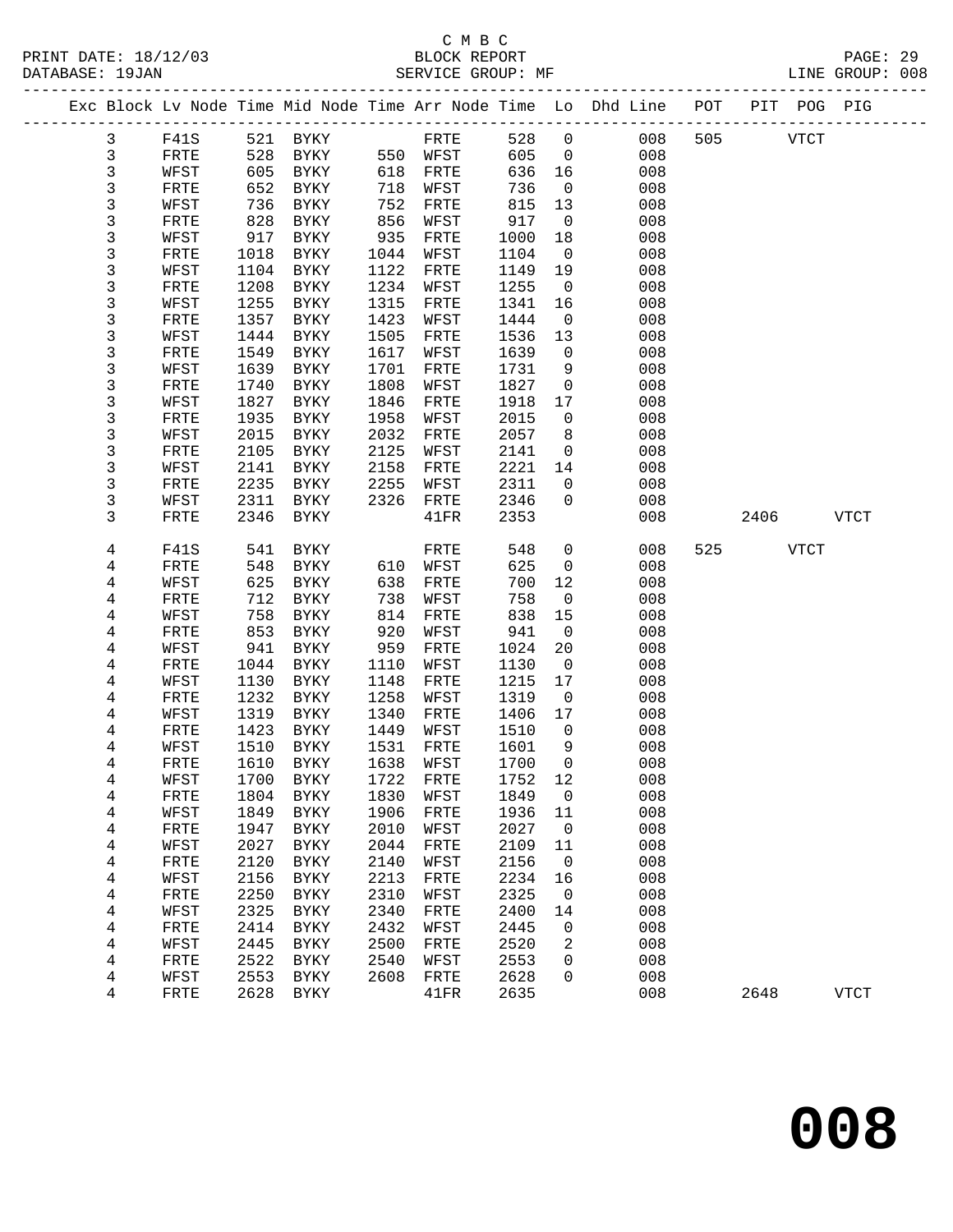## C M B C<br>BLOCK REPORT

PAGE: 30<br>LINE GROUP: 008

|   |              |      | Exc Block Lv Node Time Mid Node Time Arr Node Time Lo Dhd Line POT |      |          |      |                |            |             | PIT POG PIG |             |
|---|--------------|------|--------------------------------------------------------------------|------|----------|------|----------------|------------|-------------|-------------|-------------|
| 5 | F41S         |      | 546 BYKY                                                           |      | FRTE     | 553  | $5^{\circ}$    | 008<br>530 | <b>VTCT</b> |             |             |
| 5 | ${\tt FRTE}$ | 558  | BYKY                                                               |      | 620 WFST | 635  | $\overline{0}$ | 008        |             |             |             |
| 5 | WFST         |      | 635 BYKY                                                           | 649  | FRTE     | 711  | 14             | 008        |             |             |             |
| 5 | FRTE         | 725  | BYKY                                                               | 751  | WFST     | 811  | $\overline{0}$ | 008        |             |             |             |
| 5 | WFST         | 811  | BYKY                                                               | 828  | FRTE     | 852  | 18             | 008        |             |             |             |
| 5 | FRTE         | 910  | BYKY                                                               | 936  | WFST     | 956  | $\overline{0}$ | 008        |             |             |             |
| 5 | WFST         | 956  | BYKY                                                               | 1014 | FRTE     | 1041 | 20             | 008        |             |             |             |
| 5 | FRTE         | 1101 | BYKY                                                               | 1127 | WFST     | 1147 | $\overline{0}$ | 008        |             |             |             |
| 5 | WFST         | 1147 | BYKY                                                               | 1205 | FRTE     | 1232 | 17             | 008        |             |             |             |
| 5 | FRTE         | 1249 | BYKY                                                               | 1315 | WFST     | 1336 | $\overline{0}$ | 008        |             |             |             |
| 5 | WFST         | 1336 | BYKY                                                               | 1357 | FRTE     | 1423 | 17             | 008        |             |             |             |
| 5 | FRTE         | 1440 | <b>BYKY</b>                                                        | 1506 | WFST     | 1527 | $\overline{0}$ | 008        |             |             |             |
| 5 | WFST         | 1527 | <b>BYKY</b>                                                        | 1548 | FRTE     | 1618 | 12             | 008        |             |             |             |
| 5 | FRTE         | 1630 | BYKY                                                               | 1658 | WFST     | 1720 | $\overline{0}$ | 008        |             |             |             |
| 5 | WFST         | 1720 | BYKY                                                               | 1742 | FRTE     | 1813 | 11             | 008        |             |             |             |
| 5 | ${\tt FRTE}$ | 1824 | <b>BYKY</b>                                                        | 1850 | WFST     | 1909 | $\overline{0}$ | 008        |             |             |             |
| 5 | WFST         | 1909 | BYKY                                                               | 1926 | FRTE     | 1956 | 16             | 008        |             |             |             |
| 5 | FRTE         | 2012 | BYKY                                                               | 2034 | WFST     | 2050 | $\Omega$       | 008        |             |             |             |
| 5 | WFST         | 2050 | BYKY                                                               | 2107 | FRTE     | 2130 | $\overline{0}$ | 008        |             |             |             |
| 5 | FRTE         | 2130 | BYKY                                                               |      | 41FR     | 2138 |                | 008        | 2153        |             | <b>VTCT</b> |
| 6 | F41S         | 606  | BYKY                                                               |      | FRTE     | 613  | $\overline{3}$ | 008<br>550 | <b>VTCT</b> |             |             |
| 6 | FRTE         | 616  | BYKY                                                               | 638  | WFST     | 654  | $\overline{0}$ | 008        |             |             |             |
| б | WFST         | 654  | BYKY                                                               | 709  | FRTE     | 731  | 14             | 008        |             |             |             |
| б | FRTE         | 745  | BYKY                                                               | 811  | WFST     | 831  | $\overline{0}$ | 008        |             |             |             |
| 6 | WFST         | 831  | BYKY                                                               | 849  | FRTE     | 913  | 14             | 008        |             |             |             |
| б | FRTE         | 927  | BYKY                                                               | 953  | WFST     | 1013 | $\overline{0}$ | 008        |             |             |             |
| 6 | WFST         | 1013 | BYKY                                                               | 1031 | FRTE     | 1058 | 20             | 008        |             |             |             |
| б | FRTE         | 1118 | BYKY                                                               | 1144 | WFST     | 1205 | $\overline{0}$ | 008        |             |             |             |
| 6 | WFST         | 1205 | BYKY                                                               | 1223 | FRTE     | 1250 | 16             | 008        |             |             |             |
| 6 | <b>FRTE</b>  | 1306 | BYKY                                                               | 1332 | WFST     | 1353 | $\overline{0}$ | 008        |             |             |             |
| б | WFST         | 1353 | <b>BYKY</b>                                                        | 1414 | FRTE     | 1440 | 16             | 008        |             |             |             |
| б | FRTE         | 1456 | BYKY                                                               | 1522 | WFST     | 1543 | $\overline{0}$ | 008        |             |             |             |
| б | WFST         | 1543 | BYKY                                                               | 1604 | FRTE     | 1634 | 9              | 008        |             |             |             |
| 6 | FRTE         | 1643 | <b>BYKY</b>                                                        | 1711 | WFST     | 1733 | $\overline{0}$ | 008        |             |             |             |
| 6 | WFST         | 1733 | BYKY                                                               | 1755 | FRTE     | 1826 | 11             | 008        |             |             |             |
| 6 | FRTE         | 1837 | BYKY                                                               | 1902 | WFST     | 1919 | $\Omega$       | 008        |             |             |             |
| б | WFST         | 1919 | BYKY                                                               | 1936 | FRTE     | 2004 | $\Omega$       | 008        |             |             |             |
| 6 | ${\tt FRTE}$ |      | 2004 BYKY                                                          |      | 41FR     | 2014 |                | 008        | 2030        |             | <b>VTCT</b> |
|   |              |      |                                                                    |      |          |      |                |            |             |             |             |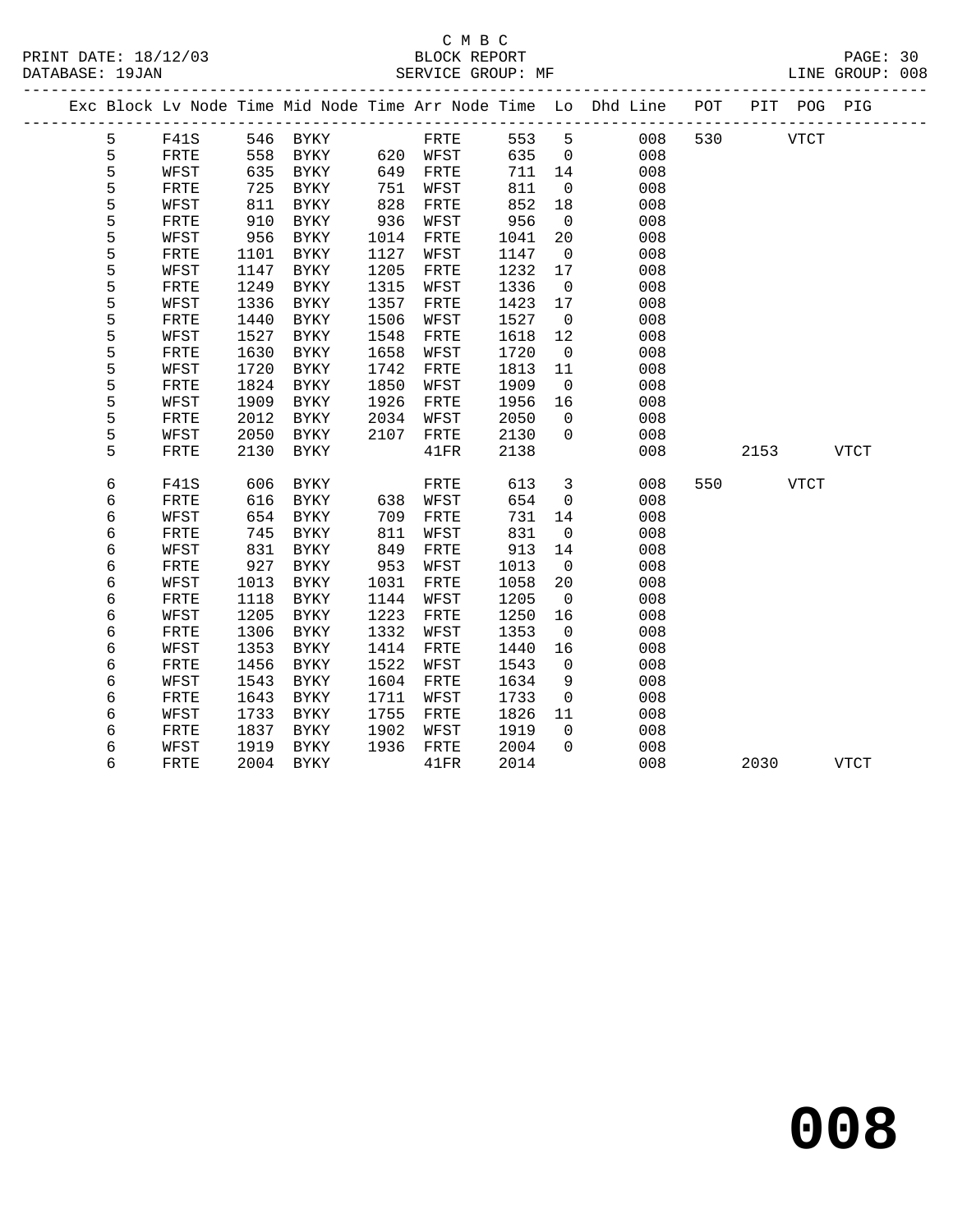## C M B C<br>BLOCK REPORT

PAGE: 31<br>LINE GROUP: 008

|  |                 |              |              |                     |              |              |              |                          | Exc Block Lv Node Time Mid Node Time Arr Node Time Lo Dhd Line POT PIT POG PIG |     |      |             |             |
|--|-----------------|--------------|--------------|---------------------|--------------|--------------|--------------|--------------------------|--------------------------------------------------------------------------------|-----|------|-------------|-------------|
|  | $7\phantom{.0}$ | F41S         |              | 627 BYKY            |              | FRTE         | 634          | $4\overline{ }$          | 008                                                                            | 611 |      | <b>VTCT</b> |             |
|  | 7               | FRTE         | 638          | BYKY                |              | 702 WFST     | 718          | $\overline{0}$           | 008                                                                            |     |      |             |             |
|  | 7               | WFST         | 718          | BYKY                | 734          | FRTE         | 756          | 16                       | 008                                                                            |     |      |             |             |
|  | 7               | FRTE         | 812          | BYKY                | 840          | WFST         | 901          | $\overline{0}$           | 008                                                                            |     |      |             |             |
|  | 7               | WFST         | 901          | BYKY                | 919          | FRTE         | 944          | 17                       | 008                                                                            |     |      |             |             |
|  | 7               | FRTE         | 1001         | BYKY                | 1027         | WFST         | 1047         | $\overline{0}$           | 008                                                                            |     |      |             |             |
|  | 7               | WFST         | 1047         | BYKY                | 1105         | FRTE         | 1132         | 20                       | 008                                                                            |     |      |             |             |
|  | 7               | FRTE         | 1152         | BYKY                | 1218         | WFST         | 1239         | $\overline{0}$           | 008                                                                            |     |      |             |             |
|  | 7               | WFST         | 1239         | BYKY                | 1258         | FRTE         | 1324         | 16                       | 008                                                                            |     |      |             |             |
|  | 7               | FRTE         | 1340         | BYKY                | 1406         | WFST         | 1427         | $\overline{\phantom{0}}$ | 008                                                                            |     |      |             |             |
|  | 7               | WFST         | 1427         | BYKY                | 1448         | FRTE         | 1517         | 11                       | 008                                                                            |     |      |             |             |
|  | 7               | FRTE         | 1528         | BYKY                | 1556         | WFST         | 1617         | $\overline{0}$           | 008                                                                            |     |      |             |             |
|  | 7               | WFST         | 1617         | BYKY                | 1639         | FRTE         | 1708         | 12                       | 008                                                                            |     |      |             |             |
|  | 7               | FRTE         | 1720         | BYKY                | 1748         | WFST         | 1808         | $\overline{0}$           | 008                                                                            |     |      |             |             |
|  | 7<br>7          | WFST         | 1808<br>1911 | BYKY                | 1828<br>1934 | FRTE         | 1900         | 11<br>$\mathsf{O}$       | 008<br>008                                                                     |     |      |             |             |
|  | 7               | FRTE<br>WFST | 1951         | BYKY<br>BYKY        | 2008         | WFST<br>FRTE | 1951<br>2036 | 14                       | 008                                                                            |     |      |             |             |
|  | 7               | FRTE         | 2050         | BYKY                | 2110         | WFST         | 2126         | $\overline{0}$           | 008                                                                            |     |      |             |             |
|  | 7               | WFST         | 2126         | BYKY                | 2143         | FRTE         | 2206         | 14                       | 008                                                                            |     |      |             |             |
|  | 7               | FRTE         | 2220         | $\rm BYKY$          | 2240         | WFST         | 2256         | $\overline{0}$           | 008                                                                            |     |      |             |             |
|  | 7               | WFST         | 2256         | BYKY                | 2311         | FRTE         | 2331         | 13                       | 008                                                                            |     |      |             |             |
|  | 7               | FRTE         | 2344         | BYKY                | 2402         | WFST         | 2415         | $\overline{0}$           | 008                                                                            |     |      |             |             |
|  | 7               | WFST         | 2415         | BYKY                | 2430         | FRTE         | 2450         | 2                        | 008                                                                            |     |      |             |             |
|  | 7               | FRTE         | 2452         | BYKY                | 2510         | WFST         | 2523         | $\mathbf 0$              | 008                                                                            |     |      |             |             |
|  | 7               | WFST         | 2523         | BYKY                | 2538         | FRTE         | 2558         | $\Omega$                 | 008                                                                            |     |      |             |             |
|  | 7               | FRTE         | 2558         | BYKY                |              | 41FR         | 2605         |                          | 008                                                                            |     | 2618 |             | VTCT        |
|  |                 |              |              |                     |              |              |              |                          |                                                                                |     |      |             |             |
|  | 8               | F41S         | 644          | BYKY                |              | FRTE         | 654          | $5\phantom{.0}$          | 008                                                                            | 628 |      | <b>VTCT</b> |             |
|  | 8               | FRTE         | 659          | BYKY                | 725          | WFST         | 743          | $\mathsf{O}$             | 008                                                                            |     |      |             |             |
|  | 8               | WFST         | 743          | BYKY                | 759          | FRTE         | 822          | 15                       | 008                                                                            |     |      |             |             |
|  | 8               | FRTE         | 837          | BYKY                | 904          | WFST         | 925          | $\mathsf{O}$             | 008                                                                            |     |      |             |             |
|  | 8               | WFST         | 925          | BYKY                | 943          | FRTE         | 1008         | 19                       | 008                                                                            |     |      |             |             |
|  | 8               | FRTE         | 1027         | BYKY                | 1053         | WFST         | 1113         | $\mathsf{O}$             | 008                                                                            |     |      |             |             |
|  | 8               | WFST         | 1113         | BYKY                | 1131         | FRTE         | 1158         | 18                       | 008                                                                            |     |      |             |             |
|  | 8               | FRTE         | 1216         | BYKY                | 1242         | WFST         | 1303         | $\overline{\phantom{0}}$ | 008                                                                            |     |      |             |             |
|  | 8               | WFST         | 1303         | BYKY                | 1323         | FRTE         | 1349         | 17                       | 008                                                                            |     |      |             |             |
|  | 8<br>8          | FRTE<br>WFST | 1406<br>1453 | BYKY<br>BYKY        | 1432<br>1514 | WFST<br>FRTE | 1453<br>1545 | $\overline{0}$<br>11     | 008<br>008                                                                     |     |      |             |             |
|  | 8               | FRTE         | 1556         | <b>BYKY</b>         | 1624         | WFST         | 1646         | $\overline{0}$           | 008                                                                            |     |      |             |             |
|  | 8               | WFST         |              | 1646 BYKY 1708 FRTE |              |              | 1738 12      |                          | 008                                                                            |     |      |             |             |
|  | 8               | FRTE         | 1750         | BYKY                | 1818         | WFST         | 1837         | 0                        | 008                                                                            |     |      |             |             |
|  | 8               | WFST         | 1837         | BYKY                | 1856         | FRTE         | 1928         | 0                        | 008                                                                            |     |      |             |             |
|  | 8               | FRTE         | 1928         | <b>BYKY</b>         |              | 41FR         | 1940         |                          | 008                                                                            |     | 1958 |             | <b>VTCT</b> |
|  |                 |              |              |                     |              |              |              |                          |                                                                                |     |      |             |             |
|  | 9               | FR41         | 640          | BYKY                | 654          | WFST         | 710          | 0                        | 008                                                                            | 624 |      | <b>VTCT</b> |             |
|  | 9               | WFST         | 710          | BYKY                | 725          | FRTE         | 747          | 11                       | 008                                                                            |     |      |             |             |
|  | 9               | FRTE         | 758          | <b>BYKY</b>         | 824          | WFST         | 845          | 0                        | 008                                                                            |     |      |             |             |
|  | 9               | WFST         | 845          | BYKY                | 902          | FRTE         | 925          | 19                       | 008                                                                            |     |      |             |             |
|  | 9               | FRTE         | 944          | BYKY                | 1010         | WFST         | 1030         | $\mathbf 0$              | 008                                                                            |     |      |             |             |
|  | 9               | WFST         | 1030         | BYKY                | 1048         | FRTE         | 1115         | 20                       | 008                                                                            |     |      |             |             |
|  | 9               | FRTE         | 1135         | BYKY                | 1201         | WFST         | 1222         | 0                        | 008                                                                            |     |      |             |             |
|  | 9               | WFST         | 1222         | BYKY                | 1241         | FRTE         | 1307         | 16                       | 008                                                                            |     |      |             |             |
|  | 9               | FRTE         | 1323         | BYKY                | 1349         | WFST         | 1410         | 0                        | 008                                                                            |     |      |             |             |
|  | 9               | WFST         | 1410         | ${\tt BYKY}$        | 1431         | FRTE         | 1500         | 15                       | 008                                                                            |     |      |             |             |
|  | 9               | FRTE         | 1515         | BYKY                | 1543         | WFST         | 1604         | 0                        | 008                                                                            |     |      |             |             |
|  | 9               | WFST         | 1604         | BYKY                | 1625         | FRTE         | 1655         | 0                        | 008                                                                            |     |      |             |             |

**008**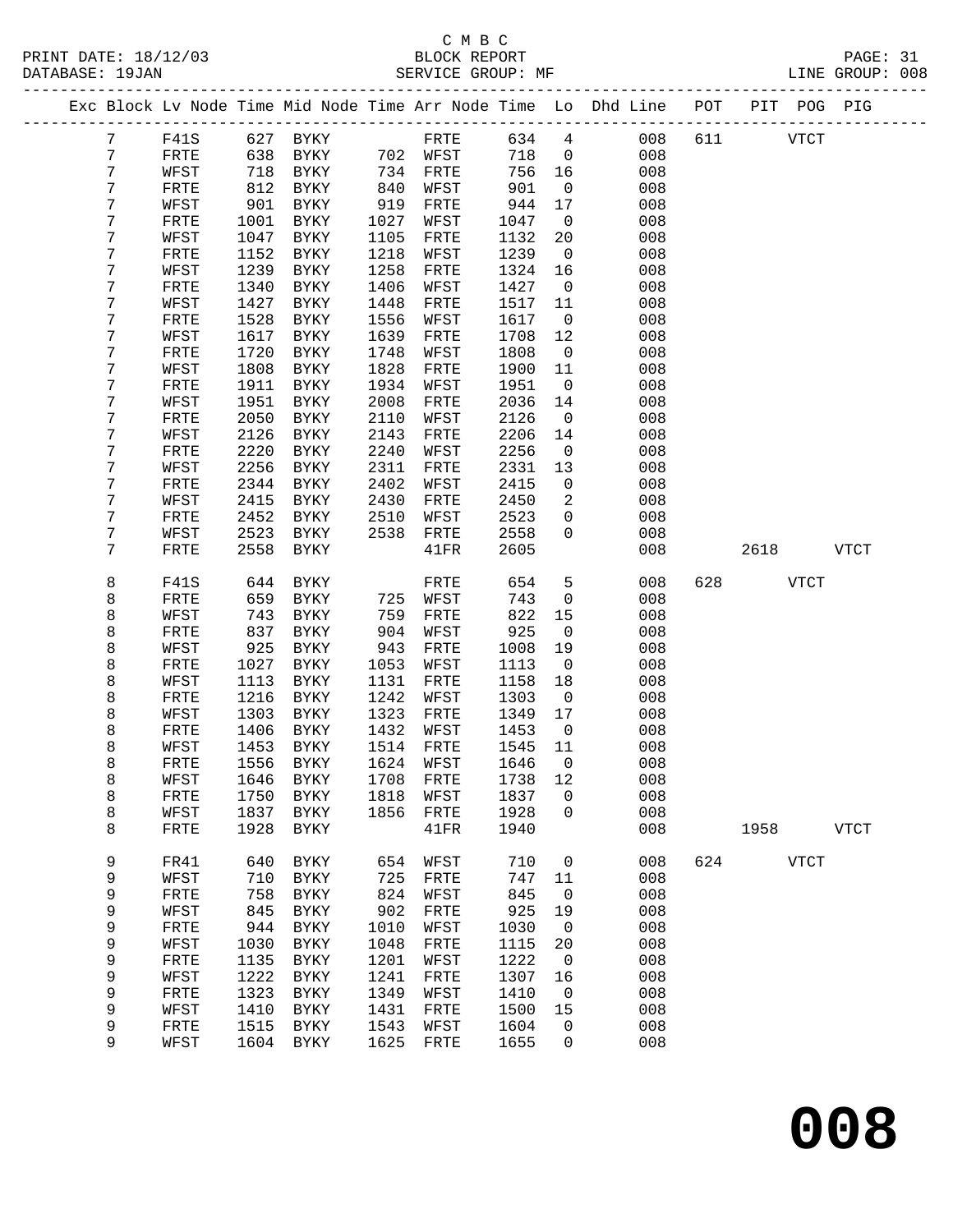## C M B C<br>BLOCK REPORT

LINE GROUP: 008

|  |      |      |      |                                 |      |                      |      |                          | Exc Block Lv Node Time Mid Node Time Arr Node Time Lo Dhd Line POT PIT POG PIG |               |           |  |
|--|------|------|------|---------------------------------|------|----------------------|------|--------------------------|--------------------------------------------------------------------------------|---------------|-----------|--|
|  | 9    | FRTE |      | 1655 BYKY 41FR 1707             |      |                      |      |                          |                                                                                | 008 1727 VTCT |           |  |
|  | 10   | F41S |      | 648 BYKY                        |      | FRTE                 | 658  | $7\overline{ }$          | 008                                                                            | 629 VTCT      |           |  |
|  | 10   | FRTE | 705  | BYKY                            |      | 731 WFST             | 751  | $\overline{0}$           | 008                                                                            |               |           |  |
|  | 10   | WFST | 751  | BYKY                            | 807  | FRTE                 | 831  | 14                       | 008                                                                            |               |           |  |
|  | 10   | FRTE | 845  | BYKY                            | 912  | WFST                 | 933  | $\overline{0}$           | 008                                                                            |               |           |  |
|  | 10   | WFST | 933  | BYKY                            | 951  | FRTE                 | 1016 | 19                       | 008                                                                            |               |           |  |
|  | 10   | FRTE | 1035 | BYKY                            | 1101 | WFST                 | 1121 | $\overline{\mathbf{0}}$  | 008                                                                            |               |           |  |
|  | 10   | WFST | 1121 | BYKY                            | 1139 | FRTE                 | 1206 | 18                       | 008                                                                            |               |           |  |
|  | 10   | FRTE | 1224 | BYKY                            | 1250 | WFST                 | 1311 | $\overline{0}$           | 008                                                                            |               |           |  |
|  | 10   | WFST | 1311 | BYKY                            | 1332 | FRTE                 | 1358 | 16                       | 008                                                                            |               |           |  |
|  | 10   | FRTE | 1414 | BYKY                            | 1440 | WFST                 | 1501 | $\overline{0}$           | 008                                                                            |               |           |  |
|  | 10   | WFST | 1501 | BYKY                            | 1522 | FRTE                 | 1553 | 10                       | 008                                                                            |               |           |  |
|  | 10   | FRTE | 1603 | BYKY                            | 1631 | WFST                 | 1653 | $\overline{0}$           | 008                                                                            |               |           |  |
|  |      |      |      |                                 |      |                      |      |                          |                                                                                |               |           |  |
|  | 10   | WFST | 1653 | BYKY                            | 1715 | FRTE                 | 1745 | $\overline{0}$           | 008                                                                            |               |           |  |
|  | 10   | FRTE | 1745 | BYKY                            |      | 41FR                 | 1757 |                          | 008                                                                            | 1817 VTCT     |           |  |
|  | 11   | FR41 | 656  | BYKY                            | 710  | WFST                 | 726  | $\overline{0}$           | 008                                                                            | 640 VTCT      |           |  |
|  | 11   | WFST | 726  | BYKY                            | 742  | FRTE                 | 804  | 16                       | 008                                                                            |               |           |  |
|  | 11   | FRTE | 820  | BYKY                            | 848  | WFST                 | 909  | $\overline{0}$           | 008                                                                            |               |           |  |
|  | 11   | WFST | 909  | BYKY                            | 927  | FRTE                 | 952  | 18                       | 008                                                                            |               |           |  |
|  | 11   | FRTE | 1010 | BYKY                            | 1036 | WFST                 | 1056 | $\overline{0}$           | 008                                                                            |               |           |  |
|  | 11   | WFST | 1056 | BYKY                            | 1114 | FRTE                 | 1141 | 18                       | 008                                                                            |               |           |  |
|  | 11   | FRTE | 1159 | BYKY                            | 1225 | WFST                 | 1246 | $\overline{0}$           | 008                                                                            |               |           |  |
|  | 11   | WFST | 1246 | BYKY                            | 1306 | FRTE                 | 1332 | 17                       | 008                                                                            |               |           |  |
|  | 11   | FRTE | 1349 | BYKY                            | 1415 | WFST                 | 1436 | $\overline{0}$           | 008                                                                            |               |           |  |
|  | 11   | WFST | 1436 | BYKY                            | 1457 | FRTE                 | 1526 | 9                        | 008                                                                            |               |           |  |
|  | 11   | FRTE | 1535 | BYKY                            | 1603 | WFST                 | 1624 | $\overline{0}$           | 008                                                                            |               |           |  |
|  | 11   | WFST | 1624 | BYKY                            | 1646 | FRTE                 | 1716 | 14                       | 008                                                                            |               |           |  |
|  | 11   | FRTE | 1730 | BYKY                            | 1758 | WFST                 | 1818 | $\overline{0}$           | 008                                                                            |               |           |  |
|  | 11   | WFST | 1818 | BYKY                            | 1837 | FRTE                 | 1909 | 14                       | 008                                                                            |               |           |  |
|  | 11   | FRTE | 1923 | BYKY                            | 1946 | WFST                 | 2003 | $\overline{0}$           | 008                                                                            |               |           |  |
|  | 11   | WFST | 2003 | BYKY                            | 2020 | FRTE                 | 2048 | $\overline{0}$           | 008                                                                            |               |           |  |
|  | 11   | FRTE | 2048 | BYKY                            |      | 41FR                 | 2056 |                          | 008                                                                            |               | 2111 VTCT |  |
|  | 12   | F41S | 659  | BYKY                            |      | FRTE                 | 709  | 9                        | 008                                                                            | 640 VTCT      |           |  |
|  | $12$ | FRTE | 718  | BYKY                            |      | 744 WFST             | 804  | $\overline{0}$           | 008                                                                            |               |           |  |
|  | 12   | WFST | 804  | BYKY                            |      | 821 FRTE<br>928 WFST | 845  | 16                       | 008                                                                            |               |           |  |
|  | 12   | FRTE | 901  | <b>BYKY</b>                     |      |                      | 949  | $\overline{0}$           | 008                                                                            |               |           |  |
|  | 12   |      |      | WFST 949 BYKY 1007 FRTE 1034 18 |      |                      |      |                          | 008                                                                            |               |           |  |
|  | 12   | FRTE | 1052 | BYKY                            | 1118 | WFST                 | 1138 | $\overline{\phantom{0}}$ | 008                                                                            |               |           |  |
|  | 12   | WFST | 1138 | BYKY                            | 1156 | FRTE                 | 1223 | 18                       | 008                                                                            |               |           |  |
|  | 12   | FRTE | 1241 | BYKY                            | 1307 | WFST                 | 1328 | $\overline{0}$           | 008                                                                            |               |           |  |
|  | 12   | WFST | 1328 | BYKY                            | 1349 | FRTE                 | 1415 | 16                       | 008                                                                            |               |           |  |
|  | $12$ | FRTE | 1431 | BYKY                            | 1457 | WFST                 | 1518 | $\overline{0}$           | 008                                                                            |               |           |  |
|  | 12   | WFST | 1518 | BYKY                            | 1539 | FRTE                 | 1609 | 8                        | 008                                                                            |               |           |  |
|  | 12   | FRTE | 1617 | BYKY                            | 1645 | WFST                 | 1707 | $\overline{0}$           | 008                                                                            |               |           |  |
|  | 12   | WFST | 1707 | BYKY                            | 1729 | FRTE                 | 1759 | 15                       | 008                                                                            |               |           |  |
|  | 12   | FRTE | 1814 | BYKY                            | 1840 | WFST                 | 1859 | $\overline{0}$           | 008                                                                            |               |           |  |
|  | 12   | WFST | 1859 | BYKY                            | 1916 | FRTE                 | 1946 | 13                       | 008                                                                            |               |           |  |
|  | 12   | FRTE | 1959 | BYKY                            | 2022 | WFST                 | 2039 | $\overline{0}$           | 008                                                                            |               |           |  |
|  | $12$ | WFST | 2039 | BYKY                            | 2056 | FRTE                 | 2121 | 14                       | 008                                                                            |               |           |  |
|  | 12   | FRTE | 2135 | BYKY                            | 2155 | WFST                 | 2211 | $\overline{0}$           | 008                                                                            |               |           |  |
|  | 12   | WFST | 2211 | BYKY                            | 2228 | FRTE                 | 2249 | 16                       | 008                                                                            |               |           |  |
|  | 12   | FRTE | 2305 | BYKY                            | 2325 | WFST                 | 2340 | $\mathsf{O}$             | 008                                                                            |               |           |  |
|  | 12   | WFST |      | 2340 BYKY                       | 2355 | FRTE                 | 2415 | $\overline{0}$           | 008                                                                            |               |           |  |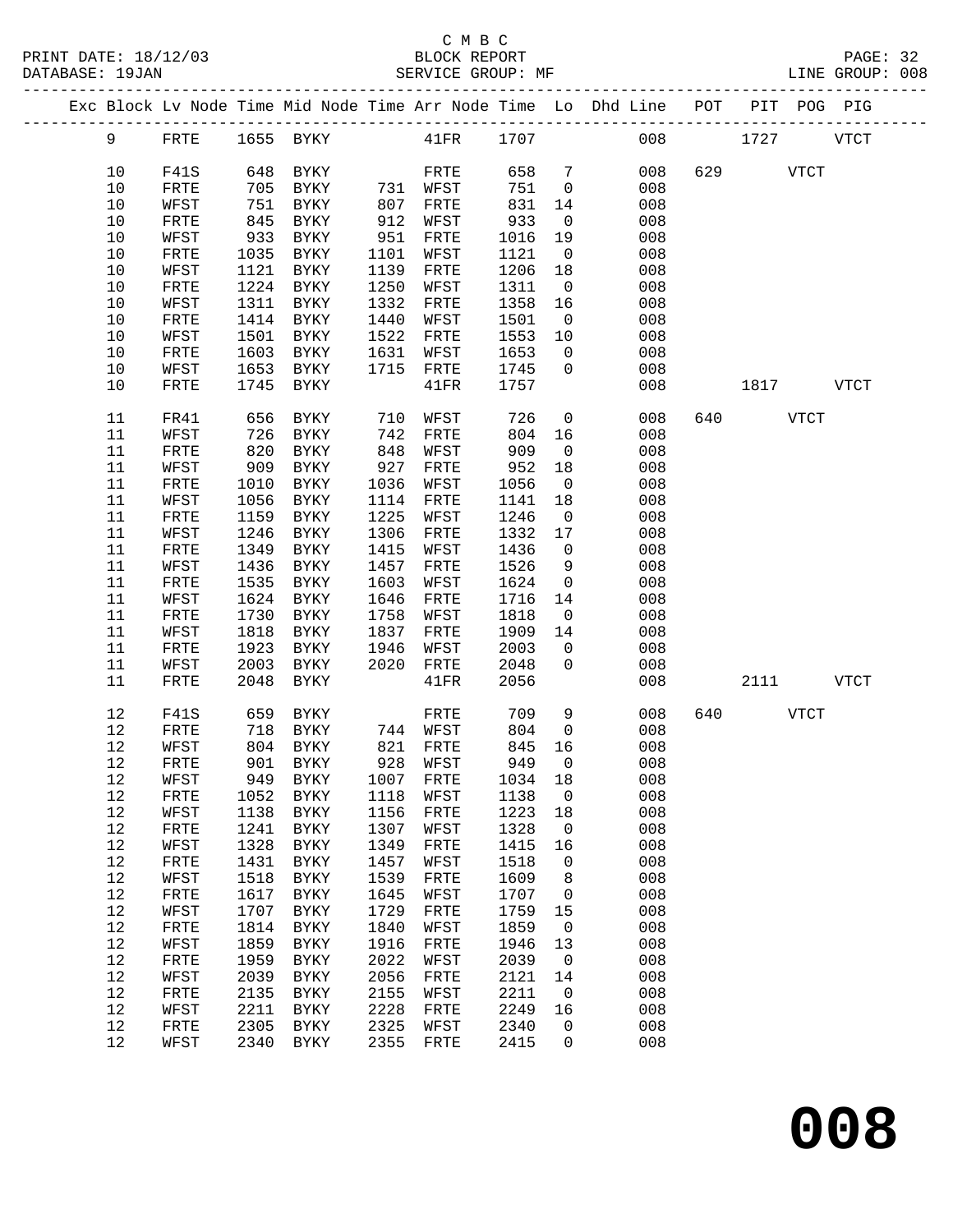## C M B C<br>BLOCK REPORT

|                 |              |      |             |      |                      |      |                         | Exc Block Lv Node Time Mid Node Time Arr Node Time Lo Dhd Line POT PIT POG PIG |      |      |             |             |
|-----------------|--------------|------|-------------|------|----------------------|------|-------------------------|--------------------------------------------------------------------------------|------|------|-------------|-------------|
| 12 <sup>°</sup> | FRTE         |      | 2415 BYKY   |      | $41\mathrm{FR}$      | 2422 |                         | 008                                                                            |      | 2435 |             | <b>VTCT</b> |
| 13              | <b>F41S</b>  | 750  |             |      |                      | 800  | $4\overline{ }$         | 008                                                                            | 731  |      |             |             |
|                 |              |      | BYKY        |      | FRTE                 |      |                         |                                                                                |      |      | VTCT        |             |
| 13              | FRTE         |      | 804 BYKY    |      | 832 WFST<br>911 FRTE | 853  | $\overline{\mathbf{0}}$ | 008                                                                            |      |      |             |             |
| 13              | WFST         | 853  | BYKY        |      |                      | 936  | 17                      | 008                                                                            |      |      |             |             |
| 13              | FRTE         | 953  | BYKY        | 1019 | WFST                 | 1039 | $\overline{0}$          | 008                                                                            |      |      |             |             |
| 13              | WFST         | 1039 | BYKY        | 1057 | FRTE                 | 1124 | 19                      | 008                                                                            |      |      |             |             |
| 13              | ${\tt FRTE}$ | 1143 | BYKY        | 1209 | WFST                 | 1230 | $\overline{0}$          | 008                                                                            |      |      |             |             |
| 13              | WFST         | 1230 | BYKY        | 1249 | FRTE                 | 1315 | 17                      | 008                                                                            |      |      |             |             |
| 13              | FRTE         | 1332 | BYKY        | 1358 | WFST                 | 1419 | $\overline{0}$          | 008                                                                            |      |      |             |             |
| 13              | WFST         | 1419 | BYKY        | 1440 | FRTE                 | 1509 | 12                      | 008                                                                            |      |      |             |             |
| 13              | FRTE         | 1521 | BYKY        | 1549 | WFST                 | 1610 | $\overline{0}$          | 008                                                                            |      |      |             |             |
| 13              | WFST         | 1610 | BYKY        | 1632 | FRTE                 | 1701 | 9                       | 008                                                                            |      |      |             |             |
| 13              | ${\tt FRTE}$ | 1710 | BYKY        | 1738 | WFST                 | 1759 | $\overline{0}$          | 008                                                                            |      |      |             |             |
| 13              | WFST         | 1759 | BYKY        |      | 1819 FRTE            | 1851 | $\mathbf 0$             | 008                                                                            |      |      |             |             |
| 13              | FRTE         | 1851 | <b>BYKY</b> |      | $41\mathrm{FR}$      | 1903 |                         | 008                                                                            |      |      |             | VTCT        |
|                 |              |      |             |      |                      |      |                         |                                                                                |      |      |             |             |
| 20              | <b>F41S</b>  | 711  | BYKY        |      | FRTE                 | 721  | 10                      | 008                                                                            | 652  |      | <b>VTCT</b> |             |
| 20              | FRTE         |      | 731 BYKY    |      | 757 WFST             | 818  | $\overline{0}$          | 008                                                                            |      |      |             |             |
| 20              | WFST         | 818  | BYKY        |      | 835 FRTE             | 859  | 12                      | 008                                                                            |      |      |             |             |
| 20              | FRTE         | 911  | BYKY        |      | 41FR                 | 922  |                         | 008                                                                            |      | 942  |             | <b>VTCT</b> |
|                 |              |      |             |      |                      |      |                         |                                                                                |      |      |             |             |
| 31              | F41S         | 1453 | BYKY        |      | FRTE                 | 1506 | $\overline{2}$          | 008                                                                            | 1433 |      | VTCT        |             |
| 31              | FRTE         | 1508 | BYKY        |      | 1536 WFST            | 1557 | $\overline{0}$          | 008                                                                            |      |      |             |             |
| 31              | WFST         | 1557 | <b>BYKY</b> | 1618 | FRTE                 | 1648 | 13                      | 008                                                                            |      |      |             |             |
| 31              | ${\tt FRTE}$ | 1701 | BYKY        | 1729 | WFST                 | 1750 | $\overline{0}$          | 008                                                                            |      |      |             |             |
| 31              | WFST         | 1750 | BYKY        | 1810 | FRTE                 | 1842 | 16                      | 008                                                                            |      |      |             |             |
| 31              | ${\tt FRTE}$ | 1858 | <b>BYKY</b> | 1923 | WFST                 | 1940 | $\overline{0}$          | 008                                                                            |      |      |             |             |
| 31              | WFST         | 1940 | BYKY        | 1957 | FRTE                 | 2025 | 13                      | 008                                                                            |      |      |             |             |
| 31              | FRTE         | 2038 | BYKY        | 2058 | WFST                 | 2114 | $\overline{0}$          | 008                                                                            |      |      |             |             |
| 31              | WFST         | 2114 | BYKY        | 2131 | FRTE                 | 2154 | 11                      | 008                                                                            |      |      |             |             |
| 31              | ${\tt FRTE}$ | 2205 | BYKY        | 2225 | WFST                 | 2241 | $\mathbf 0$             | 008                                                                            |      |      |             |             |
| 31              | WFST         | 2241 | BYKY        |      | 2258 FRTE            | 2319 | 0                       | 008                                                                            |      |      |             |             |
| 31              | FRTE         | 2319 |             |      |                      | 2327 |                         | 008                                                                            |      | 2342 |             | VTCT        |
|                 |              |      | BYKY        |      | $41\mathrm{FR}$      |      |                         |                                                                                |      |      |             |             |
| 32              | <b>F41S</b>  | 1521 | BYKY        |      | FRTE                 | 1534 | 8                       | 008                                                                            | 1459 |      | VTCT        |             |
| 32              | FRTE         | 1542 | BYKY        |      | 1610 WFST            | 1631 | $\mathbf 0$             | 008                                                                            |      |      |             |             |
| 32              | WFST         | 1631 | BYKY        |      | 1653 FRTE            | 1723 | $\mathbf 0$             | 008                                                                            |      |      |             |             |
| 32              | FRTE         | 1723 | BYKY        |      | 41FR                 | 1735 |                         | 008                                                                            |      | 1755 |             | VTCT        |
|                 |              |      |             |      |                      |      |                         |                                                                                |      |      |             |             |
| 33              | <b>F41S</b>  | 1603 | BYKY        |      | FRTE                 | 1616 | $7\overline{ }$         | 008                                                                            | 1541 |      | <b>VTCT</b> |             |
| 33              | FRTE         | 1623 | BYKY        |      | 1651 WFST            | 1713 | $\mathbf 0$             | 008                                                                            |      |      |             |             |
| 33              | WFST         | 1713 | BYKY        |      | 1735 FRTE            | 1806 | $\Omega$                | 008                                                                            |      |      |             |             |
| 33              | ${\tt FRTE}$ |      | 1806 BYKY   |      | 41FR                 | 1818 |                         | 008                                                                            |      | 1838 |             | <b>VTCT</b> |
|                 |              |      |             |      |                      |      |                         |                                                                                |      |      |             |             |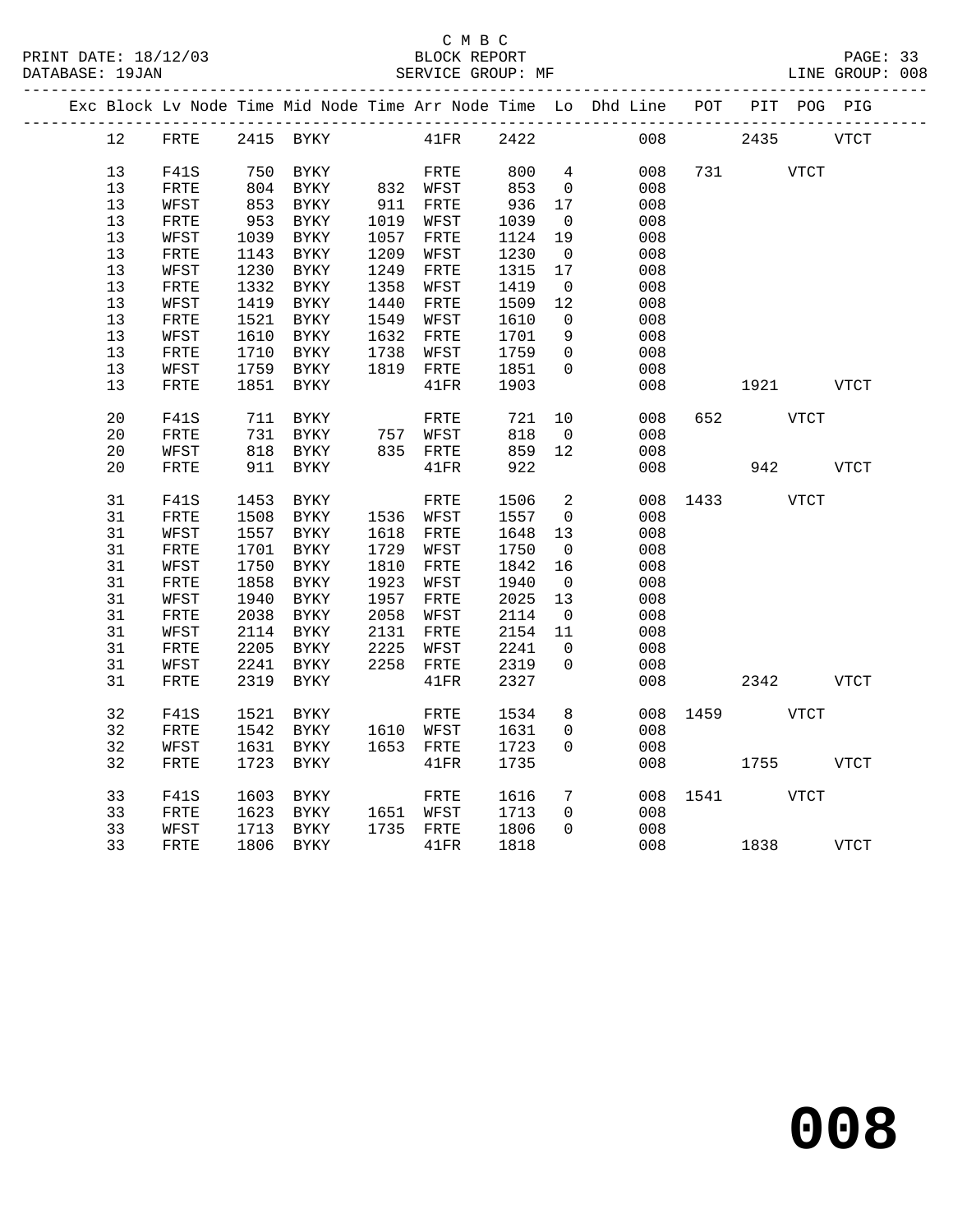|  | DATABASE: 19JAN  | PRINT DATE: 18/12/03                   |              |                                                                                                           |              | C M B C<br>BLOCK REPORT                  |              |                 | MF<br>---------------------------                                                                                                            |          |      | PAGE: 34<br>LINE GROUP: 009 |  |
|--|------------------|----------------------------------------|--------------|-----------------------------------------------------------------------------------------------------------|--------------|------------------------------------------|--------------|-----------------|----------------------------------------------------------------------------------------------------------------------------------------------|----------|------|-----------------------------|--|
|  |                  | 10FI 10 AV & FIR<br>BDLP BOUNDARY LOOP |              | BYKY BROADWAY & KINGSWAY<br>BYOA BROADWAY & OAK<br>GRBY GRANVILLE & BROADWAY<br>OA12 MB OAK ST FS W 12 AV |              |                                          |              |                 | AL10 ALMA & 10 AV<br>BYAL BROADWAY & ALMA<br>BYMN BROADWAY & MAIN<br>BYST BROADWAY STN<br>GRCO GRANDVIEW & COMMERCIAL<br>OABY OAK & BROADWAY |          |      |                             |  |
|  |                  |                                        |              |                                                                                                           |              |                                          |              |                 |                                                                                                                                              |          |      |                             |  |
|  |                  |                                        |              |                                                                                                           |              |                                          |              |                 |                                                                                                                                              |          |      |                             |  |
|  |                  | VTCT Vancouver Trolley Depot           |              | ULP1 UNIVERSITY LOOP                                                                                      |              |                                          |              |                 | VI41 VICTORIA & 41 AV                                                                                                                        |          |      |                             |  |
|  |                  |                                        |              |                                                                                                           |              |                                          |              |                 | Exc Block Lv Node Time Mid Node Time Arr Node Time Lo Dhd Line POT PIT POG PIG                                                               |          |      |                             |  |
|  | $\mathbf{1}$     | 10FI                                   |              | 440 BYKY 453 BDLP 506                                                                                     |              |                                          |              |                 | $7\overline{ }$<br>009                                                                                                                       | 421 VTCT |      |                             |  |
|  | $\mathbf{1}$     |                                        |              | BDLP 513 BYOA 534 10FI<br>10FI 540 BYKY 553 BDLP                                                          |              |                                          |              |                 |                                                                                                                                              |          |      |                             |  |
|  | $\mathbf{1}$     |                                        |              |                                                                                                           |              |                                          |              |                 |                                                                                                                                              |          |      |                             |  |
|  | $\mathbf{1}$     | BDLP                                   |              | 613 BYOA                                                                                                  |              | 637 AL10                                 | 650          |                 | $5^{\circ}$<br>009                                                                                                                           |          |      |                             |  |
|  | $\mathbf 1$      | BYAL                                   |              | 655 BYKY 717 BDLP                                                                                         |              |                                          | 734          |                 | $4\overline{ }$<br>009                                                                                                                       |          |      |                             |  |
|  | $\mathbf 1$      | BDLP                                   |              | 738 BYOA<br>822 BYKY                                                                                      |              | 810 10FI<br>838 GRCO<br>$10\mathrm{F}$ I | 817          |                 | 5 <sub>5</sub><br>009                                                                                                                        |          |      |                             |  |
|  | 1                | 10FI                                   |              |                                                                                                           |              |                                          | 848          |                 | 9<br>009<br>8                                                                                                                                |          |      |                             |  |
|  | $\mathbf 1$      | GRCO                                   |              | 857 BYOA                                                                                                  | 920          | 10FI                                     | 929          |                 | 009                                                                                                                                          |          |      |                             |  |
|  | 1                | 10FI                                   |              | 937 BYKY 954 GRCO                                                                                         |              |                                          | 1004         |                 | 9<br>009                                                                                                                                     |          |      |                             |  |
|  | $\mathbf 1$      | GRCO                                   | 1013         | BYOA                                                                                                      |              | 1037 10FI                                | 1045         |                 | 10<br>009                                                                                                                                    |          |      |                             |  |
|  | 1                | 10FI                                   | 1055         | BYKY                                                                                                      |              | 1114 GRCO                                | 1124         | $7\overline{ }$ | 009<br>9                                                                                                                                     |          |      |                             |  |
|  | 1                | GRCO                                   |              | 1131 BYOA                                                                                                 |              | 1155 10FI                                | 1203         |                 | 009                                                                                                                                          |          |      |                             |  |
|  | $\mathbf 1$      | 10FI                                   |              | 1212 BYKY                                                                                                 |              | 1232 GRCO                                | 1244         |                 | $4\overline{ }$<br>009                                                                                                                       |          |      |                             |  |
|  | 1                | GRCO                                   | 1248<br>1330 | BYOA                                                                                                      | 1313         | 10FI<br>1350 GRCO                        | 1321<br>1402 | $4\overline{4}$ | 9<br>009<br>009                                                                                                                              |          |      |                             |  |
|  | 1<br>1           | 10FI<br>GRCO                           |              | BYKY<br>1406 BYOA                                                                                         | 1431         | 10FI                                     | 1439         |                 | 10<br>009                                                                                                                                    |          |      |                             |  |
|  | 1                | 10FI                                   |              | 1449 BYKY                                                                                                 |              | 1509 GRCO                                | 1521         |                 | $6\overline{6}$<br>009                                                                                                                       |          |      |                             |  |
|  | 1                | GRCO                                   | 1527         | BYOA                                                                                                      | 1551         | 10FI                                     | 1559         |                 | 5 <sub>1</sub><br>009                                                                                                                        |          |      |                             |  |
|  | 1                | 10FI                                   | 1604         | BYKY                                                                                                      | 1623         | BDLP                                     | 1648         |                 | 009                                                                                                                                          |          |      |                             |  |
|  | 1                | BDLP                                   |              | 1654 BYOA                                                                                                 |              | 1726 ULP1                                | 1759         |                 | $\frac{6}{7}$<br>009                                                                                                                         |          |      |                             |  |
|  | 1                | ULP1                                   |              | 1806 BYKY                                                                                                 | 1847         | BDLP                                     | 1906         |                 | $9^{\circ}$<br>009                                                                                                                           |          |      |                             |  |
|  | $\mathbf 1$      | BDLP                                   | 1915         | BYOA                                                                                                      |              | 1940 AL10                                | 1958         |                 | $9 \left( \frac{1}{2} \right)$<br>009                                                                                                        |          |      |                             |  |
|  | 1                | BYAL                                   |              | 2007 BYKY                                                                                                 |              |                                          | 2041         |                 | 8<br>009                                                                                                                                     |          |      |                             |  |
|  | $\mathbf{1}$     | GRCO                                   |              | 2049 BYOA                                                                                                 |              | AL10<br>2032 GRCO<br>2109 -              | 2124         |                 |                                                                                                                                              | 009      | 2145 | <b>VTCT</b>                 |  |
|  | 2                | 10FI                                   | 500          | BYKY 513 BDLP 526 7                                                                                       |              |                                          |              |                 | 009                                                                                                                                          | 441 VTCT |      |                             |  |
|  | 2                | <b>BDLP</b>                            |              | 533 BYOA                                                                                                  |              | 554 10FI                                 | 558          | 2               | 009                                                                                                                                          |          |      |                             |  |
|  | 2                |                                        |              | 10FI 600 BYKY 613 BDLP 626 7                                                                              |              |                                          |              |                 | 009                                                                                                                                          |          |      |                             |  |
|  | 2                | <b>BDLP</b>                            | 633          | <b>BYOA</b>                                                                                               | 657          | AL10                                     | 710          | 11              | 009                                                                                                                                          |          |      |                             |  |
|  | 2                | <b>BYAL</b>                            | 721          | <b>BYKY</b>                                                                                               | 745          | <b>BDLP</b>                              | 804          | 8               | 009                                                                                                                                          |          |      |                             |  |
|  | 2                | <b>BDLP</b>                            | 812          | <b>BYOA</b>                                                                                               | 848          | ULP1                                     | 920          | 13              | 009                                                                                                                                          |          |      |                             |  |
|  | 2                | ULP1                                   | 933<br>1051  | BYKY                                                                                                      | 1013<br>1123 | <b>BDLP</b><br>AL10                      | 1033<br>1145 | 18              | 009<br>009                                                                                                                                   |          |      |                             |  |
|  | 2<br>2           | <b>BDLP</b><br><b>BYAL</b>             | 1152         | <b>BYOA</b><br><b>BYKY</b>                                                                                | 1225         | <b>BDLP</b>                              | 1249         | 7<br>11         | 009                                                                                                                                          |          |      |                             |  |
|  | 2                | <b>BDLP</b>                            | 1300         | <b>BYOA</b>                                                                                               | 1333         | AL10                                     | 1356         | 5               | 009                                                                                                                                          |          |      |                             |  |
|  | $\boldsymbol{2}$ | <b>BYAL</b>                            | 1401         | <b>BYKY</b>                                                                                               | 1435         | <b>BDLP</b>                              | 1500         | 14              | 009                                                                                                                                          |          |      |                             |  |
|  | 2                | <b>BDLP</b>                            | 1514         | <b>BYOA</b>                                                                                               | 1546         | ULP1                                     | 1620         | 9               | 009                                                                                                                                          |          |      |                             |  |
|  | 2                | ULP1                                   | 1629         | <b>BYKY</b>                                                                                               | 1713         | <b>BDLP</b>                              | 1738         | 7               | 009                                                                                                                                          |          |      |                             |  |
|  | 2                | <b>BDLP</b>                            | 1745         | <b>BYST</b>                                                                                               | 1756         | GRBY                                     | 1819         |                 | 009                                                                                                                                          | 1843     |      | <b>VTCT</b>                 |  |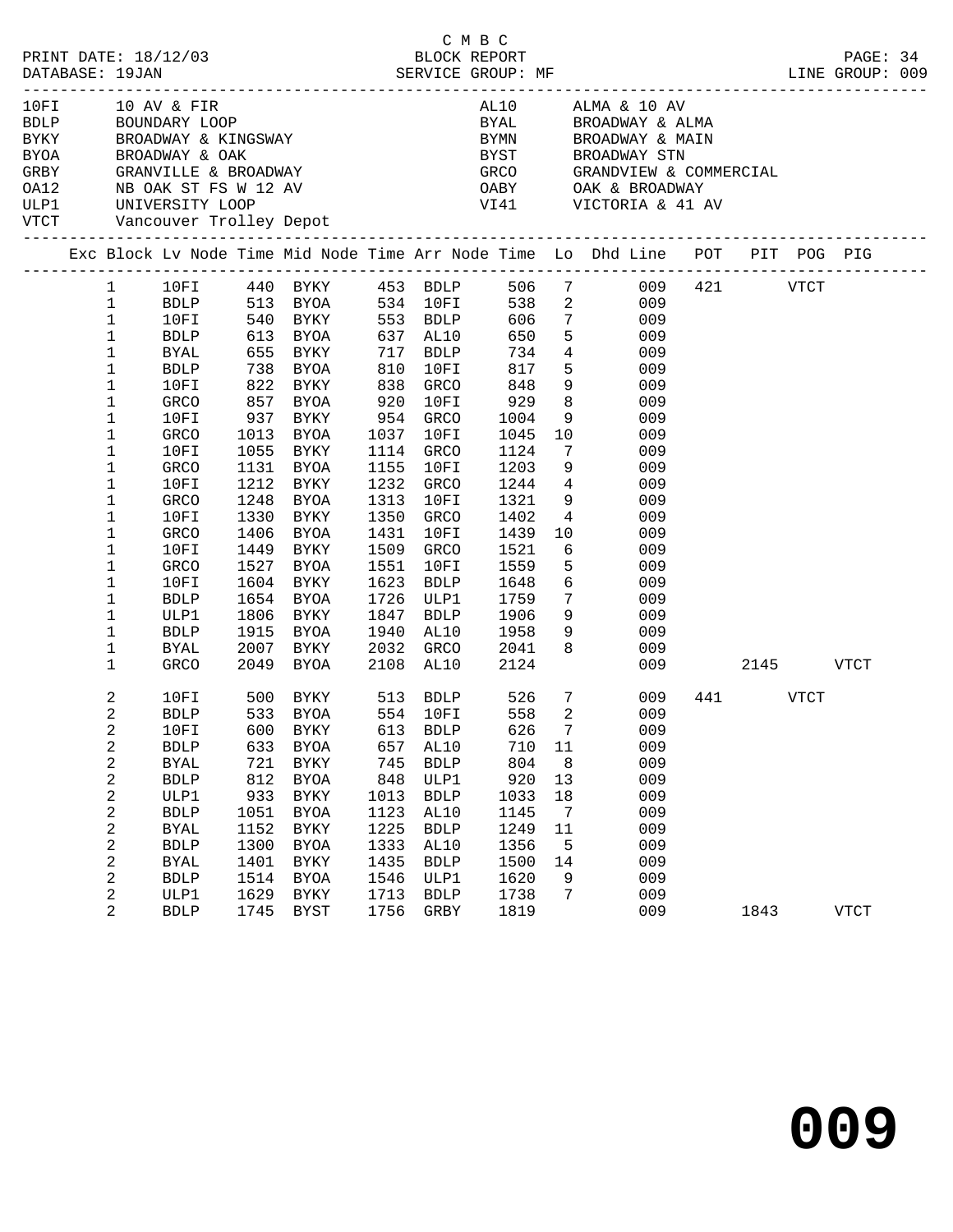#### C M B C<br>BLOCK REPORT SERVICE GROUP: MF

|  |        |                     |            |              |            |              |            |                         | Exc Block Lv Node Time Mid Node Time Arr Node Time Lo Dhd Line POT<br>___________________________ |     |      | PIT POG PIG |      |  |
|--|--------|---------------------|------------|--------------|------------|--------------|------------|-------------------------|---------------------------------------------------------------------------------------------------|-----|------|-------------|------|--|
|  | 3      | BYAL                | 522        | <b>BYKY</b>  |            | 543 BDLP     | 556        | $7\phantom{.0}$         | 009                                                                                               | 452 |      | <b>VTCT</b> |      |  |
|  | 3      | <b>BDLP</b>         | 603        | BYOA         | 627        | AL10         | 640        | 6                       | 009                                                                                               |     |      |             |      |  |
|  | 3      | <b>BYAL</b>         | 646        | BYKY         | 708        | <b>BDLP</b>  | 723        | 6                       | 009                                                                                               |     |      |             |      |  |
|  | 3      | <b>BDLP</b>         | 729        | BYOA         | 801        | 10FI         | 808        | $\overline{\mathbf{3}}$ | 009                                                                                               |     |      |             |      |  |
|  | 3      | 10FI                | 811        | BYKY         | 827        | <b>BDLP</b>  | 848        | 15                      | 009                                                                                               |     |      |             |      |  |
|  | 3      | <b>BDLP</b>         | 903        | BYOA         | 939        | ULP1         | 1011       | 15                      | 009                                                                                               |     |      |             |      |  |
|  | 3      | ULP1                | 1026       | BYKY         | 1107       | <b>BDLP</b>  | 1129       | 13                      | 009                                                                                               |     |      |             |      |  |
|  | 3      | <b>BDLP</b>         | 1142       | <b>BYOA</b>  | 1215       | AL10         | 1238       | 5                       | 009                                                                                               |     |      |             |      |  |
|  | 3      | <b>BYAL</b>         | 1243       | BYKY         | 1317       | <b>BDLP</b>  | 1341       | 11                      | 009                                                                                               |     |      |             |      |  |
|  | 3      | <b>BDLP</b>         | 1352       | <b>BYOA</b>  | 1425       | ULP1         | 1502       | 8                       | 009                                                                                               |     |      |             |      |  |
|  | 3      | ULP1                | 1510       | BYKY         | 1553       | <b>BDLP</b>  | 1618       | 16                      | 009                                                                                               |     |      |             |      |  |
|  | 3      | <b>BDLP</b>         | 1634       | <b>BYOA</b>  | 1706       | ULP1         | 1739       | 7                       | 009                                                                                               |     |      |             |      |  |
|  | 3      | ULP1                | 1746       | BYKY         | 1828       | <b>BDLP</b>  | 1850       | 9                       | 009                                                                                               |     |      |             |      |  |
|  | 3      | <b>BDLP</b>         | 1859       | <b>BYOA</b>  | 1926       | AL10         | 1945       | 12                      | 009                                                                                               |     |      |             |      |  |
|  | 3      | <b>BYAL</b>         | 1957       | BYKY         | 2022       | <b>BDLP</b>  | 2040       | 13                      | 009                                                                                               |     |      |             |      |  |
|  | 3      | <b>BDLP</b>         | 2053       | <b>BYOA</b>  | 2118       | AL10         | 2134       | 5                       | 009                                                                                               |     |      |             |      |  |
|  | 3      | <b>BYAL</b>         | 2139       | BYKY         | 2203       | <b>BDLP</b>  | 2221       | 13                      | 009                                                                                               |     |      |             |      |  |
|  | 3      | <b>BDLP</b>         | 2234       | <b>BYOA</b>  | 2257       | AL10         | 2312       |                         | 009                                                                                               |     | 2331 |             | VTCT |  |
|  |        |                     |            |              |            |              |            |                         |                                                                                                   |     |      |             |      |  |
|  | 4      | <b>BYAL</b>         | 542        | <b>BYKY</b>  | 603        | <b>BDLP</b>  | 616        | 7                       | 009                                                                                               | 508 |      | <b>VTCT</b> |      |  |
|  | 4      | <b>BDLP</b>         | 623        | <b>BYOA</b>  | 647        | AL10         | 700        | 12                      | 009                                                                                               |     |      |             |      |  |
|  | 4      | <b>BYAL</b>         | 712        | BYKY         | 735<br>832 | <b>BDLP</b>  | 752        | 6<br>$\overline{4}$     | 009                                                                                               |     |      |             |      |  |
|  | 4      | <b>BDLP</b>         | 758        | <b>BYOA</b>  |            | 10FI         | 841        |                         | 009                                                                                               |     |      |             |      |  |
|  | 4      | 10FI<br><b>GRCO</b> | 845<br>922 | BYKY         | 902<br>945 | GRCO<br>10FI | 912<br>954 | 10<br>9                 | 009<br>009                                                                                        |     |      |             |      |  |
|  | 4<br>4 | 10FI                | 1003       | BYOA<br>BYKY | 1020       | GRCO         | 1030       | 9                       | 009                                                                                               |     |      |             |      |  |
|  | 4      | <b>GRCO</b>         | 1039       | <b>BYOA</b>  | 1103       | 10FI         | 1111       | 10                      | 009                                                                                               |     |      |             |      |  |
|  | 4      | 10FI                | 1121       | BYKY         | 1140       | <b>GRCO</b>  | 1150       | 6                       | 009                                                                                               |     |      |             |      |  |
|  | 4      | <b>GRCO</b>         | 1156       | <b>BYOA</b>  | 1221       | 10FI         | 1229       | 9                       | 009                                                                                               |     |      |             |      |  |
|  | 4      | 10FI                | 1238       | <b>BYKY</b>  | 1258       | <b>GRCO</b>  | 1310       | $\overline{4}$          | 009                                                                                               |     |      |             |      |  |
|  | 4      | GRCO                | 1314       | BYOA         | 1339       | 10FI         | 1347       | 9                       | 009                                                                                               |     |      |             |      |  |
|  | 4      | 10FI                | 1356       | <b>BYKY</b>  | 1416       | GRCO         | 1428       | 8                       | 009                                                                                               |     |      |             |      |  |
|  | 4      | GRCO                | 1436       | <b>BYOA</b>  | 1501       | 10FI         | 1509       | 10                      | 009                                                                                               |     |      |             |      |  |
|  | 4      | 10FI                | 1519       | BYKY         | 1538       | GRCO         | 1550       | 7                       | 009                                                                                               |     |      |             |      |  |
|  | 4      | <b>GRCO</b>         | 1557       | <b>BYOA</b>  | 1621       | 10FI         | 1629       | 10                      | 009                                                                                               |     |      |             |      |  |
|  | 4      | 10FI                | 1639       | <b>BYKY</b>  | 1658       | <b>BDLP</b>  | 1723       | 10                      | 009                                                                                               |     |      |             |      |  |
|  |        |                     |            |              |            |              |            |                         |                                                                                                   |     |      |             |      |  |

 4 BDLP 1733 BYOA 1805 10FI 1812 4 009 4 10FI 1816 BYKY 1834 BDLP 1856 6 009

4 BDLP 1902 BYST 1912 GRBY 1932 009 1950 VTCT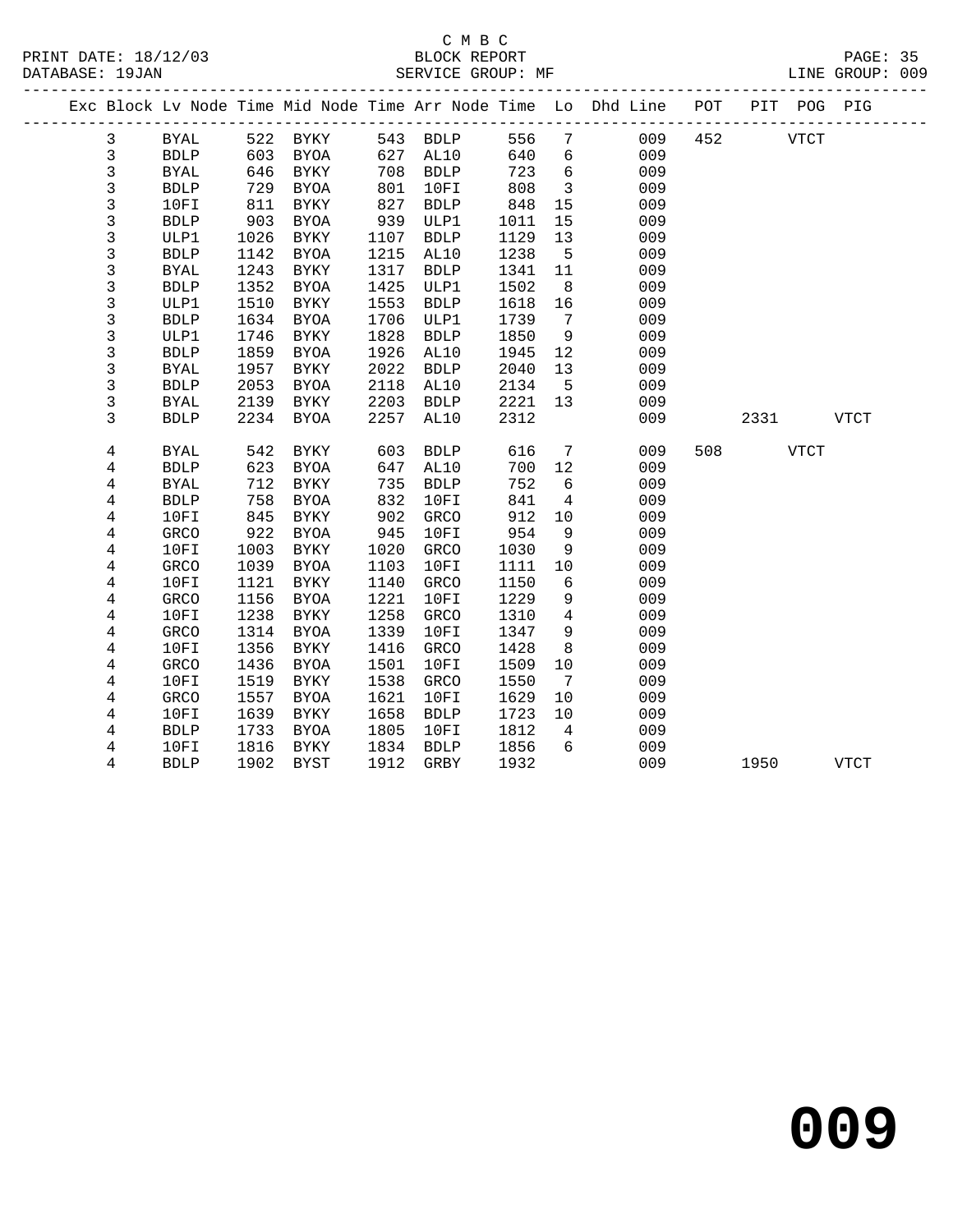# C M B C<br>BLOCK REPORT

PAGE: 36<br>LINE GROUP: 009

|  |        |              |              |                     |      |                     |       |                 | Exc Block Lv Node Time Mid Node Time Arr Node Time Lo Dhd Line | POT |      | PIT POG PIG |             |
|--|--------|--------------|--------------|---------------------|------|---------------------|-------|-----------------|----------------------------------------------------------------|-----|------|-------------|-------------|
|  | 5      | ${\tt BYAL}$ | 612          | BYKY                | 633  | <b>BDLP</b>         | 648   | 10              | 009                                                            | 538 |      | <b>VTCT</b> |             |
|  | 5      | ${\tt BDLP}$ | 658          | BYOA                | 725  | ULP1                | 751   | 14              | 009                                                            |     |      |             |             |
|  | 5      | ULP1         | 805          | BYKY                | 845  | <b>BDLP</b>         | 905   | 14              | 009                                                            |     |      |             |             |
|  | 5      | <b>BDLP</b>  | 919          | <b>BYOA</b>         | 952  | ULP1                | 1024  | 14              | 009                                                            |     |      |             |             |
|  | 5      | ULP1         | 1038         | BYKY                | 1120 | <b>BDLP</b>         | 1144  | 11              | 009                                                            |     |      |             |             |
|  | 5      | <b>BDLP</b>  | 1155         | <b>BYOA</b>         | 1228 | AL10                | 1251  | 5               | 009                                                            |     |      |             |             |
|  | 5      | <b>BYAL</b>  | 1256         | BYKY                | 1330 | <b>BDLP</b>         | 1354  | 9               | 009                                                            |     |      |             |             |
|  | 5      | <b>BDLP</b>  | 1403         | <b>BYOA</b>         | 1436 | ULP1                | 1513  | $7\phantom{.0}$ | 009                                                            |     |      |             |             |
|  | 5      | ULP1         | 1520         | BYKY                | 1603 | <b>BDLP</b>         | 1628  | 11              | 009                                                            |     |      |             |             |
|  | 5      | <b>BDLP</b>  | 1639         | <b>BYOA</b>         | 1711 | 10FI                | 1718  | 11              | 009                                                            |     |      |             |             |
|  | 5      | 10FI         | 1729         | BYKY                | 1748 | <b>BDLP</b>         | 1813  | 12              | 009                                                            |     |      |             |             |
|  | 5      | <b>BDLP</b>  | 1825         | <b>BYOA</b>         | 1854 | AL10                | 1913  | 13              | 009                                                            |     |      |             |             |
|  | 5      | <b>BYAL</b>  | 1926         | BYKY                | 1951 | GRCO                | 2000  | 9               | 009                                                            |     |      |             |             |
|  | 5      | GRCO         | 2009         | <b>BYOA</b>         | 2028 | AL10                | 2046  | 11              | 009                                                            |     |      |             |             |
|  | 5      | <b>BYAL</b>  | 2057         | BYKY                | 2121 | <b>BDLP</b>         | 2139  | 15              | 009                                                            |     |      |             |             |
|  | 5      | <b>BDLP</b>  | 2154         | <b>BYOA</b>         | 2217 | AL10                | 2232  | 7               | 009                                                            |     |      |             |             |
|  | 5      | <b>BYAL</b>  | 2239         | BYKY                | 2302 | <b>BDLP</b>         | 2320  | 8               | 009                                                            |     |      |             |             |
|  | 5      | <b>BDLP</b>  | 2328         | <b>BYOA</b>         | 2348 | AL10                | 2403  | 8               | 009                                                            |     |      |             |             |
|  | 5      | <b>BYAL</b>  | 2411         | BYKY                | 2431 | <b>BDLP</b>         | 2446  | 5               | 009                                                            |     |      |             |             |
|  | 5      | <b>BDLP</b>  | 2451         | <b>BYOA</b>         | 2509 | 10FI                | 2515  | $\mathbf{3}$    | 009                                                            |     |      |             |             |
|  | 5      | 10FI         |              |                     |      |                     |       | 6               | 009                                                            |     |      |             |             |
|  | 5      | <b>BDLP</b>  | 2518<br>2551 | BYKY                | 2530 | <b>BDLP</b>         | 2545  |                 | 009                                                            |     |      |             | <b>VTCT</b> |
|  |        |              |              | BYST                | 2558 | GRBY                | 2611  |                 |                                                                |     | 2625 |             |             |
|  | 6      | 10FI         | 630          | BYKY                | 643  | <b>BDLP</b>         | 658   | 9               | 009                                                            | 610 |      | <b>VTCT</b> |             |
|  | 6      | <b>BDLP</b>  | 707          | <b>BYOA</b>         | 734  | ULP1                | 800   | 16              | 009                                                            |     |      |             |             |
|  | 6      | ULP1         | 816          | BYKY                | 856  | <b>BDLP</b>         | 916   | 16              | 009                                                            |     |      |             |             |
|  | б      | <b>BDLP</b>  | 932          | <b>BYOA</b>         | 1005 | ULP1                | 1037  | 14              | 009                                                            |     |      |             |             |
|  | 6      | ULP1         | 1051         | BYKY                | 1133 | <b>BDLP</b>         | 1157  | 11              | 009                                                            |     |      |             |             |
|  | 6      | <b>BDLP</b>  | 1208         | <b>BYOA</b>         | 1241 | AL10                | 1304  | $5^{\circ}$     | 009                                                            |     |      |             |             |
|  | 6      | <b>BYAL</b>  | 1309         | BYKY                | 1343 | <b>BDLP</b>         | 1407  | 16              | 009                                                            |     |      |             |             |
|  | 6      | <b>BDLP</b>  | 1423         | <b>BYOA</b>         | 1456 | ULP1                | 1532  | 11              | 009                                                            |     |      |             |             |
|  | 6      | ULP1         | 1543         | BYKY                | 1627 | <b>BDLP</b>         | 1652  | $\overline{7}$  | 009                                                            |     |      |             |             |
|  | 6      | <b>BDLP</b>  | 1659         | <b>BYOA</b>         | 1731 | 10FI                | 1738  | 12              | 009                                                            |     |      |             |             |
|  |        | 10FI         | 1750         |                     | 1809 |                     | 1834  | 12              | 009                                                            |     |      |             |             |
|  | 6<br>б | <b>BDLP</b>  | 1846         | BYKY<br><b>BYOA</b> | 1913 | <b>BDLP</b><br>AL10 | 1932  |                 | 009                                                            |     | 1953 |             | <b>VTCT</b> |
|  |        |              |              |                     |      |                     |       |                 |                                                                |     |      |             |             |
|  | 7      | <b>BYOA</b>  | 643          |                     |      | AL10                | 655   | 9               | 009                                                            | 621 |      | <b>VTCT</b> |             |
|  | 7      | <b>BYAL</b>  | 704          | BYKY                |      | 726 BDLP            | 743   | $6\overline{6}$ | 009                                                            |     |      |             |             |
|  | 7      | <b>BDLP</b>  |              | 749 BYOA            | 821  | 10FI                | 828   | 5               | 009                                                            |     |      |             |             |
|  | 7      | $10FI$       |              | 833 BYKY 850 GRCO   |      |                     | 900 9 |                 | 009                                                            |     |      |             |             |
|  | 7      | <b>GRCO</b>  | 909          | <b>BYOA</b>         | 932  | 10FI                | 941   | 9               | 009                                                            |     |      |             |             |
|  | 7      | 10FI         | 950          | <b>BYKY</b>         | 1007 | <b>GRCO</b>         | 1017  | 9               | 009                                                            |     |      |             |             |
|  | 7      | GRCO         | 1026         | <b>BYOA</b>         | 1050 | 10FI                | 1058  | 10              | 009                                                            |     |      |             |             |
|  | 7      | 10FI         | 1108         | <b>BYKY</b>         | 1127 | GRCO                | 1137  | 7               | 009                                                            |     |      |             |             |
|  | 7      | GRCO         | 1144         | <b>BYOA</b>         | 1208 | 10FI                | 1216  | 9               | 009                                                            |     |      |             |             |
|  | 7      | 10FI         | 1225         | <b>BYKY</b>         | 1245 | GRCO                | 1257  | 4               | 009                                                            |     |      |             |             |
|  | 7      | GRCO         | 1301         | <b>BYOA</b>         | 1326 | 10FI                | 1334  | 9               | 009                                                            |     |      |             |             |
|  | 7      | 10FI         | 1343         | ${\tt BYKY}$        | 1403 | GRCO                | 1415  | 11              | 009                                                            |     |      |             |             |
|  | 7      | GRCO         | 1426         | <b>BYOA</b>         | 1451 | 10FI                | 1459  | $10$            | 009                                                            |     |      |             |             |
|  | 7      | 10FI         | 1509         | BYKY                | 1528 | GRCO                | 1540  | 7               | 009                                                            |     |      |             |             |
|  | 7      | GRCO         | 1547         | <b>BYOA</b>         | 1611 | 10FI                | 1619  | 10              | 009                                                            |     |      |             |             |
|  | 7      | 10FI         | 1629         | ${\tt BYKY}$        | 1648 | <b>BDLP</b>         | 1713  | 12              | 009                                                            |     |      |             |             |
|  | 7      | ${\tt BDLP}$ | 1725         | ${\tt BYOA}$        | 1757 | AL10                | 1814  |                 | 009                                                            |     | 1844 |             | <b>VTCT</b> |
|  |        |              |              |                     |      |                     |       |                 |                                                                |     |      |             |             |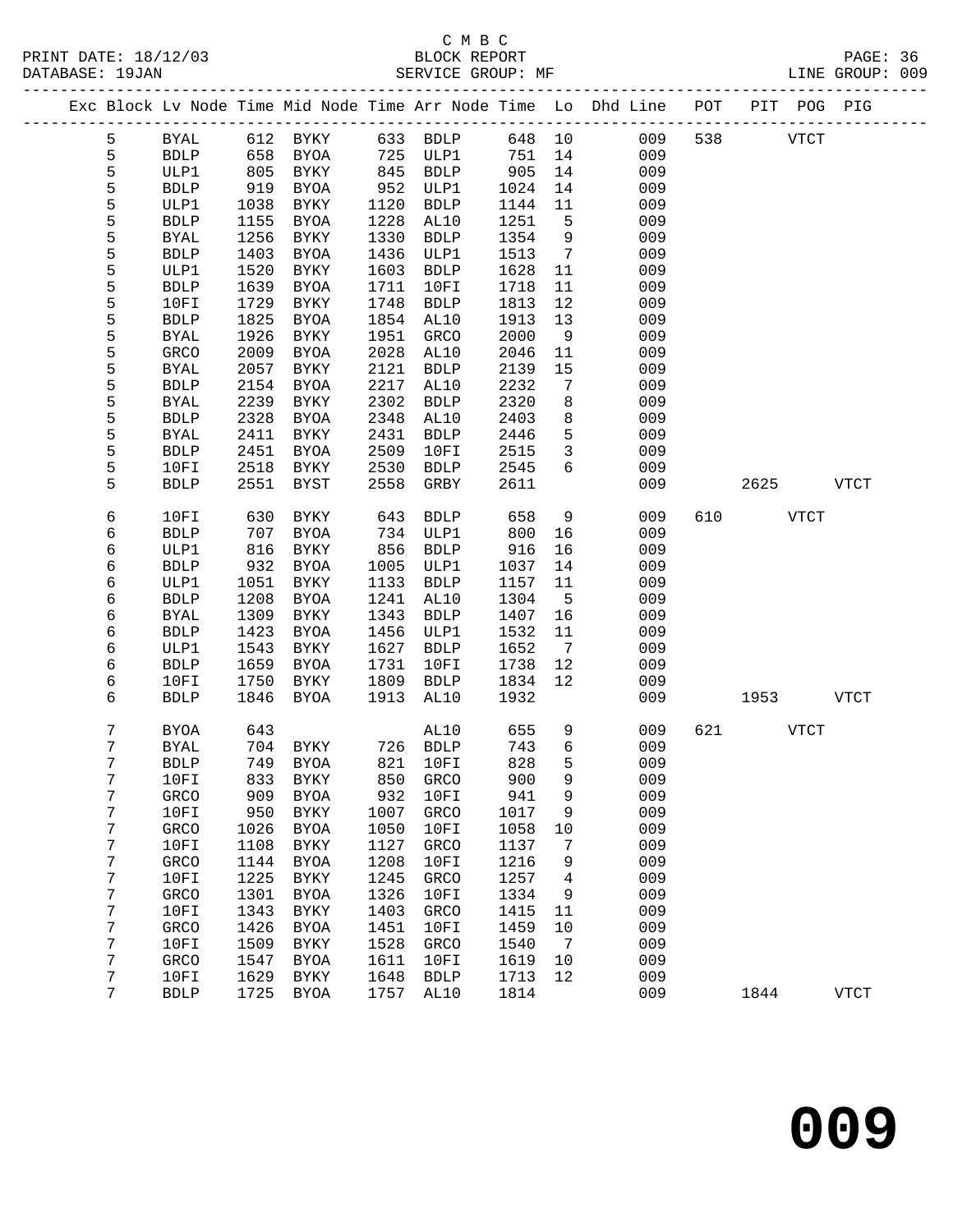PRINT DATE: 18/12/03 BLOCK REPORT PAGE: 37 DATABASE: 19JAN

## C M B C<br>BLOCK REPORT

|  | DATABASE: 19JAN |              |                      | SERVICE GROUP: MF    |              |     |         |                                                                                | LINE GROUP: 009 |
|--|-----------------|--------------|----------------------|----------------------|--------------|-----|---------|--------------------------------------------------------------------------------|-----------------|
|  |                 |              |                      |                      |              |     |         | Exc Block Lv Node Time Mid Node Time Arr Node Time Lo Dhd Line POT PIT POG PIG |                 |
|  |                 | OA12<br>GRCO | 643 RYKY<br>659 RYOA | 651 GRCO<br>719 10FT | 659 0<br>726 | 009 | 009 621 | VTCT                                                                           |                 |

|         | ◡▱▴▵         | ັ້   | ᆜᆦᅜᆂ         | ◡◡∸  | いいし          | ぃー   |                  | ぃぃ  | ◡▵∸ |      | v ⊥ ∪ ⊥     |             |  |
|---------|--------------|------|--------------|------|--------------|------|------------------|-----|-----|------|-------------|-------------|--|
| 8       | <b>GRCO</b>  | 659  | <b>BYOA</b>  | 719  | 10FI         | 726  | 9                | 009 |     |      |             |             |  |
| 8       | 10FI         | 735  | BYKY         | 751  | <b>BDLP</b>  | 810  | 8                | 009 |     |      |             |             |  |
| 8       | <b>BDLP</b>  | 818  | <b>BYOA</b>  | 854  | 10FI         | 903  | 8                | 009 |     |      |             |             |  |
| 8       | 10FI         | 911  | <b>BYKY</b>  | 928  | GRCO         | 938  | 9                | 009 |     |      |             |             |  |
|         |              |      |              |      |              |      |                  |     |     |      |             |             |  |
| 8       | GRCO         | 947  | <b>BYOA</b>  | 1011 | 10FI         | 1019 | $10$             | 009 |     |      |             |             |  |
| 8       | 10FI         | 1029 | ${\tt BYKY}$ | 1048 | GRCO         | 1058 | $\sqrt{ }$       | 009 |     |      |             |             |  |
| 8       | GRCO         | 1105 | <b>BYOA</b>  | 1129 | 10FI         | 1137 | $10$             | 009 |     |      |             |             |  |
| 8       | 10FI         | 1147 | <b>BYKY</b>  | 1206 | GRCO         | 1216 | 6                | 009 |     |      |             |             |  |
| 8       | GRCO         | 1222 | <b>BYOA</b>  | 1247 | 10FI         | 1255 | 9                | 009 |     |      |             |             |  |
| 8       | 10FI         | 1304 | <b>BYKY</b>  | 1324 | GRCO         | 1336 | 3                | 009 |     |      |             |             |  |
| 8       | ${\tt GRCO}$ | 1339 | <b>BYOA</b>  | 1406 | 10FI         | 1414 | 6                | 009 |     |      |             |             |  |
| 8       | 10FI         | 1420 | <b>BYKY</b>  | 1440 | GRCO         | 1452 | 5                | 009 |     |      |             |             |  |
| 8       | GRCO         | 1457 | <b>BYOA</b>  | 1521 | 10FI         | 1529 | $10$             | 009 |     |      |             |             |  |
|         |              |      |              |      |              |      |                  |     |     |      |             |             |  |
| 8       | 10FI         | 1539 | <b>BYKY</b>  | 1558 | GRCO         | 1610 | $\boldsymbol{7}$ | 009 |     |      |             |             |  |
| $\,8\,$ | ${\tt GRCO}$ | 1617 | <b>BYOA</b>  | 1641 | 10FI         | 1649 | $10$             | 009 |     |      |             |             |  |
| 8       | 10FI         | 1659 | <b>BYKY</b>  | 1718 | <b>BDLP</b>  | 1743 | 6                | 009 |     |      |             |             |  |
| 8       | ${\tt BDLP}$ | 1749 | <b>BYST</b>  | 1800 | GRBY         | 1823 |                  | 009 |     | 1847 |             | <b>VTCT</b> |  |
| 9       | OA12         | 648  | ${\tt BYKY}$ | 656  | GRCO         | 704  | 6                | 009 | 626 |      | <b>VTCT</b> |             |  |
| 9       | GRCO         | 710  | <b>BYOA</b>  | 730  | 10FI         | 737  | $\overline{4}$   | 009 |     |      |             |             |  |
| 9       | 10FI         | 741  | BYKY         | 757  | ${\tt BDLP}$ | 816  | 6                | 009 |     |      |             |             |  |
| 9       | <b>BDLP</b>  | 822  | <b>BYOA</b>  | 859  | ULP1         | 931  | 16               | 009 |     |      |             |             |  |
| 9       | ULP1         | 947  | ${\tt BYKY}$ | 1026 | ${\tt BDLP}$ | 1047 | $17$             | 009 |     |      |             |             |  |
| 9       |              | 1104 |              | 1136 | AL10         | 1158 |                  | 009 |     |      |             |             |  |
|         | ${\tt BDLP}$ |      | <b>BYOA</b>  |      |              |      | 8                |     |     |      |             |             |  |
| 9       | <b>BYAL</b>  | 1206 | ${\tt BYKY}$ | 1239 | <b>BDLP</b>  | 1303 | 6                | 009 |     |      |             |             |  |
| 9       | <b>BDLP</b>  | 1309 | <b>BYOA</b>  | 1344 | AL10         | 1407 | 4                | 009 |     |      |             |             |  |
| 9       | <b>BYAL</b>  | 1411 | <b>BYKY</b>  | 1445 | <b>BDLP</b>  | 1510 | 14               | 009 |     |      |             |             |  |
| 9       | ${\tt BDLP}$ | 1524 | <b>BYOA</b>  | 1556 | ULP1         | 1630 | 9                | 009 |     |      |             |             |  |
| 9       | ULP1         | 1639 | <b>BYKY</b>  | 1723 | <b>BDLP</b>  | 1748 | $\epsilon$       | 009 |     |      |             |             |  |
| 9       | ${\tt BDLP}$ | 1754 | <b>BYOA</b>  | 1823 | AL10         | 1842 | 13               | 009 |     |      |             |             |  |
| 9       | <b>BYAL</b>  | 1855 | <b>BYKY</b>  | 1922 | <b>BDLP</b>  | 1940 | 13               | 009 |     |      |             |             |  |
| 9       | ${\tt BDLP}$ | 1953 | <b>BYOA</b>  | 2018 | AL10         | 2036 | $11\,$           | 009 |     |      |             |             |  |
| 9       | <b>BYAL</b>  | 2047 | <b>BYKY</b>  | 2111 | GRCO         | 2120 | 9                | 009 |     |      |             |             |  |
| 9       | GRCO         | 2129 | <b>BYOA</b>  | 2148 | AL10         | 2204 | 5                | 009 |     |      |             |             |  |
| 9       | <b>BYAL</b>  | 2209 | <b>BYKY</b>  | 2232 | GRCO         | 2241 | 8                | 009 |     |      |             |             |  |
|         |              | 2249 |              |      | AL10         | 2322 |                  | 009 |     |      |             |             |  |
| 9       | GRCO         |      | <b>BYOA</b>  | 2307 |              |      | $\,4$            |     |     |      |             |             |  |
| 9       | <b>BYAL</b>  | 2326 | <b>BYKY</b>  | 2347 | GRCO         | 2355 | 19               | 009 |     |      |             |             |  |
| 9       | GRCO         | 2414 | <b>BYOA</b>  | 2428 | AL10         | 2440 | $\mathbf{1}$     | 009 |     |      |             |             |  |
| 9       | <b>BYAL</b>  | 2441 | <b>BYKY</b>  | 2501 | <b>BDLP</b>  | 2516 | 5                | 009 |     |      |             |             |  |
| 9       | <b>BDLP</b>  | 2521 | <b>BYOA</b>  | 2539 | 10FI         | 2545 | 3                | 009 |     |      |             |             |  |
| 9       | 10FI         | 2548 | ${\tt BYKY}$ | 2600 | <b>BDLP</b>  | 2615 | 0                | 009 |     |      |             |             |  |
| 9       | <b>BDLP</b>  | 2615 | <b>BYST</b>  | 2622 | GRBY         | 2635 |                  | 009 |     | 2649 |             | <b>VTCT</b> |  |
| 10      | 10FI         | 658  | BYKY         | 712  | <b>BDLP</b>  | 729  | 5                | 009 | 638 |      | <b>VTCT</b> |             |  |
| $10$    | <b>BDLP</b>  | 734  | <b>BYOA</b>  | 806  | ULP1         | 837  | $17$             | 009 |     |      |             |             |  |
| 10      | ULP1         | 854  | <b>BYKY</b>  | 934  | <b>BDLP</b>  | 954  | $17$             | 009 |     |      |             |             |  |
| 10      | <b>BDLP</b>  | 1011 | <b>BYOA</b>  | 1044 | AL10         | 1103 | 12               | 009 |     |      |             |             |  |
|         |              |      |              |      |              |      |                  |     |     |      |             |             |  |
| 10      | <b>BYAL</b>  | 1115 | <b>BYKY</b>  | 1146 | <b>BDLP</b>  | 1210 | 11               | 009 |     |      |             |             |  |
| 10      | <b>BDLP</b>  | 1221 | <b>BYOA</b>  | 1254 | AL10         | 1317 | 5                | 009 |     |      |             |             |  |
| $10$    | <b>BYAL</b>  | 1322 | <b>BYKY</b>  | 1356 | <b>BDLP</b>  | 1420 | 13               | 009 |     |      |             |             |  |
| $10$    | <b>BDLP</b>  | 1433 | <b>BYOA</b>  | 1506 | ULP1         | 1542 | 9                | 009 |     |      |             |             |  |
| 10      | ULP1         | 1551 | <b>BYKY</b>  | 1635 | <b>BDLP</b>  | 1700 | 9                | 009 |     |      |             |             |  |
| $10$    | ${\tt BDLP}$ | 1709 | <b>BYST</b>  | 1720 | GRBY         | 1743 |                  | 009 |     | 1807 |             | <b>VTCT</b> |  |
|         |              |      |              |      |              |      |                  |     |     |      |             |             |  |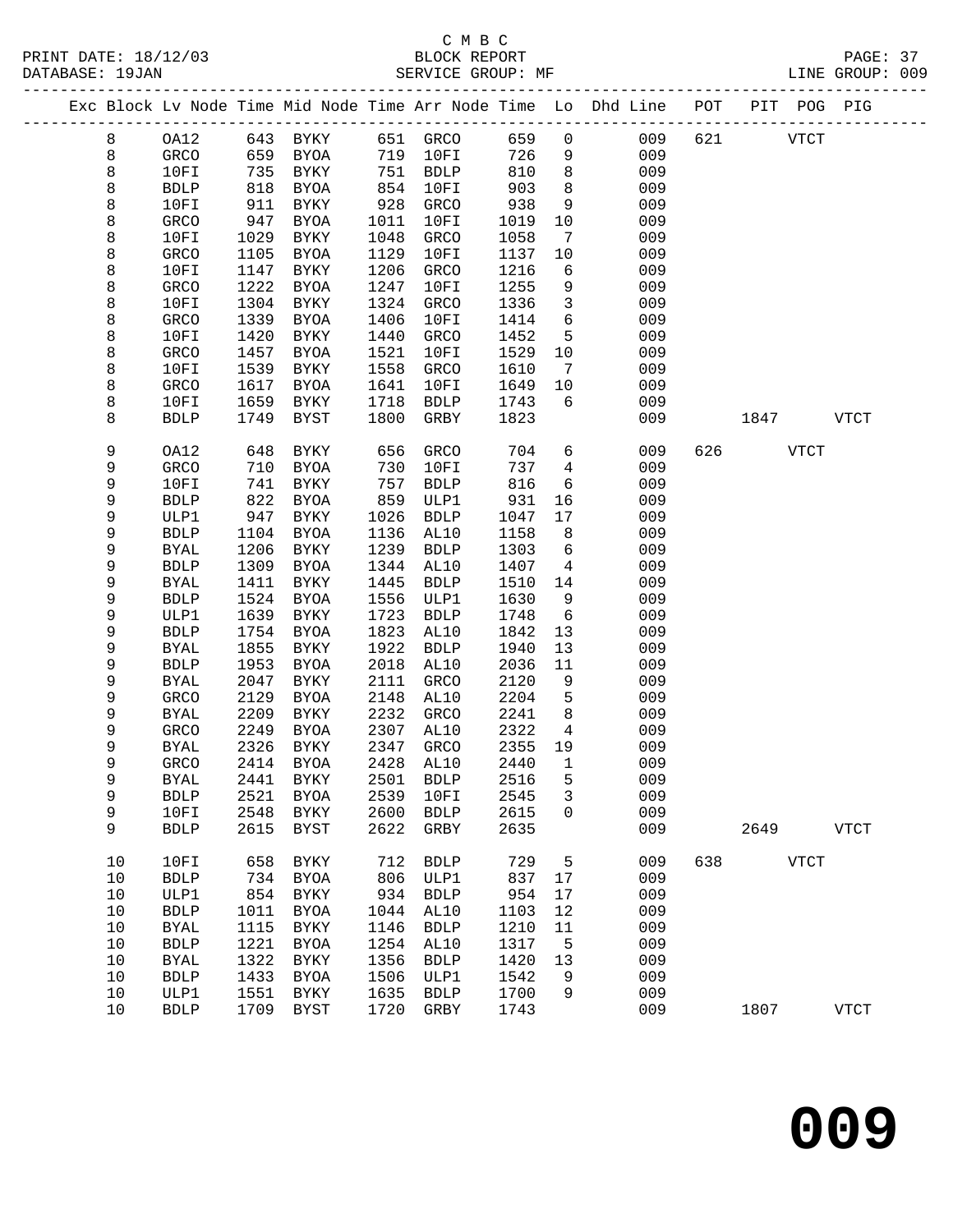|  |    |              |      |                                  |      |              |      |                         | Exc Block Lv Node Time Mid Node Time Arr Node Time Lo Dhd Line POT |     |      |             | PIT POG PIG  |
|--|----|--------------|------|----------------------------------|------|--------------|------|-------------------------|--------------------------------------------------------------------|-----|------|-------------|--------------|
|  | 11 | VI41         | 705  |                                  |      | <b>BYST</b>  | 715  |                         | 3 1 020                                                            | 644 |      | <b>VTCT</b> |              |
|  | 11 | GRCO         |      | 719 BYOA 739 10FI                |      |              | 746  | $4\overline{ }$         | 009                                                                |     |      |             |              |
|  | 11 | 10FI         | 750  | BYKY                             |      | 806 BDLP     | 827  | 8                       | 009                                                                |     |      |             |              |
|  | 11 | <b>BDLP</b>  | 835  | BYOA                             | 911  | 10FI         | 920  | $4\overline{4}$         | 009                                                                |     |      |             |              |
|  | 11 | 10FI         | 924  | BYKY                             | 941  | GRCO         | 951  | 9                       | 009                                                                |     |      |             |              |
|  | 11 | GRCO         | 1000 | BYOA                             | 1024 | 10FI         | 1032 | 10                      | 009                                                                |     |      |             |              |
|  | 11 | 10FI         | 1042 | BYKY                             | 1101 | GRCO         | 1111 | 7                       | 009                                                                |     |      |             |              |
|  | 11 | GRCO         | 1118 | BYOA                             | 1142 | 10FI         | 1150 | 8                       | 009                                                                |     |      |             |              |
|  | 11 | 10FI         | 1158 | BYKY                             | 1218 | GRCO         | 1230 | 5                       | 009                                                                |     |      |             |              |
|  | 11 | GRCO         | 1235 | BYOA                             | 1300 | 10FI         | 1308 | $\overline{9}$          | 009                                                                |     |      |             |              |
|  | 11 | 10FI         | 1317 | BYKY                             | 1337 | GRCO         | 1349 | $\overline{4}$          | 009                                                                |     |      |             |              |
|  | 11 | GRCO         | 1353 | BYOA                             | 1418 | 10FI         | 1426 | 14                      | 009                                                                |     |      |             |              |
|  | 11 | 10FI         | 1440 | BYKY                             | 1500 | GRCO         | 1512 | 5                       | 009                                                                |     |      |             |              |
|  | 11 | GRCO         | 1517 | BYOA                             | 1541 | 10FI         | 1549 | $7\overline{ }$         | 009                                                                |     |      |             |              |
|  | 11 | 10FI         | 1556 | BYKY                             | 1615 | GRCO         | 1627 | 10                      | 009                                                                |     |      |             |              |
|  | 11 | GRCO         | 1637 | BYOA                             | 1701 | 10FI         | 1709 | 10                      | 009                                                                |     |      |             |              |
|  | 11 | 10FI         | 1719 | BYKY                             | 1738 | ${\tt BDLP}$ | 1803 | 9                       | 009                                                                |     |      |             |              |
|  | 11 | ${\tt BDLP}$ | 1812 | BYOA                             | 1841 | AL10         | 1900 | 15                      | 009                                                                |     |      |             |              |
|  | 11 | <b>BYAL</b>  | 1915 | BYKY                             | 1942 | <b>BDLP</b>  | 2000 | 13                      | 009                                                                |     |      |             |              |
|  | 11 | <b>BDLP</b>  | 2013 | BYOA                             | 2038 | AL10         | 2056 | 11                      | 009                                                                |     |      |             |              |
|  | 11 | <b>BYAL</b>  | 2107 | BYKY                             | 2131 | GRCO         | 2140 | 8 <sup>8</sup>          | 009                                                                |     |      |             |              |
|  | 11 | GRCO         | 2148 | <b>BYOA</b>                      | 2207 | AL10         | 2223 | $6\overline{6}$         | 009                                                                |     |      |             |              |
|  | 11 | <b>BYAL</b>  | 2229 | BYKY                             | 2252 | GRCO         | 2301 | 18                      | 009                                                                |     |      |             |              |
|  | 11 | GRCO         | 2319 | BYOA                             | 2335 | AL10         | 2350 | $6\overline{6}$         | 009                                                                |     |      |             |              |
|  | 11 | <b>BYAL</b>  | 2356 | BYKY                             | 2416 | GRCO         | 2424 | 15                      | 009                                                                |     |      |             |              |
|  | 11 | GRCO         | 2439 | BYOA                             | 2453 | 10FI         | 2500 | $\overline{\mathbf{3}}$ | 009                                                                |     |      |             |              |
|  | 11 | 10FI         | 2503 | BYKY                             | 2515 | GRCO         | 2523 | 15                      | 009                                                                |     |      |             |              |
|  | 11 | GRCO         | 2538 | BYMN                             | 2549 | GRBY         | 2556 |                         | 009                                                                |     | 2610 |             | <b>VTCT</b>  |
|  |    |              |      |                                  |      |              |      |                         |                                                                    |     |      |             |              |
|  | 12 | 10FI         | 707  | BYKY                             | 721  | BDLP         | 738  | $5^{\circ}$             | 009                                                                | 645 |      | <b>VTCT</b> |              |
|  | 12 | <b>BDLP</b>  | 743  | BYOA                             | 815  | ULP1         | 846  | 21                      | 009                                                                |     |      |             |              |
|  | 12 | ULP1         | 907  | BYKY                             | 947  | <b>BDLP</b>  | 1007 | 17                      | 009                                                                |     |      |             |              |
|  | 12 | <b>BDLP</b>  | 1024 | BYOA                             | 1057 | AL10         | 1116 | 12                      | 009                                                                |     |      |             |              |
|  | 12 | <b>BYAL</b>  | 1128 | BYKY                             | 1159 | <b>BDLP</b>  | 1223 | 11                      | 009                                                                |     |      |             |              |
|  | 12 | <b>BDLP</b>  | 1234 | BYOA                             | 1307 | AL10         | 1330 | $5^{\circ}$             | 009                                                                |     |      |             |              |
|  | 12 | BYAL         | 1335 | BYKY                             | 1409 | <b>BDLP</b>  | 1433 | 11                      | 009                                                                |     |      |             |              |
|  | 12 | <b>BDLP</b>  | 1444 | BYOA                             | 1516 | ULP1         | 1550 | 9                       | 009                                                                |     |      |             |              |
|  | 12 | ULP1         | 1559 | BYKY                             | 1643 | <b>BDLP</b>  | 1708 | 13                      | 009                                                                |     |      |             |              |
|  | 12 | <b>BDLP</b>  | 1721 | BYOA                             | 1753 | 10FI         | 1800 | $\overline{\mathbf{3}}$ | 009                                                                |     |      |             |              |
|  | 12 |              |      | 10FI 1803 BYKY 1821 BDLP 1843 13 |      |              |      |                         | 009                                                                |     |      |             |              |
|  | 12 | <b>BDLP</b>  | 1856 | BYST                             | 1906 | GRBY         | 1926 |                         | 009                                                                |     | 1944 |             | <b>VTCT</b>  |
|  | 13 | <b>BYOA</b>  | 710  |                                  |      | ULP1         | 736  | 9                       | 009                                                                | 648 |      | <b>VTCT</b> |              |
|  | 13 | ULP1         | 745  | BYKY                             | 822  | <b>BDLP</b>  | 843  | $7\phantom{.0}$         | 009                                                                |     |      |             |              |
|  | 13 | <b>BDLP</b>  | 850  | BYOA                             | 926  | ULP1         | 958  | 15                      | 009                                                                |     |      |             |              |
|  | 13 | ULP1         | 1013 | BYKY                             | 1054 | <b>BDLP</b>  | 1116 | 14                      | 009                                                                |     |      |             |              |
|  | 13 | <b>BDLP</b>  | 1130 | BYOA                             | 1202 | AL10         | 1225 | 5                       | 009                                                                |     |      |             |              |
|  | 13 | <b>BYAL</b>  | 1230 | BYKY                             | 1304 | <b>BDLP</b>  | 1328 | 11                      | 009                                                                |     |      |             |              |
|  | 13 | <b>BDLP</b>  | 1339 | <b>BYOA</b>                      | 1412 | AL10         | 1435 | 5                       | 009                                                                |     |      |             |              |
|  | 13 | <b>BYAL</b>  | 1440 | BYKY                             | 1514 | <b>BDLP</b>  | 1539 | 15                      | 009                                                                |     |      |             |              |
|  | 13 | ${\tt BDLP}$ | 1554 | <b>BYOA</b>                      | 1626 | ULP1         | 1700 | 9                       | 009                                                                |     |      |             |              |
|  | 13 | ULP1         | 1709 | BYKY                             | 1753 | ${\tt BDLP}$ | 1818 | 10                      | 009                                                                |     |      |             |              |
|  | 13 | <b>BDLP</b>  | 1828 | <b>BYST</b>                      | 1839 | GRBY         | 1902 |                         | 009                                                                |     | 1921 |             | ${\tt VTCT}$ |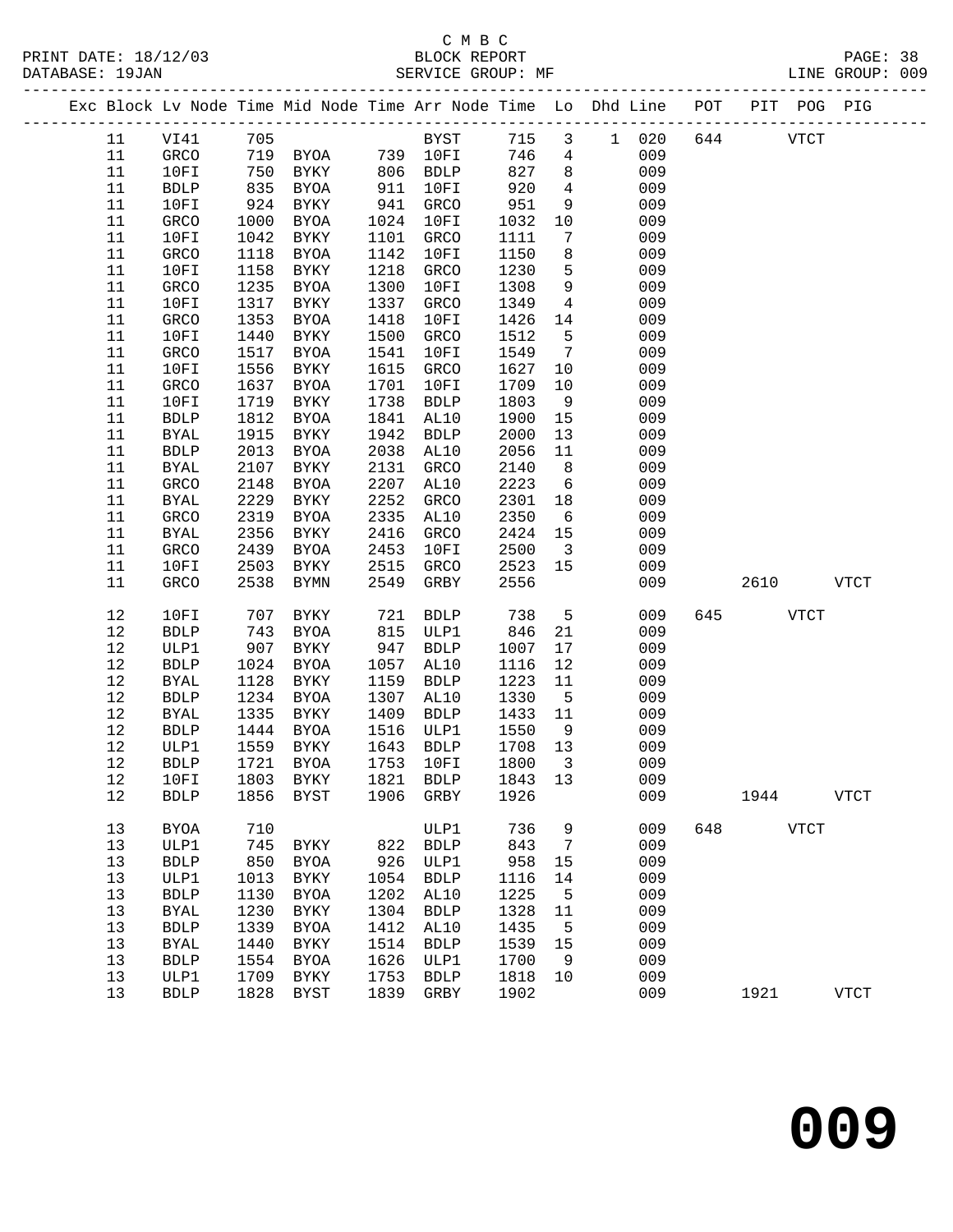|  |    |              |      |                             |      |              |         |                 | Exc Block Lv Node Time Mid Node Time Arr Node Time Lo Dhd Line POT |     |          | PIT POG PIG  |              |
|--|----|--------------|------|-----------------------------|------|--------------|---------|-----------------|--------------------------------------------------------------------|-----|----------|--------------|--------------|
|  | 14 | 10FI         |      | 716 BYKY                    |      | 730 BDLP     | 747 5   |                 | 009                                                                | 654 |          | <b>VTCT</b>  |              |
|  | 14 | <b>BDLP</b>  |      | 752 BYOA                    |      | 826 ULP1     | 858     | 22              | 009                                                                |     |          |              |              |
|  | 14 | ULP1         | 920  | BYKY                        | 1000 | <b>BDLP</b>  | 1020    | 17              | 009                                                                |     |          |              |              |
|  | 14 | <b>BDLP</b>  | 1037 | BYOA                        | 1110 | AL10         | 1129    | 13              | 009                                                                |     |          |              |              |
|  | 14 | <b>BYAL</b>  | 1142 | BYKY                        | 1213 | <b>BDLP</b>  | 1237    | 10              | 009                                                                |     |          |              |              |
|  | 14 | <b>BDLP</b>  | 1247 | BYOA                        | 1320 | AL10         | 1343    | $5^{\circ}$     | 009                                                                |     |          |              |              |
|  | 14 | <b>BYAL</b>  | 1348 | BYKY                        | 1422 | <b>BDLP</b>  | 1447    | $\overline{7}$  | 009                                                                |     |          |              |              |
|  | 14 | ${\tt BDLP}$ | 1454 | BYOA                        | 1526 | ULP1         | 1600    | 9               | 009                                                                |     |          |              |              |
|  | 14 | ULP1         | 1609 | BYKY                        | 1653 | BDLP         | 1718    | 11              | 009                                                                |     |          |              |              |
|  | 14 | <b>BDLP</b>  | 1729 | BYOA                        | 1801 | AL10         | 1818    |                 | 009                                                                |     | 1848     |              | VTCT         |
|  |    |              |      |                             |      |              |         |                 |                                                                    |     |          |              |              |
|  | 15 | <b>BYAL</b>  | 746  | BYKY                        | 811  | <b>BDLP</b>  | 832     | 8 <sup>8</sup>  | 009                                                                |     | 706 VTCT |              |              |
|  | 15 | <b>BDLP</b>  | 840  | BYOA                        | 916  | ULP1         | 948     | 12              | 009                                                                |     |          |              |              |
|  | 15 | ULP1         | 1000 | BYKY                        | 1039 | BDLP         | 1100    | 17              | 009                                                                |     |          |              |              |
|  | 15 | <b>BDLP</b>  | 1117 | BYOA                        | 1149 | AL10         | 1212    | $5^{\circ}$     | 009                                                                |     |          |              |              |
|  | 15 | BYAL         | 1217 | BYKY                        | 1251 | <b>BDLP</b>  | 1315    | 10              | 009                                                                |     |          |              |              |
|  | 15 | <b>BDLP</b>  | 1325 | BYOA                        | 1400 | AL10         | 1423    | $7\overline{ }$ | 009                                                                |     |          |              |              |
|  | 15 | <b>BYAL</b>  | 1430 | BYKY                        | 1504 | <b>BDLP</b>  | 1529    | 15              | 009                                                                |     |          |              |              |
|  | 15 | <b>BDLP</b>  | 1544 | BYOA                        | 1616 | ULP1         | 1650    | 9               | 009                                                                |     |          |              |              |
|  | 15 | ULP1         | 1659 | BYKY                        | 1743 | BDLP         | 1808    | 10              | 009                                                                |     |          |              |              |
|  | 15 | <b>BDLP</b>  | 1818 | BYST                        | 1829 | GRBY         | 1852    |                 | 009                                                                |     |          | 1916 VTCT    |              |
|  |    |              |      |                             |      |              |         |                 |                                                                    |     |          |              |              |
|  | 16 | OA12         | 733  | BYKY                        | 742  | <b>BDLP</b>  | 801     | 6               | 009                                                                |     | 711 VTCT |              |              |
|  | 16 | ${\tt BDLP}$ | 807  | <b>BYOA</b>                 | 843  | 10FI         | 852     | 6               | 009                                                                |     |          |              |              |
|  | 16 | 10FI         | 858  | BYKY                        | 915  | GRCO         | 925     | 10              | 009                                                                |     |          |              |              |
|  | 16 | GRCO         | 935  | BYOA                        | 958  | 10FI         | 1007    | 9               | 009                                                                |     |          |              |              |
|  | 16 | 10FI         | 1016 | BYKY                        | 1033 | GRCO         | 1043    | 9               | 009                                                                |     |          |              |              |
|  | 16 | GRCO         | 1052 | BYOA                        | 1116 | 10FI         | 1124    | 10              | 009                                                                |     |          |              |              |
|  | 16 | 10FI         | 1134 | BYKY                        | 1153 | GRCO         | 1203    | $6\overline{6}$ | 009                                                                |     |          |              |              |
|  | 16 | GRCO         | 1209 | BYOA                        | 1234 | 10FI         | 1242    | 9               | 009                                                                |     |          |              |              |
|  | 16 | 10FI         | 1251 | BYKY                        | 1311 | GRCO         | 1323    | $\overline{2}$  | 009                                                                |     |          |              |              |
|  | 16 | GRCO         | 1325 | BYOA                        | 1352 | 10FI         | 1400    | 9               | 009                                                                |     |          |              |              |
|  | 16 | 10FI         | 1409 | BYKY                        | 1429 | GRCO         | 1441    | 6               | 009                                                                |     |          |              |              |
|  | 16 | GRCO         | 1447 | BYOA                        | 1511 | 10FI         | 1519    | 10              | 009                                                                |     |          |              |              |
|  | 16 | 10FI         | 1529 | BYKY                        | 1548 | GRCO         | 1600    | $\overline{7}$  | 009                                                                |     |          |              |              |
|  | 16 | GRCO         | 1607 | BYOA                        | 1631 | 10FI         | 1639    | 10              | 009                                                                |     |          |              |              |
|  | 16 | 10FI         | 1649 | BYKY                        | 1708 | BDLP         | 1733    | 8 <sup>8</sup>  | 009                                                                |     |          |              |              |
|  | 16 | <b>BDLP</b>  | 1741 | BYOA                        | 1810 | AL10         | 1827    | 17              | 009                                                                |     |          |              |              |
|  | 16 | <b>BYAL</b>  | 1844 | BYKY                        | 1913 | GRCO         | 1922    | $\overline{7}$  | 009                                                                |     |          |              |              |
|  |    |              |      | 16 GRCO 1929 BYOA 1948 AL10 |      |              | 2006 11 |                 | 009                                                                |     |          |              |              |
|  | 16 | <b>BYAL</b>  | 2017 | BYKY                        | 2042 | <b>BDLP</b>  | 2100    | 13              | 009                                                                |     |          |              |              |
|  | 16 | <b>BDLP</b>  | 2113 | BYOA                        | 2138 | AL10         | 2154    | 5               | 009                                                                |     |          |              |              |
|  | 16 |              |      |                             | 2222 | ${\tt BDLP}$ |         |                 | 009                                                                |     |          |              |              |
|  |    | <b>BYAL</b>  | 2159 | BYKY                        |      |              | 2240    | 15              |                                                                    |     |          |              |              |
|  | 16 | <b>BDLP</b>  | 2255 | BYOA                        | 2315 | AL10         | 2330    | 11              | 009                                                                |     |          |              |              |
|  | 16 | <b>BYAL</b>  | 2341 | BYKY                        | 2402 | ${\tt BDLP}$ | 2417    | 8               | 009                                                                |     |          |              |              |
|  | 16 | ${\tt BDLP}$ | 2425 | <b>BYST</b>                 | 2432 | GRBY         | 2445    |                 | 009                                                                |     | 2500     |              | ${\tt VTCT}$ |
|  | 20 | 10FI         | 520  | BYKY                        | 533  | <b>BDLP</b>  | 546     | $7\phantom{.0}$ | 009                                                                | 501 |          | ${\tt VTCT}$ |              |
|  | 20 | ${\tt BDLP}$ | 553  | BYOA                        | 617  | AL10         | 630     | $\mathbf 0$     | 009                                                                |     |          |              |              |
|  | 20 | <b>BYAL</b>  | 630  | BYKY                        | 651  | <b>BDLP</b>  | 706     | 8               | 009                                                                |     |          |              |              |
|  | 20 | <b>BDLP</b>  | 714  | <b>BYOA</b>                 | 743  | ULP1         | 813     | 15              | 009                                                                |     |          |              |              |
|  | 20 | ULP1         | 828  | BYKY                        | 908  | ${\tt BDLP}$ | 928     | 17              | 009                                                                |     |          |              |              |
|  | 20 | <b>BDLP</b>  | 945  | BYOA                        | 1018 | ULP1         | 1050    |                 | 009                                                                |     | 1136     |              | <b>VTCT</b>  |
|  |    |              |      |                             |      |              |         |                 |                                                                    |     |          |              |              |
|  | 21 | <b>BYAL</b>  | 602  | BYKY                        | 623  | <b>BDLP</b>  | 636     | 7               | 009                                                                | 528 |          | <b>VTCT</b>  |              |
|  | 21 | <b>BDLP</b>  | 643  | BYOA                        | 707  | AL10         | 720 17  |                 | 009                                                                |     |          |              |              |
|  |    |              |      |                             |      |              |         |                 |                                                                    |     |          |              |              |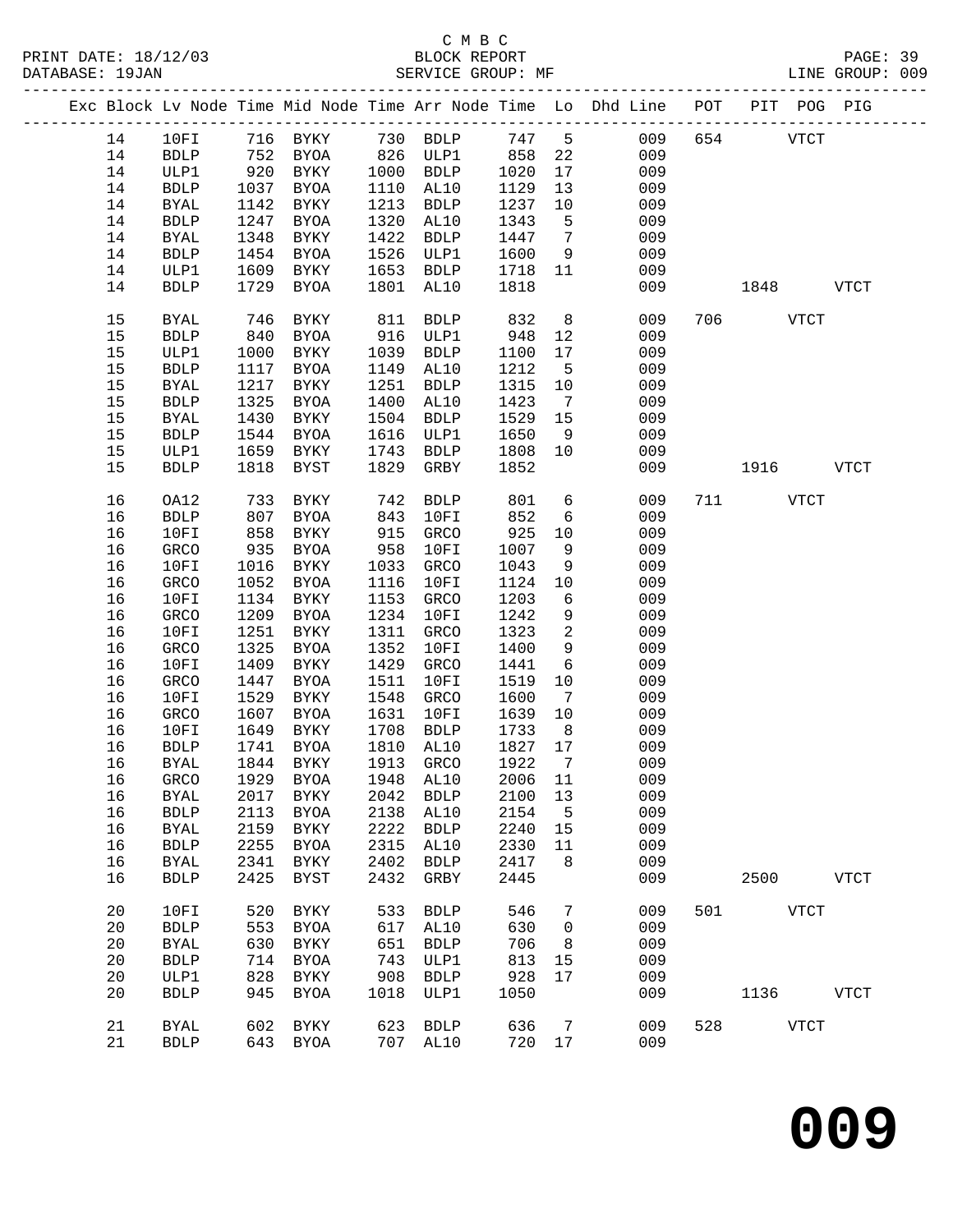|  |    |             |      | Exc Block Lv Node Time Mid Node Time Arr Node Time Lo Dhd Line POT PIT POG PIG |      |                |         |                         |        |       |               |          |             |             |
|--|----|-------------|------|--------------------------------------------------------------------------------|------|----------------|---------|-------------------------|--------|-------|---------------|----------|-------------|-------------|
|  | 21 |             |      | BYAL 737 BYKY 802 BDLP 823 5                                                   |      |                |         |                         |        | 009   |               |          |             |             |
|  | 21 |             |      | BDLP 828 BYOA 905 ULP1 937                                                     |      |                |         |                         |        |       | 009 1021 VTCT |          |             |             |
|  | 22 | BYOA        | 623  |                                                                                |      | AL10           | 635     | $\overline{\mathbf{c}}$ |        | 009   |               | 604 VTCT |             |             |
|  | 22 | BYAL        | 637  |                                                                                |      |                | 714     | 9                       |        | 009   |               |          |             |             |
|  | 22 | <b>BDLP</b> | 723  |                                                                                |      |                | 822     | 19                      |        | 009   |               |          |             |             |
|  |    |             |      |                                                                                |      |                |         |                         |        |       |               |          |             |             |
|  | 22 | ULP1        | 841  | <b>BYKY</b>                                                                    |      | 921 BDLP       | 941     | 17                      |        | 009   |               |          |             |             |
|  | 22 | <b>BDLP</b> | 958  | BYOA                                                                           |      | 1031 AL10      | 1050    |                         |        | 009   |               |          | 1117        | VTCT        |
|  | 23 | 10FI        |      | 649 BYKY                                                                       |      | 703 BDLP       | 718     | $7\overline{ }$         |        | 009   |               | 629 VTCT |             |             |
|  | 23 | BDLP        |      | 725 BYOA                                                                       |      | 757 ULP1       | 828     |                         |        | 009   |               |          | 912 VTCT    |             |
|  | 24 | VI41        | 712  |                                                                                |      | BYST           | 722     | $4\overline{ }$         |        | 1 020 |               | 649 VTCT |             |             |
|  | 24 | GRCO        | 727  | BYOA 748 10FI                                                                  |      |                | 755     | 5                       |        | 009   |               |          |             |             |
|  |    |             |      |                                                                                |      |                |         |                         |        |       |               |          |             |             |
|  | 24 | 10FI        | 800  | BYKY                                                                           |      | 816 BDLP       | 837     | 9                       |        | 009   |               |          |             |             |
|  | 24 | <b>BDLP</b> | 846  | BYST                                                                           |      | 901 OABY       | 922     |                         |        | 009   |               | 942      |             | <b>VTCT</b> |
|  | 25 | BYOA        | 718  |                                                                                |      | ULP1           |         |                         | 744 12 | 009   |               | 656 VTCT |             |             |
|  | 25 | ULP1        |      | 756 BYKY 833 BDLP                                                              |      |                | 854 15  |                         |        | 009   |               |          |             |             |
|  | 25 | <b>BDLP</b> |      | 909 BYST 921 OABY                                                              |      |                | 942     |                         |        | 009   |               |          | 1002 VTCT   |             |
|  | 26 | 10FI        | 725  | BYKY                                                                           |      | 739 BDLP       | 756     | 7                       |        | 009   | 703           |          | <b>VTCT</b> |             |
|  | 26 | <b>BDLP</b> |      | 803 BYOA                                                                       |      | 837 ULP1       | 909     |                         |        | 009   |               | 953      |             | <b>VTCT</b> |
|  | 31 | OA12        | 1347 | BYKY                                                                           | 1400 | GRCO           | 1412    | $\overline{4}$          |        | 009   | 1325 VTCT     |          |             |             |
|  | 31 | GRCO        |      | 1416 BYOA                                                                      |      | 1441 10FI      | 1449 10 |                         |        | 009   |               |          |             |             |
|  |    |             |      |                                                                                |      |                |         |                         |        |       |               |          |             |             |
|  | 31 | 10FI        | 1459 | BYKY                                                                           |      | 1518 GRCO      | 1530    | $\overline{7}$          |        | 009   |               |          |             |             |
|  | 31 | GRCO        | 1537 | BYOA                                                                           | 1601 | 10FI           | 1609    | 11                      |        | 009   |               |          |             |             |
|  | 31 | 10FI        | 1620 | BYKY                                                                           | 1639 | BDLP           | 1704    | 9                       |        | 009   |               |          |             |             |
|  | 31 | <b>BDLP</b> | 1713 | BYOA                                                                           |      | 1745 ULP1      | 1818    | $\overline{4}$          |        | 009   |               |          |             |             |
|  | 31 | ULP1        | 1822 | BYKY                                                                           | 1903 | BDLP           | 1922    | 11                      |        | 009   |               |          |             |             |
|  |    |             |      |                                                                                |      |                |         |                         |        |       |               |          |             |             |
|  | 31 | <b>BDLP</b> | 1933 | BYOA                                                                           |      | 1958 AL10      | 2016    | 11                      |        | 009   |               |          |             |             |
|  | 31 | <b>BYAL</b> | 2027 | BYKY                                                                           | 2051 | GRCO           | 2100    | 9                       |        | 009   |               |          |             |             |
|  | 31 | GRCO        | 2109 | BYOA                                                                           | 2128 | AL10           | 2144    | 5                       |        | 009   |               |          |             |             |
|  | 31 | BYAL        | 2149 | BYKY                                                                           | 2212 | GRCO           | 2221    | 8 <sup>8</sup>          |        | 009   |               |          |             |             |
|  |    |             |      |                                                                                |      |                | 2302    |                         |        |       |               |          |             |             |
|  | 31 | GRCO        | 2229 | BYOA                                                                           | 2247 | AL10           |         | 9                       |        | 009   |               |          |             |             |
|  | 31 | BYAL        | 2311 | BYKY                                                                           |      | 2332 BDLP 2347 |         | 8                       |        | 009   |               |          |             |             |
|  | 31 | <b>BDLP</b> | 2355 | BYOA                                                                           |      | 2413 AL10 2428 |         |                         |        | 009   |               | 2447     |             | VTCT        |
|  | 32 |             |      | 0A12 1328 BYKY 1341 BDLP 1405 8 009 1306 VTCT                                  |      |                |         |                         |        |       |               |          |             |             |
|  | 32 | <b>BDLP</b> | 1413 | BYOA                                                                           | 1446 | ULP1           | 1522    | 6                       |        | 009   |               |          |             |             |
|  | 32 | ULP1        | 1528 | BYKY                                                                           | 1611 | <b>BDLP</b>    | 1636    | 8                       |        | 009   |               |          |             |             |
|  | 32 |             | 1644 |                                                                                | 1716 |                |         | 10                      |        | 009   |               |          |             |             |
|  |    | <b>BDLP</b> |      | BYOA                                                                           |      | ULP1           | 1749    |                         |        |       |               |          |             |             |
|  | 32 | ULP1        | 1759 | BYKY                                                                           | 1841 | <b>BDLP</b>    | 1903    | 6                       |        | 009   |               |          |             |             |
|  | 32 | <b>BDLP</b> | 1909 | BYST                                                                           | 1919 | GRBY           | 1939    |                         |        | 009   |               | 1957     |             | VTCT        |
|  | 33 | <b>BYAL</b> | 1421 | BYKY                                                                           | 1455 | <b>BDLP</b>    | 1520    | 14                      |        |       | 009 1342      |          | <b>VTCT</b> |             |
|  | 33 | <b>BDLP</b> | 1534 | <b>BYOA</b>                                                                    | 1606 | ULP1           | 1640    | 9                       |        | 009   |               |          |             |             |
|  | 33 | ULP1        | 1649 | BYKY                                                                           | 1733 | <b>BDLP</b>    | 1758    | 7                       |        | 009   |               |          |             |             |
|  | 33 |             | 1805 |                                                                                | 1834 | AL10           | 1853    |                         |        | 009   |               |          |             |             |
|  |    | <b>BDLP</b> |      | <b>BYOA</b>                                                                    |      |                |         | 12                      |        |       |               |          |             |             |
|  | 33 | <b>BYAL</b> | 1905 | BYKY                                                                           | 1932 | GRCO           | 1941    | 8                       |        | 009   |               |          |             |             |
|  | 33 | GRCO        | 1949 | <b>BYOA</b>                                                                    | 2008 | AL10           | 2026    | 11                      |        | 009   |               |          |             |             |
|  | 33 | <b>BYAL</b> | 2037 | BYKY                                                                           | 2101 | <b>BDLP</b>    | 2119    | 13                      |        | 009   |               |          |             |             |
|  | 33 | <b>BDLP</b> | 2132 | BYOA                                                                           | 2157 | AL10           | 2213    | 6                       |        | 009   |               |          |             |             |
|  |    |             |      |                                                                                |      |                |         |                         |        |       |               |          |             |             |
|  | 33 | <b>BYAL</b> | 2219 | BYKY                                                                           | 2242 | <b>BDLP</b>    | 2300    | 5                       |        | 009   |               |          |             |             |
|  | 33 | <b>BDLP</b> | 2305 | <b>BYST</b>                                                                    | 2312 | GRBY           | 2329    |                         |        | 009   |               | 2345     |             | <b>VTCT</b> |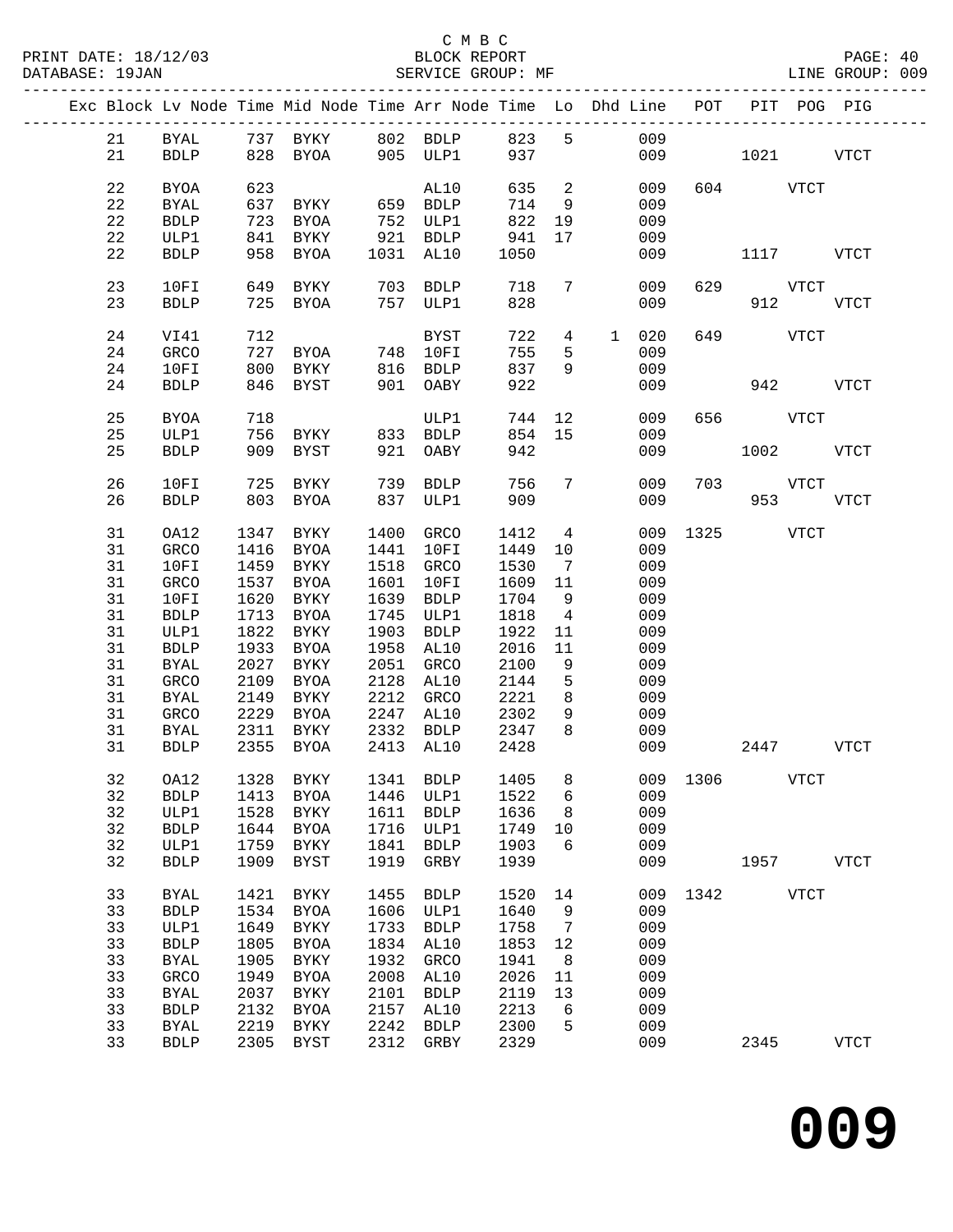|  |    |              |      |           |      |                            |         |                 | Exc Block Lv Node Time Mid Node Time Arr Node Time Lo Dhd Line POT PIT POG PIG |               |           |             |
|--|----|--------------|------|-----------|------|----------------------------|---------|-----------------|--------------------------------------------------------------------------------|---------------|-----------|-------------|
|  | 34 | OA12         |      |           |      | 1419 BYKY 1432 BDLP 1457 7 |         |                 |                                                                                | 009 1357 VTCT |           |             |
|  | 34 | BDLP         |      |           |      | 1504 BYOA 1536 ULP1 1610   |         | 9               | 009                                                                            |               |           |             |
|  | 34 | ULP1         |      | 1619 BYKY |      | 1703 BDLP 1728             |         | 9               | 009                                                                            |               |           |             |
|  | 34 | <b>BDLP</b>  |      | 1737 BYOA |      | 1809 AL10                  | 1826    |                 |                                                                                | 009 1856 VTCT |           |             |
|  |    |              |      |           |      |                            |         |                 |                                                                                |               |           |             |
|  | 35 | 10FI         | 1430 | BYKY      | 1450 | GRCO                       | 1502    | $5\overline{)}$ |                                                                                | 009 1358 VTCT |           |             |
|  | 35 | GRCO         | 1507 | BYOA      |      | 1531 10FI                  | 1539    | 9               | 009                                                                            |               |           |             |
|  | 35 | 10FI         | 1548 | BYKY      |      | 1607 GRCO                  | 1619    | 8 <sup>8</sup>  | 009                                                                            |               |           |             |
|  | 35 | GRCO         | 1627 | BYOA      | 1651 | 10FI                       | 1659    | 10              | 009                                                                            |               |           |             |
|  | 35 | 10FI         |      | 1709 BYKY |      | 1728 BDLP                  | 1753    | 6               | 009                                                                            |               |           |             |
|  | 35 | <b>BDLP</b>  |      | 1759 BYST | 1810 | GRBY                       | 1833    |                 | 009                                                                            | 1857 VTCT     |           |             |
|  |    |              |      |           |      |                            |         |                 |                                                                                |               |           |             |
|  | 36 | BYAL         | 1450 | BYKY      | 1523 | BDLP                       | 1548    | 16              |                                                                                | 009 1411 VTCT |           |             |
|  | 36 | <b>BDLP</b>  | 1604 | BYOA      |      | 1636 ULP1                  | 1710    | 9               | 009                                                                            |               |           |             |
|  | 36 | ULP1         | 1719 | BYKY      |      | 1803 BDLP                  | 1828    | 10              | 009                                                                            |               |           |             |
|  | 36 | <b>BDLP</b>  | 1838 | BYOA      |      | 1907 AL10                  | 1926    | 10              | 009                                                                            |               |           |             |
|  | 36 | <b>BYAL</b>  | 1936 | BYKY      |      | 2001 BDLP                  | 2019    | 14              | 009                                                                            |               |           |             |
|  | 36 | <b>BDLP</b>  |      | 2033 BYOA |      | 2058 AL10                  | 2114    | 14              | 009                                                                            |               |           |             |
|  | 36 | BYAL         |      | 2128 BYKY |      | 2152 GRCO                  | 2201    | 8 <sup>8</sup>  | 009                                                                            |               |           |             |
|  | 36 | GRCO         |      | 2209 BYOA |      | 2227 AL10                  | 2242    |                 | 009                                                                            | 2303 VTCT     |           |             |
|  |    |              |      |           |      |                            |         |                 |                                                                                |               |           |             |
|  | 37 | BYOA         | 1453 |           |      | ULP1                       | 1529    | $6\overline{6}$ |                                                                                | 009 1431 VTCT |           |             |
|  | 37 | ULP1         | 1535 | BYKY      |      | 1619 BDLP                  | 1644    | $5^{\circ}$     | 009                                                                            |               |           |             |
|  | 37 | <b>BDLP</b>  | 1649 | BYOA      |      | 1721 10FI                  | 1728    | 11              | 009                                                                            |               |           |             |
|  | 37 | 10FI         |      | 1739 BYKY |      | 1758 BDLP                  | 1823    | 10              | 009                                                                            |               |           |             |
|  | 37 | <b>BDLP</b>  | 1833 | BYST      |      | 1844 GRBY                  | 1907    |                 | 009                                                                            |               | 1926      | <b>VTCT</b> |
|  |    |              |      |           |      |                            |         |                 |                                                                                |               |           |             |
|  | 38 | BYAL         |      | 1500 BYKY |      | 1533 BDLP                  | 1558 16 |                 |                                                                                | 009 1421 VTCT |           |             |
|  | 38 | <b>BDLP</b>  |      | 1614 BYOA |      | 1646 ULP1                  | 1719    |                 | 009                                                                            |               | 1807 VTCT |             |
|  |    |              |      |           |      |                            |         |                 |                                                                                |               |           |             |
|  | 39 | <b>BYAL</b>  | 1510 | BYKY      | 1543 | BDLP                       | 1608    | 16              | 009                                                                            | 1431 VTCT     |           |             |
|  | 39 | ${\tt BDLP}$ | 1624 | BYOA      |      | 1656 ULP1                  | 1729    | $\overline{4}$  | 009                                                                            |               |           |             |
|  | 39 | ULP1         | 1733 | BYKY      |      | 1815 BDLP                  | 1837    | 16              | 009                                                                            |               |           |             |
|  | 39 | <b>BDLP</b>  | 1853 | BYOA      | 1920 | AL10                       | 1939    | $\overline{7}$  | 009                                                                            |               |           |             |
|  | 39 | BYAL         | 1946 | BYKY      | 2011 | GRCO                       | 2020    | 9               | 009                                                                            |               |           |             |
|  | 39 | GRCO         | 2029 | BYOA      |      | 2048 AL10                  | 2106    | 11              | 009                                                                            |               |           |             |
|  | 39 | BYAL         | 2117 | BYKY      |      | 2141 BDLP                  | 2159    | 15              | 009                                                                            |               |           |             |
|  | 39 | <b>BDLP</b>  | 2214 | BYOA      |      | 2237 AL10                  | 2252    | $\overline{4}$  | 009                                                                            |               |           |             |
|  | 39 | BYAL         |      | 2256 BYKY |      | 2317 GRCO                  | 2325    | 20              | 009                                                                            |               |           |             |
|  |    |              |      |           |      |                            |         |                 | 39 GRCO 2345 BYOA 2401 AL10 2416 10 009                                        |               |           |             |
|  | 39 | <b>BYAL</b>  | 2426 | BYKY      | 2446 | GRCO                       | 2454 16 |                 | 009                                                                            |               |           |             |
|  | 39 | GRCO         | 2510 | BYMN      | 2521 | GRBY                       | 2528    |                 | 009                                                                            |               | 2543      | <b>VTCT</b> |
|  |    |              |      |           |      |                            |         |                 |                                                                                |               |           |             |
|  | 40 | 10FI         | 1612 | BYKY      | 1631 | <b>BDLP</b>                | 1656    | 8               | 009                                                                            | 1540 VTCT     |           |             |
|  | 40 | <b>BDLP</b>  | 1704 | BYOA      | 1736 | ULP1                       | 1809    | 4               | 009                                                                            |               |           |             |
|  | 40 | ULP1         | 1813 | BYKY      | 1854 | GRCO                       | 1905    | 8               | 009                                                                            |               |           |             |
|  | 40 | GRCO         | 1913 | BYOA      | 1933 | AL10                       | 1952    |                 | 009                                                                            |               | 2013      | VTCT        |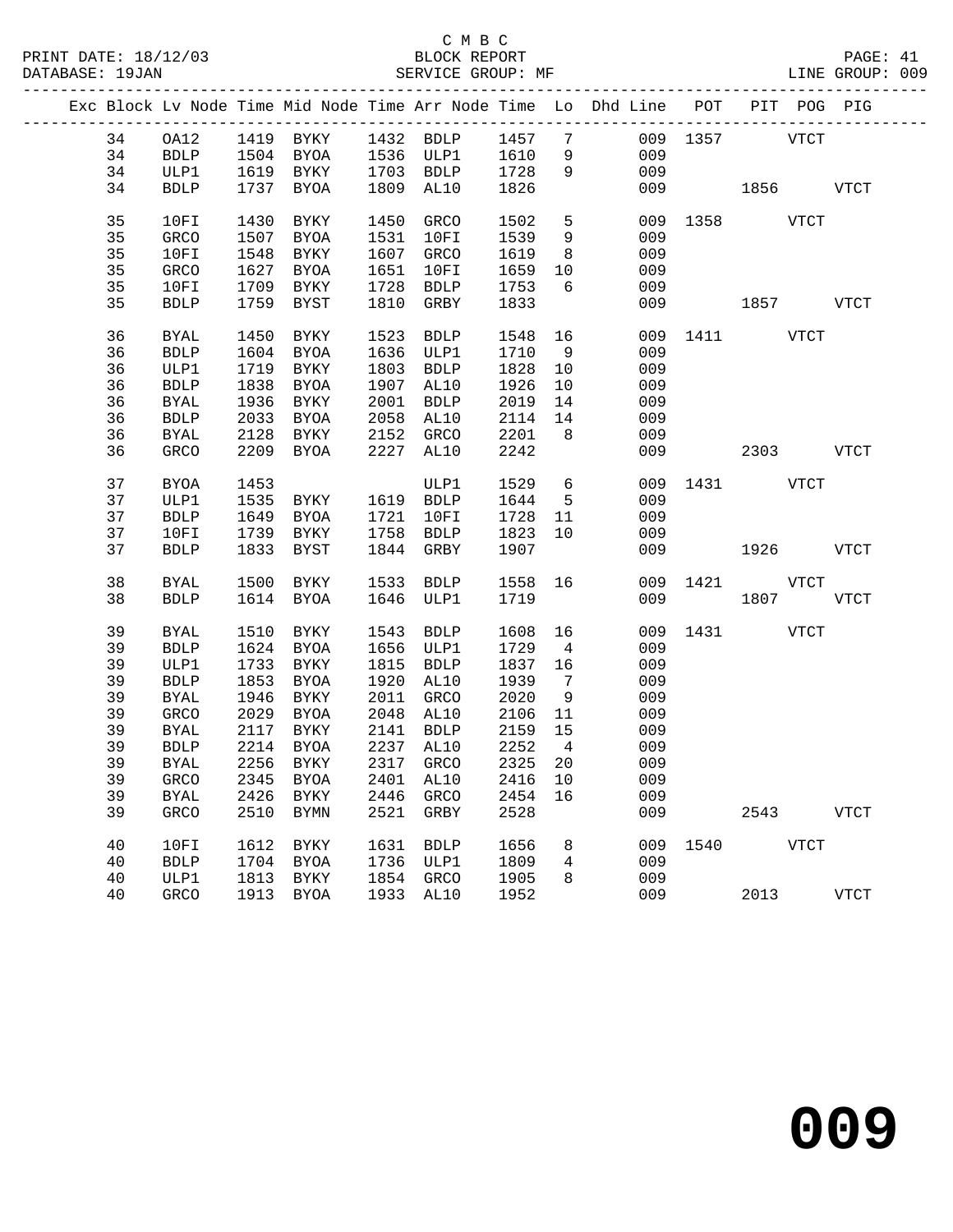| Exc Block Lv Node Time Mid Node Time Arr Node Time Lo Dhd Line POT PIT POG PIG |              |              |                            |              |              |              |                         |            |         |      |      |             |  |
|--------------------------------------------------------------------------------|--------------|--------------|----------------------------|--------------|--------------|--------------|-------------------------|------------|---------|------|------|-------------|--|
| $\mathbf{1}$                                                                   | MRST         |              | 403 GRBY 427 RIHA          |              |              |              |                         | 438 0      | 010 355 |      | VTCT |             |  |
| $\mathbf 1$                                                                    | RIHA         | 438 GRBY     |                            |              | 449 MRST     | 511 11       |                         | 010        |         |      |      |             |  |
| $\mathbf 1$                                                                    | MRST         | 522<br>557   | GRBY                       |              | 546 RIHA     | 557          | $\overline{0}$          | 010        |         |      |      |             |  |
| $1\,$                                                                          | RIHA         |              | GRBY                       |              | 608 MRST     | 630 10       |                         | 010        |         |      |      |             |  |
| 1                                                                              | MRST         | 640          | GRBY                       | 707          | RIHA         | 721          | $\overline{0}$          | 010        |         |      |      |             |  |
| 1                                                                              | RIHA         | 721          | GRBY                       |              | 734 MRST     | 759          | 10                      | 010        |         |      |      |             |  |
| 1                                                                              | MRST         | 809          | GRBY                       | 841          | RIHA         | 857          | $\overline{0}$          | 010        |         |      |      |             |  |
| 1                                                                              | RIHA         | 857          | GRBY                       | 912          | MRST         | 942          | 14                      | 010        |         |      |      |             |  |
| 1                                                                              | MRST         | 956          | GRBY                       |              | 1029 RIHA    | 1045         | $\overline{0}$          | 010        |         |      |      |             |  |
| 1                                                                              | RIHA         | 1045         | GRBY                       | 1101         | MRST         | 1131         | 19                      | 010        |         |      |      |             |  |
| 1                                                                              | MRST         | 1150         | GRBY                       | 1227         | RIHA         | 1245         | $\overline{\mathbf{0}}$ | 010        |         |      |      |             |  |
| 1                                                                              | RIHA         | 1245         | GRBY                       | 1304         | MRST         | 1335         | 19                      | 010        |         |      |      |             |  |
| $\mathbf 1$                                                                    | MRST         | 1354         | GRBY                       | 1430         | RIHA         | 1447         | $\overline{0}$          | 010        |         |      |      |             |  |
| 1                                                                              | RIHA         | 1447         | GRBY                       | 1506         | MRST         | 1541         | 14                      | 010        |         |      |      |             |  |
| 1                                                                              | MRST         | 1555         | GRBY                       | 1631         | RIHA         | 1649         | $\overline{0}$          | 010        |         |      |      |             |  |
| 1                                                                              | RIHA         | 1649         | GRBY                       | 1709         | MRST         | 1743         | 16                      | 010        |         |      |      |             |  |
| 1                                                                              | MRST         | 1759         | GRBY                       | 1831         | RIHA         | 1849         | $\overline{0}$          | 010        |         |      |      |             |  |
| 1<br>1                                                                         | RIHA<br>MRST | 1849<br>1944 | GRBY<br>GRBY               | 1907<br>2014 | MRST<br>RIHA | 1935<br>2029 | 9<br>$\Omega$           | 010<br>010 |         |      |      |             |  |
| $\mathbf 1$                                                                    | RIHA         | 2029         | GRBY                       | 2047         | MRST         | 2115         |                         | 010        |         | 2120 |      | VTCT        |  |
|                                                                                |              |              |                            |              |              |              |                         |            |         |      |      |             |  |
| 2                                                                              | MRST         | 423          | GRBY                       | 447          | RIHA         | 458          | $\overline{0}$          | 010        | 415     | VTCT |      |             |  |
| 2                                                                              | RIHA         | 458          | GRBY                       | 509          | MRST         | 531          | $7\phantom{.0}$         | 010        |         |      |      |             |  |
| $\sqrt{2}$                                                                     | MRST         | 538          | GRBY                       | 602          | RIHA         | 615          | $\overline{0}$          | 010        |         |      |      |             |  |
| $\sqrt{2}$                                                                     | RIHA         | 615          | GRBY                       | 627          | MRST         | 650          | 11                      | 010        |         |      |      |             |  |
| 2                                                                              | MRST         | 701          | GRBY                       | 730          | RIHA         | 745          | $\overline{0}$          | 010        |         |      |      |             |  |
| $\sqrt{2}$                                                                     | RIHA         | 745          | GRBY                       | 759          | MRST         | 828          | 13                      | 010        |         |      |      |             |  |
| $\sqrt{2}$                                                                     | MRST         | 841          | GRBY                       | 913          | RIHA         | 929          | $\overline{0}$          | 010        |         |      |      |             |  |
| $\sqrt{2}$                                                                     | RIHA         | 929          | GRBY                       | 944          | MRST         | 1014         | 16                      | 010        |         |      |      |             |  |
| 2                                                                              | MRST         | 1030         | GRBY                       | 1104         | RIHA         | 1121         | $\overline{0}$          | 010        |         |      |      |             |  |
| 2                                                                              | RIHA         | 1121         | GRBY                       |              | 1139 MRST    | 1210 16      |                         | 010        |         |      |      |             |  |
| 2                                                                              | MRST         | 1226         | GRBY                       |              | 1303 RIHA    | 1321         | $\overline{0}$          | 010        |         |      |      |             |  |
| $\sqrt{2}$                                                                     | RIHA         |              | 1321 GRBY                  |              | 1340 MRST    | 1411 15      |                         | 010        |         |      |      |             |  |
| $\sqrt{2}$                                                                     | MRST         |              | 1426 GRBY 1502 RIHA 1519 0 |              |              |              |                         | 010        |         |      |      |             |  |
| 2                                                                              | RIHA         | 1519         | GRBY                       | 1538         | MRST         | 1613         | 10                      | 010        |         |      |      |             |  |
| 2                                                                              | MRST         | 1623         | GRBY                       | 1700         | RIHA         | 1719         | $\overline{0}$          | 010        |         |      |      |             |  |
| $\sqrt{2}$                                                                     | RIHA         | 1719         | GRBY                       | 1739         | MRST         | 1813         | 18                      | 010        |         |      |      |             |  |
| 2                                                                              | MRST         | 1831         | GRBY                       | 1905         | RIHA         | 1921         | 0                       | 010        |         |      |      |             |  |
| $\sqrt{2}$                                                                     | RIHA         | 1921         | GRBY                       | 1939         | MRST         | 2007         | 7                       | 010        |         |      |      |             |  |
| 2                                                                              | MRST         | 2014         | GRBY                       | 2044         | RIHA         | 2059         | $\overline{0}$          | 010        |         |      |      |             |  |
| GR 2                                                                           | RIHA         | 2059         | GRBY                       | 2117         | MRST         | 2144         | 13                      | 010        |         |      |      |             |  |
| $#GR$ 2                                                                        | RIHA         | 2059         | GRBY                       | 2117         | MRST         | 2144         | 13                      | 010        |         |      |      |             |  |
| GR 2                                                                           | MRST         | 2157         | GRBY                       | 2226         | RIHA         | 2240         | 0                       | 010        |         |      |      |             |  |
| $#GR$ 2                                                                        | MRST         | 2157<br>2240 | GRBY<br>GRBY               | 2226<br>2258 | RIHA         | 2240<br>2323 | $\Omega$                | 010<br>010 |         |      |      |             |  |
| GR 2                                                                           | RIHA         |              |                            | 2258         | MRST         |              |                         |            |         | 2328 |      | VTCT        |  |
| #GR 2                                                                          | RIHA         | 2240         | GRBY                       |              | MRST         | 2323         |                         | 010        |         | 2328 |      | <b>VTCT</b> |  |

# C M B C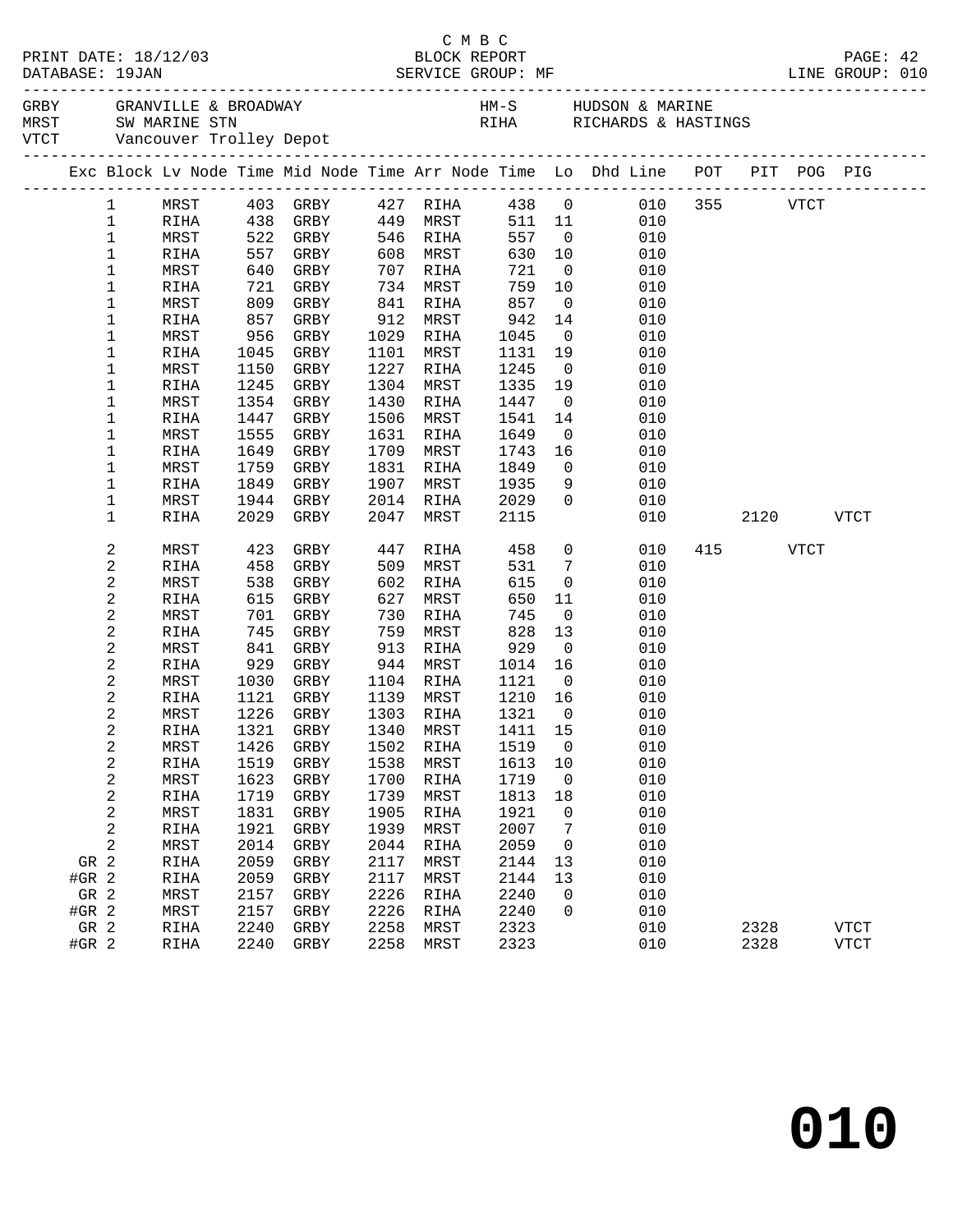### C M B C

| DATABASE: 19JAN |      |      | SERVICE GROUP: MF                |      |                      |             |                         | LINE GROUP: 010                                                                |              |      |             |             |  |
|-----------------|------|------|----------------------------------|------|----------------------|-------------|-------------------------|--------------------------------------------------------------------------------|--------------|------|-------------|-------------|--|
|                 |      |      |                                  |      |                      |             |                         | Exc Block Lv Node Time Mid Node Time Arr Node Time Lo Dhd Line POT PIT POG PIG |              |      |             |             |  |
| 3               | MRST |      | 443 GRBY 507 RIHA                |      |                      | 518 0       |                         |                                                                                | 010 435 VTCT |      |             |             |  |
| 3               | RIHA | 518  | GRBY                             |      | 529 MRST             | 551 10      |                         | 010                                                                            |              |      |             |             |  |
| 3               | MRST | 601  | GRBY                             |      | 626 RIHA             | 639         | $\overline{0}$          | 010                                                                            |              |      |             |             |  |
| 3               | RIHA | 639  | GRBY                             |      | 652 MRST             | 715         | 15                      | 010                                                                            |              |      |             |             |  |
| 3               | MRST | 730  | GRBY                             | 759  | RIHA                 | 815         | $\overline{0}$          | 010                                                                            |              |      |             |             |  |
| 3               | RIHA | 815  | GRBY                             | 830  | MRST                 | 900         | 11                      | 010                                                                            |              |      |             |             |  |
| 3               | MRST | 911  | GRBY                             | 943  | RIHA                 | 959         | $\overline{0}$          | 010                                                                            |              |      |             |             |  |
| 3               | RIHA | 959  | GRBY                             | 1014 | MRST                 | 1044        | 22                      | 010                                                                            |              |      |             |             |  |
| 3               | MRST | 1106 | GRBY                             | 1140 | RIHA                 | 1157        | $\overline{0}$          | 010                                                                            |              |      |             |             |  |
| 3               | RIHA | 1157 | GRBY                             | 1215 | MRST                 | 1246        | 16                      | 010                                                                            |              |      |             |             |  |
| 3               | MRST | 1302 | GRBY                             | 1339 | RIHA                 | 1357        | $\overline{0}$          | 010                                                                            |              |      |             |             |  |
| 3               | RIHA | 1357 | GRBY                             | 1416 | MRST                 | 1449        | 13                      | 010                                                                            |              |      |             |             |  |
| 3               | MRST | 1502 | GRBY                             | 1538 | RIHA                 | 1555        | $\overline{0}$          | 010                                                                            |              |      |             |             |  |
| 3               | RIHA | 1555 | GRBY                             | 1614 | MRST                 | 1649        | 12                      | 010                                                                            |              |      |             |             |  |
| 3               | MRST | 1701 | GRBY                             | 1736 | RIHA                 | 1755        | $\overline{0}$          | 010                                                                            |              |      |             |             |  |
| 3               | RIHA | 1755 | GRBY                             | 1814 | MRST                 | 1846        | 12                      | 010                                                                            |              |      |             |             |  |
| 3               | MRST | 1858 | GRBY                             | 1930 | RIHA                 | 1945        | $\overline{0}$          | 010                                                                            |              |      |             |             |  |
| 3               | RIHA | 1945 | GRBY                             | 2003 | MRST                 | 2031        | 15                      | 010                                                                            |              |      |             |             |  |
| GR 3            | MRST | 2046 | GRBY                             | 2115 | RIHA                 | 2130        | $\overline{0}$          | 010                                                                            |              |      |             |             |  |
| $#GR$ 3         | MRST | 2046 | GRBY                             | 2115 | RIHA                 | 2130        | $\mathsf{O}$            | 010                                                                            |              |      |             |             |  |
| GR 3            | RIHA | 2130 | GRBY                             | 2148 | MRST                 | 2215        | $4\overline{ }$         | 010                                                                            |              |      |             |             |  |
| $#GR$ 3         | RIHA | 2130 | GRBY                             | 2148 | MRST                 | 2215        | $\overline{4}$          | 010                                                                            |              |      |             |             |  |
| GR 3            | MRST | 2219 | GRBY                             | 2246 | RIHA                 | 2300        | $\mathbf 0$             | 010                                                                            |              |      |             |             |  |
| $#GR$ 3         | MRST | 2219 | GRBY                             | 2246 | RIHA                 | 2300        | $\overline{0}$          | 010                                                                            |              |      |             |             |  |
| GR 3            | RIHA | 2300 | GRBY                             | 2314 | MRST                 | 2338        | 13                      | 010                                                                            |              |      |             |             |  |
| $#GR$ 3         | RIHA | 2300 | GRBY                             | 2314 | MRST                 | 2338        | 13                      | 010                                                                            |              |      |             |             |  |
| GR 3            | MRST | 2351 | GRBY                             | 2416 | RIHA                 | 2432        | $\overline{\mathbf{3}}$ | 010                                                                            |              |      |             |             |  |
| $#GR$ 3         | MRST | 2351 | GRBY                             | 2416 | RIHA                 | 2432        | $\overline{\mathbf{3}}$ | 010                                                                            |              |      |             |             |  |
| GR 3            | RIHA | 2435 | GRBY                             | 2452 | MRST                 | 2512        |                         | 010                                                                            |              | 2517 |             | VTCT        |  |
| $#GR$ 3         | RIHA | 2435 | GRBY                             | 2452 | MRST                 | 2512        |                         | 010                                                                            |              | 2517 |             | VTCT        |  |
| 4               | MRST | 453  | GRBY                             | 517  | RIHA                 | 528         | $\overline{0}$          | 010                                                                            |              | 445  | <b>VTCT</b> |             |  |
| 4               | RIHA | 528  | GRBY                             | 539  | MRST                 | 601         | 12                      | 010                                                                            |              |      |             |             |  |
| 4               | MRST | 613  | GRBY                             | 638  | RIHA                 | 651         | $\overline{0}$          | 010                                                                            |              |      |             |             |  |
| 4               | RIHA | 651  | GRBY                             |      | 704 MRST             | 727         | 15                      | 010                                                                            |              |      |             |             |  |
| 4               | MRST | 742  | GRBY                             |      | 811 RIHA             | 827         | $\overline{0}$          | 010                                                                            |              |      |             |             |  |
| 4               | RIHA | 827  | GRBY                             |      | 842 MRST<br>953 RIHA | 912<br>1009 | 9                       | 010                                                                            |              |      |             |             |  |
| 4               | MRST | 921  | GRBY                             |      |                      | 1009        | $\overline{0}$          | 010                                                                            |              |      |             |             |  |
| 4               |      |      | RIHA 1009 GRBY 1025 MRST 1055 22 |      |                      |             |                         | 010                                                                            |              |      |             |             |  |
| 4               | MRST | 1117 | GRBY                             | 1152 | RIHA                 | 1209        | 0                       | 010                                                                            |              |      |             |             |  |
| 4               | RIHA | 1209 | GRBY                             | 1227 | MRST                 | 1258        | 15                      | 010                                                                            |              |      |             |             |  |
| 4               | MRST | 1313 | GRBY                             | 1350 | RIHA                 | 1407        | $\overline{0}$          | 010                                                                            |              |      |             |             |  |
| 4               | RIHA | 1407 | ${\tt GRBY}$                     | 1426 | MRST                 | 1501        | 13                      | 010                                                                            |              |      |             |             |  |
| 4               | MRST | 1514 | GRBY                             | 1550 | RIHA                 | 1607        | $\overline{0}$          | 010                                                                            |              |      |             |             |  |
| 4               | RIHA | 1607 | GRBY                             | 1627 | MRST                 | 1702        | 12                      | 010                                                                            |              |      |             |             |  |
| 4               | MRST | 1714 | GRBY                             | 1749 | RIHA                 | 1807        | $\mathsf{O}$            | 010                                                                            |              |      |             |             |  |
| 4               | RIHA | 1807 | GRBY                             | 1826 | MRST                 | 1857        | 18                      | 010                                                                            |              |      |             |             |  |
| 4               | MRST | 1915 | GRBY                             | 1945 | RIHA                 | 2000        | 0                       | 010                                                                            |              |      |             |             |  |
| 4               | RIHA | 2000 | GRBY                             | 2018 | MRST                 | 2046        | 15                      | 010                                                                            |              |      |             |             |  |
| GR 4            | MRST | 2101 | GRBY                             | 2130 | RIHA                 | 2145        | 0                       | 010                                                                            |              |      |             |             |  |
| #GR $4$         | MRST | 2101 | GRBY                             | 2130 | RIHA                 | 2145        | 0                       | 010                                                                            |              |      |             |             |  |
| GR 4            | RIHA | 2145 | GRBY                             | 2203 | MRST                 | 2230        | 9                       | 010                                                                            |              |      |             |             |  |
| $#GR$ 4         | RIHA | 2145 | GRBY                             | 2203 | MRST                 | 2230        | 9                       | 010                                                                            |              |      |             |             |  |
| GR 4            | MRST | 2239 | GRBY                             | 2306 | RIHA                 | 2320        | 0                       | 010                                                                            |              |      |             |             |  |
| #GR $4$         | MRST | 2239 | GRBY                             | 2306 | RIHA                 | 2320        | 0                       | 010                                                                            |              |      |             |             |  |
| GR 4            | RIHA | 2320 | GRBY                             | 2334 | MRST                 | 2358        |                         | 010                                                                            |              | 2403 |             | <b>VTCT</b> |  |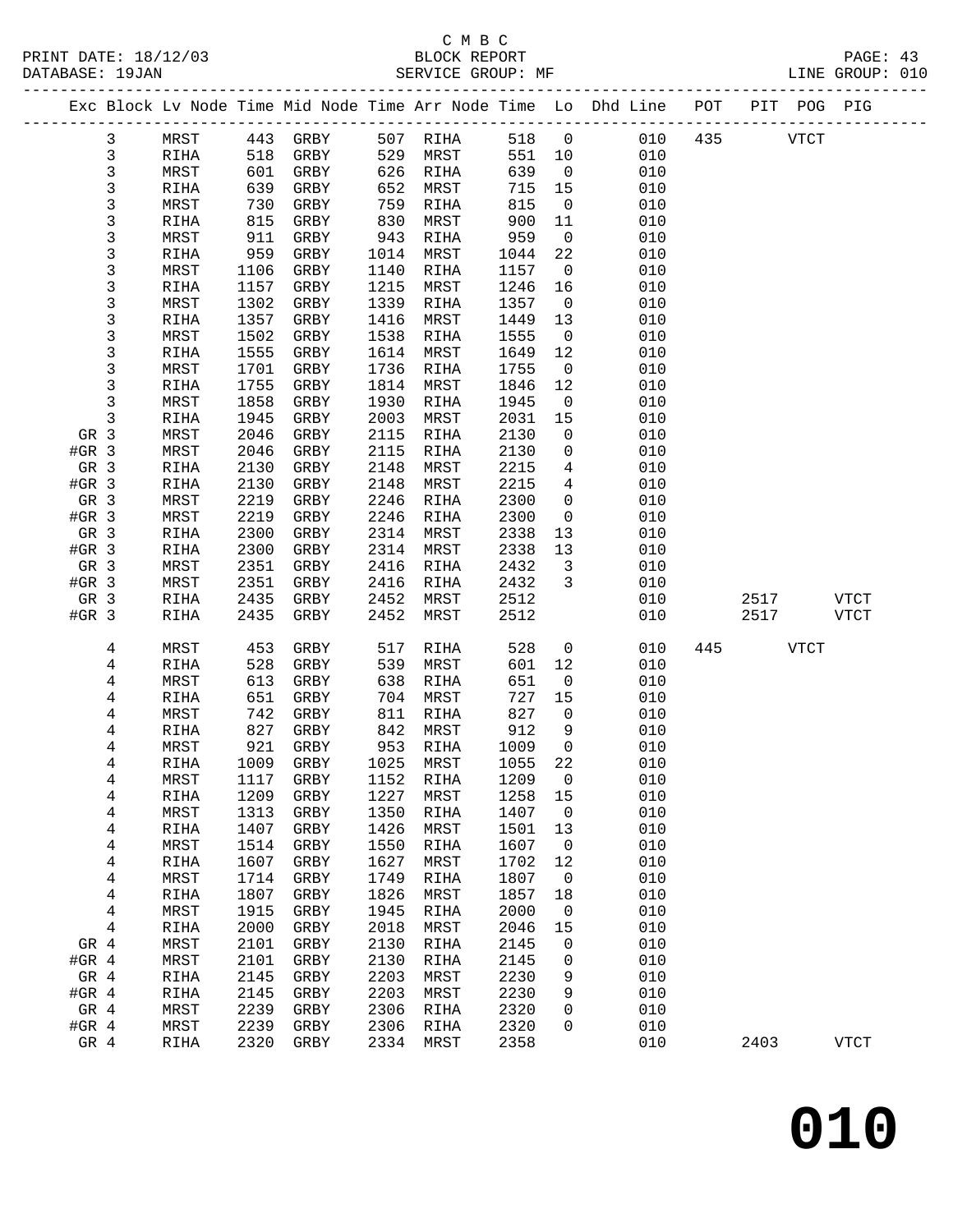#### C M B C<br>BLOCK REPORT SERVICE GROUP: MF

|                      | ب سینا            |                 |  |
|----------------------|-------------------|-----------------|--|
| PRINT DATE: 18/12/03 | BLOCK REPORT      | PAGE: 44        |  |
| DATABASE: 19JAN      | SERVICE GROUP: MF | LINE GROUP: 010 |  |

|       |   |            |      |                          |              |           |              |                         | Exc Block Lv Node Time Mid Node Time Arr Node Time Lo Dhd Line POT PIT POG PIG |     |           |             |
|-------|---|------------|------|--------------------------|--------------|-----------|--------------|-------------------------|--------------------------------------------------------------------------------|-----|-----------|-------------|
|       |   | #GR 4 RIHA |      | 2320 GRBY 2334 MRST 2358 |              |           |              |                         |                                                                                | 010 | 2403 VTCT |             |
|       | 5 | MRST       | 503  | GRBY                     |              | 527 RIHA  | 538          | $\overline{0}$          | 010                                                                            |     | 455 VTCT  |             |
|       | 5 | RIHA       | 538  | GRBY                     | 549          | MRST      | 611          | 8 <sup>8</sup>          | 010                                                                            |     |           |             |
|       | 5 | MRST       | 619  | GRBY                     | 644          | RIHA      | 657          | $\overline{0}$          | 010                                                                            |     |           |             |
|       | 5 | RIHA       | 657  | GRBY                     | 710          | MRST      | 733          | 14                      | 010                                                                            |     |           |             |
|       | 5 | MRST       | 747  | GRBY                     | 817          | RIHA      | 833          | $\overline{0}$          | 010                                                                            |     |           |             |
|       | 5 | RIHA       | 833  | GRBY                     | 848          | MRST      | 918          | 15                      | 010                                                                            |     |           |             |
|       | 5 | MRST       | 933  | GRBY                     | 1005         | RIHA      | 1021         | $\overline{\mathbf{0}}$ | 010                                                                            |     |           |             |
|       | 5 | RIHA       | 1021 | GRBY                     | 1037         | MRST      | 1107         | 22                      | 010                                                                            |     |           |             |
|       | 5 | MRST       | 1129 | GRBY                     | 1204         | RIHA      | 1221         | $\overline{0}$          | 010                                                                            |     |           |             |
|       | 5 | RIHA       | 1221 | GRBY                     | 1239         | MRST      | 1310         | 13                      | 010                                                                            |     |           |             |
|       | 5 | MRST       | 1323 | GRBY                     | 1400         | RIHA      | 1417         | $\overline{0}$          | 010                                                                            |     |           |             |
|       | 5 | RIHA       | 1417 | GRBY                     | 1436         | MRST      | 1511         | 15                      | 010                                                                            |     |           |             |
|       | 5 | MRST       | 1526 | GRBY                     | 1602         | RIHA      | 1619         | $\overline{0}$          | 010                                                                            |     |           |             |
|       | 5 | RIHA       | 1619 | GRBY                     | 1639         | MRST      | 1714         | 12                      | 010                                                                            |     |           |             |
|       | 5 | MRST       | 1726 | GRBY                     | 1801         | RIHA      | 1819         | $\overline{0}$          | 010                                                                            |     |           |             |
|       | 5 | RIHA       | 1819 | GRBY                     | 1838         | MRST      | 1909         |                         | 010                                                                            |     | 1915 VTCT |             |
|       | 6 | MRST       | 513  | GRBY                     | 537          | RIHA      | 548          | $\overline{0}$          | 010                                                                            |     | 505 VTCT  |             |
|       | 6 | RIHA       | 548  | GRBY                     | 559          | MRST      | 621          | 10                      | 010                                                                            |     |           |             |
|       | 6 | MRST       | 631  | GRBY                     | 656          | RIHA      | 709          | $\overline{\mathbf{0}}$ | 010                                                                            |     |           |             |
|       | 6 | RIHA       | 709  | GRBY                     | 722          | MRST      | 746          | 11                      | 010                                                                            |     |           |             |
|       | 6 | MRST       | 757  | GRBY                     | 829          | RIHA      | 845          | $\overline{0}$          | 010                                                                            |     |           |             |
|       | 6 | RIHA       | 845  | GRBY                     | 900          | MRST      | 930          | 14                      | 010                                                                            |     |           |             |
|       | 6 | MRST       | 944  | GRBY                     | 1017         | RIHA      | 1033         | $\overline{0}$          | 010                                                                            |     |           |             |
|       | 6 | RIHA       | 1033 | GRBY                     | 1049         | MRST      | 1119         | 19                      | 010                                                                            |     |           |             |
|       | 6 | MRST       | 1138 | GRBY                     | 1215         | RIHA      | 1233         | $\overline{0}$          | 010                                                                            |     |           |             |
|       | 6 | RIHA       | 1233 | GRBY                     | 1252         | MRST      | 1323         | 10                      | 010                                                                            |     |           |             |
|       | 6 | MRST       | 1333 | GRBY                     | 1410         | RIHA      | 1427         | $\overline{0}$          | 010                                                                            |     |           |             |
|       | 6 | RIHA       | 1427 | GRBY                     | 1446         | MRST      | 1521         | 11                      | 010                                                                            |     |           |             |
|       | 6 | MRST       | 1532 | GRBY                     | 1608         | RIHA      | 1625         | $\overline{0}$          | 010                                                                            |     |           |             |
|       | 6 | RIHA       | 1625 | GRBY                     | 1645         | MRST      | 1720         | 12                      | 010                                                                            |     |           |             |
|       | 6 | MRST       | 1732 | GRBY                     | 1807         | RIHA      | 1825         | $\overline{\mathbf{0}}$ | 010                                                                            |     |           |             |
|       | 6 | RIHA       | 1825 | GRBY                     | 1844         | MRST      | 1915         | 15                      | 010                                                                            |     |           |             |
|       | 6 | MRST       | 1930 | GRBY                     | 2000         | RIHA      | 2015         | $\overline{0}$          | 010                                                                            |     |           |             |
|       | 6 | RIHA       | 2015 | GRBY                     | 2033         | MRST      | 2101         | 16                      | 010                                                                            |     |           |             |
| GR 6  |   | MRST       | 2117 | GRBY                     | 2146         | RIHA      | 2200         | $\overline{0}$          | 010                                                                            |     |           |             |
| #GR 6 |   | MRST       | 2117 | GRBY                     | 2146         | RIHA      | 2200         | $\overline{0}$          | 010                                                                            |     |           |             |
| GR 6  |   | RIHA       |      | 2200 GRBY                |              | 2218 MRST | 2243 16      |                         | 010                                                                            |     |           |             |
| #GR 6 |   | RIHA       | 2200 | GRBY                     | 2218         | MRST      | 2243         | 16                      | 010                                                                            |     |           |             |
| GR 6  |   | MRST       | 2259 | GRBY                     | 2326         | RIHA      | 2340         | 0                       | 010                                                                            |     |           |             |
| #GR 6 |   | MRST       | 2259 | GRBY                     | 2326         | RIHA      | 2340         | 0                       | 010                                                                            |     |           |             |
| GR 6  |   | RIHA       | 2340 | GRBY                     | 2354         | MRST      | 2418         | 3                       | 010                                                                            |     |           |             |
| #GR 6 |   | RIHA       | 2340 | GRBY                     | 2354         | MRST      | 2418         | 3                       | 010                                                                            |     |           |             |
| GR 6  |   | MRST       | 2421 | GRBY                     | 2446         | RIHA      | 2502         | 3                       | 010                                                                            |     |           |             |
| #GR 6 |   | MRST       | 2421 | GRBY                     | 2446<br>2522 | RIHA      | 2502<br>2538 | 3                       | 010                                                                            |     |           |             |
| GR 6  |   | RIHA       | 2505 | GRBY                     | 2522         | $HM-S$    | 2538         |                         | 010<br>010                                                                     |     | 2540      | <b>VTCT</b> |
| #GR 6 |   | RIHA       | 2505 | GRBY                     |              | $HM-S$    |              |                         |                                                                                |     | 2540      | <b>VTCT</b> |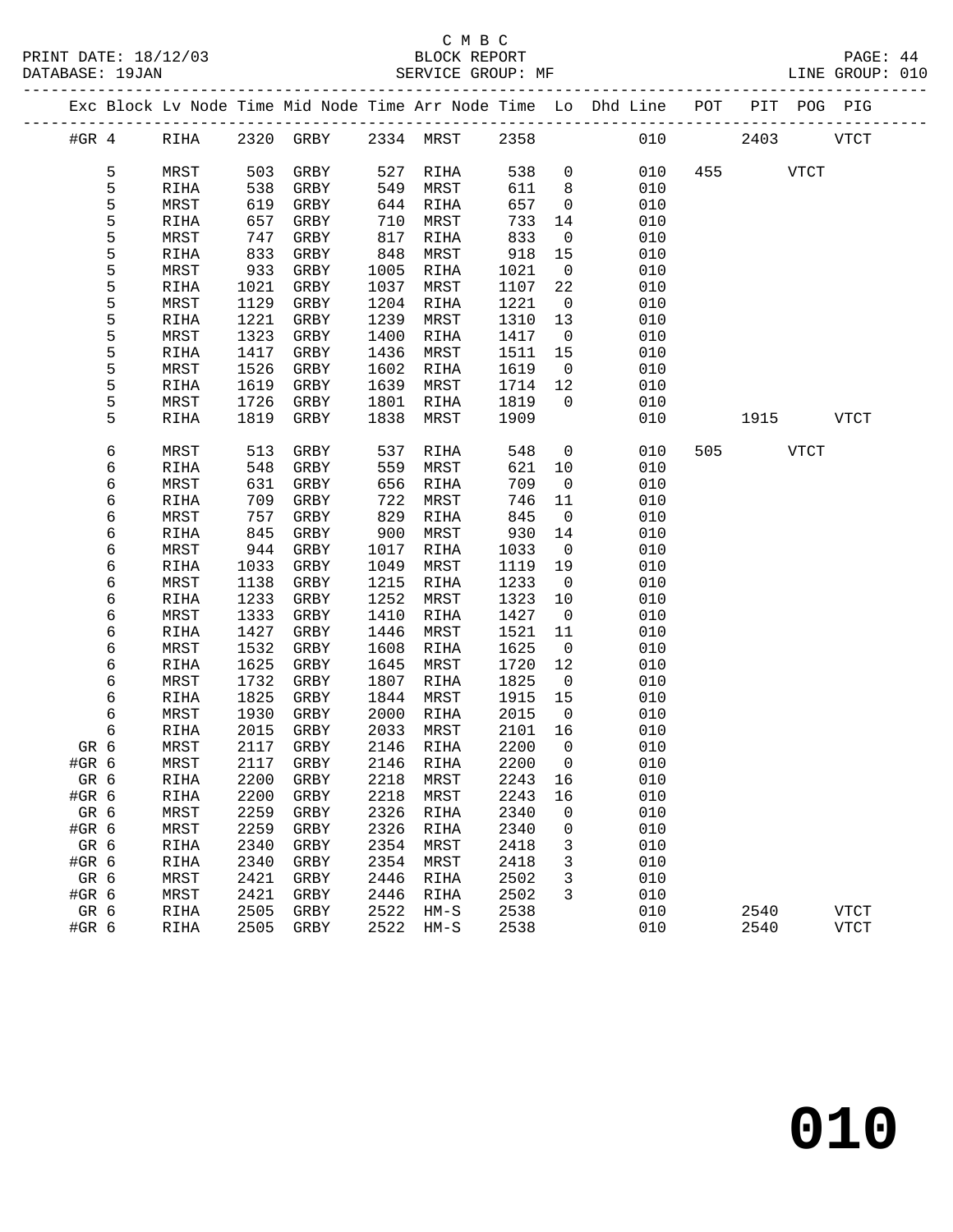## C M B C<br>
PRINT DATE: 18/12/03 BLOCK REPOR

|       | DATABASE: 19JAN |             |      | SERVICE GROUP: MF               |      |              |      |                          | LINE GROUP: 010                                                                |     |             |           |             |  |
|-------|-----------------|-------------|------|---------------------------------|------|--------------|------|--------------------------|--------------------------------------------------------------------------------|-----|-------------|-----------|-------------|--|
|       |                 |             |      |                                 |      |              |      |                          | Exc Block Lv Node Time Mid Node Time Arr Node Time Lo Dhd Line POT PIT POG PIG |     |             |           |             |  |
|       | 7               |             |      | MRST 526 GRBY 550 RIHA 603 0    |      |              |      |                          | 010                                                                            |     | 518 VTCT    |           |             |  |
|       | 7               | RIHA        | 603  | GRBY                            |      | 615 MRST     | 638  | 8 <sup>8</sup>           | 010                                                                            |     |             |           |             |  |
|       | 7               | MRST        | 646  | GRBY                            |      | 713 RIHA     | 727  | $\overline{0}$           | 010                                                                            |     |             |           |             |  |
|       | 7               | RIHA        | 727  | GRBY                            | 740  | MRST         | 805  | 10                       | 010                                                                            |     |             |           |             |  |
|       | 7               | MRST        | 815  | GRBY                            | 847  | RIHA         | 903  | $\overline{0}$           | 010                                                                            |     |             |           |             |  |
|       | 7               | RIHA        | 903  | GRBY                            | 918  | MRST         | 948  | 20                       | 010                                                                            |     |             |           |             |  |
|       | 7               | MRST        | 1008 | GRBY                            | 1041 | RIHA         | 1057 | $\overline{0}$           | 010                                                                            |     |             |           |             |  |
|       | 7               | RIHA        | 1057 | GRBY                            | 1113 | MRST         | 1143 | 19                       | 010                                                                            |     |             |           |             |  |
|       | 7               | MRST        | 1202 | GRBY                            | 1239 | RIHA         | 1257 | $\overline{0}$           | 010                                                                            |     |             |           |             |  |
|       | 7               | RIHA        | 1257 | GRBY                            | 1316 | MRST         | 1347 | 17                       | 010                                                                            |     |             |           |             |  |
|       | 7               | MRST        | 1404 | GRBY                            | 1440 | RIHA         | 1457 | $\overline{0}$           | 010                                                                            |     |             |           |             |  |
|       | 7               | RIHA        | 1457 | GRBY                            | 1516 | MRST         | 1551 | 10                       | 010                                                                            |     |             |           |             |  |
|       | 7               | MRST        | 1601 | GRBY                            | 1637 | RIHA         | 1655 | $\overline{0}$           | 010                                                                            |     |             |           |             |  |
|       | 7               | RIHA        | 1655 | GRBY                            | 1715 | MRST         | 1749 | 16                       | 010                                                                            |     |             |           |             |  |
|       | 7               | MRST        | 1805 | GRBY                            | 1837 | RIHA         | 1855 | $\overline{0}$           | 010                                                                            |     |             |           |             |  |
|       | 7               | RIHA        | 1855 | GRBY                            | 1913 | MRST         | 1941 |                          | 010                                                                            |     |             | 1947 VTCT |             |  |
|       | 8               | MRST        | 550  | GRBY                            | 614  | RIHA         | 627  | $\overline{0}$           | 010                                                                            | 542 | <b>VTCT</b> |           |             |  |
|       | 8               | RIHA        | 627  | GRBY                            | 639  | MRST         | 702  | 11                       | 010                                                                            |     |             |           |             |  |
|       | 8               | MRST        | 713  | GRBY                            | 742  | RIHA         | 757  | $\overline{\phantom{0}}$ | 010                                                                            |     |             |           |             |  |
|       | 8               | RIHA        | 757  | GRBY                            | 811  | MRST         | 840  | 11                       | 010                                                                            |     |             |           |             |  |
|       | 8               | MRST        | 851  | GRBY                            | 923  | RIHA         | 939  | $\overline{0}$           | 010                                                                            |     |             |           |             |  |
|       | 8               | RIHA        | 939  | GRBY                            |      | 954 MRST     | 1024 | 18                       | 010                                                                            |     |             |           |             |  |
|       | 8               | MRST        | 1042 | GRBY                            | 1116 | RIHA         | 1133 | $\overline{\mathbf{0}}$  | 010                                                                            |     |             |           |             |  |
|       | 8               | RIHA        | 1133 | GRBY                            | 1151 | MRST         | 1222 | 16                       | 010                                                                            |     |             |           |             |  |
|       | 8               | MRST        | 1238 | GRBY                            | 1315 | RIHA         | 1333 | $\overline{0}$           | 010                                                                            |     |             |           |             |  |
|       | 8               | RIHA        | 1333 | GRBY                            | 1352 | MRST         | 1425 | 13                       | 010                                                                            |     |             |           |             |  |
|       | 8               | MRST        | 1438 | GRBY                            | 1514 | RIHA         | 1531 | $\overline{\mathbf{0}}$  | 010                                                                            |     |             |           |             |  |
|       | 8               | RIHA        | 1531 | GRBY                            | 1550 | MRST         | 1625 | 10                       | 010                                                                            |     |             |           |             |  |
|       | 8               | MRST        | 1635 | GRBY                            | 1712 | RIHA         | 1731 | $\overline{0}$           | 010                                                                            |     |             |           |             |  |
|       | 8               | RIHA        | 1731 | GRBY                            | 1750 | MRST         | 1824 |                          | 010                                                                            |     | 1831 1893   |           | VTCT        |  |
|       | 9               | MRST        | 555  | GRBY                            | 620  | RIHA         | 633  | $\overline{0}$           | 010                                                                            |     | 547 — 10    | VTCT      |             |  |
|       | 9               | <b>RIHA</b> | 633  | GRBY                            | 646  | MRST         | 709  | 16                       | 010                                                                            |     |             |           |             |  |
|       | 9               | MRST        | 725  | GRBY                            |      | 754 RIHA     | 809  | $\overline{0}$           | 010                                                                            |     |             |           |             |  |
|       | 9               | RIHA        | 809  | GRBY                            | 824  | MRST         | 854  | $7\phantom{.0}$          | 010                                                                            |     |             |           |             |  |
|       | 9               | MRST        | 901  | GRBY                            |      | 933 RIHA     | 949  | $\overline{0}$           | 010                                                                            |     |             |           |             |  |
|       | 9               | RIHA        | 949  | GRBY                            |      | 1004 MRST    | 1034 | 20                       | 010                                                                            |     |             |           |             |  |
|       | q               |             |      | MRST 1054 GRBY 1128 RIHA 1145 0 |      |              |      |                          | 010                                                                            |     |             |           |             |  |
|       | 9               | RIHA        | 1145 | GRBY                            | 1203 | MRST         | 1234 | 16                       | 010                                                                            |     |             |           |             |  |
|       | 9               | MRST        | 1250 | GRBY                            | 1327 | RIHA         | 1345 | $\overline{0}$           | 010                                                                            |     |             |           |             |  |
|       | 9               | RIHA        | 1345 | GRBY                            | 1404 | MRST         | 1437 | 13                       | 010                                                                            |     |             |           |             |  |
|       | 9               | MRST        | 1450 | ${\tt GRBY}$                    | 1526 | RIHA         | 1543 | 0                        | 010                                                                            |     |             |           |             |  |
|       | 9               | RIHA        | 1543 | GRBY                            | 1602 | MRST         | 1637 | 10                       | 010                                                                            |     |             |           |             |  |
|       | 9               | MRST        | 1647 | GRBY                            | 1724 | RIHA         | 1743 | $\overline{0}$           | 010                                                                            |     |             |           |             |  |
|       | 9               | RIHA        | 1743 | GRBY                            | 1802 | MRST         | 1836 | 10                       | 010                                                                            |     |             |           |             |  |
|       | 9               | MRST        | 1846 | GRBY                            | 1918 | RIHA         | 1933 | $\mathbf 0$              | 010                                                                            |     |             |           |             |  |
|       | 9               | RIHA        | 1933 | GRBY                            | 1951 | MRST         | 2019 | 12                       | 010                                                                            |     |             |           |             |  |
| GR 9  |                 | MRST        | 2031 | GRBY                            | 2100 | RIHA         | 2115 | 0                        | 010                                                                            |     |             |           |             |  |
| #GR 9 |                 | MRST        | 2031 | GRBY                            | 2100 | RIHA         | 2115 | 0                        | 010                                                                            |     |             |           |             |  |
| GR 9  |                 | RIHA        | 2115 | ${\tt GRBY}$                    | 2133 | ${\tt MRST}$ | 2200 |                          | 010                                                                            |     | 2205        |           | <b>VTCT</b> |  |
| #GR 9 |                 | RIHA        | 2115 | GRBY                            | 2133 | MRST         | 2200 |                          | 010                                                                            |     | 2205        |           | <b>VTCT</b> |  |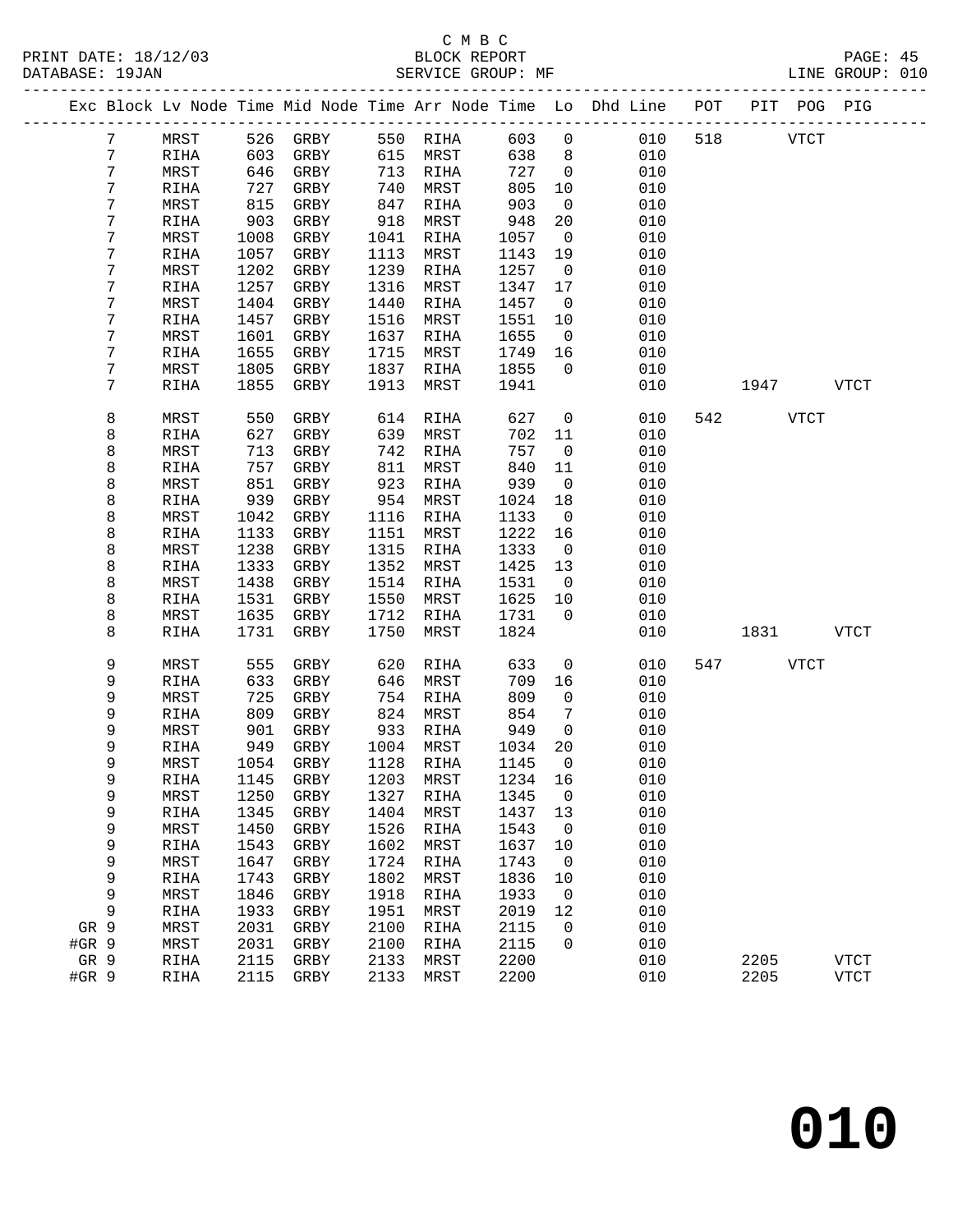#### C M B C<br>BLOCK REPORT SERVICE GROUP: MF

|        |      |              |      |              |      |              |      |                                | Exc Block Lv Node Time Mid Node Time Arr Node Time Lo Dhd Line POT |     | PIT POG PIG |             |             |
|--------|------|--------------|------|--------------|------|--------------|------|--------------------------------|--------------------------------------------------------------------|-----|-------------|-------------|-------------|
|        | 10   | MRST         |      | 658 GRBY     |      | 725 RIHA     | 739  | $\overline{0}$                 | 010                                                                | 650 |             | <b>VTCT</b> |             |
|        | 10   | RIHA         | 739  | GRBY         | 752  | MRST         | 818  | 13                             | 010                                                                |     |             |             |             |
|        | 10   | MRST         | 831  | GRBY         | 903  | RIHA         | 919  | $\overline{0}$                 | 010                                                                |     |             |             |             |
|        | $10$ | RIHA         | 919  | GRBY         | 934  | MRST         | 1004 | 14                             | 010                                                                |     |             |             |             |
|        | 10   | MRST         | 1018 | GRBY         | 1052 | RIHA         | 1109 | $\overline{0}$                 | 010                                                                |     |             |             |             |
|        | 10   | RIHA         | 1109 | GRBY         | 1127 | MRST         | 1158 | 16                             | 010                                                                |     |             |             |             |
|        | $10$ | MRST         | 1214 | GRBY         | 1251 | RIHA         | 1309 | $\overline{0}$                 | 010                                                                |     |             |             |             |
|        | $10$ | RIHA         | 1309 | GRBY         | 1328 | MRST         | 1359 | 15                             | 010                                                                |     |             |             |             |
|        | $10$ | MRST         | 1414 | GRBY         | 1450 | RIHA         | 1507 | $\overline{0}$                 | 010                                                                |     |             |             |             |
|        | 10   | RIHA         | 1507 | GRBY         | 1526 | MRST         | 1601 | 12                             | 010                                                                |     |             |             |             |
|        | 10   | MRST         | 1613 | GRBY         | 1649 | RIHA         | 1707 | $\overline{0}$                 | 010                                                                |     |             |             |             |
|        | 10   | RIHA         | 1707 | GRBY         | 1727 | MRST         | 1801 | 10                             | 010                                                                |     |             |             |             |
|        | 10   | MRST         | 1811 | GRBY         | 1845 | RIHA         | 1901 | $\overline{0}$                 | 010                                                                |     |             |             |             |
|        | 10   | RIHA         | 1901 | GRBY         | 1919 | MRST         | 1947 | 12                             | 010                                                                |     |             |             |             |
|        | 10   | MRST         | 1959 | GRBY         | 2029 | RIHA         | 2044 | $\mathsf{O}$                   | 010                                                                |     |             |             |             |
|        | 10   | RIHA         | 2044 | GRBY         | 2102 | MRST         | 2129 | 8                              | 010                                                                |     |             |             |             |
| GR 10  |      | MRST         | 2137 | GRBY         | 2206 | RIHA         | 2220 | $\mathsf{O}$                   | 010                                                                |     |             |             |             |
| #GR 10 |      | MRST         | 2137 | GRBY         | 2206 | RIHA         | 2220 | $\mathsf{O}$                   | 010                                                                |     |             |             |             |
| GR 10  |      | RIHA         | 2220 | GRBY         | 2238 | MRST         | 2303 | 18                             | 010                                                                |     |             |             |             |
| #GR 10 |      | RIHA         | 2220 | GRBY         | 2238 | MRST         | 2303 | 18                             | 010                                                                |     |             |             |             |
| GR 10  |      | MRST         | 2321 | GRBY         | 2346 | RIHA         | 2402 | $\overline{3}$                 | 010                                                                |     |             |             |             |
| #GR 10 |      | MRST         | 2321 | GRBY         | 2346 | RIHA         | 2402 | $\mathbf{3}$                   | 010                                                                |     |             |             |             |
| GR 10  |      | RIHA         | 2405 | GRBY         | 2422 | MRST         | 2442 | 9                              | 010                                                                |     |             |             |             |
| #GR 10 |      | <b>RIHA</b>  | 2405 | GRBY         | 2422 | MRST         | 2442 | $\mathsf 9$                    | 010                                                                |     |             |             |             |
| GR 10  |      | MRST         | 2451 | GRBY         | 2516 | RIHA         | 2532 | $\mathbf{3}$<br>$\overline{3}$ | 010                                                                |     |             |             |             |
| #GR 10 |      | MRST         | 2451 | GRBY         | 2516 | RIHA         | 2532 |                                | 010                                                                |     |             |             |             |
| GR 10  |      | RIHA         | 2535 | GRBY         | 2552 | $HM-S$       | 2608 |                                | 010                                                                |     | 2610        |             | <b>VTCT</b> |
| #GR 10 |      | RIHA         | 2535 | GRBY         | 2552 | $HM-S$       | 2608 |                                | 010                                                                |     | 2610        |             | <b>VTCT</b> |
|        | 11   | MRST         | 532  | GRBY         | 556  | RIHA         | 609  | $\mathbf 0$                    | 010                                                                | 524 |             | <b>VTCT</b> |             |
|        | 11   | RIHA         | 609  | GRBY         | 621  | MRST         | 644  | 8                              | 010                                                                |     |             |             |             |
|        | 11   | MRST         | 652  | GRBY         | 719  | RIHA         | 733  | $\mathbf 0$                    | 010                                                                |     |             |             |             |
|        | 11   | RIHA         | 733  | GRBY         | 746  | MRST         | 812  | 9                              | 010                                                                |     |             |             |             |
|        | 11   | MRST         | 821  | GRBY         | 853  | RIHA         | 909  | $\Omega$                       | 010                                                                |     |             |             |             |
|        | 11   | RIHA         | 909  | GRBY         | 924  | MRST         | 954  |                                | 010                                                                |     | 1001        |             | <b>VTCT</b> |
|        |      |              |      |              |      |              |      |                                |                                                                    |     |             |             |             |
|        | 12   | MRST         | 544  | GRBY         | 608  | RIHA         | 621  | $\mathsf{O}$                   | 010                                                                | 536 |             | <b>VTCT</b> |             |
|        | 12   | RIHA         | 621  | GRBY         |      | 633 MRST     | 656  | 11                             | 010                                                                |     |             |             |             |
|        | 12   | MRST         |      | 707 GRBY     |      | 736 RIHA     | 751  | $\overline{0}$                 | 010                                                                |     |             |             |             |
|        | 12   | RIHA         |      | 751 GRBY     |      | 805 MRST     | 834  |                                | 010                                                                |     | 841         |             | <b>VTCT</b> |
|        | 13   | MRST         | 607  | GRBY         | 632  | RIHA         | 645  | 0                              | 010                                                                | 559 |             | VTCT        |             |
|        | 13   | RIHA         | 645  | GRBY         | 658  | MRST         | 721  | 15                             | 010                                                                |     |             |             |             |
|        | 13   | MRST         | 736  | GRBY         | 805  | RIHA         | 821  | 0                              | 010                                                                |     |             |             |             |
|        | 13   | RIHA         | 821  | GRBY         | 836  | MRST         | 906  |                                | 010                                                                |     | 913         |             | VTCT        |
|        |      |              |      |              |      |              |      |                                |                                                                    |     |             |             |             |
|        | 14   | MRST         | 625  | GRBY         | 650  | RIHA         | 703  | 0                              | 010                                                                | 617 | <b>VTCT</b> |             |             |
|        | 14   | RIHA         | 703  | GRBY         | 716  | MRST         | 740  | 13                             | 010                                                                |     |             |             |             |
|        | 14   | MRST         | 753  | GRBY         | 823  | RIHA         | 839  | $\mathbf 0$                    | 010                                                                |     |             |             |             |
|        | 14   | RIHA         | 839  | GRBY         | 854  | MRST         | 924  |                                | 010                                                                |     | 931         |             | <b>VTCT</b> |
|        | 15   |              | 634  |              | 701  |              | 715  | $\mathsf{O}$                   | 010                                                                | 626 | <b>VTCT</b> |             |             |
|        | 15   | MRST         | 715  | GRBY         | 728  | RIHA<br>MRST | 753  | 10                             | 010                                                                |     |             |             |             |
|        | 15   | RIHA<br>MRST | 803  | GRBY<br>GRBY | 835  | RIHA         | 851  | 0                              | 010                                                                |     |             |             |             |
|        | 15   | RIHA         | 851  | GRBY         | 906  | MRST         | 936  |                                | 010                                                                |     | 943         |             | <b>VTCT</b> |
|        |      |              |      |              |      |              |      |                                |                                                                    |     |             |             |             |
|        | 16   | MRST         |      | 719 GRBY     | 748  | RIHA         | 803  | 0                              | 010                                                                | 711 |             | VTCT        |             |
|        |      |              |      |              |      |              |      |                                |                                                                    |     |             |             |             |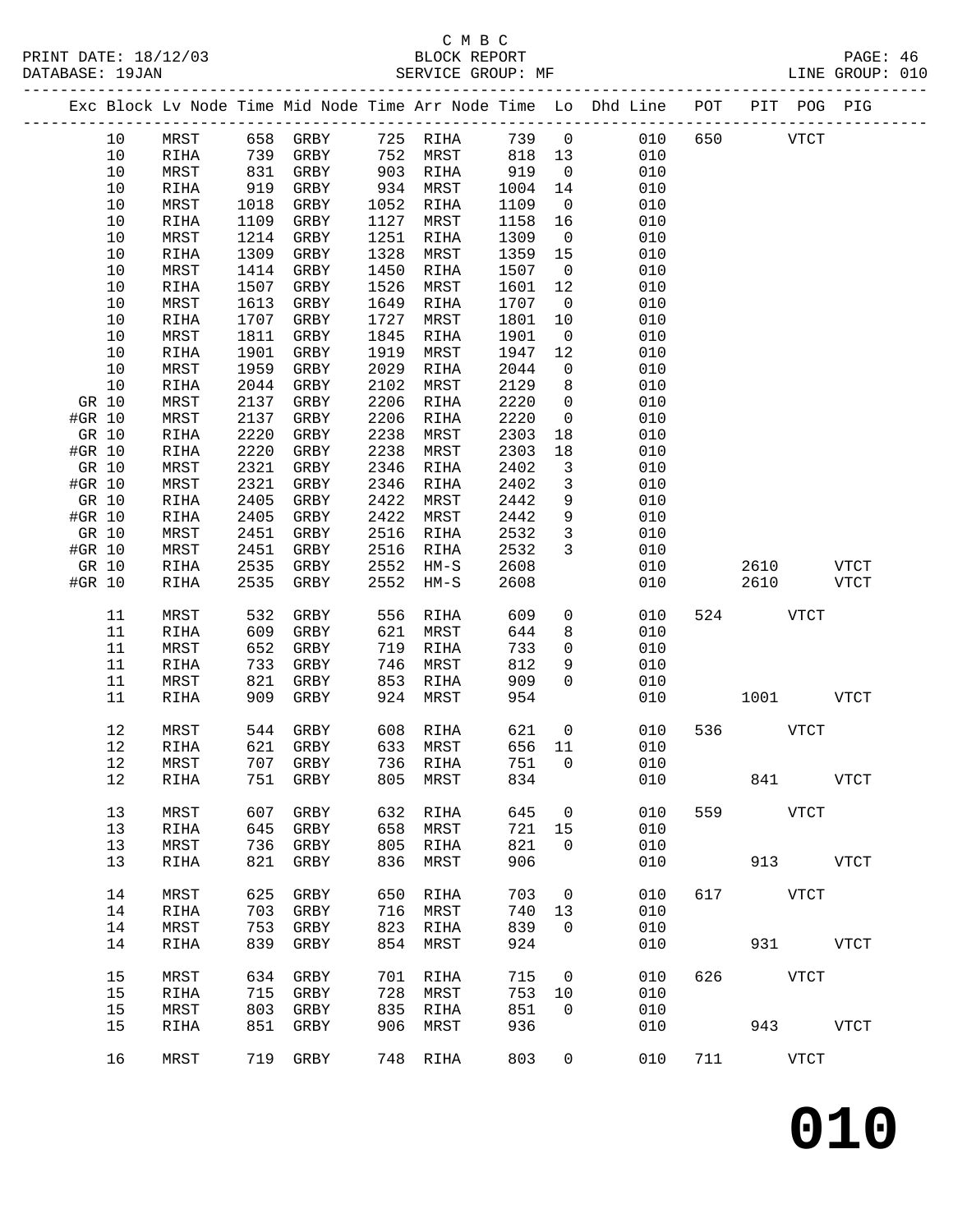|    | Exc Block Lv Node Time Mid Node Time Arr Node Time Lo Dhd Line POT PIT POG PIG |      |      |      |          |         |                |     |          |     |      |  |
|----|--------------------------------------------------------------------------------|------|------|------|----------|---------|----------------|-----|----------|-----|------|--|
| 16 | RIHA                                                                           | 803  | GRBY |      | 818 MRST | 848     |                | 010 |          | 855 | VTCT |  |
| 21 | MRST                                                                           | 1344 | GRBY | 1420 | RIHA     | 1437    | $\overline{0}$ |     | 010 1336 |     | VTCT |  |
| 21 | RIHA                                                                           | 1437 | GRBY | 1456 | MRST     | 1531 12 |                | 010 |          |     |      |  |
| 21 | MRST                                                                           | 1543 | GRBY | 1619 | RIHA     | 1637    | $\overline{0}$ | 010 |          |     |      |  |
| 21 | RIHA                                                                           | 1637 | GRBY | 1657 | MRST     | 1732    | - 15           | 010 |          |     |      |  |

| 21          | MRST | 1344 | GRBY         | 1420 | RIHA        | 1437 | $\overline{0}$ | 010 |      | 1336 VTCT     |              |
|-------------|------|------|--------------|------|-------------|------|----------------|-----|------|---------------|--------------|
| 21          | RIHA | 1437 | GRBY         | 1456 | MRST        | 1531 | 12             | 010 |      |               |              |
| 21          | MRST | 1543 | GRBY         | 1619 | RIHA        | 1637 | $\overline{0}$ | 010 |      |               |              |
| 21          | RIHA | 1637 | GRBY         | 1657 | MRST        | 1732 | 15             | 010 |      |               |              |
| $2\sqrt{1}$ | MRST | 1747 | GRBY         | 1819 | RIHA        | 1837 | $\overline{0}$ | 010 |      |               |              |
|             |      |      |              |      |             |      |                |     |      |               |              |
| 21          | RIHA | 1837 | GRBY         | 1855 | MRST        | 1923 |                | 010 |      | 1929          | <b>VTCT</b>  |
| 22          | MRST | 1420 | GRBY         | 1456 | RIHA        | 1513 | $\mathsf 0$    | 010 | 1412 | <b>VTCT</b>   |              |
| 22          | RIHA | 1513 | GRBY         | 1532 | MRST        | 1607 | 12             | 010 |      |               |              |
| 22          | MRST | 1619 | GRBY         | 1655 | RIHA        | 1713 | $\overline{0}$ | 010 |      |               |              |
| 22          | RIHA | 1713 | GRBY         | 1733 | MRST        | 1807 | 14             | 010 |      |               |              |
| 22          | MRST | 1821 | GRBY         | 1855 | RIHA        | 1911 | $\mathbf 0$    | 010 |      |               |              |
| 22          | RIHA | 1911 | GRBY         | 1929 | MRST        | 1957 |                | 010 |      | 2003          | ${\tt VTCT}$ |
|             |      |      |              |      |             |      |                |     |      |               |              |
| 23          | MRST | 1432 | GRBY         | 1508 | RIHA        | 1525 | $\overline{0}$ | 010 | 1424 | VTCT          |              |
| 23          | RIHA | 1525 | GRBY         | 1544 | MRST        | 1619 | 10             | 010 |      |               |              |
| 23          | MRST | 1629 | GRBY         | 1706 | RIHA        | 1725 | $\mathbf 0$    | 010 |      |               |              |
| 23          | RIHA | 1725 | GRBY         | 1745 | MRST        | 1819 |                | 010 |      | 1826          | <b>VTCT</b>  |
| 24          | MRST | 1444 | GRBY         | 1520 | RIHA        | 1537 | $\overline{0}$ | 010 | 1436 | <b>VTCT</b>   |              |
| 24          | RIHA | 1537 | GRBY         | 1556 | MRST        | 1631 | 10             | 010 |      |               |              |
| $2\sqrt{4}$ | MRST | 1641 | GRBY         | 1718 | RIHA        | 1737 | $\overline{0}$ | 010 |      |               |              |
| 24          | RIHA | 1737 | GRBY         | 1756 | MRST        | 1830 |                | 010 |      | 1837          | <b>VTCT</b>  |
|             |      |      |              |      |             |      |                |     |      |               |              |
| 25          | MRST | 1456 | GRBY         | 1532 | RIHA        | 1549 | $\overline{0}$ | 010 | 1448 | <b>VTCT</b>   |              |
| 25          | RIHA | 1549 | GRBY         | 1608 | MRST        | 1643 | 12             | 010 |      |               |              |
| 25          | MRST | 1655 | GRBY         | 1730 | RIHA        | 1749 | $\mathbf 0$    | 010 |      |               |              |
| 25          | RIHA | 1749 | GRBY         | 1808 | MRST        | 1840 |                | 010 |      | 1847          | <b>VTCT</b>  |
|             |      |      |              |      |             |      |                |     |      |               |              |
| 26          | MRST | 1520 | GRBY         | 1556 | RIHA        | 1613 | $\overline{0}$ | 010 | 1512 | <b>VTCT</b>   |              |
| 26          | RIHA | 1613 | GRBY         | 1633 | MRST        | 1708 | 12             | 010 |      |               |              |
| 26          | MRST | 1720 | GRBY         | 1755 | RIHA        | 1813 | $\overline{0}$ | 010 |      |               |              |
| 26          | RIHA | 1813 | GRBY         | 1832 | MRST        | 1903 |                | 010 |      | 1909          | <b>VTCT</b>  |
| 27          | MRST | 1549 | GRBY         | 1625 | RIHA        | 1643 | $\overline{0}$ | 010 | 1541 | VTCT          |              |
| 27          | RIHA | 1643 | GRBY         | 1703 | MRST        | 1738 | 15             | 010 |      |               |              |
| 27          | MRST | 1753 | GRBY         | 1825 | RIHA        | 1843 | $\mathbf 0$    | 010 |      |               |              |
| 27          |      | 1843 |              | 1901 |             | 1929 |                | 010 |      | 1935          | <b>VTCT</b>  |
|             | RIHA |      | GRBY         |      | MRST        |      |                |     |      |               |              |
| 28          | MRST | 1508 | GRBY         | 1544 | RIHA        | 1601 | $\mathbb O$    | 010 | 1500 | VTCT          |              |
| 28          | RIHA | 1601 | GRBY         | 1621 | MRST        | 1656 | 12             | 010 |      |               |              |
| 28          | MRST | 1708 | GRBY         | 1743 | RIHA        | 1801 | $\overline{0}$ | 010 |      |               |              |
| 28          | RIHA |      | 1801 GRBY    |      | 1820 MRST   | 1851 |                | 010 |      | 1858          | <b>VTCT</b>  |
| 29          | MRST | 1537 | GRBY         | 1613 | RIHA        | 1631 | $\overline{0}$ | 010 | 1529 | VTCT          |              |
|             |      |      |              |      |             |      |                |     |      |               |              |
| 29          | RIHA | 1631 | GRBY         | 1651 | MRST        | 1726 | 15             | 010 |      |               |              |
| 29          | MRST | 1741 | GRBY         | 1813 | RIHA        | 1831 | $\overline{0}$ | 010 |      |               |              |
| 29          | RIHA | 1831 | ${\tt GRBY}$ | 1849 | MRST        | 1917 |                | 010 |      | 1923 VTCT     |              |
| 30          | MRST | 1607 | GRBY         | 1643 | <b>RIHA</b> | 1701 | $\overline{0}$ |     |      | 010 1559 VTCT |              |
| 30          | RIHA | 1701 | GRBY         | 1721 | MRST        | 1755 |                | 010 |      | 1802          | <b>VTCT</b>  |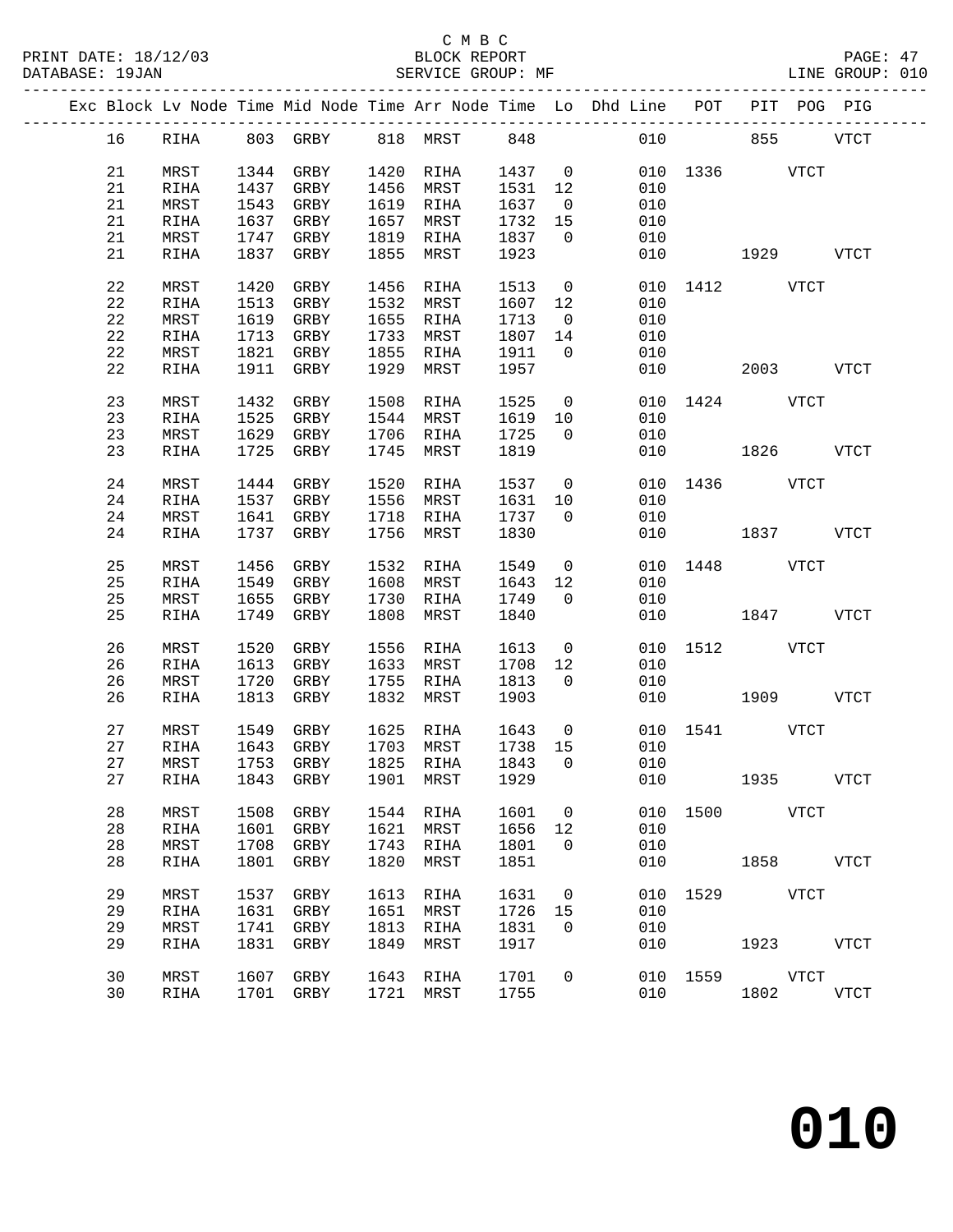|  |                                                                                              |                                                                                                                                     |                                                                          |                                                                                                                                                                                        |                                                                          |                                                                                                                                                                               |                                                                                                                    |                                                                            |                                                                                                                                                                     |          |                      |             | PAGE: 48<br>LINE GROUP: 014 |  |
|--|----------------------------------------------------------------------------------------------|-------------------------------------------------------------------------------------------------------------------------------------|--------------------------------------------------------------------------|----------------------------------------------------------------------------------------------------------------------------------------------------------------------------------------|--------------------------------------------------------------------------|-------------------------------------------------------------------------------------------------------------------------------------------------------------------------------|--------------------------------------------------------------------------------------------------------------------|----------------------------------------------------------------------------|---------------------------------------------------------------------------------------------------------------------------------------------------------------------|----------|----------------------|-------------|-----------------------------|--|
|  |                                                                                              |                                                                                                                                     |                                                                          | A10N ALMA & 10 AV NORTH<br>BLLP BLANCA LOOP<br>GREY GRANVILLE & BROADWAY                                                                                                               |                                                                          |                                                                                                                                                                               |                                                                                                                    |                                                                            | AL10 ALMA & 10 AV<br>BYGR BROADWAY & GRANVILLE<br>HACO HASTINGS & COMMERCIAL                                                                                        |          |                      |             |                             |  |
|  |                                                                                              |                                                                                                                                     |                                                                          |                                                                                                                                                                                        |                                                                          |                                                                                                                                                                               |                                                                                                                    |                                                                            | Exc Block Lv Node Time Mid Node Time Arr Node Time Lo Dhd Line POT PIT POG PIG                                                                                      |          |                      |             |                             |  |
|  | 60<br>60<br>60<br>60<br>60<br>60                                                             | KTLP<br>ULP1<br>KTLP                                                                                                                |                                                                          | 735 BYGR 815 ULP1<br>851 GRBY 920 KTLP<br>1021 RVGR 1100 TT<br>1021 BYGR                                                                                                               |                                                                          | 1108 ULP1                                                                                                                                                                     | 840<br>1002<br>1135                                                                                                | 11<br>19<br>12                                                             | GRBY 455 HACO 516 KTLP 525 3 014 438 VTCT<br>KTLP 528 BYGR 559 ULP1 618 9 014<br>ULP1 627 GRBY 650 KTLP 721 14 014<br>014<br>014<br>014                             |          |                      |             |                             |  |
|  | 60<br>60<br>60<br>60                                                                         | ULP1<br>KTLP<br>ULP1<br>KTLP                                                                                                        |                                                                          | 1147 GRBY<br>1322 BYGR<br>1445 GRBY<br>1618 BYGR                                                                                                                                       |                                                                          | 1216 KTLP<br>1408 ULP1<br>1516 KTLP<br>1707 ULP1                                                                                                                              | 1304<br>1436<br>1606<br>1735                                                                                       |                                                                            | 18<br>014<br>9 014<br>12 014                                                                                                                                        | 014 1823 |                      |             | <b>VTCT</b>                 |  |
|  | 61<br>61<br>61<br>61<br>61<br>61<br>61<br>61<br>61<br>61<br>61<br>61<br>61<br>61<br>62<br>62 | BYGR<br><b>BLLP</b><br>KTLP<br>ULP1<br>KTLP<br>ULP1<br>KTLP<br>ULP1<br>KTLP<br>ULP1<br>KTLP<br>ULP1<br>HRPN<br>ULP1<br>GRBY<br>KTLP | 522<br>1548<br>1718                                                      | 506 AL10<br>GRBY<br>617 BYGR<br>714 GRBY<br>823 BYGR<br>951 GRBY<br>1121 BYGR<br>1246 GRBY<br>1418 BYGR<br>GRBY<br>BYGR<br>1846 GRBY<br>1929 BYGR<br>2011 A10N<br>509 HACO<br>542 BYGR | 541<br>1620<br>1806<br>1915<br>2023                                      | 515 BLLP<br>KTLP<br>650 ULP1<br>739 KTLP<br>907 ULP1<br>1019 KTLP<br>1208 ULP1<br>1316 KTLP<br>1504 ULP1<br>KTLP<br>ULP1<br>HRPN<br>1946 ULP1<br>GRBY<br>530 KTLP<br>613 ULP1 | $521$ 1<br>611<br>709<br>814<br>933<br>1103<br>1235<br>1404<br>1532<br>1707<br>1832<br>1929<br>2010<br>2038<br>632 | 18<br>18<br>11<br>14<br>16<br>11<br>$\overline{0}$<br>$\overline{1}$<br>12 | 014<br>6 <sup>1</sup><br>014<br>$\frac{5}{9}$<br>014<br>014<br>014<br>014<br>014<br>014<br>014<br>014<br>$\frac{14}{1}$<br>014<br>014<br>014<br>539 3<br>014<br>014 | 014 2054 | 445 VTCT<br>452 VTCT |             | <b>VTCT</b>                 |  |
|  | 62<br>62<br>62<br>62<br>62<br>62<br>62<br>62<br>63                                           | ULP1<br>KTLP<br>ULP1<br>ULP1<br>KTLP<br>ULP1<br>KTLP<br>ULP1<br>GRBY                                                                | 1210<br>1346<br>1518<br>1648<br>1805<br>520                              | 644 GRBY 709 KTLP<br>755 BYGR        835  ULP1<br>914  GRBY        943    KTLP<br>GRBY<br>BYGR<br>GRBY<br>BYGR<br>A10N<br>HACO                                                         | 1240<br>1432<br>1550<br>1737<br>1817<br>541                              | KTLP<br>ULP1<br><b>KTLP</b><br>ULP1<br>GRBY<br>KTLP                                                                                                                           | 740<br>900 14<br>1025 20<br>1328<br>1500<br>1639<br>1805<br>1833<br>550                                            | 15<br>18<br>18<br>9<br>0<br>$\mathbf{3}$                                   | 014<br>014<br>014<br>62 KTLP 1045 BYGR 1132 ULP1 1159 11 014<br>014<br>014<br>014<br>014<br>014<br>014                                                              | 503      | 1857                 | <b>VTCT</b> | <b>VTCT</b>                 |  |
|  | 63<br>63<br>63<br>63<br>63<br>63<br>63<br>63<br>63<br>63                                     | KTLP<br>ULP1<br>KTLP<br>ULP1<br>KTLP<br>ULP1<br>KTLP<br>ULP1<br>KTLP<br>ULP1                                                        | 553<br>654<br>803<br>926<br>1057<br>1222<br>1358<br>1528<br>1658<br>1821 | BYGR<br>GRBY<br>BYGR<br>GRBY<br>BYGR<br>GRBY<br>BYGR<br>GRBY<br>BYGR<br>GRBY                                                                                                           | 626<br>719<br>846<br>955<br>1144<br>1252<br>1444<br>1600<br>1747<br>1850 | ULP1<br><b>KTLP</b><br>ULP1<br>KTLP<br>ULP1<br>KTLP<br>ULP1<br>KTLP<br>ULP1<br>KTLP                                                                                           | 645<br>754<br>911<br>1037<br>1211<br>1340<br>1512<br>1649<br>1815<br>1933                                          | 9<br>9<br>15<br>20<br>11<br>18<br>16<br>9<br>6                             | 014<br>014<br>014<br>014<br>014<br>014<br>014<br>014<br>014<br>014                                                                                                  |          | 2013                 |             | VTCT                        |  |

C M B C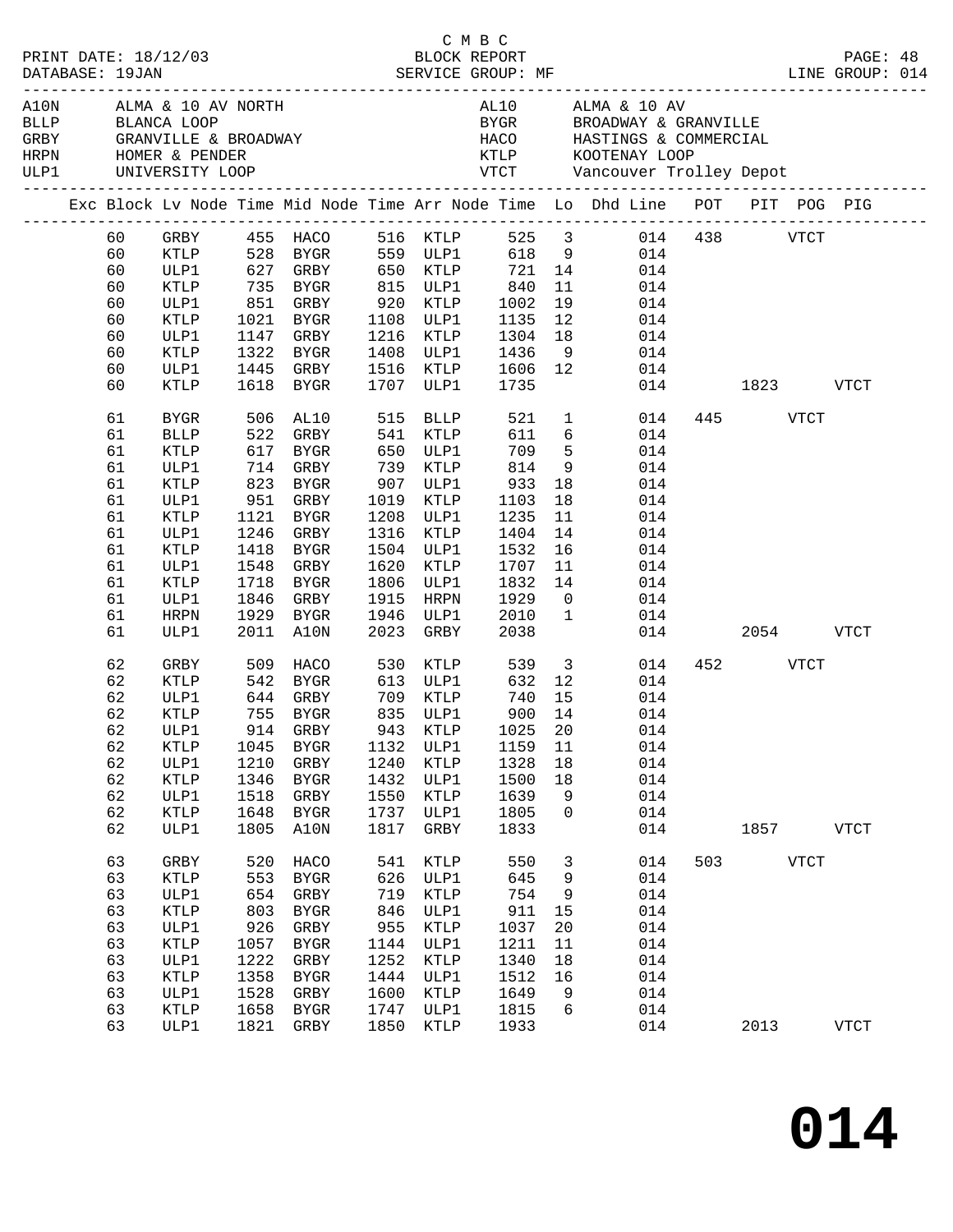|        |    |      |      |              |      |             |        |                 | Exc Block Lv Node Time Mid Node Time Arr Node Time Lo Dhd Line POT PIT POG PIG |     |             |             |             |
|--------|----|------|------|--------------|------|-------------|--------|-----------------|--------------------------------------------------------------------------------|-----|-------------|-------------|-------------|
|        | 64 | BYGR |      |              |      |             |        |                 | 525 AL10 534 BLLP 540 2 014                                                    | 504 | <b>VTCT</b> |             |             |
|        | 64 | BLLP |      | 542 GRBY     |      | 601 KTLP    | 631 16 |                 | 014                                                                            |     |             |             |             |
|        | 64 | KTLP |      | 647 BYGR     |      | 723 ULP1    | 744 6  |                 | 014                                                                            |     |             |             |             |
|        | 64 | ULP1 | 750  | GRBY         |      | 817 KTLP    | 857    | 12              | 014                                                                            |     |             |             |             |
|        | 64 | KTLP | 909  | BYGR         | 953  | ULP1        | 1019   | 19              | 014                                                                            |     |             |             |             |
|        | 64 | ULP1 | 1038 | GRBY         |      | 1106 KTLP   | 1150   | 19              | 014                                                                            |     |             |             |             |
|        | 64 | KTLP | 1209 | BYGR         |      | 1256 ULP1   | 1324   | 10              | 014                                                                            |     |             |             |             |
|        | 64 | ULP1 | 1334 | GRBY         |      | 1404 KTLP   | 1452   | 16              | 014                                                                            |     |             |             |             |
|        | 64 | KTLP | 1508 | BYGR         | 1555 | ULP1        | 1623   | 15              | 014                                                                            |     |             |             |             |
|        | 64 | ULP1 | 1638 | GRBY         | 1710 | KTLP        | 1757   | 9               | 014                                                                            |     |             |             |             |
|        | 64 | KTLP | 1806 | BYGR         | 1853 | ULP1        | 1918   | 14              | 014                                                                            |     |             |             |             |
|        | 64 | ULP1 | 1932 | GRBY         | 2000 | HRPN        | 2014   | $\overline{0}$  | 014                                                                            |     |             |             |             |
|        | 64 | HRPN | 2014 | BYGR         | 2031 | ULP1        | 2055   | 11              | 014                                                                            |     |             |             |             |
| GR 64  |    | ULP1 | 2106 | GRBY         | 2130 | HRPN        | 2144   | $\overline{0}$  | 014                                                                            |     |             |             |             |
| #GR 64 |    | ULP1 | 2106 | GRBY         | 2130 | HRPN        | 2144   | $\overline{0}$  | 014                                                                            |     |             |             |             |
| GR 64  |    | HRPN | 2144 | BYGR         | 2201 | ULP1        | 2225   | 14              | 014                                                                            |     |             |             |             |
| #GR 64 |    | HRPN | 2144 | BYGR         | 2201 | ULP1        | 2225   | 14              | 014                                                                            |     |             |             |             |
| GR 64  |    | ULP1 | 2239 | GRBY         |      | 2302 HRPN   | 2314   | $\overline{0}$  | 014                                                                            |     |             |             |             |
| #GR 64 |    | ULP1 | 2239 | GRBY         |      | 2302 HRPN   | 2314   | $\overline{0}$  | 014                                                                            |     |             |             |             |
| GR 64  |    | HRPN | 2314 | BYGR         |      | 2331 ULP1   | 2352   | 8               | 014                                                                            |     |             |             |             |
| #GR 64 |    | HRPN | 2314 | BYGR         | 2331 | ULP1        | 2352   | 8               | 014                                                                            |     |             |             |             |
| GR 64  |    | ULP1 | 2400 | GRBY         |      | 2423 HRPN   | 2434   | $\overline{0}$  | 014                                                                            |     |             |             |             |
| #GR 64 |    | ULP1 | 2400 | GRBY         |      | 2423 HRPN   | 2434   | $\overline{0}$  | 014                                                                            |     |             |             |             |
| GR 64  |    | HRPN |      | 2434 BYGR    |      | 2451 ULP1   | 2512   | $7\phantom{.0}$ | 014                                                                            |     |             |             |             |
| #GR 64 |    | HRPN |      | 2434 BYGR    |      | 2451 ULP1   | 2512   | $\overline{7}$  | 014                                                                            |     |             |             |             |
|        | 64 | ULP1 |      | 2519 A10N    | 2530 | GRBY        | 2540   |                 | 014                                                                            |     | 2554        |             | <b>VTCT</b> |
|        | 65 | BYGR |      | 531 AL10     |      | 540 ULP1    | 550    |                 | $\overline{0}$<br>014                                                          | 510 | <b>VTCT</b> |             |             |
|        | 65 | ULP1 | 550  | GRBY         | 611  | KTLP        | 641    | 16              | 014                                                                            |     |             |             |             |
|        | 65 | KTLP |      | 657 BYGR     |      | 733 ULP1    | 754    | 6               | 014                                                                            |     |             |             |             |
|        | 65 | ULP1 | 800  | GRBY         | 827  | KTLP        | 907    | 14              | 014                                                                            |     |             |             |             |
|        | 65 | KTLP | 921  | BYGR         | 1005 | ULP1        | 1031   | 19              | 014                                                                            |     |             |             |             |
|        | 65 | ULP1 | 1050 | GRBY         | 1118 | KTLP        | 1203   | 18              | 014                                                                            |     |             |             |             |
|        | 65 | KTLP | 1221 | BYGR         | 1308 | ULP1        | 1336   | 10              | 014                                                                            |     |             |             |             |
|        | 65 | ULP1 |      | 1346 GRBY    | 1416 | KTLP        | 1504   | 14              | 014                                                                            |     |             |             |             |
|        | 65 | KTLP | 1518 | BYGR         |      | 1605 ULP1   | 1633   | 15              | 014                                                                            |     |             |             |             |
|        | 65 | ULP1 | 1648 | GRBY         | 1720 | KTLP        | 1807   | 11              | 014                                                                            |     |             |             |             |
|        | 65 | KTLP | 1818 | BYGR         |      | 1902 ULP1   | 1926   | $\overline{0}$  | 014                                                                            |     |             |             |             |
|        | 65 | ULP1 |      | 1926 A10N    |      | 1938 GRBY   | 1954   |                 | 014                                                                            |     | 2012        |             | <b>VTCT</b> |
|        | 66 | GRBY | 531  | HACO         | 552  | KTLP        | 601    | 4               | 014                                                                            | 514 |             | <b>VTCT</b> |             |
|        | 66 | KTLP | 605  | ${\tt BYGR}$ | 638  | ULP1        | 657    | 7               | 014                                                                            |     |             |             |             |
|        | 66 | ULP1 | 704  | GRBY         | 729  | KTLP        | 804    | 9               | 014                                                                            |     |             |             |             |
|        | 66 | KTLP | 813  | ${\tt BYGR}$ | 856  | ULP1        | 921    | 18              | 014                                                                            |     |             |             |             |
|        | 66 | ULP1 | 939  | GRBY         | 1007 | KTLP        | 1051   | 18              | 014                                                                            |     |             |             |             |
|        | 66 | KTLP | 1109 | ${\tt BYGR}$ | 1156 | ULP1        | 1223   | 11              | 014                                                                            |     |             |             |             |
|        | 66 | ULP1 | 1234 | GRBY         | 1304 | <b>KTLP</b> | 1352   | 16              | 014                                                                            |     |             |             |             |
|        | 66 | KTLP | 1408 | ${\tt BYGR}$ | 1454 | ULP1        | 1522   | 16              | 014                                                                            |     |             |             |             |
|        | 66 | ULP1 | 1538 | GRBY         | 1610 | KTLP        | 1659   | 9               | 014                                                                            |     |             |             |             |
|        | 66 | KTLP | 1708 | ${\tt BYGR}$ | 1757 | ULP1        | 1825   | 8               | 014                                                                            |     |             |             |             |
|        | 66 | ULP1 | 1833 | GRBY         | 1902 | <b>KTLP</b> | 1945   |                 | 014                                                                            |     | 2025        |             | <b>VTCT</b> |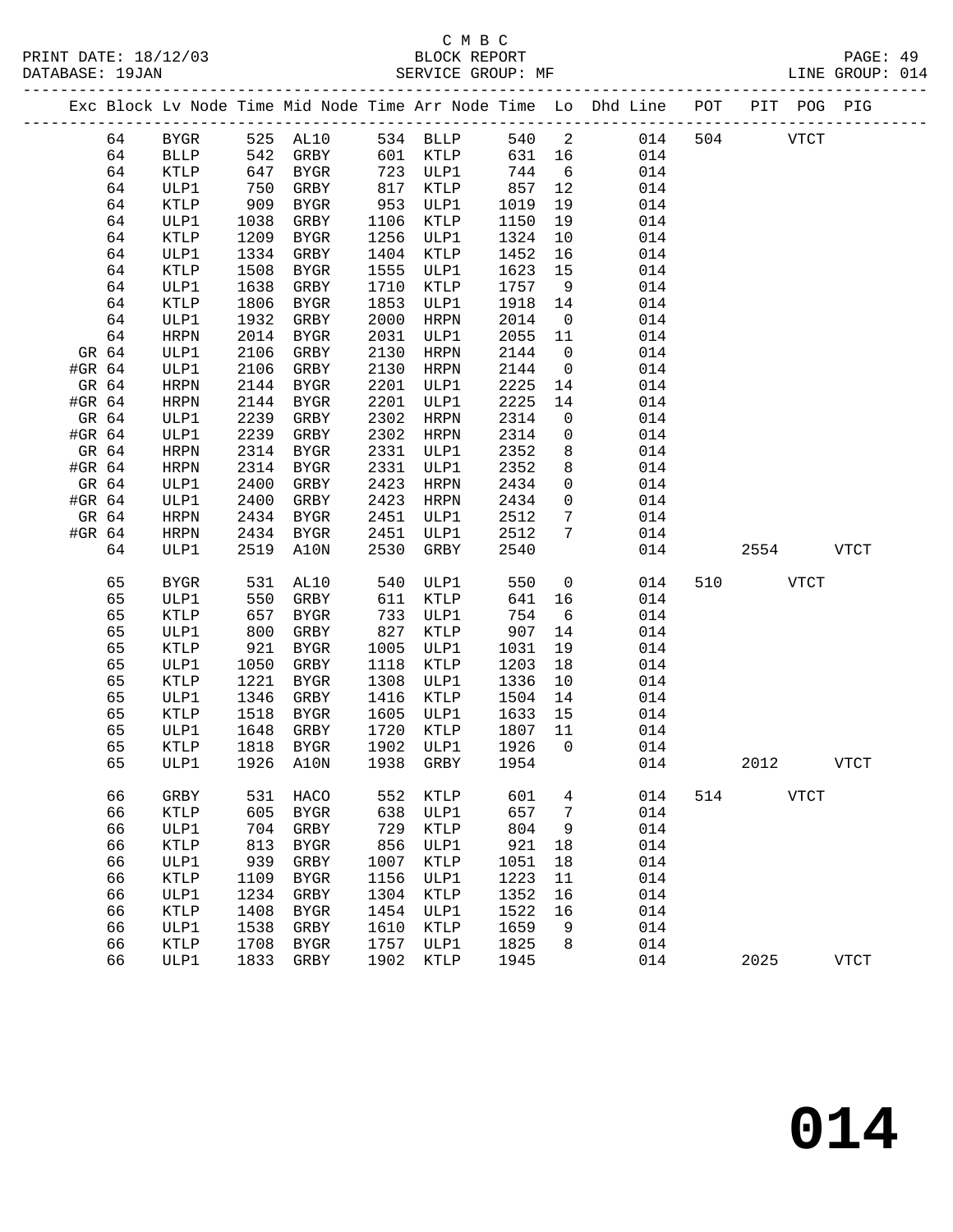### C M B C

|        | DATABASE: 19JAN |                 |      | SERVICE GROUP: MF               |      |           |         |                         |                                                                                |              | LINE GROUP: 014 |  |
|--------|-----------------|-----------------|------|---------------------------------|------|-----------|---------|-------------------------|--------------------------------------------------------------------------------|--------------|-----------------|--|
|        |                 |                 |      |                                 |      |           |         |                         | Exc Block Lv Node Time Mid Node Time Arr Node Time Lo Dhd Line POT PIT POG PIG |              |                 |  |
|        | 67              | BYGR            |      | 544 AL10 553 ULP1 603 5         |      |           |         |                         |                                                                                | 014 523 VTCT |                 |  |
|        | 67              | ULP1            | 608  | GRBY                            |      | 631 KTLP  | 702 15  |                         | 014                                                                            |              |                 |  |
|        | 67              | KTLP            | 717  | BYGR                            |      | 753 ULP1  | 815     | 14                      | 014                                                                            |              |                 |  |
|        | 67              | ULP1            | 829  | GRBY                            |      | 858 KTLP  | 940     | 17                      | 014                                                                            |              |                 |  |
|        | 67              | KTLP            | 957  | BYGR                            |      | 1043 ULP1 | 1110    | 14                      | 014                                                                            |              |                 |  |
|        | 67              | ULP1            | 1124 | GRBY                            | 1152 | KTLP      | 1238    | 19                      | 014                                                                            |              |                 |  |
|        | 67              | KTLP            | 1257 | BYGR                            |      | 1344 ULP1 | 1412    | 9                       | 014                                                                            |              |                 |  |
|        | 67              | ULP1            | 1421 | GRBY                            | 1452 | KTLP      | 1542    | 16                      | 014                                                                            |              |                 |  |
|        | 67              | KTLP            | 1558 | BYGR                            | 1646 | ULP1      | 1714    | 17                      | 014                                                                            |              |                 |  |
|        | 67              | ULP1            | 1731 | GRBY                            | 1802 | KTLP      | 1849    | $5^{\circ}$             | 014                                                                            |              |                 |  |
|        | 67              | <b>KTLP</b>     | 1854 | BYGR                            | 1935 | ULP1      | 1959    | 18                      | 014                                                                            |              |                 |  |
|        | 67              | ULP1            | 2017 | GRBY                            | 2045 | HRPN      | 2059    | $\overline{0}$          | 014                                                                            |              |                 |  |
| GR 67  |                 | HRPN            | 2059 | BYGR                            | 2116 | ULP1      | 2140    | 18                      | 014                                                                            |              |                 |  |
| #GR 67 |                 | HRPN            | 2059 | BYGR                            | 2116 | ULP1      | 2140    | 18                      | 014                                                                            |              |                 |  |
| GR 67  |                 | ULP1            | 2158 | GRBY                            | 2222 | HRPN      | 2234    | $\overline{0}$          | 014                                                                            |              |                 |  |
| #GR 67 |                 | ULP1            | 2158 | GRBY                            | 2222 | HRPN      | 2234    | $\overline{0}$          | 014                                                                            |              |                 |  |
| GR 67  |                 | HRPN            | 2234 | BYGR                            |      | 2251 ULP1 | 2313    | 16                      | 014                                                                            |              |                 |  |
| #GR 67 |                 | HRPN            | 2234 | BYGR                            | 2251 | ULP1      | 2313    | 16                      | 014                                                                            |              |                 |  |
| GR 67  |                 | ULP1            | 2329 | GRBY                            | 2352 | HRPN      | 2404    | $\overline{0}$          | 014                                                                            |              |                 |  |
| #GR 67 |                 | ULP1            | 2329 | GRBY                            | 2352 | HRPN      | 2404    | $\overline{0}$          | 014                                                                            |              |                 |  |
| GR 67  |                 | HRPN            | 2404 | BYGR                            | 2421 | ULP1      | 2442    | 18                      | 014                                                                            |              |                 |  |
| #GR 67 |                 | HRPN            | 2404 | BYGR                            | 2421 | ULP1      | 2442    | 18                      | 014                                                                            |              |                 |  |
| GR 67  |                 | ULP1            | 2500 | GRBY                            | 2523 | HRPN      | 2534    | $\overline{\mathbf{0}}$ | 014                                                                            |              |                 |  |
| #GR 67 |                 | ULP1            | 2500 | GRBY                            | 2523 | HRPN      | 2534    | $\overline{0}$          | 014                                                                            |              |                 |  |
| GR 67  |                 | HRPN            | 2534 | BYGR                            | 2551 | ULP1      | 2612    | $6\overline{6}$         | 014                                                                            |              |                 |  |
| #GR 67 |                 | HRPN            |      | 2534 BYGR                       | 2551 | ULP1      | 2612    | 6                       | 014                                                                            |              |                 |  |
|        | 67              | ULP1            | 2618 | A10N                            | 2628 | GRBY      | 2636    |                         | 014                                                                            | 2650 VTCT    |                 |  |
|        | 68              | GRBY            | 551  | HACO                            |      | 612 KTLP  | 621     | $6\overline{6}$         | 014                                                                            | 534 VTCT     |                 |  |
|        | 68              | KTLP            | 627  | BYGR                            | 701  | ULP1      | 720     | 10                      | 014                                                                            |              |                 |  |
|        | 68              | ULP1            | 730  | GRBY                            | 757  | KTLP      | 833     | 12                      | 014                                                                            |              |                 |  |
|        | 68              | KTLP            | 845  | BYGR                            | 929  | ULP1      | 955     | 19                      | 014                                                                            |              |                 |  |
|        | 68              | ULP1            | 1014 | GRBY                            | 1042 | KTLP      | 1126    | 19                      | 014                                                                            |              |                 |  |
|        | 68              | KTLP            | 1145 | BYGR                            | 1232 | ULP1      | 1259    | 11                      | 014                                                                            |              |                 |  |
|        | 68              | ULP1            | 1310 | GRBY                            | 1340 | KTLP      | 1428    | 10                      | 014                                                                            |              |                 |  |
|        | 68              | KTLP            | 1438 | BYGR                            |      | 1524 ULP1 | 1552    | 16                      | 014                                                                            |              |                 |  |
|        | 68              | ULP1            | 1608 | GRBY                            |      | 1640 KTLP | 1727    | 15                      | 014                                                                            |              |                 |  |
|        | 68              | <b>KTLP</b>     |      | 1742 BYGR                       |      | 1829 ULP1 | 1855    | 6                       | 014                                                                            |              |                 |  |
|        | 68              |                 |      | ULP1 1901 GRBY 1930 HRPN 1944 0 |      |           |         |                         | 014                                                                            |              |                 |  |
|        | 68              | <b>HRPN</b>     | 1944 | BYGR                            | 2001 | ULP1      | 2025    | 11                      | 014                                                                            |              |                 |  |
| GR 68  |                 | ULP1            | 2036 | GRBY                            | 2100 | HRPN      | 2114    | $\overline{0}$          | 014                                                                            |              |                 |  |
| #GR 68 |                 | ULP1            | 2036 | GRBY                            | 2100 | HRPN      | 2114    | $\mathsf{O}$            | 014                                                                            |              |                 |  |
| GR 68  |                 | <b>HRPN</b>     | 2114 | BYGR                            | 2131 | ULP1      | 2155    | 1                       | 014                                                                            |              |                 |  |
| #GR 68 |                 | HRPN            | 2114 | BYGR                            | 2131 | ULP1      | 2155    | $\mathbf{1}$            | 014                                                                            |              |                 |  |
|        | 68              | ULP1            | 2156 | A10N                            | 2207 | GRBY      | 2220    |                         | 014                                                                            | 2236         | VTCT            |  |
|        | 69              | ${\tt BYGR}$    | 556  | AL10                            | 605  | ULP1      | 615     | $\overline{\mathbf{3}}$ | 014                                                                            | 535 VTCT     |                 |  |
|        | 69              | ULP1            | 618  | GRBY                            | 641  | KTLP      | 712 14  |                         | 014                                                                            |              |                 |  |
|        | 69              | KTLP            | 726  | BYGR                            | 804  | ULP1      | 828     | 12                      | 014                                                                            |              |                 |  |
|        | 69              | ULP1            | 840  | GRBY                            | 909  | KTLP      | 951     | 18                      | 014                                                                            |              |                 |  |
|        | 69              | $\texttt{KTLP}$ | 1009 | BYGR                            | 1055 | ULP1      | 1122    | 13                      | 014                                                                            |              |                 |  |
|        | 69              | ULP1            | 1135 | GRBY                            | 1204 | KTLP      | 1252    | 17                      | 014                                                                            |              |                 |  |
|        | 69              | KTLP            | 1309 | BYGR                            | 1356 | ULP1      | 1424    | 9                       | 014                                                                            |              |                 |  |
|        | 69              | ULP1            | 1433 | GRBY                            | 1504 | KTLP      | 1554    | 14                      | 014                                                                            |              |                 |  |
|        | 69              | KTLP            | 1608 | BYGR                            | 1657 | ULP1      | 1725 18 |                         | 014                                                                            |              |                 |  |
|        | 69              | ULP1            |      | 1743 GRBY                       |      | 1814 KTLP | 1901    |                         | 014                                                                            | 1941         | ${\tt VTCT}$    |  |
|        |                 |                 |      |                                 |      |           |         |                         |                                                                                |              |                 |  |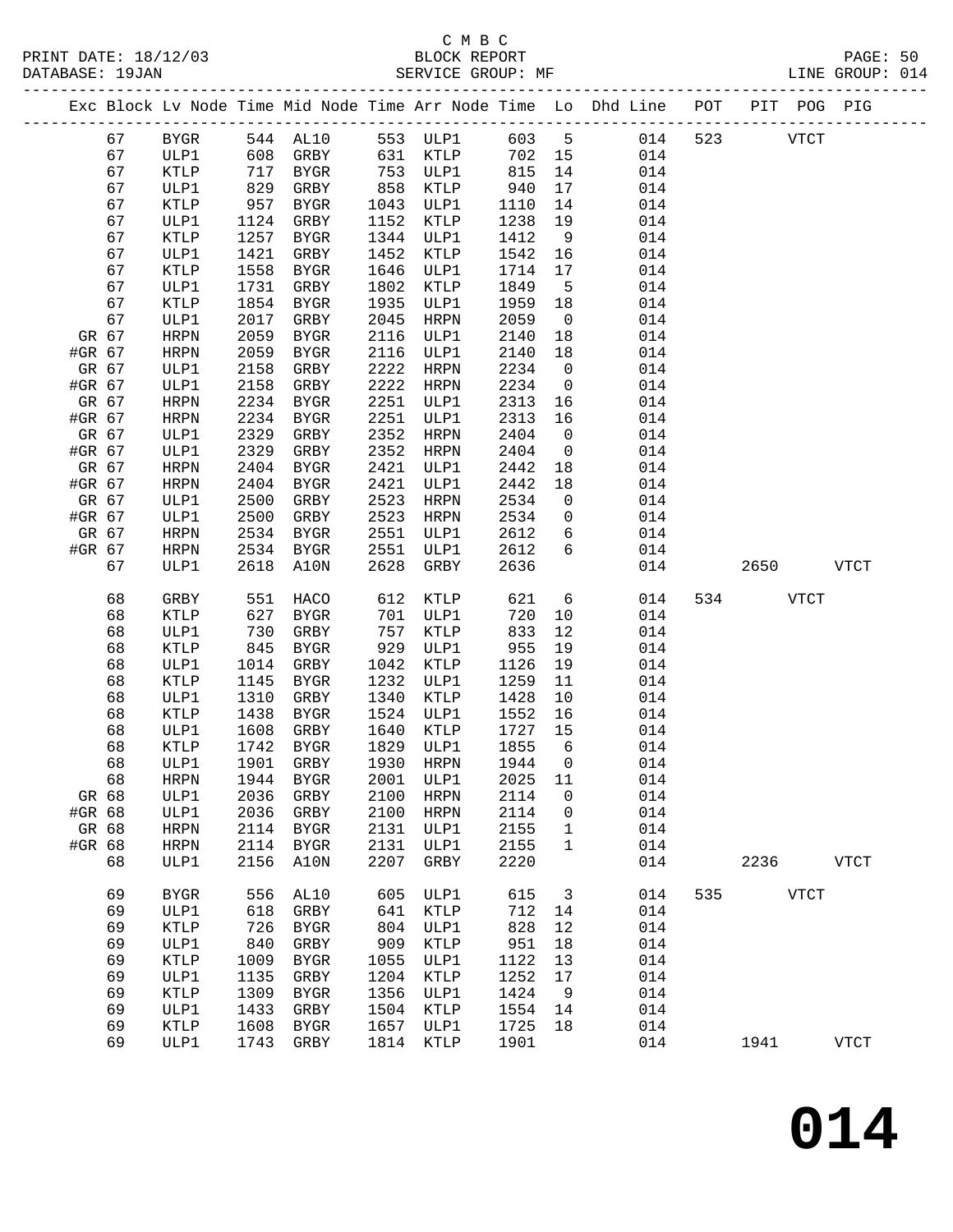|        |          |             |              | Exc Block Lv Node Time Mid Node Time Arr Node Time Lo Dhd Line POT |              |                     |              |                              |            |     |      | PIT POG PIG  |             |
|--------|----------|-------------|--------------|--------------------------------------------------------------------|--------------|---------------------|--------------|------------------------------|------------|-----|------|--------------|-------------|
|        | 70       | GRBY        | 558          | HACO                                                               |              | 619 KTLP            | 628          | 9                            | 014        | 541 |      | ${\tt VTCT}$ |             |
|        | 70       | KTLP        | 637          | BYGR                                                               | 713          | ULP1                | 734          | 6                            | 014        |     |      |              |             |
|        | 70       | ULP1        | 740          | GRBY                                                               | 807          | KTLP                | 844          | 13                           | 014        |     |      |              |             |
|        | 70       | KTLP        | 857          | BYGR                                                               | 941          | ULP1                | 1007         | 19                           | 014        |     |      |              |             |
|        | 70       | ULP1        | 1026         | GRBY                                                               | 1054         | KTLP                | 1138         | 19                           | 014        |     |      |              |             |
|        | 70       | KTLP        | 1157         | BYGR                                                               | 1244         | ULP1                | 1312         | 10                           | 014        |     |      |              |             |
|        | 70       | ULP1        | 1322         | GRBY                                                               | 1352         | KTLP                | 1440         | 18                           | 014        |     |      |              |             |
|        | 70       | <b>KTLP</b> | 1458         | <b>BYGR</b>                                                        | 1544         | ULP1                | 1612         | 16                           | 014        |     |      |              |             |
|        | 70       | ULP1        | 1628         | GRBY                                                               | 1700         | KTLP                | 1747         | $7\phantom{.0}\phantom{.0}7$ | 014        |     |      |              |             |
|        | 70       | KTLP        | 1754         | <b>BYGR</b>                                                        | 1841         | ULP1                | 1906         | 10                           | 014        |     |      |              |             |
|        | 70       | ULP1        | 1916         | GRBY                                                               | 1945         | <b>HRPN</b>         | 1959         | $\overline{0}$               | 014        |     |      |              |             |
|        | 70       | HRPN        | 1959         | <b>BYGR</b>                                                        | 2016         | ULP1                | 2040         | 11                           | 014        |     |      |              |             |
| GR 70  |          | ULP1        | 2051         | GRBY                                                               | 2115         | HRPN                | 2129         | $\mathbf 0$                  | 014        |     |      |              |             |
| #GR 70 |          | ULP1        | 2051         | ${\tt GRBY}$                                                       | 2115         | HRPN                | 2129         | 0                            | 014        |     |      |              |             |
| GR 70  |          | HRPN        | 2129         | BYGR                                                               | 2146         | ULP1                | 2210         | 8                            | 014        |     |      |              |             |
| #GR 70 |          | HRPN        | 2129         | BYGR                                                               | 2146         | ULP1                | 2210         | 8                            | 014        |     |      |              |             |
| GR 70  |          | ULP1        | 2218         | GRBY                                                               | 2242         | <b>HRPN</b>         | 2254         | $\mathbf 0$                  | 014        |     |      |              |             |
| #GR 70 |          | ULP1        | 2218         | GRBY                                                               | 2242         | HRPN                | 2254         | $\mathsf{O}$                 | 014        |     |      |              |             |
| GR 70  |          | HRPN        | 2254         | BYGR                                                               | 2311         | ULP1                | 2333         | 12                           | 014        |     |      |              |             |
| #GR 70 |          | HRPN        | 2254         | BYGR                                                               | 2311         | ULP1                | 2333         | 12                           | 014        |     |      |              |             |
| GR 70  |          | ULP1        | 2345         | GRBY                                                               | 2408         | <b>HRPN</b>         | 2419         | $\mathsf{O}$                 | 014        |     |      |              |             |
| #GR 70 |          | ULP1        | 2345         | GRBY                                                               | 2408         | <b>HRPN</b>         | 2419         | $\Omega$                     | 014        |     |      |              |             |
| GR 70  |          | HRPN        | 2419         | <b>BYGR</b>                                                        | 2436         | ULP1                | 2457         |                              | 014        |     | 2527 |              | <b>VTCT</b> |
| #GR 70 |          | HRPN        | 2419         | BYGR                                                               | 2436         | ULP1                | 2457         |                              | 014        |     | 2527 |              | VTCT        |
|        | 71       | GRBY        | 621          | HACO                                                               | 643          | KTLP                | 652          | 15                           | 014        | 604 |      | <b>VTCT</b>  |             |
|        | 71       | <b>KTLP</b> | 707          | BYGR                                                               | 743          | ULP1                | 805          | 13                           | 014        |     |      |              |             |
|        | 71       | ULP1        | 818          | GRBY                                                               | 847          | KTLP                | 929          | 16                           | 014        |     |      |              |             |
|        | 71       | KTLP        | 945          | BYGR                                                               | 1029         | ULP1                | 1055         | 18                           | 014        |     |      |              |             |
|        | 71       | ULP1        | 1113         | GRBY                                                               | 1141         | KTLP                | 1227         | 18                           | 014        |     |      |              |             |
|        | 71       | KTLP        | 1245         | <b>BYGR</b>                                                        | 1332         | ULP1                | 1400         | 9                            | 014        |     |      |              |             |
|        | 71       | ULP1        | 1409         | GRBY                                                               | 1440         | KTLP                | 1530         | 8                            | 014        |     |      |              |             |
|        | 71       | KTLP        | 1538         | <b>BYGR</b>                                                        | 1625         | ULP1                | 1653         | 15                           | 014        |     |      |              |             |
|        | 71       | ULP1        | 1708         | GRBY                                                               | 1740         | KTLP                | 1827         |                              | 014        |     | 1913 |              | <b>VTCT</b> |
|        | 72       | BYGR        | 655          | AL10                                                               | 704          | ULP1                | 714          | 7                            | 014        | 633 |      | <b>VTCT</b>  |             |
|        | 72       | ULP1        | 721          | GRBY                                                               | 748          | KTLP                | 824          | 9                            | 014        |     |      |              |             |
|        | 72       | KTLP        | 833          | BYGR                                                               | 917          | ULP1                | 943          | 19                           | 014        |     |      |              |             |
|        | 72       | ULP1        | 1002         | GRBY                                                               |              | 1030 KTLP           | 1114         | 19                           | 014        |     |      |              |             |
|        | $7\,2$   | <b>KTLP</b> |              | 1133 BYGR 1220 ULP1 1247 11                                        |              |                     |              |                              | 014        |     |      |              |             |
|        | 72       | ULP1        | 1258         | GRBY                                                               | 1328         | KTLP                | 1416         | 12                           | 014        |     |      |              |             |
|        | 72       | <b>KTLP</b> | 1428         | <b>BYGR</b>                                                        | 1514         | ULP1                | 1542         | 16                           | 014        |     |      |              |             |
|        | 72       | ULP1        | 1558         | GRBY                                                               | 1630         | KTLP                | 1717         | 13                           | 014        |     |      |              |             |
|        | 72<br>72 | <b>KTLP</b> | 1730<br>1844 | <b>BYGR</b>                                                        | 1818<br>1856 | ULP1<br><b>GRBY</b> | 1844<br>1912 | 0                            | 014<br>014 |     | 1931 |              | <b>VTCT</b> |
|        |          | ULP1        |              | A10N                                                               |              |                     |              |                              |            |     |      |              |             |
|        | 73       | GRBY        | 659          | HACO                                                               | 721          | KTLP                | 730          | 15                           | 014        | 639 |      | <b>VTCT</b>  |             |
|        | 73       | KTLP        | 745          | <b>BYGR</b>                                                        | 825          | ULP1                | 850          | 12                           | 014        |     |      |              |             |
|        | 73       | ULP1        | 902          | GRBY                                                               | 931          | KTLP                | 1013         | 20                           | 014        |     |      |              |             |
|        | 73       | KTLP        | 1033         | <b>BYGR</b>                                                        | 1120         | ULP1                | 1147         | 12                           | 014        |     |      |              |             |
|        | 73       | ULP1        | 1159         | GRBY                                                               | 1228         | KTLP                | 1316         | 18                           | 014        |     |      |              |             |
|        | 73       | KTLP        | 1334         | <b>BYGR</b>                                                        | 1420         | ULP1                | 1448         | 9                            | 014        |     |      |              |             |
|        | 73       | ULP1        | 1457         | GRBY                                                               | 1528         | KTLP                | 1618         | 10                           | 014        |     |      |              |             |
|        | 73       | KTLP        | 1628         | <b>BYGR</b>                                                        | 1717         | ULP1                | 1745         | 10                           | 014        |     |      |              |             |
|        | 73       | ULP1        | 1755         | GRBY                                                               | 1826         | $\texttt{KTLP}$     | 1913         |                              | 014        |     | 1953 |              | <b>VTCT</b> |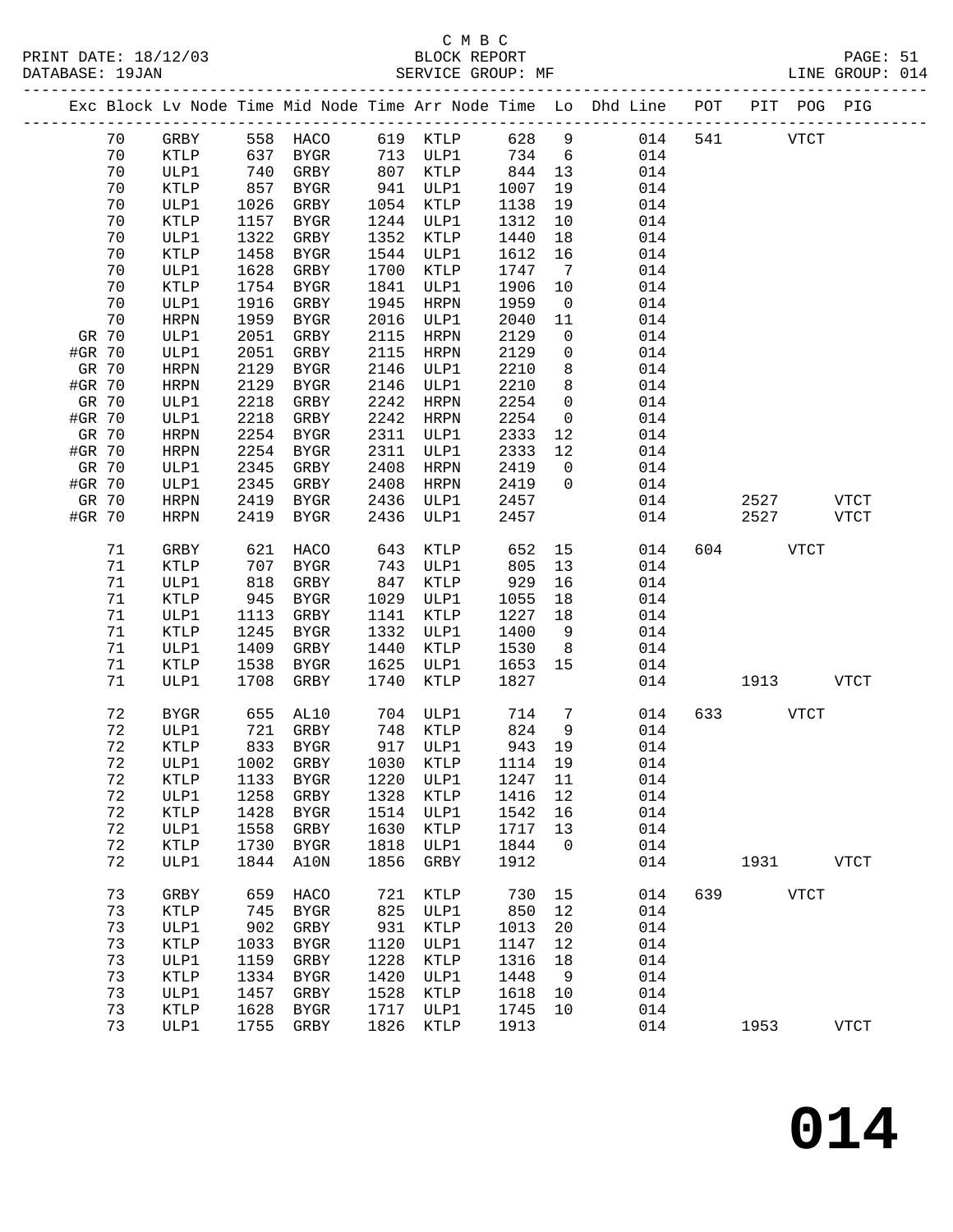|        |       |              |      |             |      |             |         |                 | Exc Block Lv Node Time Mid Node Time Arr Node Time Lo Dhd Line POT PIT POG PIG |          |      |      |             |
|--------|-------|--------------|------|-------------|------|-------------|---------|-----------------|--------------------------------------------------------------------------------|----------|------|------|-------------|
|        | 74    | <b>BYGR</b>  |      | 737 AL10    |      | 748 ULP1    | 759 9   |                 | 014                                                                            | 713      | VTCT |      |             |
|        | 74    | ULP1         |      | 808 GRBY    |      | 837 KTLP    | 919 14  |                 | 014                                                                            |          |      |      |             |
|        | 74    | KTLP         |      | 933 BYGR    |      | 1017 ULP1   | 1043    | 19              | 014                                                                            |          |      |      |             |
|        | 74    | ULP1         | 1102 | GRBY        |      | 1130 KTLP   | 1216    | 17              | 014                                                                            |          |      |      |             |
|        | 74    | KTLP         | 1233 | BYGR        |      | 1320 ULP1   | 1348    | 10              | 014                                                                            |          |      |      |             |
|        | 74    | ULP1         | 1358 | GRBY        | 1428 | KTLP        | 1516    | 12              | 014                                                                            |          |      |      |             |
|        | 74    | <b>KTLP</b>  | 1528 | BYGR        |      | 1615 ULP1   | 1643    | 15              | 014                                                                            |          |      |      |             |
|        | 74    | ULP1         | 1658 | GRBY        |      | 1730 KTLP   | 1817    | 13              | 014                                                                            |          |      |      |             |
|        | 74    | KTLP         | 1830 | BYGR        |      | 1914 ULP1   | 1938    | - 9             | 014                                                                            |          |      |      |             |
|        | 74    | ULP1         | 1947 | GRBY        | 2015 | HRPN        | 2029    | $\overline{0}$  | 014                                                                            |          |      |      |             |
|        | 74    | HRPN         | 2029 | BYGR        |      | 2046 ULP1   | 2110    | 11              | 014                                                                            |          |      |      |             |
|        | GR 74 | ULP1         | 2121 | GRBY        |      | 2145 HRPN   | 2159    | $\overline{0}$  | 014                                                                            |          |      |      |             |
| #GR 74 |       | ULP1         | 2121 | GRBY        |      | 2145 HRPN   | 2159    | $\overline{0}$  | 014                                                                            |          |      |      |             |
|        | GR 74 | HRPN         | 2159 | BYGR        |      | 2216 ULP1   | 2240    | $\overline{0}$  | 014                                                                            |          |      |      |             |
| #GR 74 |       | HRPN         | 2159 | <b>BYGR</b> | 2216 | ULP1        | 2240    | $\overline{0}$  | 014                                                                            |          |      |      |             |
|        | 74    | ULP1         | 2240 | A10N        | 2251 | GRBY        | 2304    |                 | 014                                                                            |          | 2320 |      | <b>VTCT</b> |
|        |       |              |      |             |      |             |         |                 |                                                                                |          |      |      |             |
|        | 76    | GRBY         | 1346 | HACO        | 1419 | KTLP        | 1434    | 14              |                                                                                | 014 1325 |      | VTCT |             |
|        | 76    | <b>KTLP</b>  | 1448 | BYGR        |      | 1534 ULP1   | 1602 16 |                 | 014                                                                            |          |      |      |             |
|        | 76    | ULP1         | 1618 | GRBY        | 1650 | <b>KTLP</b> | 1737    |                 | 014                                                                            |          | 1832 |      | <b>VTCT</b> |
|        |       |              |      |             |      |             |         |                 |                                                                                |          |      |      |             |
|        | 77    | GRBY         | 1446 | HACO        | 1520 | KTLP        | 1536    | 12              |                                                                                | 014 1425 |      | VTCT |             |
|        | 77    | KTLP         | 1548 | BYGR        |      | 1636 ULP1   | 1704    | 14              | 014                                                                            |          |      |      |             |
|        | 77    | ULP1         | 1718 | GRBY        | 1750 | KTLP        | 1837    | $-5$            | 014                                                                            |          |      |      |             |
|        | 77    | KTLP         | 1842 | BYGR        |      | 1926 ULP1   | 1950    | 12              | 014                                                                            |          |      |      |             |
|        | 77    | ULP1         | 2002 | GRBY        | 2030 | HRPN        | 2044    | $\overline{0}$  | 014                                                                            |          |      |      |             |
|        | 77    | <b>HRPN</b>  | 2044 | <b>BYGR</b> |      | 2101 ULP1   | 2125    | 13              | 014                                                                            |          |      |      |             |
| GR 77  |       | ULP1         | 2138 | GRBY        | 2202 | HRPN        | 2214    | $\overline{0}$  | 014                                                                            |          |      |      |             |
| #GR 77 |       | ULP1         | 2138 | GRBY        |      | 2202 HRPN   | 2214    | $\mathsf{O}$    | 014                                                                            |          |      |      |             |
|        | GR 77 | <b>HRPN</b>  | 2214 | BYGR        |      | 2231 ULP1   | 2253    | 6               | 014                                                                            |          |      |      |             |
| #GR 77 |       | <b>HRPN</b>  | 2214 | BYGR        |      | 2231 ULP1   | 2253    | 6               | 014                                                                            |          |      |      |             |
|        | GR 77 | ULP1         | 2259 | GRBY        |      | 2322 HRPN   | 2334    | $\overline{0}$  | 014                                                                            |          |      |      |             |
| #GR 77 |       | ULP1         | 2259 | GRBY        |      | 2322 HRPN   | 2334    | $\overline{0}$  | 014                                                                            |          |      |      |             |
|        | GR 77 | HRPN         | 2334 | BYGR        |      | 2351 ULP1   | 2412    | 18              | 014                                                                            |          |      |      |             |
| #GR 77 |       | <b>HRPN</b>  | 2334 | BYGR        |      | 2351 ULP1   | 2412    | 18              | 014                                                                            |          |      |      |             |
|        | GR 77 | ULP1         | 2430 | GRBY        | 2453 | HRPN        | 2504    | $\overline{0}$  | 014                                                                            |          |      |      |             |
| #GR 77 |       | ULP1         | 2430 | GRBY        | 2453 | HRPN        | 2504    | $\mathbf 0$     | 014                                                                            |          |      |      |             |
|        | GR 77 | HRPN         | 2504 | BYGR        | 2521 | ULP1        | 2542    | 7               | 014                                                                            |          |      |      |             |
| #GR 77 |       | HRPN         | 2504 | BYGR        | 2521 | ULP1        | 2542    | $7\phantom{.0}$ | 014                                                                            |          |      |      |             |
|        | 77    | ULP1         | 2549 | A10N        | 2600 | GRBY        | 2610    |                 | 014                                                                            |          | 2624 |      | <b>VTCT</b> |
|        |       |              |      |             |      |             |         |                 |                                                                                |          |      |      |             |
|        | 78    | ${\tt BYGR}$ | 1429 | AL10        |      | 1445 ULP1   | 1457    | 11              |                                                                                | 014 1405 | VTCT |      |             |
|        | 78    | ULP1         | 1508 | GRBY        |      | 1540 KTLP   | 1629    | - 9             | 014                                                                            |          |      |      |             |
|        | 78    | KTLP         | 1638 | <b>BYGR</b> |      | 1727 ULP1   | 1755 14 |                 | 014                                                                            |          |      |      |             |
|        | 78    | ULP1         |      | 1809 GRBY   | 1838 | <b>KTLP</b> | 1921    |                 | 014                                                                            |          | 2001 |      | <b>VTCT</b> |
|        |       |              |      |             |      |             |         |                 |                                                                                |          |      |      |             |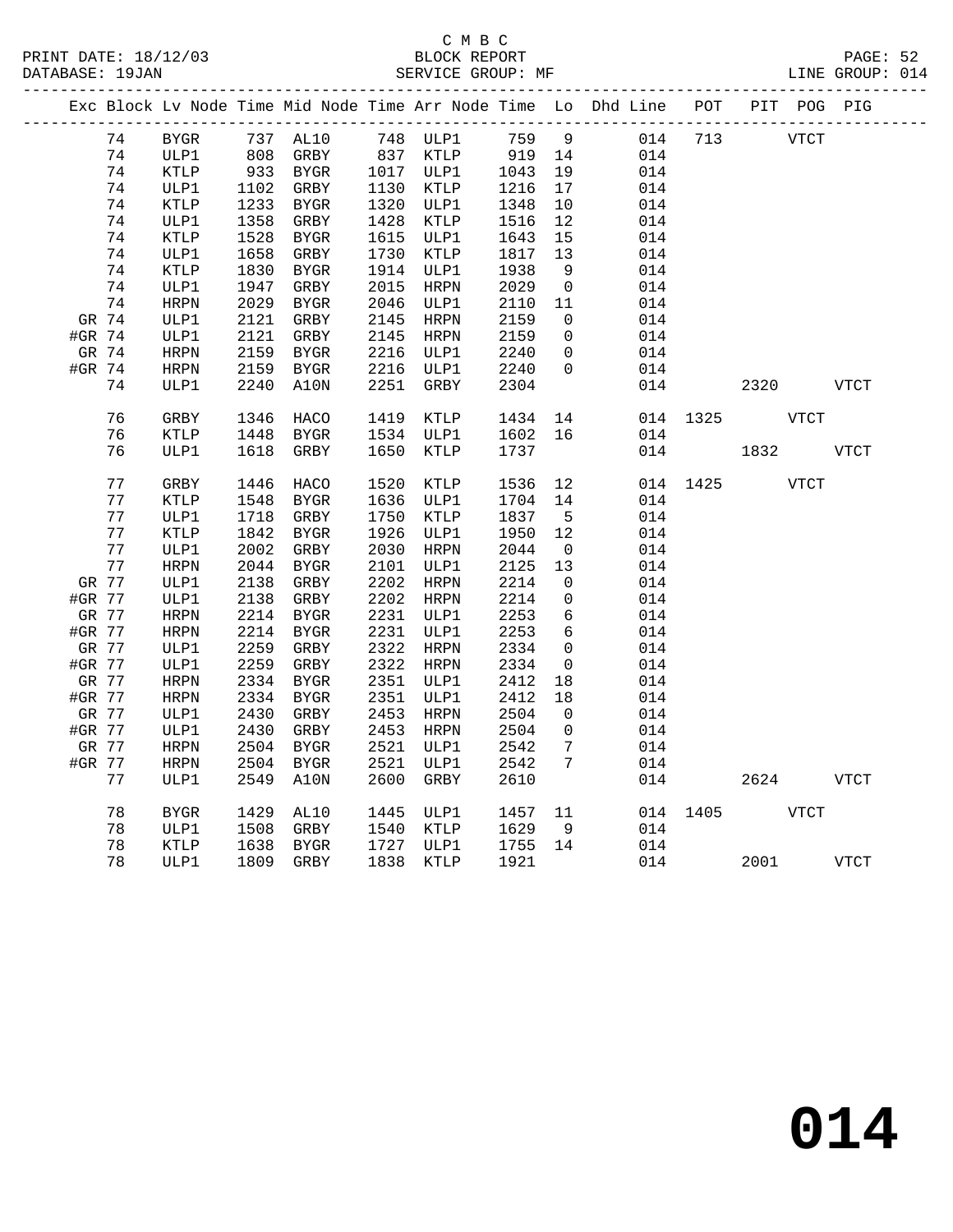|         |              |      |              |             |      |          | C M B C |                 |                                                                                                                                                                                                                                       |      |            |            |  |
|---------|--------------|------|--------------|-------------|------|----------|---------|-----------------|---------------------------------------------------------------------------------------------------------------------------------------------------------------------------------------------------------------------------------------|------|------------|------------|--|
|         |              |      |              |             |      |          |         |                 |                                                                                                                                                                                                                                       |      |            |            |  |
|         |              |      |              |             |      |          |         |                 | C M B C<br>PRINT DATE: 18/12/03 BLOCK REPORT<br>DATABASE: 19JAN SERVICE GROUP: MF LINE GROUP: 015                                                                                                                                     |      |            |            |  |
|         |              |      |              |             |      |          |         |                 |                                                                                                                                                                                                                                       |      |            |            |  |
|         |              |      |              |             |      |          |         |                 |                                                                                                                                                                                                                                       |      |            |            |  |
|         |              |      |              |             |      |          |         |                 |                                                                                                                                                                                                                                       |      |            |            |  |
|         |              |      |              |             |      |          |         |                 |                                                                                                                                                                                                                                       |      |            |            |  |
|         |              |      |              |             |      |          |         |                 | ERN 5 AV & GRANVILLE ST COVERLEAR CLOVERLEAR<br>CAMBIE & 41 AV HODM HOWE & DUNSMUIR<br>KETA KEEFER & TAYLOR LAAN LAMEY'S MILL RD & ANDERSON<br>MRST SW MARINE STN OLYE EB W2 AV FS ASH ST<br>OLYW WB W2 AV FS CAMBIE ST VTC Vancouver |      |            |            |  |
|         |              |      |              |             |      |          |         |                 | Exc Block Lv Node Time Mid Node Time Arr Node Time Lo Dhd Line POT PIT POG PIG                                                                                                                                                        |      |            |            |  |
|         | $\mathbf{1}$ | MRST |              |             |      |          |         |                 | 445 CM41 451 OLYW 502 0 015 437<br>502 5GRN 511 KETA 527 11 050<br>538 CLOV 552 OLYE 600 0 050                                                                                                                                        |      | <b>VTC</b> |            |  |
|         | $\mathbf{1}$ | OLYW |              |             |      |          |         |                 |                                                                                                                                                                                                                                       |      |            |            |  |
|         | $\mathbf{1}$ | KETA |              |             |      |          |         |                 |                                                                                                                                                                                                                                       |      |            |            |  |
|         | $\mathbf{1}$ | OLYE |              | CM41        |      | 608 MRST | 617     | $7\overline{ }$ | 015                                                                                                                                                                                                                                   |      |            |            |  |
|         | $\mathbf 1$  | MRST | 600<br>624   | CM41        |      | 631 OLYW | 642     | $\overline{0}$  | 015                                                                                                                                                                                                                                   |      |            |            |  |
|         | $\mathbf 1$  | OLYW | 642          | 5GRN        | 651  | KETA     | 707     | 18              | 050                                                                                                                                                                                                                                   |      |            |            |  |
|         | 1            | KETA | 725          | CLOV        | 742  | OLYE     | 751     | $\overline{0}$  | 050                                                                                                                                                                                                                                   |      |            |            |  |
|         | $\mathbf 1$  | OLYE | 725 /<br>751 | CM41        |      | 803 MRST | 815     | 15              | 015                                                                                                                                                                                                                                   |      |            |            |  |
|         | $\mathbf 1$  | MRST | 830          | CM41        | 841  | OLYW     | 857     | $\overline{0}$  | 015                                                                                                                                                                                                                                   |      |            |            |  |
|         | $\mathbf 1$  | OLYW | 857          | 5GRN        | 907  | KETA     | 927     | 11              | 050                                                                                                                                                                                                                                   |      |            |            |  |
|         | $\mathbf 1$  | KETA | 938          | <b>CLOV</b> | 957  | OLYE     | 1007    | $\overline{0}$  | 050                                                                                                                                                                                                                                   |      |            |            |  |
|         | $\mathbf 1$  | OLYE | 1007         | CM41        | 1020 | MRST     | 1032    | 14              | 015                                                                                                                                                                                                                                   |      |            |            |  |
|         | 1            | MRST | 1046         | CM41        | 1055 | OLYW     | 1112    | $\overline{0}$  | 015                                                                                                                                                                                                                                   |      |            |            |  |
|         | $\mathbf 1$  | OLYW | 1112         | 5GRN        | 1122 | KETA     | 1144    | $7\overline{ }$ | 050                                                                                                                                                                                                                                   |      |            |            |  |
|         | 1            | KETA | 1151         | <b>CLOV</b> | 1211 | OLYE     | 1223    | $\overline{0}$  | 050                                                                                                                                                                                                                                   |      |            |            |  |
|         | $\mathbf 1$  | OLYE | 1223         | CM41        | 1239 | MRST     | 1253    | $7\overline{ }$ | 015                                                                                                                                                                                                                                   |      |            |            |  |
|         | $\mathbf 1$  | MRST | 1300         | CM41        | 1309 | OLYW     | 1328    | $\overline{0}$  | 015                                                                                                                                                                                                                                   |      |            |            |  |
|         | $\mathbf 1$  | OLYW | 1328         | 5GRN        | 1340 | KETA     | 1402    | 8               | 050                                                                                                                                                                                                                                   |      |            |            |  |
|         | $\mathbf 1$  | KETA | 1410         | CLOV        | 1432 | OLYE     | 1444    | $\overline{0}$  | 050                                                                                                                                                                                                                                   |      |            |            |  |
|         | $\mathbf 1$  | OLYE | 1444         | CM41        | 1500 | MRST     | 1516    | 20              | 015                                                                                                                                                                                                                                   |      |            |            |  |
|         | $\mathbf 1$  | MRST | 1536         | CM41        | 1548 | OLYW     | 1608    | $\overline{0}$  | 015                                                                                                                                                                                                                                   |      |            |            |  |
|         | $\mathbf 1$  | OLYW | 1608         | 5GRN        | 1622 | KETA     | 1646    | 8               | 050                                                                                                                                                                                                                                   |      |            |            |  |
|         | 1            | KETA | 1654         | CLOV        | 1718 | OLYE     | 1729    | $\overline{0}$  | 050                                                                                                                                                                                                                                   |      |            |            |  |
|         | $\mathbf 1$  | OLYE | 1729         | CM41        | 1748 | MRST     | 1804    | 9               | 015                                                                                                                                                                                                                                   |      |            |            |  |
|         | $\mathbf 1$  | MRST | 1813         | CM41        | 1825 | OLYW     | 1841    | $\overline{0}$  | 015                                                                                                                                                                                                                                   |      |            |            |  |
|         | $\mathbf 1$  | OLYW | 1841         | 5GRN        | 1854 | KETA     | 1916    | 19              | 050                                                                                                                                                                                                                                   |      |            |            |  |
|         | $\mathbf 1$  | KETA | 1935         | CLOV        | 1956 | OLYE     | 2005    | $\overline{0}$  | 050                                                                                                                                                                                                                                   |      |            |            |  |
|         | 1            | OLYE | 2005         | CM41        | 2017 | MRST     | 2026    | 10              | 015                                                                                                                                                                                                                                   |      |            |            |  |
|         | $\mathbf 1$  | MRST | 2036         | CM41        | 2044 | OLYW     | 2058    | $\overline{0}$  | 015                                                                                                                                                                                                                                   |      |            |            |  |
| GR 1    |              | OLYW | 2058         | 5GRN        | 2106 | KETA     | 2124    | $\overline{3}$  | 050                                                                                                                                                                                                                                   |      |            |            |  |
| #GR $1$ |              | OLYW | 2058         | 5GRN        | 2106 | KETA     | 2124    | $\overline{3}$  | 050                                                                                                                                                                                                                                   |      |            |            |  |
| GR 1    |              | KETA | 2127         | CLOV        | 2147 | OLYE     | 2156    | $\overline{0}$  | 050                                                                                                                                                                                                                                   |      |            |            |  |
| #GR $1$ |              | KETA | 2127         | CLOV        | 2147 | OLYE     | 2156    | $\Omega$        | 050                                                                                                                                                                                                                                   |      |            |            |  |
|         | $\mathbf{1}$ | OLYE | 2156         | CM41        | 2208 | MRST     | 2217    |                 | 015                                                                                                                                                                                                                                   | 2222 |            | <b>VTC</b> |  |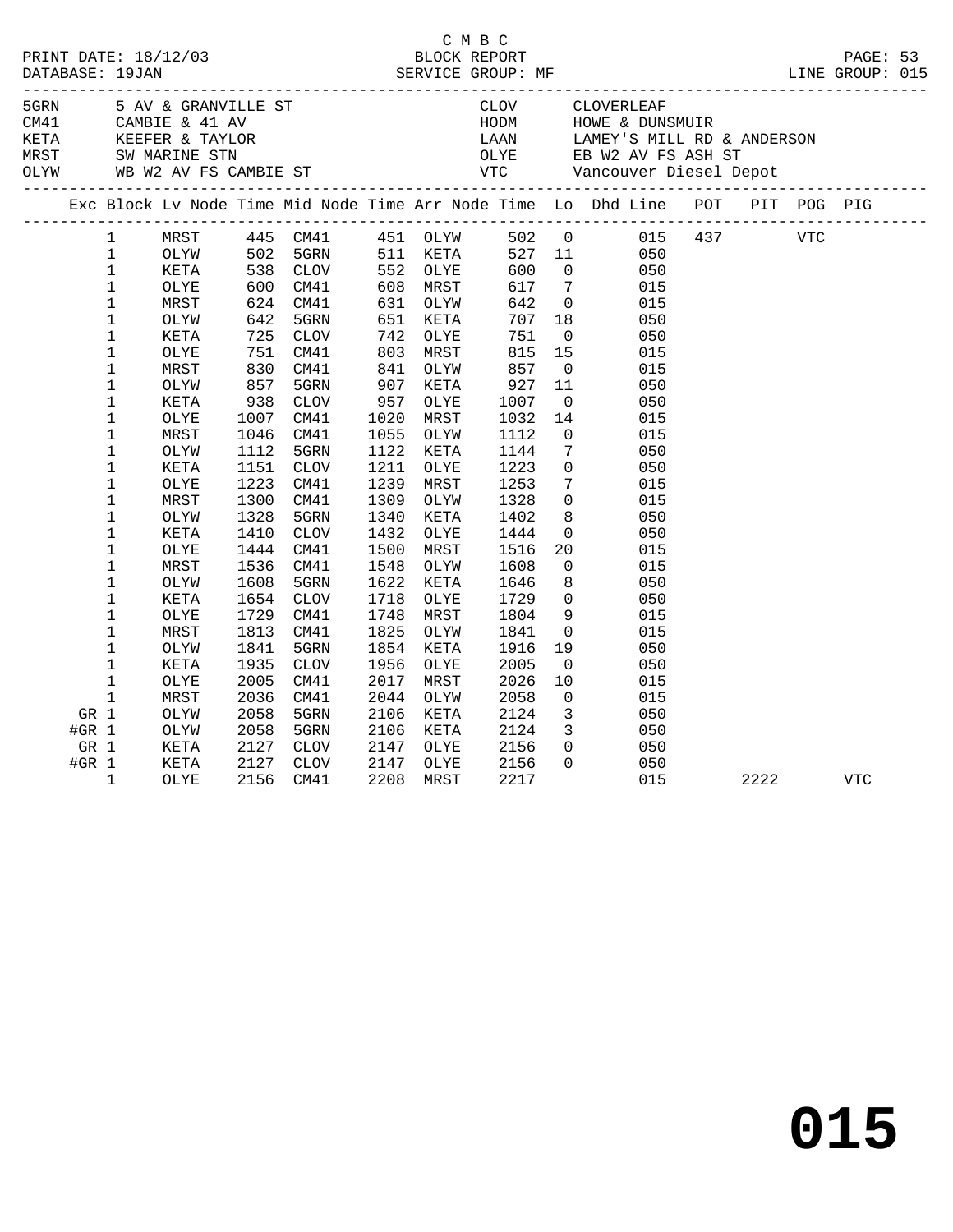|  |                |      |      |             |      |      |      |                 | Exc Block Lv Node Time Mid Node Time Arr Node Time Lo Dhd Line POT PIT POG PIG |     |      |     |     |
|--|----------------|------|------|-------------|------|------|------|-----------------|--------------------------------------------------------------------------------|-----|------|-----|-----|
|  | 2              | KETA | 458  | CLOV        | 512  | OLYE | 520  |                 | 050<br>$\overline{0}$                                                          | 435 |      | VTC |     |
|  | 2              | OLYE | 520  | CM41        | 528  | MRST | 537  | $7\overline{ }$ | 015                                                                            |     |      |     |     |
|  | 2              | MRST | 544  | CM41        | 551  | OLYW | 602  | $\overline{0}$  | 015                                                                            |     |      |     |     |
|  | 2              | OLYW | 602  | 5GRN        | 611  | KETA | 627  | 8               | 050                                                                            |     |      |     |     |
|  | $\overline{c}$ | KETA | 635  | CLOV        | 651  | OLYE | 700  | $\overline{0}$  | 050                                                                            |     |      |     |     |
|  | 2              | OLYE | 700  | CM41        | 709  | MRST | 719  | 10              | 015                                                                            |     |      |     |     |
|  | $\overline{a}$ | MRST | 729  | CM41        | 738  | OLYW | 752  | $\overline{0}$  | 015                                                                            |     |      |     |     |
|  | 2              | OLYW | 752  | 5GRN        | 802  | KETA | 821  | 8               | 050                                                                            |     |      |     |     |
|  | 2              | KETA | 829  | CLOV        | 848  | OLYE | 859  | $\overline{0}$  | 050                                                                            |     |      |     |     |
|  | 2              | OLYE | 859  | CM41        | 912  | MRST | 924  | 15              | 015                                                                            |     |      |     |     |
|  | 2              | MRST | 939  | CM41        | 948  | OLYW | 1004 | $\overline{0}$  | 015                                                                            |     |      |     |     |
|  | $\overline{a}$ | OLYW | 1004 | 5GRN        | 1015 | KETA | 1035 | 11              | 050                                                                            |     |      |     |     |
|  | 2              | KETA | 1046 | <b>CLOV</b> | 1105 | OLYE | 1115 | $\overline{0}$  | 050                                                                            |     |      |     |     |
|  | $\overline{a}$ | OLYE | 1115 | CM41        | 1129 | MRST | 1141 | 11              | 015                                                                            |     |      |     |     |
|  | 2              | MRST | 1152 | CM41        | 1201 | OLYW | 1220 | $\overline{0}$  | 015                                                                            |     |      |     |     |
|  | 2              | OLYW | 1220 | 5GRN        | 1232 | KETA | 1254 | 16              | 050                                                                            |     |      |     |     |
|  | $\overline{a}$ | KETA | 1310 | <b>CLOV</b> | 1332 | OLYE | 1344 | $\overline{0}$  | 050                                                                            |     |      |     |     |
|  | 2              | OLYE | 1344 | CM41        | 1400 | MRST | 1416 | 13              | 015                                                                            |     |      |     |     |
|  | 2              | MRST | 1429 | CM41        | 1438 | OLYW | 1457 | $\overline{0}$  | 015                                                                            |     |      |     |     |
|  | 2              | OLYW | 1457 | 5GRN        | 1509 | KETA | 1532 | 8 <sup>8</sup>  | 050                                                                            |     |      |     |     |
|  | 2              | KETA | 1540 | <b>CLOV</b> | 1602 | OLYE | 1614 | $\Omega$        | 050                                                                            |     |      |     |     |
|  | 2              | OLYE | 1614 | CM41        | 1631 | MRST | 1647 | 20              | 015                                                                            |     |      |     |     |
|  | 2              | MRST | 1707 | CM41        | 1719 | OLYW | 1739 | $\overline{0}$  | 015                                                                            |     |      |     |     |
|  | 2              | OLYW | 1739 | 5GRN        | 1753 | KETA | 1816 | 9               | 050                                                                            |     |      |     |     |
|  | 2              | KETA | 1825 | CLOV        | 1849 | OLYE | 1859 | $\Omega$        | 050                                                                            |     |      |     |     |
|  | 2              | OLYE | 1859 | CM41        | 1913 | MRST | 1923 |                 | 015                                                                            |     | 1929 |     | VTC |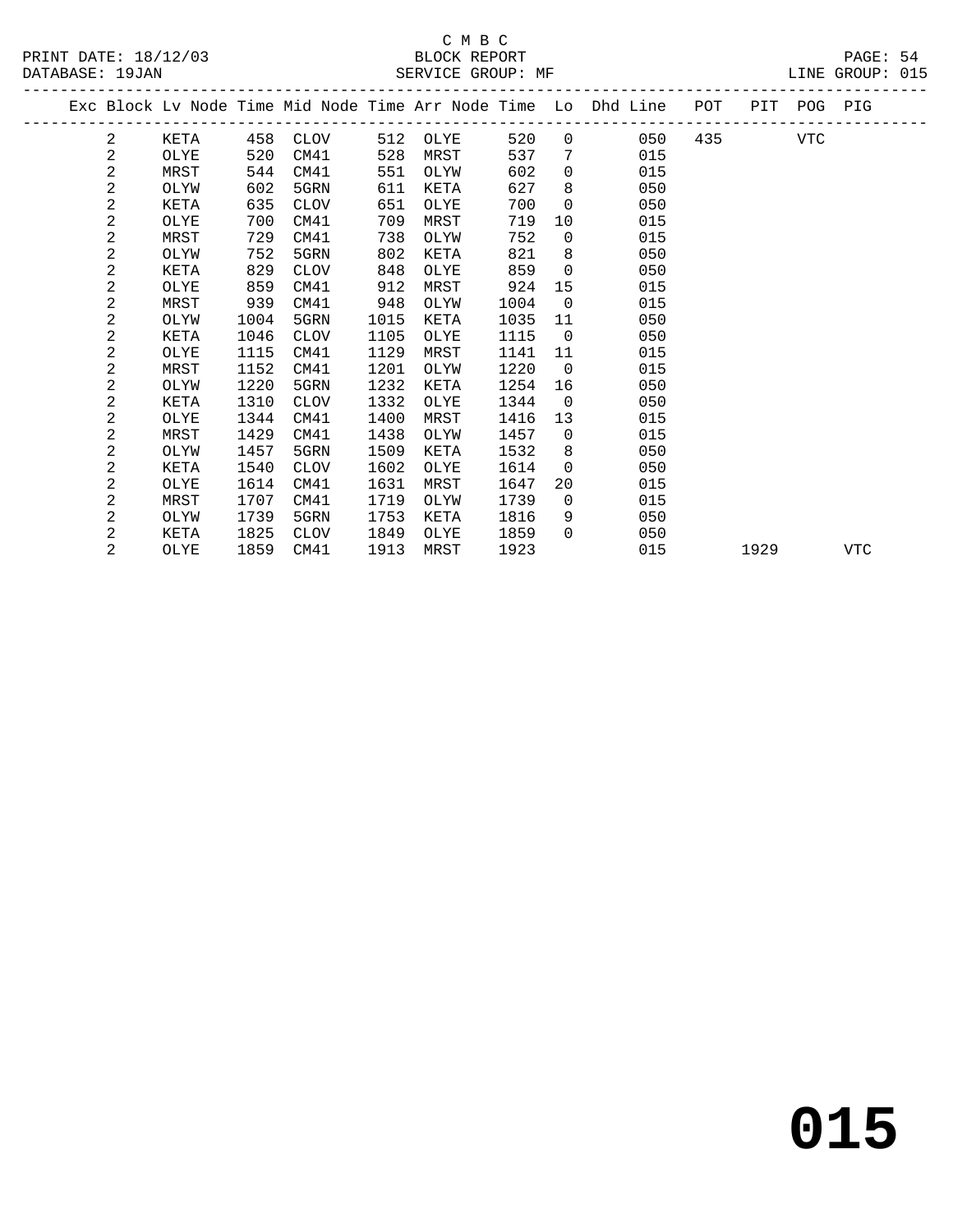|         |                |      |      |                 |      |          |      |                | Exc Block Lv Node Time Mid Node Time Arr Node Time Lo Dhd Line POT |     |      | PIT POG PIG |            |
|---------|----------------|------|------|-----------------|------|----------|------|----------------|--------------------------------------------------------------------|-----|------|-------------|------------|
|         | 3              | MRST |      | 505 CM41        |      | 511 OLYW | 522  | $\mathbf 0$    | 015                                                                | 457 |      | VTC         |            |
|         | $\mathsf{3}$   | OLYW | 522  | 5GRN            | 531  | KETA     | 547  | 9              | 050                                                                |     |      |             |            |
|         | 3              | KETA | 556  | CLOV            | 612  | OLYE     | 620  | $\overline{0}$ | 050                                                                |     |      |             |            |
|         | 3              | OLYE | 620  | CM41            | 628  | MRST     | 637  | 6              | 015                                                                |     |      |             |            |
|         | 3              | MRST | 643  | CM41            | 651  | OLYW     | 702  | $\mathbf 0$    | 015                                                                |     |      |             |            |
|         | 3              | OLYW | 702  | 5GRN            | 711  | KETA     | 727  | 16             | 050                                                                |     |      |             |            |
|         | 3              | KETA | 743  | <b>CLOV</b>     | 800  | OLYE     | 809  | $\overline{0}$ | 050                                                                |     |      |             |            |
|         | 3              | OLYE | 809  | CM41            | 823  | MRST     | 835  | 11             | 015                                                                |     |      |             |            |
|         | $\mathsf 3$    | MRST | 846  | CM41            | 857  | OLYW     | 913  | $\overline{0}$ | 015                                                                |     |      |             |            |
|         | 3              | OLYW | 913  | 5GRN            | 924  | KETA     | 944  | 11             | 050                                                                |     |      |             |            |
|         | 3              | KETA | 955  | CLOV            | 1014 | OLYE     | 1024 | $\overline{0}$ | 050                                                                |     |      |             |            |
|         | 3              | OLYE | 1024 | CM41            | 1037 | MRST     | 1049 | 14             | 015                                                                |     |      |             |            |
|         | 3              | MRST | 1103 | CM41            | 1112 | OLYW     | 1129 | $\overline{0}$ | 015                                                                |     |      |             |            |
|         | 3              | OLYW | 1129 | 5GRN            | 1139 | KETA     | 1201 | 6              | 050                                                                |     |      |             |            |
|         | 3              | KETA | 1207 | CLOV            | 1228 | OLYE     | 1240 | $\overline{0}$ | 050                                                                |     |      |             |            |
|         | 3              | OLYE | 1240 | CM41            | 1256 | MRST     | 1310 | 21             | 015                                                                |     |      |             |            |
|         | $\mathsf 3$    | MRST | 1331 | CM41            | 1340 | OLYW     | 1359 | $\overline{0}$ | 015                                                                |     |      |             |            |
|         | 3              | OLYW | 1359 | 5GRN            | 1411 | KETA     | 1433 | 7              | 050                                                                |     |      |             |            |
|         | 3              | KETA | 1440 | CLOV            | 1502 | OLYE     | 1514 | $\overline{0}$ | 050                                                                |     |      |             |            |
|         | 3              | OLYE | 1514 | CM41            | 1530 | MRST     | 1546 | 20             | 015                                                                |     |      |             |            |
|         | 3              | MRST | 1606 | CM41            | 1618 | OLYW     | 1638 | $\overline{0}$ | 015                                                                |     |      |             |            |
|         | 3              | OLYW | 1638 | 5GRN            | 1652 | KETA     | 1716 | 8              | 050                                                                |     |      |             |            |
|         | $\mathsf 3$    | KETA | 1724 | CLOV            | 1748 | OLYE     | 1759 | $\overline{0}$ | 050                                                                |     |      |             |            |
|         | 3              | OLYE | 1759 | CM41            | 1818 | MRST     | 1834 | 13             | 015                                                                |     |      |             |            |
|         | 3              | MRST | 1847 | CM41            | 1859 | OLYW     | 1915 | $\mathbf{0}$   | 015                                                                |     |      |             |            |
|         | 3              | OLYW | 1915 | 5GRN            | 1927 | KETA     | 1948 | $\overline{4}$ | 050                                                                |     |      |             |            |
|         | $\mathsf{3}$   | KETA | 1952 | $\mathtt{CLOV}$ | 2013 | OLYE     | 2022 | $\mathbf 0$    | 050                                                                |     |      |             |            |
|         | 3              | OLYE | 2022 | CM41            | 2034 | MRST     | 2043 | 13             | 015                                                                |     |      |             |            |
|         | 3              | MRST | 2056 | CM41            | 2104 | OLYW     | 2118 | $\mathbf 0$    | 015                                                                |     |      |             |            |
| GR 3    |                | OLYW | 2118 | 5GRN            | 2126 | KETA     | 2144 | 5              | 050                                                                |     |      |             |            |
| $#GR$ 3 |                | OLYW | 2118 | 5GRN            | 2126 | KETA     | 2144 | 5              | 050                                                                |     |      |             |            |
| GR 3    |                | KETA | 2149 | <b>CLOV</b>     | 2208 | OLYE     | 2216 | $\mathbf{0}$   | 050                                                                |     |      |             |            |
| $#GR$ 3 |                | KETA | 2149 | <b>CLOV</b>     | 2208 | OLYE     | 2216 | $\mathbf 0$    | 050                                                                |     |      |             |            |
|         | $\mathfrak{Z}$ | OLYE | 2216 | CM41            | 2228 | MRST     | 2237 | 12             | 015                                                                |     |      |             |            |
|         | 3              | MRST | 2249 | CM41            | 2256 | OLYW     | 2308 | $\mathbf 0$    | 015                                                                |     |      |             |            |
| GR 3    |                | OLYW | 2308 | 5GRN            | 2316 | KETA     | 2332 | 2              | 050                                                                |     |      |             |            |
| $#GR$ 3 |                | OLYW | 2308 | 5GRN            | 2316 | KETA     | 2332 | 2              | 050                                                                |     |      |             |            |
| GR 3    |                | KETA | 2334 | CLOV            | 2358 | OLYE     | 2406 | $\Omega$       | 050                                                                |     |      |             |            |
| $#GR$ 3 |                | KETA | 2334 | CLOV            | 2358 | OLYE     | 2406 | $\Omega$       | 050                                                                |     |      |             |            |
|         | 3              | OLYE | 2406 | CM41            | 2413 | MRST     | 2421 |                | 015                                                                |     | 2426 |             | <b>VTC</b> |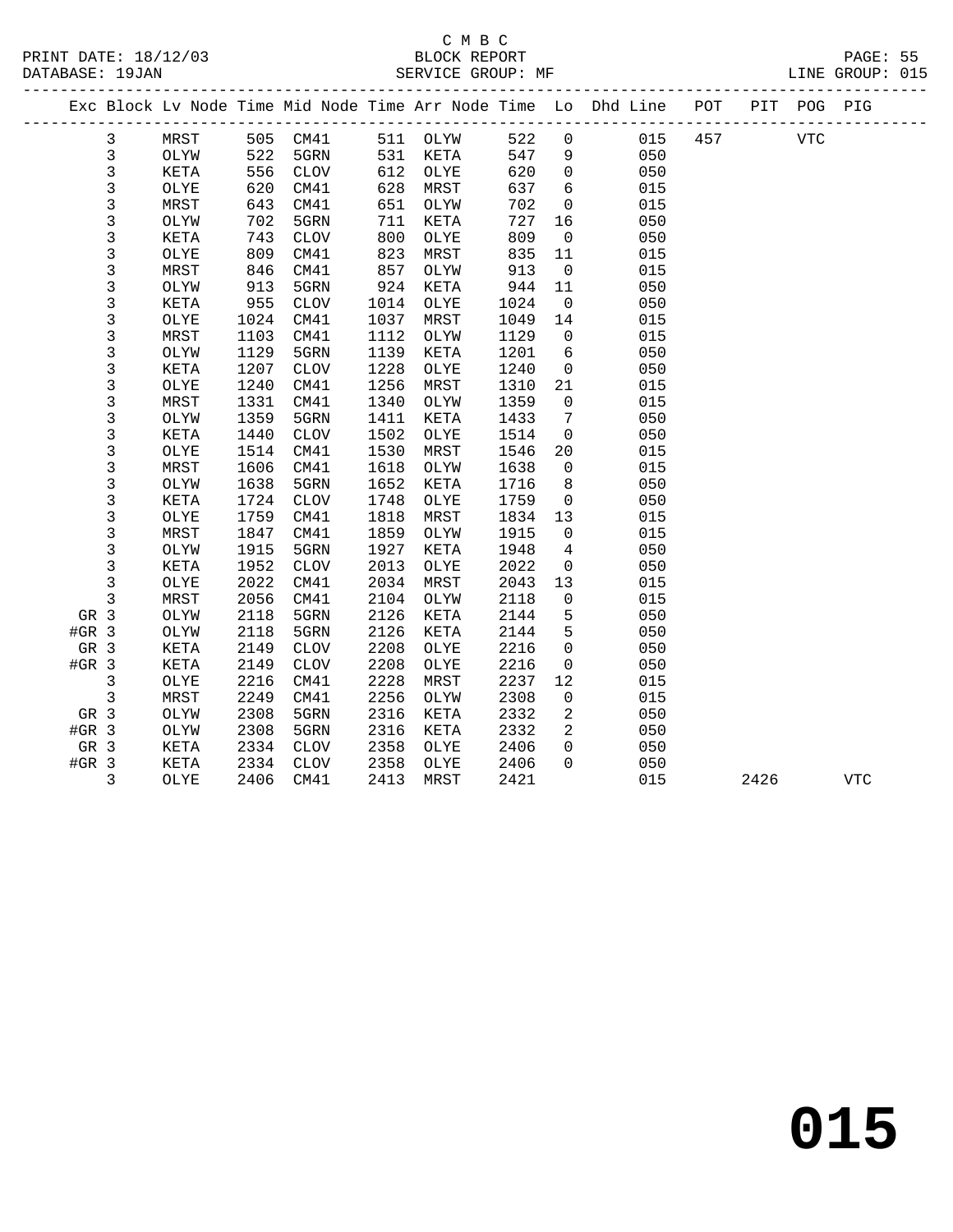|        |              |              |              |              |              |                |                    | Exc Block Lv Node Time Mid Node Time Arr Node Time Lo Dhd Line POT |     |      | PIT POG PIG |            |
|--------|--------------|--------------|--------------|--------------|--------------|----------------|--------------------|--------------------------------------------------------------------|-----|------|-------------|------------|
| 4      | KETA         |              | 518 CLOV     |              | 532 OLYE     | 540            | $\overline{0}$     | 050                                                                | 455 |      | <b>VTC</b>  |            |
| 4      | OLYE         | 540          | CM41         | 548          | MRST         | 557            | $\overline{7}$     | 015                                                                |     |      |             |            |
| 4      | MRST         | 604          | CM41         | 611          | OLYW         | 622            | $\overline{0}$     | 015                                                                |     |      |             |            |
| 4      | OLYW         | 622          | 5GRN         | 631          | KETA         | 647            | 22                 | 050                                                                |     |      |             |            |
| 4      | KETA         | 709          | CLOV         | 725          | OLYE         | 734            | $\overline{0}$     | 050                                                                |     |      |             |            |
| 4      | OLYE         | 734          | CM41         | 746          | MRST         | 756            | 18                 | 015                                                                |     |      |             |            |
| 4      | MRST         | 814          | CM41         | 825          | OLYW         | 841            | $\mathsf{O}$       | 015                                                                |     |      |             |            |
| 4      | OLYW         | 841          | 5GRN         | 851          | KETA         | 911            | 9                  | 050                                                                |     |      |             |            |
| 4      | <b>KETA</b>  | 920          | CLOV         | 939          | OLYE         | 950            | $\mathbf 0$        | 050                                                                |     |      |             |            |
| 4      | OLYE         | 950          | CM41         | 1003         | MRST         | 1015           | 14                 | 015                                                                |     |      |             |            |
| 4      | MRST         | 1029         | CM41         | 1038         | OLYW         | 1055           | $\mathsf{O}$       | 015                                                                |     |      |             |            |
| 4      | OLYW         | 1055         | 5GRN         | 1105         | KETA         | 1127           | 7                  | 050                                                                |     |      |             |            |
| 4      | KETA         | 1134         | CLOV         | 1154         | OLYE         | 1206           | $\mathsf{O}$       | 050                                                                |     |      |             |            |
| 4      | OLYE         | 1206         | CM41         | 1222         | MRST         | 1236           | $7\phantom{.0}$    | 015                                                                |     |      |             |            |
| 4      | MRST         | 1243         | CM41         | 1252         | OLYW         | 1311           | $\mathbf{0}$       | 015                                                                |     |      |             |            |
| 4      | OLYW         | 1311         | 5GRN         | 1323         | KETA         | 1345           | 10                 | 050                                                                |     |      |             |            |
| 4      | KETA         | 1355         | CLOV         | 1417         | OLYE         | 1429           | $\overline{0}$     | 050                                                                |     |      |             |            |
| 4      | OLYE         | 1429         | CM41         | 1445         | MRST         | 1501           | 20                 | 015                                                                |     |      |             |            |
| 4      | MRST         | 1521         | CM41         | 1533         | OLYW         | 1553           | $\overline{0}$     | 015                                                                |     |      |             |            |
| 4      | OLYW         | 1553         | 5GRN         | 1607         | KETA         | 1631           | 8                  | 050                                                                |     |      |             |            |
| 4      | KETA         | 1639         | CLOV         | 1703         | OLYE         | 1714           | $\Omega$           | 050                                                                |     |      |             |            |
| 4      | OLYE         | 1714         | CM41         | 1733         | MRST         | 1749           |                    | 015                                                                |     | 1756 |             | <b>VTC</b> |
|        |              |              |              |              |              |                |                    |                                                                    |     |      |             |            |
| 5      | MRST         | 525          | CM41         | 531          | OLYW         | 542            | $\mathsf{O}$       | 015                                                                | 517 |      | VTC         |            |
| 5      | OLYW         | 542          | 5GRN         | 551          | KETA         | 607            | 9                  | 050                                                                |     |      |             |            |
| 5      | KETA         | 616          | CLOV         | 632          | OLYE         | 640            | $\mathbf 0$        | 050                                                                |     |      |             |            |
| 5      | OLYE         | 640          | CM41         | 648          | MRST         | 657            | 17                 | 015                                                                |     |      |             |            |
| 5      | MRST         | 714          | CM41         | 722          | OLYW         | 736            | $\mathsf{O}$       | 015                                                                |     |      |             |            |
| 5      | OLYW         | 736          | 5GRN         | 745          | KETA         | 804            | 8                  | 050                                                                |     |      |             |            |
| 5      | KETA         | 812          | CLOV         | 831          | OLYE         | 842            | $\mathbf 0$        | 050                                                                |     |      |             |            |
| 5      | OLYE         | 842          | CM41         | 855          | MRST         | 907            | 15                 | 015                                                                |     |      |             |            |
| 5      | MRST         | 922          | CM41         | 932          | OLYW         | 947            | $\overline{0}$     | 015                                                                |     |      |             |            |
| 5      | OLYW         | 947          | 5GRN         | 958          | KETA         | 1018           | 11                 | 050                                                                |     |      |             |            |
| 5      | KETA         | 1029         | CLOV         | 1048         | OLYE         | 1058           | $\overline{0}$     | 050                                                                |     |      |             |            |
| 5      | OLYE         | 1058         | CM41         | 1112         | MRST         | 1124           | 11                 | 015                                                                |     |      |             |            |
| 5      | MRST         | 1135         | CM41         | 1144         | OLYW         | 1203           | $\overline{0}$     | 015                                                                |     |      |             |            |
| 5      | OLYW         | 1203         | 5GRN         | 1215         | KETA         | 1237           | 18                 | 050                                                                |     |      |             |            |
| 5      | KETA         | 1255         | CLOV         | 1317<br>1345 | OLYE<br>MRST | 1329           | $\overline{0}$     | 050                                                                |     |      |             |            |
| 5      | OLYE         | 1329         | CM41         |              |              | 1359<br>1443 0 | 16                 | 015                                                                |     |      |             |            |
| 5      | MRST         |              | 1415 CM41    |              | 1424 OLYW    |                |                    | 015<br>050                                                         |     |      |             |            |
| 5<br>5 | OLYW<br>KETA | 1443<br>1525 | 5GRN         | 1455<br>1547 | KETA<br>OLYE | 1518<br>1559   | 7<br>$\mathbf 0$   | 050                                                                |     |      |             |            |
| 5      | OLYE         | 1559         | CLOV<br>CM41 | 1615         | MRST         | 1631           |                    | 015                                                                |     |      |             |            |
| 5      | MRST         | 1652         | CM41         | 1704         | OLYW         | 1724           | 21<br>$\mathsf{O}$ | 015                                                                |     |      |             |            |
| 5      | OLYW         | 1724         | 5GRN         | 1738         | KETA         | 1802           | 8                  | 050                                                                |     |      |             |            |
| 5      | KETA         | 1810         | <b>CLOV</b>  | 1834         | OLYE         | 1844           | 0                  | 050                                                                |     |      |             |            |
| 5      | OLYE         | 1844         | CM41         | 1858         | MRST         | 1908           | 18                 | 015                                                                |     |      |             |            |
| 5      | MRST         | 1926         | CM41         | 1936         | OLYW         | 1950           | 0                  | 015                                                                |     |      |             |            |
| 5      | OLYW         | 1950         | 5GRN         | 2002         | KETA         | 2023           | 5                  | 050                                                                |     |      |             |            |
| 5      | KETA         | 2028         | $\rm CLOV$   | 2049         | OLYE         | 2058           | 0                  | 050                                                                |     |      |             |            |
| 5      | OLYE         | 2058         | CM41         | 2110         | MRST         | 2119           | 17                 | 015                                                                |     |      |             |            |
| 5      | MRST         | 2136         | CM41         | 2144         | OLYW         | 2158           | 0                  | 015                                                                |     |      |             |            |
| GR 5   | OLYW         | 2158         | 5GRN         | 2206         | KETA         | 2224           | 0                  | 050                                                                |     |      |             |            |
| #GR 5  | OLYW         | 2158         | 5GRN         | 2206         | KETA         | 2224           | 0                  | 050                                                                |     |      |             |            |
| GR 5   | KETA         | 2224         | CLOV         | 2250         | OLYE         | 2258           | 0                  | 050                                                                |     |      |             |            |
| #GR 5  | KETA         |              | 2224 CLOV    | 2250         | OLYE         | 2258           | 0                  | 050                                                                |     |      |             |            |
|        |              |              |              |              |              |                |                    |                                                                    |     |      |             |            |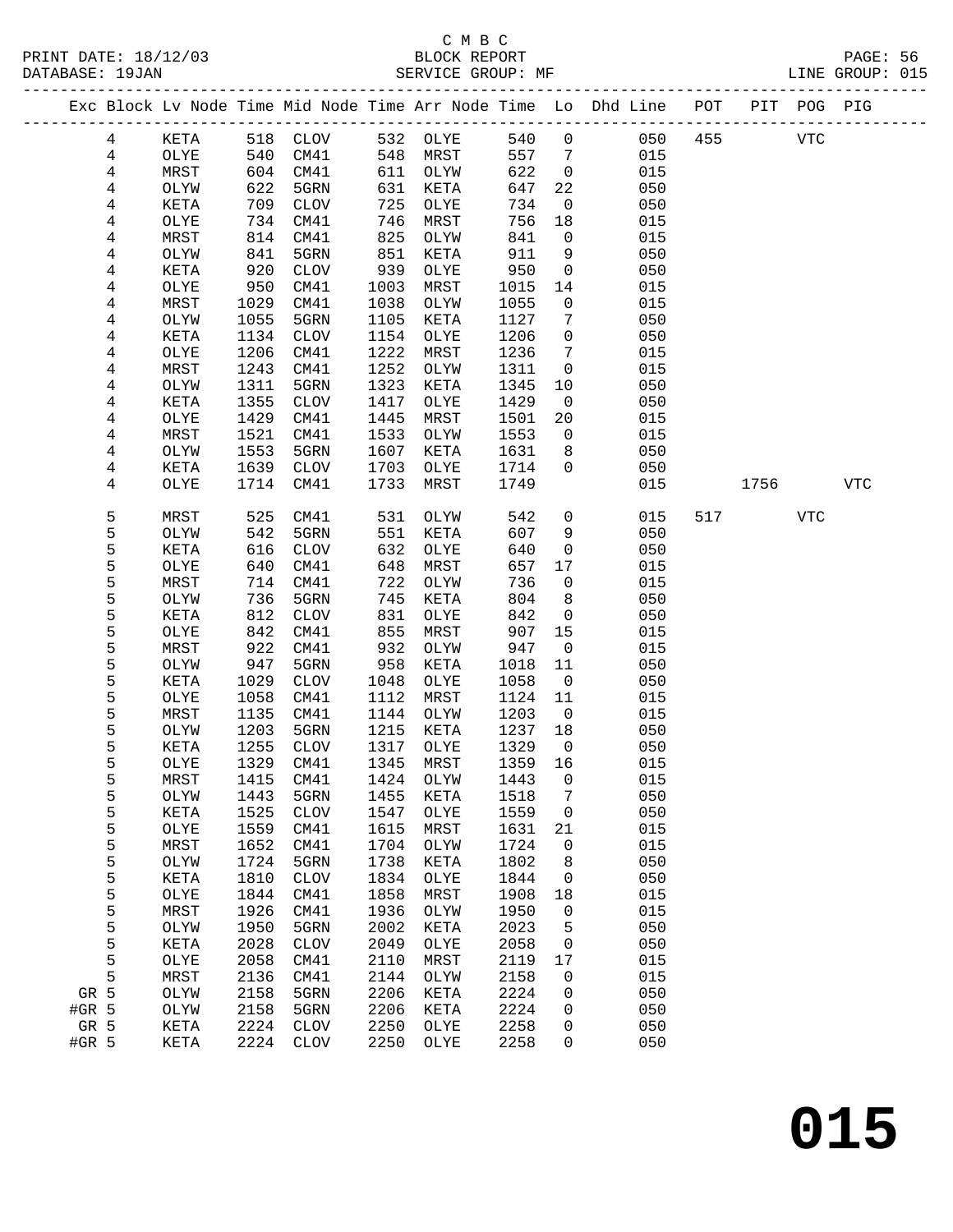|       |            |      |      | Exc Block Lv Node Time Mid Node Time Arr Node Time Lo Dhd Line POT PIT POG PIG |              |                |      |                 |    |                |     |      |            |            |
|-------|------------|------|------|--------------------------------------------------------------------------------|--------------|----------------|------|-----------------|----|----------------|-----|------|------------|------------|
|       | 5          | OLYE |      | 2258 CM41                                                                      |              | 2310 MRST 2319 |      |                 |    | 015            |     | 2324 |            | <b>VTC</b> |
|       | 6          | KETA | 652  | CLOV                                                                           | 708          | OLYE           | 717  | $\mathsf{O}$    |    | 050            | 629 |      | <b>VTC</b> |            |
|       | 6          | OLYE | 717  | CM41                                                                           | 726          | MRST           | 736  | 8               |    | 015            |     |      |            |            |
|       | 6          | MRST | 744  | CM41                                                                           | 753          | OLYW           | 809  | $\mathbf 0$     |    | 015            |     |      |            |            |
|       |            |      |      |                                                                                | 819          |                | 839  | 7               |    | 050            |     |      |            |            |
|       | 6          | OLYW | 809  | 5GRN                                                                           |              | KETA           |      |                 |    |                |     |      |            |            |
|       | 6          | KETA | 846  | CLOV                                                                           | 905          | OLYE           | 916  | $\mathsf{O}$    |    | 050            |     |      |            |            |
|       | 6          | OLYE | 916  | CM41                                                                           | 929          | MRST           | 941  | 15              |    | 015            |     |      |            |            |
|       | 6          | MRST | 956  | CM41                                                                           | 1005         | OLYW           | 1021 | $\mathsf{O}$    |    | 015            |     |      |            |            |
|       | 6          | OLYW | 1021 | 5GRN                                                                           | 1032         | KETA           | 1052 | 9               |    | 050            |     |      |            |            |
|       | 6          | KETA | 1101 | CLOV                                                                           | 1120         | OLYE           | 1132 | $\mathbf{0}$    |    | 050            |     |      |            |            |
|       | 6          | OLYE | 1132 | CM41                                                                           | 1148         | MRST           | 1200 | 9               |    | 015            |     |      |            |            |
|       | 6          | MRST | 1209 | CM41                                                                           | 1218         | OLYW           | 1237 | $\overline{0}$  |    | 015            |     |      |            |            |
|       | 6          | OLYW | 1237 | 5GRN                                                                           | 1249         | KETA           | 1311 | 14              |    | 050            |     |      |            |            |
|       | 6          | KETA | 1325 | CLOV                                                                           | 1347         | OLYE           | 1359 | $\overline{0}$  |    | 050            |     |      |            |            |
|       | 6          | OLYE | 1359 | CM41                                                                           | 1415         | MRST           | 1431 | 11              |    | 015            |     |      |            |            |
|       | 6          | MRST | 1442 | CM41                                                                           | 1452         | OLYW           | 1511 | $\overline{0}$  |    | 015            |     |      |            |            |
|       | 6          | OLYW | 1511 | 5GRN                                                                           | 1523         | KETA           | 1547 | 8 <sup>8</sup>  |    | 050            |     |      |            |            |
|       | 6          | KETA | 1555 | CLOV                                                                           | 1618         | OLYE           | 1629 | $\overline{0}$  |    | 050            |     |      |            |            |
|       | 6          | OLYE | 1629 | CM41                                                                           | 1647         | MRST           | 1703 | 21              |    | 015            |     |      |            |            |
|       | 6          | MRST | 1724 | CM41                                                                           | 1736         | OLYW           | 1755 | $\overline{0}$  |    | 015            |     |      |            |            |
|       | 6          | OLYW | 1755 | 5GRN                                                                           | 1809         | KETA           | 1832 | 11              |    | 050            |     |      |            |            |
|       | 6          | KETA | 1843 | CLOV                                                                           | 1904         | OLYE           | 1914 | $\overline{0}$  |    | 050            |     |      |            |            |
|       | 6          | OLYE | 1914 | CM41                                                                           | 1928         | MRST           | 1938 | 7               |    | 015            |     |      |            |            |
|       | 6          | MRST | 1945 | CM41                                                                           | 1953         | OLYW           | 2007 | $\mathsf{O}$    |    | 015            |     |      |            |            |
|       | 6          | OLYW | 2007 | 5GRN                                                                           | 2019         | KETA           | 2040 | $7\phantom{.0}$ |    | 050            |     |      |            |            |
| GR 6  |            | KETA | 2047 | CLOV                                                                           | 2107         | OLYE           | 2116 | $\mathsf{O}$    |    | 050            |     |      |            |            |
| #GR 6 |            | KETA | 2047 | CLOV                                                                           | 2107         | OLYE           | 2116 | $\mathsf{O}$    |    | 050            |     |      |            |            |
|       | 6          | OLYE | 2116 | CM41                                                                           | 2128         | MRST           | 2137 | 20              |    | 015            |     |      |            |            |
|       | $\epsilon$ | MRST | 2157 | CM41                                                                           | 2205         | OLYW           | 2218 | $\mathsf{O}$    |    | 015            |     |      |            |            |
| GR 6  |            | OLYW | 2218 | 5GRN                                                                           | 2226         | KETA           | 2242 | 2               |    | 050            |     |      |            |            |
| #GR 6 |            | OLYW | 2218 | 5GRN                                                                           | 2226         | KETA           | 2242 | 2               |    | 050            |     |      |            |            |
| GR 6  |            | KETA | 2244 | CLOV                                                                           | 2308         | OLYE           | 2316 | $\mathsf{O}$    |    | 050            |     |      |            |            |
| #GR 6 |            |      |      |                                                                                |              |                |      |                 |    |                |     |      |            |            |
|       | 6          | KETA | 2244 | CLOV                                                                           | 2308<br>2325 | OLYE           | 2316 | $\overline{0}$  |    | 050            |     |      |            |            |
|       |            | OLYE | 2316 | CM41                                                                           |              | MRST<br>OLYW   | 2334 | 12              |    | 015            |     |      |            |            |
|       | 6          | MRST | 2346 | CM41                                                                           | 2353         |                | 2404 | $\overline{0}$  |    | 015            |     |      |            |            |
| GR 6  |            | OLYW | 2404 | 5GRN                                                                           | 2412         | KETA           | 2428 | 2               |    | 050            |     |      |            |            |
| #GR 6 |            | OLYW | 2404 | 5GRN                                                                           | 2412         | KETA           | 2428 | 2               |    | 050            |     |      |            |            |
| GR 6  |            | KETA | 2430 | LAAN                                                                           |              | 2454 OLYE      | 2500 | $\Omega$        |    | 050            |     |      |            |            |
| #GR 6 |            | KETA |      | 2430 LAAN                                                                      |              | 2454 OLYE      | 2500 | $\overline{0}$  |    | 050            |     |      |            |            |
|       | 6          | OLYE | 2500 | CM41                                                                           | 2507         | MRST           | 2515 | 9               |    | 015            |     |      |            |            |
|       | 6          | MRST | 2524 | CM41                                                                           | 2531         | OLYW           | 2542 | 0               |    | 015            |     |      |            |            |
| GR 6  |            | OLYW | 2542 | 5GRN                                                                           | 2550         | KETA           | 2603 | 7               | 15 | 050            |     |      |            |            |
| #GR 6 |            | OLYW | 2542 | 5GRN                                                                           | 2550         | KETA           | 2603 | 7               | 15 | 050            |     |      |            |            |
|       | 6          | MRST | 2625 |                                                                                |              | HODM           | 2704 | 5               |    | N8             |     |      |            |            |
|       | 6          | HODM | 2709 |                                                                                |              | MRST           | 2752 | 3               |    | N8             |     |      |            |            |
|       | 6          | MRST | 2755 |                                                                                |              | HODM           | 2834 | 5               |    | N8             |     |      |            |            |
|       | 6          | HODM | 2839 |                                                                                |              | MRST           | 2922 |                 |    | N <sub>8</sub> |     | 2927 |            | <b>VTC</b> |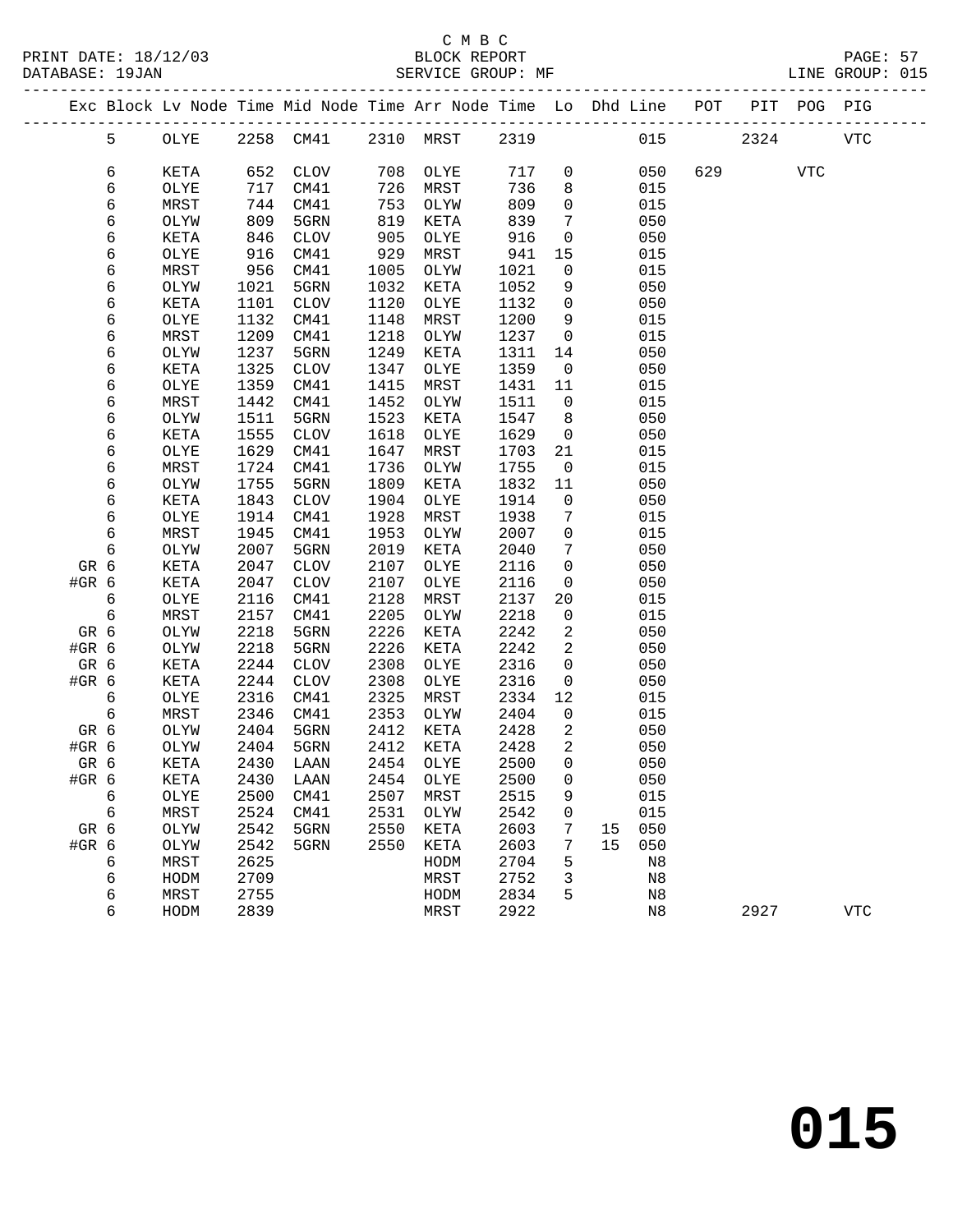|  |   |      |      |             |      |      |      |                | Exc Block Lv Node Time Mid Node Time Arr Node Time Lo Dhd Line | POT | PIT  | POG PIG |     |  |
|--|---|------|------|-------------|------|------|------|----------------|----------------------------------------------------------------|-----|------|---------|-----|--|
|  | 7 | MRST | 657  | CM41        | 705  | OLYW | 719  | $\overline{0}$ | 015                                                            | 649 |      | VTC     |     |  |
|  | 7 | OLYW | 719  | 5GRN        | 728  | KETA | 745  | 12             | 050                                                            |     |      |         |     |  |
|  | 7 | KETA | 757  | <b>CLOV</b> | 814  | OLYE | 825  | $\overline{0}$ | 050                                                            |     |      |         |     |  |
|  | 7 | OLYE | 825  | CM41        | 839  | MRST | 851  | 14             | 015                                                            |     |      |         |     |  |
|  | 7 | MRST | 905  | CM41        | 915  | OLYW | 930  | $\overline{0}$ | 015                                                            |     |      |         |     |  |
|  | 7 | OLYW | 930  | 5GRN        | 941  | KETA | 1001 | 11             | 050                                                            |     |      |         |     |  |
|  | 7 | KETA | 1012 | <b>CLOV</b> | 1031 | OLYE | 1041 | $\overline{0}$ | 050                                                            |     |      |         |     |  |
|  | 7 | OLYE | 1041 | CM41        | 1055 | MRST | 1107 | 13             | 015                                                            |     |      |         |     |  |
|  | 7 | MRST | 1120 | CM41        | 1129 | OLYW | 1146 | $\Omega$       | 015                                                            |     |      |         |     |  |
|  | 7 | OLYW | 1146 | 5GRN        | 1156 | KETA | 1218 | 6              | 050                                                            |     |      |         |     |  |
|  | 7 | KETA | 1224 | <b>CLOV</b> | 1245 | OLYE | 1257 | $\mathbf 0$    | 050                                                            |     |      |         |     |  |
|  | 7 | OLYE | 1257 | CM41        | 1313 | MRST | 1327 | 19             | 015                                                            |     |      |         |     |  |
|  | 7 | MRST | 1346 | CM41        | 1355 | OLYW | 1414 | 0              | 015                                                            |     |      |         |     |  |
|  | 7 | OLYW | 1414 | 5GRN        | 1426 | KETA | 1448 | 7              | 050                                                            |     |      |         |     |  |
|  | 7 | KETA | 1455 | <b>CLOV</b> | 1517 | OLYE | 1529 | $\mathbf 0$    | 050                                                            |     |      |         |     |  |
|  | 7 | OLYE | 1529 | CM41        | 1545 | MRST | 1601 | 20             | 015                                                            |     |      |         |     |  |
|  | 7 | MRST | 1621 | CM41        | 1633 | OLYW | 1653 | $\mathbf 0$    | 015                                                            |     |      |         |     |  |
|  | 7 | OLYW | 1653 | 5GRN        | 1707 | KETA | 1731 | 8              | 050                                                            |     |      |         |     |  |
|  | 7 | KETA | 1739 | CLOV        | 1803 | OLYE | 1814 | $\mathbf 0$    | 050                                                            |     |      |         |     |  |
|  | 7 | OLYE | 1814 | CM41        | 1831 | MRST | 1845 |                | 015                                                            |     | 1852 |         | VTC |  |
|  |   |      |      |             |      |      |      |                |                                                                |     |      |         |     |  |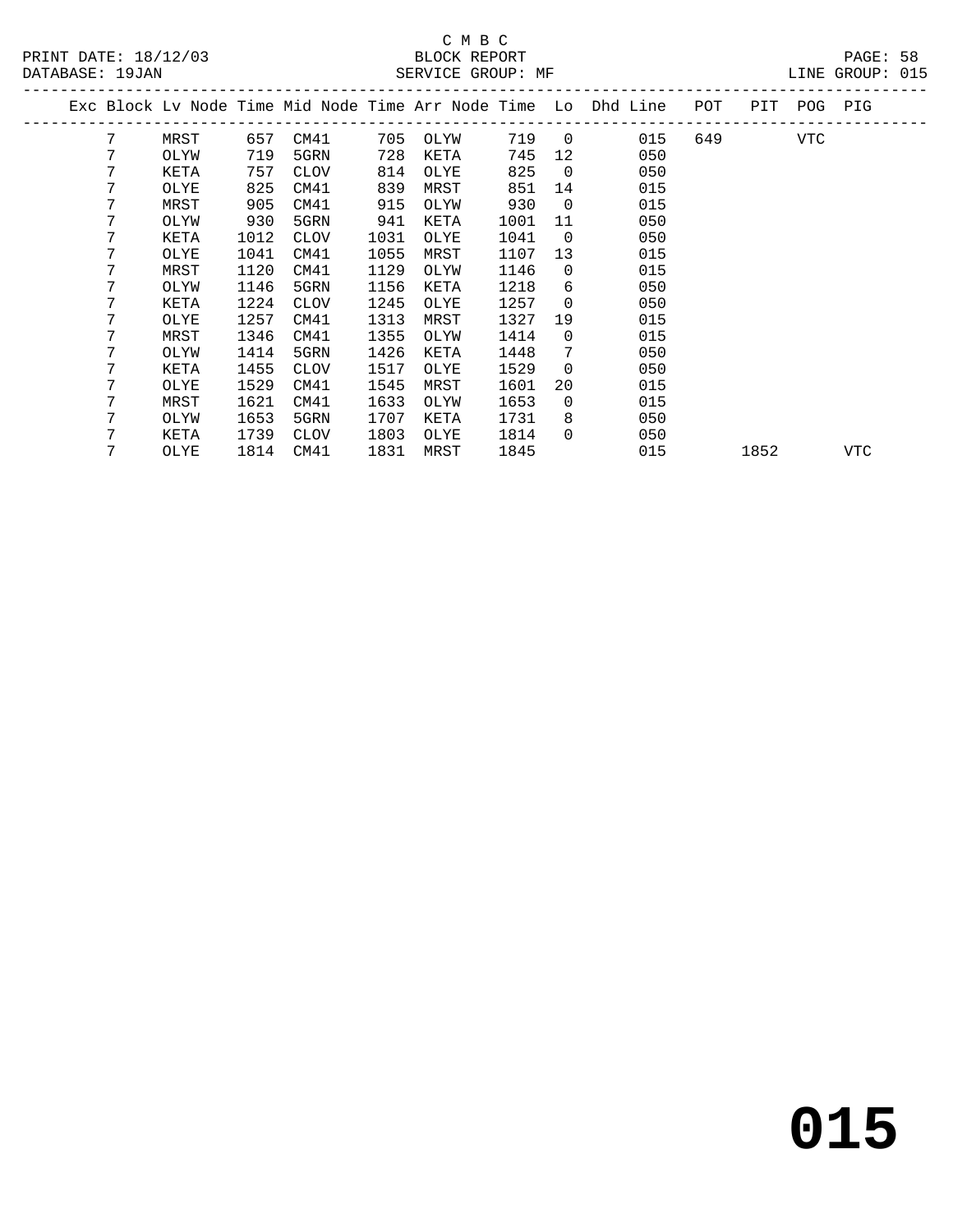|         |         |      |      |             |      |          |      |                | Exc Block Lv Node Time Mid Node Time Arr Node Time Lo Dhd Line POT |     |      | PIT POG PIG |            |
|---------|---------|------|------|-------------|------|----------|------|----------------|--------------------------------------------------------------------|-----|------|-------------|------------|
|         | 8       | MRST |      | 758 CM41    |      | 809 OLYW | 825  | $\mathbf 0$    | 015                                                                | 750 |      | <b>VTC</b>  |            |
|         | $\,8\,$ | OLYW | 825  | 5GRN        | 835  | KETA     | 855  | 8              | 050                                                                |     |      |             |            |
|         | 8       | KETA | 903  | <b>CLOV</b> | 922  | OLYE     | 933  | $\overline{0}$ | 050                                                                |     |      |             |            |
|         | 8       | OLYE | 933  | CM41        | 946  | MRST     | 958  | 14             | 015                                                                |     |      |             |            |
|         | 8       | MRST | 1012 | CM41        | 1021 | OLYW     | 1038 | 0              | 015                                                                |     |      |             |            |
|         | 8       | OLYW | 1038 | 5GRN        | 1048 | KETA     | 1110 | 8              | 050                                                                |     |      |             |            |
|         | 8       | KETA | 1118 | <b>CLOV</b> | 1137 | OLYE     | 1149 | $\mathbf 0$    | 050                                                                |     |      |             |            |
|         | 8       | OLYE | 1149 | CM41        | 1205 | MRST     | 1217 | 9              | 015                                                                |     |      |             |            |
|         | 8       | MRST | 1226 | CM41        | 1235 | OLYW     | 1254 | 0              | 015                                                                |     |      |             |            |
|         | 8       | OLYW | 1254 | 5GRN        | 1306 | KETA     | 1328 | 12             | 050                                                                |     |      |             |            |
|         | 8       | KETA | 1340 | <b>CLOV</b> | 1402 | OLYE     | 1414 | 0              | 050                                                                |     |      |             |            |
|         | 8       | OLYE | 1414 | CM41        | 1430 | MRST     | 1446 | 8              | 015                                                                |     |      |             |            |
|         | 8       | MRST | 1454 | CM41        | 1506 | OLYW     | 1525 | $\mathbf 0$    | 015                                                                |     |      |             |            |
|         | 8       | OLYW | 1525 | 5GRN        | 1539 | KETA     | 1603 | 7              | 050                                                                |     |      |             |            |
|         | 8       | KETA | 1610 | <b>CLOV</b> | 1633 | OLYE     | 1644 | 0              | 050                                                                |     |      |             |            |
|         | 8       | OLYE | 1644 | CM41        | 1703 | MRST     | 1719 | 21             | 015                                                                |     |      |             |            |
|         | 8       | MRST | 1740 | CM41        | 1752 | OLYW     | 1810 | $\mathbf 0$    | 015                                                                |     |      |             |            |
|         | 8       | OLYW | 1810 | 5GRN        | 1824 | KETA     | 1847 | 14             | 050                                                                |     |      |             |            |
|         | 8       | KETA | 1901 | <b>CLOV</b> | 1922 | OLYE     | 1931 | $\overline{0}$ | 050                                                                |     |      |             |            |
|         | 8       | OLYE | 1931 | CM41        | 1945 | MRST     | 1954 | 8              | 015                                                                |     |      |             |            |
|         | 8       | MRST | 2002 | CM41        | 2010 | OLYW     | 2024 | $\mathbf 0$    | 015                                                                |     |      |             |            |
|         | 8       | OLYW | 2024 | 5GRN        | 2036 | KETA     | 2057 | 10             | 050                                                                |     |      |             |            |
| GR 8    |         | KETA | 2107 | <b>CLOV</b> | 2127 | OLYE     | 2136 | $\mathbf 0$    | 050                                                                |     |      |             |            |
| $#GR$ 8 |         | KETA | 2107 | <b>CLOV</b> | 2127 | OLYE     | 2136 | 0              | 050                                                                |     |      |             |            |
|         | 8       | OLYE | 2136 | CM41        | 2148 | MRST     | 2157 | 25             | 015                                                                |     |      |             |            |
|         | 8       | MRST | 2222 | CM41        | 2230 | OLYW     | 2243 | $\mathbf 0$    | 015                                                                |     |      |             |            |
| GR 8    |         | OLYW | 2243 | 5GRN        | 2251 | KETA     | 2307 | 2              | 050                                                                |     |      |             |            |
| #GR 8   |         | OLYW | 2243 | 5GRN        | 2251 | KETA     | 2307 | 2              | 050                                                                |     |      |             |            |
| GR 8    |         | KETA | 2309 | <b>CLOV</b> | 2333 | OLYE     | 2341 | $\mathbf 0$    | 050                                                                |     |      |             |            |
| $#GR$ 8 |         | KETA | 2309 | <b>CLOV</b> | 2333 | OLYE     | 2341 | $\mathbf 0$    | 050                                                                |     |      |             |            |
|         | 8       | OLYE | 2341 | CM41        | 2350 | MRST     | 2359 | 18             | 015                                                                |     |      |             |            |
|         | $\,8\,$ | MRST | 2417 | CM41        | 2424 | OLYW     | 2435 | 0              | 015                                                                |     |      |             |            |
| GR 8    |         | OLYW | 2435 | 5GRN        | 2443 | KETA     | 2459 | 2              | 050                                                                |     |      |             |            |
| #GR 8   |         | OLYW | 2435 | 5GRN        | 2443 | KETA     | 2459 | 2              | 050                                                                |     |      |             |            |
| GR 8    |         | KETA | 2501 | LAAN        | 2525 | OLYE     | 2531 | 0              | 050                                                                |     |      |             |            |
| $#GR$ 8 |         | KETA | 2501 | LAAN        | 2525 | OLYE     | 2531 | 0              | 050                                                                |     |      |             |            |
|         | 8       | OLYE | 2531 | CM41        | 2538 | MRST     | 2546 | $\mathbf 0$    | 015                                                                |     |      |             |            |
|         | 8       | MRST | 2546 |             |      | HODM     | 2609 | $\mathbf 0$    | N15                                                                |     |      |             |            |
|         | 8       | HODM | 2609 |             |      | MRST     | 2639 | 7              | N15                                                                |     |      |             |            |
|         | 8       | MRST | 2646 |             |      | HODM     | 2733 | 6              | N20                                                                |     |      |             |            |
|         | 8       | HODM | 2739 |             |      | MRST     | 2828 |                | N20                                                                |     | 2833 |             | <b>VTC</b> |
|         |         |      |      |             |      |          |      |                |                                                                    |     |      |             |            |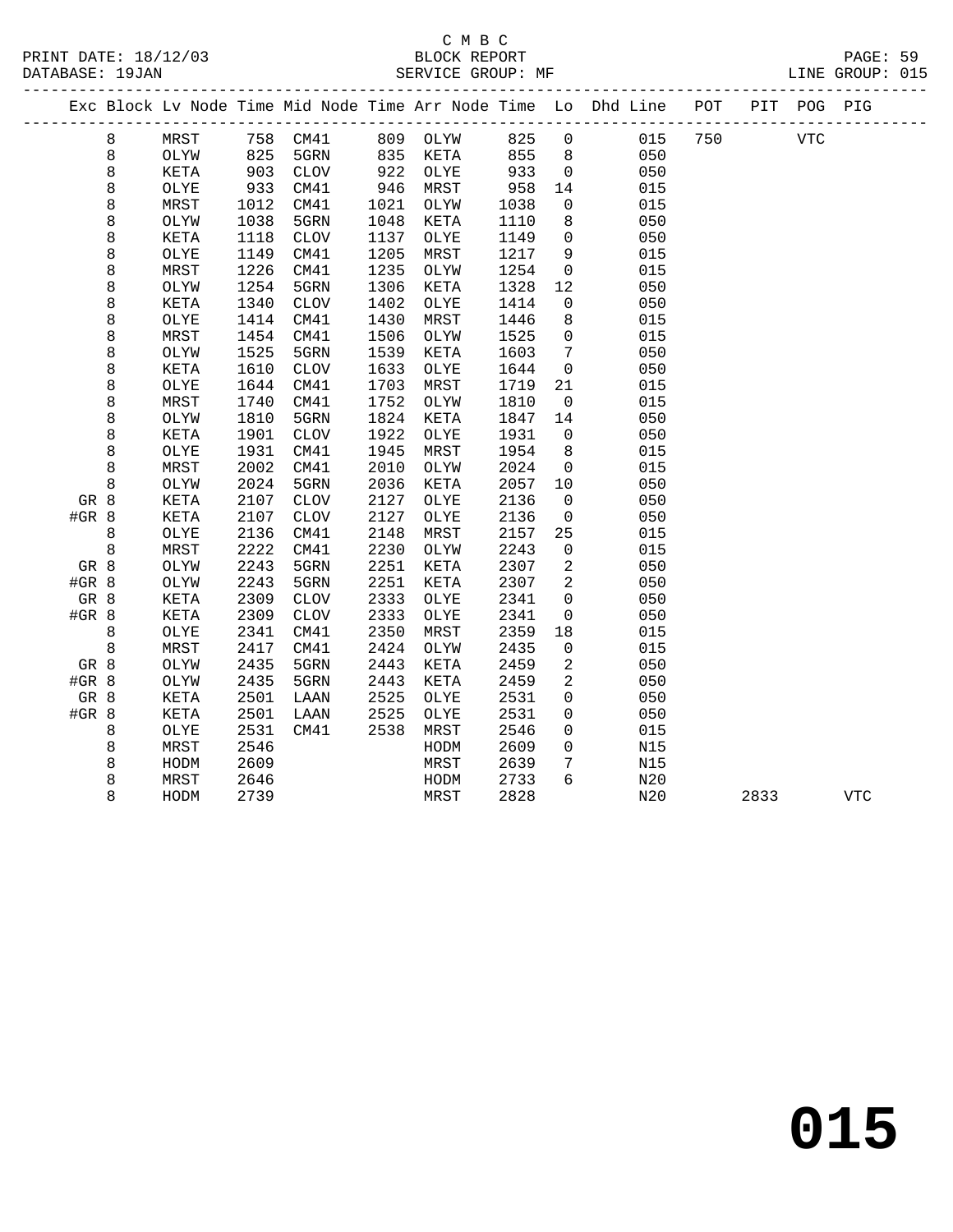### C M B C<br>BLOCK REPORT

| DATABASE: 19JAN |      |      |             |      | SERVICE GROUP: MF |         |                |                                                                                |          |     | LINE GROUP: 015 |  |
|-----------------|------|------|-------------|------|-------------------|---------|----------------|--------------------------------------------------------------------------------|----------|-----|-----------------|--|
|                 |      |      |             |      |                   |         |                | Exc Block Lv Node Time Mid Node Time Arr Node Time Lo Dhd Line POT PIT POG PIG |          |     |                 |  |
| 9               | KETA |      | 1240 CLOV   |      | 1302 OLYE         | 1314 0  |                |                                                                                | 050 1210 | VTC |                 |  |
| 9               | OLYE | 1314 | CM41        | 1330 | MRST              | 1344 17 |                | 015                                                                            |          |     |                 |  |
| 9               | MRST | 1401 | CM41        | 1410 | OLYW              | 1429    | $\overline{0}$ | 015                                                                            |          |     |                 |  |
| 9               | OLYW | 1429 | 5GRN        | 1441 | KETA              | 1503    | $\overline{7}$ | 050                                                                            |          |     |                 |  |
| 9               | KETA | 1510 | <b>CLOV</b> | 1532 | OLYE              | 1544    | $\overline{0}$ | 050                                                                            |          |     |                 |  |
| 9               | OLYE | 1544 | CM41        | 1600 | MRST              | 1616    | 20             | 015                                                                            |          |     |                 |  |
| 9               | MRST | 1636 | CM41        | 1648 | OLYW              | 1708    | $\overline{0}$ | 015                                                                            |          |     |                 |  |
| 9               | OLYW | 1708 | 5GRN        | 1722 | KETA              | 1746    | 8              | 050                                                                            |          |     |                 |  |
| 9               | KETA | 1754 | <b>CLOV</b> | 1818 | OLYE              | 1829    | $\overline{0}$ | 050                                                                            |          |     |                 |  |
| 9               | OLYE | 1829 | CM41        | 1846 | MRST              | 1900    | 9              | 015                                                                            |          |     |                 |  |
| 9               | MRST | 1909 | CM41        | 1919 | OLYW              | 1933    | $\overline{0}$ | 015                                                                            |          |     |                 |  |
| 9               | OLYW | 1933 | 5GRN        | 1945 | KETA              | 2006    | 5              | 050                                                                            |          |     |                 |  |
| 9               | KETA | 2011 | <b>CLOV</b> | 2032 | OLYE              | 2041    | $\Omega$       | 050                                                                            |          |     |                 |  |
| 9               | OLYE | 2041 | CM41        | 2053 | MRST              | 2102    | 14             | 015                                                                            |          |     |                 |  |
| 9               | MRST | 2116 | CM41        | 2124 | OLYW              | 2138    | $\overline{0}$ | 015                                                                            |          |     |                 |  |
| GR 9            | OLYW | 2138 | 5GRN        | 2146 | KETA              | 2204    | $\overline{0}$ | 050                                                                            |          |     |                 |  |
| #GR 9           | OLYW | 2138 | 5GRN        | 2146 | KETA              | 2204    | $\overline{0}$ | 050                                                                            |          |     |                 |  |
| GR 9            | KETA | 2204 | <b>CLOV</b> | 2230 | OLYE              | 2238    | $\overline{0}$ | 050                                                                            |          |     |                 |  |
| #GR 9           | KETA | 2204 | CLOV        | 2230 | OLYE              | 2238    | $\overline{0}$ | 050                                                                            |          |     |                 |  |
| 9               | OLYE | 2238 | CM41        | 2250 | MRST              | 2259    | 15             | 015                                                                            |          |     |                 |  |
| 9               | MRST | 2314 | CM41        | 2321 | OLYW              | 2333    | $\mathsf{O}$   | 015                                                                            |          |     |                 |  |
| GR 9            | OLYW | 2333 | 5GRN        | 2341 | <b>KETA</b>       | 2357    | 2              | 050                                                                            |          |     |                 |  |
| $#GR$ 9         | OLYW | 2333 | 5GRN        | 2341 | KETA              | 2357    | 2              | 050                                                                            |          |     |                 |  |
| GR 9            | KETA | 2359 | LAAN        | 2423 | OLYE              | 2429    | $\mathbf 0$    | 050                                                                            |          |     |                 |  |
| #GR 9           | KETA | 2359 | LAAN        | 2423 | OLYE              | 2429    | $\overline{0}$ | 050                                                                            |          |     |                 |  |
| 9               | OLYE | 2429 | CM41        | 2436 | MRST              | 2444    | $\overline{4}$ | 015                                                                            |          |     |                 |  |
| 9               | MRST | 2448 | CM41        | 2455 | OLYW              | 2506    | $\mathbf 0$    | 015                                                                            |          |     |                 |  |
| GR 9            | OLYW | 2506 | 5GRN        | 2514 | KETA              | 2527    | $\overline{2}$ | 050                                                                            |          |     |                 |  |
| #GR 9           | OLYW | 2506 | 5GRN        | 2514 | KETA              | 2527    | $\overline{a}$ | 050                                                                            |          |     |                 |  |
| GR 9            | KETA | 2529 | LAAN        | 2553 | OLYE              | 2559    | $\Omega$       | 050                                                                            |          |     |                 |  |
| $#GR$ 9         | KETA | 2529 | LAAN        | 2553 | OLYE              | 2559    | $\Omega$       | 050                                                                            |          |     |                 |  |

| エコループ | ᅭᅩᅭ ᆂ | ---  | ᆈᅎᅹᅚᅶᇻ      | 2333 | ݜ∸ﺴ  | ---  | ◡           | <b>v</b> J V |      |      |            |            |
|-------|-------|------|-------------|------|------|------|-------------|--------------|------|------|------------|------------|
| 9     | OLYE  | 2559 | CM41        | 2606 | MRST | 2614 | 2           | 015          |      |      |            |            |
| 9     | MRST  | 2616 |             |      | HODM | 2639 | $\Omega$    | N15          |      |      |            |            |
| 9     | HODM  | 2639 |             |      | MRST | 2709 |             | N15          |      | 2714 |            | <b>VTC</b> |
|       |       |      |             |      |      |      |             |              |      |      |            |            |
| 10    | MRST  | 1316 | CM41        | 1325 | OLYW | 1344 | $\Omega$    | 015          | 1308 |      | VTC        |            |
| 10    | OLYW  | 1344 | 5GRN        | 1356 | KETA | 1418 | 7           | 050          |      |      |            |            |
| 10    | KETA  | 1425 | <b>CLOV</b> | 1447 | OLYE | 1459 | $\mathbf 0$ | 050          |      |      |            |            |
| 10    | OLYE  | 1459 | CM41        | 1515 | MRST | 1531 | 20          | 015          |      |      |            |            |
| 10    | MRST  | 1551 | CM41        | 1603 | OLYW | 1623 | $\Omega$    | 015          |      |      |            |            |
| 10    | OLYW  | 1623 | 5GRN        | 1637 | KETA | 1701 | 8           | 050          |      |      |            |            |
| 10    | KETA  | 1709 | <b>CLOV</b> | 1733 | OLYE | 1744 | $\Omega$    | 050          |      |      |            |            |
| 10    | OLYE  | 1744 | CM41        | 1803 | MRST | 1819 | 11          | 015          |      |      |            |            |
| 10    | MRST  | 1830 | CM41        | 1842 | OLYW | 1858 | $\Omega$    | 015          |      |      |            |            |
| 10    | OLYW  | 1858 | 5GRN        | 1911 | KETA | 1933 |             | 050          |      | 1957 |            | VTC        |
|       |       |      |             |      |      |      |             |              |      |      |            |            |
| 11    | MRST  | 1507 | CM41        | 1519 | OLYW | 1539 | 0           | 015          | 1459 |      | <b>VTC</b> |            |
| 11    | OLYW  | 1539 | 5GRN        | 1553 | KETA | 1617 | 7           | 050          |      |      |            |            |
| 11    | KETA  | 1624 | <b>CLOV</b> | 1648 | OLYE | 1659 | $\mathbf 0$ | 050          |      |      |            |            |
| 11    | OLYE  | 1659 | CM41        | 1718 | MRST | 1734 | 21          | 015          |      |      |            |            |
| 11    | MRST  | 1755 | CM41        | 1807 | OLYW | 1825 | $\Omega$    | 015          |      |      |            |            |
| 11    | OLYW  | 1825 | 5GRN        | 1839 | KETA | 1902 | 16          | 050          |      |      |            |            |
| 11    | KETA  | 1918 | <b>CLOV</b> | 1939 | OLYE | 1948 | $\mathbf 0$ | 050          |      |      |            |            |
| 11    | OLYE  | 1948 | CM41        | 2002 | MRST | 2011 | 8           | 015          |      |      |            |            |
| 11    | MRST  | 2019 | CM41        | 2027 | OLYW | 2041 | $\Omega$    | 015          |      |      |            |            |
| GR 11 | OLYW  | 2041 | 5GRN        | 2049 | KETA | 2107 |             | 050          |      | 2130 |            | VTC        |
|       |       |      |             |      |      |      |             |              |      |      |            |            |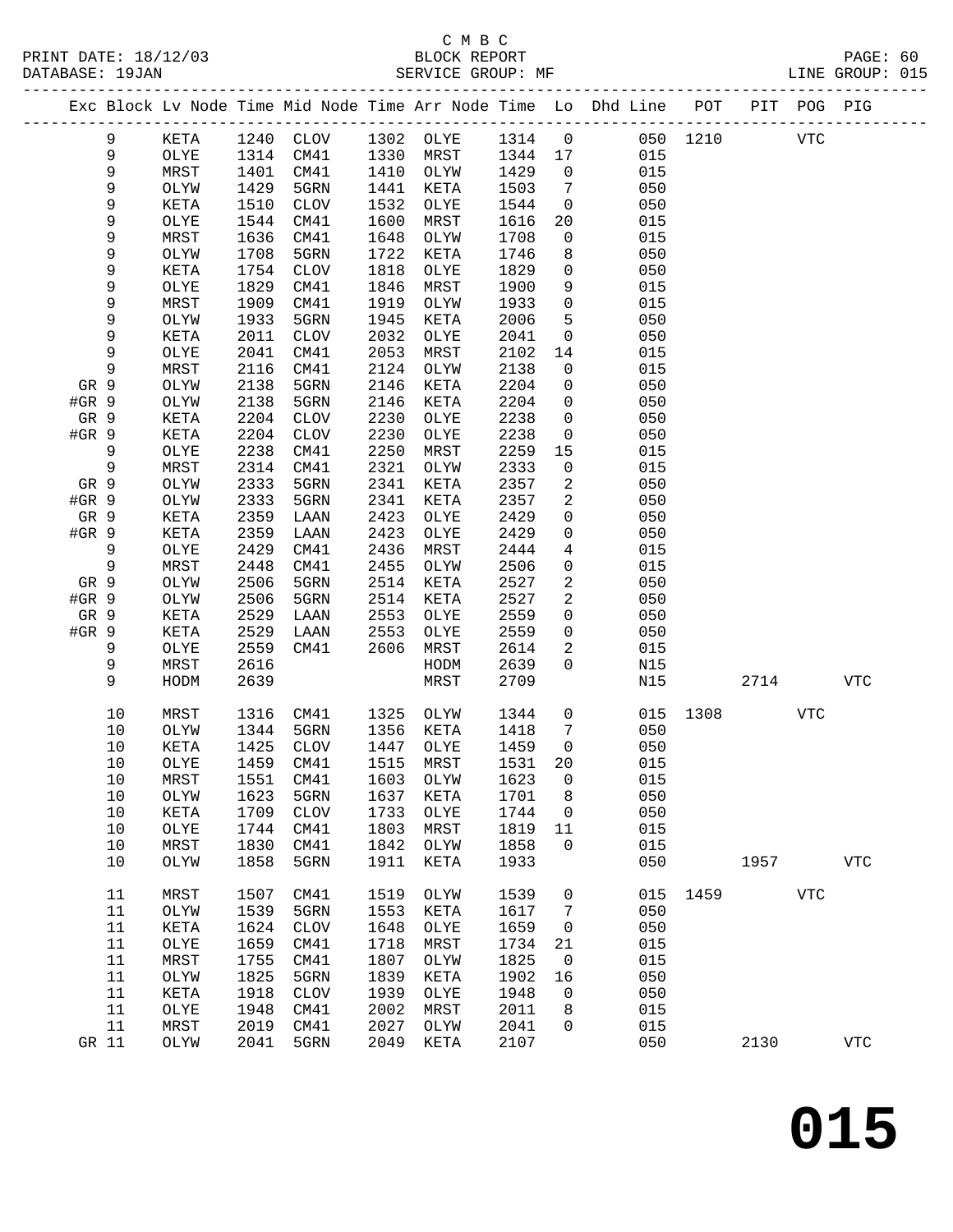|                      |        |       |           | C M B C           |      |                                                                                |      |                 |  |
|----------------------|--------|-------|-----------|-------------------|------|--------------------------------------------------------------------------------|------|-----------------|--|
| PRINT DATE: 18/12/03 |        |       |           | BLOCK REPORT      |      |                                                                                |      | PAGE: 61        |  |
| DATABASE: 19JAN      |        |       |           | SERVICE GROUP: MF |      |                                                                                |      | LINE GROUP: 015 |  |
|                      |        |       |           |                   |      | Exc Block Lv Node Time Mid Node Time Arr Node Time Lo Dhd Line POT PIT POG PIG |      |                 |  |
|                      | #GR 11 | MY TO | 2041 5GRN | 2049 КЕТА         | 2107 | 050                                                                            | 2130 | VTC             |  |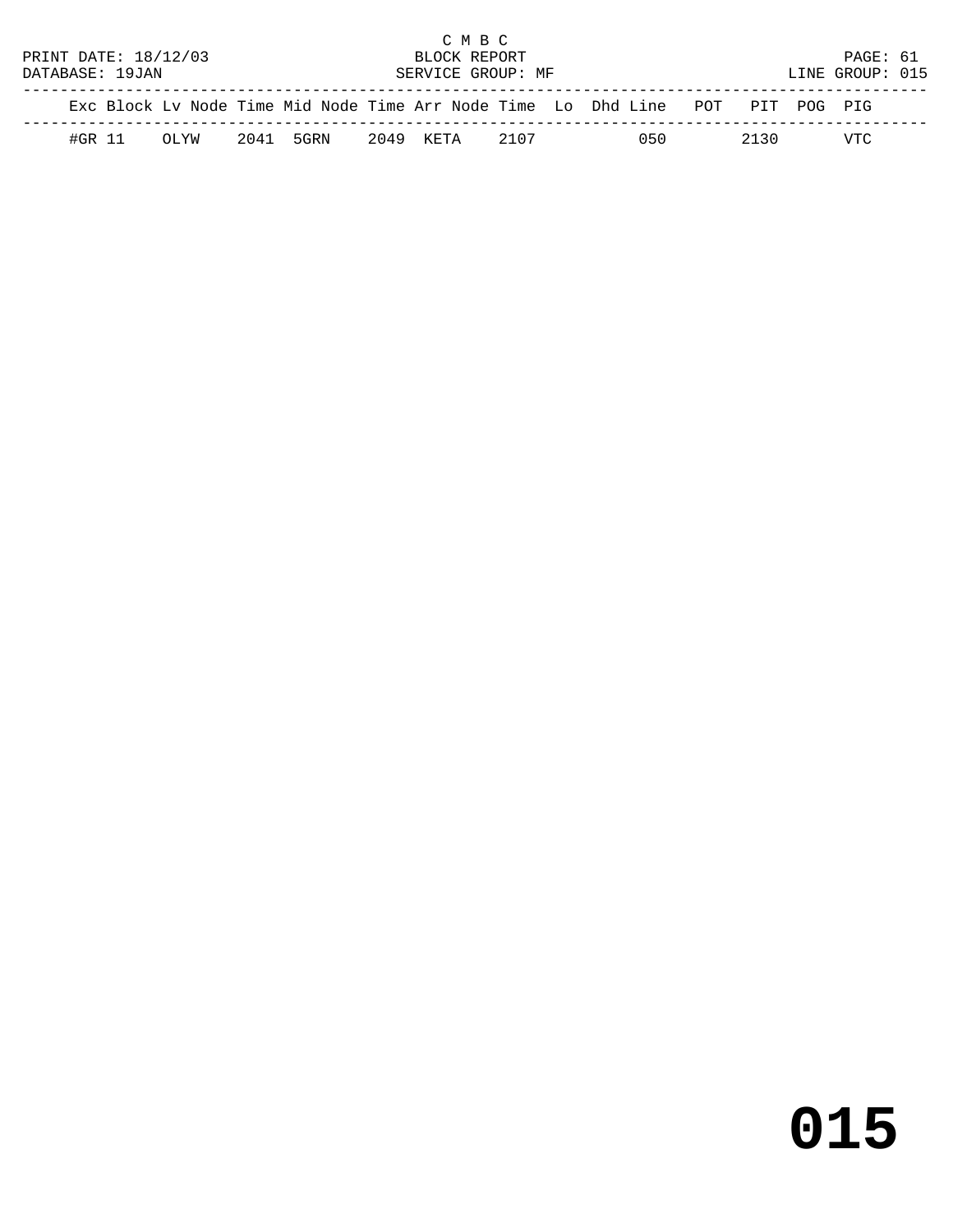|         |                |             |                     |                        |      |           |                                                                       |                |                                                                                                                                                                                          |                 |          | PAGE: 62<br>LINE GROUP: 016 |  |
|---------|----------------|-------------|---------------------|------------------------|------|-----------|-----------------------------------------------------------------------|----------------|------------------------------------------------------------------------------------------------------------------------------------------------------------------------------------------|-----------------|----------|-----------------------------|--|
|         |                |             |                     |                        |      |           |                                                                       |                | GRBY GRANVILLE & DROGENII<br>KYEA KINGSWAY & EARLES MAHU MARINE & HUDSON<br>REBY RENFREW & BROADWAY VTCT Vancouver Trolley Depot<br>AEBY RENFREW & BROADWAY VTCT Vancouver Trolley Depot |                 |          |                             |  |
|         |                |             |                     |                        |      |           |                                                                       |                | Exc Block Lv Node Time Mid Node Time Arr Node Time Lo Dhd Line POT PIT POG PIG                                                                                                           |                 |          |                             |  |
|         | $\mathbf{1}$   |             |                     |                        |      |           |                                                                       |                |                                                                                                                                                                                          |                 |          |                             |  |
|         | $\mathbf 1$    |             |                     |                        |      |           |                                                                       |                |                                                                                                                                                                                          |                 |          |                             |  |
|         | $\mathbf{1}$   |             |                     |                        |      |           |                                                                       |                |                                                                                                                                                                                          |                 |          |                             |  |
|         | $\mathbf 1$    | 63LP        | 1038                | GRBY 1104 29ST 1202 16 |      |           |                                                                       |                | 016                                                                                                                                                                                      |                 |          |                             |  |
|         | $\mathbf 1$    | 29ST        | 1218                | HACO                   |      | 1244 63LP | 1347<br>1244 63LP 1347 11<br>1426 29ST 1527 13<br>1605 63LP 1711 9    |                | 016                                                                                                                                                                                      |                 |          |                             |  |
|         | $\mathbf 1$    | 63LP        | 1358                | GRBY                   | 1426 |           |                                                                       |                | 016                                                                                                                                                                                      |                 |          |                             |  |
|         | 1              | 29ST        | 1540                | HACO                   |      |           |                                                                       |                | 016                                                                                                                                                                                      |                 |          |                             |  |
|         | $\mathbf 1$    | 63LP        | 1720                | GRBY                   | 1748 |           | 29ST 1847 10                                                          |                | 016                                                                                                                                                                                      |                 |          |                             |  |
|         | $\mathbf 1$    | 29ST        | 1857                | HACO                   | 1919 | 63LP      | 2014                                                                  |                |                                                                                                                                                                                          | 016             | 2020 70  | <b>VTCT</b>                 |  |
|         | $\overline{a}$ | 63LP        | 521                 | GRBY                   | 544  | 29ST      |                                                                       |                | 623 9<br>016                                                                                                                                                                             |                 | 513 VTCT |                             |  |
|         | $\overline{a}$ | 29ST        | 632                 | HACO                   |      | 652 63LP  | 738                                                                   | 8 <sup>8</sup> | 016                                                                                                                                                                                      |                 |          |                             |  |
|         | $\overline{a}$ | 63LP        | 746                 | GRBY                   | 813  | 29ST      | 904                                                                   | 16             | 016                                                                                                                                                                                      |                 |          |                             |  |
|         | $\overline{c}$ | 29ST        |                     | HACO                   |      | 946 63LP  | 1044                                                                  | 13             | 016                                                                                                                                                                                      |                 |          |                             |  |
|         | $\overline{c}$ | 63LP        | 920<br>1057<br>1057 | GRBY                   | 1124 | 29ST      | 1222                                                                  | 16             | 016                                                                                                                                                                                      |                 |          |                             |  |
|         | 2              | 29ST        | 1238                | HACO                   |      | 1304 63LP | 1407                                                                  | 11             | 016                                                                                                                                                                                      |                 |          |                             |  |
|         | $\overline{a}$ | 63LP        | 1418                | GRBY                   | 1446 | 29ST      | 1547                                                                  | 15             | 016                                                                                                                                                                                      |                 |          |                             |  |
|         | $\overline{c}$ | 29ST        | 1602                | HACO                   | 1627 | 63LP      | 1733                                                                  | 9              | 016                                                                                                                                                                                      |                 |          |                             |  |
|         | $\overline{a}$ | 63LP        | 1742                | GRBY                   | 1810 | 29ST      | 1906                                                                  | 16             | 016                                                                                                                                                                                      |                 |          |                             |  |
|         | $\overline{a}$ | 29ST        | 1922                | HACO                   | 1944 | 63LP      | 2036                                                                  | 17             | 016                                                                                                                                                                                      |                 |          |                             |  |
| GR 2    |                | 63LP        | 2053                | GRBY                   | 2115 | 29ST      | 2204                                                                  | 23             | 016                                                                                                                                                                                      |                 |          |                             |  |
| $#GR$ 2 |                | 63LP        | 2053                | GRBY                   | 2115 | 29ST      | 2204                                                                  | 23             | 016                                                                                                                                                                                      |                 |          |                             |  |
| GR 2    |                | 29ST        | 2227                | HACO                   | 2249 | 63LP      | 2336                                                                  | 9              | 016                                                                                                                                                                                      |                 |          |                             |  |
| $#GR$ 2 |                | 29ST        | 2227                | HACO                   | 2249 | 63LP      | 2336                                                                  | 9              | 016                                                                                                                                                                                      |                 |          |                             |  |
| GR 2    |                | 63LP        | 2345                | GRBY                   | 2404 | 29ST      | 2448 16                                                               |                | 016                                                                                                                                                                                      |                 |          |                             |  |
| $#GR$ 2 |                | 63LP        | 2345                | GRBY                   | 2404 | 29ST      | 2448                                                                  | 16             | 016                                                                                                                                                                                      |                 |          |                             |  |
| GR 2    |                | 29ST        | 2504                | HACO                   |      |           | 29ST 2448<br>63LP 2610                                                |                |                                                                                                                                                                                          | 016  2616  VTCT |          |                             |  |
|         |                |             |                     |                        | 2523 | 63LP      |                                                                       |                |                                                                                                                                                                                          | 016             | 2616     |                             |  |
| $#GR$ 2 |                | 29ST        |                     | 2504 HACO              | 2523 |           | 2610                                                                  |                |                                                                                                                                                                                          |                 |          | VTCT                        |  |
|         | 3              | EAKY        | 522                 | HACO                   |      |           | 543    63LP             625    10<br>659    29ST            744    13 |                | 016                                                                                                                                                                                      |                 | 455 VTCT |                             |  |
|         | $\mathsf{3}$   | 63LP        |                     | 635 GRBY               |      |           |                                                                       |                | 016                                                                                                                                                                                      |                 |          |                             |  |
|         | 3              | 29ST        |                     |                        |      |           |                                                                       |                | 757 HACO 822 63LP 918 17 016                                                                                                                                                             |                 |          |                             |  |
|         | 3              | 63LP        | 935                 | GRBY                   | 1001 | 29ST      | 1056 13                                                               |                | 016                                                                                                                                                                                      |                 |          |                             |  |
|         | 3              | 29ST        | 1109                | HACO                   | 1135 | 63LP      | 1238                                                                  | 9              | 016                                                                                                                                                                                      |                 |          |                             |  |
|         | 3              | 63LP        | 1247                | GRBY                   | 1315 | 29ST      | 1415                                                                  | 12             | 016                                                                                                                                                                                      |                 |          |                             |  |
|         | 3              | 29ST        | 1427                | HACO                   | 1452 | 63LP      | 1558                                                                  | 10             | 016                                                                                                                                                                                      |                 |          |                             |  |
|         | 3              | 63LP        | 1608                | GRBY                   | 1636 | 29ST      | 1737                                                                  | 16             | 016                                                                                                                                                                                      |                 |          |                             |  |
|         | 3              | <b>29ST</b> | 1753                | HACO                   | 1818 | 63LP      | 1916                                                                  | 18             | 016                                                                                                                                                                                      |                 |          |                             |  |
|         | 3              | 63LP        | 1934                | GRBY                   | 1957 | 29ST      | 2046                                                                  | 19             | 016                                                                                                                                                                                      |                 |          |                             |  |
| GR 3    |                | 29ST        | 2105                | HACO                   | 2127 | 63LP      | 2218                                                                  | 18             | 016                                                                                                                                                                                      |                 |          |                             |  |
| $#GR$ 3 |                | 29ST        | 2105                | HACO                   | 2127 | 63LP      | 2218                                                                  | 18             | 016                                                                                                                                                                                      |                 |          |                             |  |
| GR 3    |                | 63LP        | 2236                | GRBY                   | 2256 | 29ST      | 2341                                                                  |                | 016                                                                                                                                                                                      |                 | 2406     | <b>VTCT</b>                 |  |
| #GR 3   |                | 63LP        | 2236                | GRBY                   | 2256 | 29ST      | 2341                                                                  |                | 016                                                                                                                                                                                      |                 | 2406     | <b>VTCT</b>                 |  |
|         |                |             |                     |                        |      |           |                                                                       |                |                                                                                                                                                                                          |                 |          |                             |  |

C M B C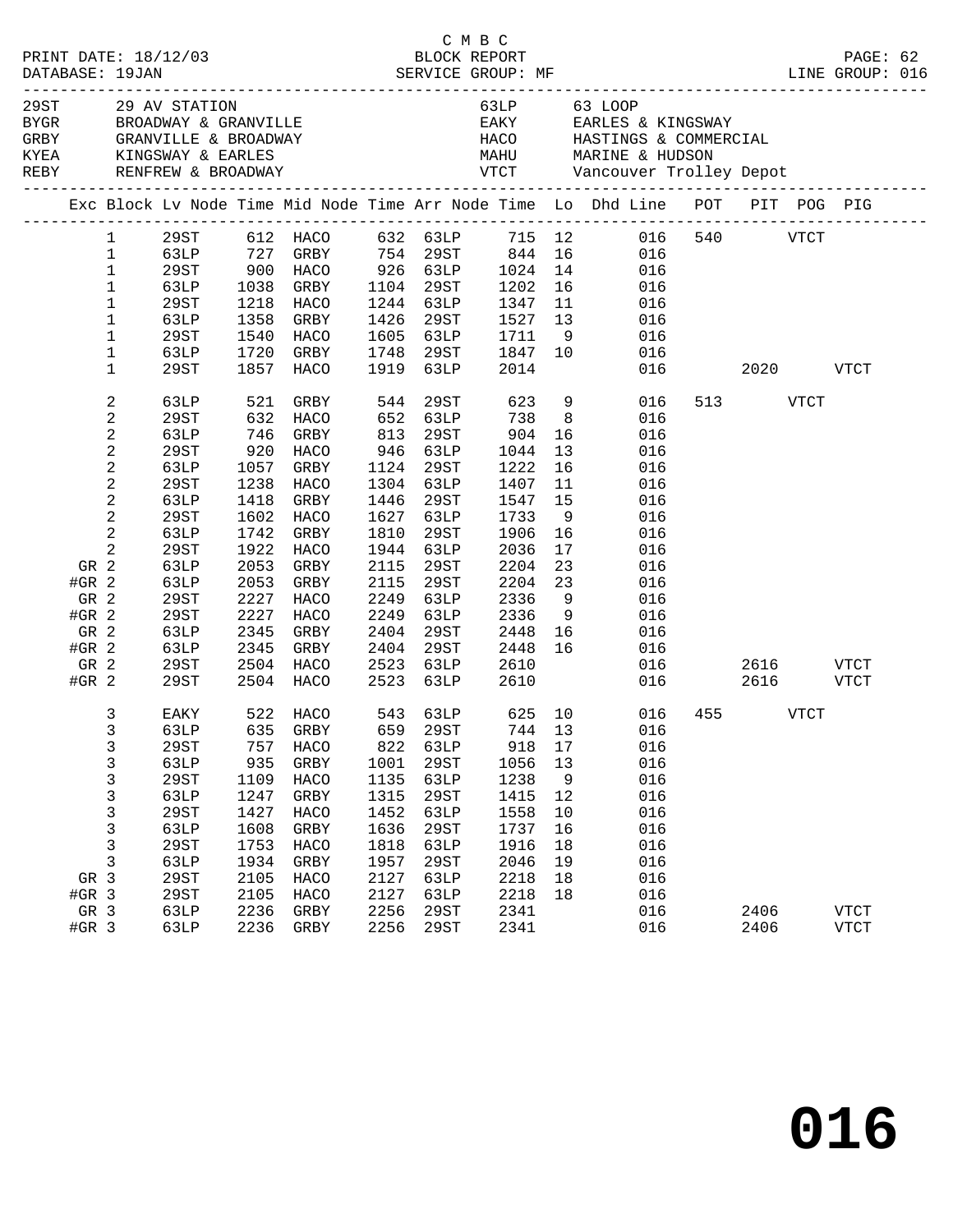#### C M B C<br>BLOCK REPORT SERVICE GROUP: MF

|  |                 |             |      | Exc Block Lv Node Time Mid Node Time Arr Node Time Lo Dhd Line POT PIT POG PIG |      |          |       |                |     |            |           |             |             |
|--|-----------------|-------------|------|--------------------------------------------------------------------------------|------|----------|-------|----------------|-----|------------|-----------|-------------|-------------|
|  | $4\overline{ }$ | EAKY        |      | 543 HACO                                                                       |      | 604 63LP | 646 7 |                |     | 016<br>516 |           | <b>VTCT</b> |             |
|  | $\overline{4}$  | 63LP        | 653  | GRBY                                                                           | 718  | 29ST     | 804   | 15             | 016 |            |           |             |             |
|  | $\overline{4}$  | 29ST        | 819  | HACO                                                                           |      | 844 63LP | 943   | 13             | 016 |            |           |             |             |
|  | 4               | 63LP        | 956  | GRBY                                                                           | 1022 | 29ST     | 1118  | 11             | 016 |            |           |             |             |
|  | 4               | 29ST        | 1129 | HACO                                                                           | 1155 | 63LP     | 1258  | 9              | 016 |            |           |             |             |
|  | 4               | 63LP        | 1307 | GRBY                                                                           | 1335 | 29ST     | 1435  | 12             | 016 |            |           |             |             |
|  | $\overline{4}$  | <b>29ST</b> | 1447 | HACO                                                                           | 1512 | 63LP     | 1618  | 10             | 016 |            |           |             |             |
|  |                 |             | 1628 |                                                                                | 1656 | 29ST     | 1757  |                | 016 |            |           |             |             |
|  | 4               | 63LP        |      | GRBY                                                                           |      |          |       | 16             |     |            |           |             |             |
|  | 4               | 29ST        | 1813 | HACO                                                                           | 1837 | 63LP     | 1935  | 14             | 016 |            |           |             |             |
|  | 4               | 63LP        | 1949 | GRBY                                                                           | 2012 | 29ST     | 2101  |                | 016 |            | 2130      |             | VTCT        |
|  | 5               | 63LP        | 551  | GRBY                                                                           | 614  | 29ST     | 653   | 8 <sup>8</sup> | 016 | 543        |           | VTCT        |             |
|  | 5               | 29ST        | 701  | HACO                                                                           | 722  | 63LP     | 813   | 11             | 016 |            |           |             |             |
|  | 5               | 63LP        | 824  | GRBY                                                                           | 852  | 29ST     | 944   | 16             | 016 |            |           |             |             |
|  | 5               | <b>29ST</b> | 1000 | HACO                                                                           | 1026 | 63LP     | 1126  | 13             | 016 |            |           |             |             |
|  | 5               | 63LP        | 1139 | GRBY                                                                           | 1206 | 29ST     | 1304  | 14             | 016 |            |           |             |             |
|  | 5               | 29ST        | 1318 | HACO                                                                           | 1343 | 63LP     | 1447  | 11             | 016 |            |           |             |             |
|  | 5               | 63LP        | 1458 | GRBY                                                                           | 1526 | 29ST     | 1627  | 15             | 016 |            |           |             |             |
|  | 5               | 29ST        | 1642 | HACO                                                                           | 1708 | 63LP     | 1814  | 8 <sup>8</sup> | 016 |            |           |             |             |
|  | 5               | 63LP        | 1822 | GRBY                                                                           | 1848 | 29ST     | 1940  |                | 016 |            | 2009      |             | VTCT        |
|  | 6               | <b>BYGR</b> | 552  | REBY                                                                           |      | 63LP     | 612   | 5              | 016 |            | 531 VTCT  |             |             |
|  | 6               | 63LP        | 617  | GRBY                                                                           | 641  | 29ST     | 724   | 13             | 016 |            |           |             |             |
|  | 6               | 29ST        | 737  | HACO                                                                           | 802  | 63LP     | 858   |                | 016 |            |           |             |             |
|  |                 |             |      |                                                                                |      |          |       | 18             |     |            |           |             |             |
|  | 6               | 63LP        | 916  | GRBY                                                                           | 943  | 29ST     | 1036  | 13             | 016 |            |           |             |             |
|  | 6               | 29ST        | 1049 | HACO                                                                           | 1115 | 63LP     | 1218  | 9              | 016 |            |           |             |             |
|  | 6               | 63LP        | 1227 | GRBY                                                                           | 1255 | 29ST     | 1355  | 12             | 016 |            |           |             |             |
|  | 6               | <b>29ST</b> | 1407 | HACO                                                                           | 1432 | 63LP     | 1538  | 10             | 016 |            |           |             |             |
|  | 6               | 63LP        | 1548 | GRBY                                                                           | 1616 | 29ST     | 1717  | 16             | 016 |            |           |             |             |
|  | 6               | 29ST        | 1733 | HACO                                                                           | 1758 | 63LP     | 1901  |                | 016 |            | 1907 VTCT |             |             |
|  | 7               | EAKY        | 558  | HACO                                                                           | 622  | 63LP     | 705   | 13             | 016 |            | 531 VTCT  |             |             |
|  | 7               | 63LP        | 718  | GRBY                                                                           | 744  | 29ST     | 834   | 16             | 016 |            |           |             |             |
|  | 7               | 29ST        | 850  | HACO                                                                           | 916  | 63LP     | 1014  | 14             | 016 |            |           |             |             |
|  | 7               | 63LP        | 1028 | GRBY                                                                           | 1054 | 29ST     | 1151  | 17             | 016 |            |           |             |             |
|  | 7               | 29ST        | 1208 | HACO                                                                           | 1234 | 63LP     | 1337  | 11             | 016 |            |           |             |             |
|  | 7               | 63LP        | 1348 | GRBY                                                                           | 1416 | 29ST     | 1517  | 12             | 016 |            |           |             |             |
|  | 7               | 29ST        | 1529 | HACO                                                                           | 1554 | 63LP     | 1700  | 8 <sup>8</sup> | 016 |            |           |             |             |
|  | 7               | 63LP        | 1708 | GRBY                                                                           | 1736 | 29ST     | 1837  |                | 016 |            | 1908      |             | VTCT        |
|  |                 |             |      |                                                                                |      |          |       |                |     |            |           |             |             |
|  | 8               | MAHU        | 602  | GRBY                                                                           |      | 63LP     | 608   | 1              | 010 | 600        |           | <b>VTCT</b> |             |
|  | 8               | 63LP        | 609  | GRBY                                                                           | 632  | 29ST     | 714   | 14             | 016 |            |           |             |             |
|  | 8               | 29ST        | 728  | HACO                                                                           | 751  | 63LP     | 845   | 9              | 016 |            |           |             |             |
|  | 8               | 63LP        | 854  | GRBY                                                                           | 921  | 29ST     | 1014  | 15             | 016 |            |           |             |             |
|  | 8               | <b>29ST</b> | 1029 | HACO                                                                           | 1055 | 63LP     | 1158  | 11             | 016 |            |           |             |             |
|  | 8               | 63LP        | 1209 | GRBY                                                                           | 1237 | 29ST     | 1335  | 12             | 016 |            |           |             |             |
|  | 8               | <b>29ST</b> | 1347 | HACO                                                                           | 1412 | 63LP     | 1518  | 10             | 016 |            |           |             |             |
|  | 8               | 63LP        | 1528 | ${\tt GRBY}$                                                                   | 1556 | 29ST     | 1657  | 15             | 016 |            |           |             |             |
|  | 8               | 29ST        | 1712 | HACO                                                                           | 1738 | 63LP     | 1842  |                | 016 |            | 1848      |             | <b>VTCT</b> |
|  | 9               | GRBY        | 603  | GRBY                                                                           | 603  | 29ST     | 643   | 8              | 016 | 546        |           | <b>VTCT</b> |             |
|  | 9               | <b>29ST</b> | 651  | HACO                                                                           | 711  | 63LP     | 801   | 14             | 016 |            |           |             |             |
|  | 9               | <b>63LP</b> | 815  | GRBY                                                                           | 843  | 29ST     | 934   | 16             | 016 |            |           |             |             |
|  | 9               | <b>29ST</b> | 950  | HACO                                                                           | 1016 | 63LP     | 1114  | 15             | 016 |            |           |             |             |
|  | 9               | 63LP        | 1129 | GRBY                                                                           | 1156 | 29ST     | 1254  | 14             | 016 |            |           |             |             |
|  | 9               | <b>29ST</b> | 1308 | HACO                                                                           | 1333 | 63LP     | 1437  | 11             | 016 |            |           |             |             |
|  |                 |             |      |                                                                                |      |          |       |                |     |            |           |             |             |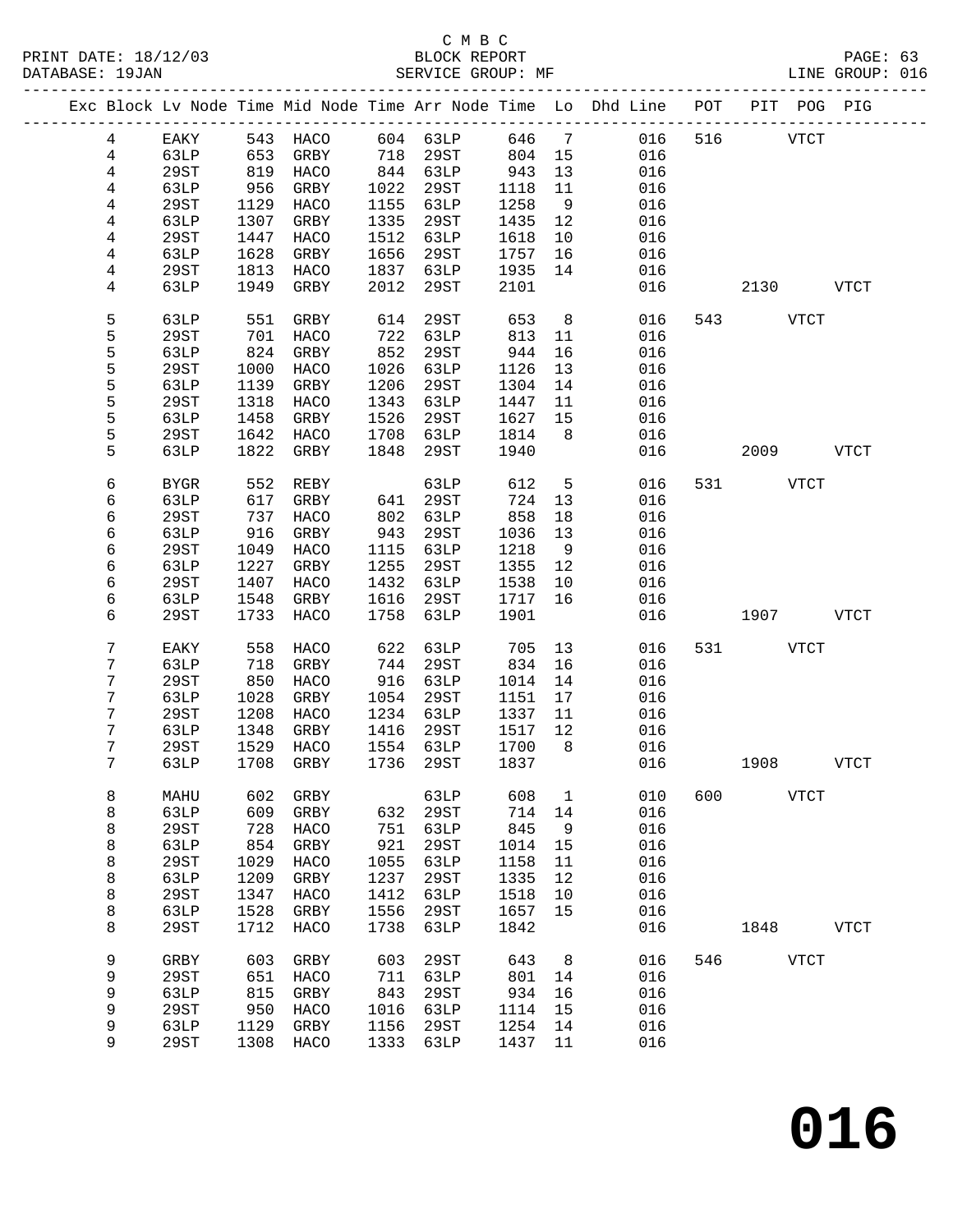|                 |       |              |              |                      |              |                        |                 |                 | Exc Block Lv Node Time Mid Node Time Arr Node Time Lo Dhd Line POT PIT POG PIG |     |              |                             |
|-----------------|-------|--------------|--------------|----------------------|--------------|------------------------|-----------------|-----------------|--------------------------------------------------------------------------------|-----|--------------|-----------------------------|
|                 | 9     |              |              |                      |              |                        |                 |                 | 63LP 1448 GRBY 1516 29ST 1617 16 016                                           |     |              |                             |
|                 | 9     | 29ST         |              | 1633 HACO            |              | $1658$ 63LP $1805$     |                 |                 |                                                                                | 016 | 1811         | <b>VTCT</b>                 |
|                 |       |              |              |                      |              |                        |                 |                 |                                                                                |     |              |                             |
|                 | 10    | MAHU         | 615          | GRBY                 |              | 63LP                   | 621             | $6\overline{6}$ | 010                                                                            |     | 613 VTCT     |                             |
|                 | 10    | 63LP         | 627          | GRBY                 |              | 651 29ST<br>812 63LP   | 734 13          |                 | 016                                                                            |     |              |                             |
|                 | $10$  | 29ST         | 747          | HACO                 |              |                        | 908             | 17              | 016                                                                            |     |              |                             |
|                 | 10    | 63LP         | 925          | GRBY                 | 951          | 29ST                   | 1046            | 13              | 016                                                                            |     |              |                             |
|                 | 10    | 29ST         | 1059         | HACO                 |              | 1125 63LP              | 1228            | 9               | 016                                                                            |     |              |                             |
|                 | 10    | 63LP         | 1237         | GRBY                 | 1305         | 29ST                   | 1405            | 12              | 016                                                                            |     |              |                             |
|                 | 10    | 29ST         | 1417         | HACO                 | 1442         | 63LP                   | 1548            | 10              | 016                                                                            |     |              |                             |
|                 | 10    | 63LP         | 1558         | GRBY                 | 1626         | 29ST                   | 1727            | 16              | 016                                                                            |     |              |                             |
|                 | 10    | 29ST         | 1743         | HACO                 | 1808         | 63LP                   | 1908            | 10              | 016                                                                            |     |              |                             |
|                 | 10    | 63LP         | 1918         | GRBY                 | 1942         | 29ST                   | 2031            | 16              | 016                                                                            |     |              |                             |
| GR 10           |       | 29ST         | 2047         | HACO                 | 2109         | 63LP                   | 2201            | 15              | 016                                                                            |     |              |                             |
| #GR 10          |       | 29ST         | 2047         | HACO<br>GRBY         | 2109<br>2237 | 63LP                   | 2201<br>2322    | 15              | 016<br>016                                                                     |     |              |                             |
| GR 10<br>#GR 10 |       | 63LP<br>63LP | 2216<br>2216 | GRBY                 | 2237         | 29ST<br>29ST           | 2322            | 11<br>11        | 016                                                                            |     |              |                             |
| GR 10           |       | 29ST         | 2333         | HACO                 |              | 2354 63LP              | 2441            | $\overline{4}$  | 016                                                                            |     |              |                             |
| #GR 10          |       | 29ST         | 2333         | HACO                 | 2354         | 63LP                   | 2441            | $\overline{4}$  | 016                                                                            |     |              |                             |
| GR 10           |       | 63LP         | 2445         | GRBY                 | 2504         | KYEA 2551              |                 |                 | 016                                                                            |     | 2613         | VTCT                        |
| #GR 10          |       | 63LP         | 2445         | GRBY                 |              | 2504 KYEA              | 2551            |                 | 016 01                                                                         |     | 2613         | VTCT                        |
|                 |       |              |              |                      |              |                        |                 |                 |                                                                                |     |              |                             |
|                 | 11    | EAKY         | 617          | HACO                 | 642          | 63LP                   | 725             | 11              | 016                                                                            |     | 547 VTCT     |                             |
|                 | 11    | 63LP         | 736          | GRBY                 | 803          | 29ST                   | 854             | 16              | 016                                                                            |     |              |                             |
|                 | 11    | 29ST         | 910          | HACO                 | 936          | 63LP                   | 1034            | 13              | 016                                                                            |     |              |                             |
|                 | 11    | 63LP         | 1047         | GRBY                 | 1114         | 29ST                   | 1212 16         |                 | 016                                                                            |     |              |                             |
|                 | 11    | 29ST         | 1228         | HACO                 | 1254         | 63LP                   | 1357            | 11              | 016                                                                            |     |              |                             |
|                 | 11    | 63LP         | 1408         | GRBY                 | 1436         | 29ST                   | 1537            | 14              | 016                                                                            |     |              |                             |
|                 | 11    | 29ST         | 1551         | HACO                 | 1616         | 63LP                   | 1722            | 10              | 016                                                                            |     |              |                             |
|                 | 11    | 63LP         | 1732         | GRBY                 | 1800         | 29ST                   | 1856            | 14              | 016                                                                            |     |              |                             |
|                 | 11    | 29ST         | 1910         | HACO                 | 1932         | 63LP                   | 2027            | 8 <sup>8</sup>  | 016                                                                            |     |              |                             |
|                 | GR 11 | 63LP         | 2035         | GRBY                 | 2057         | 29ST                   | 2146            | 20              | 016                                                                            |     |              |                             |
| #GR 11          |       | 63LP         | 2035         | GRBY                 | 2057         | 29ST                   | 2146            | 20              | 016<br>016                                                                     |     |              |                             |
| #GR 11          | GR 11 | 29ST<br>29ST | 2206<br>2206 | HACO<br>HACO         | 2228<br>2228 | 63LP<br>63LP           | 2315<br>2315    |                 | 016                                                                            |     | 2321<br>2321 | VTCT<br><b>VTCT</b>         |
|                 |       |              |              |                      |              |                        |                 |                 |                                                                                |     |              |                             |
|                 | 12    | GRBY         | 623          | GRBY                 | 623          | 29ST                   | 703             | $7\overline{ }$ | 016                                                                            | 606 | <b>VTCT</b>  |                             |
|                 | 12    | 29ST         |              |                      |              | $732$ 63LP<br>902 2005 | $825$<br>954 16 |                 | 016                                                                            |     |              |                             |
|                 | 12    | 63LP         |              | 710 HACO<br>834 GRBY |              |                        |                 |                 | 016                                                                            |     |              |                             |
|                 | 12    | 29ST         |              |                      |              |                        |                 |                 | 1010 HACO 1036 63LP 1136 13 016                                                |     |              |                             |
|                 | 12    | 63LP         | 1149         | GRBY                 | 1217         | 29ST                   | 1315            | 12              | 016                                                                            |     |              |                             |
|                 | 12    | 29ST         | 1327         | HACO                 | 1352         | 63LP                   | 1458            | 10              | 016                                                                            |     |              |                             |
|                 | 12    | 63LP         | 1508         | GRBY                 | 1536         | 29ST                   | 1637            | 15              | 016                                                                            |     |              |                             |
|                 | 12    | 29ST         | 1652         | HACO                 | 1718         | 63LP                   | 1824            | 10              | 016                                                                            |     |              |                             |
|                 | 12    | 63LP         | 1834         | GRBY                 | 1900         | 29ST                   | 1952            | 9               | 016                                                                            |     |              |                             |
|                 | 12    | <b>29ST</b>  | 2001         | HACO                 | 2023         | 63LP                   | 2115            | 18              | 016                                                                            |     |              |                             |
| GR 12           |       | 63LP         | 2133         | GRBY                 | 2154         | 29ST                   | 2243            | $\overline{4}$  | 016                                                                            |     |              |                             |
| #GR 12          |       | 63LP         | 2133         | GRBY                 | 2154         | 29ST                   | 2243            | $\overline{4}$  | 016                                                                            |     |              |                             |
| GR 12           |       | 29ST         | 2247         | HACO                 | 2309         | 63LP                   | 2356            | 19              | 016                                                                            |     |              |                             |
| #GR 12<br>GR 12 |       | 29ST         | 2247<br>2415 | HACO                 | 2309         | 63LP                   | 2356<br>2521    | 19              | 016<br>016                                                                     |     |              |                             |
| #GR 12          |       | 63LP<br>63LP | 2415         | GRBY<br>GRBY         | 2434<br>2434 | KYEA<br>KYEA           | 2521            |                 | 016                                                                            |     | 2543<br>2543 | <b>VTCT</b><br>${\tt VTCT}$ |
|                 |       |              |              |                      |              |                        |                 |                 |                                                                                |     |              |                             |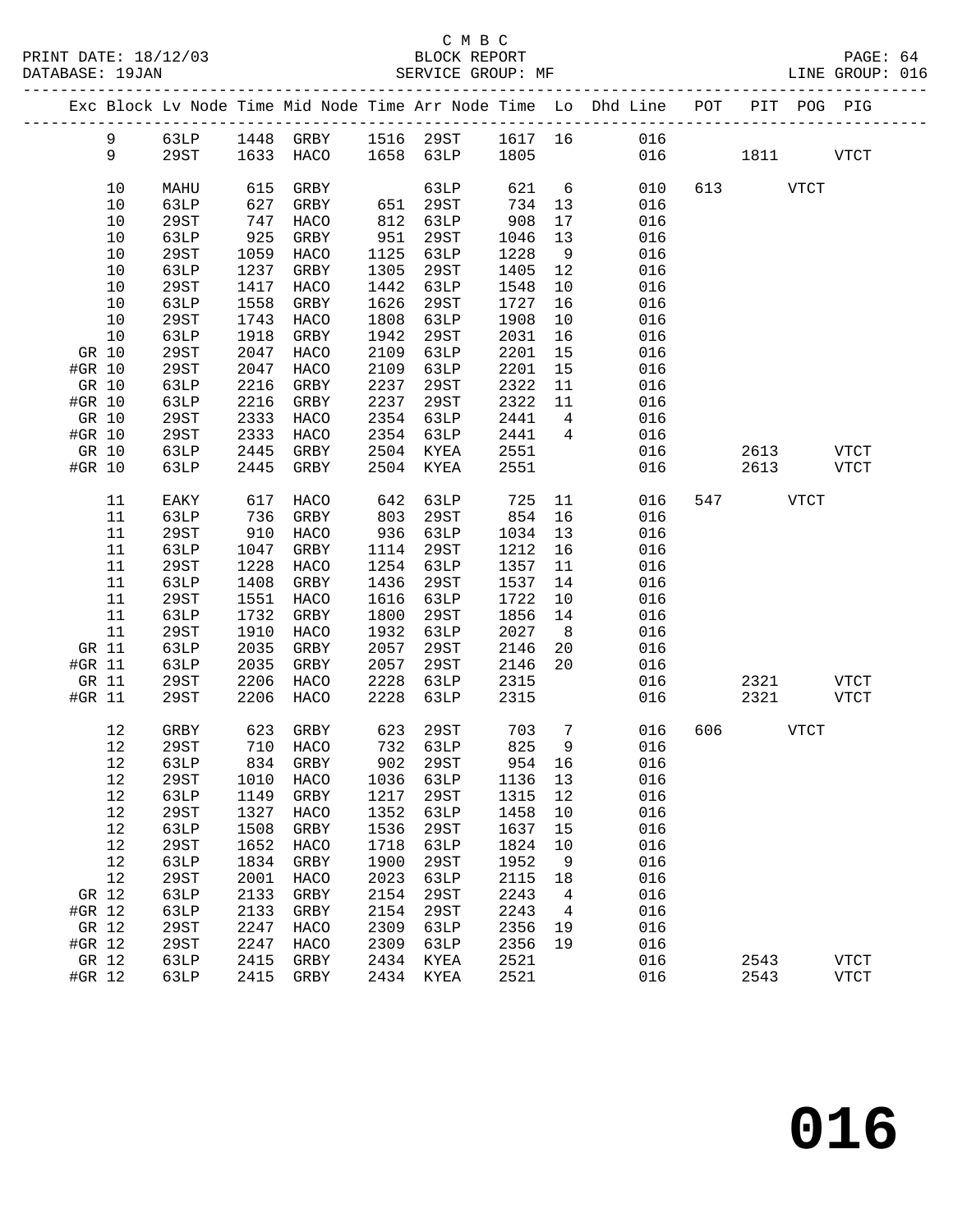### C M B C<br>
PRINT DATE: 18/12/03 BLOCK REPOR

|        | DATABASE: 19JAN |             |      | SERVICE GROUP: MF        |      |                      |         |                | LINE GROUP: 016                                                                |              |             |              |  |
|--------|-----------------|-------------|------|--------------------------|------|----------------------|---------|----------------|--------------------------------------------------------------------------------|--------------|-------------|--------------|--|
|        |                 |             |      |                          |      |                      |         |                | Exc Block Lv Node Time Mid Node Time Arr Node Time Lo Dhd Line POT PIT POG PIG |              |             |              |  |
|        | 13              |             |      | MAHU 635 GRBY 63LP 641 2 |      |                      |         |                |                                                                                | 010 633 VTCT |             |              |  |
|        | 13              | 63LP        | 643  |                          |      | GRBY 708 29ST 754 14 |         |                | 016                                                                            |              |             |              |  |
|        | 13              | 29ST        | 808  | HACO                     |      | 833 63LP             | 932     | 14             | 016                                                                            |              |             |              |  |
|        | 13              | 63LP        | 946  | GRBY                     |      | 1012 29ST            | 1107    | 12             | 016                                                                            |              |             |              |  |
|        | 13              | 29ST        | 1119 | HACO                     |      | 1145 63LP            | 1248    | 9              | 016                                                                            |              |             |              |  |
|        | 13              | 63LP        | 1257 | GRBY                     | 1325 | 29ST                 | 1425    | 12             | 016                                                                            |              |             |              |  |
|        | 13              | 29ST        | 1437 | HACO                     | 1502 | 63LP                 | 1608    | 10             | 016                                                                            |              |             |              |  |
|        | 13              | 63LP        | 1618 | GRBY                     | 1646 | 29ST                 | 1747    | 16             | 016                                                                            |              |             |              |  |
|        | 13              | 29ST        | 1803 | HACO                     | 1828 | 63LP                 | 1926    |                | 016                                                                            |              | 1932        | <b>VTCT</b>  |  |
|        | 14              | EAKY        | 637  | HACO                     | 702  | 63LP                 | 752     | 13             | 016                                                                            | 607 VTCT     |             |              |  |
|        | 14              | 63LP        | 805  | GRBY                     | 833  | 29ST                 | 924     | 16             | 016                                                                            |              |             |              |  |
|        | 14              | 29ST        | 940  | HACO                     | 1006 | 63LP                 | 1104    | 15             | 016                                                                            |              |             |              |  |
|        | 14              | 63LP        | 1119 | GRBY                     | 1146 | 29ST                 | 1244    | 14             | 016                                                                            |              |             |              |  |
|        | 14              | 29ST        | 1258 | HACO                     | 1323 | 63LP                 | 1427    | 11             | 016                                                                            |              |             |              |  |
|        | 14              | 63LP        | 1438 | GRBY                     | 1506 | 29ST                 | 1607    | 16             | 016                                                                            |              |             |              |  |
|        | 14              | 29ST        | 1623 | HACO                     | 1648 | 63LP                 | 1755    | 13             | 016                                                                            |              |             |              |  |
|        | 14              | 63LP        | 1808 | GRBY                     | 1835 | 29ST                 | 1928    | 18             | 016                                                                            |              |             |              |  |
|        | 14              | 29ST        | 1946 | HACO                     | 2008 | 63LP                 | 2100    | 14             | 016                                                                            |              |             |              |  |
| GR 14  |                 | 63LP        | 2114 | GRBY                     | 2135 | 29ST                 | 2224    |                | 016                                                                            |              | 2251 VTCT   |              |  |
| #GR 14 |                 | 63LP        |      | 2114 GRBY                | 2135 | 29ST                 | 2224    |                | 016                                                                            | 2251         |             | VTCT         |  |
|        | 15              | MAHU        | 650  | GRBY                     |      | 63LP                 | 656     | $\overline{4}$ | 010                                                                            | 648 — 10     | <b>VTCT</b> |              |  |
|        | 15              | 63LP        | 700  | GRBY                     | 726  | 29ST                 | 814     | 15             | 016                                                                            |              |             |              |  |
|        | 15              | 29ST        | 829  | HACO                     | 855  | 63LP                 | 953     | 14             | 016                                                                            |              |             |              |  |
|        | 15              | 63LP        | 1007 | GRBY                     | 1033 | 29ST                 | 1129    | 10             | 016                                                                            |              |             |              |  |
|        | 15              | 29ST        | 1139 | HACO                     | 1205 | 63LP                 | 1308    | 8 <sup>8</sup> | 016                                                                            |              |             |              |  |
|        | 15              | 63LP        | 1316 | GRBY                     | 1344 | 29ST                 | 1445    | 13             | 016                                                                            |              |             |              |  |
|        | 15              | 29ST        | 1458 | HACO                     | 1523 | 63LP                 | 1629    | 9              | 016                                                                            |              |             |              |  |
|        | 15              | 63LP        | 1638 | GRBY                     | 1706 | 29ST                 | 1807    | 16             | 016                                                                            |              |             |              |  |
|        | 15              | 29ST        | 1823 | HACO                     | 1846 | 63LP                 | 1944    |                | 016                                                                            | 1950 70      |             | <b>VTCT</b>  |  |
|        | 16              | MAHU        | 657  | GRBY                     |      | 63LP                 | 703     | $5^{\circ}$    | 010                                                                            | 655 700      | VTCT        |              |  |
|        | 16              | 63LP        | 708  | GRBY                     |      | 734 29ST             | 824     | 16             | 016                                                                            |              |             |              |  |
|        | 16              | 29ST        | 840  | HACO                     |      | 906 63LP             | 1004    | 14             | 016                                                                            |              |             |              |  |
|        | 16              | 63LP        | 1018 | GRBY                     | 1044 | 29ST                 | 1141    | 17             | 016                                                                            |              |             |              |  |
|        | 16              | 29ST        | 1158 | HACO                     |      | 1224 63LP            | 1327    | 10             | 016                                                                            |              |             |              |  |
|        | 16              | 63LP        |      | 1337 GRBY                |      | 1405 29ST            | 1506 13 |                | 016                                                                            |              |             |              |  |
|        | 16              | 29ST        |      |                          |      |                      |         |                | 1519 HACO 1544 63LP 1650 8 016                                                 |              |             |              |  |
|        | 16              | 63LP        | 1658 | GRBY                     | 1726 | 29ST                 | 1827 17 |                | 016                                                                            |              |             |              |  |
|        | 16              | 29ST        | 1844 | HACO                     | 1907 | 63LP                 | 2005    | 15             | 016                                                                            |              |             |              |  |
|        | 16              | 63LP        | 2020 | GRBY                     | 2042 | 29ST                 | 2131    | 14             | 016                                                                            |              |             |              |  |
| GR 16  |                 | <b>29ST</b> | 2145 | HACO                     | 2207 | 63LP                 | 2258    | 17             | 016                                                                            |              |             |              |  |
| #GR 16 |                 | <b>29ST</b> | 2145 | HACO                     | 2207 | 63LP                 | 2258    | 17             | 016                                                                            |              |             |              |  |
| GR 16  |                 | 63LP        | 2315 | GRBY                     | 2335 | 29ST                 | 2419    | 15             | 016                                                                            |              |             |              |  |
| #GR 16 |                 | 63LP        | 2315 | GRBY                     | 2335 | 29ST                 | 2419    | 15             | 016                                                                            |              |             |              |  |
| GR 16  |                 | 29ST        | 2434 | HACO                     | 2453 | 63LP                 | 2540    |                | 016                                                                            | 2546         |             | ${\tt VTCT}$ |  |
| #GR 16 |                 | 29ST        | 2434 | HACO                     | 2453 | 63LP                 | 2540    |                | 016                                                                            | 2546         |             | VTCT         |  |
|        | 17              | EAKY        | 715  | HACO                     | 742  | 63LP                 | 835     | 9              | 016                                                                            | 645 VTCT     |             |              |  |
|        | 17              | 63LP        | 844  | GRBY                     | 912  | 29ST                 | 1004    | 16             | 016                                                                            |              |             |              |  |
|        | 17              | 29ST        | 1020 | HACO                     | 1046 | 63LP                 | 1146    | 13             | 016                                                                            |              |             |              |  |
|        | 17              | 63LP        | 1159 | GRBY                     | 1227 | 29ST                 | 1325    | 12             | 016                                                                            |              |             |              |  |
|        | 17              | 29ST        | 1337 | HACO                     | 1402 | 63LP                 | 1508    | 10             | 016                                                                            |              |             |              |  |
|        | 17              | 63LP        | 1518 | GRBY                     | 1546 | 29ST                 | 1647    | 15             | 016                                                                            |              |             |              |  |
|        | 17              | 29ST        |      | 1702 HACO                | 1728 | 63LP                 | 1834 13 |                | 016                                                                            |              |             |              |  |
|        |                 |             |      |                          |      |                      |         |                |                                                                                |              |             |              |  |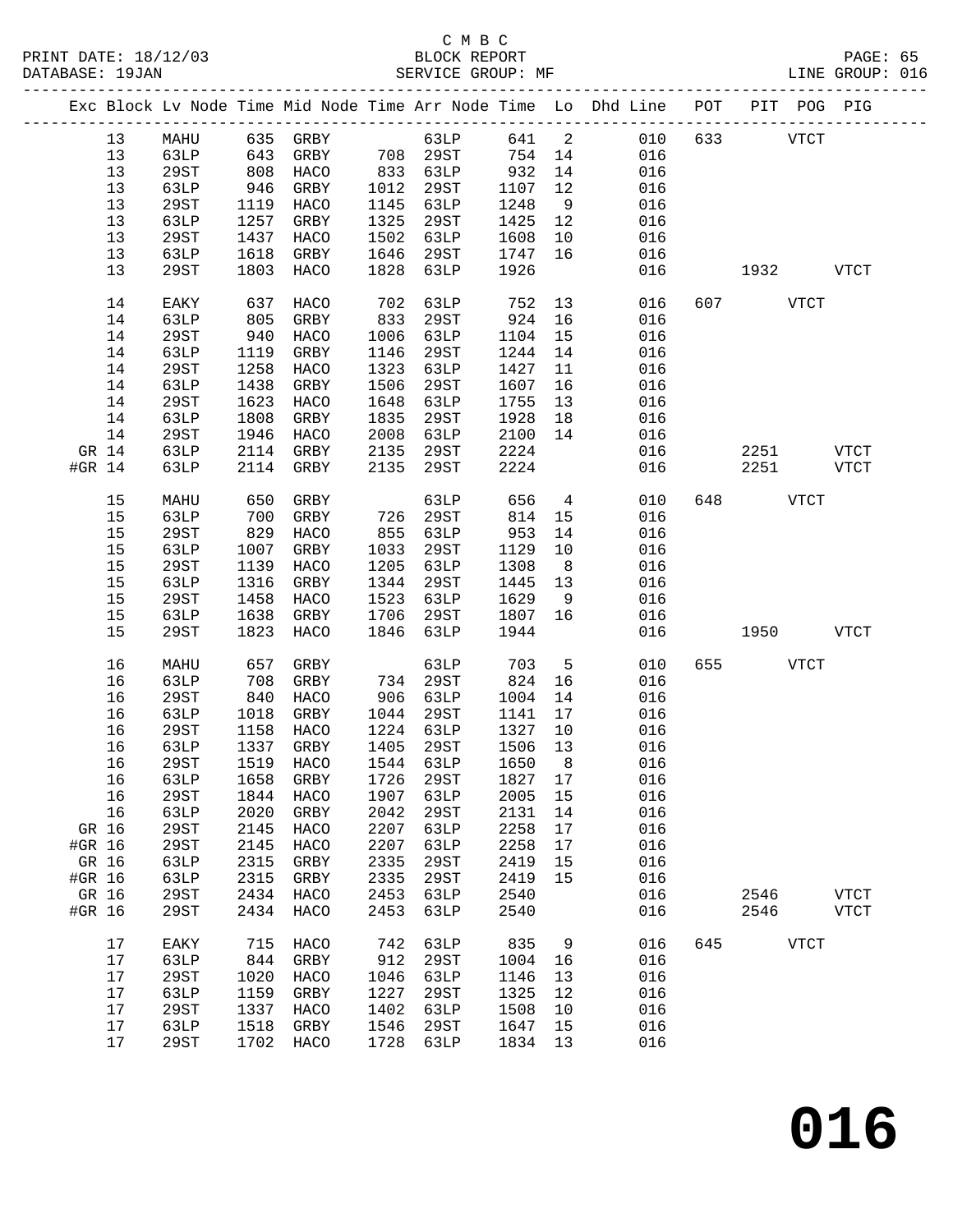|        |       |                     |            |                                  |      |              |                 |                          | Exc Block Lv Node Time Mid Node Time Arr Node Time Lo Dhd Line POT |               |           |      | PIT POG PIG |  |
|--------|-------|---------------------|------------|----------------------------------|------|--------------|-----------------|--------------------------|--------------------------------------------------------------------|---------------|-----------|------|-------------|--|
|        | 17    |                     |            | 63LP 1847 GRBY 1913 29ST 2004 12 |      |              |                 |                          | 016                                                                |               |           |      |             |  |
|        | 17    | 29ST                |            | 2016 HACO 2038 63LP 2130         |      |              |                 |                          |                                                                    | 016           | 2136      |      | <b>VTCT</b> |  |
|        | 18    | MAHU                | 744        | GRBY                             |      | 63LP         |                 | 5 <sub>5</sub>           | 010                                                                |               | 742 VTCT  |      |             |  |
|        | 18    | 63LP                | 755        | GRBY                             | 823  | 29ST         | 750 5<br>914 16 |                          | 016                                                                |               |           |      |             |  |
|        | 18    | 29ST                | 930        | HACO                             | 956  | 63LP         | 1054            | 14                       | 016                                                                |               |           |      |             |  |
|        | 18    | 63LP                | 1108       | GRBY                             | 1135 | 29ST         | 1233 15         |                          | 016                                                                |               |           |      |             |  |
|        | 18    | 29ST                | 1248       | HACO                             |      | 1314 63LP    | 1417 11         |                          | 016                                                                |               |           |      |             |  |
|        | 18    | 63LP                | 1428       | GRBY                             | 1456 | 29ST         | 1557 16         |                          | 016                                                                |               |           |      |             |  |
|        | 18    | 29ST                | 1613       | HACO                             | 1638 | 63LP         | 1745            | 12                       | 016                                                                |               |           |      |             |  |
|        | 18    | 63LP                | 1757       | GRBY                             | 1824 | 29ST         | 1917            | 17                       | 016                                                                |               |           |      |             |  |
|        | 18    | 29ST                | 1934       | HACO                             |      | 1956 63LP    | 2048            |                          | 016                                                                |               | 2054 VTCT |      |             |  |
|        | 19    |                     |            |                                  |      |              |                 |                          |                                                                    |               | 847 \     |      |             |  |
|        | 19    | MAHU<br><b>63LP</b> | 849<br>905 | GRBY<br>GRBY                     | 932  | 63LP<br>29ST | 855<br>1025     | 10 <sub>1</sub><br>14    | 010<br>016                                                         |               |           | VTCT |             |  |
|        | 19    | 29ST                | 1039       | HACO                             | 1105 | 63LP         | 1208            | 9                        | 016                                                                |               |           |      |             |  |
|        | 19    | 63LP                | 1217       | GRBY                             | 1245 | 29ST         | 1345            | 12                       | 016                                                                |               |           |      |             |  |
|        | 19    | 29ST                | 1357       | HACO                             | 1422 | 63LP         | 1528            | 10                       | 016                                                                |               |           |      |             |  |
|        | 19    | 63LP                | 1538       | GRBY                             | 1606 | 29ST         | 1707            | 16                       | 016                                                                |               |           |      |             |  |
|        | 19    | 29ST                | 1723       | HACO                             | 1748 | 63LP         | 1851            | 12                       | 016                                                                |               |           |      |             |  |
|        | 19    | 63LP                | 1903       | GRBY                             | 1927 | 29ST         | 2016            | 15                       | 016                                                                |               |           |      |             |  |
| GR 19  |       | 29ST                | 2031       | HACO                             | 2053 | 63LP         | 2145            | 8 <sup>8</sup>           | 016                                                                |               |           |      |             |  |
| #GR 19 |       | 29ST                | 2031       | HACO                             | 2053 | 63LP         | 2145            | 8 <sup>8</sup>           | 016                                                                |               |           |      |             |  |
| GR 19  |       | 63LP                | 2153       | GRBY                             | 2214 | 29ST         | 2303            | $\overline{4}$           | 016                                                                |               |           |      |             |  |
| #GR 19 |       | 63LP                | 2153       | GRBY                             | 2214 | 29ST         | 2303            | $\overline{4}$           | 016                                                                |               |           |      |             |  |
|        | GR 19 | 29ST                | 2307       | HACO                             | 2328 | 63LP         | 2413            |                          | 016                                                                |               | 2419      |      | <b>VTCT</b> |  |
| #GR 19 |       | 29ST                | 2307       | HACO                             | 2328 | 63LP         | 2413            |                          |                                                                    | 016 7         | 2419      |      | <b>VTCT</b> |  |
|        | 20    | 29ST                | 1148       | HACO                             | 1214 | 63LP         | 1317            | 9                        |                                                                    | 016 1107 VTCT |           |      |             |  |
|        | 20    | 63LP                | 1326       | GRBY                             |      | 1354 29ST    | 1455 14         |                          | 016                                                                |               |           |      |             |  |
|        | 20    | 29ST                | 1509       | HACO                             | 1534 | 63LP         | 1640            | 8 <sup>8</sup>           | 016                                                                |               |           |      |             |  |
|        | 20    | 63LP                | 1648       | GRBY                             | 1716 | 29ST         | 1817            | 16                       | 016                                                                |               |           |      |             |  |
|        | 20    | 29ST                | 1833       | HACO                             | 1856 | 63LP         | 1954            | 11                       | 016                                                                |               |           |      |             |  |
|        | 20    | 63LP                | 2005       | GRBY                             | 2027 | 29ST         | 2116            | 9                        | 016                                                                |               |           |      |             |  |
| GR 20  |       | 29ST                | 2125       | HACO                             | 2147 | 63LP         | 2238            | 18                       | 016                                                                |               |           |      |             |  |
| #GR 20 |       | 29ST                | 2125       | HACO                             | 2147 | 63LP         | 2238            | 18                       | 016                                                                |               |           |      |             |  |
| GR 20  |       | 63LP                | 2256       | GRBY                             | 2316 | 29ST         | 2401            | $\overline{\mathbf{3}}$  | 016                                                                |               |           |      |             |  |
| #GR 20 |       | 63LP                | 2256       | GRBY                             | 2316 | 29ST         | 2401            | $\overline{\phantom{a}}$ | 016                                                                |               |           |      |             |  |
| GR 20  |       | 29ST                | 2404       | HACO                             | 2423 | 63LP         | 2510            |                          | 016                                                                |               | 2516      |      | <b>VTCT</b> |  |
| #GR 20 |       | 29ST                |            | 2404 HACO                        | 2423 | 63LP         | 2510            |                          | 016                                                                |               | 2516      |      | <b>VTCT</b> |  |
|        |       |                     |            |                                  |      |              |                 |                          |                                                                    |               |           |      |             |  |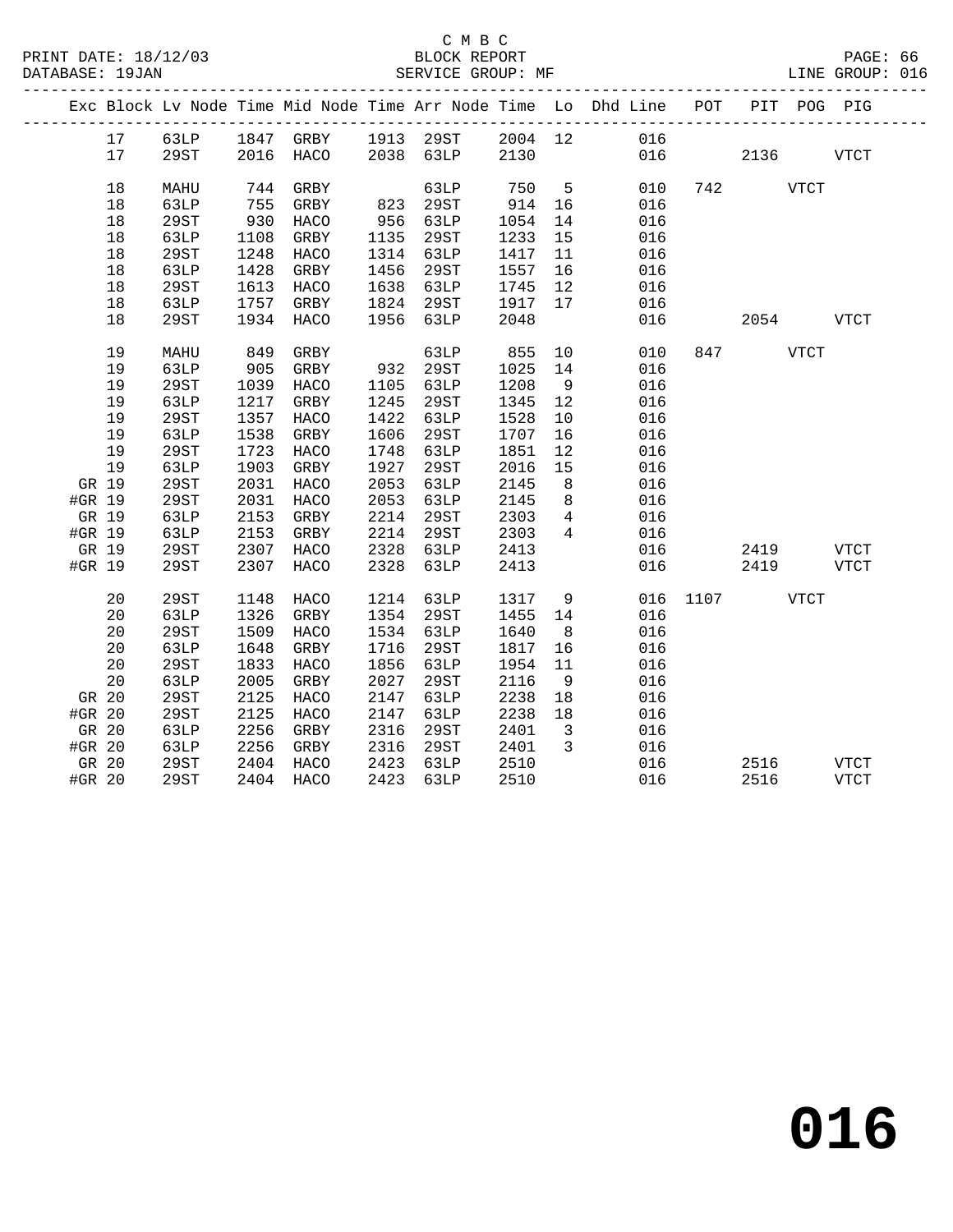|                             |         |                | PRINT DATE: 18/12/03 |      |             |           | C M B C<br>BLOCK REPORT |                   |                                                                                |     |      |             | PAGE: 67    |  |
|-----------------------------|---------|----------------|----------------------|------|-------------|-----------|-------------------------|-------------------|--------------------------------------------------------------------------------|-----|------|-------------|-------------|--|
| CBYN<br>OABY<br><b>VTCT</b> |         |                | OAK & BROADWAY       |      |             |           |                         |                   | ROBSON & RICHARDS                                                              |     |      |             |             |  |
|                             |         |                |                      |      |             |           |                         |                   | Exc Block Lv Node Time Mid Node Time Arr Node Time Lo Dhd Line POT PIT POG PIG |     |      |             |             |  |
|                             |         | $\mathbf 1$    | MRST                 | 512  | CBYN        | 536 RORI  |                         | 541 0             | 017                                                                            | 504 |      | <b>VTCT</b> |             |  |
|                             |         | $\mathbf 1$    | RORI                 | 541  | OABY        | MRST      | 624                     | 17                | 017                                                                            |     |      |             |             |  |
|                             |         | $\mathbf{1}$   | MRST                 | 641  | CBYN        | 708 RORI  | 713                     | $\overline{0}$    | 017                                                                            |     |      |             |             |  |
|                             |         | 1              | RORI                 | 713  | OABY        | MRST      | 758                     | 17                | 017                                                                            |     |      |             |             |  |
|                             |         | $\mathbf 1$    | MRST                 | 815  | CBYN        | 850 RORI  | 856                     | $\mathsf{O}$      | 017                                                                            |     |      |             |             |  |
|                             |         | $\mathbf 1$    | RORI                 | 856  | OABY        | MRST      | 946                     | 11                | 017                                                                            |     |      |             |             |  |
|                             |         | $\mathbf 1$    | MRST                 | 957  | <b>CBYN</b> | 1030 RORI | 1036                    | $\mathbf 0$       | 017                                                                            |     |      |             |             |  |
|                             |         | $\mathbf{1}$   | RORI                 | 1036 | OABY        | MRST      | 1128                    | $12 \overline{ }$ | 017                                                                            |     |      |             |             |  |
|                             |         | $\mathbf 1$    | MRST                 | 1140 | CBYN        | 1214 RORI | 1220                    | $\overline{0}$    | 017                                                                            |     |      |             |             |  |
|                             |         | $\mathbf 1$    | RORI                 | 1220 | OABY        | MRST      | 1316                    | 22                | 017                                                                            |     |      |             |             |  |
|                             |         | $\mathbf 1$    | MRST                 | 1338 | CBYN        | 1414 RORI | 1420                    | $\overline{0}$    | 017                                                                            |     |      |             |             |  |
|                             |         | $\mathbf 1$    | RORI                 | 1420 | OABY        | MRST      | 1519                    | 14                | 017                                                                            |     |      |             |             |  |
|                             |         | $\mathbf 1$    | MRST                 | 1533 | CBYN        | 1609 RORI | 1615                    | $\overline{0}$    | 017                                                                            |     |      |             |             |  |
|                             |         | $\mathbf 1$    | RORI                 | 1615 | OABY        | MRST      | 1719                    | 12                | 017                                                                            |     |      |             |             |  |
|                             |         | 1              | MRST                 | 1731 | CBYN        | 1807 RORI | 1814                    | $\mathbf{0}$      | 017                                                                            |     |      |             |             |  |
|                             |         | $\mathbf 1$    | RORI                 | 1814 | OABY        | MRST      | 1909                    | 9                 | 017                                                                            |     |      |             |             |  |
|                             |         | 1              | MRST                 | 1918 | <b>CBYN</b> | 1950 RORI | 1956                    | $\overline{0}$    | 017                                                                            |     |      |             |             |  |
|                             |         | $\mathbf 1$    | RORI                 | 1956 | OABY        | MRST      | 2042                    | 22                | 017                                                                            |     |      |             |             |  |
|                             |         | $\mathbf 1$    | MRST                 | 2104 | CBYN        | 2131 RORI | 2136                    | $\Omega$          | 017                                                                            |     |      |             |             |  |
|                             | GR 1    |                | RORI                 | 2136 | OABY        | MRST      | 2222                    |                   | 017                                                                            |     | 2227 |             | VTCT        |  |
|                             | $#GR$ 1 |                | RORI                 | 2136 | OABY        | MRST      | 2222                    |                   | 017                                                                            |     | 2227 |             | <b>VTCT</b> |  |
|                             |         | 2              | MRST                 | 527  | CBYN        | 551 RORI  | 556                     | $\mathbf 0$       | 017                                                                            | 519 |      | <b>VTCT</b> |             |  |
|                             |         | $\overline{c}$ | RORI                 | 556  | OABY        | MRST      | 639                     | 11                | 017                                                                            |     |      |             |             |  |
|                             |         | $\overline{a}$ | MRST                 | 650  | CBYN        | 717 RORI  | 722                     | $\mathsf{O}$      | 017                                                                            |     |      |             |             |  |
|                             |         | 2              | RORI                 | 722  | OABY        | MRST      | 808                     | 16                | 017                                                                            |     |      |             |             |  |
|                             |         | 2              | MRST                 | 824  | <b>CBYN</b> | 858 RORI  | 904                     | $\mathbf 0$       | 017                                                                            |     |      |             |             |  |
|                             |         | 2              | RORI                 | 904  | OABY        | MRST      | 954                     | 16                | 017                                                                            |     |      |             |             |  |
|                             |         | 2              | MRST                 | 1010 | <b>CBYN</b> | 1043 RORI | 1049                    | $\mathbf 0$       | 017                                                                            |     |      |             |             |  |
|                             |         | $\mathbf{2}$   | RORI                 | 1049 | OABY        | MRST      | 1141                    | 14                | 017                                                                            |     |      |             |             |  |
|                             |         | $\mathbf{2}$   | MRST                 | 1155 | CBYN        | 1229 RORI | 1235                    | $\mathbf 0$       | 017                                                                            |     |      |             |             |  |
|                             |         | 2              | RORI                 | 1235 | OABY        | MRST      | 1331                    | 22                | 017                                                                            |     |      |             |             |  |
|                             |         | $\overline{a}$ | MRST                 | 1353 | <b>CBYN</b> | 1429 RORI | 1435                    | $\mathbf 0$       | 017                                                                            |     |      |             |             |  |
|                             |         | 2              | RORI                 | 1435 | OABY        | MRST      | 1537                    | 12                | 017                                                                            |     |      |             |             |  |
|                             |         | 2              | MRST                 | 1549 | CBYN        | 1625 RORI | 1631                    | $\mathbf 0$       | 017                                                                            |     |      |             |             |  |
|                             |         | 2              | RORI                 | 1631 | OABY        | MRST      | 1735                    | 8                 | 017                                                                            |     |      |             |             |  |
|                             |         | 2              | MRST                 | 1743 | <b>CBYN</b> | 1819 RORI | 1826                    | $\Omega$          | 017                                                                            |     |      |             |             |  |
|                             |         | 2              | RORI                 | 1826 | OABY        | MRST      | 1920                    |                   | 017                                                                            |     | 1926 |             | <b>VTCT</b> |  |
|                             |         |                |                      |      |             |           |                         |                   |                                                                                |     |      |             |             |  |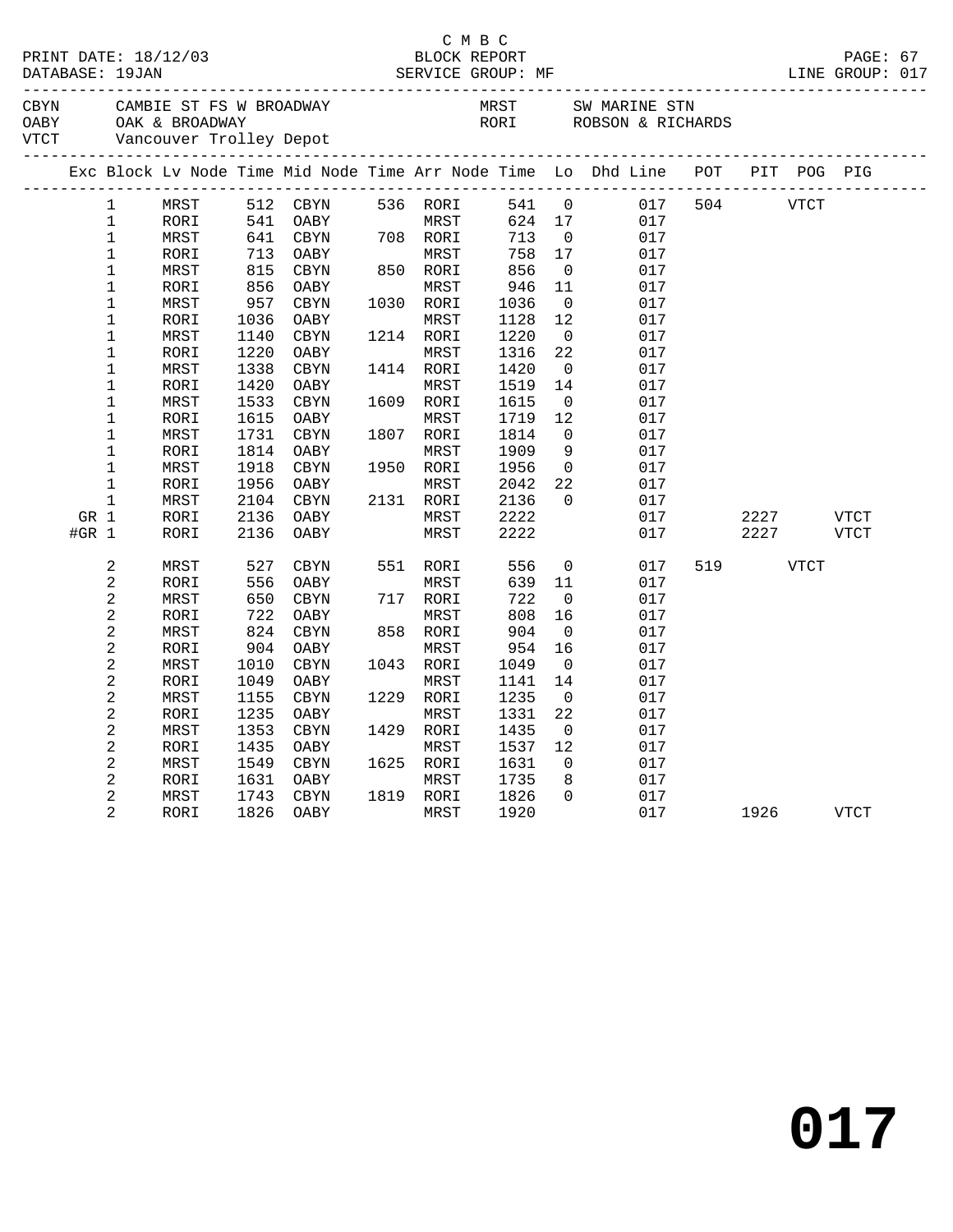#### C M B C<br>BLOCK REPORT PRINT DATE: 18/12/03 BLOCK REPORT PAGE: 68 SERVICE GROUP: MF

|         |             |              |              |              |      |              |              |                          | Exc Block Lv Node Time Mid Node Time Arr Node Time Lo Dhd Line POT |     |             | PIT POG PIG |             |
|---------|-------------|--------------|--------------|--------------|------|--------------|--------------|--------------------------|--------------------------------------------------------------------|-----|-------------|-------------|-------------|
|         | 3           | MRST         |              | 542 CBYN     |      | 606 RORI     | 611          | $\overline{0}$           | 017                                                                | 534 | <b>VTCT</b> |             |             |
|         | $\mathsf 3$ | RORI         | 611          | OABY         |      | MRST         | 654 12       |                          | 017                                                                |     |             |             |             |
|         | 3           | MRST         | 706          | CBYN         |      | 735 RORI     | 740          | $\overline{0}$           | 017                                                                |     |             |             |             |
|         | 3           | RORI         | 740          | OABY         |      | MRST         | 830          | 10                       | 017                                                                |     |             |             |             |
|         | 3           | MRST         | 840          | CBYN         |      | 914 RORI     | 920          | $\overline{0}$           | 017                                                                |     |             |             |             |
|         | 3           | RORI         | 920          | OABY         |      | MRST         | 1010         | 15                       | 017                                                                |     |             |             |             |
|         | 3           | MRST         | 1025         | CBYN         |      | 1058 RORI    | 1104         | $\overline{0}$           | 017                                                                |     |             |             |             |
|         | 3           | RORI         | 1104         | OABY         |      | MRST         | 1158         | 12                       | 017                                                                |     |             |             |             |
|         | 3           | MRST         | 1210         | CBYN         |      | 1244 RORI    | 1250         | $\overline{0}$           | 017                                                                |     |             |             |             |
|         | 3           | RORI         | 1250         | OABY         |      | MRST         | 1346         | 20                       | 017                                                                |     |             |             |             |
|         | 3           | MRST         | 1406         | CBYN         |      | 1442 RORI    | 1448         | $\overline{0}$           | 017                                                                |     |             |             |             |
|         | 3           | RORI         | 1448         | OABY         |      | MRST         | 1550         | 15                       | 017                                                                |     |             |             |             |
|         | 3           | MRST         | 1605         | CBYN         |      | 1641 RORI    | 1647         | $\overline{0}$           | 017                                                                |     |             |             |             |
|         | 3           | RORI         | 1647         | OABY         |      | MRST         | 1751         | 7                        | 017                                                                |     |             |             |             |
|         | 3           | MRST         | 1758         | CBYN         |      | 1834 RORI    | 1841         | $\mathsf{O}$             | 017                                                                |     |             |             |             |
|         | 3           | RORI         | 1841         | OABY         |      | MRST         | 1930         | 13                       | 017                                                                |     |             |             |             |
|         | 3           | MRST         | 1943         | CBYN         |      | 2011 RORI    | 2016         | $\overline{0}$           | 017                                                                |     |             |             |             |
|         | 3           | RORI         | 2016         | OABY         |      | MRST         | 2102         | 22                       | 017                                                                |     |             |             |             |
|         | 3           | MRST         | 2124         | CBYN         |      | 2151 RORI    | 2156         | $\overline{0}$           | 017                                                                |     |             |             |             |
| GR 3    |             | RORI         | 2156         | OABY         |      | MRST         | 2242         | 8                        | 017                                                                |     |             |             |             |
| $#GR$ 3 |             | RORI         | 2156         | OABY         |      | MRST         | 2242         | 8                        | 017                                                                |     |             |             |             |
|         | 3           | MRST         | 2250         | CBYN         |      | 2314 RORI    | 2320         | $\Omega$                 | 017                                                                |     |             |             |             |
| GR 3    |             | RORI         | 2320         | OABY         |      | MRST         | 2404         |                          | 017                                                                |     | 2409        |             | <b>VTCT</b> |
| $#GR$ 3 |             | RORI         | 2320         | OABY         |      | MRST         | 2404         |                          | 017                                                                |     | 2409        |             | <b>VTCT</b> |
|         | 4           | MRST         | 556          | CBYN         |      | 621 RORI     | 626          | $\overline{0}$           | 017                                                                | 548 |             | VTCT        |             |
|         | 4           | RORI         | 626          | OABY         |      | MRST         | 709          | 12                       | 017                                                                |     |             |             |             |
|         | 4           | MRST         | 721          | $\tt CBYN$   |      | 752 RORI     | 757          | $\overline{0}$           | 017                                                                |     |             |             |             |
|         | 4           | RORI         | 757          | OABY         |      | MRST         | 848          | 9                        | 017                                                                |     |             |             |             |
|         | 4           | MRST         | 857          | CBYN         |      | 931 RORI     | 937          | $\overline{0}$           | 017                                                                |     |             |             |             |
|         | 4           | RORI         | 937          | OABY         |      | MRST         | 1028         | 12                       | 017                                                                |     |             |             |             |
|         | 4           | MRST         | 1040         | CBYN         | 1113 | RORI         | 1119         | $\overline{0}$           | 017                                                                |     |             |             |             |
|         | 4           | RORI         | 1119         | OABY         |      | MRST         | 1213         | 10                       | 017                                                                |     |             |             |             |
|         | 4           | MRST         | 1223         | CBYN         | 1259 | RORI         | 1305         | $\overline{0}$           | 017                                                                |     |             |             |             |
|         | 4           | RORI         | 1305         | OABY         |      | MRST         | 1404         | 14                       | 017                                                                |     |             |             |             |
|         | 4           | MRST         | 1418         | CBYN         |      | 1454 RORI    | 1500         | $\overline{0}$           | 017                                                                |     |             |             |             |
|         | 4           | RORI         | 1500         | OABY         |      | MRST         | 1602         | 11                       | 017                                                                |     |             |             |             |
|         | 4           | MRST         | 1613         | CBYN         |      | 1649 RORI    | 1655         | $\overline{0}$           | 017                                                                |     |             |             |             |
|         | 4           | RORI         | 1655         | OABY         |      | MRST         | 1759         | 14                       | 017                                                                |     |             |             |             |
|         | 4           | ${\tt MRST}$ |              | 1813 CBYN    |      | 1849 RORI    | 1856 0       |                          | 017                                                                |     |             |             |             |
|         | 4           | RORI         | 1856         | OABY         |      | MRST         | 1945         | 19                       | 017                                                                |     |             |             |             |
|         | 4           | MRST         | 2004         | CBYN         | 2031 | RORI         | 2036         | $\overline{\phantom{0}}$ | 017                                                                |     |             |             |             |
|         | 4           | RORI         | 2036         | OABY         |      | MRST         | 2122         | 23                       | 017                                                                |     |             |             |             |
|         |             |              | 2145         | CBYN         | 2211 | RORI         | 2216         | $\mathbf 0$              | 017                                                                |     |             |             |             |
|         |             |              |              |              |      | MRST         | 2300         | 10                       | 017                                                                |     |             |             |             |
|         | 4           | MRST         |              |              |      |              |              |                          | 017                                                                |     |             |             |             |
| GR 4    |             | RORI         | 2216         | OABY         |      |              |              |                          |                                                                    |     |             |             |             |
| #GR $4$ |             | RORI         | 2216         | OABY         |      | MRST         | 2300         | 10                       |                                                                    |     |             |             |             |
|         | 4           | MRST         | 2310         | CBYN         |      | 2334 RORI    | 2340         | 0                        | 017                                                                |     |             |             |             |
| GR 4    |             | RORI         | 2340         | OABY         |      | MRST         | 2424         | 4                        | 017                                                                |     |             |             |             |
| #GR $4$ |             | RORI         | 2340         | OABY         |      | MRST         | 2424         | 4                        | 017                                                                |     |             |             |             |
| GR 4    | 4           | MRST<br>RORI | 2428<br>2458 | CBYN<br>OABY | 2452 | RORI<br>MRST | 2458<br>2539 | 0                        | 017<br>017                                                         |     | 2544        |             | VTCT        |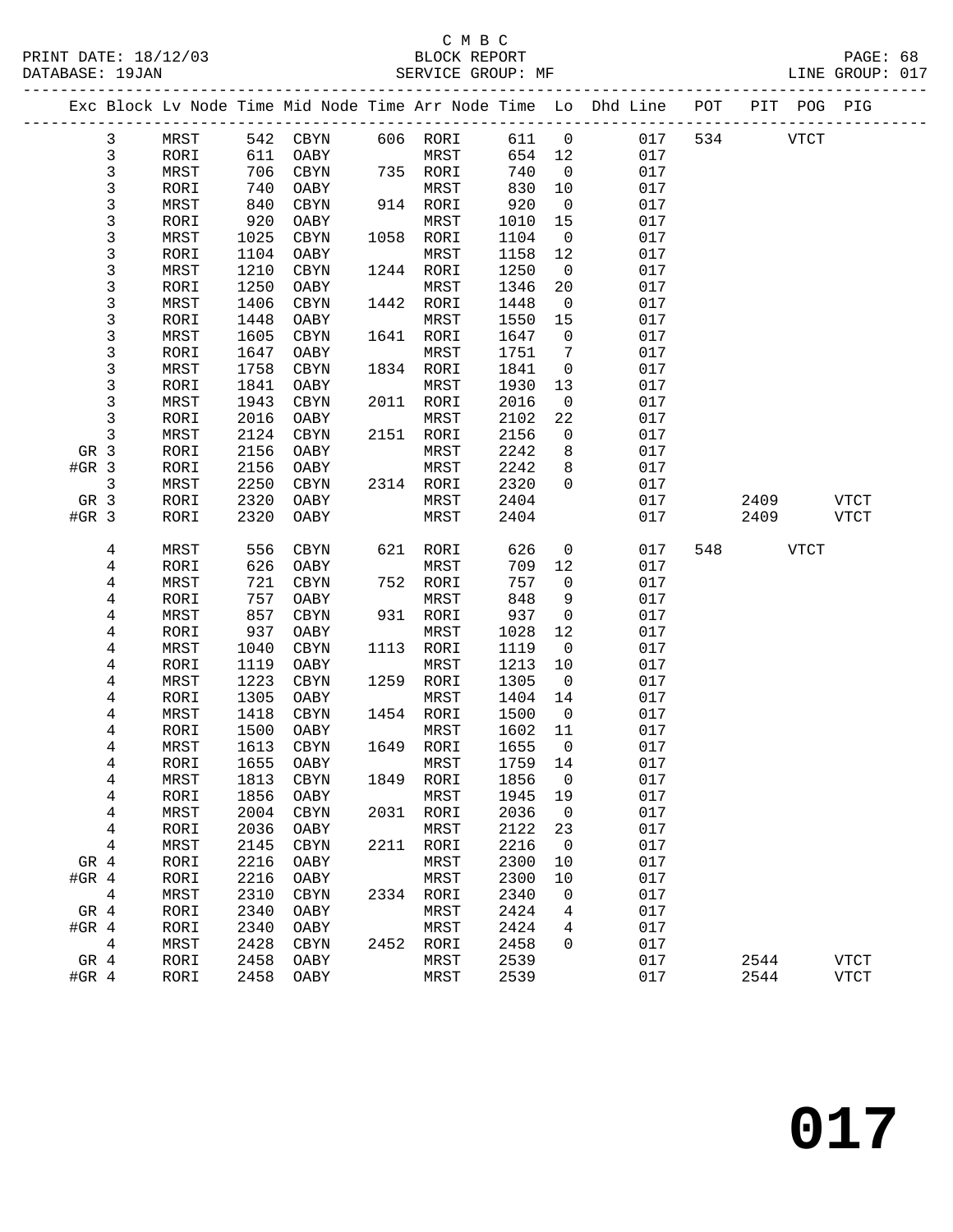#### C M B C<br>BLOCK REPORT PRINT DATE: 18/12/03 BLOCK REPORT PAGE: 69 SERVICE GROUP: MF

|       |   |             |      |            |      |           |      |                          | Exc Block Lv Node Time Mid Node Time Arr Node Time Lo Dhd Line POT |     | PIT  | POG         | PIG         |  |
|-------|---|-------------|------|------------|------|-----------|------|--------------------------|--------------------------------------------------------------------|-----|------|-------------|-------------|--|
|       | 5 | MRST        |      | 610 CBYN   |      | 636 RORI  | 641  | $\overline{0}$           | 017                                                                | 602 |      | <b>VTCT</b> |             |  |
|       | 5 | RORI        | 641  | OABY       |      | MRST      | 724  | 12                       | 017                                                                |     |      |             |             |  |
|       | 5 | MRST        | 736  | CBYN       |      | 808 RORI  | 814  | $\mathbf 0$              | 017                                                                |     |      |             |             |  |
|       | 5 | RORI        | 814  | OABY       |      | MRST      | 904  | 11                       | 017                                                                |     |      |             |             |  |
|       | 5 | MRST        | 915  | CBYN       |      | 949 RORI  | 955  | $\mathsf{O}$             | 017                                                                |     |      |             |             |  |
|       | 5 | RORI        | 955  | OABY       |      | MRST      | 1046 | 9                        | 017                                                                |     |      |             |             |  |
|       | 5 | MRST        | 1055 | $\tt CBYN$ |      | 1128 RORI | 1134 | $\mathbf 0$              | 017                                                                |     |      |             |             |  |
|       | 5 | RORI        | 1134 | OABY       |      | MRST      | 1229 | 9                        | 017                                                                |     |      |             |             |  |
|       | 5 | MRST        | 1238 | CBYN       |      | 1314 RORI | 1320 | $\overline{0}$           | 017                                                                |     |      |             |             |  |
|       | 5 | RORI        | 1320 | OABY       |      | MRST      | 1419 | 10                       | 017                                                                |     |      |             |             |  |
|       | 5 | MRST        | 1429 | CBYN       |      | 1505 RORI | 1511 | $\overline{0}$           | 017                                                                |     |      |             |             |  |
|       | 5 | RORI        | 1511 | OABY       |      | MRST      | 1613 | 14                       | 017                                                                |     |      |             |             |  |
|       | 5 | MRST        | 1627 | $\tt CBYN$ |      | 1703 RORI | 1711 | $\mathbf 0$              | 017                                                                |     |      |             |             |  |
|       | 5 | RORI        | 1711 | OABY       |      | MRST      | 1814 |                          | 017                                                                |     | 1821 |             | <b>VTCT</b> |  |
|       |   |             |      |            |      |           |      |                          |                                                                    |     |      |             |             |  |
|       | 6 | MRST        | 632  | $\tt CBYN$ | 659  | RORI      | 704  | $\mathsf{O}$             | 017                                                                | 624 |      | <b>VTCT</b> |             |  |
|       | 6 | RORI        | 704  | OABY       |      | MRST      | 749  | 11                       | 017                                                                |     |      |             |             |  |
|       | 6 | MRST        | 800  | CBYN       |      | 834 RORI  | 840  | $\mathbf 0$              | 017                                                                |     |      |             |             |  |
|       | 6 | RORI        | 840  | OABY       |      | MRST      | 930  | 14                       | 017                                                                |     |      |             |             |  |
|       | 6 | MRST        | 944  | CBYN       |      | 1018 RORI | 1024 | $\overline{0}$           | 017                                                                |     |      |             |             |  |
|       | 6 | RORI        | 1024 | OABY       |      | MRST      | 1115 | 10                       | 017                                                                |     |      |             |             |  |
|       | 6 | MRST        | 1125 | $\tt CBYN$ | 1159 | RORI      | 1205 | $\overline{0}$           | 017                                                                |     |      |             |             |  |
|       | 6 | RORI        | 1205 | OABY       |      | MRST      | 1301 | 22                       | 017                                                                |     |      |             |             |  |
|       | 6 | MRST        | 1323 | CBYN       | 1359 | RORI      | 1405 | $\overline{0}$           | 017                                                                |     |      |             |             |  |
|       | 6 | RORI        | 1405 | OABY       |      | MRST      | 1504 | 14                       | 017                                                                |     |      |             |             |  |
|       | 6 | MRST        | 1518 | CBYN       | 1554 | RORI      | 1600 | $\overline{0}$           | 017                                                                |     |      |             |             |  |
|       | 6 | <b>RORI</b> | 1600 | OABY       |      | MRST      | 1702 | 11                       | 017                                                                |     |      |             |             |  |
|       | 6 | MRST        | 1713 | CBYN       |      | 1749 RORI | 1756 | $\overline{0}$           | 017                                                                |     |      |             |             |  |
|       | 6 | RORI        | 1756 | OABY       |      | MRST      | 1853 | 10                       | 017                                                                |     |      |             |             |  |
|       | 6 | MRST        | 1903 | CBYN       | 1935 | RORI      | 1941 | $\overline{0}$           | 017                                                                |     |      |             |             |  |
|       | 6 | RORI        | 1941 | OABY       |      | MRST      | 2027 | 17                       | 017                                                                |     |      |             |             |  |
|       | 6 | MRST        | 2044 | CBYN       |      | 2111 RORI | 2116 | $\overline{0}$           | 017                                                                |     |      |             |             |  |
| GR 6  |   | RORI        | 2116 | OABY       |      | MRST      | 2202 | 23                       | 017                                                                |     |      |             |             |  |
| #GR 6 |   | RORI        | 2116 | OABY       |      | MRST      | 2202 | 23                       | 017                                                                |     |      |             |             |  |
|       | 6 | MRST        | 2225 | CBYN       |      | 2251 RORI | 2256 | $\overline{\phantom{0}}$ | 017                                                                |     |      |             |             |  |
| GR 6  |   | RORI        | 2256 | OABY       |      | MRST      | 2340 | 15                       | 017                                                                |     |      |             |             |  |
| #GR 6 |   | RORI        | 2256 | OABY       |      | MRST      | 2340 | 15                       | 017                                                                |     |      |             |             |  |
|       | 6 | MRST        | 2355 | CBYN       |      | 2419 RORI | 2425 | $\Omega$                 | 017                                                                |     |      |             |             |  |
| GR 6  |   | RORI        | 2425 | OABY       |      | MRST      | 2506 |                          | 017                                                                |     | 2511 |             | <b>VTCT</b> |  |
| #GR 6 |   | RORI        | 2425 | OABY       |      | MRST      | 2506 |                          | 017                                                                |     | 2511 |             | <b>VTCT</b> |  |
|       |   |             |      |            |      |           |      |                          |                                                                    |     |      |             |             |  |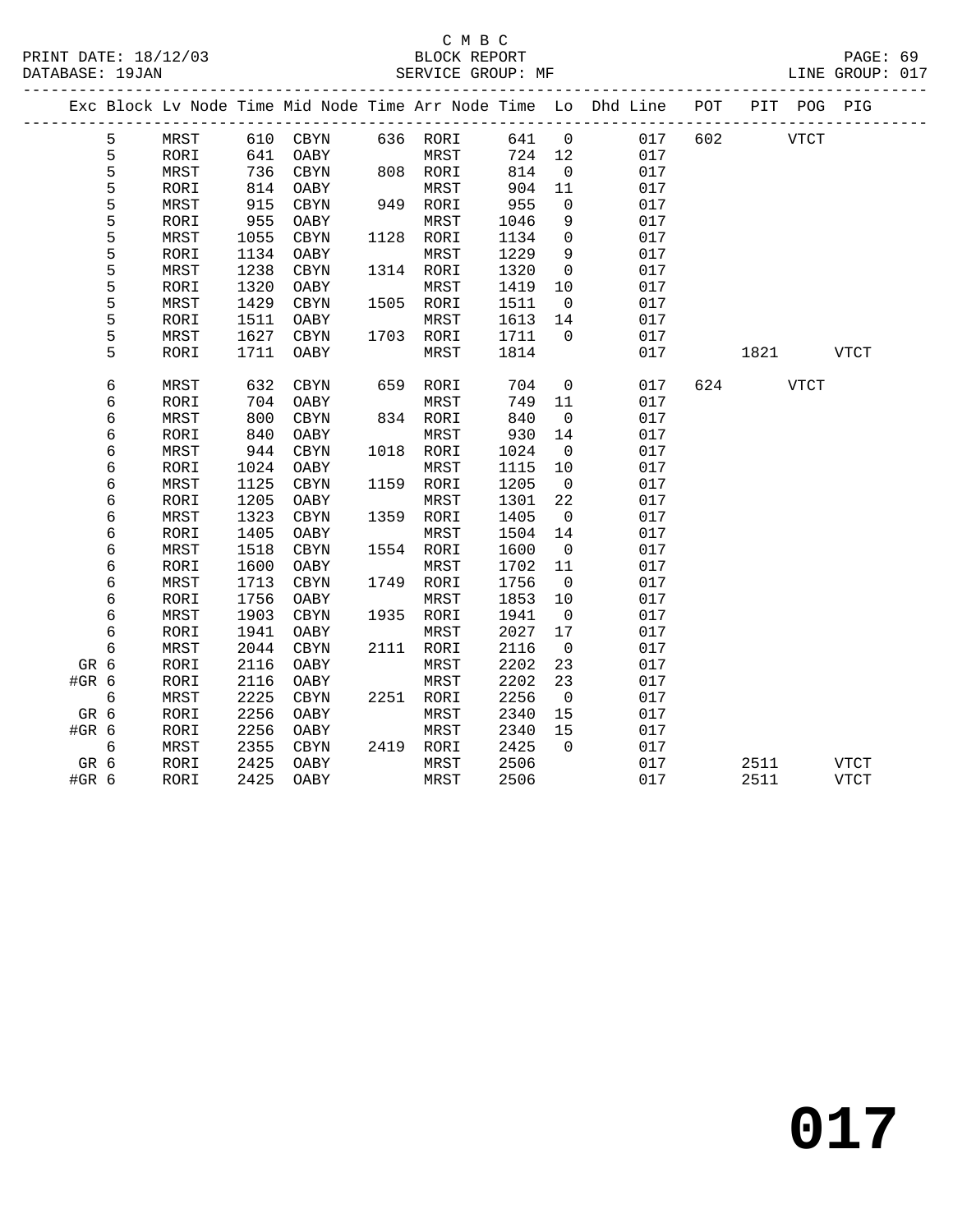PRINT DATE: 18/12/03 BLOCK REPORT PAGE: 70 DATABASE: 19JAN

### C M B C<br>BLOCK REPORT

|         | DAIADAOL · 170AN |      |      |           | ULIVILLE UNUUF . MIT |      |      |                         | UIND UNUUF . UI !                                              |     |     |      |     |
|---------|------------------|------|------|-----------|----------------------|------|------|-------------------------|----------------------------------------------------------------|-----|-----|------|-----|
|         |                  |      |      |           |                      |      |      |                         | Exc Block Lv Node Time Mid Node Time Arr Node Time Lo Dhd Line | POT | PIT | POG  | PIG |
|         | 7                | MRST | 745  | CBYN      | 817                  | RORI | 823  | $\overline{\mathbf{0}}$ | 017                                                            | 737 |     | VTCT |     |
|         |                  | RORI | 823  | OABY      |                      | MRST | 913  | 11                      | 017                                                            |     |     |      |     |
|         |                  | MRST | 924  | CBYN      | 958                  | RORI | 1004 | $\overline{0}$          | 017                                                            |     |     |      |     |
|         |                  | RORI | 1004 | OABY      |                      | MRST | 1055 | 15                      | 017                                                            |     |     |      |     |
|         |                  | MRST | 1110 | CBYN      | 1143                 | RORI | 1149 | $\Omega$                | 017                                                            |     |     |      |     |
|         |                  | RORI | 1149 | OABY      |                      | MRST | 1244 | 9                       | 017                                                            |     |     |      |     |
|         |                  | MRST | 1253 | CBYN      | 1329                 | RORI | 1335 | $\overline{0}$          | 017                                                            |     |     |      |     |
|         |                  | RORI | 1335 | OABY      |                      | MRST | 1434 | 16                      | 017                                                            |     |     |      |     |
|         |                  | MRST | 1450 | CBYN      | 1526                 | RORI | 1532 | $\Omega$                | 017                                                            |     |     |      |     |
|         |                  | RORI | 1532 | OABY      |                      | MRST | 1634 | 9                       | 017                                                            |     |     |      |     |
|         |                  | MRST | 1643 | CBYN      | 1719                 | RORI | 1727 | $\Omega$                | 017                                                            |     |     |      |     |
|         |                  | RORI | 1727 | OABY      |                      | MRST | 1830 | 17                      | 017                                                            |     |     |      |     |
|         |                  | MRST | 1847 | CBYN      | 1920                 | RORI | 1926 | $\overline{0}$          | 017                                                            |     |     |      |     |
|         |                  | RORI | 1926 | OABY      |                      | MRST | 2014 | 10                      | 017                                                            |     |     |      |     |
|         |                  | MRST | 2024 | CBYN      | 2051                 | RORI | 2056 | $\Omega$                | 017                                                            |     |     |      |     |
| GR 7    |                  | RORI | 2056 | OABY      |                      | MRST | 2142 | 23                      | 017                                                            |     |     |      |     |
| $#GR$ 7 |                  | RORI |      | 2056 OABY |                      | MRST | 2142 | 23                      | 017                                                            |     |     |      |     |

| #GR $7$ |                 | RORI         | 2056 | OABY         |      | MRST         | 2142 | 23             | 017 |      |             |             |
|---------|-----------------|--------------|------|--------------|------|--------------|------|----------------|-----|------|-------------|-------------|
|         | $7\phantom{.0}$ | MRST         | 2205 | CBYN         | 2231 | RORI         | 2236 | $\overline{0}$ | 017 |      |             |             |
| GR 7    |                 | RORI         | 2236 | OABY         |      | MRST         | 2320 | 10             | 017 |      |             |             |
| #GR 7   |                 | RORI         | 2236 | OABY         |      | MRST         | 2320 | 10             | 017 |      |             |             |
|         | $7\phantom{.0}$ | MRST         | 2330 | CBYN         | 2354 | RORI         | 2400 | $\overline{0}$ | 017 |      |             |             |
| GR 7    |                 | RORI         | 2400 | OABY         |      | MRST         | 2441 | 17             | 017 |      |             |             |
| #GR 7   |                 | RORI         | 2400 | OABY         |      | MRST         | 2441 | 17             | 017 |      |             |             |
|         | 7               | MRST         | 2458 | CBYN         | 2520 | RORI         | 2526 | $\overline{0}$ | 017 |      |             |             |
| GR 7    |                 | RORI         | 2526 | OABY         |      | MRST         | 2607 |                | 017 |      | 2612        | <b>VTCT</b> |
| #GR 7   |                 | RORI         | 2526 | OABY         |      | MRST         | 2607 |                | 017 |      | 2612        | <b>VTCT</b> |
|         | 8               | MRST         | 622  | $\tt CBYN$   | 649  | RORI         | 654  | $\mathsf 0$    | 017 | 614  | <b>VTCT</b> |             |
|         | 8               | RORI         | 654  | OABY         |      | MRST         | 739  | 13             | 017 |      |             |             |
|         | $\,8\,$         | MRST         | 752  | <b>CBYN</b>  | 826  | RORI         | 832  | $\overline{0}$ | 017 |      |             |             |
|         | $\,8\,$         | RORI         | 832  | OABY         |      | MRST         | 922  | 12             | 017 |      |             |             |
|         | $\,8\,$         | MRST         | 934  | $\rm CBYN$   | 1008 | RORI         | 1014 | $\overline{0}$ | 017 |      |             |             |
|         | 8               | RORI         | 1014 | OABY         |      | MRST         | 1105 |                | 017 |      | 1111        | VTCT        |
|         |                 | MRST         | 657  | CBYN         | 726  | RORI         | 731  | $\overline{0}$ | 017 | 649  | VTCT        |             |
|         | 9<br>9<br>9     | RORI         | 731  | OABY         |      | MRST         | 821  | 11             | 017 |      |             |             |
|         |                 | MRST         | 832  | <b>CBYN</b>  | 906  | RORI         | 912  | $\overline{0}$ | 017 |      |             |             |
|         | 9               | RORI         | 912  | OABY         |      | MRST         | 1002 |                | 017 |      | 1009        | <b>VTCT</b> |
|         | 10              | MRST         | 712  | CBYN         | 743  | RORI         | 748  | $\overline{0}$ | 017 | 704  |             | VTCT        |
|         | 10              | RORI         | 748  | OABY         |      | MRST         | 839  | 10             | 017 |      |             |             |
|         | 10              | MRST         | 849  | <b>CBYN</b>  | 923  | RORI         | 929  | $\overline{0}$ | 017 |      |             |             |
|         | 10              | RORI         | 929  | OABY         |      | MRST         | 1019 |                | 017 |      | 1026        | <b>VTCT</b> |
|         | 11              | MRST         | 728  | CBYN         | 800  | RORI         | 806  | $\overline{0}$ | 017 | 720  | <b>VTCT</b> |             |
|         | 11              | RORI         | 806  | OABY         |      | MRST         | 856  | 10             | 017 |      |             |             |
|         | 11              | MRST         | 906  | <b>CBYN</b>  | 940  | RORI         | 946  | $\overline{0}$ | 017 |      |             |             |
|         | 11              | RORI         | 946  | OABY         |      | MRST         | 1037 |                | 017 |      | 1044        | <b>VTCT</b> |
|         | 12              | MRST         | 807  | CBYN         | 842  | RORI         | 848  | $\mathbf 0$    | 017 | 759  |             | VTCT        |
|         | 12              | RORI         | 848  | OABY         |      | MRST         | 938  |                | 017 |      | 945         | <b>VTCT</b> |
|         | 20              |              | 1308 |              | 1344 |              | 1350 | $\overline{0}$ | 017 | 1300 |             | <b>VTCT</b> |
|         | 20              | MRST<br>RORI | 1350 | CBYN<br>OABY |      | RORI<br>MRST | 1449 | 11             | 017 |      |             |             |
|         | 20              | MRST         | 1500 | CBYN         |      | 1536 RORI    | 1542 | $\overline{0}$ | 017 |      |             |             |
|         | 20              | RORI         | 1542 | OABY         |      | MRST         | 1644 | 14             | 017 |      |             |             |
|         |                 |              |      |              |      |              |      |                |     |      |             |             |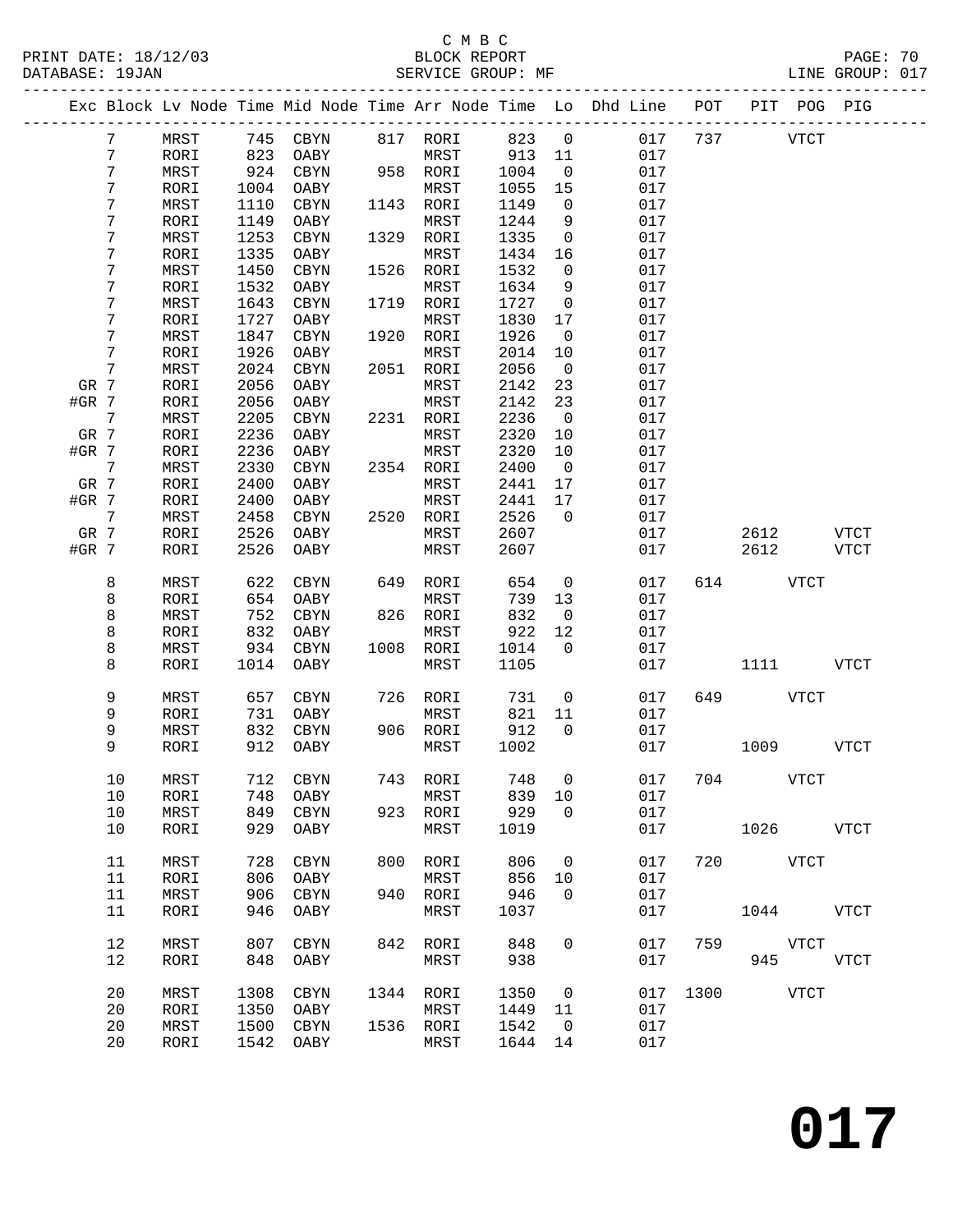|  |    |              |              |             |      |      |              |                   | Exc Block Lv Node Time Mid Node Time Arr Node Time Lo Dhd Line | POT  | PIT  |             | POG PIG     |
|--|----|--------------|--------------|-------------|------|------|--------------|-------------------|----------------------------------------------------------------|------|------|-------------|-------------|
|  | 20 | MRST         | 1658         | CBYN        | 1735 | RORI | 1742         | $\mathbf 0$       | 017                                                            |      |      |             |             |
|  | 20 | RORI         | 1742         | OABY        |      | MRST | 1842         |                   | 017                                                            |      | 1849 |             | <b>VTCT</b> |
|  |    |              |              |             |      |      |              |                   |                                                                |      |      |             |             |
|  | 21 | MRST         | 1440         | CBYN        | 1516 | RORI | 1522         | $\mathbf 0$       | 017                                                            | 1432 |      | <b>VTCT</b> |             |
|  | 21 | RORI         | 1522         | OABY        |      | MRST | 1624         | 11                | 017                                                            |      |      |             |             |
|  | 21 | MRST         | 1635         | <b>CBYN</b> | 1711 | RORI | 1719         | $\overline{0}$    | 017                                                            |      |      |             |             |
|  | 21 | RORI         | 1719         | OABY        |      | MRST | 1822         | 10                | 017                                                            |      |      |             |             |
|  | 21 | MRST         | 1832         | CBYN        | 1905 | RORI | 1911         | $\Omega$          | 017                                                            |      |      |             |             |
|  | 21 | RORI         | 1911         | OABY        |      | MRST | 1959         |                   | 017                                                            |      | 2005 |             | VTCT        |
|  |    |              |              |             |      |      |              |                   |                                                                |      |      |             |             |
|  | 22 | MRST         | 1510         | CBYN        | 1546 | RORI | 1552         | $\mathbf 0$       | 017                                                            | 1502 |      | <b>VTCT</b> |             |
|  | 22 | RORI         | 1552         | OABY        |      | MRST | 1654         | 12                | 017                                                            |      |      |             |             |
|  | 22 | MRST         | 1706         | CBYN        | 1742 | RORI | 1749         | $\Omega$          | 017                                                            |      |      |             |             |
|  | 22 | RORI         | 1749         | OABY        |      | MRST | 1846         |                   | 017                                                            |      | 1853 |             | VTCT        |
|  | 23 |              |              | <b>CBYN</b> | 1602 | RORI |              |                   | 017                                                            | 1518 |      | <b>VTCT</b> |             |
|  | 23 | MRST<br>RORI | 1526<br>1608 | OABY        |      | MRST | 1608<br>1710 | $\mathbf 0$<br>11 | 017                                                            |      |      |             |             |
|  | 23 | MRST         | 1721         | CBYN        | 1757 | RORI | 1804         | $\Omega$          | 017                                                            |      |      |             |             |
|  | 23 | RORI         | 1804         | OABY        |      | MRST | 1859         |                   | 017                                                            |      | 1906 |             | VTCT        |
|  |    |              |              |             |      |      |              |                   |                                                                |      |      |             |             |
|  | 24 | MRST         | 1541         | <b>CBYN</b> | 1617 | RORI | 1623         | 0                 | 017                                                            | 1533 |      | <b>VTCT</b> |             |
|  | 24 | RORI         | 1623         | OABY        |      | MRST | 1727         |                   | 017                                                            |      | 1734 |             | <b>VTCT</b> |
|  |    |              |              |             |      |      |              |                   |                                                                |      |      |             |             |
|  | 25 | MRST         | 1557         | CBYN        | 1633 | RORI | 1639         | $\Omega$          | 017                                                            | 1549 |      | <b>VTCT</b> |             |
|  | 25 | RORI         | 1639         | OABY        |      | MRST | 1743         |                   | 017                                                            |      | 1750 |             | VTCT        |
|  |    |              |              |             |      |      |              |                   |                                                                |      |      |             |             |
|  | 26 | MRST         | 1619         | <b>CBYN</b> | 1655 | RORI | 1703         | $\Omega$          | 017                                                            | 1611 |      | <b>VTCT</b> |             |
|  | 26 | <b>RORI</b>  | 1703         | OABY        |      | MRST | 1806         |                   | 017                                                            |      | 1813 |             | VTCT        |
|  |    |              |              |             |      |      |              |                   |                                                                |      |      |             |             |
|  | 27 | MRST         | 1651         | CBYN        | 1728 | RORI | 1735         | $\Omega$          | 017                                                            | 1643 |      | <b>VTCT</b> |             |
|  | 27 | <b>RORI</b>  | 1735         | OABY        |      | MRST | 1835         |                   | 017                                                            |      | 1842 |             | <b>VTCT</b> |
|  |    |              |              |             |      |      |              |                   |                                                                |      |      |             |             |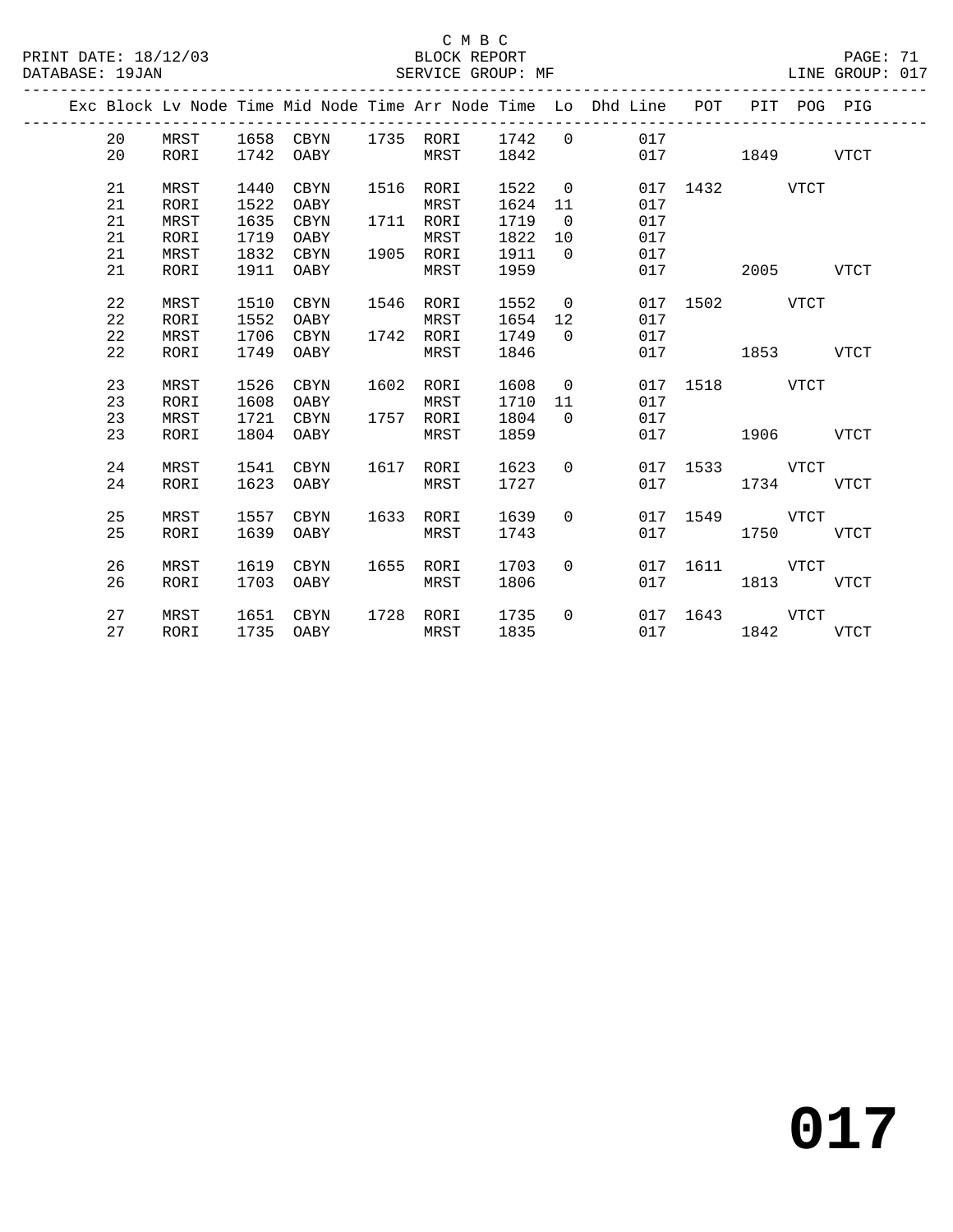| PRINT DATE: 18/12/03<br>DATABASE: 19JAN |                                                                                                                                                                           |                                                                                                                                         |                                                                                         | 2/03 BLOCK REPORT<br>SERVICE GROUP: MF                                                                    |                                                                                         |                                                                                                                                                | C M B C                                                                                          |                                                                   | LINE GROUP: 019                                                                                                   |     |          |                          | PAGE: 72    |  |
|-----------------------------------------|---------------------------------------------------------------------------------------------------------------------------------------------------------------------------|-----------------------------------------------------------------------------------------------------------------------------------------|-----------------------------------------------------------------------------------------|-----------------------------------------------------------------------------------------------------------|-----------------------------------------------------------------------------------------|------------------------------------------------------------------------------------------------------------------------------------------------|--------------------------------------------------------------------------------------------------|-------------------------------------------------------------------|-------------------------------------------------------------------------------------------------------------------|-----|----------|--------------------------|-------------|--|
| A10N ALMA & 10 AV NORTH<br>KYBY<br>MTST |                                                                                                                                                                           | METROTOWN STATION                                                                                                                       |                                                                                         | HOMER & PENDER<br>KINGSWAY & BROADWAY                                                                     |                                                                                         | BYGR BROADWAY & GRANVILLE<br>GRBY GRANVILLE & BROADWAY<br>JOKY JOYCE & KINGSWAY<br>KYJO KINGSWAY & JOYCE<br>OA41 OAK & 41 AV                   |                                                                                                  |                                                                   |                                                                                                                   |     |          |                          |             |  |
|                                         |                                                                                                                                                                           |                                                                                                                                         |                                                                                         |                                                                                                           |                                                                                         |                                                                                                                                                |                                                                                                  |                                                                   | Exc Block Lv Node Time Mid Node Time Arr Node Time Lo Dhd Line POT PIT POG PIG                                    |     |          |                          |             |  |
|                                         | $\mathbf{1}$<br>$\mathbf{1}$<br>$\mathbf{1}$<br>$\mathbf{1}$<br>$\mathbf 1$<br>$\mathbf{1}$<br>$\mathbf 1$<br>$\mathbf{1}$<br>$\mathbf 1$<br>$\mathbf{1}$<br>$\mathbf{1}$ | 1 KYJO 456<br>STLP<br>MTST<br>STLP<br>MTST<br>STLP<br>MTST<br>STLP<br>MTST<br>STLP<br>MTST                                              | 1029<br>1153<br>1307<br>1429<br>1547<br>1716                                            | MTST 505 KYBY 530 STLP<br>914 KYBY<br>KYBY<br>KYBY<br>KYBY<br>KYBY<br>KYBY<br>KYBY                        | 949<br>1059<br>1228<br>1505<br>1619                                                     | STLP<br>MTST<br>STLP<br>1339 MTST<br>STLP<br>MTST<br>1752 STLP                                                                                 | 751<br>900<br>1018<br>1133<br>1258<br>1420<br>1536<br>1659<br>1826<br>1940                       | $7\overline{ }$<br>14<br>11<br>20<br>9<br>9<br>11<br>17<br>7      | MTST 504 1 019 431 VTCT<br>551 4 019<br>645 12 019<br>019<br>019<br>019<br>019<br>019<br>019<br>019<br>019<br>019 |     |          |                          |             |  |
|                                         | $\mathbf{1}$<br>2<br>2<br>2<br>2<br>2                                                                                                                                     | <b>STLP</b><br>KYJO<br>MTST<br>STLP<br>MTST<br>STLP                                                                                     | 519<br>725<br>835                                                                       | 1833 KYBY<br>528 KYBY<br>625 KYBY<br>KYBY<br>KYBY                                                         | 757                                                                                     | 1903 MTST<br>MTST<br>STLP<br>906 MTST                                                                                                          | 527<br>614<br>715<br>824<br>939                                                                  | $\overline{1}$<br>11<br>10<br>11<br>12                            | 019<br>019<br>019<br>019<br>019<br>019                                                                            |     | 454 VTCT | 2015 VTCT                |             |  |
|                                         | 2<br>$\overline{c}$<br>2<br>2<br>2<br>$\overline{c}$<br>2                                                                                                                 | MTST<br>STLP<br>MTST<br>STLP<br>MTST<br>STLP<br>MTST                                                                                    | 951<br>1106<br>1229<br>1346<br>1513<br>1634                                             | KYBY<br>KYBY<br>KYBY<br>KYBY<br>KYBY<br>KYBY<br>1805 KYBY                                                 | 1026<br>1306<br>1418<br>1550<br>1707<br>1841                                            | STLP<br>1137 MTST<br>STLP<br>MTST<br>STLP<br>MTST                                                                                              | 1055<br>1216<br>1336<br>1459<br>1622<br>STLP 1622<br>MTST 1748<br>STLP 1908                      | 11<br>13<br>10<br>14<br>12<br>17<br>11                            | 019<br>019<br>019<br>019<br>019<br>019<br>019                                                                     |     |          |                          |             |  |
|                                         | $\overline{a}$<br>3<br>3<br>3<br>3<br>3<br>3<br>3<br>3<br>3<br>3<br>3<br>3                                                                                                | STLP<br>KYBY<br>MTST<br><b>STLP</b><br>MTST<br><b>STLP</b><br>MTST<br><b>STLP</b><br>MTST<br><b>STLP</b><br>MTST<br><b>STLP</b><br>MTST | 532<br>558<br>658<br>803<br>913<br>1027<br>1142<br>1305<br>1423<br>1550<br>1710<br>1833 | 1919 KYBY<br>KYJO<br>KYBY<br>KYBY<br>KYBY<br>KYBY<br>KYBY<br>KYBY<br>KYBY<br>KYBY<br>KYBY<br>KYBY<br>KYBY | 547<br>624<br>725<br>837<br>944<br>1102<br>1214<br>1342<br>1455<br>1626<br>1743<br>1907 | 1948 MTST<br>MTST<br><b>STLP</b><br>MTST<br>STLP<br>MTST<br><b>STLP</b><br>MTST<br>${\tt STLP}$<br>MTST<br><b>STLP</b><br>MTST<br>${\tt STLP}$ | 2021<br>555<br>647<br>750<br>906<br>1017<br>1132<br>1254<br>1413<br>1535<br>1700<br>1826<br>1933 | 3<br>11<br>13<br>7<br>10<br>10<br>11<br>10<br>15<br>10<br>7<br>12 | 019<br>019<br>019<br>019<br>019<br>019<br>019<br>019<br>019<br>019<br>019<br>019<br>019                           | 510 |          | 2052 VTCT<br><b>VTCT</b> |             |  |
|                                         | 3                                                                                                                                                                         | <b>STLP</b>                                                                                                                             | 1945                                                                                    | KYBY                                                                                                      | 2012                                                                                    | MTST                                                                                                                                           | 2043                                                                                             |                                                                   | 019                                                                                                               |     | 2114     |                          | <b>VTCT</b> |  |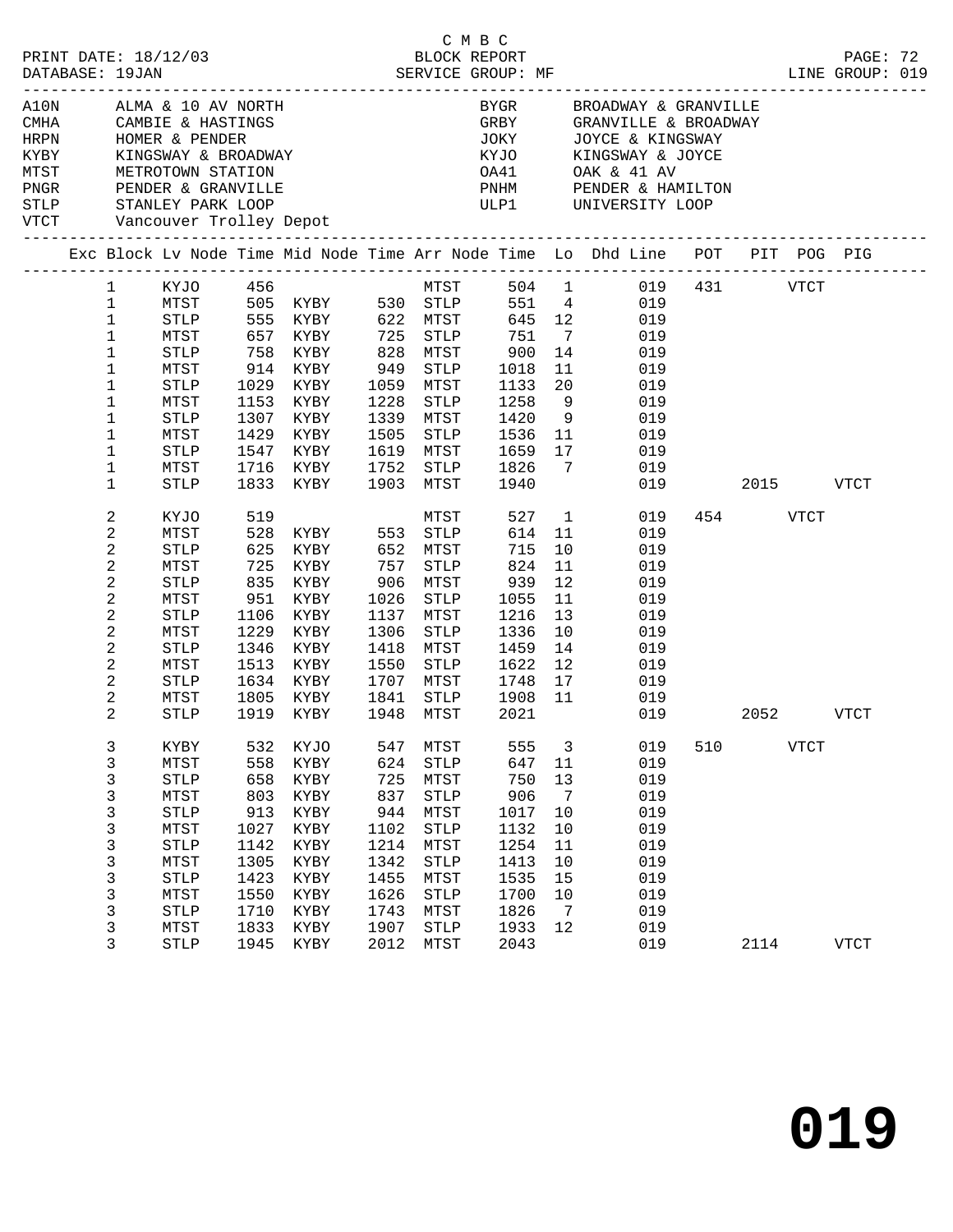|       |                |              |      | Exc Block Lv Node Time Mid Node Time Arr Node Time Lo Dhd Line POT PIT POG PIG |      |              |         |                |   |     |     |          |             |             |
|-------|----------------|--------------|------|--------------------------------------------------------------------------------|------|--------------|---------|----------------|---|-----|-----|----------|-------------|-------------|
|       | 4              | KYJO         | 534  |                                                                                |      | MTST         | 542     | $\mathbf{1}$   |   | 019 | 509 |          | <b>VTCT</b> |             |
|       | $\overline{4}$ | MTST         | 543  | KYBY                                                                           |      | 609 STLP     | 632     | 6              |   | 019 |     |          |             |             |
|       | 4              | <b>STLP</b>  | 638  | KYBY                                                                           | 705  | MTST         | 730     | 13             |   | 019 |     |          |             |             |
|       | 4              | MTST         | 743  | KYBY                                                                           | 817  | STLP         | 846     | 14             |   | 019 |     |          |             |             |
|       | 4              | <b>STLP</b>  | 900  | KYBY                                                                           | 931  | MTST         | 1004    | 11             |   | 019 |     |          |             |             |
|       | 4              | MTST         | 1015 | KYBY                                                                           | 1050 | STLP         | 1120    | 9              |   | 019 |     |          |             |             |
|       | 4              | <b>STLP</b>  | 1129 | KYBY                                                                           | 1201 | MTST         | 1241    | 12             |   | 019 |     |          |             |             |
|       | 4              | MTST         | 1253 | KYBY                                                                           | 1330 | STLP         | 1401    | 10             |   | 019 |     |          |             |             |
|       | 4              | <b>STLP</b>  | 1411 | KYBY                                                                           | 1443 | MTST         | 1523    | 15             |   | 019 |     |          |             |             |
|       | 4              | MTST         | 1538 | KYBY                                                                           | 1614 | STLP         | 1646    | 12             |   | 019 |     |          |             |             |
|       | 4              | <b>STLP</b>  | 1658 | KYBY                                                                           | 1731 | MTST         | 1814    |                |   | 019 |     | 1852     |             | <b>VTCT</b> |
|       |                |              |      |                                                                                |      |              |         |                |   |     |     |          |             |             |
|       | 5              | <b>CMHA</b>  | 557  | PNGR                                                                           | 601  | STLP         | 609     | $\overline{1}$ |   | 019 |     | 523 VTCT |             |             |
|       | 5              | <b>STLP</b>  | 610  | KYBY                                                                           | 637  | MTST         | 700     | 14             |   | 019 |     |          |             |             |
|       | 5              | MTST         | 714  | KYBY                                                                           | 746  | <b>STLP</b>  | 813     | 10             |   | 019 |     |          |             |             |
|       | 5              | <b>STLP</b>  | 823  | KYBY                                                                           | 853  | MTST         | 925     | 14             |   | 019 |     |          |             |             |
|       | 5              | MTST         | 939  | KYBY                                                                           | 1014 | STLP         | 1043    | 11             |   | 019 |     |          |             |             |
|       | 5              | STLP         | 1054 | KYBY                                                                           | 1124 | MTST         | 1158    | 19             |   | 019 |     |          |             |             |
|       | 5              | MTST         | 1217 | KYBY                                                                           | 1254 | STLP         | 1324    | 9              |   | 019 |     |          |             |             |
|       | 5              | <b>STLP</b>  | 1333 | KYBY                                                                           | 1405 | MTST         | 1446    | 16             |   | 019 |     |          |             |             |
|       | 5              | MTST         | 1502 | KYBY                                                                           | 1539 | <b>STLP</b>  | 1611    | 11             |   | 019 |     |          |             |             |
|       | 5              | <b>STLP</b>  | 1622 | KYBY                                                                           | 1655 | MTST         | 1736    | 16             |   | 019 |     |          |             |             |
|       | 5              | MTST         | 1752 | KYBY                                                                           | 1828 | <b>STLP</b>  | 1858    | 9              |   | 019 |     |          |             |             |
|       | 5              | <b>STLP</b>  | 1907 | KYBY                                                                           | 1936 | MTST         | 2009    | 14             |   | 019 |     |          |             |             |
|       | 5              | MTST         | 2023 | KYBY                                                                           | 2053 | STLP         | 2118    | $\overline{0}$ |   | 019 |     |          |             |             |
|       | 5              | <b>STLP</b>  | 2118 | KYBY                                                                           | 2145 | MTST         | 2215    | 11             |   | 019 |     |          |             |             |
|       | 5              | MTST         | 2226 | KYBY                                                                           | 2253 | STLP         | 2317    | $\overline{0}$ |   | 019 |     |          |             |             |
|       | 5              | <b>STLP</b>  | 2317 | KYBY                                                                           | 2344 | MTST         | 2410    | 2              |   | 019 |     |          |             |             |
|       | 5              | MTST         | 2412 |                                                                                |      | JOKY         | 2420    | 2              |   | 019 |     |          |             |             |
|       | 5              | JOKY         | 2422 | OA41                                                                           | 2437 | OA41         | 2437    |                |   | 041 |     | 2447     |             | VTCT        |
|       | 6              | KYJO         | 559  |                                                                                |      | MTST         | 607     | $\mathbf{3}$   |   | 019 |     | 534 VTCT |             |             |
|       | 6              | MTST         | 610  | KYBY                                                                           | 636  | STLP         | 659     | 9              |   | 019 |     |          |             |             |
|       | 6              | <b>STLP</b>  | 708  | KYBY                                                                           | 735  | MTST         | 802     | 12             |   | 019 |     |          |             |             |
|       | 6              | MTST         | 814  | KYBY                                                                           | 848  | STLP         | 917     | 9              |   | 019 |     |          |             |             |
|       | 6              | <b>STLP</b>  | 926  | KYBY                                                                           | 957  | MTST         | 1030    | 9              |   | 019 |     |          |             |             |
|       | 6              | MTST         | 1039 | KYBY                                                                           | 1114 | STLP         | 1144    | 10             |   | 019 |     |          |             |             |
|       | 6              | STLP         | 1154 | KYBY                                                                           | 1226 | MTST         | 1306    | 10             |   | 019 |     |          |             |             |
|       | 6              | MTST         | 1316 | KYBY                                                                           |      | 1353 STLP    | 1424    | 11             |   | 019 |     |          |             |             |
|       | 6              | ${\tt STLP}$ |      | 1435 KYBY 1507 MTST                                                            |      |              | 1547 15 |                |   | 019 |     |          |             |             |
|       | 6              | MTST         | 1602 | KYBY                                                                           | 1638 | <b>STLP</b>  | 1712    | 10             |   | 019 |     |          |             |             |
|       | 6              | STLP         | 1722 | KYBY                                                                           | 1755 | MTST         | 1838    | 7              |   | 019 |     |          |             |             |
|       | 6              | MTST         | 1845 | KYBY                                                                           | 1919 | <b>STLP</b>  | 1945    | 12             |   | 019 |     |          |             |             |
|       | 6              | <b>STLP</b>  | 1957 | KYBY                                                                           | 2024 | MTST         | 2055    | 8              |   | 019 |     |          |             |             |
|       | 6              | MTST         | 2103 | KYBY                                                                           | 2133 | <b>STLP</b>  | 2158    | 0              |   | 019 |     |          |             |             |
|       | 6              | <b>STLP</b>  | 2158 | KYBY                                                                           | 2225 | MTST         | 2254    | 13             |   | 019 |     |          |             |             |
|       | 6              | MTST         | 2307 | KYBY                                                                           | 2333 | STLP         | 2355    | 0              |   | 019 |     |          |             |             |
| GR 6  |                | <b>STLP</b>  | 2355 | KYBY                                                                           | 2432 | MTST         | 2454    | 10             |   | 019 |     |          |             |             |
| #GR 6 |                | <b>STLP</b>  | 2355 | KYBY                                                                           | 2432 | ${\tt MTST}$ | 2454    | 10             |   | 019 |     |          |             |             |
|       | 6              | MTST         | 2504 | KYBY                                                                           | 2526 | PNHM         | 2534    | 5              | 3 | 019 |     |          |             |             |
| GR 6  |                | <b>HRPN</b>  | 2542 | BYGR                                                                           | 2559 | ULP1         | 2620    | 5              |   | 014 |     |          |             |             |
| #GR 6 |                | <b>HRPN</b>  | 2542 | <b>BYGR</b>                                                                    | 2559 | ULP1         | 2620    | 5              |   | 014 |     |          |             |             |
|       | 6              | ULP1         | 2625 | A10N                                                                           | 2635 | GRBY         | 2643    |                |   | 014 |     | 2657     |             | <b>VTCT</b> |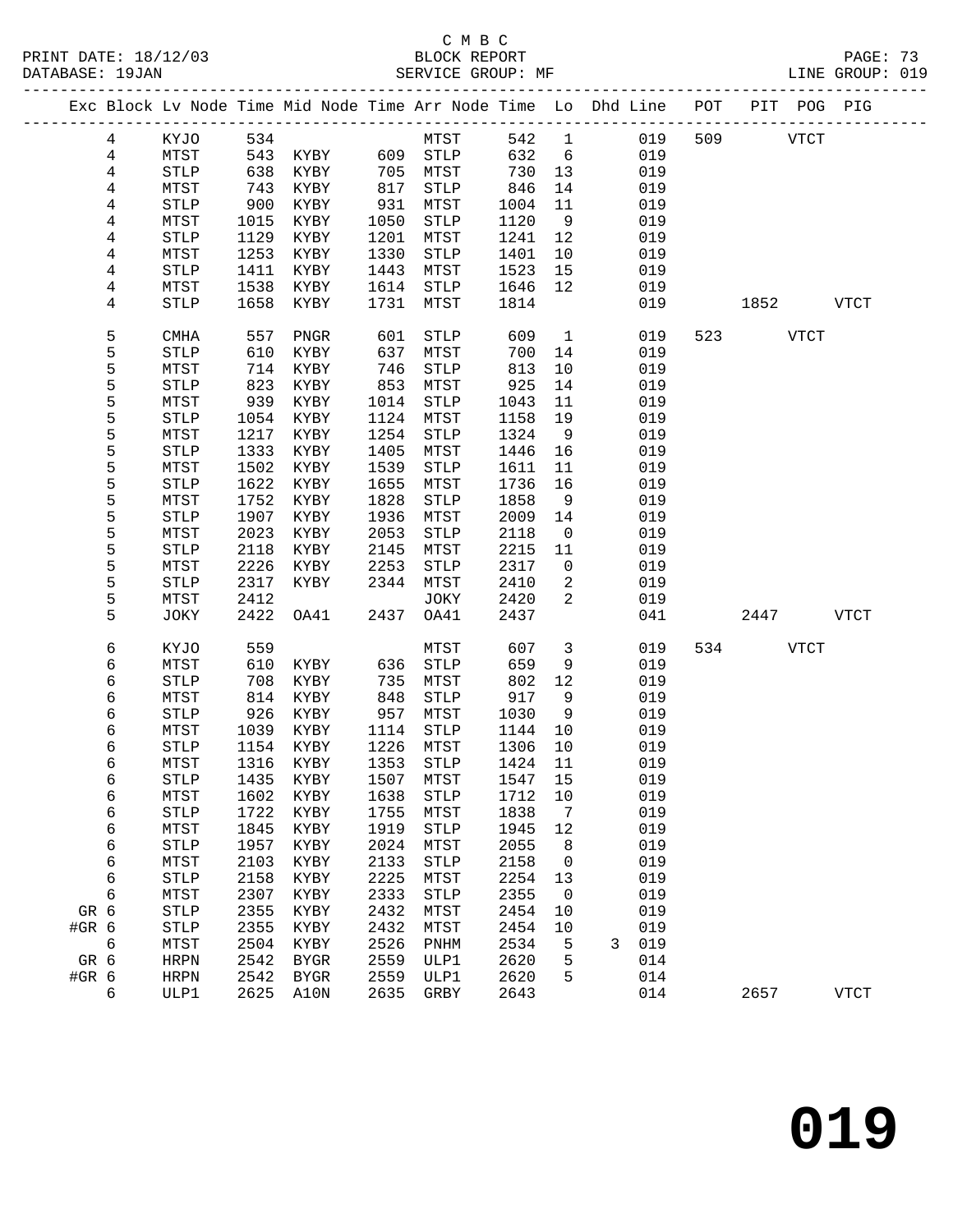#### C M B C<br>BLOCK REPORT PRINT DATE: 18/12/03 BLOCK REPORT PAGE: 74 SERVICE GROUP: MF

|                 |                       |      |                            |      |              |              |                         | Exc Block Lv Node Time Mid Node Time Arr Node Time Lo Dhd Line POT PIT POG PIG |     |             |             |
|-----------------|-----------------------|------|----------------------------|------|--------------|--------------|-------------------------|--------------------------------------------------------------------------------|-----|-------------|-------------|
| $7\phantom{.0}$ | KYJO                  | 609  |                            |      | MTST         | 617 3        |                         | 019                                                                            |     | 544 VTCT    |             |
| 7               | MTST                  | 620  | KYBY 646 STLP              |      |              | 709          | 9                       | 019                                                                            |     |             |             |
| 7               | ${\tt STLP}$          | 718  | KYBY                       | 745  | MTST         | 812 13       |                         | 019                                                                            |     |             |             |
| 7               | MTST                  | 825  | KYBY                       | 900  | STLP         | 929          | 10                      | 019                                                                            |     |             |             |
| 7               | <b>STLP</b>           | 939  | KYBY                       | 1009 | MTST         | 1042         | 9                       | 019                                                                            |     |             |             |
| 7               | MTST                  | 1051 | KYBY                       | 1126 | STLP         | 1156         | 10                      | 019                                                                            |     |             |             |
| 7               | <b>STLP</b>           | 1206 | KYBY                       | 1238 | MTST         | 1318         | 11                      | 019                                                                            |     |             |             |
| 7               | MTST                  | 1329 | KYBY                       | 1405 | ${\tt STLP}$ | 1436         | 11                      | 019                                                                            |     |             |             |
| 7               |                       | 1447 |                            | 1519 |              |              | 16                      |                                                                                |     |             |             |
| 7               | <b>STLP</b>           | 1615 | KYBY<br>KYBY               |      | MTST         | 1559<br>1725 | 9                       | 019<br>019                                                                     |     |             |             |
| 7               | MTST                  |      |                            | 1651 | STLP         |              |                         |                                                                                |     |             |             |
|                 | <b>STLP</b>           | 1734 | KYBY                       | 1807 | MTST         | 1849         | 8 <sup>8</sup>          | 019                                                                            |     |             |             |
| 7               | MTST                  | 1857 | KYBY                       | 1931 | STLP         | 1957         | 12                      | 019                                                                            |     |             |             |
| 7               | <b>STLP</b>           | 2009 | KYBY                       | 2036 | MTST         | 2106         |                         | 019                                                                            |     | 2137 VTCT   |             |
| 8               | KYBY                  | 612  | KYJO                       | 627  | MTST         | 635          | $\overline{3}$          | 019                                                                            |     | 550 VTCT    |             |
| 8               | MTST                  | 638  | KYBY                       | 705  | STLP         | 729          | $\overline{7}$          | 019                                                                            |     |             |             |
| 8               | <b>STLP</b>           | 736  | KYBY                       | 805  | MTST         | 834          | 15                      | 019                                                                            |     |             |             |
| 8               | MTST                  | 849  | KYBY                       | 924  | STLP         | 953          | 11                      | 019                                                                            |     |             |             |
| 8               | <b>STLP</b>           | 1004 | KYBY                       | 1034 | MTST         | 1108         | 19                      | 019                                                                            |     |             |             |
| 8               | MTST                  | 1127 | KYBY                       | 1202 | STLP         | 1232         | 10                      | 019                                                                            |     |             |             |
| 8               | <b>STLP</b>           | 1242 | KYBY                       | 1314 | MTST         | 1355         | 10                      | 019                                                                            |     |             |             |
| 8               | MTST                  | 1405 | KYBY                       | 1441 | STLP         | 1512         | 11                      | 019                                                                            |     |             |             |
| 8               | <b>STLP</b>           | 1523 | KYBY                       | 1555 | MTST         | 1635         | 17                      | 019                                                                            |     |             |             |
| 8               | MTST                  | 1652 | KYBY                       | 1728 | STLP         | 1802         | 10                      | 019                                                                            |     |             |             |
| 8               | <b>STLP</b>           | 1812 | KYBY                       | 1842 | MTST         | 1923         | 13                      | 019                                                                            |     |             |             |
| 8               | MTST                  | 1936 | KYBY                       | 2006 | STLP         | 2031         | 14                      | 019                                                                            |     |             |             |
| 8               | <b>STLP</b>           | 2045 | KYBY                       | 2112 | MTST         | 2142         | $\overline{4}$          | 019                                                                            |     |             |             |
| 8               | MTST                  | 2146 | KYBY                       | 2213 | STLP         | 2237         | $\overline{0}$          | 019                                                                            |     |             |             |
| 8               | <b>STLP</b>           | 2237 | KYBY                       | 2304 | MTST         | 2330         |                         | 019                                                                            |     | 2357 VTCT   |             |
| 9               | KYJO                  | 618  |                            |      | MTST         | 626          | $\overline{\mathbf{3}}$ | 019                                                                            | 553 | <b>VTCT</b> |             |
| 9               | MTST                  | 629  | KYBY                       | 655  | STLP         | 718          | 10                      | 019                                                                            |     |             |             |
| 9               | <b>STLP</b>           | 728  | KYBY                       | 755  | MTST         | 822          | 15                      | 019                                                                            |     |             |             |
| 9               | MTST                  | 837  | KYBY                       | 912  | STLP         | 941          | 10                      | 019                                                                            |     |             |             |
| 9               | $\operatorname{STLP}$ | 951  | KYBY                       | 1021 | MTST         | 1054         | 9                       | 019                                                                            |     |             |             |
| 9               | MTST                  | 1103 | KYBY                       | 1138 | STLP         | 1208         | 10                      | 019                                                                            |     |             |             |
| 9               | STLP                  | 1218 | KYBY                       | 1250 | MTST         | 1330         | 11                      | 019                                                                            |     |             |             |
| 9               | MTST                  | 1341 | KYBY                       | 1417 | STLP         | 1448         | 11                      | 019                                                                            |     |             |             |
| 9               | <b>STLP</b>           | 1459 | KYBY                       |      | 1531 MTST    | 1611 17      |                         | 019                                                                            |     |             |             |
| 9               | MTST                  |      | 1628 KYBY 1704 STLP 1738 8 |      |              |              |                         | 019                                                                            |     |             |             |
| 9               | STLP                  | 1746 | KYBY                       | 1819 | MTST         | 1901         | 8                       | 019                                                                            |     |             |             |
| 9               | MTST                  | 1909 | KYBY                       | 1943 | STLP         | 2009         | 12                      | 019                                                                            |     |             |             |
| 9               | <b>STLP</b>           | 2021 | KYBY                       | 2048 | MTST         | 2118         | 5                       | 019                                                                            |     |             |             |
| 9               | MTST                  | 2123 | KYBY                       | 2153 | STLP         | 2218         | 0                       | 019                                                                            |     |             |             |
| 9               | <b>STLP</b>           | 2218 | KYBY                       | 2245 | MTST         | 2314         | 17                      | 019                                                                            |     |             |             |
| 9               | MTST                  | 2331 | KYBY                       | 2356 | STLP         | 2421         | 0                       | 019                                                                            |     |             |             |
| GR 9            | <b>STLP</b>           | 2421 | KYBY                       | 2502 | MTST         | 2524         | 1                       | 019                                                                            |     |             |             |
| #GR 9           | <b>STLP</b>           | 2421 | KYBY                       | 2502 | MTST         | 2524         | $\mathbf{1}$            | 019                                                                            |     |             |             |
| 9               | MTST                  | 2525 |                            |      | JOKY         | 2533         | 3                       | 019                                                                            |     |             |             |
| 9               | JOKY                  | 2536 | OA41                       | 2551 | OA41         | 2551         |                         | 041                                                                            |     | 2559        | <b>VTCT</b> |
|                 |                       |      |                            |      |              |              |                         |                                                                                |     |             |             |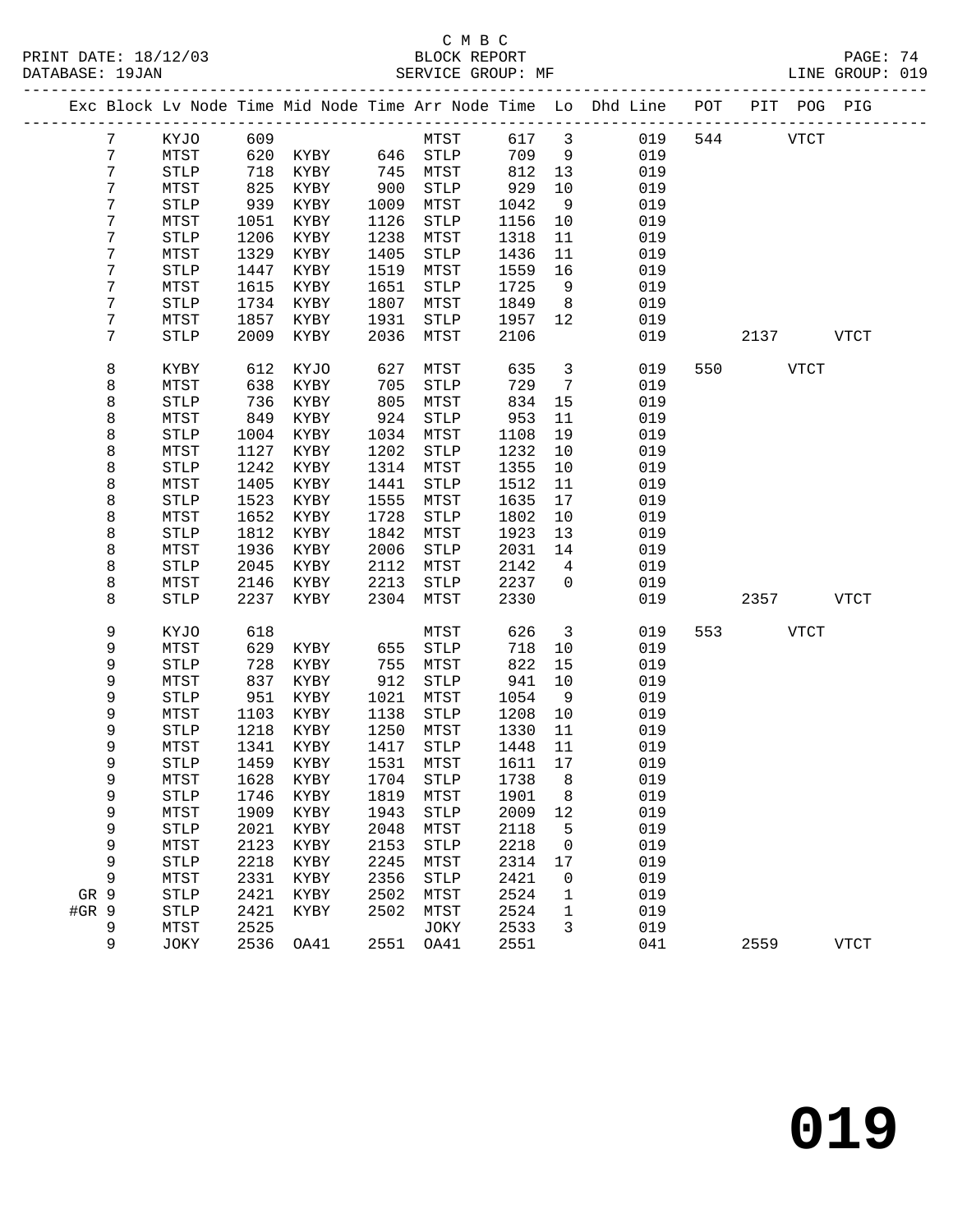|        |      |                       |      |                                |      |                             |      |                 | Exc Block Lv Node Time Mid Node Time Arr Node Time Lo Dhd Line POT PIT POG PIG |     |          |             |             |
|--------|------|-----------------------|------|--------------------------------|------|-----------------------------|------|-----------------|--------------------------------------------------------------------------------|-----|----------|-------------|-------------|
|        | 10   | KYJO                  | 632  |                                |      | MTST                        | 640  | $\overline{7}$  | 019                                                                            | 606 |          | <b>VTCT</b> |             |
|        | 10   | MTST                  | 647  |                                |      |                             | 738  | 8 <sup>8</sup>  | 019                                                                            |     |          |             |             |
|        | $10$ | $\operatorname{STLP}$ | 746  | KYBY 714 STLP<br>KYBY 816 MTST |      |                             | 848  | 14              | 019                                                                            |     |          |             |             |
|        | $10$ | MTST                  | 902  | KYBY                           | 937  | STLP                        | 1006 | 11              | 019                                                                            |     |          |             |             |
|        | 10   | <b>STLP</b>           | 1017 | KYBY                           | 1047 | MTST                        | 1121 | 19              | 019                                                                            |     |          |             |             |
|        | 10   | MTST                  | 1140 | KYBY                           | 1215 | STLP                        | 1245 | 9               | 019                                                                            |     |          |             |             |
|        | $10$ | <b>STLP</b>           | 1254 | KYBY                           | 1326 | MTST                        | 1407 | 10              | 019                                                                            |     |          |             |             |
|        | $10$ | MTST                  | 1417 | KYBY                           | 1453 | ${\tt STLP}$                | 1524 | 11              | 019                                                                            |     |          |             |             |
|        | 10   | <b>STLP</b>           | 1535 | KYBY                           | 1607 | MTST                        | 1647 | 17              | 019                                                                            |     |          |             |             |
|        | 10   | MTST                  | 1704 | KYBY                           | 1740 | STLP                        | 1814 | 9               | 019                                                                            |     |          |             |             |
|        | $10$ | <b>STLP</b>           | 1823 | KYBY                           | 1853 | MTST                        | 1934 | 12              | 019                                                                            |     |          |             |             |
|        | $10$ | ${\tt MTST}$          | 1946 | KYBY                           | 2016 | STLP                        | 2041 | $\overline{0}$  | 019                                                                            |     |          |             |             |
|        | 10   | <b>STLP</b>           | 2041 |                                |      | PNGR                        | 2051 |                 | 019                                                                            |     | 2123     |             | VTCT        |
|        |      |                       |      |                                |      |                             |      |                 |                                                                                |     |          |             |             |
|        | 11   | KYJO                  | 649  |                                |      | MTST                        | 657  | 9               | 019                                                                            |     | 623 VTCT |             |             |
|        | 11   | MTST                  | 706  | KYBY                           | 735  | STLP                        | 802  | 8               | 019                                                                            |     |          |             |             |
|        | 11   | $\operatorname{STLP}$ | 810  | KYBY                           | 840  | MTST                        | 912  | 15              | 019                                                                            |     |          |             |             |
|        | 11   | MTST                  | 927  | KYBY                           | 1002 | STLP                        | 1031 | 10              | 019                                                                            |     |          |             |             |
|        | 11   | <b>STLP</b>           | 1041 | KYBY                           | 1111 | MTST                        | 1145 | 19              | 019                                                                            |     |          |             |             |
|        | 11   | ${\tt MTST}$          | 1204 | KYBY                           | 1241 | ${\tt STLP}$                | 1311 | 9               | 019                                                                            |     |          |             |             |
|        | 11   | <b>STLP</b>           | 1320 | KYBY                           | 1352 | MTST                        | 1433 | $\overline{7}$  | 019                                                                            |     |          |             |             |
|        | 11   | MTST                  | 1440 | KYBY                           | 1517 | STLP                        | 1548 | 10              | 019                                                                            |     |          |             |             |
|        | 11   | <b>STLP</b>           | 1558 | KYBY                           | 1631 | MTST                        | 1712 | 16              | 019                                                                            |     |          |             |             |
|        | 11   | MTST                  | 1728 | KYBY                           | 1804 | STLP                        | 1834 | 10              | 019                                                                            |     |          |             |             |
|        | 11   | STLP                  | 1844 | KYBY                           | 1914 | MTST                        | 1951 | $6\overline{6}$ | 019                                                                            |     |          |             |             |
|        | 11   | MTST                  | 1957 | KYBY                           | 2027 | ${\tt STLP}$                | 2052 | $\overline{0}$  | 019                                                                            |     |          |             |             |
|        | 11   | <b>STLP</b>           | 2052 | KYBY                           | 2119 | MTST                        | 2149 | 17              | 019                                                                            |     |          |             |             |
|        | 11   | ${\tt MTST}$          | 2206 | KYBY                           | 2233 | STLP                        | 2257 | $\overline{0}$  | 019                                                                            |     |          |             |             |
|        | 11   | <b>STLP</b>           | 2257 | KYBY                           | 2324 | MTST                        | 2350 | 12              | 019                                                                            |     |          |             |             |
|        | 11   | MTST                  | 2402 | KYBY                           | 2426 | STLP                        | 2451 | $\mathsf{O}$    | 019                                                                            |     |          |             |             |
| GR 11  |      | <b>STLP</b>           | 2451 | KYBY                           | 2532 | MTST                        | 2554 | $\mathbf 1$     | 019                                                                            |     |          |             |             |
| #GR 11 |      | <b>STLP</b>           | 2451 | KYBY                           | 2532 | MTST                        | 2554 | $\mathbf{1}$    | 019                                                                            |     |          |             |             |
|        | 11   | MTST                  | 2555 |                                |      | JOKY                        | 2603 | $\mathbf{1}$    | 019                                                                            |     |          |             |             |
|        | 11   | JOKY                  | 2604 | OA41                           | 2619 | OA41                        | 2619 |                 | 041                                                                            |     | 2627     |             | <b>VTCT</b> |
|        | 12   | KYJO                  | 719  |                                |      | MTST                        | 728  | $6\overline{6}$ | 019                                                                            | 651 |          | <b>VTCT</b> |             |
|        | 12   | MTST                  | 734  | KYBY                           |      | 807 STLP                    | 835  | 12              | 019                                                                            |     |          |             |             |
|        | 12   | $\operatorname{STLP}$ | 847  | KYBY                           |      | 918 MTST                    | 951  | 12              | 019                                                                            |     |          |             |             |
|        | 12   | MTST                  |      | 1003 KYBY                      |      | 1038 STLP                   | 1108 | 10              | 019                                                                            |     |          |             |             |
|        | 12   | STLP                  |      |                                |      | 1118 KYBY 1149 MTST 1228 13 |      |                 | 019                                                                            |     |          |             |             |
|        | 12   | MTST                  | 1241 | KYBY                           | 1318 | <b>STLP</b>                 | 1348 | 11              | 019                                                                            |     |          |             |             |
|        | 12   | <b>STLP</b>           | 1359 | KYBY                           | 1431 | MTST                        | 1511 | 15              | 019                                                                            |     |          |             |             |
|        | 12   | MTST                  | 1526 | KYBY                           | 1602 | STLP                        | 1634 | 12              | 019                                                                            |     |          |             |             |
|        | 12   | <b>STLP</b>           | 1646 | KYBY                           | 1719 | MTST                        | 1802 | 16              | 019                                                                            |     |          |             |             |
|        | 12   | MTST                  | 1818 | KYBY                           | 1854 | STLP                        | 1921 | 12              | 019                                                                            |     |          |             |             |
|        | 12   | STLP                  | 1933 | KYBY                           | 2000 | MTST                        | 2031 | 12              | 019                                                                            |     |          |             |             |
|        | 12   | MTST                  | 2043 | KYBY                           | 2113 | STLP                        | 2138 | 0               | 019                                                                            |     |          |             |             |
|        | $12$ | <b>STLP</b>           | 2138 | KYBY                           | 2205 | MTST                        | 2234 | 15              | 019                                                                            |     |          |             |             |
|        | 12   | MTST                  | 2249 | KYBY                           | 2315 | STLP                        | 2337 | 0               | 019                                                                            |     |          |             |             |
|        | 12   | <b>STLP</b>           | 2337 | KYBY                           | 2404 | MTST                        | 2426 | 6               | 019                                                                            |     |          |             |             |
|        | 12   | MTST                  | 2432 | KYBY                           | 2456 | STLP                        | 2521 | 0               | 019                                                                            |     |          |             |             |
| GR 12  |      | <b>STLP</b>           | 2521 | KYBY                           | 2602 | MTST                        | 2624 | 1               | 019                                                                            |     |          |             |             |
| #GR 12 |      | STLP                  | 2521 | KYBY                           | 2602 | MTST                        | 2624 | 1               | 019                                                                            |     |          |             |             |
|        | 12   | MTST                  | 2625 |                                |      | JOKY                        | 2633 | $\mathbf 1$     | 019                                                                            |     |          |             |             |
|        | 12   | JOKY                  | 2634 | OA41                           | 2649 | OA41                        | 2649 |                 | 041                                                                            |     | 2657     |             | <b>VTCT</b> |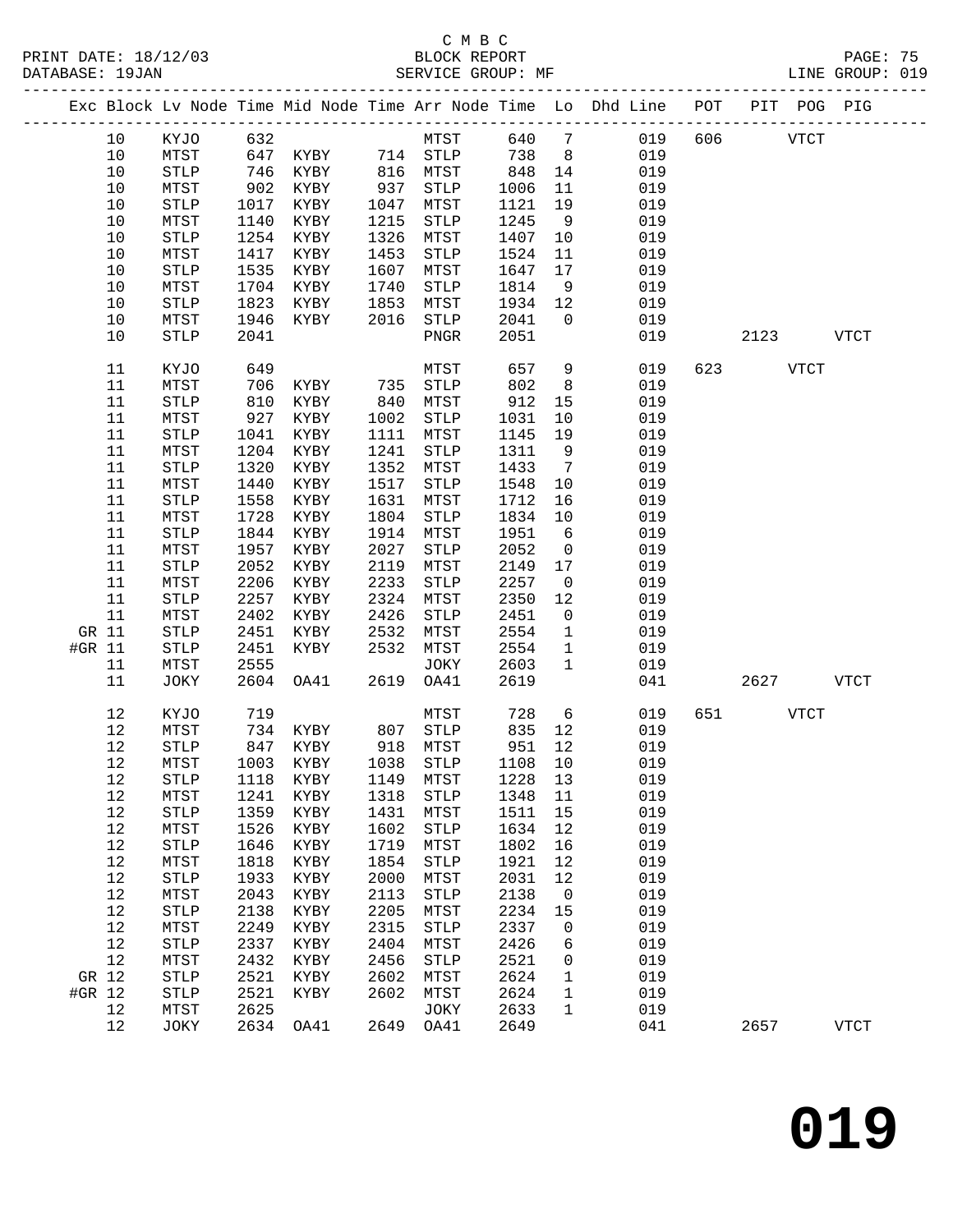|    |             |      |          |      |             |      |                  | Exc Block Lv Node Time Mid Node Time Arr Node Time Lo Dhd Line | POT | PIT POG PIG   |      |  |
|----|-------------|------|----------|------|-------------|------|------------------|----------------------------------------------------------------|-----|---------------|------|--|
| 13 | CMHA        | 631  | PNGR     | 635  | STLP        | 644  |                  | $\overline{4}$<br>019                                          | 557 | <b>VTCT</b>   |      |  |
| 13 | STLP        | 648  | KYBY     | 715  | MTST        | 740  |                  | 13<br>019                                                      |     |               |      |  |
| 13 | MTST        | 753  | KYBY 827 |      | STLP        | 856  | $\overline{0}$   | 019                                                            |     |               |      |  |
| 13 | STLP        | 856  |          |      | PNGR        | 908  |                  | 019                                                            |     | 943 VTCT      |      |  |
| 14 | KYJO        | 1103 |          |      | MTST        | 1115 | $\overline{0}$   |                                                                |     | 019 1029 VTCT |      |  |
| 14 | MTST        | 1115 | KYBY     | 1150 | STLP        | 1220 | 10               | 019                                                            |     |               |      |  |
| 14 | STLP        | 1230 | KYBY     | 1302 | MTST        | 1343 | 10               | 019                                                            |     |               |      |  |
| 14 | MTST        | 1353 | KYBY     | 1429 | STLP        | 1500 | 11               | 019                                                            |     |               |      |  |
| 14 | STLP        | 1511 | KYBY     | 1543 | MTST        | 1623 | 17               | 019                                                            |     |               |      |  |
| 14 | MTST        | 1640 | KYBY     | 1716 | STLP        | 1750 | 11               | 019                                                            |     |               |      |  |
| 14 | STLP        | 1801 | KYBY     | 1831 | MTST        | 1912 | 8 <sup>8</sup>   | 019                                                            |     |               |      |  |
| 14 | MTST        | 1920 | KYBY     | 1954 | STLP        | 2020 | 13               | 019                                                            |     |               |      |  |
| 14 | STLP        | 2033 | KYBY     | 2100 | MTST        | 2130 |                  | 019                                                            |     | 2201 VTCT     |      |  |
| 15 | KYJO        | 1428 |          |      | MTST        | 1443 | $8 \overline{)}$ |                                                                |     | 019 1355 VTCT |      |  |
| 15 | MTST        | 1451 | KYBY     | 1528 | <b>STLP</b> | 1559 | 11               | 019                                                            |     |               |      |  |
| 15 | STLP        | 1610 | KYBY     | 1643 | MTST        | 1724 | 16               | 019                                                            |     |               |      |  |
| 15 | MTST        | 1740 | KYBY     | 1816 | STLP        | 1846 | 8                | 019                                                            |     |               |      |  |
| 15 | STLP        | 1854 | KYBY     | 1924 | MTST        | 2001 | 10               | 019                                                            |     |               |      |  |
| 15 | MTST        | 2011 | KYBY     | 2041 | STLP        | 2106 | $\Omega$         | 019                                                            |     |               |      |  |
| 15 | <b>STLP</b> | 2106 |          |      | PNGR        | 2116 |                  | 019                                                            |     | 2146          | VTCT |  |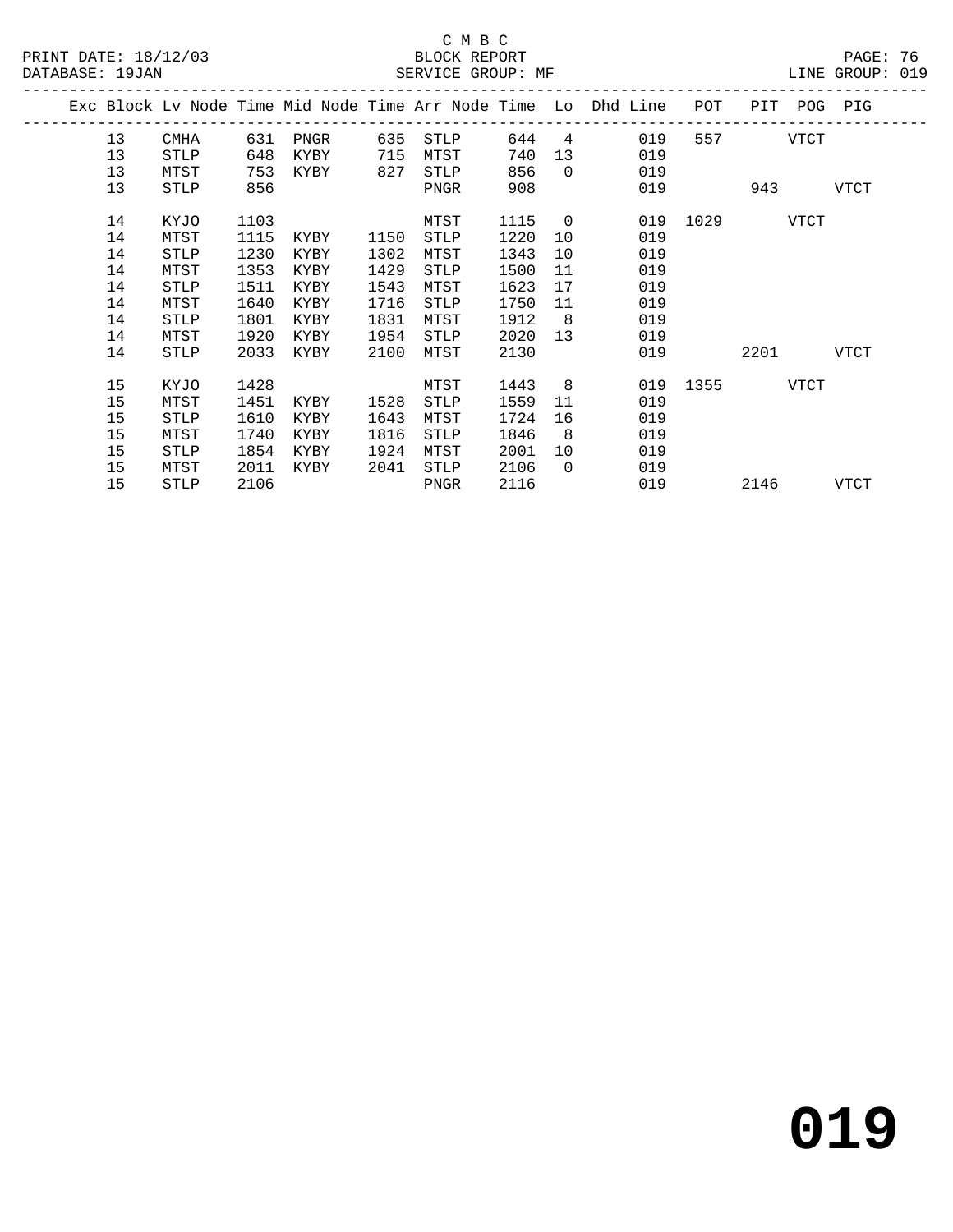|                 | DATABASE: 19JAN | PRINT DATE: 18/12/03 |              |                                 |              |              |                                                      |                | C M B C<br>BLOCK REPORT BLOCK REPORT PAGE: 77<br>SERVICE GROUP: MF GROUP LINE GROUP: 020                                                                                                                                                                                     |           |              |                            |  |
|-----------------|-----------------|----------------------|--------------|---------------------------------|--------------|--------------|------------------------------------------------------|----------------|------------------------------------------------------------------------------------------------------------------------------------------------------------------------------------------------------------------------------------------------------------------------------|-----------|--------------|----------------------------|--|
|                 |                 |                      |              |                                 |              |              |                                                      |                | 41<br>BR 41AV & BRUCE ST 41VI 41 AV & VICTORIA 54LP 54 AVENUE LOOP BYST BROADWAY STN<br>RALP HARRISON LOOP RORI ROBSON & RICHARDS VI41 VICTORIA & 41 AV<br>$\begin{tabular}{lllllllll} \mbox{MARISON LOOP} & $\quad$ & 41\,{\rm W} & $\quad$ & 41\,{\rm AV} & $\quad$ & 41\$ |           |              |                            |  |
|                 |                 |                      |              |                                 |              |              |                                                      |                | Exc Block Lv Node Time Mid Node Time Arr Node Time Lo Dhd Line POT PIT POG PIG                                                                                                                                                                                               |           |              |                            |  |
|                 |                 |                      |              |                                 |              |              |                                                      |                |                                                                                                                                                                                                                                                                              |           |              |                            |  |
|                 | $\mathbf{1}$    | RORI                 |              |                                 |              |              |                                                      |                | 603 13 020                                                                                                                                                                                                                                                                   |           |              |                            |  |
|                 | $\mathbf{1}$    | HALP                 |              |                                 |              |              |                                                      |                |                                                                                                                                                                                                                                                                              |           |              |                            |  |
|                 | $\mathbf{1}$    | RORI                 |              |                                 |              |              |                                                      |                | 521 BYST 546 HALP 603 13 020<br>616 BYST 634 RORI 655 0 020<br>655 BYST 720 54LP 736 10 020                                                                                                                                                                                  |           |              |                            |  |
|                 | $\mathbf{1}$    | 54LP                 |              | 746 BYST 805 RORI               |              |              | 831                                                  |                | $0 \qquad \qquad 020$                                                                                                                                                                                                                                                        |           |              |                            |  |
|                 | $\mathbf{1}$    | RORI                 |              | 831 BYST                        |              | $904$ HALP   |                                                      |                | 14 020                                                                                                                                                                                                                                                                       |           |              |                            |  |
|                 | $\mathbf 1$     | HALP                 | 943          | BYST                            |              | 1006 RORI    | 929<br>1038<br>1138                                  | 5 <sub>5</sub> | 020                                                                                                                                                                                                                                                                          |           |              |                            |  |
|                 | $\mathbf 1$     | RORI                 | 1043         | BYST                            |              | 1119 54LP    | 1138                                                 |                | $\frac{5}{10}$ 020                                                                                                                                                                                                                                                           |           |              |                            |  |
|                 | $\mathbf 1$     | 54LP                 |              | 1148 BYST                       |              | 1206 RORI    | 1239                                                 |                | 5 <sub>1</sub><br>020                                                                                                                                                                                                                                                        |           |              |                            |  |
|                 | $\mathbf 1$     | RORI                 |              | 1244 BYST                       |              | 1323 HALP    | 1349                                                 |                | 10<br>020                                                                                                                                                                                                                                                                    |           |              |                            |  |
|                 | $\mathbf 1$     | HALP                 |              | 1359 BYST                       |              | 1422 RORI    |                                                      |                | 020                                                                                                                                                                                                                                                                          |           |              |                            |  |
|                 | $\mathbf 1$     | RORI                 |              | 1500 BYST                       |              | 1541 54LP    | $\begin{array}{cc} 1455 & 5 \\ 1604 & 4 \end{array}$ |                | 020                                                                                                                                                                                                                                                                          |           |              |                            |  |
|                 | $\mathbf 1$     | 54LP                 | 1608         | BYST 1627 RORI                  |              |              | 1703 3                                               |                | 020                                                                                                                                                                                                                                                                          |           |              |                            |  |
|                 | $\mathbf 1$     | RORI                 | 1706         | BYST 1748 HALP 1817 10          |              |              |                                                      |                | 020                                                                                                                                                                                                                                                                          |           |              |                            |  |
|                 | 1               | <b>HALP</b>          | 1827         |                                 |              | 41VI         | 1836                                                 |                | 020                                                                                                                                                                                                                                                                          | 1858 VTCT |              |                            |  |
|                 | 2               | 41BR                 | 451          |                                 |              | <b>HALP</b>  | 459                                                  |                | $\overline{0}$<br>020                                                                                                                                                                                                                                                        |           | 434 VTCT     |                            |  |
|                 | 2               | HALP                 |              | 459 BYST 517 RORI               |              |              | 538                                                  |                | $\overline{0}$<br>020                                                                                                                                                                                                                                                        |           |              |                            |  |
|                 | $\overline{c}$  | RORI                 |              |                                 |              |              | 616                                                  |                | $11$<br>020                                                                                                                                                                                                                                                                  |           |              |                            |  |
|                 | 2               | 54LP                 |              |                                 |              |              | 702                                                  | $\overline{0}$ | 020                                                                                                                                                                                                                                                                          |           |              |                            |  |
|                 | $\overline{c}$  | RORI                 |              | 702 BYST                        |              | 729 HALP     | 751                                                  |                | 8 <sup>1</sup><br>020                                                                                                                                                                                                                                                        |           |              |                            |  |
|                 | $\overline{c}$  | HALP                 |              | 759 BYST                        |              | 823 RORI     | 851                                                  |                | $\overline{2}$<br>020                                                                                                                                                                                                                                                        |           |              |                            |  |
|                 | 2               | RORI                 | 853<br>956   | BYST                            |              | 926 54LP     | 945                                                  |                | 11 020                                                                                                                                                                                                                                                                       |           |              |                            |  |
|                 | $\mathbf{2}$    | 54LP                 |              | BYST                            |              | 1014 RORI    | 1046                                                 | 5 <sup>5</sup> | 020                                                                                                                                                                                                                                                                          |           |              |                            |  |
|                 | 2               | RORI                 | 1051         | BYST                            |              | 1127 HALP    | 1152                                                 |                | 16 10<br>020                                                                                                                                                                                                                                                                 |           |              |                            |  |
|                 | $\mathbf{2}$    | HALP                 | 1208         | BYST                            |              | 1230 RORI    | 1303                                                 | 5 <sup>5</sup> | 020                                                                                                                                                                                                                                                                          |           |              |                            |  |
|                 | 2               | RORI                 | 1308         | BYST                            |              | 1347 54LP    | 1409 18<br>1519 5                                    |                | 18 020                                                                                                                                                                                                                                                                       |           |              |                            |  |
|                 | $\mathbf{2}$    | 54LP                 |              | 1427 BYST                       |              | 1446 RORI    |                                                      |                | 020                                                                                                                                                                                                                                                                          |           |              |                            |  |
|                 | 2               | RORI                 |              | 1524 BYST                       |              |              |                                                      |                | 1605 HALP 1634 10 020                                                                                                                                                                                                                                                        |           |              |                            |  |
|                 | 2               | HALP                 |              | 1644 BYST                       |              |              | 1707 RORI 1746 0                                     |                | 020                                                                                                                                                                                                                                                                          |           |              |                            |  |
|                 | 2               | RORI                 |              | 1746 BYST                       |              | 1823 HALP    | 1851 10                                              |                | 020                                                                                                                                                                                                                                                                          |           |              |                            |  |
|                 | 2               |                      |              | HALP 1901 BYST 1923 RORI 1952 0 |              |              |                                                      |                | 020                                                                                                                                                                                                                                                                          |           |              |                            |  |
|                 | 2               | RORI                 | 1952         | <b>BYST</b>                     | 2027         | HALP         | 2049                                                 | 20             | 020                                                                                                                                                                                                                                                                          |           |              |                            |  |
|                 | 2               | HALP                 | 2109         | <b>BYST</b>                     | 2128         | RORI         | 2155                                                 | 0              | 020                                                                                                                                                                                                                                                                          |           |              |                            |  |
| GR 2            |                 | RORI                 | 2155         | <b>BYST</b>                     | 2229         | HALP         | 2251                                                 | 2              | 020                                                                                                                                                                                                                                                                          |           |              |                            |  |
| $#GR$ 2         |                 | RORI                 | 2155         | <b>BYST</b>                     | 2229         | HALP         | 2251                                                 | 2              | 020                                                                                                                                                                                                                                                                          |           |              |                            |  |
|                 | 2               | HALP                 | 2253         | <b>BYST</b>                     | 2310         | RORI         | 2334                                                 | $\mathbf 0$    | 020                                                                                                                                                                                                                                                                          |           |              |                            |  |
| GR 2            |                 | RORI                 | 2334         | <b>BYST</b>                     | 2403         | <b>HALP</b>  | 2423                                                 | 10             | 020                                                                                                                                                                                                                                                                          |           |              |                            |  |
| $#GR$ 2         |                 | RORI                 | 2334         | <b>BYST</b>                     | 2403         | HALP         | 2423                                                 | 10             | 020                                                                                                                                                                                                                                                                          |           |              |                            |  |
|                 | 2               | HALP                 | 2433         | <b>BYST</b>                     | 2450         | RORI         | 2512                                                 | 0              | 020                                                                                                                                                                                                                                                                          |           |              |                            |  |
| GR 2<br>$#GR$ 2 |                 | RORI<br>RORI         | 2512<br>2512 | <b>BYST</b><br><b>BYST</b>      | 2539<br>2539 | 41VI<br>41VI | 2548<br>2548                                         |                | 020<br>020                                                                                                                                                                                                                                                                   |           | 2605<br>2605 | <b>VTCT</b><br><b>VTCT</b> |  |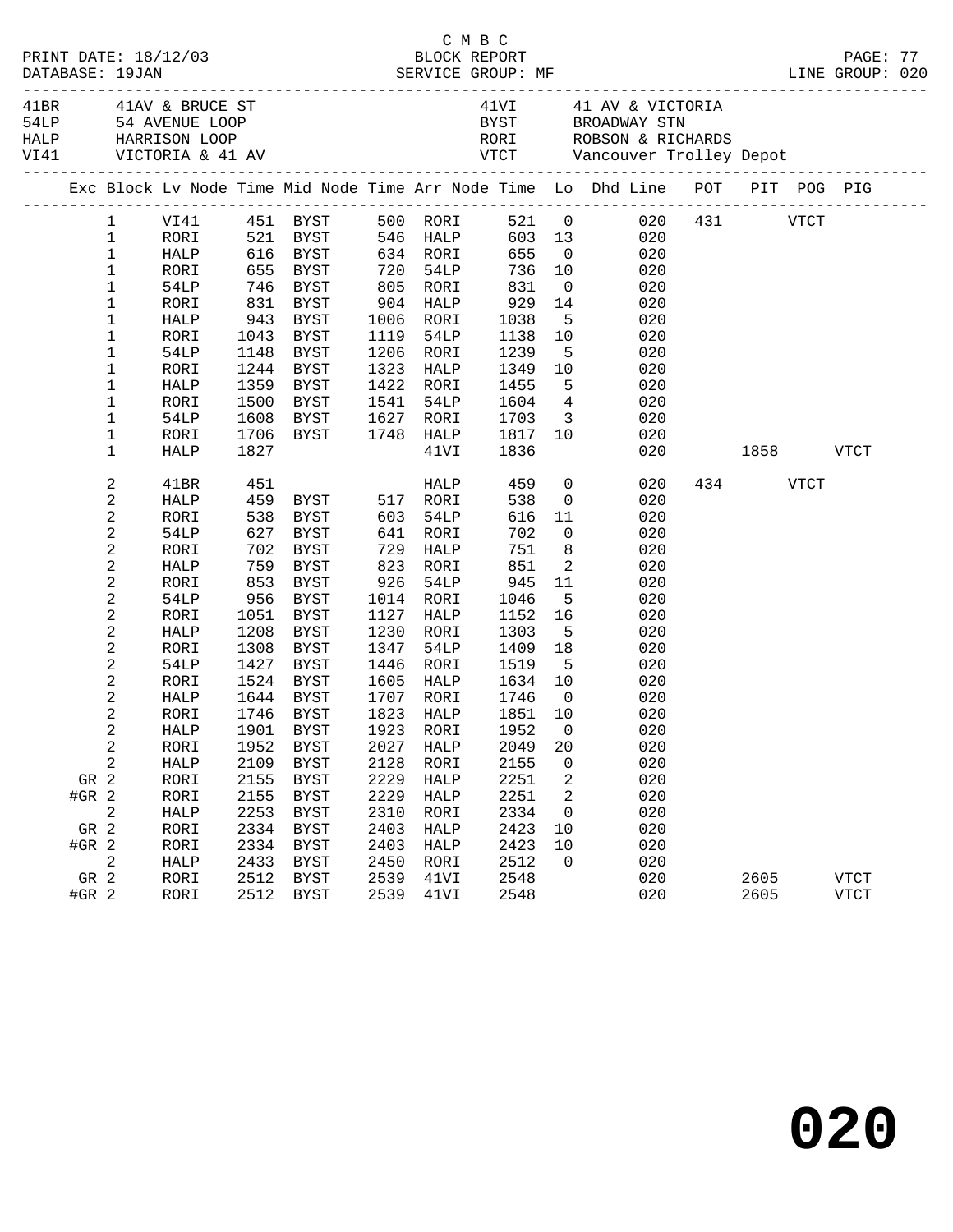|         |              |             |      |                     |      |             |        |                 | Exc Block Lv Node Time Mid Node Time Arr Node Time Lo Dhd Line | POT | PIT  | POG PIG     |             |
|---------|--------------|-------------|------|---------------------|------|-------------|--------|-----------------|----------------------------------------------------------------|-----|------|-------------|-------------|
|         | $\mathbf{3}$ | 41BR        | 512  |                     |      | HALP        | 520    | $\mathsf 0$     | 020                                                            | 455 |      | <b>VTCT</b> |             |
|         | $\mathbf{3}$ | HALP        | 520  | BYST                |      | 538 RORI    | 559    | $\overline{0}$  | 020                                                            |     |      |             |             |
|         | 3            | RORI        | 559  | BYST                | 624  | 54LP        | 637    | 15              | 020                                                            |     |      |             |             |
|         | 3            | 54LP        | 652  | BYST                | 706  | RORI        | 729    | $\overline{0}$  | 020                                                            |     |      |             |             |
|         | 3            | RORI        | 729  | <b>BYST</b>         | 757  | HALP        | 819    | 19              | 020                                                            |     |      |             |             |
|         | 3            | HALP        | 838  | BYST                | 902  | RORI        | 933    | $5\overline{5}$ | 020                                                            |     |      |             |             |
|         | 3            | RORI        | 938  | <b>BYST</b>         | 1013 | <b>54LP</b> | 1032   | 12              | 020                                                            |     |      |             |             |
|         | 3            | 54LP        | 1044 | BYST                | 1102 | RORI        | 1134   | 5               | 020                                                            |     |      |             |             |
|         | 3            | RORI        | 1139 | BYST                | 1216 | HALP        | 1241   | 14              | 020                                                            |     |      |             |             |
|         | 3            | HALP        | 1255 | BYST                | 1318 | RORI        | 1351   | $5^{\circ}$     | 020                                                            |     |      |             |             |
|         | 3            | RORI        | 1356 | <b>BYST</b>         | 1435 | 54LP        | 1457   | 13              | 020                                                            |     |      |             |             |
|         | 3            | 54LP        | 1510 | BYST                | 1530 | RORI        | 1605   | 5               | 020                                                            |     |      |             |             |
|         | 3            | RORI        | 1610 | BYST                | 1653 | HALP        | 1722   | 18              | 020                                                            |     |      |             |             |
|         | 3            | HALP        | 1740 | BYST                | 1803 | RORI        | 1837   | 0               | 020                                                            |     |      |             |             |
|         | 3            | RORI        | 1837 | BYST                | 1913 | HALP        | 1936   | 0               | 020                                                            |     |      |             |             |
|         | 3            | HALP        | 1936 |                     |      | 41VI        | 1945   |                 | 020                                                            |     | 2005 |             | <b>VTCT</b> |
|         |              |             |      |                     |      |             |        |                 |                                                                |     |      |             |             |
|         | 4            | 41BR        | 530  |                     |      | HALP        | 539    | 0               | 020                                                            | 513 |      | <b>VTCT</b> |             |
|         | 4            | HALP        | 539  | <b>BYST</b>         | 557  | RORI        | 618    | $\mathbf 0$     | 020                                                            |     |      |             |             |
|         | 4            | RORI        | 618  | BYST                | 643  | 54LP        | 656    | 14              | 020                                                            |     |      |             |             |
|         | 4            | 54LP        | 710  | BYST                | 725  | RORI        | 750    | 0               | 020                                                            |     |      |             |             |
|         | 4            | RORI        | 750  | BYST                | 820  | 54LP        | 839    | 12              | 020                                                            |     |      |             |             |
|         | 4            | 54LP        | 851  | <b>BYST</b>         | 910  | RORI        | 941    | 5               | 020                                                            |     |      |             |             |
|         | 4            | RORI        | 946  | BYST                | 1021 | HALP        | 1046   | 17              | 020                                                            |     |      |             |             |
|         | 4            | HALP        | 1103 | <b>BYST</b>         | 1126 | RORI        | 1158   | 5               | 020                                                            |     |      |             |             |
|         | 4            | RORI        | 1203 | <b>BYST</b>         | 1242 | 54LP        | 1304   | 20              | 020                                                            |     |      |             |             |
|         | 4            | 54LP        | 1324 | BYST                | 1342 | RORI        | 1415   | $5\overline{5}$ | 020                                                            |     |      |             |             |
|         | 4            | RORI        | 1420 | BYST                | 1501 | HALP        | 1528   | 14              | 020                                                            |     |      |             |             |
|         | 4            | HALP        | 1542 | BYST                | 1606 | RORI        | 1642   | 5               | 020                                                            |     |      |             |             |
|         | 4            | RORI        | 1647 | BYST                | 1729 | 54LP        | 1752   | 2               | 020                                                            |     |      |             |             |
|         | 4            | 54LP        | 1754 |                     |      | 41VI        | 1800   |                 | 020                                                            |     | 1824 |             | <b>VTCT</b> |
|         |              |             |      |                     |      |             |        |                 |                                                                |     |      |             |             |
|         | 5            | 41BR        | 549  |                     |      | <b>HALP</b> | 558    | $\mathbf 1$     | 020                                                            | 532 |      | <b>VTCT</b> |             |
|         | 5            | HALP        | 559  | BYST                | 617  | RORI        | 638    | 0               | 020                                                            |     |      |             |             |
|         | 5            | RORI        | 638  | BYST                | 703  | HALP        | 721    | 16              | 020                                                            |     |      |             |             |
|         | 5            | HALP        | 737  | BYST                | 759  | RORI        | 825    | $\mathbf 0$     | 020                                                            |     |      |             |             |
|         | 5            | RORI        | 825  | BYST                | 858  | 54LP        | 917    | $\sqrt{6}$      | 020                                                            |     |      |             |             |
|         | 5            | 54LP        | 923  | BYST                | 942  | RORI        | 1013   | $5\overline{5}$ | 020                                                            |     |      |             |             |
|         | 5            | RORI        | 1018 | <b>BYST</b>         | 1054 | HALP        | 1119   | 17              | 020                                                            |     |      |             |             |
|         | 5            | HALP        |      | 1136 BYST 1158 RORI |      |             | 1231 5 |                 | 020                                                            |     |      |             |             |
|         | 5            | RORI        | 1236 | BYST                | 1315 | 54LP        | 1337   | 19              | 020                                                            |     |      |             |             |
|         | 5            | 54LP        | 1356 | <b>BYST</b>         | 1414 | RORI        | 1447   | 5               | 020                                                            |     |      |             |             |
|         | 5            | RORI        | 1452 | BYST                | 1533 | HALP        | 1600   | 12              | 020                                                            |     |      |             |             |
|         | 5            | HALP        | 1612 | <b>BYST</b>         | 1636 | RORI        | 1713   | 0               | 020                                                            |     |      |             |             |
|         | 5            | RORI        | 1713 | <b>BYST</b>         | 1755 | HALP        | 1824   | 8               | 020                                                            |     |      |             |             |
|         | 5            | HALP        | 1832 | <b>BYST</b>         | 1854 | RORI        | 1924   | 0               | 020                                                            |     |      |             |             |
|         | 5            | RORI        | 1924 | <b>BYST</b>         | 2000 | HALP        | 2023   | 9               | 020                                                            |     |      |             |             |
|         | 5            | HALP        | 2032 | <b>BYST</b>         | 2052 | RORI        | 2119   | 0               | 020                                                            |     |      |             |             |
|         | GR 5         | RORI        | 2119 | <b>BYST</b>         | 2153 | HALP        | 2215   | 8               | 020                                                            |     |      |             |             |
| $#GR$ 5 |              | RORI        | 2119 | <b>BYST</b>         | 2153 | HALP        | 2215   | 8               | 020                                                            |     |      |             |             |
|         | 5            | <b>HALP</b> | 2223 | <b>BYST</b>         | 2240 | RORI        | 2304   | 0               | 020                                                            |     |      |             |             |
|         | GR 5         | RORI        | 2304 | BYST                | 2333 | HALP        | 2353   | 0               | 020                                                            |     |      |             |             |
| #GR 5   |              | RORI        | 2304 | <b>BYST</b>         | 2333 | HALP        | 2353   | 0               | 020                                                            |     |      |             |             |
|         | 5            | HALP        | 2353 |                     |      | 41VI        | 2402   |                 | 020                                                            |     | 2419 |             | <b>VTCT</b> |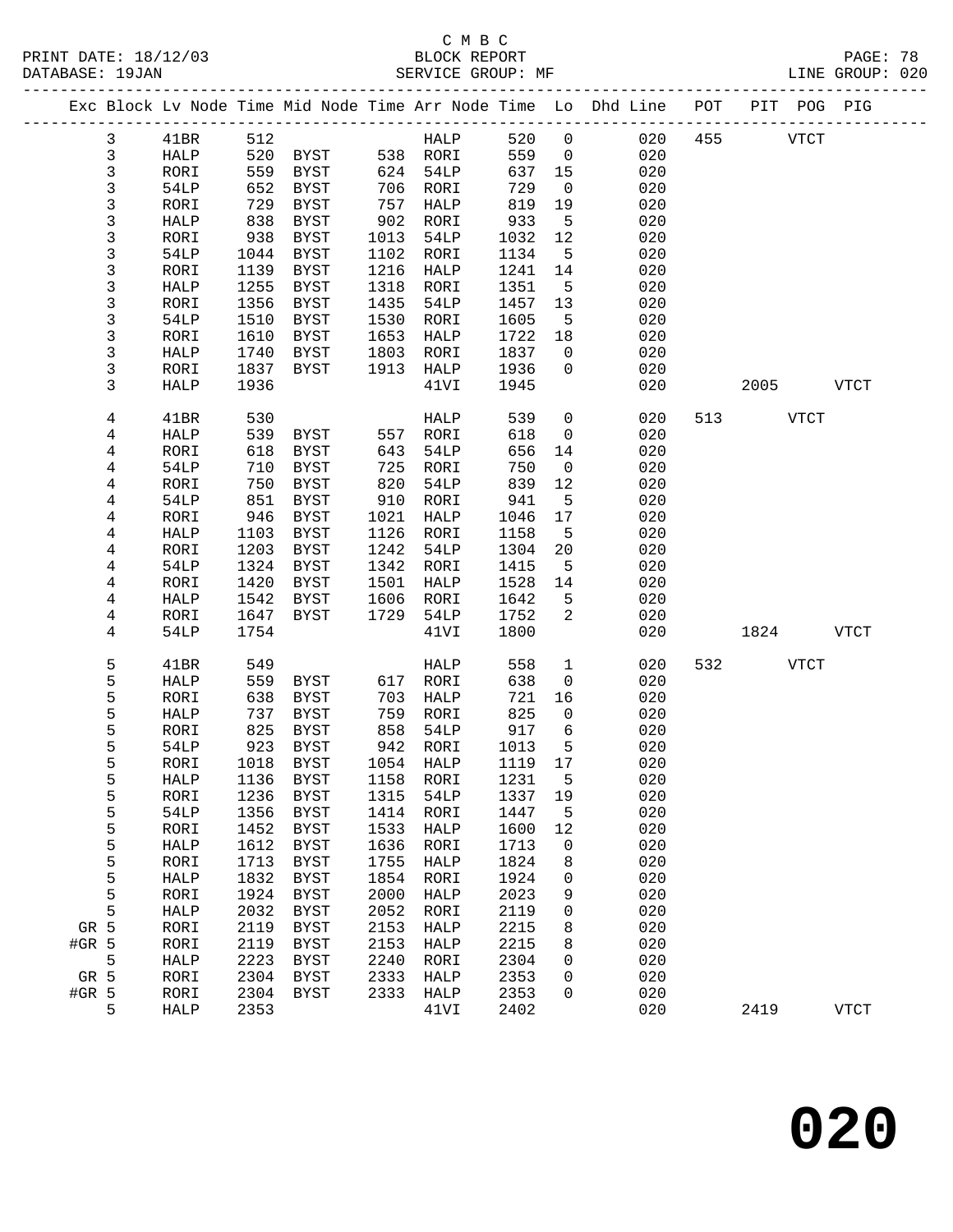# C M B C<br>BLOCK REPORT

| PRINT DATE: 18/12/03<br>DATABASE: 19JAN |                |              |              | Vert and the SERVICE GROUP: ME SERVICE GROUP: ME |              |                      |                       |                      |                                                                                |     |              |             | PAGE: 79<br>LINE GROUP: 020 |  |
|-----------------------------------------|----------------|--------------|--------------|--------------------------------------------------|--------------|----------------------|-----------------------|----------------------|--------------------------------------------------------------------------------|-----|--------------|-------------|-----------------------------|--|
|                                         |                |              |              |                                                  |              |                      |                       |                      | Exc Block Lv Node Time Mid Node Time Arr Node Time Lo Dhd Line POT PIT POG PIG |     |              |             |                             |  |
|                                         | 6              |              |              | VI41 558 BYST 607 RORI 628 0                     |              |                      |                       |                      |                                                                                |     | 020 538 VTCT |             |                             |  |
|                                         | 6              | RORI         | 628          | BYST 653 HALP                                    |              |                      | 711 12                |                      | 020                                                                            |     |              |             |                             |  |
|                                         | 6              | HALP         | 723<br>810   | BYST                                             |              | 744 RORI<br>840 HALP | $8 + 2$<br>905<br>905 | $\overline{0}$       | 020                                                                            |     |              |             |                             |  |
|                                         | 6              | RORI         |              | BYST                                             |              |                      |                       | $5^{\circ}$          | 020                                                                            |     |              |             |                             |  |
|                                         | 6              | HALP         | 910          | BYST                                             |              | 934 RORI             | 1005                  | $5^{\circ}$          | 020                                                                            |     |              |             |                             |  |
|                                         | 6              | RORI         | 1010         | BYST                                             | 1046         | 54LP                 | 1105                  | 11                   | 020                                                                            |     |              |             |                             |  |
|                                         | б              | 54LP         | 1116         | BYST                                             |              | 1134 RORI            | 1207                  | $5^{\circ}$          | 020                                                                            |     |              |             |                             |  |
|                                         | 6              | RORI         | 1212         | BYST                                             | 1251         | HALP                 | 1317                  | 10                   | 020                                                                            |     |              |             |                             |  |
|                                         | 6              | HALP         | 1327         | BYST                                             | 1350         | RORI                 | 1423                  | $5^{\circ}$          | 020                                                                            |     |              |             |                             |  |
|                                         | 6              | RORI         | 1428         | BYST                                             | 1509         | 54LP                 | 1532                  | $\overline{7}$       | 020                                                                            |     |              |             |                             |  |
|                                         | 6              | 54LP         | 1539         | <b>BYST</b>                                      | 1559         | RORI                 | 1634                  | $-5$                 | 020                                                                            |     |              |             |                             |  |
|                                         | 6              | RORI         | 1639         | BYST                                             | 1721         | HALP                 | 1750                  | 14                   | 020                                                                            |     |              |             |                             |  |
|                                         | 6              | HALP         | 1804         | BYST                                             | 1827         | RORI                 | 1901                  | $\overline{0}$       | 020                                                                            |     |              |             |                             |  |
|                                         | 6              | RORI         | 1901         | BYST                                             | 1937         | HALP                 | 2000                  | $\overline{7}$       | 020                                                                            |     |              |             |                             |  |
|                                         | 6              | HALP         | 2007         | BYST                                             | 2027         | RORI                 | 2056                  | $\overline{0}$       | 020                                                                            |     |              |             |                             |  |
|                                         | 6<br>6         | RORI         | 2056         | BYST                                             | 2130<br>2225 | HALP                 | 2152                  | 15<br>$\overline{0}$ | 020                                                                            |     |              |             |                             |  |
|                                         | GR 6           | HALP<br>RORI | 2207<br>2251 | BYST<br>BYST                                     | 2322         | RORI<br>HALP         | 2251<br>2344          | 11                   | 020<br>020                                                                     |     |              |             |                             |  |
|                                         | #GR 6          | RORI         | 2251         | BYST                                             | 2322         | HALP                 | 2344                  | 11                   | 020                                                                            |     |              |             |                             |  |
|                                         | 6              | HALP         | 2355         | BYST                                             | 2410         | RORI                 | 2432                  | $\overline{0}$       | 020                                                                            |     |              |             |                             |  |
|                                         | GR 6           | RORI         | 2432         | BYST                                             | 2505         | HALP                 | 2522                  | $\overline{0}$       | 020                                                                            |     |              |             |                             |  |
|                                         | #GR 6          | RORI         | 2432         | BYST                                             |              | 2505 HALP            | 2522                  | $\overline{0}$       | 020                                                                            |     |              |             |                             |  |
|                                         | 6              | HALP         | 2522         |                                                  |              | 41VI                 | 2528                  |                      | 020                                                                            |     |              | 2545        | <b>VTCT</b>                 |  |
|                                         |                |              |              |                                                  |              |                      |                       |                      |                                                                                |     |              |             |                             |  |
|                                         | 7              | 41BR         | 606          |                                                  |              | 54LP                 | 610                   | $\overline{a}$       | 020                                                                            |     | 547          | VTCT        |                             |  |
|                                         | 7              | 54LP         |              | 612 BYST                                         |              | 626 RORI             | 647                   | $\overline{0}$       | 020                                                                            |     |              |             |                             |  |
|                                         | 7              | RORI         | 647          | BYST                                             | 712          | 54LP                 | 728                   | $6\overline{6}$      | 020                                                                            |     |              |             |                             |  |
|                                         | 7              | 54LP         | 734          | BYST                                             | 752          | RORI                 | 818                   | $\overline{0}$       | 020                                                                            |     |              |             |                             |  |
|                                         | 7              | RORI         | 818          | BYST                                             | 851          | HALP                 | 916                   | 10                   | 020                                                                            |     |              |             |                             |  |
|                                         | 7              | HALP         | 926          | BYST                                             | 950          | RORI                 | 1021                  | $5^{\circ}$          | 020                                                                            |     |              |             |                             |  |
|                                         | 7              | RORI         | 1026         | BYST                                             | 1102         | 54LP                 | 1121                  | 11                   | 020                                                                            |     |              |             |                             |  |
|                                         | 7              | 54LP         | 1132         | BYST                                             | 1150         | RORI                 | 1223                  | $-5$                 | 020                                                                            |     |              |             |                             |  |
|                                         | 7              | RORI         | 1228         | BYST                                             | 1307         | HALP                 | 1333                  | 10                   | 020                                                                            |     |              |             |                             |  |
|                                         | 7              | HALP         | 1343         | BYST                                             | 1406         | RORI                 | 1439                  | $5^{\circ}$          | 020                                                                            |     |              |             |                             |  |
|                                         | 7              | RORI         | 1444         | BYST                                             | 1525         | 54LP                 | 1548                  | 6                    | 020                                                                            |     |              |             |                             |  |
|                                         | 7              | 54LP         | 1554         | BYST                                             | 1613         | RORI                 | 1649                  | $5^{\circ}$          | 020                                                                            |     |              |             |                             |  |
|                                         | 7              | RORI         |              | 1654 BYST                                        |              | 1736 HALP            | 1805 11               |                      | 020                                                                            |     |              |             |                             |  |
|                                         | 7              |              |              | HALP 1816 BYST 1838 RORI 1908 0                  |              |                      |                       |                      | 020                                                                            |     |              |             |                             |  |
|                                         | 7              | RORI         | 1908         | BYST                                             | 1944         | HALP                 | 2007 13               |                      | 020                                                                            |     |              |             |                             |  |
|                                         | $7\phantom{.}$ | HALP         | 2020         | BYST                                             | 2040         | RORI                 | 2107                  | 0                    | 020                                                                            |     |              |             |                             |  |
|                                         | GR 7           | RORI         | 2107         | BYST                                             | 2141         | HALP                 | 2203                  | 0                    | 020                                                                            |     |              |             |                             |  |
|                                         | #GR 7          | RORI         | 2107         | BYST                                             | 2141         | HALP                 | 2203                  | $\mathbf 0$          | 020                                                                            |     |              |             |                             |  |
|                                         | 7              | HALP         | 2203         |                                                  |              | 41VI                 | 2212                  |                      | 020                                                                            |     | 2232         |             | <b>VTCT</b>                 |  |
|                                         | 8              | 41BR         | 620          |                                                  |              | HALP                 | 629                   | $\mathbf 0$          | 020                                                                            | 601 |              | <b>VTCT</b> |                             |  |
|                                         | 8              | HALP         | 629          | BYST                                             | 647          | RORI                 | 710                   | $\overline{0}$       | 020                                                                            |     |              |             |                             |  |
|                                         | 8              | RORI         | 710          | BYST                                             | 737          | 54LP                 | 753                   | 15                   | 020                                                                            |     |              |             |                             |  |
|                                         | 8              | 54LP         | 808          | <b>BYST</b>                                      | 828          | RORI                 | 856                   | 4                    | 020                                                                            |     |              |             |                             |  |
|                                         | 8              | RORI         | 900          | BYST                                             | 935          | HALP                 | 1000                  | 15                   | 020                                                                            |     |              |             |                             |  |
|                                         | 8              | <b>HALP</b>  | 1015         | <b>BYST</b>                                      | 1038         | RORI                 | 1110                  | 5                    | 020                                                                            |     |              |             |                             |  |

 8 RORI 1115 BYST 1151 54LP 1210 10 020 8 54LP 1220 BYST 1238 RORI 1311 5 020 8 RORI 1316 BYST 1355 HALP 1421 9 020 8 HALP 1430 BYST 1454 RORI 1527 5 020 8 RORI 1532 BYST 1613 54LP 1636 4 020 8 54LP 1640 BYST 1659 RORI 1736 0 020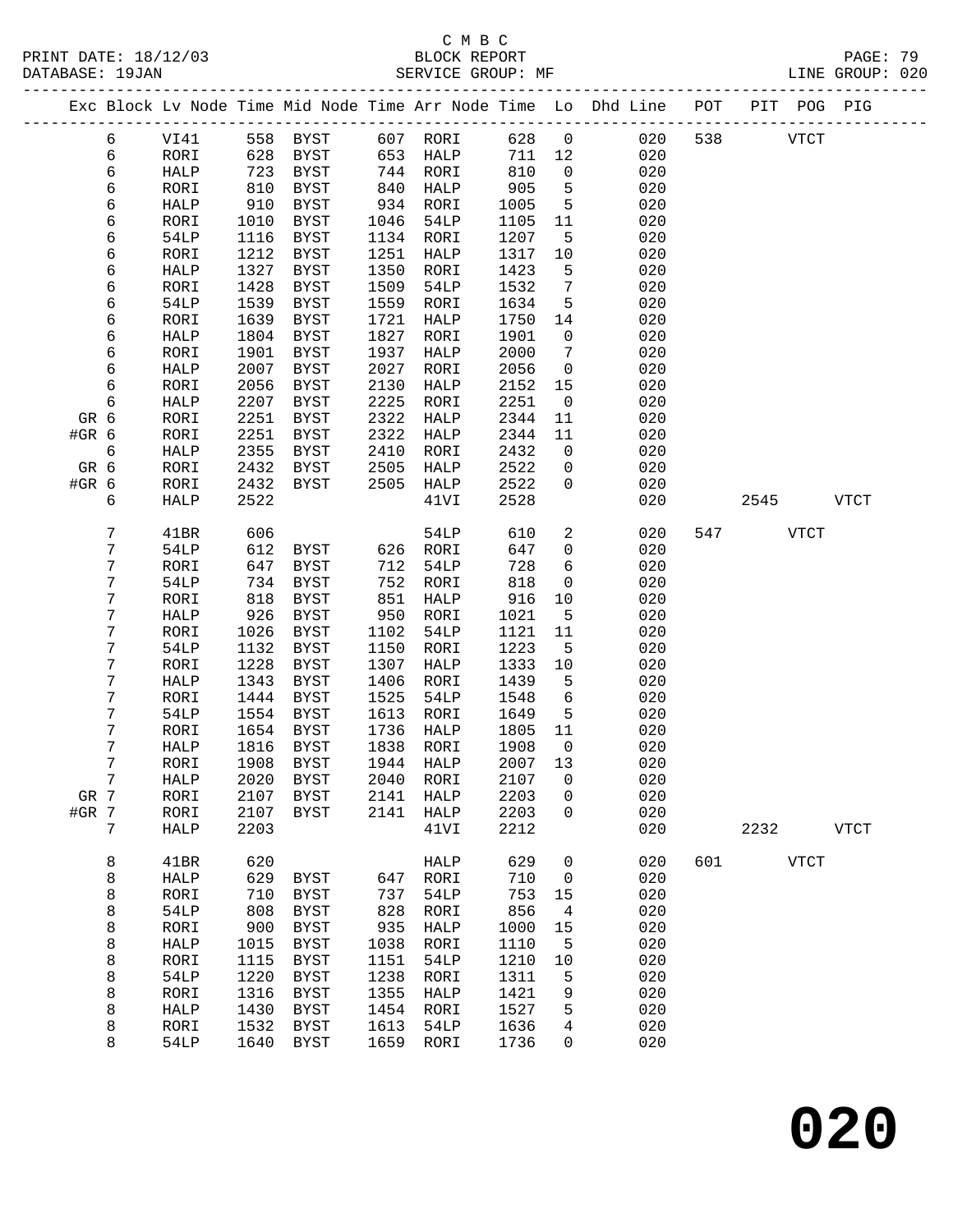|        |        |              |              | Exc Block Lv Node Time Mid Node Time Arr Node Time Lo Dhd Line POT |      |               |              |                |            |     | PIT         | POG PIG       |
|--------|--------|--------------|--------------|--------------------------------------------------------------------|------|---------------|--------------|----------------|------------|-----|-------------|---------------|
|        | 8      | RORI         |              | 1736 BYST 1814 HALP 1842 0                                         |      |               |              |                | 020        |     |             |               |
|        | 8      | HALP         | 1842         |                                                                    |      | $41\text{VI}$ | 1851         |                | 020        |     | 1913        | <b>VTCT</b>   |
|        |        |              |              |                                                                    |      |               |              |                |            |     |             |               |
|        | 9      | 41BR         | 633          |                                                                    |      | HALP          | 642          | $\mathbf 0$    | 020        |     | 614 VTCT    |               |
|        | 9      | HALP         | 642          | BYST                                                               |      | 700 RORI      | 723          | $\overline{0}$ | 020        |     |             |               |
|        | 9      | RORI         | 723          | BYST                                                               | 751  | 54LP          | 807          | 12             | 020        |     |             |               |
|        | 9      | 54LP         | 819          | BYST                                                               | 840  | RORI          | 910          | 5              | 020        |     |             |               |
|        | 9      | RORI         | 915          | BYST                                                               | 950  | HALP          | 1015         | 16             | 020        |     |             |               |
|        | 9      | HALP         | 1031         | BYST                                                               | 1054 | RORI          | 1126         | 5              | 020        |     |             |               |
|        | 9      |              |              | <b>BYST</b>                                                        | 1208 |               | 1227         | $\overline{9}$ | 020        |     |             |               |
|        | 9      | RORI         | 1131<br>1236 |                                                                    | 1254 | 54LP          | 1327         | 5              | 020        |     |             |               |
|        | 9      | 54LP         |              | BYST                                                               | 1411 | RORI          | 1437         | 8              | 020        |     |             |               |
|        |        | RORI         | 1332         | BYST                                                               | 1510 | HALP          |              | 5              |            |     |             |               |
|        | 9      | HALP         | 1445         | <b>BYST</b>                                                        | 1629 | RORI          | 1543<br>1652 | 8              | 020<br>020 |     |             |               |
|        | 9      | RORI         | 1548         | BYST                                                               |      | 54LP          |              |                |            |     |             |               |
|        | 9      | 54LP         | 1700         | BYST                                                               | 1718 | RORI          | 1755         | $\overline{0}$ | 020        |     |             |               |
|        | 9      | RORI         | 1755         | BYST                                                               | 1832 | HALP          | 1900         | 12             | 020        |     |             |               |
|        | 9      | HALP         | 1912         | BYST                                                               | 1933 | RORI          | 2002         | $\overline{0}$ | 020        |     |             |               |
|        | 9      | RORI         | 2002         | BYST                                                               | 2037 | HALP          | 2059         | $\overline{0}$ | 020        |     |             |               |
|        | 9      | HALP         | 2059         |                                                                    |      | 41VI          | 2108         |                | 020        |     | 2128        | <b>VTCT</b>   |
|        | 10     | VI41         | 644          | BYST                                                               | 653  | RORI          | 716          | $\mathsf{O}$   | 020        | 623 | <b>VTCT</b> |               |
|        | 10     | RORI         | 716          | BYST                                                               | 744  | HALP          | 806          | 17             | 020        |     |             |               |
|        | $10$   | HALP         | 823          | BYST                                                               | 848  | RORI          | 919          | $5^{\circ}$    | 020        |     |             |               |
|        | $10$   | RORI         | 924          | BYST                                                               | 959  | 54LP          | 1018         | 10             | 020        |     |             |               |
|        | 10     | 54LP         | 1028         | BYST                                                               | 1046 | RORI          | 1118         | $5^{\circ}$    | 020        |     |             |               |
|        | 10     | RORI         | 1123         | BYST                                                               | 1159 | HALP          | 1224         | 15             | 020        |     |             |               |
|        | $10$   | HALP         | 1239         | BYST                                                               | 1302 | RORI          | 1335         | $5^{\circ}$    | 020        |     |             |               |
|        | $10$   | RORI         | 1340         | <b>BYST</b>                                                        | 1419 | 54LP          | 1441         | 15             | 020        |     |             |               |
|        | 10     | 54LP         | 1456         | <b>BYST</b>                                                        | 1516 | RORI          | 1551         | $5^{\circ}$    | 020        |     |             |               |
|        | 10     | RORI         | 1556         | <b>BYST</b>                                                        | 1637 | HALP          | 1706         | 16             | 020        |     |             |               |
|        | $10$   | HALP         | 1722         | BYST                                                               | 1745 | RORI          | 1822         | $\overline{0}$ | 020        |     |             |               |
|        | 10     | RORI         | 1822         | BYST                                                               | 1858 | HALP          | 1923         | 20             | 020        |     |             |               |
|        | 10     | HALP         | 1943         | BYST                                                               | 2003 | RORI          | 2032         | $\overline{0}$ | 020        |     |             |               |
|        | 10     | RORI         | 2032         | BYST                                                               | 2106 | HALP          | 2128         | 24             | 020        |     |             |               |
|        | 10     | HALP         | 2152         | BYST                                                               | 2210 | RORI          | 2236         | $\overline{0}$ | 020        |     |             |               |
| GR 10  |        | RORI         | 2236         | BYST                                                               | 2307 | HALP          | 2329         | 11             | 020        |     |             |               |
| #GR 10 |        | RORI         | 2236         | BYST                                                               | 2307 | HALP          | 2329         | 11             | 020        |     |             |               |
|        | 10     | HALP         | 2340         | BYST                                                               | 2355 | RORI          | 2417         | $\overline{0}$ | 020        |     |             |               |
| GR 10  |        | RORI         | 2417         | <b>BYST</b>                                                        | 2444 | 41VI          | 2453         |                | 020        |     | 2510        | <b>VTCT</b>   |
|        | #GR 10 | RORI         |              | 2417 BYST                                                          |      | 2444 41VI     | 2453         |                |            | 020 | 2510        | $_{\rm VTCT}$ |
|        | 11     | 41BR         | 647          |                                                                    |      | HALP          | 656          | 4              | 020        | 626 | <b>VTCT</b> |               |
|        | 11     | HALP         | 700          | BYST                                                               | 719  | RORI          | 744          | $\mathsf{O}$   | 020        |     |             |               |
|        | 11     | RORI         | 744          | <b>BYST</b>                                                        | 813  | HALP          | 837          | 17             | 020        |     |             |               |
|        | 11     | ${\tt HALP}$ | 854          | BYST                                                               | 918  | RORI          | 949          | 5              | 020        |     |             |               |
|        | 11     | RORI         | 954          | BYST                                                               | 1029 | 54LP          | 1048         | 12             | 020        |     |             |               |
|        | 11     | 54LP         | 1100         | <b>BYST</b>                                                        | 1118 | RORI          | 1150         | 5              | 020        |     |             |               |
|        | 11     | RORI         | 1155         | <b>BYST</b>                                                        | 1232 | HALP          | 1257         | 14             | 020        |     |             |               |
|        | 11     | HALP         | 1311         | <b>BYST</b>                                                        | 1334 | RORI          | 1407         | 5              | 020        |     |             |               |
|        | 11     | RORI         | 1412         | <b>BYST</b>                                                        | 1453 | 54LP          | 1516         | 8              | 020        |     |             |               |
|        | 11     | 54LP         | 1524         | <b>BYST</b>                                                        | 1544 | RORI          | 1619         | 5              | 020        |     |             |               |
|        | 11     | RORI         | 1624         | BYST                                                               | 1707 | HALP          | 1736         | 20             | 020        |     |             |               |
|        | 11     | ${\tt HALP}$ | 1756         | <b>BYST</b>                                                        | 1819 | RORI          | 1853         | $\mathbf 0$    | 020        |     |             |               |
|        | 11     | RORI         | 1853         | BYST                                                               | 1929 | HALP          | 1952         | 0              | 020        |     |             |               |
|        | 11     | HALP         | 1952         |                                                                    |      | 41VI          | 2001         |                | 020        |     | 2021        | ${\tt VTCT}$  |
|        |        |              |              |                                                                    |      |               |              |                |            |     |             |               |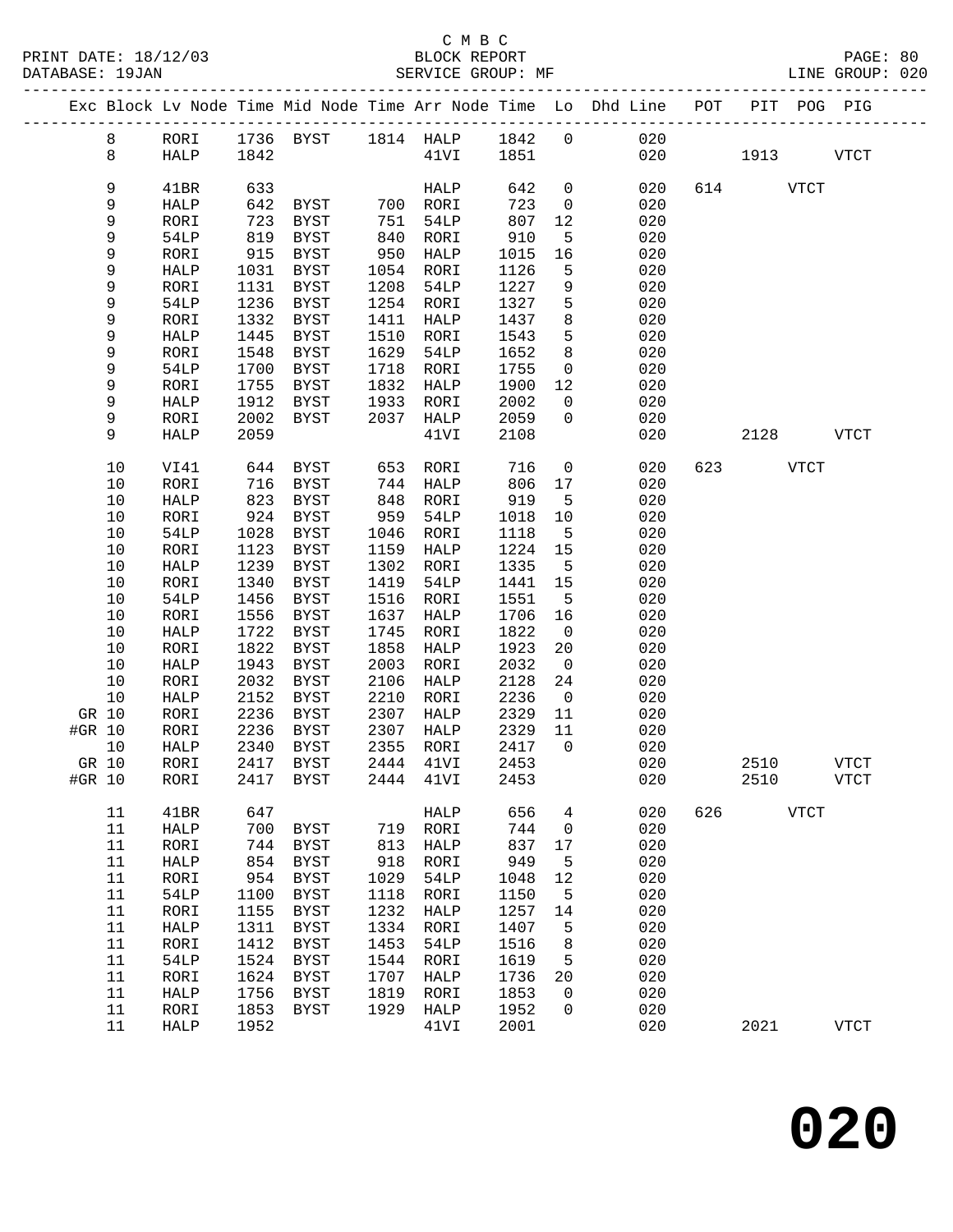|        |       |              |      |                                        |      |           |      |                          | Exc Block Lv Node Time Mid Node Time Arr Node Time Lo Dhd Line POT PIT POG PIG |     |      |             |              |
|--------|-------|--------------|------|----------------------------------------|------|-----------|------|--------------------------|--------------------------------------------------------------------------------|-----|------|-------------|--------------|
|        | 12    | 41BR         | 659  |                                        |      | HALP      | 708  | $\overline{2}$           | 020                                                                            | 638 |      | VTCT        |              |
|        | 12    | HALP         |      | 710 BYST 731 RORI<br>757 BYST 827 HALP |      |           | 757  | $\overline{0}$           | 020                                                                            |     |      |             |              |
|        | 12    | RORI         |      | 757 BYST                               |      |           | 852  | $\mathbf 0$              | 020                                                                            |     |      |             |              |
|        | 12    | HALP         | 852  |                                        |      | 41VI      | 902  |                          | 020                                                                            |     | 925  |             | <b>VTCT</b>  |
|        |       |              |      |                                        |      |           |      |                          |                                                                                |     |      |             |              |
|        | 13    | VI41         | 703  | BYST                                   |      | 712 RORI  | 735  | $\mathsf{O}$             | 020                                                                            | 642 |      | <b>VTCT</b> |              |
|        | 13    | RORI         | 735  | BYST                                   | 804  | 54LP      | 821  | 14                       | 020                                                                            |     |      |             |              |
|        | 13    | 54LP         | 835  | BYST                                   |      | 855 RORI  | 926  | 5                        | 020                                                                            |     |      |             |              |
|        | 13    | RORI         | 931  | BYST                                   | 1006 | HALP      | 1031 | 16                       | 020                                                                            |     |      |             |              |
|        | 13    | HALP         | 1047 | BYST                                   | 1110 | RORI      | 1142 | 5                        | 020                                                                            |     |      |             |              |
|        | 13    | RORI         | 1147 | BYST                                   | 1224 | 54LP      | 1243 | $\,9$                    | 020                                                                            |     |      |             |              |
|        | 13    | 54LP         | 1252 | BYST                                   | 1310 | RORI      | 1343 | $5\phantom{.0}$          | 020                                                                            |     |      |             |              |
|        | 13    | RORI         | 1348 | BYST                                   | 1427 | HALP      | 1453 | 5                        | 020                                                                            |     |      |             |              |
|        | 13    | ${\tt HALP}$ | 1458 | BYST                                   | 1523 | RORI      | 1558 | 5                        | 020                                                                            |     |      |             |              |
|        | 13    | RORI         | 1603 | BYST                                   | 1646 | 54LP      | 1709 | $\overline{9}$           | 020                                                                            |     |      |             |              |
|        | 13    | 54LP         | 1718 | <b>BYST</b>                            | 1736 | RORI      | 1813 | $\overline{0}$           | 020                                                                            |     |      |             |              |
|        | 13    | RORI         | 1813 | BYST                                   | 1849 | HALP      | 1914 | 18                       | 020                                                                            |     |      |             |              |
|        | 13    | HALP         | 1932 | BYST                                   | 1953 | RORI      | 2022 | $\overline{\phantom{0}}$ | 020                                                                            |     |      |             |              |
|        | 13    | RORI         | 2022 | BYST                                   | 2057 | HALP      | 2119 | 17                       | 020                                                                            |     |      |             |              |
|        | 13    | ${\tt HALP}$ | 2136 | BYST                                   | 2155 | RORI      | 2222 | $\overline{\phantom{0}}$ | 020                                                                            |     |      |             |              |
|        | GR 13 | RORI         | 2222 | BYST                                   | 2253 | HALP      | 2315 | 10                       | 020                                                                            |     |      |             |              |
| #GR 13 |       | RORI         | 2222 | BYST                                   | 2253 | HALP      | 2315 | 10                       | 020                                                                            |     |      |             |              |
|        | 13    | HALP         | 2325 | BYST                                   | 2340 | RORI      | 2402 | $\overline{0}$           | 020                                                                            |     |      |             |              |
|        | GR 13 | RORI         | 2402 | <b>BYST</b>                            | 2435 | HALP      | 2452 | 22                       | 020                                                                            |     |      |             |              |
| #GR 13 |       | RORI         | 2402 | BYST                                   | 2435 | HALP      | 2452 | 22                       | 020                                                                            |     |      |             |              |
|        | 13    | HALP         | 2514 | BYST                                   | 2531 | RORI      | 2553 | $\Omega$                 | 020                                                                            |     |      |             |              |
| GR 13  |       | RORI         | 2553 | BYST                                   | 2620 | 41VI      | 2629 |                          | 020                                                                            |     | 2646 |             | ${\tt VTCT}$ |
| #GR 13 |       | RORI         | 2553 | BYST                                   | 2620 | 41VI      | 2629 |                          | 020                                                                            |     | 2646 |             | <b>VTCT</b>  |
|        | 14    | 41BR         | 709  |                                        |      | 54LP      | 714  | $7\phantom{.0}$          | 020                                                                            | 648 |      | <b>VTCT</b> |              |
|        | 14    | 54LP         | 721  | BYST                                   | 738  | RORI      | 804  | $\overline{0}$           | 020                                                                            |     |      |             |              |
|        | 14    | RORI         | 804  | BYST                                   | 834  | 54LP      | 853  | 14                       | 020                                                                            |     |      |             |              |
|        | 14    | 54LP         | 907  | BYST                                   | 926  | RORI      | 957  | 5                        | 020                                                                            |     |      |             |              |
|        | 14    | RORI         | 1002 | BYST                                   | 1038 | HALP      | 1103 | 17                       | 020                                                                            |     |      |             |              |
|        | 14    | HALP         | 1120 | BYST                                   | 1142 | RORI      | 1215 | $5^{\circ}$              | 020                                                                            |     |      |             |              |
|        | 14    | RORI         | 1220 | <b>BYST</b>                            | 1259 | 54LP      | 1321 | 19                       | 020                                                                            |     |      |             |              |
|        | 14    | <b>54LP</b>  | 1340 | BYST                                   | 1358 | RORI      | 1431 | $5^{\circ}$              | 020                                                                            |     |      |             |              |
|        | 14    | RORI         | 1436 | BYST                                   | 1517 | HALP      | 1544 | 12                       | 020                                                                            |     |      |             |              |
|        | 14    | HALP         | 1556 | BYST                                   | 1620 | RORI      | 1656 | $\overline{4}$           | 020                                                                            |     |      |             |              |
|        | 14    | RORI         | 1700 | BYST                                   | 1742 | HALP      | 1811 | 12                       | 020                                                                            |     |      |             |              |
|        | 14    | HALP         | 1823 | BYST                                   | 1845 | RORI      | 1915 | $\Omega$                 | 020                                                                            |     |      |             |              |
|        | 14    | RORI         | 1915 | BYST                                   |      | 1951 HALP | 2014 | $\Omega$                 | 020                                                                            |     |      |             |              |
|        | 14    | HALP         | 2014 |                                        |      | 41VI      | 2023 |                          | 020                                                                            |     | 2043 |             | <b>VTCT</b>  |
|        |       |              |      |                                        |      |           |      |                          |                                                                                |     |      |             |              |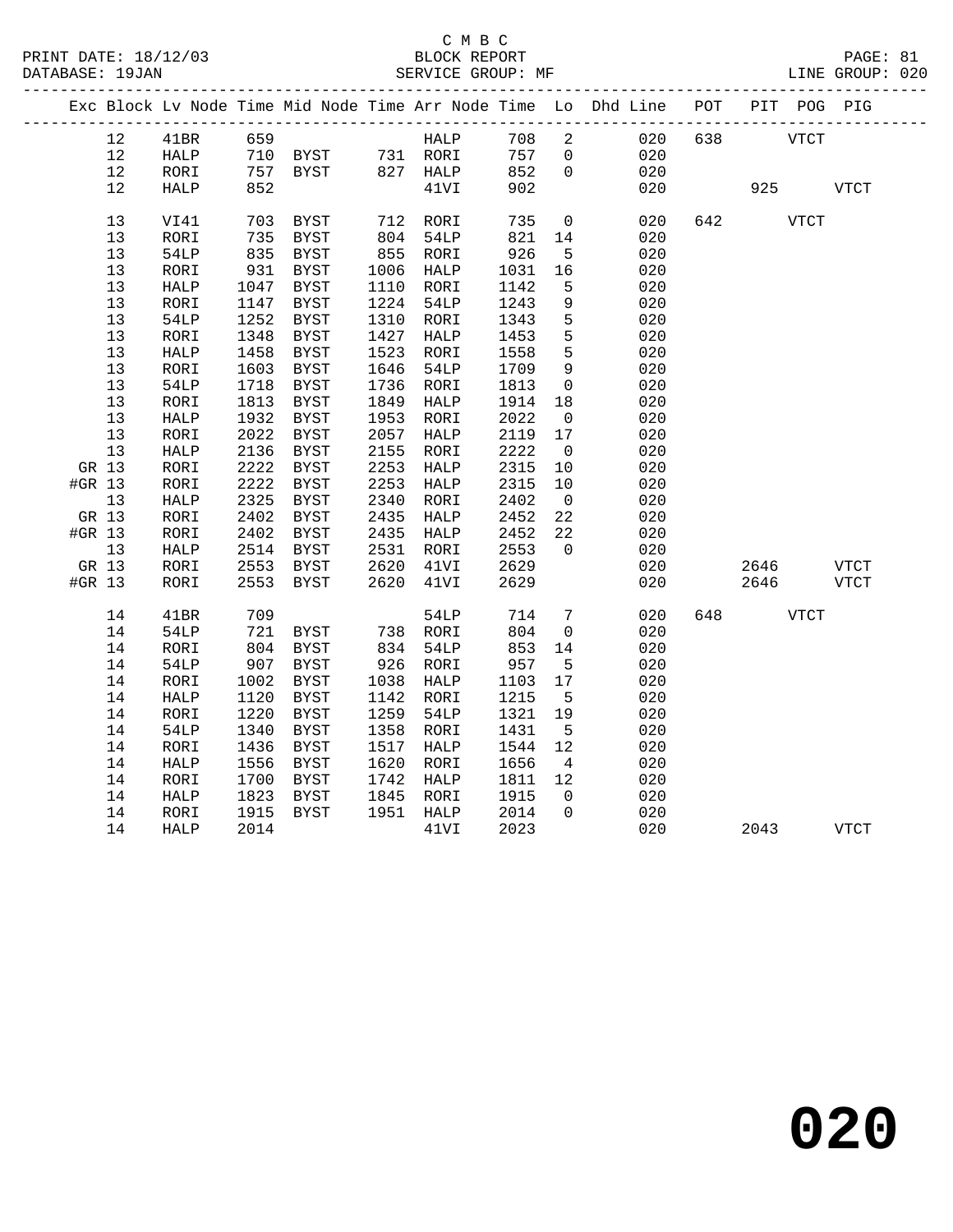|        |    |              |            |               |      |                      |      |                 | Exc Block Lv Node Time Mid Node Time Arr Node Time Lo Dhd Line POT |     |             | PIT POG PIG |             |  |
|--------|----|--------------|------------|---------------|------|----------------------|------|-----------------|--------------------------------------------------------------------|-----|-------------|-------------|-------------|--|
|        | 15 | 41BR         | 731        |               |      | HALP                 | 743  | $5^{\circ}$     | 020                                                                | 708 | <b>VTCT</b> |             |             |  |
|        | 15 | HALP         | 748        | BYST 811 RORI |      |                      | 837  | $\overline{0}$  | 020                                                                |     |             |             |             |  |
|        | 15 | RORI         | 837<br>939 | BYST          |      | 910 54LP<br>958 RORI | 929  | 10              | 020                                                                |     |             |             |             |  |
|        | 15 | <b>54LP</b>  |            | BYST          |      |                      | 1029 | $5\overline{5}$ | 020                                                                |     |             |             |             |  |
|        | 15 | RORI         | 1034       | BYST          | 1110 | HALP                 | 1135 | 17              | 020                                                                |     |             |             |             |  |
|        | 15 | HALP         | 1152       | <b>BYST</b>   | 1214 | RORI                 | 1247 | 5               | 020                                                                |     |             |             |             |  |
|        | 15 | RORI         | 1252       | BYST          | 1331 | 54LP                 | 1353 | 18              | 020                                                                |     |             |             |             |  |
|        | 15 | 54LP         | 1411       | BYST          | 1430 | RORI                 | 1503 | $5^{\circ}$     | 020                                                                |     |             |             |             |  |
|        | 15 | RORI         | 1508       | <b>BYST</b>   | 1549 | HALP                 | 1618 | 10              | 020                                                                |     |             |             |             |  |
|        | 15 | <b>HALP</b>  | 1628       | <b>BYST</b>   | 1652 | RORI                 | 1729 | $\overline{0}$  | 020                                                                |     |             |             |             |  |
|        | 15 | RORI         | 1729       | <b>BYST</b>   | 1807 | HALP                 | 1836 | 15              | 020                                                                |     |             |             |             |  |
|        | 15 | <b>HALP</b>  | 1851       | <b>BYST</b>   | 1913 | RORI                 | 1942 | $\overline{0}$  | 020                                                                |     |             |             |             |  |
|        | 15 | RORI         | 1942       | BYST          | 2017 | HALP                 | 2039 | 18              | 020                                                                |     |             |             |             |  |
|        | 15 | HALP         | 2057       | BYST          | 2116 | RORI                 | 2143 | $\overline{0}$  | 020                                                                |     |             |             |             |  |
| GR 15  |    | RORI         | 2143       | BYST          | 2217 | HALP                 | 2239 | $\mathbf 0$     | 020                                                                |     |             |             |             |  |
| #GR 15 |    | RORI         | 2143       | BYST          | 2217 | HALP                 | 2239 | $\Omega$        | 020                                                                |     |             |             |             |  |
|        | 15 | <b>HALP</b>  | 2239       |               |      | 41VI                 | 2248 |                 | 020                                                                |     | 2305        |             | VTCT        |  |
|        | 16 | 41BR         | 752        |               |      | HALP                 | 803  | 5               | 020                                                                | 729 |             | <b>VTCT</b> |             |  |
|        | 16 | HALP         | 808        | BYST 834 RORI |      |                      | 904  | $4\overline{ }$ | 020                                                                |     |             |             |             |  |
|        | 16 | RORI         | 908        | BYST          | 943  | 54LP                 | 1002 | 10              | 020                                                                |     |             |             |             |  |
|        | 16 | 54LP         | 1012       | <b>BYST</b>   | 1030 | RORI                 | 1102 | 5               | 020                                                                |     |             |             |             |  |
|        | 16 | RORI         | 1107       | <b>BYST</b>   | 1143 | HALP                 | 1208 | 16              | 020                                                                |     |             |             |             |  |
|        | 16 | ${\tt HALP}$ | 1224       | <b>BYST</b>   | 1246 | RORI                 | 1319 | $5\overline{5}$ | 020                                                                |     |             |             |             |  |
|        | 16 | RORI         | 1324       | <b>BYST</b>   | 1403 | 54LP                 | 1425 | 17              | 020                                                                |     |             |             |             |  |
|        | 16 | <b>54LP</b>  | 1442       | <b>BYST</b>   | 1502 | RORI                 | 1535 | $5^{\circ}$     | 020                                                                |     |             |             |             |  |
|        | 16 | RORI         | 1540       | <b>BYST</b>   | 1621 | HALP                 | 1650 | 14              | 020                                                                |     |             |             |             |  |
|        | 16 | HALP         | 1704       | BYST          | 1727 | RORI                 | 1804 | $\overline{0}$  | 020                                                                |     |             |             |             |  |
|        | 16 | RORI         | 1804       | <b>BYST</b>   | 1840 | HALP                 | 1905 | 17              | 020                                                                |     |             |             |             |  |
|        | 16 | HALP         | 1922       | BYST          | 1943 | RORI                 | 2012 | $\overline{0}$  | 020                                                                |     |             |             |             |  |
|        | 16 | RORI         | 2012       | BYST          | 2047 | HALP                 | 2109 | 13              | 020                                                                |     |             |             |             |  |
|        | 16 | HALP         | 2122       | <b>BYST</b>   | 2141 | RORI                 | 2208 | $\mathbf 0$     | 020                                                                |     |             |             |             |  |
| GR 16  |    | RORI         | 2208       | <b>BYST</b>   | 2239 | HALP                 | 2301 | $7\phantom{.0}$ | 020                                                                |     |             |             |             |  |
| #GR 16 |    | RORI         | 2208       | <b>BYST</b>   | 2239 | HALP                 | 2301 | 7               | 020                                                                |     |             |             |             |  |
|        | 16 | HALP         | 2308       | <b>BYST</b>   | 2325 | RORI                 | 2349 | 0               | 020                                                                |     |             |             |             |  |
| GR 16  |    | RORI         | 2349       | <b>BYST</b>   | 2418 | HALP                 | 2438 | 16              | 020                                                                |     |             |             |             |  |
| #GR 16 |    | RORI         | 2349       | <b>BYST</b>   | 2418 | HALP                 | 2438 | 16              | 020                                                                |     |             |             |             |  |
|        | 16 | HALP         | 2454       | <b>BYST</b>   | 2511 | RORI                 | 2533 | $\overline{0}$  | 020                                                                |     |             |             |             |  |
| GR 16  |    | RORI         | 2533       | BYST          | 2606 | HALP                 | 2623 | $\mathsf{O}$    | 020                                                                |     |             |             |             |  |
| #GR 16 |    | RORI         | 2533       | <b>BYST</b>   | 2606 | HALP                 | 2623 | $\Omega$        | 020                                                                |     |             |             |             |  |
|        | 16 | HALP         | 2623       |               |      | 41VI                 | 2629 |                 | 020                                                                |     | 2646        |             | <b>VTCT</b> |  |
|        |    |              |            |               |      |                      |      |                 |                                                                    |     |             |             |             |  |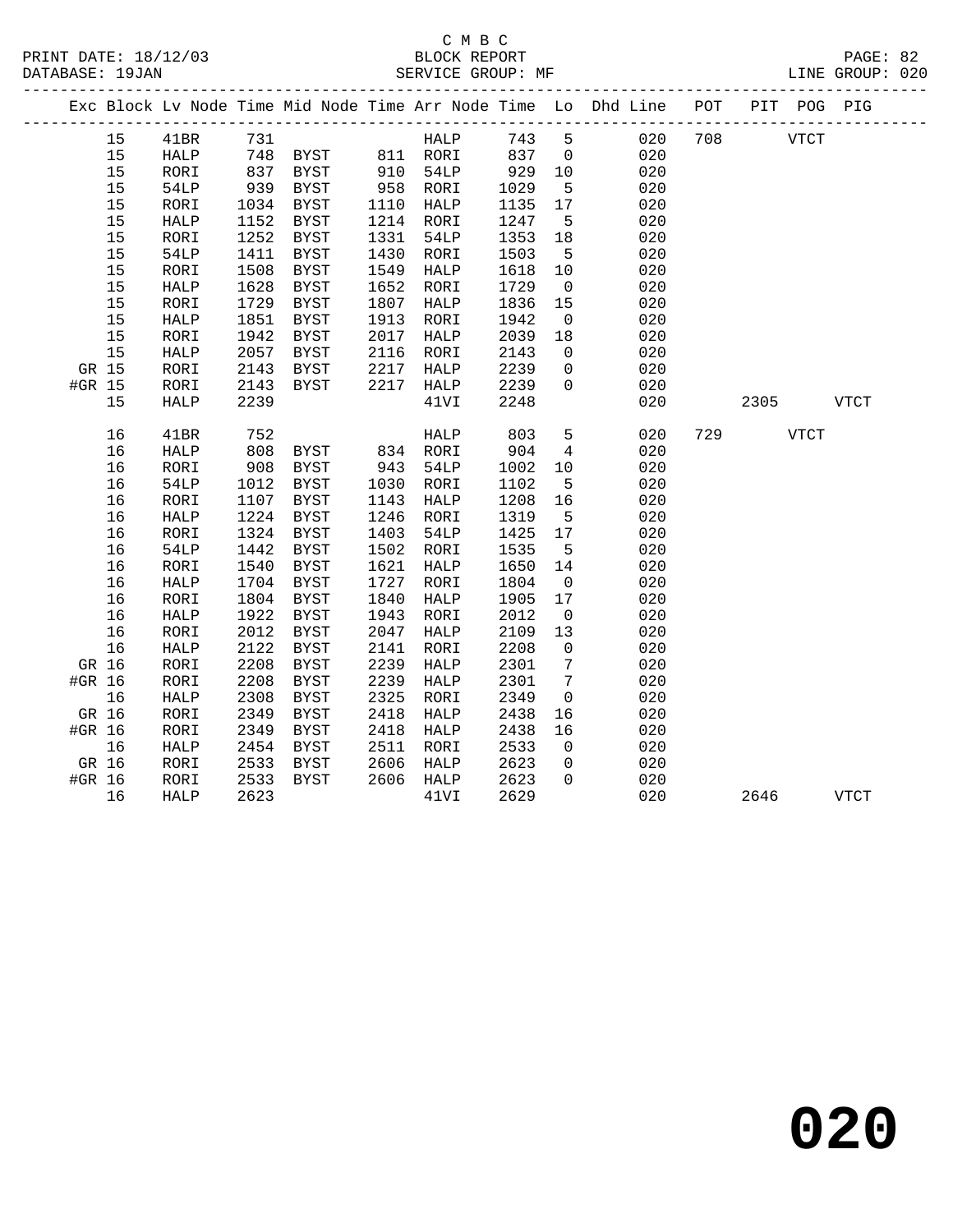|        |    |              |      |                       |      |           |      |                 | Exc Block Lv Node Time Mid Node Time Arr Node Time Lo Dhd Line POT |      |             | PIT POG PIG |             |
|--------|----|--------------|------|-----------------------|------|-----------|------|-----------------|--------------------------------------------------------------------|------|-------------|-------------|-------------|
|        | 20 | 41BR         | 746  |                       |      | 54LP      | 751  | $6\overline{6}$ | 020                                                                | 723  | <b>VTCT</b> |             |             |
|        | 20 | 54LP         |      | 757 BYST 817 RORI 845 |      |           |      | $\overline{0}$  | 020                                                                |      |             |             |             |
|        | 20 | RORI         | 845  | BYST                  |      | 918 HALP  | 943  | 16              | 020                                                                |      |             |             |             |
|        | 20 | HALP         | 959  | BYST                  |      | 1022 RORI | 1054 | $5^{\circ}$     | 020                                                                |      |             |             |             |
|        | 20 | RORI         | 1059 | BYST                  | 1135 | 54LP      | 1154 | 10              | 020                                                                |      |             |             |             |
|        | 20 | 54LP         | 1204 | BYST                  | 1222 | RORI      | 1255 | 5               | 020                                                                |      |             |             |             |
|        | 20 | RORI         | 1300 | BYST                  | 1339 | HALP      | 1405 | 9               | 020                                                                |      |             |             |             |
|        | 20 | HALP         | 1414 | BYST                  | 1438 | RORI      | 1511 | 5               | 020                                                                |      |             |             |             |
|        | 20 | RORI         | 1516 | BYST                  | 1557 | 54LP      | 1620 | $4\overline{4}$ | 020                                                                |      |             |             |             |
|        | 20 | <b>54LP</b>  | 1624 | BYST                  | 1643 | RORI      | 1720 | $\overline{0}$  | 020                                                                |      |             |             |             |
|        | 20 | RORI         | 1720 | BYST                  | 1758 | HALP      | 1827 | 15              | 020                                                                |      |             |             |             |
|        | 20 | <b>HALP</b>  | 1842 | BYST                  | 1904 | RORI      | 1933 | $\overline{0}$  | 020                                                                |      |             |             |             |
|        | 20 | RORI         | 1933 | <b>BYST</b>           | 2008 | HALP      | 2030 | 15              | 020                                                                |      |             |             |             |
|        | 20 | HALP         | 2045 | BYST                  | 2104 | RORI      | 2131 | $\overline{0}$  | 020                                                                |      |             |             |             |
| GR 20  |    | RORI         | 2131 | <b>BYST</b>           | 2205 | HALP      | 2227 | 11              | 020                                                                |      |             |             |             |
| #GR 20 |    | RORI         | 2131 | <b>BYST</b>           | 2205 | HALP      | 2227 | 11              | 020                                                                |      |             |             |             |
|        | 20 | HALP         | 2238 | <b>BYST</b>           | 2255 | RORI      | 2319 | $\overline{0}$  | 020                                                                |      |             |             |             |
| GR 20  |    | RORI         | 2319 | BYST                  | 2348 | HALP      | 2408 | $7\phantom{.0}$ | 020                                                                |      |             |             |             |
| #GR 20 |    | RORI         | 2319 | <b>BYST</b>           | 2348 | HALP      | 2408 | $7\phantom{.0}$ | 020                                                                |      |             |             |             |
|        | 20 | ${\tt HALP}$ | 2415 | BYST                  | 2430 | RORI      | 2452 | $\Omega$        | 020                                                                |      |             |             |             |
| GR 20  |    | RORI         | 2452 | BYST                  | 2519 | 41VI      | 2528 |                 | 020                                                                |      | 2545        |             | <b>VTCT</b> |
| #GR 20 |    | RORI         | 2452 | BYST                  | 2519 | 41VI      | 2528 |                 | 020                                                                |      | 2545        |             | <b>VTCT</b> |
|        | 21 | 41BR         | 1459 |                       |      | HALP      | 1512 | $\overline{0}$  | 020                                                                | 1433 | VTCT        |             |             |
|        | 21 | ${\tt HALP}$ | 1512 | BYST 1537 RORI        |      |           | 1612 | 5               | 020                                                                |      |             |             |             |
|        | 21 | RORI         | 1617 | BYST                  | 1700 | 54LP      | 1723 | 12              | 020                                                                |      |             |             |             |
|        | 21 | 54LP         | 1735 | BYST                  | 1753 | RORI      | 1830 | $\overline{0}$  | 020                                                                |      |             |             |             |
|        | 21 | RORI         | 1830 | BYST                  |      | 1906 HALP | 1929 | 15              | 020                                                                |      |             |             |             |
|        | 21 | <b>HALP</b>  | 1944 |                       |      | 41VI      | 1953 |                 | 020                                                                |      | 2013        |             | <b>VTCT</b> |
|        | 23 | 41BR         | 1255 |                       |      | 54LP      | 1302 | $6\overline{6}$ | 020                                                                | 1232 |             | VTCT        |             |
|        | 23 | 54LP         | 1308 | BYST                  |      | 1326 RORI | 1359 | 5               | 020                                                                |      |             |             |             |
|        | 23 | RORI         | 1404 | BYST                  | 1445 | HALP      | 1512 | 14              | 020                                                                |      |             |             |             |
|        | 23 | <b>HALP</b>  | 1526 | BYST                  | 1551 | RORI      | 1626 | 5               | 020                                                                |      |             |             |             |
|        | 23 | RORI         | 1631 | BYST                  | 1713 | 54LP      | 1736 | 17              | 020                                                                |      |             |             |             |
|        | 23 | <b>54LP</b>  | 1753 | BYST                  | 1811 | RORI      | 1845 | $\overline{0}$  | 020                                                                |      |             |             |             |
|        | 23 | RORI         | 1845 | BYST                  | 1921 | HALP      | 1944 | 11              | 020                                                                |      |             |             |             |
|        | 23 | HALP         | 1955 | BYST                  | 2015 | RORI      | 2044 | $\overline{0}$  | 020                                                                |      |             |             |             |
|        | 23 | RORI         | 2044 | BYST                  |      | 2118 HALP | 2140 | $\mathbf 0$     | 020                                                                |      |             |             |             |
|        | 23 | <b>HALP</b>  | 2140 |                       |      | 41VI      | 2149 |                 | 020                                                                |      | 2209        |             | <b>VTCT</b> |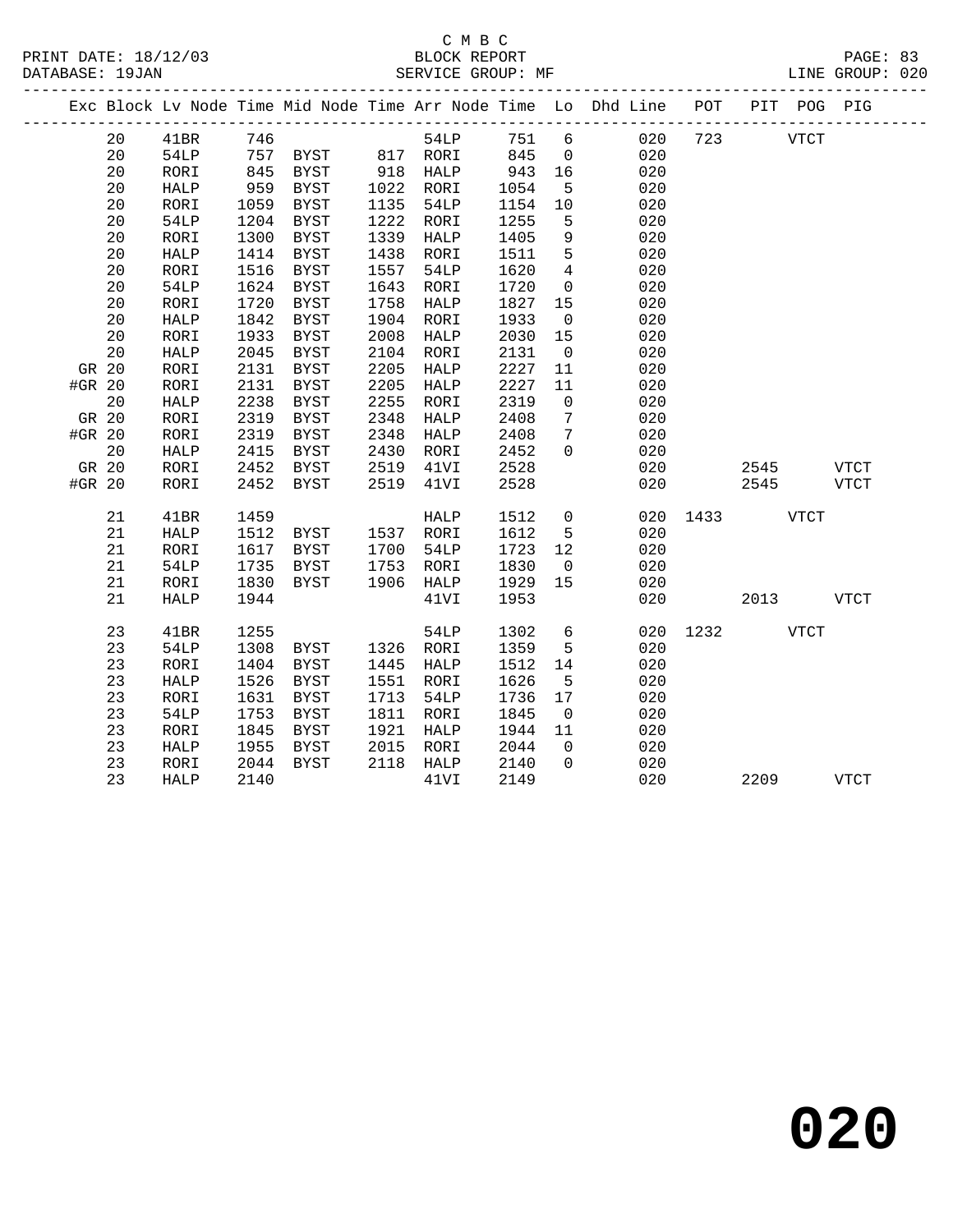| PRINT DATE: 18/12/03<br>DATABASE: 19JAN |              |                                  |                   | 2/03 BLOCK REPORT SERVICE GROUP: MF                                            |      |             | C M B C        |                         |                  | LINE GROUP: 022                                                               |           |     | PAGE: 84   |  |
|-----------------------------------------|--------------|----------------------------------|-------------------|--------------------------------------------------------------------------------|------|-------------|----------------|-------------------------|------------------|-------------------------------------------------------------------------------|-----------|-----|------------|--|
|                                         |              |                                  |                   | 16BA 16 AV & BALACLAVA ST                                                      |      |             |                |                         |                  | 25GR KING EDWARD & GRANVILLE                                                  |           |     |            |  |
|                                         |              |                                  |                   |                                                                                |      |             |                |                         |                  | 63LP 63 LOOP<br>BUB4 BURRARD STATION                                          |           |     |            |  |
|                                         |              |                                  |                   |                                                                                |      |             |                |                         |                  |                                                                               |           |     |            |  |
|                                         |              |                                  |                   |                                                                                |      |             |                |                         |                  | CLBY CLARK & BROADWAY                                                         |           |     |            |  |
| CMJA                                    |              | CAMBIE & JACOMBS                 |                   |                                                                                |      |             |                |                         |                  | DULP WB W 41 AV FS DUNBAR ST                                                  |           |     |            |  |
| GEGR                                    |              |                                  |                   |                                                                                |      |             |                |                         |                  |                                                                               |           |     |            |  |
| HACO                                    |              |                                  |                   |                                                                                |      |             |                |                         |                  | GRBY GRANVILLE & BROADWAY<br>HODM HOWE & DUNSMUIR<br>KN63 KNIGHT & 63 AV      |           |     |            |  |
| KN41                                    |              | KNIGHT & 41 AV                   |                   |                                                                                |      |             |                |                         |                  |                                                                               |           |     |            |  |
| KNLP                                    |              |                                  |                   | KNIGHT STREET LOOP                                                             |      |             |                |                         |                  | KTLP KOOTENAY LOOP                                                            |           |     |            |  |
| MDBY                                    |              |                                  |                   | MACDONALD & BROADWAY                                                           |      |             |                |                         |                  | MRST - SW MARINE STN<br>PNHM - PENDER & HAMILTON<br>REBY - RENFREW & BROADWAY |           |     |            |  |
| NAST                                    |              | NANAIMO STATION<br>PENDER & MAIN |                   |                                                                                |      |             |                |                         |                  |                                                                               |           |     |            |  |
| PNMN                                    |              |                                  |                   |                                                                                |      |             |                |                         |                  |                                                                               |           |     |            |  |
|                                         |              |                                  |                   |                                                                                |      |             |                |                         |                  |                                                                               |           |     |            |  |
|                                         |              |                                  |                   |                                                                                |      |             |                |                         |                  |                                                                               |           |     |            |  |
|                                         |              |                                  |                   | Exc Block Lv Node Time Mid Node Time Arr Node Time Lo Dhd Line POT PIT POG PIG |      |             |                |                         |                  |                                                                               |           |     |            |  |
|                                         | 1 KN41       |                                  |                   |                                                                                |      |             |                |                         |                  |                                                                               |           |     |            |  |
|                                         | $\mathbf{1}$ | KNLP                             |                   |                                                                                |      |             |                |                         |                  |                                                                               |           |     |            |  |
|                                         | $\mathbf{1}$ | BUB4                             |                   |                                                                                |      |             |                |                         |                  |                                                                               |           |     |            |  |
|                                         | $\mathbf{1}$ | KNLP                             |                   | 623 CLBY 640 BUB4 659                                                          |      |             |                |                         |                  | 4 022                                                                         |           |     |            |  |
|                                         | $\mathbf{1}$ | BUB4                             |                   | CLBY 726 KNLP 743                                                              |      |             |                |                         | 6                | 022                                                                           |           |     |            |  |
|                                         | $\mathbf{1}$ | KNLP                             |                   | CLBY                                                                           |      |             |                |                         | 5 <sub>5</sub>   | 022                                                                           |           |     |            |  |
|                                         | $\mathbf 1$  | BUB4                             | 703<br>749<br>842 | CLBY                                                                           |      |             |                | 19                      |                  | 022                                                                           |           |     |            |  |
|                                         | 1            | KNLP                             | 946               | CLBY                                                                           |      | 1006 BUB4   | 1032           | $-5$                    |                  | 022                                                                           |           |     |            |  |
|                                         | $\mathbf 1$  | BUB4                             | 1037              | CLBY                                                                           |      | 1103 KNLP   | 1122           |                         | 9                | 022                                                                           |           |     |            |  |
|                                         | 1            | KNLP                             | 1131              | CLBY                                                                           |      | 1149 BUB4   |                | $5^{\circ}$             |                  | 022                                                                           |           |     |            |  |
|                                         | 1            | BUB4                             | 1222              | CLBY                                                                           |      | 1251 KNLP   | 1217<br>1312   | $7\overline{ }$         |                  | 022                                                                           |           |     |            |  |
|                                         | 1            | KNLP                             | 1319              | CLBY                                                                           |      | 1338 BUB4   | 1406           | $\overline{4}$          |                  | 022                                                                           |           |     |            |  |
|                                         | 1            | BUB4                             | 1410              | CLBY                                                                           |      | 1439 KNLP   | 1502           |                         | 9                | 022                                                                           |           |     |            |  |
|                                         | 1            | KNLP                             | 1511              | CLBY                                                                           |      | 1532 BUB4   | 1558           |                         | 5 <sub>5</sub>   | 022                                                                           |           |     |            |  |
|                                         | 1            | BUB4                             | 1603              | CLBY                                                                           |      | 1634 KNLP   | 1658 11        |                         |                  | 022                                                                           |           |     |            |  |
|                                         | 1            | KNLP                             |                   | 1709 CLBY                                                                      |      |             | 1729 BUB4 1757 | 5                       |                  | 022                                                                           |           |     |            |  |
|                                         | 1            | BUB4                             |                   | 1802 CLBY                                                                      |      | 1832 KN63   | 1851           |                         |                  |                                                                               | 022 1902  |     | VTC        |  |
|                                         | 2            | KN41                             |                   |                                                                                |      |             |                |                         |                  | $0 \qquad \qquad 022$                                                         | 508 — 100 | VTC |            |  |
|                                         | 2            | KNLP                             |                   |                                                                                |      |             |                | $\overline{\mathbf{3}}$ |                  | 022                                                                           |           |     |            |  |
|                                         | 2            | BUB4                             |                   | 606 CLBY 624 KNLP                                                              |      |             | 639            |                         | $6 \quad \sigma$ | 022                                                                           |           |     |            |  |
|                                         | 2            | KNLP                             | 645               | CLBY                                                                           | 702  | BUB4        | 722            | $\overline{4}$          |                  | 022                                                                           |           |     |            |  |
|                                         | 2            | BUB4                             | 726               | CLBY                                                                           | 749  | KNLP        | 806            | 6                       |                  | 022                                                                           |           |     |            |  |
|                                         | $\sqrt{2}$   | $\textsc{KNLP}$                  | 812               | ${\tt CLBY}$                                                                   | 835  | BUB4        | 902            | 5                       |                  | 022                                                                           |           |     |            |  |
|                                         | $\sqrt{2}$   | BUB4                             | 907               | CLBY                                                                           | 933  | KNLP        | 952            | 18                      |                  | 022                                                                           |           |     |            |  |
|                                         | 2            | KNLP                             | 1010              | ${\tt CLBY}$                                                                   | 1030 | BUB4        | 1056           |                         | 5                | 022                                                                           |           |     |            |  |
|                                         | $\sqrt{2}$   | BUB4                             | 1101              | ${\tt CLBY}$                                                                   | 1128 | <b>KNLP</b> | 1147           | 8                       |                  | 022                                                                           |           |     |            |  |
|                                         | $\sqrt{2}$   | KNLP                             | 1155              | ${\tt CLBY}$                                                                   | 1213 | BUB4        | 1241           | 5                       |                  | 022                                                                           |           |     |            |  |
|                                         | $\sqrt{2}$   | BUB4                             | 1246              | CLBY                                                                           | 1315 | KNLP        | 1336           | 15                      |                  | 022                                                                           |           |     |            |  |
|                                         | 2            | KNLP                             | 1351              | ${\tt CLBY}$                                                                   | 1410 | BUB4        | 1438           |                         | 5                | 022                                                                           |           |     |            |  |
|                                         | $\sqrt{2}$   | BUB4                             | 1443              | ${\tt CLBY}$                                                                   | 1512 | KNLP        | 1535           | 8                       |                  | 022                                                                           |           |     |            |  |
|                                         | $\sqrt{2}$   | KNLP                             | 1543              | ${\tt CLBY}$                                                                   | 1605 | BUB4        | 1633           |                         | 5                | 022                                                                           |           |     |            |  |
|                                         | 2            | BUB4                             | 1638              | CLBY                                                                           | 1709 | KN63        | 1730           |                         |                  | 022                                                                           | 1741      |     | <b>VTC</b> |  |
|                                         |              |                                  |                   |                                                                                |      |             |                |                         |                  |                                                                               |           |     |            |  |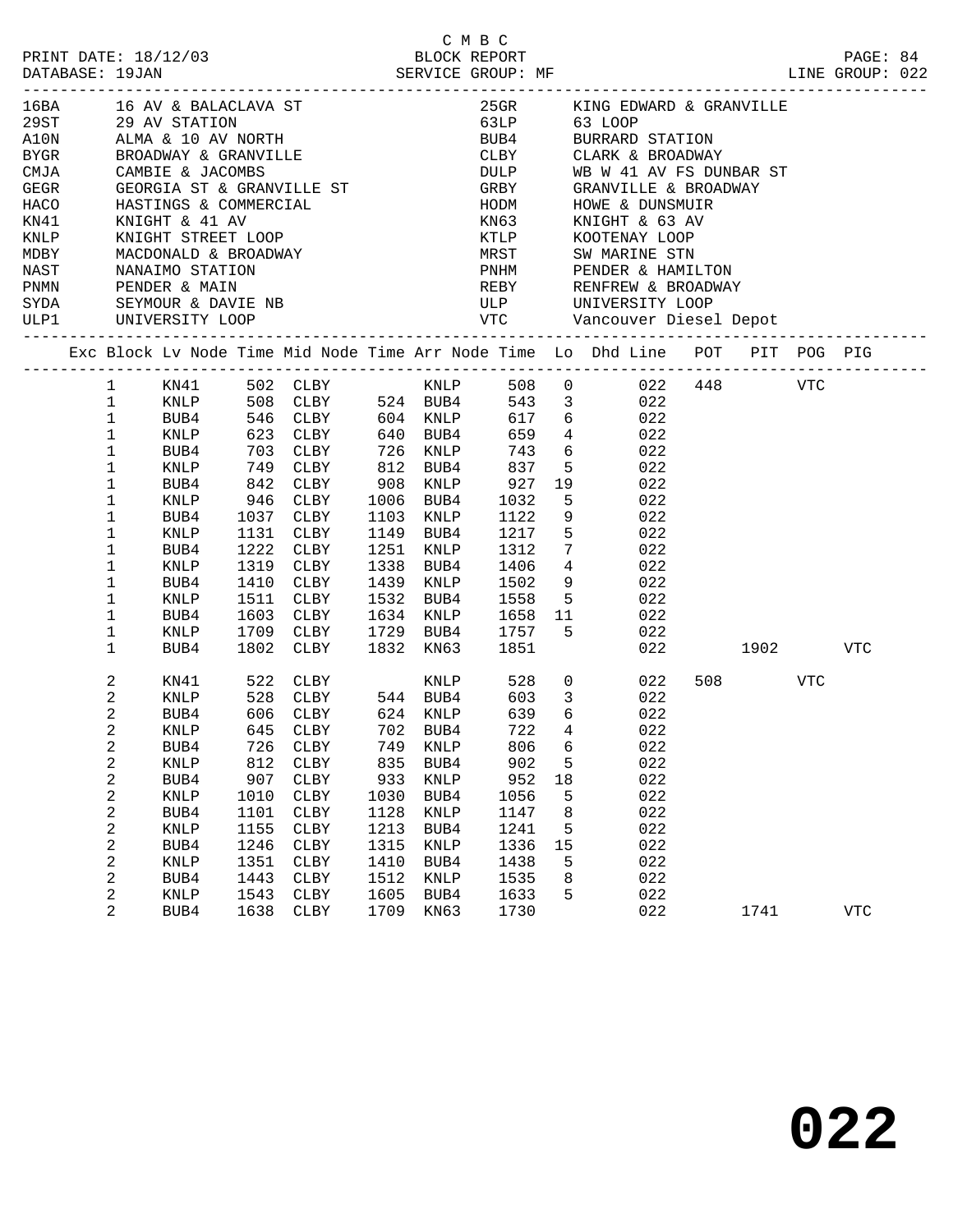|                |                 |              |              |              |                      |              |                   | Exc Block Lv Node Time Mid Node Time Arr Node Time Lo Dhd Line POT PIT POG PIG |     |            |            |            |
|----------------|-----------------|--------------|--------------|--------------|----------------------|--------------|-------------------|--------------------------------------------------------------------------------|-----|------------|------------|------------|
| 3              | KN41            |              | 628 CLBY     |              | KNLP 634             |              | $5^{\circ}$       | 022                                                                            | 611 | <b>VTC</b> |            |            |
| $\mathfrak{Z}$ | KNLP            |              | 639 CLBY     |              | 656 BUB4             | 716          | 5                 | 022                                                                            |     |            |            |            |
| 3              | BUB4            |              | 721 CLBY     |              | 744 KNLP             | 801          | $6\overline{6}$   | 022                                                                            |     |            |            |            |
| $\mathsf{3}$   | KNLP            | 807          | CLBY         | 830          | BUB4                 | 857          | 5                 | 022                                                                            |     |            |            |            |
| 3              | BUB4            | 902          | CLBY         | 928          | KNLP                 | 947          | 11                | 022                                                                            |     |            |            |            |
| 3              | KNLP            | 958          | CLBY         | 1018         | BUB4                 | 1044         | 5                 | 022                                                                            |     |            |            |            |
| 3              | BUB4            | 1049         | CLBY         | 1115         | KNLP                 | 1134         | 9                 | 022                                                                            |     |            |            |            |
| 3              | KNLP            | 1143         | CLBY         | 1201         | BUB4                 | 1229         | 5                 | 022                                                                            |     |            |            |            |
| 3              | BUB4            | 1234         | CLBY         | 1303         | KNLP                 | 1324         | $7\phantom{.0}$   | 022                                                                            |     |            |            |            |
| 3              | KNLP            | 1331         | CLBY         | 1350         | BUB4                 | 1418         | $\overline{4}$    | 022                                                                            |     |            |            |            |
| 3              | BUB4            | 1422         | CLBY         | 1451         | KNLP                 | 1514         | 10                | 022                                                                            |     |            |            |            |
| 3              | KNLP            | 1524         | CLBY         | 1545         | BUB4                 | 1612         | $5^{\circ}$       | 022                                                                            |     |            |            |            |
| 3              | BUB4            | 1617         | CLBY         | 1648         | KNLP                 | 1712         | 12                | 022                                                                            |     |            |            |            |
| 3              | KNLP            | 1724         | CLBY         | 1744         | BUB4                 | 1812         | $6\overline{6}$   | 022                                                                            |     |            |            |            |
| 3              | BUB4            | 1818         | CLBY         | 1848         | KNLP                 | 1909         | 17                | 022                                                                            |     |            |            |            |
| 3              | KNLP            | 1926         | CLBY         | 1942         | BUB4                 | 2003         | 6                 | 022                                                                            |     |            |            |            |
| 3              | BUB4            | 2009         | CLBY         |              | 2034 KNLP            | 2052         | $5^{\circ}$       | 022                                                                            |     |            |            |            |
| 3              | KNLP            | 2057         | CLBY         |              | BUB4<br>2203 KNLP    | 2133         | $6\overline{6}$   | 022<br>022                                                                     |     |            |            |            |
| 3<br>3         | BUB4<br>KNLP    | 2139<br>2231 |              |              | BUB4                 | 2221<br>2303 | 10<br>6           | 022                                                                            |     |            |            |            |
| 3              | BUB4            | 2309         | CLBY         |              | 2331 KN63            | 2347         |                   | 022                                                                            |     | 2356       |            | <b>VTC</b> |
|                |                 |              |              |              |                      |              |                   |                                                                                |     |            |            |            |
| 4              | <b>PNMN</b>     | 636          | CLBY         | 648          | CMJA                 | 713          | $4\overline{ }$   | 022                                                                            |     | 606 700    | <b>VTC</b> |            |
| 4              | CMJA            | 717          |              |              | BUB4                 | 807          | 5                 | 022                                                                            |     |            |            |            |
| 4              | BUB4            | 812          | CLBY         | 837          | KNLP                 | 855          | 11                | 022                                                                            |     |            |            |            |
| 4              | KNLP            |              | 906 CLBY     |              | 929 BUB4             | 956          | $5^{\circ}$       | 022                                                                            |     |            |            |            |
| 4              | BUB4            | 1001         | CLBY         | 1027         | KNLP                 | 1046         | 11                | 022                                                                            |     |            |            |            |
| 4              | KNLP            | 1057         | CLBY         | 1116         | BUB4                 | 1142         | $\overline{4}$    | 022                                                                            |     |            |            |            |
| 4              | BUB4            | 1146         | CLBY         | 1213         | KNLP                 | 1234         | 9                 | 022                                                                            |     |            |            |            |
| 4              | KNLP            | 1243         | CLBY         | 1301         | BUB4                 | 1329         | $5\overline{)}$   | 022                                                                            |     |            |            |            |
| 4<br>4         | BUB4<br>KNLP    | 1334<br>1436 | CLBY<br>CLBY | 1403<br>1455 | KNLP<br>BUB4         | 1424<br>1523 | 12<br>$5^{\circ}$ | 022<br>022                                                                     |     |            |            |            |
| 4              | BUB4            | 1528         | CLBY         | 1557         | KNLP                 | 1620         | 14                | 022                                                                            |     |            |            |            |
| 4              | KNLP            | 1634         | CLBY         | 1654         | BUB4                 | 1722         | 5                 | 022                                                                            |     |            |            |            |
| 4              | BUB4            |              | 1727 CLBY    | 1800         | KN63                 | 1820         |                   | 022                                                                            |     | 1831       |            | VTC        |
|                |                 |              |              |              |                      |              |                   |                                                                                |     |            |            |            |
| 5              | KN41            | 645          | CLBY         |              | KNLP                 | 652          | 5                 | 022                                                                            | 628 |            | <b>VTC</b> |            |
| 5              | KNLP            | 657          | CLBY         |              | 715 BUB4<br>806 KNLP | 737          | 5                 | 022                                                                            |     |            |            |            |
| 5              | BUB4            |              | 742 CLBY     |              | 806 KNLP             | 824          | 8                 | 022                                                                            |     |            |            |            |
| г,             | $\texttt{KNLP}$ |              | 832 CLBY     |              | 855 BUB4             | 922          | 5                 | 022                                                                            |     |            |            |            |
| 5              | BUB4            | 927          | CLBY         | 953          | KNLP                 | 1012         | 11                | 022                                                                            |     |            |            |            |
| 5<br>5         | KNLP            | 1023         | CLBY         | 1042<br>1140 | BUB4                 | 1108         | 5                 | 022<br>022                                                                     |     |            |            |            |
| 5              | BUB4<br>KNLP    | 1113<br>1207 | CLBY<br>CLBY | 1225         | KNLP<br>BUB4         | 1159<br>1253 | 8<br>5            | 022                                                                            |     |            |            |            |
| 5              | BUB4            | 1258         | ${\tt CLBY}$ | 1327         | KNLP                 | 1348         | 13                | 022                                                                            |     |            |            |            |
| 5              | KNLP            | 1401         | ${\tt CLBY}$ | 1420         | BUB4                 | 1448         | 5                 | 022                                                                            |     |            |            |            |
| 5              | BUB4            | 1453         | CLBY         | 1522         | KNLP                 | 1545         | 12                | 022                                                                            |     |            |            |            |
| 5              | KNLP            | 1557         | ${\tt CLBY}$ | 1619         | BUB4                 | 1647         | 5                 | 022                                                                            |     |            |            |            |
| 5              | BUB4            | 1652         | CLBY         | 1725         | KNLP                 | 1747         | 8                 | 022                                                                            |     |            |            |            |
| 5              | KNLP            | 1755         | CLBY         | 1815         | BUB4                 | 1842         | 8                 | 022                                                                            |     |            |            |            |
| 5              | BUB4            | 1850         | CLBY         | 1917         | KN63                 | 1936         |                   | 022                                                                            |     | 1947       |            | <b>VTC</b> |
|                |                 |              |              |              |                      |              |                   |                                                                                |     |            |            |            |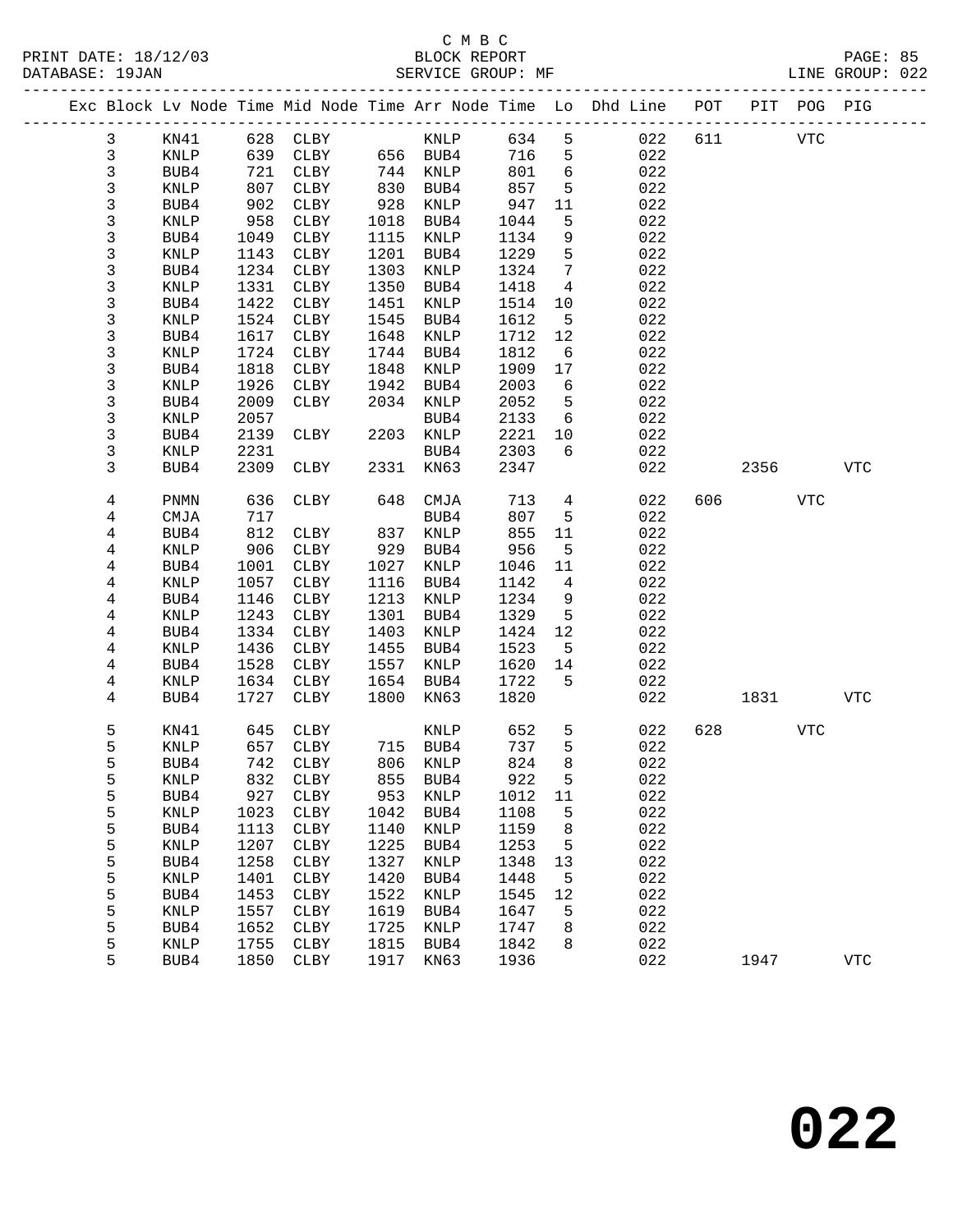|        |              |              |                      |              |                     |                |                     | Exc Block Lv Node Time Mid Node Time Arr Node Time Lo Dhd Line POT |     |      | PIT POG PIG |              |
|--------|--------------|--------------|----------------------|--------------|---------------------|----------------|---------------------|--------------------------------------------------------------------|-----|------|-------------|--------------|
| 6      | KN41         | 541          | CLBY                 |              | KNLP                | 547            | $\mathsf{O}\xspace$ | 022                                                                | 527 |      | <b>VTC</b>  |              |
| 6      | KNLP         | 547          | CLBY                 |              | 604 BUB4            | 623            | $\mathbf{3}$        | 022                                                                |     |      |             |              |
| 6      | BUB4         | 626          | CLBY                 | 644          | KNLP                | 659            | $\overline{7}$      | 022                                                                |     |      |             |              |
| 6      | KNLP         | 706          | CLBY                 | 724          | BUB4                | 747            | 5                   | 022                                                                |     |      |             |              |
| 6      | BUB4         | 752          | CLBY                 | 816          | KNLP                | 834            | 8                   | 022                                                                |     |      |             |              |
| 6      | KNLP         | 842          | CLBY                 | 905          | BUB4                | 932            | 5                   | 022                                                                |     |      |             |              |
| 6      | BUB4         | 937          | CLBY                 | 1003         | KNLP                | 1022           | 13                  | 022                                                                |     |      |             |              |
| 6      | KNLP         | 1035         | CLBY                 | 1054         | BUB4                | 1120           | 4                   | 022                                                                |     |      |             |              |
| 6      | BUB4         | 1124         | CLBY                 | 1151         | KNLP                | 1210           | 9                   | 022                                                                |     |      |             |              |
| 6      | KNLP         | 1219         | CLBY                 | 1237         | BUB4                | 1305           | 5                   | 022                                                                |     |      |             |              |
| 6      | BUB4         | 1310         | CLBY                 | 1339         | KNLP                | 1400           | 11                  | 022                                                                |     |      |             |              |
| 6      | KNLP         | 1411         | CLBY                 | 1430         | BUB4                | 1458           | 5                   | 022                                                                |     |      |             |              |
| 6      | BUB4         | 1503         | CLBY                 | 1532         | KNLP                | 1555           | 9                   | 022                                                                |     |      |             |              |
| 6      | KNLP         | 1604         | CLBY                 | 1626         | BUB4                | 1654           | 5                   | 022                                                                |     |      |             |              |
| 6      | BUB4         | 1659         | CLBY                 | 1732         | KN63                | 1752           |                     | 022                                                                |     | 1803 |             | <b>VTC</b>   |
| 7      | KN41         | 721          | CLBY                 |              | KNLP                | 730            | 5                   | 022                                                                | 704 |      | <b>VTC</b>  |              |
| 7      | KNLP         | 735          | CLBY                 | 757          | BUB4                | 822            | 5                   | 022                                                                |     |      |             |              |
| 7      | BUB4         | 827          | CLBY                 | 853          | KNLP                | 912            | 10                  | 022                                                                |     |      |             |              |
| 7      | KNLP         | 922          | CLBY                 | 942          | BUB4                | 1008           | 5                   | 022                                                                |     |      |             |              |
| 7      | BUB4         | 1013         | CLBY                 | 1039         | KNLP                | 1058           | 11                  | 022                                                                |     |      |             |              |
| 7      | KNLP         | 1109         | CLBY                 | 1128         | BUB4                | 1154           | 4                   | 022                                                                |     |      |             |              |
| 7      | BUB4         | 1158         | CLBY                 | 1225         | KNLP                | 1246           | 9                   | 022                                                                |     |      |             |              |
| 7      | KNLP         | 1255         | CLBY                 | 1313         | BUB4                | 1341           | 5                   | 022                                                                |     |      |             |              |
| 7      | BUB4         | 1346         | CLBY                 | 1415         | KNLP                | 1436           | 14                  | 022                                                                |     |      |             |              |
| 7      | KNLP         | 1450         | CLBY                 | 1509         | BUB4                | 1537           | 5                   | 022                                                                |     |      |             |              |
| 7      | BUB4         | 1542         | CLBY                 | 1611         | $\textsc{KNLP}$     | 1635           | 13                  | 022                                                                |     |      |             |              |
| 7      | KNLP         | 1648         | CLBY                 | 1708         | BUB4                | 1736           | 5                   | 022                                                                |     |      |             |              |
| 7      | BUB4         | 1741         | CLBY                 | 1812         | KN63                | 1831           |                     | 022                                                                |     | 1842 |             | <b>VTC</b>   |
| 8      | KN41         | 722          | CLBY                 | 733          | BUB4                | 757            | 5                   | 022                                                                | 705 |      | VTC         |              |
| 8      | BUB4         | 802          | CLBY                 | 827          | KNLP                | 845            | 9                   | 022                                                                |     |      |             |              |
| 8      | KNLP         | 854          | CLBY                 | 917          | BUB4                | 944            | 5                   | 022                                                                |     |      |             |              |
| 8      | BUB4         | 949          | CLBY                 | 1015         | KNLP                | 1034           | 12                  | 022                                                                |     |      |             |              |
| 8      | KNLP         | 1046         | CLBY                 | 1105         | BUB4                | 1131           | 4                   | 022                                                                |     |      |             |              |
| 8      | BUB4         | 1135         | CLBY                 | 1202         | KNLP                | 1223           | 8                   | 022                                                                |     |      |             |              |
| 8      | KNLP         | 1231         | CLBY                 | 1249         | BUB4                | 1317           | 5                   | 022                                                                |     |      |             |              |
| 8      | BUB4         | 1322<br>1422 | CLBY                 | 1351         | KNLP                | 1412           | 10                  | 022                                                                |     |      |             |              |
| 8      | KNLP         |              | CLBY<br>1513 CLBY    | 1441         | BUB4<br>1542 KNLP   | 1509<br>1605 6 | 4                   | 022                                                                |     |      |             |              |
| 8      | BUB4         |              |                      |              |                     |                |                     | 022<br>022                                                         |     |      |             |              |
| 8<br>8 | KNLP<br>BUB4 | 1611<br>1706 | CLBY<br>${\tt CLBY}$ | 1633<br>1739 | BUB4<br><b>KNLP</b> | 1701<br>1801   | 5<br>6              | 022                                                                |     |      |             |              |
| 8      | KNLP         | 1807         | CLBY                 | 1827         | BUB4                | 1854           | 8                   | 022                                                                |     |      |             |              |
| 8      | BUB4         | 1902         | CLBY                 | 1929         | KNLP                | 1948           | 8                   | 022                                                                |     |      |             |              |
| 8      | KNLP         | 1956         | CLBY                 | 2012         | BUB4                | 2033           | 6                   | 022                                                                |     |      |             |              |
| 8      | BUB4         | 2039         | CLBY                 | 2104         | KNLP                | 2122           | 6                   | 022                                                                |     |      |             |              |
| 8      | KNLP         | 2128         |                      |              | BUB4                | 2203           | 6                   | 022                                                                |     |      |             |              |
| 8      | BUB4         | 2209         | <b>CLBY</b>          | 2231         | KNLP                | 2248           | 13                  | 022                                                                |     |      |             |              |
| 8      | KNLP         | 2301         |                      |              | BUB4                | 2333           | 6                   | 022                                                                |     |      |             |              |
| 8      | BUB4         | 2339         | CLBY                 | 2401         | KN63                | 2417           |                     | 022                                                                |     | 2426 |             | $_{\rm VTC}$ |
|        |              |              |                      |              |                     |                |                     |                                                                    |     |      |             |              |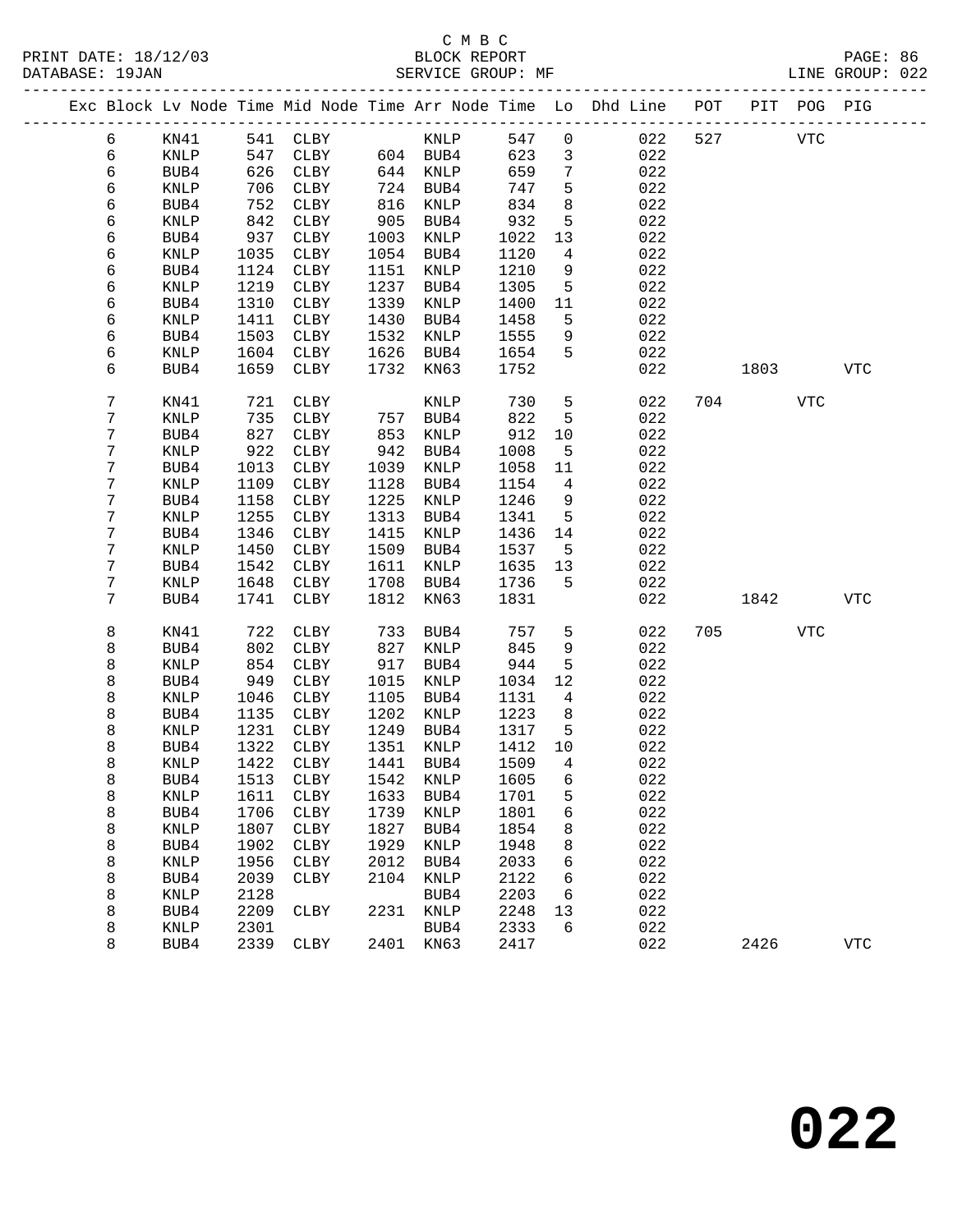|         |             |      |          |      |          |      |                 | Exc Block Lv Node Time Mid Node Time Arr Node Time Lo Dhd Line | POT |                        | PIT POG PIG |                |
|---------|-------------|------|----------|------|----------|------|-----------------|----------------------------------------------------------------|-----|------------------------|-------------|----------------|
| 9       | KN41        |      | 730 CLBY |      | KNLP     | 739  | 5               | 022                                                            | 713 |                        | VTC         |                |
| 9       | <b>KNLP</b> | 744  | CLBY     |      | 807 BUB4 | 832  | 5               | 022                                                            |     |                        |             |                |
| 9       | BUB4        | 837  | CLBY     | 903  | KNLP     | 922  | 12              | 022                                                            |     |                        |             |                |
| 9       | <b>KNLP</b> | 934  | CLBY     | 954  | BUB4     | 1020 | 5               | 022                                                            |     |                        |             |                |
| 9       | BUB4        | 1025 | CLBY     | 1051 | KNLP     | 1110 | 9               | 022                                                            |     |                        |             |                |
| 9       | KNLP        | 1119 | CLBY     | 1137 | BUB4     | 1205 | $5\phantom{.0}$ | 022                                                            |     |                        |             |                |
| 9       | BUB4        | 1210 | CLBY     | 1239 | KNLP     | 1300 | 8               | 022                                                            |     |                        |             |                |
| 9       | KNLP        | 1308 | CLBY     | 1326 | BUB4     | 1354 | 4               | 022                                                            |     |                        |             |                |
| 9       | BUB4        | 1358 | CLBY     | 1427 | KNLP     | 1448 | 9               | 022                                                            |     |                        |             |                |
| 9       | KNLP        | 1457 | CLBY     | 1516 | BUB4     | 1544 | 5               | 022                                                            |     |                        |             |                |
| 9       | BUB4        | 1549 | CLBY     | 1619 | KNLP     | 1643 | 12              | 022                                                            |     |                        |             |                |
| 9       | KNLP        | 1655 | CLBY     | 1715 | BUB4     | 1743 | 5               | 022                                                            |     |                        |             |                |
| 9       | BUB4        | 1748 | CLBY     | 1818 | KNLP     | 1839 | 13              | 022                                                            |     |                        |             |                |
| 9       | KNLP        | 1852 | CLBY     | 1911 | BUB4     | 1933 | 6               | 022                                                            |     |                        |             |                |
| 9       | BUB4        | 1939 | CLBY     | 2004 | KNLP     | 2023 | 4               | 022                                                            |     |                        |             |                |
| 9       | KNLP        | 2027 | CLBY     | 2043 | BUB4     | 2103 | 6               | 022                                                            |     |                        |             |                |
| 9       | BUB4        | 2109 | CLBY     | 2133 | KNLP     | 2151 | 7               | 022                                                            |     |                        |             |                |
| 9       | KNLP        | 2158 |          |      | BUB4     | 2233 | 6               | 022                                                            |     |                        |             |                |
| 9       | BUB4        | 2239 | CLBY     | 2301 | KN63     | 2317 |                 | 022                                                            |     | 2326                   |             | <b>VTC</b>     |
| 11      | KN41        | 650  | CLBY     |      | KNLP     | 657  | 5               | 022                                                            | 633 |                        | VTC         |                |
| 11      | KNLP        | 702  | CLBY     |      | 720 BUB4 | 742  | 5               | 022                                                            |     |                        |             |                |
| 11      | BUB4        | 747  | CLBY     | 811  | KN63     | 827  |                 | 022                                                            |     | 838                    |             | <b>VTC</b>     |
| 12      | KN41        | 602  | CLBY     |      | KNLP     | 608  | 0               | 022                                                            | 548 |                        | VTC         |                |
| 12      | KNLP        | 608  | CLBY     | 625  | BUB4     | 644  | 2               | 022                                                            |     |                        |             |                |
| 12      | BUB4        | 646  | CLBY     | 707  | KNLP     | 723  | 5               | 022                                                            |     |                        |             |                |
| 12      | KNLP        | 728  | CLBY     | 748  | BUB4     | 812  | 5               | 022                                                            |     |                        |             |                |
| 12      | BUB4        | 817  | CLBY     | 843  | KN63     | 900  |                 | 022                                                            |     | 911                    |             | <b>VTC</b>     |
| 13      | KN41        | 622  | CLBY     |      | KNLP     | 628  | 5               | 022                                                            | 605 |                        | <b>VTC</b>  |                |
| 13      | KNLP        | 633  | CLBY     | 650  | BUB4     | 709  | $\overline{4}$  | 022                                                            |     |                        |             |                |
| 13      | BUB4        | 713  | CLBY     | 736  | KNLP     | 753  | 9               | 022                                                            |     |                        |             |                |
| 13      | KNLP        | 802  | CLBY     | 825  | BUB4     | 852  | 5               | 022                                                            |     |                        |             |                |
| 13      | BUB4        | 857  | CLBY     | 923  | KN63     | 940  |                 | 022                                                            |     | 951                    |             | <b>VTC</b>     |
| 14      | KN41        | 637  | CLBY     |      | KNLP     | 644  | 6               | 022                                                            | 620 |                        | VTC         |                |
| 14      | KNLP        | 650  | CLBY     |      | 707 BUB4 | 727  | $\overline{4}$  | 022                                                            |     |                        |             |                |
| 14      | BUB4        | 731  | CLBY     |      | 755 KNLP | 813  | 5               | 022                                                            |     |                        |             |                |
| 14 KNLP |             |      | 818 CLBY |      | 841 BUB4 | 908  | 5               | 022                                                            |     |                        |             |                |
| 14      | BUB4        | 913  | CLBY     | 939  | KN63     | 956  |                 | 022                                                            |     | 1007                   |             | ${\hbox{VTC}}$ |
| 15      | KN41        | 640  | CLBY     |      | KNLP     | 647  | 5               | 022                                                            |     | 623 and $\overline{a}$ | <b>VTC</b>  |                |
| 15      | KNLP        | 652  | CLBY     | 710  | BUB4     | 732  | 4               | 022                                                            |     |                        |             |                |
| 15      | BUB4        | 736  | CLBY     | 800  | KNLP     | 818  | 7               | 022                                                            |     |                        |             |                |
| 15      | KNLP        | 825  | CLBY     | 848  | BUB4     | 915  | 5               | 022                                                            |     |                        |             |                |
| 15      | BUB4        | 920  | CLBY     | 946  | KN63     | 1003 |                 | 022                                                            |     | 1014                   |             | ${\tt VTC}$    |
| 16      | KN41        | 658  | CLBY     |      | KNLP     | 705  | 6               | 022                                                            | 641 |                        | VTC         |                |
| 16      | KNLP        | 711  | CLBY     |      | 729 BUB4 | 752  | 5               | 022                                                            |     |                        |             |                |
| 16      | BUB4        | 757  | CLBY     | 821  | KN63     | 837  |                 | 022                                                            |     |                        | 848         | <b>VTC</b>     |
| 17      | KN41        | 704  | CLBY     |      | KNLP     | 713  | 5               | 022                                                            | 647 |                        | <b>VTC</b>  |                |
| 17      | <b>KNLP</b> | 718  | CLBY     |      | 738 BUB4 | 802  | 5               | 022                                                            |     |                        |             |                |
| 17      | BUB4        | 807  | CLBY     |      | 832 KN63 | 848  |                 | 022                                                            |     | 859                    |             | <b>VTC</b>     |
|         |             |      |          |      |          |      |                 |                                                                |     |                        |             |                |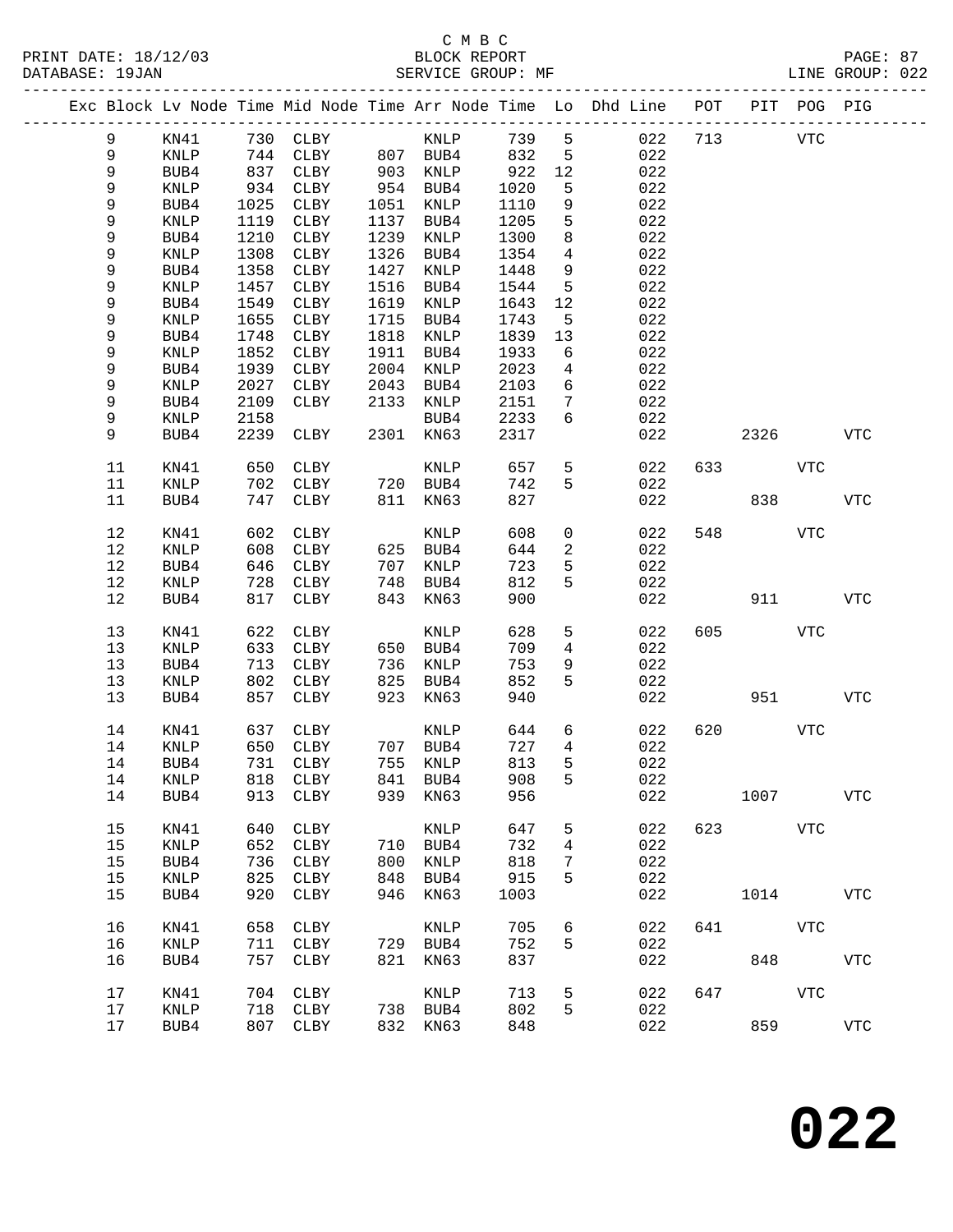|        |         |                 |      | Exc Block Lv Node Time Mid Node Time Arr Node Time Lo Dhd Line POT PIT POG PIG |      |             |       |                 |                 |     |          |              |            |              |
|--------|---------|-----------------|------|--------------------------------------------------------------------------------|------|-------------|-------|-----------------|-----------------|-----|----------|--------------|------------|--------------|
|        | 18      | KN41            |      | 715 CLBY                                                                       |      | KNLP        | 724 6 |                 |                 | 022 | 658      |              | VTC        |              |
|        | 18      | KNLP            |      | $730$ CLBY $752$ BUB4                                                          |      |             | 817   | 5               |                 | 022 |          |              |            |              |
|        | 18      | BUB4            |      | 822 CLBY                                                                       |      | 848 KN63    | 905   |                 |                 | 022 |          |              | 916 70     | <b>VTC</b>   |
|        |         |                 |      |                                                                                |      |             |       |                 |                 |     |          |              |            |              |
|        | 19      | KN41            | 726  | CLBY                                                                           |      | KNLP        | 735   | 5 <sub>5</sub>  |                 | 022 | 709      |              | VTC        |              |
|        | 19      | KNLP            | 740  | CLBY                                                                           |      | 802 BUB4    | 827   | 5               |                 | 022 |          |              |            |              |
|        | 19      | BUB4            | 832  | CLBY                                                                           | 858  | KN63        | 915   |                 |                 | 022 |          | 926          |            | <b>VTC</b>   |
|        |         |                 |      |                                                                                |      |             |       |                 |                 |     |          |              |            |              |
|        | 20      | KN41            | 740  | CLBY                                                                           |      | KNLP        | 749   | 5               |                 | 022 | 723      | VTC          |            |              |
|        | 20      | KNLP            |      | 754 CLBY                                                                       |      | 817 BUB4    | 842   | 5               |                 | 022 |          |              |            |              |
|        | 20      | BUB4            |      | 847 CLBY                                                                       |      | KN63        | 930   |                 |                 | 022 |          |              | 941 7      | <b>VTC</b>   |
|        |         |                 |      |                                                                                | 913  |             |       |                 |                 |     |          |              |            |              |
|        | 21      | KN41            | 742  | CLBY                                                                           |      | KNLP        | 751   | 6               |                 | 022 |          | 725 VTC      |            |              |
|        |         |                 |      |                                                                                |      |             |       |                 |                 |     |          |              |            |              |
|        | 21      | KNLP            |      | 757 CLBY                                                                       |      | 820 BUB4    | 847   | 5               |                 | 022 |          |              |            |              |
|        | 21      | BUB4            | 852  | CLBY                                                                           | 918  | KN63        | 935   |                 |                 | 022 |          |              | 946        | <b>VTC</b>   |
|        | 30      |                 |      |                                                                                |      |             |       |                 |                 |     |          | 022 1306 VTC |            |              |
|        |         | KN41            | 1325 | CLBY                                                                           |      | KNLP        | 1334  | $\overline{7}$  |                 |     |          |              |            |              |
|        | 30      | KNLP            | 1341 | CLBY                                                                           |      | 1400 BUB4   | 1428  | 5               |                 | 022 |          |              |            |              |
|        | 30      | BUB4            | 1433 | CLBY                                                                           | 1502 | KNLP        | 1525  | 13              |                 | 022 |          |              |            |              |
|        | 30      | KNLP            | 1538 | CLBY                                                                           | 1559 | BUB4        | 1626  | 5               |                 | 022 |          |              |            |              |
|        | 30      | BUB4            | 1631 | CLBY                                                                           | 1702 | KNLP        | 1725  | 9               |                 | 022 |          |              |            |              |
|        | 30      | $\textsc{KNLP}$ | 1734 | CLBY                                                                           | 1754 | BUB4        | 1822  | $6\overline{6}$ |                 | 022 |          |              |            |              |
|        | 30      | BUB4            | 1828 | CLBY                                                                           | 1858 | KN63        | 1917  |                 |                 | 022 |          | 1928         |            | <b>VTC</b>   |
|        |         |                 |      |                                                                                |      |             |       |                 |                 |     |          |              |            |              |
| FR 31  |         | ULP             | 1349 | $25$ GR                                                                        |      | 1414 NAST   | 1437  | 15              | 20 <sub>o</sub> |     |          | 025 1321     | VTC        |              |
| FR 31  |         | PNMN            | 1512 | CLBY                                                                           |      | 1528 CMJA   | 1601  | 8 <sup>8</sup>  |                 | 022 |          |              |            |              |
| #FR 31 |         | PNMN            | 1512 | CLBY                                                                           |      | 1528 CMJA   | 1601  | 8 <sup>8</sup>  |                 |     | 022 1442 |              | VTC        |              |
|        | 31      | CMJA            | 1609 |                                                                                |      | BUB4        | 1708  | 5               |                 | 022 |          |              |            |              |
|        | 31      | BUB4            | 1713 | CLBY                                                                           |      | 1746 KN63   | 1806  |                 |                 | 022 |          | 1817         |            | VTC          |
|        |         |                 |      |                                                                                |      |             |       |                 |                 |     |          |              |            |              |
|        | 32      | KN41            | 1413 | CLBY                                                                           |      | KNLP        | 1422  | $7\phantom{.0}$ |                 |     |          | 022 1354     | VTC        |              |
|        | 32      | KNLP            | 1429 | CLBY                                                                           | 1448 | BUB4        | 1516  | 5               |                 | 022 |          |              |            |              |
|        | 32      | BUB4            | 1521 | CLBY                                                                           | 1550 | KNLP        | 1613  | 14              |                 | 022 |          |              |            |              |
|        | 32      | KNLP            | 1627 | CLBY                                                                           | 1647 | BUB4        | 1715  | 5               |                 | 022 |          |              |            |              |
|        | 32      | BUB4            | 1720 | CLBY                                                                           | 1753 | KNLP        | 1815  | $7\phantom{.0}$ |                 | 022 |          |              |            |              |
|        | 32      | KNLP            | 1822 | CLBY                                                                           | 1842 | BUB4        | 1906  | 8               |                 | 022 |          |              |            |              |
|        | 32      | BUB4            | 1914 | CLBY                                                                           | 1941 | KNLP        | 2000  | 11              |                 | 022 |          |              |            |              |
|        | 32      |                 | 2011 |                                                                                | 2027 | BUB4        | 2048  | 6               |                 | 022 |          |              |            |              |
|        |         | KNLP            |      | CLBY                                                                           |      |             |       |                 |                 |     |          |              |            |              |
|        | 32      | BUB4            |      | 2054 CLBY                                                                      |      | 2119 KNLP   | 2137  | 6               |                 | 022 |          |              |            |              |
|        | 32 KNLP |                 |      | 2143                                                                           |      | BUB4 2218 6 |       |                 |                 | 022 |          |              |            |              |
|        | 32      | BUB4            | 2224 | CLBY                                                                           |      | 2246 KNLP   | 2303  | 13              |                 | 022 |          |              |            |              |
|        | 32      | KNLP            | 2316 |                                                                                |      | BUB4        | 2348  | 13              |                 | 022 |          |              |            |              |
| GR 32  |         | BUB4            | 2401 | CLBY                                                                           | 2422 | KNLP        | 2437  | $\overline{4}$  |                 | 022 |          |              |            |              |
| #GR 32 |         | BUB4            | 2401 | CLBY                                                                           | 2422 | KNLP        | 2437  | 4               |                 | 022 |          |              |            |              |
|        | 32      | KNLP            | 2441 | CLBY                                                                           | 2453 | BUB4        | 2512  |                 |                 | 022 |          | 2531         |            | <b>VTC</b>   |
|        |         |                 |      |                                                                                |      |             |       |                 |                 |     |          |              |            |              |
|        | 33      | KN41            | 1425 | CLBY                                                                           |      | KNLP        | 1434  | 9               |                 |     | 022 1406 |              | <b>VTC</b> |              |
|        | 33      | $\textsc{KNLP}$ | 1443 | CLBY                                                                           |      | 1502 BUB4   | 1530  | 5               |                 | 022 |          |              |            |              |
|        | 33      | BUB4            | 1535 | CLBY                                                                           | 1604 | KNLP        | 1628  | 13              |                 | 022 |          |              |            |              |
|        | 33      | $\textsc{KNLP}$ | 1641 | CLBY                                                                           | 1701 | BUB4        | 1729  | 5               |                 | 022 |          |              |            |              |
|        | 33      | BUB4            | 1734 | CLBY                                                                           | 1805 | KNLP        | 1826  | 8               |                 | 022 |          |              |            |              |
|        | 33      | KNLP            | 1834 | CLBY                                                                           | 1854 | BUB4        | 1918  | 8               |                 | 022 |          |              |            |              |
|        | 33      | BUB4            | 1926 | CLBY                                                                           | 1953 | KN63        | 2011  |                 |                 | 022 |          | 2022         |            | $_{\rm VTC}$ |
|        |         |                 |      |                                                                                |      |             |       |                 |                 |     |          |              |            |              |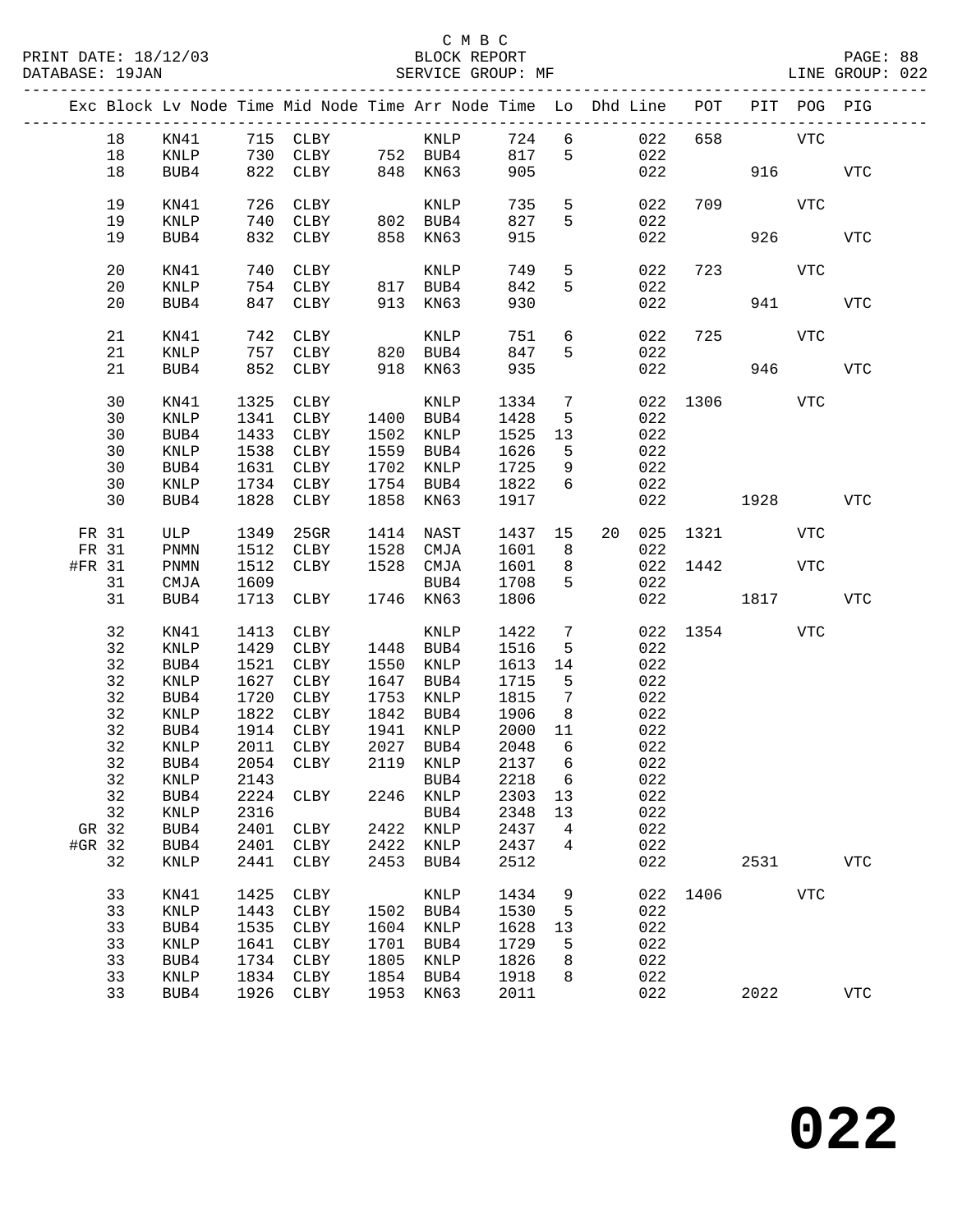|        |    | _______________ |      | Exc Block Lv Node Time Mid Node Time Arr Node Time Lo Dhd Line POT |      |           |         |                 |       |          |      | PIT POG PIG |            |
|--------|----|-----------------|------|--------------------------------------------------------------------|------|-----------|---------|-----------------|-------|----------|------|-------------|------------|
|        | 34 | KN41            | 1449 | CLBY                                                               |      | KNLP      | 1458    | 6               |       | 022 1430 |      | <b>VTC</b>  |            |
|        | 34 | $\texttt{KNLP}$ | 1504 | CLBY                                                               |      | 1525 BUB4 | 1551    | $5^{\circ}$     | 022   |          |      |             |            |
|        | 34 | BUB4            | 1556 | CLBY                                                               |      | 1626 KNLP | 1650 12 |                 | 022   |          |      |             |            |
|        | 34 | $\texttt{KNLP}$ | 1702 | CLBY                                                               |      | 1722 BUB4 | 1750    | 5               | 022   |          |      |             |            |
|        | 34 | BUB4            | 1755 | CLBY                                                               | 1825 | KN63      | 1844    |                 | 022   |          | 1855 |             | <b>VTC</b> |
|        |    |                 |      |                                                                    |      |           |         |                 |       |          |      |             |            |
|        | 35 | KN41            | 1501 | CLBY                                                               |      | KNLP      | 1510    | 7               | 022   | 1442     |      | <b>VTC</b>  |            |
|        | 35 | KNLP            | 1517 | CLBY                                                               | 1538 | BUB4      | 1605    | 5               | 022   |          |      |             |            |
|        | 35 | BUB4            | 1610 | CLBY                                                               | 1641 | KNLP      | 1705    | 11              | 022   |          |      |             |            |
|        | 35 | <b>KNLP</b>     | 1716 | CLBY                                                               | 1736 | BUB4      | 1804    | 6               | 022   |          |      |             |            |
|        | 35 | BUB4            | 1810 | CLBY                                                               | 1840 | KNLP      | 1901    | 6               | 022   |          |      |             |            |
|        | 35 | KNLP            | 1907 | CLBY                                                               | 1926 | BUB4      | 1948    | 6               | 022   |          |      |             |            |
|        | 35 | BUB4            | 1954 | CLBY                                                               | 2019 | KNLP      | 2038    | 4               | 022   |          |      |             |            |
|        | 35 | $\textsc{KNLP}$ | 2042 |                                                                    |      | BUB4      | 2118    | 6               | 022   |          |      |             |            |
|        | 35 | BUB4            | 2124 | CLBY                                                               | 2148 | KNLP      | 2206    | $7\phantom{.0}$ | 022   |          |      |             |            |
|        | 35 | <b>KNLP</b>     | 2213 |                                                                    |      | BUB4      | 2248    | $6\overline{6}$ | 022   |          |      |             |            |
|        | 35 | BUB4            | 2254 | CLBY                                                               | 2316 | KNLP      | 2333    | 7               | 022   |          |      |             |            |
|        | 35 | KNLP            | 2340 | CLBY                                                               | 2353 | BUB4      | 2412    | 19              | 022   |          |      |             |            |
| GR 35  |    | BUB4            | 2431 | CLBY                                                               | 2452 | KNLP      | 2507    | 3               | 022   |          |      |             |            |
| #GR 35 |    | BUB4            | 2431 | CLBY                                                               | 2452 | KNLP      | 2507    | 3               | 022   |          |      |             |            |
|        | 35 | KNLP            | 2510 | CLBY                                                               | 2522 | BUB4      | 2541    |                 | 022   |          | 2600 |             | <b>VTC</b> |
|        | 36 | KN41            | 1514 | CLBY                                                               |      | KNLP      | 1523    | $\,8\,$         | 022   | 1455     |      | <b>VTC</b>  |            |
|        | 36 | <b>KNLP</b>     | 1531 | CLBY                                                               |      | 1552 BUB4 | 1619    | 5               | 022   |          |      |             |            |
|        | 36 | BUB4            | 1624 | CLBY                                                               | 1655 | KN63      | 1717    |                 | 022   |          | 1728 |             | <b>VTC</b> |
|        |    |                 |      |                                                                    |      |           |         |                 |       |          |      |             |            |
|        | 37 | KN41            | 1535 | CLBY                                                               |      | KNLP      | 1545    | 5               | 022   | 1516     |      | <b>VTC</b>  |            |
|        | 37 | KNLP            | 1550 | CLBY                                                               |      | 1612 BUB4 | 1640    | 5               | 022   |          |      |             |            |
|        | 37 | BUB4            | 1645 | CLBY                                                               | 1718 | KNLP      | 1740    | $5\phantom{.0}$ | 022   |          |      |             |            |
|        | 37 | KNLP            | 1745 | ${\tt CLBY}$                                                       | 1805 | BUB4      | 1832    | $6\phantom{1}6$ | 022   |          |      |             |            |
|        | 37 | BUB4            | 1838 | CLBY                                                               | 1905 | KNLP      | 1926    | 15              | 022   |          |      |             |            |
|        | 37 | KNLP            | 1941 | CLBY                                                               | 1957 | BUB4      | 2018    | 6               | 022   |          |      |             |            |
|        | 37 | BUB4            | 2024 | CLBY                                                               | 2049 | KNLP      | 2107    | 5               | 022   |          |      |             |            |
|        | 37 | KNLP            | 2112 |                                                                    |      | BUB4      | 2148    | 6               | 022   |          |      |             |            |
|        | 37 | BUB4            | 2154 | CLBY                                                               | 2218 | KNLP      | 2236    | 10              | 022   |          |      |             |            |
|        | 37 | KNLP            | 2246 |                                                                    |      | BUB4      | 2318    | 6               | 022   |          |      |             |            |
|        | 37 | BUB4            | 2324 | CLBY                                                               | 2346 | KNLP      | 2403    | 7               | 022   |          |      |             |            |
|        | 37 | KNLP            | 2410 | CLBY                                                               | 2423 | BUB4      | 2442    | 19              | 022   |          |      |             |            |
| GR 37  |    | BUB4            | 2501 | CLBY                                                               | 2522 | KNLP      | 2537    | 3               | 022   |          |      |             |            |
| #GR 37 |    | BUB4            | 2501 | CLBY                                                               | 2522 | KNLP      | 2537    | $\mathbf{3}$    | 022   |          |      |             |            |
|        | 37 | KNLP            | 2540 | CLBY                                                               | 2552 | BUB4      | 2611    | 13              | 5 022 |          |      |             |            |
|        | 37 | HODM            | 2629 |                                                                    |      | MRST      | 2712    | 4               | N8    |          |      |             |            |
|        | 37 | MRST            | 2716 |                                                                    |      | HODM      | 2803    | 6               | N20   |          |      |             |            |
|        | 37 | HODM            | 2809 |                                                                    |      | MRST      | 2858    |                 | N20   |          | 2903 |             | <b>VTC</b> |
|        |    |                 |      |                                                                    |      |           |         |                 |       |          |      |             |            |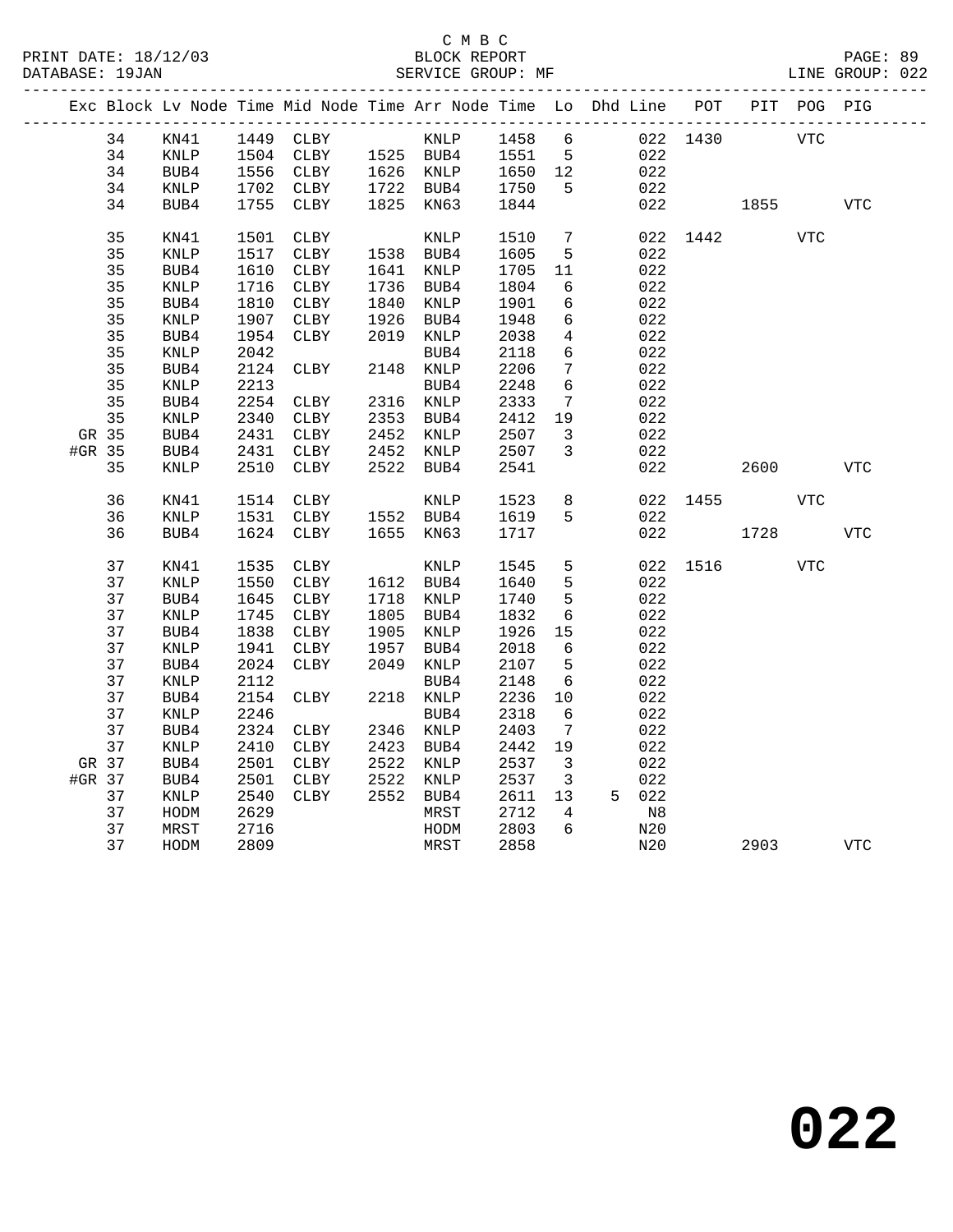|  |          |              |              |                         |              |                     |              |                 | Exc Block Lv Node Time Mid Node Time Arr Node Time Lo Dhd Line POT PIT POG PIG |     |      |            |     |
|--|----------|--------------|--------------|-------------------------|--------------|---------------------|--------------|-----------------|--------------------------------------------------------------------------------|-----|------|------------|-----|
|  | 50       | <b>DULP</b>  |              | 505 MDBY                |              | 518 BUB4            | 535          | 5               | 002                                                                            | 452 |      | <b>VTC</b> |     |
|  | 50       | BUB4         | 540          | MDBY                    |              | 559 DULP            | 610          | 9               | 002                                                                            |     |      |            |     |
|  | 50       | <b>DULP</b>  | 540<br>619   | MDBY                    |              | 633 BUB4            | 650          | $\overline{5}$  | 002                                                                            |     |      |            |     |
|  | 50       | BUB4         | 655          | MDBY                    | 714          | 16BA                | 720          | 5               | 002                                                                            |     |      |            |     |
|  | 50       | 16BA         | 725          | MDBY                    | 731          | BUB4                | 750          | $5\phantom{.0}$ | 002                                                                            |     |      |            |     |
|  | 50       | BUB4         | 755          | MDBY                    | 814          | DULP                | 828          | 5               | 002                                                                            |     |      |            |     |
|  | 50       | DULP         | 833          | MDBY                    | 848          | BUB4                | 910          | 5               | 002                                                                            |     |      |            |     |
|  | 50       | BUB4         | 915          | MDBY                    | 935          | $\texttt{DULP}{}$   | 948          | 15              | 002                                                                            |     |      |            |     |
|  | 50       | DULP         | 1003         | MDBY                    | 1017         | BUB4                | 1039         | 5               | 002                                                                            |     |      |            |     |
|  | 50       | BUB4         | 1044         | MDBY                    | 1104         | 16BA                | 1112         | 7               | 002                                                                            |     |      |            |     |
|  | 50       | 16BA         | 1119         | MDBY                    | 1124         | BUB4                | 1146         | $5\phantom{.0}$ | 002                                                                            |     |      |            |     |
|  | 50       | BUB4         | 1151         | MDBY                    | 1211         | DULP                | 1225         | 8               | 002                                                                            |     |      |            |     |
|  | 50       | DULP         | 1233         | MDBY                    | 1247         | BUB4                | 1309         | $5\phantom{.0}$ | 002                                                                            |     |      |            |     |
|  | 50       | BUB4         | 1314         | MDBY                    | 1334         | 16BA                | 1342         | 5               | 002                                                                            |     |      |            |     |
|  | 50       | 16BA         | 1347         | MDBY                    | 1352         | BUB4                | 1416         | $5\phantom{.0}$ | 002                                                                            |     |      |            |     |
|  | 50       | BUB4         | 1421         | MDBY                    | 1441         | DULP                | 1455         | 6               | 002                                                                            |     |      |            |     |
|  | 50       | DULP         | 1501         | MDBY                    | 1516         | BUB4                | 1540         | 5               | 002                                                                            |     |      |            |     |
|  | 50       | BUB4         | 1545         | MDBY                    | 1606         | 16BA                | 1614         | 9               | 002                                                                            |     |      |            |     |
|  | 50       | 16BA         | 1623         | MDBY                    | 1630         | BUB4                | 1655         | $5\phantom{.0}$ | 002                                                                            |     |      |            |     |
|  | 50<br>50 | BUB4         | 1700<br>1744 | MDBY<br>MDBY            | 1723<br>1800 | DULP<br>BUB4        | 1738<br>1827 | 6<br>5          | 002<br>002                                                                     |     |      |            |     |
|  | 50       | DULP<br>BUB4 | 1832         | MDBY                    | 1853         | <b>DULP</b>         | 1906         | $7\phantom{.0}$ | 002                                                                            |     |      |            |     |
|  | 50       | DULP         | 1913         | MDBY                    | 1928         | BUB4                | 1949         | 5               | 002                                                                            |     |      |            |     |
|  | 50       | BUB4         | 1954         | MDBY                    | 2014         | 16BA                | 2020         | 14              | 002                                                                            |     |      |            |     |
|  | 50       | 16BA         | 2034         | MDBY                    | 2038         | BUB4                | 2057         | 5               | 002                                                                            |     |      |            |     |
|  | 50       | BUB4         | 2102         | MDBY                    | 2119         | DULP                | 2132         | $\mathbf{3}$    | 002                                                                            |     |      |            |     |
|  | 50       | DULP         | 2135         | MDBY                    | 2148         | BUB4                | 2206         | 6               | 002                                                                            |     |      |            |     |
|  | 50       | BUB4         | 2212         | MDBY                    | 2229         | DULP                | 2242         | 10              | 002                                                                            |     |      |            |     |
|  | 50       | DULP         | 2252         | MDBY                    | 2302         | BUB4                | 2319         | 11              | 002                                                                            |     |      |            |     |
|  | 50       | BUB4         | 2330         | MDBY                    | 2347         | DULP                | 2359         | 13              | 002                                                                            |     |      |            |     |
|  | 50       | DULP         | 2412         | MDBY                    | 2422         | BUB4                | 2439         | 25              | 002                                                                            |     |      |            |     |
|  | 50       | BUB4         | 2504         | MDBY                    | 2521         | DULP                | 2533         | $7\phantom{.0}$ | 002                                                                            |     |      |            |     |
|  | 50       | DULP         | 2540         |                         |              | GEGR                | 2606         | $\mathbf{3}$    | N22                                                                            |     |      |            |     |
|  | 50       | <b>GEGR</b>  | 2609         |                         |              | DULP                | 2634         | 6               | N22                                                                            |     |      |            |     |
|  | 50       | DULP         | 2640         |                         |              | GEGR                | 2706         | $\overline{3}$  | N22                                                                            |     |      |            |     |
|  | 50       | GEGR         | 2709         |                         |              | DULP                | 2734         |                 | N22                                                                            |     | 2744 |            | VTC |
|  | 51       | <b>DULP</b>  | 525          | MDBY 538 BUB4           |              |                     | 555          | 5               | 002                                                                            | 512 |      | <b>VTC</b> |     |
|  | 51       | BUB4         | 600          | MDBY                    |              | 619 DULP            | 630 14       |                 | 002                                                                            |     |      |            |     |
|  | 51       | <b>DULP</b>  |              | 644 MDBY 658 BUB4 716 5 |              |                     |              |                 | 002                                                                            |     |      |            |     |
|  | 51       | BUB4         | 721          | MDBY                    | 740          | 16BA                | 746          | 10              | 002                                                                            |     |      |            |     |
|  | 51       | 16BA         | 756          | MDBY                    | 801          | BUB4                | 822          | 5               | 002                                                                            |     |      |            |     |
|  | 51       | BUB4         | 827          | MDBY                    | 847          | 16BA                | 855          | 12              | 002                                                                            |     |      |            |     |
|  | 51       | 16BA         | 907          | MDBY                    | 912          | BUB4                | 933          | 5               | 002                                                                            |     |      |            |     |
|  | 51       | BUB4         | 938          | MDBY                    | 958          | <b>DULP</b>         | 1011         | 7               | 002                                                                            |     |      |            |     |
|  | 51       | DULP         | 1018         | MDBY                    | 1032         | BUB4                | 1054         | 5               | 002                                                                            |     |      |            |     |
|  | 51       | BUB4         | 1059         | MDBY                    | 1119         | 16BA                | 1127         | 7               | 002                                                                            |     |      |            |     |
|  | 51       | 16BA         | 1134         | MDBY                    | 1139         | BUB4                | 1201         | 5               | 002                                                                            |     |      |            |     |
|  | 51<br>51 | BUB4<br>DULP | 1206<br>1248 | MDBY<br>MDBY            | 1226<br>1302 | <b>DULP</b><br>BUB4 | 1240<br>1324 | 8               | 002<br>002                                                                     |     |      |            |     |
|  | 51       | BUB4         | 1329         | MDBY                    | 1349         | 16BA                | 1357         | 5<br>5          | 002                                                                            |     |      |            |     |
|  | 51       | 16BA         | 1402         | MDBY                    | 1407         | BUB4                | 1431         | 5               | 002                                                                            |     |      |            |     |
|  | 51       | BUB4         | 1436         | MDBY                    | 1456         | DULP                | 1510         | 10              | 002                                                                            |     |      |            |     |
|  | 51       | DULP         | 1520         | MDBY                    | 1535         | BUB4                | 1600         | 5               | 002                                                                            |     |      |            |     |
|  | 51       | BUB4         | 1605         | MDBY                    | 1626         | 16BA                | 1634         | 9               | 002                                                                            |     |      |            |     |
|  | 51       | 16BA         | 1643         | MDBY                    | 1648         | BUB4                | 1715         | 5               | 002                                                                            |     |      |            |     |
|  |          |              |              |                         |              |                     |              |                 |                                                                                |     |      |            |     |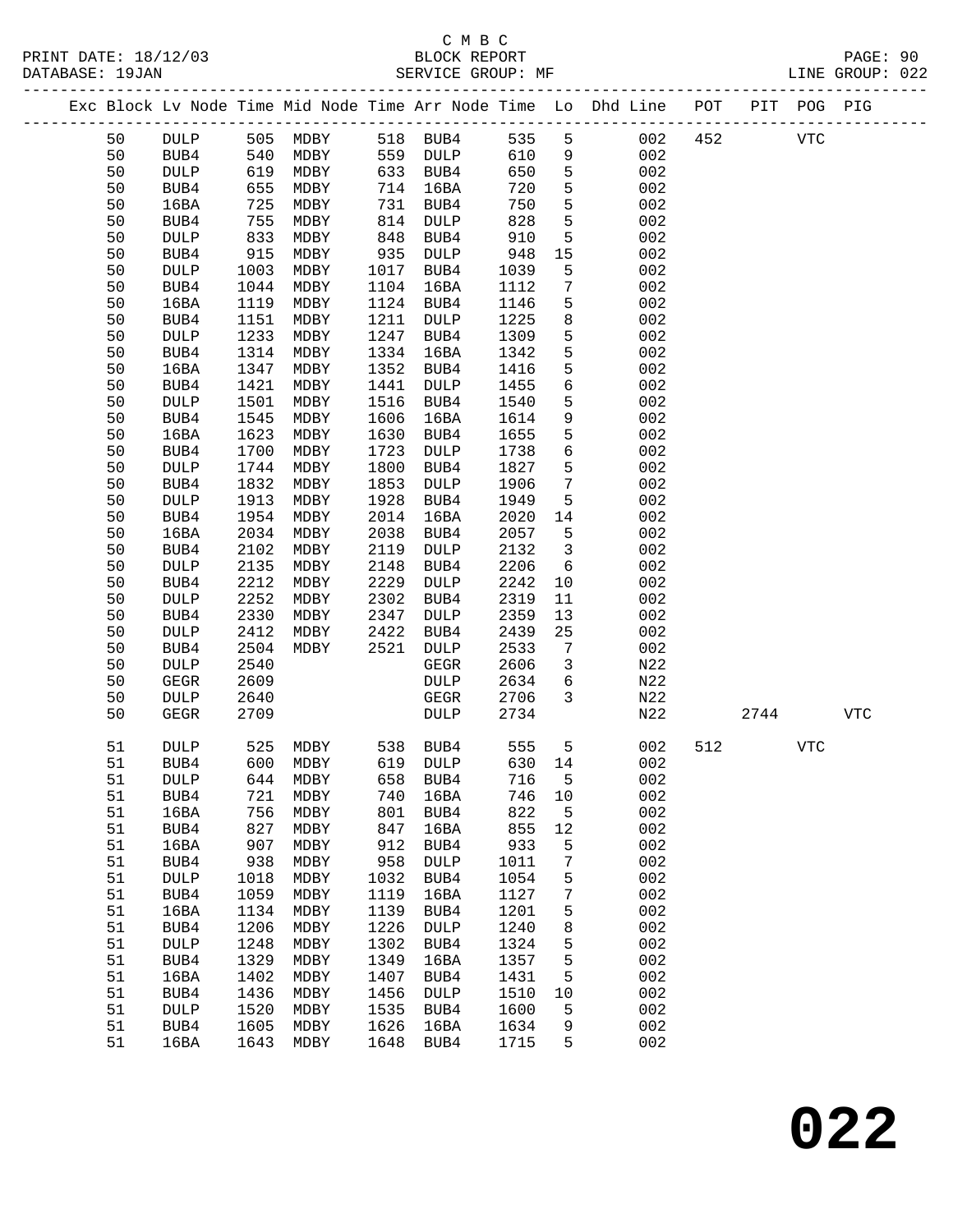PRINT DATE: 18/12/03 BLOCK REPORT PAGE: 91 DATABASE: 19JAN

# C M B C<br>BLOCK REPORT

| DAIABASE · IYUAN |    |             |      |           |      | SEKVICE GROUP. MF |      |                 |                                                                    |     |      |            | LINE GROUP. 022 |
|------------------|----|-------------|------|-----------|------|-------------------|------|-----------------|--------------------------------------------------------------------|-----|------|------------|-----------------|
|                  |    |             |      |           |      |                   |      |                 | Exc Block Lv Node Time Mid Node Time Arr Node Time Lo Dhd Line POT |     | PIT  | POG PIG    |                 |
|                  | 51 | BUB4        |      | 1720 MDBY |      | 1744 DULP         | 1758 |                 | 002                                                                |     | 1813 |            | <b>VTC</b>      |
|                  | 52 | <b>DULP</b> | 604  | MDBY      | 618  | BUB4              | 635  | 5               | 002                                                                | 551 |      | <b>VTC</b> |                 |
|                  | 52 | BUB4        | 640  | MDBY      | 659  | DULP              | 712  | 8               | 002                                                                |     |      |            |                 |
|                  | 52 | <b>DULP</b> | 720  | MDBY      | 735  | BUB4              | 754  | 5               | 002                                                                |     |      |            |                 |
|                  | 52 | BUB4        | 759  | MDBY      | 818  | 16BA              | 826  | $7\phantom{.0}$ | 002                                                                |     |      |            |                 |
|                  | 52 | 16BA        | 833  | MDBY      | 838  | BUB4              | 900  | 5               | 002                                                                |     |      |            |                 |
|                  | 52 | BUB4        | 905  | MDBY      | 925  | DULP              | 938  | 12              | 002                                                                |     |      |            |                 |
|                  | 52 | <b>DULP</b> | 950  | MDBY      | 1004 | BUB4              | 1025 | 5               | 002                                                                |     |      |            |                 |
|                  | 52 | BUB4        | 1030 | MDBY      | 1050 | 16BA              | 1058 | 6               | 002                                                                |     |      |            |                 |
|                  | 52 | 16BA        | 1104 | MDBY      | 1109 | BUB4              | 1131 | 5               | 002                                                                |     |      |            |                 |
|                  | 52 | BUB4        | 1136 | MDBY      | 1156 | $\texttt{DULP}$   | 1210 | 8               | 002                                                                |     |      |            |                 |
|                  | 52 | <b>DULP</b> | 1218 | MDBY      | 1232 | BUB4              | 1254 | 5               | 002                                                                |     |      |            |                 |
|                  | 52 | BUB4        | 1259 | MDBY      | 1319 | 16BA              | 1327 | 5               | 002                                                                |     |      |            |                 |
|                  | 52 | 16BA        | 1332 | MDBY      | 1337 | BUB4              | 1401 | 5               | 002                                                                |     |      |            |                 |
|                  | 52 | BUB4        | 1406 | MDBY      | 1426 | <b>DULP</b>       | 1440 | 11              | 002                                                                |     |      |            |                 |
|                  | 52 | DULP        | 1451 | MDBY      | 1506 | BUB4              | 1530 | 5               | 002                                                                |     |      |            |                 |
|                  | 52 | BUB4        | 1535 | MDBY      | 1556 | 16BA              | 1604 | 9               | 002                                                                |     |      |            |                 |
|                  | 52 | 16BA        | 1613 | MDBY      | 1620 | BUB4              | 1645 | 5               | 002                                                                |     |      |            |                 |
|                  | 52 | BUB4        | 1650 | MDBY      | 1712 | <b>DULP</b>       | 1727 |                 | 002                                                                |     | 1742 |            | <b>VTC</b>      |
|                  |    |             |      |           |      |                   |      |                 |                                                                    |     |      |            |                 |
|                  | 53 | 16BA        | 700  | MDBY      | 705  | BUB4              | 723  | 5               | 002                                                                | 641 |      | VTC        |                 |
|                  | 53 | BUB4        | 728  | MDBY      | 747  | DULP              | 800  | 5               | 002                                                                |     |      |            |                 |
|                  | 53 | <b>DULP</b> | 805  | MDBY      | 820  | BUB4              | 842  | 5               | 002                                                                |     |      |            |                 |
|                  | 53 | BUB4        | 847  | MDBY      | 907  | 16BA              | 915  | $7\phantom{.0}$ | 002                                                                |     |      |            |                 |
|                  | 53 | 16BA        | 922  | MDBY      | 927  | BUB4              | 948  | 5               | 002                                                                |     |      |            |                 |
|                  | 53 | BUB4        | 953  | MDBY      | 1013 | DULP              | 1026 | $7\phantom{.0}$ | 002                                                                |     |      |            |                 |
|                  | 53 | <b>DULP</b> | 1033 | MDBY      | 1047 | BUB4              | 1109 | 5               | 002                                                                |     |      |            |                 |
|                  | 53 | BUB4        | 1114 | MDBY      | 1134 | 16BA              | 1142 | 7               | 002                                                                |     |      |            |                 |
|                  | 53 | 16BA        | 1149 | MDBY      | 1154 | BUB4              | 1216 | 5               | 002                                                                |     |      |            |                 |
|                  | 53 | BUB4        | 1221 | MDBY      | 1241 | DULP              | 1255 | $6\phantom{1}6$ | 002                                                                |     |      |            |                 |
|                  | 53 | <b>DULP</b> | 1301 | MDBY      | 1315 | BUB4              | 1339 | 5               | 002                                                                |     |      |            |                 |
|                  | 53 | BUB4        | 1344 | MDBY      | 1404 | 16BA              | 1412 | 5               | 002                                                                |     |      |            |                 |
|                  | 53 | 16BA        | 1417 | MDBY      | 1422 | BUB4              | 1446 | 5               | 002                                                                |     |      |            |                 |
|                  | 53 | BUB4        | 1451 | MDBY      | 1511 | $\texttt{DULP}$   | 1525 | 15              | 002                                                                |     |      |            |                 |
|                  | 53 | <b>DULP</b> | 1540 | MDBY      | 1555 | BUB4              | 1620 | 5               | 002                                                                |     |      |            |                 |
|                  | 53 | BUB4        | 1625 | MDBY      | 1646 | 16BA              | 1654 | 9               | 002                                                                |     |      |            |                 |
|                  | 53 | 16BA        | 1703 | MDBY      | 1708 | BUB4              | 1735 | 5               | 002                                                                |     |      |            |                 |
|                  | 53 | BUB4        | 1740 | MDBY      | 1803 | DULP              | 1817 | 9               | 002                                                                |     |      |            |                 |
|                  | 53 | <b>DULP</b> | 1826 | MDBY      | 1841 | BUB4              | 1904 | 5               | 002                                                                |     |      |            |                 |
|                  | 53 | BUB4        | 1909 | MDBY      | 1929 | 16BA              | 1936 | 11              | 002                                                                |     |      |            |                 |
|                  | 53 | 16BA        | 1947 | MDBY      | 1951 | BUB4              | 2012 | 5               | 002                                                                |     |      |            |                 |
|                  | 53 | BUB4        | 2017 | MDBY      | 2034 | <b>DULP</b>       | 2047 | 3               | 002                                                                |     |      |            |                 |
|                  | 53 | <b>DULP</b> | 2050 | MDBY      | 2104 | BUB4              | 2122 | 5               | 002                                                                |     |      |            |                 |
|                  | 53 | BUB4        | 2127 | MDBY      | 2144 | <b>DULP</b>       | 2157 | 7               | 002                                                                |     |      |            |                 |
|                  | 53 | <b>DULP</b> | 2204 | MDBY      | 2217 | BUB4              | 2235 | 7               | 002                                                                |     |      |            |                 |
|                  | 53 | BUB4        | 2242 | MDBY      | 2259 | <b>DULP</b>       | 2312 | 12              | 002                                                                |     |      |            |                 |
|                  | 53 | DULP        | 2324 | MDBY      | 2334 | BUB4              | 2351 | 15              | 002                                                                |     |      |            |                 |
|                  | 53 | BUB4        | 2406 | MDBY      | 2423 | DULP              | 2435 | 7               | 002                                                                |     |      |            |                 |

 53 DULP 2442 MDBY 2452 BUB4 2509 25 002 53 BUB4 2534 MDBY 2551 DULP 2603 7 002 53 DULP 2610 GEGR 2636 3 N22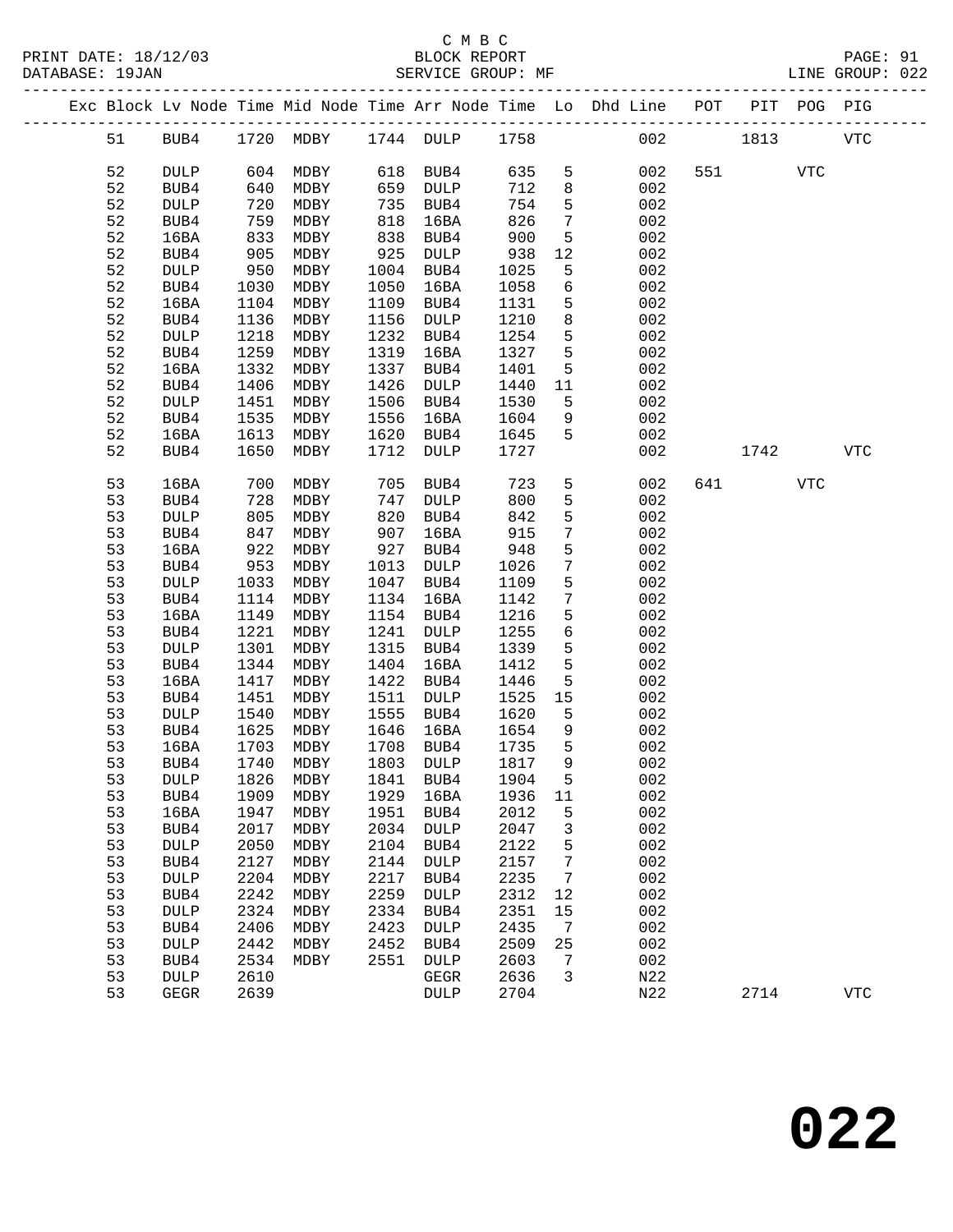|  |    |                 |      |          |      |             |      |                 | Exc Block Lv Node Time Mid Node Time Arr Node Time Lo Dhd Line POT |     |      | PIT POG PIG |              |  |
|--|----|-----------------|------|----------|------|-------------|------|-----------------|--------------------------------------------------------------------|-----|------|-------------|--------------|--|
|  | 54 | 16BA            |      | 713 MDBY |      | 719 BUB4    | 738  | 5               | 002                                                                | 654 |      | <b>VTC</b>  |              |  |
|  | 54 | BUB4            | 743  | MDBY     | 802  | <b>DULP</b> | 816  | $\overline{a}$  | 002                                                                |     |      |             |              |  |
|  | 54 | <b>DULP</b>     | 818  | MDBY     | 833  | BUB4        | 855  | $5\phantom{.0}$ | 002                                                                |     |      |             |              |  |
|  | 54 | BUB4            | 900  | MDBY     | 920  | 16BA        | 928  | 9               | 002                                                                |     |      |             |              |  |
|  | 54 | 16BA            | 937  | MDBY     | 942  | BUB4        | 1003 | 5               | 002                                                                |     |      |             |              |  |
|  | 54 | BUB4            | 1008 | MDBY     | 1028 | DULP        | 1041 | 7               | 002                                                                |     |      |             |              |  |
|  | 54 | <b>DULP</b>     | 1048 | MDBY     | 1102 | BUB4        | 1124 | 5               | 002                                                                |     |      |             |              |  |
|  | 54 | BUB4            | 1129 | MDBY     | 1149 | 16BA        | 1157 | $\overline{7}$  | 002                                                                |     |      |             |              |  |
|  | 54 | 16BA            | 1204 | MDBY     | 1209 | BUB4        | 1231 | $5\phantom{.0}$ | 002                                                                |     |      |             |              |  |
|  | 54 | BUB4            | 1236 | MDBY     | 1256 | <b>DULP</b> | 1310 | $7\phantom{.0}$ | 002                                                                |     |      |             |              |  |
|  | 54 | <b>DULP</b>     | 1317 | MDBY     | 1331 | BUB4        | 1355 | 4               | 002                                                                |     |      |             |              |  |
|  | 54 | BUB4            | 1359 | MDBY     | 1419 | 16BA        | 1427 | 4               | 002                                                                |     |      |             |              |  |
|  | 54 | 16BA            | 1431 | MDBY     | 1436 | BUB4        | 1500 | 5               | 002                                                                |     |      |             |              |  |
|  | 54 | BUB4            | 1505 | MDBY     | 1525 | DULP        | 1540 | 9               | 002                                                                |     |      |             |              |  |
|  | 54 | $\texttt{DULP}$ | 1549 | MDBY     | 1605 | BUB4        | 1630 | 5               | 002                                                                |     |      |             |              |  |
|  | 54 | BUB4            | 1635 | MDBY     | 1657 | 16BA        | 1706 | $7\phantom{.0}$ | 002                                                                |     |      |             |              |  |
|  | 54 | 16BA            | 1713 | MDBY     | 1718 | BUB4        | 1745 | 5               | 002                                                                |     |      |             |              |  |
|  | 54 | BUB4            | 1750 | MDBY     | 1813 | <b>DULP</b> | 1827 |                 | 002                                                                |     | 1840 |             | $_{\rm VTC}$ |  |
|  | 55 | 16BA            | 721  | MDBY     | 727  | BUB4        | 746  | 5               | 002                                                                | 700 |      | <b>VTC</b>  |              |  |
|  | 55 | BUB4            | 751  | MDBY     | 810  | 16BA        | 818  | 5               | 002                                                                |     |      |             |              |  |
|  | 55 | 16BA            | 823  | MDBY     | 828  | BUB4        | 850  | 5               | 002                                                                |     |      |             |              |  |
|  | 55 | BUB4            | 855  | MDBY     | 915  | DULP        | 928  | $\overline{7}$  | 002                                                                |     |      |             |              |  |
|  | 55 | <b>DULP</b>     | 935  | MDBY     | 949  | BUB4        | 1010 | 5               | 002                                                                |     |      |             |              |  |
|  | 55 | BUB4            | 1015 | MDBY     | 1035 | 16BA        | 1043 | $\sqrt{6}$      | 002                                                                |     |      |             |              |  |
|  | 55 | 16BA            | 1049 | MDBY     | 1054 | BUB4        | 1116 | 5               | 002                                                                |     |      |             |              |  |
|  | 55 | BUB4            | 1121 | MDBY     | 1141 | <b>DULP</b> | 1154 | $\mathsf 9$     | 002                                                                |     |      |             |              |  |
|  | 55 | <b>DULP</b>     | 1203 | MDBY     | 1217 | BUB4        | 1239 | 5               | 002                                                                |     |      |             |              |  |
|  | 55 | BUB4            | 1244 | MDBY     | 1304 | 16BA        | 1312 | 5               | 002                                                                |     |      |             |              |  |
|  | 55 | 16BA            | 1317 | MDBY     | 1322 | BUB4        | 1346 | 5               | 002                                                                |     |      |             |              |  |
|  | 55 | BUB4            | 1351 | MDBY     | 1411 | DULP        | 1425 | 14              | 002                                                                |     |      |             |              |  |
|  | 55 | <b>DULP</b>     | 1439 | MDBY     | 1454 | BUB4        | 1518 | 5               | 002                                                                |     |      |             |              |  |
|  | 55 | BUB4            | 1523 | MDBY     | 1543 | 16BA        | 1551 | 12              | 002                                                                |     |      |             |              |  |
|  | 55 | 16BA            | 1603 | MDBY     | 1610 | BUB4        | 1635 | 5               | 002                                                                |     |      |             |              |  |
|  | 55 | BUB4            | 1640 | MDBY     | 1702 | DULP        | 1717 | 13              | 002                                                                |     |      |             |              |  |
|  | 55 | <b>DULP</b>     | 1730 | MDBY     | 1746 | BUB4        | 1813 | 5               | 002                                                                |     |      |             |              |  |
|  | 55 | BUB4            | 1818 | MDBY     | 1841 | <b>DULP</b> | 1854 |                 | 002                                                                |     | 1907 |             | <b>VTC</b>   |  |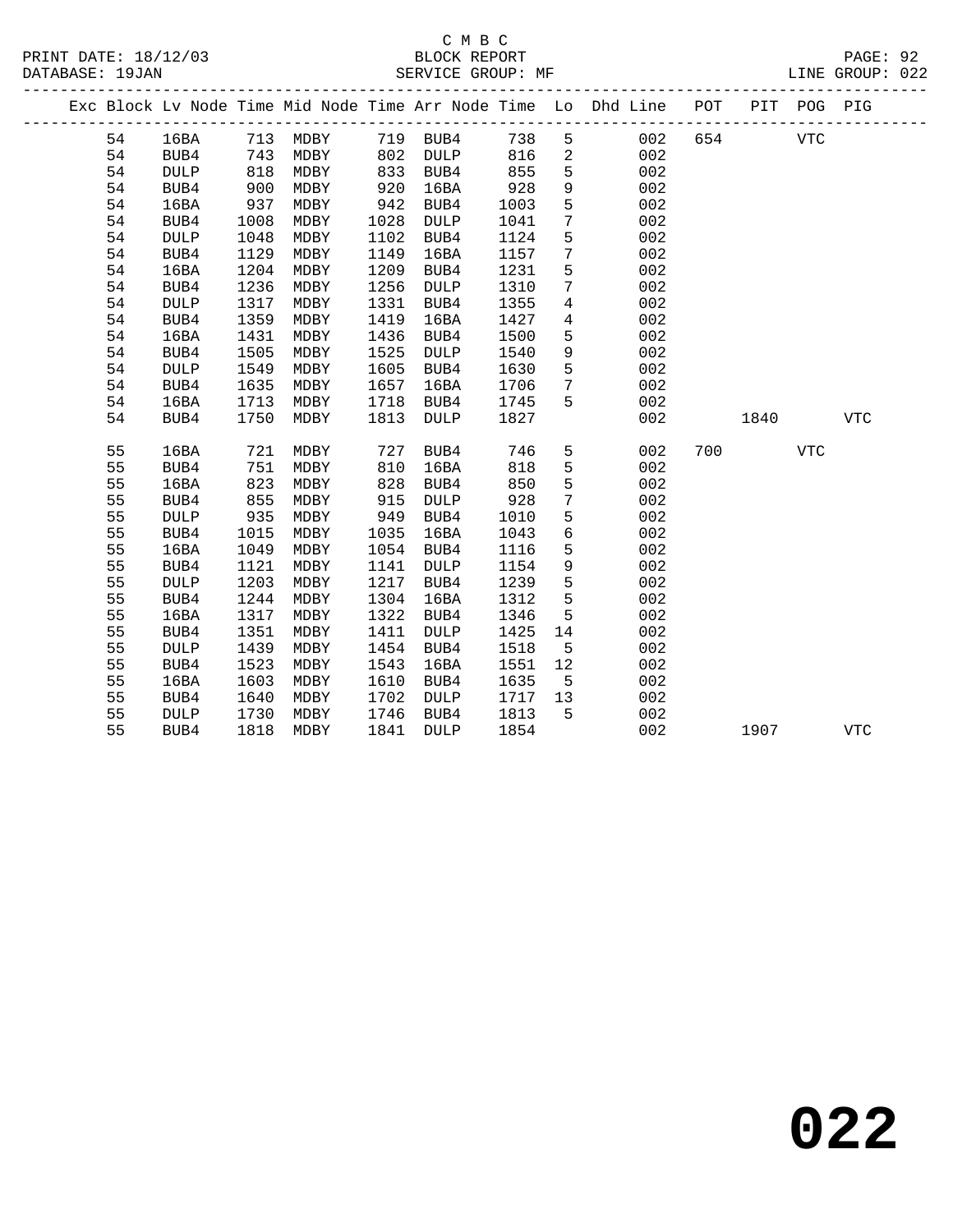|  |    |             |      |                                                  |      |             |      |                 | Exc Block Lv Node Time Mid Node Time Arr Node Time Lo Dhd Line POT |     |      | PIT POG PIG |            |
|--|----|-------------|------|--------------------------------------------------|------|-------------|------|-----------------|--------------------------------------------------------------------|-----|------|-------------|------------|
|  | 56 |             |      | DULP 731 MDBY 746 BUB4<br>BUB4 811 MDBY 831 16BA |      |             | 806  | 5 <sup>5</sup>  | 002                                                                | 716 |      | <b>VTC</b>  |            |
|  | 56 |             |      |                                                  |      |             | 839  | 9               | 002                                                                |     |      |             |            |
|  | 56 | 16BA        | 848  | MDBY                                             |      | 853 BUB4    | 915  | 5               | 002                                                                |     |      |             |            |
|  | 56 | BUB4        | 920  | MDBY                                             | 940  | 16BA        | 948  | $\overline{4}$  | 002                                                                |     |      |             |            |
|  | 56 | 16BA        | 952  | MDBY                                             | 957  | BUB4        | 1018 | 5               | 002                                                                |     |      |             |            |
|  | 56 | BUB4        | 1023 | MDBY                                             | 1043 | DULP        | 1056 | $7\phantom{.0}$ | 002                                                                |     |      |             |            |
|  | 56 | <b>DULP</b> | 1103 | MDBY                                             | 1117 | BUB4        | 1139 | 5               | 002                                                                |     |      |             |            |
|  | 56 | BUB4        | 1144 | MDBY                                             | 1204 | 16BA        | 1212 | $7\phantom{.0}$ | 002                                                                |     |      |             |            |
|  | 56 | 16BA        | 1219 | MDBY                                             | 1224 | BUB4        | 1246 | 5               | 002                                                                |     |      |             |            |
|  | 56 | BUB4        | 1251 | MDBY                                             | 1311 | <b>DULP</b> | 1325 | $6\phantom{1}6$ | 002                                                                |     |      |             |            |
|  | 56 | <b>DULP</b> | 1331 | MDBY                                             | 1345 | BUB4        | 1409 | 5               | 002                                                                |     |      |             |            |
|  | 56 | BUB4        | 1414 | MDBY                                             | 1434 | 16BA        | 1442 | 13              | 002                                                                |     |      |             |            |
|  | 56 | 16BA        | 1455 | MDBY                                             | 1500 | BUB4        | 1524 | 5               | 002                                                                |     |      |             |            |
|  | 56 | BUB4        | 1529 | MDBY                                             | 1549 | DULP        | 1604 | 14              | 002                                                                |     |      |             |            |
|  | 56 | <b>DULP</b> | 1618 | MDBY                                             | 1634 | BUB4        | 1700 | $5^{\circ}$     | 002                                                                |     |      |             |            |
|  | 56 | BUB4        | 1705 | MDBY                                             | 1728 | 16BA        | 1737 | 11              | 002                                                                |     |      |             |            |
|  | 56 | 16BA        | 1748 | MDBY                                             | 1753 | BUB4        | 1820 | $5^{\circ}$     | 002                                                                |     |      |             |            |
|  | 56 | BUB4        | 1825 | MDBY                                             | 1848 | 16BA        | 1855 | $\overline{4}$  | 002                                                                |     |      |             |            |
|  | 56 | 16BA        | 1859 | MDBY                                             | 1904 | BUB4        | 1927 | $5^{\circ}$     | 002                                                                |     |      |             |            |
|  | 56 | BUB4        | 1932 | MDBY                                             | 1952 | DULP        | 2005 | 11              | 002                                                                |     |      |             |            |
|  | 56 | DULP        | 2016 | MDBY                                             | 2030 | BUB4        | 2049 | 5               | 002                                                                |     |      |             |            |
|  | 56 | BUB4        | 2054 | MDBY                                             | 2111 | 16BA        | 2117 |                 | 002                                                                |     | 2135 |             | <b>VTC</b> |
|  | 57 | 16BA        | 735  | MDBY                                             | 742  | BUB4        | 802  | 5               | 002                                                                |     | 714  | VTC         |            |
|  | 57 | BUB4        | 807  | MDBY                                             | 827  | <b>DULP</b> | 841  | 8               | 002                                                                |     |      |             |            |
|  | 57 | <b>DULP</b> | 849  | MDBY                                             | 904  | BUB4        | 926  | 5               | 002                                                                |     |      |             |            |
|  | 57 | BUB4        | 931  | MDBY                                             | 951  | 16BA        | 959  | $\sqrt{6}$      | 002                                                                |     |      |             |            |
|  | 57 | 16BA        | 1005 | MDBY                                             | 1010 | BUB4        | 1032 | 5               | 002                                                                |     |      |             |            |
|  | 57 | BUB4        | 1037 | MDBY                                             | 1057 | <b>DULP</b> | 1110 | 8               | 002                                                                |     |      |             |            |
|  | 57 | <b>DULP</b> | 1118 | MDBY                                             | 1132 | BUB4        | 1154 | 5               | 002                                                                |     |      |             |            |
|  | 57 | BUB4        | 1159 | MDBY                                             | 1219 | 16BA        | 1227 | $7\phantom{.0}$ | 002                                                                |     |      |             |            |
|  | 57 | 16BA        | 1234 | MDBY                                             | 1239 | BUB4        | 1301 | 5               | 002                                                                |     |      |             |            |
|  | 57 | BUB4        | 1306 | MDBY                                             | 1326 | DULP        | 1340 | $\sqrt{6}$      | 002                                                                |     |      |             |            |
|  | 57 | <b>DULP</b> | 1346 | MDBY                                             | 1400 | BUB4        | 1424 | 5               | 002                                                                |     |      |             |            |
|  | 57 | BUB4        | 1429 | MDBY                                             | 1449 | 16BA        | 1457 | 9               | 002                                                                |     |      |             |            |
|  | 57 | 16BA        | 1506 | MDBY                                             | 1511 | BUB4        | 1535 | 5               | 002                                                                |     |      |             |            |
|  | 57 | BUB4        | 1540 | MDBY                                             | 1601 | DULP        | 1616 | 12              | 002                                                                |     |      |             |            |
|  | 57 | <b>DULP</b> | 1628 | MDBY                                             | 1644 | BUB4        | 1710 | $5^{\circ}$     | 002                                                                |     |      |             |            |
|  | 57 | BUB4        | 1715 | MDBY                                             | 1739 | 16BA        | 1748 |                 | 002                                                                |     | 1811 |             | <b>VTC</b> |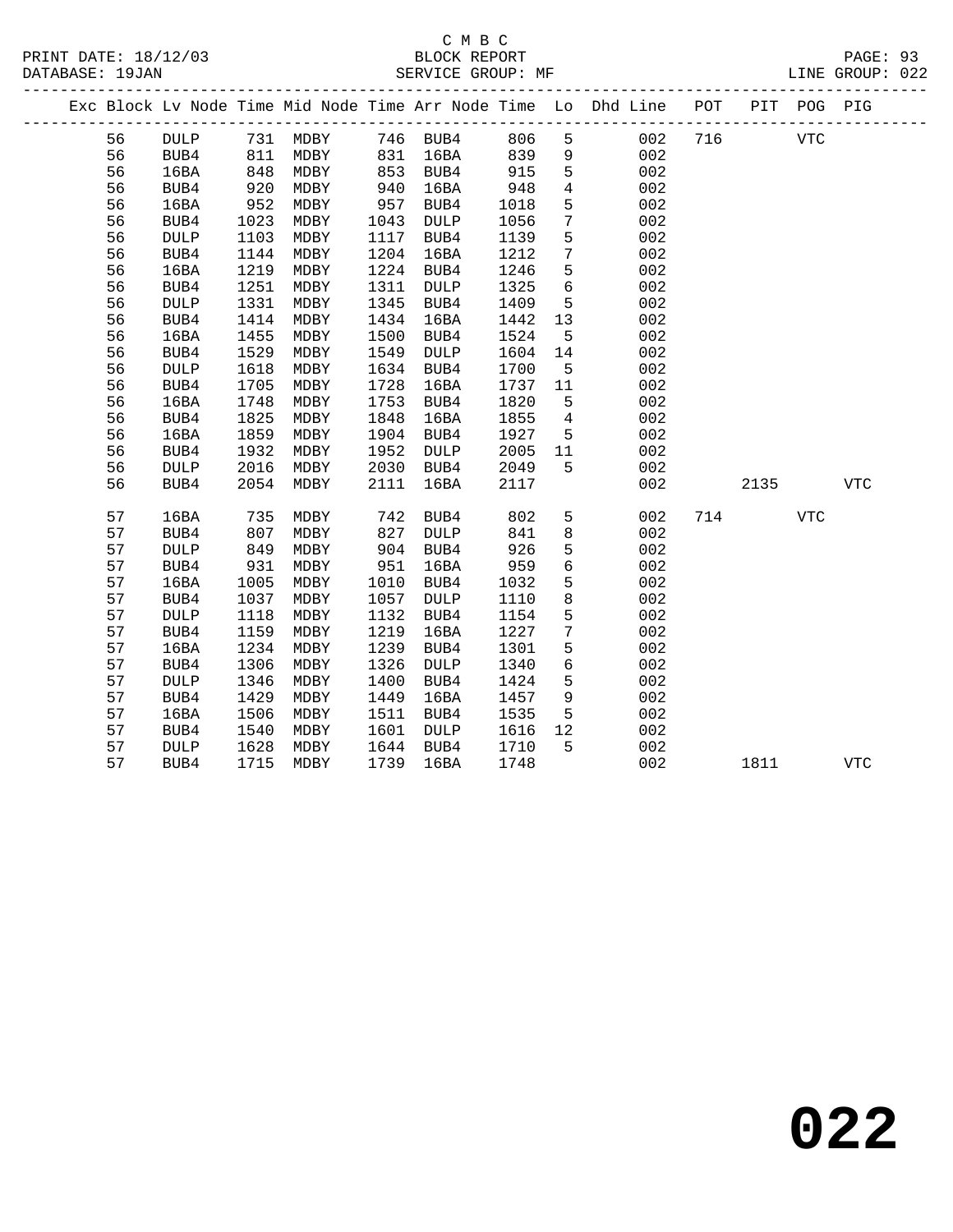# C M B C<br>BLOCK REPORT

LINE GROUP: 022

| DATABASE: 19JAN |         |             |      |           |                                              | SERVICE GROUP: MF |                |    |                                                                |     |     |     | LINE GROUP: 022 |  |
|-----------------|---------|-------------|------|-----------|----------------------------------------------|-------------------|----------------|----|----------------------------------------------------------------|-----|-----|-----|-----------------|--|
|                 |         |             |      |           |                                              |                   |                |    | Exc Block Ly Node Time Mid Node Time Arr Node Time Lo Dhd Line | POT | PIT | POG | PIG             |  |
|                 | 58      | 16BA        | 747  | MDBY      | 754                                          | BUB4              | 814            |    | 002                                                            | 726 |     | VTC |                 |  |
|                 | 58      | BUB4        | 819  | MDBY      | 839                                          | DULP              | 852            | 13 | 002                                                            |     |     |     |                 |  |
|                 | 58      | <b>DULP</b> | 905  | MDBY      | 920                                          | BUB4              | 941            |    | 002                                                            |     |     |     |                 |  |
|                 | 58      | BUB4        | 946  | MDBY      | 1006                                         | 16BA              | 1014           | -5 | 002                                                            |     |     |     |                 |  |
|                 | 58      | 16BA        | 1019 | MDBY      | 1024                                         | BUB4              | 1046           |    | 002                                                            |     |     |     |                 |  |
|                 | 58      | BUB4        | 1051 | MDBY      | 1111                                         | DULP              | 1124           |    | 002                                                            |     |     |     |                 |  |
|                 | $ \sim$ | -----       |      | $1100$ $$ | $\blacksquare$ $\blacksquare$ $\blacksquare$ | $- - - - 1$       | $\blacksquare$ |    | $\sim$ $\sim$ $\sim$                                           |     |     |     |                 |  |

| ၁၀ | <b>PUDT</b> | ᆂᇦᇰᆂ | ד סחוגו | ┵┵┵┵ | שעטע        | ⊥⊥∠± | 2              | ∪∪∠   |     |      |                |            |  |
|----|-------------|------|---------|------|-------------|------|----------------|-------|-----|------|----------------|------------|--|
| 58 | <b>DULP</b> | 1133 | MDBY    | 1147 | BUB4        | 1209 | 5              | 002   |     |      |                |            |  |
| 58 | BUB4        | 1214 | MDBY    | 1234 | 16BA        | 1242 | 7              | 002   |     |      |                |            |  |
| 58 | 16BA        | 1249 | MDBY    | 1254 | BUB4        | 1316 | 5              | 002   |     |      |                |            |  |
| 58 | BUB4        | 1321 | MDBY    | 1341 | <b>DULP</b> | 1355 | 6              | 002   |     |      |                |            |  |
| 58 | <b>DULP</b> | 1401 | MDBY    | 1415 | BUB4        | 1439 | 5              | 002   |     |      |                |            |  |
| 58 | BUB4        | 1444 | MDBY    | 1504 | 16BA        | 1512 | 13             | 002   |     |      |                |            |  |
| 58 | 16BA        | 1525 | MDBY    | 1530 | BUB4        | 1555 | 5              | 002   |     |      |                |            |  |
|    |             |      |         |      |             |      |                |       |     |      |                |            |  |
| 58 | BUB4        | 1600 | MDBY    | 1621 | <b>DULP</b> | 1636 | 11             | 002   |     |      |                |            |  |
| 58 | <b>DULP</b> | 1647 | MDBY    | 1703 | BUB4        | 1730 | 5              | 002   |     |      |                |            |  |
| 58 | BUB4        | 1735 | MDBY    | 1758 | 16BA        | 1806 | 13             | 002   |     |      |                |            |  |
| 58 | 16BA        | 1819 | MDBY    | 1824 | BUB4        | 1849 | 5              | 002   |     |      |                |            |  |
| 58 | BUB4        | 1854 | MDBY    | 1915 | 16BA        | 1922 | 10             | 002   |     |      |                |            |  |
| 58 | 16BA        | 1932 | MDBY    | 1936 | BUB4        | 1957 | 5              | 002   |     |      |                |            |  |
| 58 | BUB4        | 2002 | MDBY    | 2019 | DULP        | 2032 | 8              | 002   |     |      |                |            |  |
| 58 | <b>DULP</b> | 2040 | MDBY    | 2054 | BUB4        | 2112 | 5              | 002   |     |      |                |            |  |
| 58 | BUB4        | 2117 | MDBY    | 2134 | <b>DULP</b> | 2147 |                | 002   |     | 2157 |                | <b>VTC</b> |  |
|    |             |      |         |      |             |      |                |       |     |      |                |            |  |
| 59 | 16BA        | 800  | MDBY    | 805  | BUB4        | 826  | 5              | 002   | 739 |      | ${\hbox{VTC}}$ |            |  |
| 59 | BUB4        | 831  | MDBY    | 851  | <b>DULP</b> | 904  | $15$           | 002   |     |      |                |            |  |
| 59 | <b>DULP</b> | 919  | MDBY    | 934  | BUB4        | 955  | 5              | $002$ |     |      |                |            |  |
| 59 | BUB4        | 1000 | MDBY    | 1020 | 16BA        | 1028 | 6              | 002   |     |      |                |            |  |
| 59 | 16BA        | 1034 | MDBY    | 1039 | BUB4        | 1101 | 5              | 002   |     |      |                |            |  |
| 59 | BUB4        | 1106 | MDBY    | 1126 | DULP        | 1139 | 9              | 002   |     |      |                |            |  |
| 59 | <b>DULP</b> | 1148 | MDBY    | 1202 | BUB4        | 1224 | 5              | 002   |     |      |                |            |  |
| 59 | BUB4        | 1229 | MDBY    | 1249 | 16BA        | 1257 | 5              | 002   |     |      |                |            |  |
| 59 | 16BA        | 1302 | MDBY    | 1307 | BUB4        | 1331 | 5              | 002   |     |      |                |            |  |
| 59 | BUB4        | 1336 | MDBY    | 1356 | DULP        | 1410 | 5              | 002   |     |      |                |            |  |
| 59 | <b>DULP</b> | 1415 | MDBY    | 1429 | BUB4        | 1453 | 5              | 002   |     |      |                |            |  |
| 59 | BUB4        | 1458 | MDBY    | 1518 | 16BA        | 1526 | 9              | 002   |     |      |                |            |  |
| 59 | 16BA        | 1535 | MDBY    | 1540 | BUB4        | 1605 | 5              | 002   |     |      |                |            |  |
| 59 |             | 1610 |         | 1631 |             |      |                | 002   |     |      |                |            |  |
|    | BUB4        |      | MDBY    |      | DULP        | 1646 | 11             |       |     |      |                |            |  |
| 59 | <b>DULP</b> | 1657 | MDBY    | 1713 | BUB4        | 1740 | 5              | 002   |     |      |                |            |  |
| 59 | BUB4        | 1745 | MDBY    | 1808 | 16BA        | 1816 |                | 002   |     | 1839 |                | <b>VTC</b> |  |
|    |             |      |         |      |             |      |                |       |     |      |                |            |  |
| 60 | <b>DULP</b> | 545  | MDBY    | 558  | BUB4        | 615  | 5              | 002   | 532 |      | <b>VTC</b>     |            |  |
| 60 | BUB4        | 620  | MDBY    | 639  | <b>DULP</b> | 650  | $7\phantom{.}$ | 002   |     |      |                |            |  |
| 60 | <b>DULP</b> | 657  | MDBY    | 711  | BUB4        | 729  | 5              | 002   |     |      |                |            |  |
| 60 | BUB4        | 734  | MDBY    | 753  | 16BA        | 801  | 6              | 002   |     |      |                |            |  |
| 60 | 16BA        | 807  | MDBY    | 812  | BUB4        | 834  | 5              | 002   |     |      |                |            |  |
| 60 | BUB4        | 839  | MDBY    | 859  | 16BA        | 907  |                | 002   |     | 928  |                | <b>VTC</b> |  |
|    |             |      |         |      |             |      |                |       |     |      |                |            |  |
| 61 | <b>DULP</b> | 628  | MDBY    | 642  | BUB4        | 700  | 5              | 002   | 615 |      | <b>VTC</b>     |            |  |
| 61 | BUB4        | 705  | MDBY    | 724  | DULP        | 737  | 5              | 002   |     |      |                |            |  |
| 61 | <b>DULP</b> | 742  | MDBY    | 757  | BUB4        | 818  | 5              | 002   |     |      |                |            |  |
| 61 | BUB4        | 823  | MDBY    | 843  | 16BA        | 851  |                | 002   |     | 912  |                | <b>VTC</b> |  |
|    |             |      |         |      |             |      |                |       |     |      |                |            |  |
| 62 | 16BA        | 645  | MDBY    | 650  | BUB4        | 708  | 5              | 002   | 626 |      | ${\hbox{VTC}}$ |            |  |
| 62 | BUB4        | 713  | MDBY    | 732  | <b>DULP</b> | 745  | 8              | 002   |     |      |                |            |  |
| 62 | DULP        | 753  | MDBY    | 808  | BUB4        | 830  | 5              | 002   |     |      |                |            |  |
| 62 | BUB4        | 835  | MDBY    | 855  | 16BA        | 903  |                | 002   |     | 924  |                | <b>VTC</b> |  |
|    |             |      |         |      |             |      |                |       |     |      |                |            |  |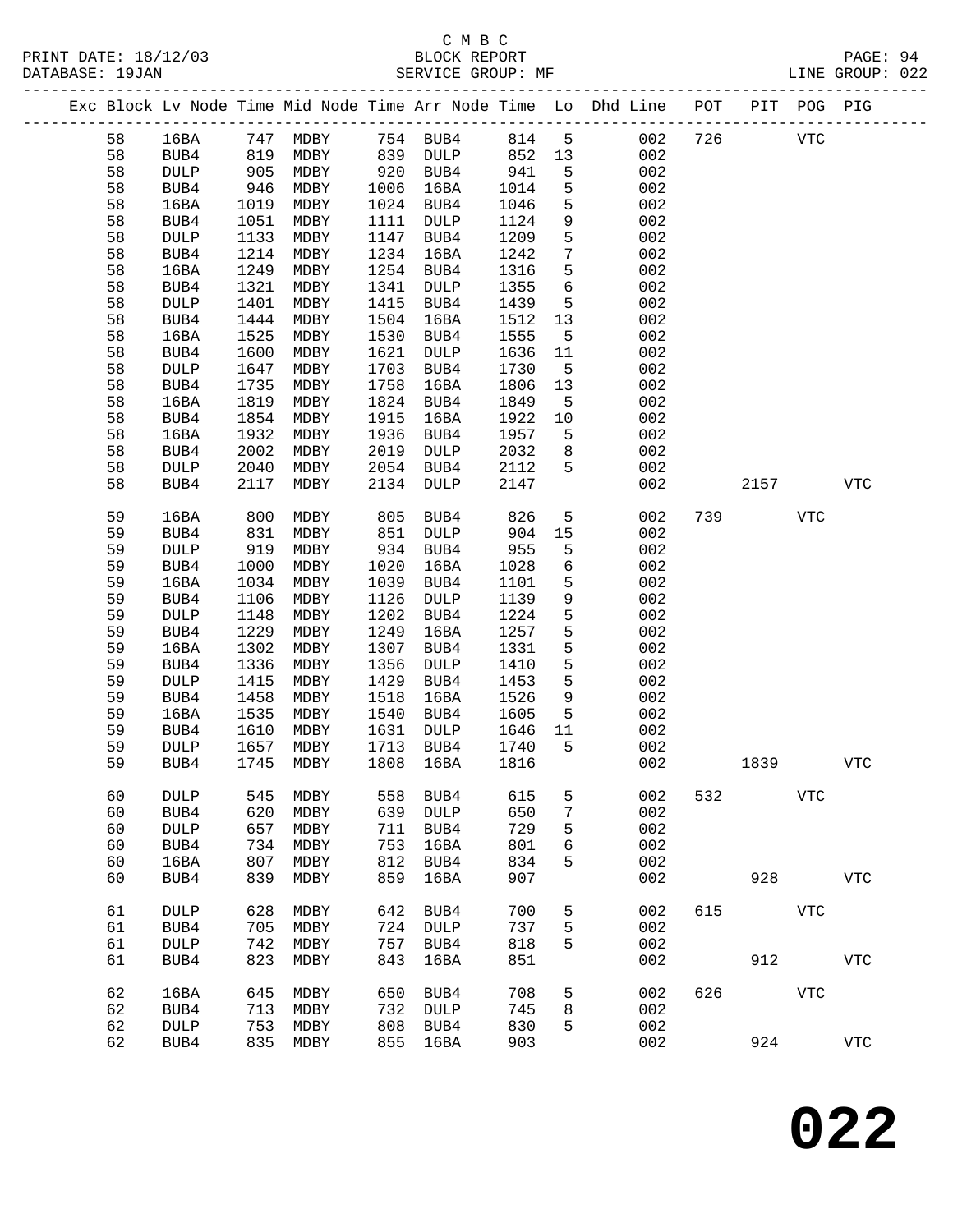|  |    |                 |      |          |      |                 |       |                 | Exc Block Lv Node Time Mid Node Time Arr Node Time Lo Dhd Line POT |      | PIT  | POG PIG    |            |
|--|----|-----------------|------|----------|------|-----------------|-------|-----------------|--------------------------------------------------------------------|------|------|------------|------------|
|  | 63 | DULP            |      | 708 MDBY |      | 723 BUB4        | 742 5 |                 | 002                                                                | 655  |      | <b>VTC</b> |            |
|  | 63 | BUB4            | 747  | MDBY     |      | 806 16BA        | 814   | $5\overline{)}$ | 002                                                                |      |      |            |            |
|  | 63 | 16BA            |      | 819 MDBY |      | 824 BUB4        | 846   | 5               | 002                                                                |      |      |            |            |
|  | 63 | BUB4            | 851  | MDBY     |      | 911 16BA        | 919   |                 | 002                                                                |      | 940  |            | <b>VTC</b> |
|  | 64 | 16BA            | 709  | MDBY     | 715  | BUB4            | 734   | 5               | 002                                                                | 650  |      | VTC        |            |
|  | 64 | BUB4            | 739  | MDBY     | 758  | 16BA            | 806   | 5               | 002                                                                |      |      |            |            |
|  | 64 | 16BA            | 811  | MDBY     | 816  | BUB4            | 838   | 5               | 002                                                                |      |      |            |            |
|  | 64 | BUB4            | 843  | MDBY     | 903  | DULP            | 916   |                 | 002                                                                |      | 929  |            | <b>VTC</b> |
|  |    |                 |      |          |      |                 |       |                 |                                                                    |      |      |            |            |
|  | 65 | 16BA            | 743  | MDBY     | 750  | BUB4            | 810   | 5               | 002                                                                | 722  |      | VTC        |            |
|  | 65 | BUB4            | 815  | MDBY     | 835  | 16BA            | 843   | 10              | 002                                                                |      |      |            |            |
|  | 65 | 16BA            | 853  | MDBY     | 858  | BUB4            | 920   | 5               | 002                                                                |      |      |            |            |
|  | 65 | BUB4            | 925  | MDBY     | 945  | <b>DULP</b>     | 958   |                 | 002                                                                |      | 1011 |            | <b>VTC</b> |
|  |    |                 |      |          |      |                 |       |                 |                                                                    |      |      |            |            |
|  | 66 | 16BA            | 733  | MDBY     | 739  | BUB4            | 758   | 5               | 002                                                                | 712  |      | VTC        |            |
|  | 66 | BUB4            | 803  | MDBY     | 823  | 16BA            | 831   | $7\phantom{.0}$ | 002                                                                |      |      |            |            |
|  | 66 | 16BA            | 838  | MDBY     | 843  | BUB4            | 905   | 5               | 002                                                                |      |      |            |            |
|  | 66 | BUB4            | 910  | MDBY     | 930  | 16BA            | 938   |                 | 002                                                                |      | 959  |            | <b>VTC</b> |
|  | 70 | <b>DULP</b>     | 1427 | MDBY     | 1442 | BUB4            | 1506  | 5               | 002                                                                | 1410 |      | VTC        |            |
|  | 70 | BUB4            | 1511 | MDBY     |      | 1531 16BA       | 1539  | 6               | 002                                                                |      |      |            |            |
|  | 70 | 16BA            | 1545 | MDBY     |      | 1550 BUB4       | 1615  | $5^{\circ}$     | 002                                                                |      |      |            |            |
|  | 70 | BUB4            | 1620 | MDBY     | 1641 | DULP            | 1656  | 11              | 002                                                                |      |      |            |            |
|  | 70 | <b>DULP</b>     | 1707 | MDBY     | 1723 | BUB4            | 1750  | $5^{\circ}$     | 002                                                                |      |      |            |            |
|  | 70 | BUB4            | 1755 | MDBY     | 1818 | 16BA            | 1826  |                 | 002                                                                |      | 1849 |            | VTC        |
|  |    |                 |      |          |      |                 |       |                 |                                                                    |      |      |            |            |
|  | 71 | 16BA            | 1443 | MDBY     | 1448 | BUB4            | 1512  | $5\phantom{.0}$ | 002                                                                | 1417 |      | VTC        |            |
|  | 71 | BUB4            | 1517 | MDBY     | 1537 | DULP            | 1552  | 17              | 002                                                                |      |      |            |            |
|  | 71 | $\texttt{DULP}$ | 1609 | MDBY     | 1625 | BUB4            | 1650  | $5\overline{5}$ | 002                                                                |      |      |            |            |
|  | 71 | BUB4            | 1655 | MDBY     | 1717 | 16BA            | 1726  | 8               | 002                                                                |      |      |            |            |
|  | 71 | 16BA            | 1734 | MDBY     | 1739 | BUB4            | 1806  | $5^{\circ}$     | 002                                                                |      |      |            |            |
|  | 71 | BUB4            | 1811 | MDBY     | 1834 | $\texttt{DULP}$ | 1847  | 11              | 002                                                                |      |      |            |            |
|  | 71 | <b>DULP</b>     | 1858 | MDBY     | 1913 | BUB4            | 1934  | 5               | 002                                                                |      |      |            |            |
|  | 71 | BUB4            | 1939 | MDBY     | 1959 | 16BA            | 2005  | 14              | 002                                                                |      |      |            |            |
|  | 71 | 16BA            | 2019 | MDBY     | 2023 | BUB4            | 2042  | 5               | 002                                                                |      |      |            |            |
|  | 71 | BUB4            | 2047 | MDBY     | 2104 | DULP            | 2117  | $\overline{3}$  | 002                                                                |      |      |            |            |
|  | 71 | $\texttt{DULP}$ | 2120 | MDBY     | 2134 | BUB4            | 2152  | 5               | 002                                                                |      |      |            |            |
|  | 71 | BUB4            | 2157 | MDBY     | 2214 | DULP            | 2227  | 11              | 002                                                                |      |      |            |            |
|  | 71 | $\texttt{DULP}$ | 2238 | MDBY     | 2248 | BUB4            | 2305  | 7               | 002                                                                |      |      |            |            |
|  | 71 | BUB4            | 2312 | MDBY     | 2329 | DULP            | 2341  |                 | 002                                                                |      | 2351 |            | VTC        |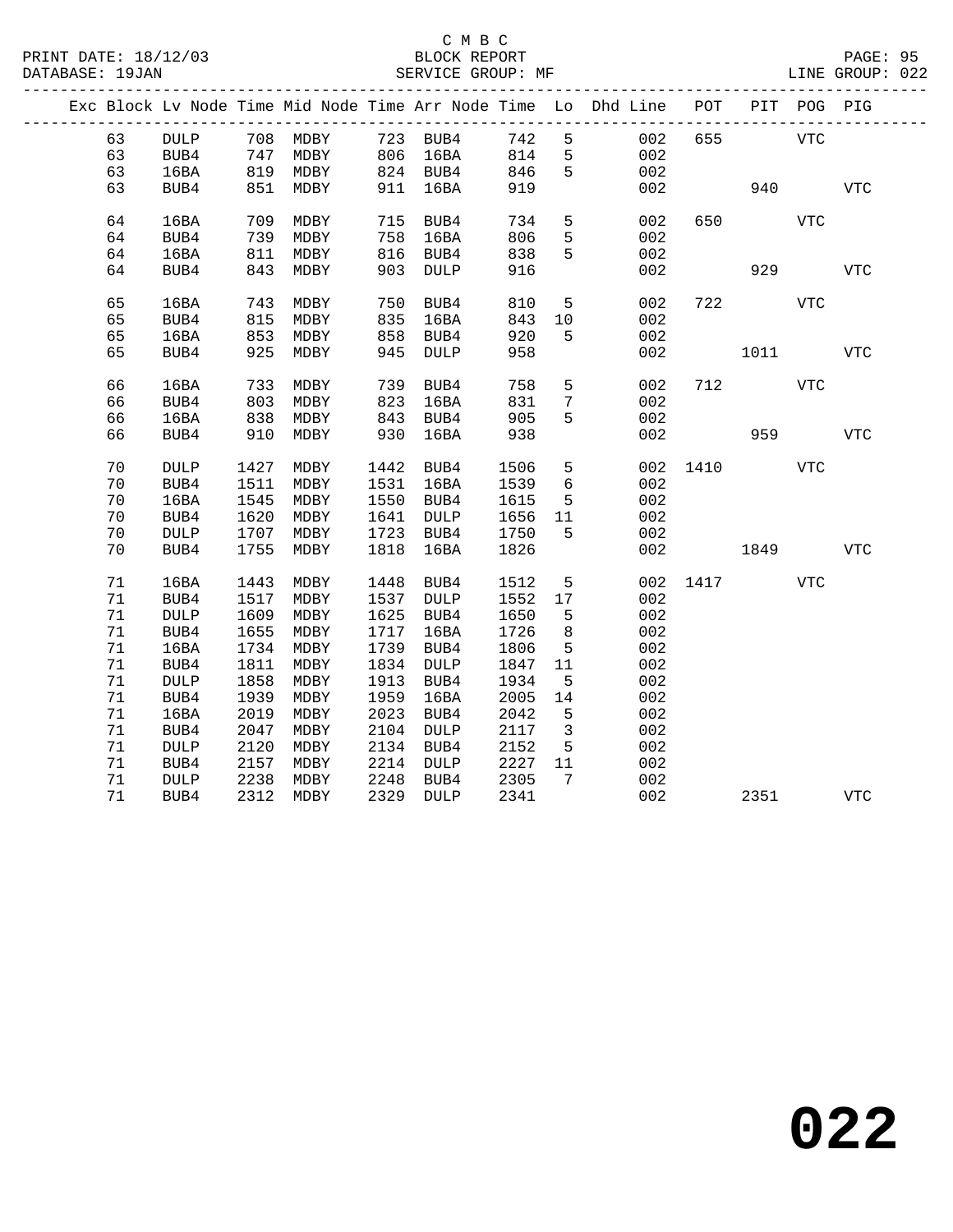|          |         |                 |      | Exc Block Lv Node Time Mid Node Time Arr Node Time Lo Dhd Line POT |      |             |         |                 |     |          |      | PIT POG PIG |            |
|----------|---------|-----------------|------|--------------------------------------------------------------------|------|-------------|---------|-----------------|-----|----------|------|-------------|------------|
|          | SD 72   | BYGR            |      | 1504 REBY 63LP 1535 11 13 016 1442                                 |      |             |         |                 |     |          |      | VTC         |            |
| SD 72    |         | DULP            | 1559 | MDBY 1615 BUB4                                                     |      |             | 1640    | $5^{\circ}$     | 002 |          |      |             |            |
| $#SD$ 72 |         | DULP            | 1559 | MDBY                                                               |      | 1615 BUB4   | 1640    | $5^{\circ}$     |     | 002 1542 |      | <b>VTC</b>  |            |
|          | 72      | BUB4            | 1645 | MDBY                                                               | 1707 | 16BA        | 1716    | $7\phantom{.0}$ | 002 |          |      |             |            |
|          | 72      | 16BA            | 1723 | MDBY                                                               | 1728 | BUB4        | 1755    | 5               | 002 |          |      |             |            |
|          | 72      | BUB4            | 1800 | MDBY                                                               | 1823 | DULP        | 1836    | 5               | 002 |          |      |             |            |
|          | 72      | <b>DULP</b>     | 1841 | MDBY                                                               | 1856 | BUB4        | 1919    | 5               | 002 |          |      |             |            |
|          | 72      | BUB4            | 1924 | MDBY                                                               | 1944 | 16BA        | 1951    | 11              | 002 |          |      |             |            |
|          | 72      | 16BA            | 2002 | MDBY                                                               | 2006 | BUB4        | 2027    | 5               | 002 |          |      |             |            |
|          | 72      | BUB4            | 2032 | MDBY                                                               | 2049 | DULP        | 2102    | $\mathbf{3}$    | 002 |          |      |             |            |
|          | 72      | DULP            | 2105 | MDBY                                                               | 2119 | BUB4        | 2137    | 5               | 002 |          |      |             |            |
|          | 72      | BUB4            | 2142 | MDBY                                                               | 2159 | DULP        | 2212    | $7\phantom{.0}$ | 002 |          |      |             |            |
|          | 72      | <b>DULP</b>     | 2219 | MDBY                                                               | 2232 | BUB4        | 2250    | $7\overline{ }$ | 002 |          |      |             |            |
|          | 72      | BUB4            | 2257 | MDBY                                                               | 2314 | DULP        | 2327    | 14              | 002 |          |      |             |            |
|          | 72      | <b>DULP</b>     | 2341 | MDBY                                                               | 2351 | BUB4        | 2408    | 27              | 002 |          |      |             |            |
|          | 72      | BUB4            | 2435 | MDBY                                                               | 2452 | DULP        | 2504    | 11              | 002 |          |      |             |            |
|          | 72      | DULP            | 2515 | MDBY                                                               | 2525 | BUB4        | 2542    |                 | 002 |          | 2601 |             | VTC        |
|          |         |                 |      |                                                                    |      |             |         |                 |     |          |      |             |            |
|          | 73      | <b>DULP</b>     | 1510 | MDBY                                                               | 1525 | BUB4        | 1550    | $-5$            |     | 002 1453 |      | VTC         |            |
|          | 73      | BUB4            | 1555 | MDBY                                                               | 1616 | 16BA        | 1624    | 10              | 002 |          |      |             |            |
|          | 73      | 16BA            | 1634 | MDBY                                                               | 1639 | BUB4        | 1705    | $5^{\circ}$     | 002 |          |      |             |            |
|          | 73      | BUB4            | 1710 | MDBY                                                               | 1733 | DULP        | 1748    | 14              | 002 |          |      |             |            |
|          | 73      | <b>DULP</b>     | 1802 | MDBY                                                               | 1817 | BUB4        | 1842    | $5^{\circ}$     | 002 |          |      |             |            |
|          | 73      | BUB4            | 1847 | MDBY                                                               | 1908 | DULP        | 1921    | $7\phantom{.0}$ | 002 |          |      |             |            |
|          | 73      | <b>DULP</b>     | 1928 | MDBY                                                               | 1943 | BUB4        | 2004    | 5               | 002 |          |      |             |            |
|          | 73      | BUB4            | 2009 | MDBY                                                               | 2026 | 16BA        | 2032    |                 | 002 |          | 2050 |             | VTC        |
|          |         |                 |      |                                                                    |      |             |         |                 |     |          |      |             |            |
|          | 74      | 16BA            | 1515 | MDBY                                                               | 1520 | BUB4        | 1545    | 5               |     | 002 1449 |      | <b>VTC</b>  |            |
|          | 74      | BUB4            | 1550 | MDBY                                                               | 1611 | DULP        | 1626    | 11              | 002 |          |      |             |            |
|          | 74      | $\texttt{DULP}$ | 1637 | MDBY                                                               | 1653 | BUB4        | 1720    | 5               | 002 |          |      |             |            |
|          | 74      | BUB4            | 1725 | MDBY                                                               | 1749 | 16BA        | 1758    | 6               | 002 |          |      |             |            |
|          | 74      | 16BA            | 1804 | MDBY                                                               | 1809 | BUB4        | 1834    | 5               | 002 |          |      |             |            |
|          | 74      | BUB4            | 1839 | MDBY                                                               | 1900 | 16BA        | 1907    | 10              | 002 |          |      |             |            |
|          | 74      | 16BA            | 1917 | MDBY                                                               | 1921 | BUB4        | 1942    | $5^{\circ}$     | 002 |          |      |             |            |
|          | 74      | BUB4            | 1947 | MDBY                                                               | 2007 | DULP        | 2020    | 12              | 002 |          |      |             |            |
|          | 74      | <b>DULP</b>     | 2032 | MDBY                                                               | 2046 | BUB4        | 2104    | $5^{\circ}$     | 002 |          |      |             |            |
|          | 74      | BUB4            | 2109 | MDBY                                                               | 2126 | DULP        | 2139    | 10              | 002 |          |      |             |            |
|          | 74      | DULP            | 2149 | MDBY                                                               | 2202 | BUB4        | 2220    | $\overline{7}$  | 002 |          |      |             |            |
|          | 74      | BUB4            | 2227 | MDBY                                                               |      | 2244 DULP   | 2257    | 10              | 002 |          |      |             |            |
|          | 74 DULP |                 |      | 2307 MDBY 2317 BUB4                                                |      |             | 2334 14 |                 | 002 |          |      |             |            |
|          | 74      | BUB4            | 2348 | MDBY                                                               | 2405 | DULP        | 2417    |                 | 002 |          | 2427 |             | <b>VTC</b> |
|          |         |                 |      |                                                                    |      |             |         |                 |     |          |      |             |            |
|          | 75      | 16BA            | 1555 | MDBY                                                               | 1600 | BUB4        | 1625    | 5               |     | 002 1529 |      | <b>VTC</b>  |            |
|          | 75      | BUB4            | 1630 | MDBY                                                               | 1652 | DULP        | 1707    | 10              | 002 |          |      |             |            |
|          | 75      | DULP            | 1717 | MDBY                                                               | 1733 | BUB4        | 1800    | 5               | 002 |          |      |             |            |
|          | 75      | BUB4            | 1805 | MDBY                                                               | 1828 | 16BA        | 1835    | 9               | 002 |          |      |             |            |
|          | 75      | 16BA            | 1844 | MDBY                                                               | 1849 | BUB4        | 1912    | 5               | 002 |          |      |             |            |
|          | 75      | BUB4            | 1917 | MDBY                                                               | 1937 | <b>DULP</b> | 1950    | 11              | 002 |          |      |             |            |
|          | 75      | <b>DULP</b>     | 2001 | MDBY                                                               | 2015 | BUB4        | 2034    | 5               | 002 |          |      |             |            |
|          | 75      | BUB4            | 2039 | MDBY                                                               | 2056 | 16BA        | 2102    |                 | 002 |          | 2120 |             | <b>VTC</b> |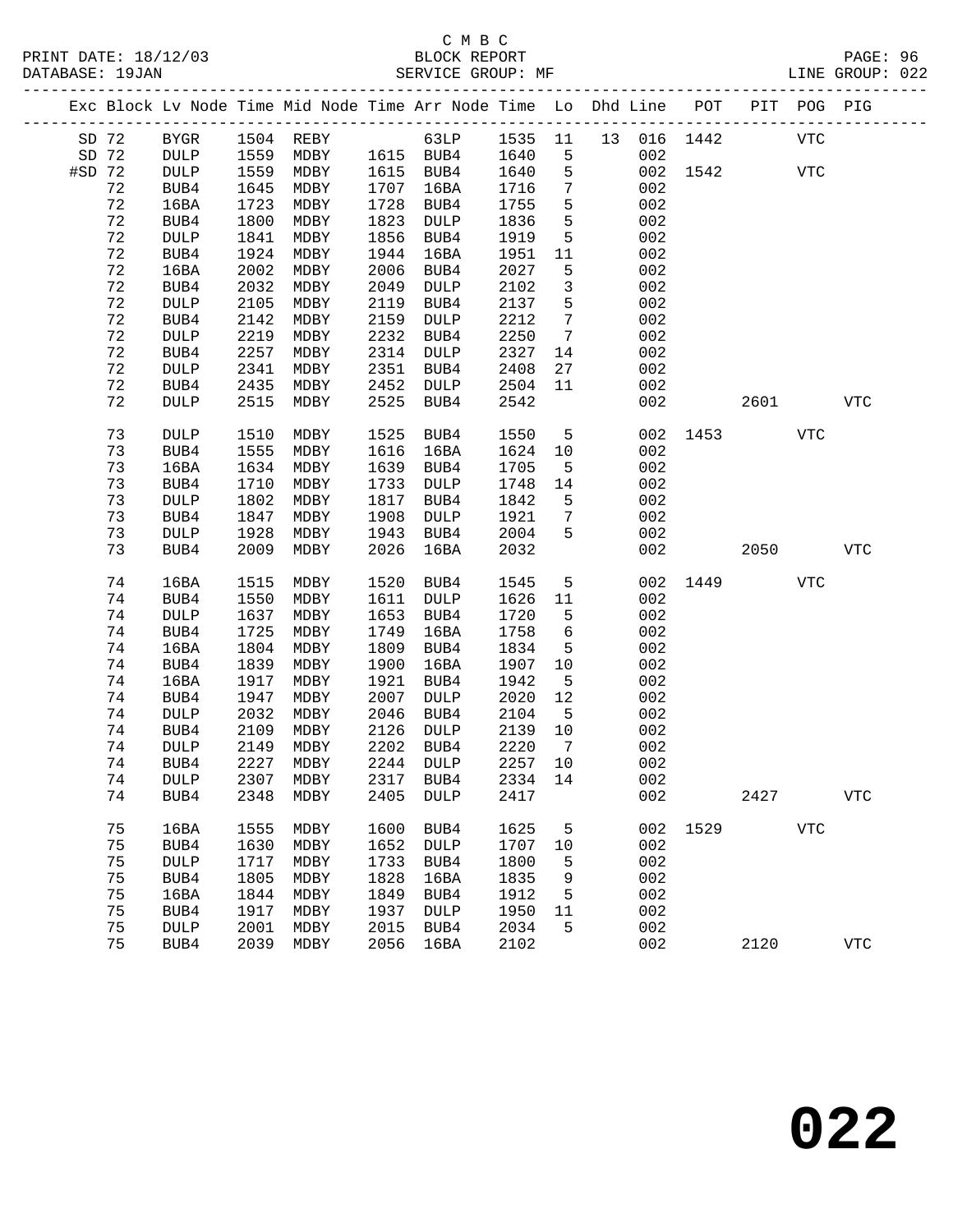|       |       |             |      |      |      | Exc Block Lv Node Time Mid Node Time Arr Node Time Lo Dhd Line |      |                |    |     | POT      | PIT  | POG | PIG |
|-------|-------|-------------|------|------|------|----------------------------------------------------------------|------|----------------|----|-----|----------|------|-----|-----|
|       | 76    | <b>DULP</b> | 1530 | MDBY | 1545 | BUB4                                                           | 1610 | 5              |    |     | 002 1513 |      | VTC |     |
|       | 76    | BUB4        | 1615 | MDBY | 1636 | 16BA                                                           | 1644 | 9              |    | 002 |          |      |     |     |
|       | 76    | 16BA        | 1653 | MDBY | 1658 | BUB4                                                           | 1725 | 5              |    | 002 |          |      |     |     |
|       | 76    | BUB4        | 1730 | MDBY | 1753 | <b>DULP</b>                                                    | 1807 | 10             |    | 002 |          |      |     |     |
|       | 76    | <b>DULP</b> | 1817 | MDBY | 1832 | BUB4                                                           | 1857 | 5              |    | 002 |          |      |     |     |
|       | 76    | BUB4        | 1902 | MDBY | 1922 | <b>DULP</b>                                                    | 1935 | 8              |    | 002 |          |      |     |     |
|       | 76    | <b>DULP</b> | 1943 | MDBY | 1958 | BUB4                                                           | 2019 | 5              |    | 002 |          |      |     |     |
|       | 76    | BUB4        | 2024 | MDBY | 2041 | 16BA                                                           | 2047 |                |    | 002 |          | 2105 |     | VTC |
|       |       |             |      |      |      |                                                                |      |                |    |     |          |      |     |     |
|       | OF 97 | 29ST        | 2301 | PNHM | 2332 | HODM                                                           | 2336 | 0              |    | 007 | 2234     |      | VTC |     |
| OF 97 |       | HODM        | 2336 | BYGR | 2348 | ULP1                                                           | 2409 | $\mathbf{3}$   | 24 | 014 |          |      |     |     |
| OF 97 |       | HODM        | 2436 | BYGR | 2448 | ULP1                                                           | 2509 | $\overline{4}$ | 24 | 014 |          |      |     |     |
|       | OF 97 | HODM        | 2537 | BYGR | 2549 | ULP1                                                           | 2610 |                |    | 014 |          | 2627 |     | VTC |
|       |       |             |      |      |      |                                                                |      |                |    |     |          |      |     |     |
| OF 98 |       | SYDA        | 2330 | HACO | 2348 | KTLP                                                           | 2358 | 7              | 25 | 014 | 2308 7   |      | VTC |     |
| OF 98 |       | SYDA        | 2430 | HACO | 2448 | KTLP                                                           | 2458 | 7              | 25 | 014 |          |      |     |     |
| OF 98 |       | SYDA        | 2530 | HACO | 2548 | KTLP                                                           | 2558 |                |    | 014 |          | 2626 |     | VTC |
|       |       |             |      |      |      |                                                                |      |                |    |     |          |      |     |     |
| OF 99 |       | ULP1        | 2135 | A10N | 2146 | GRBY                                                           | 2157 | 2              | 36 | 014 | 2111     |      | VTC |     |
| OF 99 |       | ULP1        | 2235 | A10N | 2246 | GRBY                                                           | 2257 | 3              | 36 | 014 |          |      |     |     |
| OF    | 99    | ULP1        | 2336 | A10N | 2347 | GRBY                                                           | 2356 | 0              | 8  | 014 |          |      |     |     |
| OF    | 99    | HODM        | 2404 | BYGR | 2416 | ULP1                                                           | 2437 | 4              | 24 | 014 |          |      |     |     |
|       | OF 99 | HODM        | 2505 | BYGR | 2517 | ULP1                                                           | 2538 |                |    | 014 |          | 2555 |     | VTC |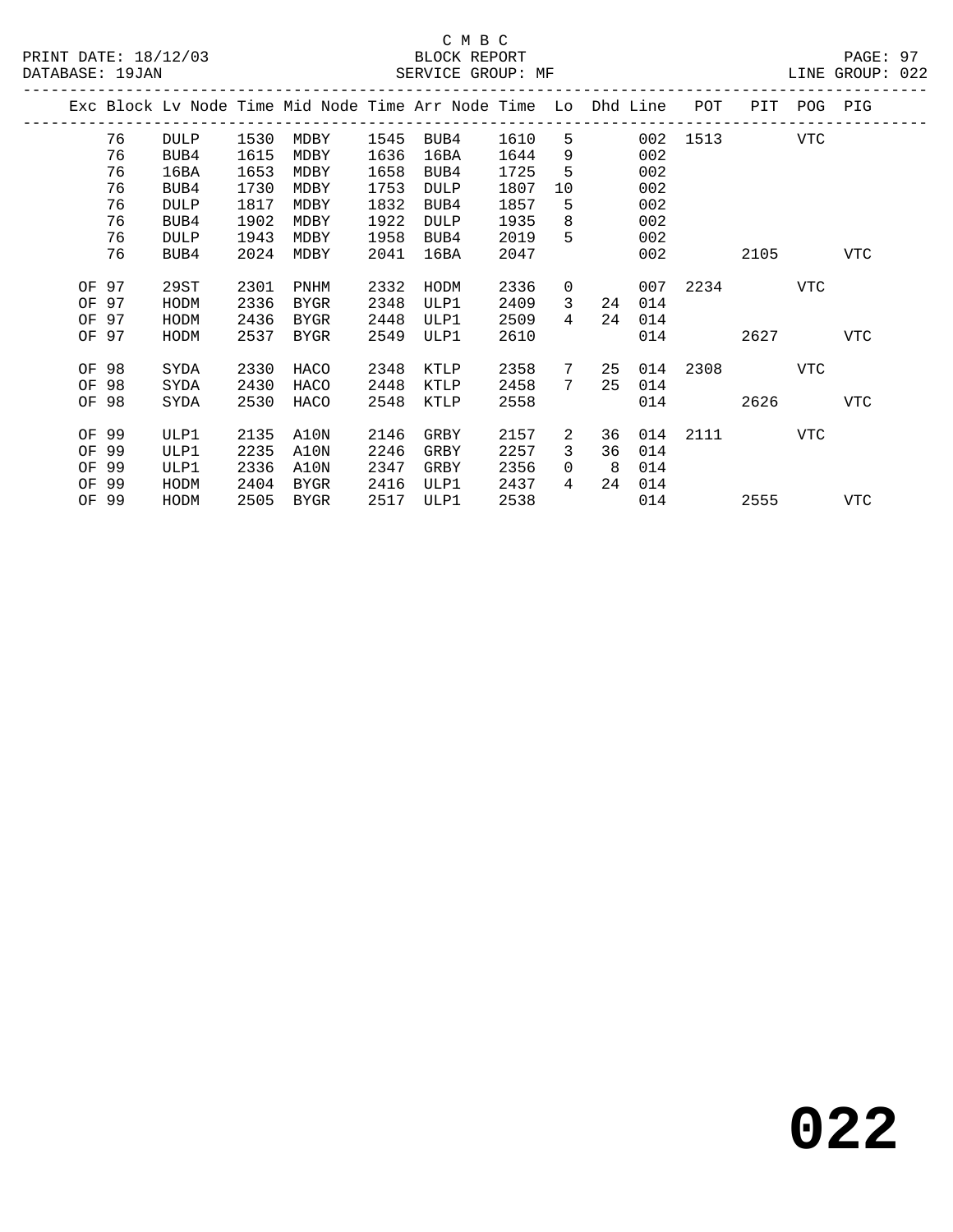|                                                        |                                                                                                                                                                                                                                                          |                                                                                                                                            |                                                                                                           |                                                                                                                                                                             |                                                                                                          |                                                                                                        |                   |                                                                                                                 |                                                                                                          | C M B C<br>PRINT DATE: 18/12/03 BLOCK REPORT PAGE: 98<br>DATABASE: 19JAN SERVICE GROUP: MF LINE GROUP: 025                                                                                                                                |        |                 |            |  |
|--------------------------------------------------------|----------------------------------------------------------------------------------------------------------------------------------------------------------------------------------------------------------------------------------------------------------|--------------------------------------------------------------------------------------------------------------------------------------------|-----------------------------------------------------------------------------------------------------------|-----------------------------------------------------------------------------------------------------------------------------------------------------------------------------|----------------------------------------------------------------------------------------------------------|--------------------------------------------------------------------------------------------------------|-------------------|-----------------------------------------------------------------------------------------------------------------|----------------------------------------------------------------------------------------------------------|-------------------------------------------------------------------------------------------------------------------------------------------------------------------------------------------------------------------------------------------|--------|-----------------|------------|--|
| 22BD<br>41CR<br>410A<br>BYOA<br>DULP<br>HODM<br>$KE-W$ |                                                                                                                                                                                                                                                          | KING EDWARD & CAMBIE WB                                                                                                                    |                                                                                                           | --------------<br>22 AV & BOUNDARY<br>41 AV & CROWN<br>41 AV & OAK<br>PROADWAY & OAK<br>WB W 41 AV FS DUNBAR ST<br>HOWE & DUNSMUIR                                          |                                                                                                          |                                                                                                        |                   | $25$ GR $-$<br>BW05<br>GR25<br><b>JOST</b>                                                                      |                                                                                                          | KING EDWARD & GRANVILLE<br>41GR 41 AV & GRANVILLE<br>BRENTWOOD STN BAY5<br>DU25 DUNBAR & KING EDWARD<br>GR25 GRANVILLE & KING EDW.<br>GRANVILLE & KING EDWARD<br>JOYCE STATION<br>MH-E MARINE & HUDSON                                    |        |                 |            |  |
|                                                        |                                                                                                                                                                                                                                                          |                                                                                                                                            |                                                                                                           |                                                                                                                                                                             |                                                                                                          |                                                                                                        |                   |                                                                                                                 |                                                                                                          | Exc Block Lv Node Time Mid Node Time Arr Node Time Lo Dhd Line POT PIT POG PIG                                                                                                                                                            |        |                 |            |  |
|                                                        | $1 \quad$<br>$\mathbf{1}$<br>$\mathbf{1}$<br>$\mathbf 1$<br>$\mathbf 1$<br>$\mathbf 1$<br>$\mathbf 1$<br>1<br>$\mathbf 1$<br>1<br>$\mathbf 1$<br>1<br>$\mathbf 1$<br>$\boldsymbol{2}$<br>2<br>$\mathbf 2$<br>$\overline{c}$<br>$\mathbf 2$<br>$\sqrt{2}$ | BW05<br>ULP<br>BW05<br>ULP<br>BW05<br>ULP<br>BW05<br>ULP<br>BW05<br><b>ULP</b><br><b>JOST</b><br>22BD<br>ULP<br>BW05<br>ULP<br>BW05<br>ULP | 1233<br>1400<br>1526<br>1828<br>527<br>618<br>718<br>850<br>1013<br>1132                                  | 704 25GR 748 ULP 817<br>1112 25GR<br>$25$ GR<br>25GR<br>25GR<br>1654 25GR<br>25GR<br>1942 41GR<br>2050 41GR<br>25GR 551<br>25GR<br>$25$ GR<br>25GR 919 BW05<br>25GR<br>25GR | 1321<br>1426<br>1613 ULP<br>1724<br>1912 ULP<br>2007<br>2113 DULP<br>638 BW05<br>809 ULP<br>1058<br>1156 | BW05<br>BW05<br>JOST<br>BW05                                                                           | <b>ULP</b><br>ULP | 1136 BW05 1218<br>1345<br>1512<br>1641<br>1816<br>1934<br>2036 14<br>2122<br>715<br>840<br>1001<br>1124<br>1239 | 15<br>8 <sup>8</sup><br>15<br>15<br>14<br>13<br>12<br>8 <sup>8</sup><br>10<br>12<br>8 <sup>8</sup><br>15 | 22BD 512 25GR 536 ULP 555 6 025 444 VTC<br>ULP 601 25GR 620 BW05 657 7 025<br>9 025<br>$\frac{13}{25}$<br>025<br>025<br>025<br>025<br>025<br>025<br>041<br>ULP 610 8<br>025<br>$\overline{\mathbf{3}}$<br>025<br>025<br>025<br>025<br>025 | 041 04 | 2133<br>459 VTC | VTC        |  |
|                                                        | $\mathbf 2$<br>$\overline{c}$<br>$\overline{c}$<br>2                                                                                                                                                                                                     | BW05<br>ULP<br>BW05<br>ULP                                                                                                                 |                                                                                                           | 1254 25GR<br>1418 25GR<br>1542 25GR<br>1707 25GR                                                                                                                            | 1342 ULP<br>1445 BW05<br>1737 BW05                                                                       |                                                                                                        |                   | 1406<br>1532<br>1629 ULP 1657<br>1829                                                                           | 12<br>10<br>10                                                                                           | 025<br>025<br>025<br>025                                                                                                                                                                                                                  |        | 1906            | VTC        |  |
|                                                        | $\mathbf{3}$<br>3<br>3<br>$\mathsf{3}$<br>3<br>$\mathsf{3}$<br>$\mathsf{3}$<br>$\mathsf{3}$<br>3<br>$\mathsf{3}$<br>3<br>$\mathsf{3}$<br>3<br>3<br>3                                                                                                     | ULP<br>BW05<br>ULP<br>BW05<br>ULP<br>BW05<br>ULP<br>BW05<br>ULP<br>BW05<br>ULP<br>BW05<br>ULP<br>BW05                                      | 633<br>745<br>919<br>1033<br>1152<br>1314<br>1439<br>1604<br>1730<br>1902<br>2008<br>2124<br>2240<br>2354 | 25GR<br>25GR<br>25GR<br>25GR<br>25GR<br>25GR<br>25GR<br>25GR<br>25GR<br>25GR<br>$25$ GR<br>25GR<br>25GR<br>25GR                                                             | 655<br>838<br>943<br>1118<br>1216<br>1402<br>1508<br>1653<br>1800<br>1942<br>2034<br>2202<br>2300        | BW05<br>ULP<br>BW05<br>ULP<br>BW05<br>ULP<br>BW05<br>ULP<br>BW05<br>ULP<br>BW05<br>ULP<br>BW05<br>GR25 |                   | 735<br>907<br>1025<br>1143<br>1259<br>1426<br>1555<br>1722<br>1850<br>2004<br>2112<br>2224<br>2336<br>2431      | 10<br>12<br>8<br>9<br>15<br>13<br>9<br>8<br>12<br>$\overline{4}$<br>12<br>16<br>18                       | BW05 533 25GR 606 ULP 625 8 025 502 VTC<br>025<br>025<br>025<br>025<br>025<br>025<br>025<br>025<br>025<br>025<br>025<br>025<br>025<br>025                                                                                                 |        | 2442            | <b>VTC</b> |  |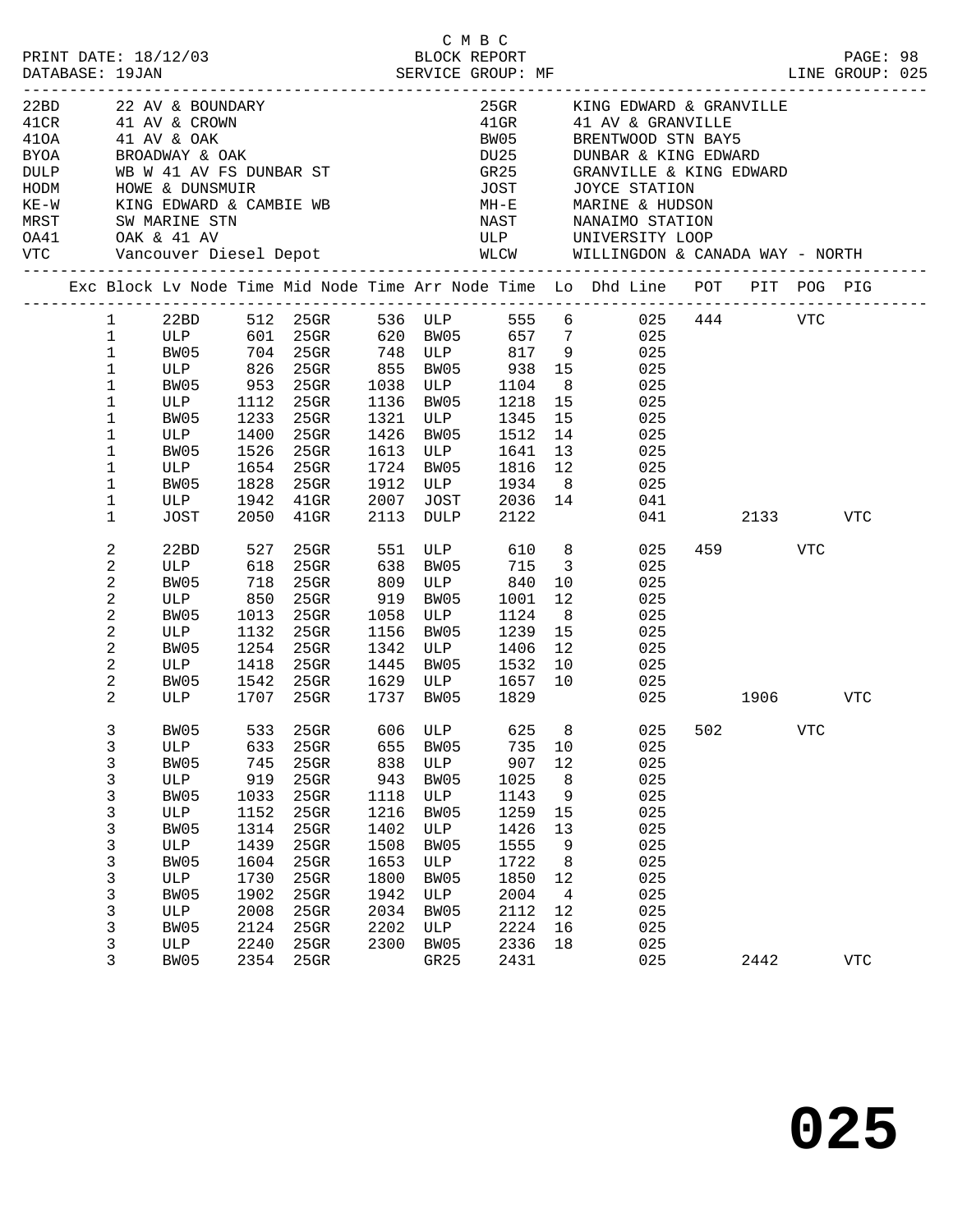|  |                |      |      |                      |      |                       |        |                | Exc Block Lv Node Time Mid Node Time Arr Node Time Lo Dhd Line POT |     |      | PIT POG PIG |            |
|--|----------------|------|------|----------------------|------|-----------------------|--------|----------------|--------------------------------------------------------------------|-----|------|-------------|------------|
|  | 4              | 25GR |      | 543 NAST             |      | 601 BW05              | 620 8  |                | 025                                                                | 531 | VTC  |             |            |
|  | $\overline{4}$ | BW05 |      | 628 25GR<br>742 25GR |      | 707 ULP               | 732 10 |                | 025                                                                |     |      |             |            |
|  | $\overline{4}$ | ULP  |      |                      |      | $707$ $-$<br>807 BW05 | 850    | 11             | 025                                                                |     |      |             |            |
|  | 4              | BW05 | 901  | 25GR                 |      | 951 ULP               | 1017   | 10             | 025                                                                |     |      |             |            |
|  | $\overline{4}$ | ULP  | 1027 | $25$ GR              | 1051 | BW05                  | 1132   | 10             | 025                                                                |     |      |             |            |
|  | $\overline{4}$ | BW05 | 1142 | 25GR                 | 1228 | ULP                   | 1252   | 9              | 025                                                                |     |      |             |            |
|  | 4              | ULP  | 1301 | 25GR                 | 1326 | BW05                  | 1412   | 14             | 025                                                                |     |      |             |            |
|  | 4              | BW05 | 1426 | $25$ GR              | 1513 | ULP                   | 1543   | 13             | 025                                                                |     |      |             |            |
|  | 4              | ULP  | 1556 | $25$ GR              | 1629 | BW05                  | 1722   | 13             | 025                                                                |     |      |             |            |
|  | 4              | BW05 | 1735 | 25GR                 | 1821 | ULP                   | 1848   |                | 025                                                                |     | 1912 |             | <b>VTC</b> |
|  | 5              | ULP  | 545  | 25GR                 | 604  | BW05                  | 639    | - 9            | 025                                                                | 523 |      | <b>VTC</b>  |            |
|  | 5              | BW05 | 648  | 25GR                 | 727  | ULP                   | 754    | 10             | 025                                                                |     |      |             |            |
|  | 5              | ULP  | 804  | 25GR                 | 831  | BW05                  | 915    | 16             | 025                                                                |     |      |             |            |
|  | 5              | BW05 | 931  | $25$ GR              | 1016 | ULP                   | 1042   | 10             | 025                                                                |     |      |             |            |
|  | 5              | ULP  | 1052 | 25GR                 | 1116 | BW05                  | 1157   | 15             | 025                                                                |     |      |             |            |
|  | 5              | BW05 | 1212 | $25$ GR              | 1259 | ULP                   | 1323   | 8              | 025                                                                |     |      |             |            |
|  | 5              | ULP  | 1331 | $25$ GR              | 1356 | BW05                  | 1442   | 16             | 025                                                                |     |      |             |            |
|  | 5              | BW05 | 1458 | $25$ GR              | 1545 | ULP                   | 1615   | 18             | 025                                                                |     |      |             |            |
|  | 5              | ULP  | 1633 | 25GR                 | 1705 | BW05                  | 1758   | - 9            | 025                                                                |     |      |             |            |
|  | 5              | BW05 | 1807 | 25GR                 | 1853 | ULP                   | 1919   | 13             | 025                                                                |     |      |             |            |
|  | 5              | ULP  | 1932 | $25$ GR              | 1958 | BW05                  | 2036   |                | 025                                                                |     | 2108 |             | <b>VTC</b> |
|  | 6              | 22BD | 547  | 25GR                 | 611  | ULP                   | 630    | $\overline{9}$ | 025                                                                | 519 |      | <b>VTC</b>  |            |
|  | 6              | ULP  | 639  | $25$ GR              | 701  | BW05                  | 741    | 8              | 025                                                                |     |      |             |            |
|  | 6              | BW05 | 749  | $25$ GR              | 842  | ULP                   | 911    | 14             | 025                                                                |     |      |             |            |
|  | 6              | ULP  | 925  | 25GR                 | 949  | BW05                  | 1031   | 12             | 025                                                                |     |      |             |            |
|  | 6              | BW05 | 1043 | $25$ GR              | 1128 | ULP                   | 1153   | 8 <sup>8</sup> | 025                                                                |     |      |             |            |
|  | 6              | ULP  | 1201 | $25$ GR              | 1226 | BW05                  | 1309   | 16             | 025                                                                |     |      |             |            |
|  | 6              | BW05 | 1325 | $25$ GR              | 1412 | ULP                   | 1440   | 12             | 025                                                                |     |      |             |            |
|  | 6              | ULP  | 1452 | $25$ GR              | 1521 | BW05                  | 1612   | 8 <sup>8</sup> | 025                                                                |     |      |             |            |
|  | 6              | BW05 | 1620 | 25GR                 | 1709 | ULP                   | 1738   | $\overline{7}$ | 025                                                                |     |      |             |            |
|  | 6              | ULP  | 1745 | 25GR                 | 1815 | BW05                  | 1905   |                | 025                                                                |     | 1940 |             | VTC        |
|  | 7              | BW05 | 550  | $25$ GR              | 626  | ULP                   | 646    | 15             | 025                                                                | 519 |      | <b>VTC</b>  |            |
|  | 7              | ULP  | 701  | $25$ GR              | 723  | BW05                  | 803    | 14             | 025                                                                |     |      |             |            |
|  | $\overline{7}$ | BW05 | 817  | $25$ GR              | 911  | ULP                   | 937    | 10             | 025                                                                |     |      |             |            |
|  | 7              | ULP  | 947  | $25$ GR              | 1011 | BW05                  | 1052   | 10             | 025                                                                |     |      |             |            |
|  | 7              | BW05 | 1102 | $25$ GR              | 1148 | ULP                   | 1212   | - 9            | 025                                                                |     |      |             |            |
|  | $\overline{7}$ | ULP  | 1221 | 25GR                 | 1246 | BW05                  | 1329   | 16             | 025                                                                |     |      |             |            |
|  | 7              | BW05 | 1345 | 25GR                 | 1432 | ULP                   | 1500   | 11             | 025                                                                |     |      |             |            |
|  | 7              | ULP  | 1511 | $25$ GR              | 1547 | BW05                  | 1641   | 11             | 025                                                                |     |      |             |            |
|  | 7              | BW05 |      | 1652 25GR            |      | 1741 ULP              | 1809   |                | 025                                                                |     | 1833 |             | VTC        |
|  |                |      |      |                      |      |                       |        |                |                                                                    |     |      |             |            |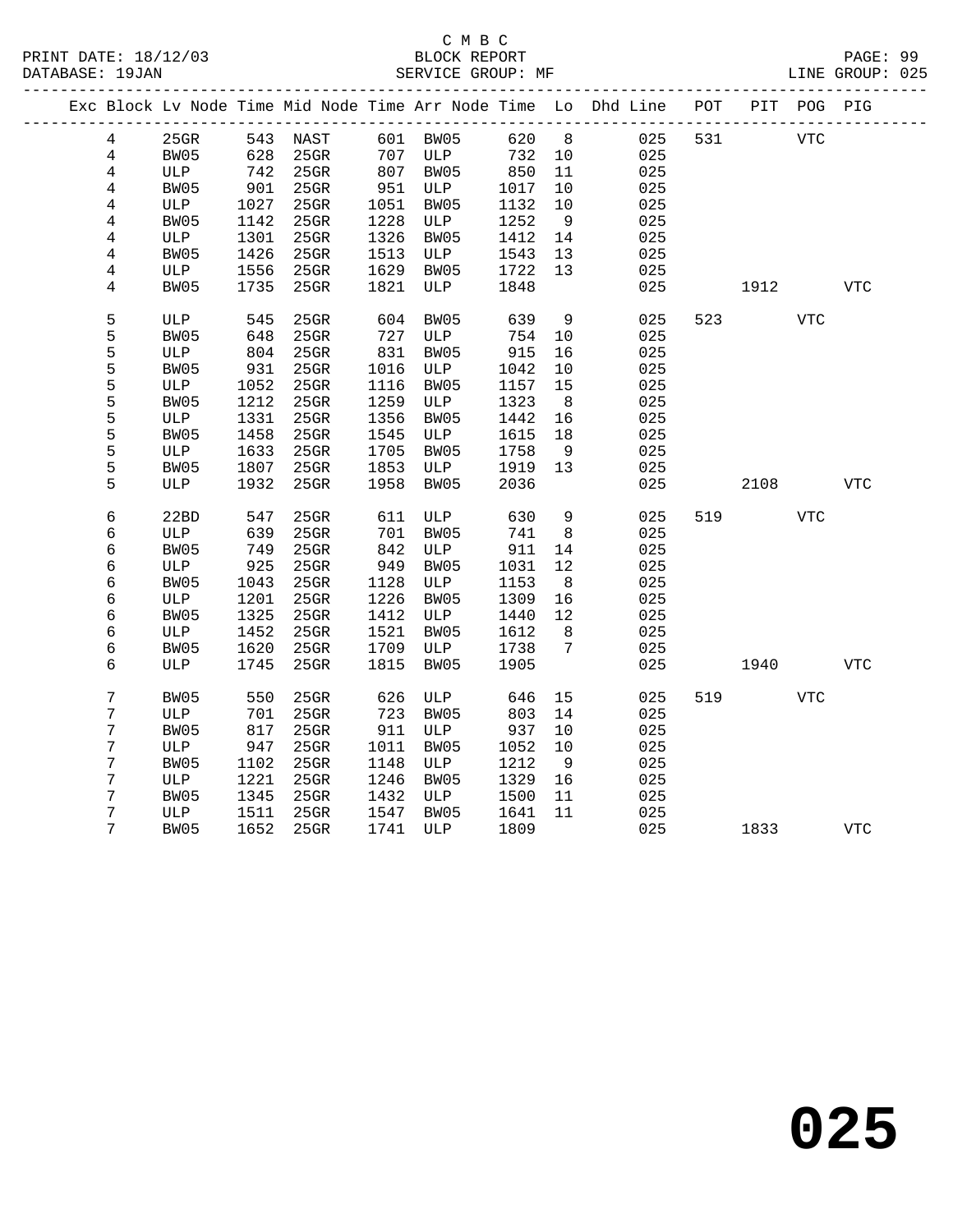|      |        |      |             |      |      |      |                              | Exc Block Lv Node Time Mid Node Time Arr Node Time Lo Dhd Line POT<br>____________________________________ |     |      | PIT POG PIG |              |  |
|------|--------|------|-------------|------|------|------|------------------------------|------------------------------------------------------------------------------------------------------------|-----|------|-------------|--------------|--|
| 8    | 25GR   | 553  | NAST        | 611  | BW05 | 630  | 8 <sup>8</sup>               | 025                                                                                                        | 541 |      | <b>VTC</b>  |              |  |
| 8    | BW05   | 638  | 25GR        | 717  | ULP  | 742  | 11                           | 025                                                                                                        |     |      |             |              |  |
| 8    | ULP    | 753  | $25$ GR     | 819  | BW05 | 903  | 11                           | 025                                                                                                        |     |      |             |              |  |
| 8    | BW05   | 914  | $25$ GR     | 1002 | ULP  | 1028 | $\overline{7}$               | 025                                                                                                        |     |      |             |              |  |
| 8    | ULP    | 1035 | 25GR        | 1059 | BW05 | 1140 | 12                           | 025                                                                                                        |     |      |             |              |  |
| 8    | BW05   | 1152 | 25GR        | 1239 | ULP  | 1303 | 8                            | 025                                                                                                        |     |      |             |              |  |
| 8    | ULP    | 1311 | 25GR        | 1336 | BW05 | 1422 | 14                           | 025                                                                                                        |     |      |             |              |  |
| 8    | BW05   | 1436 | $25$ GR     | 1523 | ULP  | 1553 | 9                            | 025                                                                                                        |     |      |             |              |  |
| 8    | ULP    | 1602 | 25GR        | 1635 | BW05 | 1728 | 15                           | 025                                                                                                        |     |      |             |              |  |
| 8    | BW05   | 1743 | 25GR        | 1829 | ULP  | 1856 | 11                           | 025                                                                                                        |     |      |             |              |  |
| 8    | ULP    | 1907 | 25GR        | 1936 | BW05 | 2017 | 10                           | 025                                                                                                        |     |      |             |              |  |
| 8    | BW05   | 2027 | 25GR        | 2105 | ULP  | 2127 | 8 <sup>8</sup>               | 025                                                                                                        |     |      |             |              |  |
| 8    | ULP    | 2135 | 25GR        | 2159 | BW05 | 2236 | 18                           | 025                                                                                                        |     |      |             |              |  |
| 8    | BW05   | 2254 | 25GR        | 2331 | ULP  | 2352 | 16                           | 025                                                                                                        |     |      |             |              |  |
| 8    | ULP    | 2408 | 25GR        | 2428 | NAST | 2445 |                              | 025                                                                                                        |     | 2503 |             | <b>VTC</b>   |  |
|      |        |      |             |      |      |      |                              |                                                                                                            |     |      |             |              |  |
| 9    | 25GR   | 612  | NAST        | 630  | BW05 | 649  | 5                            | 025                                                                                                        | 600 |      | <b>VTC</b>  |              |  |
| 9    | BW05   | 654  | $25$ GR     | 738  | ULP  | 807  | 8                            | 025                                                                                                        |     |      |             |              |  |
| 9    | ULP    | 815  | $25$ GR     | 843  | BW05 | 927  | 11                           | 025                                                                                                        |     |      |             |              |  |
| 9    | BW05   | 938  | 25GR        | 1023 | ULP  | 1049 | 13                           | 025                                                                                                        |     |      |             |              |  |
| 9    | ULP    | 1102 | $25$ GR     | 1126 | BW05 | 1208 | 14                           | 025                                                                                                        |     |      |             |              |  |
| 9    | BW05   | 1222 | $25$ GR     | 1310 | ULP  | 1334 | $7\phantom{.0}\phantom{.0}7$ | 025                                                                                                        |     |      |             |              |  |
| 9    | ULP    | 1341 | 25GR        | 1406 | BW05 | 1452 | 16                           | 025                                                                                                        |     |      |             |              |  |
| 9    | BW05   | 1508 | 25GR        | 1555 | ULP  | 1625 | 16                           | 025                                                                                                        |     |      |             |              |  |
| 9    | ULP    | 1641 | 25GR        | 1711 | BW05 | 1804 | 13                           | 025                                                                                                        |     |      |             |              |  |
| 9    | BW05   | 1817 | 25GR        | 1903 | ULP  | 1929 | 14                           | 025                                                                                                        |     |      |             |              |  |
| 9    | ULP    | 1943 | 25GR        | 2009 | BW05 | 2047 | 11                           | 025                                                                                                        |     |      |             |              |  |
| 9    | BW05   | 2058 | 25GR        | 2136 | ULP  | 2158 | $\overline{7}$               | 025                                                                                                        |     |      |             |              |  |
| 9    | ULP    | 2205 | 25GR        | 2229 | BW05 | 2306 | 18                           | 025                                                                                                        |     |      |             |              |  |
| 9    | BW05   | 2324 | 25GR        | 2401 | ULP  | 2422 |                              | 025                                                                                                        |     | 2443 |             | <b>VTC</b>   |  |
|      |        |      |             |      |      |      |                              |                                                                                                            |     |      |             |              |  |
| 10   | BW05   | 619  | 25GR        | 656  | ULP  | 718  | 12                           | 025                                                                                                        | 548 |      | VTC         |              |  |
| 10   | ULP    | 730  | 25GR        | 755  | BW05 | 838  | 11                           | 025                                                                                                        |     |      |             |              |  |
| 10   | BW05   | 849  | 25GR        | 939  | ULP  | 1005 | 14                           | 025                                                                                                        |     |      |             |              |  |
| 10   | ULP    | 1019 | 25GR        | 1043 | BW05 | 1124 | 8                            | 025                                                                                                        |     |      |             |              |  |
| 10   | BW05   | 1132 | 25GR        | 1218 | ULP  | 1242 | 9                            | 025                                                                                                        |     |      |             |              |  |
| 10   | ULP    | 1251 | $25$ GR     | 1316 | BW05 | 1401 | 14                           | 025                                                                                                        |     |      |             |              |  |
| 10   | BW05   | 1415 | 25GR        | 1502 | ULP  | 1532 | 18                           | 025                                                                                                        |     |      |             |              |  |
| 10   | ULP    | 1550 | $25$ GR     | 1623 | BW05 | 1716 | 11                           | 025                                                                                                        |     |      |             |              |  |
| $10$ | BW05   | 1727 | 25GR        | 1813 | ULP  | 1840 | 16                           | 025                                                                                                        |     |      |             |              |  |
| 10   | ULP    | 1856 | 25GR        | 1925 | BW05 | 2006 |                              | 025                                                                                                        |     | 2038 |             | ${\tt VTC}$  |  |
| 11   | $KE-W$ | 627  | <b>DU25</b> | 639  | ULP  | 651  | 18                           | 025                                                                                                        | 611 |      | <b>VTC</b>  |              |  |
| 11   | ULP    | 709  | 25GR        | 731  | BW05 | 813  | 9                            | 025                                                                                                        |     |      |             |              |  |
| 11   | BW05   | 822  | 25GR        | 916  | ULP  | 942  | 13                           | 025                                                                                                        |     |      |             |              |  |
| 11   | ULP    | 955  | 25GR        | 1019 | BW05 | 1100 | 12                           | 025                                                                                                        |     |      |             |              |  |
| 11   | BW05   | 1112 | $25$ GR     | 1158 | ULP  | 1222 | 9                            | 025                                                                                                        |     |      |             |              |  |
| 11   | ULP    | 1231 | $25$ GR     | 1256 | BW05 | 1341 | 14                           | 025                                                                                                        |     |      |             |              |  |
| 11   | BW05   | 1355 | 25GR        | 1442 | ULP  | 1512 | 11                           | 025                                                                                                        |     |      |             |              |  |
| 11   | ULP    | 1523 | 25GR        | 1559 | BW05 | 1653 | 15                           | 025                                                                                                        |     |      |             |              |  |
| 11   | BW05   | 1708 | 25GR        | 1757 | ULP  | 1825 | 11                           | 025                                                                                                        |     |      |             |              |  |
| 11   | ULP    | 1836 | $25$ GR     | 1905 | BW05 | 1949 | 9                            | 025                                                                                                        |     |      |             |              |  |
| 11   | BW05   | 1958 | 25GR        | 2038 | ULP  | 2100 |                              | 025                                                                                                        |     | 2121 |             | $_{\rm VTC}$ |  |
|      |        |      |             |      |      |      |                              |                                                                                                            |     |      |             |              |  |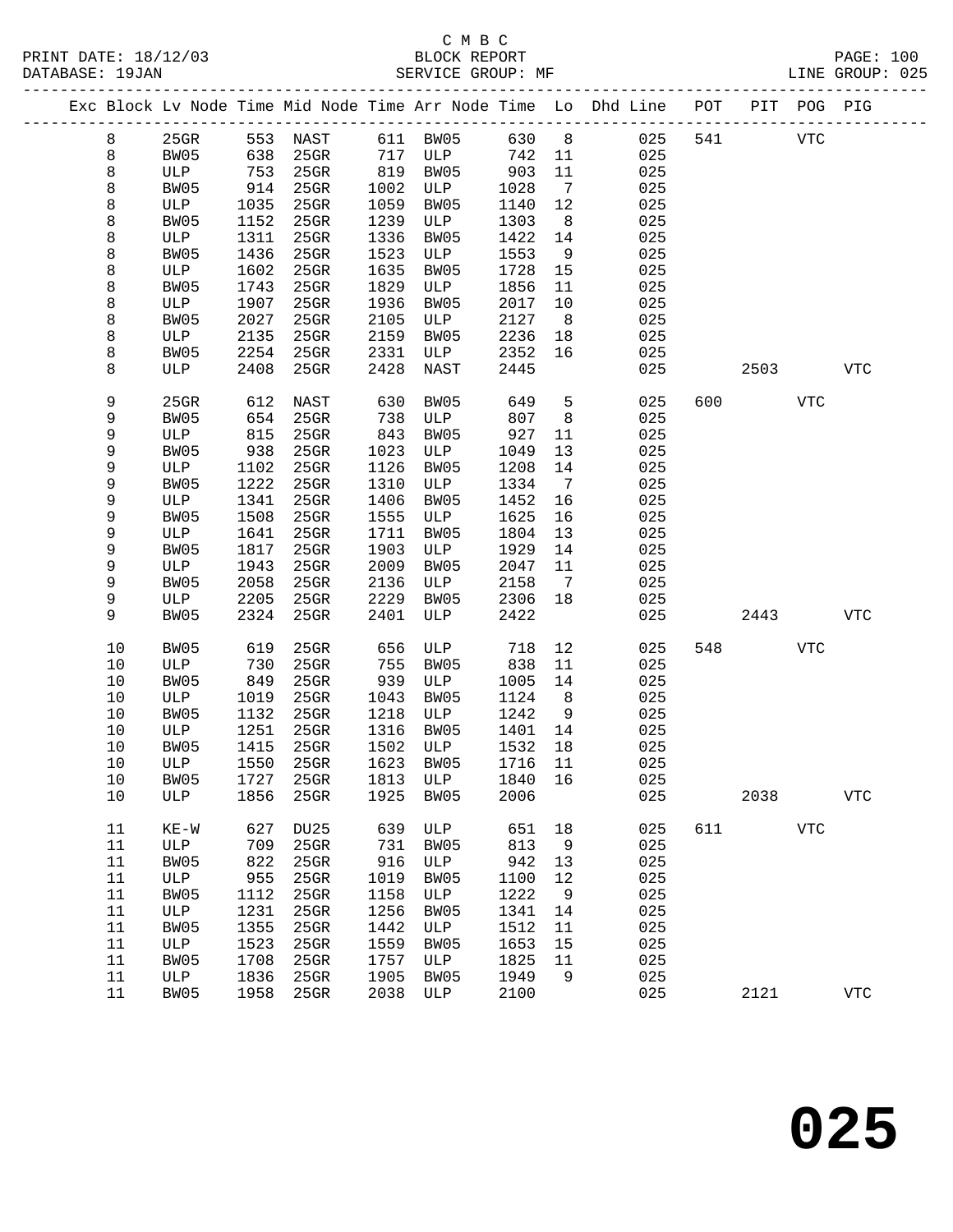| Exc Block Lv Node Time Mid Node Time Arr Node Time Lo Dhd Line POT PIT POG PIG |             |      |                            |            |             |        |                         |       |     |     |            |     |            |
|--------------------------------------------------------------------------------|-------------|------|----------------------------|------------|-------------|--------|-------------------------|-------|-----|-----|------------|-----|------------|
| 12                                                                             | $25$ GR     |      | 629 NAST 647 BW05          |            |             |        |                         | 706 4 | 025 | 617 | <b>VTC</b> |     |            |
| 12                                                                             | BW05        | 710  | $25$ GR                    |            | 759 ULP     | 828 10 |                         |       | 025 |     |            |     |            |
| 12                                                                             | ULP         | 838  | 25GR                       | 907        | BW05        | 950    | 13                      |       | 025 |     |            |     |            |
| 12                                                                             | BW05        | 1003 | 25GR                       | 1048       | ULP         | 1114   | 8 <sup>8</sup>          |       | 025 |     |            |     |            |
| 12                                                                             | ULP         | 1122 | $25$ GR                    | 1146       | BW05        | 1228   | 16                      |       | 025 |     |            |     |            |
| 12                                                                             | BW05        | 1244 | $25$ GR                    | 1332       | ULP         | 1356   | 14                      |       | 025 |     |            |     |            |
| 12                                                                             | ULP         | 1410 | $25$ GR                    | 1436       | BW05        | 1522   | 12                      |       | 025 |     |            |     |            |
| 12                                                                             | BW05        | 1534 | 25GR                       | 1621       | ULP         | 1649   | 11                      |       | 025 |     |            |     |            |
| 12                                                                             | ULP         | 1700 | 25GR                       | 1730       | BW05        | 1822   | 16                      |       | 025 |     |            |     |            |
| 12                                                                             | BW05        | 1838 | 25GR                       | 1922       | ULP         | 1944   | 11                      |       | 025 |     |            |     |            |
| 12                                                                             | ULP         | 1955 | 25GR                       | 2021       | BW05        | 2059   |                         |       | 025 |     | 2131       |     | VTC        |
| 13                                                                             | KE-W        | 637  | DU25                       | 649        | ULP         | 701    | 20                      |       | 025 |     | 621 000    | VTC |            |
| 13                                                                             | ULP         | 721  | $25$ GR                    | 743        | BW05        | 825    | 8 <sup>8</sup>          |       | 025 |     |            |     |            |
| 13                                                                             | BW05        | 833  | $25$ GR                    | 927        | ULP         | 953    | 10                      |       | 025 |     |            |     |            |
| 13                                                                             | ULP         | 1003 | $25$ GR                    | 1027       | BW05        | 1108   | 14                      |       | 025 |     |            |     |            |
| 13                                                                             | BW05        | 1122 | $25$ GR                    | 1208       | ULP         | 1232   | 9                       |       | 025 |     |            |     |            |
| 13                                                                             | ULP         | 1241 | $25$ GR                    | 1306       | BW05        | 1351   | 14                      |       | 025 |     |            |     |            |
| 13                                                                             | BW05        | 1405 | $25$ GR                    | 1452       | ULP         | 1522   | 14                      |       | 025 |     |            |     |            |
| 13                                                                             | ULP         | 1536 | $25$ GR                    | 1611       | BW05        | 1706   | 13                      |       | 025 |     |            |     |            |
| 13                                                                             | BW05        | 1719 | 25GR                       | 1805       | ULP         | 1832   | 14                      |       | 025 |     |            |     |            |
| 13                                                                             | ULP         | 1846 | $25$ GR                    | 1915       | BW05        | 1959   | 12                      |       | 025 |     |            |     |            |
| 13                                                                             | BW05        | 2011 | 25GR                       |            | GR25        | 2050   |                         |       | 025 |     | 2102       |     | <b>VTC</b> |
|                                                                                |             |      |                            |            |             |        |                         |       |     |     |            |     |            |
| 14                                                                             | $25$ GR     | 647  | NAST                       | 706<br>819 | BW05        | 726    | $\overline{2}$          |       | 025 |     | 635 000    | VTC |            |
| 14                                                                             | BW05        | 728  | $25$ GR                    |            | 819 ULP     | 850    | 15                      |       | 025 |     |            |     |            |
| 14                                                                             | ULP         | 905  | $25$ GR                    | 931        | BW05        | 1013   | 10                      |       | 025 |     |            |     |            |
| 14                                                                             | BW05        | 1023 | 25GR                       | 1108       | ULP         | 1133   | 9                       |       | 025 |     |            |     |            |
| 14                                                                             | ULP         | 1142 | $25$ GR                    | 1206       | BW05        | 1249   | 15                      |       | 025 |     |            |     |            |
| 14                                                                             | BW05        | 1304 | $25$ GR                    | 1352       | ULP         | 1416   | 9                       |       | 025 |     |            |     |            |
| 14                                                                             | ULP         | 1425 | $25$ GR                    | 1454       | BW05        | 1541   | $7\overline{ }$         |       | 025 |     |            |     |            |
| 14                                                                             | BW05        | 1548 | $25$ GR                    | 1637       | ULP         | 1705   | 10                      |       | 025 |     |            |     |            |
| 14                                                                             | ULP         | 1715 | $25$ GR                    | 1745       | BW05        | 1837   | 11                      |       | 025 |     |            |     |            |
| 14                                                                             | BW05        | 1848 | 25GR                       | 1932       | ULP         | 1954   | 9                       |       | 025 |     |            |     |            |
| 14                                                                             | ULP         | 2003 | 41GR                       | 2027       | JOST        | 2056   | 14                      |       | 041 |     |            |     |            |
| 14                                                                             | JOST        | 2110 | $41$ GR                    | 2133       | ULP         | 2155   | $6\overline{6}$         |       | 041 |     |            |     |            |
| 14                                                                             | ULP         | 2201 | 41GR                       | 2225       | JOST        | 2251   | $7\phantom{.0}$         |       | 041 |     |            |     |            |
| 14                                                                             | JOST        | 2258 | $41$ GR                    | 2318       | 41CR        | 2328   | $\overline{\mathbf{3}}$ |       | 041 |     |            |     |            |
| 14                                                                             | 41CR        | 2331 | $41$ GR                    |            | 2342 JOST   | 2404   | 9                       |       | 041 |     |            |     |            |
| 14                                                                             | JOST        |      | 2413 41GR 2432 41CR 2442 7 |            |             |        |                         |       | 041 |     |            |     |            |
| 14                                                                             | 41CR        | 2449 | $41$ GR                    | 2459       | JOST        | 2521   | 7                       |       | 041 |     |            |     |            |
| 14                                                                             | JOST        | 2528 | $41$ GR                    | 2545       | <b>DULP</b> | 2554   | 1                       |       | 041 |     |            |     |            |
| 14                                                                             | <b>DULP</b> | 2555 | $41$ GR                    | 2600       | 410A        | 2603   | 6                       | 7     | 041 |     |            |     |            |
| 14                                                                             | MRST        | 2616 |                            |            | HODM        | 2703   | 6                       |       | N20 |     |            |     |            |
| 14                                                                             | HODM        | 2709 |                            |            | MRST        | 2758   | 18                      |       | N20 |     |            |     |            |
| 14                                                                             | MRST        | 2816 |                            |            | HODM        | 2903   | 6                       |       | N20 |     |            |     |            |
| 14                                                                             | HODM        | 2909 |                            |            | MRST        | 2958   |                         |       | N20 |     | 3003       |     | <b>VTC</b> |
|                                                                                |             |      |                            |            |             |        |                         |       |     |     |            |     |            |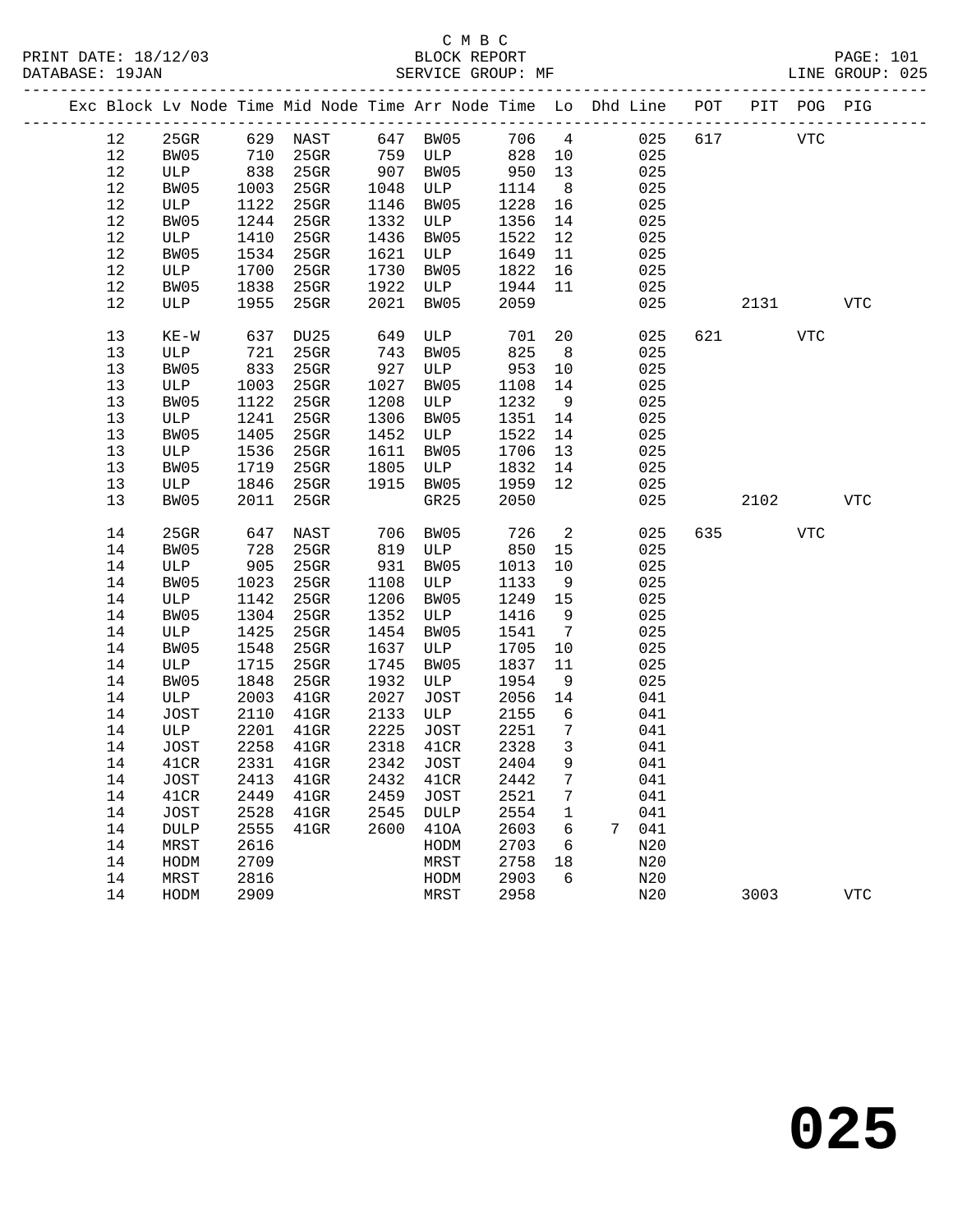|  |    |             |      |                            |      |            |        |                | Exc Block Lv Node Time Mid Node Time Arr Node Time Lo Dhd Line POT |     | PIT        | POG PIG    |              |
|--|----|-------------|------|----------------------------|------|------------|--------|----------------|--------------------------------------------------------------------|-----|------------|------------|--------------|
|  | 15 | NAST        |      |                            |      |            |        |                | 025                                                                | 640 |            | <b>VTC</b> |              |
|  | 15 | ULP         |      |                            |      |            | 909 14 |                | 025                                                                |     |            |            |              |
|  | 15 | BW05        | 923  | $25$ GR                    | 1008 | <b>ULP</b> | 1034   | 9              | 025                                                                |     |            |            |              |
|  | 15 | ULP         | 1043 | $25$ GR                    | 1107 | BW05       | 1148   | 14             | 025                                                                |     |            |            |              |
|  | 15 | BW05        | 1202 | 25GR                       | 1249 | ULP        | 1313   | 8 <sup>8</sup> | 025                                                                |     |            |            |              |
|  | 15 | ULP         | 1321 | $25$ GR                    | 1346 | BW05       | 1432   | 15             | 025                                                                |     |            |            |              |
|  | 15 | BW05        | 1447 | $25$ GR                    | 1534 | ULP        | 1604   | 17             | 025                                                                |     |            |            |              |
|  | 15 | ULP         | 1621 | 25GR                       | 1653 | BW05       | 1746   | 13             | 025                                                                |     |            |            |              |
|  |    |             |      |                            |      |            |        |                |                                                                    |     |            |            |              |
|  | 15 | BW05        | 1759 | $25$ GR                    | 1845 | ULP        | 1911   | $\overline{7}$ | 025                                                                |     |            |            |              |
|  | 15 | ULP         | 1918 | $25$ GR                    | 1947 | BW05       | 2028   | 15             | 025                                                                |     |            |            |              |
|  | 15 | BW05        | 2043 | 25GR                       |      | GR25       | 2121   |                | 025                                                                |     | 2132       |            | VTC          |
|  | 16 | BW05        | 543  | 25GR                       | 616  | ULP        | 635    | 10             | 025                                                                |     | 512 VTC    |            |              |
|  | 16 | ULP         | 645  | $25$ GR                    | 707  | BW05       | 747    | 6              | 025                                                                |     |            |            |              |
|  | 16 | BW05        | 753  | $25$ GR                    | 846  | ULP        | 915    | 16             | 025                                                                |     |            |            |              |
|  | 16 | ULP         | 931  | $25$ GR                    | 955  | BW05       | 1036   | 16             | 025                                                                |     |            |            |              |
|  | 16 | BW05        | 1052 | $25$ GR                    | 1138 | ULP        | 1202   | 9              | 025                                                                |     |            |            |              |
|  |    |             |      |                            |      |            |        |                |                                                                    |     |            |            |              |
|  | 16 | ULP         | 1211 | $25$ GR                    | 1236 | BW05       | 1319   | 16             | 025                                                                |     |            |            |              |
|  | 16 | BW05        | 1335 | 25GR                       | 1422 | ULP        | 1450   | 12             | 025                                                                |     |            |            |              |
|  | 16 | ULP         | 1502 | $25$ GR                    | 1535 | BW05       | 1627   | 9              | 025                                                                |     |            |            |              |
|  | 16 | BW05        | 1636 | $25$ GR                    | 1725 | ULP        | 1753   | 12             | 025                                                                |     |            |            |              |
|  | 16 | ULP         | 1805 | $25$ GR                    | 1835 | BW05       | 1922   | 12             | 025                                                                |     |            |            |              |
|  | 16 | BW05        | 1934 | $25$ GR                    | 2014 | ULP        | 2036   |                | 025                                                                |     | 2057       |            | <b>VTC</b>   |
|  |    |             |      |                            |      |            |        |                |                                                                    |     |            |            |              |
|  | 20 | 25GR        | 719  | NAST                       | 739  | BW05       | 759    | 8 <sup>8</sup> | 025                                                                |     | 705 VTC    |            |              |
|  | 20 | BW05        | 807  | 25GR                       | 902  | ULP        | 929    | 10             | 025                                                                |     |            |            |              |
|  | 20 | ULP         | 939  | 25GR                       | 1003 | BW05       | 1044   |                | 025                                                                |     | 1124       |            | <b>VTC</b>   |
|  |    |             |      |                            |      |            |        |                |                                                                    |     |            |            |              |
|  | 21 | 22BD        | 557  | $25$ GR                    | 621  | ULP        | 640 11 |                | 025                                                                | 529 |            | <b>VTC</b> |              |
|  | 21 | ULP         | 651  | $25$ GR                    | 713  | BW05       | 753    | 6              | 025                                                                |     |            |            |              |
|  | 21 | BW05        | 759  | 25GR                       | 854  | ULP        | 921    |                | 025                                                                |     | 944        |            | <b>VTC</b>   |
|  |    |             |      |                            |      |            |        |                |                                                                    |     |            |            |              |
|  | 22 | BW05        | 600  | $25$ GR                    | 636  | ULP        | 656    | 21             | 025                                                                | 529 |            | <b>VTC</b> |              |
|  | 22 | ULP         | 717  | $25$ GR                    | 739  | BW05       | 821    | 6              | 025                                                                |     |            |            |              |
|  | 22 | BW05        | 827  | 25GR                       | 921  | ULP        | 947    |                | 025                                                                |     | 1010       |            | <b>VTC</b>   |
|  |    |             |      |                            |      |            |        |                |                                                                    |     |            |            |              |
|  | 23 | BW05        | 610  | 25GR                       | 646  | ULP        | 706 19 |                | 025                                                                | 539 |            | <b>VTC</b> |              |
|  | 23 | ULP         | 725  | $25$ GR                    | 747  | BW05       | 829    | 10             | 025                                                                |     |            |            |              |
|  | 23 | BW05        | 839  | 25GR                       |      | 933 ULP    | 959 12 |                | 025                                                                |     |            |            |              |
|  |    |             |      | 23 ULP 1011 25GR 1035 BW05 |      |            |        |                | 1116 025                                                           |     | 1156       |            | $_{\rm VTC}$ |
|  |    |             |      |                            |      |            |        |                |                                                                    |     |            |            |              |
|  | 24 | NAST        | 633  | 25GR                       |      | 651 ULP    | 713    | 16             | 025                                                                | 610 |            | VTC        |              |
|  | 24 | ULP         | 729  | 25GR                       | 751  | NAST       | 812    | 10             | 025                                                                |     |            |            |              |
|  | 24 | NAST        | 822  | 25GR                       |      | 850 ULP    | 919    |                | 025                                                                |     |            | 942        | VTC          |
|  |    |             |      |                            |      |            |        |                |                                                                    |     |            |            |              |
|  |    |             |      |                            | 701  |            | 723    |                |                                                                    | 620 | <b>VTC</b> |            |              |
|  | 25 | NAST        | 643  | 25GR                       |      | ULP        |        | 13             | 025                                                                |     |            |            |              |
|  | 25 | ULP         | 736  | 25GR                       | 801  | BW05       | 844    | 11             | 025                                                                |     |            |            |              |
|  | 25 | BW05        | 855  | 25GR                       | 945  | ULP        | 1011   |                | 025                                                                |     | 1034 VTC   |            |              |
|  | 26 | <b>NAST</b> | 653  | 25GR                       | 712  | ULP        | 737 10 |                | 025                                                                | 630 | VTC        |            |              |
|  | 26 | ULP         | 747  | 25GR                       | 813  | BW05       | 857 11 |                | 025                                                                |     |            |            |              |
|  | 26 | BW05        | 908  | $25$ GR                    | 956  | ULP        | 1022   |                | 025                                                                |     | 1045       |            | VTC          |
|  |    |             |      |                            |      |            |        |                |                                                                    |     |            |            |              |
|  | 27 | <b>NAST</b> |      | 713 25GR                   | 732  | ULP        | 759 11 |                | 025                                                                |     | 650 VTC    |            |              |
|  | 27 | ULP         |      | 810 25GR                   |      | 837 BW05   | 921    |                | 025                                                                |     | 1001       |            | <b>VTC</b>   |
|  |    |             |      |                            |      |            |        |                |                                                                    |     |            |            |              |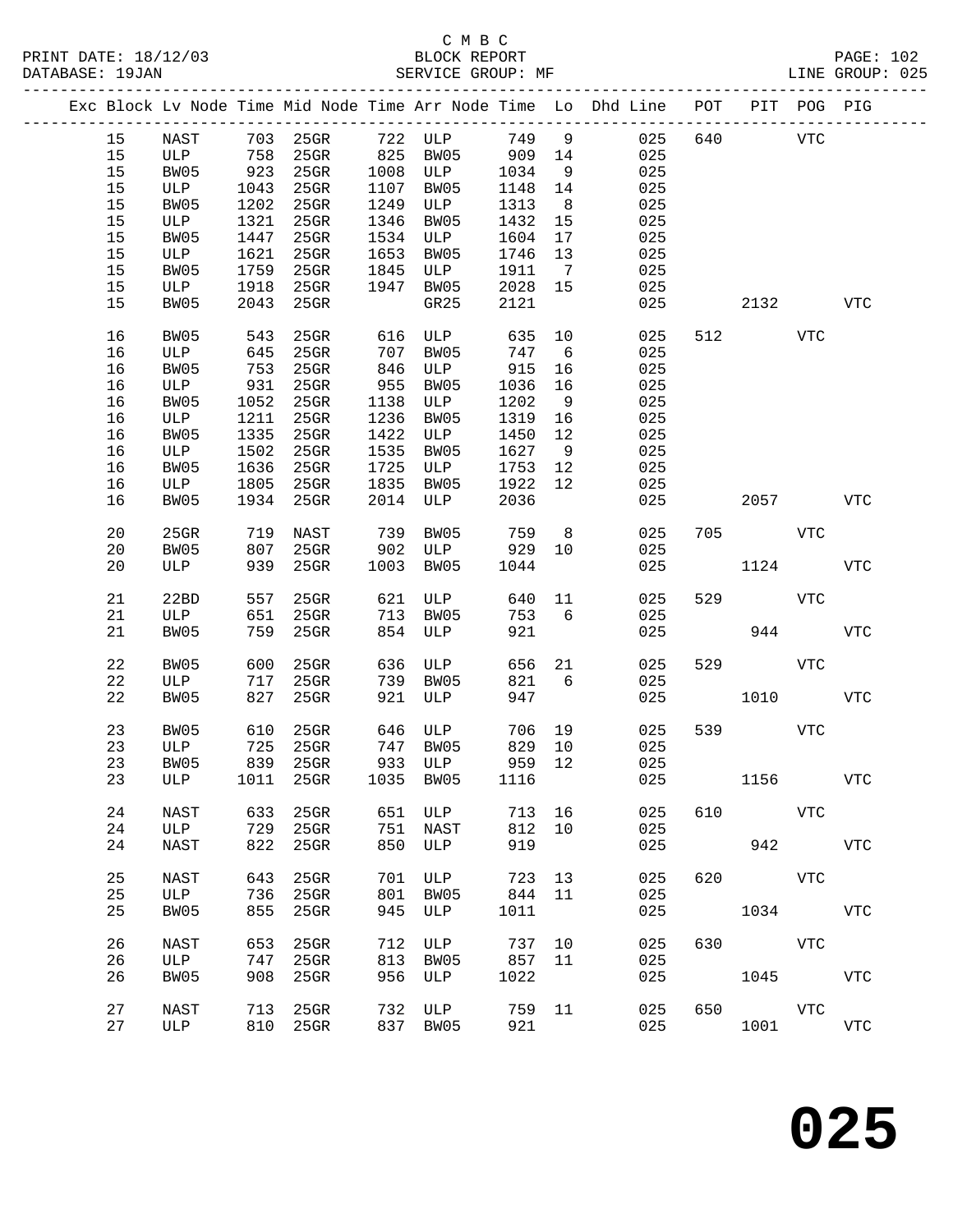|  |          |              |              | Exc Block Lv Node Time Mid Node Time Arr Node Time Lo Dhd Line POT PIT POG PIG |              |                                |               |                 |    |               |      |                 |                 |             |
|--|----------|--------------|--------------|--------------------------------------------------------------------------------|--------------|--------------------------------|---------------|-----------------|----|---------------|------|-----------------|-----------------|-------------|
|  | 28       | NAST         |              | 721 25GR 743 ULP 812 9<br>821 25GR 849 BW05 933 13                             |              |                                |               |                 |    | 025           | 658  | <b>VTC</b>      |                 |             |
|  | 28<br>28 | ULP<br>BW05  |              | 946 25GR                                                                       |              | 1031 ULP 1057                  |               |                 |    | 025<br>025    |      | 1119 VTC        |                 |             |
|  |          |              |              |                                                                                |              |                                |               |                 |    |               |      |                 |                 |             |
|  | 29<br>29 | 25GR<br>NAST | 830          | 727 NAST<br>25GR                                                               |              | 748 WLCW<br>858 ULP<br>858 ULP | 805 10<br>925 |                 |    | 15 025<br>025 | 713  | 948             | VTC             | <b>VTC</b>  |
|  |          |              |              |                                                                                |              |                                |               |                 |    |               |      |                 |                 |             |
|  | 30<br>30 | NAST<br>ULP  | 728          | $25$ GR<br>832 25GR                                                            | 901          | 754 ULP<br>BW05                | 823<br>944    | 9               |    | 025<br>025    |      | 705 VTC<br>1024 |                 | VTC         |
|  |          |              |              |                                                                                |              |                                |               |                 |    |               |      |                 |                 |             |
|  | 31<br>31 | 25GR<br>NAST |              | 735 NAST<br>838 25GR                                                           |              | 756 WLCW<br>906 ULP            | 813 10<br>933 |                 |    | 15 025<br>025 | 721  |                 | VTC<br>956 1990 | <b>VTC</b>  |
|  |          |              |              |                                                                                |              |                                |               |                 |    |               |      |                 |                 |             |
|  | 32       | BW05         | 737          | 25GR                                                                           | 829          | ULP 859 12                     |               |                 |    | 025           | 706  |                 | VTC             |             |
|  | 32       | ULP          |              | 911 25GR                                                                       |              | 937 BW05                       | 1019          |                 |    | 025           |      | 1059            |                 | <b>VTC</b>  |
|  | 33       | NAST         |              | 738 25GR                                                                       |              | 804 ULP 833 11                 |               |                 |    | 025           |      | 715 VTC         |                 |             |
|  | 33       | ULP          |              | 844 25GR                                                                       |              | 913 BW05                       | 955           |                 |    | 025           |      | 1035            |                 | VTC         |
|  | 34       | NAST         |              | 746 25GR                                                                       |              | 814 ULP 845 14                 |               |                 |    | 025           |      | 723             | VTC             |             |
|  | 34       | ULP          |              | 859 25GR                                                                       |              | 925 BW05                       | 1007          |                 |    | 025           |      | 1047            |                 | VTC         |
|  | 35       | <b>NAST</b>  | 756          | $25$ GR                                                                        |              | 824 ULP                        | 854           |                 |    | 025           | 733  |                 | 917 VTC         | VTC         |
|  | 36       | NAST         |              | 806 25GR                                                                       |              | 834 ULP                        | 904           |                 |    | 025           | 736  |                 | 927 VTC VTC     |             |
|  | 40       | ULP          | 1351         | $25$ GR                                                                        | 1416         | <b>BW05</b>                    | 1502 16       |                 |    | 025           | 1323 |                 | VTC             |             |
|  | 40       | BW05         | 1518         | 25GR                                                                           |              | 1605 ULP                       | 1633 14       |                 |    | 025           |      |                 |                 |             |
|  | 40       | ULP          | 1647         | 25GR                                                                           | 1717         | BW05                           | 1810          |                 |    |               |      | 025 1855        |                 | VTC         |
|  | 41       | ULP          | 1432         | 25GR                                                                           |              | 1501 BW05                      | 1548          | 8               |    |               |      | 025 1404 VTC    |                 |             |
|  | 41       | BW05         | 1556         | 25GR                                                                           |              | 1645 ULP                       | 1713          | 9               |    | 025           |      |                 |                 |             |
|  | 41       | ULP          | 1722         | $25$ GR                                                                        |              | 1752 BW05                      | 1844          |                 |    |               | 025  | 1921            |                 | VTC         |
|  | 42       | ULP          | 1445         | 25GR                                                                           |              | 1514 BW05                      | 1605          | $7\phantom{.0}$ |    |               |      | 025 1417 VTC    |                 |             |
|  | 42<br>42 | BW05<br>ULP  | 1612<br>1737 | 25GR<br>$25$ GR                                                                | 1807         | 1701 ULP<br>BW05               | 1730<br>1857  | 7<br>15         |    | 025<br>025    |      |                 |                 |             |
|  | 42       | BW05         | 1912         | $25$ GR                                                                        | 1952         | ULP                            | 2014          | 9               |    | 025           |      |                 |                 |             |
|  | 42       | ULP          |              | 2023 25GR                                                                      |              | 2049 BW05                      | 2014<br>2127  |                 |    | 025           |      | 2157            |                 | <b>VTC</b>  |
|  | 43       | ULP          | 1455         | 25GR                                                                           | 1528         | BW05                           | 1620          | 8               |    | 025           | 1427 |                 | <b>VTC</b>      |             |
|  | 43       | BW05         | 1628         | 25GR                                                                           | 1717         | $_{\rm ULP}$                   | 1746          | 9               |    | 025           |      |                 |                 |             |
|  | 43       | ULP          | 1755         | 25GR                                                                           | 1825<br>2002 | BW05                           | 1912          | 10              |    | 025           |      |                 |                 |             |
|  | 43<br>43 | BW05<br>ULP  | 1922<br>2041 | 25GR<br>25GR                                                                   | 2105         | ULP<br><b>BW05</b>             | 2024<br>2142  | 17<br>11        |    | 025<br>025    |      |                 |                 |             |
|  | 43       | BW05         | 2153         | 25GR                                                                           | 2231         | $_{\rm ULP}$                   | 2253          | 15              |    | 025           |      |                 |                 |             |
|  | 43       | ULP          | 2308         | 25GR                                                                           | 2328         | BW05                           | 2404          | 21              |    | 025           |      |                 |                 |             |
|  | 43       | BW05         | 2425         | 25GR                                                                           |              | GR25                           | 2502          | 8               | 15 | 025           |      |                 |                 |             |
|  | 43<br>43 | MRST<br>HODM | 2525<br>2609 |                                                                                |              | HODM<br>MRST                   | 2604<br>2652  | 5<br>3          |    | N8<br>N8      |      |                 |                 |             |
|  | 43       | MRST         | 2655         |                                                                                |              | HODM                           | 2734          | 5               |    | N8            |      |                 |                 |             |
|  | 43       | HODM         | 2739         |                                                                                |              | MRST                           | 2822          | 3               |    | N8            |      |                 |                 |             |
|  | 43       | MRST         | 2825         |                                                                                |              | HODM                           | 2904          | 5               |    | N8            |      |                 |                 |             |
|  | 43       | HODM         | 2909         |                                                                                |              | MRST                           | 2952          |                 |    | N8            |      | 2957            |                 | ${\tt VTC}$ |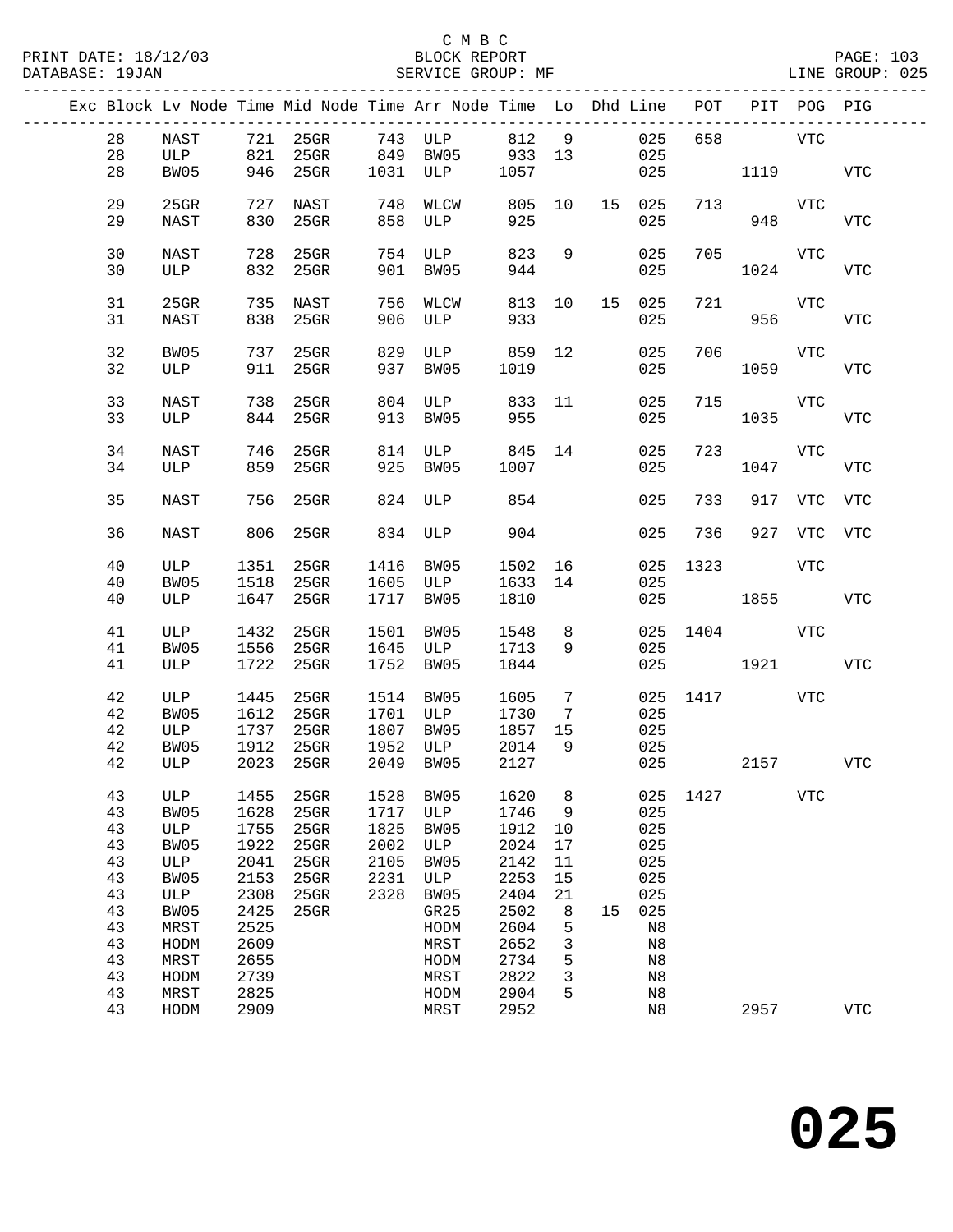|          |    |        |      |         |      | Exc Block Lv Node Time Mid Node Time Arr Node Time Lo Dhd Line |      |     |    |     | POT      | PIT          | POG        | PIG        |
|----------|----|--------|------|---------|------|----------------------------------------------------------------|------|-----|----|-----|----------|--------------|------------|------------|
|          | 44 | ULP    | 1505 | 25GR    | 1541 | BW05                                                           | 1635 | - 9 |    | 025 | 1437     |              | VTC        |            |
|          | 44 | BW05   | 1644 | $25$ GR | 1733 | ULP                                                            | 1801 | 14  |    | 025 |          |              |            |            |
|          | 44 | ULP    | 1815 | 25GR    | 1845 | BW05                                                           | 1932 | 14  |    | 025 |          |              |            |            |
|          | 44 | BW05   | 1946 | 25GR    | 2026 | ULP                                                            | 2048 | 17  |    | 025 |          |              |            |            |
|          | 44 | ULP    | 2105 | 25GR    | 2129 | BW05                                                           | 2206 | 17  |    | 025 |          |              |            |            |
|          | 44 | BW05   | 2223 | 25GR    | 2301 | ULP                                                            | 2323 | 15  |    | 025 |          |              |            |            |
|          | 44 | ULP    | 2338 | 25GR    | 2358 | BW05                                                           | 2434 |     |    | 025 |          | 2502         |            | VTC        |
|          |    |        |      |         |      |                                                                |      |     |    |     |          |              |            |            |
|          | 45 | ULP    | 1517 | 25GR    | 1553 | BW05                                                           | 1647 | 13  |    | 025 | 1449     |              | VTC        |            |
|          | 45 | BW05   | 1700 | 25GR    | 1749 | ULP                                                            | 1817 | - 9 |    | 025 |          |              |            |            |
|          | 45 | ULP    | 1826 | 25GR    | 1855 | BW05                                                           | 1939 |     |    | 025 |          | 2011         |            | <b>VTC</b> |
|          | 46 | ULP    | 1529 | $25$ GR | 1605 | BW05                                                           | 1659 |     |    | 025 | 1501     | 1749         | VTC        | VTC        |
|          |    |        |      |         |      |                                                                |      |     |    |     |          |              |            |            |
|          | 47 | ULP    | 1542 | 25GR    | 1617 | BW05                                                           | 1712 |     |    | 025 | 1514     | 1802         | VTC        | VTC        |
|          |    |        |      |         |      |                                                                |      |     |    |     |          |              |            |            |
|          | 48 | ULP    | 1627 | $25$ GR | 1659 | BW05                                                           | 1752 |     |    | 025 | 1559     | 1837         | VTC        | VTC        |
|          |    |        |      |         |      |                                                                |      |     |    |     |          |              |            |            |
| SD 49    |    | $MH-E$ | 1522 | OA41    | 1534 | BYOA                                                           | 1546 | 8   | 21 | 017 | 1520     |              | <b>VTC</b> |            |
| SD       | 49 | ULP    | 1615 | $25$ GR | 1647 | BW05                                                           | 1740 | 11  |    | 025 |          |              |            |            |
| $#SD$ 49 |    | ULP    | 1615 | 25GR    | 1647 | BW05                                                           | 1740 | 11  |    | 025 | 1547     |              | VTC        |            |
|          | 49 | BW05   | 1751 | $25$ GR | 1837 | ULP                                                            | 1904 |     |    | 025 |          | 1926         |            | VTC        |
|          | 50 | ULP    | 1609 | 25GR    |      | 1641 BW05                                                      | 1734 |     |    |     | 025 1541 | 1824 VTC VTC |            |            |
|          |    |        |      |         |      |                                                                |      |     |    |     |          |              |            |            |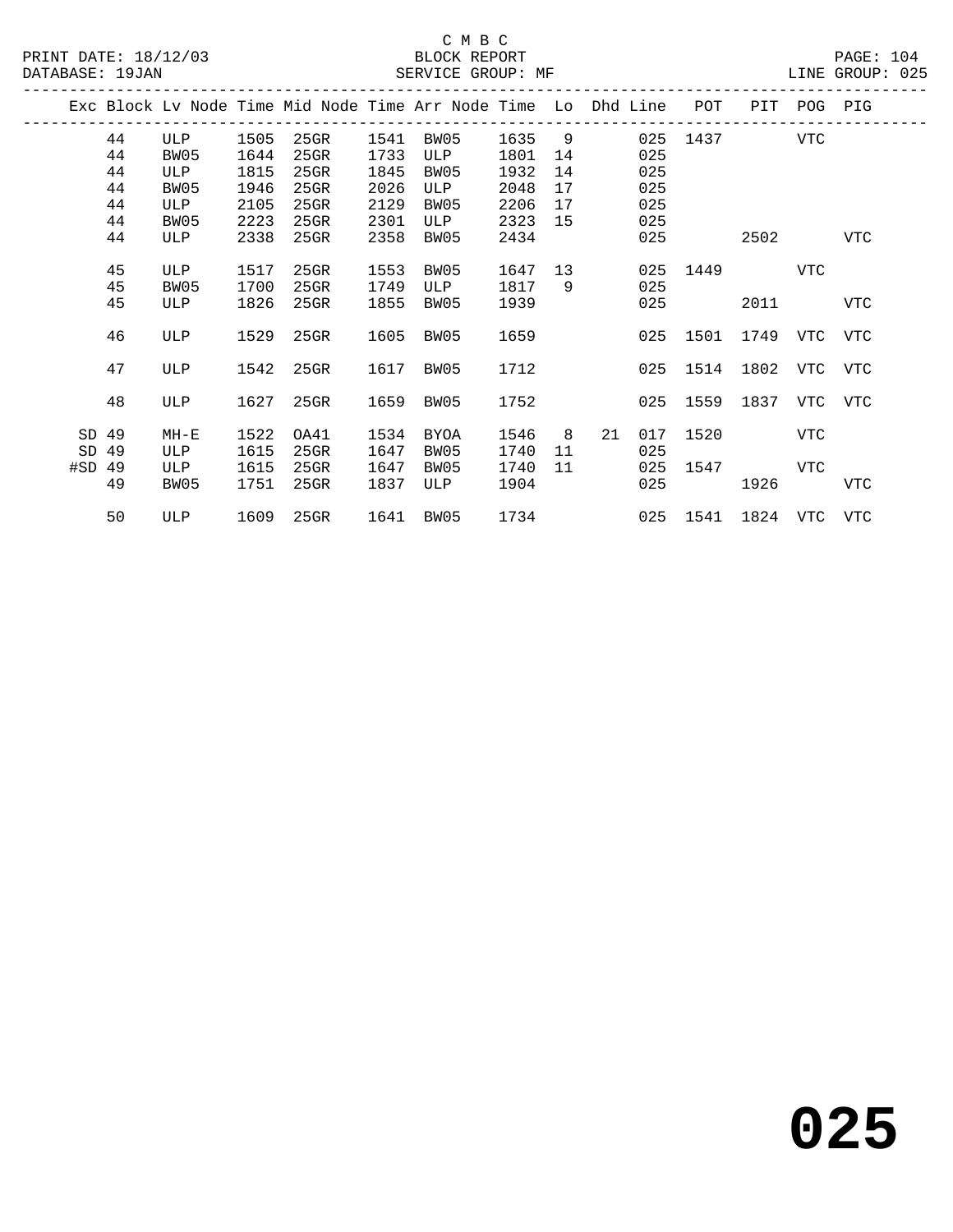|      |                |                                               |                      | PRINT DATE: 18/12/03 BLOCK REPORT<br>DATABASE: 19JAN SERVICE GROUP: MF         |                      | C M B C                                               |                 |              |            |                                       |                |       | PAGE: 105<br>LINE GROUP: 032 |  |
|------|----------------|-----------------------------------------------|----------------------|--------------------------------------------------------------------------------|----------------------|-------------------------------------------------------|-----------------|--------------|------------|---------------------------------------|----------------|-------|------------------------------|--|
| PNBU |                | 4AL 4 AV & ALMA<br>VTC Vancouver Diesel Depot |                      | D41N NB DUNBAR FS 41 AV<br>PENDER & BURRARD                                    |                      | DULP WB W 41 AV FS DUNBAR ST<br>PNTW PENDER & THURLOW | AL4 ALMA & 4 AV |              |            |                                       |                |       |                              |  |
|      |                |                                               |                      | Exc Block Lv Node Time Mid Node Time Arr Node Time Lo Dhd Line POT PIT POG PIG |                      |                                                       |                 |              |            |                                       |                |       |                              |  |
|      | 70 D41N<br>70  | D41N                                          |                      | 748 4AL 801                                                                    |                      | PNBU                                                  | 823             | 714 7 27 032 | 032        |                                       | 629 VTC<br>849 |       | <b>VTC</b>                   |  |
|      | 71<br>71       | D41N<br>D41N                                  | 705<br>808           | 4AL 717 PNBU<br>4AL                                                            | 821                  | PNBU                                                  | 843             | 736 5 27 032 | 032        | 649                                   | 909            | VTC   | <b>VTC</b>                   |  |
|      | 72<br>72       | D41N<br>D41N                                  | 725<br>830           | 4AL<br>4AL                                                                     | 737<br>843           | PNBU<br>PNBU                                          | 759<br>905      | 4 27         | 032<br>032 |                                       | 709 VTC        | 931 7 | <b>VTC</b>                   |  |
|      | 73<br>73<br>73 | PNTW<br>PNTW<br>PNTW                          | 1600<br>1715<br>1832 | AL4<br>AL4<br>AL4                                                              | 1624<br>1739<br>1856 | DULP<br>DULP<br>DULP                                  | 1755 3<br>1910  |              | 34 032     | 1637 4 34 032 1526 VTC<br>032 and 032 | 1923           |       | <b>VTC</b>                   |  |
|      | 74<br>74       | PNTW<br>PNTW                                  | 1625<br>1740         | AL4<br>AL4                                                                     | 1649<br>1804         | DULP<br>DULP                                          | 1821            |              | 032        | 1703 3 34 032 1551 VTC                | 1834           |       | <b>VTC</b>                   |  |
|      | 75<br>75       | PNTW<br>PNTW                                  | 1645<br>1805         | AL4 1709<br>AL4                                                                | 1829                 | DULP<br>DULP                                          |                 |              |            | 1725 6 34 032 1611 VTC<br>032 1857    |                |       | VTC                          |  |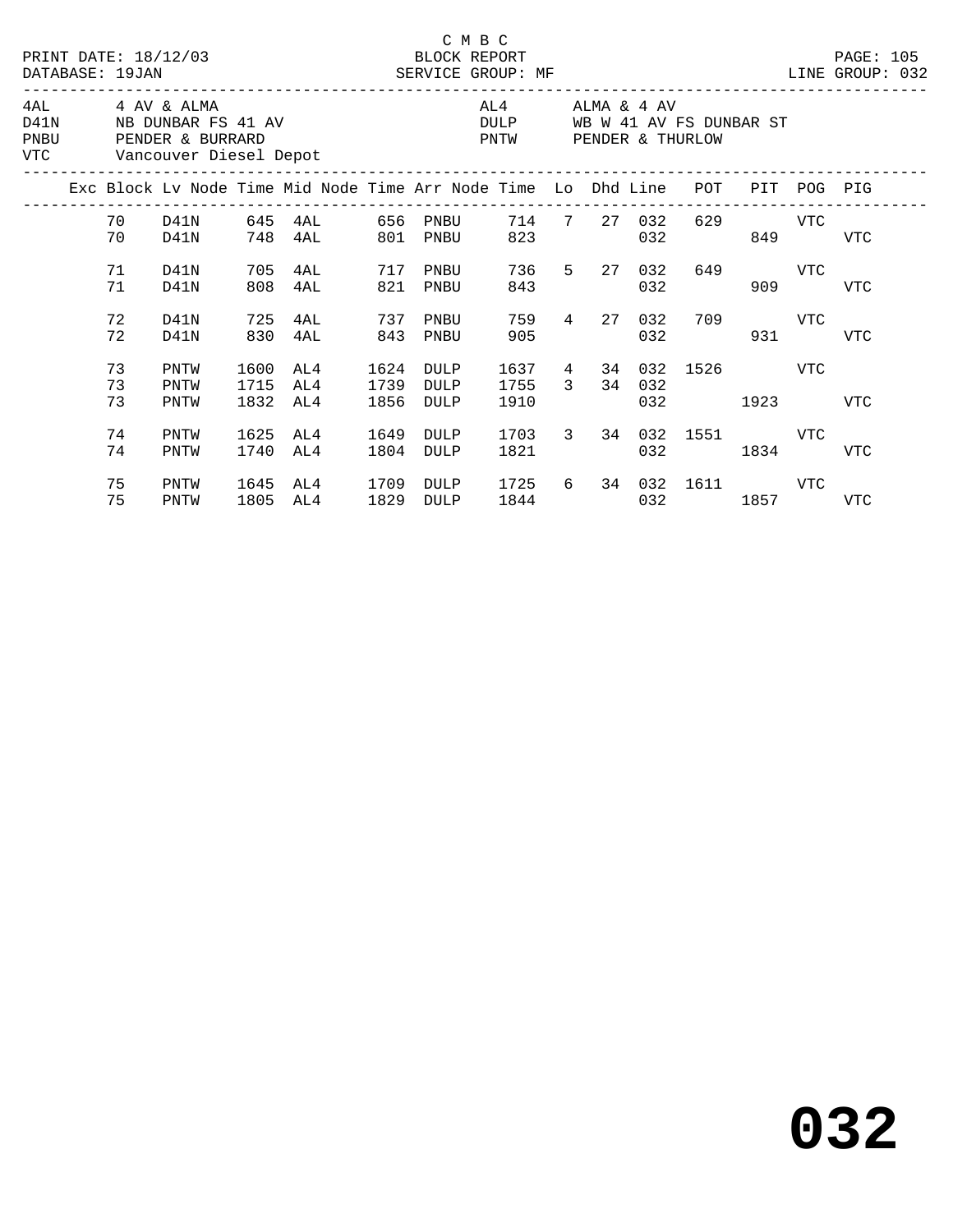| PRINT DATE: 18/12/03<br>DATABASE: 19JAN |                                                                                  |                                                                                                                                |                                                                                                  | 2/03<br>BLOCK REPORT<br>SERVICE GROUP: MF                                                                                                                       |                                                                                                  |                                                                                                         | C M B C                                                                                                                                                        |                                                                   | LINE GROUP: 033                                                                                                                                                                                                                                                                                    |              |              |            | PAGE: 106         |
|-----------------------------------------|----------------------------------------------------------------------------------|--------------------------------------------------------------------------------------------------------------------------------|--------------------------------------------------------------------------------------------------|-----------------------------------------------------------------------------------------------------------------------------------------------------------------|--------------------------------------------------------------------------------------------------|---------------------------------------------------------------------------------------------------------|----------------------------------------------------------------------------------------------------------------------------------------------------------------|-------------------------------------------------------------------|----------------------------------------------------------------------------------------------------------------------------------------------------------------------------------------------------------------------------------------------------------------------------------------------------|--------------|--------------|------------|-------------------|
|                                         |                                                                                  | BYOA BROADWAY & OAK<br>DULP WB W 41 AV FS DUNBAR ST<br>JOST JOYCE STATION<br>ULP UNIVERSITY LOOP                               |                                                                                                  | 16GR 16 AV & GRANVILLE<br>41CR 11 AV & CROWN<br>41OA 11 AV & OAK<br>BYOA BROADWAY & OAK                                                                         |                                                                                                  |                                                                                                         |                                                                                                                                                                |                                                                   | 29 ST 29 AV STATION<br>41 GR 41 AV & GRANVILLE<br>BYMN BROADWAY & MAIN<br>BYRE BROADWAY & RENFREW                                                                                                                                                                                                  |              |              |            |                   |
|                                         |                                                                                  |                                                                                                                                |                                                                                                  |                                                                                                                                                                 |                                                                                                  |                                                                                                         |                                                                                                                                                                |                                                                   | Exc Block Lv Node Time Mid Node Time Arr Node Time Lo Dhd Line POT PIT POG PIG                                                                                                                                                                                                                     |              |              |            |                   |
|                                         | 81<br>81<br>81<br>81<br>81<br>81<br>81<br>81<br>81<br>81<br>81<br>81             | 29ST<br>ULP<br>29ST 1258<br>ULP 1355<br>29ST<br>ULP<br>29ST                                                                    | 1717                                                                                             | 1058 16GR<br>1157 16GR<br>$16$ GR<br>1355 16GR<br>1455 16GR<br>1554 16GR<br>16GR 1749 ULP 1811                                                                  | 1219<br>1621                                                                                     |                                                                                                         | 1124 ULP 1146<br>29ST 1246                                                                                                                                     | 12                                                                | ULP 601 16GR 619 29ST 645 8 033 539 VTC<br>29ST 653 16GR 719 ULP 738 5 033<br>ULP 743 16GR 804 29ST 833 7 033<br>29ST 840 16GR 914 ULP 942 15 033<br>ULP 957 16GR 1019 29ST 1044 14 033<br>11 033<br>033<br>1324 ULP 1346 9 033<br>1417 29ST 1446 9 033<br>1524 ULP 1547 7 033<br>29ST 1657 20 033 | 033 1835 VTC |              |            |                   |
|                                         | 82<br>82<br>82<br>82<br>82<br>82<br>82<br>82<br>82<br>82<br>82<br>82<br>82<br>82 | 29ST<br>29ST<br>ULP<br>29ST<br>ULP<br>29ST<br>ULP<br>29ST<br>ULP<br>29ST<br>ULP 1959 16GR                                      | 619<br>1127<br>1228<br>1325<br>1425<br>1641<br>1749<br>1856                                      | ULP 710 16GR 730<br>29ST 810 16GR 844<br>ULP 928 16GR 950<br>1026 16GR 1054 ULP 1116<br>$16$ GR<br>$16$ GR<br>16GR<br>16GR<br>1524 16GR<br>16GR<br>16GR<br>16GR | 1552                                                                                             |                                                                                                         | 29ST 756 14<br>1149 29ST 1216<br>1254 ULP 1316<br>1347 29ST 1416<br>$1454$ ULP $1517$<br>29ST 1627<br>1712 ULP 1736 13<br>1815 29ST 1847 9<br>1922 ULP 1941 18 | 11<br>12<br>9<br>9                                                | 16GR 645 ULP 704 6 033<br>033<br>$\begin{array}{ccc} 16 & \hspace*{1.5cm} & 033 \\ 11 & \hspace*{1.5cm} & 033 \end{array}$<br>033<br>033<br>033<br>033<br>7 033<br>14<br>033<br>13 033<br>033<br>18 033<br>2021 29ST 2045 14 033                                                                   |              | 554          | VTC        |                   |
|                                         | 82<br>83<br>83<br>83<br>83<br>83<br>83<br>83<br>83<br>83<br>83<br>83<br>83<br>83 | 29ST<br>ULP<br>29ST<br>ULP<br><b>29ST</b><br>$_{\rm ULP}$<br>29ST<br>ULP<br>29ST<br>ULP<br>29ST<br>$_{\rm ULP}$<br>29ST<br>ULP | 629<br>722<br>827<br>926<br>1027<br>1128<br>1227<br>1328<br>1424<br>1532<br>1636<br>1754<br>1908 | 2059 16GR 2121 ULP 2139<br>$16$ GR<br>16GR<br>$16$ GR<br>$16$ GR<br>16GR<br>16GR<br>16GR<br>16GR<br>16GR<br>$16$ GR<br>16GR<br>16GR<br>16GR                     | 649<br>751<br>849<br>954<br>1049<br>1154<br>1249<br>1354<br>1447<br>1602<br>1703<br>1826<br>1930 | 29ST<br>ULP<br>29ST<br>ULP<br>29ST<br>ULP<br>29ST<br>$_{\rm ULP}$<br>29ST<br>ULP<br>29ST<br>ULP<br>29ST | 715<br>816<br>918<br>1017<br>1114<br>1216<br>1316<br>1416<br>1517<br>1624<br>1739<br>1848<br>1956                                                              | 7<br>11<br>8<br>10<br>14<br>11<br>12<br>8<br>15<br>12<br>15<br>20 | 033<br>033<br>033<br>033<br>033<br>033<br>033<br>033<br>033<br>033<br>033<br>033<br>033<br>033                                                                                                                                                                                                     | 607          | 2200<br>2017 | <b>VTC</b> | VTC<br><b>VTC</b> |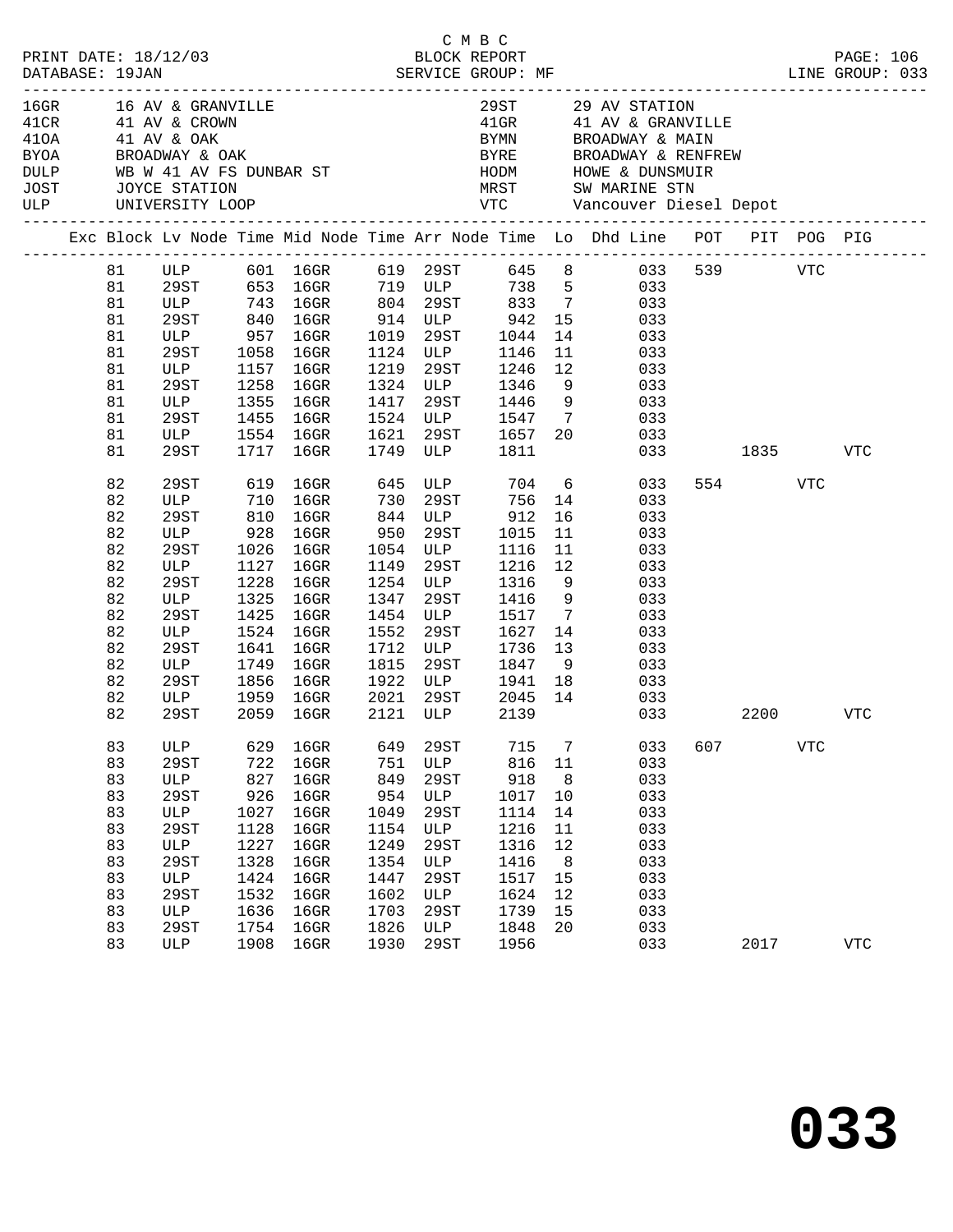|  |          |             |             |                                                                      |             |             |             |                 | Exc Block Lv Node Time Mid Node Time Arr Node Time Lo Dhd Line POT |     |      | PIT POG PIG |            |
|--|----------|-------------|-------------|----------------------------------------------------------------------|-------------|-------------|-------------|-----------------|--------------------------------------------------------------------|-----|------|-------------|------------|
|  | 84       | 29ST        |             | 639    16GR           705    ULP<br>730    16GR          751    29ST |             |             |             |                 | 724 6<br>033                                                       | 614 |      | VTC         |            |
|  | 84       | ULP         |             |                                                                      |             |             | 820         | 10              | 033                                                                |     |      |             |            |
|  | 84       | 29ST        | 830         | $16$ GR                                                              |             | 904 ULP     | 932         | 10              | 033                                                                |     |      |             |            |
|  | 84       | ULP         | 942         | 16GR                                                                 | 1004        | 29ST        | 1029        | 12              | 033                                                                |     |      |             |            |
|  | 84       | 29ST        | 1041        | $16$ GR                                                              | 1109        | ULP         | 1131        | 11              | 033                                                                |     |      |             |            |
|  | 84       | ULP         | 1142        | $16$ GR                                                              | 1204        | 29ST        | 1231        | 12              | 033                                                                |     |      |             |            |
|  | 84       | 29ST        | 1243        | $16$ GR                                                              | 1309        | ULP         | 1331        | $\overline{9}$  | 033                                                                |     |      |             |            |
|  | 84       | ULP         | 1340        | $16$ GR                                                              | 1402        | 29ST        | 1431        | 9               | 033                                                                |     |      |             |            |
|  | 84       | 29ST        | 1440        | $16$ GR                                                              | 1509        | ULP         | 1532        | 12              | 033                                                                |     |      |             |            |
|  | 84       | ULP         | 1544        | $16$ GR                                                              | 1611        | 29ST        | 1647        | 17              | 033                                                                |     |      |             |            |
|  | 84       | 29ST        | 1704        | $16$ GR                                                              | 1737        | ULP         | 1800        | 15              | 033                                                                |     |      |             |            |
|  | 84       | ULP         | 1815        | $16$ GR                                                              | 1841        | 29ST        | 1911        | 14              | 033                                                                |     |      |             |            |
|  | 84       | 29ST        | 1925        | $16$ GR                                                              | 1951        | ULP         | 2010        | 13              | 033                                                                |     |      |             |            |
|  | 84       | ULP         | 2023        | $41$ GR                                                              | 2047        | JOST        | 2116        | 14              | 041                                                                |     |      |             |            |
|  | 84       | JOST        | 2130        | $41$ GR                                                              | 2153        | <b>DULP</b> | 2202        |                 | 041                                                                |     | 2212 |             | <b>VTC</b> |
|  | 85       | 29ST        | 713         | $16$ GR                                                              | 739         | ULP         | 804         | $7\phantom{.0}$ | 033                                                                |     | 648  | <b>VTC</b>  |            |
|  | 85       | ULP         | 811         | $16$ GR                                                              | 833         | 29ST        | 902         | 5               | 033                                                                |     |      |             |            |
|  | 85       | 29ST        | 907         | $16$ GR                                                              | 938         | ULP         | 1002        | 10              | 033                                                                |     |      |             |            |
|  | 85       | ULP         | 1012        | 16GR                                                                 | 1034        | 29ST        | 1059        | 14              | 033                                                                |     |      |             |            |
|  | 85       | 29ST        | 1113        | $16$ GR                                                              | 1139        | ULP         | 1201        | 11              | 033                                                                |     |      |             |            |
|  | 85       | ULP         | 1212        | $16$ GR                                                              | 1234        | 29ST        | 1301        | 12              | 033                                                                |     |      |             |            |
|  | 85       | 29ST        | 1313        | $16$ GR                                                              | 1339        | ULP         | 1401        | 8 <sup>8</sup>  | 033                                                                |     |      |             |            |
|  | 85       | ULP         | 1409        | $16$ GR                                                              | 1432        | 29ST        | 1502        | 18              | 033                                                                |     |      |             |            |
|  | 85       | 29ST        | 1520        | 16GR                                                                 | 1550        | ULP         | 1612        | 14              | 033                                                                |     |      |             |            |
|  | 85       | ULP         | 1626        | $16$ GR                                                              | 1653        | 29ST        | 1729        |                 | 033                                                                |     | 1759 |             | <b>VTC</b> |
|  |          |             |             |                                                                      |             |             |             |                 |                                                                    |     |      |             |            |
|  | 86       | 29ST        | 733         | 16GR                                                                 | 802         | ULP         | 830         | 12              | 033                                                                | 708 |      | ${\tt VTC}$ |            |
|  | 86<br>86 | ULP<br>29ST | 842         | $16$ GR                                                              | 904<br>1009 | 29ST<br>ULP | 933<br>1032 | 8 <sup>8</sup>  | 033<br>033                                                         |     |      |             |            |
|  | 86       | ULP         | 941<br>1042 | $16$ GR<br>$16$ GR                                                   | 1104        | 29ST        | 1129        | 10<br>14        | 033                                                                |     |      |             |            |
|  | 86       | 29ST        | 1143        | $16$ GR                                                              | 1209        | ULP         | 1231        | 11              | 033                                                                |     |      |             |            |
|  | 86       | ULP         | 1242        | $16$ GR                                                              | 1304        | 29ST        | 1331        | 12              | 033                                                                |     |      |             |            |
|  | 86       | 29ST        | 1343        | $16$ GR                                                              | 1409        | ULP         | 1431        | 8 <sup>8</sup>  | 033                                                                |     |      |             |            |
|  | 86       | ULP         | 1439        | $16$ GR                                                              | 1503        | 29ST        | 1535        | 9               | 033                                                                |     |      |             |            |
|  | 86       | 29ST        | 1544        | $16$ GR                                                              | 1614        | ULP         | 1636        | 10              | 033                                                                |     |      |             |            |
|  | 86       | ULP         | 1646        | $16$ GR                                                              | 1713        | 29ST        | 1749        |                 | 033                                                                |     | 1819 |             | <b>VTC</b> |
|  |          |             |             |                                                                      |             |             |             |                 |                                                                    |     |      |             |            |
|  | 87       | 29ST        |             | 745 16GR                                                             |             | 814 ULP     | 842 15      |                 | 033                                                                | 720 |      | <b>VTC</b>  |            |
|  | 87       |             |             | ULP 857 16GR 919 29ST 948 8                                          |             |             |             |                 | 033                                                                |     |      |             |            |
|  | 87       | 29ST        | 956         | $16$ GR                                                              | 1024        | ULP         | 1047        | 10              | 033                                                                |     |      |             |            |
|  | 87       | ULP         | 1057        | 16GR                                                                 | 1119        | 29ST        | 1144        | 14              | 033                                                                |     |      |             |            |
|  | 87       | 29ST        | 1158        | $16$ GR                                                              | 1224        | ULP         | 1246        | 11              | 033                                                                |     |      |             |            |
|  | 87       | ULP         | 1257        | 16GR                                                                 | 1319        | 29ST        | 1346        | 10              | 033                                                                |     |      |             |            |
|  | 87       | 29ST        | 1356        | $16$ GR                                                              | 1424        | ULP         | 1446        | 12              | 033                                                                |     |      |             |            |
|  | 87       | ULP         | 1458        | 16GR                                                                 | 1530        | 29ST        | 1603        | 15              | 033                                                                |     |      |             |            |
|  | 87       | 29ST        | 1618        | 16GR                                                                 | 1648        | ULP         | 1712        | 6               | 033                                                                |     |      |             |            |
|  | 87       | ULP         | 1718        | 16GR                                                                 | 1745        | 29ST        | 1819        |                 | 033                                                                |     | 1849 |             | <b>VTC</b> |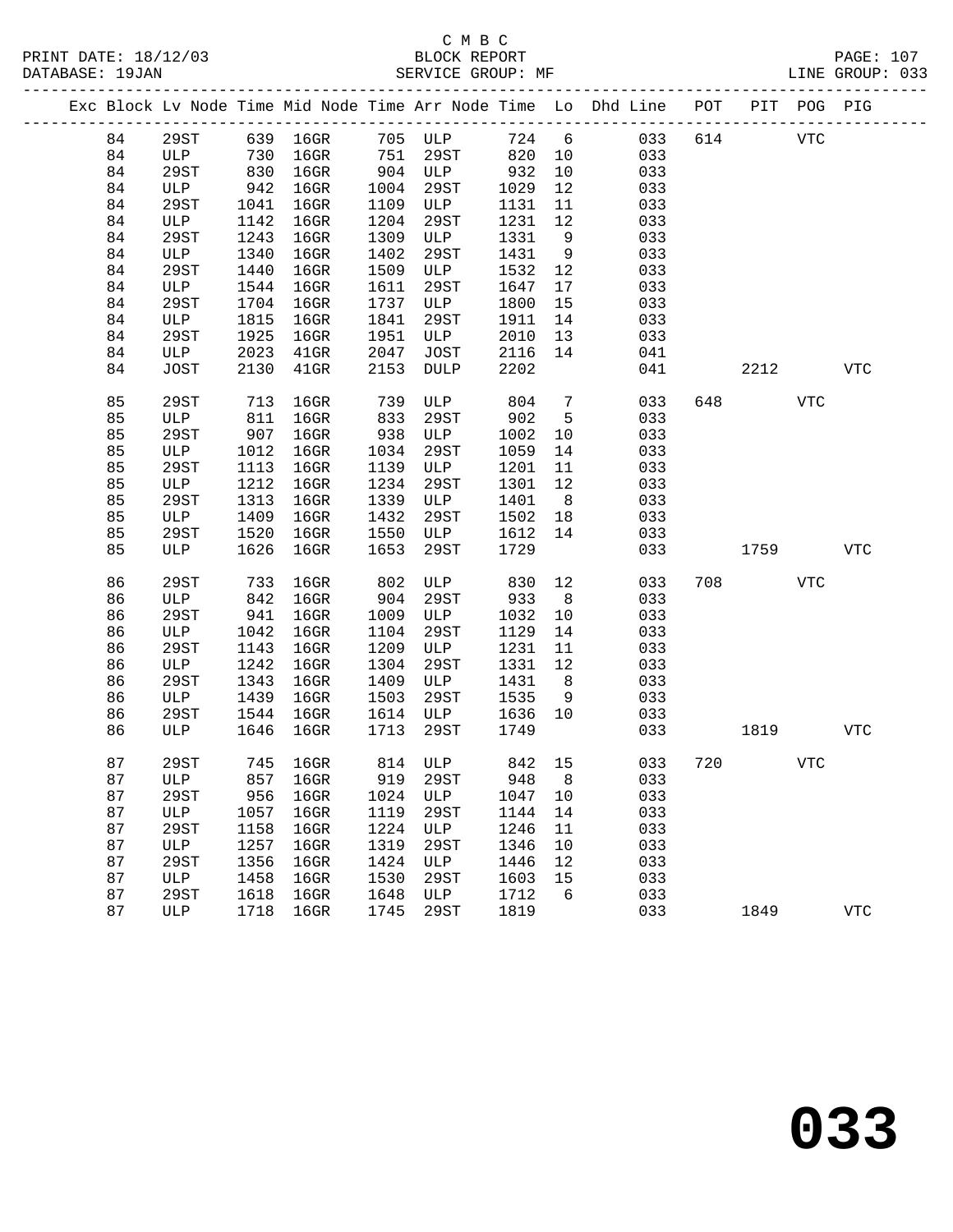# C M B C

| DATABASE: 19JAN |    |         |      | SERVICE GROUP: MF                                                              |      |                    |         |                 |    |     |              |                                                                                                                                                                                                                                 |            | LINE GROUP: 033 |  |
|-----------------|----|---------|------|--------------------------------------------------------------------------------|------|--------------------|---------|-----------------|----|-----|--------------|---------------------------------------------------------------------------------------------------------------------------------------------------------------------------------------------------------------------------------|------------|-----------------|--|
|                 |    |         |      | Exc Block Lv Node Time Mid Node Time Arr Node Time Lo Dhd Line POT PIT POG PIG |      |                    |         |                 |    |     |              |                                                                                                                                                                                                                                 |            |                 |  |
|                 | 88 |         |      | 29ST 800 16GR 834 ULP 902 11                                                   |      |                    |         |                 |    |     | 033 732 VTC  |                                                                                                                                                                                                                                 |            |                 |  |
|                 | 88 | ULP 913 |      |                                                                                |      | 16GR 935 29ST 1000 |         | 11              |    | 033 |              |                                                                                                                                                                                                                                 |            |                 |  |
|                 | 88 | 29ST    | 1011 | $16$ GR                                                                        |      | 1039 ULP           | 1102    | 10              |    | 033 |              |                                                                                                                                                                                                                                 |            |                 |  |
|                 |    |         |      |                                                                                |      |                    |         |                 |    |     |              |                                                                                                                                                                                                                                 |            |                 |  |
|                 | 88 | ULP     | 1112 | $16$ GR                                                                        |      | 1134 29ST          | 1201    | 12              |    | 033 |              |                                                                                                                                                                                                                                 |            |                 |  |
|                 | 88 | 29ST    | 1213 | $16$ GR                                                                        |      | 1239 ULP           | 1301    | 9               |    | 033 |              |                                                                                                                                                                                                                                 |            |                 |  |
|                 | 88 | ULP     | 1310 | $16$ GR                                                                        | 1332 | 29ST               | 1401    | 10              |    | 033 |              |                                                                                                                                                                                                                                 |            |                 |  |
|                 | 88 | 29ST    | 1411 | $16$ GR                                                                        | 1439 | ULP                | 1501    | 13              |    | 033 |              |                                                                                                                                                                                                                                 |            |                 |  |
|                 | 88 | ULP     | 1514 | $16$ GR                                                                        | 1542 | 29ST               | 1615    | 15              |    | 033 |              |                                                                                                                                                                                                                                 |            |                 |  |
|                 | 88 | 29ST    | 1630 | $16$ GR                                                                        | 1700 | ULP                | 1724 15 |                 |    | 033 |              |                                                                                                                                                                                                                                 |            |                 |  |
|                 | 88 | ULP     | 1739 | 16GR                                                                           | 1805 | 29ST               | 1837    |                 |    | 033 |              | 1907 VTC                                                                                                                                                                                                                        |            |                 |  |
|                 |    |         |      |                                                                                |      |                    |         |                 |    |     |              |                                                                                                                                                                                                                                 |            |                 |  |
|                 | 90 | 29ST    | 559  | 16GR                                                                           | 625  | ULP                | 644     |                 | 15 | 033 |              | 534 VTC                                                                                                                                                                                                                         |            |                 |  |
|                 | 90 | ULP     | 659  | $16$ GR                                                                        | 719  | 29ST               | 745     | 7               |    | 033 |              |                                                                                                                                                                                                                                 |            |                 |  |
|                 | 90 | 29ST    | 752  | 16GR                                                                           |      | 824 ULP            | 852     |                 |    | 033 |              | 915                                                                                                                                                                                                                             |            | <b>VTC</b>      |  |
|                 | 91 | 29ST    | 704  | $16$ GR                                                                        | 730  | ULP                | 752     | 5               |    | 033 |              | 639 88                                                                                                                                                                                                                          | VTC        |                 |  |
|                 | 91 | ULP     | 757  | $16$ GR                                                                        | 819  | 29ST               | 848     | $7\overline{ }$ |    | 033 |              |                                                                                                                                                                                                                                 |            |                 |  |
|                 |    |         |      |                                                                                |      |                    |         |                 |    |     |              |                                                                                                                                                                                                                                 |            |                 |  |
|                 | 91 | 29ST    | 855  | $16$ GR                                                                        | 926  | ULP                | 950     |                 |    | 033 |              |                                                                                                                                                                                                                                 | 1013       | <b>VTC</b>      |  |
|                 | 92 | ULP     | 721  | 16GR                                                                           | 741  | 29ST               | 809     | 11              |    | 033 | 657          |                                                                                                                                                                                                                                 | VTC        |                 |  |
|                 | 92 | 29ST    | 820  | 16GR                                                                           | 854  | ULP                | 922     |                 |    | 033 |              | 945                                                                                                                                                                                                                             |            | <b>VTC</b>      |  |
|                 |    |         |      |                                                                                |      |                    |         |                 |    |     |              |                                                                                                                                                                                                                                 |            |                 |  |
|                 | 93 | ULP     | 1452 | 16GR                                                                           | 1518 | 29ST               | 1551 15 |                 |    | 033 |              | 1424                                                                                                                                                                                                                            | VTC        |                 |  |
|                 | 93 | 29ST    | 1606 | $16$ GR                                                                        | 1636 | ULP                | 1700    | 8               |    | 033 |              |                                                                                                                                                                                                                                 |            |                 |  |
|                 | 93 | ULP     | 1708 | $16$ GR                                                                        | 1735 | 29ST               | 1809    | $\overline{0}$  |    | 033 |              |                                                                                                                                                                                                                                 |            |                 |  |
|                 | 93 | 29ST    | 1809 | $16$ GR                                                                        | 1841 | ULP                | 1903    |                 |    |     | 033 1925 VTC |                                                                                                                                                                                                                                 |            |                 |  |
|                 | 94 | 29ST    | 1508 | 16GR                                                                           | 1538 | ULP                | 1600    | 5 <sup>5</sup>  |    |     | 033 1440     |                                                                                                                                                                                                                                 | VTC        |                 |  |
|                 | 94 | ULP     | 1605 | $16$ GR                                                                        | 1632 | 29ST               | 1708    | 21              |    | 033 |              |                                                                                                                                                                                                                                 |            |                 |  |
|                 |    |         |      |                                                                                |      |                    |         |                 |    |     |              |                                                                                                                                                                                                                                 |            |                 |  |
|                 | 94 | 29ST    | 1729 | 16GR                                                                           | 1801 | ULP                | 1823    | 11              |    | 033 |              |                                                                                                                                                                                                                                 |            |                 |  |
|                 | 94 | ULP     | 1834 | 16GR                                                                           | 1856 | 29ST               | 1924    |                 |    |     | 033          | 1949 - 1949 - 1949 - 1949 - 1949 - 1949 - 1949 - 1949 - 1949 - 1949 - 1949 - 1949 - 1949 - 1949 - 1949 - 1949 - 1949 - 1949 - 1949 - 1949 - 1949 - 1949 - 1949 - 1949 - 1949 - 1949 - 1949 - 1949 - 1949 - 1949 - 1949 - 1949 - |            | <b>VTC</b>      |  |
| SD 95           |    | BYRE    | 1519 | BYMN                                                                           | 1537 | BYOA               | 1548    | $\overline{7}$  | 21 |     | 009 1447     |                                                                                                                                                                                                                                 | VTC        |                 |  |
| SD 95           |    | ULP     | 1616 | $16$ GR                                                                        | 1643 | 29ST               | 1719    | 22              |    | 033 |              |                                                                                                                                                                                                                                 |            |                 |  |
| #SD 95          |    | ULP     | 1616 | 16GR                                                                           | 1643 | 29ST               | 1719    | 22              |    |     | 033 1548     |                                                                                                                                                                                                                                 | <b>VTC</b> |                 |  |
|                 | 95 | 29ST    | 1741 | $16$ GR                                                                        |      | 1813 ULP           | 1835    | 14              |    | 033 |              |                                                                                                                                                                                                                                 |            |                 |  |
|                 |    |         |      |                                                                                |      |                    |         |                 |    |     |              |                                                                                                                                                                                                                                 |            |                 |  |
|                 | 95 | ULP     | 1849 | $16$ GR                                                                        | 1911 | 29ST               | 1939    | 18              |    | 033 |              |                                                                                                                                                                                                                                 |            |                 |  |
|                 | 95 | 29ST    | 1957 | $16$ GR                                                                        |      | 2021 ULP           | 2039    | 8 <sup>8</sup>  |    | 033 |              |                                                                                                                                                                                                                                 |            |                 |  |
|                 |    |         |      | 95 ULP 2047 41GR 2111 JOST 2139 11 041                                         |      |                    |         |                 |    |     |              |                                                                                                                                                                                                                                 |            |                 |  |
|                 | 95 | JOST    | 2150 | $41$ GR                                                                        | 2212 | 41CR               | 2223    | 6               |    | 041 |              |                                                                                                                                                                                                                                 |            |                 |  |
|                 | 95 | 41CR    | 2229 | $41$ GR                                                                        | 2240 | JOST               | 2306    | 7               |    | 041 |              |                                                                                                                                                                                                                                 |            |                 |  |
|                 | 95 | JOST    | 2313 | $41$ GR                                                                        | 2333 | ULP                | 2355    | 11              |    | 041 |              |                                                                                                                                                                                                                                 |            |                 |  |
|                 | 95 | ULP     | 2406 | $41$ GR                                                                        | 2428 | <b>JOST</b>        | 2450    | 6               |    | 041 |              |                                                                                                                                                                                                                                 |            |                 |  |
|                 | 95 | JOST    | 2456 | $41$ GR                                                                        | 2513 | 41CR               | 2523    | 3               |    | 041 |              |                                                                                                                                                                                                                                 |            |                 |  |
|                 | 95 |         |      |                                                                                | 2531 |                    | 2534    |                 | 7  | 041 |              |                                                                                                                                                                                                                                 |            |                 |  |
|                 |    | 41CR    | 2526 | $41$ GR                                                                        |      | 410A               |         | 5               |    |     |              |                                                                                                                                                                                                                                 |            |                 |  |
|                 | 95 | MRST    | 2546 |                                                                                |      | HODM               | 2633    | 16              |    | N20 |              |                                                                                                                                                                                                                                 |            |                 |  |
|                 | 95 | HODM    | 2649 |                                                                                |      | MRST               | 2738    | 8               |    | N20 |              |                                                                                                                                                                                                                                 |            |                 |  |
|                 | 95 | MRST    | 2746 |                                                                                |      | HODM               | 2833    | 6               |    | N20 |              |                                                                                                                                                                                                                                 |            |                 |  |
|                 | 95 | HODM    | 2839 |                                                                                |      | MRST               | 2928    |                 |    | N20 |              | 2933                                                                                                                                                                                                                            |            | <b>VTC</b>      |  |
|                 | 96 | ULP     | 1534 | 16GR                                                                           | 1602 | 29ST               | 1637    | 14              |    | 033 | 1506         |                                                                                                                                                                                                                                 | VTC        |                 |  |
|                 |    |         |      |                                                                                |      |                    |         |                 |    |     |              |                                                                                                                                                                                                                                 |            |                 |  |
|                 | 96 | 29ST    | 1651 | $16$ GR                                                                        | 1724 | ULP                | 1748    | 13              |    | 033 |              |                                                                                                                                                                                                                                 |            |                 |  |
|                 | 96 | ULP     | 1801 | $16$ GR                                                                        | 1827 | 29ST               | 1857    |                 |    | 033 |              | 1927                                                                                                                                                                                                                            |            | <b>VTC</b>      |  |
|                 | 97 | 29ST    | 1554 | $16$ GR                                                                        | 1624 | ULP                | 1648    | 8               |    |     | 033 1526     |                                                                                                                                                                                                                                 | VTC        |                 |  |
|                 | 97 | ULP     |      | 1656 16GR                                                                      | 1723 | 29ST               | 1759    |                 |    | 033 |              | 1829                                                                                                                                                                                                                            |            | <b>VTC</b>      |  |
|                 |    |         |      |                                                                                |      |                    |         |                 |    |     |              |                                                                                                                                                                                                                                 |            |                 |  |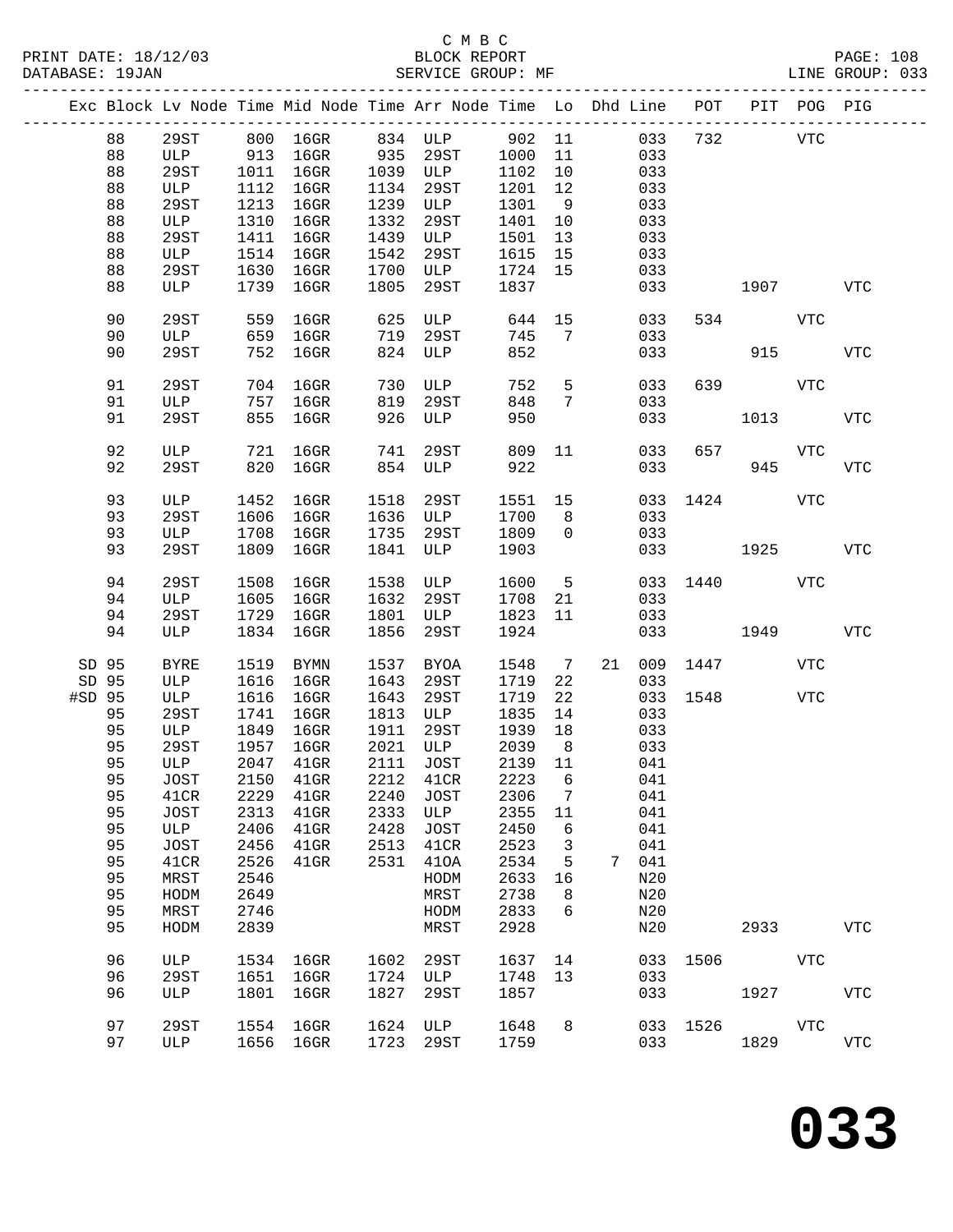| PRINT DATE: 18/12/03                                                   |                |             |      | 2/03 BLOCK REPORT SERVICE GROUP: MF                                                                                            |      |             | СМВС                                 |                |        |                                                                                |         |          | PAGE: 109   |  |
|------------------------------------------------------------------------|----------------|-------------|------|--------------------------------------------------------------------------------------------------------------------------------|------|-------------|--------------------------------------|----------------|--------|--------------------------------------------------------------------------------|---------|----------|-------------|--|
| DATABASE: 19JAN                                                        |                |             |      |                                                                                                                                |      |             |                                      |                |        | LINE GROUP: 041                                                                |         |          |             |  |
|                                                                        |                |             |      |                                                                                                                                |      |             |                                      |                |        | 29ST 29 AV STATION<br>41DU 41 AV & DUNBAR                                      |         |          |             |  |
|                                                                        |                |             |      |                                                                                                                                |      |             |                                      |                |        |                                                                                |         |          |             |  |
|                                                                        |                |             |      |                                                                                                                                |      |             |                                      |                |        | 41GR 41 AV & GRANVILLE                                                         |         |          |             |  |
| 410A 41 AV & OAK                                                       |                |             |      |                                                                                                                                |      |             |                                      |                |        | 41WG WB 41 AV FS GRANVILLE ST                                                  |         |          |             |  |
|                                                                        |                |             |      |                                                                                                                                |      |             |                                      |                |        |                                                                                |         |          |             |  |
| DULP WB W 41 AV FS DUNBAR ST<br>JOST JOYCE STATION<br>0A41 OAK & 41 AV |                |             |      |                                                                                                                                |      |             |                                      |                |        | 0A42 OAK & 41 AV NS                                                            |         |          |             |  |
| <b>ULP</b>                                                             |                |             |      |                                                                                                                                |      |             |                                      |                |        |                                                                                |         |          |             |  |
|                                                                        |                |             |      |                                                                                                                                |      |             |                                      |                |        |                                                                                |         |          |             |  |
|                                                                        |                |             |      |                                                                                                                                |      |             |                                      |                |        | Exc Block Lv Node Time Mid Node Time Arr Node Time Lo Dhd Line POT PIT POG PIG |         |          |             |  |
|                                                                        |                |             |      |                                                                                                                                |      |             |                                      |                |        | 1   410A   422   41FR   428   JOST   439   0   041   412   VTC                 |         |          |             |  |
|                                                                        | $\mathbf{1}$   |             |      |                                                                                                                                |      |             |                                      |                |        |                                                                                |         |          |             |  |
|                                                                        | $\mathbf{1}$   |             |      |                                                                                                                                |      |             |                                      |                |        |                                                                                |         |          |             |  |
|                                                                        | $\mathbf{1}$   |             |      |                                                                                                                                |      |             |                                      |                |        |                                                                                |         |          |             |  |
|                                                                        | $\mathbf 1$    | 41CR        |      | 654  41GR  704  JOST                                                                                                           |      |             |                                      |                | 728 11 | 041                                                                            |         |          |             |  |
|                                                                        | $\mathbf 1$    | JOST        |      | 739 41GR                                                                                                                       |      |             | 811 ULP 838                          | 12             |        | 041                                                                            |         |          |             |  |
|                                                                        | 1<br>1         |             |      | ULP 850 41GR 915 JOST 945<br>JOST 956 41GR 1023 ULP 1050                                                                       |      |             |                                      | 11<br>11       |        | 041<br>041                                                                     |         |          |             |  |
|                                                                        | 1              | ULP         |      | 1101 41GR                                                                                                                      | 1126 |             | JOST 1156                            | 11             |        | 041                                                                            |         |          |             |  |
|                                                                        | 1              | JOST        |      | 1207 41GR                                                                                                                      |      |             | 1234 ULP 1301                        | $\overline{7}$ |        | 041                                                                            |         |          |             |  |
|                                                                        | 1              | ULP         | 1308 | $41$ GR                                                                                                                        |      |             |                                      |                |        | 041                                                                            |         |          |             |  |
|                                                                        | $\mathbf 1$    | JOST        |      | 1416 41GR                                                                                                                      |      |             | 1335 JOST 1406 10<br>1446 ULP 1514 8 | 8 <sup>8</sup> |        | 041                                                                            |         |          |             |  |
|                                                                        | 1              | ULP         |      | 1522 41GR                                                                                                                      | 1557 |             | JOST 1633 10                         |                |        | 041                                                                            |         |          |             |  |
|                                                                        | 1              | JOST        |      | 1643 41GR                                                                                                                      |      |             | 1711 ULP 1738 10                     |                | 041    |                                                                                |         |          |             |  |
|                                                                        | 1              | ULP<br>JOST |      | 1748    41GR        1818    JOST        1851       9<br>1900     41GR         1926    ULP           1949                       |      |             |                                      |                |        | 041                                                                            |         |          |             |  |
|                                                                        | $\mathbf 1$    |             |      |                                                                                                                                |      |             |                                      |                |        | 041 04                                                                         |         | 2011 VTC |             |  |
|                                                                        | 2              | 410A        | 445  | $41\mathrm{FR}$                                                                                                                |      |             | 451 JOST 502 2                       |                |        | 041                                                                            | 435 VTC |          |             |  |
|                                                                        | 2              | JOST        |      | $504$ $41$ GR                                                                                                                  |      | 526 41CR    | 538                                  |                | 11     | 041                                                                            |         |          |             |  |
|                                                                        | 2              | 41CR        |      | 549 41GR                                                                                                                       |      | 559 JOST    | 620                                  | 19             |        | 041                                                                            |         |          |             |  |
|                                                                        | 2              | JOST        |      | 639 41GR                                                                                                                       | 701  | 41CR        | 713                                  | 8 <sup>8</sup> |        | 041                                                                            |         |          |             |  |
|                                                                        | 2              | 41CR        |      | 721 41GR                                                                                                                       | 732  |             | JOST<br>758                          | 10             |        | 041                                                                            |         |          |             |  |
|                                                                        | 2              |             |      | JOST 808 41GR<br>ULP 925 41GR<br>808 41GR 844 ULP 915 10 041<br>925 41GR 950 JOST 1018 8 041<br>1026 41GR 1053 ULP 1120 11 041 |      |             |                                      |                |        |                                                                                |         |          |             |  |
|                                                                        | 2<br>2         | JOST        |      |                                                                                                                                |      |             |                                      |                |        |                                                                                |         |          |             |  |
|                                                                        | 2              |             |      | ULP 1131 41GR 1156 JOST 1226 11                                                                                                |      |             |                                      |                | 041    |                                                                                |         |          |             |  |
|                                                                        | 2              | JOST        |      | 1237 41GR                                                                                                                      |      | 1304 ULP    |                                      | 1330 7         |        | 041                                                                            |         |          |             |  |
|                                                                        | 2              | ULP         |      | 1337 41GR 1404 JOST 1436 10                                                                                                    |      |             |                                      |                |        | 041                                                                            |         |          |             |  |
|                                                                        | 2              | JOST        | 1446 | 41GR                                                                                                                           | 1517 | ULP         | 1545                                 | 14             |        | 041                                                                            |         |          |             |  |
|                                                                        | 2              | ULP         | 1559 | $41$ GR                                                                                                                        | 1632 | JOST        | 1708                                 | 10             |        | 041                                                                            |         |          |             |  |
|                                                                        | 2              | <b>JOST</b> | 1718 | $41$ GR                                                                                                                        | 1746 | ULP         | 1813                                 | 11             |        | 041                                                                            |         |          |             |  |
|                                                                        | 2              | ULP         | 1824 | $41$ GR                                                                                                                        | 1849 | <b>JOST</b> | 1918                                 | 11             |        | 041                                                                            |         |          |             |  |
|                                                                        | 2              | <b>JOST</b> | 1929 | 41GR                                                                                                                           | 1953 | ULP         | 2015                                 | 14             |        | 041                                                                            |         |          |             |  |
|                                                                        | 2              | ULP         | 2029 | $16$ GR                                                                                                                        | 2051 | 29ST        | 2115                                 | 14             |        | 033                                                                            |         |          |             |  |
|                                                                        | 2              | 29ST        | 2129 | $16$ GR                                                                                                                        | 2151 | ULP         | 2209                                 | 20             |        | 033                                                                            |         |          |             |  |
|                                                                        | $\overline{2}$ | ULP         | 2229 | $16$ GR                                                                                                                        | 2251 | <b>29ST</b> | 2312                                 |                |        | 033                                                                            | 2333    |          | ${\tt VTC}$ |  |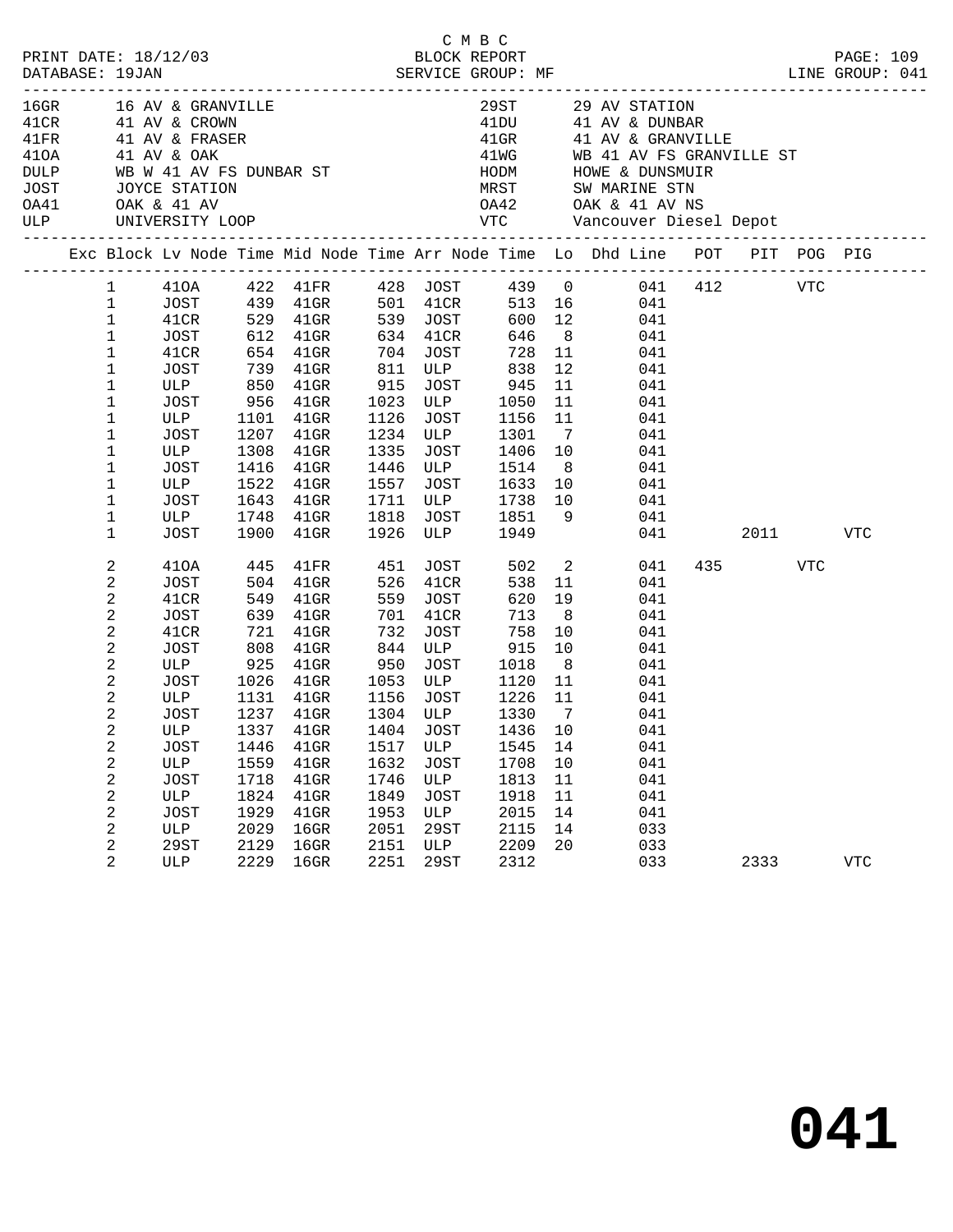|                |             |      |                 |      |             |       |                 | Exc Block Lv Node Time Mid Node Time Arr Node Time Lo Dhd Line POT |     |      | PIT POG PIG |             |
|----------------|-------------|------|-----------------|------|-------------|-------|-----------------|--------------------------------------------------------------------|-----|------|-------------|-------------|
| $\mathbf{3}$   | 410A        | 505  | $41\mathrm{FR}$ |      | 511 JOST    | 522   | $\overline{a}$  | 041                                                                | 455 |      | <b>VTC</b>  |             |
| $\mathfrak{Z}$ | JOST        | 524  | $41$ GR         | 546  | 41CR        | 558   | 6               | 041                                                                |     |      |             |             |
| $\mathsf{3}$   | 41CR        | 604  | $41$ GR         | 614  | JOST        | 637   | 16              | 041                                                                |     |      |             |             |
| 3              | JOST        | 653  | $41$ GR         | 716  | ULP         | 740   | 11              | 041                                                                |     |      |             |             |
| 3              | ULP         | 751  | $41$ GR         | 818  | JOST        | 847   | 10              | 041                                                                |     |      |             |             |
| 3              | JOST        | 857  | $41$ GR         | 927  | ULP         | 954   | 12              | 041                                                                |     |      |             |             |
| $\mathsf{3}$   | ULP         | 1006 | $41$ GR         | 1030 | JOST        | 1058  | 9               | 041                                                                |     |      |             |             |
| 3              | JOST        | 1107 | $41$ GR         | 1134 | ULP         | 1201  | $7\phantom{.0}$ | 041                                                                |     |      |             |             |
| 3              | ULP         | 1208 | $41$ GR         | 1235 | JOST        | 1306  | 11              | 041                                                                |     |      |             |             |
| 3              | JOST        | 1317 | $41$ GR         | 1344 | ULP         | 1410  | 12              | 041                                                                |     |      |             |             |
| 3              | ULP         | 1422 | $41$ GR         | 1453 | JOST        | 1529  | 11              | 041                                                                |     |      |             |             |
| 3              | JOST        | 1540 | $41$ GR         | 1609 | ULP         | 1637  | 6               | 041                                                                |     |      |             |             |
| 3              | ULP         | 1643 | $41$ GR         | 1716 | JOST        | 1754  | 9               | 041                                                                |     |      |             |             |
| 3              | JOST        | 1803 | $41$ GR         | 1831 | ULP         | 1856  | 6               | 041                                                                |     |      |             |             |
| $\mathsf{3}$   | ULP         | 1902 | $41$ GR         | 1927 | JOST        | 1956  | 14              | 041                                                                |     |      |             |             |
| 3              | JOST        | 2010 | $41$ GR         | 2033 | ULP         | 2055  | 6               | 041                                                                |     |      |             |             |
| 3              | ULP         | 2101 | $41$ GR         | 2125 | JOST        | 2153  | 7               | 041                                                                |     |      |             |             |
| 3              | JOST        | 2200 | OA41            | 2220 | OA41        | 2220  |                 | 041                                                                |     | 2230 |             | <b>VTC</b>  |
| 4              | 410A        | 525  | 41FR            | 531  | JOST        | 542   | $\overline{a}$  | 041                                                                | 515 |      | VTC         |             |
| 4              | JOST        | 544  | $41$ GR         | 606  | 41CR        | 618   | $\mathbf{1}$    | 041                                                                |     |      |             |             |
| 4              | 41CR        | 619  | $41$ GR         | 629  | JOST        | 653   | 7               | 041                                                                |     |      |             |             |
| 4              | JOST        | 700  | $41$ GR         | 725  | ULP         | 750   | 8               | 041                                                                |     |      |             |             |
| 4              | ULP         | 758  | $41$ GR         | 825  | JOST        | 854   | 10              | 041                                                                |     |      |             |             |
| 4              | JOST        | 904  | $41$ GR         | 934  | ULP         | 1001  | 13              | 041                                                                |     |      |             |             |
| 4              | ULP         | 1014 | $41$ GR         | 1038 | JOST        | 1106  | 11              | 041                                                                |     |      |             |             |
| 4              | JOST        | 1117 | $41$ GR         | 1144 | ULP         | 1211  | 7               | 041                                                                |     |      |             |             |
| 4              | ULP         | 1218 | $41$ GR         | 1245 | <b>JOST</b> | 1316  | 11              | 041                                                                |     |      |             |             |
| 4              | JOST        | 1327 | $41$ GR         | 1354 | ULP         | 1420  | 9               | 041                                                                |     |      |             |             |
| 4              | ULP         | 1429 | $41$ GR         | 1500 | JOST        | 1536  | 11              | 041                                                                |     |      |             |             |
| 4              | JOST        | 1547 | $41$ GR         | 1616 | ULP         | 1644  | 5               | 041                                                                |     |      |             |             |
| 4              | ULP         | 1649 | $41$ GR         | 1722 | JOST        | 1800  | 11              | 041                                                                |     |      |             |             |
| 4              | JOST        | 1811 | $41$ GR         | 1839 | ULP         | 1904  | 8               | 041                                                                |     |      |             |             |
| 4              | ULP         | 1912 | $41$ GR         | 1937 | JOST        | 2006  | 14              | 041                                                                |     |      |             |             |
| 4              | JOST        | 2020 | $41$ GR         | 2043 | DULP        | 2052  |                 | 041                                                                |     | 2103 |             | <b>VTC</b>  |
| 5              | 410A        | 535  | 41FR            | 541  | JOST        | 552   | $\overline{a}$  | 041                                                                | 525 |      | <b>VTC</b>  |             |
| 5              | JOST        |      | 554 41GR        | 616  | 41CR        | 628   | 6               | 041                                                                |     |      |             |             |
| 5              | 41CR        |      | 634 41GR        |      | 644 JOST    | 708   | 8               | 041                                                                |     |      |             |             |
| 5              | JOST        |      | 716 41GR        |      | 744 ULP     | 811 8 |                 | 041                                                                |     |      |             |             |
| 5              | ULP         | 819  | $41$ GR         | 846  | JOST        | 915   | 12              | 041                                                                |     |      |             |             |
| 5              | <b>JOST</b> | 927  | $41$ GR         | 954  | ULP         | 1021  | 11              | 041                                                                |     |      |             |             |
| 5              | ULP         | 1032 | $41$ GR         | 1056 | JOST        | 1126  | 11              | 041                                                                |     |      |             |             |
| 5              | <b>JOST</b> | 1137 | 41GR            | 1204 | ULP         | 1231  | 7               | 041                                                                |     |      |             |             |
| 5              | ULP         | 1238 | 41GR            | 1305 | <b>JOST</b> | 1336  | 11              | 041                                                                |     |      |             |             |
| 5              | <b>JOST</b> | 1347 | 41GR            | 1416 | ULP         | 1443  | 12              | 041                                                                |     |      |             |             |
| 5              | ULP         | 1455 | $41$ GR         | 1527 | <b>JOST</b> | 1605  | 10              | 041                                                                |     |      |             |             |
| 5              | <b>JOST</b> | 1615 | 41GR            | 1643 | ULP         | 1710  | 8               | 041                                                                |     |      |             |             |
| 5              | ULP         | 1718 | $41$ GR         | 1749 | <b>JOST</b> | 1826  | 9               | 041                                                                |     |      |             |             |
| 5              | <b>JOST</b> | 1835 | $41$ GR         | 1903 | ULP         | 1926  |                 | 041                                                                |     | 1948 |             | ${\tt VTC}$ |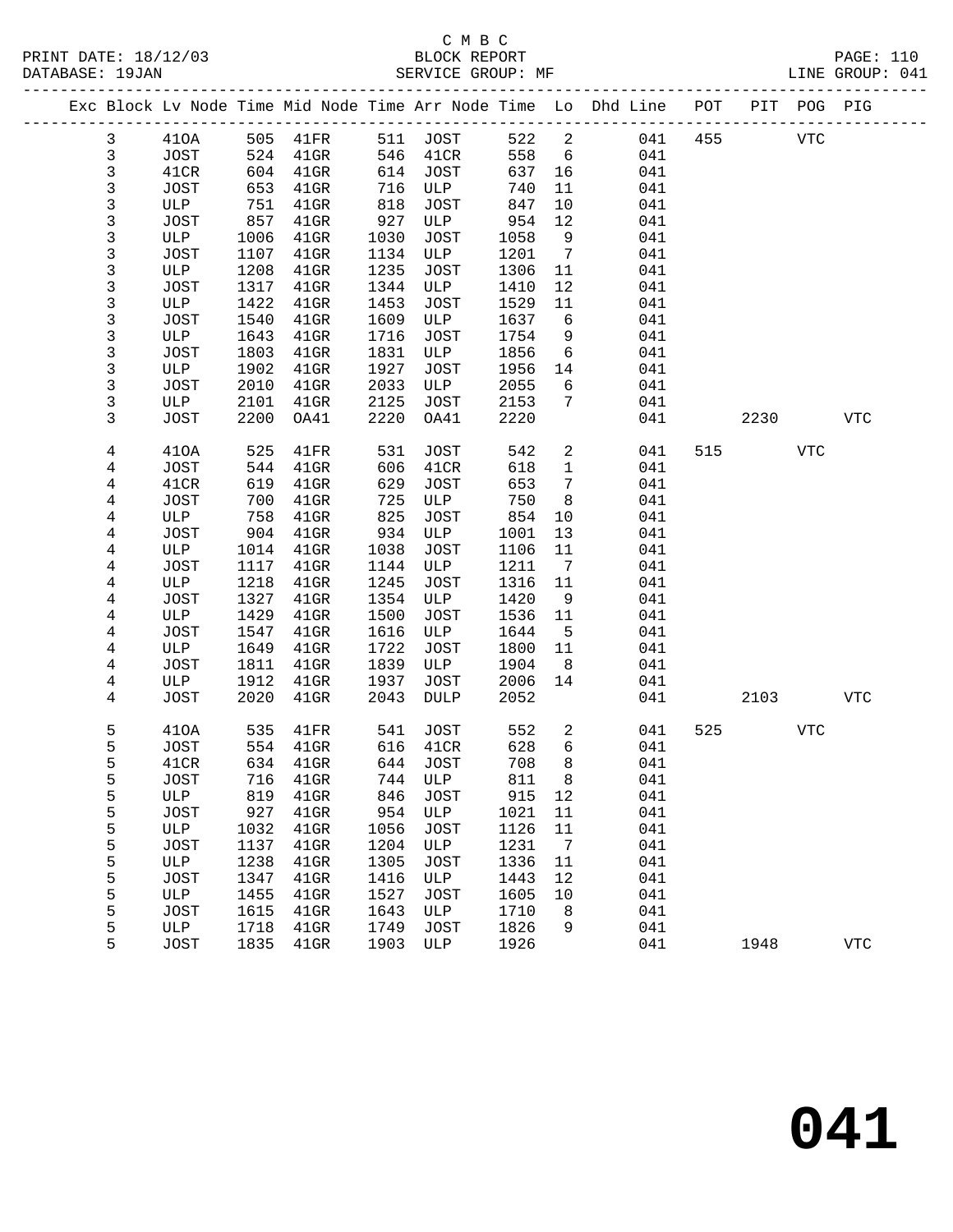## C M B C

| DATABASE: 19JAN |   |      |      | SERVICE GROUP: MF            |      |              |         |                              | LINE GROUP: 041                                                                |     |         |             |            |  |
|-----------------|---|------|------|------------------------------|------|--------------|---------|------------------------------|--------------------------------------------------------------------------------|-----|---------|-------------|------------|--|
|                 |   |      |      |                              |      |              |         |                              | Exc Block Lv Node Time Mid Node Time Arr Node Time Lo Dhd Line POT PIT POG PIG |     |         |             |            |  |
|                 | 6 |      |      | JOST 603 41GR 625 ULP 646 17 |      |              |         |                              | 041                                                                            |     | 540 VTC |             |            |  |
|                 | 6 | ULP  | 703  | $41$ GR                      |      | 726 JOST 752 |         | $\overline{7}$               | 041                                                                            |     |         |             |            |  |
|                 | 6 | JOST | 759  | $41$ GR                      |      | 835 ULP      | 906     | 12                           | 041                                                                            |     |         |             |            |  |
|                 | 6 | ULP  | 918  | $41$ GR                      | 943  | JOST         | 1011    | 8 <sup>8</sup>               | 041                                                                            |     |         |             |            |  |
|                 | 6 | JOST | 1019 | $41$ GR                      | 1046 | ULP          | 1113    | 8 <sup>8</sup>               | 041                                                                            |     |         |             |            |  |
|                 | 6 | ULP  | 1121 | $41$ GR                      | 1146 | JOST         | 1216    | 11                           | 041                                                                            |     |         |             |            |  |
|                 | 6 | JOST | 1227 | $41$ GR                      | 1254 | ULP          | 1320    | $\overline{7}$               | 041                                                                            |     |         |             |            |  |
|                 | 6 | ULP  | 1327 | $41$ GR                      | 1354 | JOST         | 1426    | 10                           | 041                                                                            |     |         |             |            |  |
|                 |   |      |      |                              |      |              |         |                              |                                                                                |     |         |             |            |  |
|                 | 6 | JOST | 1436 | $41$ GR                      | 1506 | ULP          | 1534    | 9                            | 041                                                                            |     |         |             |            |  |
|                 | 6 | ULP  | 1543 | $41$ GR                      | 1618 | JOST         | 1654    | 10                           | 041                                                                            |     |         |             |            |  |
|                 | 6 | JOST | 1704 | $41$ GR                      | 1732 | ULP          | 1759    | 10                           | 041                                                                            |     |         |             |            |  |
|                 | 6 | ULP  | 1809 | $41$ GR                      | 1839 | JOST         | 1912    |                              | 041                                                                            |     |         | 1935 — 1935 | <b>VTC</b> |  |
|                 | 7 | JOST | 621  | $41$ GR                      | 643  | 41CR         | 655     | 9                            | 041                                                                            |     | 558 7   | <b>VTC</b>  |            |  |
|                 | 7 | 41CR | 704  | 41GR                         | 714  | JOST         | 738     | 9                            | 041                                                                            |     |         |             |            |  |
|                 | 7 | JOST | 747  | $41$ GR                      | 821  | ULP          | 852     | 12                           | 041                                                                            |     |         |             |            |  |
|                 | 7 | ULP  | 904  | $41$ GR                      | 929  | JOST         | 957     | $\overline{7}$               | 041                                                                            |     |         |             |            |  |
|                 | 7 | JOST | 1004 | $41$ GR                      | 1031 | ULP          | 1058    | 13                           | 041                                                                            |     |         |             |            |  |
|                 | 7 | ULP  | 1111 | $41$ GR                      | 1136 | JOST         | 1206    | 11                           | 041                                                                            |     |         |             |            |  |
|                 | 7 | JOST | 1217 | $41$ GR                      | 1244 | ULP          | 1310    | 8 <sup>8</sup>               | 041                                                                            |     |         |             |            |  |
|                 | 7 | ULP  | 1318 | $41$ GR                      | 1345 | <b>JOST</b>  | 1416    | 10                           | 041                                                                            |     |         |             |            |  |
|                 | 7 | JOST | 1426 | $41$ GR                      | 1456 | ULP          | 1524    | 12                           | 041                                                                            |     |         |             |            |  |
|                 | 7 | ULP  | 1536 | $41$ GR                      | 1611 | JOST         | 1647    | 10                           | 041                                                                            |     |         |             |            |  |
|                 | 7 | JOST | 1657 | $41$ GR                      | 1725 | ULP          | 1752    | 10                           | 041                                                                            |     |         |             |            |  |
|                 | 7 | ULP  | 1802 | $41$ GR                      | 1832 | JOST         | 1905    | 14                           | 041                                                                            |     |         |             |            |  |
|                 | 7 | JOST | 1919 | $41$ GR                      | 1943 | ULP          | 2005    | 8 <sup>8</sup>               | 041                                                                            |     |         |             |            |  |
|                 | 7 | ULP  | 2013 | $41$ GR                      | 2037 | JOST         | 2106    | 14                           | 041                                                                            |     |         |             |            |  |
|                 | 7 | JOST | 2120 | $41$ GR                      | 2143 | 41CR         | 2154    |                              | 041                                                                            |     | 2206    |             | <b>VTC</b> |  |
|                 | 8 | 410A | 620  | 41FR                         | 628  | JOST         | 641     | 5                            | 041                                                                            | 610 |         | VTC         |            |  |
|                 | 8 | JOST | 646  | $41$ GR                      | 709  | ULP          | 733     | 11                           | 041                                                                            |     |         |             |            |  |
|                 | 8 | ULP  | 744  | $41$ GR                      | 811  | JOST         | 840     | 9                            | 041                                                                            |     |         |             |            |  |
|                 | 8 | JOST | 849  | $41$ GR                      | 920  | ULP          | 947     | 11                           | 041                                                                            |     |         |             |            |  |
|                 |   |      |      |                              |      |              |         |                              |                                                                                |     |         |             |            |  |
|                 | 8 | ULP  | 958  | 41GR                         | 1022 | JOST         | 1050    | $7\phantom{.0}\phantom{.0}7$ | 041                                                                            |     |         |             |            |  |
|                 | 8 | JOST | 1057 | $41$ GR                      | 1124 | ULP          | 1151    | $\overline{7}$               | 041                                                                            |     |         |             |            |  |
|                 | 8 | ULP  | 1158 | $41$ GR                      | 1225 | JOST         | 1256    | 11                           | 041                                                                            |     |         |             |            |  |
|                 | 8 | JOST | 1307 | $41$ GR                      |      | 1334 ULP     | 1400    | 12                           | 041                                                                            |     |         |             |            |  |
|                 | 8 | ULP  |      | 1412 41GR                    |      | 1439 JOST    | 1515    | 11                           | 041                                                                            |     |         |             |            |  |
|                 | 8 | JOST |      | 1526 41GR 1557 ULP 1625 6    |      |              |         |                              | 041                                                                            |     |         |             |            |  |
|                 | 8 | ULP  | 1631 | $41$ GR                      | 1703 | JOST         | 1741 14 |                              | 041                                                                            |     |         |             |            |  |
|                 | 8 | JOST | 1755 | $41$ GR                      | 1823 | ULP          | 1848    |                              | 041                                                                            |     | 1912    |             | <b>VTC</b> |  |
|                 | 9 | 41CR | 646  | $41$ GR                      | 656  | <b>JOST</b>  | 720     | 6                            | 041                                                                            |     | 632     | <b>VTC</b>  |            |  |
|                 | 9 | JOST | 726  | $41$ GR                      | 754  | ULP          | 821     | 15                           | 041                                                                            |     |         |             |            |  |
|                 | 9 | ULP  | 836  | $41$ GR                      | 901  | JOST         | 931     | 10                           | 041                                                                            |     |         |             |            |  |
|                 | 9 | JOST | 941  | $41$ GR                      | 1008 | ULP          | 1035    | $\overline{7}$               | 041                                                                            |     |         |             |            |  |
|                 | 9 | ULP  | 1042 | $41$ GR                      | 1106 | JOST         | 1136    | 11                           | 041                                                                            |     |         |             |            |  |
|                 | 9 | JOST | 1147 | $41$ GR                      | 1214 | ULP          | 1241    | $\overline{7}$               | 041                                                                            |     |         |             |            |  |
|                 | 9 | ULP  | 1248 | $41$ GR                      | 1315 | JOST         | 1346    | 11                           | 041                                                                            |     |         |             |            |  |
|                 | 9 | JOST | 1357 | $41$ GR                      | 1426 | ULP          | 1453    | 15                           | 041                                                                            |     |         |             |            |  |
|                 | 9 | ULP  | 1508 | $41$ GR                      | 1542 | <b>JOST</b>  | 1619    | 10                           | 041                                                                            |     |         |             |            |  |
|                 | 9 | JOST | 1629 | $41$ GR                      | 1657 | ULP          | 1724    | $\overline{7}$               | 041                                                                            |     |         |             |            |  |
|                 | 9 | ULP  | 1731 | $41$ GR                      | 1802 | JOST         | 1839    | 13                           | 041                                                                            |     |         |             |            |  |
|                 | 9 | JOST | 1852 | 41GR                         | 1918 | ULP          | 1941    | 11                           | 041                                                                            |     |         |             |            |  |
|                 | 9 | ULP  | 1952 | 41GR                         | 2017 | JOST         | 2046    | 14                           | 041                                                                            |     |         |             |            |  |
|                 | 9 | JOST |      | 2100 41GR                    | 2123 | ULP          | 2145 14 |                              | 041                                                                            |     |         |             |            |  |
|                 |   |      |      |                              |      |              |         |                              |                                                                                |     |         |             |            |  |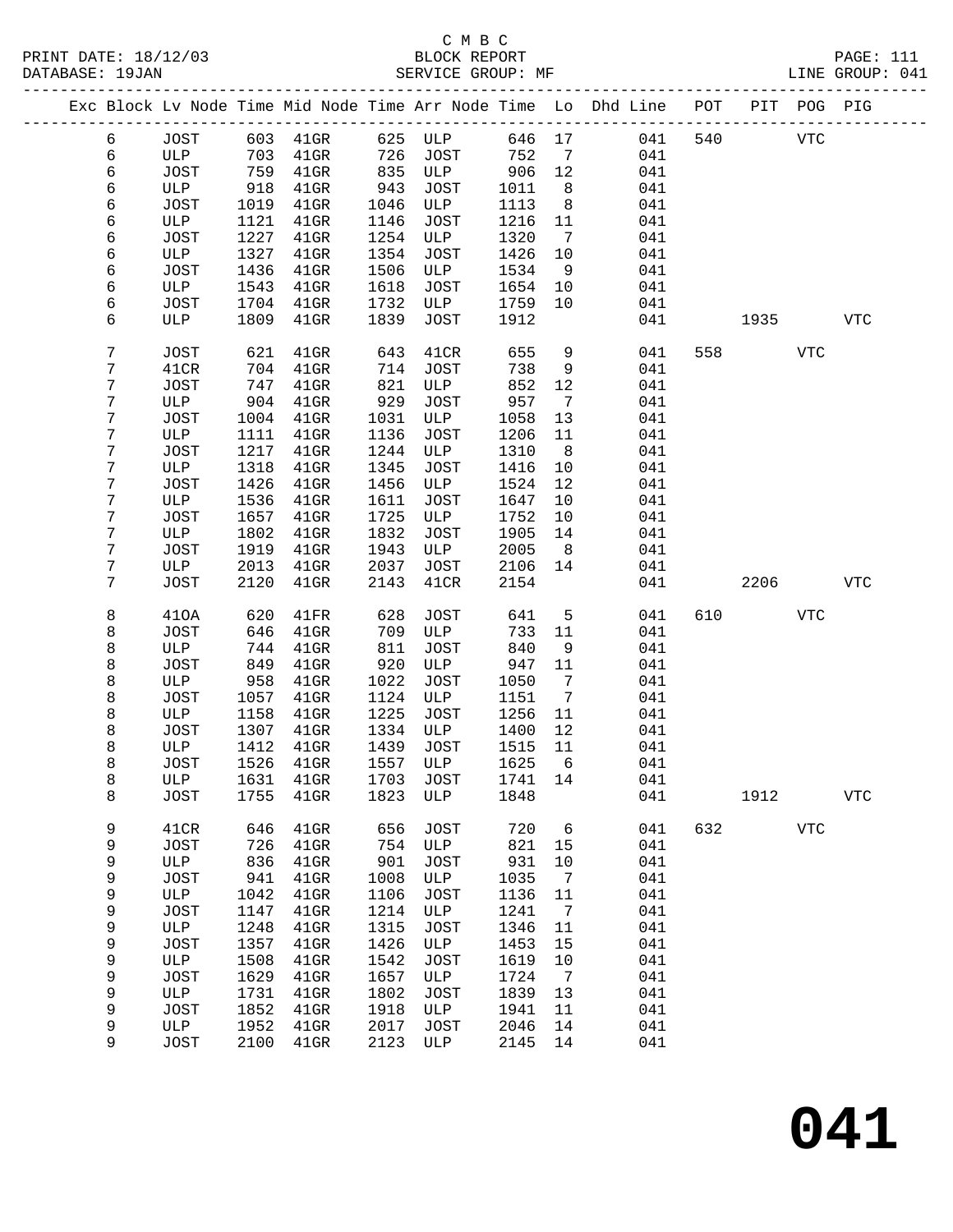|  |          |             |              |                                 |              |                      |              |                      | Exc Block Lv Node Time Mid Node Time Arr Node Time Lo Dhd Line POT PIT POG PIG |     |         |            |            |
|--|----------|-------------|--------------|---------------------------------|--------------|----------------------|--------------|----------------------|--------------------------------------------------------------------------------|-----|---------|------------|------------|
|  | 9        | ULP         |              | 2159 16GR 2221 29ST 2242        |              |                      |              |                      |                                                                                | 033 | 2303    |            | <b>VTC</b> |
|  | $10$     | 41WG        | 706          | 41DU                            |              | 714 ULP 727 10       |              |                      | 041                                                                            |     | 654     | <b>VTC</b> |            |
|  | 10       | ULP         | 737          | $41$ GR                         | 804          | JOST                 | 833          | 10                   | 041                                                                            |     |         |            |            |
|  | 10       | JOST        | 843          | $41$ GR                         |              | 914 ULP              | 941          | 8 <sup>8</sup>       | 041                                                                            |     |         |            |            |
|  | 10       | ULP         | 949          | $41$ GR                         | 1014         | JOST                 | 1042         | $\overline{7}$       | 041                                                                            |     |         |            |            |
|  | 10       | JOST        | 1049         | $41$ GR                         | 1116         | ULP                  | 1143         | 8 <sup>8</sup>       | 041                                                                            |     |         |            |            |
|  | 10       | ULP         | 1151         | $41$ GR                         | 1216         | JOST                 | 1246         | 11                   | 041                                                                            |     |         |            |            |
|  | 10       | JOST        | 1257         | $41$ GR                         |              | 1324 ULP             | 1350         | 14                   | 041                                                                            |     |         |            |            |
|  | 10       | ULP         | 1404         | $41$ GR                         | 1431         | JOST                 | 1507         | 11                   | 041                                                                            |     |         |            |            |
|  | 10       | JOST        | 1518         | $41$ GR                         | 1549         | ULP                  | 1617         | 9                    | 041                                                                            |     |         |            |            |
|  | 10       | ULP         | 1626         | $41$ GR                         | 1658         | JOST                 | 1734         | 13                   | 041                                                                            |     |         |            |            |
|  | 10       | JOST        | 1747         | $41$ GR                         | 1815         | ULP                  | 1840         | 13                   | 041                                                                            |     |         |            |            |
|  | 10       | ULP         | 1853         | $41$ GR                         | 1918         | JOST                 | 1947         | 13                   | 041                                                                            |     |         |            |            |
|  | 10       | JOST        | 2000         | $41$ GR                         | 2023         | ULP                  | 2045         | 14                   | 041                                                                            |     |         |            |            |
|  | 10       | ULP         | 2059         | $16$ GR                         | 2121         | 29ST                 | 2145         | 14                   | 033                                                                            |     |         |            |            |
|  | 10       | 29ST        | 2159         | $16$ GR                         | 2221         | $\mathcal{L}$<br>ULP | 2239         | 20                   | 033                                                                            |     |         |            |            |
|  | 10       | ULP         | 2259         | 16GR                            | 2321         | 29ST                 | 2342         |                      | 033                                                                            |     | 2403    |            | <b>VTC</b> |
|  | 11       | JOST        | 712          | $41$ GR                         | 737          | ULP                  | 802          | 10                   | 041                                                                            | 649 |         | <b>VTC</b> |            |
|  | 11       | ULP         | 812          | $41$ GR                         | 839          | JOST                 | 908          | 12                   | 041                                                                            |     |         |            |            |
|  | 11       | JOST        | 920          | $41$ GR                         | 947          | ULP                  | 1014         | 9                    | 041                                                                            |     |         |            |            |
|  | 11       | ULP         | 1023         | $41$ GR                         | 1047         | JOST                 | 1115 12      |                      | 041                                                                            |     |         |            |            |
|  | 11       | JOST        | 1127         | $41$ GR                         | 1154         | ULP                  | 1221         | $\overline{7}$       | 041                                                                            |     |         |            |            |
|  | 11       | ULP         | 1228         | $41$ GR                         | 1255         | JOST                 | 1326         | 11                   | 041                                                                            |     |         |            |            |
|  | 11       | JOST        | 1337         | $41$ GR                         | 1404         | ULP                  | 1430 11      |                      | 041                                                                            |     |         |            |            |
|  | 11       | ULP         | 1441         | $41$ GR                         | 1513         | JOST                 | 1551 10      |                      | 041                                                                            |     |         |            |            |
|  | 11       | JOST        | 1601         | $41$ GR                         | 1629         | ULP                  | 1656         | $6\overline{6}$      | 041                                                                            |     |         |            |            |
|  | 11       | ULP         | 1702         | $41$ GR                         | 1735         | JOST                 | 1813         |                      | 041                                                                            |     | 1843    |            | <b>VTC</b> |
|  |          |             |              |                                 |              |                      |              |                      |                                                                                |     |         |            |            |
|  | 12       | JOST        | 730          | $41$ GR                         | 802          | ULP                  | 829          | 14                   | 041                                                                            | 705 |         | <b>VTC</b> |            |
|  | 12       | ULP         | 843          | $41$ GR                         | 908          | JOST                 | 938          | 11                   | 041                                                                            |     |         |            |            |
|  | 12       | JOST        | 949          | $41$ GR                         | 1016         | ULP                  | 1043         | 9                    | 041                                                                            |     |         |            |            |
|  | 12<br>12 | ULP<br>JOST | 1052<br>1157 | $41$ GR<br>$41$ GR              | 1116<br>1224 | JOST<br>ULP          | 1146<br>1251 | 11<br>$\overline{7}$ | 041<br>041                                                                     |     |         |            |            |
|  | 12       | ULP         | 1258         | $41$ GR                         | 1325         | JOST                 | 1356         | 11                   | 041                                                                            |     |         |            |            |
|  | 12       | JOST        | 1407         | $41$ GR                         | 1436         | ULP                  | 1503         | 12                   | 041                                                                            |     |         |            |            |
|  | 12       | ULP         | 1515         | $41$ GR                         | 1550         | JOST                 | 1626         | 10                   | 041                                                                            |     |         |            |            |
|  | 12       | JOST        |              | 1636 41GR                       |              | 1704 ULP             | 1731         | $\overline{7}$       | 041                                                                            |     |         |            |            |
|  |          |             |              | 12 ULP 1738 41GR 1809 JOST 1846 |              |                      |              |                      | 041                                                                            |     | 1916    |            | <b>VTC</b> |
|  |          |             |              |                                 |              |                      |              |                      |                                                                                |     |         |            |            |
|  | 13       | <b>JOST</b> | 817          | $41$ GR                         | 852          | ULP                  | 922          | 11                   | 041                                                                            | 752 |         | VTC        |            |
|  | 13       | ULP         | 933          | $41$ GR                         | 958          | <b>JOST</b>          | 1026         | 8                    | 041                                                                            |     |         |            |            |
|  | 13       | JOST        | 1034         | $41$ GR                         | 1101         | ULP                  | 1128         | 13                   | 041                                                                            |     |         |            |            |
|  | 13       | ULP         | 1141         | $41$ GR                         | 1206         | <b>JOST</b>          | 1236         | 11                   | 041                                                                            |     |         |            |            |
|  | 13       | JOST        | 1247         | 41GR                            | 1314         | ULP                  | 1340         | 7                    | 041                                                                            |     |         |            |            |
|  | 13       | ULP         | 1347         | $41$ GR                         | 1414         | <b>JOST</b>          | 1446         | 9                    | 041                                                                            |     |         |            |            |
|  | 13       | JOST        | 1455         | $41$ GR                         | 1526         | ULP                  | 1554         | 12                   | 041                                                                            |     |         |            |            |
|  | 13       | ULP         | 1606         | $41$ GR                         | 1639         | JOST                 | 1715         | 10                   | 041                                                                            |     |         |            |            |
|  | 13       | JOST        | 1725         | $41$ GR                         | 1753         | ULP                  | 1820         | 11                   | 041                                                                            |     |         |            |            |
|  | 13       | ULP         | 1831         | $41$ GR                         | 1856         | JOST                 | 1925         |                      | 041                                                                            |     | 1948    |            | <b>VTC</b> |
|  | 20       | <b>JOST</b> | 630          | $41$ GR                         | 652          | ULP                  | 713          | 11                   | 041                                                                            |     | 607 000 | <b>VTC</b> |            |
|  | 20       | ULP         | 724          | $41$ GR                         | 751          | <b>JOST</b>          | 820          | 7                    | 041                                                                            |     |         |            |            |
|  | 20       | JOST        | 827          | $41$ GR                         | 900          | ULP                  | 930          | 11                   | 041                                                                            |     |         |            |            |
|  | 20       | ULP         | 941          | $41$ GR                         | 1006         | JOST                 | 1034         | 7                    | 041                                                                            |     |         |            |            |
|  |          |             |              |                                 |              |                      |              |                      |                                                                                |     |         |            |            |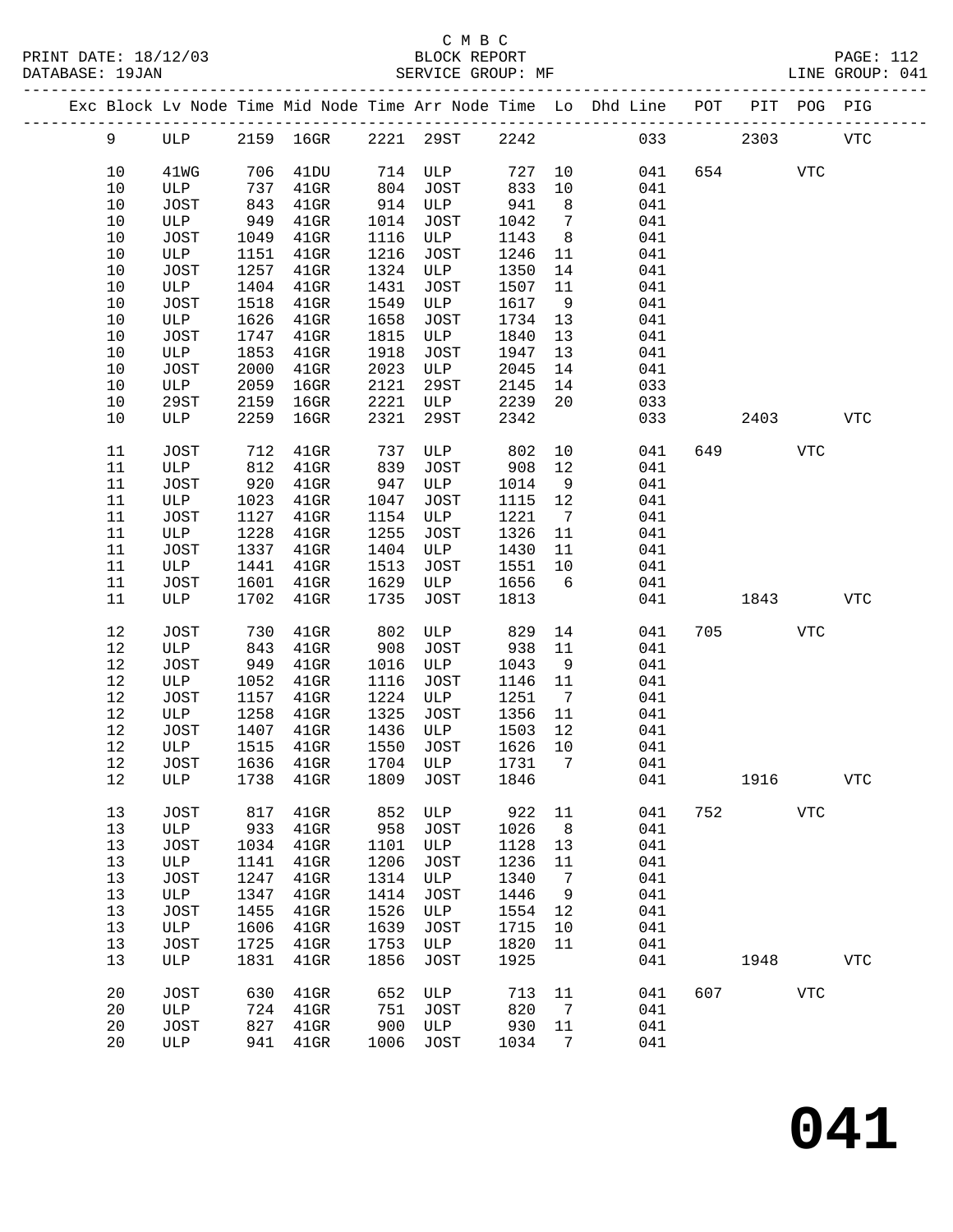|        |    |             |      |                 |         | Exc Block Lv Node Time Mid Node Time Arr Node Time Lo Dhd Line POT |        |    |    |     |      |             | PIT POG PIG |             |
|--------|----|-------------|------|-----------------|---------|--------------------------------------------------------------------|--------|----|----|-----|------|-------------|-------------|-------------|
|        | 20 | JOST        |      |                 |         | 1041  41GR  1108  ULP                                              | 1135   |    |    | 041 |      | 1157        |             | VTC         |
|        |    |             |      |                 |         |                                                                    | 716 5  |    |    |     |      |             |             |             |
|        | 21 | 410A        | 655  | $41\mathrm{FR}$ | 703     | JOST                                                               |        |    |    | 041 |      | 645         | VTC         |             |
|        | 21 | JOST        | 721  | $41$ GR         | 749     | ULP                                                                | 816 13 |    |    | 041 |      |             |             |             |
|        | 21 | ULP         | 829  | $41$ GR         | 854     | JOST                                                               | 924    | 10 |    | 041 |      |             |             |             |
|        | 21 | JOST        | 934  | $41$ GR         | 1001    | ULP                                                                | 1028   |    |    | 041 |      | 1051        |             | <b>VTC</b>  |
|        | 22 | 410A        | 702  | 41FR            | 710     | JOST                                                               | 723 12 |    |    | 041 | 652  |             | <b>VTC</b>  |             |
|        | 22 | JOST        | 735  | $41$ GR         | 807     | ULP                                                                | 834    |    |    | 041 |      | 857         |             | <b>VTC</b>  |
|        | 23 | JOST        | 707  | $41$ GR         | 732     | ULP                                                                | 757 8  |    |    | 041 | 644  | <b>VTC</b>  |             |             |
|        | 23 | ULP         | 805  | $41$ GR         | 832     | JOST                                                               | 901 10 |    |    | 041 |      |             |             |             |
|        | 23 | JOST        | 911  | $41$ GR         | 941     | ULP                                                                | 1008   |    |    | 041 |      | 1031        |             | <b>VTC</b>  |
|        |    |             |      |                 |         |                                                                    |        |    |    |     |      |             |             |             |
|        | 24 | 410A        | 709  | $41\mathrm{FR}$ | 717     | JOST                                                               | 733    | 10 |    | 041 |      | 659 — 10    | VTC         |             |
|        | 24 | JOST        | 743  | $41$ GR         | 817     | ULP                                                                | 848    | 9  |    | 041 |      |             |             |             |
|        | 24 | ULP         | 857  | $41$ GR         | 922     | JOST                                                               | 950    |    |    | 041 |      | 1017        |             | VTC         |
|        |    |             |      |                 |         |                                                                    |        |    |    |     |      |             |             |             |
|        | 25 | 410A        | 722  | $41\mathrm{FR}$ | 730     | JOST                                                               | 746    | 10 |    | 041 | 712  |             | VTC         |             |
|        | 25 | JOST        | 756  | $41$ GR         | 830     | ULP                                                                | 901    | 10 |    | 041 |      |             |             |             |
|        | 25 | ULP         | 911  | $41$ GR         | 936     | JOST                                                               | 1004   | 7  |    | 041 |      |             |             |             |
|        | 25 | JOST        | 1011 | $41$ GR         | 1038    | ULP                                                                | 1105   |    |    | 041 |      | 1127        |             | VTC         |
|        |    |             |      |                 |         |                                                                    |        |    |    |     |      |             |             |             |
|        | 26 | 41CR        | 728  | $41$ GR         | 739     | JOST                                                               | 805    | 7  |    | 041 | 714  |             | VTC         |             |
|        | 26 | JOST        | 812  | $41$ GR         | 847     | ULP                                                                | 917    |    |    | 041 |      | 940         |             | <b>VTC</b>  |
|        |    |             |      |                 |         |                                                                    |        |    |    |     |      |             |             |             |
|        | 27 | ULP         | 730  | $41$ GR         | 757     | JOST                                                               | 826    | 6  |    | 041 | 701  |             | <b>VTC</b>  |             |
|        | 27 | JOST        | 832  | $41$ GR         | 905     | ULP                                                                | 935    |    |    | 041 |      | 958         |             | <b>VTC</b>  |
|        |    |             |      |                 |         |                                                                    |        |    |    |     |      |             |             |             |
|        | 28 | 410A        | 748  | 41FR            | 756     | JOST                                                               | 813    | 9  |    | 041 | 738  |             | <b>VTC</b>  |             |
|        | 28 | JOST        | 822  | $41$ GR         |         | 857 ULP                                                            | 927    |    |    | 041 |      | 950         |             | <b>VTC</b>  |
|        |    |             |      |                 |         |                                                                    |        |    |    |     |      |             |             |             |
| SD 29  |    | MRST        | 753  |                 |         | OA42                                                               | 811    | 6  | 20 | 017 | 745  |             | <b>VTC</b>  |             |
| SD 29  |    | JOST        | 837  | 41GR            | 910     | ULP                                                                | 940    |    |    | 041 |      | 1003        |             | <b>VTC</b>  |
| #SD 29 |    | JOST        | 837  | $41$ GR         | 910     | ULP                                                                | 940    |    |    | 041 | 812  | 1003        | VTC         | VTC         |
|        |    |             |      |                 |         |                                                                    |        |    |    |     |      |             |             |             |
|        | 30 | JOST        |      | 752 41GR        | 826     | ULP                                                                | 857    |    |    | 041 | 727  |             | 920 VTC VTC |             |
|        | 31 | <b>JOST</b> |      | 803 41GR        | 839 ULP |                                                                    | 910    |    |    | 041 | 738  | 933 VTC VTC |             |             |
|        |    |             |      |                 |         |                                                                    |        |    |    |     |      |             |             |             |
|        | 40 | ULP         | 1355 | $41$ GR         | 1422    | JOST                                                               | 1458   | 13 |    | 041 | 1327 |             | <b>VTC</b>  |             |
|        | 40 | JOST        | 1511 | $41$ GR         | 1542    | ULP                                                                | 1610   | 10 |    | 041 |      |             |             |             |
|        | 40 | ULP         | 1620 | $41$ GR         | 1652    | <b>JOST</b>                                                        | 1728   | 11 |    | 041 |      |             |             |             |
|        | 40 | JOST        | 1739 | $41$ GR         | 1807    | ULP                                                                | 1834   | 11 |    | 041 |      |             |             |             |
|        |    |             |      |                 | 1910    |                                                                    |        |    |    | 041 |      |             |             |             |
|        | 40 | ULP         | 1845 | $41$ GR         |         | <b>JOST</b>                                                        | 1939   | 11 |    |     |      |             |             |             |
|        | 40 | JOST        | 1950 | $41$ GR         | 2013    | DULP                                                               | 2022   |    |    | 041 |      | 2033        |             | ${\tt VTC}$ |
|        | 41 | 41WG        | 1402 | 41DU            | 1413    | ULP                                                                | 1428   | 8  |    | 041 | 1350 |             | VTC         |             |
|        | 41 | ULP         | 1436 | $41$ GR         | 1507    | <b>JOST</b>                                                        | 1543   | 11 |    | 041 |      |             |             |             |
|        | 41 | JOST        | 1554 | $41$ GR         | 1623    | ULP                                                                | 1651   | 5  |    | 041 |      |             |             |             |
|        | 41 | ULP         | 1656 | $41$ GR         | 1729    | JOST                                                               | 1807   | 12 |    | 041 |      |             |             |             |
|        |    |             |      |                 |         |                                                                    |        |    |    |     |      |             |             |             |
|        | 41 | JOST        | 1819 | 41GR            | 1847    | ULP                                                                | 1910   | 12 |    | 041 |      |             |             |             |
|        | 41 | ULP         | 1922 | $41$ GR         | 1947    | <b>JOST</b>                                                        | 2016   | 14 |    | 041 |      |             |             |             |
|        | 41 | JOST        | 2030 | $41$ GR         | 2053    | ULP                                                                | 2115   | 14 |    | 041 |      |             |             |             |
|        | 41 | ULP         | 2129 | 16GR            | 2151    | 29ST                                                               | 2215   |    |    | 033 |      | 2236        |             | ${\tt VTC}$ |
|        |    |             |      |                 |         |                                                                    |        |    |    |     |      |             |             |             |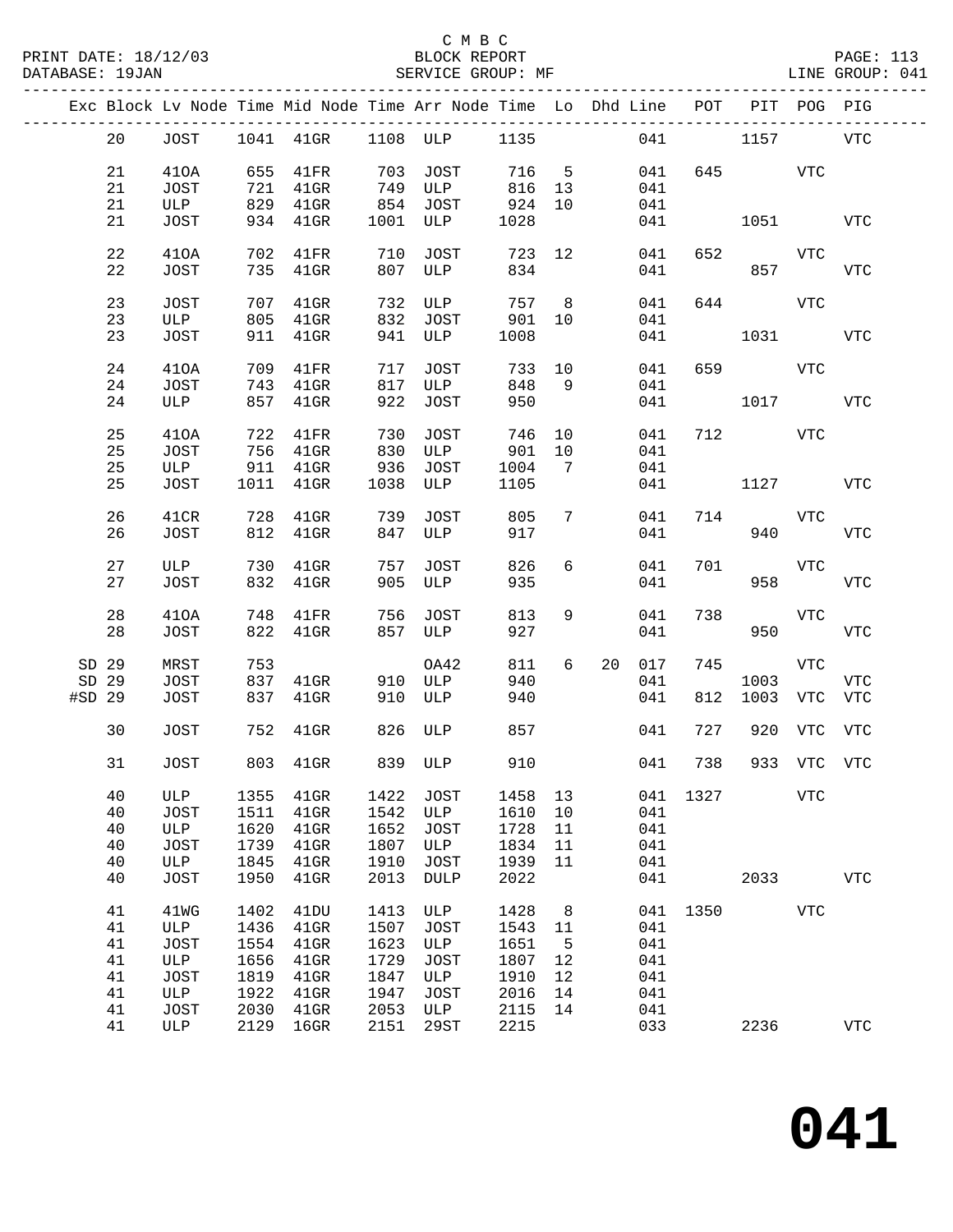#### C M B C<br>BLOCK REPORT SERVICE GROUP: MF

|  |    |             |      | Exc Block Lv Node Time Mid Node Time Arr Node Time Lo Dhd Line POT |          |                 |         |                          |       |          |      | PIT POG PIG |              |
|--|----|-------------|------|--------------------------------------------------------------------|----------|-----------------|---------|--------------------------|-------|----------|------|-------------|--------------|
|  | 42 | ULP         |      | 1415 41GR 1446 JOST 1522 11 041 1347                               |          |                 |         |                          |       |          |      | <b>VTC</b>  |              |
|  | 42 | JOST        |      | 1533 41GR                                                          |          | 1602 ULP 1630 7 |         |                          | 041   |          |      |             |              |
|  | 42 | ULP         |      | 1637 41GR                                                          |          | 1709 JOST       | 1747    |                          |       | 041 1817 |      |             | <b>VTC</b>   |
|  |    |             |      |                                                                    |          |                 |         |                          |       |          |      |             |              |
|  | 43 | ULP         | 1448 | $41$ GR                                                            | 1520     | JOST            | 1558    | 10                       |       | 041 1420 |      | VTC         |              |
|  | 43 | <b>JOST</b> | 1608 | $41$ GR                                                            | 1636     | ULP             | 1703    | 6                        | 041   |          |      |             |              |
|  | 43 | ULP         | 1709 | $41$ GR                                                            | 1742     | JOST            | 1820    | $\overline{7}$           | 041   |          |      |             |              |
|  | 43 | JOST        | 1827 | $41$ GR                                                            | 1855     | ULP             | 1918    | 14                       | 041   |          |      |             |              |
|  | 43 | ULP         | 1932 | $41$ GR                                                            | 1957     | JOST            | 2026    | 14                       | 041   |          |      |             |              |
|  | 43 | <b>JOST</b> | 2040 | $41$ GR                                                            | 2103     | ULP             | 2125    | 5                        | 041   |          |      |             |              |
|  | 43 | ULP         | 2130 | $41$ GR                                                            | 2154     | JOST            | 2220    | 6                        | 041   |          |      |             |              |
|  | 43 | JOST        | 2226 | $41$ GR                                                            | 2248     | 41CR            | 2259    | $\overline{a}$           | 041   |          |      |             |              |
|  | 43 | 41CR        | 2301 | $41$ GR                                                            | 2312     | JOST            | 2334    | 9                        | 041   |          |      |             |              |
|  | 43 | <b>JOST</b> | 2343 | $41$ GR                                                            | 2403     | 41CR            | 2413    | 20                       | 041   |          |      |             |              |
|  | 43 | 41CR        | 2433 | $41$ GR                                                            | 2443     | JOST            | 2505    | $5^{\circ}$              | 041   |          |      |             |              |
|  | 43 | JOST        | 2510 | $41$ GR                                                            | 2527     | 41CR            | 2537    | $\overline{\phantom{a}}$ | 041   |          |      |             |              |
|  | 43 | 41CR        | 2539 | $41$ GR                                                            | 2544     | 410A            | 2547    | $\mathbf{1}$             | 7 041 |          |      |             |              |
|  | 43 | MRST        | 2555 |                                                                    |          | HODM            | 2634    | 15                       | N8    |          |      |             |              |
|  | 43 | HODM        | 2649 |                                                                    |          | MRST            | 2732    |                          | N8    |          | 2737 |             | VTC          |
|  |    |             |      |                                                                    |          |                 |         |                          |       |          |      |             |              |
|  | 44 | <b>JOST</b> | 1503 | $41$ GR                                                            |          | 1534 ULP        | 1602    | 11                       |       | 041 1432 |      | VTC         |              |
|  | 44 | ULP         | 1613 | $41$ GR                                                            | 1645     | JOST            | 1721    | 11                       | 041   |          |      |             |              |
|  | 44 | JOST        | 1732 | $41$ GR                                                            | 1800     | ULP             | 1827    | 11                       | 041   |          |      |             |              |
|  | 44 | ULP         | 1838 | 41GR                                                               | 1903     | JOST            | 1932    | $\overline{7}$           | 041   |          |      |             |              |
|  | 44 | JOST        | 1939 | $41$ GR                                                            | 2003     | ULP             | 2025    | $\overline{9}$           | 041   |          |      |             |              |
|  | 44 | ULP         | 2034 | 41GR                                                               | 2058     | JOST            | 2126    | 14                       | 041   |          |      |             |              |
|  | 44 | JOST        | 2140 | $41$ GR                                                            | 2203     | ULP             | 2225    | 8                        | 041   |          |      |             |              |
|  | 44 | ULP         | 2233 | $41$ GR                                                            | 2257     | JOST            | 2319    | 9                        | 041   |          |      |             |              |
|  | 44 | <b>JOST</b> | 2328 | $41$ GR                                                            | 2348     | 41CR            | 2358    | $\overline{4}$           | 041   |          |      |             |              |
|  | 44 | 41CR        | 2402 | $41$ GR                                                            | 2412     | JOST            | 2434    | 5                        | 041   |          |      |             |              |
|  | 44 | <b>JOST</b> | 2439 | $41$ GR                                                            | 2458     | 41CR            | 2508    | 6                        | 041   |          |      |             |              |
|  | 44 | 41CR        | 2514 | $41$ GR                                                            | 2524     | JOST            | 2553    | 6                        | 041   |          |      |             |              |
|  | 44 | <b>JOST</b> | 2559 | OA41                                                               | 2614     | OA41            | 2614    | 21                       | 9 041 |          |      |             |              |
|  | 44 | MRST        | 2644 |                                                                    |          | HODM            | 2707    | 2                        | N15   |          |      |             |              |
|  | 44 | HODM        | 2709 |                                                                    |          | MRST            | 2739    |                          | N15   |          | 2744 |             | <b>VTC</b>   |
|  |    |             |      |                                                                    |          |                 |         |                          |       |          |      |             |              |
|  | 45 | ULP         | 1501 | 41GR 1535                                                          |          | JOST            | 1612 10 |                          |       | 041 1433 |      | VTC         |              |
|  | 45 | JOST        | 1622 | $41$ GR                                                            |          | 1650 ULP        | 1717    | 8 <sup>8</sup>           | 041   |          |      |             |              |
|  | 45 | ULP         | 1725 | $41$ GR                                                            |          | 1756 JOST       | 1833 11 |                          | 041   |          |      |             |              |
|  | 45 | JOST        |      | 1844 41GR 1910 ULP 1933                                            |          |                 |         |                          | 041   |          | 1955 |             | $_{\rm VTC}$ |
|  | 46 | ULP         | 1529 | $41$ GR                                                            | 1604     | <b>JOST</b>     | 1640    | 10                       | 041   | 1501     |      | VTC         |              |
|  | 46 | <b>JOST</b> | 1650 | $41$ GR                                                            | 1718     | ULP             | 1745    | 10                       | 041   |          |      |             |              |
|  | 46 | ULP         | 1755 | $41$ GR                                                            | 1825     | JOST            | 1858    | 10                       | 041   |          |      |             |              |
|  | 46 | <b>JOST</b> | 1908 | $41$ GR                                                            | 1934     | ULP             | 1957    |                          | 041   |          | 2019 |             | <b>VTC</b>   |
|  |    |             |      |                                                                    |          |                 |         |                          |       |          |      |             |              |
|  | 47 | ULP         | 1550 | $41$ GR                                                            | 1625     | JOST            | 1701    | 10                       | 041   | 1522     |      | VTC         |              |
|  | 47 | JOST        |      | 1711 41GR                                                          | 1739 ULP |                 | 1806    |                          | 041   |          | 1830 |             | <b>VTC</b>   |
|  |    |             |      |                                                                    |          |                 |         |                          |       |          |      |             |              |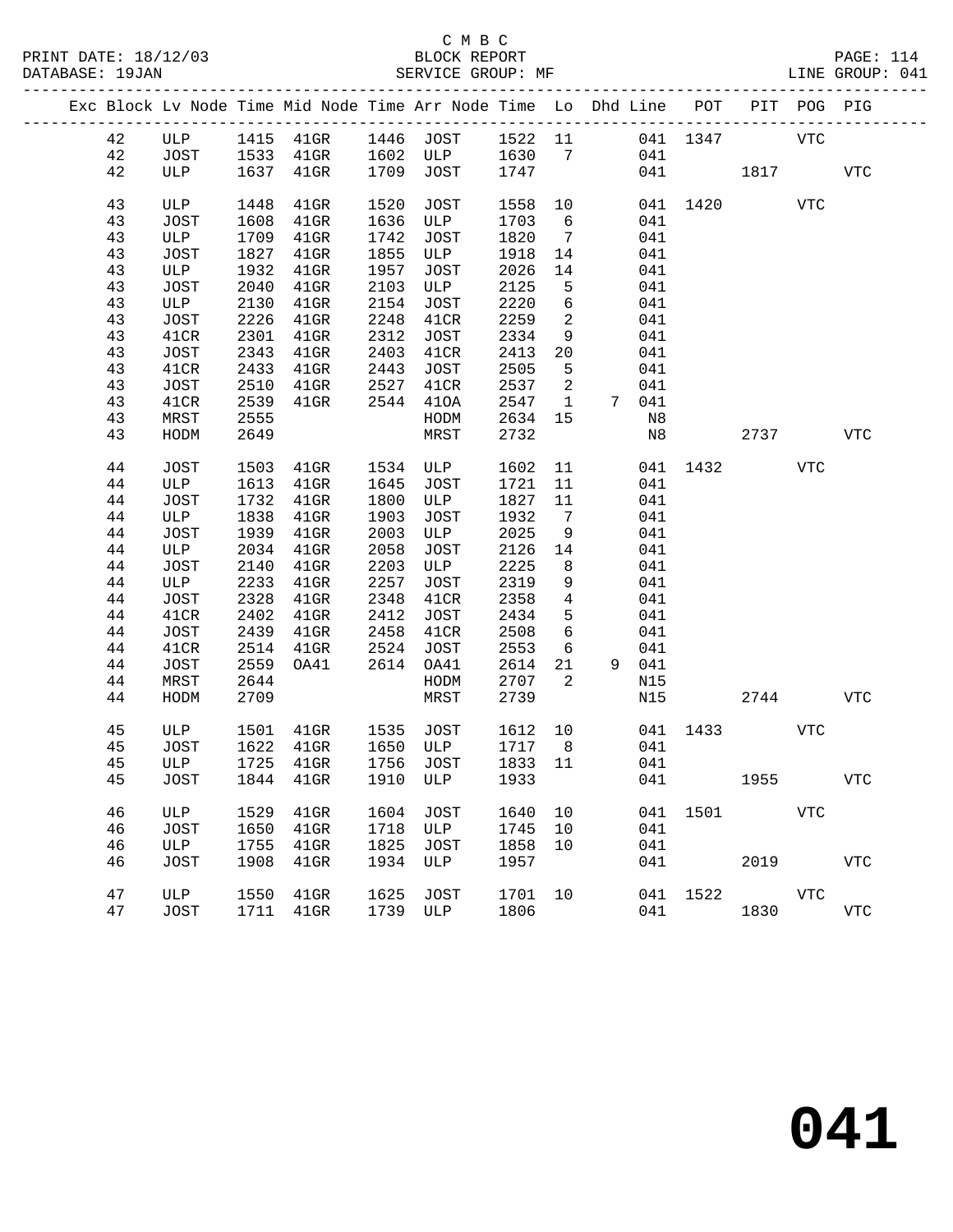|  |                                                                                                                                                                        |                                                                                                                                            |                                                                                                                    |                                                                                                                                                                                                         |                                                                                                      |                                                                                            | C M B C                                                                                                                                                                                                                 |                                                                        |                                                                                                                                                                                                                                                               |                                                                                                                                                                                                                                          |      |     |
|--|------------------------------------------------------------------------------------------------------------------------------------------------------------------------|--------------------------------------------------------------------------------------------------------------------------------------------|--------------------------------------------------------------------------------------------------------------------|---------------------------------------------------------------------------------------------------------------------------------------------------------------------------------------------------------|------------------------------------------------------------------------------------------------------|--------------------------------------------------------------------------------------------|-------------------------------------------------------------------------------------------------------------------------------------------------------------------------------------------------------------------------|------------------------------------------------------------------------|---------------------------------------------------------------------------------------------------------------------------------------------------------------------------------------------------------------------------------------------------------------|------------------------------------------------------------------------------------------------------------------------------------------------------------------------------------------------------------------------------------------|------|-----|
|  |                                                                                                                                                                        |                                                                                                                                            |                                                                                                                    |                                                                                                                                                                                                         |                                                                                                      |                                                                                            |                                                                                                                                                                                                                         |                                                                        |                                                                                                                                                                                                                                                               | 16GR 16 AV & GRANVILLE 29ST 29 AV STATION<br>41 AV & CRANVILLE 29ST 29 AV STATION<br>41 AV & CRANVILLE 41OA 41 AV & GRANVILLE 41OA 41 AV & CARNA 4FIE 4 AV & FIR<br>4 FIE 4 AV & FIR<br>4 AV & FIR HODM HOWE & DUNSMUIR<br>JOST JOYCE ST |      |     |
|  |                                                                                                                                                                        |                                                                                                                                            |                                                                                                                    |                                                                                                                                                                                                         |                                                                                                      |                                                                                            |                                                                                                                                                                                                                         |                                                                        |                                                                                                                                                                                                                                                               | Exc Block Lv Node Time Mid Node Time Arr Node Time Lo Dhd Line POT PIT POG PIG                                                                                                                                                           |      |     |
|  | $\mathbf 1$<br>$\mathbf 1$<br>$\mathbf 1$<br>$\mathbf 1$<br>1<br>1<br>1<br>$\mathbf 1$<br>$\mathbf 1$<br>1<br>$\mathbf 1$<br>1<br>1<br>1<br>1<br>1<br>1<br>$\mathbf 1$ | ULP<br>VCST<br>ULP<br>VCST<br>ULP<br>VCST<br>ULP<br>VCST<br>VCST<br>ULP<br><b>VCST</b><br>ULP<br>VCST<br>ULP<br>VCST<br>ULP<br>29ST<br>ULP | 740<br>947<br>1030<br>1109<br>1153<br>1233<br>1316<br>1357<br>1440<br>1522<br>1601<br>1647<br>1729<br>1832<br>1927 | VCST 707 4FIW 719 ULP 736 4 084<br>$4$ FIE<br>823 4FIW<br>909 4FIE<br>4FIW<br>$4$ FIE<br>4FIW<br>$4$ FIE<br>4FIW<br>$4$ FIE<br>$4$ FIW<br>4FIE<br>4FIW<br>4FIE<br>4FIW<br>$16$ GR<br>$16$ GR<br>$16$ GR | 1048<br>1122<br>1212<br>1246<br>1336<br>1410<br>1500<br>1536<br>1623<br>1701<br>1755<br>1900<br>1949 | 758 VCST<br>VCST<br>ULP<br>VCST<br><b>ULP</b><br>VCST<br><b>ULP</b><br>29ST<br>ULP<br>29ST | 816<br>840 ULP 902<br>927 VCST 942<br>1002 ULP 1021<br>1102<br>$VCS_1$<br>ULP $114.1$<br>$VCS_1$<br>$1226$<br>$1226$<br>$1206$<br>1306<br>1351<br>1432<br>VCST 1515<br>ULP 1557<br>1640<br>1723<br>1827<br>1921<br>2015 | $7\overline{ }$<br>12<br>$7\overline{ }$<br>10<br>8<br>$4\overline{4}$ | 7 084<br>$\begin{array}{ccc} 7 & \hspace{1.5cm} & 084 \\ 5 & \hspace{1.5cm} & 084 \end{array}$<br>9 084<br>6 <sup>6</sup><br>$7\overline{)}$<br>084<br>084<br>7 084<br>$6\overline{6}$<br>5 033<br>$\begin{array}{ccc} & 6 & & 033 \\ 14 & & 033 \end{array}$ | $\begin{tabular}{lcccccc} 1 & VCST & 600 & 4FIW & 612 & ULP & 629 & 0 & 084 & 534 & VTC \\ 1 & ULP & 629 & 4FIE & 647 & VCST & 658 & 9 & 084 & \end{tabular}$<br>084<br>084<br>084<br>084<br>084<br>084<br>084                           |      |     |
|  | 1<br>1<br>1<br>1<br>1<br>1<br>1<br>1                                                                                                                                   | 29ST<br>ULP<br>JOST<br>ULP<br>JOST<br>41CR<br>MRST<br>HODM                                                                                 | 2029<br>2115<br>2212<br>2303<br>2358<br>2444<br>2516<br>2609                                                       | $16$ GR<br>$41$ GR<br>$41$ GR<br>$41$ GR<br>$41$ GR<br>$41$ GR                                                                                                                                          | 2051<br>2139<br>2234<br>2327<br>2417                                                                 | ULP<br>JOST<br>ULP<br>JOST<br>41CR<br>2452 410A<br>HODM<br>MRST                            | 2109<br>2207<br>2256<br>2349<br>2427<br>2455<br>2603<br>2658                                                                                                                                                            | $6\overline{6}$<br>$5^{\circ}$<br>$6\overline{6}$                      | 7 041<br>9 041<br>$\overline{17}$<br>14 7 041                                                                                                                                                                                                                 | 033<br>041<br>041<br>N20<br>N20                                                                                                                                                                                                          | 2703 | VTC |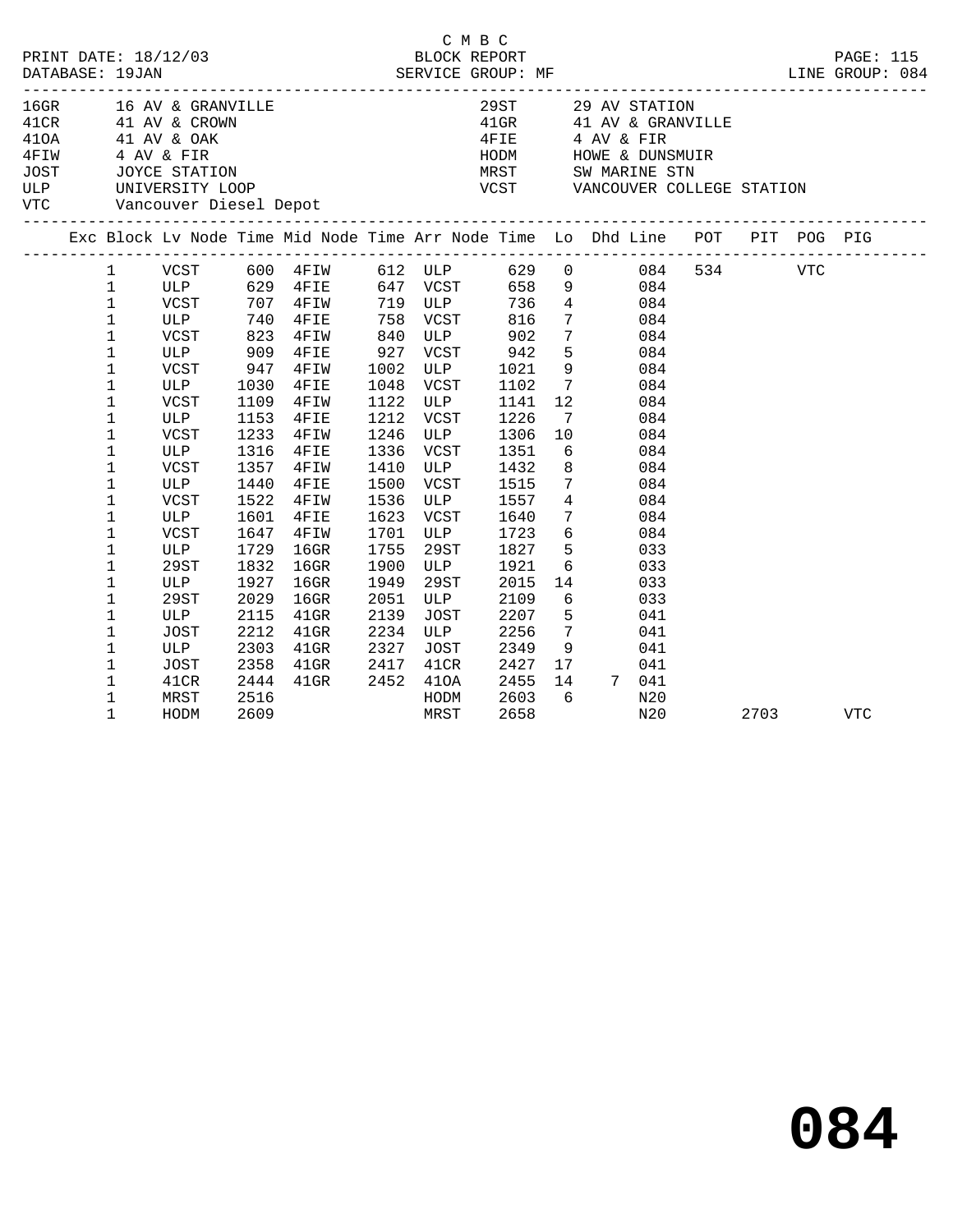PRINT DATE: 18/12/03 BLOCK REPORT PAGE: 116 DATABASE: 19.14

## C M B C

| DATABASE: 19JAN         |             |      |          |      | SERVICE GROUP: MF |        |                 |                                                                                                                         |     |         |     | LINE GROUP: 084 |
|-------------------------|-------------|------|----------|------|-------------------|--------|-----------------|-------------------------------------------------------------------------------------------------------------------------|-----|---------|-----|-----------------|
|                         |             |      |          |      |                   |        |                 | -------------------------------------<br>Exc Block Lv Node Time Mid Node Time Arr Node Time Lo Dhd Line POT PIT POG PIG |     |         |     |                 |
| 2                       | VCST        |      | 615 4FIW |      | 627 ULP           | 644 1  |                 | 084                                                                                                                     |     | 549 VTC |     |                 |
| $\overline{a}$          | ULP         | 645  | 4FIE     |      | 703 VCST          | 717 11 |                 | 084                                                                                                                     |     |         |     |                 |
| $\sqrt{2}$              | VCST        | 728  | 4FIW     |      | 742 ULP           | 759    | $\overline{4}$  | 084                                                                                                                     |     |         |     |                 |
| $\sqrt{2}$              | ULP         | 803  | 4FIE     | 822  | VCST              | 842    | 6               | 084                                                                                                                     |     |         |     |                 |
| $\sqrt{2}$              | VCST        | 848  | 4FIW     | 906  | ULP               | 926    | 6               | 084                                                                                                                     |     |         |     |                 |
| $\sqrt{2}$              | ULP         | 932  | 4FIE     | 950  | VCST              | 1005   | 6               | 084                                                                                                                     |     |         |     |                 |
| $\sqrt{2}$              | VCST        | 1011 | 4FIW     |      | 1024 ULP          | 1043   | 11              | 084                                                                                                                     |     |         |     |                 |
| $\overline{c}$          | ULP         | 1054 | 4FIE     | 1112 | VCST              | 1126   | $7\phantom{.0}$ | 084                                                                                                                     |     |         |     |                 |
| $\mathbf{2}$            | VCST        | 1133 | 4FIW     | 1146 | ULP               | 1206   | 9               | 084                                                                                                                     |     |         |     |                 |
| $\sqrt{2}$              | ULP         | 1215 | 4FIE     | 1236 | VCST              | 1250   | $7\phantom{.0}$ | 084                                                                                                                     |     |         |     |                 |
| $\mathbf{2}$            | VCST        | 1257 | 4FIW     | 1310 | ULP               | 1332   | 8               | 084                                                                                                                     |     |         |     |                 |
| $\overline{c}$          | ULP         | 1340 | 4FIE     | 1400 | VCST              | 1415   | 6               | 084                                                                                                                     |     |         |     |                 |
| $\mathbf{2}$            | VCST        | 1421 | 4FIW     | 1435 | ULP               | 1456   | 9               | 084                                                                                                                     |     |         |     |                 |
| $\sqrt{2}$              | ULP         | 1505 | 4FIE     | 1527 | VCST              | 1542   | 11              | 084                                                                                                                     |     |         |     |                 |
| $\sqrt{2}$              | VCST        | 1553 | 4FIW     | 1607 | ULP               | 1628   | 5               | 084                                                                                                                     |     |         |     |                 |
| $\overline{c}$          | ULP         | 1633 | 4FIE     | 1653 | VCST              | 1712   | 8               | 084                                                                                                                     |     |         |     |                 |
| 2                       | VCST        | 1720 | 4FIW     | 1735 | ULP               | 1757   | 10              | 084                                                                                                                     |     |         |     |                 |
| $\sqrt{2}$              | ULP         | 1807 | 4FIE     | 1827 | VCST              | 1844   | 16              | 084                                                                                                                     |     |         |     |                 |
| $\sqrt{2}$              | VCST        | 1900 | 4FIW     | 1912 | ULP               | 1932   | 17              | 084                                                                                                                     |     |         |     |                 |
| $\overline{c}$          | ULP         | 1949 | 4FIE     | 2007 | VCST              | 2021   | 10              | 084                                                                                                                     |     |         |     |                 |
| $\sqrt{2}$              | VCST        | 2031 | 4FIW     | 2041 | ULP               | 2059   | 10              | 084                                                                                                                     |     |         |     |                 |
| $\overline{c}$          | ULP         | 2109 | 4FIE     | 2127 | VCST              | 2139   | 22              | 084                                                                                                                     |     |         |     |                 |
| $\overline{\mathbf{c}}$ | VCST        | 2201 | 4FIW     | 2211 | ULP               | 2229   | $\overline{0}$  | 084                                                                                                                     |     |         |     |                 |
| 2                       | ULP         | 2229 | 4FIE     | 2247 | VCST              | 2258   |                 | 084                                                                                                                     |     | 2318    |     | <b>VTC</b>      |
| 3                       | ULP         | 639  | 4FIE     | 657  | VCST              | 708    | 10              | 084                                                                                                                     | 615 |         | VTC |                 |
| $\mathbf{3}$            | VCST        | 718  | 4FIW     | 730  | ULP               | 747    | 5               | 084                                                                                                                     |     |         |     |                 |
| 3                       | ULP         | 752  | 4FIE     | 810  | VCST              | 830    | 8               | 084                                                                                                                     |     |         |     |                 |
| $\mathsf{3}$            | VCST        | 838  | 4FIW     | 855  | ULP               | 917    | $7\phantom{.0}$ | 084                                                                                                                     |     |         |     |                 |
| 3                       | ULP         | 924  | 4FIE     | 942  | VCST              | 957    | 6               | 084                                                                                                                     |     |         |     |                 |
| 3                       | VCST        | 1003 | 4FIW     | 1016 | ULP               | 1035   | $7\phantom{.0}$ | 084                                                                                                                     |     |         |     |                 |
| 3                       | ULP         | 1042 | 4FIE     | 1100 | VCST              | 1114   | $7\phantom{.0}$ | 084                                                                                                                     |     |         |     |                 |
| 3                       | VCST        | 1121 | 4FIW     | 1134 | ULP               | 1154   | 11              | 084                                                                                                                     |     |         |     |                 |
| 3                       | ULP         | 1205 | 4FIE     | 1224 | VCST              | 1238   | $7\phantom{.0}$ | 084                                                                                                                     |     |         |     |                 |
| 3                       | VCST        | 1245 | 4FIW     | 1258 | ULP               | 1318   | 10              | 084                                                                                                                     |     |         |     |                 |
| 3                       | ULP         | 1328 | 4FIE     | 1348 | VCST              | 1403   | 6               | 084                                                                                                                     |     |         |     |                 |
| 3                       | VCST        | 1409 | 4FIW     | 1422 | ULP               | 1444   | 8               | 084                                                                                                                     |     |         |     |                 |
| 3                       | ULP         | 1452 | 4FIE     | 1512 | VCST              | 1527   | $7\phantom{.0}$ | 084                                                                                                                     |     |         |     |                 |
| 3                       | VCST        | 1534 | 4FIW     | 1548 | ULP               | 1609   | 6               | 084                                                                                                                     |     |         |     |                 |
| 3                       | ULP         | 1615 | 4FIE     | 1635 | VCST              | 1654   | 5               | 084                                                                                                                     |     |         |     |                 |
| 3                       | <b>VCST</b> | 1659 | 4FIW     | 1714 | ULP               | 1736   | 5               | 084                                                                                                                     |     |         |     |                 |
| 3                       | ULP         | 1741 | 4FIE     | 1801 | VCST              | 1818   | 12              | 084                                                                                                                     |     |         |     |                 |
| 3                       | <b>VCST</b> | 1830 | 4FIW     | 1842 | ULP               | 1904   | 10              | 084                                                                                                                     |     |         |     |                 |
| 3                       | ULP         | 1914 | 4FIE     | 1932 | <b>VCST</b>       | 1946   | 5               | 084                                                                                                                     |     |         |     |                 |
| 3                       | VCST        | 1951 | 4FIW     | 2001 | ULP               | 2021   | 8               | 084                                                                                                                     |     |         |     |                 |
| 3                       | ULP         | 2029 | 4FIE     | 2047 | <b>VCST</b>       | 2100   | 11              | 084                                                                                                                     |     |         |     |                 |
| 3                       | VCST        | 2111 | 4FIW     | 2121 | ULP               | 2139   | 6               | 084                                                                                                                     |     |         |     |                 |
| 3                       | ULP         | 2145 | 41GR     | 2209 | <b>JOST</b>       | 2235   | 6               | 041                                                                                                                     |     |         |     |                 |

3 HODM 2809 MRST 2852 N8 2857 VTC

 3 JOST 2241 41GR 2303 ULP 2325 10 041 3 ULP 2335 41GR 2357 JOST 2419 7 041 3 JOST 2426 41GR 2445 41CR 2455 5 041 3 41CR 2500 41GR 2505 41OA 2508 16 7 041 3 MRST 2531 HODM 2618 11 N20 3 HODM 2629 MRST 2718 7 N20 3 MRST 2725 HODM 2804 5 N8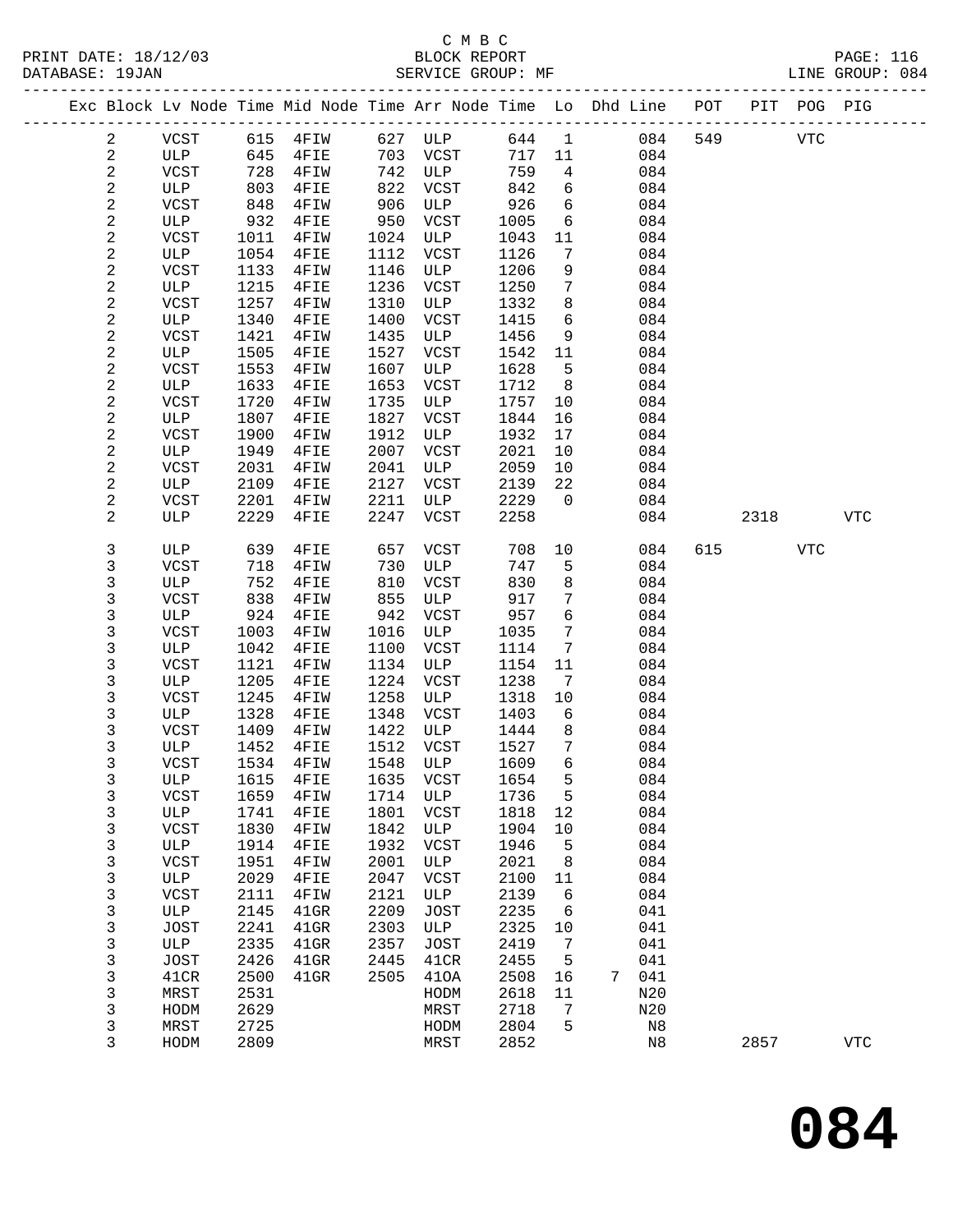|  |                |             |      |           |      |           |        |                 | Exc Block Lv Node Time Mid Node Time Arr Node Time Lo Dhd Line POT PIT POG PIG |     |      |            |            |
|--|----------------|-------------|------|-----------|------|-----------|--------|-----------------|--------------------------------------------------------------------------------|-----|------|------------|------------|
|  |                |             |      |           |      |           |        |                 |                                                                                |     |      |            |            |
|  | $\overline{4}$ | ULP         | 650  | 4FIE      |      | 708 VCST  | 722 11 |                 | 084                                                                            | 626 |      | VTC        |            |
|  | $\overline{4}$ | VCST        | 733  | 4FIW      |      | 747 ULP   | 804    | 5               | 084                                                                            |     |      |            |            |
|  | 4              | ULP         | 809  | 4FIE      | 828  | VCST      | 848    | 6               | 084                                                                            |     |      |            |            |
|  | 4              | VCST        | 854  | 4FIW      | 912  | ULP       | 932    | 8               | 084                                                                            |     |      |            |            |
|  | 4              | ULP         | 940  | 4FIE      | 958  | VCST      | 1013   | 8               | 084                                                                            |     |      |            |            |
|  | 4              | VCST        | 1021 | 4FIW      | 1034 | ULP       | 1053   | 13              | 084                                                                            |     |      |            |            |
|  | 4              | ULP         | 1106 | 4FIE      | 1124 | VCST      | 1138   | $7\phantom{.0}$ | 084                                                                            |     |      |            |            |
|  | 4              | VCST        | 1145 | 4FIW      | 1158 | ULP       | 1218   | 9               | 084                                                                            |     |      |            |            |
|  | 4              | ULP         | 1227 | 4FIE      | 1248 | VCST      | 1302   | $7\phantom{.0}$ | 084                                                                            |     |      |            |            |
|  | 4              | VCST        | 1309 | 4FIW      | 1322 | ULP       | 1344   | 8               | 084                                                                            |     |      |            |            |
|  | 4              | ULP         | 1352 | 4FIE      | 1412 | VCST      | 1427   | 6               | 084                                                                            |     |      |            |            |
|  | 4              | VCST        | 1433 | 4FIW      | 1447 | ULP       | 1508   | $10 \,$         | 084                                                                            |     |      |            |            |
|  |                |             |      |           | 1540 |           |        |                 | 084                                                                            |     |      |            |            |
|  | 4              | ULP         | 1518 | 4FIE      |      | VCST      | 1555   | 10              |                                                                                |     |      |            |            |
|  | 4              | VCST        | 1605 | 4FIW      | 1619 | ULP       | 1640   | 5               | 084                                                                            |     |      |            |            |
|  | 4              | ULP         | 1645 | 4FIE      | 1705 | VCST      | 1724   | 9               | 084                                                                            |     |      |            |            |
|  | 4              | VCST        | 1733 | 4FIW      | 1748 | ULP       | 1810   | 8               | 084                                                                            |     |      |            |            |
|  | 4              | ULP         | 1818 | 4FIE      | 1837 | VCST      | 1854   |                 | 084                                                                            |     | 1921 |            | <b>VTC</b> |
|  |                |             |      |           |      |           |        |                 |                                                                                |     |      |            |            |
|  | 5              | <b>VCST</b> | 656  | 4FIW      | 708  | ULP       | 725    | $\overline{4}$  | 084                                                                            | 628 |      | VTC        |            |
|  | 5              | ULP         | 729  | 4FIE      | 747  | VCST      | 805    | 5               | 084                                                                            |     |      |            |            |
|  | 5              | <b>VCST</b> | 810  | 4FIW      | 824  | ULP       | 843    | 11              | 084                                                                            |     |      |            |            |
|  | 5              | ULP         | 854  | 4FIE      | 912  | VCST      | 927    | 9               | 084                                                                            |     |      |            |            |
|  | 5              | <b>VCST</b> | 936  | 4FIW      | 951  | ULP       | 1010   | 8               | 084                                                                            |     |      |            |            |
|  | 5              | ULP         | 1018 | 4FIE      | 1036 | VCST      | 1050   | $7\phantom{.0}$ | 084                                                                            |     |      |            |            |
|  | 5              | <b>VCST</b> | 1057 | 4FIW      | 1110 | ULP       | 1129   | 12              | 084                                                                            |     |      |            |            |
|  | 5              | ULP         | 1141 | 4FIE      | 1200 | VCST      | 1214   | 7               | 084                                                                            |     |      |            |            |
|  | 5              | VCST        | 1221 | 4FIW      | 1234 | ULP       | 1254   | 10              | 084                                                                            |     |      |            |            |
|  | 5              | ULP         | 1304 | 4FIE      | 1324 | VCST      | 1339   | 6               | 084                                                                            |     |      |            |            |
|  | 5              | VCST        | 1345 | 4FIW      | 1358 | ULP       | 1420   | 8               | 084                                                                            |     |      |            |            |
|  | 5              | ULP         | 1428 | 4FIE      | 1448 | VCST      | 1503   | 6               | 084                                                                            |     |      |            |            |
|  | 5              | VCST        | 1509 | 4FIW      | 1523 | ULP       | 1544   | 5               | 084                                                                            |     |      |            |            |
|  | 5              | ULP         | 1549 | 4FIE      | 1611 | VCST      | 1628   | $7\phantom{.0}$ | 084                                                                            |     |      |            |            |
|  | 5              | VCST        | 1635 | 4FIW      | 1649 | ULP       | 1711   | 7               | 084                                                                            |     |      |            |            |
|  | 5              | ULP         | 1718 | 4FIE      | 1738 | VCST      | 1757   | 6               | 084                                                                            |     |      |            |            |
|  | 5              | VCST        | 1803 | 4FIW      | 1817 | ULP       | 1839   | $\overline{4}$  | 084                                                                            |     |      |            |            |
|  | 5              | ULP         | 1843 | 4FIE      | 1902 | VCST      | 1916   | 15              | 084                                                                            |     |      |            |            |
|  | 5              | VCST        | 1931 | 4FIW      | 1941 | ULP       | 2001   | 8 <sup>8</sup>  | 084                                                                            |     |      |            |            |
|  | 5              | ULP         | 2009 | 4FIE      | 2027 | VCST      | 2041   | 10              | 084                                                                            |     |      |            |            |
|  | 5              | VCST        | 2051 | 4FIW      | 2101 | ULP       | 2119   | 10              | 084                                                                            |     |      |            |            |
|  | 5              | ULP         |      | 2129 4FIE |      | 2147 VCST | 2159   |                 | 084                                                                            |     | 2222 |            | <b>VTC</b> |
|  |                |             |      |           |      |           |        |                 |                                                                                |     |      |            |            |
|  | 6              | ULP         | 656  | 4FIE      | 714  | VCST      | 728    | 11              | 084                                                                            | 632 |      | <b>VTC</b> |            |
|  | 6              | <b>VCST</b> | 739  | 4FIW      | 753  | ULP       | 810    | 6               | 084                                                                            |     |      |            |            |
|  | 6              | ULP         | 816  | 4FIE      | 834  | VCST      | 852    | 8               | 084                                                                            |     |      |            |            |
|  | 6              | <b>VCST</b> | 900  | 4FIW      | 918  | ULP       | 938    | 10              | 084                                                                            |     |      |            |            |
|  | 6              | ULP         | 948  | 4FIE      | 1006 | VCST      | 1021   | 12              | 084                                                                            |     |      |            |            |
|  | 6              | <b>VCST</b> | 1033 | 4FIW      | 1046 | ULP       | 1105   | 13              | 084                                                                            |     |      |            |            |
|  | 6              | ULP         | 1118 | 4FIE      | 1136 | VCST      | 1150   | 7               | 084                                                                            |     |      |            |            |
|  | 6              | <b>VCST</b> | 1157 | 4FIW      | 1210 | ULP       | 1230   | 10              | 084                                                                            |     |      |            |            |
|  | 6              | ULP         | 1240 | 4FIE      | 1300 | VCST      | 1315   | 6               | 084                                                                            |     |      |            |            |
|  | 6              | <b>VCST</b> | 1321 | 4FIW      | 1334 | ULP       | 1356   | 8               | 084                                                                            |     |      |            |            |
|  | 6              | ULP         | 1404 | 4FIE      | 1424 | VCST      | 1439   | 6               | 084                                                                            |     |      |            |            |
|  | 6              | <b>VCST</b> | 1445 | 4FIW      | 1459 | ULP       | 1520   | 11              | 084                                                                            |     |      |            |            |
|  | 6              | ULP         | 1531 | 4FIE      | 1553 | VCST      | 1610   | 7               | 084                                                                            |     |      |            |            |
|  | 6              | <b>VCST</b> | 1617 | 4FIW      | 1631 | ULP       | 1652   | 6               | 084                                                                            |     |      |            |            |
|  | 6              | ULP         | 1658 | 4FIE      | 1718 | VCST      | 1737   | 11              | 084                                                                            |     |      |            |            |
|  |                |             |      |           |      |           |        |                 |                                                                                |     |      |            |            |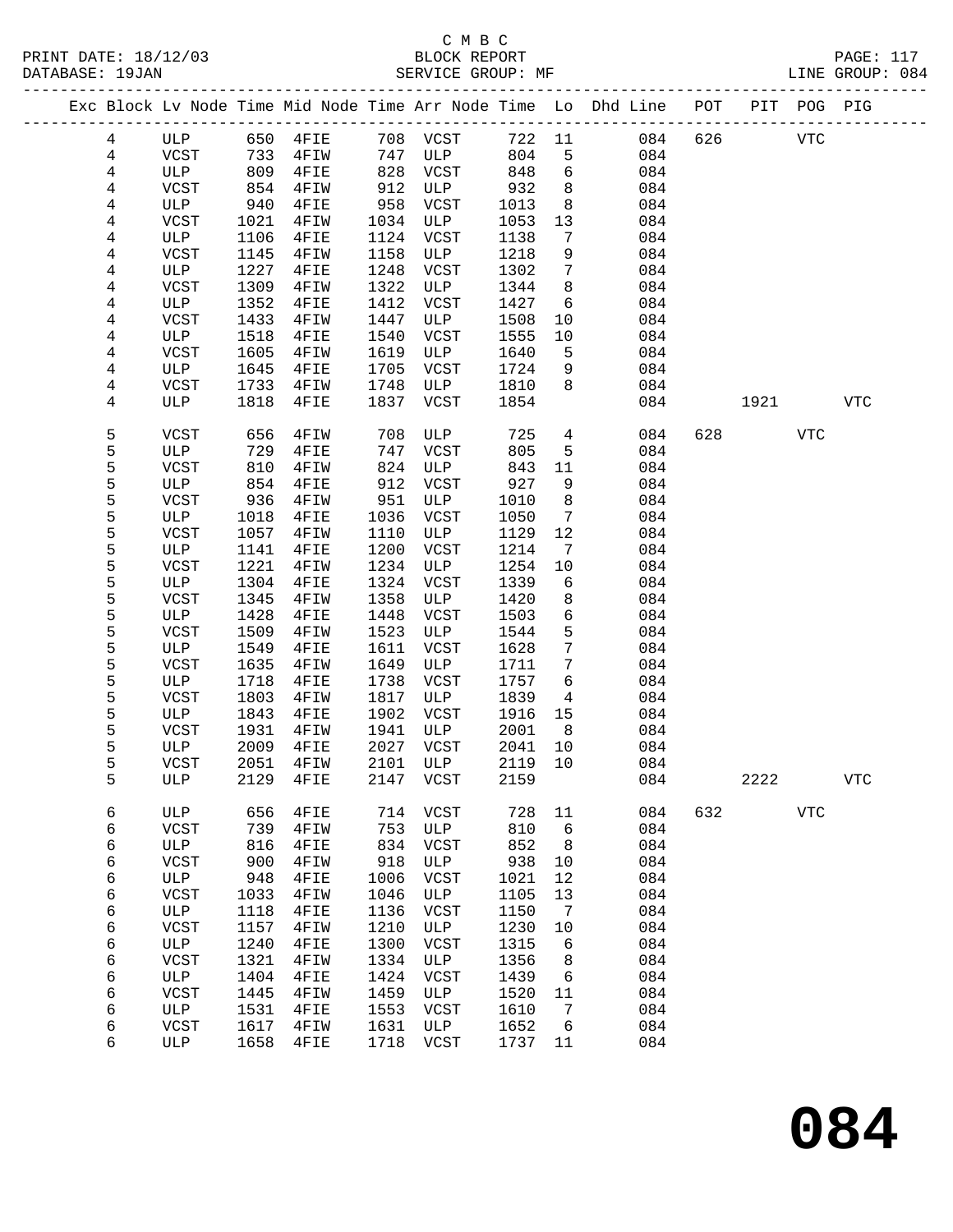|  |                 |             |      |                              |      |           |      |                 | Exc Block Lv Node Time Mid Node Time Arr Node Time Lo Dhd Line POT PIT POG PIG |          |                          |            |            |
|--|-----------------|-------------|------|------------------------------|------|-----------|------|-----------------|--------------------------------------------------------------------------------|----------|--------------------------|------------|------------|
|  | 6               |             |      | VCST 1748 4FIW 1802 ULP 1824 |      |           |      |                 |                                                                                | 084 1848 |                          |            | VTC        |
|  | $7\overline{ }$ | ULP         | 707  | $4$ FIE                      |      | 725 VCST  | 742  | 8               | 084                                                                            |          | 643                      | <b>VTC</b> |            |
|  | 7               | VCST        | 750  | 4FIW                         | 804  | ULP       | 821  | $7\overline{ }$ | 084                                                                            |          |                          |            |            |
|  | 7               | ULP         | 828  | 4FIE                         | 846  | VCST      | 904  | 8               | 084                                                                            |          |                          |            |            |
|  |                 |             |      |                              |      |           |      |                 |                                                                                |          |                          |            |            |
|  | $\overline{7}$  | VCST        | 912  | 4FIW                         | 930  | ULP       | 950  | 6               | 084                                                                            |          |                          |            |            |
|  | 7               | ULP         | 956  | $4$ FIE                      | 1014 | VCST      | 1029 | 16              | 084                                                                            |          |                          |            |            |
|  | 7               | VCST        | 1045 | $4$ FIW                      | 1058 | ULP       | 1117 | 13              | 084                                                                            |          |                          |            |            |
|  | 7               | ULP         | 1130 | $4$ FIE                      | 1148 | VCST      | 1202 | $\overline{7}$  | 084                                                                            |          |                          |            |            |
|  | 7               | VCST        | 1209 | 4FIW                         | 1222 | ULP       | 1242 | 10              | 084                                                                            |          |                          |            |            |
|  | 7               | ULP         | 1252 | $4$ FIE                      | 1312 | VCST      | 1327 | 6               | 084                                                                            |          |                          |            |            |
|  | 7               | VCST        | 1333 | 4FIW                         | 1346 | ULP       | 1408 | 8               | 084                                                                            |          |                          |            |            |
|  | 7               | ULP         | 1416 |                              | 1436 |           |      | 6               | 084                                                                            |          |                          |            |            |
|  |                 |             |      | $4$ FIE                      |      | VCST      | 1451 |                 |                                                                                |          |                          |            |            |
|  | 7               | VCST        | 1457 | 4FIW                         | 1511 | ULP       | 1532 | 5               | 084                                                                            |          |                          |            |            |
|  | 7               | ULP         | 1537 | $4$ FIE                      | 1559 | VCST      | 1616 | 7               | 084                                                                            |          |                          |            |            |
|  | 7               | VCST        | 1623 | 4FIW                         | 1637 | ULP       | 1659 | 6               | 084                                                                            |          |                          |            |            |
|  | $7\phantom{.}$  | ULP         | 1705 | $4$ FIE                      | 1725 | VCST      | 1744 |                 | 084                                                                            |          | 1811 7                   |            | VTC        |
|  |                 |             |      |                              |      |           |      |                 |                                                                                |          |                          |            |            |
|  | $10$            | ULP         | 559  | $4$ FIE                      | 617  | VCST      | 628  | 2               | 084                                                                            |          | 537 — 100                | VTC        |            |
|  | 10              | VCST        | 630  | 4FIW                         | 642  | ULP       | 659  | $\overline{a}$  | 084                                                                            |          |                          |            |            |
|  | 10              | ULP         | 701  | 4FIE                         |      | 719 VCST  | 736  | 8               | 084                                                                            |          |                          |            |            |
|  | 10              | VCST        | 744  |                              | 758  | ULP       | 815  | $7\phantom{.0}$ | 084                                                                            |          |                          |            |            |
|  |                 |             |      | 4FIW                         |      |           |      |                 |                                                                                |          |                          |            |            |
|  | 10              | ULP         | 822  | $4$ FIE                      | 840  | VCST      | 858  | 8               | 084                                                                            |          |                          |            |            |
|  | 10              | VCST        | 906  | 4FIW                         | 924  | ULP       | 944  |                 | 084                                                                            |          | 1007                     |            | VTC        |
|  | 11              | ULP         | 614  | 4FIE                         |      | 632 VCST  | 643  | $7\phantom{.0}$ | 084                                                                            |          | 552 and $\overline{552}$ | VTC        |            |
|  | 11              | VCST        | 650  | 4FIW                         |      | 702 ULP   | 719  | $\overline{4}$  | 084                                                                            |          |                          |            |            |
|  | 11              | ULP         | 723  | 4FIE                         | 741  | VCST      | 759  | 6               | 084                                                                            |          |                          |            |            |
|  |                 |             |      |                              |      |           |      |                 |                                                                                |          |                          |            |            |
|  | 11              | VCST        | 805  | 4FIW                         | 819  | ULP       | 838  | 9               | 084                                                                            |          |                          |            |            |
|  | 11              | ULP         | 847  | $4$ FIE                      | 905  | VCST      | 920  | 10              | 084                                                                            |          |                          |            |            |
|  | 11              | VCST        | 930  | 4FIW                         | 945  | ULP       | 1004 |                 | 084                                                                            |          | 1027                     |            | <b>VTC</b> |
|  | 12              | VCST        | 640  | 4FIW                         | 652  | ULP       | 709  | 9               | 084                                                                            |          | 612 VTC                  |            |            |
|  | 12              | ULP         | 718  | 4FIE                         | 736  | VCST      | 754  | 6               | 084                                                                            |          |                          |            |            |
|  | 12              | VCST        | 800  | 4FIW                         |      | 814 ULP   | 833  | $7\phantom{.0}$ | 084                                                                            |          |                          |            |            |
|  | 12              | ULP         | 840  | $4$ FIE                      | 858  | VCST      | 916  | 9               | 084                                                                            |          |                          |            |            |
|  | 12              | VCST        | 925  | 4FIW                         | 940  | ULP 959   |      | $7\overline{ }$ | 084                                                                            |          |                          |            |            |
|  | 12              | ULP         | 1006 | $4$ FIE                      |      | 1024 VCST | 1039 |                 | 084                                                                            |          | 1105                     |            | VTC        |
|  |                 |             |      |                              |      |           |      |                 |                                                                                |          |                          |            |            |
|  | 13              | VCST        |      |                              |      |           |      |                 | 701 4FIW 713 ULP 730 4 084 629                                                 |          |                          | <b>VTC</b> |            |
|  | 13              | ULP         | 734  | 4FIE                         |      | 752 VCST  | 810  | 9               | 084                                                                            |          |                          |            |            |
|  | 13              | VCST        | 819  | 4FIW                         | 835  | ULP       | 856  |                 | 084                                                                            |          | 919                      |            | <b>VTC</b> |
|  |                 |             |      |                              |      |           |      |                 |                                                                                |          |                          |            |            |
|  | 14              | ULP         | 712  | 4FIE                         | 730  | VCST      | 748  | 7               | 084                                                                            |          | 648 — 100                | VTC        |            |
|  | 14              | VCST        | 755  | 4FIW                         | 809  | ULP       | 828  | 6               | 084                                                                            |          |                          |            |            |
|  | 14              | ULP         | 834  | 4FIE                         | 852  | VCST      | 910  | 7               | 084                                                                            |          |                          |            |            |
|  | 14              | VCST        | 917  | 4FIW                         | 935  | ULP       | 955  |                 | 084                                                                            |          | 1018                     |            | <b>VTC</b> |
|  |                 |             |      |                              |      |           |      |                 |                                                                                |          |                          |            |            |
|  | 15              | <b>VCST</b> | 712  | 4FIW                         | 724  | ULP       | 741  | 5               | 084                                                                            | 640      |                          | VTC        |            |
|  | 15              | ULP         | 746  | 4FIE                         | 804  | VCST      | 824  | 9               | 084                                                                            |          |                          |            |            |
|  | 15              | VCST        | 833  | 4FIW                         | 850  | ULP       | 912  |                 | 084                                                                            |          | 935                      |            | <b>VTC</b> |
|  |                 |             |      |                              |      |           |      |                 |                                                                                |          |                          |            |            |
|  | 16              | VCST        | 722  | 4FIW                         | 736  | ULP       | 753  | 4               | 084                                                                            | 650      |                          | VTC        |            |
|  | 16              | ULP         | 757  | 4FIE                         |      | 816 VCST  | 836  | 7               | 084                                                                            |          |                          |            |            |
|  | 16              | VCST        | 843  | 4FIW                         |      | 900 ULP   | 922  |                 | 084                                                                            |          | 945                      |            | <b>VTC</b> |
|  |                 |             |      |                              |      |           |      |                 |                                                                                |          |                          |            |            |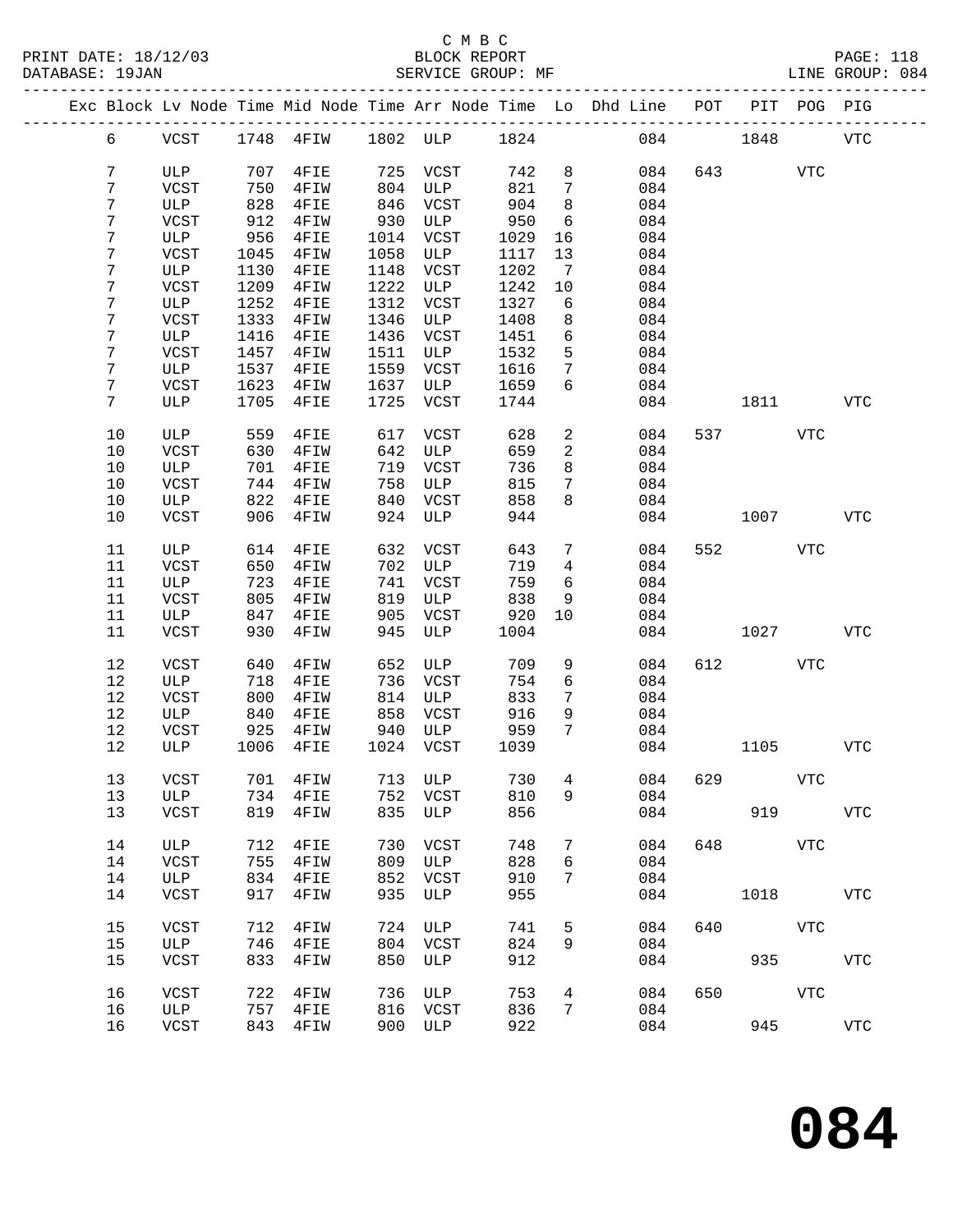|  |    |             |      |                             |      |                |      |                 | Exc Block Lv Node Time Mid Node Time Arr Node Time Lo Dhd Line POT PIT POG PIG |              |         |            |            |
|--|----|-------------|------|-----------------------------|------|----------------|------|-----------------|--------------------------------------------------------------------------------|--------------|---------|------------|------------|
|  | 17 |             |      | ULP 902 4FIE 920 VCST 935 6 |      |                |      |                 | VCST 814 4FIW 830 ULP 851 11 084                                               |              | 742 VTC |            |            |
|  | 17 |             |      |                             |      | 956 ULP 1015   |      |                 | 084                                                                            |              |         |            |            |
|  | 17 | VCST        |      | 941 4FIW                    |      |                |      |                 | 084                                                                            |              | 1038    |            | <b>VTC</b> |
|  | 18 | VCST        | 828  | 4FIW                        |      | 845 ULP 907 10 |      |                 | 084                                                                            |              | 756 VTC |            |            |
|  | 18 | ULP         | 917  | $4$ FIE                     |      | 935 VCST       | 950  | 6               | 084                                                                            |              |         |            |            |
|  | 18 | VCST        | 956  | 4FIW                        |      | 1009 ULP       | 1028 |                 |                                                                                | 084          | 1051    |            | VTC        |
|  | 30 | ULP         | 1458 | $4$ FIE                     |      | 1520 VCST      | 1535 | 5               |                                                                                | 084 1430 VTC |         |            |            |
|  | 30 | VCST        | 1540 | 4FIW                        |      | 1554 ULP       | 1615 | 6               | 084                                                                            |              |         |            |            |
|  | 30 | ULP         | 1621 | $4$ FIE                     |      | 1641 VCST      | 1700 | $7\phantom{.0}$ | 084                                                                            |              |         |            |            |
|  | 30 | VCST        | 1707 | 4FIW                        |      | 1722 ULP       | 1744 | 5 <sup>5</sup>  | 084                                                                            |              |         |            |            |
|  | 30 | ULP         | 1749 | $4$ FIE                     |      | 1809 VCST      | 1826 |                 |                                                                                | 084 1853     |         |            | VTC        |
|  | 31 | VCST        | 1503 | 4FIW                        | 1517 | ULP            | 1538 | 5               |                                                                                | 084 1430     |         | VTC        |            |
|  | 31 | ULP         | 1543 | $4$ FIE                     |      | 1605 VCST      | 1622 | $7\phantom{.0}$ | 084                                                                            |              |         |            |            |
|  | 31 |             | 1629 | $4$ FIW                     |      | 1643 ULP       | 1705 | 6               | 084                                                                            |              |         |            |            |
|  |    | VCST        |      |                             |      |                |      |                 |                                                                                |              |         |            |            |
|  | 31 | ULP         | 1711 | 4FIE                        |      | 1731 VCST      | 1750 | 6               | 084                                                                            |              |         |            |            |
|  | 31 | VCST        | 1756 | 4FIW                        | 1810 | ULP            | 1832 |                 |                                                                                | 084 1856 VTC |         |            |            |
|  | 32 | ULP         | 1511 | $4$ FIE                     |      | 1533 VCST      | 1548 | 11              |                                                                                | 084 1443 VTC |         |            |            |
|  | 32 | VCST        | 1559 | $4$ FIW                     |      | 1613 ULP       | 1634 | $5^{\circ}$     | 084                                                                            |              |         |            |            |
|  | 32 | ULP         | 1639 | $4$ FIE                     |      | 1659 VCST      | 1718 | 9               | 084                                                                            |              |         |            |            |
|  | 32 | VCST        | 1727 | 4FIW                        |      | 1742 ULP       | 1804 |                 |                                                                                | 084 1828     |         |            | VTC        |
|  | 33 | VCST        | 1516 | $4$ FIW                     |      | 1530 ULP       | 1551 | $\overline{4}$  |                                                                                | 084 1443 VTC |         |            |            |
|  | 33 | ULP         | 1555 | 4FIE                        |      | 1617 VCST      | 1634 | $\overline{7}$  | 084                                                                            |              |         |            |            |
|  | 33 | VCST        | 1641 | $4$ FIW                     | 1655 | ULP            | 1717 | 8               | 084                                                                            |              |         |            |            |
|  | 33 | ULP         | 1725 | $4$ FIE                     | 1745 | VCST           | 1802 | 12              | 084                                                                            |              |         |            |            |
|  | 33 | VCST        | 1814 | 4FIW                        | 1828 | ULP            | 1850 | 8               | 084                                                                            |              |         |            |            |
|  | 33 | ULP         | 1858 | $4$ FIE                     |      | 1917 VCST      | 1931 |                 |                                                                                | 084 1954     |         |            | <b>VTC</b> |
|  |    |             |      |                             |      |                |      |                 |                                                                                |              |         |            |            |
|  | 34 | ULP         | 1524 | $4$ FIE                     |      | 1546 VCST      | 1603 | 8               |                                                                                | 084 1456 VTC |         |            |            |
|  | 34 | VCST        | 1611 | 4FIW                        |      | 1625 ULP       | 1646 | 6               | 084                                                                            |              |         |            |            |
|  | 34 | ULP         | 1652 | $4$ FIE                     | 1712 | VCST           | 1731 | 10              | 084                                                                            |              |         |            |            |
|  | 34 | VCST        | 1741 | 4FIW                        | 1755 | <b>ULP</b>     | 1817 | 11              | 084                                                                            |              |         |            |            |
|  | 34 | ULP         | 1828 | $4$ FIE                     |      | 1847 VCST      | 1904 | 11              | 084                                                                            |              |         |            |            |
|  | 34 | VCST        | 1915 | 4FIW                        |      | 1927 ULP       | 1947 |                 |                                                                                | 084          | 2009    |            | VTC        |
|  | 35 | VCST        |      |                             |      |                |      |                 | 1528 4FIW 1542 ULP 1603 4 084 1455                                             |              |         | <b>VTC</b> |            |
|  | 35 | ULP         | 1607 | 4FIE                        | 1629 | VCST           | 1646 | 5               | 084                                                                            |              |         |            |            |
|  | 35 | VCST        | 1651 | 4FIW                        | 1706 | ULP            | 1728 | 5               | 084                                                                            |              |         |            |            |
|  | 35 | ULP         | 1733 | 4FIE                        | 1753 | VCST           | 1810 |                 | 084                                                                            |              | 1837    |            | <b>VTC</b> |
|  | 36 | VCST        | 1546 | 4FIW                        | 1600 | ULP            | 1621 | 6               |                                                                                | 084 1513     |         | VTC        |            |
|  |    |             |      |                             |      |                |      |                 |                                                                                |              |         |            |            |
|  | 36 | ULP         | 1627 | 4FIE                        | 1647 | VCST           | 1706 | 8               | 084                                                                            |              |         |            |            |
|  | 36 | VCST        | 1714 | 4FIW                        | 1729 | ULP            | 1751 | 6               | 084                                                                            |              |         |            |            |
|  | 36 | ULP         | 1757 | 4FIE                        | 1817 | VCST           | 1834 | 11              | 084                                                                            |              |         |            |            |
|  | 36 | VCST        | 1845 | 4FIW                        | 1857 | ULP            | 1919 | 10              | 084                                                                            |              |         |            |            |
|  | 36 | ULP         | 1929 | 4FIE                        | 1947 | VCST           | 2001 | 10              | 084                                                                            |              |         |            |            |
|  | 36 | VCST        | 2011 | 4FIW                        | 2021 | ULP            | 2039 | 10              | 084                                                                            |              |         |            |            |
|  | 36 | ULP         | 2049 | 4FIE                        | 2107 | VCST           | 2119 | 12              | 084                                                                            |              |         |            |            |
|  | 36 | <b>VCST</b> | 2131 | 4FIW                        | 2141 | ULP            | 2159 | $\overline{0}$  | 084                                                                            |              |         |            |            |
|  | 36 | ULP         | 2159 | 4FIE                        | 2217 | VCST           | 2228 | 3               | 084                                                                            |              |         |            |            |
|  | 36 | VCST        | 2231 | 4FIW                        | 2241 | ULP            | 2259 |                 | 084                                                                            |              | 2320    |            | <b>VTC</b> |
|  |    |             |      |                             |      |                |      |                 |                                                                                |              |         |            |            |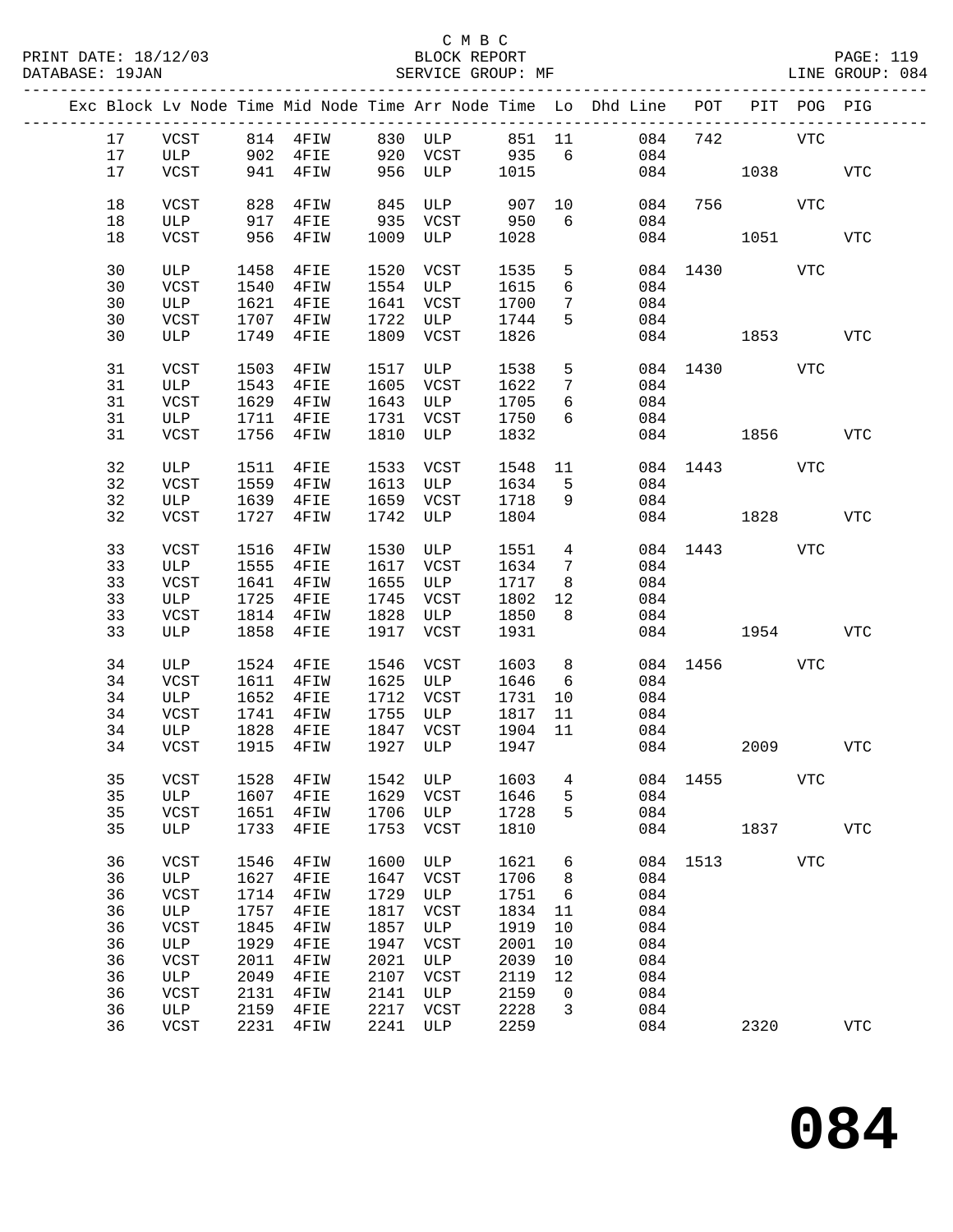|  |                          |                     |              |                                  |              |              |              |                            | C M B C<br>PRINT DATE: 18/12/03 BLOCK REPORT PAGE: 120<br>DATABASE: 19JAN SERVICE GROUP: SAT LINE GROUP: 003    |     |          |             |             |
|--|--------------------------|---------------------|--------------|----------------------------------|--------------|--------------|--------------|----------------------------|-----------------------------------------------------------------------------------------------------------------|-----|----------|-------------|-------------|
|  |                          | WFST WATERFRONT STN |              |                                  |              |              |              |                            | MAMN MARINE & MAIN MARINE CONTROL MANY MAIN & BROADWAY<br>MRST SW MARINE STN MERRY VICT Vancouver Trolley Depot |     |          |             |             |
|  |                          |                     |              |                                  |              |              |              |                            | Exc Block Lv Node Time Mid Node Time Arr Node Time Lo Dhd Line POT PIT POG PIG                                  |     |          |             |             |
|  | $\mathbf{1}$             |                     |              | MRST 459 MNBY                    |              | 520 WFST     |              |                            | 533 0 003 451 VTCT                                                                                              |     |          |             |             |
|  | $\mathbf 1$              | WFST                |              | 533 MNBY                         |              | 546 MAMN     |              |                            | 602 20<br>003                                                                                                   |     |          |             |             |
|  | 1                        | MAMN                |              |                                  | 640          | WFST         | 653          |                            | $\overline{0}$<br>003                                                                                           |     |          |             |             |
|  | 1                        | WFST                |              | 622 MNBY<br>653 MNBY<br>739 MNBY | 706          | MAMN         | 722          | 17                         | 003                                                                                                             |     |          |             |             |
|  | $\mathbf 1$              | MAMN                |              |                                  | 759          | WFST         | 814          | $\overline{0}$             | 003                                                                                                             |     |          |             |             |
|  | $\mathbf 1$              | WFST                | 814          | MNBY                             | 828          | MAMN         | 846          | $5^{\circ}$                | 003                                                                                                             |     |          |             |             |
|  | 1                        | MAMN                | 851          | MNBY                             | 914          | WFST         | 931          | $\overline{0}$             | 003                                                                                                             |     |          |             |             |
|  | 1                        | WFST                | 931          | MNBY                             | 945          | MAMN         | 1008         | 9                          | 003                                                                                                             |     |          |             |             |
|  | 1                        | MAMN                | 1017         | MNBY                             | 1040         | WFST         | 1058         | $\overline{0}$             | 003                                                                                                             |     |          |             |             |
|  | 1                        | WFST                | 1058         | MNBY                             | 1113         | MRST         | 1141         | 21                         | 003                                                                                                             |     |          |             |             |
|  | 1                        | MRST                | 1202         | MNBY                             | 1232         | WFST         | 1252         | $\overline{0}$             | 003                                                                                                             |     |          |             |             |
|  | 1                        | WFST                | 1252         | MNBY                             | 1310         | MRST         | 1341         | 20 <sub>o</sub>            | 003                                                                                                             |     |          |             |             |
|  | 1                        | MRST                | 1401         | MNBY                             | 1433         | WFST         | 1453         | $\overline{0}$             | 003                                                                                                             |     |          |             |             |
|  | 1<br>1                   | WFST<br>MAMN        | 1453<br>1549 | MNBY<br>MNBY                     | 1513<br>1616 | MAMN<br>WFST | 1541<br>1635 | 8 <sup>8</sup><br>$\Omega$ | 003<br>003                                                                                                      |     |          |             |             |
|  | 1                        | WFST                | 1635         | MNBY                             | 1656         | MRST         | 1725         |                            | 003                                                                                                             |     | 1730     |             | VTCT        |
|  |                          |                     |              |                                  |              |              |              |                            |                                                                                                                 |     |          |             |             |
|  | 2                        | MRST                | 519          | MNBY                             | 540          | WFST         | 553          |                            | $\overline{0}$<br>003                                                                                           |     | 511 VTCT |             |             |
|  | $\sqrt{2}$               | WFST                | 553          | MNBY                             | 606          | MRST         | 626          | 8 <sup>8</sup>             | 003                                                                                                             |     |          |             |             |
|  | $\sqrt{2}$               | MRST                | 634          | MNBY                             | 655          | WFST         | 708          | $\overline{0}$             | 003                                                                                                             |     |          |             |             |
|  | $\sqrt{2}$               | WFST                | 708          | MNBY                             | 721          | MRST         | 741          | 23                         | 003                                                                                                             |     |          |             |             |
|  | $\sqrt{2}$               | MRST                | 804          | MNBY                             | 827          | WFST         | 842          | $\overline{0}$             | 003                                                                                                             |     |          |             |             |
|  | $\sqrt{2}$               | WFST                | 842          | MNBY                             | 856          | MRST         | 922          | 9                          | 003                                                                                                             |     |          |             |             |
|  | $\sqrt{2}$<br>$\sqrt{2}$ | MRST<br>WFST        | 931<br>1014  | MNBY<br>MNBY                     | 957<br>1029  | WFST<br>MRST | 1014<br>1056 | $\overline{0}$<br>10       | 003<br>003                                                                                                      |     |          |             |             |
|  | 2                        | MRST                | 1106         | MNBY                             | 1136         | WFST         | 1155         | $\overline{0}$             | 003                                                                                                             |     |          |             |             |
|  | $\sqrt{2}$               | WFST                | 1155         | MNBY                             | 1212         | MAMN         | 1237         | 15                         | 003                                                                                                             |     |          |             |             |
|  | $\sqrt{2}$               | MAMN                | 1252         | MNBY                             | 1320         | WFST         | 1340         | $\overline{0}$             | 003                                                                                                             |     |          |             |             |
|  | $\sqrt{2}$               | WFST                | 1340         | MNBY                             | 1358         | MRST         | 1429         | 19                         | 003                                                                                                             |     |          |             |             |
|  | $\sqrt{2}$               | MRST                | 1448         | MNBY                             | 1520         | WFST         | 1539         | $\overline{0}$             | 003                                                                                                             |     |          |             |             |
|  | $\sqrt{2}$               | WFST                | 1539         | MNBY                             | 1559         | MAMN         | 1627         | 10                         | 003                                                                                                             |     |          |             |             |
|  | 2                        | MAMN                | 1637         | MNBY                             | 1701         | WFST         | 1721         | $\overline{0}$             | 003                                                                                                             |     |          |             |             |
|  | $\sqrt{2}$               | WFST                |              | 1721 MNBY 1741 MRST 1810 19      |              |              |              |                            | 003                                                                                                             |     |          |             |             |
|  | 2                        | MRST                | 1829         | MNBY                             | 1855         | WFST         | 1914         | $\mathbf 0$                | 003                                                                                                             |     |          |             |             |
|  | $\boldsymbol{2}$         | WFST                | 1914         | MNBY                             | 1932         | MAMN         | 1954         | 15                         | 003                                                                                                             |     |          |             |             |
|  | $\sqrt{2}$               | MAMN                | 2009         | MNBY                             | 2032         | WFST         | 2048         | $\Omega$                   | 003                                                                                                             |     |          |             |             |
|  | $\overline{a}$           | WFST                | 2048         | MNBY                             | 2105         | MRST         | 2130         |                            | 003                                                                                                             |     | 2135     |             | <b>VTCT</b> |
|  | 3                        | MRST                | 539          | <b>MNBY</b>                      | 600          | WFST         | 613          | 0                          | 003                                                                                                             | 531 |          | <b>VTCT</b> |             |
|  | 3                        | WFST                | 613          | MNBY                             | 626          | MAMN         | 642          | 10                         | 003                                                                                                             |     |          |             |             |
|  | 3                        | MAMN                | 652          | MNBY                             | 710          | WFST         | 723          | 0                          | 003                                                                                                             |     |          |             |             |
|  | 3                        | WFST                | 723          | MNBY                             | 736          | MAMN         | 752          | 6                          | 003                                                                                                             |     |          |             |             |
|  | 3                        | MAMN                | 758          | MNBY                             | 818          | WFST         | 833          | 0                          | 003                                                                                                             |     |          |             |             |
|  | 3                        | WFST                | 833          | MNBY                             | 847          | MAMN         | 909          | 16                         | 003                                                                                                             |     |          |             |             |
|  | 3                        | MAMN                | 925          | MNBY                             | 948          | WFST         | 1005         | $\mathbf 0$                | 003                                                                                                             |     |          |             |             |
|  | 3                        | WFST                | 1005         | MNBY                             | 1020         | MAMN         | 1043         | 21                         | 003                                                                                                             |     |          |             |             |
|  | 3                        | MAMN                | 1104         | MNBY                             | 1128         | WFST         | 1146         | $\mathbf 0$                | 003                                                                                                             |     |          |             |             |
|  | 3                        | WFST                | 1146         | MNBY                             | 1203         | MRST         | 1232         | 8                          | 003                                                                                                             |     |          |             |             |
|  | 3<br>3                   | MRST<br>WFST        | 1240<br>1332 | MNBY<br>MNBY                     | 1312<br>1350 | WFST<br>MAMN | 1332<br>1417 | $\mathbf 0$<br>12          | 003<br>003                                                                                                      |     |          |             |             |
|  | 3                        | MAMN                | 1429         | MNBY                             | 1457         | WFST         | 1517         | $\overline{0}$             | 003                                                                                                             |     |          |             |             |
|  | 3                        | WFST                | 1517         | MNBY                             | 1537         | MRST         | 1609         | 16                         | 003                                                                                                             |     |          |             |             |
|  |                          |                     |              |                                  |              |              |              |                            |                                                                                                                 |     |          |             |             |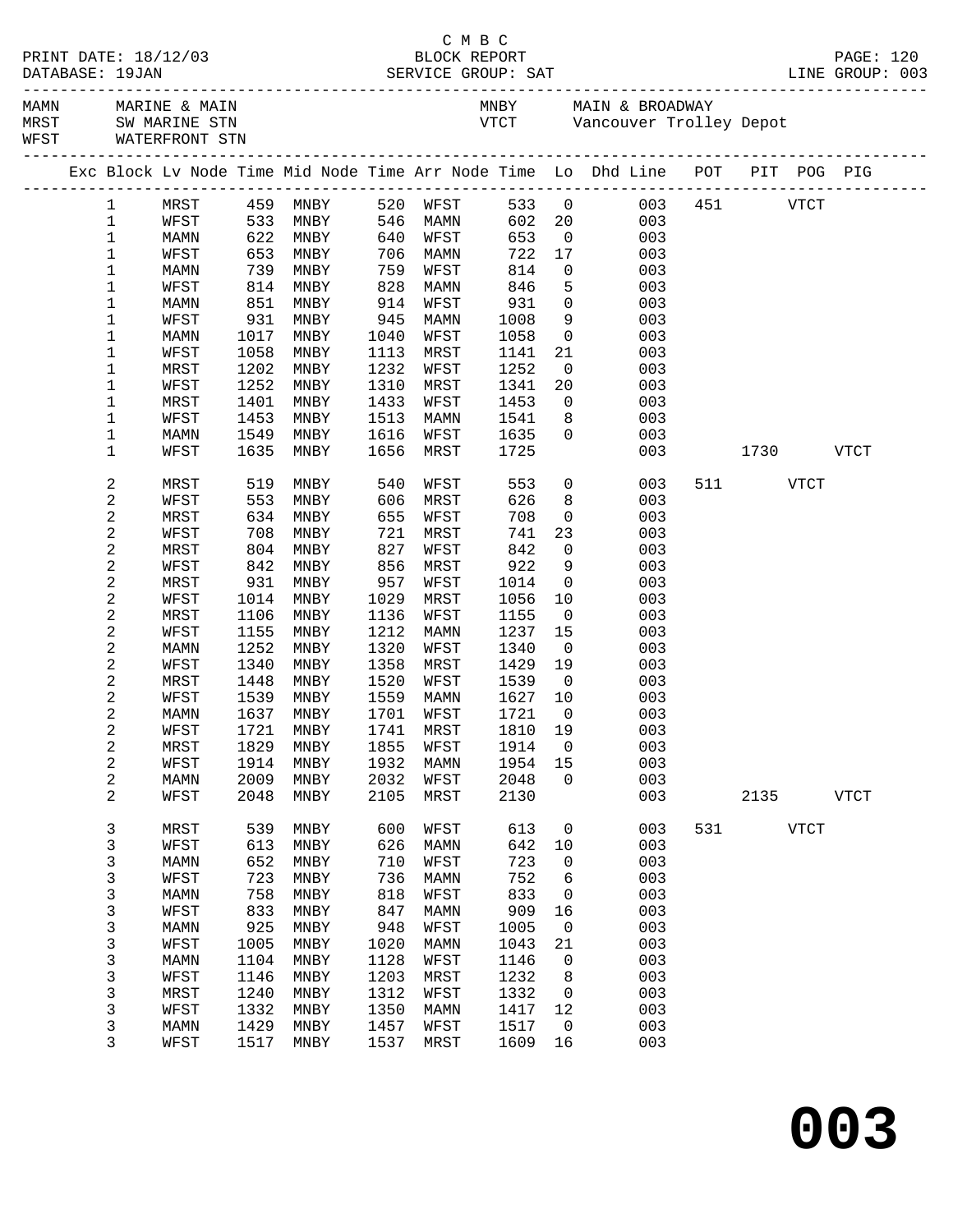|  |                |              |              |                            |              |              |              |                          | Exc Block Lv Node Time Mid Node Time Arr Node Time Lo Dhd Line POT |             | PIT POG PIG |             |
|--|----------------|--------------|--------------|----------------------------|--------------|--------------|--------------|--------------------------|--------------------------------------------------------------------|-------------|-------------|-------------|
|  | $\mathbf{3}$   | MRST         |              | 1625 MNBY 1654 WFST 1713 0 |              |              |              |                          | 003                                                                |             |             |             |
|  | $\mathsf{3}$   | WFST         |              | 1713 MNBY                  |              | 1733 MRST    | 1802         |                          | 003                                                                | 1807 - 1800 |             | <b>VTCT</b> |
|  |                |              |              |                            |              |              |              |                          |                                                                    |             |             |             |
|  | 4              | MRST         | 559          | MNBY                       | 620          | WFST         | 633          | $\overline{0}$           | 003                                                                | 551 VTCT    |             |             |
|  | 4              | WFST         | 633          | MNBY                       | 646          | MRST         | 706          | 8                        | 003                                                                |             |             |             |
|  | 4              | MRST         | 714          | MNBY                       | 736          | WFST         | 751          | $\mathsf{O}$             | 003                                                                |             |             |             |
|  | 4              | WFST         | 751          | MNBY                       | 804          | MAMN         | 822          | 11                       | 003                                                                |             |             |             |
|  | 4              | MAMN         | 833          | MNBY                       | 854          | WFST         | 910          | $\overline{0}$           | 003                                                                |             |             |             |
|  | $\overline{4}$ | WFST         | 910          | MNBY                       | 924          | MAMN         | 946          | 16                       | 003                                                                |             |             |             |
|  | 4              | MAMN         | 1002         | MNBY                       | 1024         | WFST         | 1041         | $\overline{0}$           | 003                                                                |             |             |             |
|  | 4              | WFST         | 1041         | MNBY                       | 1056         | MAMN         | 1120         | 14                       | 003                                                                |             |             |             |
|  | 4              | MAMN         | 1134         | MNBY                       | 1200         | WFST         | 1220         | $\overline{0}$           | 003                                                                |             |             |             |
|  | 4              | WFST         | 1220         | MNBY                       | 1238         | MRST         | 1308         | 20                       | 003                                                                |             |             |             |
|  | 4              | MRST         | 1328         | MNBY                       | 1400         | WFST         | 1420         | $\overline{0}$           | 003                                                                |             |             |             |
|  | 4              | WFST         | 1420         | MNBY                       | 1440         | MAMN         | 1508         | 8<br>$\overline{0}$      | 003                                                                |             |             |             |
|  | 4<br>4         | MAMN<br>WFST | 1516<br>1603 | MNBY<br>MNBY               | 1544<br>1623 | WFST<br>MRST | 1603<br>1653 | 21                       | 003<br>003                                                         |             |             |             |
|  | 4              | MRST         | 1714         | MNBY                       | 1741         | WFST         | 1801         | $\overline{0}$           | 003                                                                |             |             |             |
|  | 4              | WFST         | 1801         | MNBY                       | 1819         | MRST         | 1847         |                          | 003                                                                | 1852 VTCT   |             |             |
|  |                |              |              |                            |              |              |              |                          |                                                                    |             |             |             |
|  | 5              | MRST         | 701          | MNBY                       | 723          | WFST         | 736          | $\mathsf{O}$             | 003                                                                | 653 VTCT    |             |             |
|  | 5              | WFST         | 736          | MNBY                       | 749          | MRST         | 809          | 12                       | 003                                                                |             |             |             |
|  | 5              | MRST         | 821          | MNBY                       | 845          | WFST         | 901          | $\mathsf{O}$             | 003                                                                |             |             |             |
|  | 5              | WFST         | 901          | MNBY                       | 915          | MRST         | 941          | 8                        | 003                                                                |             |             |             |
|  | 5              | MRST         | 949          | MNBY                       | 1015         | WFST         | 1032         | $\mathsf{O}$             | 003                                                                |             |             |             |
|  | 5              | WFST         | 1032         | MNBY                       | 1047         | MRST         | 1115         | $7\phantom{.0}$          | 003                                                                |             |             |             |
|  | 5              | MRST         | 1122         | MNBY                       | 1152         | WFST         | 1211         | $\overline{0}$           | 003                                                                |             |             |             |
|  | 5              | WFST         | 1211         | MNBY                       | 1228         | MAMN         | 1253         | 15                       | 003                                                                |             |             |             |
|  | 5              | MAMN         | 1308         | MNBY                       | 1336         | WFST         | 1356         | $\overline{\phantom{0}}$ | 003                                                                |             |             |             |
|  | 5              | WFST         | 1356         | MNBY                       | 1414         | MRST         | 1446         | 18                       | 003                                                                |             |             |             |
|  | 5              | MRST         | 1504         | MNBY                       | 1536         | WFST         | 1555         | $\overline{0}$           | 003                                                                |             |             |             |
|  | 5              | WFST         | 1555         | MNBY                       | 1615         | MAMN         | 1641         | 11                       | 003                                                                |             |             |             |
|  | 5              | MAMN         | 1652         | MNBY                       | 1716         | WFST         | 1736         | $\Omega$                 | 003                                                                |             |             |             |
|  | 5              | WFST         | 1736         | MNBY                       | 1756         | MRST         | 1825         |                          | 003                                                                | 1830        |             | VTCT        |
|  | 6              | MRST         | 725          | MNBY                       | 748          | WFST         | 803          | $\overline{0}$           | 003                                                                | 717 VTCT    |             |             |
|  | 6              | WFST         | 803          | MNBY                       | 817          | MRST         | 839          | 18                       | 003                                                                |             |             |             |
|  | 6              | MRST         | 857          | MNBY                       | 923          | WFST         | 940          | $\overline{0}$           | 003                                                                |             |             |             |
|  | 6              | WFST         | 940          | MNBY                       |              | 954 MRST     | 1021         | 15                       | 003                                                                |             |             |             |
|  | 6              | MRST         |              | 1036 MNBY 1104 WFST        |              |              | 1122 0       |                          | 003                                                                |             |             |             |
|  | 6              | WFST         | 1122         | MNBY                       | 1139         | MAMN         | 1204         | 18                       | 003                                                                |             |             |             |
|  | 6              | MAMN         | 1222         | MNBY                       | 1248         | WFST         | 1308         | $\overline{0}$           | 003                                                                |             |             |             |
|  | 6              | WFST         | 1308         | MNBY                       | 1326         | MRST         | 1357         | 20                       | 003                                                                |             |             |             |
|  | 6              | MRST         | 1417         | MNBY                       | 1449         | WFST         | 1509         | $\mathsf{O}$             | 003                                                                |             |             |             |
|  | 6              | WFST         | 1509         | MNBY                       | 1529         | MAMN         | 1557         | 9                        | 003                                                                |             |             |             |
|  | 6              | <b>MAMN</b>  | 1606         | MNBY                       | 1631         | WFST         | 1650         | 0                        | 003                                                                |             |             |             |
|  | 6              | WFST         | 1650         | MNBY                       | 1710         | MRST         | 1739         | 12                       | 003                                                                |             |             |             |
|  | 6              | MRST         | 1751         | MNBY                       | 1817         | WFST         | 1837         | $\mathsf{O}$             | 003                                                                |             |             |             |
|  | 6              | WFST         | 1837         | MNBY                       | 1855         | MAMN         | 1919         | 6                        | 003                                                                |             |             |             |
|  | 6              | MAMN         | 1925         | MNBY                       | 1948         | WFST         | 2004         | $\mathbf 0$              | 003                                                                |             |             |             |
|  | 6              | WFST         | 2004         | MNBY                       | 2022         | MAMN         | 2044         | 15                       | 003                                                                |             |             |             |
|  | 6              | <b>MAMN</b>  | 2059         | MNBY                       | 2120<br>2153 | WFST         | 2136         | $\mathbf 0$              | 003<br>003                                                         |             |             |             |
|  | 6<br>6         | WFST<br>MRST | 2136<br>2230 | MNBY<br>MNBY               | 2254         | MRST         | 2218<br>2310 | 12<br>0                  | 003                                                                |             |             |             |
|  | 6              | WFST         | 2310         | MNBY                       | 2327         | WFST<br>MRST | 2352         |                          | 003                                                                | 2357        |             | <b>VTCT</b> |
|  |                |              |              |                            |              |              |              |                          |                                                                    |             |             |             |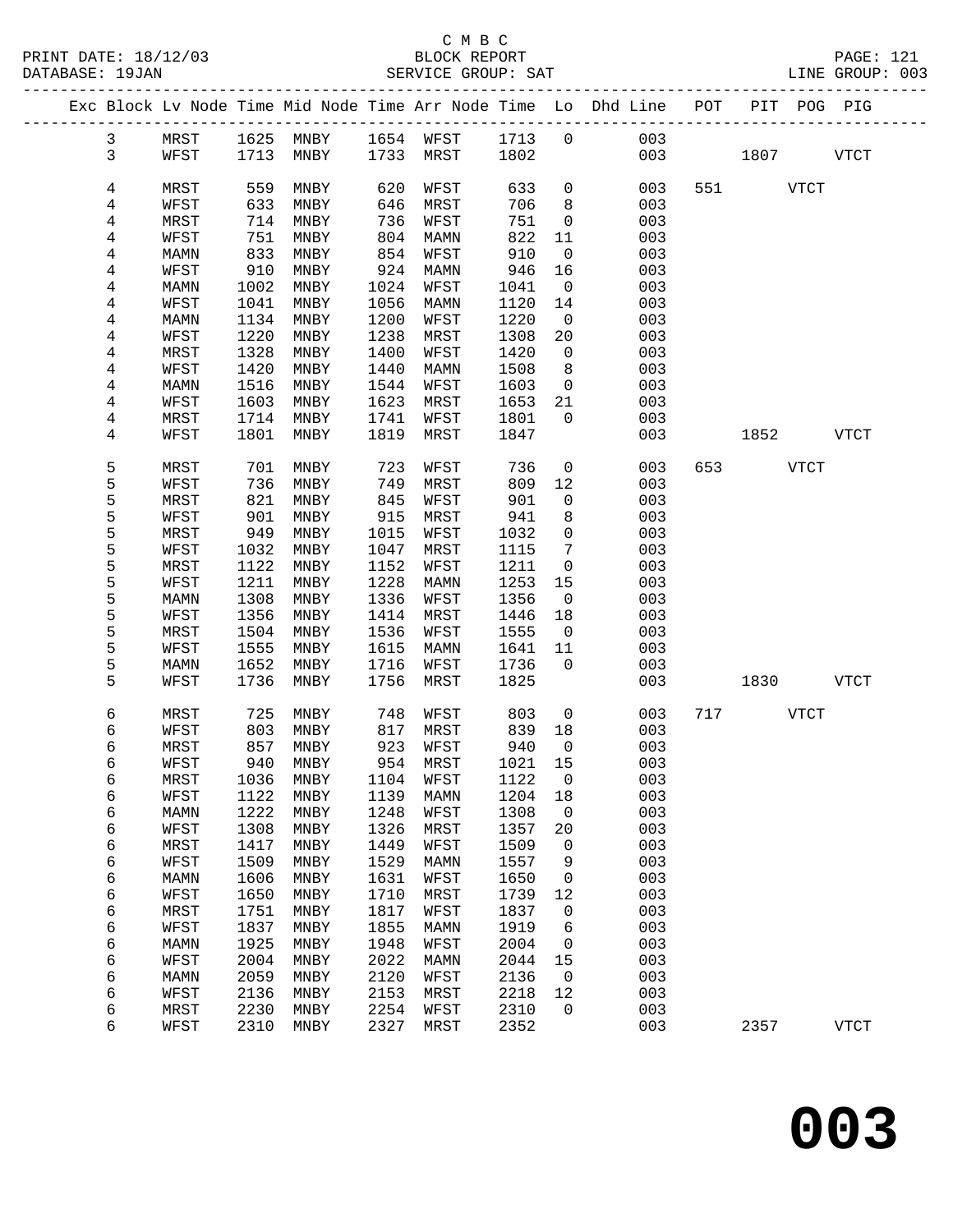#### C M B C<br>BLOCK REPORT PRINT DATE: 18/12/03 BLOCK REPORT PAGE: 122 SERVICE GROUP: SAT

|  |   |             |      |                              |      |             |      |              | Exc Block Lv Node Time Mid Node Time Arr Node Time Lo Dhd Line | POT |      | PIT POG PIG |             |  |
|--|---|-------------|------|------------------------------|------|-------------|------|--------------|----------------------------------------------------------------|-----|------|-------------|-------------|--|
|  | 7 | MRST        | 746  | MNBY                         | 809  | WFST        | 824  | $\mathsf{O}$ | 003                                                            | 738 |      | <b>VTCT</b> |             |  |
|  | 7 | WFST        | 824  | MNBY                         | 838  | MRST        | 902  | 11           | 003                                                            |     |      |             |             |  |
|  | 7 | MRST        | 913  | MNBY                         | 939  | WFST        | 956  | $\mathbf 0$  | 003                                                            |     |      |             |             |  |
|  | 7 | WFST        | 956  | MNBY                         | 1011 | MRST        | 1038 | 14           | 003                                                            |     |      |             |             |  |
|  | 7 | MRST        | 1052 | MNBY                         | 1120 | WFST        | 1138 | $\mathbf 0$  | 003                                                            |     |      |             |             |  |
|  | 7 | WFST        | 1138 | MNBY                         | 1155 | MAMN        | 1220 | 16           | 003                                                            |     |      |             |             |  |
|  | 7 | MAMN        | 1236 | MNBY                         | 1304 | WFST        | 1324 | $\mathsf{O}$ | 003                                                            |     |      |             |             |  |
|  | 7 | WFST        | 1324 | MNBY                         | 1342 | MRST        | 1413 | 19           | 003                                                            |     |      |             |             |  |
|  | 7 | MRST        | 1432 | MNBY                         | 1504 | WFST        | 1523 | $\mathbf 0$  | 003                                                            |     |      |             |             |  |
|  | 7 | WFST        | 1523 | MNBY                         | 1543 | MAMN        | 1611 | 10           | 003                                                            |     |      |             |             |  |
|  | 7 | MAMN        | 1621 | MNBY                         | 1646 | WFST        | 1705 | 0            | 003                                                            |     |      |             |             |  |
|  | 7 | WFST        | 1705 | MNBY                         | 1725 | MRST        | 1754 | 17           | 003                                                            |     |      |             |             |  |
|  | 7 | MRST        | 1811 | MNBY                         | 1837 | WFST        | 1856 | $\mathsf{O}$ | 003                                                            |     |      |             |             |  |
|  | 7 | WFST        | 1856 | MNBY                         | 1914 | MAMN        | 1938 | 8            | 003                                                            |     |      |             |             |  |
|  | 7 | MAMN        | 1946 | MNBY                         | 2009 | WFST        | 2025 | $\mathsf{O}$ | 003                                                            |     |      |             |             |  |
|  | 7 | WFST        | 2025 | MNBY                         | 2042 | MRST        | 2107 | 27           | 003                                                            |     |      |             |             |  |
|  | 7 | MRST        | 2134 | MNBY                         | 2158 | WFST        | 2214 | $\mathsf{O}$ | 003                                                            |     |      |             |             |  |
|  | 7 | WFST        | 2214 | MNBY                         | 2231 | MRST        | 2256 | 15           | 003                                                            |     |      |             |             |  |
|  | 7 | MRST        | 2311 | MNBY                         | 2335 | WFST        | 2351 | $\Omega$     | 003                                                            |     |      |             |             |  |
|  | 7 | WFST        | 2351 | MNBY                         | 2408 | MRST        | 2433 |              | 003                                                            |     | 2438 |             | VTCT        |  |
|  | 8 | MRST        | 813  | MNBY                         | 836  | WFST        | 851  | $\mathsf{O}$ | 003                                                            | 805 |      | <b>VTCT</b> |             |  |
|  | 8 | WFST        | 851  | MNBY                         | 905  | MAMN        | 927  | 17           | 003                                                            |     |      |             |             |  |
|  | 8 | <b>MAMN</b> | 944  | MNBY                         | 1006 | WFST        | 1023 | 0            | 003                                                            |     |      |             |             |  |
|  | 8 | WFST        | 1023 | MNBY                         | 1038 | MAMN        | 1102 | 16           | 003                                                            |     |      |             |             |  |
|  | 8 | MAMN        | 1118 | MNBY                         | 1144 | WFST        | 1203 | $\mathsf{O}$ | 003                                                            |     |      |             |             |  |
|  | 8 | WFST        | 1203 | MNBY                         | 1220 | MRST        | 1249 | 7            | 003                                                            |     |      |             |             |  |
|  | 8 | MRST        | 1256 | MNBY                         | 1328 | WFST        | 1348 | $\mathsf{O}$ | 003                                                            |     |      |             |             |  |
|  | 8 | WFST        | 1348 | MNBY                         | 1406 | MAMN        | 1434 | 10           | 003                                                            |     |      |             |             |  |
|  | 8 | MAMN        | 1444 | MNBY                         | 1512 | WFST        | 1531 | $\mathbf 0$  | 003                                                            |     |      |             |             |  |
|  | 8 | WFST        | 1531 | MNBY                         | 1551 | MRST        | 1623 | 19           | 003                                                            |     |      |             |             |  |
|  | 8 | MRST        | 1642 | MNBY                         | 1709 | WFST        | 1729 | 0            | 003                                                            |     |      |             |             |  |
|  | 8 | WFST        | 1729 | MNBY                         | 1749 | MAMN        | 1814 | 9            | 003                                                            |     |      |             |             |  |
|  | 8 | MAMN        | 1823 | MNBY                         | 1846 | WFST        | 1905 | $\Omega$     | 003                                                            |     |      |             |             |  |
|  | 8 | WFST        | 1905 | MNBY                         | 1923 | MRST        | 1951 |              | 003                                                            |     | 1956 |             | <b>VTCT</b> |  |
|  | 9 | MRST        | 838  | MNBY                         | 904  | WFST        | 921  | $\mathsf{O}$ | 003                                                            | 830 |      | <b>VTCT</b> |             |  |
|  | 9 | WFST        | 921  | MNBY                         | 935  | MRST        | 1002 | 19           | 003                                                            |     |      |             |             |  |
|  | 9 | MRST        | 1021 | MNBY                         | 1048 | WFST        | 1106 | 0            | 003                                                            |     |      |             |             |  |
|  | 9 | WFST        | 1106 | MNBY                         | 1121 | MAMN        | 1145 | 13           | 003                                                            |     |      |             |             |  |
|  | 9 | MAMN        | 1158 | MNBY                         | 1224 | WFST        | 1244 | 0            | 003                                                            |     |      |             |             |  |
|  | 9 | WFST        | 1244 | MNBY                         | 1302 | MAMN        | 1329 | 11           | 003                                                            |     |      |             |             |  |
|  | 9 | MAMN        | 1340 | MNBY                         | 1408 | WFST        | 1428 | 0            | 003                                                            |     |      |             |             |  |
|  | 9 | WFST        | 1428 | MNBY                         | 1448 | MRST        | 1520 | 16           | 003                                                            |     |      |             |             |  |
|  | 9 | MRST        | 1536 | MNBY                         | 1608 | WFST        | 1627 | 0            | 003                                                            |     |      |             |             |  |
|  | 9 | WFST        | 1627 | MNBY                         | 1648 | <b>MAMN</b> | 1713 | 12           | 003                                                            |     |      |             |             |  |
|  | 9 | <b>MAMN</b> | 1725 | MNBY                         | 1749 | WFST        | 1809 | 0            | 003                                                            |     |      |             |             |  |
|  | 9 | WFST        | 1809 | MNBY                         | 1827 | MAMN        | 1851 | 12           | 003                                                            |     |      |             |             |  |
|  | 9 | MAMN        | 1903 | MNBY                         | 1926 | WFST        | 1944 | 0            | 003                                                            |     |      |             |             |  |
|  | 9 | WFST        | 1944 | MNBY                         | 2002 | <b>MAMN</b> | 2024 | 9            | 003                                                            |     |      |             |             |  |
|  | 9 | MAMN        | 2033 | $\texttt{MNBY}$              | 2056 | WFST        | 2112 | 0            | 003                                                            |     |      |             |             |  |
|  | 9 | WFST        | 2112 | MNBY                         | 2129 | MRST        | 2154 | 8            | 003                                                            |     |      |             |             |  |
|  | 9 | MRST        | 2202 | $\ensuremath{\mathsf{MNBY}}$ | 2226 | WFST        | 2242 | 0            | 003                                                            |     |      |             |             |  |
|  | 9 | WFST        | 2242 | MNBY                         | 2259 | MRST        | 2324 |              | 003                                                            |     | 2329 |             | <b>VTCT</b> |  |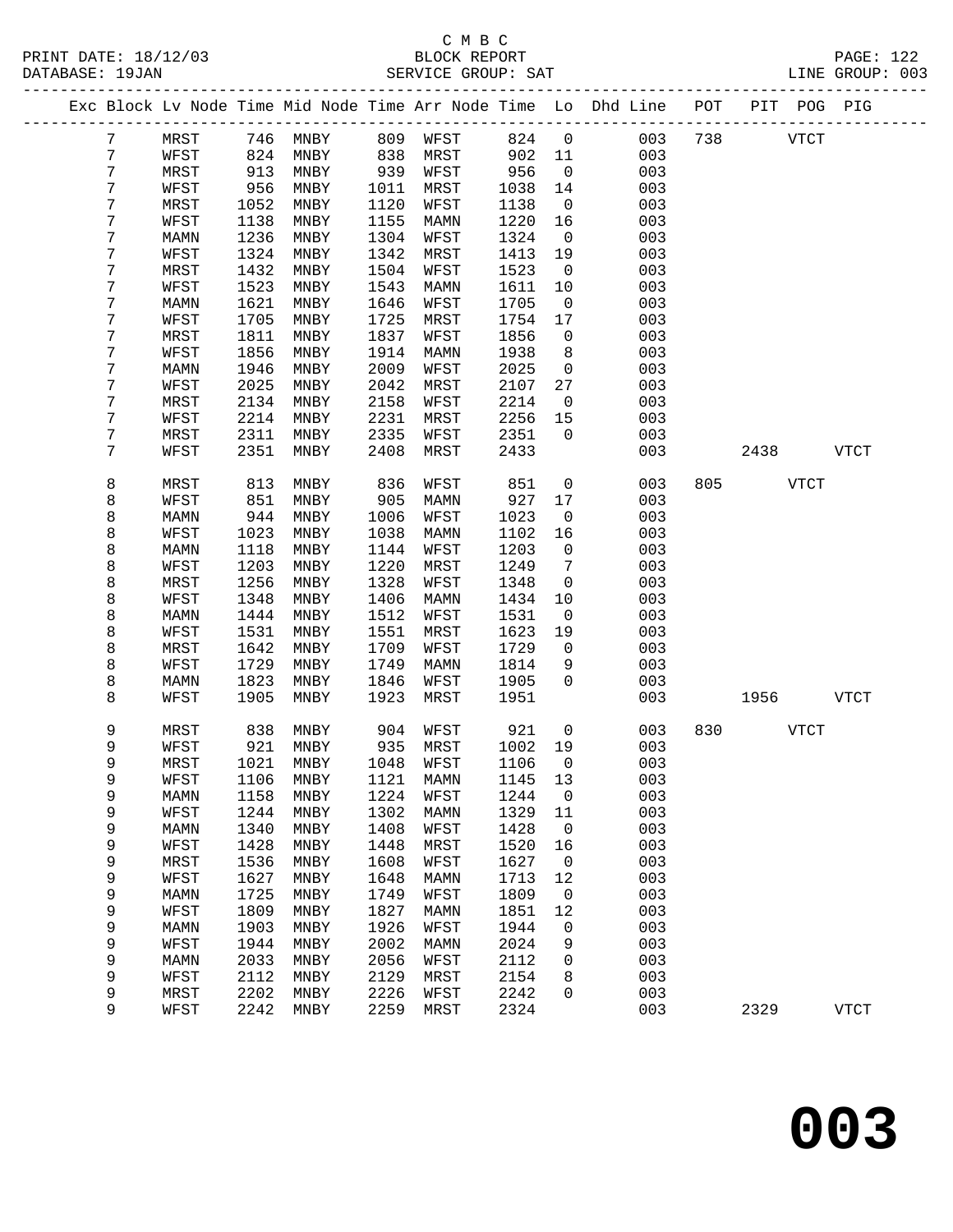## C M B C<br>BLOCK REPORT SERVICE GROUP: SAT

|  |        |             |      |                     |      |             |         |                | Exc Block Lv Node Time Mid Node Time Arr Node Time Lo Dhd Line POT |         | PIT POG PIG |             |
|--|--------|-------------|------|---------------------|------|-------------|---------|----------------|--------------------------------------------------------------------|---------|-------------|-------------|
|  | 10     | MRST        | 905  | MNBY                |      | 931 WFST    | 948     | $\mathsf{O}$   | 003                                                                | 857     | <b>VTCT</b> |             |
|  | 10     | WFST        | 948  | MNBY                | 1003 | MAMN        | 1026    | $\overline{7}$ | 003                                                                |         |             |             |
|  | 10     | MAMN        | 1033 | MNBY                | 1056 | WFST        | 1114    | $\overline{0}$ | 003                                                                |         |             |             |
|  | $10$   | WFST        | 1114 | MNBY                | 1131 | MRST        | 1200    | 10             | 003                                                                |         |             |             |
|  | 10     | MRST        | 1210 | MNBY                | 1240 | WFST        | 1300    | $\mathsf{O}$   | 003                                                                |         |             |             |
|  | 10     | WFST        | 1300 | MNBY                | 1318 | MAMN        | 1345    | 11             | 003                                                                |         |             |             |
|  | 10     | MAMN        | 1356 | MNBY                | 1424 | WFST        | 1444    | $\overline{0}$ | 003                                                                |         |             |             |
|  | $10$   | WFST        | 1444 | MNBY                | 1504 | MRST        | 1536    | 16             | 003                                                                |         |             |             |
|  | 10     | MRST        | 1552 | MNBY                | 1624 | WFST        | 1643    | $\mathsf{O}$   | 003                                                                |         |             |             |
|  | $10$   | WFST        | 1643 | MNBY                | 1703 | MAMN        | 1728    | 16             | 003                                                                |         |             |             |
|  | 10     | MAMN        | 1744 | MNBY                | 1807 | WFST        | 1827    | $\overline{0}$ | 003                                                                |         |             |             |
|  | $10$   | WFST        | 1827 | MNBY                | 1845 | MRST        | 1913    | 20             | 003                                                                |         |             |             |
|  | 10     | MRST        | 1933 | MNBY                | 1959 | WFST        | 2015    | $\mathsf{O}$   | 003                                                                |         |             |             |
|  | 10     | WFST        | 2015 | MNBY                | 2032 | MRST        | 2057    | 11             | 003                                                                |         |             |             |
|  | $10$   | MRST        | 2108 | MNBY                | 2132 | WFST        | 2148    | $\overline{0}$ | 003                                                                |         |             |             |
|  | $10$   | WFST        | 2148 | MNBY                | 2205 | MRST        | 2230    | 13             | 003                                                                |         |             |             |
|  | 10     | MRST        | 2243 | MNBY                | 2307 | WFST        | 2323    | $\overline{0}$ | 003                                                                |         |             |             |
|  | 10     | WFST        | 2323 | MNBY                | 2340 | MRST        | 2405    | 17             | 003                                                                |         |             |             |
|  | $10$   | MRST        | 2422 | MNBY                | 2446 | WFST        | 2502    | $\mathbf 0$    | 003                                                                |         |             |             |
|  | 10     | WFST        | 2502 | MNBY                | 2519 | MRST        | 2544    |                | 003                                                                |         | 2549        | <b>VTCT</b> |
|  |        |             |      |                     |      |             |         |                |                                                                    |         |             |             |
|  | 11     | MRST        | 1005 | MNBY                | 1032 | WFST        | 1050    | $\mathsf{O}$   | 003                                                                | 957     | <b>VTCT</b> |             |
|  | 11     | WFST        | 1050 | MNBY                | 1105 | MRST        | 1133    | 13             | 003                                                                |         |             |             |
|  | 11     | MRST        | 1146 | MNBY                | 1216 | WFST        | 1236    | $\overline{0}$ | 003                                                                |         |             |             |
|  | 11     | WFST        | 1236 | MNBY                | 1254 | MRST        | 1324    | 20             | 003                                                                |         |             |             |
|  | 11     | MRST        | 1344 | MNBY                | 1416 | WFST        | 1436    | 0              | 003                                                                |         |             |             |
|  | 11     | WFST        | 1436 | MNBY                | 1456 | MAMN        | 1524    | 9              | 003                                                                |         |             |             |
|  | 11     | MAMN        | 1533 | MNBY                | 1600 | WFST        | 1619    | $\overline{0}$ | 003                                                                |         |             |             |
|  | 11     | WFST        | 1619 | MNBY                | 1640 | MRST        | 1709    | 22             | 003                                                                |         |             |             |
|  | 11     | MRST        | 1731 | MNBY                | 1758 | WFST        | 1818    | $\overline{0}$ | 003                                                                |         |             |             |
|  | 11     | WFST        | 1818 | MNBY                | 1836 | MRST        | 1904    | 8              | 003                                                                |         |             |             |
|  | 11     | MRST        | 1912 | MNBY                | 1938 | WFST        | 1954    | $\mathbf 0$    | 003                                                                |         |             |             |
|  | 11     | WFST        | 1954 | MNBY                | 2012 | MRST        | 2038    |                | 003                                                                |         | 2043        | <b>VTCT</b> |
|  |        |             |      |                     |      |             |         |                |                                                                    |         |             |             |
|  | 12     | MRST        | 1044 | MNBY                | 1112 | WFST        | 1130    | $\mathsf{O}$   | 003                                                                | 1036 70 | VTCT        |             |
|  | 12     | WFST        | 1130 | MNBY                | 1147 | MRST        | 1216    | 10             | 003                                                                |         |             |             |
|  | 12     | MRST        | 1226 | MNBY                | 1256 | WFST        | 1316    | $\overline{0}$ | 003                                                                |         |             |             |
|  | 12     | WFST        | 1316 | MNBY                | 1334 | MAMN        | 1401    | 12             | 003                                                                |         |             |             |
|  | 12     | MAMN        | 1413 | MNBY                | 1441 | WFST        | 1501    | $\overline{0}$ | 003                                                                |         |             |             |
|  | $12\,$ | WFST        |      | 1501 MNBY 1521 MRST |      |             | 1553 17 |                | 003                                                                |         |             |             |
|  | 12     | MRST        | 1610 | MNBY                | 1639 | WFST        | 1658    | 0              | 003                                                                |         |             |             |
|  | 12     | WFST        | 1658 | MNBY                | 1718 | MAMN        | 1743    | 21             | 003                                                                |         |             |             |
|  | 12     | <b>MAMN</b> | 1804 | MNBY                | 1827 | WFST        | 1847    | $\mathsf{O}$   | 003                                                                |         |             |             |
|  | 12     | WFST        | 1847 | MNBY                | 1905 | MRST        | 1933    | 21             | 003                                                                |         |             |             |
|  | 12     | MRST        | 1954 | MNBY                | 2020 | WFST        | 2036    | 0              | 003                                                                |         |             |             |
|  | 12     | WFST        | 2036 | MNBY                | 2053 | <b>MAMN</b> | 2114    | 9              | 003                                                                |         |             |             |
|  | 12     | MAMN        | 2123 | MNBY                | 2144 | WFST        | 2200    | 0              | 003                                                                |         |             |             |
|  | 12     | WFST        | 2200 | MNBY                | 2217 | MRST        | 2242    | 15             | 003                                                                |         |             |             |
|  | 12     | MRST        | 2257 | MNBY                | 2321 | WFST        | 2337    | 0              | 003                                                                |         |             |             |

12 WFST 2337 MNBY 2354 MRST 2419 003 2424 VTCT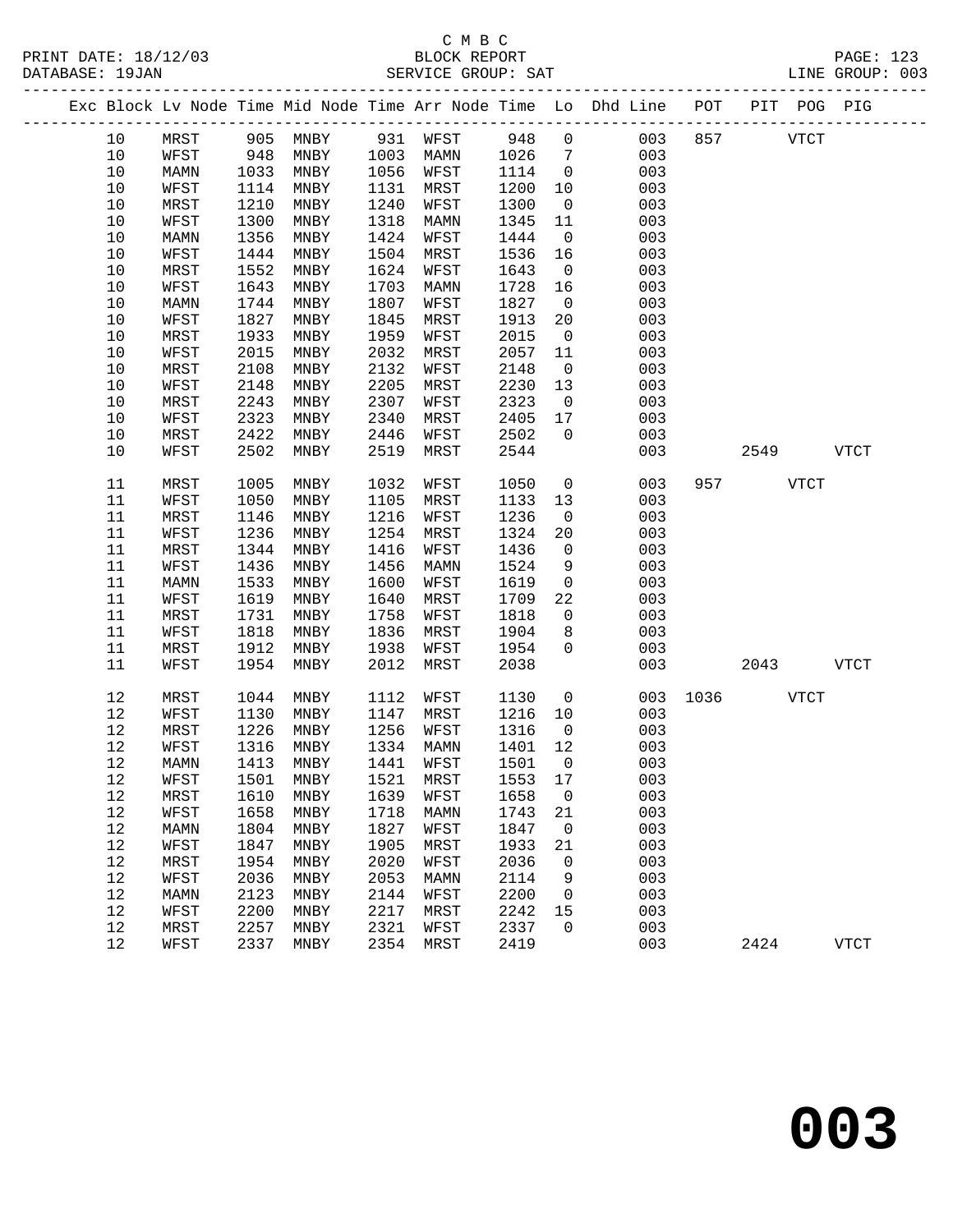#### C M B C<br>BLOCK REPORT SERVICE GROUP: SAT

|  |    |             |      |      |      |                            |         |                | Exc Block Lv Node Time Mid Node Time Arr Node Time Lo Dhd Line POT PIT POG PIG |          |      |             |      |  |
|--|----|-------------|------|------|------|----------------------------|---------|----------------|--------------------------------------------------------------------------------|----------|------|-------------|------|--|
|  | 13 | MRST        |      |      |      | 1138 MNBY 1208 WFST 1228 0 |         |                |                                                                                | 003 1130 |      | <b>VTCT</b> |      |  |
|  | 13 | WFST        | 1228 | MNBY | 1246 | MAMN                       | 1312 12 |                | 003                                                                            |          |      |             |      |  |
|  | 13 | MAMN        | 1324 | MNBY | 1352 | WFST                       | 1412    | $\overline{0}$ | 003                                                                            |          |      |             |      |  |
|  | 13 | WFST        | 1412 | MNBY | 1432 | MRST                       | 1504    | 16             | 003                                                                            |          |      |             |      |  |
|  | 13 | MRST        | 1520 | MNBY | 1552 | WFST                       | 1611    | $\overline{0}$ | 003                                                                            |          |      |             |      |  |
|  | 13 | WFST        | 1611 | MNBY | 1632 | MAMN                       | 1657    | 12             | 003                                                                            |          |      |             |      |  |
|  | 13 | <b>MAMN</b> | 1709 | MNBY | 1733 | WFST                       | 1753    | $\overline{0}$ | 003                                                                            |          |      |             |      |  |
|  | 13 | WFST        | 1753 | MNBY | 1811 | MAMN                       | 1835    | 8 <sup>8</sup> | 003                                                                            |          |      |             |      |  |
|  | 13 | <b>MAMN</b> | 1843 | MNBY | 1906 | WFST                       | 1924    | $\overline{0}$ | 003                                                                            |          |      |             |      |  |
|  | 13 | WFST        | 1924 | MNBY | 1942 | MRST                       | 2008    | 10             | 003                                                                            |          |      |             |      |  |
|  | 13 | MRST        | 2018 | MNBY | 2044 | WFST                       | 2100    | $\overline{0}$ | 003                                                                            |          |      |             |      |  |
|  | 13 | WFST        | 2100 | MNBY | 2117 | MAMN                       | 2138    | 13             | 003                                                                            |          |      |             |      |  |
|  | 13 | MAMN        | 2151 | MNBY | 2212 | WFST                       | 2228    | $\overline{0}$ | 003                                                                            |          |      |             |      |  |
|  | 13 | WFST        | 2228 | MNBY | 2245 | MRST                       | 2310    | 15             | 003                                                                            |          |      |             |      |  |
|  | 13 | MRST        | 2325 | MNBY | 2349 | WFST                       | 2405    | $\overline{0}$ | 003                                                                            |          |      |             |      |  |
|  | 13 | WFST        | 2405 | MNBY | 2422 | MRST                       | 2447    | 5              | 003                                                                            |          |      |             |      |  |
|  | 13 | MRST        | 2452 | MNBY | 2516 | WFST                       | 2532    | $\Omega$       | 003                                                                            |          |      |             |      |  |
|  | 13 | WFST        | 2532 | MNBY | 2549 | MRST                       | 2614    |                | 003                                                                            |          | 2619 |             | VTCT |  |
|  | 14 | MRST        | 1312 | MNBY | 1344 | WFST                       | 1404    | $\overline{0}$ |                                                                                | 003 1304 |      | <b>VTCT</b> |      |  |
|  | 14 | WFST        | 1404 | MNBY | 1422 | MAMN                       | 1450    | 10             | 003                                                                            |          |      |             |      |  |
|  | 14 | <b>MAMN</b> | 1500 | MNBY | 1528 | WFST                       | 1547    | $\overline{0}$ | 003                                                                            |          |      |             |      |  |
|  | 14 | WFST        | 1547 | MNBY | 1607 | MRST                       | 1638    | 20             | 003                                                                            |          |      |             |      |  |
|  | 14 | MRST        | 1658 | MNBY | 1725 | WFST                       | 1745    | $\overline{0}$ | 003                                                                            |          |      |             |      |  |
|  | 14 | WFST        | 1745 | MNBY | 1803 | MRST                       | 1831    | 19             | 003                                                                            |          |      |             |      |  |
|  | 14 | MRST        | 1850 | MNBY | 1916 | WFST                       | 1934    | $\overline{0}$ | 003                                                                            |          |      |             |      |  |
|  | 14 | WFST        | 1934 | MNBY | 1952 | MRST                       | 2018    | 26             | 003                                                                            |          |      |             |      |  |
|  | 14 | MRST        | 2044 | MNBY | 2108 | WFST                       | 2124    | $\overline{0}$ | 003                                                                            |          |      |             |      |  |
|  | 14 | WFST        | 2124 | MNBY | 2141 | MAMN                       | 2202    | 17             | 003                                                                            |          |      |             |      |  |
|  | 14 | MAMN        | 2219 | MNBY | 2240 | WFST                       | 2256    | $\overline{0}$ | 003                                                                            |          |      |             |      |  |
|  | 14 | WFST        | 2256 | MNBY | 2313 | MRST                       | 2338    | 14             | 003                                                                            |          |      |             |      |  |
|  | 14 | MRST        | 2352 | MNBY | 2416 | WFST                       | 2432    | $\Omega$       | 003                                                                            |          |      |             |      |  |
|  |    |             |      |      |      |                            |         |                |                                                                                |          |      |             |      |  |

14 WFST 2432 MNBY 2449 MRST 2514 003 2519 VTCT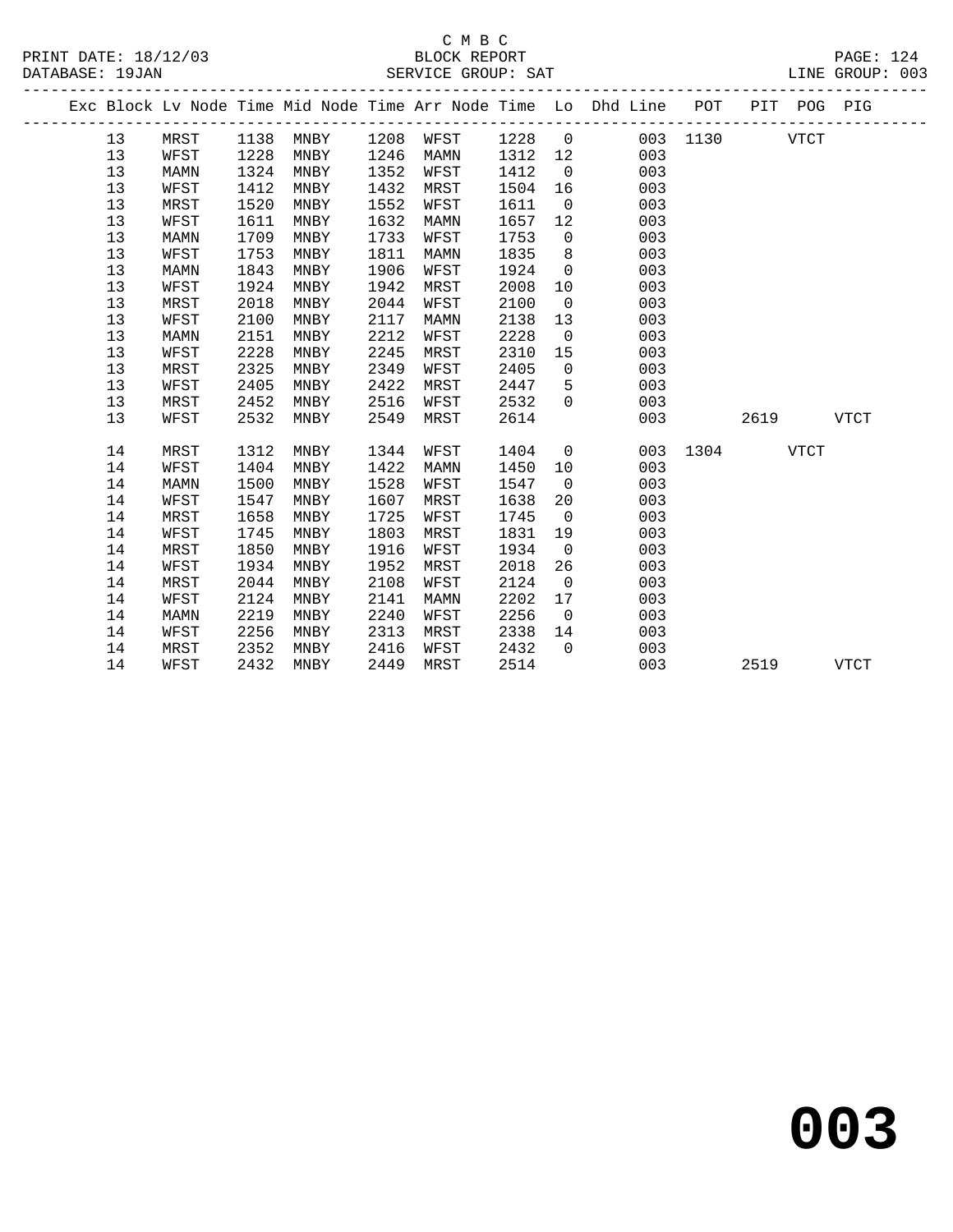|  | DATABASE: 19JAN                                                                                    | PRINT DATE: 18/12/03                                                                                                                                                              |                                                                                                                         | C M B C<br>BLOCK REPORT                                                                                                                                                                |                                                                                                                          |                                                                                                                                            |                                                                                                                          |                                                                                                  | DESCRIPTION DESCRIPTION DESCRIPTION DESCRIPTION DESCRIPTION DESCRIPTION DESCRIPTION DESCRIPTION DESCRIPTIONS D<br>DATABASE: 19JAN DESCRIPTION DESCRIPTION DESCRIPTION DESCRIPTIONS DESCRIPTIONS DESCRIPTIONS DESCRIPTIONS DESCRIP                                                                                                                                   |                  |             | PAGE: 125   |
|--|----------------------------------------------------------------------------------------------------|-----------------------------------------------------------------------------------------------------------------------------------------------------------------------------------|-------------------------------------------------------------------------------------------------------------------------|----------------------------------------------------------------------------------------------------------------------------------------------------------------------------------------|--------------------------------------------------------------------------------------------------------------------------|--------------------------------------------------------------------------------------------------------------------------------------------|--------------------------------------------------------------------------------------------------------------------------|--------------------------------------------------------------------------------------------------|---------------------------------------------------------------------------------------------------------------------------------------------------------------------------------------------------------------------------------------------------------------------------------------------------------------------------------------------------------------------|------------------|-------------|-------------|
|  |                                                                                                    | ULP1 UNIVERSITY LOOP                                                                                                                                                              |                                                                                                                         | 5GRN 5 AV & GRANVILLE ST<br>3T10 ALMA & 10 AV                                                                                                                                          |                                                                                                                          |                                                                                                                                            |                                                                                                                          |                                                                                                  | A10N ALMA & 10 AV NORTH<br>BLLP BLANCA LOOP<br>CLOV CLOVERLEAF<br>PNHM PENDER & HAMILTON                                                                                                                                                                                                                                                                            |                  |             |             |
|  |                                                                                                    |                                                                                                                                                                                   |                                                                                                                         |                                                                                                                                                                                        |                                                                                                                          |                                                                                                                                            |                                                                                                                          |                                                                                                  | Exc Block Lv Node Time Mid Node Time Arr Node Time Lo Dhd Line POT PIT POG PIG                                                                                                                                                                                                                                                                                      |                  |             |             |
|  | 11<br>11<br>11<br>11<br>11<br>11<br>11<br>11<br>11<br>11<br>11<br>11<br>11<br>11<br>11<br>11<br>11 | ETRE<br>ULP1<br>ETRE<br>ULP1<br>ETRE<br>ULP1<br>ETRE<br>ULP1<br>ETRE<br>ULP1<br>CMHA<br>ULP1<br>CMHA                                                                              | 1431<br>1716<br>1846<br>1956<br>2046                                                                                    | 812 CLOV<br>942 - ساب د 1034<br>1034 - 950<br>1031 - 1037 - 1038<br>1031 CLOV<br>1148 5GRN<br>1302 CLOV<br>5GRN<br>1548 CLOV<br>5GRN<br>CLOV<br>5GRN<br>CLOV<br>2139 5GRN<br>2226 CLOV | 1337<br>1504<br>1623<br>1749<br>1919<br>2025<br>2100<br>2205<br>2240                                                     | 842 ULP1<br>ETRE<br>1106 ULP1<br>1219 ETRE<br>ULP1<br>ETRE<br>ULP1<br>ETRE<br>ULP1<br>CMHA<br>ULP1<br>CMHA<br>ULP1                         | 905<br>1022<br>1135<br>1254<br>1409<br>1540<br>1658<br>1823<br>1948<br>2042<br>2126<br>2222<br>2306 14                   | 22<br>18<br>8 <sup>8</sup>                                                                       | BYGR 514 AL10 522 BLLP 530 0 014 453 VTCT<br>BLLP 530 5GRN 548 ETRE 615 5 004<br>ETRE 620 CLOV 648 BLLP 703 21 004<br>BLLP 724 5GRN 742 ETRE 809 3 004<br>19<br>004<br>$\frac{9}{13}$<br>004<br>004<br>8 <sup>1</sup><br>004<br>004<br>8<br>004<br>004<br>23<br>004<br>004<br>$4\overline{ }$<br>004<br>$\begin{array}{c} 13 \\ 4 \end{array}$<br>004<br>004<br>004 |                  |             |             |
|  | 11<br>11                                                                                           | ULP1<br>CMHA                                                                                                                                                                      | 2320<br>2407                                                                                                            | 5GRN<br>CLOV                                                                                                                                                                           | 2345<br>2420                                                                                                             | CMHA<br>ULP1                                                                                                                               | 2402<br>2442                                                                                                             |                                                                                                  | 5 <sub>5</sub><br>004<br>004                                                                                                                                                                                                                                                                                                                                        | 2517 VTCT        |             |             |
|  | 12<br>12<br>12<br>12<br>12<br>12<br>12<br>12<br>12<br>12<br>12                                     | BYGR<br><b>BLLP</b><br>ETRE<br>BLLP<br>ETRE<br>ULP1<br>ETRE<br>ULP1<br>ULP1<br>ETRE                                                                                               | 604<br>1022<br>1531<br>1648                                                                                             | 548 AL10<br>5GRN<br>701 CLOV<br>801 5GRN<br>904 CLOV<br>5GRN<br>1132 CLOV<br>1246 5GRN<br>5GRN<br>CLOV                                                                                 | 556<br>622<br>729<br>820<br>1604<br>1723                                                                                 | BLLP<br>ETRE<br>BLLP<br>ETRE<br>936 ULP1<br>1050 ETRE<br>1206 ULP1<br>1319 ETRE<br>ETRE<br>ULP1                                            | 604<br>649<br>744<br>849<br>1002<br>1124<br>$1237$ 9<br>1355 7<br>1355<br>1640<br>1757                                   | 12<br>17<br>15<br>8 <sup>8</sup><br>$7\overline{ }$<br>8                                         | $\overline{0}$<br>014<br>004<br>004<br>004<br>20<br>004<br>004<br>004<br>004<br>ETRE 1402 CLOV 1437 ULP1 1511 20 004<br>004<br>004                                                                                                                                                                                                                                  | 527 VTCT<br>1837 |             | <b>VTCT</b> |
|  | 13<br>13<br>13<br>13<br>13<br>13<br>13<br>13<br>13<br>$13$<br>13<br>13<br>13<br>13<br>13<br>13     | PNHM<br><b>BLLP</b><br>ETRE<br><b>BLLP</b><br>${\tt ETRE}$<br>ULP1<br>ETRE<br>ULP1<br>${\tt ETRE}$<br>ULP1<br>${\tt ETRE}$<br>ULP1<br>${\tt ETRE}$<br>ULP1<br><b>CMHA</b><br>ULP1 | 604<br>644<br>737<br>830<br>934<br>1050<br>1202<br>1316<br>1433<br>1601<br>1718<br>1835<br>1948<br>2058<br>2146<br>2240 | <b>CLOV</b><br>5GRN<br>CLOV<br>5GRN<br>CLOV<br>5GRN<br><b>CLOV</b><br>5GRN<br><b>CLOV</b><br>5GRN<br><b>CLOV</b><br>5GRN<br><b>CLOV</b><br>5GRN<br><b>CLOV</b><br>5GRN                 | 614<br>702<br>805<br>850<br>1006<br>1120<br>1236<br>1349<br>1508<br>1634<br>1753<br>1907<br>2021<br>2125<br>2200<br>2305 | <b>BLLP</b><br>ETRE<br><b>BLLP</b><br>ETRE<br>ULP1<br>ETRE<br>ULP1<br>ETRE<br>ULP1<br>ETRE<br>ULP1<br>ETRE<br>ULP1<br>CMHA<br>ULP1<br>CMHA | 629<br>729<br>820<br>920<br>1032<br>1155<br>1307<br>1425<br>1542<br>1710<br>1826<br>1939<br>2048<br>2142<br>2226<br>2322 | 15<br>8<br>10<br>14<br>18<br>7<br>9<br>8<br>19<br>8<br>9<br>9<br>10<br>$\overline{4}$<br>14<br>4 | 004<br>004<br>004<br>004<br>004<br>004<br>004<br>004<br>004<br>004<br>004<br>004<br>004<br>004<br>004<br>004                                                                                                                                                                                                                                                        | 529              | <b>VTCT</b> |             |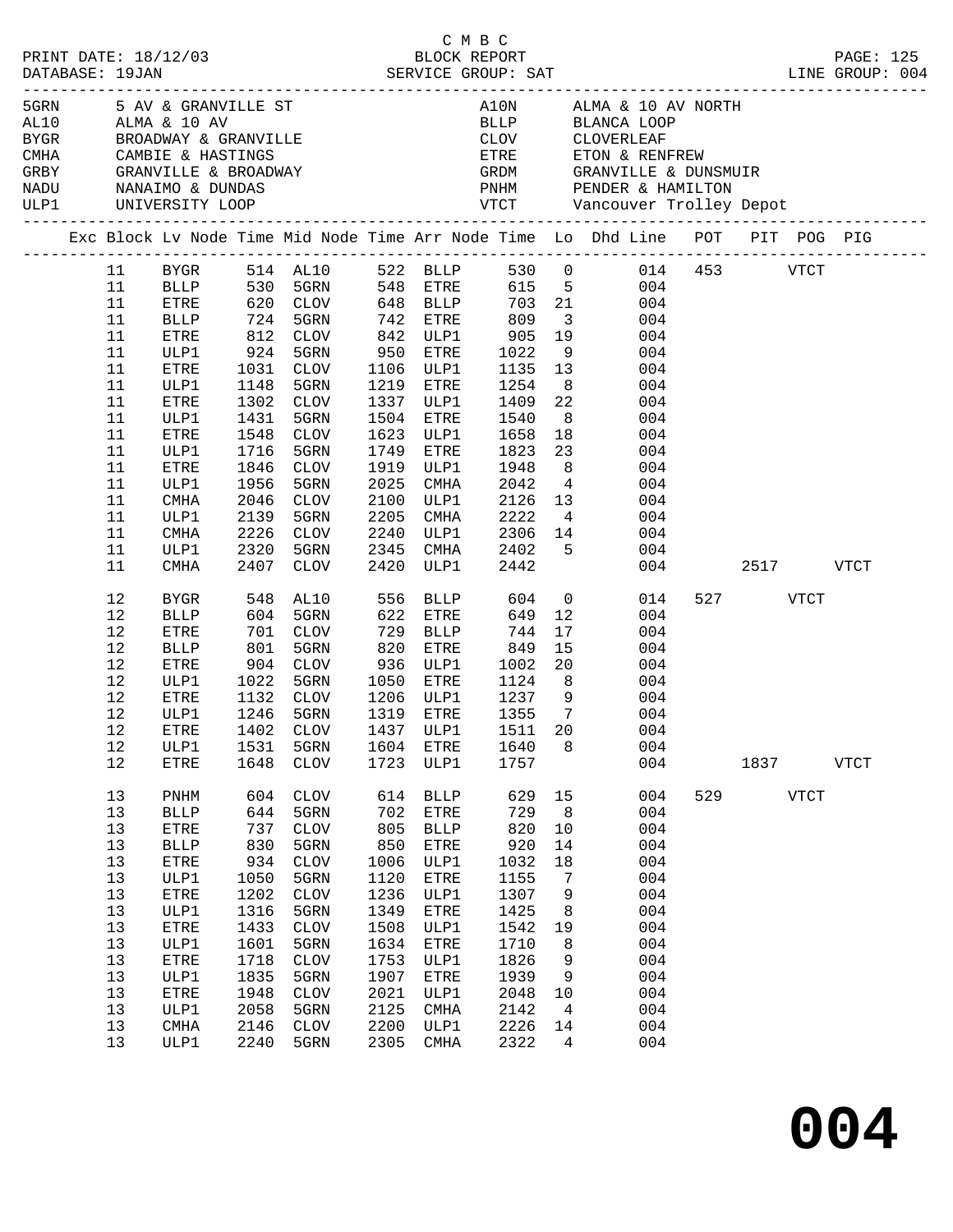|  |    |              |      |                                 |      |             |      |                 | Exc Block Lv Node Time Mid Node Time Arr Node Time Lo Dhd Line POT PIT POG PIG |     |           |             |             |
|--|----|--------------|------|---------------------------------|------|-------------|------|-----------------|--------------------------------------------------------------------------------|-----|-----------|-------------|-------------|
|  | 13 | CMHA         |      |                                 |      |             |      |                 | 2326 CLOV 2340 ULP1 2406 9 004                                                 |     |           |             |             |
|  | 13 | ULP1         |      | 2415 A10N                       |      | 2426 GRBY   | 2438 |                 |                                                                                | 014 | 2453      |             | VTCT        |
|  |    |              |      |                                 |      |             |      |                 |                                                                                |     |           |             |             |
|  | 14 | <b>BYGR</b>  | 608  | AL10                            | 616  | BLLP        | 624  | $\overline{0}$  | 014                                                                            |     | 547 VTCT  |             |             |
|  | 14 | <b>BLLP</b>  | 624  | 5GRN                            | 642  | ETRE        | 709  | 12              | 004                                                                            |     |           |             |             |
|  | 14 | ETRE         | 721  | CLOV                            | 749  | BLLP        | 804  | 11              | 004                                                                            |     |           |             |             |
|  | 14 | <b>BLLP</b>  | 815  | 5GRN                            | 835  | ETRE        | 905  | 14              | 004                                                                            |     |           |             |             |
|  | 14 | ETRE         | 919  | CLOV                            | 951  | ULP1        | 1017 | 18              | 004                                                                            |     |           |             |             |
|  | 14 | ULP1         | 1035 | 5GRN                            | 1105 | ETRE        | 1140 | $\overline{7}$  | 004                                                                            |     |           |             |             |
|  | 14 | ETRE         | 1147 | CLOV                            | 1221 | ULP1        | 1252 | 9               | 004                                                                            |     |           |             |             |
|  | 14 | ULP1         | 1301 | 5GRN                            | 1334 | ETRE        | 1410 | 8 <sup>8</sup>  | 004                                                                            |     |           |             |             |
|  |    |              | 1418 | CLOV                            | 1453 |             |      |                 |                                                                                |     |           |             |             |
|  | 14 | ETRE         | 1546 | 5GRN                            | 1619 | ULP1        | 1527 | 19              | 004<br>004                                                                     |     |           |             |             |
|  | 14 | ULP1         |      |                                 |      | ETRE        | 1655 | 8 <sup>8</sup>  |                                                                                |     |           |             |             |
|  | 14 | ETRE         | 1703 | CLOV                            | 1738 | ULP1        | 1811 | $\mathbf{3}$    | 004                                                                            |     |           |             |             |
|  | 14 | ULP1         | 1814 | 5GRN                            | 1847 | ETRE        | 1920 |                 | 004                                                                            |     | 1958 1990 |             | VTCT        |
|  | 15 | GRDM         | 612  | NADU                            |      | ETRE        | 634  | $\overline{7}$  | 004                                                                            |     | 549       | <b>VTCT</b> |             |
|  | 15 | ETRE         | 641  | <b>CLOV</b>                     | 709  | BLLP        | 724  | 19              | 004                                                                            |     |           |             |             |
|  | 15 | <b>BLLP</b>  | 743  | 5GRN                            | 802  | ETRE        | 831  | 19              | 004                                                                            |     |           |             |             |
|  | 15 | ${\tt ETRE}$ | 850  | CLOV                            | 921  | ULP1        | 945  | 8 <sup>8</sup>  | 004                                                                            |     |           |             |             |
|  | 15 | ULP1         | 953  | 5GRN                            | 1020 | ETRE        | 1054 | 8 <sup>8</sup>  | 004                                                                            |     |           |             |             |
|  | 15 | ETRE         | 1102 | CLOV                            | 1136 | ULP1        | 1206 | 10              | 004                                                                            |     |           |             |             |
|  | 15 | ULP1         | 1216 | 5GRN                            | 1249 | ETRE        | 1325 | $\overline{7}$  | 004                                                                            |     |           |             |             |
|  | 15 | ETRE         | 1332 | CLOV                            | 1407 | ULP1        | 1441 | 20              | 004                                                                            |     |           |             |             |
|  | 15 | ULP1         | 1501 | 5GRN                            | 1534 | ETRE        | 1610 | 8 <sup>8</sup>  | 004                                                                            |     |           |             |             |
|  | 15 | ETRE         | 1618 | CLOV                            | 1653 | ULP1        | 1728 | $6\overline{6}$ | 004                                                                            |     |           |             |             |
|  | 15 | ULP1         | 1734 | 5GRN                            | 1807 | ETRE        | 1841 | 25              | 004                                                                            |     |           |             |             |
|  | 15 | ETRE         | 1906 | CLOV                            | 1939 | ULP1        | 2008 | 8               | 004                                                                            |     |           |             |             |
|  | 15 | ULP1         | 2016 | 5GRN                            | 2045 | CMHA        | 2102 | $\overline{4}$  | 004                                                                            |     |           |             |             |
|  | 15 | CMHA         | 2106 | CLOV                            | 2120 | ULP1        | 2146 | 13              | 004                                                                            |     |           |             |             |
|  | 15 | ULP1         | 2159 | 5GRN                            | 2225 | CMHA        | 2242 | $\overline{4}$  | 004                                                                            |     |           |             |             |
|  | 15 | CMHA         | 2246 | CLOV                            | 2300 | ULP1        | 2326 | 23              | 004                                                                            |     |           |             |             |
|  | 15 | ULP1         | 2349 | 5GRN                            | 2414 | CMHA        | 2430 |                 | 004                                                                            |     | 2457      |             | <b>VTCT</b> |
|  | 16 | <b>BYGR</b>  | 645  | AL10                            | 653  | BLLP        | 701  | $\mathbf{3}$    | 014                                                                            | 624 |           | <b>VTCT</b> |             |
|  | 16 | <b>BLLP</b>  | 704  | 5GRN                            | 722  | ETRE        | 749  | $6\overline{6}$ | 004                                                                            |     |           |             |             |
|  | 16 | ETRE         | 755  | CLOV                            |      | 825 ULP1    | 848  | 6               | 004                                                                            |     |           |             |             |
|  | 16 | ULP1         | 854  | 5GRN                            |      | 920 ETRE    | 952  | 10              | 004                                                                            |     |           |             |             |
|  | 16 | ETRE         | 1002 | CLOV                            |      | 1036 ULP1   | 1103 | 16              | 004                                                                            |     |           |             |             |
|  | 16 |              |      | ULP1 1119 5GRN 1150 ETRE 1225 7 |      |             |      |                 | 004                                                                            |     |           |             |             |
|  | 16 | ETRE         | 1232 | <b>CLOV</b>                     | 1307 | ULP1        | 1338 | 23              | 004                                                                            |     |           |             |             |
|  | 16 | ULP1         | 1401 | 5GRN                            | 1434 | <b>ETRE</b> | 1510 | 8               | 004                                                                            |     |           |             |             |
|  | 16 | ETRE         | 1518 | <b>CLOV</b>                     | 1553 | ULP1        | 1627 | 19              | 004                                                                            |     |           |             |             |
|  | 16 | ULP1         | 1646 | 5GRN                            | 1719 | ETRE        | 1753 | 14              | 004                                                                            |     |           |             |             |
|  | 16 | ETRE         | 1807 | <b>CLOV</b>                     | 1841 | ULP1        | 1911 | 5               | 004                                                                            |     |           |             |             |
|  | 16 | ULP1         | 1916 | 5GRN                            | 1947 | <b>ETRE</b> | 2017 |                 | 004                                                                            |     | 2055      |             | <b>VTCT</b> |
|  | 17 | GRDM         | 805  | NADU                            |      | ETRE        | 827  | 6               | 004                                                                            | 742 |           | <b>VTCT</b> |             |
|  | 17 | ETRE         | 833  | <b>CLOV</b>                     | 904  | ULP1        | 928  | 10              | 004                                                                            |     |           |             |             |
|  | 17 | ULP1         | 938  | 5GRN                            | 1005 | <b>ETRE</b> | 1039 | 7               | 004                                                                            |     |           |             |             |
|  | 17 | ETRE         | 1046 | <b>CLOV</b>                     | 1121 | ULP1        | 1150 | 11              | 004                                                                            |     |           |             |             |
|  | 17 | ULP1         | 1201 | 5GRN                            | 1234 | ETRE        | 1310 | 7               | 004                                                                            |     |           |             |             |
|  | 17 | ETRE         | 1317 | <b>CLOV</b>                     | 1352 | ULP1        | 1424 | 22              | 004                                                                            |     |           |             |             |
|  | 17 | ULP1         | 1446 | 5GRN                            | 1519 | ETRE        | 1555 | 8               | 004                                                                            |     |           |             |             |
|  | 17 | ETRE         | 1603 | <b>CLOV</b>                     | 1638 | ULP1        | 1713 |                 | 004                                                                            |     | 1753      |             | <b>VTCT</b> |
|  |    |              |      |                                 |      |             |      |                 |                                                                                |     |           |             |             |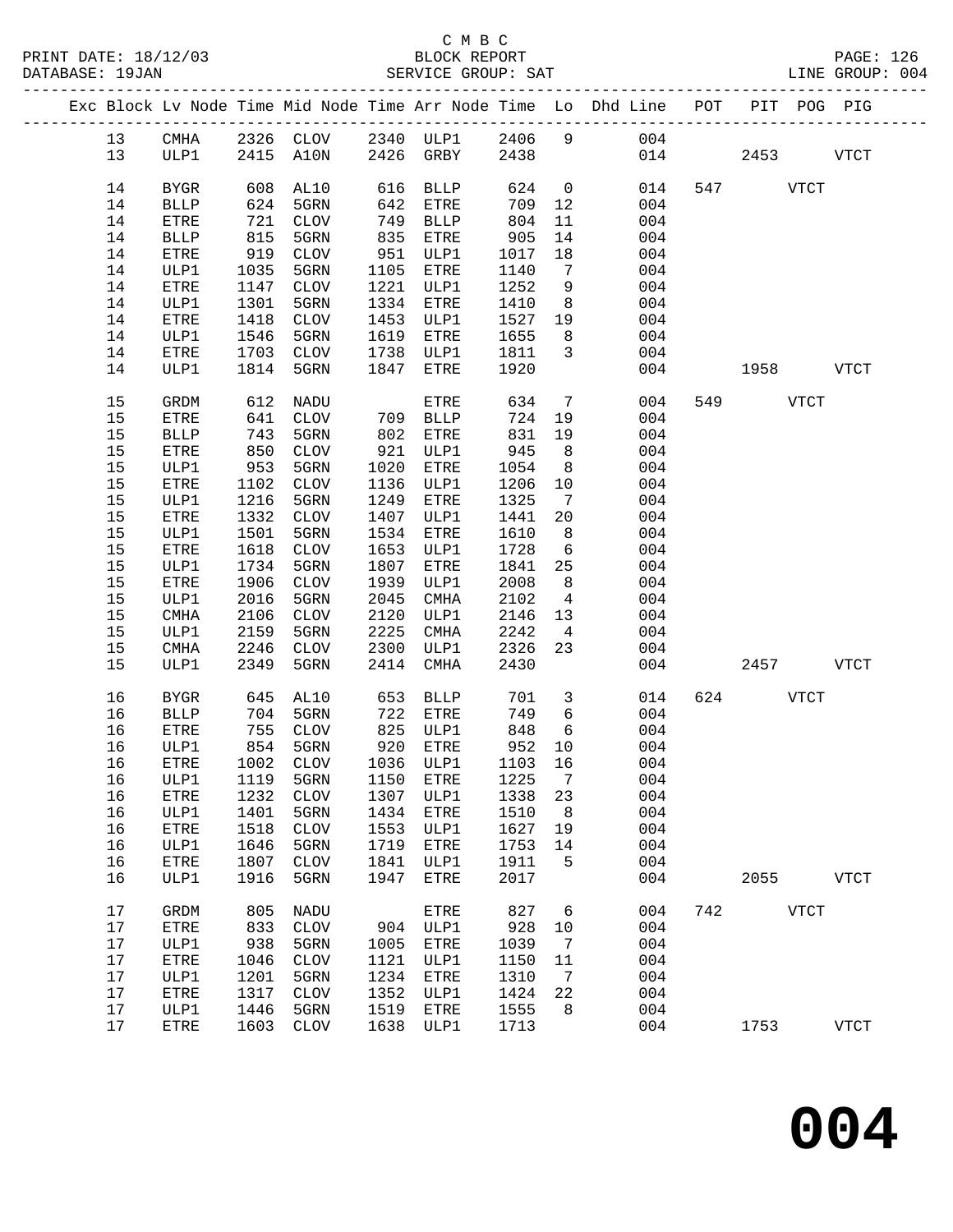## C M B C<br>BLOCK REPORT

| DATABASE: 19JAN |          |      |             |      | SERVICE GROUP: SAT |         |                |                                                                                |     |           |             | LINE GROUP: 004 |
|-----------------|----------|------|-------------|------|--------------------|---------|----------------|--------------------------------------------------------------------------------|-----|-----------|-------------|-----------------|
|                 |          |      |             |      |                    |         |                | Exc Block Lv Node Time Mid Node Time Arr Node Time Lo Dhd Line POT PIT POG PIG |     |           |             |                 |
|                 |          |      |             |      |                    |         |                | 18 BYGR 826 AL10 836 BLLP 844 0 014 805 VTCT                                   |     |           |             |                 |
| 18              | BLLP 844 |      | 5GRN        |      |                    |         |                | $905$ ETRE $937$ 12 004                                                        |     |           |             |                 |
| 18              | ETRE     |      | 949 CLOV    |      | 1021 ULP1          | 1047 17 |                | 004                                                                            |     |           |             |                 |
| 18              | ULP1     | 1104 | 5GRN        | 1135 | ETRE               | 1210    | $\overline{7}$ | 004                                                                            |     |           |             |                 |
| 18              | ETRE     | 1217 | <b>CLOV</b> | 1251 | ULP1               | 1322    | 9              | 004                                                                            |     |           |             |                 |
| $18\,$          | ULP1     | 1331 | 5GRN        | 1404 | ETRE               | 1440    |                | 8<br>004                                                                       |     |           |             |                 |
| 18              | ETRE     | 1448 | <b>CLOV</b> | 1523 | ULP1               | 1557 19 |                | 004                                                                            |     |           |             |                 |
| 18              | ULP1     | 1616 | 5GRN        | 1649 | ETRE               | 1725    | $\overline{9}$ | 004                                                                            |     |           |             |                 |
| 18              | ETRE     | 1734 | <b>CLOV</b> | 1808 | ULP1               | 1839 16 |                | 004                                                                            |     |           |             |                 |
| 18              | ULP1     | 1855 | 5GRN        | 1927 | ETRE               | 1959 12 |                | 004                                                                            |     |           |             |                 |
| 18              | ETRE     | 2011 | <b>CLOV</b> | 2042 | ULP1               | 2108 10 |                | 004                                                                            |     |           |             |                 |
| 18              | ULP1     | 2118 | 5GRN        | 2145 | CMHA               | 2202    | $\overline{4}$ | 004                                                                            |     |           |             |                 |
| 18              | CMHA     | 2206 | <b>CLOV</b> | 2220 | ULP1               | 2246 14 |                | 004                                                                            |     |           |             |                 |
| 18              | ULP1     | 2300 | 5GRN        | 2325 | CMHA               | 2342 5  |                | 004                                                                            |     |           |             |                 |
| 18              | CMHA     |      | 2347 CLOV   | 2400 | ULP1               | 2422    |                | 004                                                                            |     |           | 2457 VTCT   |                 |
| 19              | BYGR     | 846  | AL10        | 856  | ULP1               | 906 3   |                | 014                                                                            |     | 825 — 100 | <b>VTCT</b> |                 |
| 19              | ULP1     | 909  | 5GRN        | 935  | ETRE               | 1007 10 |                | 004                                                                            |     |           |             |                 |
| 19              | ETRE     | 1017 | <b>CLOV</b> | 1051 | ULP1               | 1118    | 15             | 004                                                                            |     |           |             |                 |
| 19              | ULP1     | 1133 | 5GRN        | 1204 | ETRE               | 1239    | 8              | 004                                                                            |     |           |             |                 |
| 19              | ETRE     | 1247 | <b>CLOV</b> | 1322 | ULP1               | 1353    |                | 23<br>004                                                                      |     |           |             |                 |
| 19              | ULP1     | 1416 | 5GRN        | 1449 | ETRE               | 1525    | 8 <sup>8</sup> | 004                                                                            |     |           |             |                 |
| 19              | ETRE     | 1533 | <b>CLOV</b> | 1608 | ULP1               | 1642 19 |                | 004                                                                            |     |           |             |                 |
| 19              | ULP1     | 1701 | 5GRN        | 1734 | ETRE               | 1808 20 |                | 004                                                                            |     |           |             |                 |
| 19              | ETRE     | 1828 | CLOV        | 1901 | ULP1               | 1930 6  |                | 004                                                                            |     |           |             |                 |
| 19              | ULP1     | 1936 | 5GRN        | 2005 | CMHA               | 2022    |                |                                                                                | 004 | 2049      |             | <b>VTCT</b>     |
| 20              | BYGR     |      | 940 AL10    |      | 953 ULP1           | 1003 4  |                | 014                                                                            |     | 917 — 10  | <b>VTCT</b> |                 |
| 20              | ULP1     | 1007 | 5GRN        | 1035 | ETRE               | 1109    | 8              | 004                                                                            |     |           |             |                 |
| 20              | ETRE     |      | 1117 CLOV   | 1151 | ULP1               | 1221 10 |                | 004                                                                            |     |           |             |                 |
| 20              | ULP1     | 1231 | 5GRN        | 1304 | ETRE               | 1340    | 7              | 004                                                                            |     |           |             |                 |
| 20              | ETRE     | 1347 | <b>CLOV</b> |      | 1422 ULP1          | 1456 20 |                | 004                                                                            |     |           |             |                 |

20 CMHA 2306 CLOV 2320 ULP1 2346 004 2421 VTCT

21 BYGR 1315 AL10 1329 ULP1 1341 5 014 1252 VTCT

21 ETRE 1749 CLOV 1823 ULP1 1854 004 1934 VTCT

 20 ETRE 1347 CLOV 1422 ULP1 1456 20 004 20 ULP1 1516 5GRN 1549 ETRE 1625 8 004 20 ETRE 1633 CLOV 1708 ULP1 1742 12 004

21 ULP1 1346 5GRN 1419 ETRE 1455 8 004

21 ULP1 1631 5GRN 1704 ETRE 1738 11 004

 20 ULP1 1754 5GRN 1827 ETRE 1901 25 004 20 ETRE 1926 CLOV 1959 ULP1 2028 10 004

 20 ULP1 2038 5GRN 2105 CMHA 2122 4 004 20 CMHA 2126 CLOV 2140 ULP1 2206 13 004 20 ULP1 2219 5GRN 2245 CMHA 2302 4 004

21 ETRE 1503 CLOV 1538 ULP1 1612 19 004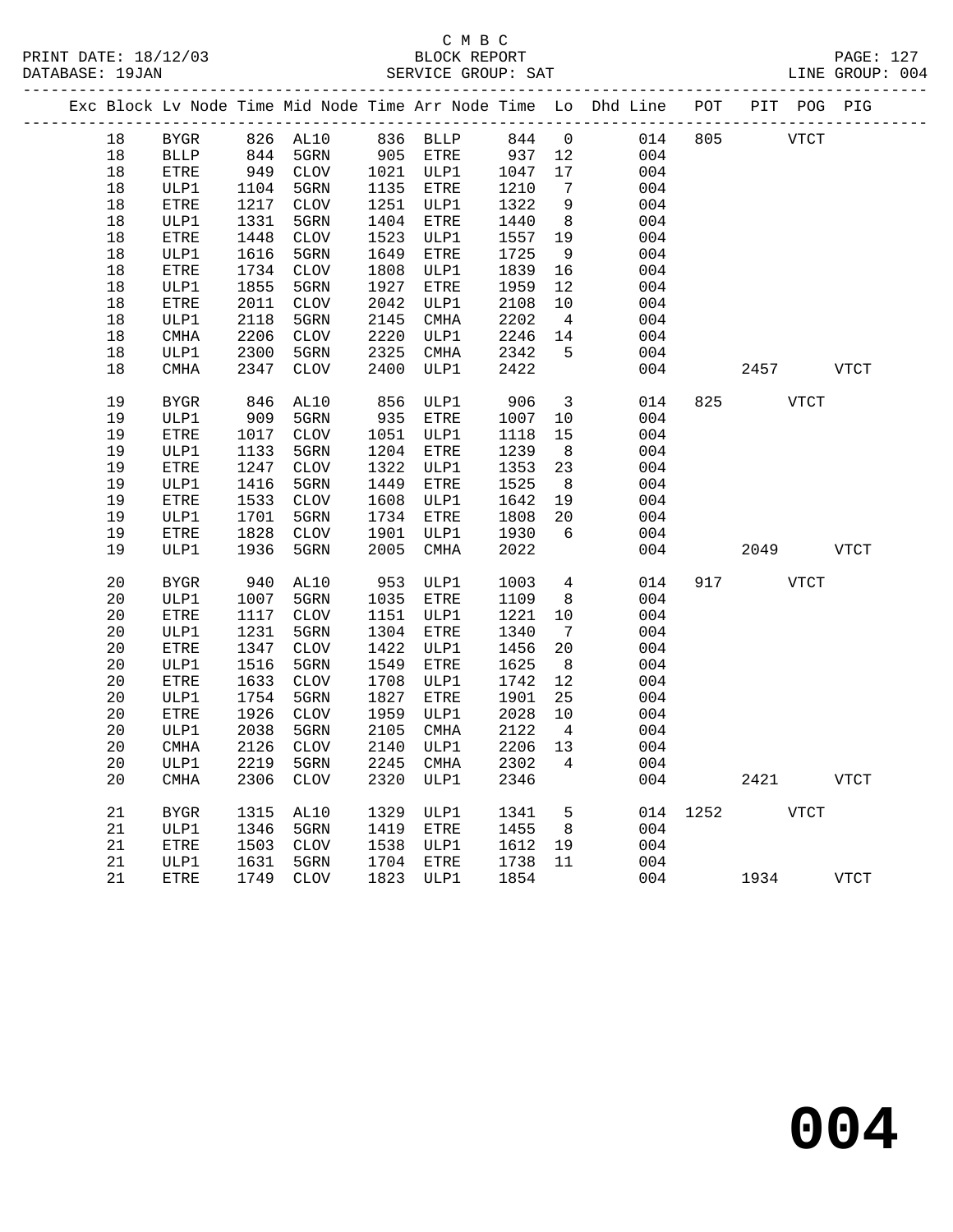| PRINT DATE: 18/12/03<br>DATABASE: 19JAN |                                                                                                                            |                      |                                |                           | C M B C<br>BLOCK REPORT<br>SERVICE GROUP: SAT |                                                      |                                                                                |          | PAGE: 128<br>LINE GROUP: 005 |
|-----------------------------------------|----------------------------------------------------------------------------------------------------------------------------|----------------------|--------------------------------|---------------------------|-----------------------------------------------|------------------------------------------------------|--------------------------------------------------------------------------------|----------|------------------------------|
| BURO                                    | BURRARD & ROBSON<br>CADS SB CAMBIE ST NS DUNSMUIR<br>CADD DAVIE & DENMAN<br>DAMW DAVIE & MAINLAND<br>ROBR ROBSON & BURRARD |                      |                                |                           |                                               |                                                      | CADN NB CAMBIE ST NS DUNSMUIR<br>DADE DAVIE & DENMAN                           |          |                              |
|                                         |                                                                                                                            |                      |                                |                           |                                               |                                                      |                                                                                |          |                              |
|                                         |                                                                                                                            |                      |                                |                           |                                               |                                                      | Exc Block Lv Node Time Mid Node Time Arr Node Time Lo Dhd Line POT PIT POG PIG |          |                              |
| $\mathbf{1}$<br>$\mathbf{1}$            | CADN 543<br>DADE                                                                                                           |                      |                                | <b>DADE</b>               | 611 12                                        |                                                      | 556 0<br>005<br>006                                                            | 513 VTCT |                              |
| 1<br>$\mathbf{1}$<br>1                  | CADN<br>DADE<br>CADN                                                                                                       | 708                  | $636$ DAPF $644$ CADN          |                           | 636<br>651 17<br>721                          | $\overline{0}$<br>$\overline{0}$                     | 005<br>006<br>005                                                              |          |                              |
| 1<br>1                                  | DADE<br>CADN                                                                                                               | 721<br>751           |                                | DADE                      | 806                                           | 736 15<br>$\overline{0}$                             | 006<br>005                                                                     |          |                              |
| 1<br>$\mathbf 1$<br>1                   | DADE<br>CADN<br>DADE                                                                                                       | 806<br>829<br>845    | DAPF 815 CADN<br>DAPF 854 CADN | DADE                      | 825<br>845<br>904                             | $4\overline{ }$<br>$\overline{0}$<br>$4\overline{ }$ | 006<br>005<br>006                                                              |          |                              |
| 1<br>1                                  | CADN<br>DADE                                                                                                               | 908<br>925<br>949    | DADE DADE PADE                 |                           | 925<br>944                                    | $\Omega$<br>5                                        | 005<br>006                                                                     |          |                              |
| $\mathbf 1$<br>1                        | CADN<br>DADE                                                                                                               | 1007                 | <b>DAPF</b>                    | DADE<br>1017 CADN         | 1007<br>1026                                  | $\overline{0}$<br>12                                 | 005<br>006                                                                     |          |                              |
| 1<br>1<br>1                             | CADN<br><b>DADE</b><br>CADN                                                                                                | 1038<br>1056<br>1126 | <b>DAPF</b><br><u>and</u> and  | DADE<br>1106 CADN<br>DADE | 1056<br>1115<br>1145                          | $\overline{0}$<br>11<br>$\overline{0}$               | 005<br>006<br>005                                                              |          |                              |
| 1<br>1                                  | DADE<br>CADN                                                                                                               | 1145<br>1212         | DAPF                           | 1156 CADN                 | 1206<br>1234                                  | 6<br>$\overline{0}$                                  | 006<br>005                                                                     |          |                              |
| 1<br>1<br>1                             | DADE<br>CADN<br>DADE                                                                                                       | 1234<br>1308<br>1330 | <b>DAPF</b>                    | DADE<br>1341 CADN         | 1257<br>1330<br>1355                          | 11<br>$\mathbf{0}$<br>9                              | 006<br>005<br>006                                                              |          |                              |
| $\mathbf 1$<br>1                        | CADN<br>DADE                                                                                                               | 1404<br>1428         | <b>DAPF</b>                    | DADE<br>1439 CADN         | 1428<br>1453                                  | $\overline{0}$<br>6                                  | 005<br>006                                                                     |          |                              |
| 1<br>1                                  | CADN<br>DADE                                                                                                               | 1459<br>1524         | DAPF 153                       | DADE<br>1535 CADN         | 1524<br>1548                                  | $\overline{0}$<br>8                                  | 005<br>006                                                                     |          |                              |
| 1<br>1<br>1                             | CADN<br>DADE<br>CADN                                                                                                       | 1556<br>1620<br>1652 | DAPF 1631 CADN                 | DADE<br>DADE              | 1620<br>1643<br>1716                          | $\overline{0}$<br>9<br>$\overline{0}$                | 005<br>006<br>005                                                              |          |                              |
| 1<br>1                                  | DADE<br>CADN                                                                                                               | 1716<br>1751         | DAPF 1727 CADN                 | DADE                      | 1739<br>1816                                  | 12<br>$\Omega$                                       | 006<br>005                                                                     |          |                              |
| $\mathbf{1}$                            | <b>DADE</b>                                                                                                                | 1816                 | DAPF                           | 1827 CADN                 | 1839                                          |                                                      | 006                                                                            | 1910     | VTCT                         |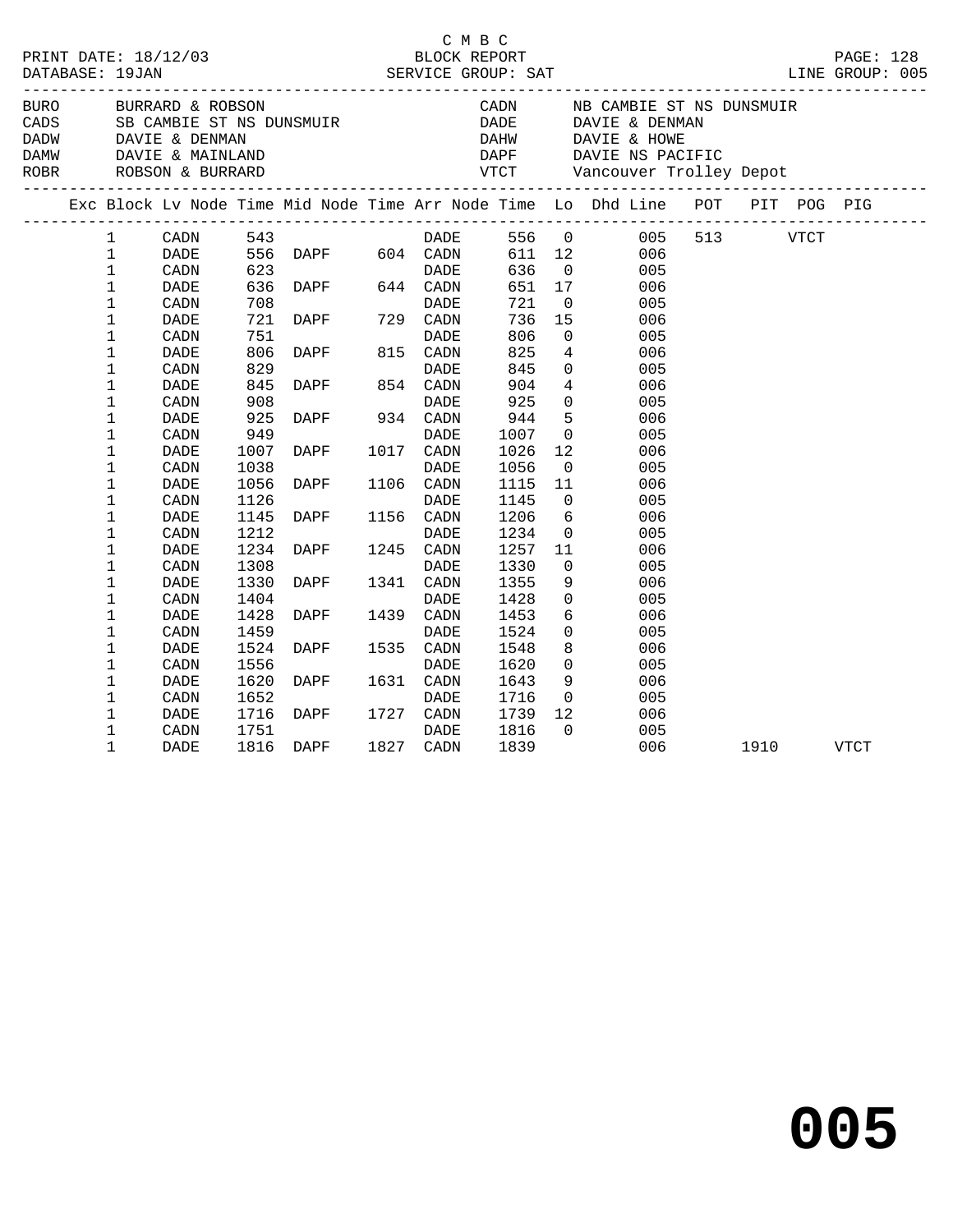#### C M B C<br>BLOCK REPORT SERVICE GROUP: SAT

PRINT DATE: 18/12/03 BLOCK REPORT PAGE: 129

|                     |                              |              |               |      |                              |              |                          | Exc Block Lv Node Time Mid Node Time Arr Node Time Lo Dhd Line POT |     |             | PIT POG PIG |             |
|---------------------|------------------------------|--------------|---------------|------|------------------------------|--------------|--------------------------|--------------------------------------------------------------------|-----|-------------|-------------|-------------|
| 2                   | CADN                         | 603          |               |      | DADE                         | 616          | $\overline{0}$           | 005                                                                | 533 | <b>VTCT</b> |             |             |
| 2                   | DADE                         | 616          | DAPF 624 CADN |      |                              | 631          | 22                       | 006                                                                |     |             |             |             |
| $\sqrt{2}$          | CADN                         | 653          |               |      | <b>DADE</b>                  | 706          | $\overline{0}$           | 005                                                                |     |             |             |             |
| $\overline{c}$      | DADE                         | 706          | DAPF          |      | 714 CADN                     | 721          | 15                       | 006                                                                |     |             |             |             |
| 2                   | CADN                         | 736          |               |      | DADE                         | 751          | $\overline{\phantom{0}}$ | 005                                                                |     |             |             |             |
| $\sqrt{2}$          | DADE                         | 751          | DAPF          |      | 759 CADN                     | 806          | 11                       | 006                                                                |     |             |             |             |
| $\sqrt{2}$          | CADN                         | 817          |               |      | DADE                         | 833          | $\mathbf 0$              | 005                                                                |     |             |             |             |
| 2                   | DADE                         | 833          | DAPF          |      | 842 CADN                     | 852          | 6                        | 006                                                                |     |             |             |             |
| $\sqrt{2}$          | CADN                         | 858          |               |      | DADE                         | 915          | $\mathbf{0}$             | 005                                                                |     |             |             |             |
| $\sqrt{2}$          | DADE                         | 915          | DAPF          |      | 924 CADN                     | 934          | 8                        | 006                                                                |     |             |             |             |
| $\sqrt{2}$          | CADN                         | 942          |               |      | DADE                         | 1000         | $\mathbf 0$              | 005                                                                |     |             |             |             |
| $\sqrt{2}$          | DADE                         | 1000         | DAPF          |      | 1010 CADN                    | 1019         | 12                       | 006                                                                |     |             |             |             |
| $\sqrt{2}$          | CADN                         | 1031         |               |      | $\ensuremath{\mathsf{DADE}}$ | 1049         | $\overline{0}$           | 005                                                                |     |             |             |             |
| $\sqrt{2}$          | DADE                         | 1049         | DAPF          | 1059 | CADN                         | 1108         | 11                       | 006                                                                |     |             |             |             |
| $\sqrt{2}$          | CADN                         | 1119         |               |      | DADE                         | 1138         | $\overline{0}$           | 005                                                                |     |             |             |             |
| $\sqrt{2}$          | DADE                         | 1138         | DAPF          | 1149 | CADN                         | 1159         | 8                        | 006                                                                |     |             |             |             |
| $\sqrt{2}$          | CADN                         | 1207         |               |      | DADE                         | 1227         | $\overline{0}$           | 005                                                                |     |             |             |             |
| $\sqrt{2}$          | DADE                         | 1227         | DAPF          | 1238 | CADN                         | 1250         | 11                       | 006                                                                |     |             |             |             |
| $\sqrt{2}$          | CADN                         | 1301         |               |      | DADE                         | 1323         | 0                        | 005                                                                |     |             |             |             |
| $\sqrt{2}$          | $\ensuremath{\mathsf{DADE}}$ | 1323         | DAPF          |      | 1334 CADN                    | 1346         | 11                       | 006                                                                |     |             |             |             |
| $\sqrt{2}$          | CADN                         | 1357         |               |      | <b>DADE</b>                  | 1421         | $\mathbf{0}$             | 005                                                                |     |             |             |             |
| $\sqrt{2}$          | <b>DADE</b>                  | 1421         | DAPF          | 1432 | CADN                         | 1446         | 6                        | 006                                                                |     |             |             |             |
| $\sqrt{2}$          | CADN                         | 1452         |               |      | DADE                         | 1517         | 0                        | 005                                                                |     |             |             |             |
| $\sqrt{2}$          | <b>DADE</b>                  | 1517         | DAPF          | 1528 | CADN                         | 1541         | 8                        | 006                                                                |     |             |             |             |
| 2                   | CADN                         | 1549         |               |      | DADE                         | 1613         | $\mathbf 0$              | 005                                                                |     |             |             |             |
| $\sqrt{2}$          | DADE                         | 1613         | DAPF          |      | 1624 CADN                    | 1636         | 8                        | 006                                                                |     |             |             |             |
| $\sqrt{2}$          | CADN                         | 1644         |               |      | DADE                         | 1708         | 0                        | 005                                                                |     |             |             |             |
| 2                   | DADE                         | 1708         | DAPF          |      | 1719 CADN                    | 1731         | 12                       | 006                                                                |     |             |             |             |
| $\sqrt{2}$          | CADN                         | 1743         |               |      | DADE                         | 1808         | $\mathbf 0$              | 005                                                                |     |             |             |             |
| $\mathbf{2}$        | DADE                         | 1808         | DAPF          | 1819 | CADN                         | 1831         | 15                       | 006                                                                |     |             |             |             |
| $\sqrt{2}$          | CADN                         | 1846         |               |      | DADE                         | 1910         | $\mathbf 0$              | 005                                                                |     |             |             |             |
| $\sqrt{2}$          | DADE                         | 1910         | DAPF          |      | 1921 CADN                    | 1933         | 5                        | 006                                                                |     |             |             |             |
| $\sqrt{2}$          | CADN                         | 1938         |               |      | DADE                         | 2000         | $\mathbf 0$              | 005                                                                |     |             |             |             |
| $\sqrt{2}$          | <b>DADE</b>                  | 2000         | DAPF          | 2011 | CADN                         | 2021         | 7                        | 006                                                                |     |             |             |             |
| $\overline{a}$      | CADN                         | 2028         |               |      | <b>DADE</b>                  | 2050         | $\mathbf 0$              | 005                                                                |     |             |             |             |
| $\sqrt{2}$          | DADE                         | 2050         | DAPF          | 2101 | CADN                         | 2111         | 12                       | 006                                                                |     |             |             |             |
| $\sqrt{2}$          | CADN                         | 2123         |               |      | DADE                         | 2145         | $\overline{0}$           | 005                                                                |     |             |             |             |
| $\sqrt{2}$<br>2     | DADE                         | 2145<br>2223 | DAPF          | 2159 | CADN                         | 2209<br>2245 | 14<br>$\overline{0}$     | 006<br>005                                                         |     |             |             |             |
|                     | CADN                         |              |               | 2259 | DADE                         |              |                          |                                                                    |     |             |             |             |
| 2                   | DADE                         | 2245<br>2314 | DAPF          |      | CADN                         | 2309<br>2332 | 5<br>$\Omega$            | 006<br>005                                                         |     |             |             |             |
| 2<br>$\overline{2}$ | CADN<br><b>DADE</b>          | 2332         | DAPF          |      | DADE<br>2346 CADN            | 2354         |                          | 006                                                                |     | 2425        |             | <b>VTCT</b> |
|                     |                              |              |               |      |                              |              |                          |                                                                    |     |             |             |             |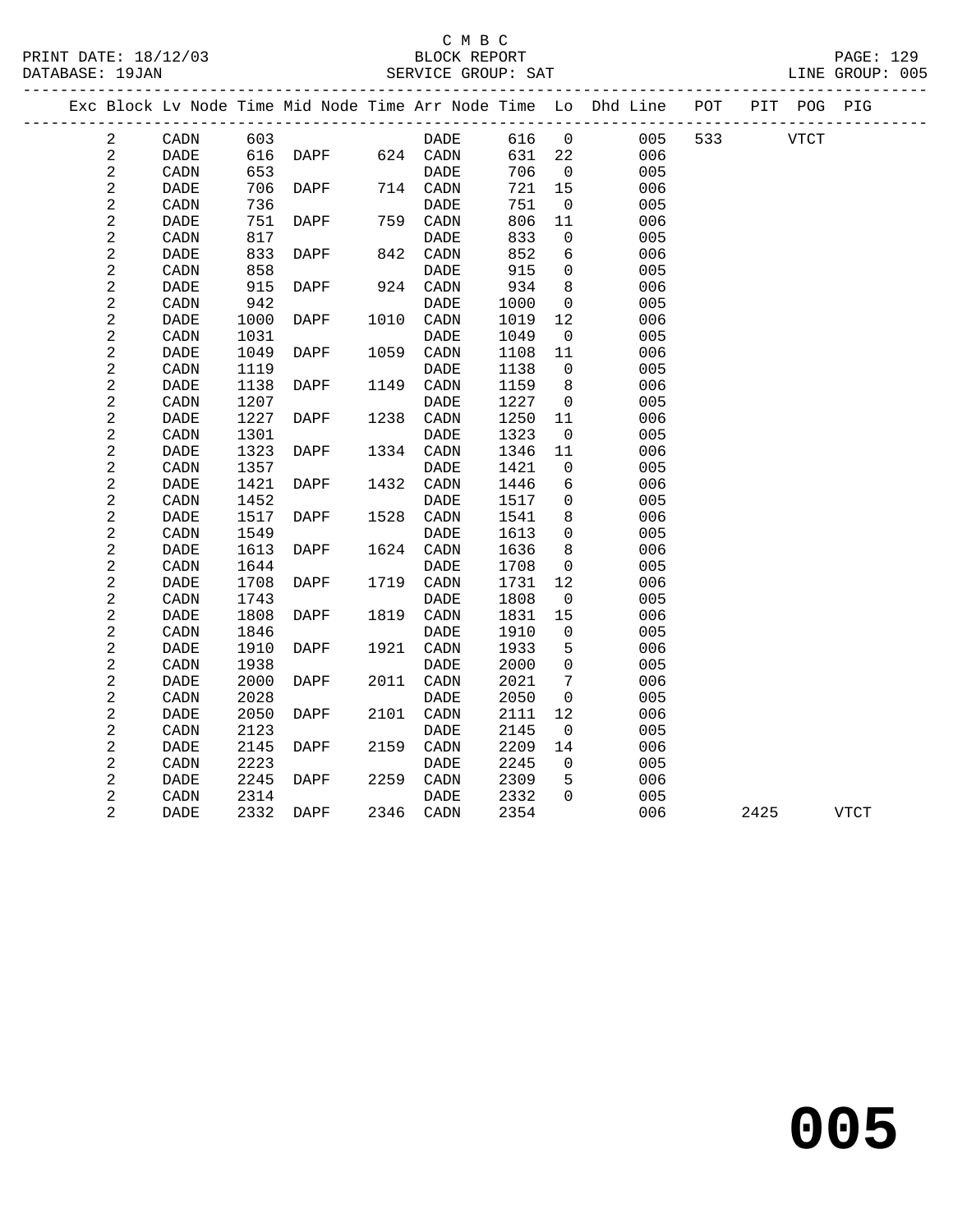|  |              |      |      |      |      |           |      |                 | Exc Block Lv Node Time Mid Node Time Arr Node Time Lo Dhd Line POT |          |      | PIT POG PIG |             |  |
|--|--------------|------|------|------|------|-----------|------|-----------------|--------------------------------------------------------------------|----------|------|-------------|-------------|--|
|  | 3            | CADN | 638  |      |      | DADE      |      |                 | 651 0<br>005                                                       | 608 — 10 |      | VTCT        |             |  |
|  | $\mathsf{3}$ | DADE | 651  | DAPF |      | 659 CADN  | 706  | 15              | 006                                                                |          |      |             |             |  |
|  | 3            | CADN | 721  |      |      | DADE      | 736  | $\overline{0}$  | 005                                                                |          |      |             |             |  |
|  | 3            | DADE | 736  | DAPF |      | 744 CADN  | 751  | 14              | 006                                                                |          |      |             |             |  |
|  | 3            | CADN | 805  |      |      | DADE      | 821  | $\Omega$        | 005                                                                |          |      |             |             |  |
|  | 3            | DADE | 821  | DAPF | 830  | CADN      | 840  | 8               | 006                                                                |          |      |             |             |  |
|  | 3            | CADN | 848  |      |      | DADE      | 905  | $\mathbf{0}$    | 005                                                                |          |      |             |             |  |
|  | 3            | DADE | 905  | DAPF | 914  | CADN      | 924  | 5               | 006                                                                |          |      |             |             |  |
|  | 3            | CADN | 929  |      |      | DADE      | 946  | $\Omega$        | 005                                                                |          |      |             |             |  |
|  | 3            | DADE | 946  | DAPF | 956  | CADN      | 1005 | 5               | 006                                                                |          |      |             |             |  |
|  | 3            | CADN | 1010 |      |      | DADE      | 1028 | $\Omega$        | 005                                                                |          |      |             |             |  |
|  | 3            | DADE | 1028 | DAPF | 1038 | CADN      | 1047 | 11              | 006                                                                |          |      |             |             |  |
|  | 3            | CADN | 1058 |      |      | DADE      | 1117 | $\Omega$        | 005                                                                |          |      |             |             |  |
|  | 3            | DADE | 1117 | DAPF | 1128 | CADN      | 1138 | 8               | 006                                                                |          |      |             |             |  |
|  | 3            | CADN | 1146 |      |      | DADE      | 1206 | $\Omega$        | 005                                                                |          |      |             |             |  |
|  | 3            | DADE | 1206 | DAPF | 1217 | CADN      | 1229 | 11              | 006                                                                |          |      |             |             |  |
|  | 3            | CADN | 1240 |      |      | DADE      | 1302 | $\overline{0}$  | 005                                                                |          |      |             |             |  |
|  | 3            | DADE | 1302 | DAPF | 1313 | CADN      | 1325 | 12              | 006                                                                |          |      |             |             |  |
|  | 3            | CADN | 1337 |      |      | DADE      | 1359 | $\overline{0}$  | 005                                                                |          |      |             |             |  |
|  | 3            | DADE | 1359 | DAPF | 1410 | CADN      | 1424 | 6               | 006                                                                |          |      |             |             |  |
|  | 3            | CADN | 1430 |      |      | DADE      | 1456 | $\Omega$        | 005                                                                |          |      |             |             |  |
|  | 3            | DADE | 1456 | DAPF | 1507 | CADN      | 1520 | 8               | 006                                                                |          |      |             |             |  |
|  | 3            | CADN | 1528 |      |      | DADE      | 1552 | $\Omega$        | 005                                                                |          |      |             |             |  |
|  | 3            | DADE | 1552 | DAPF | 1603 | CADN      | 1615 | $7\phantom{.0}$ | 006                                                                |          |      |             |             |  |
|  | 3            | CADN | 1622 |      |      | DADE      | 1646 | $\Omega$        | 005                                                                |          |      |             |             |  |
|  | 3            | DADE | 1646 | DAPF | 1657 | CADN      | 1709 | 13              | 006                                                                |          |      |             |             |  |
|  | 3            | CADN | 1722 |      |      | DADE      | 1746 | $\Omega$        | 005                                                                |          |      |             |             |  |
|  | 3            | DADE | 1746 | DAPF |      | 1757 CADN | 1809 |                 | 006                                                                |          | 1840 |             | <b>VTCT</b> |  |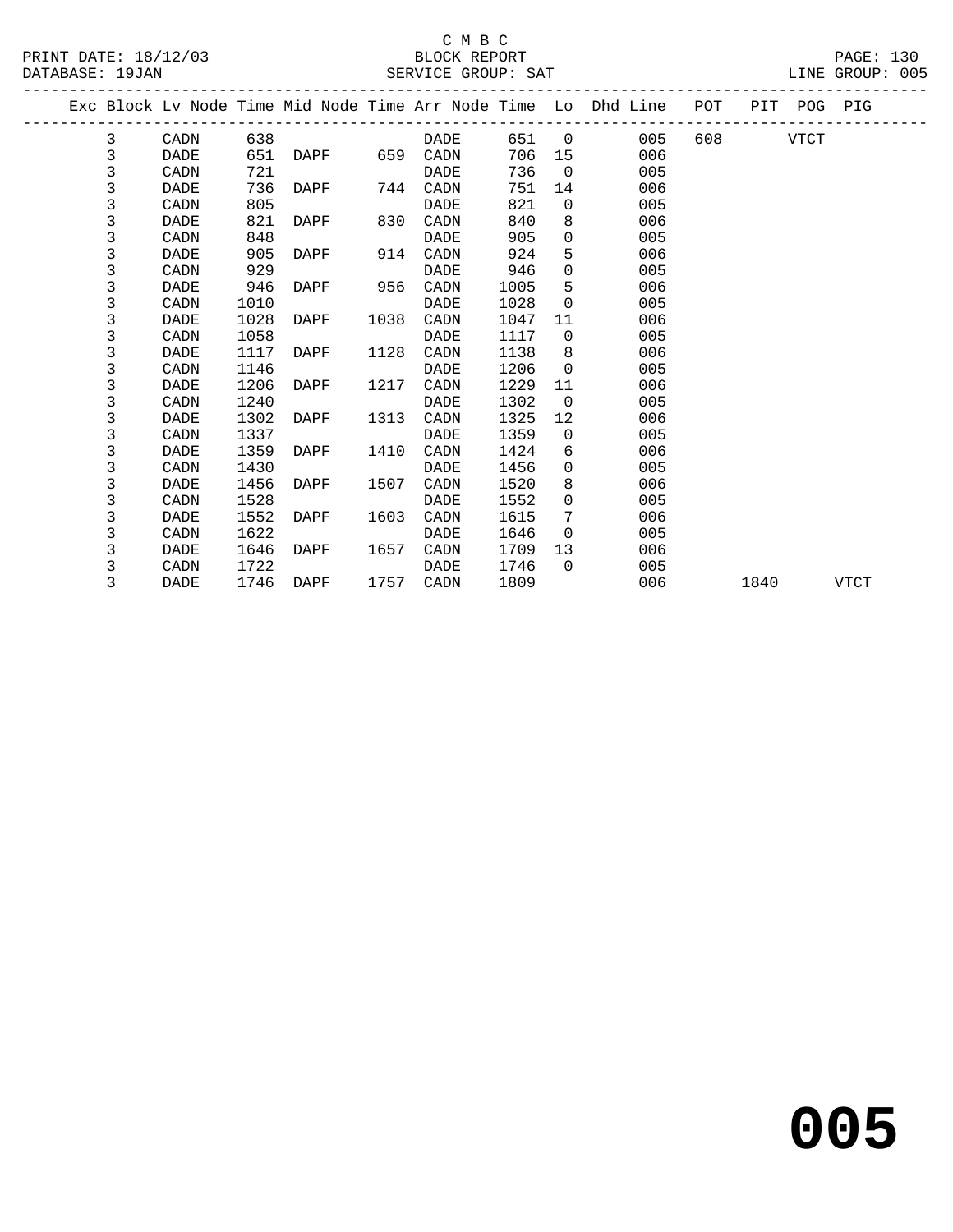|   |             |      |               |      |             |      |                | Exc Block Lv Node Time Mid Node Time Arr Node Time Lo Dhd Line | POT |             | PIT POG PIG |             |  |
|---|-------------|------|---------------|------|-------------|------|----------------|----------------------------------------------------------------|-----|-------------|-------------|-------------|--|
| 4 | CADN        | 839  |               |      | DADE        | 855  | $\overline{0}$ | 005                                                            | 809 | <b>VTCT</b> |             |             |  |
| 4 | DADE        | 855  | DAPF 904 CADN |      |             | 914  | 8              | 006                                                            |     |             |             |             |  |
| 4 | CADN        | 922  |               |      | <b>DADE</b> | 939  | $\Omega$       | 005                                                            |     |             |             |             |  |
| 4 | DADE        | 939  | DAPF          |      | 949 CADN    | 958  | 5              | 006                                                            |     |             |             |             |  |
| 4 | CADN        | 1003 |               |      | DADE        | 1021 | $\overline{0}$ | 005                                                            |     |             |             |             |  |
| 4 | DADE        | 1021 | DAPF          | 1031 | CADN        | 1040 | 11             | 006                                                            |     |             |             |             |  |
| 4 | CADN        | 1051 |               |      | DADE        | 1110 | 0              | 005                                                            |     |             |             |             |  |
| 4 | <b>DADE</b> | 1110 | DAPF          | 1121 | CADN        | 1131 | 9              | 006                                                            |     |             |             |             |  |
| 4 | CADN        | 1140 |               |      | <b>DADE</b> | 1159 | $\overline{0}$ | 005                                                            |     |             |             |             |  |
| 4 | <b>DADE</b> | 1159 | DAPF          | 1210 | CADN        | 1220 | 6              | 006                                                            |     |             |             |             |  |
| 4 | CADN        | 1226 |               |      | DADE        | 1248 | $\mathsf{O}$   | 005                                                            |     |             |             |             |  |
| 4 | <b>DADE</b> | 1248 | DAPF          | 1259 | CADN        | 1311 | 11             | 006                                                            |     |             |             |             |  |
| 4 | CADN        | 1322 |               |      | DADE        | 1344 | $\mathbf 0$    | 005                                                            |     |             |             |             |  |
| 4 | <b>DADE</b> | 1344 | DAPF          | 1355 | CADN        | 1409 | 7              | 006                                                            |     |             |             |             |  |
| 4 | CADN        | 1416 |               |      | DADE        | 1442 | $\mathbf 0$    | 005                                                            |     |             |             |             |  |
| 4 | <b>DADE</b> | 1442 | DAPF          | 1453 | CADN        | 1506 | 8              | 006                                                            |     |             |             |             |  |
| 4 | CADN        | 1514 |               |      | DADE        | 1538 | $\mathbf 0$    | 005                                                            |     |             |             |             |  |
| 4 | DADE        | 1538 | DAPF          | 1549 | CADN        | 1601 | 9              | 006                                                            |     |             |             |             |  |
| 4 | CADN        | 1610 |               |      | DADE        | 1634 | $\mathbf 0$    | 005                                                            |     |             |             |             |  |
| 4 | DADE        | 1634 | DAPF          | 1645 | CADN        | 1657 | 10             | 006                                                            |     |             |             |             |  |
| 4 | CADN        | 1707 |               |      | <b>DADE</b> | 1731 | $\overline{0}$ | 005                                                            |     |             |             |             |  |
| 4 | DADE        | 1731 | DAPF          | 1742 | CADN        | 1754 | 12             | 006                                                            |     |             |             |             |  |
| 4 | CADN        | 1806 |               |      | <b>DADE</b> | 1831 | $\overline{0}$ | 005                                                            |     |             |             |             |  |
| 4 | DADE        | 1831 | DAPF          | 1842 | CADN        | 1854 | 12             | 006                                                            |     |             |             |             |  |
| 4 | CADN        | 1906 |               |      | <b>DADE</b> | 1930 | $\mathbf 0$    | 005                                                            |     |             |             |             |  |
| 4 | DADE        | 1930 | DAPF          | 1941 | CADN        | 1951 | 7              | 006                                                            |     |             |             |             |  |
| 4 | CADN        | 1958 |               |      | <b>DADE</b> | 2020 | $\mathbf 0$    | 005                                                            |     |             |             |             |  |
| 4 | DADE        | 2020 | DAPF          | 2031 | CADN        | 2041 | 12             | 006                                                            |     |             |             |             |  |
| 4 | CADN        | 2053 |               |      | <b>DADE</b> | 2115 | $\mathbf 0$    | 005                                                            |     |             |             |             |  |
| 4 | DADE        | 2115 | DAPF          | 2129 | CADN        | 2139 | 14             | 006                                                            |     |             |             |             |  |
| 4 | CADN        | 2153 |               |      | DADE        | 2215 | $\overline{0}$ | 005                                                            |     |             |             |             |  |
| 4 | DADE        | 2215 | DAPF          | 2229 | CADN        | 2239 | 5              | 006                                                            |     |             |             |             |  |
| 4 | CADN        | 2244 |               |      | DADE        | 2302 | 0              | 005                                                            |     |             |             |             |  |
| 4 | <b>DADE</b> | 2302 | DAPF          | 2316 | CADN        | 2324 | 10             | 006                                                            |     |             |             |             |  |
| 4 | CADN        | 2334 |               |      | <b>DADE</b> | 2352 | $\mathbf 0$    | 005                                                            |     |             |             |             |  |
| 4 | <b>DADE</b> | 2352 | DAPF          | 2406 | CADN        | 2414 | 4              | 006                                                            |     |             |             |             |  |
| 4 | CADN        | 2418 |               |      | DADE        | 2435 | $\overline{0}$ | 005                                                            |     |             |             |             |  |
| 4 | <b>DADE</b> | 2435 | DAPF          | 2449 | CADN        | 2457 | $\overline{3}$ | 006                                                            |     |             |             |             |  |
| 4 | CADN        | 2500 |               |      | DADE        | 2517 | $\Omega$       | 005                                                            |     |             |             |             |  |
| 4 | <b>DADE</b> | 2517 | DAPF          | 2531 | CADN        | 2539 |                | 006                                                            |     | 2610        |             | <b>VTCT</b> |  |
|   |             |      |               |      |             |      |                |                                                                |     |             |             |             |  |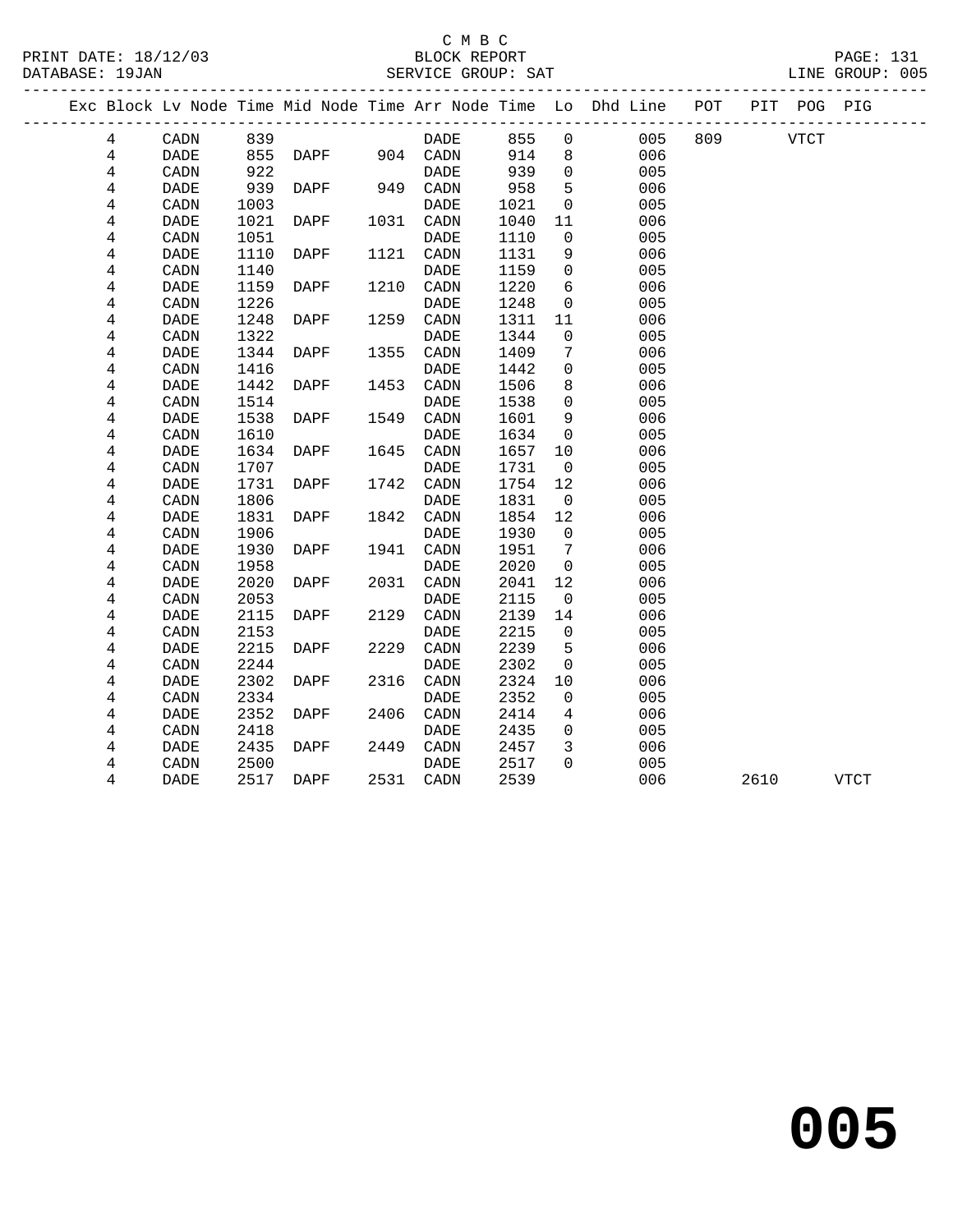## C M B C<br>BLOCK REPORT SERVICE GROUP: SAT

|  |   |             |      |      |      |             |      |                | Exc Block Lv Node Time Mid Node Time Arr Node Time Lo Dhd Line | POT |      | PIT POG PIG |      |
|--|---|-------------|------|------|------|-------------|------|----------------|----------------------------------------------------------------|-----|------|-------------|------|
|  | 5 | CADN        | 915  |      |      | DADE        | 932  | $\overline{0}$ | 005                                                            | 845 |      | <b>VTCT</b> |      |
|  | 5 | <b>DADE</b> | 932  | DAPF | 942  | CADN        | 951  | 5              | 006                                                            |     |      |             |      |
|  | 5 | CADN        | 956  |      |      | <b>DADE</b> | 1014 | $\mathbf 0$    | 005                                                            |     |      |             |      |
|  | 5 | DADE        | 1014 | DAPF | 1024 | CADN        | 1033 | 11             | 006                                                            |     |      |             |      |
|  | 5 | CADN        | 1044 |      |      | DADE        | 1103 | $\mathbf 0$    | 005                                                            |     |      |             |      |
|  | 5 | DADE        | 1103 | DAPF | 1114 | CADN        | 1124 | 9              | 006                                                            |     |      |             |      |
|  | 5 | CADN        | 1133 |      |      | <b>DADE</b> | 1152 | $\Omega$       | 005                                                            |     |      |             |      |
|  | 5 | <b>DADE</b> | 1152 | DAPF | 1203 | CADN        | 1213 | 6              | 006                                                            |     |      |             |      |
|  | 5 | CADN        | 1219 |      |      | <b>DADE</b> | 1241 | $\Omega$       | 005                                                            |     |      |             |      |
|  | 5 | <b>DADE</b> | 1241 | DAPF | 1252 | CADN        | 1304 | 11             | 006                                                            |     |      |             |      |
|  | 5 | CADN        | 1315 |      |      | DADE        | 1337 | $\overline{0}$ | 005                                                            |     |      |             |      |
|  | 5 | DADE        | 1337 | DAPF | 1348 | CADN        | 1402 | 7              | 006                                                            |     |      |             |      |
|  | 5 | CADN        | 1409 |      |      | DADE        | 1435 | $\mathbf 0$    | 005                                                            |     |      |             |      |
|  | 5 | DADE        | 1435 | DAPF | 1446 | CADN        | 1459 | 8              | 006                                                            |     |      |             |      |
|  | 5 | CADN        | 1507 |      |      | DADE        | 1531 | $\Omega$       | 005                                                            |     |      |             |      |
|  | 5 | <b>DADE</b> | 1531 | DAPF | 1542 | CADN        | 1554 | 9              | 006                                                            |     |      |             |      |
|  | 5 | CADN        | 1603 |      |      | <b>DADE</b> | 1627 | $\mathbf 0$    | 005                                                            |     |      |             |      |
|  | 5 | DADE        | 1627 | DAPF | 1638 | CADN        | 1650 | 9              | 006                                                            |     |      |             |      |
|  | 5 | CADN        | 1659 |      |      | <b>DADE</b> | 1723 | $\Omega$       | 005                                                            |     |      |             |      |
|  | 5 | DADE        | 1723 | DAPF | 1734 | CADN        | 1746 | 12             | 006                                                            |     |      |             |      |
|  | 5 | CADN        | 1758 |      |      | DADE        | 1823 | $\overline{0}$ | 005                                                            |     |      |             |      |
|  | 5 | DADE        | 1823 | DAPF | 1834 | CADN        | 1846 | 10             | 006                                                            |     |      |             |      |
|  | 5 | CADN        | 1856 |      |      | DADE        | 1920 | $\overline{0}$ | 005                                                            |     |      |             |      |
|  | 5 | DADE        | 1920 | DAPF | 1931 | CADN        | 1943 | 5              | 006                                                            |     |      |             |      |
|  | 5 | CADN        | 1948 |      |      | DADE        | 2010 | $\overline{0}$ | 005                                                            |     |      |             |      |
|  | 5 | DADE        | 2010 | DAPF | 2021 | CADN        | 2031 | 7              | 006                                                            |     |      |             |      |
|  | 5 | CADN        | 2038 |      |      | <b>DADE</b> | 2100 | $\Omega$       | 005                                                            |     |      |             |      |
|  | 5 | DADE        | 2100 | DAPF | 2114 | CADN        | 2124 | 14             | 006                                                            |     |      |             |      |
|  | 5 | CADN        | 2138 |      |      | DADE        | 2200 | $\Omega$       | 005                                                            |     |      |             |      |
|  | 5 | DADE        | 2200 | DAPF | 2214 | CADN        | 2224 |                | 006                                                            |     | 2255 |             | VTCT |
|  |   |             |      |      |      |             |      |                |                                                                |     |      |             |      |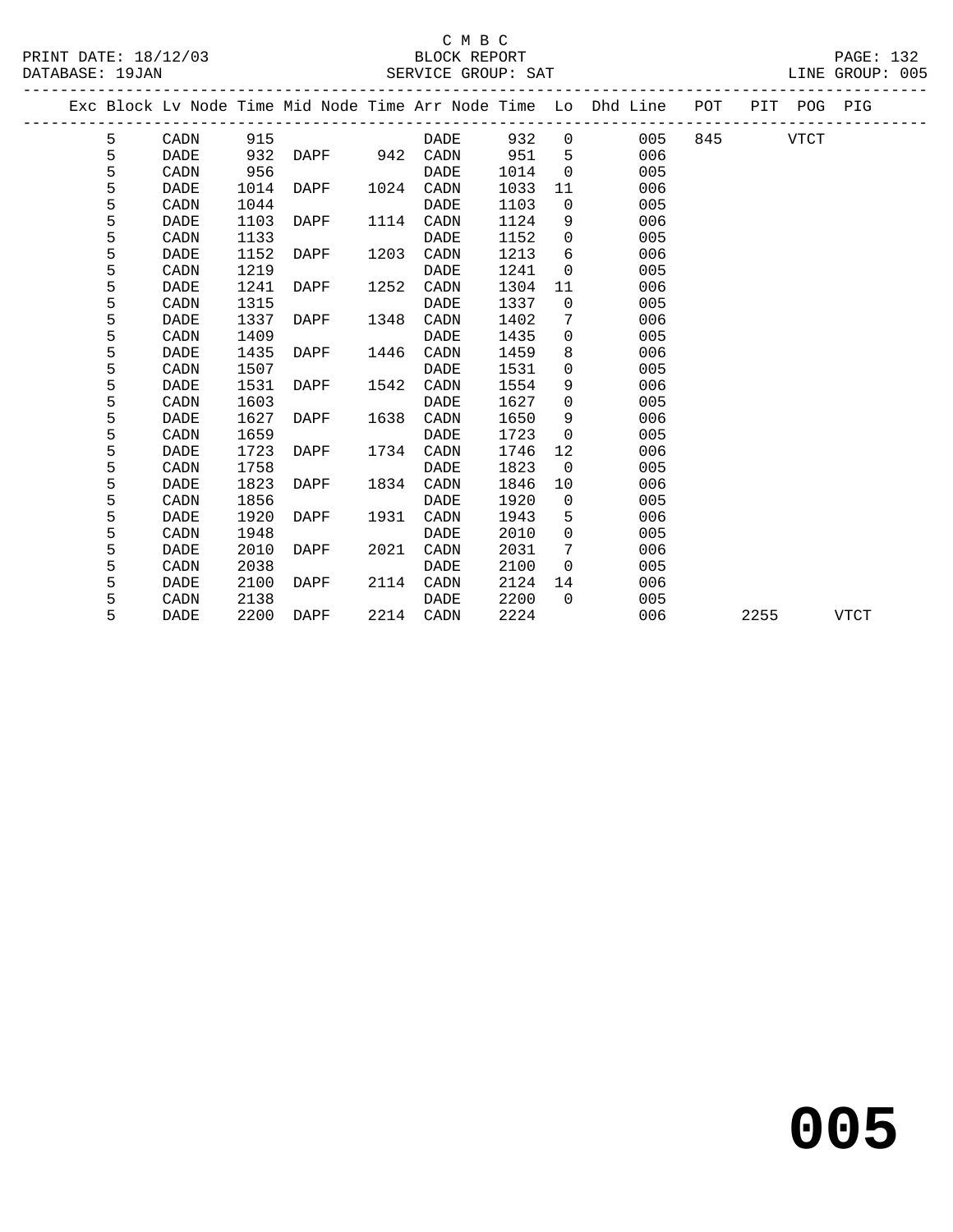## C M B C<br>BLOCK REPORT

| PRINT DATE: 18/12/03 |                    | PAGE: 133       |
|----------------------|--------------------|-----------------|
|                      | BLOCK REPORT       |                 |
| DATABASE: 19JAN      | SERVICE GROUP: SAT | LINE GROUP: 005 |
|                      |                    |                 |

|   |             |      |             |      |             |      |                | Exc Block Lv Node Time Mid Node Time Arr Node Time Lo Dhd Line POT |         |      | PIT POG PIG |             |
|---|-------------|------|-------------|------|-------------|------|----------------|--------------------------------------------------------------------|---------|------|-------------|-------------|
| 6 | CADN        | 936  |             |      | DADE        | 953  | $\mathsf{O}$   | 005                                                                | 906 700 |      | <b>VTCT</b> |             |
| 6 | DADE        | 953  | DAPF        |      | 1003 CADN   | 1012 | 5              | 006                                                                |         |      |             |             |
| 6 | CADN        | 1017 |             |      | DADE        | 1035 | $\overline{0}$ | 005                                                                |         |      |             |             |
| 6 | <b>DADE</b> | 1035 | DAPF        | 1045 | CADN        | 1054 | 11             | 006                                                                |         |      |             |             |
| 6 | CADN        | 1105 |             |      | <b>DADE</b> | 1124 | $\overline{0}$ | 005                                                                |         |      |             |             |
| 6 | DADE        | 1124 | DAPF        | 1135 | CADN        | 1145 | 8              | 006                                                                |         |      |             |             |
| 6 | CADN        | 1153 |             |      | DADE        | 1213 | $\overline{0}$ | 005                                                                |         |      |             |             |
| 6 | DADE        | 1213 | DAPF        | 1224 | CADN        | 1236 | 11             | 006                                                                |         |      |             |             |
| 6 | CADN        | 1247 |             |      | <b>DADE</b> | 1309 | $\overline{0}$ | 005                                                                |         |      |             |             |
| 6 | <b>DADE</b> | 1309 | DAPF        | 1320 | CADN        | 1332 | 11             | 006                                                                |         |      |             |             |
| 6 | CADN        | 1343 |             |      | <b>DADE</b> | 1407 | $\mathbf 0$    | 005                                                                |         |      |             |             |
| 6 | <b>DADE</b> | 1407 | DAPF        | 1418 | CADN        | 1432 | 5              | 006                                                                |         |      |             |             |
| 6 | CADN        | 1437 |             |      | DADE        | 1503 | $\mathbf 0$    | 005                                                                |         |      |             |             |
| 6 | <b>DADE</b> | 1503 | DAPF        | 1514 | CADN        | 1527 | 9              | 006                                                                |         |      |             |             |
| 6 | CADN        | 1536 |             |      | <b>DADE</b> | 1600 | $\mathbf 0$    | 005                                                                |         |      |             |             |
| 6 | <b>DADE</b> | 1600 | DAPF        | 1611 | CADN        | 1623 | 6              | 006                                                                |         |      |             |             |
| 6 | CADN        | 1629 |             |      | <b>DADE</b> | 1653 | 0              | 005                                                                |         |      |             |             |
| 6 | DADE        | 1653 | DAPF        | 1704 | CADN        | 1716 | 13             | 006                                                                |         |      |             |             |
| 6 | CADN        | 1729 |             |      | <b>DADE</b> | 1753 | $\mathbf 0$    | 005                                                                |         |      |             |             |
| 6 | <b>DADE</b> | 1753 | DAPF        | 1804 | CADN        | 1816 | 9              | 006                                                                |         |      |             |             |
| 6 | CADN        | 1825 |             |      | <b>DADE</b> | 1850 | $\overline{0}$ | 005                                                                |         |      |             |             |
| 6 | <b>DADE</b> | 1850 | DAPF        | 1901 | CADN        | 1913 | 13             | 006                                                                |         |      |             |             |
| 6 | CADN        | 1926 |             |      | <b>DADE</b> | 1950 | $\Omega$       | 005                                                                |         |      |             |             |
| 6 | <b>DADE</b> | 1950 | <b>DAPF</b> | 2001 | CADN        | 2011 | 7              | 006                                                                |         |      |             |             |
| 6 | CADN        | 2018 |             |      | <b>DADE</b> | 2040 | $\mathbf 0$    | 005                                                                |         |      |             |             |
| 6 | <b>DADE</b> | 2040 | DAPF        | 2051 | CADN        | 2101 | 7              | 006                                                                |         |      |             |             |
| 6 | CADN        | 2108 |             |      | <b>DADE</b> | 2130 | $\mathbf 0$    | 005                                                                |         |      |             |             |
| 6 | <b>DADE</b> | 2130 | DAPF        | 2144 | CADN        | 2154 | 14             | 006                                                                |         |      |             |             |
| 6 | CADN        | 2208 |             |      | DADE        | 2230 | $\mathbf 0$    | 005                                                                |         |      |             |             |
| 6 | DADE        | 2230 | DAPF        | 2244 | CADN        | 2254 | 8              | 006                                                                |         |      |             |             |
| 6 | CADN        | 2302 |             |      | <b>DADE</b> | 2320 | $\mathsf{O}$   | 005                                                                |         |      |             |             |
| 6 | DADE        | 2320 | DAPF        | 2334 | CADN        | 2342 | 14             | 006                                                                |         |      |             |             |
| 6 | CADN        | 2356 |             |      | <b>DADE</b> | 2413 | $\mathbf 0$    | 005                                                                |         |      |             |             |
| 6 | <b>DADE</b> | 2413 | DAPF        | 2427 | CADN        | 2435 | 3              | 006                                                                |         |      |             |             |
| 6 | CADN        | 2438 |             |      | <b>DADE</b> | 2455 | $\mathbf{0}$   | 005                                                                |         |      |             |             |
| 6 | <b>DADE</b> | 2455 | DAPF        | 2509 | CADN        | 2517 | 3              | 006                                                                |         |      |             |             |
| 6 | CADN        | 2520 |             |      | DADE        | 2537 | $\Omega$       | 005                                                                |         |      |             |             |
| 6 | <b>DADE</b> | 2537 | DAPF        | 2551 | CADN        | 2559 |                | 006                                                                |         | 2630 |             | <b>VTCT</b> |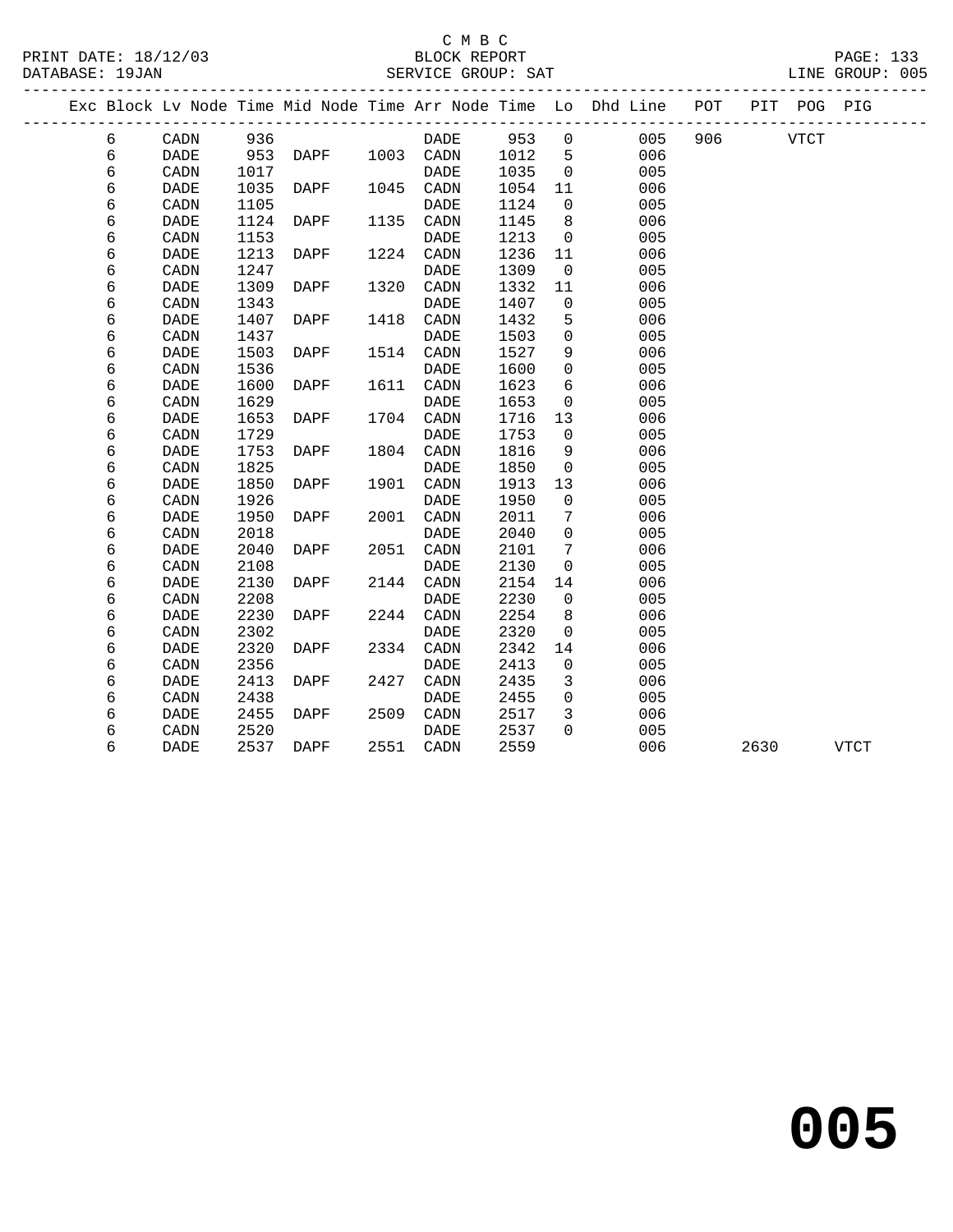## C M B C<br>BLOCK REPORT

| PRINT DATE: 18/12/03 | REPORT<br>∩UK ⊺<br><b>BLOC</b> | PAGE .                 |
|----------------------|--------------------------------|------------------------|
| DATARASE:<br>19JAN   | SERVICE GROUP: SAT             | 005<br>GROIIP:<br>'NE. |
|                      |                                |                        |

|  |   |                              |      |      |      |             |      |              | Exc Block Lv Node Time Mid Node Time Arr Node Time Lo Dhd Line | POT  | PIT  | POG PIG     |             |  |
|--|---|------------------------------|------|------|------|-------------|------|--------------|----------------------------------------------------------------|------|------|-------------|-------------|--|
|  | 7 | <b>ROBR</b>                  | 1029 |      |      | DADE        | 1042 | $\mathsf{O}$ | 005                                                            | 957  |      | <b>VTCT</b> |             |  |
|  | 7 | <b>DADE</b>                  | 1042 | DAPF | 1052 | CADN        | 1101 | 11           | 006                                                            |      |      |             |             |  |
|  | 7 | CADN                         | 1112 |      |      | <b>DADE</b> | 1131 | 0            | 005                                                            |      |      |             |             |  |
|  | 7 | DADE                         | 1131 | DAPF | 1142 | CADN        | 1152 | 8            | 006                                                            |      |      |             |             |  |
|  | 7 | CADN                         | 1200 |      |      | <b>DADE</b> | 1220 | $\mathbf 0$  | 005                                                            |      |      |             |             |  |
|  | 7 | <b>DADE</b>                  | 1220 | DAPF | 1231 | CADN        | 1243 | 11           | 006                                                            |      |      |             |             |  |
|  | 7 | CADN                         | 1254 |      |      | <b>DADE</b> | 1316 | 0            | 005                                                            |      |      |             |             |  |
|  | 7 | <b>DADE</b>                  | 1316 | DAPF | 1327 | CADN        | 1339 | 11           | 006                                                            |      |      |             |             |  |
|  | 7 | CADN                         | 1350 |      |      | <b>DADE</b> | 1414 | 0            | 005                                                            |      |      |             |             |  |
|  | 7 | <b>DADE</b>                  | 1414 | DAPF | 1425 | CADN        | 1439 | 5            | 006                                                            |      |      |             |             |  |
|  | 7 | CADN                         | 1444 |      |      | DADE        | 1510 | 0            | 005                                                            |      |      |             |             |  |
|  | 7 | <b>DADE</b>                  | 1510 | DAPF | 1521 | CADN        | 1534 | 9            | 006                                                            |      |      |             |             |  |
|  | 7 | CADN                         | 1543 |      |      | <b>DADE</b> | 1607 | 0            | 005                                                            |      |      |             |             |  |
|  | 7 | <b>DADE</b>                  | 1607 | DAPF | 1618 | CADN        | 1630 | 7            | 006                                                            |      |      |             |             |  |
|  | 7 | CADN                         | 1637 |      |      | <b>DADE</b> | 1701 | 0            | 005                                                            |      |      |             |             |  |
|  | 7 | <b>DADE</b>                  | 1701 | DAPF | 1712 | CADN        | 1724 | 12           | 006                                                            |      |      |             |             |  |
|  | 7 | CADN                         | 1736 |      |      | <b>DADE</b> | 1801 | $\mathbf 0$  | 005                                                            |      |      |             |             |  |
|  | 7 | DADE                         | 1801 | DAPF | 1812 | CADN        | 1824 | 12           | 006                                                            |      |      |             |             |  |
|  | 7 | CADN                         | 1836 |      |      | <b>DADE</b> | 1900 | $\Omega$     | 005                                                            |      |      |             |             |  |
|  | 7 | <b>DADE</b>                  | 1900 | DAPF | 1911 | CADN        | 1923 |              | 006                                                            |      | 1954 |             | <b>VTCT</b> |  |
|  |   |                              |      |      |      |             |      |              |                                                                |      |      |             |             |  |
|  | 8 | CADN                         | 1233 |      |      | DADE        | 1255 | 0            | 005                                                            | 1203 |      | <b>VTCT</b> |             |  |
|  | 8 | <b>DADE</b>                  | 1255 | DAPF | 1306 | CADN        | 1318 | 11           | 006                                                            |      |      |             |             |  |
|  | 8 | CADN                         | 1329 |      |      | DADE        | 1351 | 0            | 005                                                            |      |      |             |             |  |
|  | 8 | DADE                         | 1351 | DAPF | 1402 | CADN        | 1416 | 7            | 006                                                            |      |      |             |             |  |
|  | 8 | CADN                         | 1423 |      |      | DADE        | 1449 | 0            | 005                                                            |      |      |             |             |  |
|  | 8 | <b>DADE</b>                  | 1449 | DAPF | 1500 | CADN        | 1513 | 8            | 006                                                            |      |      |             |             |  |
|  | 8 | CADN                         | 1521 |      |      | <b>DADE</b> | 1545 | $\mathbf 0$  | 005                                                            |      |      |             |             |  |
|  | 8 | <b>DADE</b>                  | 1545 | DAPF | 1556 | CADN        | 1608 | 8            | 006                                                            |      |      |             |             |  |
|  | 8 | CADN                         | 1616 |      |      | DADE        | 1640 | 0            | 005                                                            |      |      |             |             |  |
|  | 8 | DADE                         | 1640 | DAPF | 1651 | CADN        | 1703 | 11           | 006                                                            |      |      |             |             |  |
|  | 8 | CADN                         | 1714 |      |      | DADE        | 1738 | 0            | 005                                                            |      |      |             |             |  |
|  | 8 | $\ensuremath{\mathsf{DADE}}$ | 1738 | DAPF | 1749 | CADN        | 1801 | 14           | 006                                                            |      |      |             |             |  |
|  | 8 | CADN                         | 1815 |      |      | <b>DADE</b> | 1840 | $\mathbf 0$  | 005                                                            |      |      |             |             |  |
|  | 8 | <b>DADE</b>                  | 1840 | DAPF | 1851 | CADN        | 1903 | 13           | 006                                                            |      |      |             |             |  |
|  | 8 | CADN                         | 1916 |      |      | DADE        | 1940 | 0            | 005                                                            |      |      |             |             |  |
|  | 8 | DADE                         | 1940 | DAPF | 1951 | CADN        | 2001 | 7            | 006                                                            |      |      |             |             |  |
|  | 8 | CADN                         | 2008 |      |      | DADE        | 2030 | $\Omega$     | 005                                                            |      |      |             |             |  |
|  | 8 | <b>DADE</b>                  | 2030 | DAPF | 2041 | CADN        | 2051 |              | 006                                                            |      | 2122 |             | <b>VTCT</b> |  |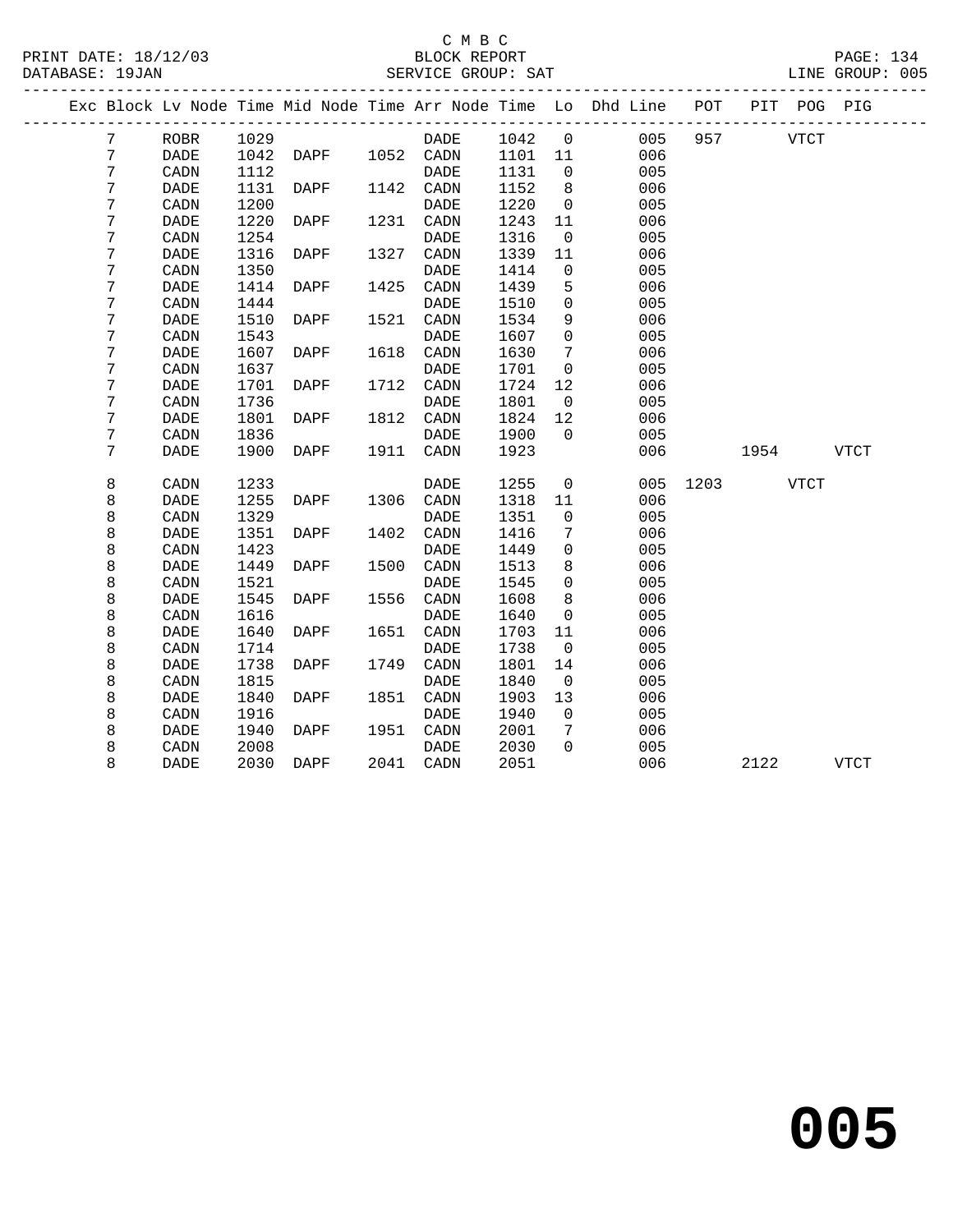## C M B C<br>BLOCK REPORT

| PRINT DATE: 18/12/03 | BLOCK REPORT       | <b>PAGE: 135</b> |
|----------------------|--------------------|------------------|
| DATABASE: 19JAN      | SERVICE GROUP: SAT | LINE GROUP: 005  |

|  |    |             |      |             |      |             |      |                | Exc Block Lv Node Time Mid Node Time Arr Node Time Lo Dhd Line POT |     |      | PIT POG PIG |             |
|--|----|-------------|------|-------------|------|-------------|------|----------------|--------------------------------------------------------------------|-----|------|-------------|-------------|
|  | 20 | DAHW        | 558  |             |      | DADW        | 604  | $\overline{0}$ | 006                                                                | 534 |      | <b>VTCT</b> |             |
|  | 20 | <b>DADW</b> | 604  |             |      | CADS        | 619  | 11             | 005                                                                |     |      |             |             |
|  | 20 | CADS        | 630  | DAMW        | 635  | DADW        | 643  | $\overline{0}$ | 006                                                                |     |      |             |             |
|  | 20 | DADW        | 643  |             |      | CADS        | 700  | 7              | 005                                                                |     |      |             |             |
|  | 20 | CADS        | 707  | DAMW        | 712  | DADW        | 720  | $\mathbf 0$    | 006                                                                |     |      |             |             |
|  | 20 | DADW        | 720  |             |      | CADS        | 737  | 14             | 005                                                                |     |      |             |             |
|  | 20 | CADS        | 751  | DAMW        | 756  | DADW        | 804  | $\overline{0}$ | 006                                                                |     |      |             |             |
|  | 20 | DADW        | 804  |             |      | CADS        | 822  | 15             | 005                                                                |     |      |             |             |
|  | 20 | CADS        | 837  | DAMW        | 842  | DADW        | 850  | $\overline{0}$ | 006                                                                |     |      |             |             |
|  | 20 | <b>DADW</b> | 850  |             |      | CADS        | 908  | 6              | 005                                                                |     |      |             |             |
|  | 20 | CADS        | 914  | DAMW        | 919  | DADW        | 927  | $\overline{0}$ | 006                                                                |     |      |             |             |
|  | 20 | <b>DADW</b> | 927  |             |      | CADS        | 948  | 10             | 005                                                                |     |      |             |             |
|  | 20 | CADS        | 958  | DAMW        | 1005 | DADW        | 1015 | $\overline{0}$ | 006                                                                |     |      |             |             |
|  | 20 | <b>DADW</b> | 1015 |             |      | CADS        | 1036 | 11             | 005                                                                |     |      |             |             |
|  | 20 | CADS        | 1047 | DAMW        | 1054 | DADW        | 1104 | $\overline{0}$ | 006                                                                |     |      |             |             |
|  | 20 | <b>DADW</b> | 1104 |             |      | CADS        | 1126 | 10             | 005                                                                |     |      |             |             |
|  | 20 | CADS        | 1136 | DAMW        | 1143 | DADW        | 1155 | $\overline{0}$ | 006                                                                |     |      |             |             |
|  | 20 | DADW        | 1155 |             |      | CADS        | 1217 | 9              | 005                                                                |     |      |             |             |
|  | 20 | CADS        | 1226 | DAMW        | 1233 | DADW        | 1245 | 0              | 006                                                                |     |      |             |             |
|  | 20 | DADW        | 1245 |             |      | CADS        | 1309 | 6              | 005                                                                |     |      |             |             |
|  | 20 | CADS        | 1315 | DAMW        | 1322 | <b>DADW</b> | 1334 | $\mathbf 0$    | 006                                                                |     |      |             |             |
|  | 20 | <b>DADW</b> | 1334 |             |      | CADS        | 1400 | 10             | 005                                                                |     |      |             |             |
|  | 20 | CADS        | 1410 | DAMW        | 1418 | <b>DADW</b> | 1430 | $\mathbf 0$    | 006                                                                |     |      |             |             |
|  | 20 | <b>DADW</b> | 1430 |             |      | CADS        | 1458 | 9              | 005                                                                |     |      |             |             |
|  | 20 | CADS        | 1507 | DAMW        | 1515 | DADW        | 1527 | 0              | 006                                                                |     |      |             |             |
|  | 20 | <b>DADW</b> | 1527 |             |      | CADS        | 1555 | 6              | 005                                                                |     |      |             |             |
|  | 20 | CADS        | 1601 | <b>DAMW</b> | 1609 | <b>DADW</b> | 1623 | $\mathbf 0$    | 006                                                                |     |      |             |             |
|  | 20 | DADW        | 1623 |             |      | CADS        | 1651 | 6              | 005                                                                |     |      |             |             |
|  | 20 | CADS        | 1657 | DAMW        | 1705 | DADW        | 1717 | $\mathbf 0$    | 006                                                                |     |      |             |             |
|  | 20 | DADW        | 1717 |             |      | CADS        | 1745 | 9              | 005                                                                |     |      |             |             |
|  | 20 | CADS        | 1754 | DAMW        | 1802 | DADW        | 1813 | $\Omega$       | 006                                                                |     |      |             |             |
|  | 20 | DADW        | 1813 |             |      | CADS        | 1841 |                | 005                                                                |     | 1910 |             | <b>VTCT</b> |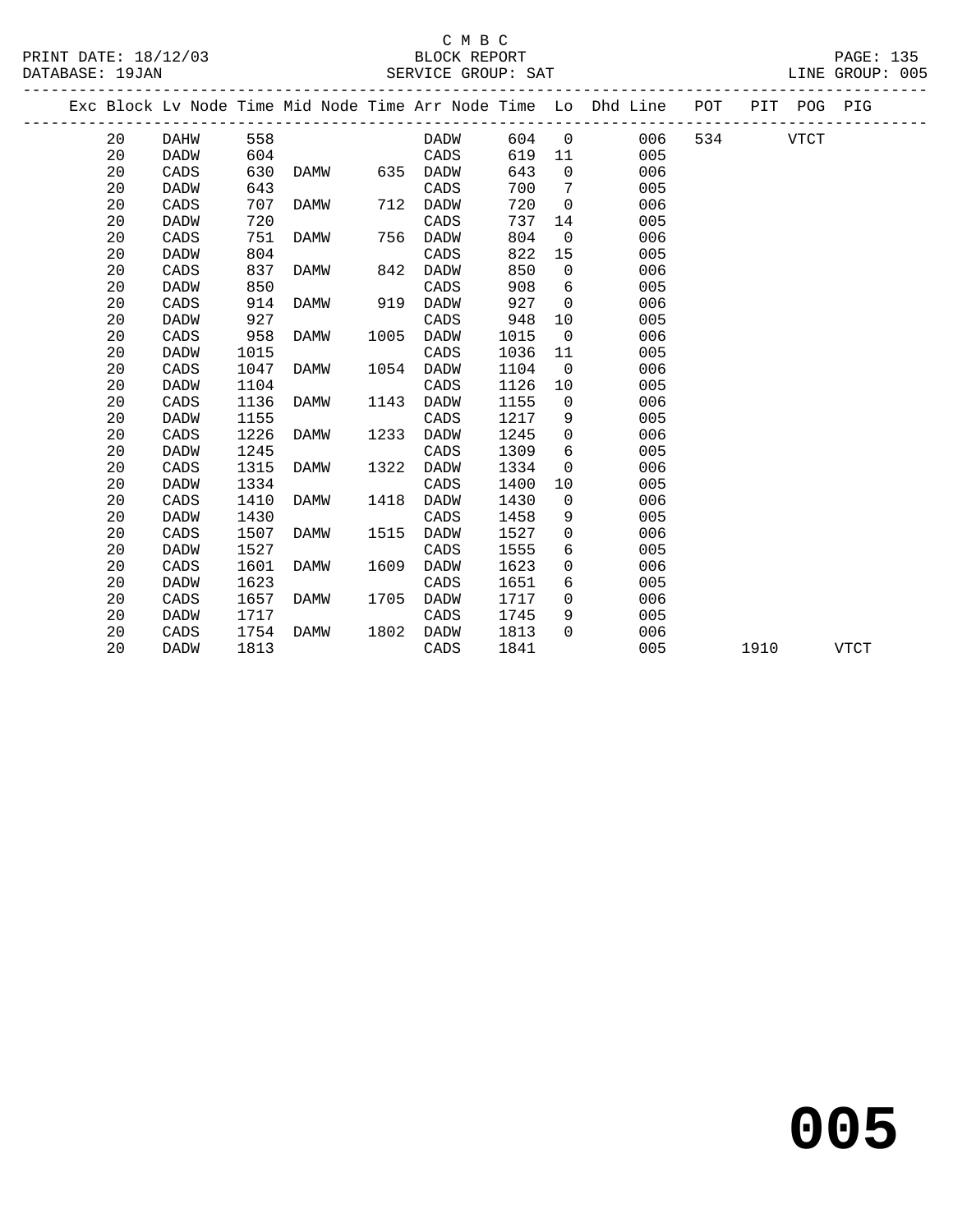|  |    |             |      | Exc Block Lv Node Time Mid Node Time Arr Node Time Lo Dhd Line |      |             |      |                 |     |     | POT PIT POG PIG |      |             |
|--|----|-------------|------|----------------------------------------------------------------|------|-------------|------|-----------------|-----|-----|-----------------|------|-------------|
|  | 21 | CADS        |      | 722 DAMW                                                       |      | 727 DADW    | 735  | $\overline{0}$  | 006 | 652 |                 | VTCT |             |
|  | 21 | DADW        | 735  |                                                                |      | CADS        | 753  | 11              | 005 |     |                 |      |             |
|  | 21 | CADS        | 804  | DAMW                                                           |      | 809 DADW    | 817  | $\overline{0}$  | 006 |     |                 |      |             |
|  | 21 | <b>DADW</b> | 817  |                                                                |      | CADS        | 835  | 12              | 005 |     |                 |      |             |
|  | 21 | CADS        | 847  | DAMW                                                           | 852  | DADW        | 900  | $\overline{0}$  | 006 |     |                 |      |             |
|  | 21 | DADW        | 900  |                                                                |      | CADS        | 921  | 9               | 005 |     |                 |      |             |
|  | 21 | CADS        | 930  | DAMW                                                           |      | 937 DADW    | 947  | $\overline{0}$  | 006 |     |                 |      |             |
|  | 21 | DADW        | 947  |                                                                |      | CADS        | 1008 | 11              | 005 |     |                 |      |             |
|  | 21 | CADS        | 1019 | DAMW                                                           | 1026 | DADW        | 1036 | $\overline{0}$  | 006 |     |                 |      |             |
|  | 21 | DADW        | 1036 |                                                                |      | CADS        | 1058 | 11              | 005 |     |                 |      |             |
|  | 21 | CADS        | 1109 | DAMW                                                           | 1116 | DADW        | 1126 | $\overline{0}$  | 006 |     |                 |      |             |
|  | 21 | <b>DADW</b> | 1126 |                                                                |      | CADS        | 1148 | 10              | 005 |     |                 |      |             |
|  | 21 | CADS        | 1158 | DAMW                                                           | 1205 | DADW        | 1217 | $\overline{0}$  | 006 |     |                 |      |             |
|  | 21 | DADW        | 1217 |                                                                |      | CADS        | 1239 | 8               | 005 |     |                 |      |             |
|  | 21 | CADS        | 1247 | DAMW                                                           | 1254 | DADW        | 1306 | $\mathbf 0$     | 006 |     |                 |      |             |
|  | 21 | <b>DADW</b> | 1306 |                                                                |      | CADS        | 1331 | 5               | 005 |     |                 |      |             |
|  | 21 | CADS        | 1336 | <b>DAMW</b>                                                    | 1343 | DADW        | 1355 | $\mathsf{O}$    | 006 |     |                 |      |             |
|  | 21 | DADW        | 1355 |                                                                |      | CADS        | 1421 | 11              | 005 |     |                 |      |             |
|  | 21 | CADS        | 1432 | <b>DAMW</b>                                                    | 1440 | DADW        | 1452 | $\mathbf 0$     | 006 |     |                 |      |             |
|  | 21 | DADW        | 1452 |                                                                |      | CADS        | 1520 | 6               | 005 |     |                 |      |             |
|  | 21 | CADS        | 1526 | DAMW                                                           | 1534 | DADW        | 1548 | 0               | 006 |     |                 |      |             |
|  | 21 | DADW        | 1548 |                                                                |      | CADS        | 1616 | 6               | 005 |     |                 |      |             |
|  | 21 | CADS        | 1622 | DAMW                                                           | 1630 | DADW        | 1644 | $\mathbf 0$     | 006 |     |                 |      |             |
|  | 21 | <b>DADW</b> | 1644 |                                                                |      | CADS        | 1712 | 5               | 005 |     |                 |      |             |
|  | 21 | CADS        | 1717 | DAMW                                                           | 1725 | DADW        | 1737 | $\overline{0}$  | 006 |     |                 |      |             |
|  | 21 | DADW        | 1737 |                                                                |      | CADS        | 1805 | 11              | 005 |     |                 |      |             |
|  | 21 | CADS        | 1816 | DAMW                                                           | 1824 | DADW        | 1835 | $\overline{0}$  | 006 |     |                 |      |             |
|  | 21 | <b>DADW</b> | 1835 |                                                                |      | CADS        | 1903 | 13              | 005 |     |                 |      |             |
|  | 21 | CADS        | 1916 | DAMW                                                           | 1924 | <b>DADW</b> | 1935 | $\overline{0}$  | 006 |     |                 |      |             |
|  | 21 | <b>DADW</b> | 1935 |                                                                |      | CADS        | 2003 | 10              | 005 |     |                 |      |             |
|  | 21 | CADS        | 2013 | DAMW                                                           | 2020 | DADW        | 2031 | $\mathbf 0$     | 006 |     |                 |      |             |
|  | 21 | <b>DADW</b> | 2031 |                                                                |      | CADS        | 2056 | 5               | 005 |     |                 |      |             |
|  | 21 | CADS        | 2101 | DAMW                                                           | 2108 | DADW        | 2119 | $\mathbf 0$     | 006 |     |                 |      |             |
|  | 21 | <b>DADW</b> | 2119 |                                                                |      | CADS        | 2144 | 13              | 005 |     |                 |      |             |
|  | 21 | CADS        | 2157 | DAMW                                                           | 2204 | DADW        | 2215 | $\mathbf 0$     | 006 |     |                 |      |             |
|  | 21 | <b>DADW</b> | 2215 |                                                                |      | CADS        | 2237 | 5               | 005 |     |                 |      |             |
|  | 21 | CADS        | 2242 | DAMW                                                           | 2249 | <b>DADW</b> | 2300 | $\mathbf 0$     | 006 |     |                 |      |             |
|  | 21 | <b>DADW</b> | 2300 |                                                                |      | CADS        | 2322 | 10              | 005 |     |                 |      |             |
|  | 21 | CADS        | 2332 | DAMW                                                           | 2339 | DADW        | 2350 | $\mathbf 0$     | 006 |     |                 |      |             |
|  | 21 | <b>DADW</b> | 2350 |                                                                |      | CADS        | 2408 | $\overline{4}$  | 005 |     |                 |      |             |
|  | 21 | CADS        | 2412 | DAMW                                                           | 2419 | DADW        | 2430 | $\mathsf{O}$    | 006 |     |                 |      |             |
|  | 21 | DADW        | 2430 |                                                                |      | CADS        | 2448 | $4\overline{ }$ | 005 |     |                 |      |             |
|  | 21 | CADS        | 2452 | DAMW                                                           | 2459 | DADW        | 2510 | $\overline{0}$  | 006 |     |                 |      |             |
|  | 21 | DADW        | 2510 |                                                                |      | CADS        | 2528 | 14              | 005 |     |                 |      |             |
|  | 21 | CADS        | 2542 | DAMW                                                           | 2549 | DADW        | 2600 | $\Omega$        | 006 |     |                 |      |             |
|  | 21 | DADW        | 2600 |                                                                |      | <b>BURO</b> | 2609 |                 | 005 |     | 2635            |      | <b>VTCT</b> |
|  |    |             |      |                                                                |      |             |      |                 |     |     |                 |      |             |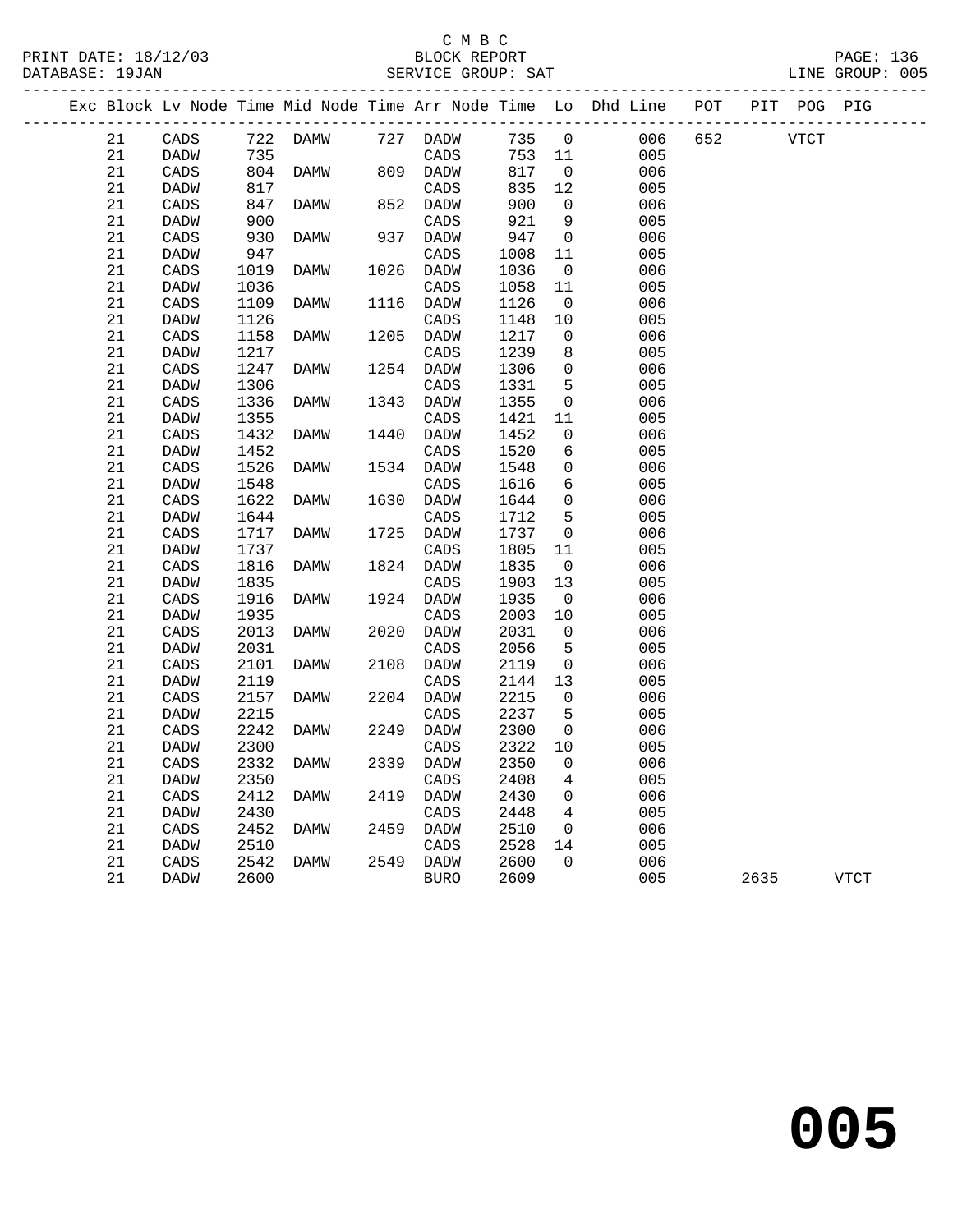## C M B C

DATABASE: 19JAN SERVICE GROUP: SAT LINE GROUP: 005 ------------------------------------------------------------------------------------------------- Exc Block Lv Node Time Mid Node Time Arr Node Time Lo Dhd Line POT PIT POG PIG ------------------------------------------------------------------------------------------------- 22 DAHW 528 DADW 534 0 006 504 VTCT 22 DADW 534 CADS 549 21 005 22 CADS 610 DAMW 615 DADW 623 0 006 22 DADW 623 CADS 638 13 005 22 CADS 651 DAMW 656 DADW 704 0 006

 22 DADW 704 CADS 721 16 005 22 DADW 704 CADS 721 16 005<br>22 CADS 737 DAMW 742 DADW 750 0 006<br>22 DADW 750 CADS 808 8 005<br>22 CADS 816 DAMW 821 DADW 829 0 006<br>22 DADW 829 CADS 847 10 005<br>22 CADS 857 DAMW 902 DADW 910 0 006 22 DADW 750 CADS 808 8 005 22 CADS 816 DAMW 821 DADW<br>22 DADW 829 CADS 22 DADW 829 CADS 847 10 005 22 CADS 857 DAMW 902 DADW 910 0 006<br>22 DADW 910 CADS 931 12 005 22 DADW 910 CADS 931 12 005 22 CADS 943 DAMW 950 DADW 1000 0 006 22 DADW 1000 CADS 1021 12 005 22 CADS 943 DAMW 950 DADW 1000 0 006<br>22 DADW 1000 CADS 1021 12 005<br>22 CADS 1033 DAMW 1040 DADW 1050 0 006<br>22 DADW 1050 CADS 1112 10 005 22 DADW 1050 CADS 1112 10 005 22 CADS 1122 DAMW 1129 DADW 1141 0 006 22 DADW 1141 CADS 1203 9 005 22 CADS 1212 DAMW 1219 DADW 1231 0 006 22 DADW 1231 CADS 1255 6 005 22 CADS 1301 DAMW 1308 DADW 1320 0 006 22 DADW 1320 CADS 1345 5 005 22 DADW 1141 CADS 1203 9 005<br>22 CADS 1212 DAMW 1219 DADW 1231 0 006<br>22 DADW 1231 CADS 1255 6 005<br>22 CADS 1301 DAMW 1308 DADW 1320 0 006<br>22 DADW 1320 CADS 1345 5 005<br>22 CADS 1350 DAMW 1357 DADW 1409 0 006<br>22 DADW 1409 CADS 22 DADW 1409 CADS 1435 11 005 22 CADS 1446 DAMW 1454 DADW 1506 0 006 22 DADW 1506 CADS 1534 6 005 22 DADW 1506 CADS 1534 6 005<br>
22 CADS 1540 DAMW 1548 DADW 1602 0 006<br>
22 DADW 1602 CADS 1630 6 005<br>
22 CADS 1636 DAMW 1644 DADW 1658 0 006<br>
22 DADW 1658 CADS 1726 5 005<br>
22 CADS 1731 DAMW 1739 DADW 1751 0 006<br>
22 DADW 1751 22 DADW 1602 CADS 1630 6 005 22 CADS 1636 DAMW 1644 DADW 1658 0 006 22 DADW 1658 CADS 1726 5 005 22 DADW 1658 CADS 1726 5<br>22 CADS 1731 DAMW 1739 DADW 1751 0<br>22 DADW 1751 CADS 1819 7 22 DADW 1751 CADS 1819 7 005 22 CADS 1826 DAMW 1834 DADW 1845 0 006 22 DADW 1845 CADS 1913 13 005 22 CADS 1926 DAMW 1934 DADW 1945 0 006 22 DADW 1945 CADS 2013 12 005 22 CADS 2025 DAMW 2032 DADW 2043 0 006 22 DADW 2043 CADS 2108 4 005 22 DADW 2043 CADS 2108 4 005<br>
22 CADS 2112 DAMW 2119 DADW 2130 0 006<br>
22 DADW 2130 CADS 2155 17 005 22 DADW 2130 CADS 2155 17<br>22 CADS 2212 DAMW 2219 DADW 2230 0 22 CADS 2212 DAMW 2219 DADW 2230 0 006 22 DADW 2230 CADS 2252 5 005 22 CADS 2257 DAMW 2304 DADW 2315 0<br>22 DADW 2315 CADS 2337 15 22 DADW 2315 CADS 2337 15<br>22 CADS 2352 DAMW 2359 DADW 2410 0 2352 DAMW 2359 DADW<br>2410 0 005 22 CADS 2257 DAMW 2304 DADW 2315 0 006<br>
22 DADW 2315 CADS 2337 15 005<br>
22 CADS 2352 DAMW 2359 DADW 2410 0 006<br>
22 DADW 2410 CADS 2428 4 005<br>
22 CADS 2432 DAMW 2439 DADW 2450 0 006 22 CADS 2432 DAMW 2439 DADW 2450 0 006 22 DADW 2450 CADS 2508 4 005 22 CADS 2512 DAMW 2519 DADW 2530 0 006 22 DADW 2530 BURO 2539 005 2605 VTCT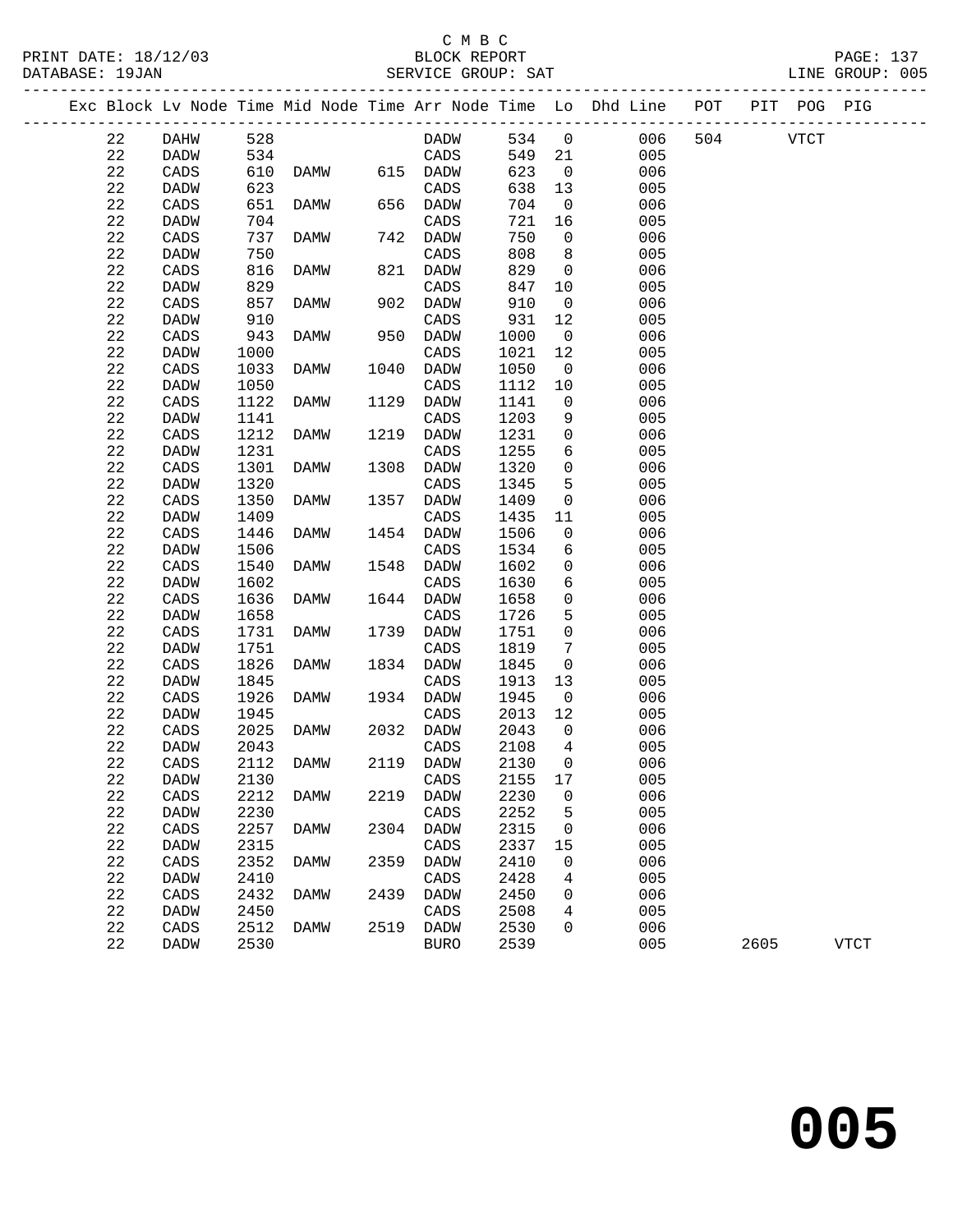## C M B C<br>BLOCK REPORT SERVICE GROUP: SAT

PRINT DATE: 18/12/03 BLOCK REPORT PAGE: 138

|  |    |             |      |           |      |                  |      |                         | Exc Block Lv Node Time Mid Node Time Arr Node Time Lo Dhd Line POT PIT POG PIG |     |             |             |
|--|----|-------------|------|-----------|------|------------------|------|-------------------------|--------------------------------------------------------------------------------|-----|-------------|-------------|
|  | 23 | DAHW        | 833  |           |      | DADW             | 840  | $\overline{0}$          | 006                                                                            | 806 | <b>VTCT</b> |             |
|  | 23 | DADW        | 840  |           |      | CADS             | 858  | 9                       | 005                                                                            |     |             |             |
|  | 23 | CADS        | 907  | DAMW      |      | 912 DADW         | 920  | $\overline{0}$          | 006                                                                            |     |             |             |
|  | 23 | <b>DADW</b> | 920  |           |      | CADS             | 941  | 10                      | 005                                                                            |     |             |             |
|  | 23 | CADS        | 951  | DAMW      |      | 958 DADW         | 1008 | $\overline{0}$          | 006                                                                            |     |             |             |
|  | 23 | DADW        | 1008 |           |      | CADS             | 1029 | 11                      | 005                                                                            |     |             |             |
|  | 23 | CADS        | 1040 | DAMW      | 1047 | DADW             | 1057 | $\overline{\mathbf{0}}$ | 006                                                                            |     |             |             |
|  | 23 | DADW        | 1057 |           |      | CADS             | 1119 | 10                      | 005                                                                            |     |             |             |
|  | 23 | CADS        | 1129 | DAMW      |      | 1136 DADW        | 1148 | $\mathsf{O}$            | 006                                                                            |     |             |             |
|  | 23 | DADW        | 1148 |           |      | CADS             | 1210 | 9                       | 005                                                                            |     |             |             |
|  | 23 | CADS        | 1219 | DAMW      | 1226 | DADW             | 1238 | $\mathsf{O}$            | 006                                                                            |     |             |             |
|  | 23 | DADW        | 1238 |           |      | CADS             | 1302 | 6                       | 005                                                                            |     |             |             |
|  | 23 | CADS        | 1308 | DAMW      |      | 1315 DADW        | 1327 | $\overline{0}$          | 006                                                                            |     |             |             |
|  | 23 | DADW        | 1327 |           |      | CADS             | 1352 | 12                      | 005                                                                            |     |             |             |
|  | 23 | CADS        | 1404 | DAMW      | 1411 | DADW             | 1423 | $\overline{0}$          | 006                                                                            |     |             |             |
|  | 23 | DADW        | 1423 |           |      | CADS             | 1449 | 11                      | 005                                                                            |     |             |             |
|  | 23 | CADS        | 1500 | DAMW      | 1508 | DADW             | 1520 | $\mathsf{O}$            | 006                                                                            |     |             |             |
|  | 23 | DADW        | 1520 |           |      | CADS             | 1548 | 6                       | 005                                                                            |     |             |             |
|  | 23 | CADS        | 1554 | DAMW      | 1602 | DADW             | 1616 | $\mathsf{O}$            | 006                                                                            |     |             |             |
|  | 23 | DADW        | 1616 |           |      | CADS             | 1644 | 7                       | 005                                                                            |     |             |             |
|  | 23 | CADS        | 1651 | DAMW      | 1659 | DADW             | 1711 | $\mathsf{O}$            | 006                                                                            |     |             |             |
|  | 23 | DADW        | 1711 |           |      | CADS             | 1739 | $7\phantom{.0}$         | 005                                                                            |     |             |             |
|  | 23 | CADS        | 1746 | DAMW      |      | 1754 DADW        | 1805 | $\overline{0}$          | 006                                                                            |     |             |             |
|  | 23 | DADW        | 1805 |           |      | CADS             | 1833 | 13                      | 005                                                                            |     |             |             |
|  | 23 | CADS        | 1846 | DAMW      |      | 1854 DADW        | 1905 | $\Omega$                | 006                                                                            |     |             |             |
|  | 23 | <b>DADW</b> | 1905 |           |      | CADS             | 1933 |                         | 005                                                                            |     | 2002        | VTCT        |
|  | 24 | DAHW        | 947  |           |      | DADW             | 954  | $\mathsf{O}$            | 006                                                                            | 920 | <b>VTCT</b> |             |
|  | 24 | DADW        | 954  |           |      | CADS             | 1015 | 11                      | 005                                                                            |     |             |             |
|  | 24 | CADS        | 1026 | DAMW      |      | 1033 DADW        | 1043 | $\mathsf{O}$            | 006                                                                            |     |             |             |
|  | 24 | DADW        | 1043 |           |      | CADS             | 1105 | 9                       | 005                                                                            |     |             |             |
|  | 24 | CADS        | 1114 | DAMW      | 1121 | DADW             | 1133 | $\overline{0}$          | 006                                                                            |     |             |             |
|  | 24 | DADW        | 1133 |           |      | CADS             | 1155 | 10                      | 005                                                                            |     |             |             |
|  | 24 | CADS        | 1205 | DAMW      |      | 1212 DADW        | 1224 | $\overline{0}$          | 006                                                                            |     |             |             |
|  | 24 | DADW        | 1224 |           |      | CADS             | 1246 | 8                       | 005                                                                            |     |             |             |
|  | 24 | CADS        | 1254 | DAMW      |      | 1301 DADW        | 1313 | $\overline{0}$          | 006                                                                            |     |             |             |
|  | 24 | DADW        | 1313 |           |      | CADS             | 1338 | 5                       | 005                                                                            |     |             |             |
|  | 24 | CADS        | 1343 | DAMW      |      | 1350 DADW        | 1402 | $\overline{0}$          | 006                                                                            |     |             |             |
|  | 24 | DADW        | 1402 |           |      | CADS             | 1428 | 11                      | 005                                                                            |     |             |             |
|  | 24 | CADS        |      | 1439 DAMW |      | 1447 DADW 1459 0 |      |                         | 006                                                                            |     |             |             |
|  | 24 | DADW        | 1459 |           |      | CADS             | 1527 | 6                       | 005                                                                            |     |             |             |
|  | 24 | CADS        | 1533 | DAMW      | 1541 | DADW             | 1555 | 0                       | 006                                                                            |     |             |             |
|  | 24 | DADW        | 1555 |           |      | CADS             | 1623 | 6                       | 005                                                                            |     |             |             |
|  | 24 | CADS        | 1629 | DAMW      | 1637 | DADW             | 1651 | 0                       | 006                                                                            |     |             |             |
|  | 24 | <b>DADW</b> | 1651 |           |      | CADS             | 1719 | 5                       | 005                                                                            |     |             |             |
|  | 24 | CADS        | 1724 | DAMW      | 1732 | DADW             | 1744 | 0                       | 006                                                                            |     |             |             |
|  | 24 | DADW        | 1744 |           |      | CADS             | 1812 |                         | 005                                                                            |     | 1841        | <b>VTCT</b> |
|  |    |             |      |           |      |                  |      |                         |                                                                                |     |             |             |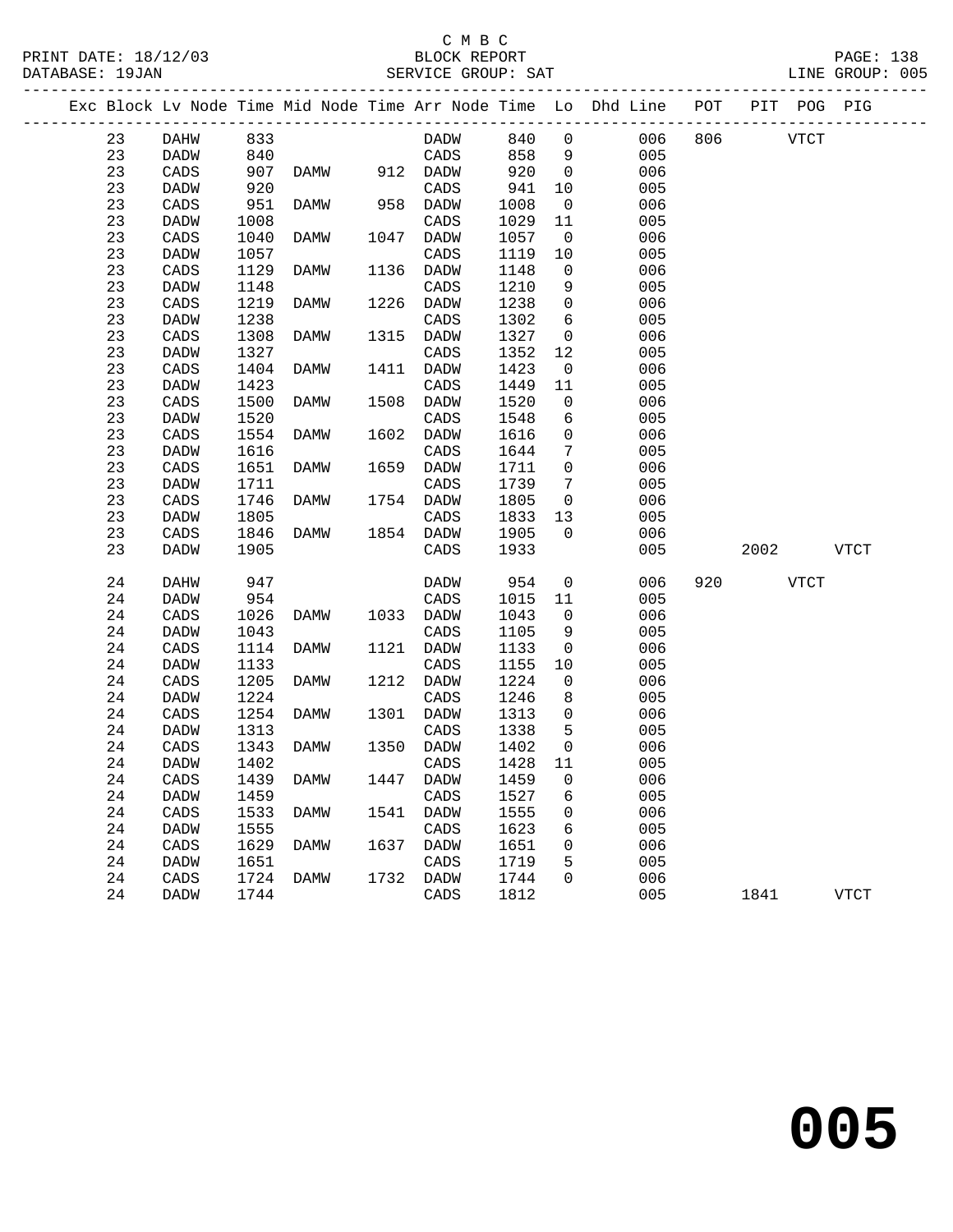#### C M B C<br>BLOCK REPORT SERVICE GROUP: SAT

|  |    |             |      |      |      |             |      |                | Exc Block Lv Node Time Mid Node Time Arr Node Time Lo Dhd Line POT |         |      | PIT POG PIG |             |
|--|----|-------------|------|------|------|-------------|------|----------------|--------------------------------------------------------------------|---------|------|-------------|-------------|
|  | 25 | DAHW        | 927  |      |      | DADW 934 0  |      |                |                                                                    | 006 900 |      | VTCT        |             |
|  | 25 | DADW        | 934  |      |      | CADS        | 955  | 10             | 005                                                                |         |      |             |             |
|  | 25 | CADS        | 1005 | DAMW |      | 1012 DADW   | 1022 | $\overline{0}$ | 006                                                                |         |      |             |             |
|  | 25 | <b>DADW</b> | 1022 |      |      | CADS        | 1043 | 11             | 005                                                                |         |      |             |             |
|  | 25 | CADS        | 1054 | DAMW | 1101 | DADW        | 1111 | $\overline{0}$ | 006                                                                |         |      |             |             |
|  | 25 | <b>DADW</b> | 1111 |      |      | CADS        | 1133 | 10             | 005                                                                |         |      |             |             |
|  | 25 | CADS        | 1143 | DAMW | 1150 | DADW        | 1202 | $\mathsf{O}$   | 006                                                                |         |      |             |             |
|  | 25 | <b>DADW</b> | 1202 |      |      | CADS        | 1224 | 9              | 005                                                                |         |      |             |             |
|  | 25 | CADS        | 1233 | DAMW | 1240 | <b>DADW</b> | 1252 | $\mathbf 0$    | 006                                                                |         |      |             |             |
|  | 25 | <b>DADW</b> | 1252 |      |      | CADS        | 1316 | 6              | 005                                                                |         |      |             |             |
|  | 25 | CADS        | 1322 | DAMW | 1329 | DADW        | 1341 | $\mathbf 0$    | 006                                                                |         |      |             |             |
|  | 25 | <b>DADW</b> | 1341 |      |      | CADS        | 1407 | 10             | 005                                                                |         |      |             |             |
|  | 25 | CADS        | 1417 | DAMW | 1425 | DADW        | 1437 | $\mathbf 0$    | 006                                                                |         |      |             |             |
|  | 25 | <b>DADW</b> | 1437 |      |      | CADS        | 1505 | 9              | 005                                                                |         |      |             |             |
|  | 25 | CADS        | 1514 | DAMW | 1522 | <b>DADW</b> | 1534 | $\Omega$       | 006                                                                |         |      |             |             |
|  | 25 | <b>DADW</b> | 1534 |      |      | CADS        | 1602 | 6              | 005                                                                |         |      |             |             |
|  | 25 | CADS        | 1608 | DAMW | 1616 | DADW        | 1630 | 0              | 006                                                                |         |      |             |             |
|  | 25 | <b>DADW</b> | 1630 |      |      | CADS        | 1658 | 6              | 005                                                                |         |      |             |             |
|  | 25 | CADS        | 1704 | DAMW | 1712 | <b>DADW</b> | 1724 | $\mathbf 0$    | 006                                                                |         |      |             |             |
|  | 25 | <b>DADW</b> | 1724 |      |      | CADS        | 1752 | 9              | 005                                                                |         |      |             |             |
|  | 25 | CADS        | 1801 | DAMW | 1809 | DADW        | 1820 | $\Omega$       | 006                                                                |         |      |             |             |
|  | 25 | <b>DADW</b> | 1820 |      |      | CADS        | 1848 | 8              | 005                                                                |         |      |             |             |
|  | 25 | CADS        | 1856 | DAMW | 1904 | DADW        | 1915 | $\Omega$       | 006                                                                |         |      |             |             |
|  | 25 | <b>DADW</b> | 1915 |      |      | CADS        | 1943 | 6              | 005                                                                |         |      |             |             |
|  | 25 | CADS        | 1949 | DAMW | 1956 | DADW        | 2007 | $\mathbf 0$    | 006                                                                |         |      |             |             |
|  | 25 | <b>DADW</b> | 2007 |      |      | CADS        | 2035 | 14             | 005                                                                |         |      |             |             |
|  | 25 | CADS        | 2049 | DAMW | 2056 | DADW        | 2107 | $\Omega$       | 006                                                                |         |      |             |             |
|  | 25 | <b>DADW</b> | 2107 |      |      | CADS        | 2132 | 10             | 005                                                                |         |      |             |             |
|  | 25 | CADS        | 2142 | DAMW | 2149 | DADW        | 2200 | $\overline{0}$ | 006                                                                |         |      |             |             |
|  | 25 | <b>DADW</b> | 2200 |      |      | CADS        | 2222 | 5              | 005                                                                |         |      |             |             |
|  | 25 | CADS        | 2227 | DAMW | 2234 | DADW        | 2245 | $\Omega$       | 006                                                                |         |      |             |             |
|  | 25 | <b>DADW</b> | 2245 |      |      | CADS        | 2307 | 5              | 005                                                                |         |      |             |             |
|  | 25 | CADS        | 2312 | DAMW | 2319 | <b>DADW</b> | 2330 | $\Omega$       | 006                                                                |         |      |             |             |
|  | 25 | DADW        | 2330 |      |      | CADS        | 2352 |                | 005                                                                |         | 2421 |             | <b>VTCT</b> |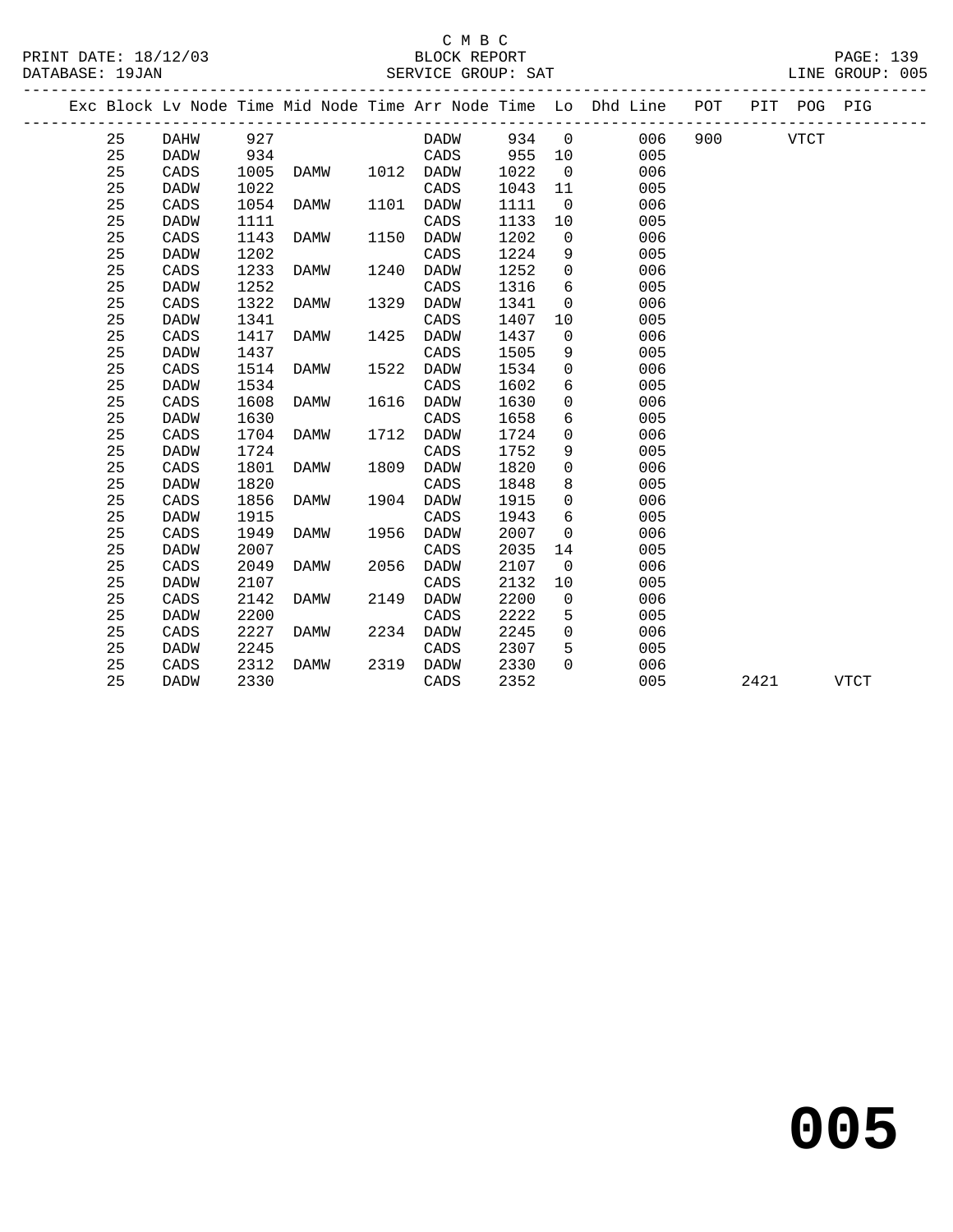## C M B C<br>BLOCK REPOI

| EPORT<br>$\sim$ $\sim$ |  |  |  |
|------------------------|--|--|--|
|                        |  |  |  |

| PRINT DATE: 18/12/03 | BLOCK REPORT       | <b>PAGE: 140</b> |
|----------------------|--------------------|------------------|
| DATABASE: 19JAN      | SERVICE GROUP: SAT | LINE GROUP: 005  |

|  |        |             |      |          |      |             |         |                | Exc Block Lv Node Time Mid Node Time Arr Node Time Lo Dhd Line POT |      | PIT POG PIG |             |             |
|--|--------|-------------|------|----------|------|-------------|---------|----------------|--------------------------------------------------------------------|------|-------------|-------------|-------------|
|  | 26     | CADS        |      | 923 DAMW |      | 930 DADW    | 940     | $\overline{0}$ | 006                                                                | 853  | VTCT        |             |             |
|  | 26     | <b>DADW</b> | 940  |          |      | CADS        | 1001 11 |                | 005                                                                |      |             |             |             |
|  | 26     | CADS        | 1012 | DAMW     |      | 1019 DADW   | 1029    | $\overline{0}$ | 006                                                                |      |             |             |             |
|  | 26     | <b>DADW</b> | 1029 |          |      | CADS        | 1050    | 12             | 005                                                                |      |             |             |             |
|  | 26     | CADS        | 1102 | DAMW     | 1109 | DADW        | 1119    | 0              | 006                                                                |      |             |             |             |
|  | 26     | DADW        | 1119 |          |      | CADS        | 1141    | 10             | 005                                                                |      |             |             |             |
|  | 26     | CADS        | 1151 | DAMW     | 1158 | DADW        | 1210    | 0              | 006                                                                |      |             |             |             |
|  | 26     | DADW        | 1210 |          |      | CADS        | 1232    | 8              | 005                                                                |      |             |             |             |
|  | 26     | CADS        | 1240 | DAMW     | 1247 | <b>DADW</b> | 1259    | $\mathbf 0$    | 006                                                                |      |             |             |             |
|  | 26     | <b>DADW</b> | 1259 |          |      | CADS        | 1323    | 6              | 005                                                                |      |             |             |             |
|  | 26     | CADS        | 1329 | DAMW     | 1336 | DADW        | 1348    | 0              | 006                                                                |      |             |             |             |
|  | 26     | DADW        | 1348 |          |      | CADS        | 1414    | 11             | 005                                                                |      |             |             |             |
|  | 26     | CADS        | 1425 | DAMW     | 1433 | DADW        | 1445    | $\mathbf 0$    | 006                                                                |      |             |             |             |
|  | 26     | <b>DADW</b> | 1445 |          |      | CADS        | 1513    | 8              | 005                                                                |      |             |             |             |
|  | 26     | CADS        | 1521 | DAMW     | 1529 | DADW        | 1541    | 0              | 006                                                                |      |             |             |             |
|  | 26     | DADW        | 1541 |          |      | CADS        | 1609    | 6              | 005                                                                |      |             |             |             |
|  | 26     | CADS        | 1615 | DAMW     | 1623 | DADW        | 1637    | $\mathbf 0$    | 006                                                                |      |             |             |             |
|  | 26     | DADW        | 1637 |          |      | CADS        | 1705    | 5              | 005                                                                |      |             |             |             |
|  | 26     | CADS        | 1710 | DAMW     | 1718 | DADW        | 1730    | $\mathsf{O}$   | 006                                                                |      |             |             |             |
|  | 26     | DADW        | 1730 |          |      | CADS        | 1758    | 11             | 005                                                                |      |             |             |             |
|  | 26     | CADS        | 1809 | DAMW     | 1817 | <b>DADW</b> | 1828    | 0              | 006                                                                |      |             |             |             |
|  | 26     | DADW        | 1828 |          |      | CADS        | 1856    | 10             | 005                                                                |      |             |             |             |
|  | 26     | CADS        | 1906 | DAMW     | 1914 | DADW        | 1925    | $\mathbf{0}$   | 006                                                                |      |             |             |             |
|  | 26     | DADW        | 1925 |          |      | CADS        | 1953    | 8              | 005                                                                |      |             |             |             |
|  | 26     | CADS        | 2001 | DAMW     |      | 2008 DADW   | 2019    | $\Omega$       | 006                                                                |      |             |             |             |
|  | 26     | DADW        | 2019 |          |      | CADS        | 2047    |                | 005                                                                |      | 2116        | VTCT        |             |
|  |        |             |      |          |      |             |         |                |                                                                    |      |             |             |             |
|  | $2\,8$ | CADS        | 1357 | DAMW     | 1404 | DADW        | 1416    | 0              | 006                                                                | 1327 |             | <b>VTCT</b> |             |
|  | 28     | DADW        | 1416 |          |      | CADS        | 1442    | 11             | 005                                                                |      |             |             |             |
|  | 28     | CADS        | 1453 | DAMW     | 1501 | DADW        | 1513    | 0              | 006                                                                |      |             |             |             |
|  | 28     | DADW        | 1513 |          |      | CADS        | 1541    | 6              | 005                                                                |      |             |             |             |
|  | 28     | CADS        | 1547 | DAMW     | 1555 | DADW        | 1609    | 0              | 006                                                                |      |             |             |             |
|  | 28     | DADW        | 1609 |          |      | CADS        | 1637    | 7              | 005                                                                |      |             |             |             |
|  | $2\,8$ | CADS        | 1644 | DAMW     | 1652 | DADW        | 1704    | 0              | 006                                                                |      |             |             |             |
|  | 28     | DADW        | 1704 |          |      | CADS        | 1732    | 6              | 005                                                                |      |             |             |             |
|  | 28     | CADS        | 1738 | DAMW     | 1746 | DADW        | 1758    | $\mathbf 0$    | 006                                                                |      |             |             |             |
|  | 28     | DADW        | 1758 |          |      | CADS        | 1826    | 10             | 005                                                                |      |             |             |             |
|  | 28     | CADS        | 1836 | DAMW     |      | 1844 DADW   | 1855    | 0              | 006                                                                |      |             |             |             |
|  | $2\,8$ | DADW        | 1855 |          |      | CADS        | 1923    | 13             | 005                                                                |      |             |             |             |
|  | 28     | CADS        | 1936 | DAMW     | 1944 | DADW        | 1955    | $\mathbf 0$    | 006                                                                |      |             |             |             |
|  | 28     | DADW        | 1955 |          |      | CADS        | 2023    | 14             | 005                                                                |      |             |             |             |
|  | 28     | CADS        | 2037 | DAMW     |      | 2044 DADW   | 2055    | 0              | 006                                                                |      |             |             |             |
|  | 28     | DADW        | 2055 |          |      | CADS        | 2120    | 7              | 005                                                                |      |             |             |             |
|  | 28     | CADS        | 2127 | DAMW     |      | 2134 DADW   | 2145    | $\Omega$       | 006                                                                |      |             |             |             |
|  | 28     | <b>DADW</b> | 2145 |          |      | CADS        | 2210    |                | 005                                                                |      | 2239        |             | <b>VTCT</b> |
|  |        |             |      |          |      |             |         |                |                                                                    |      |             |             |             |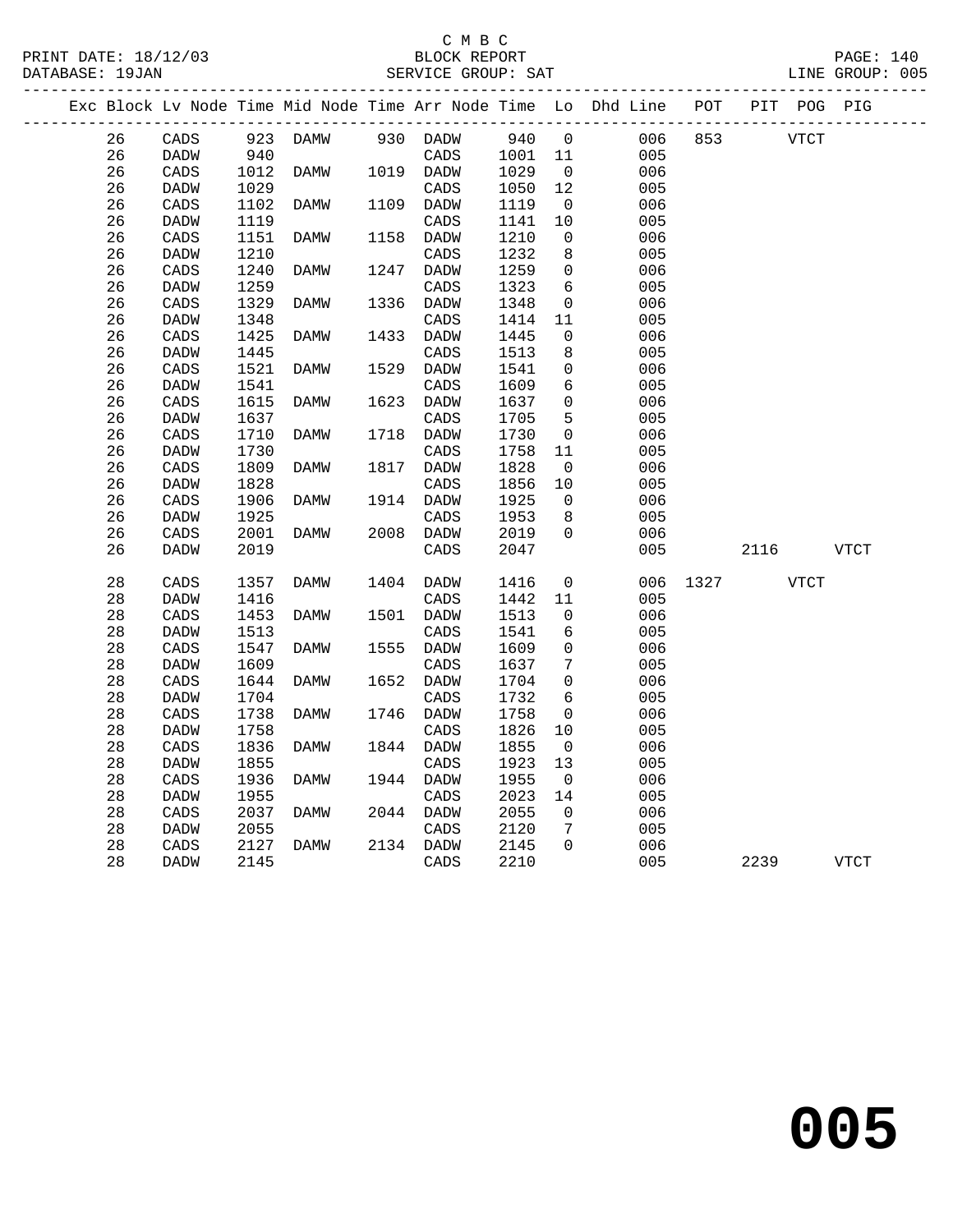| Exc Block Lv Node Time Mid Node Time Arr Node Time Lo Dhd Line POT PIT POG PIG<br>FRTE 1008 1 008 941 VTCT<br>1 F41S 958 BYKY<br>1009 BYKY 1036 WFST 1054 0<br>$\mathbf 1$<br>FRTE<br>008<br>$\mathbf{1}$<br>1054 BYKY<br>1113 FRTE<br>11<br>WFST<br>1142<br>1241<br>008<br>$\mathbf{1}$<br>FRTE<br>1153 BYKY<br>1221 WFST<br>$\begin{array}{c} 0 \\ 9 \end{array}$<br>008<br>1331<br>1<br>1241 BYKY<br>1302 FRTE<br>WFST<br>008<br>$\overline{0}$<br>1<br>1340<br>BYKY<br>1412<br>1433<br>FRTE<br>WFST<br>008<br>1<br>1433<br>1454<br>1522<br>13<br>WFST<br>BYKY<br>FRTE<br>008<br>$\mathbf 1$<br>1535<br>1605<br>1623<br>$\begin{array}{c} 0 \\ 5 \end{array}$<br>FRTE<br>BYKY<br>WFST<br>008<br>$\mathbf 1$<br>1623 BYKY<br>1644 FRTE<br>1713<br>WFST<br>008<br>$\overline{0}$<br>1<br>1718<br>1745<br>1803<br>FRTE<br>BYKY<br>WFST<br>008<br>$\mathbf 1$<br>1803<br>1824<br>16 10<br>WFST<br>BYKY<br>FRTE<br>1849<br>008<br>$\mathbf 1$<br>1905<br>1930<br>1947<br>FRTE<br>BYKY<br>WFST<br>$\overline{0}$<br>008<br>$\mathbf 1$<br>2005<br>2028<br>12<br>WFST<br>1947 BYKY<br>FRTE<br>008<br>$\mathbf 1$<br>2040<br>BYKY<br>2102<br>WFST<br>2118<br>$\overline{0}$<br>008<br>FRTE<br>$\mathbf 1$<br>2157<br>WFST<br>2118<br>BYKY<br>2136<br>FRTE<br>8<br>008<br>2205<br>008<br>1<br>FRTE<br>BYKY<br>2227<br>WFST<br>2243<br>$\overline{0}$<br>$\mathbf 1$<br>2243 BYKY<br>2259 FRTE<br>2321<br>$\Omega$<br>WFST<br>008<br>2321 BYKY<br>2333<br>1<br>FRTE<br>$41\mathrm{FR}$<br>008<br>2349<br><b>VTCT</b><br>2<br>F41S<br>719 BYKY<br>727 BYKY        748<br>727<br>$\overline{0}$<br>008<br>702 702<br>VTCT<br>FRTE<br>2<br>802<br>$\overline{0}$<br>FRTE<br>748 WFST<br>008<br>802<br>815<br>2<br>837<br>$7\phantom{.0}$<br>WFST<br>BYKY<br>FRTE<br>008<br>2<br>844<br><b>BYKY</b><br>908<br>923<br>$\overline{0}$<br>FRTE<br>WFST<br>008<br>2<br>WFST<br>923<br>BYKY<br>940<br>FRTE<br>1004<br>14<br>008<br>2<br>$\overline{0}$<br>FRTE<br>1018<br>BYKY<br>1045<br>WFST<br>1103<br>008<br>2<br>1103<br>1122<br>1151<br>WFST<br>BYKY<br>FRTE<br>8<br>008<br>2<br>1159<br>BYKY<br>1230<br>1252<br>$\overline{0}$<br>FRTE<br>WFST<br>008<br>2<br>1252<br>1313<br>1342<br>8<br>WFST<br>BYKY<br>FRTE<br>008<br>2<br>1422<br>FRTE<br>1350<br>BYKY<br>WFST<br>1443<br>$\overline{0}$<br>008<br>$11$<br>1534<br>2<br>1443 BYKY<br>1504 FRTE<br>WFST<br>008<br>1633<br>2<br>1545 BYKY<br>1615 WFST<br>FRTE<br>$\overline{0}$<br>008<br>2<br>1633 BYKY<br>1654 FRTE<br>1723<br>6<br>WFST<br>008<br>2<br>FRTE 1729 BYKY 1756 WFST 1814 0<br>008<br>2<br>1814<br>1834<br>1859<br>16<br>008<br>WFST<br>BYKY<br>FRTE<br>2<br>1957<br>008<br>FRTE<br>1915<br><b>BYKY</b><br>1940<br>WFST<br>$\mathbf 0$<br>2<br>1957<br>008<br>WFST<br><b>BYKY</b><br>2015<br>FRTE<br>2038<br>14<br>2<br>2052<br>2114<br>2130<br>008<br>FRTE<br><b>BYKY</b><br>WFST<br>$\mathbf 0$ |  |
|------------------------------------------------------------------------------------------------------------------------------------------------------------------------------------------------------------------------------------------------------------------------------------------------------------------------------------------------------------------------------------------------------------------------------------------------------------------------------------------------------------------------------------------------------------------------------------------------------------------------------------------------------------------------------------------------------------------------------------------------------------------------------------------------------------------------------------------------------------------------------------------------------------------------------------------------------------------------------------------------------------------------------------------------------------------------------------------------------------------------------------------------------------------------------------------------------------------------------------------------------------------------------------------------------------------------------------------------------------------------------------------------------------------------------------------------------------------------------------------------------------------------------------------------------------------------------------------------------------------------------------------------------------------------------------------------------------------------------------------------------------------------------------------------------------------------------------------------------------------------------------------------------------------------------------------------------------------------------------------------------------------------------------------------------------------------------------------------------------------------------------------------------------------------------------------------------------------------------------------------------------------------------------------------------------------------------------------------------------------------------------------------------------------------------------------------------------------------------------------------------------------------------------------------------------------------------------------------------------------------------------------------------------------------------------------------------------------------------------------------------------------------------------------------------------------------------------------------------------|--|
|                                                                                                                                                                                                                                                                                                                                                                                                                                                                                                                                                                                                                                                                                                                                                                                                                                                                                                                                                                                                                                                                                                                                                                                                                                                                                                                                                                                                                                                                                                                                                                                                                                                                                                                                                                                                                                                                                                                                                                                                                                                                                                                                                                                                                                                                                                                                                                                                                                                                                                                                                                                                                                                                                                                                                                                                                                                            |  |
|                                                                                                                                                                                                                                                                                                                                                                                                                                                                                                                                                                                                                                                                                                                                                                                                                                                                                                                                                                                                                                                                                                                                                                                                                                                                                                                                                                                                                                                                                                                                                                                                                                                                                                                                                                                                                                                                                                                                                                                                                                                                                                                                                                                                                                                                                                                                                                                                                                                                                                                                                                                                                                                                                                                                                                                                                                                            |  |
|                                                                                                                                                                                                                                                                                                                                                                                                                                                                                                                                                                                                                                                                                                                                                                                                                                                                                                                                                                                                                                                                                                                                                                                                                                                                                                                                                                                                                                                                                                                                                                                                                                                                                                                                                                                                                                                                                                                                                                                                                                                                                                                                                                                                                                                                                                                                                                                                                                                                                                                                                                                                                                                                                                                                                                                                                                                            |  |
|                                                                                                                                                                                                                                                                                                                                                                                                                                                                                                                                                                                                                                                                                                                                                                                                                                                                                                                                                                                                                                                                                                                                                                                                                                                                                                                                                                                                                                                                                                                                                                                                                                                                                                                                                                                                                                                                                                                                                                                                                                                                                                                                                                                                                                                                                                                                                                                                                                                                                                                                                                                                                                                                                                                                                                                                                                                            |  |
|                                                                                                                                                                                                                                                                                                                                                                                                                                                                                                                                                                                                                                                                                                                                                                                                                                                                                                                                                                                                                                                                                                                                                                                                                                                                                                                                                                                                                                                                                                                                                                                                                                                                                                                                                                                                                                                                                                                                                                                                                                                                                                                                                                                                                                                                                                                                                                                                                                                                                                                                                                                                                                                                                                                                                                                                                                                            |  |
|                                                                                                                                                                                                                                                                                                                                                                                                                                                                                                                                                                                                                                                                                                                                                                                                                                                                                                                                                                                                                                                                                                                                                                                                                                                                                                                                                                                                                                                                                                                                                                                                                                                                                                                                                                                                                                                                                                                                                                                                                                                                                                                                                                                                                                                                                                                                                                                                                                                                                                                                                                                                                                                                                                                                                                                                                                                            |  |
|                                                                                                                                                                                                                                                                                                                                                                                                                                                                                                                                                                                                                                                                                                                                                                                                                                                                                                                                                                                                                                                                                                                                                                                                                                                                                                                                                                                                                                                                                                                                                                                                                                                                                                                                                                                                                                                                                                                                                                                                                                                                                                                                                                                                                                                                                                                                                                                                                                                                                                                                                                                                                                                                                                                                                                                                                                                            |  |
|                                                                                                                                                                                                                                                                                                                                                                                                                                                                                                                                                                                                                                                                                                                                                                                                                                                                                                                                                                                                                                                                                                                                                                                                                                                                                                                                                                                                                                                                                                                                                                                                                                                                                                                                                                                                                                                                                                                                                                                                                                                                                                                                                                                                                                                                                                                                                                                                                                                                                                                                                                                                                                                                                                                                                                                                                                                            |  |
|                                                                                                                                                                                                                                                                                                                                                                                                                                                                                                                                                                                                                                                                                                                                                                                                                                                                                                                                                                                                                                                                                                                                                                                                                                                                                                                                                                                                                                                                                                                                                                                                                                                                                                                                                                                                                                                                                                                                                                                                                                                                                                                                                                                                                                                                                                                                                                                                                                                                                                                                                                                                                                                                                                                                                                                                                                                            |  |
|                                                                                                                                                                                                                                                                                                                                                                                                                                                                                                                                                                                                                                                                                                                                                                                                                                                                                                                                                                                                                                                                                                                                                                                                                                                                                                                                                                                                                                                                                                                                                                                                                                                                                                                                                                                                                                                                                                                                                                                                                                                                                                                                                                                                                                                                                                                                                                                                                                                                                                                                                                                                                                                                                                                                                                                                                                                            |  |
|                                                                                                                                                                                                                                                                                                                                                                                                                                                                                                                                                                                                                                                                                                                                                                                                                                                                                                                                                                                                                                                                                                                                                                                                                                                                                                                                                                                                                                                                                                                                                                                                                                                                                                                                                                                                                                                                                                                                                                                                                                                                                                                                                                                                                                                                                                                                                                                                                                                                                                                                                                                                                                                                                                                                                                                                                                                            |  |
|                                                                                                                                                                                                                                                                                                                                                                                                                                                                                                                                                                                                                                                                                                                                                                                                                                                                                                                                                                                                                                                                                                                                                                                                                                                                                                                                                                                                                                                                                                                                                                                                                                                                                                                                                                                                                                                                                                                                                                                                                                                                                                                                                                                                                                                                                                                                                                                                                                                                                                                                                                                                                                                                                                                                                                                                                                                            |  |
|                                                                                                                                                                                                                                                                                                                                                                                                                                                                                                                                                                                                                                                                                                                                                                                                                                                                                                                                                                                                                                                                                                                                                                                                                                                                                                                                                                                                                                                                                                                                                                                                                                                                                                                                                                                                                                                                                                                                                                                                                                                                                                                                                                                                                                                                                                                                                                                                                                                                                                                                                                                                                                                                                                                                                                                                                                                            |  |
|                                                                                                                                                                                                                                                                                                                                                                                                                                                                                                                                                                                                                                                                                                                                                                                                                                                                                                                                                                                                                                                                                                                                                                                                                                                                                                                                                                                                                                                                                                                                                                                                                                                                                                                                                                                                                                                                                                                                                                                                                                                                                                                                                                                                                                                                                                                                                                                                                                                                                                                                                                                                                                                                                                                                                                                                                                                            |  |
|                                                                                                                                                                                                                                                                                                                                                                                                                                                                                                                                                                                                                                                                                                                                                                                                                                                                                                                                                                                                                                                                                                                                                                                                                                                                                                                                                                                                                                                                                                                                                                                                                                                                                                                                                                                                                                                                                                                                                                                                                                                                                                                                                                                                                                                                                                                                                                                                                                                                                                                                                                                                                                                                                                                                                                                                                                                            |  |
|                                                                                                                                                                                                                                                                                                                                                                                                                                                                                                                                                                                                                                                                                                                                                                                                                                                                                                                                                                                                                                                                                                                                                                                                                                                                                                                                                                                                                                                                                                                                                                                                                                                                                                                                                                                                                                                                                                                                                                                                                                                                                                                                                                                                                                                                                                                                                                                                                                                                                                                                                                                                                                                                                                                                                                                                                                                            |  |
|                                                                                                                                                                                                                                                                                                                                                                                                                                                                                                                                                                                                                                                                                                                                                                                                                                                                                                                                                                                                                                                                                                                                                                                                                                                                                                                                                                                                                                                                                                                                                                                                                                                                                                                                                                                                                                                                                                                                                                                                                                                                                                                                                                                                                                                                                                                                                                                                                                                                                                                                                                                                                                                                                                                                                                                                                                                            |  |
|                                                                                                                                                                                                                                                                                                                                                                                                                                                                                                                                                                                                                                                                                                                                                                                                                                                                                                                                                                                                                                                                                                                                                                                                                                                                                                                                                                                                                                                                                                                                                                                                                                                                                                                                                                                                                                                                                                                                                                                                                                                                                                                                                                                                                                                                                                                                                                                                                                                                                                                                                                                                                                                                                                                                                                                                                                                            |  |
|                                                                                                                                                                                                                                                                                                                                                                                                                                                                                                                                                                                                                                                                                                                                                                                                                                                                                                                                                                                                                                                                                                                                                                                                                                                                                                                                                                                                                                                                                                                                                                                                                                                                                                                                                                                                                                                                                                                                                                                                                                                                                                                                                                                                                                                                                                                                                                                                                                                                                                                                                                                                                                                                                                                                                                                                                                                            |  |
|                                                                                                                                                                                                                                                                                                                                                                                                                                                                                                                                                                                                                                                                                                                                                                                                                                                                                                                                                                                                                                                                                                                                                                                                                                                                                                                                                                                                                                                                                                                                                                                                                                                                                                                                                                                                                                                                                                                                                                                                                                                                                                                                                                                                                                                                                                                                                                                                                                                                                                                                                                                                                                                                                                                                                                                                                                                            |  |
|                                                                                                                                                                                                                                                                                                                                                                                                                                                                                                                                                                                                                                                                                                                                                                                                                                                                                                                                                                                                                                                                                                                                                                                                                                                                                                                                                                                                                                                                                                                                                                                                                                                                                                                                                                                                                                                                                                                                                                                                                                                                                                                                                                                                                                                                                                                                                                                                                                                                                                                                                                                                                                                                                                                                                                                                                                                            |  |
|                                                                                                                                                                                                                                                                                                                                                                                                                                                                                                                                                                                                                                                                                                                                                                                                                                                                                                                                                                                                                                                                                                                                                                                                                                                                                                                                                                                                                                                                                                                                                                                                                                                                                                                                                                                                                                                                                                                                                                                                                                                                                                                                                                                                                                                                                                                                                                                                                                                                                                                                                                                                                                                                                                                                                                                                                                                            |  |
|                                                                                                                                                                                                                                                                                                                                                                                                                                                                                                                                                                                                                                                                                                                                                                                                                                                                                                                                                                                                                                                                                                                                                                                                                                                                                                                                                                                                                                                                                                                                                                                                                                                                                                                                                                                                                                                                                                                                                                                                                                                                                                                                                                                                                                                                                                                                                                                                                                                                                                                                                                                                                                                                                                                                                                                                                                                            |  |
|                                                                                                                                                                                                                                                                                                                                                                                                                                                                                                                                                                                                                                                                                                                                                                                                                                                                                                                                                                                                                                                                                                                                                                                                                                                                                                                                                                                                                                                                                                                                                                                                                                                                                                                                                                                                                                                                                                                                                                                                                                                                                                                                                                                                                                                                                                                                                                                                                                                                                                                                                                                                                                                                                                                                                                                                                                                            |  |
|                                                                                                                                                                                                                                                                                                                                                                                                                                                                                                                                                                                                                                                                                                                                                                                                                                                                                                                                                                                                                                                                                                                                                                                                                                                                                                                                                                                                                                                                                                                                                                                                                                                                                                                                                                                                                                                                                                                                                                                                                                                                                                                                                                                                                                                                                                                                                                                                                                                                                                                                                                                                                                                                                                                                                                                                                                                            |  |
|                                                                                                                                                                                                                                                                                                                                                                                                                                                                                                                                                                                                                                                                                                                                                                                                                                                                                                                                                                                                                                                                                                                                                                                                                                                                                                                                                                                                                                                                                                                                                                                                                                                                                                                                                                                                                                                                                                                                                                                                                                                                                                                                                                                                                                                                                                                                                                                                                                                                                                                                                                                                                                                                                                                                                                                                                                                            |  |
|                                                                                                                                                                                                                                                                                                                                                                                                                                                                                                                                                                                                                                                                                                                                                                                                                                                                                                                                                                                                                                                                                                                                                                                                                                                                                                                                                                                                                                                                                                                                                                                                                                                                                                                                                                                                                                                                                                                                                                                                                                                                                                                                                                                                                                                                                                                                                                                                                                                                                                                                                                                                                                                                                                                                                                                                                                                            |  |
|                                                                                                                                                                                                                                                                                                                                                                                                                                                                                                                                                                                                                                                                                                                                                                                                                                                                                                                                                                                                                                                                                                                                                                                                                                                                                                                                                                                                                                                                                                                                                                                                                                                                                                                                                                                                                                                                                                                                                                                                                                                                                                                                                                                                                                                                                                                                                                                                                                                                                                                                                                                                                                                                                                                                                                                                                                                            |  |
|                                                                                                                                                                                                                                                                                                                                                                                                                                                                                                                                                                                                                                                                                                                                                                                                                                                                                                                                                                                                                                                                                                                                                                                                                                                                                                                                                                                                                                                                                                                                                                                                                                                                                                                                                                                                                                                                                                                                                                                                                                                                                                                                                                                                                                                                                                                                                                                                                                                                                                                                                                                                                                                                                                                                                                                                                                                            |  |
|                                                                                                                                                                                                                                                                                                                                                                                                                                                                                                                                                                                                                                                                                                                                                                                                                                                                                                                                                                                                                                                                                                                                                                                                                                                                                                                                                                                                                                                                                                                                                                                                                                                                                                                                                                                                                                                                                                                                                                                                                                                                                                                                                                                                                                                                                                                                                                                                                                                                                                                                                                                                                                                                                                                                                                                                                                                            |  |
|                                                                                                                                                                                                                                                                                                                                                                                                                                                                                                                                                                                                                                                                                                                                                                                                                                                                                                                                                                                                                                                                                                                                                                                                                                                                                                                                                                                                                                                                                                                                                                                                                                                                                                                                                                                                                                                                                                                                                                                                                                                                                                                                                                                                                                                                                                                                                                                                                                                                                                                                                                                                                                                                                                                                                                                                                                                            |  |
|                                                                                                                                                                                                                                                                                                                                                                                                                                                                                                                                                                                                                                                                                                                                                                                                                                                                                                                                                                                                                                                                                                                                                                                                                                                                                                                                                                                                                                                                                                                                                                                                                                                                                                                                                                                                                                                                                                                                                                                                                                                                                                                                                                                                                                                                                                                                                                                                                                                                                                                                                                                                                                                                                                                                                                                                                                                            |  |
|                                                                                                                                                                                                                                                                                                                                                                                                                                                                                                                                                                                                                                                                                                                                                                                                                                                                                                                                                                                                                                                                                                                                                                                                                                                                                                                                                                                                                                                                                                                                                                                                                                                                                                                                                                                                                                                                                                                                                                                                                                                                                                                                                                                                                                                                                                                                                                                                                                                                                                                                                                                                                                                                                                                                                                                                                                                            |  |
|                                                                                                                                                                                                                                                                                                                                                                                                                                                                                                                                                                                                                                                                                                                                                                                                                                                                                                                                                                                                                                                                                                                                                                                                                                                                                                                                                                                                                                                                                                                                                                                                                                                                                                                                                                                                                                                                                                                                                                                                                                                                                                                                                                                                                                                                                                                                                                                                                                                                                                                                                                                                                                                                                                                                                                                                                                                            |  |
|                                                                                                                                                                                                                                                                                                                                                                                                                                                                                                                                                                                                                                                                                                                                                                                                                                                                                                                                                                                                                                                                                                                                                                                                                                                                                                                                                                                                                                                                                                                                                                                                                                                                                                                                                                                                                                                                                                                                                                                                                                                                                                                                                                                                                                                                                                                                                                                                                                                                                                                                                                                                                                                                                                                                                                                                                                                            |  |
|                                                                                                                                                                                                                                                                                                                                                                                                                                                                                                                                                                                                                                                                                                                                                                                                                                                                                                                                                                                                                                                                                                                                                                                                                                                                                                                                                                                                                                                                                                                                                                                                                                                                                                                                                                                                                                                                                                                                                                                                                                                                                                                                                                                                                                                                                                                                                                                                                                                                                                                                                                                                                                                                                                                                                                                                                                                            |  |
| 2<br>2148<br>2209<br>11<br>008<br>WFST<br>2130<br><b>BYKY</b><br>FRTE                                                                                                                                                                                                                                                                                                                                                                                                                                                                                                                                                                                                                                                                                                                                                                                                                                                                                                                                                                                                                                                                                                                                                                                                                                                                                                                                                                                                                                                                                                                                                                                                                                                                                                                                                                                                                                                                                                                                                                                                                                                                                                                                                                                                                                                                                                                                                                                                                                                                                                                                                                                                                                                                                                                                                                                      |  |
| 2<br>2220<br>2242<br>2258<br>008<br>FRTE<br><b>BYKY</b><br>WFST<br>0                                                                                                                                                                                                                                                                                                                                                                                                                                                                                                                                                                                                                                                                                                                                                                                                                                                                                                                                                                                                                                                                                                                                                                                                                                                                                                                                                                                                                                                                                                                                                                                                                                                                                                                                                                                                                                                                                                                                                                                                                                                                                                                                                                                                                                                                                                                                                                                                                                                                                                                                                                                                                                                                                                                                                                                       |  |
| 2<br>2258<br>WFST<br><b>BYKY</b><br>2314<br>FRTE<br>2336<br>3<br>008                                                                                                                                                                                                                                                                                                                                                                                                                                                                                                                                                                                                                                                                                                                                                                                                                                                                                                                                                                                                                                                                                                                                                                                                                                                                                                                                                                                                                                                                                                                                                                                                                                                                                                                                                                                                                                                                                                                                                                                                                                                                                                                                                                                                                                                                                                                                                                                                                                                                                                                                                                                                                                                                                                                                                                                       |  |
| 2<br>2339<br>2415<br>008<br>2400<br>WFST<br>0<br>FRTE<br>BYKY                                                                                                                                                                                                                                                                                                                                                                                                                                                                                                                                                                                                                                                                                                                                                                                                                                                                                                                                                                                                                                                                                                                                                                                                                                                                                                                                                                                                                                                                                                                                                                                                                                                                                                                                                                                                                                                                                                                                                                                                                                                                                                                                                                                                                                                                                                                                                                                                                                                                                                                                                                                                                                                                                                                                                                                              |  |
| 2<br>2452<br>008<br>WFST<br>2415<br><b>BYKY</b><br>2431<br>FRTE<br>17                                                                                                                                                                                                                                                                                                                                                                                                                                                                                                                                                                                                                                                                                                                                                                                                                                                                                                                                                                                                                                                                                                                                                                                                                                                                                                                                                                                                                                                                                                                                                                                                                                                                                                                                                                                                                                                                                                                                                                                                                                                                                                                                                                                                                                                                                                                                                                                                                                                                                                                                                                                                                                                                                                                                                                                      |  |
| 2<br>008<br>2509<br><b>BYKY</b><br>2530<br>WFST<br>2544<br>0<br>FRTE                                                                                                                                                                                                                                                                                                                                                                                                                                                                                                                                                                                                                                                                                                                                                                                                                                                                                                                                                                                                                                                                                                                                                                                                                                                                                                                                                                                                                                                                                                                                                                                                                                                                                                                                                                                                                                                                                                                                                                                                                                                                                                                                                                                                                                                                                                                                                                                                                                                                                                                                                                                                                                                                                                                                                                                       |  |
| 2<br>WFST<br>2544<br><b>BYKY</b><br>2600<br>FRTE<br>2621<br>0<br>008                                                                                                                                                                                                                                                                                                                                                                                                                                                                                                                                                                                                                                                                                                                                                                                                                                                                                                                                                                                                                                                                                                                                                                                                                                                                                                                                                                                                                                                                                                                                                                                                                                                                                                                                                                                                                                                                                                                                                                                                                                                                                                                                                                                                                                                                                                                                                                                                                                                                                                                                                                                                                                                                                                                                                                                       |  |
| 2<br>2621<br>FRTE<br><b>BYKY</b><br>41FR<br>2633<br>008<br>2649<br><b>VTCT</b>                                                                                                                                                                                                                                                                                                                                                                                                                                                                                                                                                                                                                                                                                                                                                                                                                                                                                                                                                                                                                                                                                                                                                                                                                                                                                                                                                                                                                                                                                                                                                                                                                                                                                                                                                                                                                                                                                                                                                                                                                                                                                                                                                                                                                                                                                                                                                                                                                                                                                                                                                                                                                                                                                                                                                                             |  |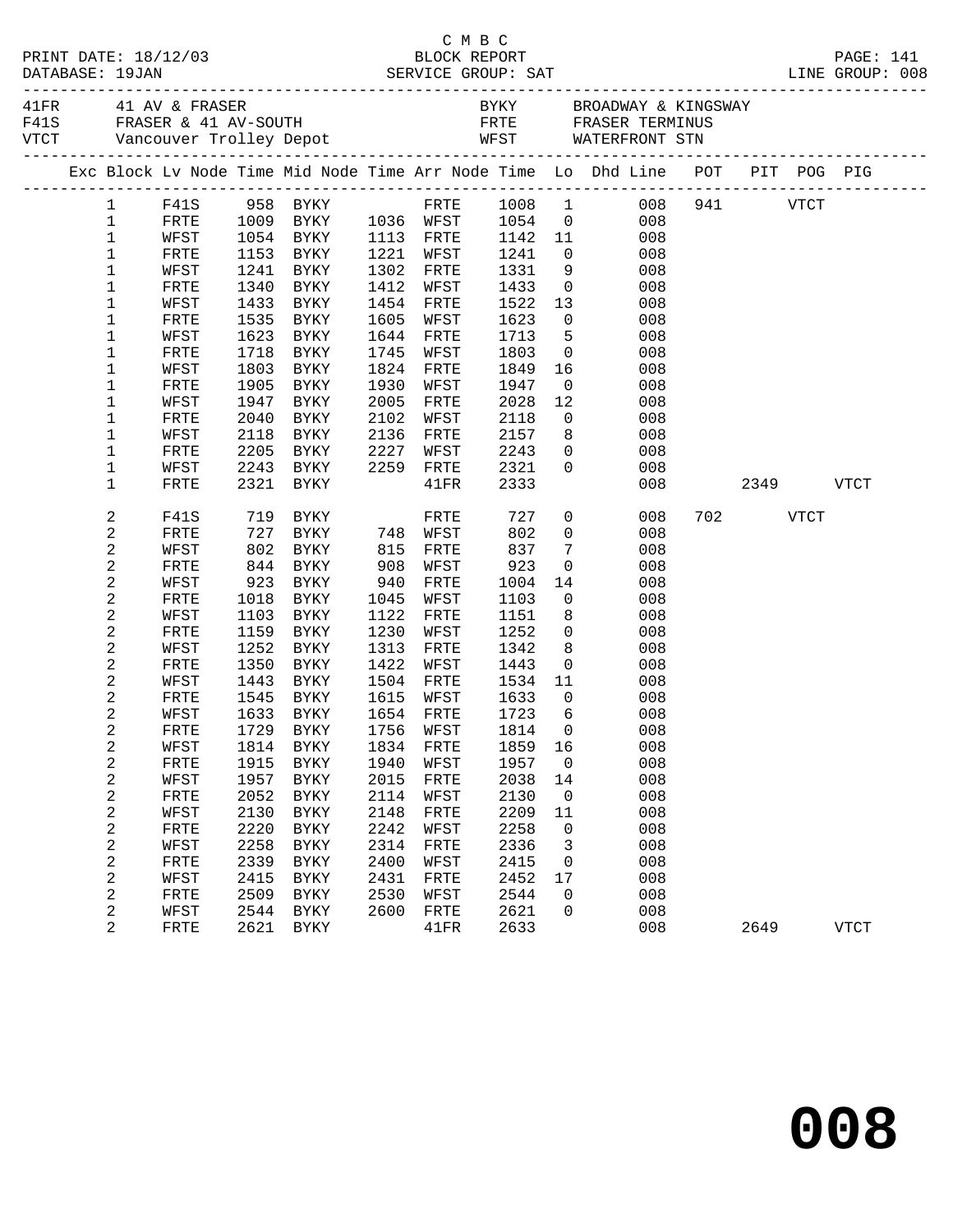# C M B C

|  | DATABASE: 19JAN |      |      |             |      | SERVICE GROUP: SAT |      |                |                                                                                |     |          |      | LINE GROUP: 008 |  |
|--|-----------------|------|------|-------------|------|--------------------|------|----------------|--------------------------------------------------------------------------------|-----|----------|------|-----------------|--|
|  |                 |      |      |             |      |                    |      |                | Exc Block Lv Node Time Mid Node Time Arr Node Time Lo Dhd Line POT PIT POG PIG |     |          |      |                 |  |
|  | 3               | F41S |      | 456 BYKY    |      | FRTE               | 503  | $\overline{0}$ | 008                                                                            |     | 440 VTCT |      |                 |  |
|  | 3               | FRTE | 503  | BYKY        |      | 522 WFST           | 534  | $\overline{0}$ | 008                                                                            |     |          |      |                 |  |
|  | 3               | WFST | 534  | BYKY        | 545  | FRTE               | 604  | 19             | 008                                                                            |     |          |      |                 |  |
|  | 3               | FRTE | 623  | BYKY        | 642  | WFST               | 654  | $\overline{0}$ | 008                                                                            |     |          |      |                 |  |
|  | 3               | WFST | 654  | BYKY        | 706  | FRTE               | 725  | 14             | 008                                                                            |     |          |      |                 |  |
|  | 3               | FRTE | 739  | BYKY        | 800  | WFST               | 814  | $\mathbf 0$    | 008                                                                            |     |          |      |                 |  |
|  | 3               | WFST | 814  | BYKY        | 827  | FRTE               | 849  | 5              | 008                                                                            |     |          |      |                 |  |
|  | 3               | FRTE | 854  | BYKY        | 918  | WFST               | 933  | $\mathbf 0$    | 008                                                                            |     |          |      |                 |  |
|  | 3               | WFST | 933  | <b>BYKY</b> | 950  | FRTE               | 1014 | 14             | 008                                                                            |     |          |      |                 |  |
|  | 3               | FRTE | 1028 | BYKY        | 1055 | WFST               | 1113 | $\mathbf 0$    | 008                                                                            |     |          |      |                 |  |
|  | 3               | WFST | 1113 | BYKY        | 1132 | FRTE               | 1201 | 7              | 008                                                                            |     |          |      |                 |  |
|  | 3               | FRTE | 1208 | BYKY        | 1239 | WFST               | 1301 | $\mathbf 0$    | 008                                                                            |     |          |      |                 |  |
|  | 3               | WFST | 1301 | BYKY        | 1322 | FRTE               | 1351 | 9              | 008                                                                            |     |          |      |                 |  |
|  | 3               | FRTE | 1400 | <b>BYKY</b> | 1432 | WFST               | 1453 | $\mathbf 0$    | 008                                                                            |     |          |      |                 |  |
|  | 3               | WFST | 1453 | BYKY        | 1514 | FRTE               | 1544 | 11             | 008                                                                            |     |          |      |                 |  |
|  | 3               | FRTE | 1555 | BYKY        | 1625 | WFST               | 1643 | $\mathbf 0$    | 008                                                                            |     |          |      |                 |  |
|  | 3               | WFST | 1643 | BYKY        | 1704 | FRTE               | 1733 | 7              | 008                                                                            |     |          |      |                 |  |
|  | 3               | FRTE | 1740 | <b>BYKY</b> | 1807 | WFST               | 1825 | $\mathbf 0$    | 008                                                                            |     |          |      |                 |  |
|  | 3               | WFST | 1825 | BYKY        | 1845 | FRTE               | 1910 | 16             | 008                                                                            |     |          |      |                 |  |
|  | 3               | FRTE | 1926 | BYKY        | 1951 | WFST               | 2008 | $\mathbf 0$    | 008                                                                            |     |          |      |                 |  |
|  | 3               | WFST | 2008 | BYKY        | 2026 | FRTE               | 2049 | $\mathbf 0$    | 008                                                                            |     |          |      |                 |  |
|  | 3               | FRTE | 2049 | BYKY        |      | $41\mathrm{FR}$    | 2101 |                | 008                                                                            |     | 2117     |      | <b>VTCT</b>     |  |
|  | 4               | F41S | 854  | BYKY        |      | FRTE               | 904  | 0              | 008                                                                            | 837 |          | VTCT |                 |  |
|  | 4               | FRTE | 904  | BYKY        | 928  | WFST               | 943  | $\overline{0}$ | 008                                                                            |     |          |      |                 |  |
|  | 4               | WFST | 943  | BYKY        | 1000 | FRTE               | 1026 | 12             | 008                                                                            |     |          |      |                 |  |
|  | 4               | FRTE | 1038 | BYKY        | 1105 | WFST               | 1123 | $\Omega$       | 008                                                                            |     |          |      |                 |  |
|  | 4               | WFST | 1123 | BYKY        | 1142 | FRTE               | 1211 | 7              | 008                                                                            |     |          |      |                 |  |

 4 WFST 1311 BYKY 1332 FRTE 1401 9 008 4 FRTE 1410 BYKY 1442 WFST 1503 0 008

 4 FRTE 1605 BYKY 1635 WFST 1653 0 008 4 WFST 1653 BYKY 1714 FRTE 1743 7 008

4 WFST 1835 BYKY

4 FRTE 1218 BYKY 1249 WFST 1311 0 008

4 WFST 1503 BYKY 1524 FRTE 1554 11 008

4 FRTE 1750 BYKY 1817 WFST 1835 0 008

4 FRTE 1920 BYKY 41FR 1932 008 1948 VTCT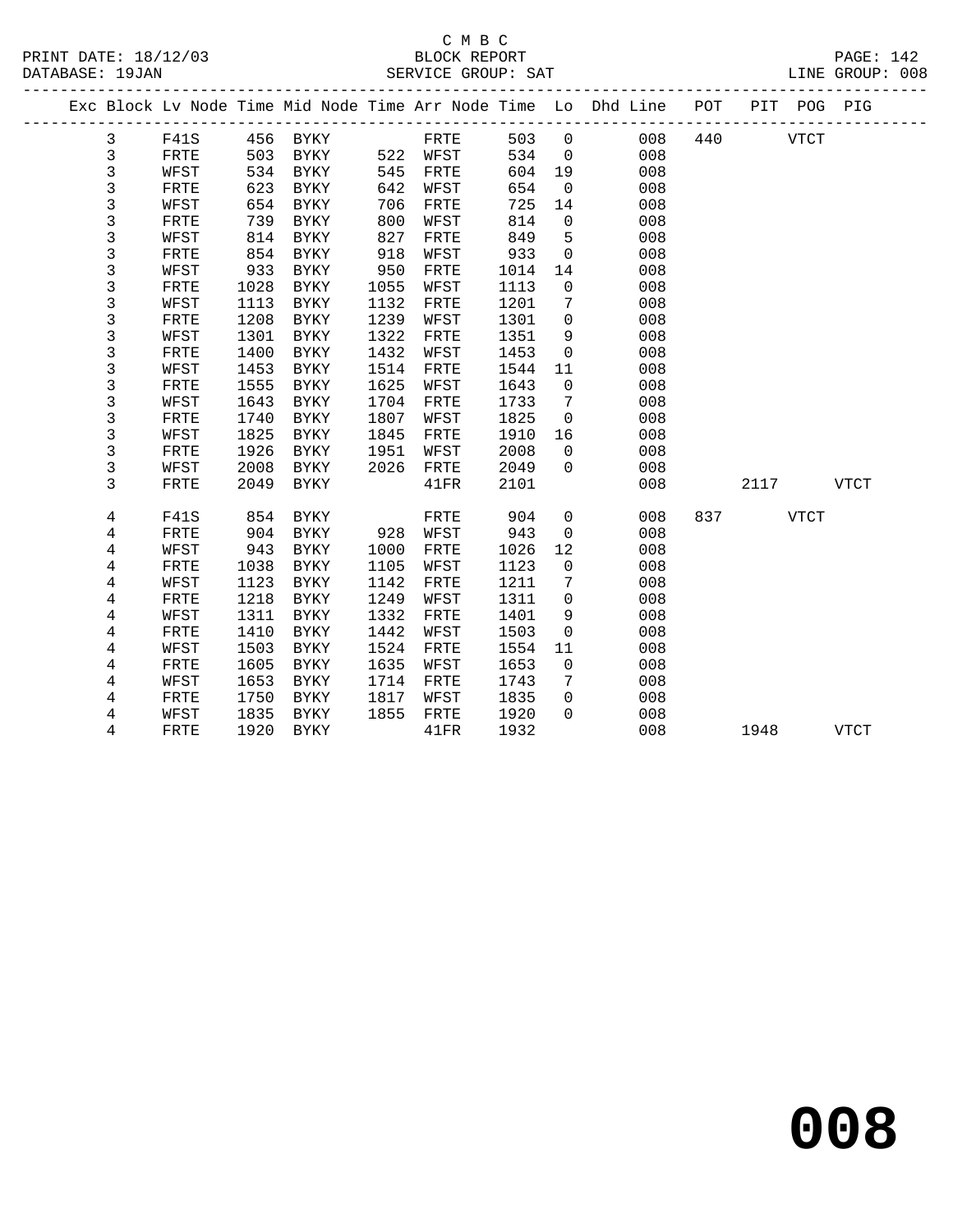|  |        |              |              |                     |              |              |              |                    | Exc Block Lv Node Time Mid Node Time Arr Node Time Lo Dhd Line POT |     |      | PIT POG PIG |             |
|--|--------|--------------|--------------|---------------------|--------------|--------------|--------------|--------------------|--------------------------------------------------------------------|-----|------|-------------|-------------|
|  | 5      | F41S         | 516          | BYKY                |              | FRTE         | 523          | $\mathbf 0$        | 008                                                                | 500 |      | <b>VTCT</b> |             |
|  | 5      | FRTE         | 523          | BYKY                |              | 542 WFST     | 554          | $\mathbf{0}$       | 008                                                                |     |      |             |             |
|  | 5      | WFST         | 554          | BYKY                | 605          | FRTE         | 624          | 13                 | 008                                                                |     |      |             |             |
|  | 5      | FRTE         | 637          | BYKY                | 656          | WFST         | 708          | $\mathsf{O}$       | 008                                                                |     |      |             |             |
|  | 5      | WFST         | 708          | BYKY                | 721          | FRTE         | 741          | 9                  | 008                                                                |     |      |             |             |
|  | 5      | FRTE         | 750          | BYKY                | 811          | WFST         | 825          | $\mathsf{O}$       | 008                                                                |     |      |             |             |
|  | 5      | WFST         | 825          | BYKY                | 838          | FRTE         | 902          | 11                 | 008                                                                |     |      |             |             |
|  | 5      | FRTE         | 913          | BYKY                | 938          | WFST         | 955          | $\mathsf{O}$       | 008                                                                |     |      |             |             |
|  | 5      | WFST         | 955          | BYKY                | 1012         | FRTE         | 1038         | 9                  | 008                                                                |     |      |             |             |
|  | 5      | FRTE         | 1047         | BYKY                | 1114         | WFST         | 1132         | $\mathsf{O}$       | 008                                                                |     |      |             |             |
|  | 5      | WFST         | 1132         | BYKY                | 1151         | FRTE         | 1220         | 10                 | 008                                                                |     |      |             |             |
|  | 5      | FRTE         | 1230         | BYKY                | 1300         | WFST         | 1321         | $\mathsf{O}$       | 008                                                                |     |      |             |             |
|  | 5      | WFST         | 1321         | BYKY                | 1342         | FRTE         | 1411         | 9                  | 008                                                                |     |      |             |             |
|  | 5      | FRTE         | 1420         | BYKY                | 1452         | WFST         | 1513         | $\mathsf{O}$       | 008                                                                |     |      |             |             |
|  | 5<br>5 | WFST<br>FRTE | 1513<br>1615 | BYKY                | 1534<br>1645 | FRTE         | 1604         | 11<br>$\mathsf{O}$ | 008<br>008                                                         |     |      |             |             |
|  | 5      | WFST         | 1703         | BYKY<br>BYKY        | 1724         | WFST<br>FRTE | 1703<br>1753 | 8                  | 008                                                                |     |      |             |             |
|  | 5      | FRTE         | 1801         | BYKY                | 1828         | WFST         | 1846         | 0                  | 008                                                                |     |      |             |             |
|  | 5      | WFST         | 1846         | BYKY                | 1905         | FRTE         | 1929         | 8                  | 008                                                                |     |      |             |             |
|  | 5      | FRTE         | 1937         | BYKY                | 2002         | WFST         | 2019         | $\mathbf 0$        | 008                                                                |     |      |             |             |
|  | 5      | WFST         | 2019         | BYKY                | 2037         | FRTE         | 2100         | 7                  | 008                                                                |     |      |             |             |
|  | 5      | FRTE         | 2107         | BYKY                | 2129         | WFST         | 2145         | $\mathsf{O}$       | 008                                                                |     |      |             |             |
|  | 5      | WFST         | 2145         | BYKY                | 2203         | FRTE         | 2224         | 11                 | 008                                                                |     |      |             |             |
|  | 5      | FRTE         | 2235         | BYKY                | 2257         | WFST         | 2313         | 0                  | 008                                                                |     |      |             |             |
|  | 5      | WFST         | 2313         | BYKY                | 2329         | FRTE         | 2351         | 0                  | 008                                                                |     |      |             |             |
|  | 5      | FRTE         | 2351         | $\rm BYKY$          |              | 41FR         | 2403         |                    | 008                                                                |     | 2419 |             | <b>VTCT</b> |
|  | 6      | F41S         | 748          | BYKY                |              | FRTE         | 756          | 3                  | 008                                                                | 731 |      | <b>VTCT</b> |             |
|  | 6      | FRTE         | 759          | BYKY                | 822          | WFST         | 836          | $\mathsf{O}$       | 008                                                                |     |      |             |             |
|  | 6      | WFST         | 836          | BYKY                | 849          | FRTE         | 913          | 10                 | 008                                                                |     |      |             |             |
|  | 6      | FRTE         | 923          | BYKY                | 948          | WFST         | 1005         | $\mathsf{O}$       | 008                                                                |     |      |             |             |
|  | 6      | WFST         | 1005         | BYKY                | 1022         | FRTE         | 1048         | 8                  | 008                                                                |     |      |             |             |
|  | 6      | FRTE         | 1056         | BYKY                | 1123         | WFST         | 1141         | 0                  | 008                                                                |     |      |             |             |
|  | 6      | WFST         | 1141         | BYKY                | 1202         | FRTE         | 1232         | 9                  | 008                                                                |     |      |             |             |
|  | 6      | FRTE         | 1241         | BYKY                | 1311         | WFST         | 1332         | $\mathbf 0$        | 008                                                                |     |      |             |             |
|  | 6      | WFST         | 1332         | BYKY                | 1353         | FRTE         | 1422         | 9                  | 008                                                                |     |      |             |             |
|  | 6      | FRTE         | 1431         | BYKY                | 1503         | WFST         | 1523         | $\mathsf{O}$       | 008                                                                |     |      |             |             |
|  | 6      | WFST         | 1523         | BYKY<br><b>BYKY</b> | 1544<br>1655 | FRTE         | 1614         | 11                 | 008                                                                |     |      |             |             |
|  | 6      | FRTE         | 1625         |                     |              | WFST         | 1713         | 0                  | 008                                                                |     |      |             |             |
|  | 6<br>6 | WFST<br>FRTE | 1713<br>1814 | BYKY<br><b>BYKY</b> | 1734<br>1839 | FRTE<br>WFST | 1802<br>1856 | 12<br>0            | 008<br>008                                                         |     |      |             |             |
|  | 6      | WFST         | 1856         | BYKY                | 1915         | FRTE         | 1939         | 9                  | 008                                                                |     |      |             |             |
|  | 6      | FRTE         | 1948         | <b>BYKY</b>         | 2013         | WFST         | 2030         | 0                  | 008                                                                |     |      |             |             |
|  | 6      | WFST         | 2030         | <b>BYKY</b>         | 2048         | FRTE         | 2111         | 10                 | 008                                                                |     |      |             |             |
|  | 6      | FRTE         | 2121         | <b>BYKY</b>         | 2143         | WFST         | 2159         | 0                  | 008                                                                |     |      |             |             |
|  | 6      | WFST         | 2159         | ${\tt BYKY}$        | 2215         | FRTE         | 2237         | 14                 | 008                                                                |     |      |             |             |
|  | 6      | FRTE         | 2251         | <b>BYKY</b>         | 2312         | WFST         | 2327         | 0                  | 008                                                                |     |      |             |             |
|  | 6      | WFST         | 2327         | <b>BYKY</b>         | 2343         | FRTE         | 2405         | 4                  | 008                                                                |     |      |             |             |
|  | 6      | FRTE         | 2409         | <b>BYKY</b>         | 2430         | WFST         | 2445         | 0                  | 008                                                                |     |      |             |             |
|  | 6      | WFST         | 2445         | ${\tt BYKY}$        | 2501         | FRTE         | 2522         | 0                  | 008                                                                |     |      |             |             |
|  | 6      | FRTE         | 2522         | <b>BYKY</b>         |              | 41FR         | 2534         |                    | 008                                                                |     | 2550 |             | <b>VTCT</b> |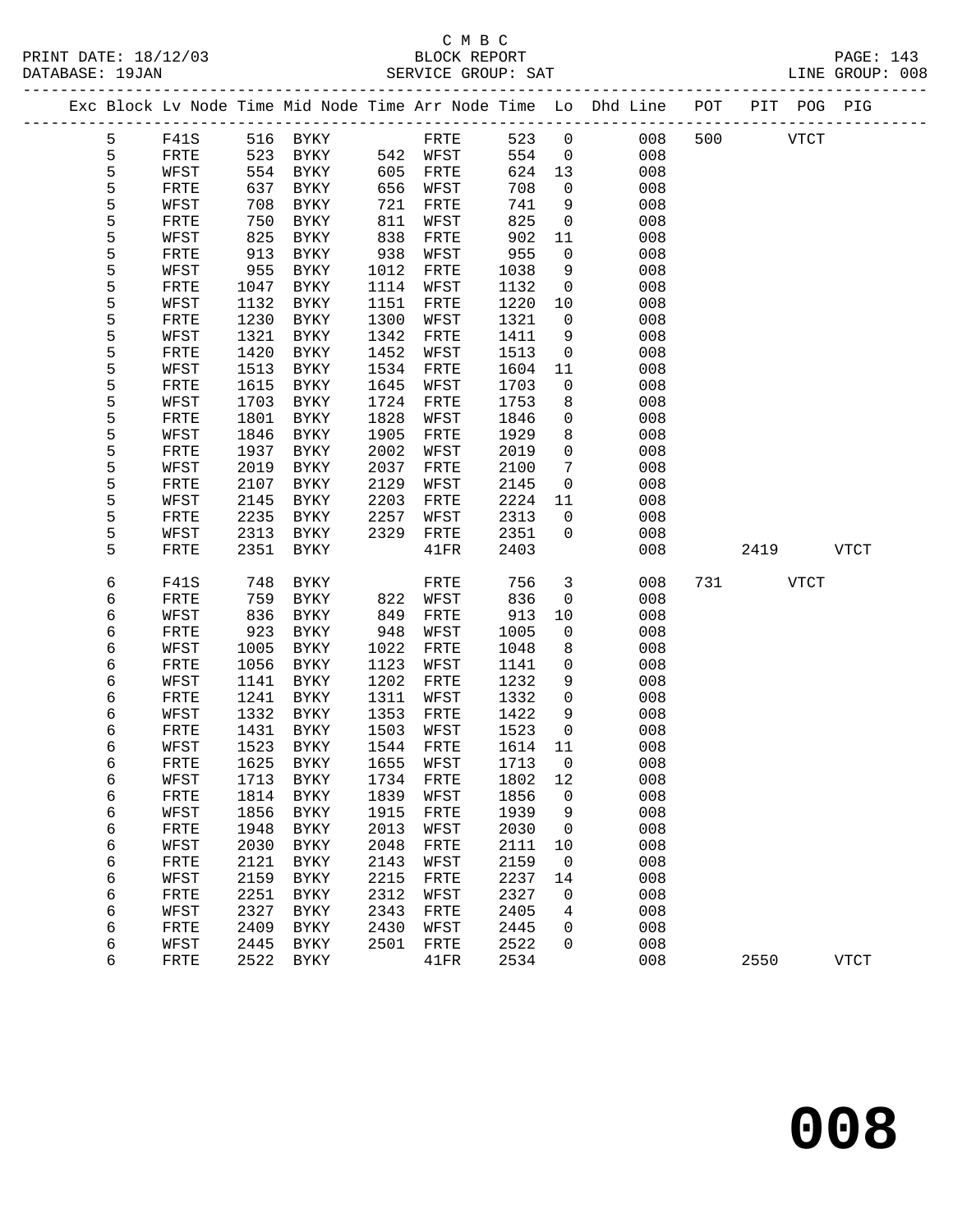#### C M B C<br>BLOCK REPORT PRINT DATE: 18/12/03 BLOCK REPORT PAGE: 144 SERVICE GROUP: SAT

|                  |              |      |             |      |          |      |                | Exc Block Lv Node Time Mid Node Time Arr Node Time Lo Dhd Line | POT |             | PIT POG PIG |             |
|------------------|--------------|------|-------------|------|----------|------|----------------|----------------------------------------------------------------|-----|-------------|-------------|-------------|
| $7\phantom{.}$   | F41S         |      | 536 BYKY    |      | FRTE     | 543  | $\mathbf 0$    | 008                                                            | 520 | <b>VTCT</b> |             |             |
| $7\phantom{.}$   | FRTE         | 543  | BYKY        |      | 602 WFST | 614  | $\overline{0}$ | 008                                                            |     |             |             |             |
| 7                | WFST         | 614  | BYKY        | 626  | FRTE     | 645  | $\overline{7}$ | 008                                                            |     |             |             |             |
| $\boldsymbol{7}$ | FRTE         | 652  | BYKY        | 711  | WFST     | 723  | $\overline{0}$ | 008                                                            |     |             |             |             |
| $\boldsymbol{7}$ | WFST         | 723  | BYKY        | 736  | FRTE     | 756  | 13             | 008                                                            |     |             |             |             |
| $\overline{7}$   | FRTE         | 809  | BYKY        | 832  | WFST     | 846  | $\mathbf 0$    | 008                                                            |     |             |             |             |
| 7                | WFST         | 846  | BYKY        | 901  | FRTE     | 925  | 7              | 008                                                            |     |             |             |             |
| $\boldsymbol{7}$ | FRTE         | 932  | BYKY        | 957  | WFST     | 1014 | $\mathsf{O}$   | 008                                                            |     |             |             |             |
| $\boldsymbol{7}$ | WFST         | 1014 | BYKY        | 1031 | FRTE     | 1058 | 15             | 008                                                            |     |             |             |             |
| $\overline{7}$   | FRTE         | 1113 | <b>BYKY</b> | 1141 | WFST     | 1201 | $\mathbf 0$    | 008                                                            |     |             |             |             |
| $\boldsymbol{7}$ | WFST         | 1201 | <b>BYKY</b> | 1222 | FRTE     | 1252 | 8              | 008                                                            |     |             |             |             |
| $\overline{7}$   | FRTE         | 1300 | <b>BYKY</b> | 1332 | WFST     | 1353 | $\mathbf 0$    | 008                                                            |     |             |             |             |
| 7                | WFST         | 1353 | BYKY        | 1414 | FRTE     | 1442 | 9              | 008                                                            |     |             |             |             |
| $\boldsymbol{7}$ | ${\tt FRTE}$ | 1451 | <b>BYKY</b> | 1523 | WFST     | 1543 | $\overline{0}$ | 008                                                            |     |             |             |             |
| $\overline{7}$   | WFST         | 1543 | <b>BYKY</b> | 1604 | FRTE     | 1632 | 13             | 008                                                            |     |             |             |             |
| 7                | FRTE         | 1645 | <b>BYKY</b> | 1715 | WFST     | 1733 | $\overline{0}$ | 008                                                            |     |             |             |             |
| 7                | WFST         | 1733 | <b>BYKY</b> | 1754 | FRTE     | 1822 | 12             | 008                                                            |     |             |             |             |
| $\boldsymbol{7}$ | FRTE         | 1834 | <b>BYKY</b> | 1859 | WFST     | 1916 | $\overline{0}$ | 008                                                            |     |             |             |             |
| 7                | WFST         | 1916 | <b>BYKY</b> | 1935 | FRTE     | 1959 | $\Omega$       | 008                                                            |     |             |             |             |
| 7                | FRTE         | 1959 | BYKY        |      | 41FR     | 2011 |                | 008                                                            |     | 2027        |             | VTCT        |
| 8                | <b>F41S</b>  | 655  | BYKY        |      | FRTE     | 702  | $\overline{0}$ | 008                                                            | 638 |             | VTCT        |             |
| 8                | FRTE         | 702  | BYKY        | 723  | WFST     | 737  | $\mathbf 0$    | 008                                                            |     |             |             |             |
| $\,8\,$          | WFST         | 737  | <b>BYKY</b> | 750  | FRTE     | 810  | 8              | 008                                                            |     |             |             |             |
| 8                | FRTE         | 818  | BYKY        | 841  | WFST     | 855  | $\mathbf 0$    | 008                                                            |     |             |             |             |
| 8                | WFST         | 855  | BYKY        | 910  | FRTE     | 934  | 7              | 008                                                            |     |             |             |             |
| $\,8\,$          | FRTE         | 941  | BYKY        | 1007 | WFST     | 1024 | $\mathbf 0$    | 008                                                            |     |             |             |             |
| 8                | WFST         | 1024 | BYKY        | 1041 | FRTE     | 1108 | 15             | 008                                                            |     |             |             |             |
| 8                | FRTE         | 1123 | $\rm BYKY$  | 1151 | WFST     | 1211 | 0              | 008                                                            |     |             |             |             |
| $\,8\,$          | WFST         | 1211 | <b>BYKY</b> | 1232 | FRTE     | 1302 | 8              | 008                                                            |     |             |             |             |
| $\,8\,$          | FRTE         | 1310 | BYKY        | 1342 | WFST     | 1403 | $\mathbf 0$    | 008                                                            |     |             |             |             |
| 8                | WFST         | 1403 | <b>BYKY</b> | 1424 | FRTE     | 1452 | 9              | 008                                                            |     |             |             |             |
| 8                | FRTE         | 1501 | $\rm BYKY$  | 1533 | WFST     | 1553 | $\mathbf 0$    | 008                                                            |     |             |             |             |
| 8                | WFST         | 1553 | <b>BYKY</b> | 1614 | FRTE     | 1642 | 13             | 008                                                            |     |             |             |             |
| 8                | FRTE         | 1655 | BYKY        | 1725 | WFST     | 1743 | 0              | 008                                                            |     |             |             |             |
| 8                | WFST         | 1743 | <b>BYKY</b> | 1804 | FRTE     | 1829 | 15             | 008                                                            |     |             |             |             |
| 8                | FRTE         | 1844 | <b>BYKY</b> | 1909 | WFST     | 1926 | $\mathsf{O}$   | 008                                                            |     |             |             |             |
| 8                | WFST         | 1926 | <b>BYKY</b> | 1945 | FRTE     | 2009 | 6              | 008                                                            |     |             |             |             |
| 8                | ${\tt FRTE}$ | 2015 | <b>BYKY</b> | 2038 | WFST     | 2054 | $\mathbf 0$    | 008                                                            |     |             |             |             |
| $\,8\,$          | WFST         | 2054 | BYKY        | 2112 | FRTE     | 2133 | $\Omega$       | 008                                                            |     |             |             |             |
| 8                | ${\tt FRTE}$ | 2133 | <b>BYKY</b> |      | 41FR     | 2145 |                | 008                                                            |     | 2201        |             | <b>VTCT</b> |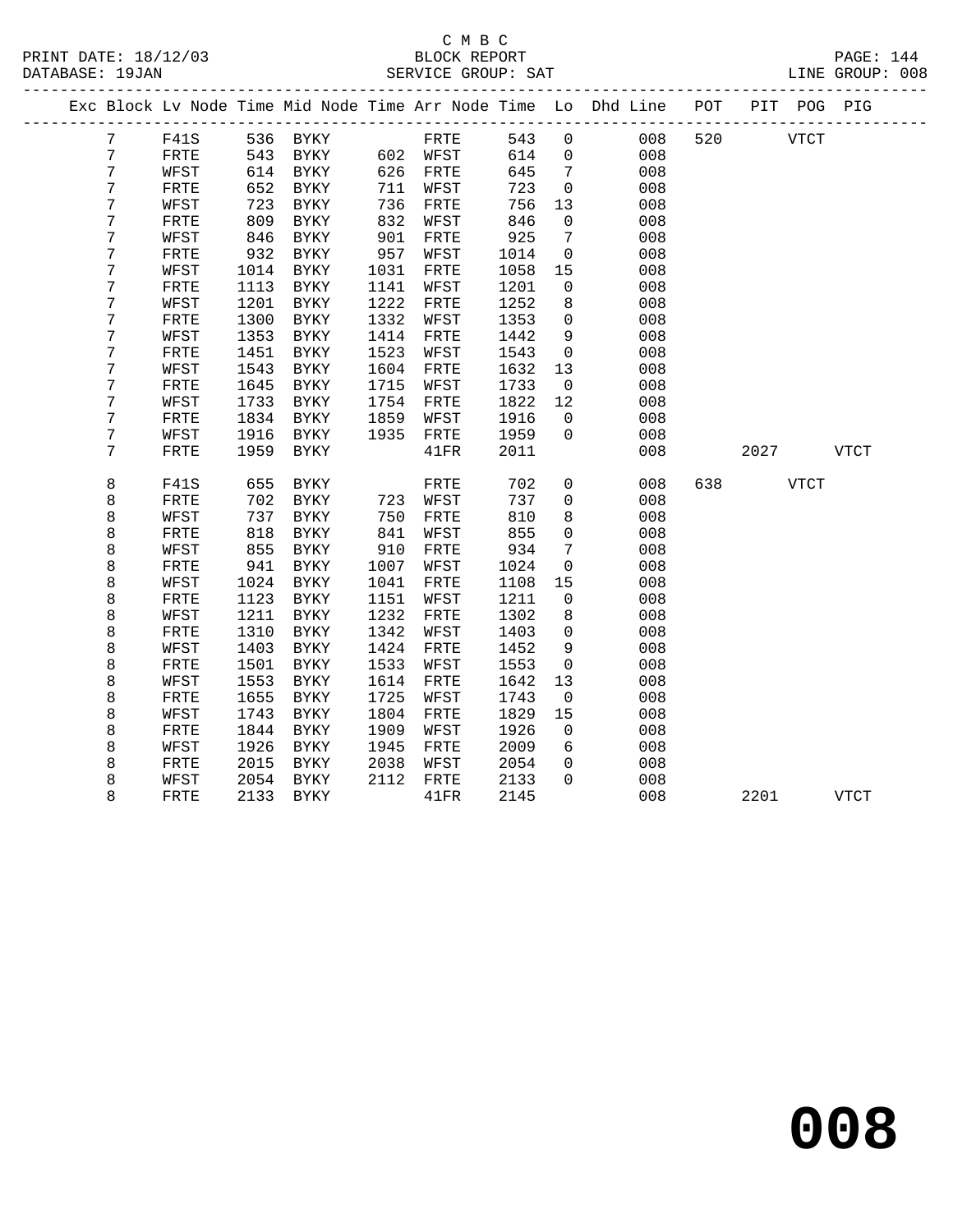#### C M B C<br>BLOCK REPORT PRINT DATE: 18/12/03 BLOCK REPORT PAGE: 145 SERVICE GROUP: SAT

|        | Exc Block Lv Node Time Mid Node Time Arr Node Time Lo Dhd Line POT |      |               |      |           |      |                |     |      |             | PIT POG PIG |             |
|--------|--------------------------------------------------------------------|------|---------------|------|-----------|------|----------------|-----|------|-------------|-------------|-------------|
| 9      | F41S                                                               |      | 818 BYKY      |      | FRTE      | 827  | $\overline{0}$ | 008 | 801  | <b>VTCT</b> |             |             |
| 9      | FRTE                                                               | 827  | BYKY 850 WFST |      |           | 904  | $\overline{0}$ | 008 |      |             |             |             |
| 9      | WFST                                                               |      | 904 BYKY      |      | 919 FRTE  | 943  | 8              | 008 |      |             |             |             |
| 9      | FRTE                                                               | 951  | BYKY          |      | 1017 WFST | 1034 | $\mathbf 0$    | 008 |      |             |             |             |
| 9      | WFST                                                               | 1034 | BYKY          | 1051 | FRTE      | 1118 | 15             | 008 |      |             |             |             |
| 9      | ${\tt FRTE}$                                                       | 1133 | BYKY          | 1201 | WFST      | 1221 | $\mathbf 0$    | 008 |      |             |             |             |
| 9      | WFST                                                               | 1221 | BYKY          | 1242 | FRTE      | 1312 | 8              | 008 |      |             |             |             |
| 9      | FRTE                                                               | 1320 | BYKY          | 1352 | WFST      | 1413 | $\mathbf 0$    | 008 |      |             |             |             |
| 9      | WFST                                                               | 1413 | BYKY          | 1434 | FRTE      | 1502 | $\overline{9}$ | 008 |      |             |             |             |
| 9      | FRTE                                                               | 1511 | <b>BYKY</b>   | 1543 | WFST      | 1603 | $\mathbb O$    | 008 |      |             |             |             |
| 9      | WFST                                                               | 1603 | BYKY          | 1624 | FRTE      | 1652 | 16             | 008 |      |             |             |             |
| 9      | FRTE                                                               | 1708 | BYKY          | 1735 | WFST      | 1753 | $\overline{0}$ | 008 |      |             |             |             |
| 9      | WFST                                                               | 1753 | BYKY          | 1814 | FRTE      | 1839 | 15             | 008 |      |             |             |             |
| 9      | FRTE                                                               | 1854 | BYKY          | 1919 | WFST      | 1936 | $\mathbf{0}$   | 008 |      |             |             |             |
| 9      | WFST                                                               | 1936 | BYKY          | 1955 | FRTE      | 2019 | 8              | 008 |      |             |             |             |
| 9      | FRTE                                                               | 2027 | BYKY          | 2050 | WFST      | 2106 | $\mathbf 0$    | 008 |      |             |             |             |
| 9      | WFST                                                               | 2106 | BYKY          | 2124 | FRTE      | 2145 | 5              | 008 |      |             |             |             |
| 9      | FRTE                                                               | 2150 | <b>BYKY</b>   | 2212 | WFST      | 2228 | $\mathbf 0$    | 008 |      |             |             |             |
| 9      | WFST                                                               | 2228 | BYKY          | 2244 | FRTE      | 2306 | 16             | 008 |      |             |             |             |
| 9      | FRTE                                                               | 2322 | BYKY          | 2343 | WFST      | 2358 | $\mathbf 0$    | 008 |      |             |             |             |
| 9      | WFST                                                               | 2358 | BYKY          | 2414 | FRTE      | 2435 | $\overline{4}$ | 008 |      |             |             |             |
| 9      | ${\tt FRTE}$                                                       | 2439 | <b>BYKY</b>   | 2500 | WFST      | 2514 | $\mathsf{O}$   | 008 |      |             |             |             |
| 9<br>9 | WFST                                                               | 2514 | BYKY          | 2530 | FRTE      | 2551 | $\mathbf{0}$   | 008 |      |             |             |             |
|        | FRTE                                                               | 2551 | BYKY          |      | 41FR      | 2603 |                | 008 |      | 2619        |             | VTCT        |
| 10     | F41S                                                               | 1051 | BYKY          |      | FRTE      | 1103 | $\mathbf{1}$   | 008 | 1034 |             | <b>VTCT</b> |             |
| 10     | FRTE                                                               | 1104 | BYKY          |      | 1132 WFST | 1152 | $\mathbf 0$    | 008 |      |             |             |             |
| $10$   | WFST                                                               | 1152 | BYKY          | 1213 | FRTE      | 1243 | 9              | 008 |      |             |             |             |
| 10     | FRTE                                                               | 1252 | BYKY          | 1322 | WFST      | 1343 | $\mathbf 0$    | 008 |      |             |             |             |
| $10$   | WFST                                                               | 1343 | <b>BYKY</b>   | 1404 | FRTE      | 1432 | 9              | 008 |      |             |             |             |
| $10$   | ${\tt FRTE}$                                                       | 1441 | BYKY          | 1513 | WFST      | 1533 | 0              | 008 |      |             |             |             |
| 10     | WFST                                                               | 1533 | BYKY          | 1554 | FRTE      | 1624 | 11             | 008 |      |             |             |             |
| 10     | FRTE                                                               | 1635 | BYKY          | 1705 | WFST      | 1723 | $\overline{0}$ | 008 |      |             |             |             |
| 10     | WFST                                                               | 1723 | BYKY          | 1744 | FRTE      | 1812 | 12             | 008 |      |             |             |             |
| 10     | FRTE                                                               | 1824 | <b>BYKY</b>   | 1849 | WFST      | 1906 | $\overline{0}$ | 008 |      |             |             |             |
| 10     | WFST                                                               | 1906 | BYKY          | 1925 | FRTE      | 1949 | 11             | 008 |      |             |             |             |
| $10$   | FRTE                                                               | 2000 | BYKY          | 2025 | WFST      | 2042 | $\overline{0}$ | 008 |      |             |             |             |
| $10$   | WFST                                                               | 2042 | BYKY          | 2100 | FRTE      | 2121 | 14             | 008 |      |             |             |             |
| $10$   | ${\tt FRTE}$                                                       | 2135 | BYKY          | 2157 | WFST      | 2213 | $\overline{0}$ | 008 |      |             |             |             |
| 10     | WFST                                                               | 2213 | <b>BYKY</b>   | 2229 | FRTE      | 2251 | 15             | 008 |      |             |             |             |
| 10     | ${\tt FRTE}$                                                       | 2306 | <b>BYKY</b>   | 2327 | WFST      | 2342 | $\Omega$       | 008 |      |             |             |             |
| 10     | WFST                                                               | 2342 | BYKY          | 2358 | FRTE      | 2420 | $\Omega$       | 008 |      |             |             |             |
| 10     | <b>FRTE</b>                                                        | 2420 | BYKY          |      | 41FR      | 2432 |                | 008 |      | 2448        |             | <b>VTCT</b> |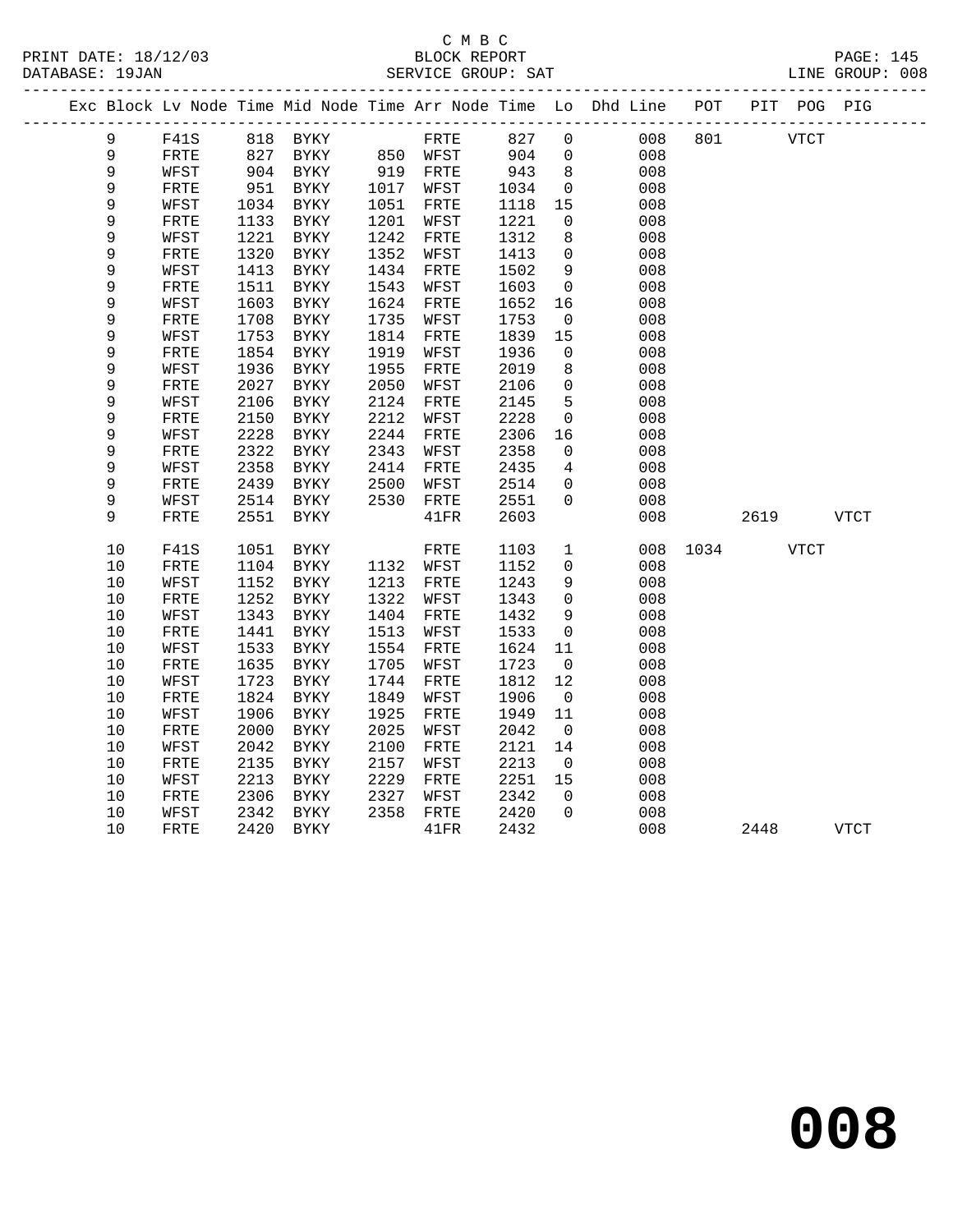#### C M B C<br>BLOCK REPORT SERVICE GROUP: SAT

| DAIADAOL · 170AN |      |      |      |      | DERVICE GROUP. DAI |      |          |                                                                |     |         | DINE GROUP. 000 |  |
|------------------|------|------|------|------|--------------------|------|----------|----------------------------------------------------------------|-----|---------|-----------------|--|
|                  |      |      |      |      |                    |      |          | Exc Block Lv Node Time Mid Node Time Arr Node Time Lo Dhd Line | POT | PIT POG | PIG             |  |
| 11               | F41S | 556  | BYKY |      | FRTE               | 603  | $\Omega$ | 008                                                            | 540 | VTCT    |                 |  |
| 11               | FRTE | 603  | BYKY | 622  | WFST               | 634  | $\Omega$ | 008                                                            |     |         |                 |  |
| 11               | WFST | 634  | BYKY | 646  | FRTE               | 705  | 10       | 008                                                            |     |         |                 |  |
| 11               | FRTE | 715  | BYKY | 736  | WFST               | 750  | $\Omega$ | 008                                                            |     |         |                 |  |
| 11               | WFST | 750  | BYKY | 803  | FRTE               | 825  | -11      | 008                                                            |     |         |                 |  |
| 11               | FRTE | 836  | BYKY | 859  | WFST               | 913  | $\Omega$ | 008                                                            |     |         |                 |  |
| 11               | WFST | 913  | BYKY | 930  | FRTE               | 954  | 7        | 008                                                            |     |         |                 |  |
| 11               | FRTE | 1001 | BYKY | 1027 | WFST               | 1044 | $\Omega$ | 008                                                            |     |         |                 |  |
| 11               | WFST | 1044 | BYKY | 1103 | FRTE               | 1132 | 11       | 008                                                            |     |         |                 |  |
| 11               | FRTE | 1143 | BYKY | 1211 | WFST               | 1231 | $\Omega$ | 008                                                            |     |         |                 |  |
| 11               | WFST | 1231 | BYKY | 1252 | FRTE               | 1322 | 8        | 008                                                            |     |         |                 |  |
| 11               | FRTE | 1330 | BYKY | 1402 | WFST               | 1423 | $\Omega$ | 008                                                            |     |         |                 |  |
| 11               | WFST | 1423 | BYKY | 1444 | FRTE               | 1512 | 9        | 008                                                            |     |         |                 |  |
|                  |      |      |      |      |                    |      |          |                                                                |     |         |                 |  |

11 FRTE 1703 BYKY 41FR 1716 008 1735 VTCT

 11 FRTE 1521 BYKY 1553 WFST 1613 0 008 11 WFST 1613 BYKY 1634 FRTE 1703 0 008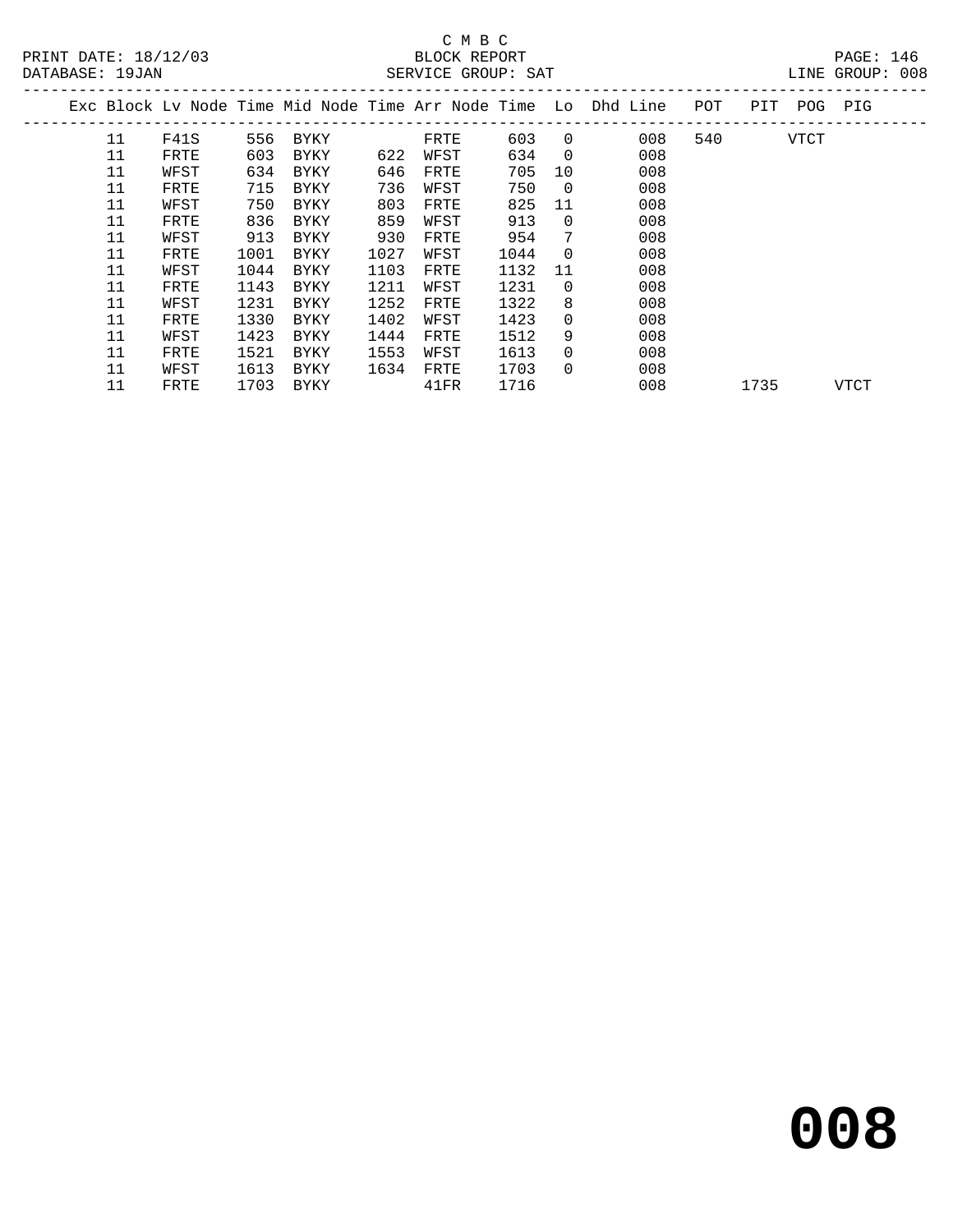|      |                                             |              |      |                                                          |      |              | C M B C            |                          |                                                                                                                                                                                                                                                                                                                                                                       |     |      |             |             |  |
|------|---------------------------------------------|--------------|------|----------------------------------------------------------|------|--------------|--------------------|--------------------------|-----------------------------------------------------------------------------------------------------------------------------------------------------------------------------------------------------------------------------------------------------------------------------------------------------------------------------------------------------------------------|-----|------|-------------|-------------|--|
| 10FI | 10 AV & FIR<br>VTCT Vancouver Trolley Depot |              |      |                                                          |      |              |                    |                          | AL10 ALMA & 10 AV<br>TUFI TURY & FIRM ALLO ALLO ALLO ALLO AND BE ALLO AND BE ALLO AND BE ALLO AND BE ALLO AND BE ALLO AND BE ALLO AN<br>BYAN BE ALLO BE BE ALLO BYAN BE ALLO AND BE ALLO AND BE ALLO AND BE ALLO AND BE ALLO BY STUDY ON BE ALLO AND<br>BYAL BROADWAY & ALMA<br>BYMN      BROADWAY & MAIN<br>BYST     BROADWAY STN<br>GRCO     GRANDVIEW & COMMERCIAL |     |      |             |             |  |
|      |                                             |              |      |                                                          |      |              |                    |                          | Exc Block Lv Node Time Mid Node Time Arr Node Time Lo Dhd Line POT PIT POG PIG                                                                                                                                                                                                                                                                                        |     |      |             |             |  |
|      | $\mathbf{1}$                                |              |      |                                                          |      |              |                    |                          | 10FI 441 BYKY 453 BDLP 507 7 009 422 VTCT                                                                                                                                                                                                                                                                                                                             |     |      |             |             |  |
|      | $\mathbf{1}$                                |              |      |                                                          |      |              |                    |                          |                                                                                                                                                                                                                                                                                                                                                                       |     |      |             |             |  |
|      | $\mathbf{1}$                                |              |      |                                                          |      |              |                    |                          | BDLP 514 BYOA 535 10FI 538 3 009<br>10FI 541 BYKY 553 BDLP 607 7 009<br>BDLP 614 BYOA 636 AL10 650 10 009                                                                                                                                                                                                                                                             |     |      |             |             |  |
|      | $\mathbf 1$                                 |              |      |                                                          |      |              |                    |                          |                                                                                                                                                                                                                                                                                                                                                                       |     |      |             |             |  |
|      | 1                                           | BYAL         |      | 700 BYKY 721 BDLP                                        |      |              | 737                |                          | 14<br>009                                                                                                                                                                                                                                                                                                                                                             |     |      |             |             |  |
|      | 1                                           | <b>BDLP</b>  |      | 751 BYOA       815  AL10<br>839   BYKY        901   BDLP |      |              | 829<br>920<br>1013 |                          | 10<br>009                                                                                                                                                                                                                                                                                                                                                             |     |      |             |             |  |
|      | 1                                           | BYAL         |      |                                                          |      |              |                    | $7\overline{ }$          | 009                                                                                                                                                                                                                                                                                                                                                                   |     |      |             |             |  |
|      | 1                                           | <b>BDLP</b>  |      | 927 BYOA 955 AL10                                        |      |              |                    |                          | 9<br>009                                                                                                                                                                                                                                                                                                                                                              |     |      |             |             |  |
|      | 1                                           | BYAL         |      | 1022 BYKY                                                |      | 1050 BDLP    | 1109               |                          | 13<br>009                                                                                                                                                                                                                                                                                                                                                             |     |      |             |             |  |
|      | 1                                           | <b>BDLP</b>  |      | 1122 BYOA                                                |      | 1153 AL10    | 1213<br>1315       |                          | 8<br>009                                                                                                                                                                                                                                                                                                                                                              |     |      |             |             |  |
|      | 1                                           | <b>BYAL</b>  |      | 1221 BYKY                                                |      | 1252 BDLP    |                    | $7\overline{ }$          | 009                                                                                                                                                                                                                                                                                                                                                                   |     |      |             |             |  |
|      | 1                                           | <b>BDLP</b>  |      | 1322 BYOA                                                |      | 1354 AL10    | 1416               |                          | 5 <sup>1</sup><br>009                                                                                                                                                                                                                                                                                                                                                 |     |      |             |             |  |
|      | 1                                           | BYAL         |      | 1421 BYKY                                                |      | 1455 BDLP    | 1518               |                          | 17<br>009                                                                                                                                                                                                                                                                                                                                                             |     |      |             |             |  |
|      | 1                                           | <b>BDLP</b>  |      | 1535 BYOA                                                |      | 1607 AL10    | 1628               | 8                        | 009                                                                                                                                                                                                                                                                                                                                                                   |     |      |             |             |  |
|      | 1                                           | <b>BYAL</b>  |      | 1636 BYKY                                                |      | 1707 BDLP    | 1729               | $6\overline{6}$          | 009                                                                                                                                                                                                                                                                                                                                                                   |     |      |             |             |  |
|      | $\mathbf 1$                                 | <b>BDLP</b>  |      | 1735 BYOA                                                | 1805 | AL10         | 1825               | 12                       | 009                                                                                                                                                                                                                                                                                                                                                                   |     |      |             |             |  |
|      | $\mathbf 1$                                 | <b>BYAL</b>  |      | 1837 BYKY                                                | 1905 | BDLP         | 1923               |                          | 9<br>009                                                                                                                                                                                                                                                                                                                                                              |     |      |             |             |  |
|      | 1                                           | <b>BDLP</b>  | 1932 | BYOA                                                     | 1959 | AL10         | 2017               | 12                       | 009                                                                                                                                                                                                                                                                                                                                                                   |     |      |             |             |  |
|      | 1                                           | <b>BYAL</b>  | 2029 | BYKY                                                     | 2054 | GRCO         | 2104               |                          | 5 <sub>5</sub><br>009                                                                                                                                                                                                                                                                                                                                                 |     |      |             |             |  |
|      | $\mathbf 1$                                 | GRCO         | 2109 | BYOA                                                     |      | 2127 AL10    | 2144               |                          | $4\overline{ }$<br>009                                                                                                                                                                                                                                                                                                                                                |     |      |             |             |  |
|      | 1                                           | BYAL         | 2148 | BYKY                                                     | 2211 | GRCO         | 2220               |                          | 8<br>009                                                                                                                                                                                                                                                                                                                                                              |     |      |             |             |  |
|      | 1                                           | GRCO         | 2228 | BYOA                                                     | 2246 | AL10         | 2301               | 8                        | 009                                                                                                                                                                                                                                                                                                                                                                   |     |      |             |             |  |
|      | 1                                           | <b>BYAL</b>  | 2309 | BYKY                                                     | 2332 | BDLP         | 2349               |                          | 9<br>009                                                                                                                                                                                                                                                                                                                                                              |     |      |             |             |  |
|      | $\mathbf 1$                                 | BDLP         |      | 2358 BYOA                                                |      | 2419 AL10    | 2434               |                          | 5 <sup>1</sup><br>009                                                                                                                                                                                                                                                                                                                                                 |     |      |             |             |  |
|      | 1                                           | BYAL         |      | 2439 BYKY                                                |      | 2501 BDLP    | 2516               |                          | 5 <sub>1</sub><br>009                                                                                                                                                                                                                                                                                                                                                 |     |      |             |             |  |
|      | 1                                           | BDLP         | 2521 | BYOA                                                     |      | 2541 10FI    | 2546               | $\overline{\phantom{a}}$ | 009                                                                                                                                                                                                                                                                                                                                                                   |     |      |             |             |  |
|      | 1                                           | 10FI         | 2548 | BYKY                                                     |      | 2601 BDLP    | 2616               | $\overline{0}$           | 009                                                                                                                                                                                                                                                                                                                                                                   |     |      |             |             |  |
|      | 1                                           | <b>BDLP</b>  |      | 2616 BYST 2624 GRBY                                      |      |              | 2637               |                          | 009                                                                                                                                                                                                                                                                                                                                                                   |     | 2652 |             | VTCT        |  |
|      | 2                                           | 10FI         | 501  | <b>BYKY</b>                                              | 513  | <b>BDLP</b>  | 527                | 7                        | 009                                                                                                                                                                                                                                                                                                                                                                   | 442 |      | <b>VTCT</b> |             |  |
|      | 2                                           | ${\tt BDLP}$ | 534  | <b>BYOA</b>                                              | 555  | 10FI         | 558                | 3                        | 009                                                                                                                                                                                                                                                                                                                                                                   |     |      |             |             |  |
|      | 2                                           | 10FI         | 601  | <b>BYKY</b>                                              | 613  | ${\tt BDLP}$ | 627                | 7                        | 009                                                                                                                                                                                                                                                                                                                                                                   |     |      |             |             |  |
|      | 2                                           | ${\tt BDLP}$ | 634  | <b>BYOA</b>                                              | 656  | AL10         | 710                | $10$                     | 009                                                                                                                                                                                                                                                                                                                                                                   |     |      |             |             |  |
|      | 2                                           | <b>BYAL</b>  | 720  | <b>BYKY</b>                                              | 741  | <b>BDLP</b>  | 757                | 14                       | 009                                                                                                                                                                                                                                                                                                                                                                   |     |      |             |             |  |
|      | 2                                           | ${\tt BDLP}$ | 811  | <b>BYOA</b>                                              | 835  | AL10         | 849                | 10                       | 009                                                                                                                                                                                                                                                                                                                                                                   |     |      |             |             |  |
|      | 2                                           | <b>BYAL</b>  | 859  | ${\tt BYKY}$                                             | 923  | <b>BDLP</b>  | 942                | 5                        | 009                                                                                                                                                                                                                                                                                                                                                                   |     |      |             |             |  |
|      | 2                                           | ${\tt BDLP}$ | 947  | <b>BYOA</b>                                              | 1017 | AL10         | 1036               | 8                        | 009                                                                                                                                                                                                                                                                                                                                                                   |     |      |             |             |  |
|      | 2                                           | <b>BYAL</b>  | 1044 | <b>BYKY</b>                                              | 1112 | GRCO         | 1123               | 17                       | 009                                                                                                                                                                                                                                                                                                                                                                   |     |      |             |             |  |
|      | 2                                           | GRCO         | 1140 | <b>BYOA</b>                                              | 1202 | AL10         | 1222               | 6                        | 009                                                                                                                                                                                                                                                                                                                                                                   |     |      |             |             |  |
|      | 2                                           | <b>BYAL</b>  | 1228 | ${\tt BYKY}$                                             | 1259 | GRCO         | 1310               | 14                       | 009                                                                                                                                                                                                                                                                                                                                                                   |     |      |             |             |  |
|      | 2                                           | GRCO         | 1324 | <b>BYOA</b>                                              | 1347 | AL10         | 1409               | 4                        | 009                                                                                                                                                                                                                                                                                                                                                                   |     |      |             |             |  |
|      | 2                                           | <b>BYAL</b>  | 1413 | BYKY                                                     | 1447 | GRCO         | 1458               | 10                       | 009                                                                                                                                                                                                                                                                                                                                                                   |     |      |             |             |  |
|      | 2                                           | GRCO         | 1508 | BYOA                                                     | 1531 | AL10         | 1552               | 7                        | 009                                                                                                                                                                                                                                                                                                                                                                   |     |      |             |             |  |
|      | 2                                           | <b>BYAL</b>  | 1559 | BYKY                                                     | 1633 | GRCO         | 1645               | 7                        | 009                                                                                                                                                                                                                                                                                                                                                                   |     |      |             |             |  |
|      | 2                                           | GRCO         | 1652 | <b>BYOA</b>                                              | 1714 | AL10         | 1735               | 9                        | 009                                                                                                                                                                                                                                                                                                                                                                   |     |      |             |             |  |
|      | 2                                           | <b>BYAL</b>  | 1744 | BYKY                                                     | 1812 | GRCO         | 1822               | 15                       | 009                                                                                                                                                                                                                                                                                                                                                                   |     |      |             |             |  |
|      | 2                                           | GRCO         | 1837 | BYOA                                                     | 1857 | AL10         | 1916               |                          | 009                                                                                                                                                                                                                                                                                                                                                                   |     | 1938 |             | <b>VTCT</b> |  |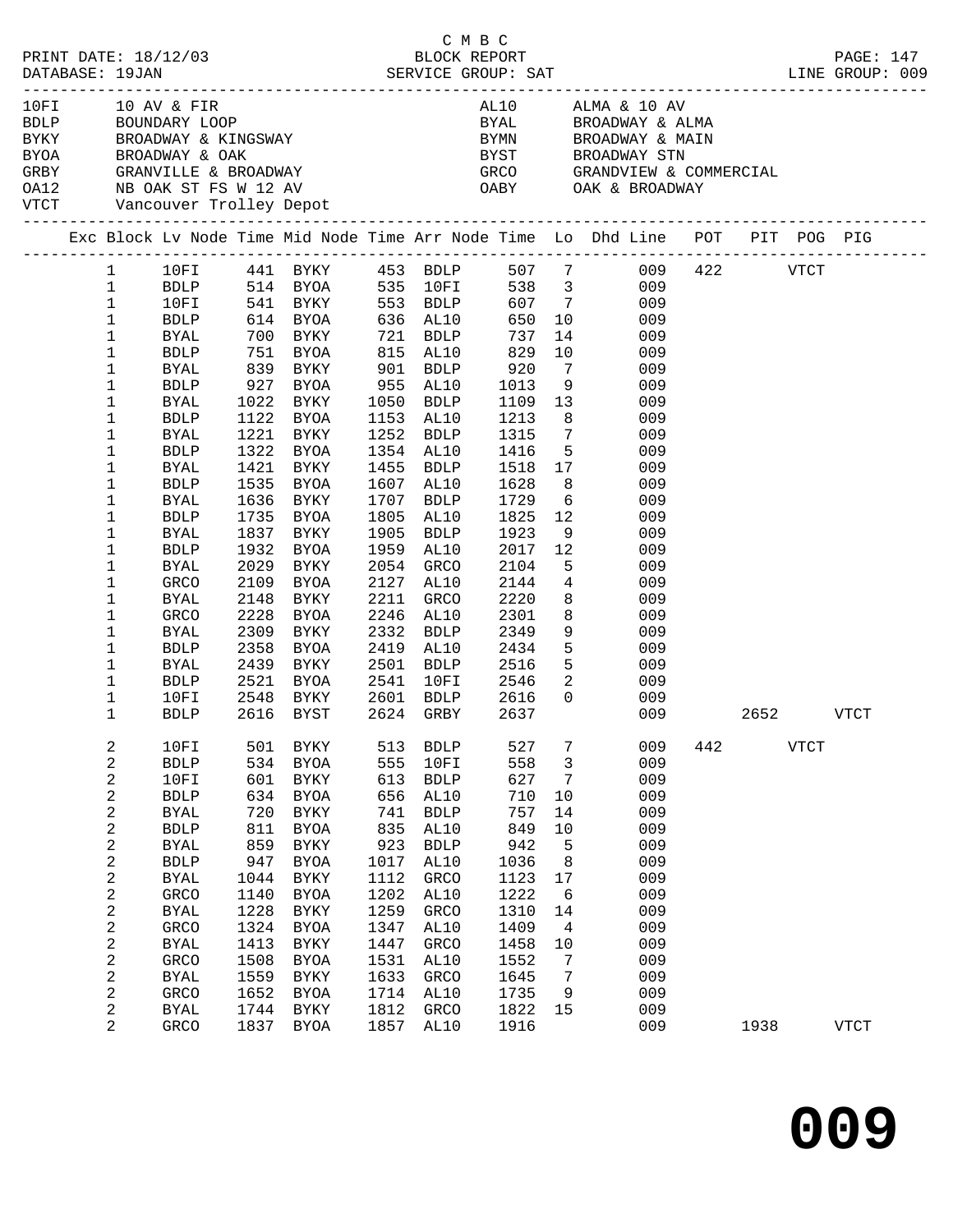### C M B C<br>BLOCK REPORT SERVICE GROUP: SAT

|                         |              |      |             |      |                          |      |                         | Exc Block Lv Node Time Mid Node Time Arr Node Time Lo Dhd Line POT |     |      | PIT POG PIG |             |
|-------------------------|--------------|------|-------------|------|--------------------------|------|-------------------------|--------------------------------------------------------------------|-----|------|-------------|-------------|
| $\mathbf{3}$            | BYAL         |      | 514 BYKY    |      | $533$ BDLP<br>$533$ BDLP | 547  | $7\phantom{0}$          | 009                                                                | 449 |      | <b>VTCT</b> |             |
| $\mathbf{3}$            | <b>BDLP</b>  |      | 554 BYOA    | 615  | 10FI                     | 618  | $\overline{3}$          | 009                                                                |     |      |             |             |
| 3                       | 10FI         | 621  | BYKY        |      | 633 BDLP                 | 647  | 6                       | 009                                                                |     |      |             |             |
| 3                       | <b>BDLP</b>  | 653  | BYOA        | 715  | AL10                     | 729  | 11                      | 009                                                                |     |      |             |             |
| 3                       | <b>BYAL</b>  | 740  | BYKY        | 801  | <b>BDLP</b>              | 817  | 12                      | 009                                                                |     |      |             |             |
| 3                       | <b>BDLP</b>  | 829  | BYOA        | 855  | AL10                     | 912  | 6                       | 009                                                                |     |      |             |             |
| 3                       | <b>BYAL</b>  | 918  | BYKY        | 944  | GRCO                     | 955  | 10                      | 009                                                                |     |      |             |             |
| $\mathfrak{Z}$          | GRCO         | 1005 | BYOA        | 1027 | AL10                     | 1046 | $5^{\circ}$             | 009                                                                |     |      |             |             |
| 3                       | <b>BYAL</b>  | 1051 | BYKY        | 1120 | <b>BDLP</b>              | 1141 | 11                      | 009                                                                |     |      |             |             |
| 3                       | <b>BDLP</b>  | 1152 | <b>BYOA</b> | 1223 | AL10                     | 1243 | 8                       | 009                                                                |     |      |             |             |
| $\mathfrak{Z}$          | <b>BYAL</b>  | 1251 | <b>BYKY</b> | 1324 | <b>BDLP</b>              | 1347 | 20                      | 009                                                                |     |      |             |             |
| 3                       | <b>BDLP</b>  | 1407 | <b>BYOA</b> | 1439 | AL10                     | 1501 | 5                       | 009                                                                |     |      |             |             |
| 3                       | <b>BYAL</b>  | 1506 | BYKY        | 1540 | ${\tt BDLP}$             | 1602 | 18                      | 009                                                                |     |      |             |             |
| 3                       | <b>BDLP</b>  | 1620 | <b>BYOA</b> | 1651 | AL10                     | 1712 | 10                      | 009                                                                |     |      |             |             |
| $\mathfrak{Z}$          | <b>BYAL</b>  | 1722 | BYKY        | 1750 | <b>BDLP</b>              | 1812 | 10                      | 009                                                                |     |      |             |             |
| 3                       | <b>BDLP</b>  | 1822 | <b>BYOA</b> | 1849 | AL10                     | 1908 | 9                       | 009                                                                |     |      |             |             |
| 3                       | <b>BYAL</b>  | 1917 | <b>BYKY</b> | 1943 | <b>BDLP</b>              | 2000 | 12                      | 009                                                                |     |      |             |             |
| 3                       | <b>BDLP</b>  | 2012 | <b>BYOA</b> | 2037 | AL10                     | 2055 | $\overline{\mathbf{3}}$ | 009                                                                |     |      |             |             |
| 3                       | <b>BYAL</b>  | 2058 | <b>BYKY</b> | 2121 | <b>BDLP</b>              | 2138 | 14                      | 009                                                                |     |      |             |             |
| 3                       | <b>BDLP</b>  | 2152 | <b>BYOA</b> | 2216 | AL10                     | 2231 | 8                       | 009                                                                |     |      |             |             |
| $\mathfrak{Z}$          | <b>BYAL</b>  | 2239 | <b>BYKY</b> | 2302 | <b>BDLP</b>              | 2319 | $7\phantom{.0}$         | 009                                                                |     |      |             |             |
| 3                       | <b>BDLP</b>  | 2326 | BYOA        | 2347 | AL10                     | 2402 | $7\phantom{.0}$         | 009                                                                |     |      |             |             |
| 3                       | <b>BYAL</b>  | 2409 | BYKY        | 2431 | <b>BDLP</b>              | 2446 | 5                       | 009                                                                |     |      |             |             |
| 3                       | <b>BDLP</b>  | 2451 | <b>BYOA</b> | 2511 | 10FI                     | 2516 | 2                       | 009                                                                |     |      |             |             |
| 3                       | 10FI         | 2518 | BYKY        | 2531 | <b>BDLP</b>              | 2546 | 5                       | 009                                                                |     |      |             |             |
| 3                       | <b>BDLP</b>  | 2551 | BYST        | 2559 | GRBY                     | 2612 |                         | 009                                                                |     | 2627 |             | <b>VTCT</b> |
| 4                       | 10FI         | 641  | BYKY        | 653  | <b>BDLP</b>              | 707  | 4                       | 009                                                                | 622 |      | VTCT        |             |
| 4                       | ${\tt BDLP}$ | 711  | BYOA        | 733  | AL10                     | 747  | 13                      | 009                                                                |     |      |             |             |
| 4                       | <b>BYAL</b>  | 800  | <b>BYKY</b> | 821  | <b>BDLP</b>              | 837  | 10                      | 009                                                                |     |      |             |             |
| 4                       | <b>BDLP</b>  | 847  | BYOA        | 915  | AL10                     | 932  | 6                       | 009                                                                |     |      |             |             |
| 4                       | <b>BYAL</b>  | 938  | BYKY        | 1004 | GRCO                     | 1015 | $7\overline{ }$         | 009                                                                |     |      |             |             |
| 4                       | GRCO         | 1022 | BYOA        | 1044 | AL10                     | 1104 | 10                      | 009                                                                |     |      |             |             |
| 4                       | <b>BYAL</b>  | 1114 | BYKY        | 1143 | GRCO                     | 1154 | 15                      | 009                                                                |     |      |             |             |
| $\overline{\mathbf{4}}$ | GRCO         | 1209 | BYOA        | 1231 | AL10                     | 1251 | $\overline{7}$          | 009                                                                |     |      |             |             |
| 4                       | <b>BYAL</b>  | 1258 | BYKY        | 1331 | <b>GRCO</b>              | 1342 | 12                      | 009                                                                |     |      |             |             |
| 4                       | <b>GRCO</b>  | 1354 | <b>BYOA</b> | 1417 | AL10                     | 1439 | $\overline{4}$          | 009                                                                |     |      |             |             |
| 4                       | <b>BYAL</b>  | 1443 | BYKY        | 1517 | <b>GRCO</b>              | 1528 | 10                      | 009                                                                |     |      |             |             |
| 4                       | GRCO         | 1538 | BYOA        | 1601 | AL10                     | 1622 | 8                       | 009                                                                |     |      |             |             |
| 4                       | <b>BYAL</b>  | 1630 | BYKY        | 1701 | <b>GRCO</b>              | 1713 | 8                       | 009                                                                |     |      |             |             |
| 4                       | <b>GRCO</b>  | 1721 | BYOA        | 1743 | AL10                     | 1803 | 11                      | 009                                                                |     |      |             |             |

4 BYAL 1814 BYKY 1842 GRCO 1852 4 009

4 GRCO 1856 BYMN 1907 OABY 1916 009 1933 VTCT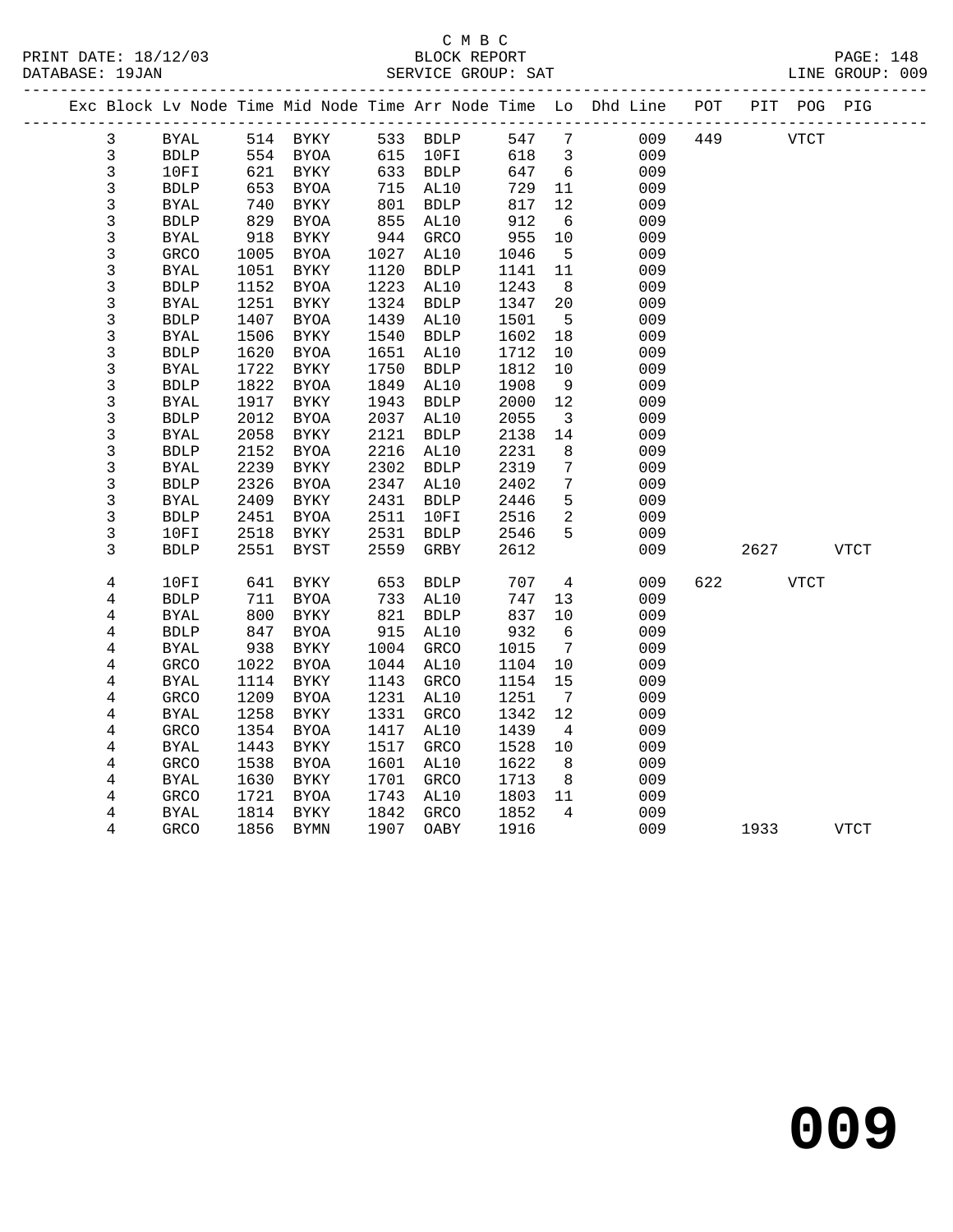|        |                            |              |              |              |                     |              |                              | Exc Block Lv Node Time Mid Node Time Arr Node Time Lo Dhd Line POT |     | PIT POG PIG |             |             |
|--------|----------------------------|--------------|--------------|--------------|---------------------|--------------|------------------------------|--------------------------------------------------------------------|-----|-------------|-------------|-------------|
| 5      | 10FI                       |              | 658 BYKY     |              | 711 BDLP            | 725          | 6                            | 009                                                                | 639 |             | <b>VTCT</b> |             |
| 5      | <b>BDLP</b>                | 731          | BYOA         |              | 753 AL10            | 807          | 12                           | 009                                                                |     |             |             |             |
| 5      | <b>BYAL</b>                | 819          | BYKY         |              | 841 BDLP            | 858          | 9                            | 009                                                                |     |             |             |             |
| 5      | <b>BDLP</b>                | 907          | BYOA         | 935          | AL10                | 952          | 5                            | 009                                                                |     |             |             |             |
| 5      | BYAL                       | 957          | BYKY         | 1024         | GRCO                | 1035         | $\overline{4}$               | 009                                                                |     |             |             |             |
| 5      | GRCO                       | 1039         | BYOA         | 1101         | AL10                | 1121         | 8                            | 009                                                                |     |             |             |             |
| 5      | <b>BYAL</b>                | 1129         | BYKY         | 1158         | GRCO                | 1209         | 14                           | 009                                                                |     |             |             |             |
| 5      | <b>GRCO</b>                | 1223         | BYOA         | 1246         | AL10                | 1306         | $7\phantom{.0}\phantom{.0}7$ | 009                                                                |     |             |             |             |
| 5      | <b>BYAL</b>                | 1313         | BYKY         | 1347         | <b>GRCO</b>         | 1358         | 11                           | 009                                                                |     |             |             |             |
| 5      | <b>GRCO</b>                | 1409         | BYOA         | 1432         | AL10                | 1454         | 4                            | 009                                                                |     |             |             |             |
| 5      | <b>BYAL</b>                | 1458         | <b>BYKY</b>  | 1532         | GRCO                | 1543         | 9                            | 009                                                                |     |             |             |             |
| 5      | <b>GRCO</b>                | 1552         | BYOA         | 1614         | AL10                | 1635         | 8                            | 009                                                                |     |             |             |             |
| 5      | <b>BYAL</b>                | 1643         | BYKY         | 1714         | GRCO                | 1726         | 9                            | 009                                                                |     |             |             |             |
| 5      | <b>GRCO</b>                | 1735         | BYOA         | 1757         | AL10                | 1817         | 12                           | 009                                                                |     |             |             |             |
| 5      | BYAL                       | 1829         | <b>BYKY</b>  | 1857         | GRCO                | 1907         | 4                            | 009                                                                |     |             |             |             |
| 5<br>5 | <b>GRCO</b><br><b>BYAL</b> | 1911<br>1958 | BYOA<br>BYKY | 1931<br>2023 | AL10<br><b>BDLP</b> | 1950<br>2040 | 8<br>13                      | 009<br>009                                                         |     |             |             |             |
| 5      | <b>BDLP</b>                | 2053         |              | 2117         | AL10                | 2134         | $\overline{4}$               | 009                                                                |     |             |             |             |
| 5      | BYAL                       | 2138         | BYOA<br>BYKY | 2201         | <b>BDLP</b>         | 2218         | 14                           | 009                                                                |     |             |             |             |
| 5      | <b>BDLP</b>                | 2232         | BYOA         | 2256         | AL10                | 2308         |                              | 009                                                                |     | 2330        |             | <b>VTCT</b> |
|        |                            |              |              |              |                     |              |                              |                                                                    |     |             |             |             |
| 6      | 10FI                       | 706          | BYKY         | 719          | <b>GRCO</b>         | 727          | $\mathbf 0$                  | 009                                                                | 647 |             | <b>VTCT</b> |             |
| 6      | GRCO                       | 727          | BYOA         | 743          | AL10                | 757          | 12                           | 009                                                                |     |             |             |             |
| 6      | <b>BYAL</b>                | 809          | BYKY         | 831          | GRCO                | 840          | 7                            | 009                                                                |     |             |             |             |
| 6      | <b>GRCO</b>                | 847          | BYOA         | 905          | AL10                | 922          | $\sqrt{6}$                   | 009                                                                |     |             |             |             |
| 6      | <b>BYAL</b>                | 928          | BYKY         | 954          | BDLP                | 1013         | 9                            | 009                                                                |     |             |             |             |
| 6      | <b>BDLP</b>                | 1022         | BYOA         | 1052         | AL10                | 1112         | 10                           | 009                                                                |     |             |             |             |
| 6      | <b>BYAL</b>                | 1122         | BYKY         | 1151         | <b>BDLP</b>         | 1212         | 9                            | 009                                                                |     |             |             |             |
| б      | <b>BDLP</b>                | 1221         | <b>BYOA</b>  | 1253         | AL10                | 1313         | 8                            | 009                                                                |     |             |             |             |
| 6      | <b>BYAL</b>                | 1321         | BYKY         | 1355         | BDLP                | 1418         | 19                           | 009                                                                |     |             |             |             |
| 6      | <b>BDLP</b>                | 1437         | BYOA         | 1509         | AL10                | 1531         | 5                            | 009                                                                |     |             |             |             |
| 6      | <b>BYAL</b>                | 1536         | BYKY         | 1610         | <b>BDLP</b>         | 1632         | 18                           | 009                                                                |     |             |             |             |
| 6      | <b>BDLP</b>                | 1650         | BYOA         | 1720         | AL10                | 1741         | 11                           | 009                                                                |     |             |             |             |
| 6      | <b>BYAL</b>                | 1752         | BYKY         | 1820         | <b>BDLP</b>         | 1842         | 11                           | 009                                                                |     |             |             |             |
| 6      | <b>BDLP</b>                | 1853         | BYOA         | 1920         | AL10                | 1939         | 9                            | 009                                                                |     |             |             |             |
| 6      | <b>BYAL</b>                | 1948         | BYKY         | 2013         | <b>GRCO</b>         | 2023         | $6\overline{6}$              | 009                                                                |     |             |             |             |
| 6      | GRCO                       | 2029         | BYOA         | 2047         | AL10                | 2104         | $\overline{4}$               | 009                                                                |     |             |             |             |
| 6      | <b>BYAL</b>                | 2108         | <b>BYKY</b>  | 2131         | GRCO                | 2140         | 8<br>5                       | 009                                                                |     |             |             |             |
| 6      | <b>GRCO</b>                | 2148         | BYOA         | 2206         | AL10                | 2223         |                              | 009                                                                |     |             |             |             |
| 6<br>6 | <b>BYAL</b>                | 2228<br>2317 | BYKY         | 2251<br>2332 | <b>GRCO</b>         | 2300<br>2347 | 17<br>7                      | 009                                                                |     |             |             |             |
| 6      | GRCO<br>BYAL               | 2354         | BYOA<br>BYKY | 2416         | AL10<br>GRCO        | 2424         | 19                           | 009<br>009                                                         |     |             |             |             |
| 6      | <b>GRCO</b>                | 2443         | BYOA         | 2458         | 10FI                | 2503         | $\overline{0}$               | 009                                                                |     |             |             |             |
| 6      | 10FI                       | 2503         | BYKY         | 2516         | GRCO                | 2524         | 18                           | 009                                                                |     |             |             |             |
| 6      | <b>GRCO</b>                | 2542         | BYMN         | 2550         | GRBY                | 2557         |                              | 009                                                                |     | 2612        |             | <b>VTCT</b> |
|        |                            |              |              |              |                     |              |                              |                                                                    |     |             |             |             |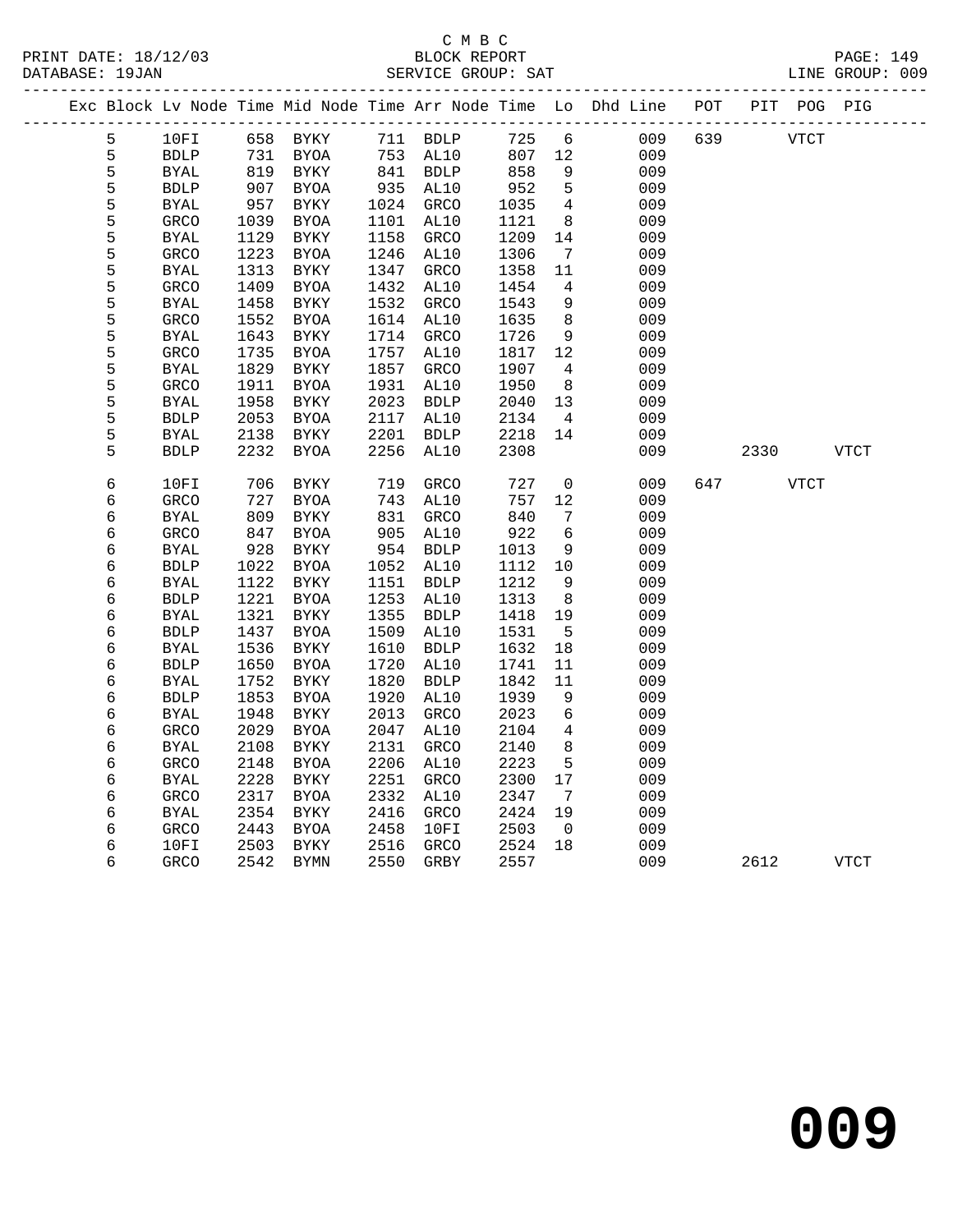# C M B C

|  | DATABASE: 19JAN | PRINT DATE: 18/12/03  |      |             |      | BLOCK REPORT<br>SERVICE GROUP: SAT |      |                 |                                                                    |     |      |             | <b>PAGE: 150</b><br>LINE GROUP: 009 |  |
|--|-----------------|-----------------------|------|-------------|------|------------------------------------|------|-----------------|--------------------------------------------------------------------|-----|------|-------------|-------------------------------------|--|
|  |                 |                       |      |             |      |                                    |      |                 | Exc Block Lv Node Time Mid Node Time Arr Node Time Lo Dhd Line POT |     |      | PIT POG PIG |                                     |  |
|  | 7               | <b>BYAL</b>           | 710  | BYKY        | 731  | GRCO                               | 739  | 8               | 009                                                                | 642 |      | VTCT        |                                     |  |
|  | 7               | <b>GRCO</b>           | 747  | <b>BYOA</b> | 803  | AL10                               | 817  | 12              | 009                                                                |     |      |             |                                     |  |
|  | 7               | BYAL                  | 829  | <b>BYKY</b> | 851  | GRCO                               | 900  | 5               | 009                                                                |     |      |             |                                     |  |
|  | 7               | GRCO                  | 905  | <b>BYOA</b> | 925  | AL10                               | 942  | 5               | 009                                                                |     |      |             |                                     |  |
|  | 7               | BYAL                  | 947  | <b>BYKY</b> | 1014 | <b>BDLP</b>                        | 1033 | 21              | 009                                                                |     |      |             |                                     |  |
|  | 7               | ${\tt BDLP}$          | 1054 | <b>BYOA</b> | 1125 | AL10                               | 1145 | $\overline{7}$  | 009                                                                |     |      |             |                                     |  |
|  | 7               | <b>BYAL</b>           | 1152 | <b>BYKY</b> | 1222 | <b>BDLP</b>                        | 1244 | 8               | 009                                                                |     |      |             |                                     |  |
|  | 7               | <b>BDLP</b>           | 1252 | <b>BYOA</b> | 1324 | AL10                               | 1346 | 5               | 009                                                                |     |      |             |                                     |  |
|  | 7               | <b>BYAL</b>           | 1351 | <b>BYKY</b> | 1425 | <b>BDLP</b>                        | 1448 | 18              | 009                                                                |     |      |             |                                     |  |
|  | 7               | <b>BDLP</b>           | 1506 | <b>BYOA</b> | 1538 | AL10                               | 1559 | $7\phantom{.0}$ | 009                                                                |     |      |             |                                     |  |
|  | 7               | <b>BYAL</b>           | 1606 | <b>BYKY</b> | 1640 | <b>BDLP</b>                        | 1702 | 18              | 009                                                                |     |      |             |                                     |  |
|  | $\overline{7}$  | <b>BDLP</b>           | 1720 | <b>BYOA</b> | 1750 | AL10                               | 1810 | 12              | 009                                                                |     |      |             |                                     |  |
|  | 7               | <b>BYAL</b>           | 1822 | BYKY        | 1850 | <b>BDLP</b>                        | 1908 | 4               | 009                                                                |     |      |             |                                     |  |
|  | 7               | <b>BDLP</b>           | 1912 | <b>BYOA</b> | 1939 | AL10                               | 1957 | 12              | 009                                                                |     |      |             |                                     |  |
|  | 7               | <b>BYAL</b>           | 2009 | BYKY        | 2034 | <b>GRCO</b>                        | 2044 | 5               | 009                                                                |     |      |             |                                     |  |
|  | 7               | GRCO                  | 2049 | <b>BYOA</b> | 2107 | AL10                               | 2124 | 4               | 009                                                                |     |      |             |                                     |  |
|  | 7               | <b>BYAL</b>           | 2128 | BYKY        | 2151 | GRCO                               | 2200 | 8               | 009                                                                |     |      |             |                                     |  |
|  | 7               | <b>GRCO</b>           | 2208 | <b>BYOA</b> | 2226 | AL10                               | 2238 |                 | 009                                                                |     | 2300 |             | <b>VTCT</b>                         |  |
|  |                 |                       |      |             |      |                                    |      |                 |                                                                    |     |      |             |                                     |  |
|  | 8               | BYAL                  | 730  | BYKY        | 751  | <b>GRCO</b>                        | 759  | 8               | 009                                                                | 702 |      | VTCT        |                                     |  |
|  | 8               | <b>GRCO</b>           | 807  | <b>BYOA</b> | 825  | AL10                               | 839  | 10              | 009                                                                |     |      |             |                                     |  |
|  | 8               | <b>BYAL</b>           | 849  | <b>BYKY</b> | 913  | GRCO                               | 922  | 3               | 009                                                                |     |      |             |                                     |  |
|  | 8               | <b>GRCO</b>           | 925  | <b>BYOA</b> | 945  | AL10                               | 1003 | $\overline{4}$  | 009                                                                |     |      |             |                                     |  |
|  | 8               | <b>BYAL</b>           | 1007 | <b>BYKY</b> | 1034 | <b>BDLP</b>                        | 1053 | 14              | 009                                                                |     |      |             |                                     |  |
|  | 8               | <b>BDLP</b>           | 1107 | BYOA        | 1138 | AL10                               | 1158 | 9               | 009                                                                |     |      |             |                                     |  |
|  | 8               | <b>BYAL</b>           | 1207 | BYKY        | 1237 | <b>BDLP</b>                        | 1259 | 8               | 009                                                                |     |      |             |                                     |  |
|  | 8               | <b>BDLP</b>           | 1307 | <b>BYOA</b> | 1339 | AL10                               | 1401 | 5               | 009                                                                |     |      |             |                                     |  |
|  | 8               | <b>BYAL</b>           | 1406 | <b>BYKY</b> | 1440 | <b>BDLP</b>                        | 1503 | 18              | 009                                                                |     |      |             |                                     |  |
|  | 8               | <b>BDLP</b>           | 1521 | <b>BYOA</b> | 1553 | AL10                               | 1614 | 7               | 009                                                                |     |      |             |                                     |  |
|  | 8               | $\operatorname{BYAL}$ | 1621 | <b>BYKY</b> | 1655 | ${\tt BDLP}$                       | 1717 | 4               | 009                                                                |     |      |             |                                     |  |
|  | 8               | <b>BDLP</b>           | 1721 | BYST        | 1731 | OABY                               | 1751 |                 | 009                                                                |     | 1808 |             | <b>VTCT</b>                         |  |
|  |                 |                       |      |             |      |                                    |      |                 |                                                                    |     |      |             |                                     |  |
|  | 9               | <b>BYAL</b>           | 750  | BYKY        | 811  | <b>GRCO</b>                        | 820  | $7\phantom{.}$  | 009                                                                | 722 |      | <b>VTCT</b> |                                     |  |
|  | 9               | <b>GRCO</b>           | 827  | <b>BYOA</b> | 845  | AL10                               | 902  | $7\phantom{.0}$ | 009                                                                |     |      |             |                                     |  |
|  | 9               | <b>BYAL</b>           | 909  | BYKY        | 933  | <b>BDLP</b>                        | 952  | 13              | 009                                                                |     |      |             |                                     |  |
|  | 9               | <b>BDLP</b>           | 1005 | <b>BYOA</b> | 1035 | AL10                               | 1054 | 13              | 009                                                                |     |      |             |                                     |  |
|  | 9               | <b>BYAL</b>           | 1107 | BYKY        | 1136 | <b>BDLP</b>                        | 1157 | 10              | 009                                                                |     |      |             |                                     |  |
|  | 9               | <b>BDLP</b>           | 1207 | <b>BYOA</b> | 1238 | AL10                               | 1258 | 8               | 009                                                                |     |      |             |                                     |  |
|  | 9               | <b>BYAL</b>           | 1306 | BYKY        | 1339 | <b>BDLP</b>                        | 1402 | 20              | 009                                                                |     |      |             |                                     |  |
|  | 9               | <b>BDLP</b>           | 1422 | BYOA        | 1454 | AL10                               | 1516 | 5               | 009                                                                |     |      |             |                                     |  |
|  | 9               | <b>BYAL</b>           | 1521 | <b>BYKY</b> | 1555 | <b>BDLP</b>                        | 1617 | 18              | 009                                                                |     |      |             |                                     |  |
|  |                 |                       |      |             |      |                                    |      |                 |                                                                    |     |      |             |                                     |  |

 9 BDLP 1635 BYOA 1705 AL10 1726 11 009 9 BYAL 1737 BYKY 1805 BDLP 1827 10 009 9 BDLP 1837 BYOA 1904 AL10 1923 4 009 9 BYAL 1927 BYKY 1953 GRCO 2003 6 009 9 GRCO 2009 BYOA 2029 AL10 2046 3 009 9 BYAL 2049 BYKY 2112 GRCO 2121 8 009

9 BYAL 2324 BYKY 2347 GRCO 2356 23 009

 9 GRCO 2129 BYOA 2147 AL10 2204 4 009 9 BYAL 2208 BYKY 2231 GRCO 2240 8 009 9 GRCO 2248 BYOA 2306 AL10 2321 3 009

9 GRCO 2419 BYOA 2434 AL10 2446 009 2506 VTCT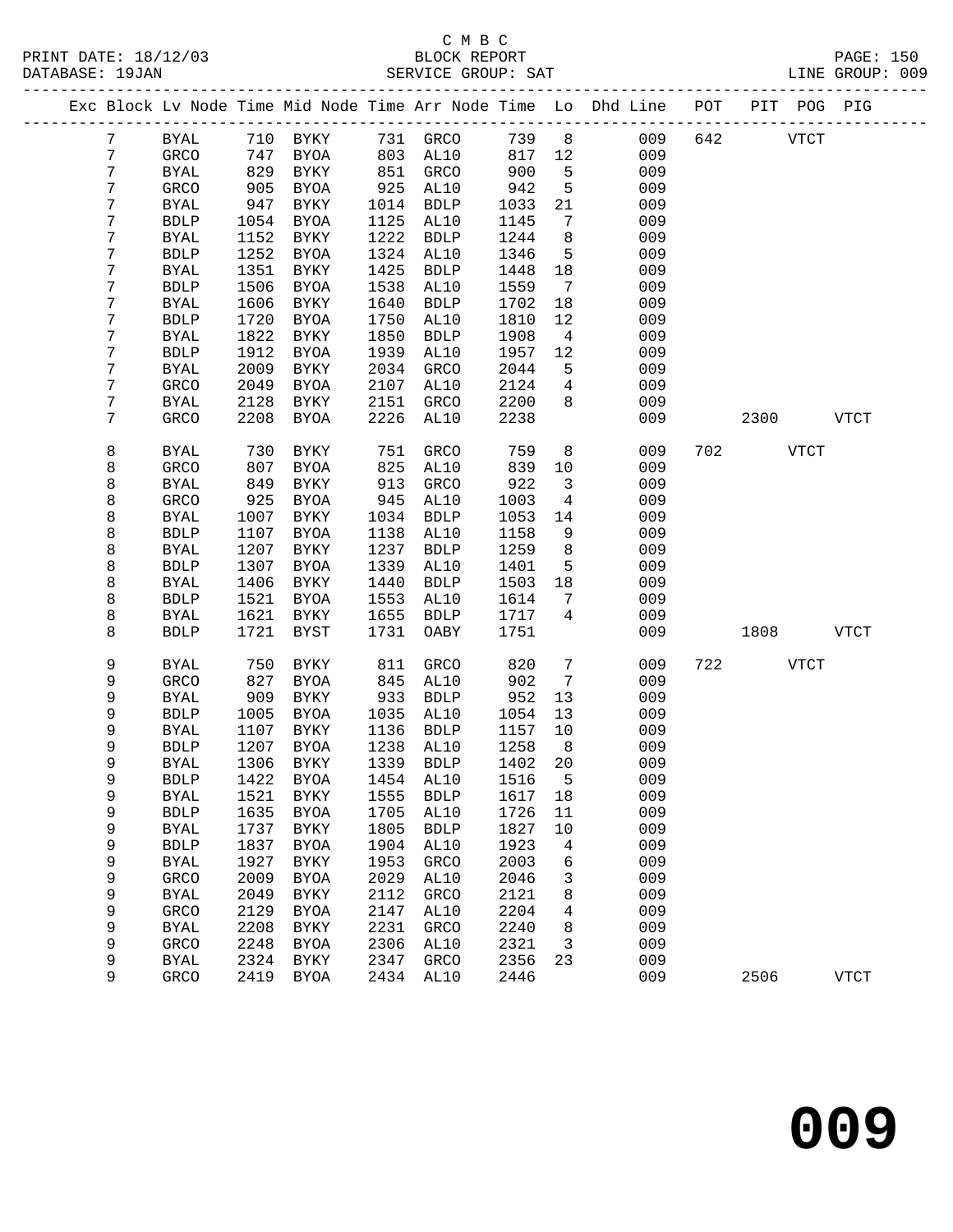|  |      |              |      |              |      |                            |         |                 | Exc Block Lv Node Time Mid Node Time Arr Node Time Lo Dhd Line POT |      |           | PIT POG PIG |             |
|--|------|--------------|------|--------------|------|----------------------------|---------|-----------------|--------------------------------------------------------------------|------|-----------|-------------|-------------|
|  | 10   | 10FI         | 915  | BYKY         |      | 930 GRCO                   | 939     | 6               | 009                                                                | 856  |           | <b>VTCT</b> |             |
|  | 10   | GRCO         | 945  | BYOA         | 1005 | AL10                       | 1023    | $6\overline{6}$ | 009                                                                |      |           |             |             |
|  | $10$ | $\rm BYAL$   | 1029 | BYKY         | 1057 | GRCO                       | 1108    | 2               | 009                                                                |      |           |             |             |
|  | $10$ | GRCO         | 1110 | BYOA         | 1132 | AL10                       | 1152    | $7\phantom{.0}$ | 009                                                                |      |           |             |             |
|  | 10   | <b>BYAL</b>  | 1159 | BYKY         | 1229 | GRCO                       | 1240    | 14              | 009                                                                |      |           |             |             |
|  | $10$ | GRCO         | 1254 | BYOA         | 1317 | AL10                       | 1339    | $\overline{4}$  | 009                                                                |      |           |             |             |
|  | $10$ |              | 1343 | BYKY         | 1417 |                            | 1428    |                 | 009                                                                |      |           |             |             |
|  |      | <b>BYAL</b>  |      |              |      | GRCO                       |         | 11              |                                                                    |      |           |             |             |
|  | $10$ | GRCO         | 1439 | <b>BYOA</b>  | 1502 | AL10                       | 1524    | 5               | 009                                                                |      |           |             |             |
|  | $10$ | <b>BYAL</b>  | 1529 | BYKY         | 1603 | GRCO                       | 1614    | 8               | 009                                                                |      |           |             |             |
|  | 10   | GRCO         | 1622 | BYOA         | 1644 | AL10                       | 1705    | 8               | 009                                                                |      |           |             |             |
|  | 10   | <b>BYAL</b>  | 1713 | BYKY         | 1743 | GRCO                       | 1755    | 11              | 009                                                                |      |           |             |             |
|  | $10$ | GRCO         | 1806 | BYOA         | 1826 | AL10                       | 1845    | 11              | 009                                                                |      |           |             |             |
|  | $10$ | <b>BYAL</b>  | 1856 | BYKY         | 1924 | <b>BDLP</b>                | 1942    | 10              | 009                                                                |      |           |             |             |
|  | 10   | <b>BDLP</b>  | 1952 | BYOA         | 2019 | AL10                       | 2031    |                 | 009                                                                |      | 2053      |             | <b>VTCT</b> |
|  | 11   | OA12         | 1000 | BYKY         | 1011 | <b>BDLP</b>                | 1030    | 8               | 009                                                                |      | 937 — 100 | <b>VTCT</b> |             |
|  | 11   | <b>BDLP</b>  | 1038 | BYOA         | 1108 | AL10                       | 1128    | 9               | 009                                                                |      |           |             |             |
|  | 11   | <b>BYAL</b>  | 1137 | BYKY         | 1206 | <b>BDLP</b>                | 1227    | 10              | 009                                                                |      |           |             |             |
|  | 11   | <b>BDLP</b>  | 1237 | BYOA         | 1309 | AL10                       | 1329    | $\overline{7}$  | 009                                                                |      |           |             |             |
|  | 11   | BYAL         | 1336 | BYKY         | 1410 | <b>BDLP</b>                | 1433    | 18              | 009                                                                |      |           |             |             |
|  | 11   | <b>BDLP</b>  | 1451 | <b>BYOA</b>  | 1523 | AL10                       | 1544    | $\overline{7}$  | 009                                                                |      |           |             |             |
|  | 11   | <b>BYAL</b>  | 1551 | BYKY         | 1625 | <b>BDLP</b>                | 1647    | 18              | 009                                                                |      |           |             |             |
|  | 11   | <b>BDLP</b>  | 1705 | <b>BYOA</b>  | 1735 | AL10                       | 1756    | 11              | 009                                                                |      |           |             |             |
|  | 11   | <b>BYAL</b>  | 1807 | BYKY         | 1835 | <b>BDLP</b>                | 1857    | $\mathbf{1}$    | 009                                                                |      |           |             |             |
|  | 11   | <b>BDLP</b>  | 1858 | BYST         | 1907 | OABY                       | 1925    |                 | 009                                                                |      | 1942      |             | <b>VTCT</b> |
|  | $12$ | <b>BYAL</b>  | 1014 | BYKY         | 1041 | GRCO                       | 1052    | $\mathbf{3}$    | 009                                                                | 944  |           | <b>VTCT</b> |             |
|  | 12   | GRCO         | 1055 | BYOA         | 1117 | AL10                       | 1137    | $7\overline{ }$ | 009                                                                |      |           |             |             |
|  | 12   | <b>BYAL</b>  | 1144 | BYKY         | 1213 | GRCO                       | 1224    | 13              | 009                                                                |      |           |             |             |
|  | 12   | GRCO         | 1237 | BYOA         | 1300 | AL10                       | 1320    | 8               | 009                                                                |      |           |             |             |
|  | 12   | <b>BYAL</b>  | 1328 | BYKY         | 1402 | GRCO                       | 1413    | 11              | 009                                                                |      |           |             |             |
|  | 12   | GRCO         | 1424 | BYOA         | 1447 | AL10                       | 1509    | $5\overline{5}$ | 009                                                                |      |           |             |             |
|  | 12   | <b>BYAL</b>  | 1514 | BYKY         | 1548 | GRCO                       | 1559    | 8               | 009                                                                |      |           |             |             |
|  | 12   | GRCO         | 1607 | BYOA         | 1629 | AL10                       | 1647    | 11              | 009                                                                |      |           |             |             |
|  | $12$ | <b>BYAL</b>  | 1658 | BYKY         | 1728 | GRCO                       | 1740    | 13 <sup>°</sup> | 009                                                                |      |           |             |             |
|  | 12   | GRCO         | 1753 | BYOA         | 1813 | AL10                       | 1830    |                 | 009                                                                |      | 1855      |             | <b>VTCT</b> |
|  | 13   | BYAL         | 1037 | BYKY         | 1105 | <b>BDLP</b>                | 1124 13 |                 | 009                                                                | 1007 |           | <b>VTCT</b> |             |
|  | 13   | <b>BDLP</b>  |      | 1137 BYOA    |      | 1208 AL10                  | 1228    | 8 <sup>8</sup>  | 009                                                                |      |           |             |             |
|  | 13   | <b>BYAL</b>  |      |              |      | 1236 BYKY 1307 BDLP 1330 7 |         |                 | 009                                                                |      |           |             |             |
|  | 13   | <b>BDLP</b>  | 1337 | BYOA         | 1409 | AL10                       | 1431    | 5               | 009                                                                |      |           |             |             |
|  | 13   | <b>BYAL</b>  | 1436 | BYKY         | 1510 | <b>BDLP</b>                | 1533    | 17              | 009                                                                |      |           |             |             |
|  | 13   | <b>BDLP</b>  | 1550 | <b>BYOA</b>  | 1621 | AL10                       | 1642    | 9               | 009                                                                |      |           |             |             |
|  | 13   | <b>BYAL</b>  | 1651 | BYKY         | 1721 | <b>BDLP</b>                | 1743    | 8               | 009                                                                |      |           |             |             |
|  | 13   | <b>BDLP</b>  | 1751 | <b>BYOA</b>  | 1819 | AL10                       | 1838    | 8               | 009                                                                |      |           |             |             |
|  | 13   | <b>BYAL</b>  | 1846 | ${\tt BYKY}$ | 1914 | GRCO                       | 1924    | 5               | 009                                                                |      |           |             |             |
|  | 13   | GRCO         | 1929 | <b>BYOA</b>  | 1949 | AL10                       | 2007    | 12              | 009                                                                |      |           |             |             |
|  | 13   | <b>BYAL</b>  | 2019 | ${\tt BYKY}$ | 2044 | <b>BDLP</b>                | 2101    | 12              | 009                                                                |      |           |             |             |
|  | 13   | <b>BDLP</b>  | 2113 | <b>BYOA</b>  | 2137 | AL10                       | 2154    | $\overline{4}$  | 009                                                                |      |           |             |             |
|  | 13   | <b>BYAL</b>  | 2158 | ${\tt BYKY}$ | 2221 | <b>BDLP</b>                | 2238    | 18              | 009                                                                |      |           |             |             |
|  | 13   | ${\tt BDLP}$ | 2256 | ${\tt BYOA}$ | 2317 | AL10                       | 2332    | 7               | 009                                                                |      |           |             |             |
|  | 13   | <b>BYAL</b>  | 2339 | ${\tt BYKY}$ | 2401 | <b>BDLP</b>                | 2416    | 8               | 009                                                                |      |           |             |             |
|  | 13   | ${\tt BDLP}$ | 2424 | <b>BYST</b>  | 2432 | GRBY                       | 2446    |                 | 009                                                                |      | 2501      |             | <b>VTCT</b> |
|  |      |              |      |              |      |                            |         |                 |                                                                    |      |           |             |             |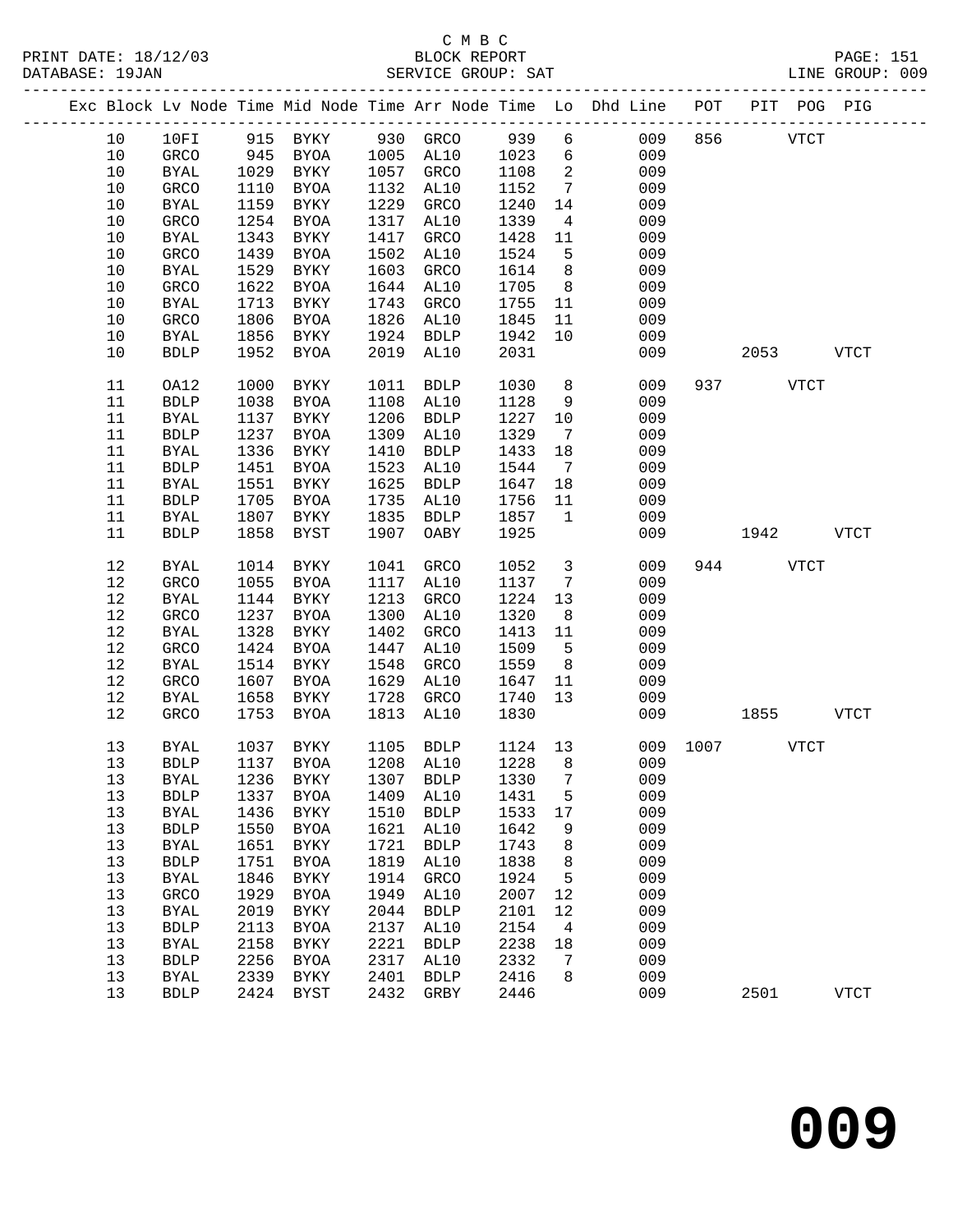# C M B C

| DATABASE: 19JAN |             |      |                     |      | SERVICE GROUP: SAT |         |                                                                                                                                                                                                                                                                                                                                                                                     |                                                                                |               |           | LINE GROUP: 009 |  |
|-----------------|-------------|------|---------------------|------|--------------------|---------|-------------------------------------------------------------------------------------------------------------------------------------------------------------------------------------------------------------------------------------------------------------------------------------------------------------------------------------------------------------------------------------|--------------------------------------------------------------------------------|---------------|-----------|-----------------|--|
|                 |             |      |                     |      |                    |         |                                                                                                                                                                                                                                                                                                                                                                                     | Exc Block Lv Node Time Mid Node Time Arr Node Time Lo Dhd Line POT PIT POG PIG |               |           |                 |  |
|                 | 14 BYAL     |      | 1058 BYKY 1127 GRCO |      |                    | 1138 16 |                                                                                                                                                                                                                                                                                                                                                                                     |                                                                                | 009 1028 VTCT |           |                 |  |
| 14              | GRCO        | 1154 | BYOA                | 1216 | AL10               | 1236    | 7                                                                                                                                                                                                                                                                                                                                                                                   | 009                                                                            |               |           |                 |  |
| 14              | BYAL        | 1243 | BYKY                | 1314 | GRCO               | 1325    | 14                                                                                                                                                                                                                                                                                                                                                                                  | 009                                                                            |               |           |                 |  |
| 14              | GRCO        | 1339 | BYOA                | 1402 | AL10               | 1424    | $\overline{4}$                                                                                                                                                                                                                                                                                                                                                                      | 009                                                                            |               |           |                 |  |
| 14              | BYAL        | 1428 | BYKY                | 1502 | GRCO               | 1513    | 10 <sup>°</sup>                                                                                                                                                                                                                                                                                                                                                                     | 009                                                                            |               |           |                 |  |
| 14              | GRCO        | 1523 | BYOA                | 1546 | AL10               | 1607    | 7                                                                                                                                                                                                                                                                                                                                                                                   | 009                                                                            |               |           |                 |  |
| 14              | BYAL        | 1614 | BYKY                | 1647 | GRCO               | 1659    | 8                                                                                                                                                                                                                                                                                                                                                                                   | 009                                                                            |               |           |                 |  |
| 14              | GRCO        | 1707 | BYOA                | 1729 | AL10               | 1750    | 9                                                                                                                                                                                                                                                                                                                                                                                   | 009                                                                            |               |           |                 |  |
| 14              | BYAL        | 1759 | BYKY                | 1827 | <b>GRCO</b>        | 1837    | 15                                                                                                                                                                                                                                                                                                                                                                                  | 009                                                                            |               |           |                 |  |
| 14              | GRCO        | 1852 | BYOA                | 1912 | AL10               | 1931    | 7                                                                                                                                                                                                                                                                                                                                                                                   | 009                                                                            |               |           |                 |  |
| 14              | BYAL        | 1938 | BYKY                | 2004 | BDLP               | 2021    | 11                                                                                                                                                                                                                                                                                                                                                                                  | 009                                                                            |               |           |                 |  |
| 14              | BDLP        | 2032 | <b>BYOA</b>         | 2057 | AL10               | 2115    | $\overline{3}$                                                                                                                                                                                                                                                                                                                                                                      | 009                                                                            |               |           |                 |  |
| 14              | BYAL        | 2118 | BYKY                | 2141 | BDLP               | 2158    | 14                                                                                                                                                                                                                                                                                                                                                                                  | 009                                                                            |               |           |                 |  |
| 14              | <b>BDLP</b> | 2212 | <b>BYOA</b>         | 2236 | AL10               | 2251    | $\overline{\mathbf{3}}$                                                                                                                                                                                                                                                                                                                                                             | 009                                                                            |               |           |                 |  |
| 14              | BYAL        | 2254 | BYKY                | 2317 | GRCO               | 2326    | 21                                                                                                                                                                                                                                                                                                                                                                                  | 009                                                                            |               |           |                 |  |
| 14              | GRCO        | 2347 | BYOA                | 2402 | AL10               | 2417    | $\overline{7}$                                                                                                                                                                                                                                                                                                                                                                      | 009                                                                            |               |           |                 |  |
| 14              | BYAL        | 2424 | BYKY                | 2446 | GRCO               | 2454    | 18                                                                                                                                                                                                                                                                                                                                                                                  | 009                                                                            |               |           |                 |  |
| 14              | GRCO        | 2512 | BYMN                | 2522 | GRBY               | 2529    |                                                                                                                                                                                                                                                                                                                                                                                     | 009                                                                            |               | 2544 VTCT |                 |  |
| 15              | OA12        | 1058 | BYKY                | 1109 | GRCO               | 1120    | 5                                                                                                                                                                                                                                                                                                                                                                                   |                                                                                | 009 1035 VTCT |           |                 |  |
| 15              | GRCO        | 1125 | BYOA                | 1147 | AL10               | 1207    | 7                                                                                                                                                                                                                                                                                                                                                                                   | 009                                                                            |               |           |                 |  |
| 15              | BYAL        | 1214 | BYKY                | 1244 | GRCO               | 1255    | 14                                                                                                                                                                                                                                                                                                                                                                                  | 009                                                                            |               |           |                 |  |
| 15              | GRCO        | 1309 | BYOA                | 1332 | AL10               | 1354    | $4\phantom{.0000}\phantom{.0000}\phantom{.0000}\phantom{.0000}\phantom{.0000}\phantom{.0000}\phantom{.0000}\phantom{.0000}\phantom{.0000}\phantom{.0000}\phantom{.0000}\phantom{.0000}\phantom{.0000}\phantom{.0000}\phantom{.0000}\phantom{.0000}\phantom{.0000}\phantom{.0000}\phantom{.0000}\phantom{.0000}\phantom{.0000}\phantom{.0000}\phantom{.0000}\phantom{.0000}\phantom$ | 009                                                                            |               |           |                 |  |
| 15              | BYAL        |      | 1358 BYKY           | 1432 | GRCO               | 1443    | 10                                                                                                                                                                                                                                                                                                                                                                                  | 009                                                                            |               |           |                 |  |

15 BYAL 2218 BYAT 2241 DULE 2230 3<br>15 BDLP 2303 BYST 2311 GRBY 2327 009 2342 VTCT

16 OA12 1313 BYKY 1324 BDLP 1343 9 009 1250 VTCT

16 BDLP 1806 BYOA 1834 AL10 1853 009 1915 VTCT

**009**

 15 GRCO 1453 BYOA 1516 AL10 1537 7 009 15 BYAL 1544 BYKY 1618 GRCO 1630 7 009 15 GRCO 1637 BYOA 1659 AL10 1720 9 009 15 BYAL 1729 BYKY 1757 GRCO 1807 15 009 15 GRCO 1822 BYOA 1842 AL10 1901 6 009 15 BYAL 1907 BYKY 1934 GRCO 1944 5 009 15 GRCO 1949 BYOA 2009 AL10 2026 14 009 15 BYAL 2040 BYKY 2103 BDLP 2120 12 009 15 BDLP 2132 BYOA 2156 AL10 2213 5 009 15 BYAL 2218 BYKY 2241 BDLP 2258 5 009

 16 BDLP 1352 BYOA 1424 AL10 1446 5 009 16 BYAL 1451 BYKY 1525 BDLP 1548 17 009 16 BDLP 1605 BYOA 1636 AL10 1657 9 009 16 BYAL 1706 BYKY 1736 BDLP 1758 8 009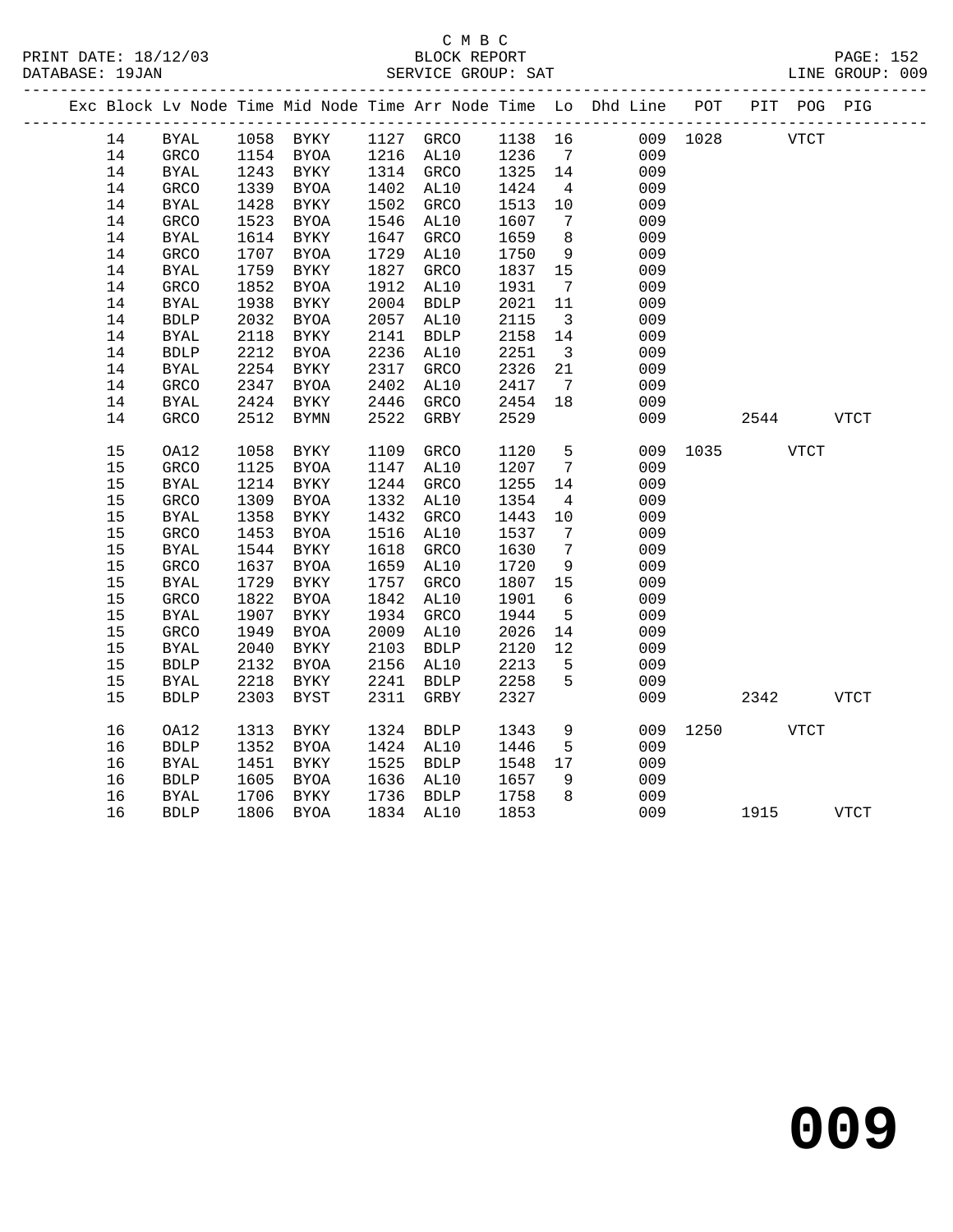|                 |              |              |                        |              |              |              |                          | GREY GRANVILLE & BROADWAY MARINE HM-S HUDSON & MARINE THANGERS AND SUMPLIFY ON A SUMPLIFY SUMPLIFY ON A SUMPLIF<br>THANGERS WARINE STRINGS WITCHNERS & HASTINGS WITCHNERS AND MARINE TROLLEY Depot |     |         |             |             |
|-----------------|--------------|--------------|------------------------|--------------|--------------|--------------|--------------------------|----------------------------------------------------------------------------------------------------------------------------------------------------------------------------------------------------|-----|---------|-------------|-------------|
|                 |              |              |                        |              |              |              |                          | Exc Block Lv Node Time Mid Node Time Arr Node Time Lo Dhd Line POT PIT POG PIG                                                                                                                     |     |         |             |             |
| $\mathbf{1}$    |              |              | MRST 432 GRBY 456 RIHA |              |              |              |                          | 508 0 010 424                                                                                                                                                                                      |     |         | VTCT        |             |
| $\mathbf{1}$    | RIHA         | 508 GRBY     |                        |              | 520 MRST     |              |                          | 540 12<br>010                                                                                                                                                                                      |     |         |             |             |
| $\mathbf 1$     | MRST         |              | 552 GRBY               |              | 616 RIHA     | 628          | $\overline{0}$           | 010                                                                                                                                                                                                |     |         |             |             |
| $\mathbf 1$     | RIHA         |              | 628 GRBY               | 640          | MRST         | 700          | 8 <sup>8</sup>           | 010                                                                                                                                                                                                |     |         |             |             |
| 1               | MRST         | 708          | GRBY                   | 734          | RIHA         | 747          |                          | $\overline{O}$<br>010                                                                                                                                                                              |     |         |             |             |
| 1               | RIHA         | 747          | GRBY                   | 759          | MRST         | 821          | 15                       | 010                                                                                                                                                                                                |     |         |             |             |
| 1               | MRST         | 836          | GRBY                   | 902          | RIHA         | 917          | $\overline{0}$           | 010                                                                                                                                                                                                |     |         |             |             |
| 1               | RIHA         | 917          | GRBY                   | 930          | MRST         | 958          | 17                       | 010                                                                                                                                                                                                |     |         |             |             |
| 1               | MRST         | 1015         | GRBY                   | 1046         | RIHA         | 1102         | $\overline{0}$           | 010                                                                                                                                                                                                |     |         |             |             |
| 1               | RIHA         | 1102         | GRBY                   | 1118         | MRST         | 1148         | 20                       | 010                                                                                                                                                                                                |     |         |             |             |
| 1               | MRST         | 1208         | GRBY                   | 1246         | RIHA         | 1302         | $\overline{0}$           | 010                                                                                                                                                                                                |     |         |             |             |
| 1               | RIHA         | 1302         | GRBY                   | 1323         | MRST         | 1400         | 21                       | 010                                                                                                                                                                                                |     |         |             |             |
| 1               | MRST         | 1421         | GRBY                   | 1500         | RIHA         | 1517         | $\overline{0}$           | 010                                                                                                                                                                                                |     |         |             |             |
| 1               | RIHA         | 1517         | GRBY                   | 1538         | MRST         | 1615         | 20                       | 010                                                                                                                                                                                                |     |         |             |             |
| 1               | MRST         | 1635         | GRBY                   | 1715         | RIHA         | 1732         | $\overline{\phantom{0}}$ | 010                                                                                                                                                                                                |     |         |             |             |
| 1               | RIHA         | 1732         | GRBY                   | 1752         | MRST         | 1824         | 17                       | 010                                                                                                                                                                                                |     |         |             |             |
| 1               | MRST         | 1841         | GRBY                   | 1916         | RIHA         | 1932         | $\overline{0}$           | 010                                                                                                                                                                                                |     |         |             |             |
| 1               | RIHA         | 1932         | GRBY                   | 1949         | MRST         | 2016         | 18                       | 010                                                                                                                                                                                                |     |         |             |             |
| 1<br>1          | MRST         | 2034<br>2118 | GRBY                   | 2104         | RIHA         | 2118<br>2202 | $\overline{0}$           | 010<br>010                                                                                                                                                                                         |     |         |             |             |
| 1               | RIHA<br>MRST | 2215         | GRBY<br>GRBY           | 2135<br>2245 | MRST<br>RIHA | 2258         | 13<br>$\overline{0}$     | 010                                                                                                                                                                                                |     |         |             |             |
| 1               | RIHA         | 2258         | GRBY                   | 2315         | MRST         | 2342         | 12                       | 010                                                                                                                                                                                                |     |         |             |             |
| 1               | MRST         | 2354         | GRBY                   | 2422         | RIHA         | 2435         | $\overline{0}$           | 010                                                                                                                                                                                                |     |         |             |             |
| 1               | <b>RIHA</b>  | 2435         | GRBY                   | 2452         | MRST         | 2516         |                          | 010                                                                                                                                                                                                |     | 2521 25 |             | VTCT        |
|                 |              |              |                        |              |              |              |                          |                                                                                                                                                                                                    |     |         |             |             |
| 2               | MRST         | 452          | GRBY                   | 516          | RIHA         | 528          |                          | $\overline{0}$<br>010                                                                                                                                                                              | 444 |         | <b>VTCT</b> |             |
| $\sqrt{2}$      | <b>RIHA</b>  | 528          | GRBY                   | 540          | MRST         | 600          | 9                        | 010                                                                                                                                                                                                |     |         |             |             |
| $\sqrt{2}$      | MRST         | 609          | GRBY                   | 635          | RIHA         | 648          | $\overline{0}$           | 010                                                                                                                                                                                                |     |         |             |             |
| 2               | RIHA         | 648          | GRBY                   | 700          | MRST         | 721          | 15                       | 010                                                                                                                                                                                                |     |         |             |             |
| 2               | MRST         | 736          | GRBY                   | 802          | RIHA         | 817          | $\overline{0}$           | 010                                                                                                                                                                                                |     |         |             |             |
| 2               | RIHA         | 817          | GRBY                   | 830          | MRST         | 854          | 12                       | 010                                                                                                                                                                                                |     |         |             |             |
| 2               | MRST         | 906          | GRBY                   |              | 932 RIHA     | 947<br>1030  | $\overline{0}$           | 010                                                                                                                                                                                                |     |         |             |             |
| 2               | RIHA         |              | 947 GRBY               |              | 1000 MRST    |              | 12                       | 010                                                                                                                                                                                                |     |         |             |             |
| 2               |              |              |                        |              |              |              |                          | MRST 1042 GRBY 1116 RIHA 1132 0 010                                                                                                                                                                |     |         |             |             |
| 2               | RIHA         | 1132         | GRBY                   | 1150         | MRST         | 1221         | 17                       | 010                                                                                                                                                                                                |     |         |             |             |
| 2               | MRST         | 1238         | GRBY                   | 1316         | RIHA         | 1332         | $\overline{\phantom{0}}$ | 010                                                                                                                                                                                                |     |         |             |             |
| $\sqrt{2}$      | RIHA         | 1332         | GRBY                   | 1353         | MRST         | 1431         | 20                       | 010                                                                                                                                                                                                |     |         |             |             |
| 2               | MRST         | 1451         | GRBY                   | 1530         | RIHA         | 1547         | $\overline{0}$           | 010                                                                                                                                                                                                |     |         |             |             |
| 2               | RIHA         | 1547         | GRBY                   | 1608         | MRST         | 1644         | 6                        | 010                                                                                                                                                                                                |     |         |             |             |
| 2<br>$\sqrt{2}$ | MRST         | 1650<br>1747 | GRBY                   | 1730<br>1807 | RIHA<br>MRST | 1747<br>1836 | $\overline{0}$<br>20     | 010<br>010                                                                                                                                                                                         |     |         |             |             |
| 2               | RIHA<br>MRST | 1856         | GRBY<br>GRBY           | 1931         | RIHA         | 1947         | $\mathbf 0$              | 010                                                                                                                                                                                                |     |         |             |             |
| 2               | RIHA         | 1947         | GRBY                   | 2004         | MRST         | 2031         |                          | 010                                                                                                                                                                                                |     | 2036    |             | <b>VTCT</b> |
|                 |              |              |                        |              |              |              |                          |                                                                                                                                                                                                    |     |         |             |             |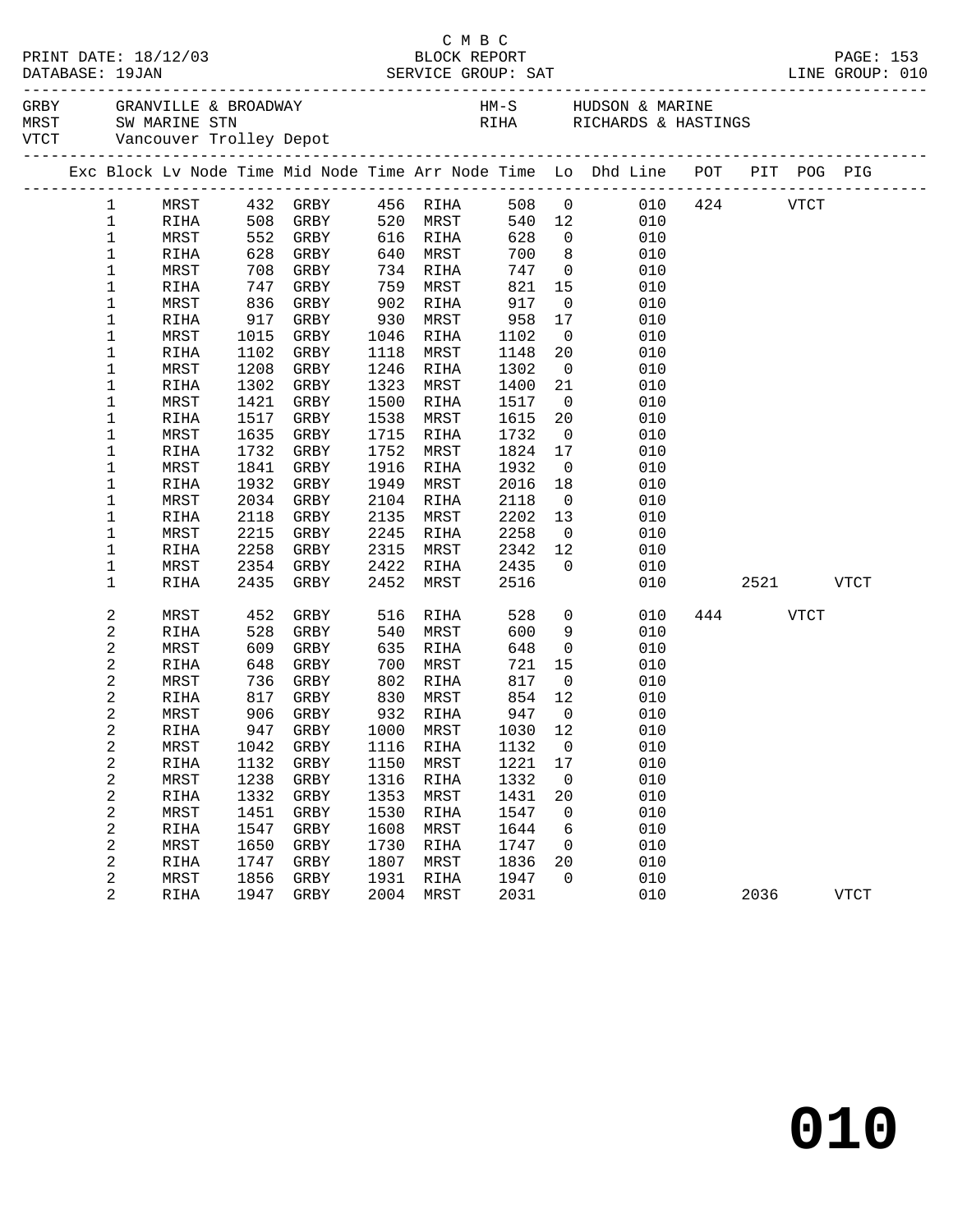|  |                |              |              |                     |              |              |              |                          | Exc Block Lv Node Time Mid Node Time Arr Node Time Lo Dhd Line POT |     | PIT POG PIG |             |
|--|----------------|--------------|--------------|---------------------|--------------|--------------|--------------|--------------------------|--------------------------------------------------------------------|-----|-------------|-------------|
|  | $\mathbf{3}$   | MRST         | 512          | GRBY                |              | 536 RIHA     | 548          | $\mathsf{O}$             | 010                                                                | 504 | <b>VTCT</b> |             |
|  | $\mathbf{3}$   | RIHA         | 548          | GRBY                | 600          | MRST         | 620          | $\overline{3}$           | 010                                                                |     |             |             |
|  | 3              | MRST         | 623          | GRBY                | 649          | RIHA         | 702          | $\overline{0}$           | 010                                                                |     |             |             |
|  | 3              | RIHA         | 702          | GRBY                | 714          | MRST         | 736          | 15                       | 010                                                                |     |             |             |
|  | 3              | MRST         | 751          | GRBY                | 817          | RIHA         | 832          | $\overline{0}$           | 010                                                                |     |             |             |
|  | 3              | RIHA         | 832          | GRBY                | 845          | MRST         | 913          | 21                       | 010                                                                |     |             |             |
|  | 3              | MRST         | 934          | GRBY                | 1001         | RIHA         | 1017         | $\overline{0}$           | 010                                                                |     |             |             |
|  | 3              | RIHA         | 1017         | GRBY                | 1031         | MRST         | 1101         | 11                       | 010                                                                |     |             |             |
|  | 3              | MRST         | 1112         | GRBY                | 1146         | RIHA         | 1202         | $\overline{0}$           | 010                                                                |     |             |             |
|  | 3              | RIHA         | 1202         | GRBY                | 1220         | MRST         | 1254         | 12                       | 010                                                                |     |             |             |
|  | 3              | MRST         | 1306         | GRBY                | 1345         | RIHA         | 1402         | $\overline{0}$           | 010                                                                |     |             |             |
|  | 3              | RIHA         | 1402         | GRBY                | 1423         | MRST         | 1501         | 20                       | 010                                                                |     |             |             |
|  | 3              | MRST         | 1521         | GRBY                | 1600         | RIHA         | 1617         | $\overline{\phantom{0}}$ | 010                                                                |     |             |             |
|  | 3              | RIHA         | 1617         | GRBY                | 1637         | MRST         | 1710         | 11                       | 010                                                                |     |             |             |
|  | 3              | MRST         | 1721         | GRBY                | 1801         | RIHA         | 1817         | $\mathbf 0$              | 010                                                                |     |             |             |
|  | 3              | RIHA         | 1817         | GRBY                | 1837<br>1946 | MRST         | 1906         | 8                        | 010                                                                |     |             |             |
|  | 3              | MRST         | 1914         | GRBY                |              | RIHA         | 2002         | $\mathbf 0$<br>8         | 010<br>010                                                         |     |             |             |
|  | 3              | RIHA         | 2002         | GRBY                | 2019         | MRST<br>RIHA | 2046<br>2138 | $\mathsf{O}$             | 010                                                                |     |             |             |
|  | 3<br>3         | MRST<br>RIHA | 2054<br>2138 | GRBY<br>GRBY        | 2124<br>2155 | MRST         | 2222         | 17                       | 010                                                                |     |             |             |
|  | 3              | MRST         | 2239         | GRBY                | 2307         | RIHA         | 2320         | $\overline{0}$           | 010                                                                |     |             |             |
|  | 3              | RIHA         | 2320         | GRBY                | 2337         | MRST         | 2402         | 22                       | 010                                                                |     |             |             |
|  | 3              | MRST         | 2424         | GRBY                | 2452         | RIHA         | 2505         | $\overline{0}$           | 010                                                                |     |             |             |
|  | 3              | RIHA         | 2505         | GRBY                | 2522         | $HM-S$       | 2539         |                          | 010                                                                |     | 2541        | VTCT        |
|  |                |              |              |                     |              |              |              |                          |                                                                    |     |             |             |
|  | 4              | MRST         | 532          | GRBY                | 556          | RIHA         | 608          | $\mathbf 0$              | 010                                                                | 524 | <b>VTCT</b> |             |
|  | $\overline{4}$ | RIHA         | 608          | GRBY                | 620          | MRST         | 640          | 13                       | 010                                                                |     |             |             |
|  | 4              | MRST         | 653          | GRBY                | 719          | RIHA         | 732          | $\overline{0}$           | 010                                                                |     |             |             |
|  | 4              | RIHA         | 732          | GRBY                | 744          | MRST         | 806          | 15                       | 010                                                                |     |             |             |
|  | 4              | MRST         | 821          | GRBY                | 847          | RIHA         | 902          | $\overline{\phantom{0}}$ | 010                                                                |     |             |             |
|  | $\overline{4}$ | RIHA         | 902          | GRBY                | 915          | MRST         | 943          | 20                       | 010                                                                |     |             |             |
|  | 4              | MRST         | 1003         | GRBY                | 1031         | RIHA         | 1047         | $\overline{0}$           | 010                                                                |     |             |             |
|  | 4              | RIHA         | 1047         | GRBY                | 1102         | MRST         | 1132         | 21                       | 010                                                                |     |             |             |
|  | 4              | MRST         | 1153         | GRBY                | 1231         | RIHA         | 1247         | $\overline{0}$           | 010                                                                |     |             |             |
|  | 4              | RIHA         | 1247         | GRBY                | 1305         | MRST         | 1339         | 12                       | 010                                                                |     |             |             |
|  | 4              | MRST         | 1351         | GRBY                | 1430         | RIHA         | 1447         | $\overline{0}$           | 010                                                                |     |             |             |
|  | 4              | RIHA         | 1447         | GRBY                | 1508         | MRST         | 1546         | 20                       | 010                                                                |     |             |             |
|  | 4              | MRST         | 1606         | GRBY                | 1645         | RIHA         | 1702         | $\overline{0}$           | 010                                                                |     |             |             |
|  | 4              | RIHA         | 1702         | GRBY                | 1722         | MRST         | 1755         | 14                       | 010                                                                |     |             |             |
|  | 4              | MRST         |              | 1809 GRBY 1846 RIHA |              |              | 1902 0       |                          | 010                                                                |     |             |             |
|  | 4<br>4         | RIHA<br>MRST | 1902<br>1958 | GRBY<br>GRBY        | 1919<br>2029 | MRST<br>RIHA | 1946<br>2045 | 12                       | 010<br>010                                                         |     |             |             |
|  |                | RIHA         | 2045         | GRBY                | 2102         | MRST         | 2129         | 0<br>6                   | 010                                                                |     |             |             |
|  | 4<br>4         | MRST         | 2135         | GRBY                | 2205         | RIHA         | 2218         | 0                        | 010                                                                |     |             |             |
|  | 4              | RIHA         | 2218         | ${\tt GRBY}$        | 2235         | MRST         | 2302         | 22                       | 010                                                                |     |             |             |
|  | 4              | MRST         | 2324         | GRBY                | 2352         | RIHA         | 2405         | 0                        | 010                                                                |     |             |             |
|  | 4              | RIHA         | 2405         | GRBY                | 2422         | MRST         | 2446         | 8                        | 010                                                                |     |             |             |
|  | 4              | MRST         | 2454         | GRBY                | 2522         | RIHA         | 2535         | 0                        | 010                                                                |     |             |             |
|  | 4              | RIHA         | 2535         | GRBY                | 2552         | $HM-S$       | 2609         |                          | 010                                                                |     | 2611        | <b>VTCT</b> |
|  |                |              |              |                     |              |              |              |                          |                                                                    |     |             |             |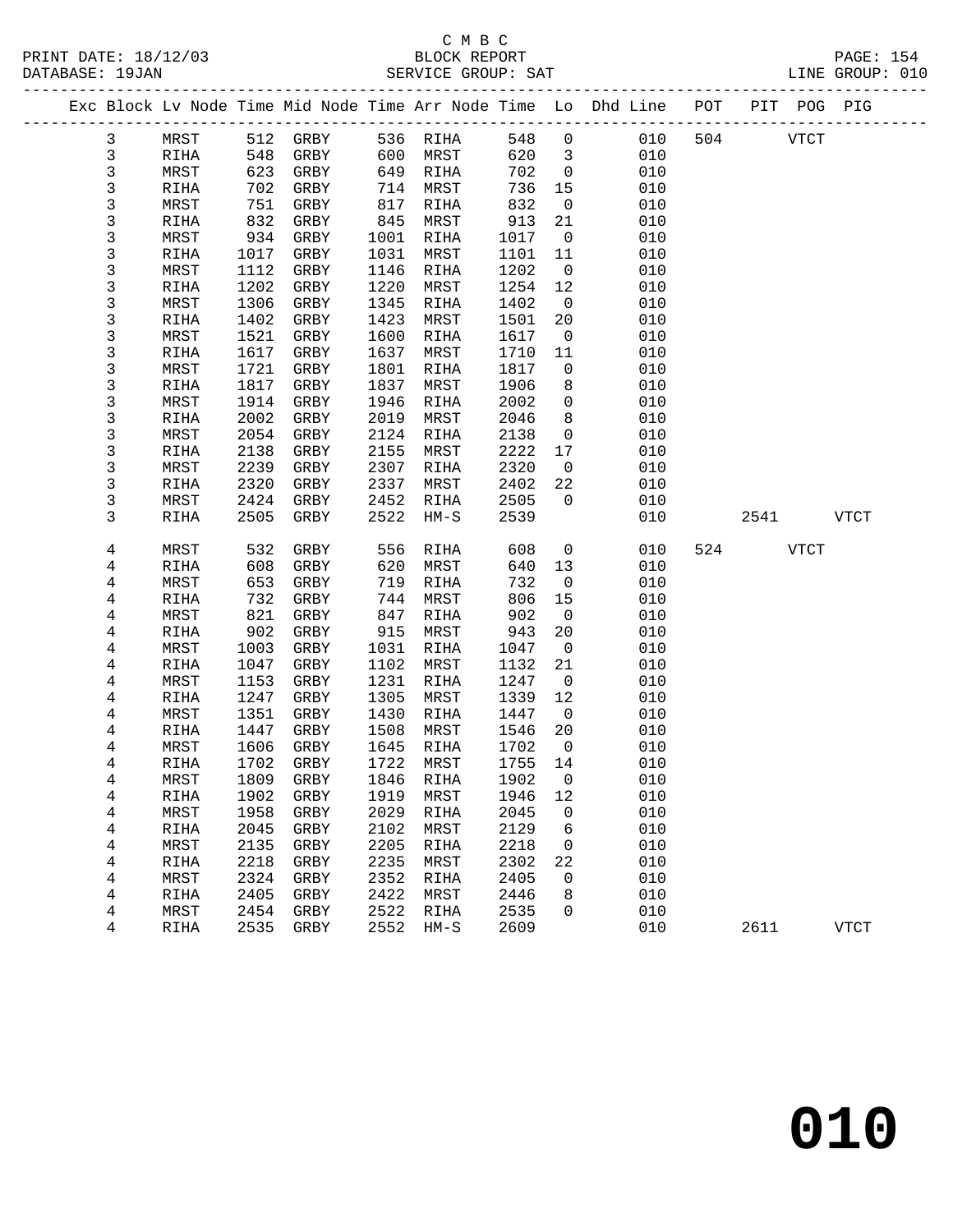### C M B C<br>BLOCK REPORT

|  | PRINT DATE: 18/12/03<br>DATABASE: 19JAN |  |  |  | BLOCK REPORT | SERVICE GROUP: SAT |                                                                                        |  |  | <b>PAGE: 155</b><br>LINE GROUP: 010 |  |
|--|-----------------------------------------|--|--|--|--------------|--------------------|----------------------------------------------------------------------------------------|--|--|-------------------------------------|--|
|  |                                         |  |  |  |              |                    | Exc Block Ly Node Time Mid Node Time Arr Node Time Lo Dhd Line - POT - PIT - POG - PIG |  |  |                                     |  |

|  |                  |              |              | Exc Block Lv Node Time Mid Node Time Arr Node Time Lo |              |              |              |                | Dhd Line   | POT  | PIT  | POG         | PIG         |
|--|------------------|--------------|--------------|-------------------------------------------------------|--------------|--------------|--------------|----------------|------------|------|------|-------------|-------------|
|  | 5                | MRST         | 638          | GRBY                                                  | 704          | RIHA         | 717          | $\mathsf 0$    | 010        | 630  |      | <b>VTCT</b> |             |
|  | 5                | RIHA         | 717          | GRBY                                                  | 729          | MRST         | 751          | 15             | 010        |      |      |             |             |
|  | 5                | MRST         | 806          | GRBY                                                  | 832          | RIHA         | 847          | 0              | 010        |      |      |             |             |
|  | 5                | RIHA         | 847          | GRBY                                                  | 900          | MRST         | 928          | 20             | 010        |      |      |             |             |
|  | 5                | MRST         | 948          | GRBY                                                  | 1016         | RIHA         | 1032         | $\mathsf{O}$   | 010        |      |      |             |             |
|  | 5                | RIHA         | 1032         | GRBY                                                  | 1047         | MRST         | 1117         | 10             | 010        |      |      |             |             |
|  | 5                | MRST         | 1127         | GRBY                                                  | 1201         | RIHA         | 1217         | 0              | 010        |      |      |             |             |
|  | 5                | RIHA         | 1217         | ${\tt GRBY}$                                          | 1235         | MRST         | 1309         | 12             | 010        |      |      |             |             |
|  | 5                | MRST         | 1321         | GRBY                                                  | 1400         | <b>RIHA</b>  | 1417         | $\mathbf 0$    | 010        |      |      |             |             |
|  | 5                | RIHA         | 1417         | GRBY                                                  | 1438         | MRST         | 1516         | 20             | 010        |      |      |             |             |
|  | 5                | MRST         | 1536         | GRBY                                                  | 1615         | RIHA         | 1632         | 0              | 010        |      |      |             |             |
|  | 5                | RIHA         | 1632         | ${\tt GRBY}$                                          | 1652         | MRST         | 1725         | 12             | 010        |      |      |             |             |
|  | 5                | MRST         | 1737         | GRBY                                                  | 1816         | RIHA         | 1832         | $\mathsf{O}$   | 010        |      |      |             |             |
|  | 5                | RIHA         | 1832         | GRBY                                                  | 1850         | MRST         | 1919         | 10             | 010        |      |      |             |             |
|  | 5                | MRST         | 1929         | GRBY                                                  | 2001         | RIHA         | 2017         | 0              | 010        |      |      |             |             |
|  | 5                | RIHA         | 2017         | GRBY                                                  | 2034         | MRST         | 2101         | 13             | 010        |      |      |             |             |
|  | 5                | MRST         | 2114         | GRBY                                                  | 2144         | <b>RIHA</b>  | 2158         | $\mathsf{O}$   | 010        |      |      |             |             |
|  | 5                | RIHA         | 2158         | GRBY                                                  | 2215         | MRST         | 2242         | 17             | 010        |      |      |             |             |
|  | 5<br>5           | MRST         | 2259         | GRBY                                                  | 2327         | RIHA         | 2340<br>2422 | 0              | 010        |      |      |             |             |
|  |                  | RIHA         | 2340         | GRBY                                                  | 2357         | MRST         |              |                | 010        |      | 2427 |             | <b>VTCT</b> |
|  | 6                | MRST         | 723          | GRBY                                                  | 749          | RIHA         | 802          | 0              | 010        | 715  |      | <b>VTCT</b> |             |
|  | 6                | RIHA         | 802          | GRBY                                                  | 814          | MRST         | 836          | 15             | 010        |      |      |             |             |
|  | 6                | MRST         | 851          | GRBY                                                  | 917          | <b>RIHA</b>  | 932          | 0              | 010        |      |      |             |             |
|  | 6                | RIHA         | 932          | GRBY                                                  | 945          | MRST         | 1015         | 15             | 010        |      |      |             |             |
|  | 6                | MRST         | 1030         | GRBY                                                  | 1101         | RIHA         | 1117         | $\mathsf{O}$   | 010        |      |      |             |             |
|  | 6                | RIHA         | 1117         | GRBY                                                  | 1133         | MRST         | 1203         | 20             | 010        |      |      |             |             |
|  | 6                | MRST         | 1223         | GRBY                                                  | 1301         | RIHA         | 1317         | 0              | 010        |      |      |             |             |
|  | 6                | RIHA         | 1317         | GRBY                                                  | 1338         | MRST         | 1415         | 21             | 010        |      |      |             |             |
|  | 6                | MRST         | 1436         | GRBY                                                  | 1515         | RIHA         | 1532         | $\mathbf 0$    | 010        |      |      |             |             |
|  | 6                | RIHA         | 1532         | GRBY                                                  | 1553         | MRST         | 1630         |                | 010        |      | 1635 |             | <b>VTCT</b> |
|  | $\boldsymbol{7}$ | MRST         | 919          | GRBY                                                  | 946          | RIHA         | 1002         | 0              | 010        | 911  |      | VTCT        |             |
|  | 7                | RIHA         | 1002         | GRBY                                                  | 1016         | MRST         | 1046         | 11             | 010        |      |      |             |             |
|  | 7                | MRST         | 1057         | GRBY                                                  | 1131         | RIHA         | 1147         | 0              | 010        |      |      |             |             |
|  | 7                | RIHA         | 1147         | GRBY                                                  | 1205         | MRST         | 1236         | 17             | 010        |      |      |             |             |
|  | 7                | MRST         | 1253         | ${\tt GRBY}$                                          | 1331         | RIHA         | 1347         | 0              | 010        |      |      |             |             |
|  | $\boldsymbol{7}$ | RIHA         | 1347         | GRBY                                                  | 1408         | MRST         | 1446         | 20             | 010        |      |      |             |             |
|  | 7                | MRST         | 1506         | GRBY                                                  | 1545         | RIHA         | 1602         | 0              | 010        |      |      |             |             |
|  | 7                | RIHA         | 1602         | GRBY                                                  | 1622         | MRST         | 1657         | 9              | 010        |      |      |             |             |
|  | 7                | MRST         | 1706         | GRBY                                                  | 1746         | RIHA         | 1802         | $\overline{0}$ | 010        |      |      |             |             |
|  | 7                | RIHA         | 1802         | GRBY                                                  | 1822         | MRST         | 1851         |                | 010        |      | 1856 |             | <b>VTCT</b> |
|  | 8                | MRST         | 1138         | GRBY                                                  | 1216         | RIHA         | 1232         | 0              | 010        | 1130 |      | <b>VTCT</b> |             |
|  | 8                | RIHA         | 1232         | ${\tt GRBY}$                                          | 1250         | MRST         | 1324         | 12             | 010        |      |      |             |             |
|  | 8                | MRST         | 1336         | GRBY                                                  | 1415         | RIHA         | 1432         | 0              | 010        |      |      |             |             |
|  | 8                | <b>RIHA</b>  | 1432         | GRBY                                                  | 1453         | MRST         | 1531         | 20             | 010        |      |      |             |             |
|  | 8                | MRST         | 1551         | GRBY                                                  | 1630         | RIHA         | 1647         | 0              | 010        |      |      |             |             |
|  | 8                | RIHA         | 1647         | GRBY                                                  | 1707         | MRST         | 1740         | 12             | 010        |      |      |             |             |
|  | 8                | MRST         | 1752         | GRBY                                                  | 1831         | RIHA         | 1847         | 0              | 010        |      |      |             |             |
|  | 8                | RIHA         | 1847         | GRBY                                                  | 1905         | MRST         | 1934         | 10             | 010        |      |      |             |             |
|  | 8<br>8           | MRST<br>RIHA | 1944<br>2031 | GRBY<br>GRBY                                          | 2015<br>2048 | RIHA<br>MRST | 2031<br>2115 | 0              | 010<br>010 |      | 2120 |             | <b>VTCT</b> |
|  |                  |              |              |                                                       |              |              |              |                |            |      |      |             |             |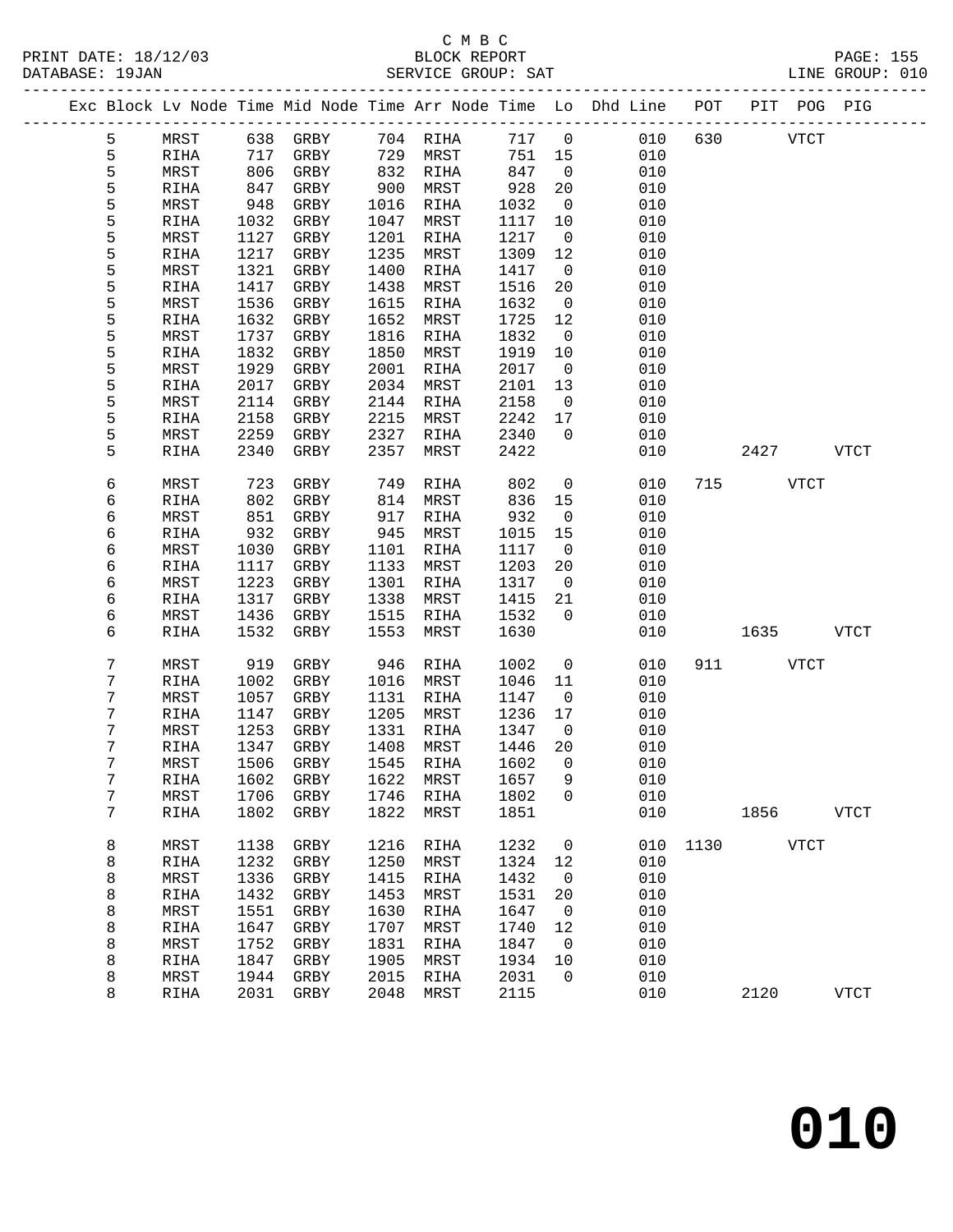### C M B C<br>BLOCK REPORT SERVICE GROUP: SAT

| Exc Block Ly Node Time Mid Node Time Arr Node Time Lo Dhd Line |      |      |      |      |      |      |          |     | POT  | PIT  | POG         | PIG  |
|----------------------------------------------------------------|------|------|------|------|------|------|----------|-----|------|------|-------------|------|
| 9                                                              | MRST | 1406 | GRBY | 1445 | RIHA | 1502 | - 0      | 010 | 1358 |      | <b>VTCT</b> |      |
| 9                                                              | RIHA | 1502 | GRBY | 1523 | MRST | 1600 | 20       | 010 |      |      |             |      |
| 9                                                              | MRST | 1620 | GRBY | 1700 | RIHA | 1717 | $\Omega$ | 010 |      |      |             |      |
| 9                                                              | RIHA | 1717 | GRBY | 1737 | MRST | 1809 | 15       | 010 |      |      |             |      |
| 9                                                              | MRST | 1824 | GRBY | 1901 | RIHA | 1917 | $\Omega$ | 010 |      |      |             |      |
| 9                                                              | RIHA | 1917 | GRBY | 1934 | MRST | 2001 | 15       | 010 |      |      |             |      |
| 9                                                              | MRST | 2016 | GRBY | 2046 | RIHA | 2100 | - 0      | 010 |      |      |             |      |
| 9                                                              | RIHA | 2100 | GRBY | 2117 | MRST | 2144 | 11       | 010 |      |      |             |      |
| 9                                                              | MRST | 2155 | GRBY | 2225 | RIHA | 2238 | 0        | 010 |      |      |             |      |
| 9                                                              | RIHA | 2238 | GRBY | 2255 | MRST | 2322 |          | 010 |      | 2327 |             | VTCT |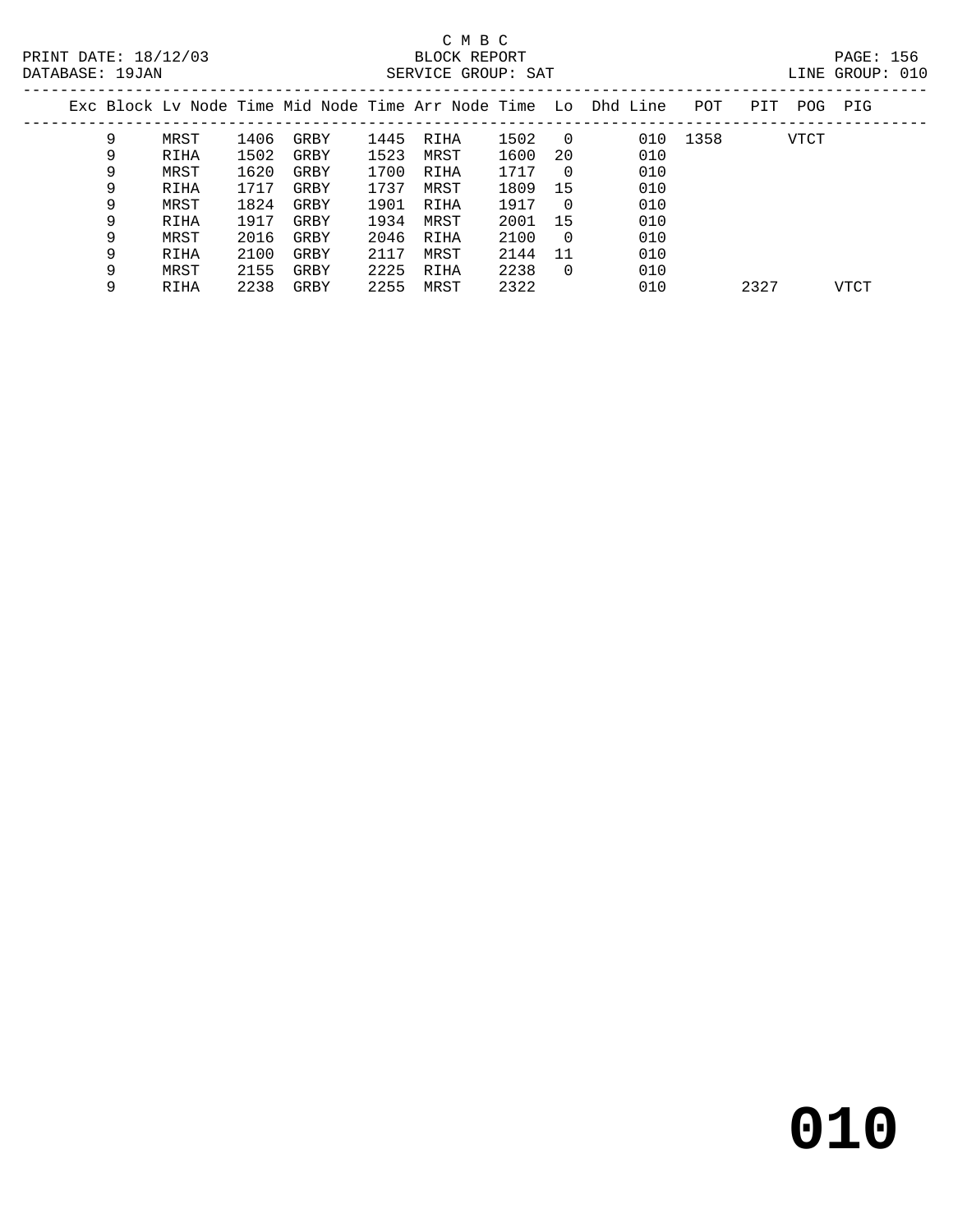|  |                 | PRINT DATE: 18/12/03                                                                                                |                      |             |           |      |                   | C M B C<br>BLOCK REPORT   |                |                 |     |               |          |             | PAGE: 157       |
|--|-----------------|---------------------------------------------------------------------------------------------------------------------|----------------------|-------------|-----------|------|-------------------|---------------------------|----------------|-----------------|-----|---------------|----------|-------------|-----------------|
|  | DATABASE: 19JAN |                                                                                                                     |                      |             |           |      |                   |                           |                |                 |     |               |          |             | LINE GROUP: 014 |
|  |                 | KTLP KOOTENAY LOOP<br>VTCT Vancouver Trolley Depot                                                                  |                      |             |           |      |                   | ULP1 UNIVERSITY LOOP      |                |                 |     |               |          |             |                 |
|  |                 | Exc Block Lv Node Time Mid Node Time Arr Node Time Lo Dhd Line POT PIT POG PIG                                      |                      |             |           |      |                   | -------------------       |                |                 |     |               |          |             |                 |
|  | 61              | GRBY 456 HACO 516 KTLP 525 5 014 441 VTCT<br>KTLP 530 BYGR 559 ULP1 615 10 014<br>ULP1 625 GRBY 645 KTLP 714 13 014 |                      |             |           |      |                   |                           |                |                 |     |               |          |             |                 |
|  | 61              |                                                                                                                     |                      |             |           |      |                   |                           |                |                 |     |               |          |             |                 |
|  | 61              |                                                                                                                     |                      |             |           |      |                   |                           |                |                 |     |               |          |             |                 |
|  | 61              | KTLP                                                                                                                | 727 BYGR             |             |           |      | 759 ULP1          | 817 17                    |                |                 | 014 |               |          |             |                 |
|  | 61              | ULP1                                                                                                                | 834 GRBY             |             |           |      | 857 KTLP          | $935$<br>$1054$<br>$1215$ | 14             |                 | 014 |               |          |             |                 |
|  | 61              | KTLP                                                                                                                | 949 BYGR             |             |           |      | 1030 ULP1         |                           | 8 <sup>8</sup> |                 | 014 |               |          |             |                 |
|  | 61              | ULP1                                                                                                                | 1102 GRBY            |             |           |      | 1129 KTLP         |                           |                | 11              | 014 |               |          |             |                 |
|  | 61              | KTLP                                                                                                                | 1226 BYGR            |             |           |      | 1313 ULP1         | 1339                      |                | 11              | 014 |               |          |             |                 |
|  | 61              | ULP1                                                                                                                | 1350 GRBY            |             |           |      | 1419 KTLP         | 1506                      |                | 8               | 014 |               |          |             |                 |
|  | 61              | KTLP                                                                                                                | 1514 BYGR            |             |           |      | 1604 ULP1         |                           |                |                 | 014 |               |          |             |                 |
|  | 61              | ULP1                                                                                                                | 1641 GRBY            |             |           |      | 1709 KTLP         | 1631 10<br>1754           |                |                 |     | 014 1837 VTCT |          |             |                 |
|  | 62              | GRBY                                                                                                                | 516                  | HACO        |           | 536  | KTLP              | 545                       |                | $4\overline{ }$ | 014 |               | 501 VTCT |             |                 |
|  | 62              | KTLP                                                                                                                |                      |             |           |      |                   | $634$ 15                  |                |                 | 014 |               |          |             |                 |
|  | 62              | ULP1                                                                                                                | 549 BYGR<br>649 GRBY |             |           |      | 709 KTLP          | 740                       | 10             |                 | 014 |               |          |             |                 |
|  | 62              | KTLP                                                                                                                | 750 BYGR             |             |           |      | 824 ULP1          | 844                       | 14             |                 | 014 |               |          |             |                 |
|  | 62              | ULP1                                                                                                                |                      |             |           |      | 858 GRBY 921 KTLP | 959                       | 14             |                 | 014 |               |          |             |                 |
|  | 62              | KTLP                                                                                                                | 1013 BYGR            |             |           |      | 1054 ULP1         |                           | 13             |                 | 014 |               |          |             |                 |
|  | 62              | ULP1                                                                                                                | 1131 GRBY            |             |           |      | 1159 KTLP         | 1118<br>1248              | 8 <sup>8</sup> |                 | 014 |               |          |             |                 |
|  | 62              | KTLP                                                                                                                | 1256 BYGR            |             |           |      | 1344 ULP1         | 1410                      |                | 10              | 014 |               |          |             |                 |
|  | 62              | ULP1                                                                                                                | 1420 GRBY            |             |           |      | 1449 KTLP         | 1536                      | 8 <sup>8</sup> |                 | 014 |               |          |             |                 |
|  | 62              | KTLP                                                                                                                | 1544 BYGR            |             |           |      | 1634 ULP1         | 1701                      | 11             |                 | 014 |               |          |             |                 |
|  | 62              | ULP1                                                                                                                | 1712 GRBY            |             |           |      | 1739 KTLP         | 1823                      |                |                 |     | 014 1906 VTCT |          |             |                 |
|  | 63              | A10N                                                                                                                | 521                  | GRBY        |           |      | 531 KTLP          | 600                       |                | $4\overline{ }$ | 014 |               | 450 VTCT |             |                 |
|  | 63              | <b>KTLP</b>                                                                                                         |                      |             |           |      | 633 ULP1          | 651                       | 10             |                 | 014 |               |          |             |                 |
|  | 63              | ULP1                                                                                                                |                      |             |           |      |                   | 752                       | 10             |                 | 014 |               |          |             |                 |
|  | 63              | KTLP                                                                                                                |                      |             |           |      |                   | 856                       | 12             |                 | 014 |               |          |             |                 |
|  | 63              | ULP1                                                                                                                |                      |             |           |      | 908 GRBY 933 KTLP | 1012 12                   |                |                 | 014 |               |          |             |                 |
|  | 63              | KTLP                                                                                                                |                      |             | 1024 BYGR |      | 1107 ULP1         | 1131                      | - 9            |                 | 014 |               |          |             |                 |
|  |                 | 63 ULP1 1140 GRBY 1209 KTLP 1257 9 014                                                                              |                      |             |           |      |                   |                           |                |                 |     |               |          |             |                 |
|  | 63              | KTLP                                                                                                                | 1306                 | BYGR        |           | 1354 | ULP1              | 1420                      | 10             |                 | 014 |               |          |             |                 |
|  | 63              | ULP1                                                                                                                | 1430                 | GRBY        |           | 1459 | KTLP              | 1546                      | 8              |                 | 014 |               |          |             |                 |
|  | 63              | <b>KTLP</b>                                                                                                         | 1554                 | <b>BYGR</b> |           | 1644 | ULP1              | 1711                      | 12             |                 | 014 |               |          |             |                 |
|  | 63              | ULP1                                                                                                                | 1723                 | GRBY        |           | 1749 | KTLP              | 1833                      | 7              |                 | 014 |               |          |             |                 |
|  | 63              | KTLP                                                                                                                | 1840                 | <b>BYGR</b> |           | 1924 | ULP1              | 1948                      | 4              |                 | 014 |               |          |             |                 |
|  | 63              | ULP1                                                                                                                | 1952                 | A10N        |           | 2003 | GRBY              | 2017                      |                |                 | 014 |               | 2034     |             | <b>VTCT</b>     |
|  | 64              | <b>BYGR</b>                                                                                                         | 538                  | AL10        |           | 546  | ULP1              | 554                       | 2              |                 | 014 | 517           |          | <b>VTCT</b> |                 |
|  | 64              | ULP1                                                                                                                | 556                  | GRBY        |           | 616  | KTLP              | 645                       | 3              |                 | 014 |               |          |             |                 |
|  | 64              | KTLP                                                                                                                | 648                  | BYGR        |           | 718  | ULP1              | 736                       | 12             |                 | 014 |               |          |             |                 |
|  | 64              | ULP1                                                                                                                | 748                  | GRBY        |           | 809  | KTLP              | 842                       | 7              |                 | 014 |               |          |             |                 |
|  | 64              | KTLP                                                                                                                | 849                  | <b>BYGR</b> |           | 926  | ULP1              | 949                       | 7              |                 | 014 |               |          |             |                 |
|  | 64              | ULP1                                                                                                                | 956                  | GRBY        |           | 1021 | KTLP              | 1100                      | 7              |                 | 014 |               |          |             |                 |
|  | 64              | KTLP                                                                                                                | 1107                 | <b>BYGR</b> |           | 1151 | ULP1              | 1215                      | 15             |                 | 014 |               |          |             |                 |
|  | 64              | ULP1                                                                                                                | 1230                 | GRBY        |           | 1259 | $\texttt{KTLP}$   | 1348                      | 8              |                 | 014 |               |          |             |                 |
|  | 64              | KTLP                                                                                                                | 1356                 | <b>BYGR</b> |           | 1444 | ULP1              | 1511                      | 10             |                 | 014 |               |          |             |                 |
|  | 64              | ULP1                                                                                                                | 1521                 | GRBY        |           | 1549 | KTLP              | 1637                      | 8              |                 | 014 |               |          |             |                 |
|  | 64              | KTLP                                                                                                                | 1645                 | <b>BYGR</b> |           | 1732 | ULP1              | 1758                      | 12             |                 | 014 |               |          |             |                 |
|  | 64              | ULP1                                                                                                                | 1810                 | GRBY        |           | 1836 | KTLP              | 1917                      |                |                 | 014 |               | 2000     |             | <b>VTCT</b>     |
|  |                 |                                                                                                                     |                      |             |           |      |                   |                           |                |                 |     |               |          |             |                 |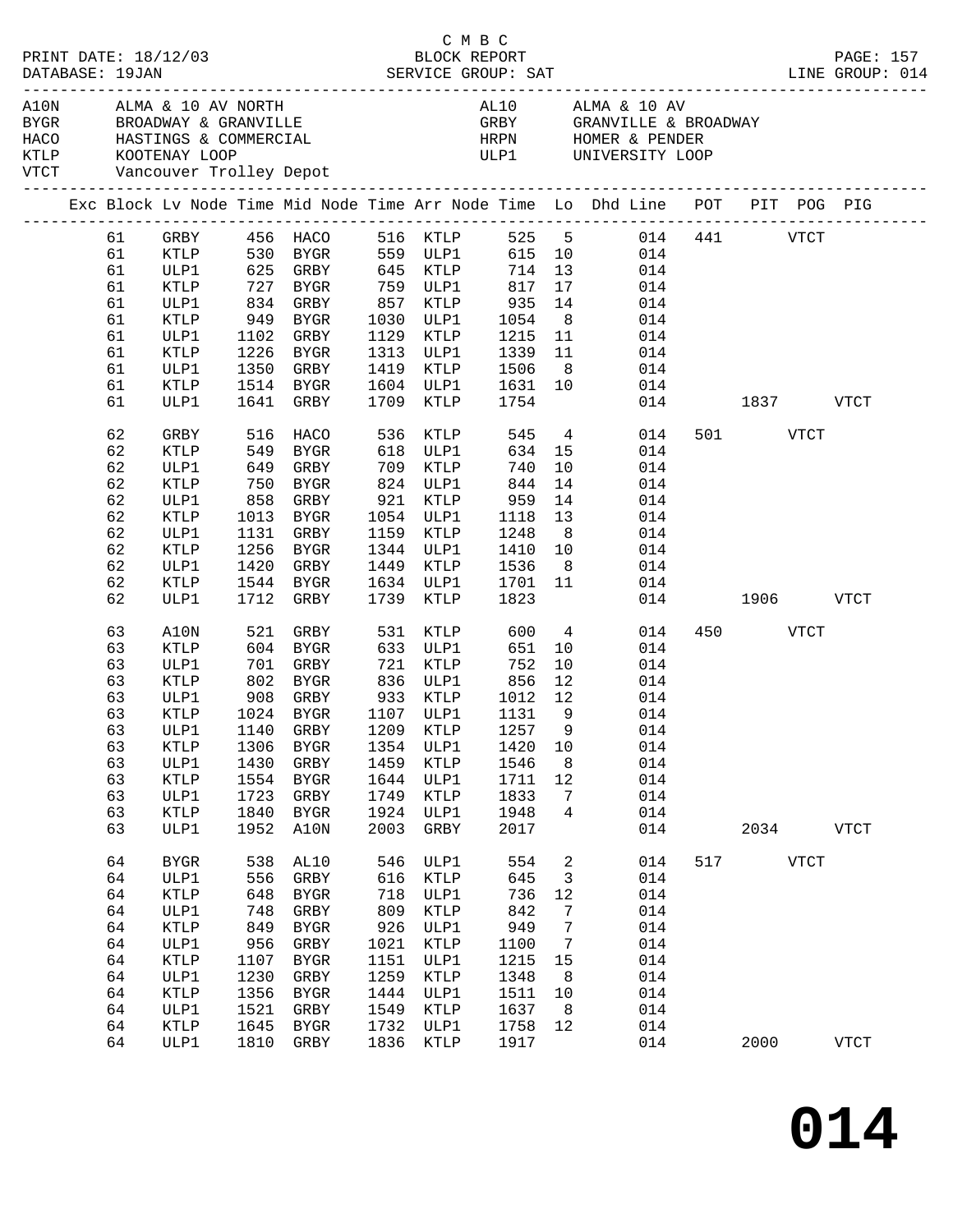|  |    |             |      |              |      |             |         |                         | Exc Block Lv Node Time Mid Node Time Arr Node Time Lo Dhd Line POT PIT POG PIG |     |      |             |               |
|--|----|-------------|------|--------------|------|-------------|---------|-------------------------|--------------------------------------------------------------------------------|-----|------|-------------|---------------|
|  | 65 | A10N        |      | 551 GRBY     |      | 601 KTLP    | 630     | $\overline{\mathbf{3}}$ | 014                                                                            | 520 |      | <b>VTCT</b> |               |
|  | 65 | KTLP        | 633  | BYGR         |      | 703 ULP1    | 721     | 16                      | 014                                                                            |     |      |             |               |
|  | 65 | ULP1        | 737  | GRBY         |      | 757 KTLP    | 828     | 9                       | 014                                                                            |     |      |             |               |
|  | 65 | KTLP        | 837  | BYGR         |      | 914 ULP1    | 937     | $7\phantom{.0}$         | 014                                                                            |     |      |             |               |
|  | 65 | ULP1        | 944  | GRBY         | 1009 | KTLP        | 1048    | 9                       | 014                                                                            |     |      |             |               |
|  | 65 | KTLP        | 1057 | BYGR         | 1141 | ULP1        | 1205    | 15                      | 014                                                                            |     |      |             |               |
|  | 65 | ULP1        | 1220 | GRBY         | 1249 | KTLP        | 1338    | 8                       | 014                                                                            |     |      |             |               |
|  | 65 | KTLP        | 1346 | BYGR         | 1434 | ULP1        | 1501    | 9                       | 014                                                                            |     |      |             |               |
|  | 65 | ULP1        | 1510 | GRBY         | 1539 | KTLP        | 1626    | 9                       | 014                                                                            |     |      |             |               |
|  | 65 | KTLP        | 1635 | BYGR         | 1722 | ULP1        | 1748    | 9                       | 014                                                                            |     |      |             |               |
|  | 65 | ULP1        | 1757 | GRBY         | 1823 | KTLP        | 1906    |                         | 014                                                                            |     | 1949 |             | VTCT          |
|  |    |             |      |              |      |             |         |                         |                                                                                |     |      |             |               |
|  | 66 | GRBY        | 546  | HACO         | 606  | KTLP        | 615     | $4\overline{ }$         | 014                                                                            | 531 |      | VTCT        |               |
|  | 66 | KTLP        | 619  | BYGR         | 648  | ULP1        | 706     | $7\phantom{.0}$         | 014                                                                            |     |      |             |               |
|  | 66 | ULP1        | 713  | GRBY         | 733  | KTLP        | 804     | 10                      | 014                                                                            |     |      |             |               |
|  | 66 | KTLP        | 814  | <b>BYGR</b>  | 850  | ULP1        | 910     | 10                      | 014                                                                            |     |      |             |               |
|  | 66 | ULP1        | 920  | GRBY         | 945  | KTLP        | 1024    | 12                      | 014                                                                            |     |      |             |               |
|  | 66 | KTLP        | 1036 | BYGR         | 1119 | ULP1        | 1143    | $7\phantom{.0}$         | 014                                                                            |     |      |             |               |
|  | 66 | ULP1        | 1150 | GRBY         | 1219 | KTLP        | 1307    | 9                       | 014                                                                            |     |      |             |               |
|  | 66 | KTLP        | 1316 | BYGR         | 1404 | ULP1        | 1431    | 9                       | 014                                                                            |     |      |             |               |
|  | 66 | ULP1        | 1440 | GRBY         | 1509 | KTLP        | 1556    | 9                       | 014                                                                            |     |      |             |               |
|  | 66 | KTLP        | 1605 | BYGR         | 1654 | ULP1        | 1721    | 12                      | 014                                                                            |     |      |             |               |
|  | 66 | ULP1        | 1733 | GRBY         | 1759 | KTLP        | 1843    | 10                      | 014                                                                            |     |      |             |               |
|  | 66 | KTLP        | 1853 | BYGR         | 1937 | ULP1        | 2001    | $\overline{4}$          | 014                                                                            |     |      |             |               |
|  | 66 | ULP1        | 2005 | GRBY         | 2030 | HRPN        | 2046    | $\mathbf 0$             | 014                                                                            |     |      |             |               |
|  | 66 | <b>HRPN</b> | 2046 | BYGR         | 2102 | ULP1        | 2126    | 14                      | 014                                                                            |     |      |             |               |
|  | 66 | ULP1        | 2140 | GRBY         | 2205 | HRPN        | 2219    | 0                       | 014                                                                            |     |      |             |               |
|  | 66 | <b>HRPN</b> | 2219 | BYGR         | 2236 | ULP1        | 2256    | 5                       | 014                                                                            |     |      |             |               |
|  | 66 | ULP1        | 2301 | GRBY         | 2326 | HRPN        | 2340    | $\mathsf{O}$            | 014                                                                            |     |      |             |               |
|  | 66 | HRPN        | 2340 | BYGR         | 2357 | ULP1        | 2417    | 9                       | 014                                                                            |     |      |             |               |
|  | 66 | ULP1        | 2426 | GRBY         | 2451 | HRPN        | 2504    | $\mathbf{0}$            | 014                                                                            |     |      |             |               |
|  | 66 | <b>HRPN</b> | 2504 | BYGR         | 2520 | ULP1        | 2540    | $\mathbf{0}$            | 014                                                                            |     |      |             |               |
|  | 66 | ULP1        | 2540 | A10N         | 2551 | GRBY        | 2603    |                         | 014                                                                            |     | 2618 |             | <b>VTCT</b>   |
|  |    |             |      |              |      |             |         |                         |                                                                                |     |      |             |               |
|  | 67 | <b>BYGR</b> | 553  | AL10         | 601  | ULP1        | 609     | 2                       | 014                                                                            | 532 |      | <b>VTCT</b> |               |
|  | 67 | ULP1        | 611  | GRBY         | 631  | KTLP        | 700     | 15                      | 014                                                                            |     |      |             |               |
|  | 67 | KTLP        | 715  | BYGR         |      | 747 ULP1    | 805     | $5^{\circ}$             | 014                                                                            |     |      |             |               |
|  | 67 | ULP1        | 810  | GRBY         |      | 833 KTLP    | 908     | 17                      | 014                                                                            |     |      |             |               |
|  | 67 | <b>KTLP</b> |      | 925 BYGR     |      | 1004 ULP1   | 1027 15 |                         | 014                                                                            |     |      |             |               |
|  | 67 | ULP1        |      | 1042 GRBY    |      | 1109 KTLP   | 1155 11 |                         | 014                                                                            |     |      |             |               |
|  | 67 | KTLP        | 1206 | <b>BYGR</b>  | 1252 | ULP1        | 1317    | 13                      | 014                                                                            |     |      |             |               |
|  | 67 | ULP1        | 1330 | GRBY         | 1359 | KTLP        | 1446    | 8                       | 014                                                                            |     |      |             |               |
|  | 67 | KTLP        | 1454 | <b>BYGR</b>  | 1544 | ULP1        | 1611    | 10                      | 014                                                                            |     |      |             |               |
|  | 67 | ULP1        | 1621 | ${\tt GRBY}$ | 1649 | KTLP        | 1736    | 11                      | 014                                                                            |     |      |             |               |
|  | 67 | KTLP        | 1747 | <b>BYGR</b>  | 1832 | ULP1        | 1857    | 8                       | 014                                                                            |     |      |             |               |
|  | 67 | ULP1        | 1905 | GRBY         | 1930 | <b>HRPN</b> | 1945    | 0                       | 014                                                                            |     |      |             |               |
|  | 67 | <b>HRPN</b> | 1945 | <b>BYGR</b>  | 2001 | ULP1        | 2025    | 10                      | 014                                                                            |     |      |             |               |
|  | 67 | ULP1        | 2035 | ${\tt GRBY}$ | 2100 | <b>HRPN</b> | 2117    | 0                       | 014                                                                            |     |      |             |               |
|  | 67 | <b>HRPN</b> | 2117 | <b>BYGR</b>  | 2134 | ULP1        | 2155    | 5                       | 014                                                                            |     |      |             |               |
|  | 67 | ULP1        | 2200 | ${\tt GRBY}$ | 2225 | <b>HRPN</b> | 2239    | 0                       | 014                                                                            |     |      |             |               |
|  | 67 | <b>HRPN</b> | 2239 | ${\tt BYGR}$ | 2256 | ULP1        | 2316    | 9                       | 014                                                                            |     |      |             |               |
|  | 67 | ULP1        | 2325 | GRBY         | 2350 | <b>HRPN</b> | 2404    | 0                       | 014                                                                            |     |      |             |               |
|  | 67 | <b>HRPN</b> | 2404 | BYGR         | 2420 | ULP1        | 2440    | 16                      | 014                                                                            |     |      |             |               |
|  | 67 | ULP1        | 2456 | GRBY         | 2521 | <b>HRPN</b> | 2534    | 0                       | 014                                                                            |     |      |             |               |
|  | 67 | <b>HRPN</b> | 2534 | <b>BYGR</b>  | 2550 | ULP1        | 2610    | 0                       | 014                                                                            |     |      |             |               |
|  | 67 | ULP1        | 2610 | A10N         | 2621 | GRBY        | 2633    |                         | 014                                                                            |     | 2648 |             | $_{\rm VTCT}$ |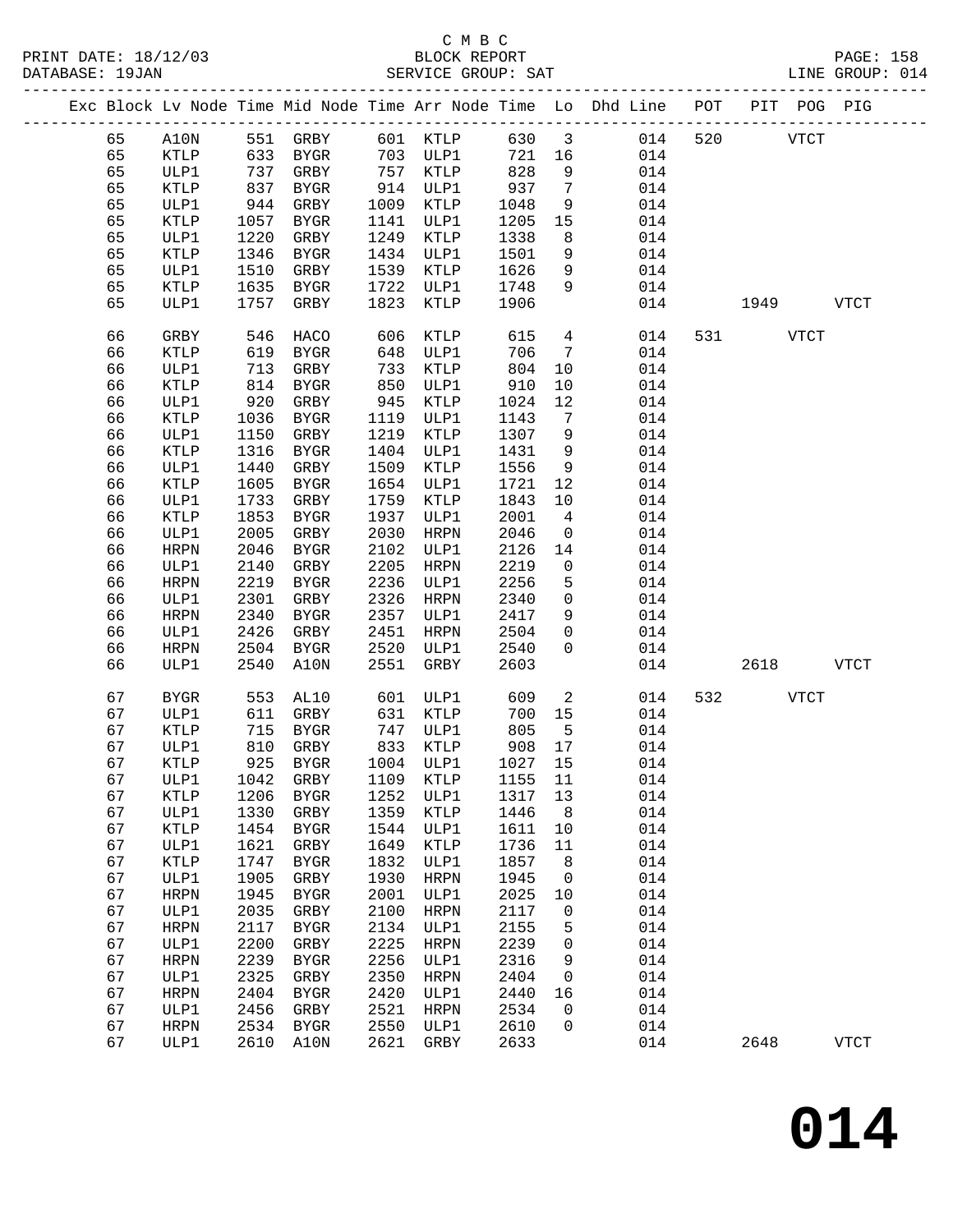#### C M B C<br>BLOCK REPORT SERVICE GROUP: SAT

|  |              |                 |              |                              |              |                     |              |                 | Exc Block Lv Node Time Mid Node Time Arr Node Time Lo Dhd Line POT<br>------------------------ |     |      | PIT POG PIG |             |
|--|--------------|-----------------|--------------|------------------------------|--------------|---------------------|--------------|-----------------|------------------------------------------------------------------------------------------------|-----|------|-------------|-------------|
|  | 68           | BYGR            | 613          | AL10                         |              | 621 ULP1            | 631          | $6\overline{6}$ | 014                                                                                            | 552 |      | <b>VTCT</b> |             |
|  | 68           | ULP1            | 637          | GRBY                         | 657          | KTLP                | 726          | 13              | 014                                                                                            |     |      |             |             |
|  | 68           | KTLP            | 739          | BYGR                         | 811          | ULP1                | 830          | 16              | 014                                                                                            |     |      |             |             |
|  | 68           | ULP1            | 846          | GRBY                         | 909          | KTLP                | 947          | 14              | 014                                                                                            |     |      |             |             |
|  | 68           | KTLP            | 1001         | BYGR                         | 1042         | ULP1                | 1106         | 15              | 014                                                                                            |     |      |             |             |
|  | 68           | ULP1            | 1121         | GRBY                         | 1149         | KTLP                | 1238         | 8               | 014                                                                                            |     |      |             |             |
|  | 68           | KTLP            | 1246         | BYGR                         | 1334         | ULP1                | 1400         | 10              | 014                                                                                            |     |      |             |             |
|  | 68           | ULP1            | 1410         | GRBY                         | 1439         | KTLP                | 1526         | 8               | 014                                                                                            |     |      |             |             |
|  | 68           | KTLP            | 1534         | BYGR                         | 1624         | ULP1                | 1651         | 11              | 014                                                                                            |     |      |             |             |
|  | 68           | ULP1            | 1702         | GRBY                         | 1729         | KTLP                | 1814         | 13              | 014                                                                                            |     |      |             |             |
|  | 68           | KTLP            | 1827         | BYGR                         | 1911         | ULP1                | 1935         | 15              | 014                                                                                            |     |      |             |             |
|  | 68           | ULP1            | 1950         | GRBY                         | 2015         | HRPN                | 2031         | $\mathsf{O}$    | 014                                                                                            |     |      |             |             |
|  | 68           | <b>HRPN</b>     | 2031         | BYGR                         | 2047         | ULP1                | 2111         | 9               | 014                                                                                            |     |      |             |             |
|  | 68           | ULP1            | 2120         | GRBY                         | 2145         | HRPN                | 2202         | $\mathbf 0$     | 014                                                                                            |     |      |             |             |
|  | 68           | <b>HRPN</b>     | 2202         | BYGR                         | 2219         | ULP1                | 2240         | $\Omega$        | 014                                                                                            |     |      |             |             |
|  | 68           | ULP1            | 2240         | A10N                         | 2251         | GRBY                | 2303         |                 | 014                                                                                            |     | 2318 |             | VTCT        |
|  | 69           | GRBY            | 628          | HACO                         | 648          | KTLP                | 657          | 6               | 014                                                                                            | 613 |      | <b>VTCT</b> |             |
|  | 69           | KTLP            | 703          | BYGR                         | 735          | ULP1                | 753          | 5               | 014                                                                                            |     |      |             |             |
|  | 69           | ULP1            | 758          | GRBY                         | 821          | KTLP                | 856          | 17              | 014                                                                                            |     |      |             |             |
|  | 69           | KTLP            | 913          | BYGR                         | 950          | ULP1                | 1013         | 5               | 014                                                                                            |     |      |             |             |
|  | 69           | ULP1            | 1018         | GRBY                         | 1045         | KTLP                | 1128         | 9               | 014                                                                                            |     |      |             |             |
|  | 69           | KTLP            | 1137         | BYGR                         | 1221         | ULP1                | 1246         | 14              | 014                                                                                            |     |      |             |             |
|  | 69           | ULP1            | 1300         | GRBY                         | 1329         | KTLP                | 1416         | 8               | 014                                                                                            |     |      |             |             |
|  | 69           | KTLP            | 1424         | BYGR                         | 1514         | ULP1                | 1541         | 10              | 014                                                                                            |     |      |             |             |
|  | 69           | ULP1            | 1551         | GRBY                         | 1619         | KTLP                | 1707         | 8               | 014                                                                                            |     |      |             |             |
|  | 69           | KTLP            | 1715         | BYGR                         | 1800         | ULP1                | 1825         | 10              | 014                                                                                            |     |      |             |             |
|  | 69           | ULP1            | 1835         | GRBY                         | 1901         | KTLP                | 1942         |                 | 014                                                                                            |     | 2025 |             | <b>VTCT</b> |
|  | 70           | <b>BYGR</b>     | 656          | AL10                         | 704          | ULP1                | 714          | 11              | 014                                                                                            | 635 |      | <b>VTCT</b> |             |
|  | 70           | ULP1            | 725          | GRBY                         | 745          | KTLP                | 816          | 10              | 014                                                                                            |     |      |             |             |
|  | 70           | KTLP            | 826          | BYGR                         | 902          | ULP1                | 922          | 10              | 014                                                                                            |     |      |             |             |
|  | 70           | ULP1            | 932          | GRBY                         | 957          | KTLP                | 1036         | 11              | 014                                                                                            |     |      |             |             |
|  | 70           | KTLP            | 1047         | BYGR                         | 1131         | ULP1                | 1155         | 15              | 014                                                                                            |     |      |             |             |
|  | 70           | ULP1            | 1210         | GRBY                         | 1239         | KTLP                | 1328         | 8               | 014                                                                                            |     |      |             |             |
|  | 70           | KTLP            | 1336         | BYGR                         | 1424         | ULP1                | 1451         | 9               | 014                                                                                            |     |      |             |             |
|  | 70           | ULP1            | 1500         | GRBY                         | 1529         | KTLP                | 1616         | 9               | 014                                                                                            |     |      |             |             |
|  | 70           | KTLP            | 1625         | BYGR                         | 1714         | ULP1                | 1740         | $7\phantom{.0}$ | 014                                                                                            |     |      |             |             |
|  | 70           | ULP1            | 1747         | A10N                         | 1758         | GRBY                | 1813         |                 | 014                                                                                            |     | 1833 |             | <b>VTCT</b> |
|  | 71           | BYGR            | 752          | AL10                         | 800          | ULP1                | 810          | 12              | 014                                                                                            | 731 |      | VTCT        |             |
|  | 71           | ULP1            | 822          | GRBY                         | 845          | KTLP                | 923          | 14              | 014                                                                                            |     |      |             |             |
|  | 71           | KTLP            | 937          | <b>BYGR</b>                  | 1016         | ULP1                | 1039         | 13              | 014                                                                                            |     |      |             |             |
|  | 71           | ULP1            | 1052         | GRBY                         | 1119         | $\texttt{KTLP}$     | 1205         | 11              | 014                                                                                            |     |      |             |             |
|  | 71           | $\texttt{KTLP}$ | 1216         | <b>BYGR</b>                  | 1303         | ULP1                | 1329         | 11              | 014                                                                                            |     |      |             |             |
|  | 71           | ULP1            | 1340         | GRBY                         | 1409         | KTLP                | 1456         | 8               | 014                                                                                            |     |      |             |             |
|  | 71           | $\texttt{KTLP}$ | 1504         | ${\tt BYGR}$                 | 1554         | $_{\rm ULP1}$       | 1621         | 10              | 014                                                                                            |     |      |             |             |
|  | 71           | ULP1            | 1631         | GRBY                         | 1659         | $\texttt{KTLP}$     | 1746         | 14              | 014                                                                                            |     |      |             |             |
|  | 71           | $\texttt{KTLP}$ | 1800         | ${\tt BYGR}$                 | 1845         | ULP1                | 1910         | 10              | 014                                                                                            |     |      |             |             |
|  | 71           | ULP1            | 1920         | GRBY                         | 1945         | <b>HRPN</b>         | 2000         | $\mathsf{O}$    | 014                                                                                            |     |      |             |             |
|  | 71           | HRPN            | 2000         | BYGR                         | 2016         | ULP1                | 2040         | 10              | 014                                                                                            |     |      |             |             |
|  | 71<br>$71\,$ | ULP1            | 2050<br>2132 | GRBY                         | 2115         | HRPN                | 2132<br>2210 | 0               | 014<br>014                                                                                     |     |      |             |             |
|  | 71           | HRPN<br>ULP1    | 2220         | ${\tt BYGR}$<br>${\tt GRBY}$ | 2149<br>2245 | ULP1<br><b>HRPN</b> | 2259         | 10<br>0         | 014                                                                                            |     |      |             |             |
|  | 71           | HRPN            | 2259         | ${\tt BYGR}$                 | 2316         | ULP1                | 2336         | 20              | 014                                                                                            |     |      |             |             |
|  | 71           | ULP1            | 2356         | GRBY                         | 2421         | HRPN                | 2434         | 0               | 014                                                                                            |     |      |             |             |
|  |              |                 |              |                              |              |                     |              |                 |                                                                                                |     |      |             |             |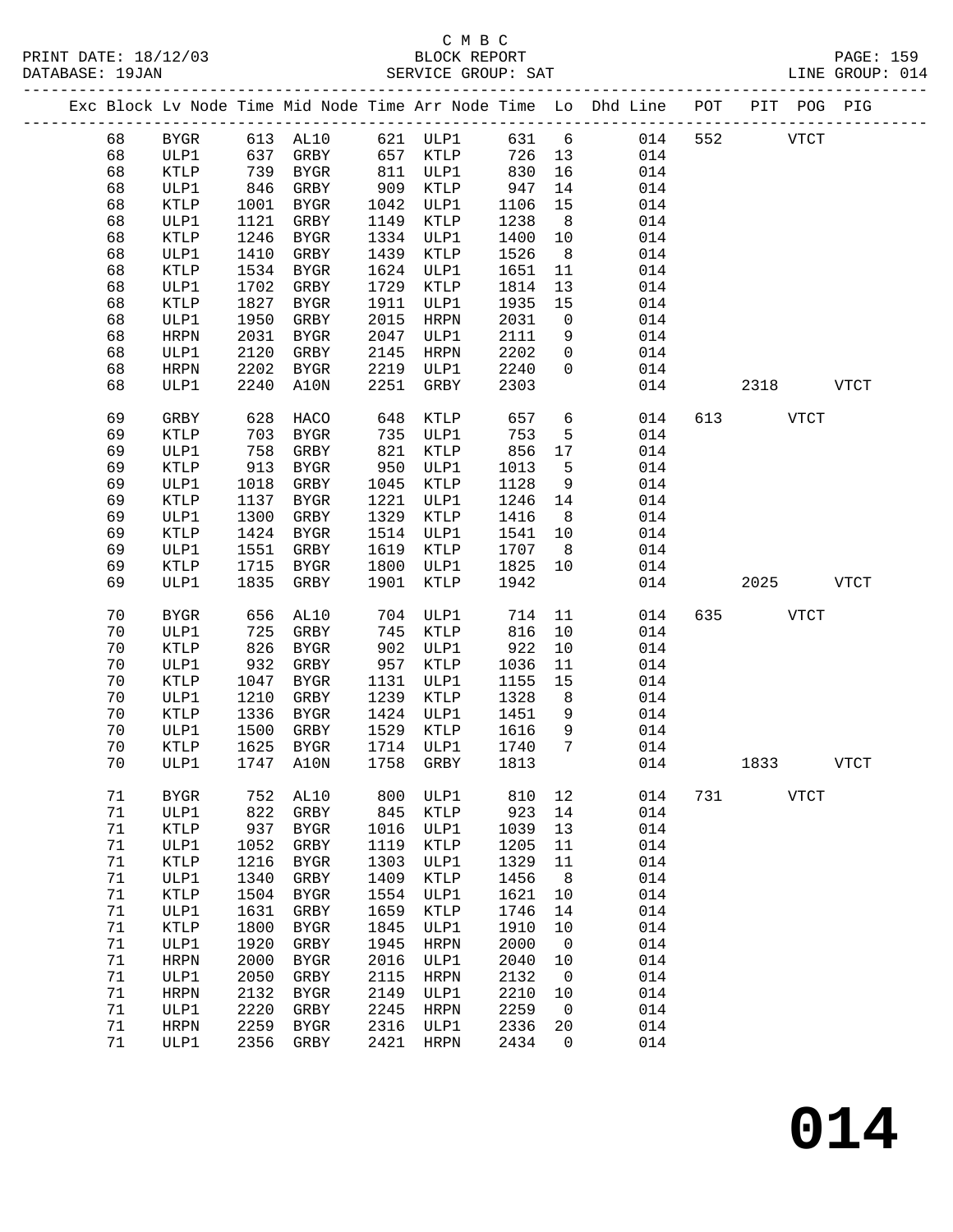|  |             |                 |              |              |              |              |                 |                 | Exc Block Lv Node Time Mid Node Time Arr Node Time Lo Dhd Line POT                     |               |           | PIT POG PIG  |
|--|-------------|-----------------|--------------|--------------|--------------|--------------|-----------------|-----------------|----------------------------------------------------------------------------------------|---------------|-----------|--------------|
|  | 71          |                 |              |              |              |              |                 |                 |                                                                                        |               |           |              |
|  | 71          |                 |              |              |              |              |                 |                 | HRPN 2434 BYGR 2450 ULP1 2510 0    014<br>ULP1   2510 A10N   2521 GRBY   2533      014 | 014           | 2548 VTCT |              |
|  |             |                 |              |              |              |              |                 |                 |                                                                                        |               |           |              |
|  | 72          | GRBY            | 817          | HACO         |              | 841 KTLP     | 852             | 9               | 014                                                                                    |               | 757 VTCT  |              |
|  | 72          | KTLP            | 901          | BYGR         |              | 938 ULP1     | 1001            | $5^{\circ}$     | 014                                                                                    |               |           |              |
|  | 72          | ULP1            | 1006         | GRBY         |              | 1033 KTLP    | 1116            | 11              | 014                                                                                    |               |           |              |
|  | 72          | KTLP            | 1127         | BYGR         |              | 1211 ULP1    | 1236            | 14              | 014                                                                                    |               |           |              |
|  | $7\sqrt{2}$ | ULP1            | 1250         | GRBY         |              | 1319 KTLP    | 1406            | 8 <sup>8</sup>  | 014                                                                                    |               |           |              |
|  | 72          | KTLP            | 1414         | BYGR         |              | 1504 ULP1    | 1531 10         |                 | 014                                                                                    |               |           |              |
|  | 72          | ULP1            |              | 1541 GRBY    |              | 1609 KTLP    | 1657 8          |                 | 014                                                                                    |               |           |              |
|  | 72          | KTLP            |              | 1705 BYGR    |              | 1752 ULP1    | 1817            |                 | 014                                                                                    |               | 1857 VTCT |              |
|  | 73          | BYGR            | 1002         | AL10         |              | 1015 ULP1    | 1025            | $5^{\circ}$     | 014                                                                                    |               | 939 VTCT  |              |
|  | 73          | ULP1            | 1030         | GRBY         |              | 1057 KTLP    | 1140            | $6\overline{6}$ | 014                                                                                    |               |           |              |
|  | 73          | KTLP            | 1146         | BYGR         |              | 1232 ULP1    | 1257 13         |                 | 014                                                                                    |               |           |              |
|  | 73          | ULP1            | 1310         | GRBY         |              | 1339 KTLP    | 1426            | 8 <sup>8</sup>  | 014                                                                                    |               |           |              |
|  | 73          | KTLP            | 1434         | BYGR         |              | 1524 ULP1    | 1551 10         |                 | 014                                                                                    |               |           |              |
|  | 73          | ULP1            |              | 1601 GRBY    |              | 1629 KTLP    | 1717 8          |                 | 014                                                                                    |               |           |              |
|  | 73          | KTLP            |              | 1725 BYGR    | 1810         | ULP1         | 1835            |                 | 014                                                                                    |               | 1915 VTCT |              |
|  | 74          | GRBY            | 1028         | HACO         | 1055         | KTLP         | 1107            | 10              |                                                                                        | 014 1008 VTCT |           |              |
|  | 74          | KTLP            | 1117         | BYGR         |              | 1201 ULP1    | 1226            | 14              | 014                                                                                    |               |           |              |
|  | 74          | ULP1            | 1240         | GRBY         |              | 1309 KTLP    | 1356 10         |                 | 014                                                                                    |               |           |              |
|  | 74          | KTLP            | 1406         | BYGR         |              | 1454 ULP1    | 1521            | 10              | 014                                                                                    |               |           |              |
|  | 74          | ULP1            | 1531         | GRBY         |              | 1559 KTLP    | 1647            | 8 <sup>8</sup>  | 014                                                                                    |               |           |              |
|  | 74          | KTLP            | 1655         | BYGR         |              | 1742 ULP1    | 1808 14         |                 | 014                                                                                    |               |           |              |
|  | 74          | ULP1            | 1822         | GRBY         | 1848         | KTLP         | 1929            |                 | 014                                                                                    |               | 2012 VTCT |              |
|  |             |                 |              |              |              |              |                 |                 |                                                                                        |               |           |              |
|  | 75          | BYGR            | 1045         | AL10         | 1058         | ULP1         | 1109            | $\overline{a}$  |                                                                                        | 014 1022 VTCT |           |              |
|  | 75          | ULP1            | 1111         | GRBY         |              | 1139 KTLP    | 1228            | 8 <sup>8</sup>  | 014                                                                                    |               |           |              |
|  | 75          | $\texttt{KTLP}$ | 1236         | BYGR         | 1323         | ULP1         | 1349            | 11              | 014                                                                                    |               |           |              |
|  | 75          | ULP1            | 1400         | GRBY         | 1429         | KTLP         | 1516            | 8 <sup>8</sup>  | 014                                                                                    |               |           |              |
|  | 75          | KTLP            | 1524         | BYGR         |              | 1614 ULP1    | 1641            | 11              | 014                                                                                    |               |           |              |
|  | 75<br>75    | ULP1            | 1652         | GRBY         | 1719         | KTLP         | 1804            | 9               | 014                                                                                    |               |           |              |
|  | 75          | KTLP<br>ULP1    | 1813<br>1935 | BYGR<br>GRBY | 1858<br>2000 | ULP1<br>HRPN | 1923 12<br>2016 | $\overline{0}$  | 014<br>014                                                                             |               |           |              |
|  | 75          | HRPN            | 2016         | BYGR         |              | 2032 ULP1    | 2056            | 9               | 014                                                                                    |               |           |              |
|  | 75          | ULP1            | 2105         | GRBY         |              | 2130 HRPN    | 2147            | $\overline{0}$  | 014                                                                                    |               |           |              |
|  | 75          | HRPN            |              | 2147 BYGR    |              | $2204$ ULP1  | 2225 15         |                 | 014                                                                                    |               |           |              |
|  |             |                 |              |              |              |              |                 |                 | 75 ULP1 2240 GRBY 2305 HRPN 2319 0 014                                                 |               |           |              |
|  | 75          | HRPN            | 2319         | BYGR         |              | 2336 ULP1    | 2356            | $\mathbf 1$     | 014                                                                                    |               |           |              |
|  | 75          | ULP1            | 2357         | A10N         | 2408         | GRBY         | 2420            |                 | 014                                                                                    |               | 2435      | <b>VTCT</b>  |
|  |             |                 |              |              |              |              |                 |                 |                                                                                        |               |           |              |
|  | 76          | GRBY            | 1103         | HACO         | 1134         | KTLP         | 1149            | $\overline{7}$  |                                                                                        | 014 1043 VTCT |           |              |
|  | 76<br>76    | KTLP            | 1156         | BYGR         | 1242<br>1349 | ULP1         | 1307            | 13              | 014                                                                                    |               |           |              |
|  | 76          | ULP1<br>KTLP    | 1320<br>1444 | GRBY<br>BYGR | 1534         | KTLP<br>ULP1 | 1436<br>1601    | 8<br>10         | 014<br>014                                                                             |               |           |              |
|  | 76          | ULP1            | 1611         | GRBY         | 1639         | KTLP         | 1726            | 9               | 014                                                                                    |               |           |              |
|  | 76          | KTLP            | 1735         | BYGR         | 1820         | ULP1         | 1845            | 5               | 014                                                                                    |               |           |              |
|  | 76          | ULP1            | 1850         | GRBY         | 1915         | HRPN         | 1930            | $\overline{0}$  | 014                                                                                    |               |           |              |
|  | 76          | <b>HRPN</b>     | 1930         | BYGR         | 1946         | ULP1         | 2010            | 10              | 014                                                                                    |               |           |              |
|  | 76          | ULP1            | 2020         | GRBY         | 2045         | HRPN         | 2101            | $\overline{0}$  | 014                                                                                    |               |           |              |
|  | 76          | HRPN            | 2101         | BYGR         | 2118         | ULP1         | 2139            | $\overline{0}$  | $014$                                                                                  |               |           |              |
|  | 76          | ULP1            |              | 2139 A10N    | 2150         | GRBY         | 2202            |                 | 014                                                                                    |               | 2219      | ${\tt VTCT}$ |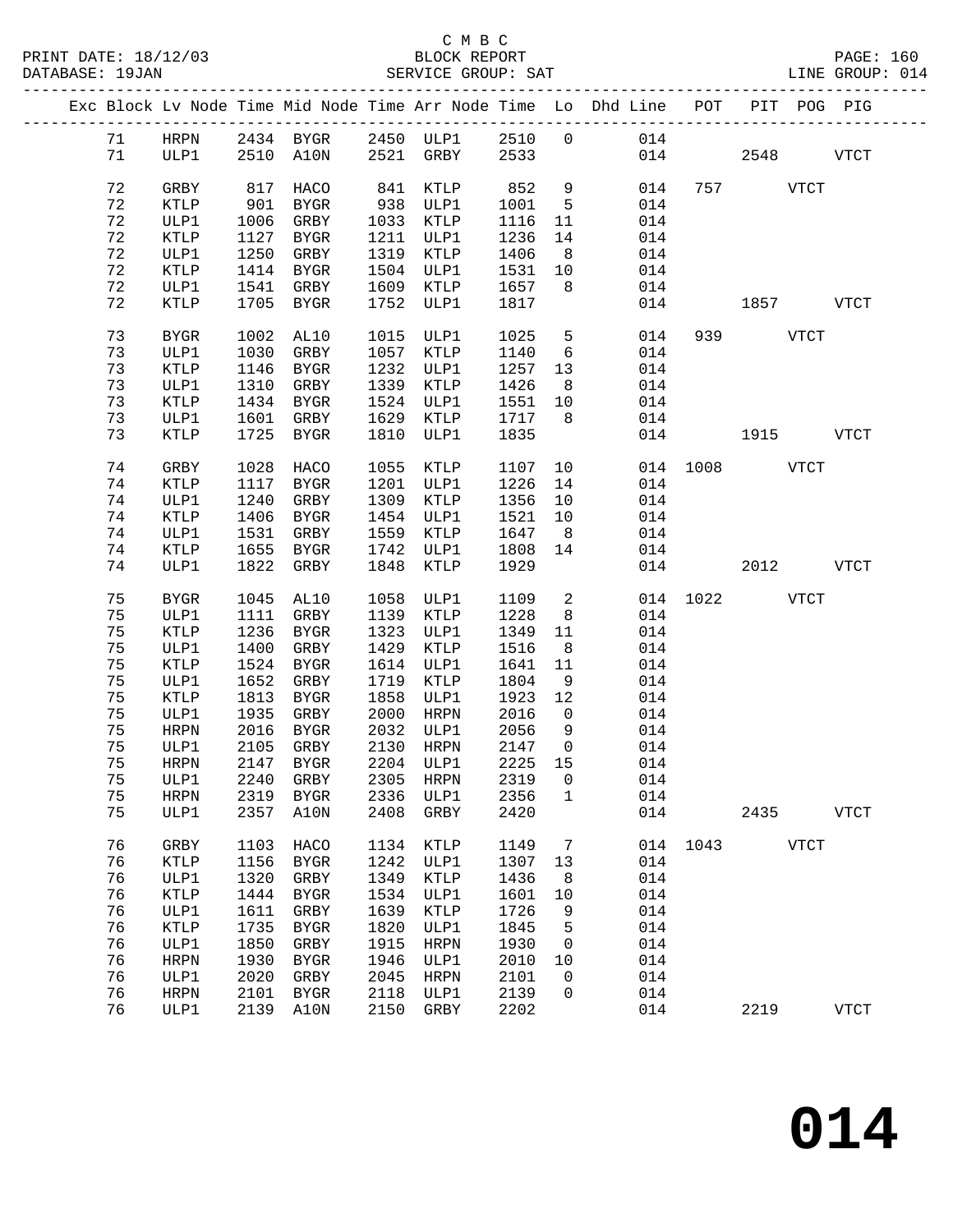# C M B C

|  | DATABASE: 19JAN |       |      |           |      | SERVICE GROUP: SAT |      |    |                                                                |          |     |      | LINE GROUP: 014 |  |
|--|-----------------|-------|------|-----------|------|--------------------|------|----|----------------------------------------------------------------|----------|-----|------|-----------------|--|
|  |                 |       |      |           |      |                    |      |    | Exc Block Ly Node Time Mid Node Time Arr Node Time Lo Dhd Line | POT      | PIT |      | POG PIG         |  |
|  | 77              | BYGR  |      | 1125 AL10 |      | 1138 ULP1          | 1149 | 11 |                                                                | 014 1102 |     | VTCT |                 |  |
|  | 77              | ULP1  | 1200 | GRBY      | 1229 | KTLP               | 1317 | 9  | 014                                                            |          |     |      |                 |  |
|  | 77              | KTLP  | 1326 | BYGR      | 1414 | ULP1               | 1441 | 9  | 014                                                            |          |     |      |                 |  |
|  | 77              | ULP1  | 1450 | GRBY      | 1519 | KTI P              | 1606 | 9  | 014                                                            |          |     |      |                 |  |
|  | 77              | KTI P | 1615 | BYGR      | 1704 | ULP1               | 1730 | 15 | 014                                                            |          |     |      |                 |  |

77 ULP1 1745 GRBY 1811 KTLP 1854 014 1937 VTCT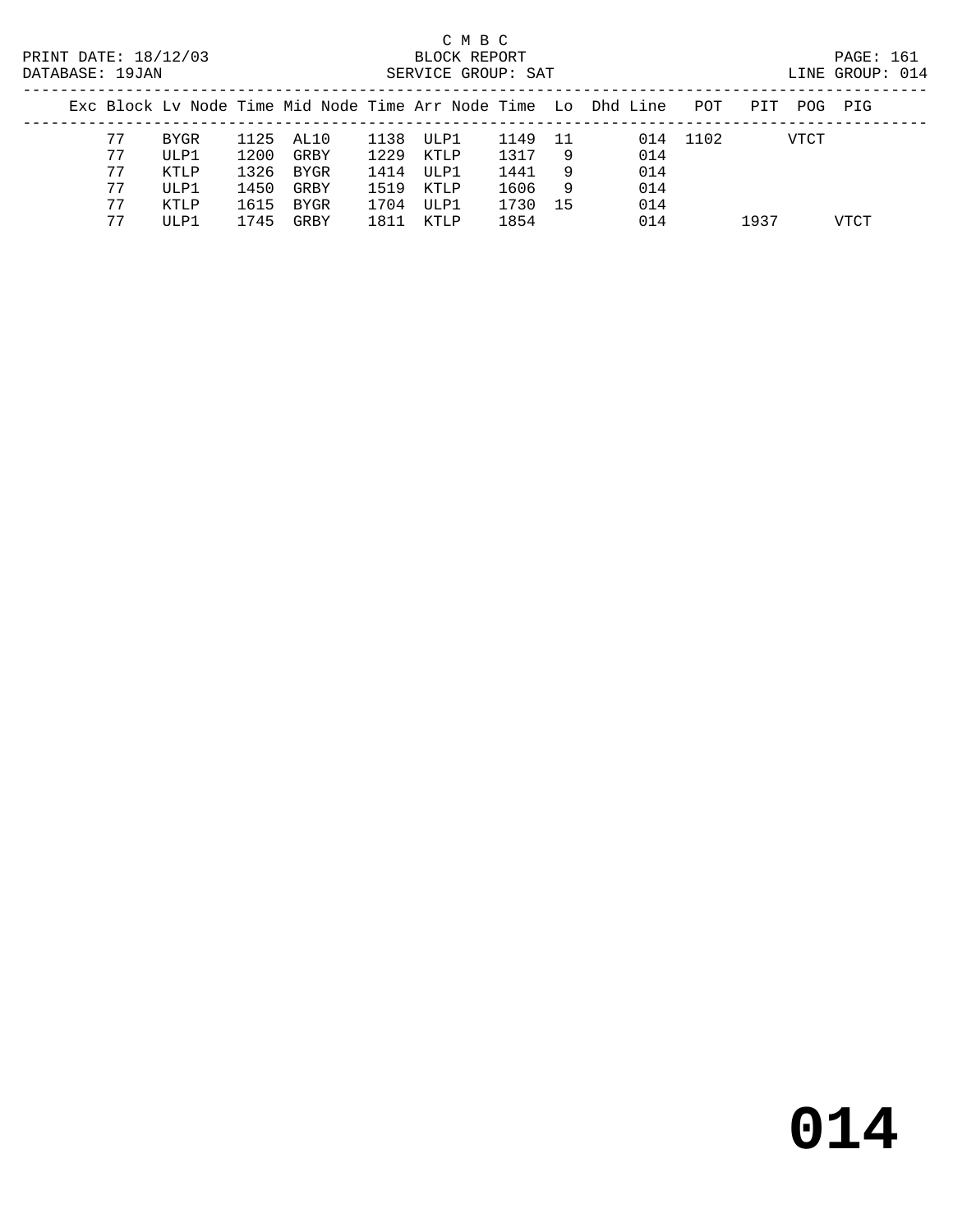|  |              |      |            |                                  |                 |      |                     | C M B C<br>PRINT DATE: 18/12/03 BLOCK REPORT PAGE: 162<br>DATABASE: 19JAN SERVICE GROUP: SAT LINE GROUP: 015      |      |            |
|--|--------------|------|------------|----------------------------------|-----------------|------|---------------------|-------------------------------------------------------------------------------------------------------------------|------|------------|
|  |              |      |            |                                  |                 |      |                     |                                                                                                                   |      |            |
|  |              |      |            |                                  |                 |      |                     |                                                                                                                   |      |            |
|  |              |      |            |                                  |                 |      |                     |                                                                                                                   |      |            |
|  |              |      |            |                                  |                 |      |                     | Exc Block Lv Node Time Mid Node Time Arr Node Time Lo Dhd Line POT PIT POG PIG                                    |      |            |
|  | $\mathbf{1}$ |      |            |                                  |                 |      |                     | MRST 447 CM41 453 OLYW 504 0 015 439 VTC<br>OLYW 504 5GRN 512 KETA 526 10 050<br>KETA 536 CLOV 552 OLYE 600 0 050 |      |            |
|  | $\mathbf{1}$ |      |            |                                  |                 |      |                     |                                                                                                                   |      |            |
|  | $\mathbf{1}$ |      |            |                                  |                 |      |                     |                                                                                                                   |      |            |
|  | $\mathbf{1}$ | OLYE |            | 600 CM41<br>626 CM41<br>644 5GRN | 609             | MRST | 616                 | 10 015                                                                                                            |      |            |
|  | $\mathbf{1}$ | MRST |            |                                  | 633             | OLYW | 644                 |                                                                                                                   |      |            |
|  | $\mathbf 1$  | OLYW |            |                                  | 653             | KETA | 707                 | 0 015<br>9 050                                                                                                    |      |            |
|  | $\mathbf 1$  | KETA | 716        | <b>CLOV</b>                      | 732             | OLYE | 740                 | $0\qquad \qquad 050$                                                                                              |      |            |
|  | $\mathbf 1$  | OLYE | 740<br>805 | CM41                             | 749             | MRST | 756                 |                                                                                                                   |      |            |
|  | $\mathbf 1$  | MRST |            | CM41                             | $\frac{1}{812}$ | OLYW | 824                 | 9 015<br>0 015                                                                                                    |      |            |
|  | 1            | OLYW | 824        | 5GRN                             | 833             | KETA | 849                 | 17 050                                                                                                            |      |            |
|  | 1            | KETA |            | CLOV                             | 923             | OLYE | 932                 |                                                                                                                   |      |            |
|  | $\mathbf 1$  | OLYE | 906<br>932 | CM41                             | 945             | MRST |                     | $\begin{array}{ccc} 0 & \hspace{1.5cm} & 050 \\ 8 & \hspace{1.5cm} & 015 \end{array}$<br>8<br>015                 |      |            |
|  | 1            | MRST | 1004       | CM41                             | 1012            | OLYW | 956<br>1029<br>1029 | $0$ $015$                                                                                                         |      |            |
|  | $\mathbf 1$  | OLYW | 1029       | 5GRN                             | 1040            | KETA | 1057                | 5 050                                                                                                             |      |            |
|  | $\mathbf 1$  | KETA | 1102       | CLOV                             | 1123            | OLYE | 1132                |                                                                                                                   |      |            |
|  | $\mathbf 1$  | OLYE | 1132       | CM41                             | 1150            | MRST | 1201                | $\begin{array}{ccc} 0 & \quad & 050 \\ 12 & \quad & 015 \end{array}$                                              |      |            |
|  | $\mathbf 1$  | MRST | 1213       | CM41                             | 1223            | OLYW | 1245                | $0$ 015                                                                                                           |      |            |
|  | $\mathbf 1$  | OLYW | 1245       | 5GRN                             | 1259            | KETA | 1320                |                                                                                                                   |      |            |
|  | $\mathbf 1$  | KETA | 1327       | <b>CLOV</b>                      | 1350            | OLYE | 1401                |                                                                                                                   |      |            |
|  | $\mathbf 1$  | OLYE | 1401       | CM41                             | 1419            | MRST |                     | 1431 11<br>015                                                                                                    |      |            |
|  | $\mathbf 1$  | MRST | 1442       | CM41                             | 1452            | OLYW | 1516                | $\overline{0}$<br>015                                                                                             |      |            |
|  | $\mathbf 1$  | OLYW | 1516       | 5GRN                             | 1530            | KETA | 1553                | 050                                                                                                               |      |            |
|  | $\mathbf 1$  | KETA | 1559       | CLOV                             | 1622            | OLYE | 1632                | $\begin{array}{c} 6 \\ 0 \end{array}$<br>050                                                                      |      |            |
|  | $\mathbf 1$  | OLYE | 1632       | CM41                             | 1650            | MRST | 1701                | 16 10<br>015                                                                                                      |      |            |
|  | $\mathbf 1$  | MRST | 1717       | CM41                             | 1725            | OLYW | 1746                | 015                                                                                                               |      |            |
|  | $\mathbf 1$  | OLYW | 1746       | 5GRN                             | 1758            | KETA | 1820                | $\begin{array}{c} 0 \\ 10 \end{array}$<br>050                                                                     |      |            |
|  | 1            | KETA | 1830       | CLOV                             | 1849            | OLYE | 1900                | $\overline{0}$<br>050                                                                                             |      |            |
|  | 1            | OLYE | 1900       | CM41                             | 1916            | MRST | 1925                |                                                                                                                   |      |            |
|  | $\mathbf 1$  | MRST | 1939       | CM41                             | 1947            | OLYW | 2002                | $\begin{array}{ccc} 14 & & & 015 \\ 0 & & & 015 \\ 5 & & & 050 \end{array}$                                       |      |            |
|  | $\mathbf 1$  | OLYW | 2002       | 5GRN                             | 2011            | KETA | 2030                |                                                                                                                   |      |            |
|  | $\mathbf 1$  | KETA | 2035       | CLOV                             | 2052            | OLYE | 2101                | $0\qquad \qquad 050$                                                                                              |      |            |
|  | $\mathbf 1$  | OLYE | 2101       | CM41                             | 2113            | MRST | 2122                | 015                                                                                                               | 2127 | <b>VTC</b> |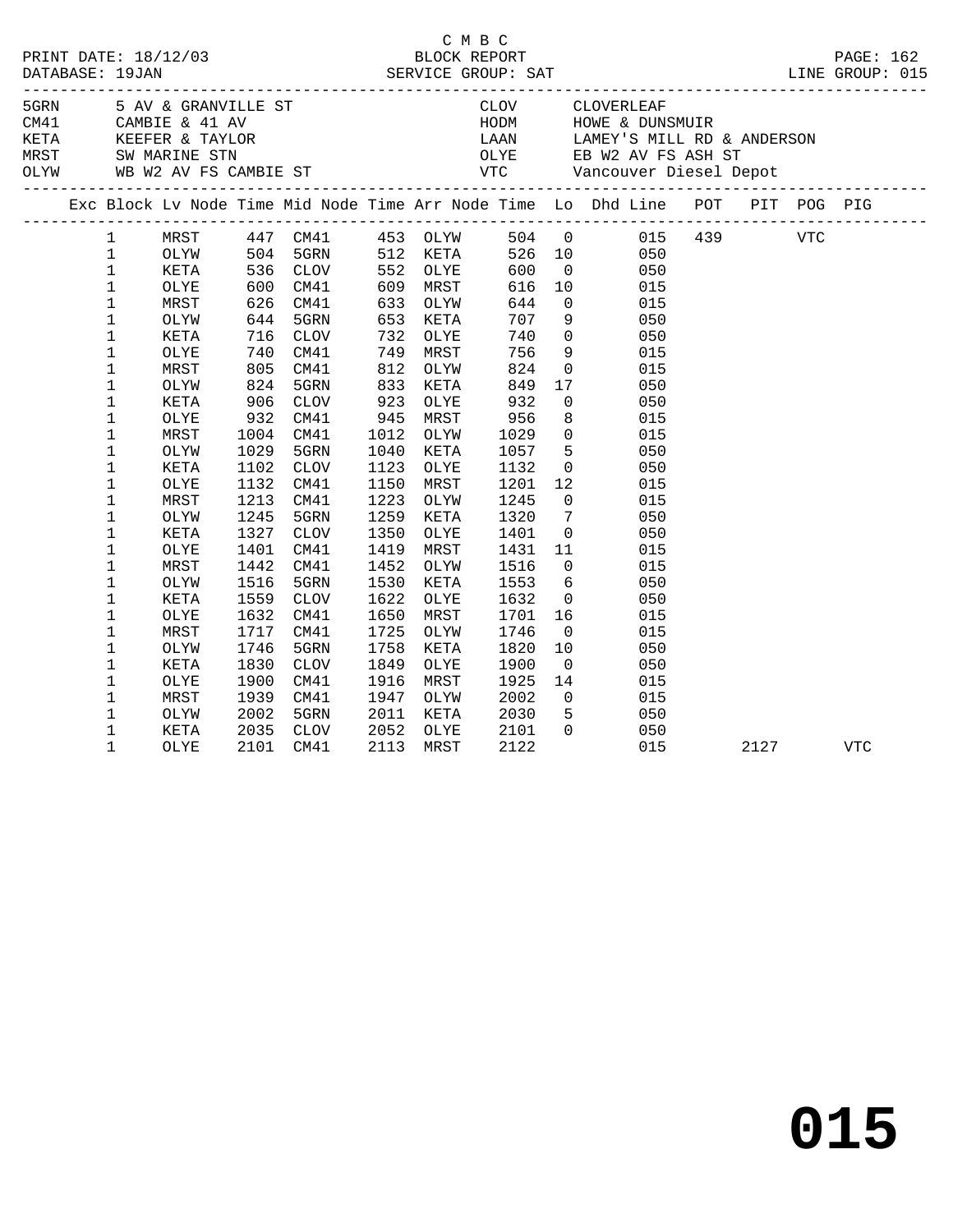|  |                |             |      |             |      |      |      |              | Exc Block Lv Node Time Mid Node Time Arr Node Time Lo Dhd Line | POT |      | PIT POG PIG |              |
|--|----------------|-------------|------|-------------|------|------|------|--------------|----------------------------------------------------------------|-----|------|-------------|--------------|
|  | 2              | KETA        | 456  | CLOV        | 512  | OLYE | 520  | $\mathbf 0$  | 050                                                            | 426 |      | <b>VTC</b>  |              |
|  | 2              | OLYE        | 520  | CM41        | 529  | MRST | 536  | 11           | 015                                                            |     |      |             |              |
|  | $\overline{a}$ | MRST        | 547  | CM41        | 553  | OLYW | 604  | 0            | 015                                                            |     |      |             |              |
|  | $\overline{a}$ | OLYW        | 604  | 5GRN        | 613  | KETA | 627  | 9            | 050                                                            |     |      |             |              |
|  | $\overline{a}$ | KETA        | 636  | <b>CLOV</b> | 652  | OLYE | 700  | $\Omega$     | 050                                                            |     |      |             |              |
|  | $\overline{a}$ | OLYE        | 700  | CM41        | 709  | MRST | 716  | 10           | 015                                                            |     |      |             |              |
|  | $\overline{a}$ | MRST        | 726  | CM41        | 733  | OLYW | 744  | 0            | 015                                                            |     |      |             |              |
|  | 2              | OLYW        | 744  | 5GRN        | 753  | KETA | 808  | 7            | 050                                                            |     |      |             |              |
|  | $\sqrt{2}$     | <b>KETA</b> | 815  | <b>CLOV</b> | 831  | OLYE | 839  | 0            | 050                                                            |     |      |             |              |
|  | $\overline{a}$ | OLYE        | 839  | CM41        | 851  | MRST | 900  | 15           | 015                                                            |     |      |             |              |
|  | $\sqrt{2}$     | MRST        | 915  | CM41        | 923  | OLYW | 938  | 0            | 015                                                            |     |      |             |              |
|  | $\sqrt{2}$     | OLYW        | 938  | 5GRN        | 949  | KETA | 1005 | 6            | 050                                                            |     |      |             |              |
|  | $\sqrt{2}$     | KETA        | 1011 | <b>CLOV</b> | 1032 | OLYE | 1041 | 0            | 050                                                            |     |      |             |              |
|  | $\sqrt{2}$     | OLYE        | 1041 | CM41        | 1056 | MRST | 1107 | 8            | 015                                                            |     |      |             |              |
|  | $\sqrt{2}$     | MRST        | 1115 | CM41        | 1124 | OLYW | 1145 | $\mathbf 0$  | 015                                                            |     |      |             |              |
|  | $\sqrt{2}$     | OLYW        | 1145 | 5GRN        | 1159 | KETA | 1218 | 9            | 050                                                            |     |      |             |              |
|  | $\sqrt{2}$     | KETA        | 1227 | <b>CLOV</b> | 1250 | OLYE | 1301 | 0            | 050                                                            |     |      |             |              |
|  | $\overline{a}$ | OLYE        | 1301 | CM41        | 1319 | MRST | 1331 | 11           | 015                                                            |     |      |             |              |
|  | $\sqrt{2}$     | MRST        | 1342 | CM41        | 1352 | OLYW | 1416 | 0            | 015                                                            |     |      |             |              |
|  | $\sqrt{2}$     | OLYW        | 1416 | 5GRN        | 1430 | KETA | 1452 | 7            | 050                                                            |     |      |             |              |
|  | $\mathbf{2}$   | KETA        | 1459 | <b>CLOV</b> | 1522 | OLYE | 1532 | 0            | 050                                                            |     |      |             |              |
|  | $\mathbf{2}$   | OLYE        | 1532 | CM41        | 1551 | MRST | 1602 | 11           | 015                                                            |     |      |             |              |
|  | 2              | MRST        | 1613 | CM41        | 1622 | OLYW | 1646 | $\mathbf{0}$ | 015                                                            |     |      |             |              |
|  | 2              | OLYW        | 1646 | 5GRN        | 1700 | KETA | 1723 | 6            | 050                                                            |     |      |             |              |
|  | 2              | KETA        | 1729 | <b>CLOV</b> | 1749 | OLYE | 1800 | 0            | 050                                                            |     |      |             |              |
|  | $\mathbf{2}$   | OLYE        | 1800 | CM41        | 1817 | MRST | 1826 | 10           | 015                                                            |     |      |             |              |
|  | $\mathbf{2}$   | MRST        | 1836 | CM41        | 1844 | OLYW | 1902 | $\mathbf 0$  | 015                                                            |     |      |             |              |
|  | $\mathbf{2}$   | OLYW        | 1902 | 5GRN        | 1912 | KETA | 1933 | 6            | 050                                                            |     |      |             |              |
|  | $\mathbf{2}$   | KETA        | 1939 | <b>CLOV</b> | 1958 | OLYE | 2007 | $\Omega$     | 050                                                            |     |      |             |              |
|  | $\mathbf{2}$   | OLYE        | 2007 | CM41        | 2021 | MRST | 2030 | 27           | 015                                                            |     |      |             |              |
|  | $\mathbf{2}$   | MRST        | 2057 | CM41        | 2105 | OLYW | 2119 | $\mathbf 0$  | 015                                                            |     |      |             |              |
|  | 2              | OLYW        | 2119 | 5GRN        | 2127 | KETA | 2143 | 12           | 050                                                            |     |      |             |              |
|  | 2              | KETA        | 2155 | <b>CLOV</b> | 2212 | OLYE | 2221 | $\Omega$     | 050                                                            |     |      |             |              |
|  | $\overline{2}$ | OLYE        | 2221 | CM41        | 2231 | MRST | 2240 |              | 015                                                            |     | 2245 |             | $_{\rm VTC}$ |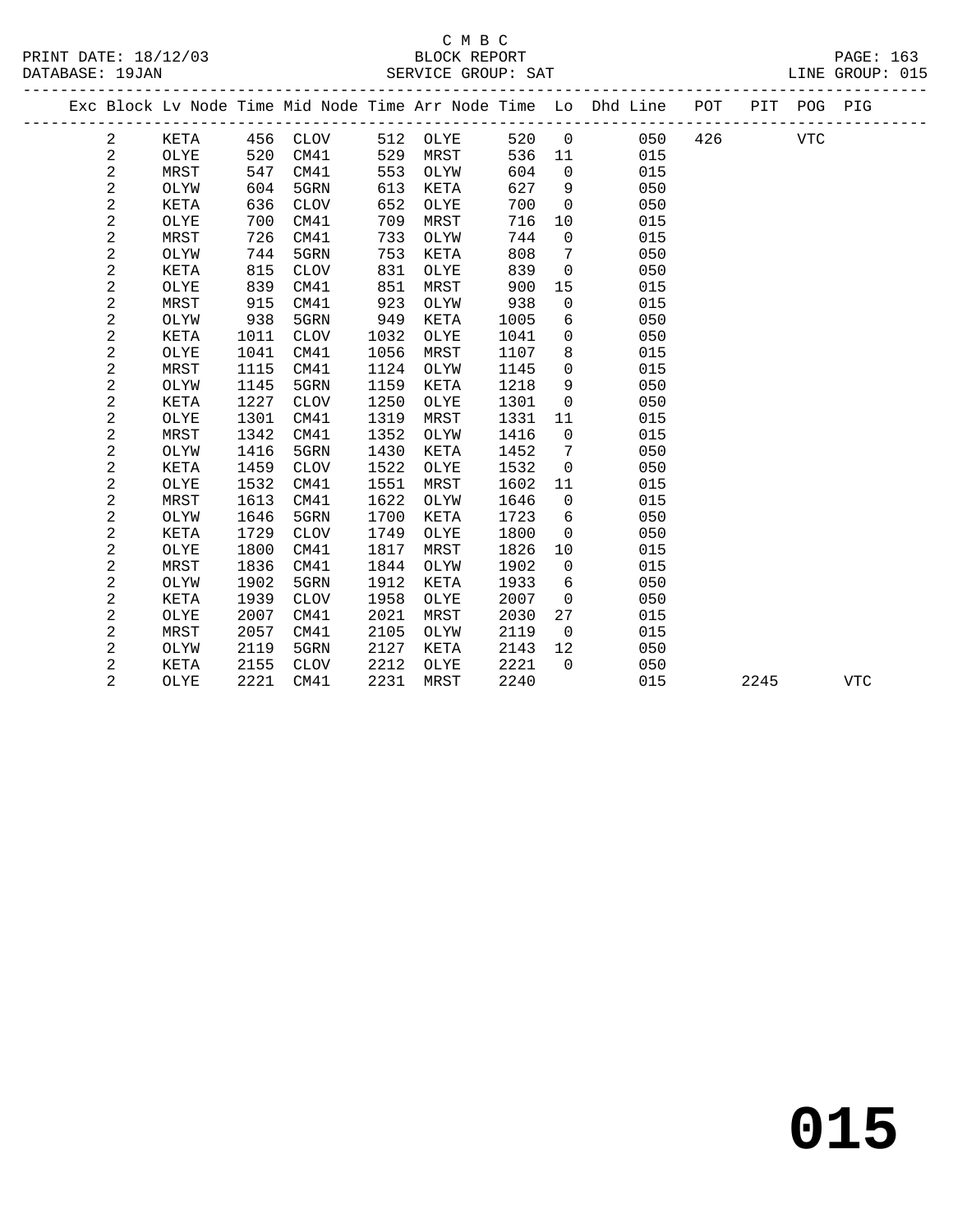|  |             |             |      |             |      |             |      |             | Exc Block Lv Node Time Mid Node Time Arr Node Time Lo Dhd Line | POT |      | PIT POG PIG |            |  |
|--|-------------|-------------|------|-------------|------|-------------|------|-------------|----------------------------------------------------------------|-----|------|-------------|------------|--|
|  | 3           | MRST        | 507  | CM41        | 513  | OLYW        | 524  | $\mathbf 0$ | 015                                                            | 459 |      | <b>VTC</b>  |            |  |
|  | 3           | OLYW        | 524  | 5GRN        | 532  | KETA        | 546  | 10          | 050                                                            |     |      |             |            |  |
|  | $\mathsf 3$ | KETA        | 556  | <b>CLOV</b> | 612  | OLYE        | 620  | $\mathbf 0$ | 050                                                            |     |      |             |            |  |
|  | 3           | OLYE        | 620  | CM41        | 629  | MRST        | 636  | 10          | 015                                                            |     |      |             |            |  |
|  | 3           | <b>MRST</b> | 646  | CM41        | 653  | OLYW        | 704  | 0           | 015                                                            |     |      |             |            |  |
|  | 3           | OLYW        | 704  | 5GRN        | 713  | KETA        | 727  | 9           | 050                                                            |     |      |             |            |  |
|  | $\mathsf 3$ | KETA        | 736  | <b>CLOV</b> | 752  | OLYE        | 800  | 0           | 050                                                            |     |      |             |            |  |
|  | 3           | OLYE        | 800  | CM41        | 810  | MRST        | 817  | 6           | 015                                                            |     |      |             |            |  |
|  | $\mathsf 3$ | <b>MRST</b> | 823  | CM41        | 831  | OLYW        | 844  | 0           | 015                                                            |     |      |             |            |  |
|  | 3           | OLYW        | 844  | 5GRN        | 853  | KETA        | 909  | 14          | 050                                                            |     |      |             |            |  |
|  | 3           | KETA        | 923  | <b>CLOV</b> | 940  | OLYE        | 949  | 0           | 050                                                            |     |      |             |            |  |
|  | 3           | OLYE        | 949  | CM41        | 1002 | MRST        | 1013 | 7           | 015                                                            |     |      |             |            |  |
|  | 3           | MRST        | 1020 | CM41        | 1028 | OLYW        | 1045 | 0           | 015                                                            |     |      |             |            |  |
|  | 3           | OLYW        | 1045 | 5GRN        | 1056 | KETA        | 1114 | 16          | 050                                                            |     |      |             |            |  |
|  | 3           | <b>KETA</b> | 1130 | <b>CLOV</b> | 1151 | OLYE        | 1201 | $\mathbf 0$ | 050                                                            |     |      |             |            |  |
|  | 3           | OLYE        | 1201 | CM41        | 1219 | MRST        | 1231 | 12          | 015                                                            |     |      |             |            |  |
|  | 3           | MRST        | 1243 | CM41        | 1253 | OLYW        | 1315 | $\mathbf 0$ | 015                                                            |     |      |             |            |  |
|  | 3           | OLYW        | 1315 | 5GRN        | 1329 | KETA        | 1350 | 7           | 050                                                            |     |      |             |            |  |
|  | 3           | KETA        | 1357 | <b>CLOV</b> | 1420 | OLYE        | 1431 | 0           | 050                                                            |     |      |             |            |  |
|  | 3           | OLYE        | 1431 | CM41        | 1449 | MRST        | 1501 | 11          | 015                                                            |     |      |             |            |  |
|  | 3           | MRST        | 1512 | CM41        | 1522 | OLYW        | 1546 | $\Omega$    | 015                                                            |     |      |             |            |  |
|  | 3           | OLYW        | 1546 | 5GRN        | 1600 | KETA        | 1623 | 6           | 050                                                            |     |      |             |            |  |
|  | 3           | KETA        | 1629 | <b>CLOV</b> | 1652 | OLYE        | 1702 | $\Omega$    | 050                                                            |     |      |             |            |  |
|  | 3           | OLYE        | 1702 | CM41        | 1720 | MRST        | 1731 | 18          | 015                                                            |     |      |             |            |  |
|  | 3           | MRST        | 1749 | CM41        | 1757 | OLYW        | 1816 | $\mathbf 0$ | 015                                                            |     |      |             |            |  |
|  | 3           | OLYW        | 1816 | 5GRN        | 1828 | KETA        | 1849 | 15          | 050                                                            |     |      |             |            |  |
|  | $\mathsf 3$ | KETA        | 1904 | <b>CLOV</b> | 1923 | OLYE        | 1932 | $\mathbf 0$ | 050                                                            |     |      |             |            |  |
|  | 3           | OLYE        | 1932 | CM41        | 1946 | MRST        | 1955 | 22          | 015                                                            |     |      |             |            |  |
|  | 3           | MRST        | 2017 | CM41        | 2025 | OLYW        | 2040 | $\mathbf 0$ | 015                                                            |     |      |             |            |  |
|  | 3           | OLYW        | 2040 | 5GRN        | 2049 | <b>KETA</b> | 2106 | 9           | 050                                                            |     |      |             |            |  |
|  | 3           | KETA        | 2115 | <b>CLOV</b> | 2132 | OLYE        | 2141 | $\mathbf 0$ | 050                                                            |     |      |             |            |  |
|  | 3           | OLYE        | 2141 | CM41        | 2153 | MRST        | 2202 | 15          | 015                                                            |     |      |             |            |  |
|  | 3           | MRST        | 2217 | CM41        | 2225 | OLYW        | 2239 | $\Omega$    | 015                                                            |     |      |             |            |  |
|  | 3           | OLYW        | 2239 | 5GRN        | 2247 | KETA        | 2303 |             | 050                                                            |     | 2325 |             | <b>VTC</b> |  |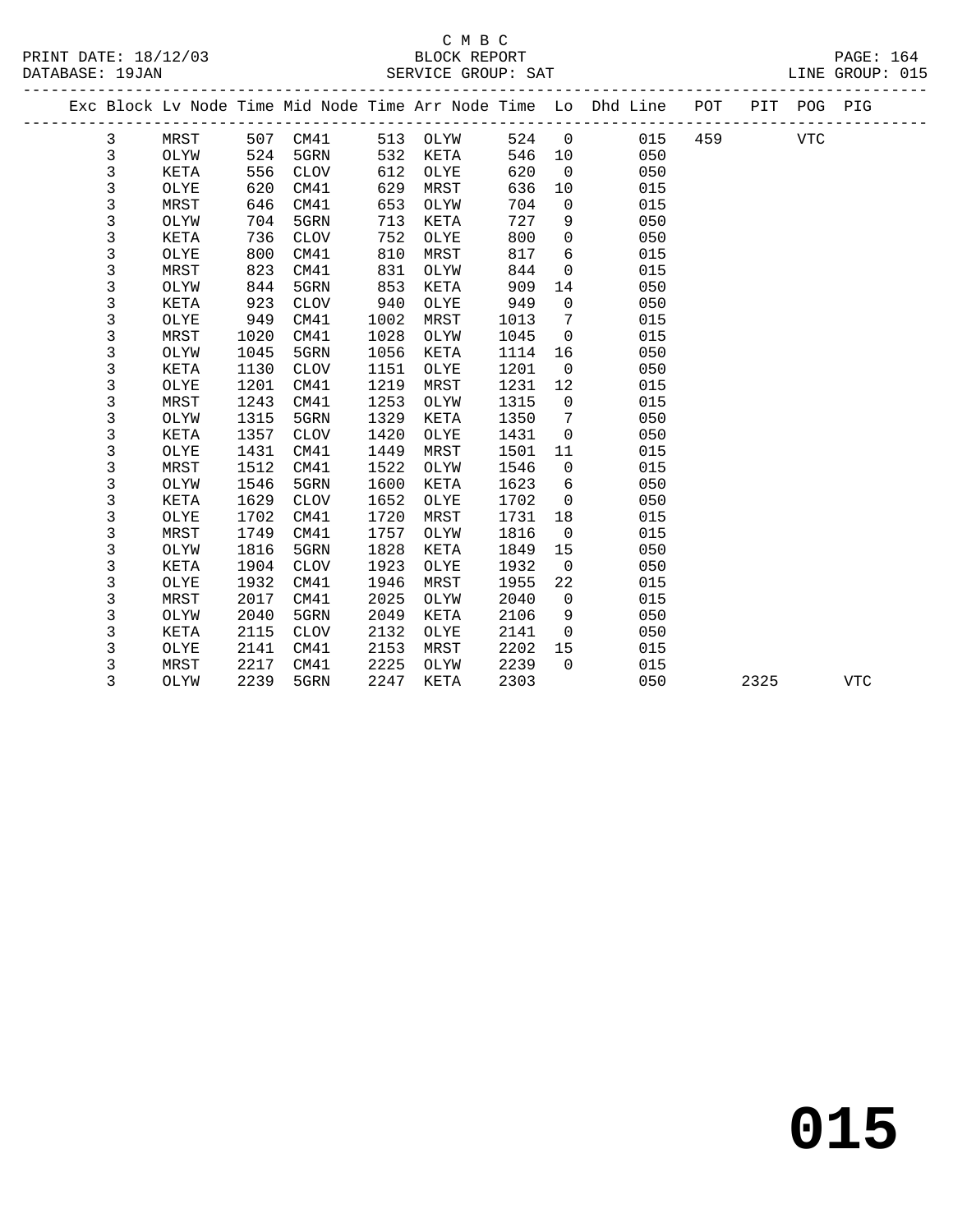#### C M B C<br>BLOCK REPORT SERVICE GROUP: SAT

|  |        |      |      | -------------------- |      |          |      |                | ----------------------                                             |     |      |             |            |  |
|--|--------|------|------|----------------------|------|----------|------|----------------|--------------------------------------------------------------------|-----|------|-------------|------------|--|
|  |        |      |      |                      |      |          |      |                | Exc Block Lv Node Time Mid Node Time Arr Node Time Lo Dhd Line POT |     |      | PIT POG PIG |            |  |
|  | 4      | KETA |      | 516 CLOV             |      | 532 OLYE | 540  | $\mathbf 0$    | 050                                                                | 446 |      | <b>VTC</b>  |            |  |
|  | 4      | OLYE | 540  | CM41                 | 549  | MRST     | 556  | 11             | 015                                                                |     |      |             |            |  |
|  | 4      | MRST | 607  | CM41                 | 613  | OLYW     | 624  | $\overline{0}$ | 015                                                                |     |      |             |            |  |
|  | 4      | OLYW | 624  | 5GRN                 | 633  | KETA     | 647  | 9              | 050                                                                |     |      |             |            |  |
|  | 4      | KETA | 656  | CLOV                 | 712  | OLYE     | 720  | $\overline{0}$ | 050                                                                |     |      |             |            |  |
|  | 4      | OLYE | 720  | CM41                 | 729  | MRST     | 736  | 10             | 015                                                                |     |      |             |            |  |
|  | 4      | MRST | 746  | CM41                 | 753  | OLYW     | 804  | $\mathsf{O}$   | 015                                                                |     |      |             |            |  |
|  | 4      | OLYW | 804  | 5GRN                 | 813  | KETA     | 829  | 21             | 050                                                                |     |      |             |            |  |
|  | 4      | KETA | 850  | CLOV                 | 906  | OLYE     | 915  | $\mathbf 0$    | 050                                                                |     |      |             |            |  |
|  | 4      | OLYE | 915  | CM41                 | 927  | MRST     | 936  | 11             | 015                                                                |     |      |             |            |  |
|  | 4      | MRST | 947  | CM41                 | 955  | OLYW     | 1012 | $\mathbf 0$    | 015                                                                |     |      |             |            |  |
|  | 4      | OLYW | 1012 | 5GRN                 | 1023 | KETA     | 1040 | 5              | 050                                                                |     |      |             |            |  |
|  | 4      | KETA | 1045 | CLOV                 | 1106 | OLYE     | 1115 | $\overline{0}$ | 050                                                                |     |      |             |            |  |
|  | 4      | OLYE | 1115 | CM41                 | 1131 | MRST     | 1142 | 16             | 015                                                                |     |      |             |            |  |
|  | 4      | MRST | 1158 | CM41                 | 1208 | OLYW     | 1230 | $\mathsf{O}$   | 015                                                                |     |      |             |            |  |
|  | 4      | OLYW | 1230 | 5GRN                 | 1244 | KETA     | 1305 | 7              | 050                                                                |     |      |             |            |  |
|  | 4      | KETA | 1312 | CLOV                 | 1335 | OLYE     | 1346 | $\mathsf{O}$   | 050                                                                |     |      |             |            |  |
|  | 4      | OLYE | 1346 | CM41                 | 1404 | MRST     | 1416 | 11             | 015                                                                |     |      |             |            |  |
|  | 4      | MRST | 1427 | CM41                 | 1437 | OLYW     | 1501 | $\mathsf{O}$   | 015                                                                |     |      |             |            |  |
|  | 4      | OLYW | 1501 | 5GRN                 | 1515 | KETA     | 1538 | 6              | 050                                                                |     |      |             |            |  |
|  | 4      | KETA | 1544 | CLOV                 | 1607 | OLYE     | 1617 | $\mathsf{O}$   | 050                                                                |     |      |             |            |  |
|  | 4      | OLYE | 1617 | CM41                 | 1635 | MRST     | 1646 | 16             | 015                                                                |     |      |             |            |  |
|  | 4      | MRST | 1702 | CM41                 | 1710 | OLYW     | 1731 | $\overline{0}$ | 015                                                                |     |      |             |            |  |
|  | 4      | OLYW | 1731 | 5GRN                 | 1745 | KETA     | 1808 | 6              | 050                                                                |     |      |             |            |  |
|  | 4      | KETA | 1814 | CLOV                 | 1834 | OLYE     | 1845 | $\mathsf{O}$   | 050                                                                |     |      |             |            |  |
|  | 4      | OLYE | 1845 | CM41                 | 1901 | MRST     | 1910 | 12             | 015                                                                |     |      |             |            |  |
|  | 4      | MRST | 1922 | CM41                 | 1930 | OLYW     | 1947 | $\Omega$       | 015                                                                |     |      |             |            |  |
|  | 4      | OLYW | 1947 | 5GRN                 | 1957 | KETA     | 2017 |                | 050                                                                |     | 2041 |             | <b>VTC</b> |  |
|  | 5      | MRST | 527  | CM41                 | 533  | OLYW     | 544  | $\mathsf{O}$   | 015                                                                | 519 |      | <b>VTC</b>  |            |  |
|  | 5      | OLYW | 544  | 5GRN                 | 552  | KETA     | 606  | $10\,$         | 050                                                                |     |      |             |            |  |
|  | 5      | KETA | 616  | CLOV                 | 632  | OLYE     | 640  | 0              | 050                                                                |     |      |             |            |  |
|  | 5      | OLYE | 640  | CM41                 | 649  | MRST     | 656  | 10             | 015                                                                |     |      |             |            |  |
|  | 5      | MRST | 706  | CM41                 | 713  | OLYW     | 724  | $\mathbf 0$    | 015                                                                |     |      |             |            |  |
|  | 5      | OLYW | 724  | 5GRN                 | 733  | KETA     | 747  | 9              | 050                                                                |     |      |             |            |  |
|  | 5      | KETA | 756  | <b>CLOV</b>          | 812  | OLYE     | 820  | $\mathbf 0$    | 050                                                                |     |      |             |            |  |
|  | 5      | OLYE | 820  | CM41                 | 830  | MRST     | 837  | 21             | 015                                                                |     |      |             |            |  |
|  | 5      | MRST | 858  | CM41                 | 906  | OLYW     | 921  | $\mathbf 0$    | 015                                                                |     |      |             |            |  |
|  | 5      | OLYW | 921  | 5GRN                 | 932  | KETA     | 948  | 8              | 050                                                                |     |      |             |            |  |
|  | 5      | KETA | 956  | <b>CLOV</b>          | 1014 | OLYE     | 1023 | 0              | 050                                                                |     |      |             |            |  |
|  | 5      | OLYE | 1023 | CM41                 | 1038 | MRST     | 1049 | 11             | 015                                                                |     |      |             |            |  |
|  | 5      | MRST | 1100 | CM41                 | 1109 | OLYW     | 1130 | 0              | 015                                                                |     |      |             |            |  |
|  | 5      | OLYW | 1130 | 5GRN                 | 1144 | KETA     | 1203 | 9              | 050                                                                |     |      |             |            |  |
|  | 5      | KETA | 1212 | <b>CLOV</b>          | 1235 | OLYE     | 1246 | 0              | 050                                                                |     |      |             |            |  |
|  | 5      | OLYE | 1246 | CM41                 | 1304 | MRST     | 1316 | 11             | 015                                                                |     |      |             |            |  |
|  | 5      | MRST | 1327 | CM41                 | 1337 | OLYW     | 1401 | 0              | 015                                                                |     |      |             |            |  |
|  | 5      | OLYW | 1401 | 5GRN                 | 1415 | KETA     | 1437 | 6              | 050                                                                |     |      |             |            |  |
|  | 5      | KETA | 1443 | ${\tt CLOV}$         | 1506 | OLYE     | 1517 | 0              | 050                                                                |     |      |             |            |  |
|  | 5      | OLYE | 1517 | CM41                 | 1536 | MRST     | 1547 | 11             | 015                                                                |     |      |             |            |  |
|  | 5      | MRST | 1558 | CM41                 | 1607 | OLYW     | 1631 | 0              | 015                                                                |     |      |             |            |  |
|  | 5      | OLYW | 1631 | 5GRN                 | 1645 | KETA     | 1708 | 7              | 050                                                                |     |      |             |            |  |
|  | 5      | KETA | 1715 | <b>CLOV</b>          | 1735 | OLYE     | 1745 | 0              | 050                                                                |     |      |             |            |  |
|  | 5<br>5 | OLYE | 1745 | CM41                 | 1803 | MRST     | 1812 | 8              | 015                                                                |     |      |             |            |  |
|  |        | MRST | 1820 | CM41                 | 1828 | OLYW     | 1847 | 0              | 015                                                                |     |      |             |            |  |

5 OLYW 1847 5GRN 1858 KETA 1919 050 1943 VTC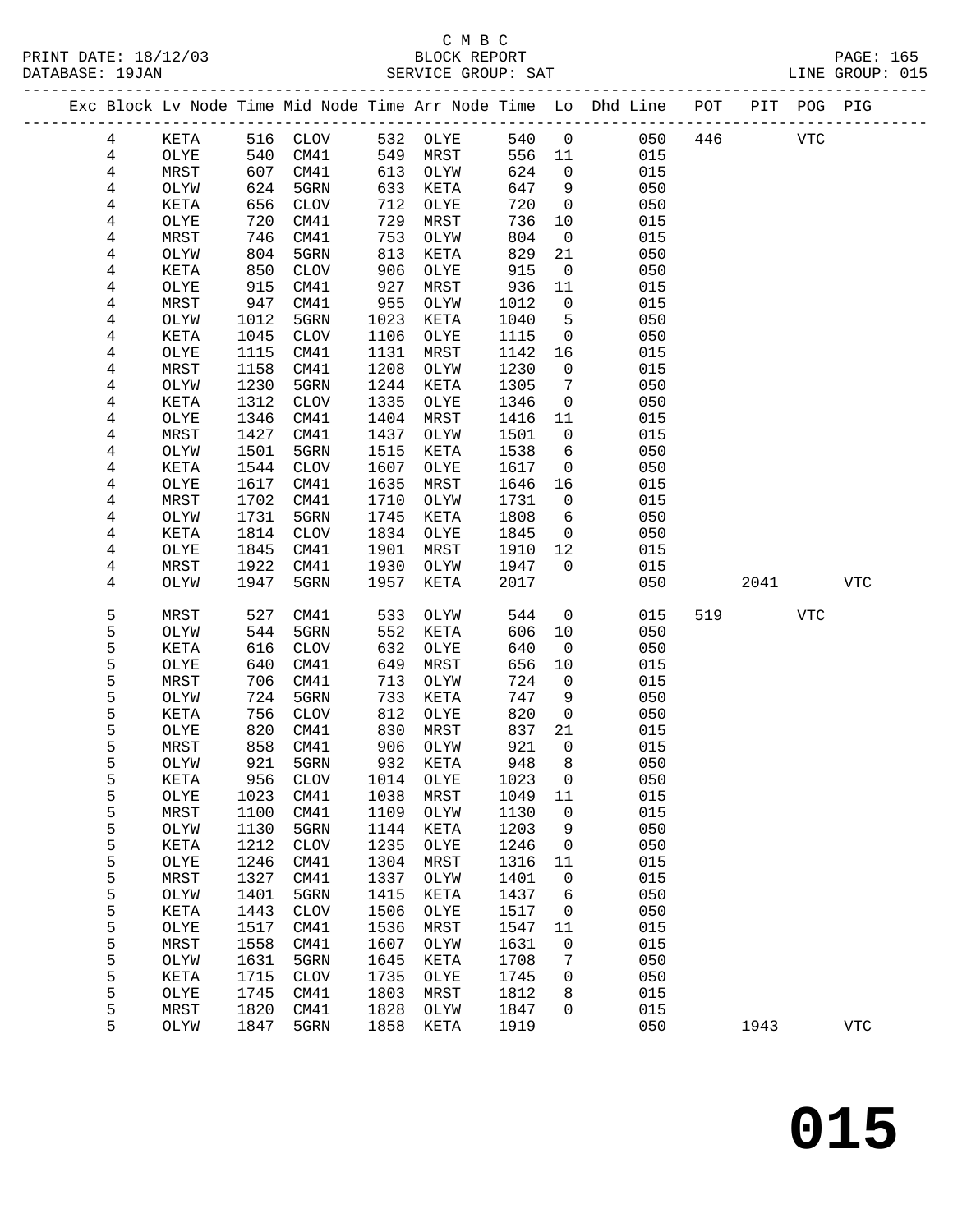### C M B C<br>BLOCK REPORT

|        |              |              | PRINT DATE: 18/12/03 BLOCK REPORT DATABASE: 19JAN SERVICE GROUP: |              | SERVICE GROUP: SAT    |              |                            |                                                                                |             |             |            | PAGE: 166<br>LINE GROUP: 015 |
|--------|--------------|--------------|------------------------------------------------------------------|--------------|-----------------------|--------------|----------------------------|--------------------------------------------------------------------------------|-------------|-------------|------------|------------------------------|
|        |              |              |                                                                  |              |                       |              |                            | Exc Block Lv Node Time Mid Node Time Arr Node Time Lo Dhd Line POT PIT POG PIG |             |             |            |                              |
| 6      |              |              | KETA 833 CLOV 849 OLYE 858 0                                     |              |                       |              |                            |                                                                                | 050 803 VTC |             |            |                              |
| 6      | OLYE         | 858          | CM41                                                             |              | 910 MRST 919 13       |              |                            | 015                                                                            |             |             |            |                              |
| 6      | MRST         | 932<br>955   | CM41                                                             |              | 940 OLYW<br>1006 KETA | 955<br>1022  | $\overline{0}$             | 015                                                                            |             |             |            |                              |
| 6      | OLYW         |              | 5GRN                                                             |              |                       |              | $6\overline{6}$            | 050                                                                            |             |             |            |                              |
| 6      | KETA         | 1028         | CLOV                                                             | 1049         | OLYE                  | 1058         | $\overline{0}$             | 050                                                                            |             |             |            |                              |
| 6      | OLYE         | 1058         | CM41                                                             | 1113         | MRST                  | 1124         | 20                         | 015                                                                            |             |             |            |                              |
| 6      | MRST         | 1144         | CM41                                                             | 1153         | OLYW                  | 1215         | $\overline{0}$             | 015                                                                            |             |             |            |                              |
| 6      | OLYW         | 1215         | 5GRN                                                             | 1229         | KETA                  | 1248         | 9                          | 050                                                                            |             |             |            |                              |
| 6      | KETA         | 1257         | CLOV                                                             | 1320         | OLYE                  | 1331         | $\overline{0}$             | 050                                                                            |             |             |            |                              |
| 6      | OLYE         | 1331         | CM41                                                             | 1349         | MRST                  | 1401         | 11                         | 015                                                                            |             |             |            |                              |
| 6      | MRST         | 1412         | CM41                                                             | 1422         | OLYW                  | 1446         | $\overline{0}$             | 015                                                                            |             |             |            |                              |
| 6      | OLYW         | 1446         | 5GRN                                                             | 1500         | KETA                  | 1523         | 6                          | 050                                                                            |             |             |            |                              |
| 6      | KETA         | 1529         | CLOV                                                             | 1552         | OLYE                  | 1602         | $\overline{0}$             | 050                                                                            |             |             |            |                              |
| 6      | OLYE         | 1602         | CM41                                                             | 1620         | MRST                  | 1631         | 16                         | 015                                                                            |             |             |            |                              |
| 6      | MRST         | 1647         | CM41                                                             | 1655         | OLYW                  | 1716         | $\overline{0}$             | 015                                                                            |             |             |            |                              |
| 6      | OLYW         | 1716         | 5GRN                                                             | 1730         | KETA                  | 1753         | 6                          | 050                                                                            |             |             |            |                              |
| 6      | KETA         | 1759         | CLOV                                                             | 1819         | OLYE                  | 1830         | $\overline{0}$             | 050                                                                            |             |             |            |                              |
| 6<br>6 | OLYE<br>MRST | 1830         | CM41<br>CM41                                                     | 1846<br>1915 | MRST                  | 1855<br>1932 | 12<br>$\overline{0}$       | 015<br>015                                                                     |             |             |            |                              |
| 6      | OLYW         | 1907<br>1932 | 5GRN                                                             | 1942         | OLYW<br>KETA          | 2003         | 12                         | 050                                                                            |             |             |            |                              |
| 6      | KETA         | 2015         | CLOV                                                             | 2034         | OLYE                  | 2043         | $\overline{0}$             | 050                                                                            |             |             |            |                              |
| 6      | OLYE         | 2043         | CM41                                                             | 2055         | MRST                  | 2104         | 33                         | 015                                                                            |             |             |            |                              |
| 6      | MRST         | 2137         | CM41                                                             | 2145         | OLYW                  | 2159         | $\overline{0}$             | 015                                                                            |             |             |            |                              |
| 6      | OLYW         | 2159         | 5GRN                                                             | 2207         | KETA                  | 2223         | $\overline{\phantom{a}}^2$ | 050                                                                            |             |             |            |                              |
| 6      | KETA         | 2225         | CLOV                                                             | 2251         | OLYE                  | 2300         | $\overline{0}$             | 050                                                                            |             |             |            |                              |
| 6      | OLYE         | 2300         | CM41                                                             | 2310         | MRST                  | 2319         | 25                         | 015                                                                            |             |             |            |                              |
| 6      | MRST         | 2344         | CM41                                                             | 2351         | OLYW                  | 2402         | $\overline{0}$             | 015                                                                            |             |             |            |                              |
| 6      | OLYW         | 2402         | 5GRN                                                             | 2410         | KETA                  | 2425         | 2                          | 050                                                                            |             |             |            |                              |
| 6      | KETA         | 2427         | LAAN                                                             | 2454         | OLYE                  | 2500         | $\overline{0}$             | 050                                                                            |             |             |            |                              |
| 6      | OLYE         | 2500         | CM41                                                             | 2508         | MRST                  | 2517         | 29                         | 015                                                                            |             |             |            |                              |
| 6      | MRST         | 2546         |                                                                  |              | HODM                  | 2609         | $\mathbf 0$                | N15                                                                            |             |             |            |                              |
| 6      | HODM         | 2609         |                                                                  |              | MRST                  | 2639         | $7\phantom{.0}$            | N15                                                                            |             |             |            |                              |
| 6      | MRST         | 2646         |                                                                  |              | HODM                  | 2733         | $6\overline{6}$            | N20                                                                            |             |             |            |                              |
| 6      | HODM         | 2739         |                                                                  |              | MRST                  | 2828         |                            | N20                                                                            |             | 2833        |            | VTC                          |
| 7      | MRST         | 841          | CM41           849    OLYW<br>5GRN           915    KETA         |              |                       | 904          | $\overline{0}$             | 015                                                                            |             | 833 and 100 | <b>VTC</b> |                              |
| 7      | OLYW         | 904          | 5GRN                                                             |              | 915 KETA              | 931          | 8                          | 050                                                                            |             |             |            |                              |
| 7      |              |              |                                                                  |              |                       |              |                            | KETA 939 CLOV 957 OLYE 1006 0 050                                              |             |             |            |                              |
| 7      | OLYE         | 1006         | CM41                                                             | 1021         | MRST                  | 1032 19      |                            | 015                                                                            |             |             |            |                              |
| 7      | MRST         | 1051         | CM41                                                             | 1059         | OLYW                  | 1116         | $\overline{0}$             | 015                                                                            |             |             |            |                              |
| 7      | OLYW         | 1116         | 5GRN                                                             | 1129         | KETA                  | 1147         | 10                         | 050                                                                            |             |             |            |                              |
| 7      | KETA         | 1157         | <b>CLOV</b>                                                      | 1220         | OLYE                  | 1231         | $\overline{0}$             | 050                                                                            |             |             |            |                              |
| 7      | OLYE         | 1231         | CM41                                                             | 1249         | MRST                  | 1301         | 10                         | 015                                                                            |             |             |            |                              |
| 7      | MRST         | 1311         | CM41                                                             | 1321         | OLYW                  | 1345         | 0                          | 015                                                                            |             |             |            |                              |
| 7      | OLYW         | 1345         | 5GRN                                                             | 1359         | KETA                  | 1420         | 7                          | 050                                                                            |             |             |            |                              |
| 7      | KETA         | 1427         | <b>CLOV</b>                                                      | 1450         | OLYE                  | 1501         | $\mathbf 0$                | 050                                                                            |             |             |            |                              |

 7 OLYE 1501 CM41 1520 MRST 1531 11 015 7 MRST 1542 CM41 1552 OLYW 1616 0 015 7 OLYW 1616 5GRN 1630 KETA 1653 8 050 7 KETA 1701 CLOV 1721 OLYE 1731 0 050

7 OLYE 1731 CM41 1749 MRST 1758 015 1804 VTC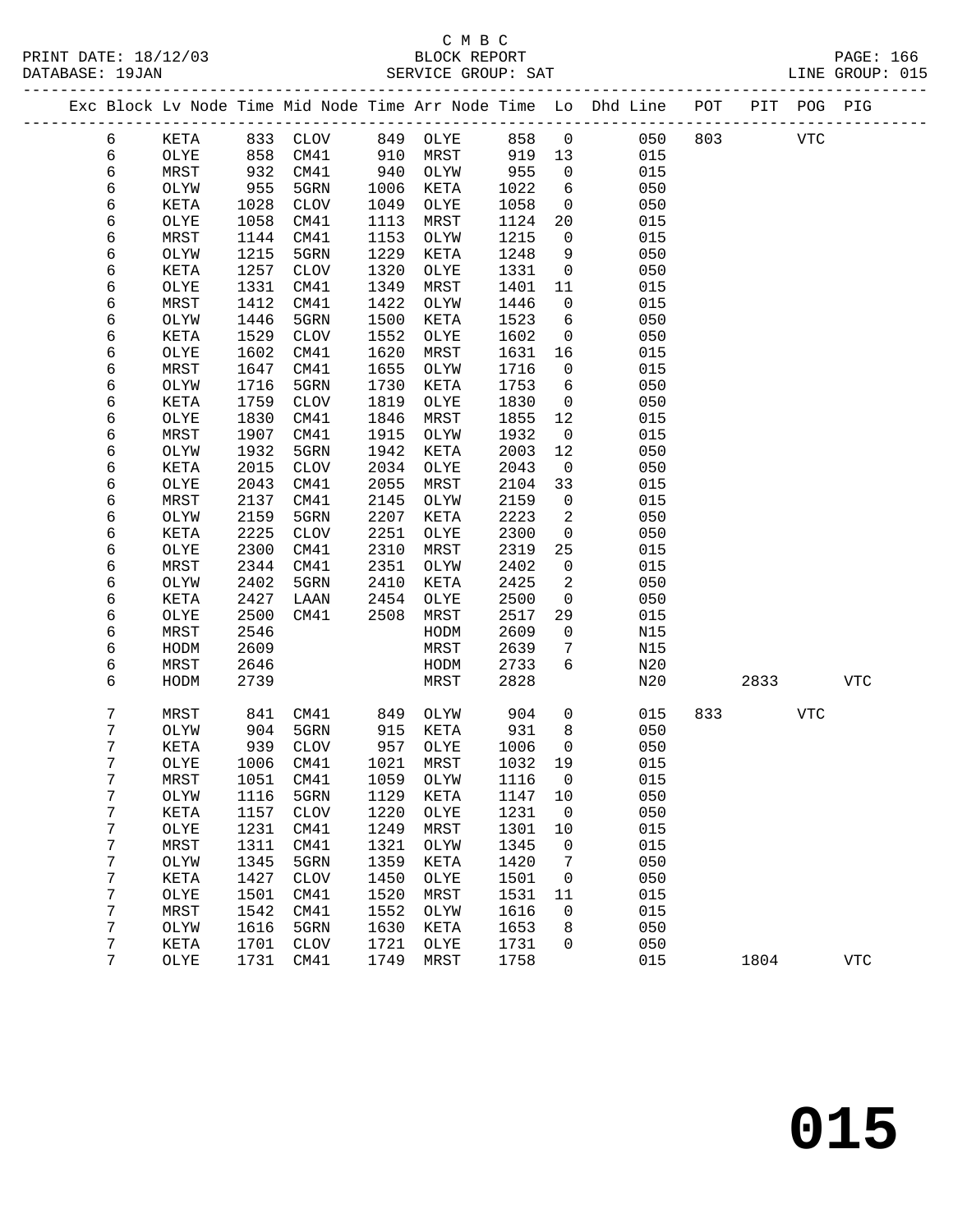### C M B C<br>BLOCK REPORT SERVICE GROUP: SAT

|  |   |             |      |             |      |      |      |                | Exc Block Lv Node Time Mid Node Time Arr Node Time Lo Dhd Line POT |      |      | PIT POG PIG |            |
|--|---|-------------|------|-------------|------|------|------|----------------|--------------------------------------------------------------------|------|------|-------------|------------|
|  | 8 | MRST        | 1036 | CM41        | 1044 | OLYW | 1101 | $\overline{0}$ | 015                                                                | 1028 |      | <b>VTC</b>  |            |
|  | 8 | OLYW        | 1101 | 5GRN        | 1114 | KETA | 1132 | 13             | 050                                                                |      |      |             |            |
|  | 8 | KETA        | 1145 | <b>CLOV</b> | 1206 | OLYE | 1216 | $\overline{0}$ | 050                                                                |      |      |             |            |
|  | 8 | OLYE        | 1216 | CM41        | 1234 | MRST | 1246 | 10             | 015                                                                |      |      |             |            |
|  | 8 | MRST        | 1256 | CM41        | 1306 | OLYW | 1330 | $\Omega$       | 015                                                                |      |      |             |            |
|  | 8 | OLYW        | 1330 | 5GRN        | 1344 | KETA | 1405 | 7              | 050                                                                |      |      |             |            |
|  | 8 | KETA        | 1412 | <b>CLOV</b> | 1435 | OLYE | 1446 | $\mathbf 0$    | 050                                                                |      |      |             |            |
|  | 8 | OLYE        | 1446 | CM41        | 1504 | MRST | 1516 | 11             | 015                                                                |      |      |             |            |
|  | 8 | MRST        | 1527 | CM41        | 1537 | OLYW | 1601 | $\mathbf 0$    | 015                                                                |      |      |             |            |
|  | 8 | OLYW        | 1601 | 5GRN        | 1615 | KETA | 1638 | 6              | 050                                                                |      |      |             |            |
|  | 8 | KETA        | 1644 | <b>CLOV</b> | 1707 | OLYE | 1717 | $\overline{0}$ | 050                                                                |      |      |             |            |
|  | 8 | OLYE        | 1717 | CM41        | 1735 | MRST | 1746 | 18             | 015                                                                |      |      |             |            |
|  | 8 | MRST        | 1804 | CM41        | 1812 | OLYW | 1831 | $\mathbf 0$    | 015                                                                |      |      |             |            |
|  | 8 | OLYW        | 1831 | 5GRN        | 1842 | KETA | 1903 | 18             | 050                                                                |      |      |             |            |
|  | 8 | KETA        | 1921 | <b>CLOV</b> | 1940 | OLYE | 1949 | $\Omega$       | 050                                                                |      |      |             |            |
|  | 8 | OLYE        | 1949 | CM41        | 2003 | MRST | 2012 | 24             | 015                                                                |      |      |             |            |
|  | 8 | MRST        | 2036 | CM41        | 2044 | OLYW | 2059 | $\overline{0}$ | 015                                                                |      |      |             |            |
|  | 8 | OLYW        | 2059 | 5GRN        | 2108 | KETA | 2125 | 10             | 050                                                                |      |      |             |            |
|  | 8 | <b>KETA</b> | 2135 | <b>CLOV</b> | 2152 | OLYE | 2201 | $\mathbf 0$    | 050                                                                |      |      |             |            |
|  | 8 | OLYE        | 2201 | CM41        | 2211 | MRST | 2220 | 24             | 015                                                                |      |      |             |            |
|  | 8 | MRST        | 2244 | CM41        | 2251 | OLYW | 2302 | $\mathbf 0$    | 015                                                                |      |      |             |            |
|  | 8 | OLYW        | 2302 | 5GRN        | 2310 | KETA | 2325 | 2              | 050                                                                |      |      |             |            |
|  | 8 | KETA        | 2327 | <b>CLOV</b> | 2351 | OLYE | 2400 | $\mathbf 0$    | 050                                                                |      |      |             |            |
|  | 8 | OLYE        | 2400 | CM41        | 2408 | MRST | 2417 | 29             | 015                                                                |      |      |             |            |
|  | 8 | MRST        | 2446 | CM41        | 2453 | OLYW | 2502 | $\mathsf{O}$   | 015                                                                |      |      |             |            |
|  | 8 | OLYW        | 2502 | 5GRN        | 2510 | KETA | 2525 | 2              | 050                                                                |      |      |             |            |
|  | 8 | KETA        | 2527 | LAAN        | 2554 | OLYE | 2600 | $\mathbf 0$    | 050                                                                |      |      |             |            |
|  | 8 | OLYE        | 2600 | CM41        | 2608 | MRST | 2617 | 8              | 015                                                                |      |      |             |            |
|  | 8 | MRST        | 2625 |             |      | HODM | 2704 | 5              | N8                                                                 |      |      |             |            |
|  | 8 | HODM        | 2709 |             |      | MRST | 2752 | 33             | N8                                                                 |      |      |             |            |
|  | 8 | MRST        | 2825 |             |      | HODM | 2904 | 5              | N8                                                                 |      |      |             |            |
|  | 8 | HODM        | 2909 |             |      | MRST | 2952 |                | N8                                                                 |      | 2957 |             | <b>VTC</b> |
|  |   |             |      |             |      |      |      |                |                                                                    |      |      |             |            |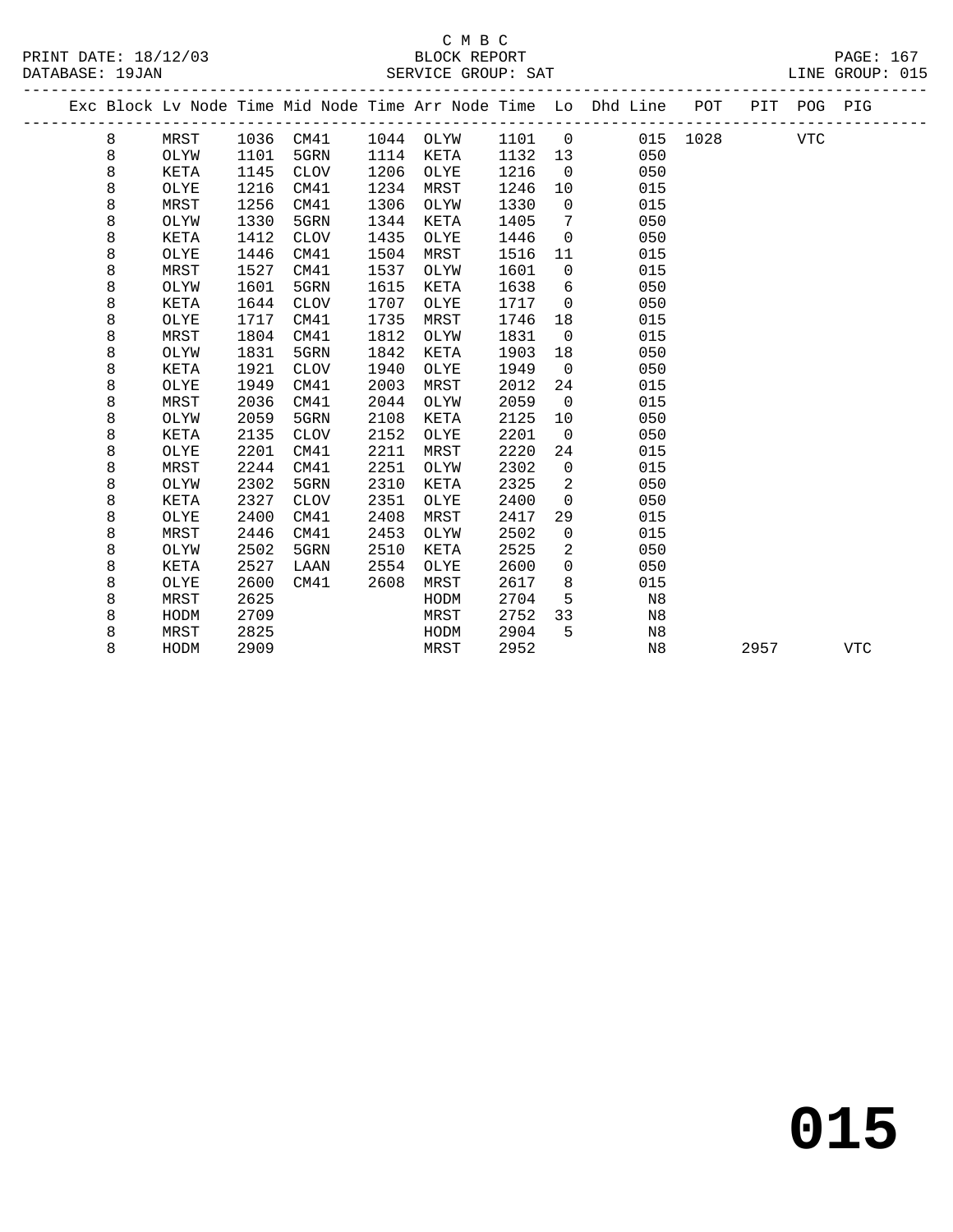### C M B C<br>BLOCK REPORT

| DATABASE: 19JAN |        |              |              |                            |              | SERVICE GROUP: SAT |              |                      |                                                                    |          |            |     | LINE GROUP: 015 |  |
|-----------------|--------|--------------|--------------|----------------------------|--------------|--------------------|--------------|----------------------|--------------------------------------------------------------------|----------|------------|-----|-----------------|--|
|                 |        |              |              |                            |              |                    |              |                      | Exc Block Lv Node Time Mid Node Time Arr Node Time Lo Dhd Line POT |          |            |     | PIT POG PIG     |  |
|                 | 9      | KETA         |              | 1117 CLOV 1138 OLYE 1147 0 |              |                    |              |                      |                                                                    | 050 1047 | <b>VTC</b> |     |                 |  |
|                 | 9      | OLYE         | 1147         | CM41                       |              | 1205 MRST          | 1216 12      |                      | 015                                                                |          |            |     |                 |  |
|                 | 9      | MRST         | 1228         | CM41                       |              | 1238 OLYW          | 1300         | $\overline{0}$       | 015                                                                |          |            |     |                 |  |
|                 | 9      | OLYW         | 1300         | 5GRN                       |              | 1314 KETA          | 1335         | 7                    | 050                                                                |          |            |     |                 |  |
|                 | 9      | KETA         | 1342         | CLOV                       | 1405         | OLYE               | 1416         | $\overline{0}$       | 050                                                                |          |            |     |                 |  |
|                 | 9      | OLYE         | 1416         | CM41                       | 1434         | MRST               | 1446         | 11                   | 015                                                                |          |            |     |                 |  |
|                 | 9      | MRST         | 1457         | CM41                       | 1507         | OLYW               | 1531         | $\overline{0}$       | 015                                                                |          |            |     |                 |  |
|                 | 9      | OLYW         | 1531         | 5GRN                       | 1545         | KETA               | 1608         | 6                    | 050                                                                |          |            |     |                 |  |
|                 | 9      | KETA         | 1614         | CLOV                       | 1637         | OLYE               | 1647         | $\overline{0}$       | 050                                                                |          |            |     |                 |  |
|                 | 9      | OLYE         | 1647         | CM41                       | 1705         | MRST               | 1716         | 18                   | 015                                                                |          |            |     |                 |  |
|                 | 9      | MRST         | 1734         | CM41                       | 1742         | OLYW               | 1801         | $\overline{0}$       | 015                                                                |          |            |     |                 |  |
|                 | 9      | OLYW         | 1801         | 5GRN                       | 1813         | KETA               | 1834         | 12                   | 050                                                                |          |            |     |                 |  |
|                 | 9      | KETA         | 1846         | <b>CLOV</b>                | 1905         | OLYE               | 1916         | $\overline{0}$       | 050                                                                |          |            |     |                 |  |
|                 | 9      | OLYE         | 1916         | CM41                       | 1932         | MRST               | 1941         | 17                   | 015                                                                |          |            |     |                 |  |
|                 | 9      | MRST         | 1958         | CM41                       | 2006         | OLYW               | 2021         | $\overline{0}$       | 015                                                                |          |            |     |                 |  |
|                 | 9      | OLYW         | 2021         | 5GRN                       | 2030         | KETA               | 2049         | 6                    | 050                                                                |          |            |     |                 |  |
|                 | 9<br>9 | KETA         | 2055<br>2121 | <b>CLOV</b>                | 2112<br>2133 | OLYE               | 2121         | $\overline{0}$       | 050                                                                |          |            |     |                 |  |
|                 | 9      | OLYE<br>MRST | 2157         | CM41<br>CM41               | 2205         | MRST<br>OLYW       | 2142<br>2219 | 15<br>$\overline{0}$ | 015<br>015                                                         |          |            |     |                 |  |
|                 | 9      | OLYW         | 2219         | 5GRN                       | 2227         | KETA               | 2243         | 2                    | 050                                                                |          |            |     |                 |  |
|                 | 9      | KETA         | 2245         | <b>CLOV</b>                | 2321         | OLYE               | 2330         | $\overline{0}$       | 050                                                                |          |            |     |                 |  |
|                 | 9      | OLYE         | 2330         | CM41                       | 2340         | MRST               | 2349         | 25                   | 015                                                                |          |            |     |                 |  |
|                 | 9      | MRST         | 2414         | CM41                       | 2421         | OLYW               | 2432         | $\overline{0}$       | 015                                                                |          |            |     |                 |  |
|                 | 9      | OLYW         | 2432         | 5GRN                       | 2440         | KETA               | 2455         | 2                    | 050                                                                |          |            |     |                 |  |
|                 | 9      | KETA         | 2457         | LAAN                       | 2524         | OLYE               | 2530         | $\mathsf{O}$         | 050                                                                |          |            |     |                 |  |
|                 | 9      | OLYE         | 2530         | CM41                       | 2538         | MRST               | 2547         | 8                    | 015                                                                |          |            |     |                 |  |
|                 | 9      | MRST         | 2555         |                            |              | HODM               | 2634         | 15                   | N8                                                                 |          |            |     |                 |  |
|                 | 9      | HODM         | 2649         |                            |              | MRST               | 2732         | 14                   | N8                                                                 |          |            |     |                 |  |
|                 | 9      | MRST         | 2746         |                            |              | HODM               | 2833         | 6                    | N20                                                                |          |            |     |                 |  |
|                 | 9      | HODM         | 2839         |                            |              | MRST               | 2928         |                      | N20                                                                |          | 2933       |     | <b>VTC</b>      |  |
|                 | 10     | MRST         | 1129         | CM41                       | 1138         | OLYW               | 1200         | $\overline{0}$       | 015                                                                |          | 1121       | VTC |                 |  |
|                 | 10     | OLYW         | 1200         | 5GRN                       | 1214         | KETA               | 1233         | 9                    | 050                                                                |          |            |     |                 |  |
|                 | 10     | KETA         | 1242         | CLOV                       | 1305         | OLYE               | 1316         | $\mathsf{O}$         | 050                                                                |          |            |     |                 |  |
|                 | 10     | OLYE         | 1316         | CM41                       | 1334         | MRST               | 1346         | 11                   | 015                                                                |          |            |     |                 |  |
|                 | 10     | MRST         | 1357         | CM41                       | 1407         | OLYW               | 1431         | $\overline{0}$       | 015                                                                |          |            |     |                 |  |
|                 | 10     | OLYW         | 1431         | 5GRN                       | 1445         | KETA               | 1508         | $6\overline{6}$      | 050                                                                |          |            |     |                 |  |
|                 | 10     | KETA         | 1514         | CLOV                       |              | 1537 OLYE          | 1547         | $\overline{0}$       | 050                                                                |          |            |     |                 |  |
|                 | 10     | OLYE         |              | 1547 CM41 1606 MRST        |              |                    | 1617 14      |                      | 015                                                                |          |            |     |                 |  |
|                 | 10     | MRST         | 1631         | CM41                       | 1640         | OLYW               | 1701         | 0                    | 015                                                                |          |            |     |                 |  |
|                 | 10     | OLYW         | 1701         | 5GRN                       | 1715         | KETA               | 1738         | 6                    | 050                                                                |          |            |     |                 |  |
|                 | 10     | KETA         | 1744         | $\rm CLOV$                 | 1804         | OLYE               | 1815         | 0                    | 050                                                                |          |            |     |                 |  |
|                 | $10$   | OLYE         | 1815         | CM41                       | 1832         | MRST               | 1841         | 10                   | 015                                                                |          |            |     |                 |  |
|                 | $10$   | MRST         | 1851         | CM41                       | 1859         | OLYW               | 1917         | 0                    | 015                                                                |          |            |     |                 |  |
|                 | 10     | OLYW         | 1917         | 5GRN                       | 1927         | KETA               | 1948         | 9                    | 050                                                                |          |            |     |                 |  |
|                 | 10     | KETA         | 1957         | <b>CLOV</b>                | 2016         | OLYE               | 2025         | 0                    | 050                                                                |          |            |     |                 |  |
|                 | 10     | OLYE         | 2025         | CM41                       | 2039         | MRST               | 2048         | 29                   | 015                                                                |          |            |     |                 |  |
|                 | 10     | MRST         | 2117         | CM41                       | 2125         | OLYW               | 2139         | 0                    | 015                                                                |          |            |     |                 |  |
|                 | 10     | OLYW         | 2139         | 5GRN                       | 2147         | KETA               | 2203         | 2                    | 050                                                                |          |            |     |                 |  |
|                 | 10     | KETA         | 2205         | <b>CLOV</b>                | 2231         | OLYE               | 2240         | 0                    | 050                                                                |          |            |     |                 |  |
|                 | 10     | OLYE         | 2240         | CM41                       | 2250         | MRST               | 2259         | 15                   | 015                                                                |          |            |     |                 |  |

 10 MRST 2314 CM41 2321 OLYW 2332 0 015 10 OLYW 2332 5GRN 2340 KETA 2355 2 050 10 KETA 2357 LAAN 2424 OLYE 2430 0 050 10 OLYE 2430 CM41 2438 MRST 2447 29 015 10 MRST 2516 CM41 2523 OLYW 2532 0 015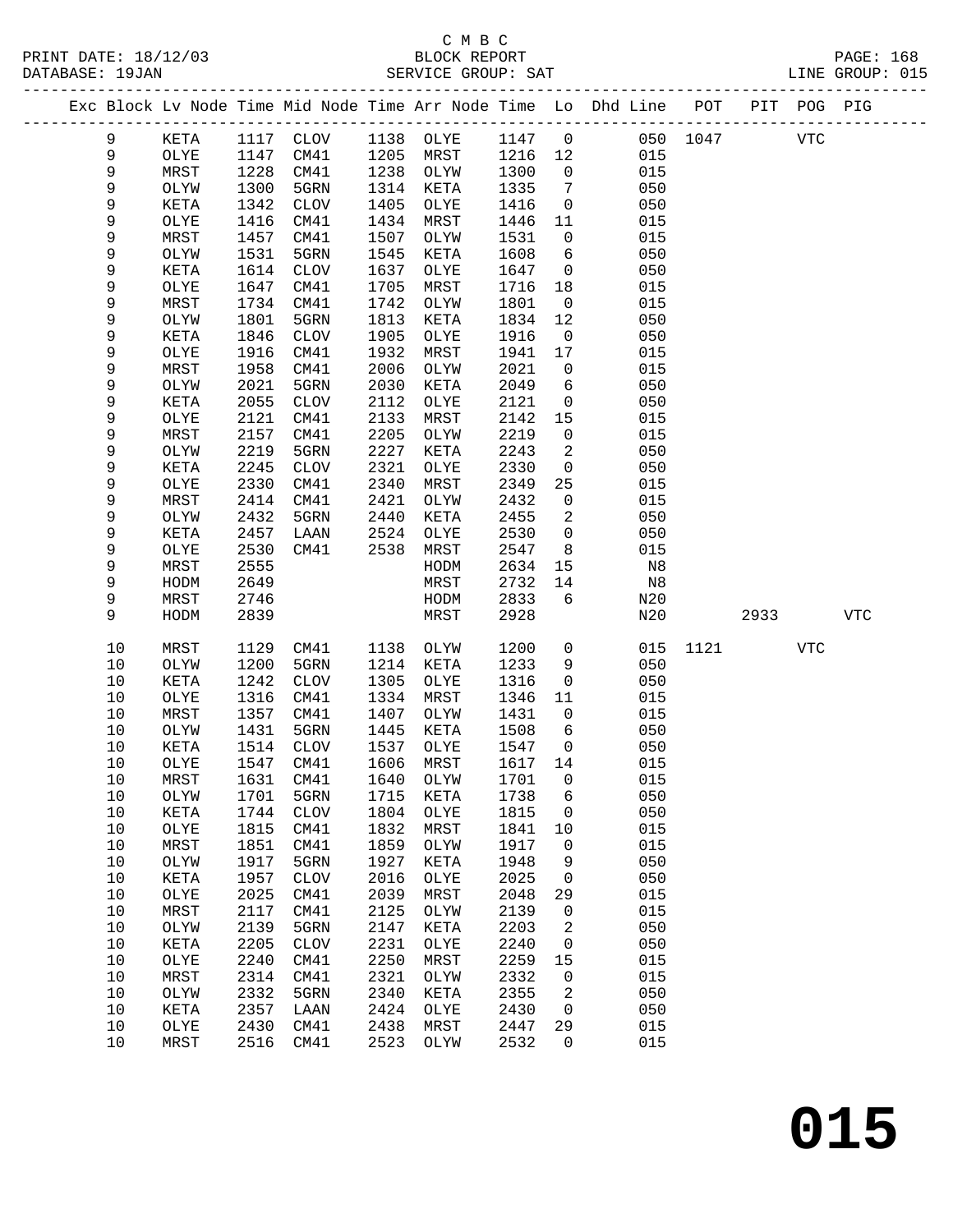|                                      |     |       |  |           |  | C M B C            |      |  |                                                                                |      |                 |  |
|--------------------------------------|-----|-------|--|-----------|--|--------------------|------|--|--------------------------------------------------------------------------------|------|-----------------|--|
| PRINT DATE: 18/12/03<br>BLOCK REPORT |     |       |  |           |  |                    |      |  | <b>PAGE: 169</b>                                                               |      |                 |  |
| DATABASE: 19JAN                      |     |       |  |           |  | SERVICE GROUP: SAT |      |  |                                                                                |      | LINE GROUP: 015 |  |
|                                      |     |       |  |           |  |                    |      |  | Exc Block Ly Node Time Mid Node Time Arr Node Time Lo Dhd Line POT PIT POG PIG |      |                 |  |
|                                      | 1 O | OL'AM |  | 2532 5GRN |  | 2540 KETA          | 2555 |  | 050                                                                            | 2617 | VTC             |  |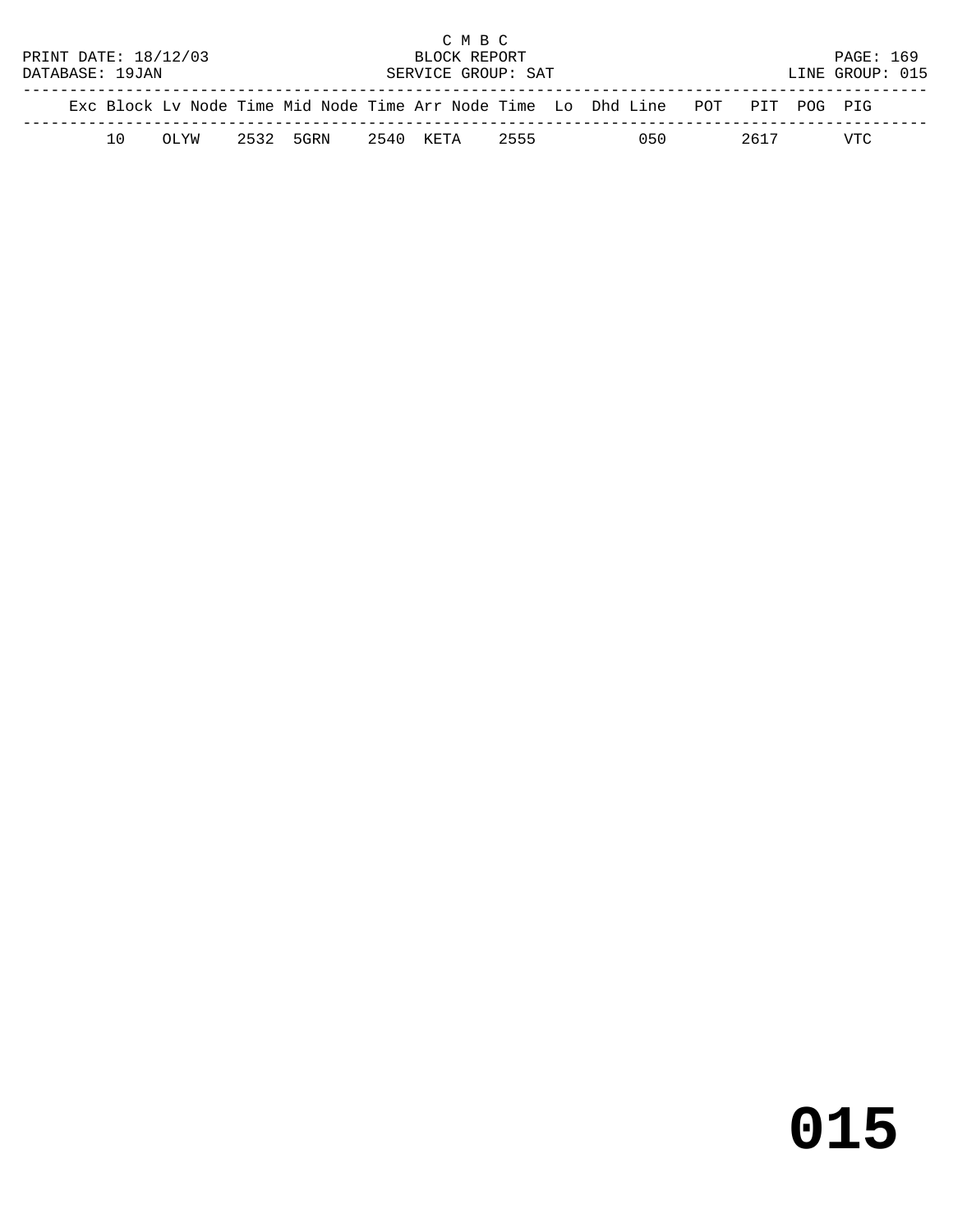|  |                                                                                                   |                                                                                                                                                         |                                                                             |                                                                                                                                                           |                                                                                      | C M B C                                                                                                           |                                                                                             |                                                      |                                                                                                                                                                                                                                                           |                                   |             |  |
|--|---------------------------------------------------------------------------------------------------|---------------------------------------------------------------------------------------------------------------------------------------------------------|-----------------------------------------------------------------------------|-----------------------------------------------------------------------------------------------------------------------------------------------------------|--------------------------------------------------------------------------------------|-------------------------------------------------------------------------------------------------------------------|---------------------------------------------------------------------------------------------|------------------------------------------------------|-----------------------------------------------------------------------------------------------------------------------------------------------------------------------------------------------------------------------------------------------------------|-----------------------------------|-------------|--|
|  |                                                                                                   | $29ST$ 29 AV STATION                                                                                                                                    |                                                                             | EXERM BROADWAY & GRANVILLE<br>GRBY GRANVILLE & BROADWAY<br>HANA HASTINGS & NANAIMO                                                                        |                                                                                      |                                                                                                                   |                                                                                             |                                                      | 63LP 63 LOOP<br>EAKY EARLES & KINGSWAY<br>HACO HASTINGS & COMMERCIAL<br>KYEA KINGSWAY & EARLES                                                                                                                                                            |                                   |             |  |
|  |                                                                                                   |                                                                                                                                                         |                                                                             |                                                                                                                                                           |                                                                                      |                                                                                                                   |                                                                                             |                                                      | Exc Block Lv Node Time Mid Node Time Arr Node Time Lo Dhd Line POT PIT POG PIG                                                                                                                                                                            |                                   |             |  |
|  | 11<br>11<br>11<br>11<br>11<br>11<br>11<br>11<br>11<br>11<br>11<br>11<br>11<br>11                  | 63LP<br>29ST<br>63LP<br>29ST<br>63LP<br>29ST<br>63LP<br>29ST<br>63LP<br>29ST<br>63LP                                                                    | 2151<br>2307                                                                | 926 GRBY 949 29ST<br>1046 HACO 1111 63LP<br>1220 GRBY<br>1356 HACO<br>1541 GRBY<br>1716 HACO<br>1850 GRBY<br>2017 HACO<br>GRBY<br>HACO<br>2444 GRBY       |                                                                                      | 1248 29ST<br>1422 63LP<br>1608 29ST<br>1741 63LP<br>1915 29ST<br>2039 63LP<br>2214 29ST<br>2327 63LP<br>2503 KYEA | 1526<br>1707<br>1839<br>2008<br>2008<br>2303                                                | 9<br>9                                               | EAKY 528 HACO 550 63LP 629 21 016 501 VTCT<br>63LP 650 GRBY 712 29ST 750 12 016<br>29ST 802 HACO 824 63LP 911 15 016<br>1039 7 016<br>1207 13 016<br>1346 10 016<br>15 016<br>016<br>11 016<br>016<br>$2132$ $19$ 016<br>4 016<br>2419 25 016<br>2553 016 | 016  2619  VTCT                   |             |  |
|  | 12<br>12<br>$12\,$<br>12<br>$12\,$<br>12<br>12<br>12                                              | EAKY<br>63LP<br>29ST<br>63LP<br>29ST<br>63LP<br>29ST<br>63LP                                                                                            | 548<br>1240                                                                 | HACO<br>703 GRBY<br>817 HACO<br>941 GRBY<br>1106 HACO<br>GRBY<br>1416 HACO<br>1600 GRBY                                                                   | 725<br>839<br>1131<br>1308                                                           | 610 63LP<br>29ST<br>63LP<br>1006 29ST<br>63LP<br>29ST<br>1442 63LP<br>1627 29ST                                   | 649<br>805<br>926<br>1058<br>1228<br>1406<br>1546<br>1726                                   | 12<br>10<br>10                                       | 14 \,<br>016<br>12<br>016<br>$\begin{array}{c} 15 \\ 8 \end{array}$<br>016<br>016<br>016<br>016<br>$\begin{array}{cc} 14 & 016 \\ 10 & 016 \end{array}$<br>016                                                                                            | 521 VTCT                          |             |  |
|  | 12<br>13<br>13<br>13<br>13<br>13 29ST<br>13<br>13<br>13<br>13<br>13<br>13<br>13<br>13<br>13<br>13 | 29ST<br>29ST<br>HANA<br>29ST<br>63LP<br>63LP<br>29ST<br>63LP<br><b>29ST</b><br><b>63LP</b><br><b>29ST</b><br><b>63LP</b><br>29ST<br>63LP<br><b>29ST</b> | 951<br>1116<br>1247<br>1426<br>1610<br>1746<br>1920<br>2047<br>2214<br>2335 | 1736 HACO<br>611 HACO 630 63LP 709<br>718 GRBY<br>831 HACO 854 63LP 943 8<br>GRBY<br>HACO<br>GRBY<br>HACO<br>GRBY<br>HACO<br>GRBY<br>HACO<br>GRBY<br>HACO | 1801<br>1016<br>1141<br>1316<br>1452<br>1637<br>1811<br>1945<br>2109<br>2236<br>2355 | 63LP<br>740 29ST<br>29ST<br>63LP<br>29ST<br>63LP<br>29ST<br>63LP<br>29ST<br>63LP<br><b>29ST</b><br>63LP           | 1859<br>822<br>1108<br>1238<br>1416<br>1555<br>1736<br>1908<br>2038<br>2202<br>2325<br>2447 | 9<br>8<br>9<br>10<br>15<br>10<br>12<br>9<br>12<br>10 | $\begin{array}{ccc} 0 & \hspace{1.5cm} & 007 \\ 9 & \hspace{1.5cm} & 016 \end{array}$<br>007<br>9 016<br>016<br>016<br>016<br>016<br>016<br>016<br>016<br>016<br>016<br>016<br>016<br>016                                                                 | 016 1907 VTCT<br>452 VTCT<br>2452 | <b>VTCT</b> |  |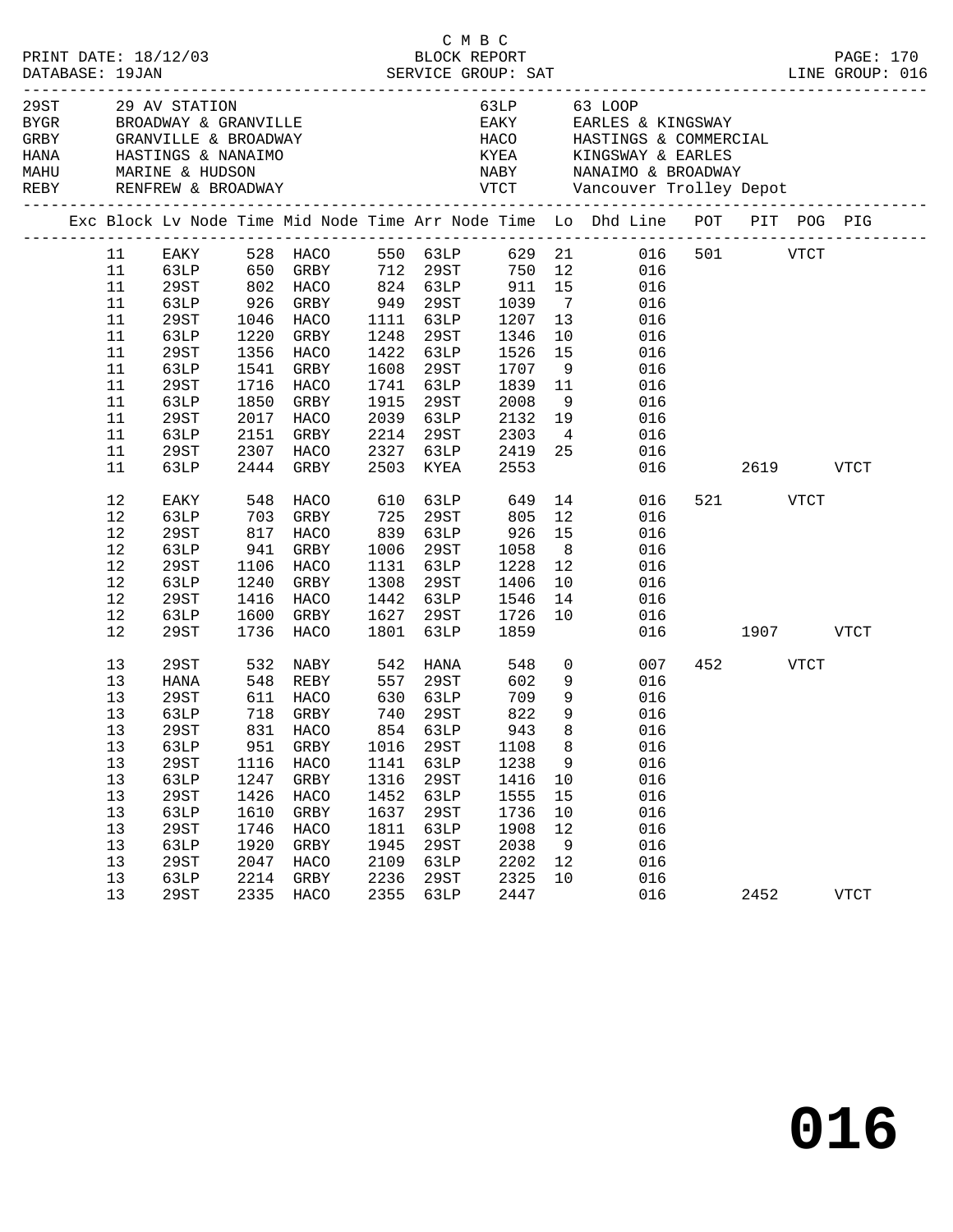#### C M B C<br>BLOCK REPORT PRINT DATE: 18/12/03 BLOCK REPORT PAGE: 171 SERVICE GROUP: SAT

|    |             |      | Exc Block Lv Node Time Mid Node Time Arr Node Time Lo Dhd Line POT PIT POG PIG |      |      |      |         |                 |        |          |     |          |             |             |
|----|-------------|------|--------------------------------------------------------------------------------|------|------|------|---------|-----------------|--------|----------|-----|----------|-------------|-------------|
| 14 | BYGR        |      | 553 REBY<br>630 GRBY                                                           |      |      | 63LP |         |                 | 611 19 | 016      | 532 |          | <b>VTCT</b> |             |
| 14 | 63LP        |      | GRBY 652 29ST                                                                  |      |      |      | 730 2   |                 |        | 016      |     |          |             |             |
| 14 | 29ST        | 732  | HACO                                                                           | 751  | 63LP |      | 835     | $6\overline{6}$ |        | 016      |     |          |             |             |
| 14 | 63LP        | 841  | GRBY                                                                           | 904  | 29ST |      | 954     | 12              |        | 016      |     |          |             |             |
| 14 | 29ST        | 1006 | HACO                                                                           | 1029 | 63LP |      | 1125    | 11              |        | 016      |     |          |             |             |
| 14 | 63LP        | 1136 | GRBY                                                                           | 1203 | 29ST |      | 1257    | 9               |        | 016      |     |          |             |             |
| 14 | 29ST        | 1306 | HACO                                                                           | 1332 | 63LP |      | 1436    | 15              |        | 016      |     |          |             |             |
| 14 | 63LP        | 1451 | GRBY                                                                           | 1518 | 29ST |      | 1617    | 9               |        | 016      |     |          |             |             |
| 14 | 29ST        | 1626 | HACO                                                                           | 1652 | 63LP |      | 1752    | 12              |        | 016      |     |          |             |             |
| 14 | 63LP        | 1804 | GRBY                                                                           | 1829 | 29ST |      | 1923    | 9               |        | 016      |     |          |             |             |
| 14 | 29ST        | 1932 | HACO                                                                           | 1956 | 63LP |      | 2051    | 20              |        | 016      |     |          |             |             |
| 14 | 63LP        | 2111 | GRBY                                                                           | 2134 | 29ST |      | 2223    | $\overline{4}$  |        | 016      |     |          |             |             |
| 14 | 29ST        | 2227 | HACO                                                                           | 2249 | 63LP |      | 2341    |                 |        | 016      |     | 2346     |             | <b>VTCT</b> |
| 15 | GRBY        | 605  | GRBY                                                                           | 605  | 29ST |      | 641     | $6\overline{6}$ |        | 016      |     | 550 VTCT |             |             |
| 15 | 29ST        | 647  | HACO                                                                           | 706  | 63LP |      | 748     | 14              |        | 016      |     |          |             |             |
| 15 | 63LP        | 802  | GRBY                                                                           | 824  | 29ST |      | 907     | 9               |        | 016      |     |          |             |             |
| 15 | 29ST        | 916  | HACO                                                                           | 939  | 63LP |      | 1030    | 17              |        | 016      |     |          |             |             |
| 15 | 63LP        | 1047 | GRBY                                                                           | 1114 | 29ST |      | 1207    | 9               |        | 016      |     |          |             |             |
| 15 | 29ST        | 1216 | HACO                                                                           | 1242 | 63LP |      | 1343    | 16              |        | 016      |     |          |             |             |
| 15 | 63LP        | 1359 | GRBY                                                                           | 1426 | 29ST |      | 1526    | 10              |        | 016      |     |          |             |             |
| 15 | 29ST        | 1536 | HACO                                                                           | 1602 | 63LP |      | 1703    | 13              |        | 016      |     |          |             |             |
| 15 | 63LP        | 1716 | GRBY                                                                           | 1741 | 29ST |      | 1838    | 8 <sup>8</sup>  |        | 016      |     |          |             |             |
| 15 | 29ST        | 1846 | HACO                                                                           | 1909 | 63LP |      | 2006    | 20              |        | 016      |     |          |             |             |
| 15 | 63LP        | 2026 | GRBY                                                                           | 2049 | 29ST |      | 2138    | 9               |        | 016      |     |          |             |             |
| 15 | 29ST        | 2147 | HACO                                                                           | 2209 | 63LP |      | 2301    | 12              |        | 016      |     |          |             |             |
| 15 | 63LP        | 2313 | GRBY                                                                           | 2335 | 29ST |      | 2423    | 12              |        | 016      |     |          |             |             |
| 15 | 29ST        | 2435 | HACO                                                                           | 2455 | 63LP |      | 2547    |                 |        | 016      |     | 2552     |             | VTCT        |
| 16 | 63LP        | 607  | GRBY                                                                           | 629  | 29ST |      | 707     | 10              |        | 016      |     | 559 VTCT |             |             |
| 16 | 29ST        | 717  | HACO                                                                           | 736  | 63LP |      | 820     | $7\overline{ }$ |        | 016      |     |          |             |             |
| 16 | 63LP        | 827  | GRBY                                                                           | 850  | 29ST |      | 938     | 8 <sup>8</sup>  |        | 016      |     |          |             |             |
| 16 | 29ST        | 946  | HACO                                                                           | 1009 | 63LP |      | 1101    | 15              |        | 016      |     |          |             |             |
| 16 | 63LP        | 1116 | GRBY                                                                           | 1143 | 29ST |      | 1237    | 9               |        | 016      |     |          |             |             |
| 16 | 29ST        | 1246 | HACO                                                                           | 1312 | 63LP |      | 1415    | 14              |        | 016      |     |          |             |             |
| 16 | 63LP        | 1429 | GRBY                                                                           | 1456 | 29ST |      | 1556    | 10              |        | 016      |     |          |             |             |
| 16 | 29ST        | 1606 | HACO                                                                           | 1632 | 63LP |      | 1733    | 13              |        | 016      |     |          |             |             |
| 16 | 63LP        | 1746 | GRBY                                                                           | 1811 | 29ST |      | 1908    | 9               |        | 016      |     |          |             |             |
| 16 | 29ST        |      | 1917 HACO                                                                      | 1941 | 63LP |      | 2036 20 |                 |        | 016      |     |          |             |             |
|    |             |      | 16 63LP 2056 GRBY 2119 29ST                                                    |      |      |      |         |                 |        | 2208 016 |     | 2236     |             | <b>VTCT</b> |
| 17 | EAKY        | 628  | HACO                                                                           | 650  | 63LP |      | 729     | 18              |        | 016      | 559 |          | <b>VTCT</b> |             |
| 17 | 63LP        | 747  | GRBY                                                                           | 809  | 29ST |      | 852     | 9               |        | 016      |     |          |             |             |
| 17 | <b>29ST</b> | 901  | HACO                                                                           | 924  | 63LP |      | 1015    | 12              |        | 016      |     |          |             |             |
| 17 | 63LP        | 1027 | GRBY                                                                           | 1054 | 29ST |      | 1147    | 9               |        | 016      |     |          |             |             |
| 17 | <b>29ST</b> | 1156 | HACO                                                                           | 1222 | 63LP |      | 1323    | 14              |        | 016      |     |          |             |             |
| 17 | 63LP        | 1337 | GRBY                                                                           | 1406 | 29ST |      | 1506    | 10              |        | 016      |     |          |             |             |
| 17 | 29ST        | 1516 | HACO                                                                           | 1542 | 63LP |      | 1643    | 13              |        | 016      |     |          |             |             |
| 17 | 63LP        | 1656 | GRBY                                                                           | 1721 | 29ST |      | 1818    | 8               |        | 016      |     |          |             |             |
| 17 | 29ST        | 1826 | <b>HACO</b>                                                                    | 1849 | 63LP |      | 1946    |                 |        | 016      |     | 1954     |             | <b>VTCT</b> |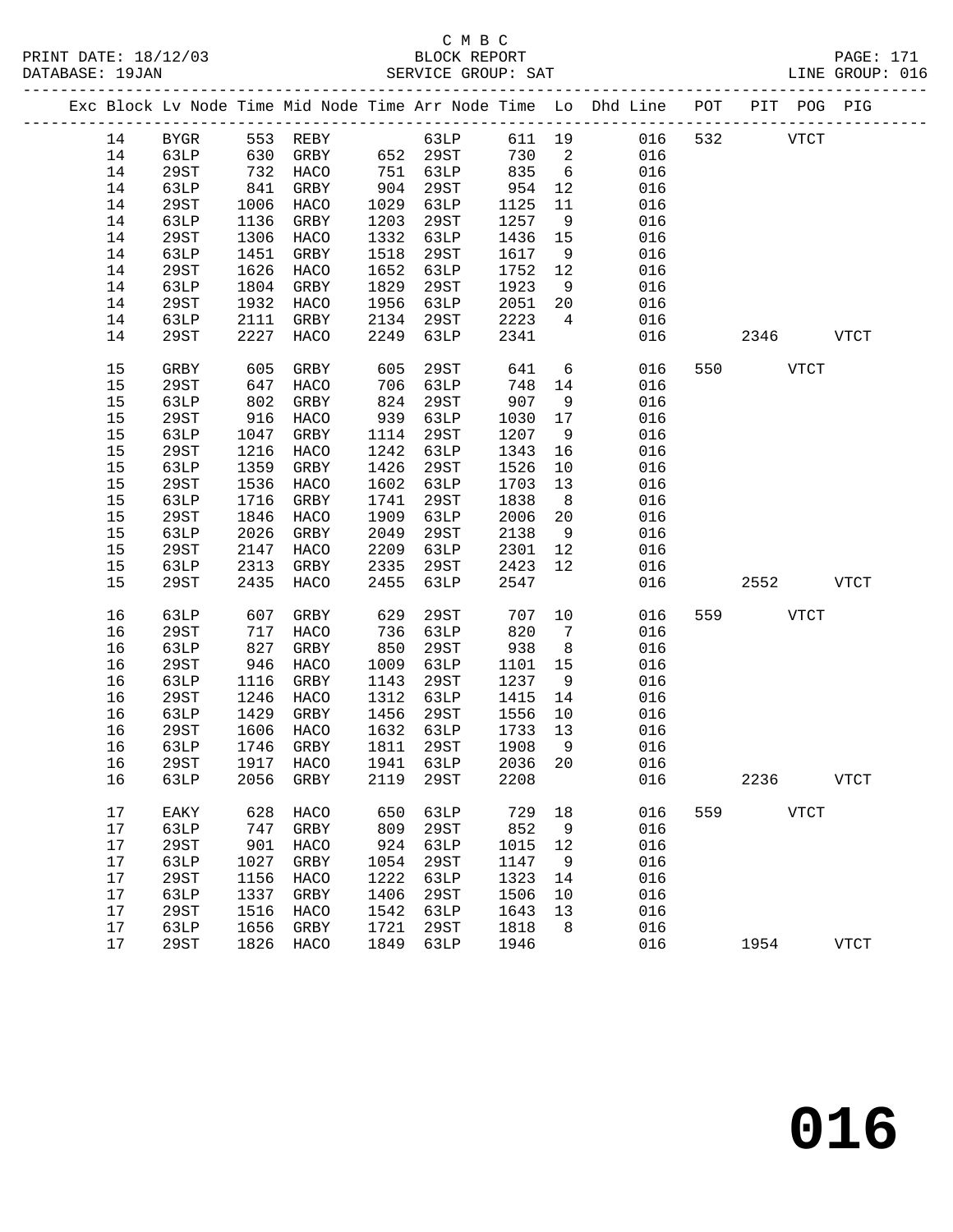|  |             |      |      |                               |      |          |      |                 | Exc Block Lv Node Time Mid Node Time Arr Node Time Lo Dhd Line POT |     |          | PIT POG PIG |              |
|--|-------------|------|------|-------------------------------|------|----------|------|-----------------|--------------------------------------------------------------------|-----|----------|-------------|--------------|
|  | 18          | EAKY |      | 659 HACO                      |      | 721 63LP | 805  | $7\overline{ }$ | 016                                                                | 629 |          | <b>VTCT</b> |              |
|  | 18          | 63LP | 812  | GRBY                          | 835  | 29ST     | 923  | 8 <sup>8</sup>  | 016                                                                |     |          |             |              |
|  | 18          | 29ST | 931  | HACO                          |      | 954 63LP | 1046 | 10              | 016                                                                |     |          |             |              |
|  | 18          | 63LP | 1056 | GRBY                          | 1123 | 29ST     | 1217 | 9               | 016                                                                |     |          |             |              |
|  | 18          | 29ST | 1226 | HACO                          | 1252 | 63LP     | 1355 | 14              | 016                                                                |     |          |             |              |
|  | 18          | 63LP | 1409 | GRBY                          | 1436 | 29ST     | 1536 | 10              | 016                                                                |     |          |             |              |
|  | 18          | 29ST | 1546 | HACO                          | 1612 | 63LP     | 1713 | 13              | 016                                                                |     |          |             |              |
|  | 18          | 63LP | 1726 | GRBY                          | 1751 | 29ST     | 1848 | 14              | 016                                                                |     |          |             |              |
|  | 18          | 29ST | 1902 | HACO                          | 1926 | 63LP     | 2021 | 20              | 016                                                                |     |          |             |              |
|  | 18          | 63LP | 2041 | GRBY                          | 2104 | 29ST     | 2153 | 14              | 016                                                                |     |          |             |              |
|  | 18          | 29ST | 2207 | HACO                          | 2229 | 63LP     | 2321 | 23              | 016                                                                |     |          |             |              |
|  | 18          | 63LP | 2344 | GRBY                          | 2403 | 29ST     | 2451 | 14              | 016                                                                |     |          |             |              |
|  | 18          | 29ST | 2505 | HACO                          | 2525 | 63LP     | 2617 |                 | 016                                                                |     | 2622     |             | <b>VTCT</b>  |
|  | 19          | MAHU | 721  | GRBY                          |      | 63LP     | 727  | 6               | 010                                                                |     | 719      | <b>VTCT</b> |              |
|  | 19          | 63LP | 733  | GRBY                          | 755  | 29ST     | 837  | 9               | 016                                                                |     |          |             |              |
|  | 19          | 29ST | 846  | HACO                          | 909  | 63LP     | 958  | 10              | 016                                                                |     |          |             |              |
|  | 19          | 63LP | 1008 | GRBY                          | 1035 | 29ST     | 1127 | 9               | 016                                                                |     |          |             |              |
|  | 19          | 29ST | 1136 | HACO                          | 1202 | 63LP     | 1302 | 15              | 016                                                                |     |          |             |              |
|  | 19          | 63LP | 1317 | GRBY                          | 1346 | 29ST     | 1446 | 10              | 016                                                                |     |          |             |              |
|  | 19          | 29ST | 1456 | HACO                          | 1522 | 63LP     | 1625 | 15              | 016                                                                |     |          |             |              |
|  | 19          | 63LP | 1640 | GRBY                          | 1706 | 29ST     | 1807 | 9               | 016                                                                |     |          |             |              |
|  | 19          | 29ST | 1816 | HACO                          | 1841 | 63LP     | 1938 | 13              | 016                                                                |     |          |             |              |
|  | 19          | 63LP | 1951 | GRBY                          | 2016 | 29ST     | 2108 |                 | 016                                                                |     | 2141     |             | <b>VTCT</b>  |
|  | 20          | EAKY | 744  | HACO                          | 806  | 63LP     | 850  | 16              | 016                                                                |     | 714      | <b>VTCT</b> |              |
|  | 20          | 63LP | 906  | GRBY                          | 929  | 29ST     | 1019 | $\overline{7}$  | 016                                                                |     |          |             |              |
|  | 20          | 29ST | 1026 | HACO                          | 1051 | 63LP     | 1147 | 15              | 016                                                                |     |          |             |              |
|  | 20          | 63LP | 1202 | GRBY                          | 1230 | 29ST     | 1326 | 10              | 016                                                                |     |          |             |              |
|  | 20          | 29ST | 1336 | HACO                          | 1402 | 63LP     | 1506 | 15              | 016                                                                |     |          |             |              |
|  | 20          | 63LP | 1521 | GRBY                          | 1548 | 29ST     | 1647 | 9               | 016                                                                |     |          |             |              |
|  | 20          | 29ST | 1656 | HACO                          | 1721 | 63LP     | 1819 |                 | 016                                                                |     | 1827     |             | <b>VTCT</b>  |
|  | 21          | MAHU | 842  | GRBY                          |      | 63LP     | 848  | 8               | 010                                                                |     | 840 — 10 | <b>VTCT</b> |              |
|  | 21          | 63LP | 856  | GRBY                          | 919  | 29ST     | 1009 | $\overline{7}$  | 016                                                                |     |          |             |              |
|  | 21          | 29ST | 1016 | HACO                          | 1039 | 63LP     | 1135 | 11              | 016                                                                |     |          |             |              |
|  | 21          | 63LP | 1146 | GRBY                          | 1213 | 29ST     | 1307 | 9               | 016                                                                |     |          |             |              |
|  | 21          | 29ST | 1316 | HACO                          | 1342 | 63LP     | 1446 | 15              | 016                                                                |     |          |             |              |
|  | 21          | 63LP | 1501 | GRBY                          | 1528 | 29ST     | 1627 | 9               | 016                                                                |     |          |             |              |
|  | 21          |      |      | 29ST 1636 HACO 1702 63LP 1802 |      |          |      |                 | 016                                                                |     | 1810     |             | <b>VTCT</b>  |
|  | 22          | MAHU | 903  | GRBY                          |      | 63LP     | 909  | 7               | 010                                                                | 901 |          | <b>VTCT</b> |              |
|  | 22          | 63LP | 916  | GRBY                          | 939  | 29ST     | 1029 | 7               | 016                                                                |     |          |             |              |
|  | 22          | 29ST | 1036 | HACO                          | 1101 | 63LP     | 1157 | 15              | 016                                                                |     |          |             |              |
|  | 22          | 63LP | 1212 | GRBY                          | 1240 | 29ST     | 1336 | 10              | 016                                                                |     |          |             |              |
|  | 22          | 29ST | 1346 | HACO                          | 1412 | 63LP     | 1516 | 15              | 016                                                                |     |          |             |              |
|  | $2\sqrt{2}$ | 63LP | 1531 | GRBY                          | 1558 | 29ST     | 1657 | 9               | 016                                                                |     |          |             |              |
|  | 22          | 29ST | 1706 | HACO                          | 1731 | 63LP     | 1829 | 6               | 016                                                                |     |          |             |              |
|  | 22          | 63LP | 1835 | GRBY                          | 1900 | 29ST     | 1953 | 10              | 016                                                                |     |          |             |              |
|  | 22          | 29ST | 2003 | HACO                          | 2025 | 63LP     | 2118 | 13              | 016                                                                |     |          |             |              |
|  | 22          | 63LP | 2131 | GRBY                          | 2154 | 29ST     | 2243 | 4               | 016                                                                |     |          |             |              |
|  | 22          | 29ST | 2247 | HACO                          | 2309 | 63LP     | 2401 | 13              | 016                                                                |     |          |             |              |
|  | 22          | 63LP | 2414 | GRBY                          | 2433 | KYEA     | 2523 |                 | 016                                                                |     | 2549     |             | ${\tt VTCT}$ |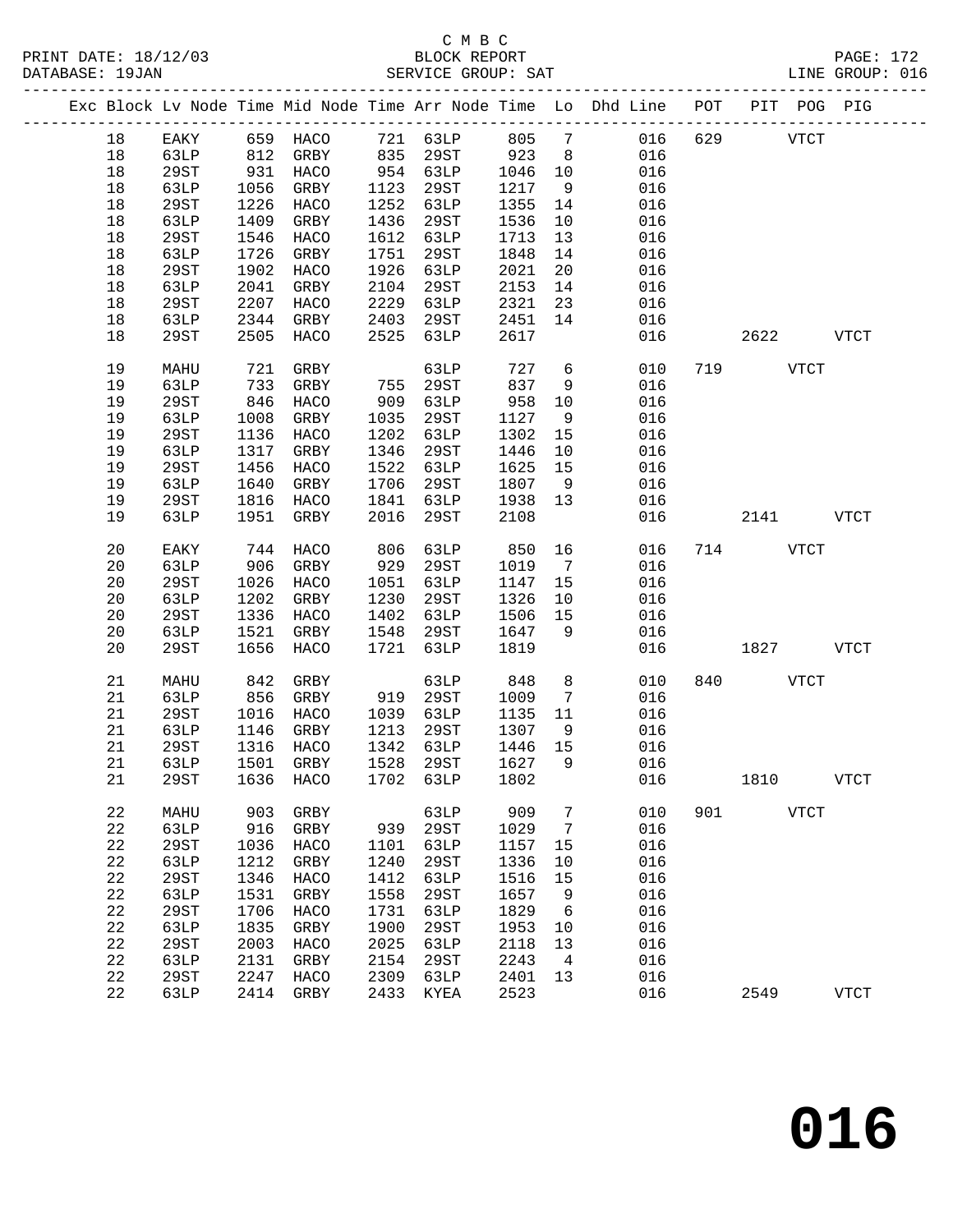|  |    |             |      |                                 |      |           |         |                 | Exc Block Lv Node Time Mid Node Time Arr Node Time Lo Dhd Line POT PIT POG PIG |      |             |              |             |
|--|----|-------------|------|---------------------------------|------|-----------|---------|-----------------|--------------------------------------------------------------------------------|------|-------------|--------------|-------------|
|  | 23 | MAHU        |      | 918 GRBY                        |      | 63LP      | 924     | $7\phantom{.0}$ | 010                                                                            | 916  |             | ${\tt VTCT}$ |             |
|  | 23 | 63LP        | 931  | GRBY                            |      | 956 29ST  | 1048    | 8 <sup>8</sup>  | 016                                                                            |      |             |              |             |
|  | 23 | 29ST        | 1056 | HACO                            | 1121 | 63LP      | 1218    | 12              | 016                                                                            |      |             |              |             |
|  | 23 | 63LP        | 1230 | GRBY                            | 1258 | 29ST      | 1356    | 10              | 016                                                                            |      |             |              |             |
|  | 23 | 29ST        | 1406 | HACO                            | 1432 | 63LP      | 1536    | 15              | 016                                                                            |      |             |              |             |
|  | 23 | 63LP        | 1551 | GRBY                            | 1618 | 29ST      | 1717    | 9               | 016                                                                            |      |             |              |             |
|  | 23 | <b>29ST</b> | 1726 | HACO                            | 1751 | 63LP      | 1849    | 16              | 016                                                                            |      |             |              |             |
|  | 23 | 63LP        | 1905 | GRBY                            | 1930 | 29ST      | 2023    | 9               | 016                                                                            |      |             |              |             |
|  | 23 | 29ST        | 2032 | HACO                            | 2054 | 63LP      | 2147    |                 | 016                                                                            |      | 2152        |              | <b>VTCT</b> |
|  | 24 | MAHU        | 950  | GRBY                            |      | 63LP      | 956     | $\overline{a}$  | 010                                                                            | 948  |             | VTCT         |             |
|  | 24 | 63LP        | 958  | GRBY                            | 1025 | 29ST      | 1117    | 9               | 016                                                                            |      |             |              |             |
|  | 24 | <b>29ST</b> | 1126 | HACO                            | 1152 | 63LP      | 1252    | 15              | 016                                                                            |      |             |              |             |
|  | 24 | 63LP        | 1307 | GRBY                            | 1336 | 29ST      | 1436    | 10              | 016                                                                            |      |             |              |             |
|  | 24 | <b>29ST</b> | 1446 | HACO                            | 1512 | 63LP      | 1615    | 14              | 016                                                                            |      |             |              |             |
|  | 24 | 63LP        | 1629 | GRBY                            | 1655 | 29ST      | 1756    | 10              | 016                                                                            |      |             |              |             |
|  | 24 | 29ST        | 1806 | HACO                            | 1831 | 63LP      | 1928    | 8               | 016                                                                            |      |             |              |             |
|  | 24 | 63LP        | 1936 | GRBY                            | 2001 | 29ST      | 2053    | 14              | 016                                                                            |      |             |              |             |
|  | 24 | 29ST        | 2107 | HACO                            | 2129 | 63LP      | 2221    | 13              | 016                                                                            |      |             |              |             |
|  | 24 | 63LP        | 2234 | GRBY                            | 2256 | 29ST      | 2345    | 20              | 016                                                                            |      |             |              |             |
|  | 24 | 29ST        | 2405 | HACO                            | 2425 | 63LP      | 2517    |                 | 016                                                                            |      | 2522        |              | <b>VTCT</b> |
|  |    |             |      |                                 |      |           |         |                 |                                                                                |      |             |              |             |
|  | 25 | EAKY        | 953  | HACO                            | 1019 | 63LP      | 1115    | 11              | 016                                                                            |      | 921 VTCT    |              |             |
|  | 25 | 63LP        | 1126 | GRBY                            | 1153 | 29ST      | 1247    | 9               | 016                                                                            |      |             |              |             |
|  | 25 | 29ST        | 1256 | HACO                            | 1322 | 63LP      | 1426    | 13              | 016                                                                            |      |             |              |             |
|  | 25 | 63LP        | 1439 | GRBY                            | 1506 | 29ST      | 1606    | 10              | 016                                                                            |      |             |              |             |
|  | 25 | <b>29ST</b> | 1616 | HACO                            | 1642 | 63LP      | 1743    |                 | 016                                                                            |      | 1751        |              | <b>VTCT</b> |
|  | 26 | MAHU        | 1007 | GRBY                            |      | 63LP      | 1013    | $5^{\circ}$     | 010                                                                            | 1005 | <b>VTCT</b> |              |             |
|  | 26 | 63LP        | 1018 | GRBY                            | 1045 | 29ST      | 1137    | 9               | 016                                                                            |      |             |              |             |
|  | 26 | <b>29ST</b> | 1146 | HACO                            | 1212 | 63LP      | 1312    | 15              | 016                                                                            |      |             |              |             |
|  | 26 | 63LP        | 1327 | GRBY                            | 1356 | 29ST      | 1456    | 10              | 016                                                                            |      |             |              |             |
|  | 26 | 29ST        | 1506 | HACO                            | 1532 | 63LP      | 1635    |                 | 016                                                                            |      | 1643        |              | <b>VTCT</b> |
|  | 27 | MAHU        | 1022 | GRBY                            |      | 63LP      | 1028    | 9               | 010                                                                            | 1020 |             | <b>VTCT</b>  |             |
|  | 27 | 63LP        | 1037 | GRBY                            | 1104 | 29ST      | 1157    | 9               | 016                                                                            |      |             |              |             |
|  | 27 | <b>29ST</b> | 1206 | HACO                            | 1232 | 63LP      | 1333    | 14              | 016                                                                            |      |             |              |             |
|  | 27 | 63LP        | 1347 | GRBY                            | 1416 | 29ST      | 1516    | 10              | 016                                                                            |      |             |              |             |
|  | 27 | 29ST        | 1526 | HACO                            |      | 1552 63LP | 1653 13 |                 | 016                                                                            |      |             |              |             |
|  | 27 |             |      | 63LP 1706 GRBY 1731 29ST 1828 8 |      |           |         |                 | 016                                                                            |      |             |              |             |
|  | 27 | 29ST        | 1836 | HACO                            | 1859 | 63LP      | 1956    | 15              | 016                                                                            |      |             |              |             |
|  | 27 | 63LP        | 2011 | GRBY                            | 2034 | 29ST      | 2123    | 4               | 016                                                                            |      |             |              |             |
|  | 27 | 29ST        | 2127 | HACO                            | 2149 | 63LP      | 2241    | 13              | 016                                                                            |      |             |              |             |
|  | 27 | 63LP        | 2254 | GRBY                            | 2316 | 29ST      | 2405    |                 | 016                                                                            |      | 2431        |              | <b>VTCT</b> |
|  | 28 | MAHU        | 1053 | GRBY                            |      | 63LP      | 1059    | 7               | 010                                                                            | 1051 |             | <b>VTCT</b>  |             |
|  | 28 | 63LP        | 1106 | GRBY                            | 1133 | 29ST      | 1227    | 9               | 016                                                                            |      |             |              |             |
|  | 28 | 29ST        | 1236 | HACO                            | 1302 | 63LP      | 1405    | 14              | 016                                                                            |      |             |              |             |
|  | 28 | 63LP        | 1419 | GRBY                            | 1446 | 29ST      | 1546    | 10              | 016                                                                            |      |             |              |             |
|  | 28 | 29ST        | 1556 | HACO                            | 1622 | 63LP      | 1723    | 13              | 016                                                                            |      |             |              |             |
|  | 28 | 63LP        | 1736 | GRBY                            | 1801 | 29ST      | 1858    |                 | 016                                                                            |      | 1932        |              | <b>VTCT</b> |
|  |    |             |      |                                 |      |           |         |                 |                                                                                |      |             |              |             |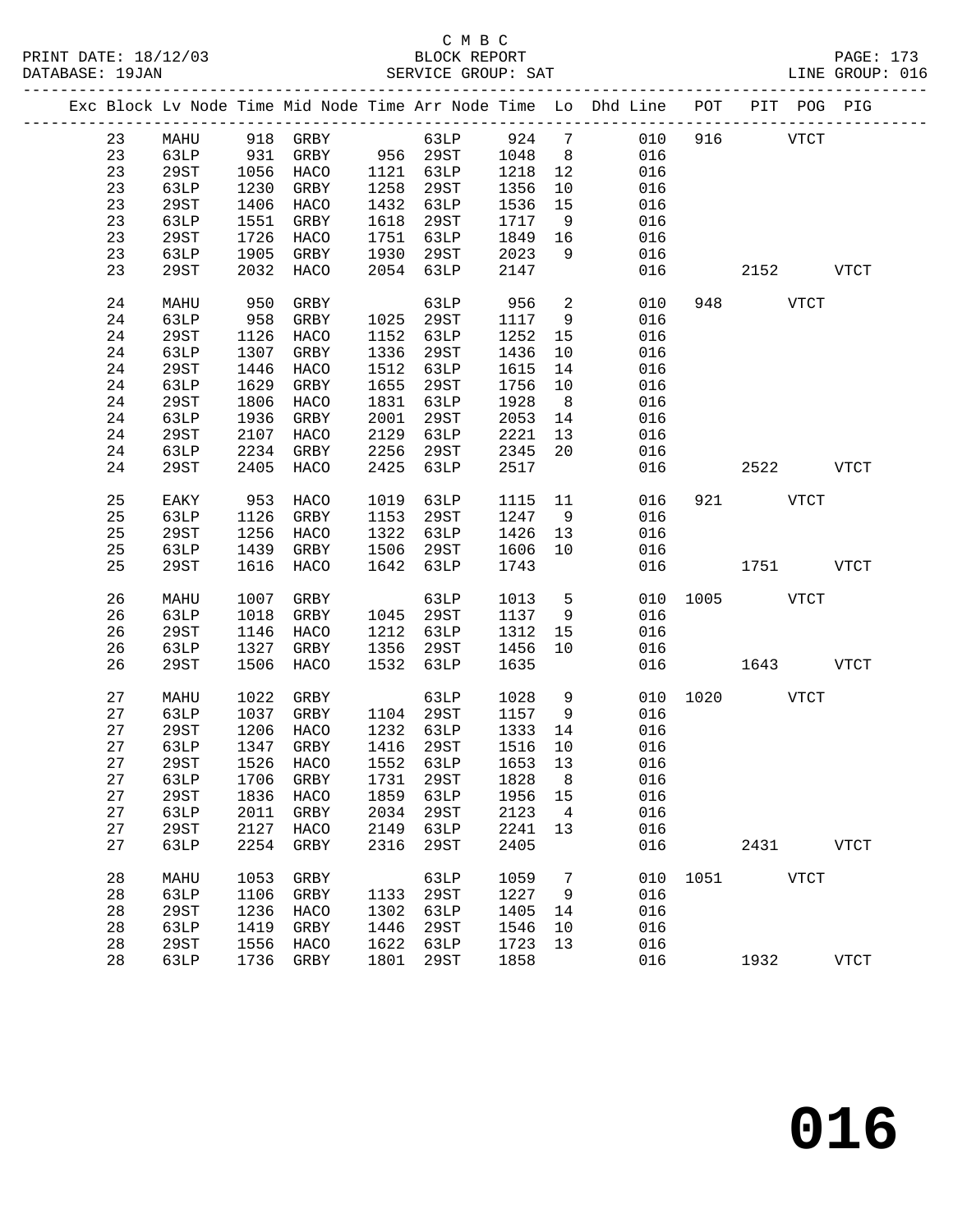### C M B C

| DATABASE: 19JAN |    |      |      |      |      | SERVICE GROUP: SAT |         |    |                                                                    |          |      |             | LINE GROUP: 016 |  |
|-----------------|----|------|------|------|------|--------------------|---------|----|--------------------------------------------------------------------|----------|------|-------------|-----------------|--|
|                 |    |      |      |      |      |                    |         |    | Exc Block Ly Node Time Mid Node Time Arr Node Time Lo Dhd Line POT |          | PIT  | POG PIG     |                 |  |
|                 | 29 | MAHU | 1139 | GRBY |      | 63LP               | 1145    | 8  |                                                                    | 010 1137 |      | VTCT        |                 |  |
|                 | 29 | 63LP | 1153 | GRBY | 1221 | 29ST               | 1317    | 9  | 016                                                                |          |      |             |                 |  |
|                 | 29 | 29ST | 1326 | HACO | 1352 | 63LP               | 1456    | 15 | 016                                                                |          |      |             |                 |  |
|                 | 29 | 63LP | 1511 | GRBY | 1538 | 29ST               | 1637    | 9  | 016                                                                |          |      |             |                 |  |
|                 | 29 | 29ST | 1646 | HACO | 1711 | 63LP               | 1809    | 10 | 016                                                                |          |      |             |                 |  |
|                 | 29 | 63LP | 1819 | GRBY | 1844 | 29ST               | 1938    | 9  | 016                                                                |          |      |             |                 |  |
|                 | 29 | 29ST | 1947 | HACO | 2011 | 63LP               | 2106    |    | 016                                                                |          | 2111 |             | VTCT            |  |
|                 | 30 | MAHU | 1244 | GRBY |      | 63LP               | 1250    | 7  |                                                                    | 010 1242 |      | <b>VTCT</b> |                 |  |
|                 | 30 | 63LP | 1257 | GRBY | 1326 | 29ST               | 1426    | 10 | 016                                                                |          |      |             |                 |  |
|                 | 30 | 29ST | 1436 | HACO | 1502 | 63LP               | 1605    | 15 | 016                                                                |          |      |             |                 |  |
|                 | 30 | 63LP | 1620 | GRBY | 1647 | 29ST               | 1746 10 |    | 016                                                                |          |      |             |                 |  |

30 29ST 1756 HACO 1821 63LP 1918 016 1926 VTCT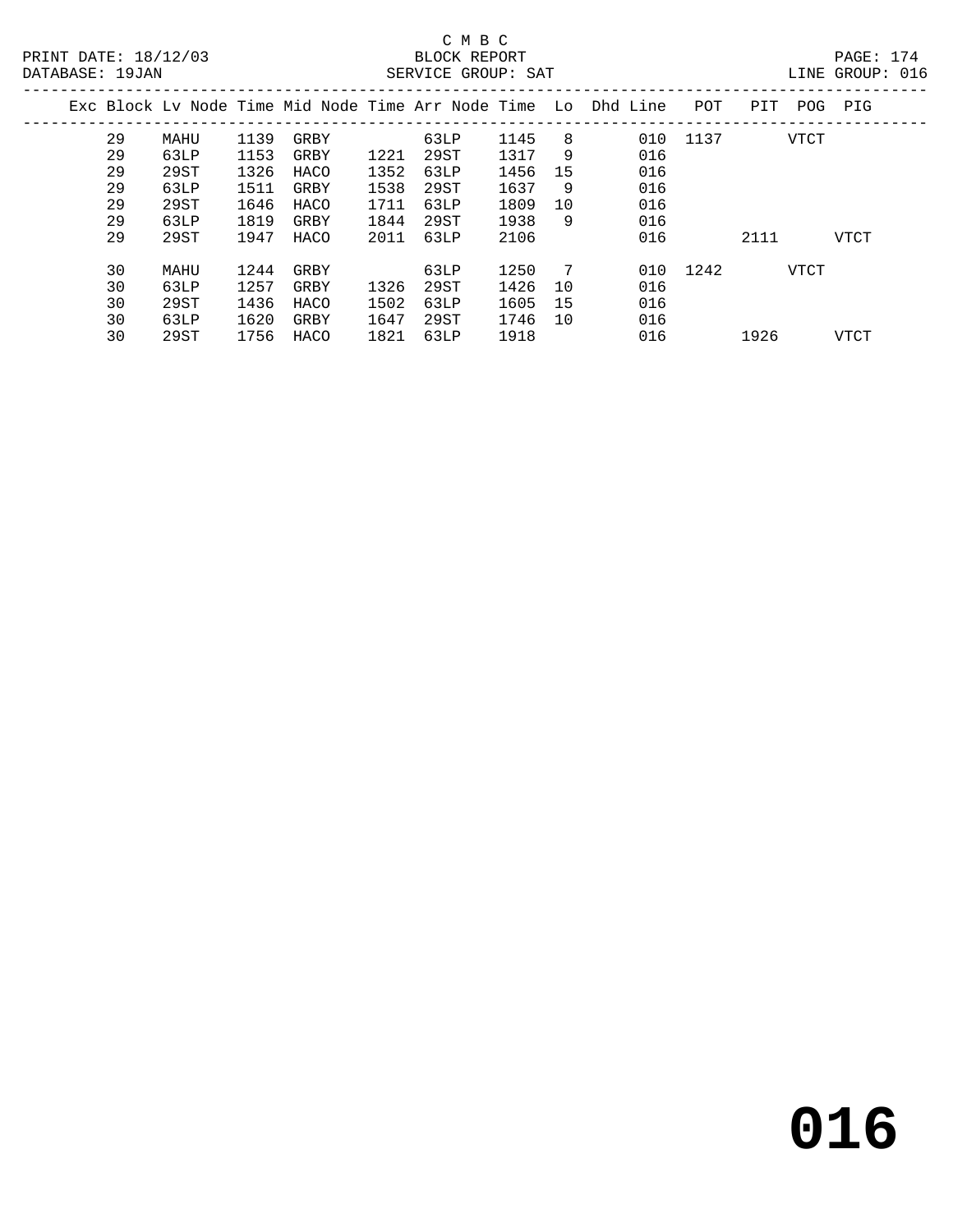|  |              |            |      |                           |      |           |       |                | PAGE: 175<br>LINE GROUP: 017                                                                                                                                                                                                   |     |      |             |             |
|--|--------------|------------|------|---------------------------|------|-----------|-------|----------------|--------------------------------------------------------------------------------------------------------------------------------------------------------------------------------------------------------------------------------|-----|------|-------------|-------------|
|  |              |            |      |                           |      |           |       |                | CBYN CAMBIE ST FS W BROADWAY MRST SW MARINE STN OABY OAK & BROADWAY NEST SW MARINE STN CARE ON A RICHARD CONSULTER SUMMER ON A RICHARD SUMMER ON MARINE STRUMENT ON A RICHARD SUMMER ON A RICHARD SUMMER ON A RICHARD SUMMER O |     |      |             |             |
|  |              |            |      |                           |      |           |       |                | Exc Block Lv Node Time Mid Node Time Arr Node Time Lo Dhd Line POT PIT POG PIG                                                                                                                                                 |     |      |             |             |
|  | $\mathbf{1}$ | MRST       |      | 517 CBYN                  |      | 543 RORI  |       |                | 548 0<br>017                                                                                                                                                                                                                   | 509 |      | VTCT        |             |
|  | $\mathbf 1$  | RORI       | 548  | OABY                      |      | MRST      | 626 8 |                | 017                                                                                                                                                                                                                            |     |      |             |             |
|  | $\mathbf 1$  | MRST       |      | 634 CBYN                  | 700  | 700 RORI  | 705   | $\overline{0}$ | 017                                                                                                                                                                                                                            |     |      |             |             |
|  | $1\,$        | RORI       |      | 705 OABY                  |      | MRST      | 743   | $\overline{7}$ | 017                                                                                                                                                                                                                            |     |      |             |             |
|  | $\mathbf 1$  | MRST       | 750  | CBYN                      |      | 816 RORI  | 821   | $\overline{0}$ | 017                                                                                                                                                                                                                            |     |      |             |             |
|  | 1            | RORI       | 821  | OABY                      |      | MRST      | 902   | 18             | 017                                                                                                                                                                                                                            |     |      |             |             |
|  | 1            | MRST       | 920  | CBYN                      |      | 948 RORI  | 953   | $\overline{0}$ | 017                                                                                                                                                                                                                            |     |      |             |             |
|  | 1            | RORI       | 953  | OABY                      |      | MRST      | 1038  | 9              | 017                                                                                                                                                                                                                            |     |      |             |             |
|  | 1            | MRST       | 1047 | CBYN                      |      | 1118 RORI | 1123  | $\overline{0}$ | 017                                                                                                                                                                                                                            |     |      |             |             |
|  | 1            | RORI       | 1123 | OABY                      |      | MRST      | 1215  | 21             | 017                                                                                                                                                                                                                            |     |      |             |             |
|  | 1            | MRST       | 1236 | CBYN                      |      | 1311 RORI | 1317  | $\overline{0}$ | 017                                                                                                                                                                                                                            |     |      |             |             |
|  | 1            | RORI       | 1317 | OABY                      |      | MRST      | 1416  | 17             | 017                                                                                                                                                                                                                            |     |      |             |             |
|  | 1            | MRST       | 1433 | CBYN                      |      | 1508 RORI | 1514  | $\overline{0}$ | 017                                                                                                                                                                                                                            |     |      |             |             |
|  | 1            | RORI       | 1514 | OABY                      |      | MRST      | 1612  | 19             | 017                                                                                                                                                                                                                            |     |      |             |             |
|  | 1            | MRST       | 1631 | CBYN                      |      | 1705 RORI | 1711  | $\overline{0}$ | 017                                                                                                                                                                                                                            |     |      |             |             |
|  | 1            | RORI       | 1711 | OABY                      |      | MRST      | 1808  | 6              | 017                                                                                                                                                                                                                            |     |      |             |             |
|  | 1            | MRST       | 1814 | CBYN                      |      | 1847 RORI | 1853  | $\overline{0}$ | 017                                                                                                                                                                                                                            |     |      |             |             |
|  | 1            | RORI       | 1853 | OABY                      |      | MRST      | 1941  | 9              | 017                                                                                                                                                                                                                            |     |      |             |             |
|  | 1            | MRST       | 1950 | CBYN                      |      | 2016 RORI | 2022  | $\overline{0}$ | 017                                                                                                                                                                                                                            |     |      |             |             |
|  | 1            | RORI       | 2022 | OABY                      |      | MRST      | 2105  | 16             | 017                                                                                                                                                                                                                            |     |      |             |             |
|  | $\mathbf 1$  | MRST       | 2121 | CBYN                      |      | 2146 RORI | 2151  | $\overline{0}$ | 017                                                                                                                                                                                                                            |     |      |             |             |
|  | 1            | RORI       | 2151 | OABY                      |      | MRST      | 2234  | 7              | 017                                                                                                                                                                                                                            |     |      |             |             |
|  | $\mathbf 1$  | MRST       | 2241 | CBYN                      |      | 2305 RORI | 2310  | $\overline{0}$ | 017                                                                                                                                                                                                                            |     |      |             |             |
|  | 1            | RORI       | 2310 | OABY                      |      | MRST      | 2349  | 12             | 017                                                                                                                                                                                                                            |     |      |             |             |
|  | $\mathbf 1$  | MRST       | 2401 | CBYN                      |      | 2425 RORI | 2430  | $\overline{0}$ | 017                                                                                                                                                                                                                            |     |      |             |             |
|  | $\mathbf 1$  | RORI       | 2430 | OABY                      |      | MRST      | 2511  |                | 017                                                                                                                                                                                                                            |     | 2516 |             | <b>VTCT</b> |
|  | 2            | MRST       | 537  | CBYN                      |      | 603 RORI  | 608   | $\overline{0}$ | 017                                                                                                                                                                                                                            |     | 529  | <b>VTCT</b> |             |
|  | 2            | RORI       | 608  | OABY                      |      | MRST      | 646   | 19             | 017                                                                                                                                                                                                                            |     |      |             |             |
|  | 2            | MRST       | 705  | CBYN                      |      | 731 RORI  | 736   | $\overline{0}$ | 017                                                                                                                                                                                                                            |     |      |             |             |
|  | 2            | RORI       | 736  | OABY                      |      | MRST      | 814   | 6              | 017                                                                                                                                                                                                                            |     |      |             |             |
|  | 2            | MRST       | 820  | CBYN                      |      | 846 RORI  | 851   | $\overline{0}$ | 017                                                                                                                                                                                                                            |     |      |             |             |
|  | 2            | RORI       | 851  | OABY                      |      | MRST      | 932   | 16             | 017                                                                                                                                                                                                                            |     |      |             |             |
|  | 2            | $\tt MRST$ |      | 948 CBYN 1018 RORI 1023 0 |      |           |       |                | 017                                                                                                                                                                                                                            |     |      |             |             |
|  | 2            | RORI       | 1023 | OABY                      |      | MRST      | 1108  | 8              | 017                                                                                                                                                                                                                            |     |      |             |             |
|  | 2            | MRST       | 1116 | CBYN                      | 1147 | RORI      | 1153  | $\mathbf 0$    | 017                                                                                                                                                                                                                            |     |      |             |             |
|  | 2            | RORI       | 1153 | OABY                      |      | MRST      | 1250  | 14             | 017                                                                                                                                                                                                                            |     |      |             |             |
|  | 2            | MRST       | 1304 | CBYN                      | 1339 | RORI      | 1345  | $\overline{0}$ | 017                                                                                                                                                                                                                            |     |      |             |             |
|  | 2            | RORI       | 1345 | OABY                      |      | MRST      | 1443  | 20             | 017                                                                                                                                                                                                                            |     |      |             |             |
|  | 2            | MRST       | 1503 | CBYN                      | 1538 | RORI      | 1544  | 0              | 017                                                                                                                                                                                                                            |     |      |             |             |
|  | 2            | RORI       | 1544 | OABY                      |      | MRST      | 1642  | 19             | 017                                                                                                                                                                                                                            |     |      |             |             |
|  | 2            | MRST       | 1701 | CBYN                      | 1735 | RORI      | 1741  | $\overline{0}$ | 017                                                                                                                                                                                                                            |     |      |             |             |
|  | 2            | RORI       | 1741 | OABY                      |      | MRST      | 1831  | 14             | 017                                                                                                                                                                                                                            |     |      |             |             |
|  | 2            | MRST       | 1845 | CBYN                      | 1916 | RORI      | 1922  | 0              | 017                                                                                                                                                                                                                            |     |      |             |             |
|  | 2            | RORI       | 1922 | OABY                      |      | MRST      | 2008  | 13             | 017                                                                                                                                                                                                                            |     |      |             |             |
|  | 2            | MRST       | 2021 | CBYN                      |      | 2047 RORI | 2053  | $\overline{0}$ | 017                                                                                                                                                                                                                            |     |      |             |             |
|  | 2            | RORI       | 2053 | OABY                      |      | MRST      | 2136  |                | 017                                                                                                                                                                                                                            |     | 2141 |             | <b>VTCT</b> |

C M B C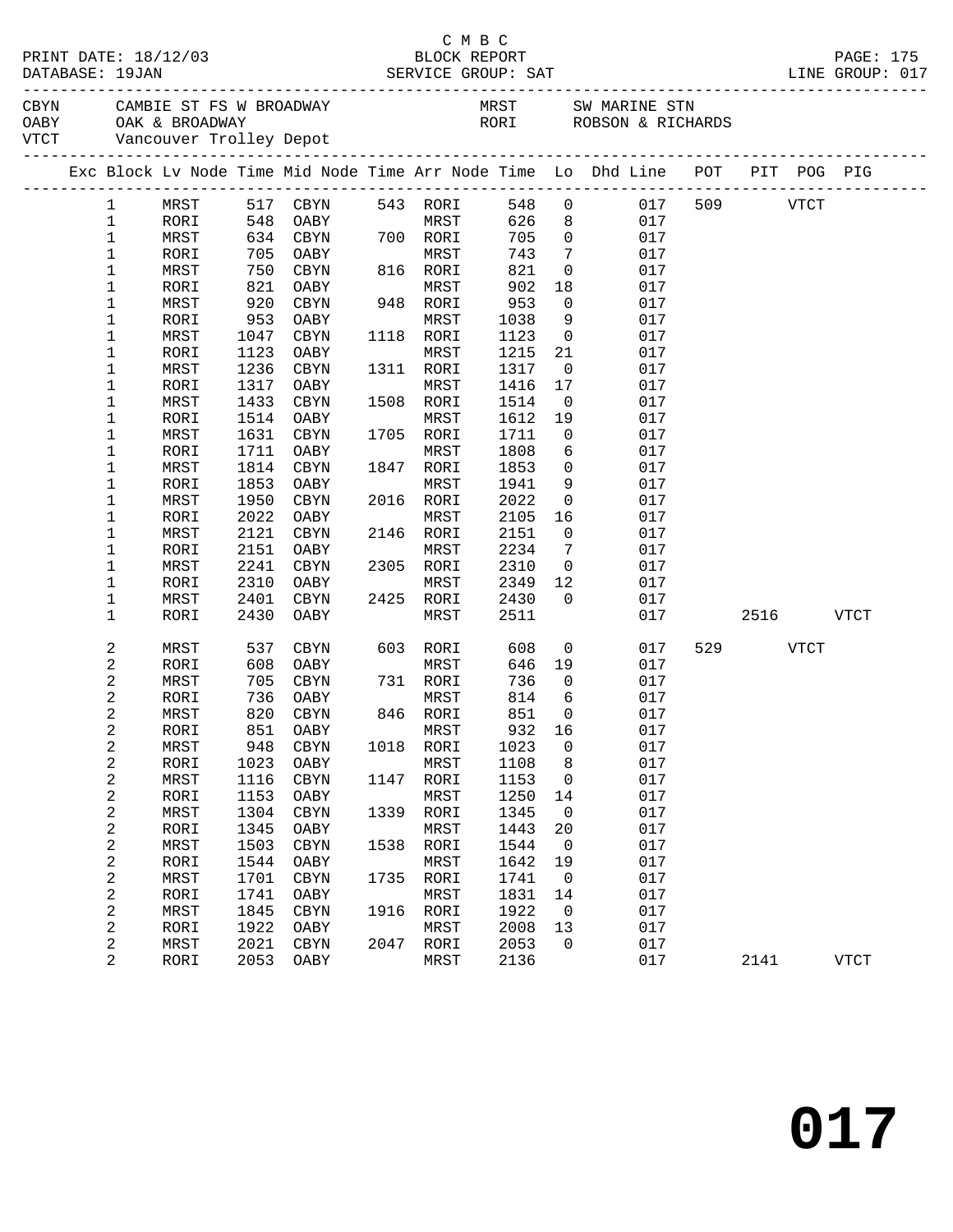#### C M B C<br>BLOCK REPORT PRINT DATE: 18/12/03 BLOCK REPORT PAGE: 176 SERVICE GROUP: SAT

|  |             |             |      |             |      |          |      |              | Exc Block Lv Node Time Mid Node Time Arr Node Time Lo Dhd Line | POT |      | PIT POG PIG |             |
|--|-------------|-------------|------|-------------|------|----------|------|--------------|----------------------------------------------------------------|-----|------|-------------|-------------|
|  | 3           | MRST        | 557  | CBYN        |      | 623 RORI | 628  | $\mathbf 0$  | 017                                                            | 549 |      | <b>VTCT</b> |             |
|  | 3           | RORI        | 628  | OABY        |      | MRST     | 706  | 14           | 017                                                            |     |      |             |             |
|  | $\mathsf 3$ | MRST        | 720  | CBYN        | 746  | RORI     | 751  | 0            | 017                                                            |     |      |             |             |
|  | $\mathsf 3$ | <b>RORI</b> | 751  | OABY        |      | MRST     | 829  | 6            | 017                                                            |     |      |             |             |
|  | $\mathsf 3$ | MRST        | 835  | <b>CBYN</b> | 903  | RORI     | 908  | 0            | 017                                                            |     |      |             |             |
|  | 3           | RORI        | 908  | OABY        |      | MRST     | 953  | 9            | 017                                                            |     |      |             |             |
|  | 3           | MRST        | 1002 | <b>CBYN</b> | 1033 | RORI     | 1038 | $\mathbf 0$  | 017                                                            |     |      |             |             |
|  | 3           | RORI        | 1038 | OABY        |      | MRST     | 1124 | 19           | 017                                                            |     |      |             |             |
|  | 3           | MRST        | 1143 | <b>CBYN</b> | 1215 | RORI     | 1221 | 0            | 017                                                            |     |      |             |             |
|  | 3           | <b>RORI</b> | 1221 | OABY        |      | MRST     | 1320 | 13           | 017                                                            |     |      |             |             |
|  | 3           | MRST        | 1333 | <b>CBYN</b> | 1408 | RORI     | 1414 | $\mathbf 0$  | 017                                                            |     |      |             |             |
|  | 3           | RORI        | 1414 | OABY        |      | MRST     | 1512 | 19           | 017                                                            |     |      |             |             |
|  | 3           | MRST        | 1531 | <b>CBYN</b> | 1606 | RORI     | 1612 | $\mathbf 0$  | 017                                                            |     |      |             |             |
|  | 3           | RORI        | 1612 | OABY        |      | MRST     | 1709 | 21           | 017                                                            |     |      |             |             |
|  | 3           | MRST        | 1730 | <b>CBYN</b> | 1804 | RORI     | 1810 | $\Omega$     | 017                                                            |     |      |             |             |
|  | 3           | RORI        | 1810 | OABY        |      | MRST     | 1900 | 19           | 017                                                            |     |      |             |             |
|  | $\mathsf 3$ | MRST        | 1919 | <b>CBYN</b> | 1946 | RORI     | 1952 | $\Omega$     | 017                                                            |     |      |             |             |
|  | 3           | RORI        | 1952 | OABY        |      | MRST     | 2038 |              | 017                                                            |     | 2043 |             | <b>VTCT</b> |
|  |             |             |      |             |      |          |      |              |                                                                |     |      |             |             |
|  | 4           | MRST        | 617  | <b>CBYN</b> | 643  | RORI     | 648  | 0            | 017                                                            | 609 |      | <b>VTCT</b> |             |
|  | 4           | <b>RORI</b> | 648  | OABY        |      | MRST     | 726  | 9            | 017                                                            |     |      |             |             |
|  | 4           | MRST        | 735  | CBYN        | 801  | RORI     | 806  | 0            | 017                                                            |     |      |             |             |
|  | 4           | RORI        | 806  | OABY        |      | MRST     | 844  | 6            | 017                                                            |     |      |             |             |
|  | 4           | <b>MRST</b> | 850  | <b>CBYN</b> | 918  | RORI     | 923  | 0            | 017                                                            |     |      |             |             |
|  | 4           | RORI        | 923  | OABY        |      | MRST     | 1008 | 9            | 017                                                            |     |      |             |             |
|  | 4           | <b>MRST</b> | 1017 | <b>CBYN</b> | 1048 | RORI     | 1053 | 0            | 017                                                            |     |      |             |             |
|  | 4           | RORI        | 1053 | OABY        |      | MRST     | 1139 | 17           | 017                                                            |     |      |             |             |
|  | 4           | MRST        | 1156 | CBYN        | 1229 | RORI     | 1235 | 0            | 017                                                            |     |      |             |             |
|  | 4           | RORI        | 1235 | OABY        |      | MRST     | 1334 | 14           | 017                                                            |     |      |             |             |
|  | $\,4$       | MRST        | 1348 | CBYN        | 1423 | RORI     | 1429 | $\mathsf{O}$ | 017                                                            |     |      |             |             |
|  | 4           | RORI        | 1429 | OABY        |      | MRST     | 1527 | 19           | 017                                                            |     |      |             |             |
|  | 4           | <b>MRST</b> | 1546 | <b>CBYN</b> | 1621 | RORI     | 1627 | $\mathbf 0$  | 017                                                            |     |      |             |             |
|  | 4           | RORI        | 1627 | OABY        |      | MRST     | 1724 | 21           | 017                                                            |     |      |             |             |
|  | 4           | MRST        | 1745 | CBYN        | 1819 | RORI     | 1825 | $\mathbf 0$  | 017                                                            |     |      |             |             |
|  | 4           | <b>RORI</b> | 1825 | OABY        |      | MRST     | 1915 |              | 017                                                            |     | 1920 |             | <b>VTCT</b> |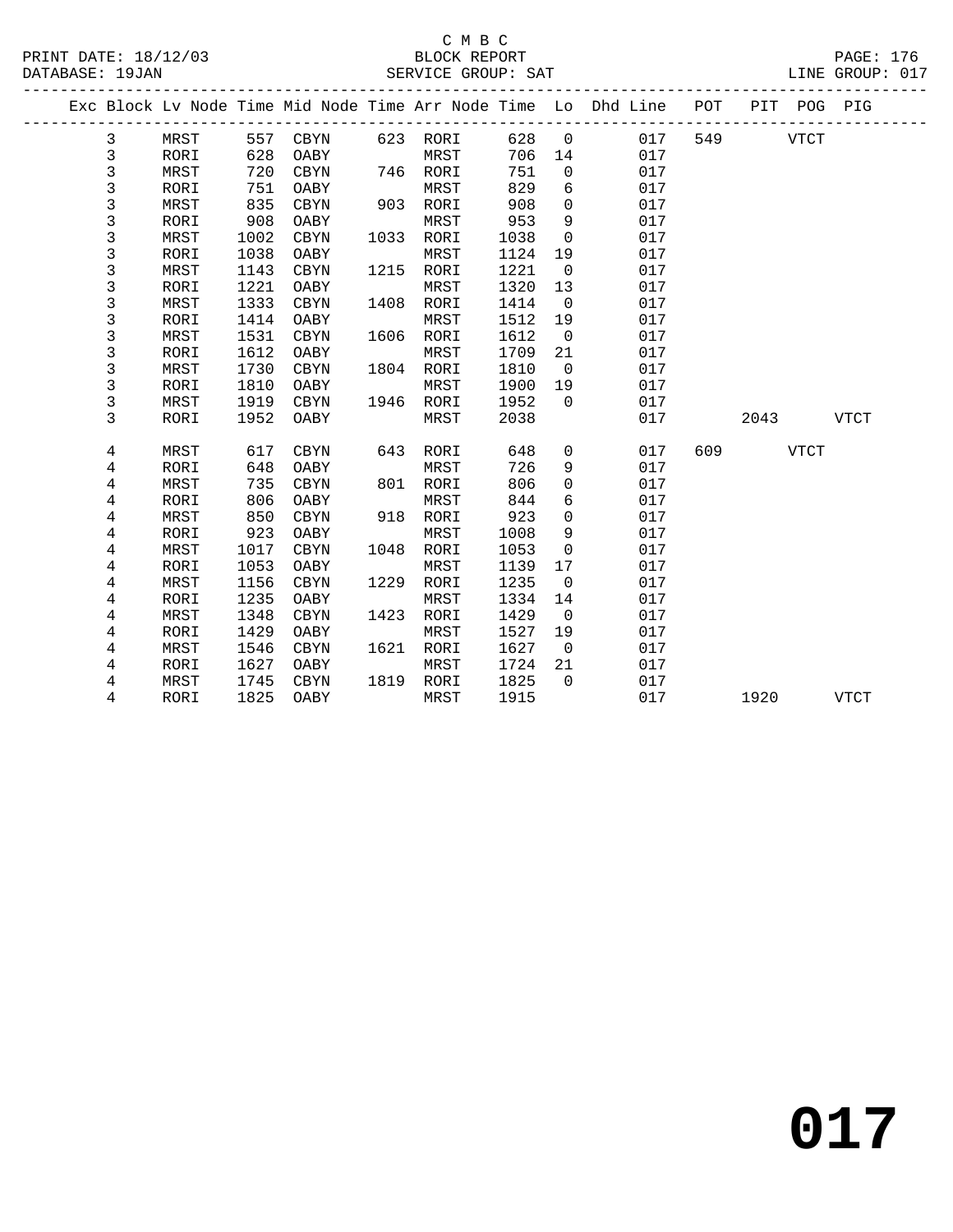### C M B C<br>BLOCK REPORT

| PRINT DATE: 18/12/03 | RLOCK REPORT                                                                   | PAGE: 177       |
|----------------------|--------------------------------------------------------------------------------|-----------------|
| DATABASE: 19JAN      | SERVICE GROUP: SAT                                                             | LINE GROUP: 017 |
|                      | Exc Block Ly Node Time Mid Node Time Arr Node Time Lo Dhd Line POT PIT POG PIG |                 |

|  |   |            |      |            |      |            |      |                 | Exc Block Lv Node Time Mid Node Time Arr Node Time Lo Dhd Line | POT | PIT  | POG PIG     |             |
|--|---|------------|------|------------|------|------------|------|-----------------|----------------------------------------------------------------|-----|------|-------------|-------------|
|  | 5 | MRST       | 650  | $\rm CBYN$ |      | 716 RORI   | 721  | $\mathsf{O}$    | 017                                                            | 642 |      | <b>VTCT</b> |             |
|  | 5 | RORI       | 721  | OABY       |      | MRST       | 759  | $6\overline{6}$ | 017                                                            |     |      |             |             |
|  | 5 | MRST       | 805  | CBYN       |      | 831 RORI   | 836  | 0               | 017                                                            |     |      |             |             |
|  | 5 | RORI       | 836  | OABY       |      | MRST       | 917  | 16              | 017                                                            |     |      |             |             |
|  | 5 | MRST       | 933  | CBYN       | 1003 | RORI       | 1008 | $\mathbf 0$     | 017                                                            |     |      |             |             |
|  | 5 | RORI       | 1008 | OABY       |      | MRST       | 1053 | 8               | 017                                                            |     |      |             |             |
|  | 5 | MRST       | 1101 | CBYN       | 1132 | RORI       | 1138 | 0               | 017                                                            |     |      |             |             |
|  | 5 | RORI       | 1138 | OABY       |      | $\tt MRST$ | 1235 | 15              | 017                                                            |     |      |             |             |
|  | 5 | MRST       | 1250 | $\tt CBYN$ | 1325 | RORI       | 1331 | $\mathbf 0$     | 017                                                            |     |      |             |             |
|  | 5 | RORI       | 1331 | OABY       |      | MRST       | 1429 | 19              | 017                                                            |     |      |             |             |
|  | 5 | MRST       | 1448 | $\tt CBYN$ | 1523 | RORI       | 1529 | $\mathbf 0$     | 017                                                            |     |      |             |             |
|  | 5 | RORI       | 1529 | OABY       |      | MRST       | 1627 | 19              | 017                                                            |     |      |             |             |
|  | 5 | MRST       | 1646 | CBYN       | 1720 | RORI       | 1726 | 0               | 017                                                            |     |      |             |             |
|  | 5 | RORI       | 1726 | OABY       |      | MRST       | 1820 | 10              | 017                                                            |     |      |             |             |
|  | 5 | MRST       | 1830 | $\rm CBYN$ | 1901 | RORI       | 1907 | $\mathsf 0$     | 017                                                            |     |      |             |             |
|  | 5 | RORI       | 1907 | OABY       |      | MRST       | 1953 | 12              | 017                                                            |     |      |             |             |
|  | 5 | MRST       | 2005 | CBYN       | 2031 | RORI       | 2037 | 0               | 017                                                            |     |      |             |             |
|  | 5 | RORI       | 2037 | OABY       |      | MRST       | 2120 | 21              | 017                                                            |     |      |             |             |
|  | 5 | MRST       | 2141 | $\tt CBYN$ | 2205 | RORI       | 2210 | $\mathbf 0$     | 017                                                            |     |      |             |             |
|  | 5 | RORI       | 2210 | OABY       |      | MRST       | 2249 | 12              | 017                                                            |     |      |             |             |
|  | 5 | MRST       | 2301 | $\rm CBYN$ | 2325 | RORI       | 2330 | 0               | 017                                                            |     |      |             |             |
|  | 5 | $\tt RORI$ | 2330 | OABY       |      | MRST       | 2409 | 22              | 017                                                            |     |      |             |             |
|  | 5 | MRST       | 2431 | CBYN       | 2455 | RORI       | 2500 | $\Omega$        | 017                                                            |     |      |             |             |
|  | 5 | RORI       | 2500 | OABY       |      | MRST       | 2541 |                 | 017                                                            |     | 2546 |             | <b>VTCT</b> |
|  | 6 | MRST       | 905  | CBYN       | 933  | RORI       | 938  | 0               | 017                                                            | 857 |      | <b>VTCT</b> |             |
|  | 6 | RORI       | 938  | OABY       |      | MRST       | 1023 | 9               | 017                                                            |     |      |             |             |
|  | 6 | MRST       | 1032 | CBYN       | 1103 | RORI       | 1108 | 0               | 017                                                            |     |      |             |             |
|  | 6 | RORI       | 1108 | OABY       |      | MRST       | 1200 | 10              | 017                                                            |     |      |             |             |
|  | 6 | MRST       | 1210 | CBYN       | 1243 | RORI       | 1249 | 0               | 017                                                            |     |      |             |             |
|  | 6 | RORI       | 1249 | OABY       |      | MRST       | 1348 | 15              | 017                                                            |     |      |             |             |
|  | 6 | MRST       | 1403 | CBYN       | 1438 | RORI       | 1444 | 0               | 017                                                            |     |      |             |             |
|  | 6 | RORI       | 1444 | OABY       |      | MRST       | 1542 | 19              | 017                                                            |     |      |             |             |
|  | 6 | MRST       | 1601 | $\tt CBYN$ | 1636 | RORI       | 1642 | 0               | 017                                                            |     |      |             |             |
|  | 6 | RORI       | 1642 | OABY       |      | MRST       | 1739 | 21              | 017                                                            |     |      |             |             |
|  | б | MRST       | 1800 | $\tt CBYN$ | 1833 | RORI       | 1839 | 0               | 017                                                            |     |      |             |             |
|  | 6 | RORI       | 1839 | OABY       |      | MRST       | 1927 | 8               | 017                                                            |     |      |             |             |
|  | 6 | MRST       | 1935 | CBYN       | 2001 | RORI       | 2007 | 0               | 017                                                            |     |      |             |             |
|  | 6 | RORI       | 2007 | OABY       |      | MRST       | 2050 | 11              | 017                                                            |     |      |             |             |
|  | 6 | MRST       | 2101 | $\tt CBYN$ | 2126 | RORI       | 2131 | $\mathbf 0$     | 017                                                            |     |      |             |             |
|  | 6 | RORI       | 2131 | OABY       |      | MRST       | 2214 | 7               | 017                                                            |     |      |             |             |
|  | 6 | MRST       | 2221 | CBYN       | 2245 | RORI       | 2250 | $\Omega$        | 017                                                            |     |      |             |             |
|  | 6 | RORI       | 2250 | OABY       |      | MRST       | 2329 |                 | 017                                                            |     | 2334 |             | <b>VTCT</b> |
|  |   |            |      |            |      |            |      |                 |                                                                |     |      |             |             |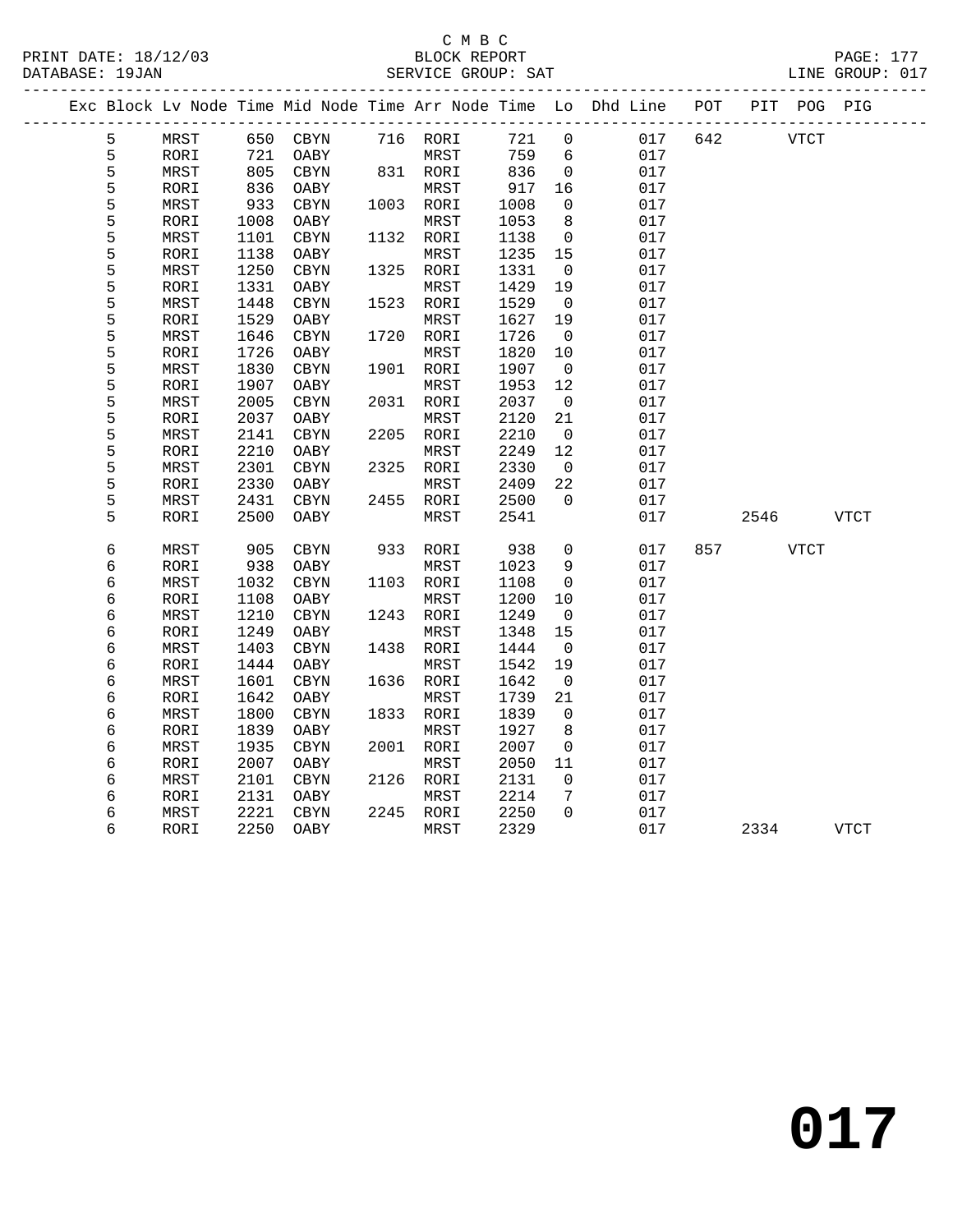#### C M B C<br>BLOCK REPORT SERVICE GROUP: SAT

|  |   |      |      |             |      |           |      |                          | Exc Block Lv Node Time Mid Node Time Arr Node Time Lo Dhd Line | POT           | PIT  | POG PIG |      |
|--|---|------|------|-------------|------|-----------|------|--------------------------|----------------------------------------------------------------|---------------|------|---------|------|
|  | 7 | MRST | 1129 | CBYN        |      | 1201 RORI | 1207 | $\overline{0}$           |                                                                | 017 1121 VTCT |      |         |      |
|  | 7 | RORI | 1207 | OABY        |      | MRST      | 1306 | 13                       | 017                                                            |               |      |         |      |
|  | 7 | MRST | 1319 | CBYN        | 1354 | RORI      | 1400 | $\overline{0}$           | 017                                                            |               |      |         |      |
|  | 7 | RORI | 1400 | OABY        |      | MRST      | 1458 | 19                       | 017                                                            |               |      |         |      |
|  | 7 | MRST | 1517 | CBYN        | 1552 | RORI      | 1558 | $\Omega$                 | 017                                                            |               |      |         |      |
|  | 7 | RORI | 1558 | OABY        |      | MRST      | 1656 | 20                       | 017                                                            |               |      |         |      |
|  | 7 | MRST | 1716 | CBYN        | 1750 | RORI      | 1756 | $\Omega$                 | 017                                                            |               |      |         |      |
|  | 7 | RORI | 1756 | OABY        |      | MRST      | 1846 | 18                       | 017                                                            |               |      |         |      |
|  | 7 | MRST | 1904 | <b>CBYN</b> | 1931 | RORI      | 1937 | $\overline{\phantom{0}}$ | 017                                                            |               |      |         |      |
|  | 7 | RORI | 1937 | OABY        |      | MRST      | 2023 | 18                       | 017                                                            |               |      |         |      |
|  | 7 | MRST | 2041 | <b>CBYN</b> | 2106 | RORI      | 2111 | $\Omega$                 | 017                                                            |               |      |         |      |
|  | 7 | RORI | 2111 | OABY        |      | MRST      | 2154 | 7                        | 017                                                            |               |      |         |      |
|  | 7 | MRST | 2201 | <b>CBYN</b> | 2225 | RORI      | 2230 | $\Omega$                 | 017                                                            |               |      |         |      |
|  | 7 | RORI | 2230 | OABY        |      | MRST      | 2309 | 22                       | 017                                                            |               |      |         |      |
|  | 7 | MRST | 2331 | <b>CBYN</b> | 2355 | RORI      | 2400 | $\overline{0}$           | 017                                                            |               |      |         |      |
|  | 7 | RORI | 2400 | OABY        |      | MRST      | 2441 | 22                       | 017                                                            |               |      |         |      |
|  | 7 | MRST | 2503 | CBYN        | 2527 | RORI      | 2532 | $\Omega$                 | 017                                                            |               |      |         |      |
|  | 7 | RORI | 2532 | OABY        |      | MRST      | 2611 |                          | 017                                                            |               | 2616 |         | VTCT |
|  | 8 | MRST | 1222 | CBYN        | 1257 | RORI      | 1303 | $\overline{0}$           |                                                                | 017 1214      |      | VTCT    |      |
|  | 8 | RORI | 1303 | OABY        |      | MRST      | 1402 | 15                       | 017                                                            |               |      |         |      |
|  | 8 | MRST | 1417 | CBYN        | 1453 | RORI      | 1459 | $\Omega$                 | 017                                                            |               |      |         |      |
|  | 8 | RORI | 1459 | OABY        |      | MRST      | 1557 | 19                       | 017                                                            |               |      |         |      |
|  | 8 | MRST | 1616 | CBYN        | 1650 | RORI      | 1656 | $\Omega$                 | 017                                                            |               |      |         |      |
|  | 8 | RORI | 1656 | OABY        |      | MRST      | 1753 |                          | 017                                                            |               | 1758 |         | VTCT |
|  |   |      |      |             |      |           |      |                          |                                                                |               |      |         |      |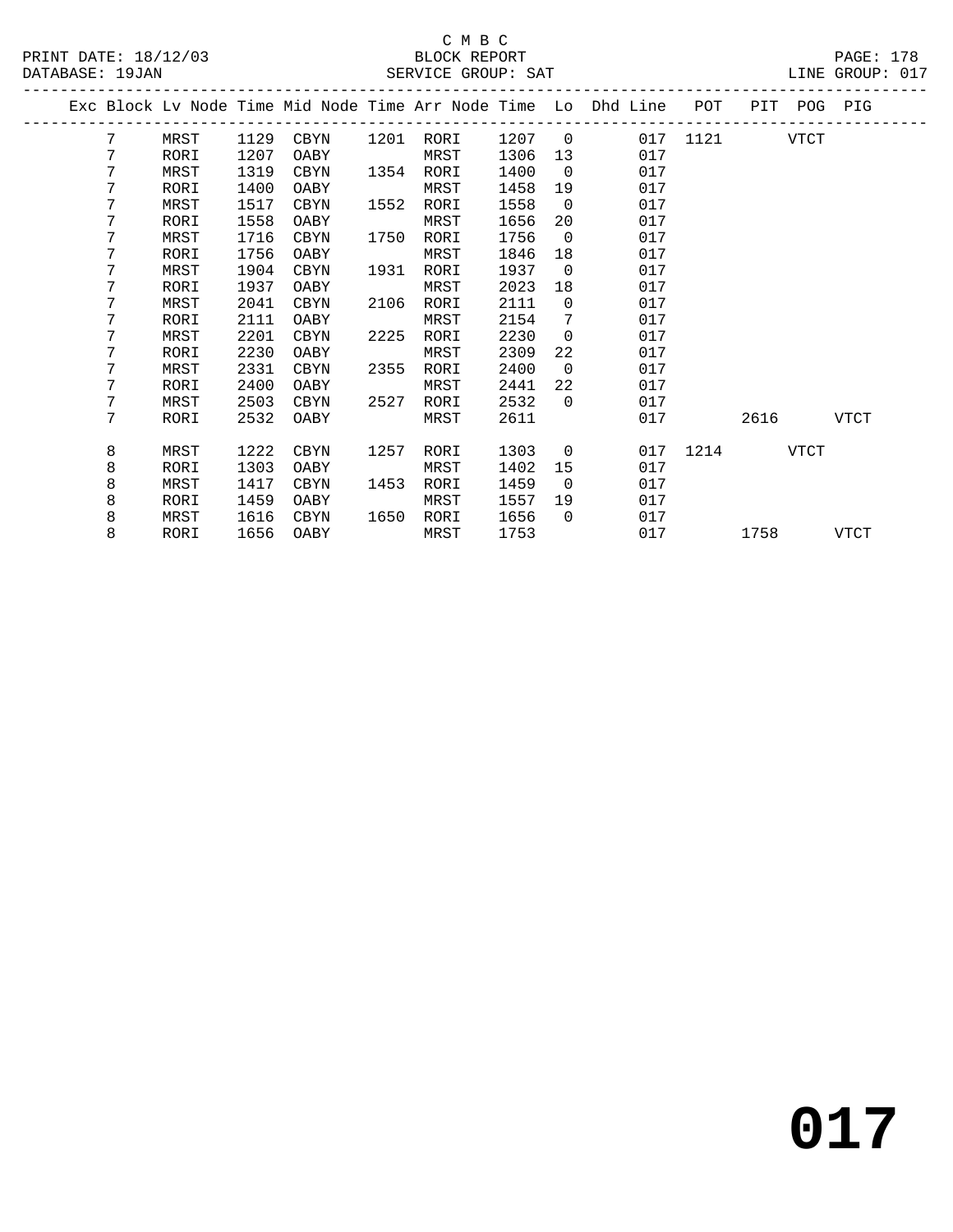| BYGR<br>HRPN | BROADWAY & GRANVILLE<br>HOMER & PENDER<br>KINGSWAY & BROADWAY |                                |                     |                  |                                                                                |              |                  | CMHA<br>JOKY |                          | CAMBIE & HASTINGS<br>JOYCE & KINGSWAY |                |         |      |             |  |
|--------------|---------------------------------------------------------------|--------------------------------|---------------------|------------------|--------------------------------------------------------------------------------|--------------|------------------|--------------|--------------------------|---------------------------------------|----------------|---------|------|-------------|--|
|              |                                                               |                                |                     |                  |                                                                                |              |                  | KYJO         |                          | KINGSWAY & JOYCE                      |                |         |      |             |  |
|              |                                                               |                                |                     |                  |                                                                                |              |                  | OA41         |                          | OAK & 41 AV                           |                |         |      |             |  |
|              | METROTOWN STATION<br>PENDER & BURRARD                         |                                |                     |                  |                                                                                |              |                  |              |                          | PNGR PENDER & GRANVILLE               |                |         |      |             |  |
|              | PNHM PENDER & HAMILTON<br>ULP1 UNIVERSITY LOOP                |                                |                     |                  |                                                                                |              |                  |              |                          |                                       |                |         |      |             |  |
|              |                                                               |                                |                     |                  |                                                                                |              |                  |              |                          |                                       |                |         |      |             |  |
|              |                                                               |                                |                     |                  | Exc Block Lv Node Time Mid Node Time Arr Node Time Lo Dhd Line POT PIT POG PIG |              |                  |              |                          |                                       |                |         |      |             |  |
|              |                                                               | $\mathbf{1}$                   | KYJO                | 456              |                                                                                |              | MTST             | 503 0        |                          |                                       | 019  433  VTCT |         |      |             |  |
|              |                                                               | $\mathbf 1$                    | MTST                |                  | 503 KYBY                                                                       |              | 526 PNBU         | 541          | $\overline{0}$           | 019                                   |                |         |      |             |  |
|              |                                                               | $\mathbf 1$                    | PNBU                |                  | 541 KYBY<br>619 KYBY                                                           |              | 555 MTST         | 617          | $\overline{\phantom{a}}$ | 019                                   |                |         |      |             |  |
|              |                                                               | $\mathbf 1$<br>$\mathbf 1$     | MTST<br><b>STLP</b> | $7 + 817$<br>317 | KYBY                                                                           | 736          | 643 STLP<br>MTST | 704<br>801   | 10<br>16                 | 019<br>019                            |                |         |      |             |  |
|              |                                                               | $\mathbf 1$                    | MTST                |                  | KYBY                                                                           | 846          | STLP             | 909          | 10                       | 019                                   |                |         |      |             |  |
|              |                                                               | $\mathbf 1$                    | <b>STLP</b>         |                  | KYBY                                                                           | 945          | MTST             | 1017         | 18                       | 019                                   |                |         |      |             |  |
|              |                                                               | $\mathbf 1$                    | MTST                | 1035             | KYBY                                                                           | 1110         | STLP             | 1142         | 6                        | 019                                   |                |         |      |             |  |
|              |                                                               | $\mathbf 1$                    | STLP                | 1148             | KYBY                                                                           | 1220         | MTST             | 1259         | 10                       | 019                                   |                |         |      |             |  |
|              |                                                               | $\mathbf 1$                    | MTST                | 1309             | KYBY                                                                           | 1349         | STLP             | 1422         | $5^{\circ}$              | 019                                   |                |         |      |             |  |
|              |                                                               | 1                              | STLP                |                  | 1427 KYBY                                                                      | 1502         | MTST             | 1545         | 12                       | 019                                   |                |         |      |             |  |
|              |                                                               | $\mathbf 1$                    | MTST                | 1557             | KYBY                                                                           | 1639         | STLP             | 1706         | 10                       | 019                                   |                |         |      |             |  |
|              |                                                               | $\mathbf 1$                    | STLP                | 1716             | KYBY                                                                           | 1750         | MTST             | 1827         | 6                        | 019                                   |                |         |      |             |  |
|              |                                                               | 1                              | MTST                | 1833             | KYBY                                                                           | 1911         | <b>STLP</b>      | 1935         | 16                       | 019                                   |                |         |      |             |  |
|              |                                                               | $\mathbf 1$                    | <b>STLP</b>         | 1951             | KYBY                                                                           | 2021         | MTST             | 2050         | 14                       | 019                                   |                |         |      |             |  |
|              |                                                               | $\mathbf 1$                    | MTST                | 2104             | KYBY                                                                           | 2135         | <b>STLP</b>      | 2157         | $\overline{0}$           | 019                                   |                |         |      |             |  |
|              |                                                               | $\mathbf 1$<br>$\mathbf 1$     | STLP                | 2157             | KYBY                                                                           | 2225<br>2333 | MTST             | 2252         | 15<br>$\overline{0}$     | 019<br>019                            |                |         |      |             |  |
|              |                                                               | $\mathbf 1$                    | MTST<br><b>STLP</b> | 2307<br>2354     | KYBY<br>KYBY                                                                   | 2430         | STLP<br>MTST     | 2354<br>2455 | $7\phantom{.0}$          | 019                                   |                |         |      |             |  |
|              |                                                               | $\mathbf 1$                    | MTST                | 2502             | KYBY                                                                           | 2525         | PNHM             | 2533         | $7^{\circ}$              | 3 019                                 |                |         |      |             |  |
|              |                                                               | 1                              | <b>HRPN</b>         | 2543             | BYGR                                                                           | 2559         | ULP1             | 2619         |                          | 014                                   |                | 2649    |      | <b>VTCT</b> |  |
|              |                                                               | 2                              | KYJO                | 621              |                                                                                |              | MTST             | 628          | 5                        | 019                                   |                | 556 700 | VTCT |             |  |
|              |                                                               | 2                              | MTST                | 633              | KYBY                                                                           | 658          | <b>STLP</b>      | 719          | 10                       | 019                                   |                |         |      |             |  |
|              |                                                               | $\mathbf{2}$                   | STLP                | 729              | KYBY                                                                           | 751          | MTST             | 816          | 13                       | 019                                   |                |         |      |             |  |
|              |                                                               | 2                              | MTST                | 829              | KYBY                                                                           | 858          | STLP             | 921          | 10                       | 019                                   |                |         |      |             |  |
|              |                                                               | 2                              | <b>STLP</b>         | 931              | KYBY                                                                           | 957          | MTST             | 1029         | 18                       | 019                                   |                |         |      |             |  |
|              |                                                               | $\mathbf{2}$                   | MTST                | 1047             | KYBY                                                                           | 1122         | <b>STLP</b>      | 1154         | 5<br>$7\phantom{.0}$     | 019                                   |                |         |      |             |  |
|              |                                                               | $\mathbf{2}$<br>$\overline{c}$ | STLP<br>MTST        | 1159<br>1319     | KYBY<br>KYBY                                                                   | 1232<br>1359 | MTST<br>STLP     | 1312<br>1432 | $5^{\circ}$              | 019<br>019                            |                |         |      |             |  |
|              |                                                               | 2                              | STLP                | 1437             | KYBY                                                                           | 1512         | MTST             | 1555         | 13                       | 019                                   |                |         |      |             |  |
|              |                                                               | $\mathbf{2}$                   | MTST                | 1608             | KYBY                                                                           | 1649         | STLP             | 1715         | 11                       | 019                                   |                |         |      |             |  |
|              |                                                               | $\mathbf{2}$                   | STLP                | 1726             | KYBY                                                                           | 1800         | MTST             | 1837         | 11                       | 019                                   |                |         |      |             |  |
|              |                                                               | 2                              | MTST                | 1848             | KYBY                                                                           | 1926         | STLP             | 1950         | 16                       | 019                                   |                |         |      |             |  |
|              |                                                               | 2                              | <b>STLP</b>         |                  | 2006 KYBY                                                                      | 2036         | MTST             | 2103         |                          | 019                                   |                | 2136    |      | <b>VTCT</b> |  |

C M B C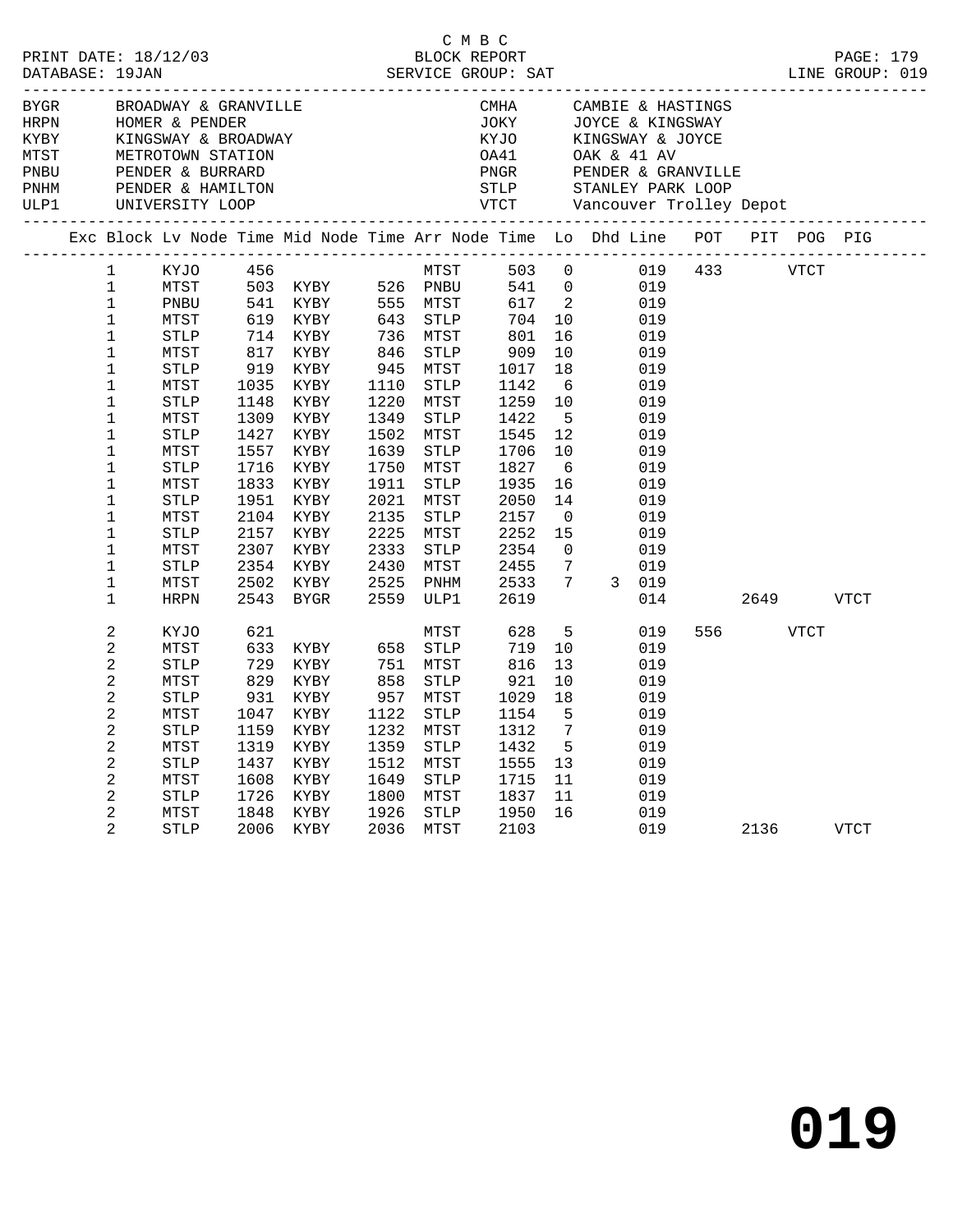### C M B C<br>BLOCK REPORT

| DATABASE: 19JAN |             | SERVICE GROUP: SAT |                          |            |                  |         |                            |                                                                                |              |             |           | LINE GROUP: 019 |  |
|-----------------|-------------|--------------------|--------------------------|------------|------------------|---------|----------------------------|--------------------------------------------------------------------------------|--------------|-------------|-----------|-----------------|--|
|                 |             |                    |                          |            |                  |         |                            | Exc Block Lv Node Time Mid Node Time Arr Node Time Lo Dhd Line POT PIT POG PIG |              |             |           |                 |  |
| $\mathbf{3}$    | KYJO 957    |                    |                          |            | MTST 1009 2      |         |                            |                                                                                | 019 927 VTCT |             |           |                 |  |
| $\mathbf{3}$    | MTST        |                    | 1011 KYBY                |            | 1046 STLP 1117 9 |         |                            | 019                                                                            |              |             |           |                 |  |
| $\mathbf{3}$    | STLP        | 1126               | KYBY                     |            | 1157 MTST        | 1235 14 |                            | 019<br>$\frac{14}{5}$                                                          |              |             |           |                 |  |
| $\mathbf{3}$    | MTST        | 1249               | KYBY                     | 1329       | STLP             | 1402    |                            | 019                                                                            |              |             |           |                 |  |
| $\mathfrak{Z}$  | STLP        | 1407               | KYBY                     | 1441       | MTST             | 1527    |                            | 019                                                                            |              |             |           |                 |  |
| 3               | MTST        | 1537               | KYBY                     | 1619       | STLP             | 1646    | 10                         | 019                                                                            |              |             |           |                 |  |
| 3               | STLP        | 1656               | KYBY                     | 1730       | MTST             | 1809    |                            | 9<br>019                                                                       |              |             |           |                 |  |
| $\mathfrak{Z}$  | MTST        | 1818               | KYBY                     | 1858       | STLP             | 1923    | 13                         | 019                                                                            |              |             |           |                 |  |
| 3               | STLP        | 1936               | KYBY                     | 2006       | MTST             | 2035    | 9                          | 019                                                                            |              |             |           |                 |  |
| 3               | MTST        | 2044               | KYBY                     | 2115       | STLP             | 2137    |                            | $\overline{0}$<br>019                                                          |              |             |           |                 |  |
| 3               | STLP        | 2137               | KYBY                     | 2205       | MTST             | 2232    | 16                         | 019                                                                            |              |             |           |                 |  |
| 3               | MTST        | 2248               | KYBY                     | 2314       | STLP             | 2335    | $\overline{0}$             | 019                                                                            |              |             |           |                 |  |
| 3               | STLP        | 2335               | KYBY                     | 2403       | MTST             | 2428    | $\overline{2}$             | 019                                                                            |              |             |           |                 |  |
| 3               | MTST        | 2430               |                          |            | JOKY             | 2438    |                            | $\overline{0}$<br>019                                                          |              |             |           |                 |  |
| 3               | JOKY        | 2438               | OA41                     | 2456       | OA41             | 2456    |                            | 041                                                                            |              | 2506 VTCT   |           |                 |  |
| 4               | CMHA        | 1150               | PNGR                     | 1153       | STLP             | 1207    |                            | 3 <sup>7</sup><br>019                                                          | 1112 VTCT    |             |           |                 |  |
| 4               | STLP        | 1210               | KYBY                     | 1243       | MTST             | 1323    | 16                         | 019                                                                            |              |             |           |                 |  |
| 4               | MTST        | 1339               | KYBY                     | 1419       | STLP             | 1452    | 5 <sub>5</sub>             | 019                                                                            |              |             |           |                 |  |
| 4               | STLP        | 1457               | KYBY                     | 1532       | MTST             | 1615    | 13                         | 019                                                                            |              |             |           |                 |  |
| $\overline{4}$  | MTST        | 1628               | KYBY                     | 1709       | STLP             | 1735    | 11                         | 019                                                                            |              |             |           |                 |  |
| 4               | STLP        | 1746               | KYBY                     | 1820       | MTST             | 1857    | 11                         | 019                                                                            |              |             |           |                 |  |
| 4               | MTST        | 1908               | KYBY                     | 1941       | STLP             | 2005    | $\overline{0}$             | 019                                                                            |              |             |           |                 |  |
| 4               | <b>STLP</b> | 2005               |                          |            | PNGR             | 2017    |                            | 019                                                                            |              |             | 2049 VTCT |                 |  |
| 5               | KYJO        | 515                |                          |            | MTST             | 522     |                            | $\overline{0}$<br>019                                                          |              | 450 VTCT    |           |                 |  |
| 5               | MTST        | 522                | KYBY 545 PNBU            |            |                  | 601     |                            | 019<br>$\overline{0}$                                                          |              |             |           |                 |  |
| 5               | PNBU        | 601                | KYBY                     | 615        | MTST             | 637     | 11                         | 019                                                                            |              |             |           |                 |  |
| 5               | MTST        | 648                | KYBY                     | 713<br>806 | STLP             | 734     | 10                         | 019                                                                            |              |             |           |                 |  |
| 5               | STLP        | 744                | KYBY                     |            | MTST             | 832     | 8 <sup>8</sup>             | 019                                                                            |              |             |           |                 |  |
| 5               | MTST        | 840                | KYBY                     | 910        | STLP             | 937     | $5^{\circ}$                | 019                                                                            |              |             |           |                 |  |
| 5               | STLP        | 942                | KYBY                     | 1009       | MTST             | 1042    | 16                         | 019                                                                            |              |             |           |                 |  |
| 5               | MTST        | 1058               | KYBY                     | 1134       | STLP             | 1206    | 11                         | 019                                                                            |              |             |           |                 |  |
| 5               | STLP        | 1217               | KYBY                     | 1250       | MTST             | 1330    | 19                         | 019                                                                            |              |             |           |                 |  |
| 5               | MTST        | 1349               | KYBY                     | 1429       | STLP             | 1502    |                            | 5 <sub>5</sub><br>019                                                          |              |             |           |                 |  |
| 5               | STLP        | 1507               | KYBY                     | 1542       | MTST             | 1625 15 |                            | 019                                                                            |              |             |           |                 |  |
| 5               | MTST        | 1640               | KYBY                     | 1719       | STLP             | 1744 12 |                            | 019                                                                            |              |             |           |                 |  |
| 5               | <b>STLP</b> |                    | 1756 KYBY                | 1830       | MTST             | 1907 16 |                            | 019                                                                            |              |             |           |                 |  |
| 5               |             |                    | MTST 1923 KYBY 1956 STLP |            |                  |         |                            | 2020 0 019                                                                     |              |             |           |                 |  |
| 5               | <b>STLP</b> | 2020               | KYBY                     | 2050       | MTST             | 2117    | 7                          | 019                                                                            |              |             |           |                 |  |
| 5               | MTST        | 2124               | KYBY                     | 2155       | STLP             | 2217    | $\overline{0}$             | 019                                                                            |              |             |           |                 |  |
| 5               | STLP        | 2217               | KYBY                     | 2245       | MTST             | 2312    | 20                         | 019                                                                            |              |             |           |                 |  |
| 5<br>5          | MTST        | 2332               | KYBY                     | 2355       | STLP             | 2419    | $\overline{0}$             | 019                                                                            |              |             |           |                 |  |
| 5               | STLP        | 2419               | KYBY                     | 2500       | MTST             | 2525    | $\mathbf 0$<br>$\mathbf 0$ | 019<br>019                                                                     |              |             |           |                 |  |
| 5               | MTST        | 2525               |                          |            | JOKY             | 2533    |                            |                                                                                |              |             |           |                 |  |
|                 | JOKY        | 2533               | OA41                     |            | 2551 OA41        | 2551    |                            | 041                                                                            |              |             | 2601 VTCT |                 |  |
| 6               | KYJO        | 836                |                          |            | MTST             | 846     | 6                          | 019                                                                            | 806          | <b>VTCT</b> |           |                 |  |
| 6               | MTST        |                    | 852 KYBY                 |            | 922 STLP         | 949     | 5                          | 019                                                                            |              |             |           |                 |  |
| 6               | <b>STLP</b> |                    | 954 KYBY                 |            | 1021 MTST        | 1054    | 16                         | 019                                                                            |              |             |           |                 |  |

 6 MTST 1110 KYBY 1146 STLP 1218 9 019 6 STLP 1227 KYBY 1300 MTST 1342 17 019 6 MTST 1359 KYBY 1439 STLP 1511 6 019 6 STLP 1517 KYBY 1552 MTST 1635 15 019 6 MTST 1650 KYBY 1729 STLP 1754 12 019

6 STLP 1806 KYBY 1840 MTST 1917 019 1950 VTCT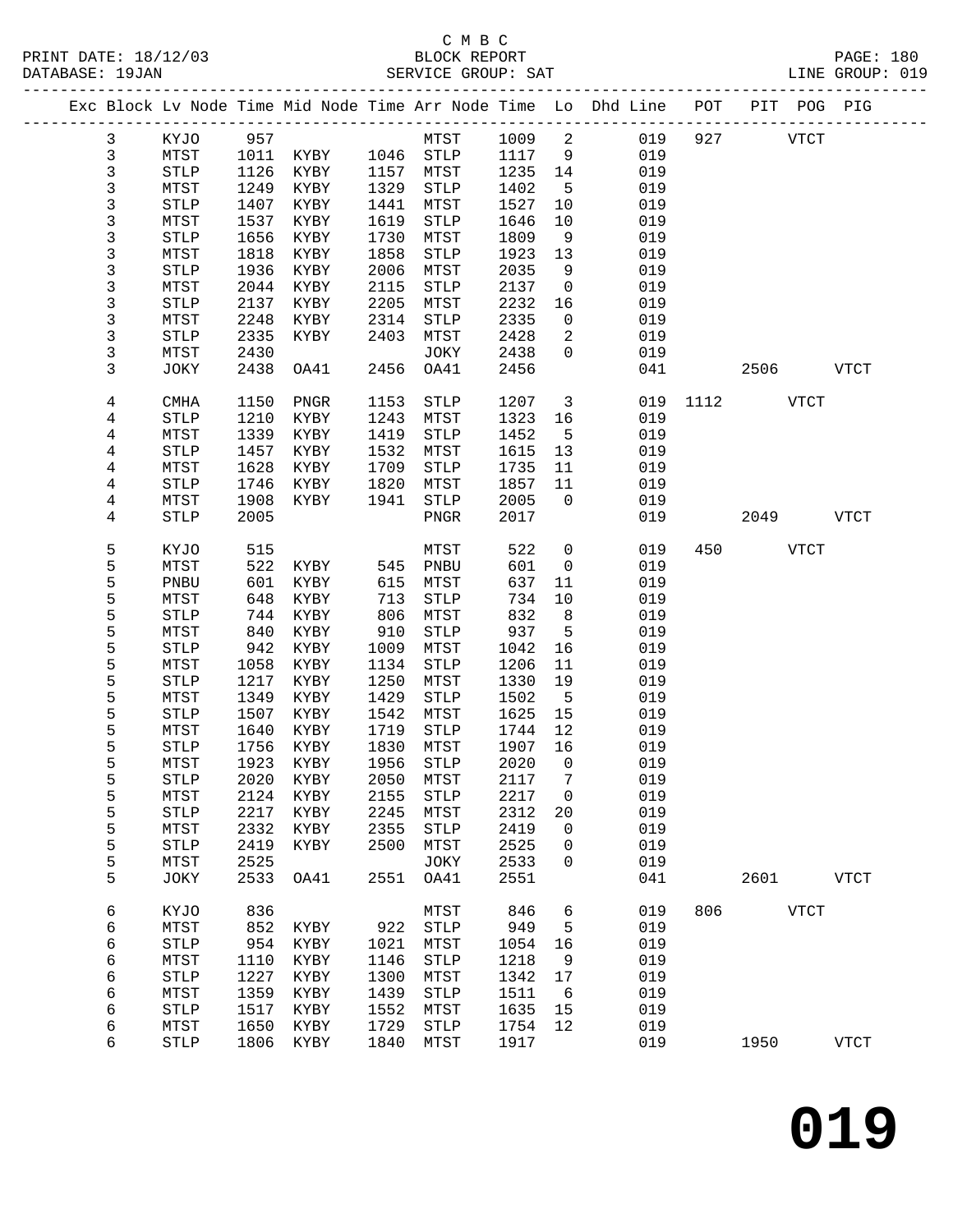|                 |                       |      |                   |      |                       |         |                 | Exc Block Lv Node Time Mid Node Time Arr Node Time Lo Dhd Line POT PIT POG PIG |          |             |              |
|-----------------|-----------------------|------|-------------------|------|-----------------------|---------|-----------------|--------------------------------------------------------------------------------|----------|-------------|--------------|
| $7\phantom{.0}$ | CMHA                  |      | 950 PNGR 953 STLP |      |                       | 1006 0  |                 | 019                                                                            | 912      | <b>VTCT</b> |              |
| $7\phantom{.0}$ | STLP                  | 1006 | KYBY 1033 MTST    |      |                       | 1107 15 |                 | 019                                                                            |          |             |              |
| 7               | MTST                  | 1122 | KYBY              | 1158 | STLP                  | 1230    | $\overline{7}$  | 019                                                                            |          |             |              |
| 7               | <b>STLP</b>           | 1237 | KYBY              | 1310 | MTST                  | 1352    | 17              | 019                                                                            |          |             |              |
| 7               | MTST                  | 1409 | KYBY              | 1449 | STLP                  | 1521    | 6               | 019                                                                            |          |             |              |
| 7               | STLP                  | 1527 | KYBY              | 1602 | MTST                  | 1645    | 14              | 019                                                                            |          |             |              |
| 7               | MTST                  | 1659 | KYBY              | 1738 | STLP                  | 1803    | $\overline{0}$  | 019                                                                            |          |             |              |
| 7               | <b>STLP</b>           |      |                   |      |                       | 1817    |                 | 019                                                                            |          |             |              |
|                 |                       | 1803 |                   |      | PNGR                  |         |                 |                                                                                |          | 1852        | VTCT         |
| 8               | CMHA                  | 602  | PNGR              | 605  | STLP                  | 614     | $\overline{0}$  | 019                                                                            |          | 528 VTCT    |              |
| 8               | <b>STLP</b>           | 614  | KYBY              | 636  | MTST                  | 659     | $\overline{4}$  | 019                                                                            |          |             |              |
| 8               | MTST                  | 703  | KYBY              | 728  | STLP                  | 749     | $\overline{7}$  | 019                                                                            |          |             |              |
| 8               | <b>STLP</b>           | 756  | KYBY              | 821  | MTST                  | 848     | 14              | 019                                                                            |          |             |              |
| 8               | MTST                  | 902  | KYBY              | 934  | STLP                  | 1005    | 13              | 019                                                                            |          |             |              |
| 8               | $\operatorname{STLP}$ | 1018 | KYBY              | 1045 | MTST                  | 1119    | 11              | 019                                                                            |          |             |              |
| 8               | MTST                  | 1130 | KYBY              | 1209 | STLP                  | 1241    | 6               | 019                                                                            |          |             |              |
| 8               | <b>STLP</b>           | 1247 | KYBY              | 1320 | MTST                  | 1402    | 17              | 019                                                                            |          |             |              |
| 8               | MTST                  | 1419 | KYBY              | 1459 | STLP                  | 1531    | $6\overline{6}$ | 019                                                                            |          |             |              |
| 8               | <b>STLP</b>           | 1537 | KYBY              | 1612 | MTST                  | 1655    | 14              | 019                                                                            |          |             |              |
| 8               | MTST                  | 1709 | KYBY              | 1748 | STLP                  | 1813    | 5               | 019                                                                            |          |             |              |
| 8               | <b>STLP</b>           | 1818 | KYBY              | 1852 | MTST                  | 1929    | 9               | 019                                                                            |          |             |              |
|                 | MTST                  | 1938 |                   | 2011 | ${\tt STLP}$          | 2035    | $\overline{0}$  | 019                                                                            |          |             |              |
| 8               |                       |      | KYBY              |      |                       |         |                 |                                                                                |          |             |              |
| 8               | ${\tt STLP}$          | 2035 | KYBY              | 2103 | MTST                  | 2130    | 15              | 019                                                                            |          |             |              |
| 8               | MTST                  | 2145 | KYBY              | 2215 | STLP                  | 2236    | $\overline{0}$  | 019                                                                            |          |             |              |
| 8               | <b>STLP</b>           | 2236 | KYBY              | 2304 | MTST                  | 2331    |                 | 019                                                                            |          | 2404        | VTCT         |
| 9               | KYJO                  | 709  |                   |      | MTST                  | 717     | $\overline{0}$  | 019                                                                            |          | 644 VTCT    |              |
| 9               | MTST                  | 717  | KYBY              | 743  | STLP                  | 806     | 5               | 019                                                                            |          |             |              |
| 9               | <b>STLP</b>           | 811  | KYBY              | 836  | MTST                  | 903     | 11              | 019                                                                            |          |             |              |
| 9               | MTST                  | 914  | KYBY              | 946  | STLP                  | 1017    | 13              | 019                                                                            |          |             |              |
| 9               | $\operatorname{STLP}$ | 1030 | KYBY              | 1057 | MTST                  | 1131    | 9               | 019                                                                            |          |             |              |
| 9               | MTST                  | 1140 | KYBY              | 1219 | STLP                  | 1251    | $6\overline{6}$ | 019                                                                            |          |             |              |
| 9               | <b>STLP</b>           | 1257 | KYBY              | 1330 | MTST                  | 1414    | 14              | 019                                                                            |          |             |              |
| 9               | MTST                  | 1428 | KYBY              | 1509 | STLP                  | 1540    | $\overline{7}$  | 019                                                                            |          |             |              |
| 9               | <b>STLP</b>           | 1547 | KYBY              | 1622 | MTST                  | 1705    | 14              | 019                                                                            |          |             |              |
| 9               | MTST                  | 1719 | KYBY              | 1758 | STLP                  | 1823    | 11              | 019                                                                            |          |             |              |
| 9               | <b>STLP</b>           | 1834 | KYBY              | 1906 | MTST                  | 1938    | 15              | 019                                                                            |          |             |              |
| 9               | MTST                  | 1953 | KYBY              | 2026 | STLP                  | 2050    | $\overline{0}$  | 019                                                                            |          |             |              |
| 9               | <b>STLP</b>           | 2050 | KYBY              | 2118 | MTST                  | 2145    | 20              | 019                                                                            |          |             |              |
| 9               | MTST                  |      | 2205 KYBY         |      | 2235 STLP             | 2256 0  |                 | 019                                                                            |          |             |              |
| 9               | <b>STLP</b>           | 2256 | KYBY              | 2324 | MTST                  | 2351    | 11              | 019                                                                            |          |             |              |
| 9               | MTST                  | 2402 | KYBY              | 2425 | STLP                  | 2449    | $\mathbf 0$     | 019                                                                            |          |             |              |
| 9               | <b>STLP</b>           | 2449 | KYBY              | 2530 | MTST                  | 2555    | $\mathsf{O}$    | 019                                                                            |          |             |              |
| 9               | MTST                  | 2555 |                   |      | JOKY                  | 2603    | $\mathbf 0$     | 019                                                                            |          |             |              |
| 9               | JOKY                  | 2603 | OA41              | 2621 | OA41                  | 2621    |                 | 041                                                                            |          | 2631        | VTCT         |
|                 |                       |      |                   |      |                       |         |                 |                                                                                |          |             |              |
| 10              | KYJO                  | 1130 |                   |      | MTST                  | 1144    | 6               |                                                                                | 019 1100 | <b>VTCT</b> |              |
| 10              | MTST                  | 1150 | KYBY              | 1229 | STLP                  | 1301    | 6               | 019                                                                            |          |             |              |
| 10              | $\operatorname{STLP}$ | 1307 | KYBY              | 1340 | MTST                  | 1424    | 14              | 019                                                                            |          |             |              |
| 10              | MTST                  | 1438 | KYBY              | 1519 | STLP                  | 1550    | 6               | 019                                                                            |          |             |              |
| 10              | <b>STLP</b>           | 1556 | KYBY              | 1631 | MTST                  | 1712    | 16              | 019                                                                            |          |             |              |
| 10              | MTST                  | 1728 | KYBY              | 1808 | $\operatorname{STLP}$ | 1833    | $\overline{0}$  | 019                                                                            |          |             |              |
| 10              | <b>STLP</b>           | 1833 |                   |      | ${\tt PNGR}$          | 1847    |                 | 019                                                                            |          | 1922        | ${\tt VTCT}$ |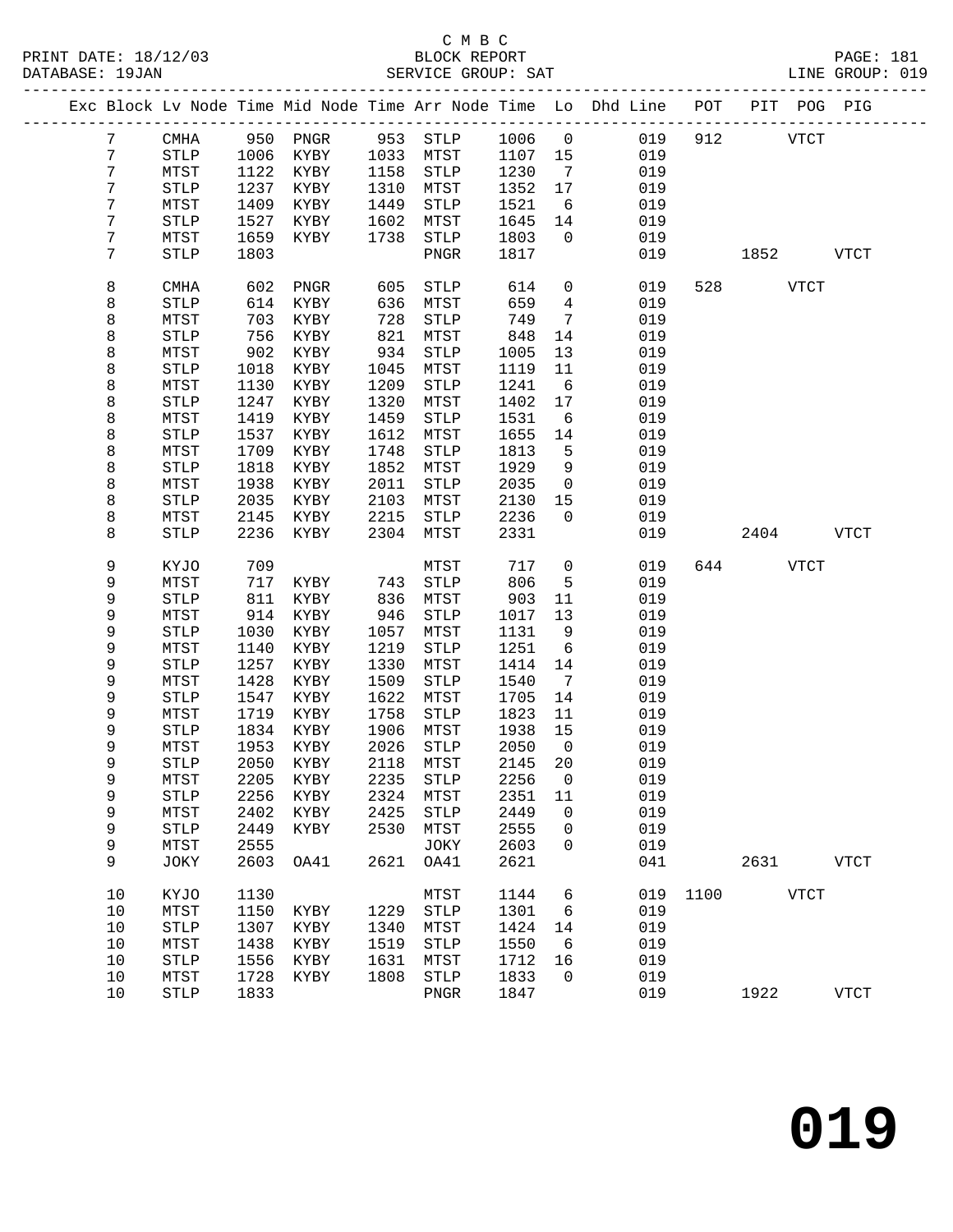|  |      |             |      |          |      |                       |      |      |                 | Exc Block Lv Node Time Mid Node Time Arr Node Time Lo Dhd Line POT<br>------------------------------- |     |      | PIT POG PIG |             |
|--|------|-------------|------|----------|------|-----------------------|------|------|-----------------|-------------------------------------------------------------------------------------------------------|-----|------|-------------|-------------|
|  | 11   | CMHA        | 809  | PNGR     |      | 812 STLP              |      | 821  | $\overline{0}$  | 019                                                                                                   | 731 |      | <b>VTCT</b> |             |
|  | 11   | STLP        | 821  | KYBY     | 847  | MTST                  |      | 915  | 11              | 019                                                                                                   |     |      |             |             |
|  | 11   | MTST        | 926  | KYBY     | 958  | STLP                  |      | 1029 | 11              | 019                                                                                                   |     |      |             |             |
|  | 11   | <b>STLP</b> | 1040 | KYBY     | 1109 | MTST                  |      | 1146 | 12              | 019                                                                                                   |     |      |             |             |
|  | 11   | MTST        | 1158 | KYBY     | 1239 | STLP                  | 1311 |      | $6\overline{6}$ | 019                                                                                                   |     |      |             |             |
|  | 11   | <b>STLP</b> | 1317 | KYBY     | 1350 | MTST                  | 1434 |      | 14              | 019                                                                                                   |     |      |             |             |
|  | 11   | MTST        | 1448 | KYBY     | 1529 | STLP                  |      | 1600 | 6               | 019                                                                                                   |     |      |             |             |
|  | 11   | <b>STLP</b> | 1606 | KYBY     | 1641 | MTST                  |      | 1722 | 16              | 019                                                                                                   |     |      |             |             |
|  | 11   | MTST        | 1738 | KYBY     | 1818 | STLP                  |      | 1843 | 6               | 019                                                                                                   |     |      |             |             |
|  | 11   | <b>STLP</b> | 1849 | KYBY     | 1921 | MTST                  |      | 1953 | 17              | 019                                                                                                   |     |      |             |             |
|  | 11   | MTST        | 2010 | KYBY     | 2041 | STLP                  |      | 2105 | $\overline{0}$  | 019                                                                                                   |     |      |             |             |
|  | 11   | <b>STLP</b> | 2105 | KYBY     | 2133 | MTST                  |      | 2200 | 25              | 019                                                                                                   |     |      |             |             |
|  | 11   | MTST        | 2225 | KYBY     | 2255 | STLP                  |      | 2316 | $\overline{0}$  | 019                                                                                                   |     |      |             |             |
|  | 11   | <b>STLP</b> | 2316 | KYBY     | 2344 | MTST                  |      | 2411 | 22              | 019                                                                                                   |     |      |             |             |
|  | 11   | MTST        | 2433 | KYBY     | 2456 | STLP                  |      | 2520 | $\mathbf 0$     | 019                                                                                                   |     |      |             |             |
|  | 11   | <b>STLP</b> | 2520 | KYBY     | 2600 | MTST                  |      | 2625 | $\mathbf 0$     | 019                                                                                                   |     |      |             |             |
|  | 11   | MTST        | 2625 |          |      | JOKY                  |      | 2633 | $\mathbf 0$     | 019                                                                                                   |     |      |             |             |
|  | 11   | JOKY        | 2633 | OA41     | 2651 | OA41                  |      | 2651 |                 | 041                                                                                                   |     | 2701 |             | <b>VTCT</b> |
|  | 12   | CMHA        | 617  | PNGR     | 620  | STLP                  |      | 629  | $\overline{4}$  | 019                                                                                                   | 543 |      | <b>VTCT</b> |             |
|  | 12   | <b>STLP</b> | 633  | KYBY     | 655  | MTST                  |      | 718  | 14              | 019                                                                                                   |     |      |             |             |
|  | 12   | MTST        | 732  | KYBY     | 758  | <b>STLP</b>           |      | 821  | 11              | 019                                                                                                   |     |      |             |             |
|  | 12   | <b>STLP</b> | 832  | KYBY     | 858  | MTST                  |      | 926  | 11              | 019                                                                                                   |     |      |             |             |
|  | 12   | MTST        | 937  | KYBY     | 1010 | STLP                  |      | 1041 | 11              | 019                                                                                                   |     |      |             |             |
|  | 12   | <b>STLP</b> | 1052 | KYBY     | 1121 | MTST                  | 1158 |      | 10              | 019                                                                                                   |     |      |             |             |
|  | 12   | MTST        | 1208 | KYBY     | 1249 | STLP                  |      | 1321 | $6\overline{6}$ | 019                                                                                                   |     |      |             |             |
|  | 12   | <b>STLP</b> | 1327 | KYBY     | 1401 | MTST                  |      | 1447 | 11              | 019                                                                                                   |     |      |             |             |
|  | 12   | MTST        | 1458 | KYBY     | 1539 | STLP                  | 1606 |      | 9               | 019                                                                                                   |     |      |             |             |
|  | 12   | <b>STLP</b> | 1615 | KYBY     | 1650 | MTST                  |      | 1731 | 17              | 019                                                                                                   |     |      |             |             |
|  | 12   | MTST        | 1748 | KYBY     | 1828 | STLP                  |      | 1853 | 11              | 019                                                                                                   |     |      |             |             |
|  | 12   | <b>STLP</b> | 1904 | KYBY     | 1936 | MTST                  |      | 2006 | 19              | 019                                                                                                   |     |      |             |             |
|  | 12   | MTST        | 2025 | KYBY     | 2056 | STLP                  |      | 2118 | $\Omega$        | 019                                                                                                   |     |      |             |             |
|  | 12   | <b>STLP</b> | 2118 | KYBY     | 2146 | MTST                  |      | 2213 |                 | 019                                                                                                   |     | 2246 |             | <b>VTCT</b> |
|  | 13   | KYJO        | 542  |          |      | MTST                  |      | 549  | $\mathsf{O}$    | 019                                                                                                   | 517 |      | <b>VTCT</b> |             |
|  | 13   | MTST        | 549  | KYBY     | 613  | STLP                  |      | 634  | 10              | 019                                                                                                   |     |      |             |             |
|  | 13   | <b>STLP</b> | 644  | KYBY     | 706  | MTST                  |      | 729  | 15              | 019                                                                                                   |     |      |             |             |
|  | 13   | MTST        | 744  | KYBY     | 810  | STLP                  |      | 833  | 11              | 019                                                                                                   |     |      |             |             |
|  | 13   | STLP        |      | 844 KYBY | 910  | MTST                  |      | 939  | 10              | 019                                                                                                   |     |      |             |             |
|  | $13$ | MTST        | 949  | KYBY     | 1022 | STLP                  |      | 1053 | 9               | 019                                                                                                   |     |      |             |             |
|  | 13   | <b>STLP</b> | 1102 | KYBY     | 1133 | MTST                  |      | 1211 | 18              | 019                                                                                                   |     |      |             |             |
|  | 13   | MTST        | 1229 | KYBY     | 1309 | STLP                  |      | 1342 | 5               | 019                                                                                                   |     |      |             |             |
|  | 13   | STLP        | 1347 | KYBY     | 1421 | MTST                  |      | 1507 | 11              | 019                                                                                                   |     |      |             |             |
|  | 13   | MTST        | 1518 | KYBY     | 1559 | <b>STLP</b>           |      | 1626 | 9               | 019                                                                                                   |     |      |             |             |
|  | 13   | <b>STLP</b> | 1635 | KYBY     | 1710 | MTST                  |      | 1751 | 17              | 019                                                                                                   |     |      |             |             |
|  | 13   | MTST        | 1808 | KYBY     | 1848 | $\operatorname{STLP}$ |      | 1913 | 6               | 019                                                                                                   |     |      |             |             |
|  | 13   | STLP        | 1919 | KYBY     | 1951 | MTST                  |      | 2021 |                 | 019                                                                                                   |     | 2054 |             | <b>VTCT</b> |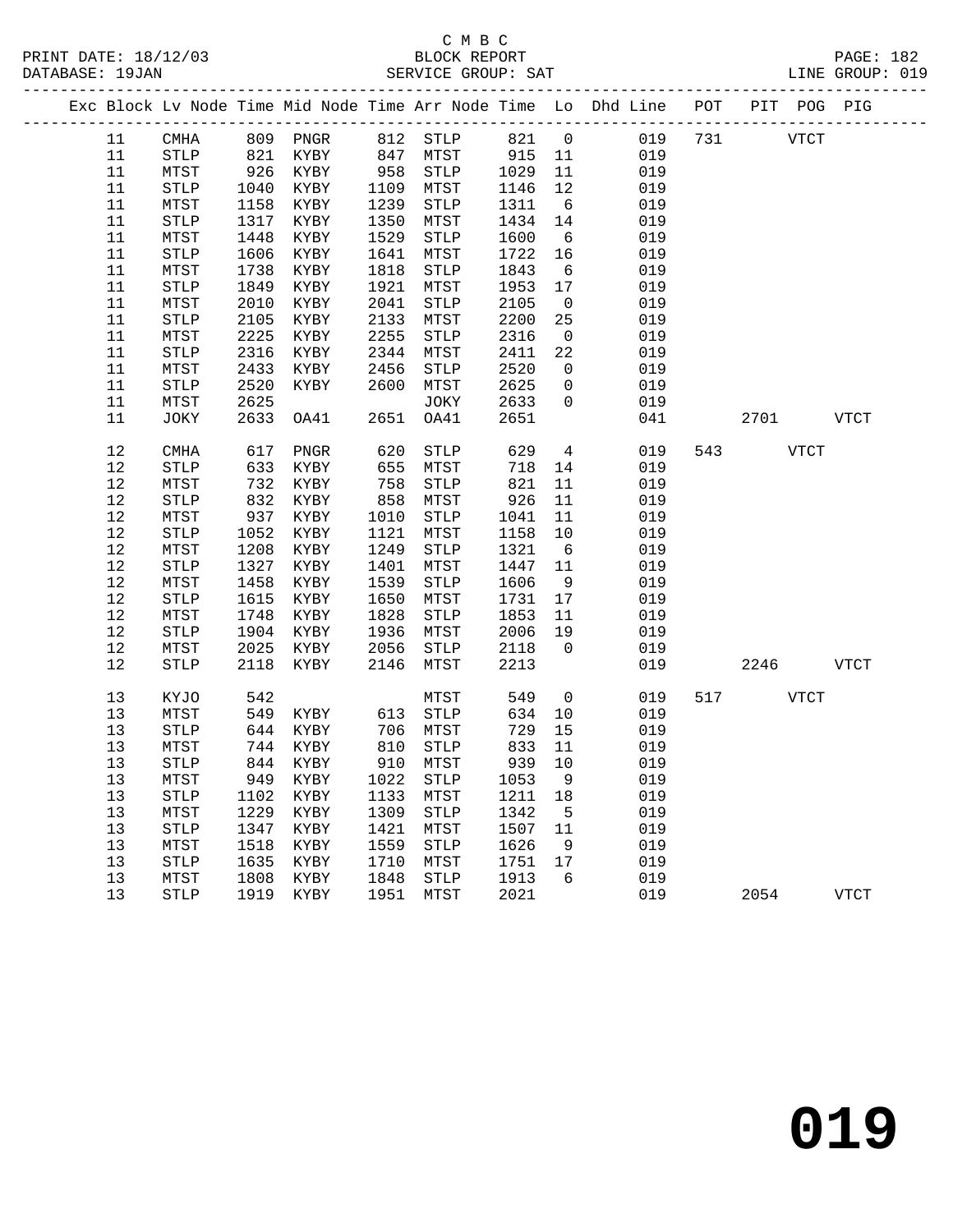|  |    |             |      |           |      |             |      |                | Exc Block Lv Node Time Mid Node Time Arr Node Time Lo Dhd Line POT PIT POG PIG |               |           |             |             |
|--|----|-------------|------|-----------|------|-------------|------|----------------|--------------------------------------------------------------------------------|---------------|-----------|-------------|-------------|
|  | 14 | KYBY        |      | 535 KYJO  |      | 550 MTST    |      |                | 557 7 019                                                                      |               | 509 VTCT  |             |             |
|  | 14 | MTST        | 604  | KYBY      | 628  | STLP        | 649  | 10             | 019                                                                            |               |           |             |             |
|  | 14 | <b>STLP</b> | 659  | KYBY      | 721  | MTST        | 744  | 11             | 019                                                                            |               |           |             |             |
|  | 14 | MTST        | 755  | KYBY      | 822  | <b>STLP</b> | 845  | 11             | 019                                                                            |               |           |             |             |
|  | 14 | <b>STLP</b> | 856  | KYBY      | 922  | MTST        | 951  | 8 <sup>8</sup> | 019                                                                            |               |           |             |             |
|  | 14 | MTST        | 959  | KYBY      | 1034 | STLP        | 1105 | 9              | 019                                                                            |               |           |             |             |
|  | 14 | <b>STLP</b> | 1114 | KYBY      | 1145 | MTST        | 1223 | 16             | 019                                                                            |               |           |             |             |
|  | 14 | MTST        | 1239 | KYBY      | 1319 | STLP        | 1352 | 5              | 019                                                                            |               |           |             |             |
|  | 14 | <b>STLP</b> | 1357 | KYBY      | 1431 | MTST        | 1517 | 11             | 019                                                                            |               |           |             |             |
|  | 14 | MTST        | 1528 | KYBY      | 1609 | <b>STLP</b> | 1636 | 9              | 019                                                                            |               |           |             |             |
|  | 14 | <b>STLP</b> | 1645 | KYBY      | 1720 | MTST        | 1759 |                | 019                                                                            |               | 1840      |             | <b>VTCT</b> |
|  | 15 | KYJO        | 1155 |           |      | MTST        | 1209 | 9              | 019                                                                            | 1125 VTCT     |           |             |             |
|  | 15 | MTST        | 1218 | KYBY      | 1259 | STLP        | 1331 | 6              | 019                                                                            |               |           |             |             |
|  | 15 | <b>STLP</b> | 1337 | KYBY      | 1411 | MTST        | 1457 | 11             | 019                                                                            |               |           |             |             |
|  | 15 | MTST        | 1508 | KYBY      | 1549 | <b>STLP</b> | 1616 | 9              | 019                                                                            |               |           |             |             |
|  | 15 | STLP        | 1625 | KYBY      | 1700 | MTST        | 1741 | 17             | 019                                                                            |               |           |             |             |
|  | 15 | MTST        | 1758 | KYBY      | 1838 | STLP        | 1903 | $\overline{0}$ | 019                                                                            |               |           |             |             |
|  | 15 | <b>STLP</b> | 1903 |           |      | PNGR        | 1917 |                | 019                                                                            |               | 1949      |             | <b>VTCT</b> |
|  | 16 | KYJO        | 747  |           |      | MTST        | 756  | 11             | 019                                                                            |               | 722 VTCT  |             |             |
|  | 16 | MTST        | 807  | KYBY      | 834  | <b>STLP</b> | 857  | 10             | 019                                                                            |               |           |             |             |
|  | 16 | <b>STLP</b> | 907  | KYBY      | 933  | MTST        | 1005 | 18             | 019                                                                            |               |           |             |             |
|  | 16 | MTST        | 1023 | KYBY      | 1058 | STLP        | 1129 | 8              | 019                                                                            |               |           |             |             |
|  | 16 | <b>STLP</b> | 1137 | KYBY      | 1209 | MTST        | 1248 | 11             | 019                                                                            |               |           |             |             |
|  | 16 | MTST        | 1259 | KYBY      | 1339 | <b>STLP</b> | 1412 | $5^{\circ}$    | 019                                                                            |               |           |             |             |
|  | 16 | <b>STLP</b> | 1417 | KYBY      | 1451 | MTST        | 1537 | 10             | 019                                                                            |               |           |             |             |
|  | 16 | MTST        | 1547 | KYBY      | 1629 | STLP        | 1656 | 10             | 019                                                                            |               |           |             |             |
|  | 16 | <b>STLP</b> | 1706 | KYBY      | 1740 | MTST        | 1819 |                | 019                                                                            |               | 1852      | <b>VTCT</b> |             |
|  | 17 | KYJO        | 1307 |           |      | MTST        | 1321 | 8 <sup>8</sup> |                                                                                | 019 1234 VTCT |           |             |             |
|  | 17 | MTST        | 1329 | KYBY      | 1409 | <b>STLP</b> | 1442 | $5^{\circ}$    | 019                                                                            |               |           |             |             |
|  | 17 | <b>STLP</b> | 1447 | KYBY      | 1522 | MTST        | 1605 | 13             | 019                                                                            |               |           |             |             |
|  | 17 | MTST        | 1618 | KYBY      | 1659 | STLP        | 1725 | 11             | 019                                                                            |               |           |             |             |
|  | 17 | <b>STLP</b> |      | 1736 KYBY | 1810 | MTST        | 1847 |                |                                                                                | 019           | 1920 VTCT |             |             |
|  |    |             |      |           |      |             |      |                |                                                                                |               |           |             |             |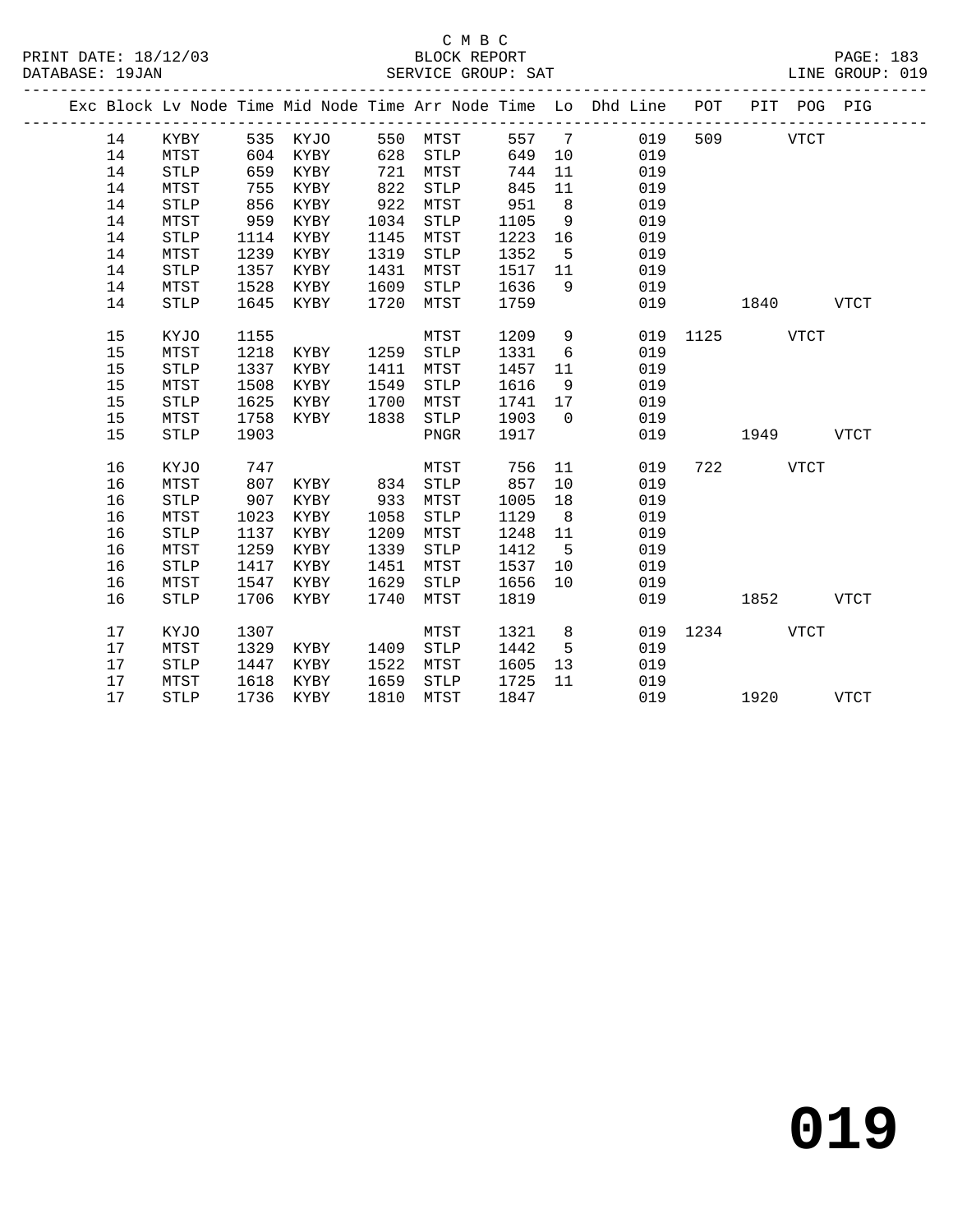|                                |              |            |                               |      |                          |                      |                               | 41BR 41AV & BRUCE ST 41VI 41 AV & VICTORIA<br>BYST BROADWAY STN 52 HALP HARRISON LOOP<br>RORI ROBSON & RICHARDS 52 VTCT Vancouver Trolley Depot |          |             |
|--------------------------------|--------------|------------|-------------------------------|------|--------------------------|----------------------|-------------------------------|-------------------------------------------------------------------------------------------------------------------------------------------------|----------|-------------|
|                                |              |            |                               |      |                          |                      |                               | Exc Block Lv Node Time Mid Node Time Arr Node Time Lo Dhd Line POT PIT POG PIG                                                                  |          |             |
| $\mathbf{1}$                   | 41BR 453     |            |                               |      |                          |                      |                               | HALP 501 0 020 433 VTCT                                                                                                                         |          |             |
| $\mathbf{1}$                   | HALP         |            | 501 BYST 516 RORI             |      |                          |                      |                               | 536 0<br>020                                                                                                                                    |          |             |
| $\mathbf 1$                    | RORI         |            |                               |      |                          |                      |                               | 616  15<br>711  0<br>020                                                                                                                        |          |             |
| 1                              | HALP         |            |                               |      |                          |                      |                               | 020                                                                                                                                             |          |             |
| 1                              | RORI         |            | 711 BYST 735 HALP             |      |                          | 753                  | 10                            | 020                                                                                                                                             |          |             |
| 1                              | HALP         |            | 803 BYST                      |      | 824 RORI                 | 850                  | $\overline{\phantom{a}}$      | 020                                                                                                                                             |          |             |
| 1                              | RORI         | 852        | BYST                          | 921  | HALP                     | 942<br>$942$<br>1043 | 12                            | 020                                                                                                                                             |          |             |
| 1                              | HALP         |            | 954 BYST                      |      | 1016 RORI                |                      | 5 <sub>5</sub>                | 020                                                                                                                                             |          |             |
| $\mathbf 1$                    | RORI         | 1048       | BYST                          | 1123 | HALP                     | 1148                 | 13                            | 020                                                                                                                                             |          |             |
| 1                              | HALP         | 1201       | BYST                          | 1225 | RORI                     | 1255                 | $5^{\circ}$                   | 020                                                                                                                                             |          |             |
| 1                              | RORI         | 1300       | BYST                          | 1336 | HALP                     | 1405                 | 11                            | 020                                                                                                                                             |          |             |
| 1                              | HALP         | 1416       | BYST                          | 1440 | RORI                     | 1512                 | $5^{\circ}$                   | 020                                                                                                                                             |          |             |
| $\mathbf 1$                    | RORI         | 1517       | BYST                          | 1556 | HALP                     | 1622                 | 14                            | 020                                                                                                                                             |          |             |
| 1                              | HALP         | 1636       | BYST                          | 1658 | RORI                     | 1729                 | $\overline{0}$                | 020                                                                                                                                             |          |             |
| 1                              | RORI         | 1729       | BYST                          | 1807 | HALP                     | 1832                 | 17                            | 020                                                                                                                                             |          |             |
| 1                              | HALP         | 1849       | BYST                          | 1909 | RORI                     | 1937                 | $\overline{0}$                | 020                                                                                                                                             |          |             |
| $\mathbf 1$                    | RORI         | 1937       | BYST                          | 2010 | HALP                     | 2030                 |                               | 9<br>020                                                                                                                                        |          |             |
| $\mathbf 1$                    | HALP         | 2039       | BYST                          | 2057 | RORI                     | 2125                 | $\overline{0}$                | 020                                                                                                                                             |          |             |
| 1                              | RORI         | 2125       | BYST                          | 2156 | HALP                     | 2215                 |                               | 14<br>020                                                                                                                                       |          |             |
| $\mathbf 1$                    | HALP         | 2229       | BYST                          |      | 2246 RORI<br>$2338$ HALP | 2311                 | $\overline{0}$                | 020                                                                                                                                             |          |             |
| 1                              | RORI         |            | 2311 BYST                     |      |                          | 2357                 | $\overline{0}$                | 020                                                                                                                                             |          |             |
| $\mathbf 1$                    | HALP         | 2357       |                               |      | 41VI                     | 2405                 |                               | 020                                                                                                                                             |          | 2423 VTCT   |
| $\sqrt{2}$                     | 41BR         | 513        |                               |      | HALP                     | 521                  | $\overline{0}$                | 020                                                                                                                                             | 453 VTCT |             |
| $\mathbf 2$                    | HALP         |            | 521 BYST                      |      | 536 RORI                 | 556                  | $\overline{0}$                | 020                                                                                                                                             |          |             |
| $\mathbf{2}$                   | RORI         | 556        | BYST                          |      | 620 HALP                 | 636                  | 10                            | 020                                                                                                                                             |          |             |
| $\sqrt{2}$                     | HALP         | 646        | BYST                          |      | 704 RORI                 | 726                  | $\overline{0}$                | 020                                                                                                                                             |          |             |
| $\sqrt{2}$                     | RORI         | 726<br>825 | BYST                          | 750  | HALP                     | 808                  | 17                            | 020                                                                                                                                             |          |             |
| $\sqrt{2}$                     | HALP         |            | BYST                          | 846  | RORI                     | 912                  | $5^{\circ}$                   | 020                                                                                                                                             |          |             |
| $\mathbf{2}$                   | RORI         |            | 917 BYST                      | 947  | HALP                     | 1010                 | 14                            | 020                                                                                                                                             |          |             |
| 2                              | HALP         | 1024       | BYST                          |      | 1048 RORI                | 1115                 | $5^{\circ}$                   | 020                                                                                                                                             |          |             |
| $\mathbf{2}$<br>$\overline{c}$ | RORI<br>HALP | 1120       | BYST<br>1233 BYST             |      | 1155 HALP<br>1257 RORI   | 1220 13<br>1329      | $5^{\circ}$                   | 020                                                                                                                                             |          |             |
| 2                              |              |            | RORI 1334 BYST 1411 HALP 1439 |      |                          |                      |                               | 020<br>9 020                                                                                                                                    |          |             |
|                                | HALP         | 1448       | <b>BYST</b>                   | 1512 | RORI                     | 1544                 | 5                             | 020                                                                                                                                             |          |             |
| 2<br>$\boldsymbol{2}$          |              | 1549       |                               | 1628 |                          | 1654                 |                               | 020                                                                                                                                             |          |             |
| $\overline{\mathbf{c}}$        | RORI<br>HALP | 1708       | BYST<br>BYST                  | 1730 | HALP<br>RORI             | 1800                 | 14<br>$\overline{\mathbf{0}}$ | 020                                                                                                                                             |          |             |
| 2                              | RORI         | 1800       | <b>BYST</b>                   | 1836 | HALP                     | 1900                 | 19                            | 020                                                                                                                                             |          |             |
| 2                              | HALP         | 1919       | <b>BYST</b>                   | 1939 | RORI                     | 2007                 | 0                             | 020                                                                                                                                             |          |             |
| $\sqrt{2}$                     | RORI         | 2007       | <b>BYST</b>                   | 2040 | HALP                     | 2100                 | 15                            | 020                                                                                                                                             |          |             |
| $\sqrt{2}$                     | HALP         | 2115       | <b>BYST</b>                   | 2133 | RORI                     | 2201                 | 0                             | 020                                                                                                                                             |          |             |
| $\sqrt{2}$                     | RORI         | 2201       | BYST                          | 2232 | HALP                     | 2251                 | 8                             | 020                                                                                                                                             |          |             |
| $\boldsymbol{2}$               | HALP         | 2259       | <b>BYST</b>                   | 2316 | RORI                     | 2341                 | 0                             | 020                                                                                                                                             |          |             |
| $\overline{\mathbf{c}}$        | RORI         | 2341       | BYST                          | 2408 | HALP                     | 2427                 | 15                            | 020                                                                                                                                             |          |             |
| $\sqrt{2}$                     | HALP         | 2442       | <b>BYST</b>                   | 2459 | RORI                     | 2524                 | 10                            | 020                                                                                                                                             |          |             |
| $\overline{\mathbf{c}}$        | RORI         | 2534       | BYST                          | 2605 | HALP                     | 2622                 | 0                             | 020                                                                                                                                             |          |             |
| $\overline{2}$                 | HALP         | 2622       |                               |      | 41VI                     | 2629                 |                               | 020                                                                                                                                             | 2647     | <b>VTCT</b> |
|                                |              |            |                               |      |                          |                      |                               |                                                                                                                                                 |          |             |

C M B C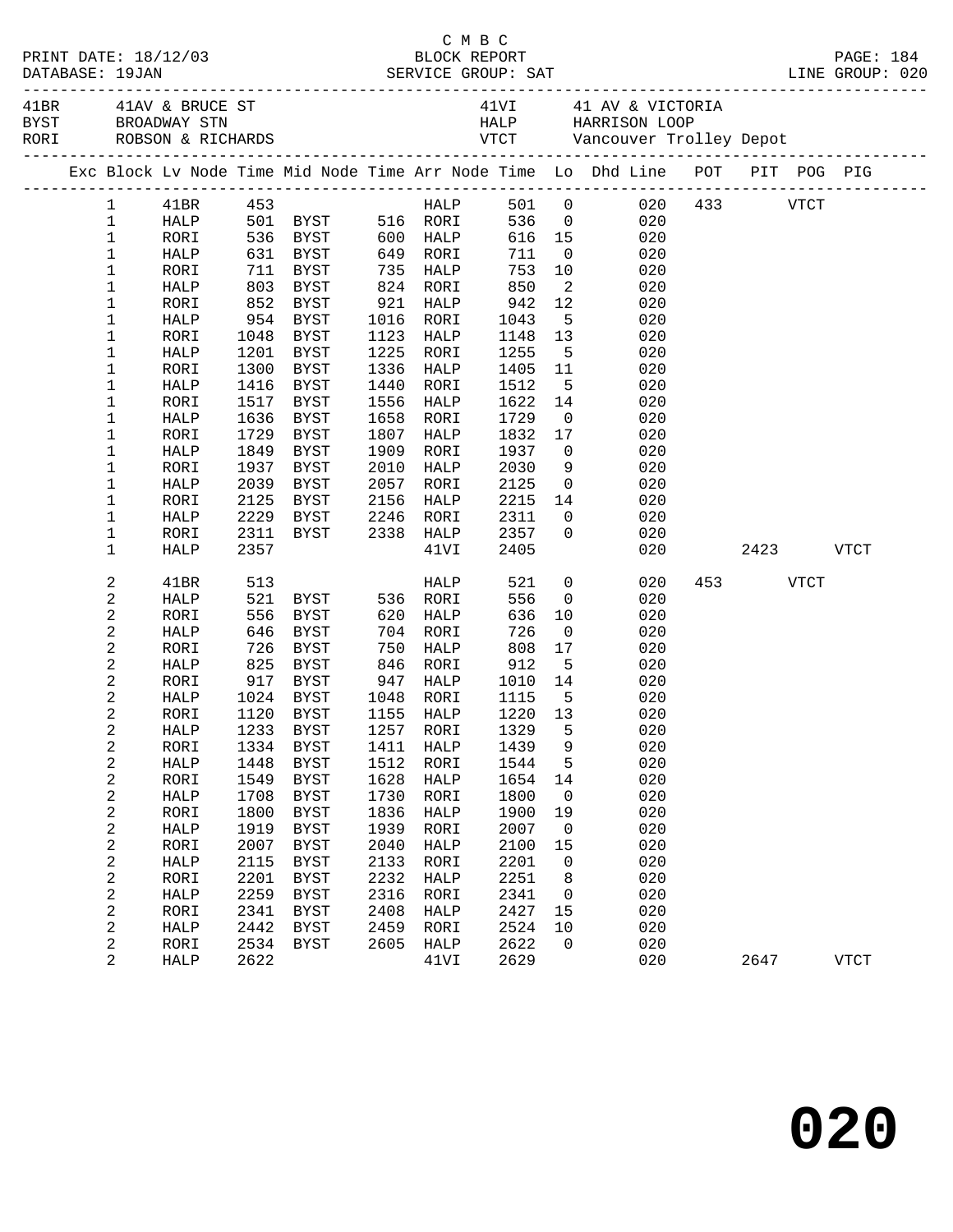|  |                         |                     |              |                     |              |              |              |                         | Exc Block Lv Node Time Mid Node Time Arr Node Time Lo Dhd Line | POT |      | PIT POG PIG |             |
|--|-------------------------|---------------------|--------------|---------------------|--------------|--------------|--------------|-------------------------|----------------------------------------------------------------|-----|------|-------------|-------------|
|  | 3                       | 41BR                | 533          |                     |              | HALP         | 541          | $\mathbf 0$             | 020                                                            | 513 | VTCT |             |             |
|  | $\mathbf{3}$            | <b>HALP</b>         | 541          | BYST                |              | 556 RORI     | 616          | $\overline{0}$          | 020                                                            |     |      |             |             |
|  | 3                       | RORI                | 616          | BYST                |              | 640 HALP     | 656          | 13                      | 020                                                            |     |      |             |             |
|  | $\overline{3}$          | HALP                | 709          | BYST                | 728          | RORI         | 750          | $\overline{0}$          | 020                                                            |     |      |             |             |
|  | 3                       | RORI                | 750          | BYST                | 816          | HALP         | 836          | 12                      | 020                                                            |     |      |             |             |
|  | $\overline{3}$          | HALP                | 848          | <b>BYST</b>         | 909          | RORI         | 935          | 5                       | 020                                                            |     |      |             |             |
|  | 3                       | RORI                | 940          | <b>BYST</b>         | 1012         | HALP         | 1035         | 13                      | 020                                                            |     |      |             |             |
|  | $\mathsf{3}$            | HALP                | 1048         | <b>BYST</b>         | 1112         | RORI         | 1142         | - 5                     | 020                                                            |     |      |             |             |
|  | $\mathsf{3}$            | RORI                | 1147         | BYST                | 1222         | HALP         | 1248         | 15                      | 020                                                            |     |      |             |             |
|  | $\mathsf{3}$            | HALP                | 1303         | <b>BYST</b>         | 1328         | RORI         | 1402         | 5                       | 020                                                            |     |      |             |             |
|  | 3                       | RORI                | 1407         | BYST                | 1445         | HALP         | 1512         | 9                       | 020                                                            |     |      |             |             |
|  | 3                       | HALP                | 1521         | BYST                | 1544         | RORI         | 1616         | 5                       | 020                                                            |     |      |             |             |
|  | 3                       | RORI                | 1621         | BYST                | 1700         | HALP         | 1726         | $\mathbf 0$             | 020                                                            |     |      |             |             |
|  | 3                       | HALP                | 1726         |                     |              | 41VI         | 1735         |                         | 020                                                            |     | 1759 |             | VTCT        |
|  | $\,4$                   | 41BR                | 552          |                     |              | HALP         | 600          | 0                       | 020                                                            | 532 |      | VTCT        |             |
|  | 4                       | HALP                | 600          | BYST                |              | 616 RORI     | 636          | $\mathbf 0$             | 020                                                            |     |      |             |             |
|  | 4                       | RORI                | 636          | BYST                | 700          | HALP         | 717          | 14                      | 020                                                            |     |      |             |             |
|  | 4                       | HALP                | 731          | BYST                | 750          | RORI         | 814          | 0                       | 020                                                            |     |      |             |             |
|  | 4                       | RORI                | 814          | BYST                | 841          | HALP         | 902          | 12                      | 020                                                            |     |      |             |             |
|  | 4                       | <b>HALP</b>         | 914          | BYST                | 936          | RORI         | 1003         | 5                       | 020                                                            |     |      |             |             |
|  | 4                       | RORI                | 1008         | <b>BYST</b>         | 1041         | HALP         | 1106         | 14                      | 020                                                            |     |      |             |             |
|  | 4                       | HALP                | 1120         | BYST                |              | 1144 RORI    | 1215         | 5                       | 020                                                            |     |      |             |             |
|  | $\overline{\mathbf{4}}$ | RORI                | 1220         | BYST                | 1256         | HALP         | 1322         | 14                      | 020                                                            |     |      |             |             |
|  | 4                       | <b>HALP</b>         | 1336         | BYST                | 1400         | RORI         | 1434         | 5                       | 020                                                            |     |      |             |             |
|  | 4                       | RORI                | 1439         | BYST                | 1517         | HALP         | 1544         | 9                       | 020                                                            |     |      |             |             |
|  | 4                       | HALP                | 1553         | BYST                | 1616         | RORI         | 1648         | 5                       | 020                                                            |     |      |             |             |
|  | 4                       | RORI                | 1653         | BYST                |              | 1731 HALP    | 1756         | $\Omega$                | 020                                                            |     |      |             |             |
|  | 4                       | HALP                | 1756         |                     |              | 41VI         | 1805         |                         | 020                                                            |     | 1827 |             | VTCT        |
|  | 5                       | 41BR                | 605          |                     |              | HALP         | 613          | 7                       | 020                                                            | 545 |      | <b>VTCT</b> |             |
|  | 5                       | HALP                | 620          | BYST                | 636          | RORI         | 656          | 0                       | 020                                                            |     |      |             |             |
|  | 5                       | RORI                | 656          | BYST                | 720          | HALP         | 738          | 17                      | 020                                                            |     |      |             |             |
|  | 5                       | HALP                | 755          | BYST                | 814          | RORI         | 838          | $\mathbf{1}$            | 020                                                            |     |      |             |             |
|  | 5                       | RORI                | 839          | BYST                | 908          | HALP         | 929          | 9                       | 020                                                            |     |      |             |             |
|  | 5                       | HALP                | 938          | BYST                | 1000         | RORI         | 1027         | 5                       | 020                                                            |     |      |             |             |
|  | 5                       | RORI                | 1032         | BYST                | 1107         | HALP         | 1132         | 12                      | 020                                                            |     |      |             |             |
|  | 5                       | HALP                | 1144         | <b>BYST</b>         | 1208         | RORI         | 1238         | 5                       | 020                                                            |     |      |             |             |
|  | 5                       | RORI                | 1243         | <b>BYST</b>         | 1319         | HALP         | 1348         | 11                      | 020                                                            |     |      |             |             |
|  | 5                       | HALP                | 1359         | BYST                | 1423         | RORI         | 1457         | 5                       | 020                                                            |     |      |             |             |
|  | 5                       | RORI                | 1502         | <b>BYST</b>         | 1540         | HALP         | 1607         | 11                      | 020                                                            |     |      |             |             |
|  | 5                       | <b>HALP</b>         | 1618         | <b>BYST</b>         | 1641         | RORI         | 1713         | 2                       | 020                                                            |     |      |             |             |
|  | 5                       | RORI                | 1715         | <b>BYST</b>         | 1753         | HALP         | 1818         | 20                      | 020                                                            |     |      |             |             |
|  | 5<br>5                  | HALP                | 1838<br>1927 | BYST<br><b>BYST</b> | 1858<br>2002 | RORI         | 1927<br>2025 | $\mathbf 0$<br>$\Omega$ | 020<br>020                                                     |     |      |             |             |
|  | 5                       | RORI<br><b>HALP</b> | 2025         |                     |              | HALP<br>41VI | 2033         |                         | 020                                                            |     | 2052 |             | <b>VTCT</b> |
|  |                         |                     |              |                     |              |              |              |                         |                                                                |     |      |             |             |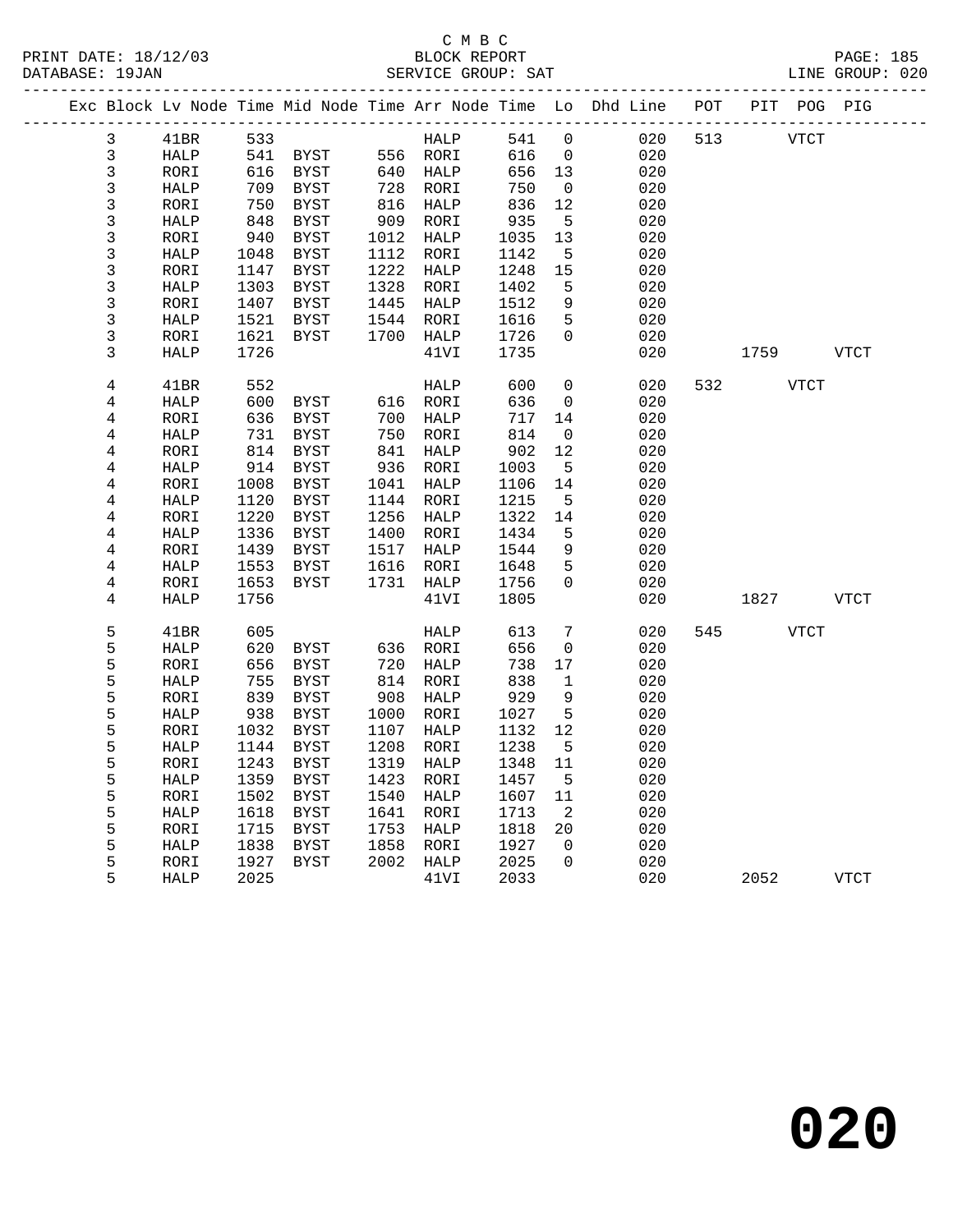### C M B C PRINT DATE: 18/12/03 BLOCK REPORT BATE: 18/12/03

| PRINT DATE: 18/12/03<br>DATABASE: 19JAN |              |              |                                 |              |                                |              |                                | VOR BLOCK REPORT<br>SERVICE GROUP: SAT                                         |          | PAGE: 186<br>LINE GROUP: 020 |
|-----------------------------------------|--------------|--------------|---------------------------------|--------------|--------------------------------|--------------|--------------------------------|--------------------------------------------------------------------------------|----------|------------------------------|
|                                         |              |              |                                 |              |                                |              |                                | Exc Block Lv Node Time Mid Node Time Arr Node Time Lo Dhd Line POT PIT POG PIG |          |                              |
| 6                                       | 41BR         |              | 646                             |              | HALP 654 3                     |              |                                | 020                                                                            | 626 VTCT |                              |
| 6                                       | HALP         |              | 657 BYST 716 RORI               |              |                                | 738          | $\overline{0}$                 | 020                                                                            |          |                              |
| 6                                       | RORI         | 738          | BYST 804 HALP                   |              |                                | 824 13       |                                | 020                                                                            |          |                              |
| 6                                       | HALP         | 837          | BYST                            |              | -------<br>858 RORI<br>959 TIT | 924          | 5                              | 020                                                                            |          |                              |
| 6                                       | RORI         | 929          | BYST                            |              | 959 HALP                       | 1022         | 17                             | 020                                                                            |          |                              |
| 6                                       | HALP         | 1039         | BYST                            | 1103         | RORI                           | 1133         | 5                              | 020                                                                            |          |                              |
| 6                                       | RORI         | 1138         | <b>BYST</b>                     | 1213         | HALP                           | 1239         | 16                             | 020                                                                            |          |                              |
| 6                                       | HALP         | 1255         | BYST                            | 1320         | RORI                           | 1354         | 5                              | 020                                                                            |          |                              |
| 6                                       | RORI         | 1359         | BYST                            | 1436         | HALP                           | 1504         | 9                              | 020                                                                            |          |                              |
| б                                       | HALP         | 1513         | BYST                            | 1536         | RORI                           | 1608         | $5^{\circ}$                    | 020                                                                            |          |                              |
| 6                                       | RORI         | 1613         | BYST                            | 1652         | HALP                           | 1718         | 20                             | 020                                                                            |          |                              |
| 6<br>6                                  | HALP         | 1738<br>1828 | BYST<br>BYST                    | 1758         | RORI<br>1904 HALP              | 1828<br>1928 | $\mathbf{0}$<br>$\overline{0}$ | 020<br>020                                                                     |          |                              |
| 6                                       | RORI<br>HALP | 1928         |                                 |              | 41VI                           | 1937         |                                | 020                                                                            |          | 1956 VTCT                    |
|                                         |              |              |                                 |              |                                |              |                                |                                                                                |          |                              |
| 7                                       | 41BR         | 706          |                                 |              | HALP                           | 714          | $5\overline{)}$                | 020                                                                            | 646 VTCT |                              |
| 7                                       | HALP         | 719          |                                 |              |                                | 802          | $\overline{0}$                 | 020                                                                            |          |                              |
| 7                                       | RORI         | 802          | BYST                            | 829          | HALP                           | 850          | 16                             | 020                                                                            |          |                              |
| 7                                       | HALP         | 906          | BYST                            | 928          | RORI                           | 955          | 5                              | 020                                                                            |          |                              |
| 7                                       | RORI         | 1000         | BYST                            | 1033         | HALP                           | 1058         | 14                             | 020                                                                            |          |                              |
| 7                                       | HALP         | 1112         | BYST                            | 1136         | RORI                           | 1207         | 5                              | 020                                                                            |          |                              |
| 7<br>7                                  | RORI<br>HALP | 1212<br>1327 | <b>BYST</b><br>BYST             | 1248<br>1352 | HALP<br>RORI                   | 1314<br>1426 | 13<br>$5^{\circ}$              | 020<br>020                                                                     |          |                              |
| 7                                       | RORI         | 1431         | BYST                            | 1509         | HALP                           | 1536         | 9                              | 020                                                                            |          |                              |
| 7                                       | HALP         | 1545         | BYST                            | 1608         | RORI                           | 1640         | $5^{\circ}$                    | 020                                                                            |          |                              |
| 7                                       | RORI         | 1645         | BYST                            | 1723         | HALP                           | 1748         | 20                             | 020                                                                            |          |                              |
| 7                                       | HALP         | 1808         | BYST                            | 1828         | RORI                           | 1857         | $\overline{0}$                 | 020                                                                            |          |                              |
| 7                                       | RORI         | 1857         | BYST                            | 1932         | HALP                           | 1956         | 19                             | 020                                                                            |          |                              |
| 7                                       | HALP         | 2015         | BYST                            | 2033         | RORI                           | 2101         | $\overline{0}$                 | 020                                                                            |          |                              |
| 7                                       | RORI         | 2101         | BYST                            |              | 2132 HALP                      | 2151         | $\mathbf{0}$                   | 020                                                                            |          |                              |
| 7                                       | HALP         | 2151         |                                 |              | 41VI                           | 2159         |                                | 020                                                                            |          | 2218 VTCT                    |
| 8                                       | 41BR         | 728          |                                 |              | HALP                           | 736          | 7                              | 020                                                                            | 708 VTCT |                              |
| 8                                       | HALP         | 743          | BYST 802 RORI                   |              |                                | 826          | $\mathbf 0$                    | 020                                                                            |          |                              |
| 8                                       | RORI         | 826          | BYST                            |              | - -<br>855 HALP                | 916          | 14                             | 020                                                                            |          |                              |
| 8                                       | HALP         |              | 930 BYST                        |              | 952 RORI                       | 1019         | $-5$                           | 020                                                                            |          |                              |
| 8                                       | RORI         |              | 1024 BYST                       |              | 1057 HALP                      | 1122 14      |                                | 020                                                                            |          |                              |
| 8                                       |              |              | HALP 1136 BYST 1200 RORI 1230 5 |              |                                |              |                                | 020                                                                            |          |                              |
| 8                                       | RORI         | 1235         | <b>BYST</b>                     | 1311         | HALP                           | 1340         | 12                             | 020                                                                            |          |                              |
| 8                                       | <b>HALP</b>  | 1352         | <b>BYST</b>                     | 1416         | <b>RORI</b>                    | 1450         | 5                              | 020                                                                            |          |                              |
| 8                                       | RORI         | 1455         | <b>BYST</b>                     | 1533         | HALP                           | 1600         | 10                             | 020                                                                            |          |                              |
| 8                                       | HALP         | 1610         | <b>BYST</b>                     | 1633         | RORI                           | 1705         | 3                              | 020                                                                            |          |                              |
| 8<br>8                                  | RORI<br>HALP | 1708<br>1828 | <b>BYST</b><br><b>BYST</b>      | 1746<br>1848 | HALP<br>RORI                   | 1811<br>1917 | $17$<br>0                      | 020<br>020                                                                     |          |                              |
| 8                                       | RORI         | 1917         | <b>BYST</b>                     | 1952         | HALP                           | 2015         | 12                             | 020                                                                            |          |                              |
| 8                                       | HALP         | 2027         | <b>BYST</b>                     | 2045         | RORI                           | 2113         | 0                              | 020                                                                            |          |                              |
| 8                                       | RORI         | 2113         | <b>BYST</b>                     | 2144         | HALP                           | 2203         | 7                              | 020                                                                            |          |                              |
| 8                                       | HALP         | 2210         | <b>BYST</b>                     | 2228         | RORI                           | 2256         | 0                              | 020                                                                            |          |                              |
| 8                                       | RORI         | 2256         | <b>BYST</b>                     | 2327         | HALP                           | 2346         | 6                              | 020                                                                            |          |                              |
| 8                                       | HALP         | 2352         | <b>BYST</b>                     | 2409         | RORI                           | 2434         | 0                              | 020                                                                            |          |                              |
| 8                                       | RORI         | 2434         | <b>BYST</b>                     | 2505         | HALP                           | 2522         | 0                              | 020                                                                            |          |                              |
| 8                                       | <b>HALP</b>  | 2522         |                                 |              | 41VI                           | 2529         |                                | 020                                                                            | 2547     | <b>VTCT</b>                  |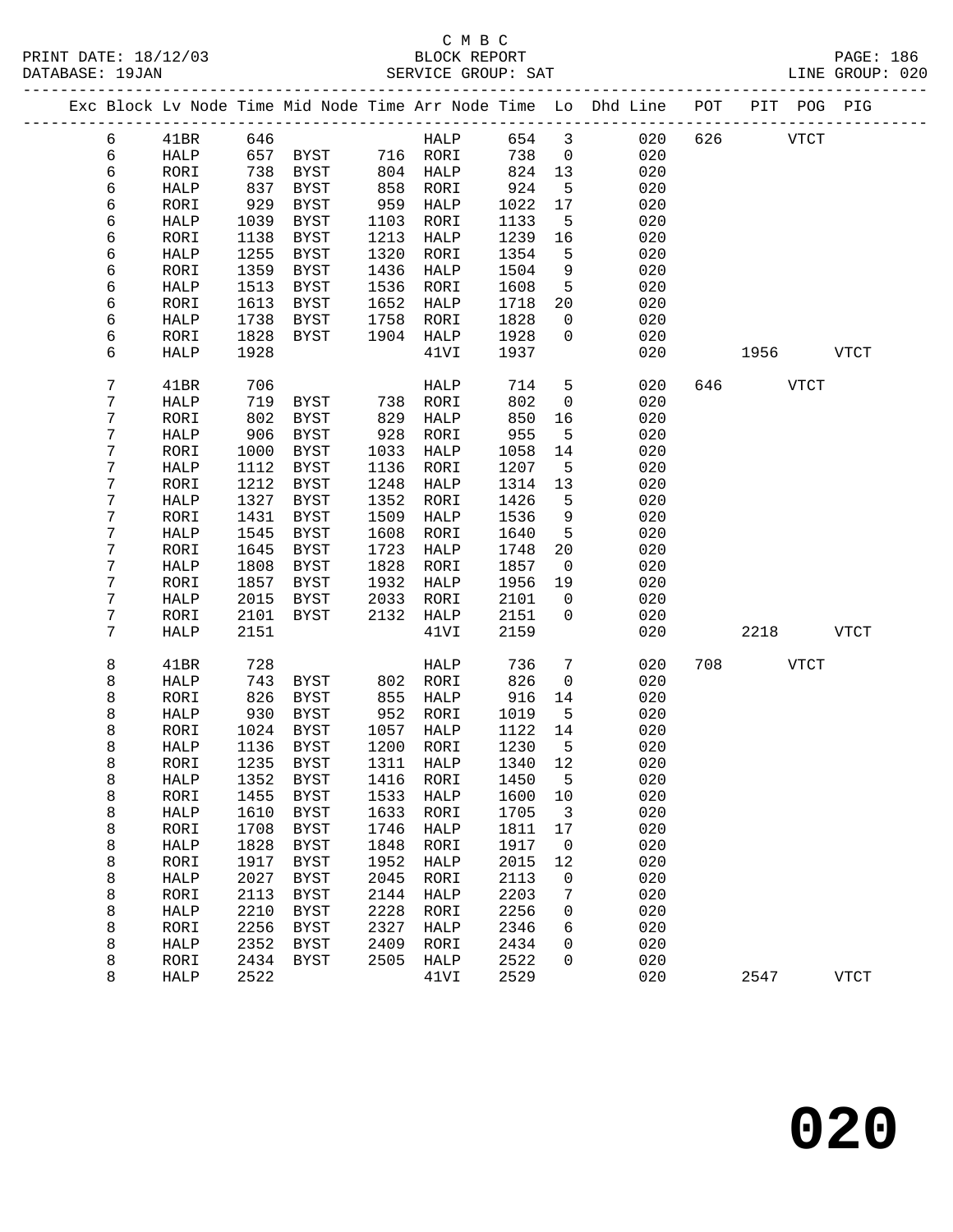|             |             |      | Exc Block Lv Node Time Mid Node Time Arr Node Time Lo Dhd Line POT PIT POG PIG |      |             |         |                         |     |          |      |             |             |
|-------------|-------------|------|--------------------------------------------------------------------------------|------|-------------|---------|-------------------------|-----|----------|------|-------------|-------------|
| 9           | 41BR        | 802  |                                                                                |      | HALP        | 810     | $4\overline{ }$         | 020 | 742      |      | <b>VTCT</b> |             |
| $\,9$       | HALP        |      | 814 BYST 835 RORI                                                              |      |             | 901     | $\overline{4}$          | 020 |          |      |             |             |
| $\mathsf 9$ | RORI        | 905  | BYST                                                                           |      | 935 HALP    | 958     | 10                      | 020 |          |      |             |             |
| 9           | HALP        | 1008 | BYST                                                                           | 1032 | RORI        | 1059    | $5^{\circ}$             | 020 |          |      |             |             |
| 9           | RORI        | 1104 | BYST                                                                           | 1139 | HALP        | 1204    | 12                      | 020 |          |      |             |             |
| 9           | HALP        | 1216 | BYST                                                                           | 1240 | RORI        | 1312    | 5                       | 020 |          |      |             |             |
| 9           | RORI        | 1317 | BYST                                                                           | 1353 | HALP        | 1422    | 10                      | 020 |          |      |             |             |
| 9           | HALP        | 1432 | BYST                                                                           | 1456 | RORI        | 1528    | $5^{\circ}$             | 020 |          |      |             |             |
| 9           | RORI        | 1533 | BYST                                                                           | 1612 | HALP        | 1638    | 14                      | 020 |          |      |             |             |
| 9           | HALP        | 1652 | BYST                                                                           | 1714 | RORI        | 1745    | $\mathbf{0}$            | 020 |          |      |             |             |
| 9           | RORI        | 1745 | BYST                                                                           | 1821 | HALP        | 1846    | $\overline{0}$          | 020 |          |      |             |             |
| 9           | HALP        | 1846 |                                                                                |      | 41VI        | 1855    |                         | 020 |          |      | 1917        | <b>VTCT</b> |
| 10          | 41BR        | 845  |                                                                                |      | HALP        | 853     | $4\overline{ }$         | 020 | 825 VTCT |      |             |             |
| 10          | HALP        | 857  | BYST 919 RORI                                                                  |      |             | 946     | 5                       | 020 |          |      |             |             |
| 10          | RORI        | 951  | BYST                                                                           | 1023 | HALP        | 1046    | 18                      | 020 |          |      |             |             |
| 10          | HALP        | 1104 | BYST                                                                           | 1128 | RORI        | 1158    | 6                       | 020 |          |      |             |             |
| 10          | RORI        | 1204 | <b>BYST</b>                                                                    | 1240 | HALP        | 1306    | 13                      | 020 |          |      |             |             |
| 10          | HALP        | 1319 | BYST                                                                           | 1344 | RORI        | 1418    | 5                       | 020 |          |      |             |             |
| 10          | RORI        | 1423 | BYST                                                                           | 1501 | HALP        | 1528    | 9                       | 020 |          |      |             |             |
| 10          | HALP        | 1537 | BYST                                                                           | 1600 | RORI        | 1632    | $5^{\circ}$             | 020 |          |      |             |             |
| 10          | RORI        | 1637 | BYST                                                                           | 1715 | HALP        | 1740    | 18                      | 020 |          |      |             |             |
| 10          | HALP        | 1758 | <b>BYST</b>                                                                    | 1818 | RORI        | 1847    | $\overline{0}$          | 020 |          |      |             |             |
| 10          | RORI        | 1847 | BYST                                                                           | 1922 | HALP        | 1946    | 17                      | 020 |          |      |             |             |
| 10          | HALP        | 2003 | BYST                                                                           | 2021 | RORI        | 2049    | $\overline{\mathbf{0}}$ | 020 |          |      |             |             |
| 10          | RORI        | 2049 | <b>BYST</b>                                                                    | 2120 | HALP        | 2140    | 15                      | 020 |          |      |             |             |
| 10          | HALP        | 2155 | BYST                                                                           | 2213 | RORI        | 2241    | $\overline{0}$          | 020 |          |      |             |             |
| 10          | RORI        | 2241 | <b>BYST</b>                                                                    | 2312 | HALP        | 2331    | $\mathsf{O}$            | 020 |          |      |             |             |
| 10          | HALP        | 2331 |                                                                                |      | 41VI        | 2339    |                         | 020 |          | 2358 |             | <b>VTCT</b> |
|             |             |      |                                                                                |      |             |         |                         |     |          |      |             |             |
| 11          | 41BR        | 909  |                                                                                |      | HALP        | 918     | $\overline{4}$          | 020 | 849      |      | <b>VTCT</b> |             |
| 11          | HALP        | 922  | BYST                                                                           |      | 944 RORI    | 1011    | 5                       | 020 |          |      |             |             |
| 11          | RORI        | 1016 | BYST                                                                           |      | 1049 HALP   | 1114    | 14                      | 020 |          |      |             |             |
| 11          | HALP        | 1128 | BYST                                                                           | 1152 | RORI        | 1223    | 5                       | 020 |          |      |             |             |
| 11          | RORI        | 1228 | <b>BYST</b>                                                                    | 1304 | HALP        | 1330    | 14                      | 020 |          |      |             |             |
| 11          | HALP        | 1344 | BYST                                                                           | 1408 | RORI        | 1442    | $5^{\circ}$             | 020 |          |      |             |             |
| 11          | RORI        | 1447 | BYST                                                                           | 1525 | HALP        | 1552    | 9                       | 020 |          |      |             |             |
| 11          | HALP        |      | 1601 BYST                                                                      |      | 1624 RORI   | 1656    | $5^{\circ}$             | 020 |          |      |             |             |
| 11          | RORI        |      | 1701 BYST                                                                      |      | 1739 HALP   | 1804 14 |                         | 020 |          |      |             |             |
| 11          | <b>HALP</b> |      | 1818 BYST 1838 RORI 1907 0                                                     |      |             |         |                         | 020 |          |      |             |             |
| 11          | RORI        | 1907 | <b>BYST</b>                                                                    | 1942 | HALP        | 2005    | 0                       | 020 |          |      |             |             |
| 11          | HALP        | 2005 |                                                                                |      | 41VI        | 2013    |                         | 020 |          | 2032 |             | <b>VTCT</b> |
| 12          | 41BR        | 933  |                                                                                |      | <b>HALP</b> | 942     | 4                       | 020 | 911      |      | <b>VTCT</b> |             |
| 12          | HALP        | 946  | BYST                                                                           | 1008 | RORI        | 1035    | 5                       | 020 |          |      |             |             |
| 12          | RORI        | 1040 | <b>BYST</b>                                                                    | 1115 | HALP        | 1140    | 12                      | 020 |          |      |             |             |
| 12          | HALP        | 1152 | <b>BYST</b>                                                                    | 1216 | RORI        | 1246    | 5                       | 020 |          |      |             |             |
| 12          | RORI        | 1251 | <b>BYST</b>                                                                    | 1327 | HALP        | 1356    | 12                      | 020 |          |      |             |             |
| 12          | HALP        | 1408 | <b>BYST</b>                                                                    | 1432 | RORI        | 1504    | 5                       | 020 |          |      |             |             |
| 12          | RORI        | 1509 | <b>BYST</b>                                                                    | 1547 | HALP        | 1614    | 13                      | 020 |          |      |             |             |
| 12          | HALP        | 1627 | <b>BYST</b>                                                                    | 1649 | RORI        | 1720    | 2                       | 020 |          |      |             |             |
| 12          | RORI        | 1722 | <b>BYST</b>                                                                    | 1800 | HALP        | 1825    | 0                       | 020 |          |      |             |             |
| 12          | <b>HALP</b> | 1825 |                                                                                |      | 41VI        | 1834    |                         | 020 |          | 1856 |             | <b>VTCT</b> |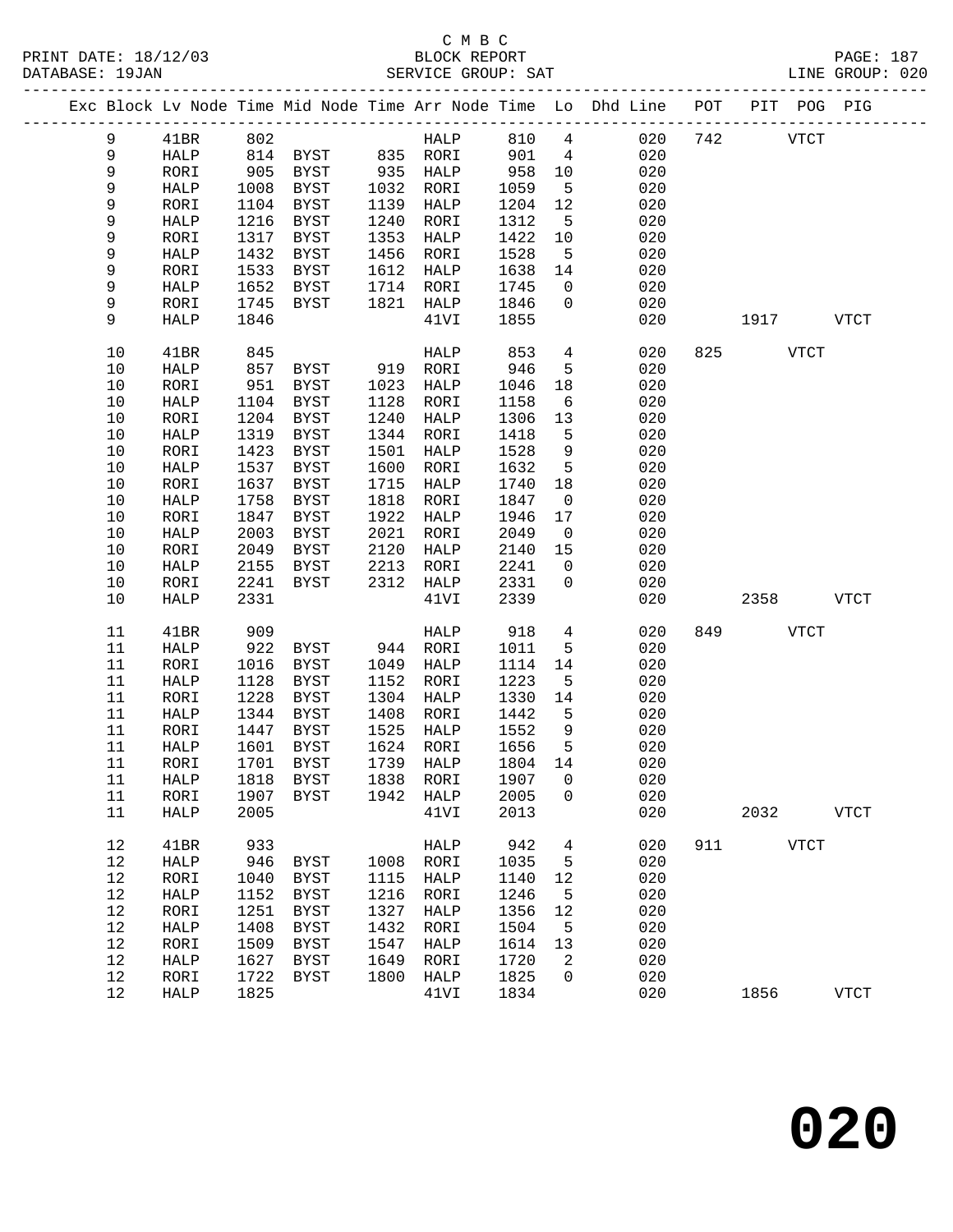|  |    |                |      |                     |      |                  |         |                         | Exc Block Lv Node Time Mid Node Time Arr Node Time Lo Dhd Line POT PIT POG PIG |           |             |             |
|--|----|----------------|------|---------------------|------|------------------|---------|-------------------------|--------------------------------------------------------------------------------|-----------|-------------|-------------|
|  | 13 | 41BR           | 951  |                     |      | HALP 1000 2      |         |                         | 020                                                                            | 928       | <b>VTCT</b> |             |
|  | 13 | HALP           |      | 1002 BYST 1024 RORI |      |                  | 1051    | $5^{\circ}$             | 020                                                                            |           |             |             |
|  | 13 | RORI           | 1056 | BYST                |      | 1131 HALP        | 1156 12 |                         | 020                                                                            |           |             |             |
|  | 13 | HALP           | 1208 | BYST                |      | 1232 RORI        | 1304    | $-5$                    | 020                                                                            |           |             |             |
|  | 13 | RORI           | 1309 | BYST                | 1345 | HALP             | 1414    | 10                      | 020                                                                            |           |             |             |
|  | 13 | HALP           | 1424 | BYST                | 1448 | RORI             | 1520    | $5^{\circ}$             | 020                                                                            |           |             |             |
|  | 13 | RORI           | 1525 | BYST                | 1604 | HALP             | 1630    | 14                      | 020                                                                            |           |             |             |
|  | 13 | HALP           | 1644 | BYST                | 1706 | RORI             | 1737    | $\overline{0}$          | 020                                                                            |           |             |             |
|  | 13 | RORI           | 1737 | BYST                | 1813 | HALP             | 1838    | 21                      | 020                                                                            |           |             |             |
|  | 13 | HALP           | 1859 | BYST                | 1919 | RORI             | 1947    | $\overline{0}$          | 020                                                                            |           |             |             |
|  | 13 | RORI           | 1947 | BYST                | 2020 | HALP             | 2040    | 11                      | 020                                                                            |           |             |             |
|  | 13 | HALP           | 2051 | BYST                | 2109 | RORI             | 2137    | $\overline{0}$          | 020                                                                            |           |             |             |
|  | 13 | RORI           | 2137 | BYST                | 2208 | HALP             | 2227    | 17                      | 020                                                                            |           |             |             |
|  | 13 | HALP           | 2244 | BYST                | 2301 | RORI             | 2326    | $\overline{0}$          | 020                                                                            |           |             |             |
|  | 13 | RORI           | 2326 | <b>BYST</b>         | 2353 | HALP             | 2412    | 5                       | 020                                                                            |           |             |             |
|  | 13 | HALP           | 2417 | BYST                | 2434 | RORI             | 2459    | 5                       | 020                                                                            |           |             |             |
|  | 13 | RORI           | 2504 | BYST                |      | 2535 HALP        | 2552    | $\overline{0}$          | 020                                                                            |           |             |             |
|  | 13 | HALP           | 2552 |                     |      | 41VI             | 2559    |                         | 020                                                                            |           | 2617        | VTCT        |
|  |    |                |      |                     |      |                  |         |                         |                                                                                |           |             |             |
|  | 14 | 41BR           | 1005 |                     |      | HALP             | 1014    | $\overline{a}$          | 020                                                                            |           | 942 VTCT    |             |
|  | 14 | HALP           | 1016 | BYST                |      | 1040 RORI        | 1107    | $5\overline{)}$         | 020                                                                            |           |             |             |
|  | 14 | RORI           | 1112 | BYST                |      | 1147 HALP        | 1212    | 12                      | 020                                                                            |           |             |             |
|  | 14 | HALP           | 1224 | BYST                | 1248 | RORI             | 1320    | $5^{\circ}$             | 020                                                                            |           |             |             |
|  | 14 | RORI           | 1325 | <b>BYST</b>         | 1401 | HALP             | 1430    | 10                      | 020                                                                            |           |             |             |
|  | 14 | HALP           | 1440 | BYST                | 1504 | RORI             | 1536    | $5^{\circ}$             | 020                                                                            |           |             |             |
|  | 14 | RORI           | 1541 | BYST                | 1620 | HALP             | 1646    | 14                      | 020                                                                            |           |             |             |
|  | 14 | HALP           | 1700 | BYST                | 1722 | RORI             | 1753    | $\overline{0}$          | 020                                                                            |           |             |             |
|  | 14 | RORI           | 1753 | BYST                | 1829 | HALP             | 1854    | 15                      | 020                                                                            |           |             |             |
|  | 14 | HALP           | 1909 | BYST                | 1929 | RORI             | 1957    | $\overline{0}$          | 020                                                                            |           |             |             |
|  | 14 | RORI           | 1957 | BYST                | 2030 | HALP             | 2050    | 13                      | 020                                                                            |           |             |             |
|  | 14 | HALP           | 2103 | BYST                | 2121 | RORI             | 2149    | $\overline{0}$          | 020                                                                            |           |             |             |
|  | 14 | RORI           | 2149 | BYST                | 2220 | HALP             | 2239    | $\overline{0}$          | 020                                                                            |           |             |             |
|  | 14 | HALP           | 2239 |                     |      | 41VI             | 2247    |                         | 020                                                                            |           | 2306        | <b>VTCT</b> |
|  | 15 | 41BR           | 1040 |                     |      | HALP             | 1050    | $6\overline{6}$         | 020                                                                            | 1017 VTCT |             |             |
|  | 15 | HALP           | 1056 | BYST 1120 RORI      |      |                  | 1150    | 5                       | 020                                                                            |           |             |             |
|  | 15 | RORI           | 1155 | BYST                | 1230 | HALP             | 1256    | 15                      | 020                                                                            |           |             |             |
|  | 15 | HALP           | 1311 | BYST                | 1336 | RORI             | 1410    | $5^{\circ}$             | 020                                                                            |           |             |             |
|  | 15 | RORI           | 1415 | BYST                |      | 1453 HALP        | 1520    | $\overline{9}$          | 020                                                                            |           |             |             |
|  | 15 | HALP 1529 BYST |      |                     |      | 1552 RORI 1624 5 |         |                         | 020                                                                            |           |             |             |
|  | 15 | RORI           | 1629 | BYST                | 1708 | HALP             | 1734    | 14                      | 020                                                                            |           |             |             |
|  | 15 | HALP           | 1748 | BYST                | 1808 | RORI             | 1837    | $\overline{0}$          | 020                                                                            |           |             |             |
|  | 15 | RORI           | 1837 | BYST                | 1912 | HALP             | 1936    | 15                      | 020                                                                            |           |             |             |
|  | 15 | HALP           | 1951 | BYST                | 2009 | RORI             | 2037    | $\overline{\mathbf{0}}$ | 020                                                                            |           |             |             |
|  | 15 | RORI           | 2037 | BYST                | 2108 | HALP             | 2128    | 12                      | 020                                                                            |           |             |             |
|  | 15 | HALP           | 2140 | <b>BYST</b>         | 2158 | RORI             | 2226    | 0                       | 020                                                                            |           |             |             |
|  | 15 | RORI           | 2226 | BYST                | 2257 | HALP             | 2316    | 6                       | 020                                                                            |           |             |             |
|  | 15 | HALP           | 2322 | BYST                | 2339 | RORI             | 2404    | 0                       | 020                                                                            |           |             |             |
|  | 15 | RORI           | 2404 | BYST                | 2435 | HALP             | 2452    | 0                       | 020                                                                            |           |             |             |
|  | 15 | HALP           | 2452 |                     |      | 41VI             | 2459    |                         | 020                                                                            |           | 2517        | <b>VTCT</b> |
|  |    |                |      |                     |      |                  |         |                         |                                                                                |           |             |             |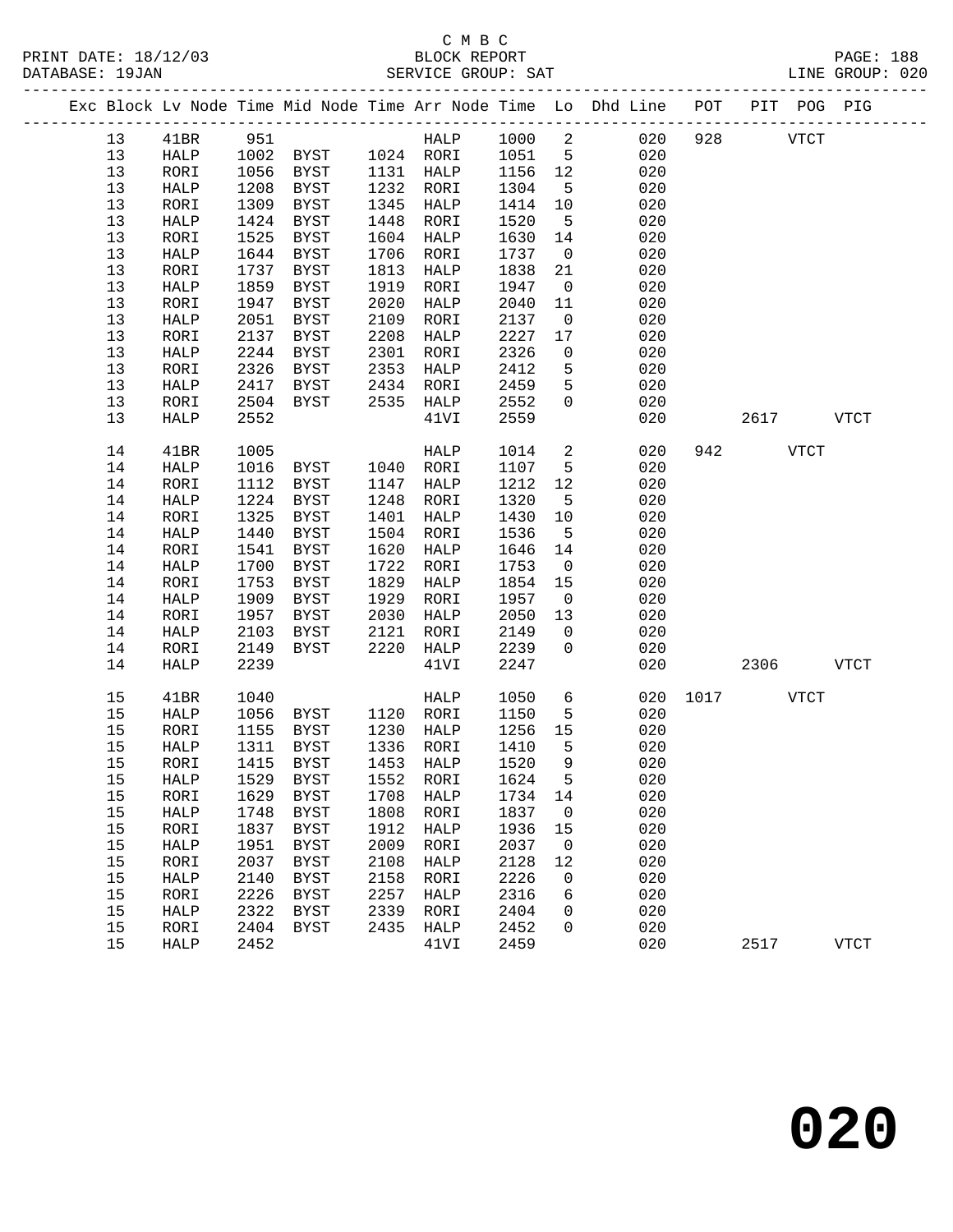|  |    |      |      |             |      |      |      |                | Exc Block Lv Node Time Mid Node Time Arr Node Time Lo Dhd Line | POT  | PIT  | POG  | PIG         |
|--|----|------|------|-------------|------|------|------|----------------|----------------------------------------------------------------|------|------|------|-------------|
|  | 16 | 41BR | 1020 |             |      | HALP | 1029 | 4              | 020                                                            | 957  |      | VTCT |             |
|  | 16 | HALP | 1033 | BYST        | 1057 | RORI | 1124 | 5              | 020                                                            |      |      |      |             |
|  | 16 | RORI | 1129 | BYST        | 1204 | HALP | 1229 | 10             | 020                                                            |      |      |      |             |
|  | 16 | HALP | 1239 | BYST        | 1304 | RORI | 1338 | 5              | 020                                                            |      |      |      |             |
|  | 16 | RORI | 1343 | BYST        | 1420 | HALP | 1448 | 9              | 020                                                            |      |      |      |             |
|  | 16 | HALP | 1457 | <b>BYST</b> | 1520 | RORI | 1552 | 5              | 020                                                            |      |      |      |             |
|  | 16 | RORI | 1557 | BYST        | 1636 | HALP | 1702 | 14             | 020                                                            |      |      |      |             |
|  | 16 | HALP | 1716 | BYST        | 1738 | RORI | 1808 | $\overline{0}$ | 020                                                            |      |      |      |             |
|  | 16 | RORI | 1808 | <b>BYST</b> | 1844 | HALP | 1908 | 21             | 020                                                            |      |      |      |             |
|  | 16 | HALP | 1929 | BYST        | 1949 | RORI | 2017 | $\overline{0}$ | 020                                                            |      |      |      |             |
|  | 16 | RORI | 2017 | BYST        | 2050 | HALP | 2110 | 17             | 020                                                            |      |      |      |             |
|  | 16 | HALP | 2127 | BYST        | 2145 | RORI | 2213 | $\mathbf 0$    | 020                                                            |      |      |      |             |
|  | 16 | RORI | 2213 | BYST        | 2244 | HALP | 2303 | $\Omega$       | 020                                                            |      |      |      |             |
|  | 16 | HALP | 2303 |             |      | 41VI | 2311 |                | 020                                                            |      | 2330 |      | <b>VTCT</b> |
|  | 17 | 41BR | 1232 |             |      | HALP | 1243 | 4              | 020                                                            | 1209 |      | VTCT |             |
|  | 17 | HALP | 1247 | BYST        | 1312 | RORI | 1346 | 5              | 020                                                            |      |      |      |             |
|  | 17 | RORI | 1351 | <b>BYST</b> | 1428 | HALP | 1456 | 9              | 020                                                            |      |      |      |             |
|  | 17 | HALP | 1505 | BYST        | 1528 | RORI | 1600 | 5              | 020                                                            |      |      |      |             |
|  | 17 | RORI | 1605 | BYST        | 1644 | HALP | 1710 | 18             | 020                                                            |      |      |      |             |
|  | 17 | HALP | 1728 | BYST        | 1748 | RORI | 1818 | $\overline{0}$ | 020                                                            |      |      |      |             |
|  | 17 | RORI | 1818 | BYST        | 1854 | HALP | 1918 | 21             | 020                                                            |      |      |      |             |
|  | 17 | HALP | 1939 | BYST        | 1959 | RORI | 2027 | $\Omega$       | 020                                                            |      |      |      |             |
|  | 17 | RORI | 2027 | BYST        | 2100 | HALP | 2120 | $\Omega$       | 020                                                            |      |      |      |             |
|  | 17 | HALP | 2120 |             |      | 41VI | 2128 |                | 020                                                            |      | 2147 |      | VTCT        |
|  |    |      |      |             |      |      |      |                |                                                                |      |      |      |             |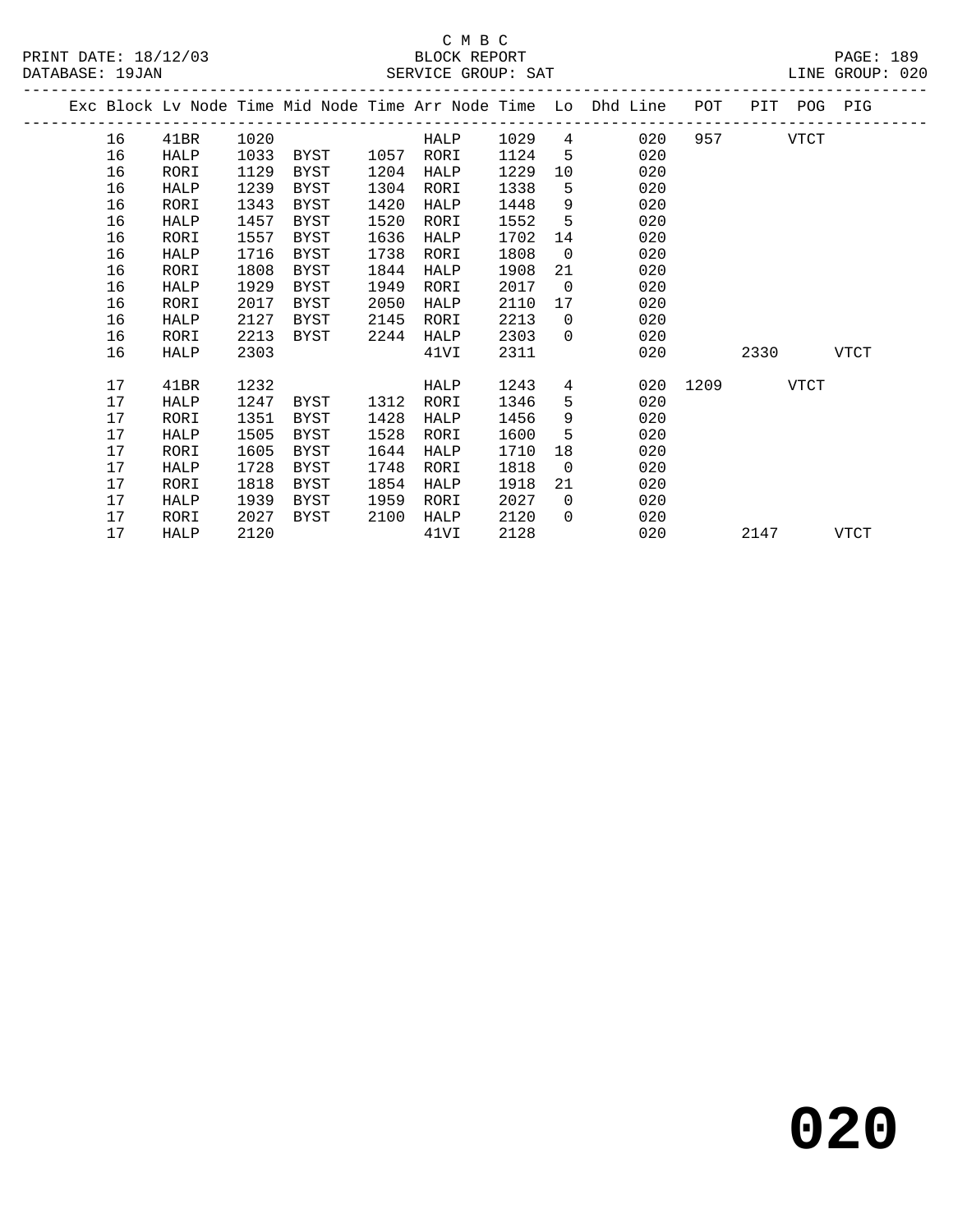|  | DATABASE: 19JAN                                                                                                                                                                                                                                                                          | PRINT DATE: 18/12/03                                                                                                                                                        |                                                                              |                                                                                                                                                                                                                                                                                  |                      |                                                                                                                                                                          | CMBC                                                                                                                                                              |                                                                                                                                                                   |                                                                                                                                                                                                                                                                                              |          |  |
|--|------------------------------------------------------------------------------------------------------------------------------------------------------------------------------------------------------------------------------------------------------------------------------------------|-----------------------------------------------------------------------------------------------------------------------------------------------------------------------------|------------------------------------------------------------------------------|----------------------------------------------------------------------------------------------------------------------------------------------------------------------------------------------------------------------------------------------------------------------------------|----------------------|--------------------------------------------------------------------------------------------------------------------------------------------------------------------------|-------------------------------------------------------------------------------------------------------------------------------------------------------------------|-------------------------------------------------------------------------------------------------------------------------------------------------------------------|----------------------------------------------------------------------------------------------------------------------------------------------------------------------------------------------------------------------------------------------------------------------------------------------|----------|--|
|  |                                                                                                                                                                                                                                                                                          |                                                                                                                                                                             |                                                                              | 16BA 16 AV & BALACLAVA ST                                                                                                                                                                                                                                                        |                      |                                                                                                                                                                          |                                                                                                                                                                   |                                                                                                                                                                   | BUB4 BURRARD STATION<br>CLBY CLARK & BROADWAY DULP WB W 41 AV FS DUNBAR ST GEGR GEORGIA ST & GRANVILLE ST HODM HOWE & DUNSMUIR KN41 KNIGHT & 41 AV<br>KNLP<br>KNIGHT STREET LOOP<br>MEST SW MARINE STN THE STREET VIC VANCOONALD & BROADWAY<br>MEST SW MARINE STN VTC Vancouver Diesel Depot |          |  |
|  |                                                                                                                                                                                                                                                                                          |                                                                                                                                                                             |                                                                              |                                                                                                                                                                                                                                                                                  |                      |                                                                                                                                                                          |                                                                                                                                                                   |                                                                                                                                                                   |                                                                                                                                                                                                                                                                                              |          |  |
|  | $\mathbf{1}$<br>$\mathbf{1}$<br>$\mathbf{1}$<br>$\mathbf{1}$<br>$\mathbf 1$<br>$\mathbf 1$<br>1<br>1<br>$\mathbf 1$<br>$\mathbf 1$<br>$\mathbf 1$<br>$\mathbf 1$<br>$\mathbf 1$<br>$\mathbf 1$<br>1<br>1<br>1<br>1<br>$\mathbf 1$<br>$\mathbf 1$<br>$\mathbf 1$<br>1<br>$\mathbf 1$<br>1 | KNLP<br>BUB4<br>KNLP<br>BUB4<br>KNLP<br>BUB4<br>KNLP<br>BUB4<br>KNLP<br>BUB4<br>KNLP<br>BUB4<br>KNLP<br>BUB4<br>KNLP<br>BUB4<br>KNLP<br>BUB4<br><b>KNLP</b><br>BUB4<br>KNLP | 1332<br>1423<br>1801<br>1900<br>1946<br>2034<br>2116<br>2205<br>2246<br>2337 | 700 CLBY 716 BUB4<br>740 CLBY<br>828 CLBY<br>910 CLBY<br>1001 CLBY<br>1053 CLBY<br>1144 CLBY<br>1235 CLBY<br>CLBY<br>CLBY<br>1522 CLBY<br>1612 CLBY<br>1714 CLBY<br>CLBY<br>CLBY<br>CLBY 1919 BUB4<br>CLBY 2009 KNLP<br>BUB4<br>CLBY<br>CLBY 2138 KNLP<br>CLBY 2308 KNLP<br>CLBY | 1451<br>1542<br>1828 | 801 KNLP<br>844 BUB4<br>933 KNLP<br>1021 BUB4<br>1118 KNLP<br>1204 BUB4<br>1303 KNLP<br>1352 BUB4<br>KNLP<br>BUB4<br>1639 KNLP<br>1734 BUB4<br>KNLP<br>BUB4<br>2352 BUB4 | 814<br>905<br>950<br>1045<br>1137<br>1229<br>1324<br>1417<br>1512<br>1605<br>1659<br>1757<br>1848<br>1941<br>2029<br>2029<br>2110<br>2155<br>2239<br>2324<br>2419 | 5 <sub>5</sub><br>11<br>8 <sup>8</sup><br>$7\overline{ }$<br>10<br>$\overline{4}$<br>12<br>$5^{\circ}$<br>5 <sub>5</sub><br>6<br>10<br>$\overline{7}$<br>13<br>12 | 735 5 022<br>$14$ 022<br>022<br>022<br>022<br>022<br>$\begin{array}{c} 6 \\ 8 \end{array}$<br>022<br>022<br>6 <sup>6</sup><br>022<br>022<br>$\frac{7}{15}$<br>022<br>022<br>022<br>022<br>$\begin{array}{c} 022 \\ 022 \end{array}$<br>022<br>022<br>022<br>022<br>022                       |          |  |
|  | $\mathbf 1$<br>1<br>$\mathbf 1$<br>1<br>$\mathbf 1$                                                                                                                                                                                                                                      | BUB4<br>MRST<br>HODM<br>MRST<br>HODM                                                                                                                                        | 2431<br>2525<br>2609<br>2655<br>2739                                         | CLBY 2454 KN63<br>MRST<br>HODM<br>MRST                                                                                                                                                                                                                                           |                      | HODM                                                                                                                                                                     | 2508<br>2604<br>2652<br>2734<br>2822                                                                                                                              | 11<br>$5^{\circ}$                                                                                                                                                 | 6 022<br>N8<br>$\begin{array}{ccc} 3 & \hspace{1.5cm} & \text{N8} \\ 5 & \hspace{1.5cm} & \text{N8} \end{array}$<br>N8                                                                                                                                                                       | 2827 VTC |  |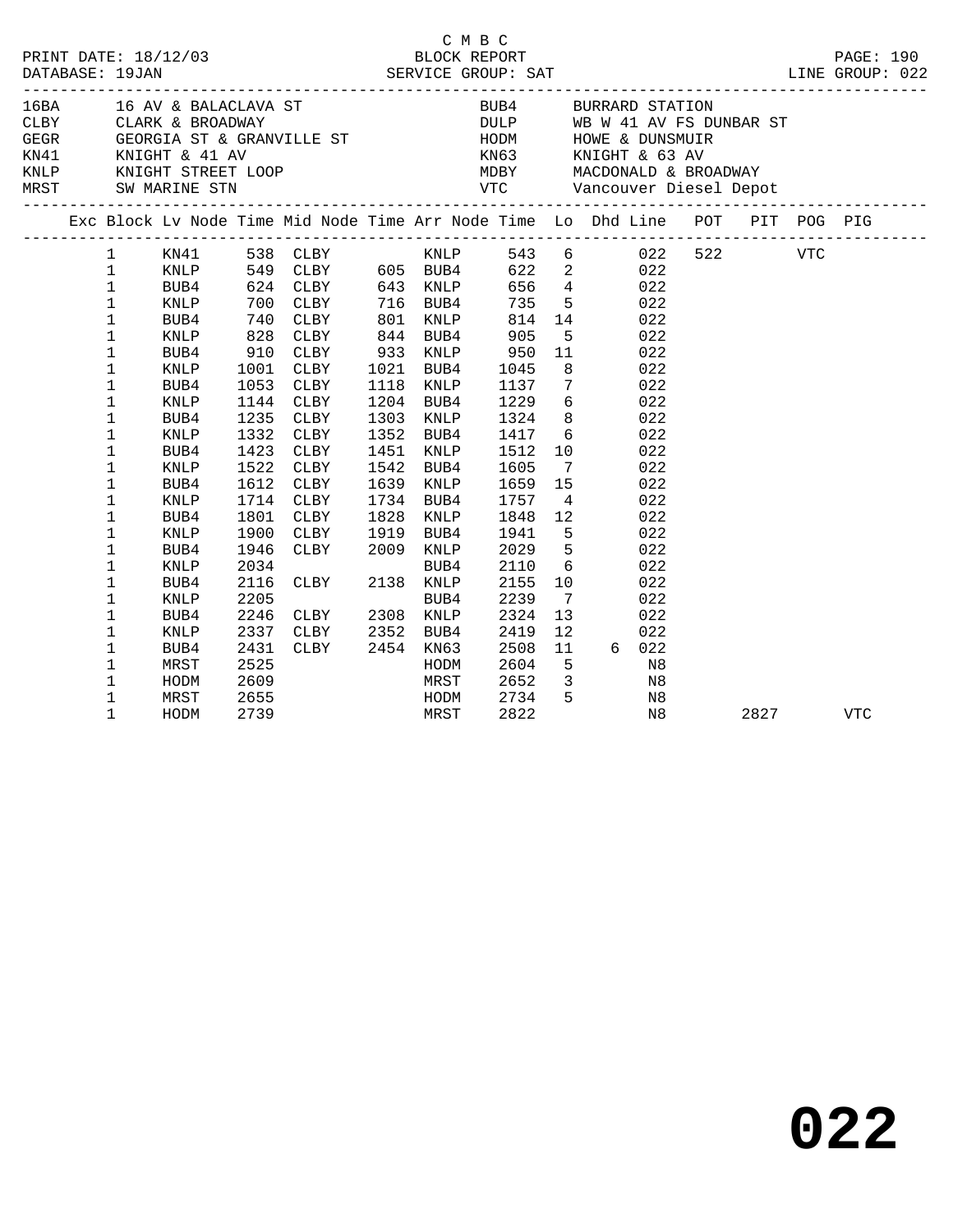|                          |              |              | Exc Block Lv Node Time Mid Node Time Arr Node Time Lo Dhd Line |              |              |              |                 | ------------------------------------- | POT |      | PIT POG PIG |            |
|--------------------------|--------------|--------------|----------------------------------------------------------------|--------------|--------------|--------------|-----------------|---------------------------------------|-----|------|-------------|------------|
| 2                        | KN41         | 558          | CLBY                                                           |              | KNLP         | 603          | 6               | 022                                   | 542 |      | <b>VTC</b>  |            |
| $\sqrt{2}$               | KNLP         | 609          | CLBY                                                           |              | 625 BUB4     | 642          | 2               | 022                                   |     |      |             |            |
| $\sqrt{2}$               | BUB4         | 644          | CLBY                                                           | 703          | KNLP         | 716          | 14              | 022                                   |     |      |             |            |
| $\sqrt{2}$               | KNLP         | 730          | CLBY                                                           |              | 746 BUB4     | 805          | $\mathsf S$     | 022                                   |     |      |             |            |
| $\sqrt{2}$               | BUB4         | 810          | CLBY                                                           | 831          | KNLP         | 846          | 9               | 022                                   |     |      |             |            |
| $\sqrt{2}$               | KNLP         | 855          | CLBY                                                           | 914          | BUB4         | 935          | $5\phantom{.0}$ | 022                                   |     |      |             |            |
| $\sqrt{2}$               | BUB4         | 940          | CLBY                                                           | 1004         | KNLP         | 1022         | 7               | 022                                   |     |      |             |            |
| $\sqrt{2}$               | KNLP         | 1029         | CLBY                                                           | 1049         | BUB4         | 1113         | 5               | 022                                   |     |      |             |            |
| $\sqrt{2}$               | BUB4         | 1118         | CLBY                                                           | 1145         | KNLP         | 1204         | 16              | 022                                   |     |      |             |            |
| 2                        | KNLP         | 1220         | CLBY                                                           | 1240         | BUB4         | 1305         | 6               | 022                                   |     |      |             |            |
| $\sqrt{2}$               | BUB4         | 1311         | CLBY                                                           | 1339         | KNLP         | 1400         | 8               | 022                                   |     |      |             |            |
| $\sqrt{2}$               | <b>KNLP</b>  | 1408         | CLBY                                                           | 1428         | BUB4         | 1453         | 6               | 022                                   |     |      |             |            |
| $\sqrt{2}$<br>$\sqrt{2}$ | BUB4         | 1459<br>1558 | CLBY                                                           | 1527<br>1618 | KNLP         | 1548         | 10<br>6         | 022<br>022                            |     |      |             |            |
| $\sqrt{2}$               | KNLP<br>BUB4 | 1647         | CLBY<br>CLBY                                                   | 1714         | BUB4<br>KNLP | 1641<br>1734 | $\,9$           | 022                                   |     |      |             |            |
| $\sqrt{2}$               | <b>KNLP</b>  | 1743         | CLBY                                                           | 1803         | BUB4         | 1826         | 5               | 022                                   |     |      |             |            |
| $\sqrt{2}$               | BUB4         | 1831         | CLBY                                                           | 1854         | KNLP         | 1914         | 19              | 022                                   |     |      |             |            |
| $\sqrt{2}$               | KNLP         | 1933         | CLBY                                                           | 1949         | BUB4         | 2011         | 5               | 022                                   |     |      |             |            |
| $\sqrt{2}$               | BUB4         | 2016         | CLBY                                                           | 2039         | KNLP         | 2059         | 5               | 022                                   |     |      |             |            |
| $\overline{c}$           | KNLP         | 2104         |                                                                |              | BUB4         | 2140         | 6               | 022                                   |     |      |             |            |
| $\sqrt{2}$               | BUB4         | 2146         | CLBY                                                           | 2208         | KNLP         | 2225         | 10              | 022                                   |     |      |             |            |
| $\sqrt{2}$               | KNLP         | 2235         |                                                                |              | BUB4         | 2309         | 7               | 022                                   |     |      |             |            |
| $\sqrt{2}$               | BUB4         | 2316         | CLBY                                                           | 2338         | KNLP         | 2354         | 8               | 022                                   |     |      |             |            |
| $\sqrt{2}$               | KNLP         | 2402         | CLBY                                                           | 2417         | BUB4         | 2444         | 17              | 022                                   |     |      |             |            |
| $\sqrt{2}$               | BUB4         | 2501         | CLBY                                                           | 2524         | KNLP         | 2538         | 2               | 022                                   |     |      |             |            |
| $\sqrt{2}$               | KNLP         | 2540         | CLBY                                                           | 2555         | BUB4         | 2622         | $\overline{a}$  | 5 022                                 |     |      |             |            |
| $\sqrt{2}$               | HODM         | 2629         |                                                                |              | MRST         | 2712         | 4               | N8                                    |     |      |             |            |
| $\overline{c}$           | MRST         | 2716         |                                                                |              | HODM         | 2803         | 6               | N20                                   |     |      |             |            |
| $\overline{a}$           | HODM         | 2809         |                                                                |              | MRST         | 2858         |                 | N20                                   |     | 2903 |             | <b>VTC</b> |
| $\mathsf 3$              | CLBY         | 602          |                                                                |              | KNLP         | 614          | 15              | 022                                   | 537 |      | VTC         |            |
| $\mathsf 3$              | KNLP         | 629          | CLBY                                                           |              | 645 BUB4     | 702          | 5               | 022                                   |     |      |             |            |
| $\mathbf{3}$             | BUB4         | 707          | CLBY                                                           | 726          | KNLP         | 739          | 19              | 022                                   |     |      |             |            |
| $\mathsf 3$              | KNLP         | 758          | ${\tt CLBY}$                                                   | 814          | BUB4         | 835          | $5\phantom{.0}$ | 022                                   |     |      |             |            |
| $\mathsf 3$              | BUB4         | 840          | CLBY                                                           | 902          | KNLP         | 919          | 18              | 022                                   |     |      |             |            |
| $\mathbf{3}$             | KNLP         | 937          | CLBY                                                           | 956          | BUB4         | 1018         | 7               | 022                                   |     |      |             |            |
| $\mathbf{3}$             | BUB4         | 1025         | CLBY                                                           | 1049         | KNLP         | 1108         | 11              | 022                                   |     |      |             |            |
| $\mathsf 3$              | KNLP         | 1119         | CLBY                                                           | 1139         | BUB4         | 1204         | 7               | 022                                   |     |      |             |            |
| $\mathsf 3$              | BUB4         | 1211         | CLBY                                                           | 1239         | KNLP         | 1300         | 8               | 022                                   |     |      |             |            |
| $\mathbf{3}$             | KNLP         | 1308         | CLBY                                                           | 1328         | BUB4         | 1353         | 6               | 022                                   |     |      |             |            |
| $\mathbf{3}$             | BUB4         | 1359         | CLBY                                                           | 1427         | KNLP         | 1448         | 10              | 022                                   |     |      |             |            |
| $\mathsf 3$              | KNLP         | 1458         | CLBY                                                           | 1518         | BUB4         | 1541         | 8               | 022                                   |     |      |             |            |
| $\mathsf 3$              | BUB4         | 1549         | CLBY                                                           | 1617         | KNLP         | 1638         | 9               | 022                                   |     |      |             |            |
| 3                        | KNLP         | 1647         | CLBY                                                           | 1707         | BUB4         | 1730         | 5               | 022                                   |     |      |             |            |
| 3                        | BUB4         | 1735         | CLBY                                                           | 1802         | KN63         | 1822         |                 | 022                                   |     | 1833 |             | <b>VTC</b> |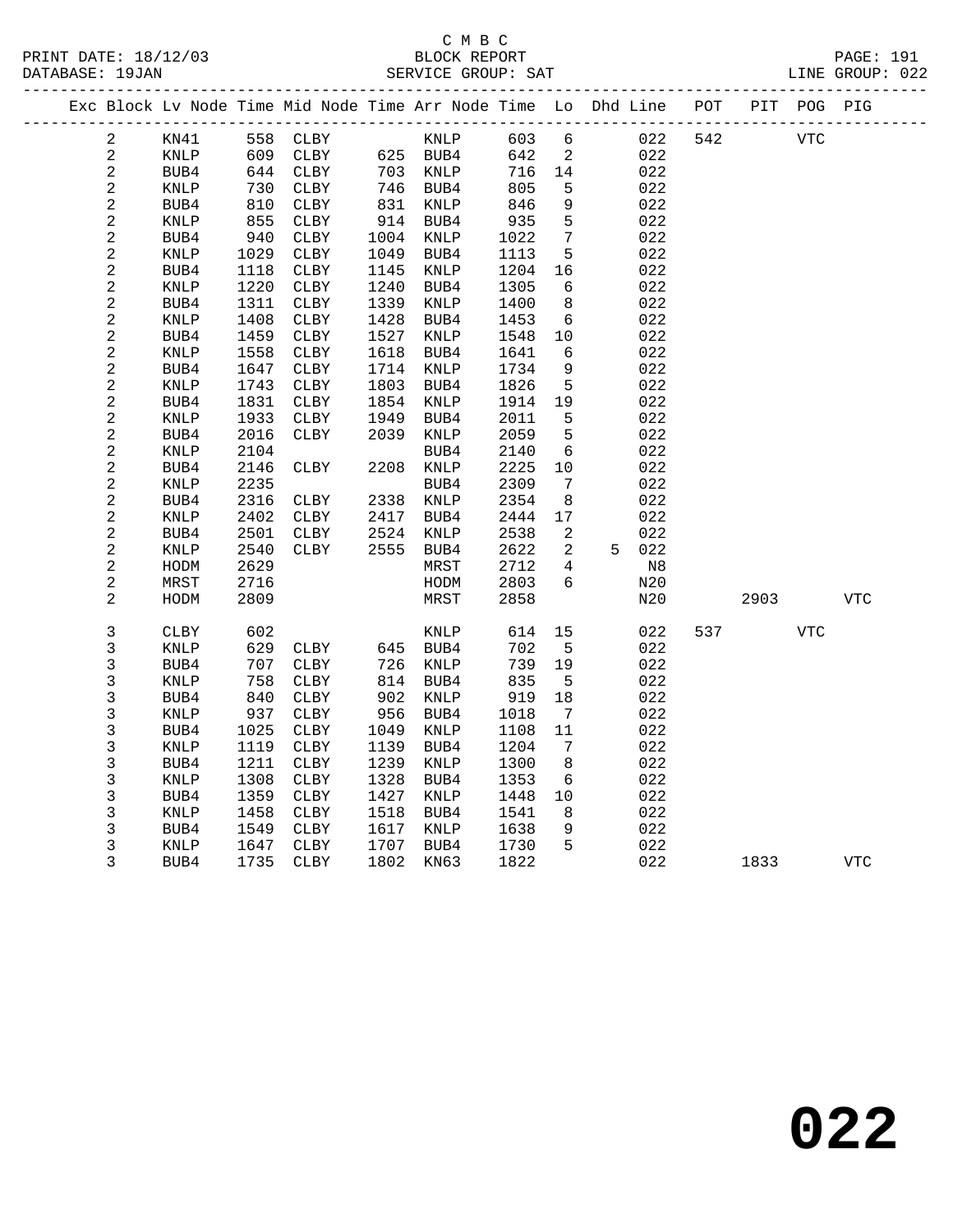### C M B C<br>BLOCK REPORT SERVICE GROUP: SAT

|  |                |             |      |             |      |             |      |                 | Exc Block Lv Node Time Mid Node Time Arr Node Time Lo Dhd Line POT<br>____________________________ |     |      | PIT POG PIG |              |
|--|----------------|-------------|------|-------------|------|-------------|------|-----------------|----------------------------------------------------------------------------------------------------|-----|------|-------------|--------------|
|  | 4              | BUB4        | 604  | CLBY        |      | 623 KNLP    | 636  | $\overline{9}$  | 022                                                                                                | 533 |      | <b>VTC</b>  |              |
|  | $\overline{4}$ | KNLP        | 645  | CLBY        | 701  | BUB4        | 720  | 5               | 022                                                                                                |     |      |             |              |
|  | 4              | BUB4        | 725  | CLBY        | 744  | KNLP        | 757  | 16              | 022                                                                                                |     |      |             |              |
|  | 4              | <b>KNLP</b> | 813  | CLBY        | 829  | BUB4        | 850  | 5               | 022                                                                                                |     |      |             |              |
|  | 4              | BUB4        | 855  | CLBY        | 918  | KNLP        | 935  | 13              | 022                                                                                                |     |      |             |              |
|  | 4              | <b>KNLP</b> | 948  | CLBY        | 1008 | BUB4        | 1032 | 8               | 022                                                                                                |     |      |             |              |
|  | 4              | BUB4        | 1040 | CLBY        | 1105 | KNLP        | 1124 | 8               | 022                                                                                                |     |      |             |              |
|  | 4              | KNLP        | 1132 | CLBY        | 1152 | BUB4        | 1217 | $6\overline{6}$ | 022                                                                                                |     |      |             |              |
|  | 4              | BUB4        | 1223 | CLBY        | 1251 | KNLP        | 1312 | 8               | 022                                                                                                |     |      |             |              |
|  | 4              | KNLP        | 1320 | CLBY        | 1340 | BUB4        | 1405 | 6               | 022                                                                                                |     |      |             |              |
|  | 4              | BUB4        | 1411 | CLBY        | 1439 | KNLP        | 1500 | 10              | 022                                                                                                |     |      |             |              |
|  | 4              | <b>KNLP</b> | 1510 | CLBY        | 1530 | BUB4        | 1553 | 8               | 022                                                                                                |     |      |             |              |
|  | 4              | BUB4        | 1601 | CLBY        | 1628 | KNLP        | 1648 | 11              | 022                                                                                                |     |      |             |              |
|  | 4              | <b>KNLP</b> | 1659 | CLBY        | 1719 | BUB4        | 1742 | 5               | 022                                                                                                |     |      |             |              |
|  | 4              | BUB4        | 1747 | <b>CLBY</b> | 1814 | KNLP        | 1834 | 8               | 022                                                                                                |     |      |             |              |
|  | 4              | <b>KNLP</b> | 1842 | CLBY        | 1903 | BUB4        | 1926 | 5               | 022                                                                                                |     |      |             |              |
|  | 4              | BUB4        | 1931 | <b>CLBY</b> | 1954 | KN63        | 2014 |                 | 022                                                                                                |     | 2025 |             | $_{\rm VTC}$ |
|  |                |             |      |             |      |             |      |                 |                                                                                                    |     |      |             |              |
|  | 5              | BUB4        | 659  | CLBY        | 718  | KNLP        | 731  | 14              | 022                                                                                                | 628 |      | <b>VTC</b>  |              |
|  | 5              | <b>KNLP</b> | 745  | CLBY        | 801  | BUB4        | 820  | 5               | 022                                                                                                |     |      |             |              |
|  | 5              | BUB4        | 825  | CLBY        | 847  | KNLP        | 902  | $7\phantom{.0}$ | 022                                                                                                |     |      |             |              |
|  | 5              | KNLP        | 909  | CLBY        | 928  | BUB4        | 949  | 6               | 022                                                                                                |     |      |             |              |
|  | 5              | BUB4        | 955  | CLBY        | 1019 | KNLP        | 1037 | 6               | 022                                                                                                |     |      |             |              |
|  | 5              | KNLP        | 1043 | CLBY        | 1103 | BUB4        | 1127 | 5               | 022                                                                                                |     |      |             |              |
|  | 5              | BUB4        | 1132 | CLBY        | 1159 | KNLP        | 1219 | 13              | 022                                                                                                |     |      |             |              |
|  | 5              | <b>KNLP</b> | 1232 | CLBY        | 1252 | BUB4        | 1317 | 6               | 022                                                                                                |     |      |             |              |
|  | 5              | BUB4        | 1323 | CLBY        | 1351 | KNLP        | 1412 | 10              | 022                                                                                                |     |      |             |              |
|  | 5              | <b>KNLP</b> | 1422 | CLBY        | 1442 | BUB4        | 1505 | 7               | 022                                                                                                |     |      |             |              |
|  | 5              | BUB4        | 1512 | CLBY        | 1540 | <b>KNLP</b> | 1601 | 9               | 022                                                                                                |     |      |             |              |
|  | 5              | <b>KNLP</b> | 1610 | CLBY        | 1630 | BUB4        | 1653 | 6               | 022                                                                                                |     |      |             |              |
|  | 5              | BUB4        | 1659 | <b>CLBY</b> | 1726 | KNLP        | 1746 | 11              | 022                                                                                                |     |      |             |              |
|  | 5              | KNLP        | 1757 | <b>CLBY</b> | 1818 | BUB4        | 1841 | 5               | 022                                                                                                |     |      |             |              |
|  | 5              | BUB4        | 1846 | CLBY        | 1909 | <b>KNLP</b> | 1929 | 19              | 022                                                                                                |     |      |             |              |
|  | 5              | <b>KNLP</b> | 1948 | CLBY        | 2004 | BUB4        | 2026 | 5               | 022                                                                                                |     |      |             |              |
|  | 5              | BUB4        | 2031 | <b>CLBY</b> | 2053 | KNLP        | 2110 | 9               | 022                                                                                                |     |      |             |              |
|  | 5              | <b>KNLP</b> | 2119 |             |      | BUB4        | 2155 | 6               | 022                                                                                                |     |      |             |              |
|  | 5              | BUB4        | 2201 | CLBY        | 2223 | KNLP        | 2239 | 11              | 022                                                                                                |     |      |             |              |
|  | 5              | KNLP        | 2250 |             |      | BUB4        | 2324 | 7               | 022                                                                                                |     |      |             |              |
|  | 5              | BUB4        | 2331 | CLBY        | 2353 | KN63        | 2409 |                 | 022                                                                                                |     | 2417 |             | <b>VTC</b>   |

**022**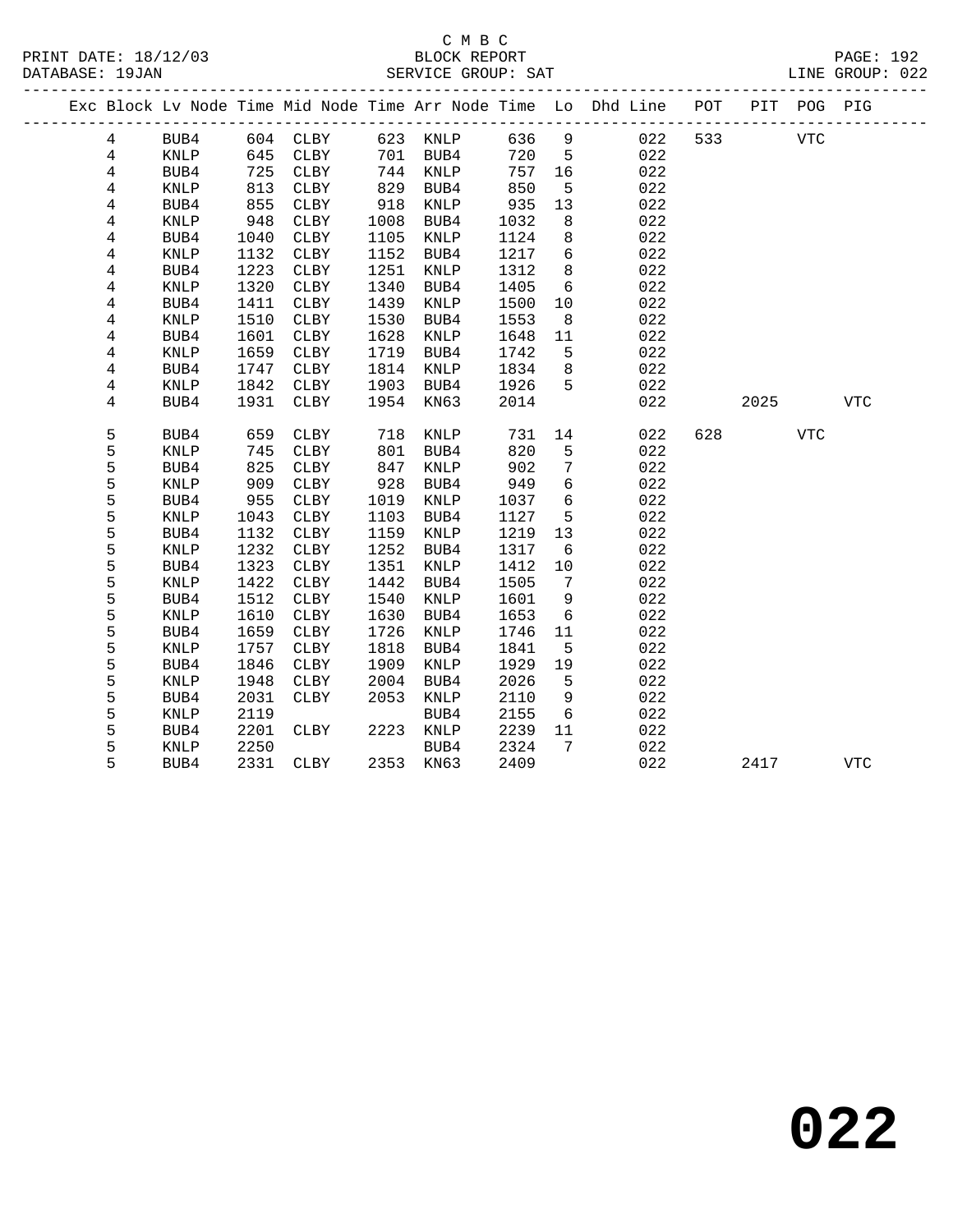DATABASE: 19JAN

# C M B C<br>BLOCK REPORT PRINT DATE: 18/12/03 BLOCK REPORT PAGE: 193

|   | DAIABASE · 190AN |      |      |      |      | SEKVICE GKOUP. SAI |      |     |                                                                |     |     |      | LINE GROUP. UZZ |  |
|---|------------------|------|------|------|------|--------------------|------|-----|----------------------------------------------------------------|-----|-----|------|-----------------|--|
|   |                  |      |      |      |      |                    |      |     | Exc Block Lv Node Time Mid Node Time Arr Node Time Lo Dhd Line | POT | PIT | POG- | PIG             |  |
| 6 |                  | KN41 | 705  | CLBY |      | KNLP               | 710  | 5   | 022                                                            | 649 |     | VTC  |                 |  |
| 6 |                  | KNLP | 715  | CLBY | 731  | BUB4               | 750  | -5  | 022                                                            |     |     |      |                 |  |
| 6 |                  | BUB4 | 755  | CLBY | 816  | KNLP               | 829  | 14  | 022                                                            |     |     |      |                 |  |
| 6 |                  | KNLP | 843  | CLBY | 859  | BUB4               | 920  | -5  | 022                                                            |     |     |      |                 |  |
| 6 |                  | BUB4 | 925  | CLBY | 948  | KNLP               | 1005 | 10  | 022                                                            |     |     |      |                 |  |
| 6 |                  | KNLP | 1015 | CLBY | 1035 | BUB4               | 1059 | - 6 | 022                                                            |     |     |      |                 |  |
| 6 |                  | BUB4 | 1105 | CLBY | 1132 | KNLP               | 1151 | 17  | 022                                                            |     |     |      |                 |  |
| 6 |                  | KNLP | 1208 | CLBY | 1228 | BUB4               | 1253 | -6  | 022                                                            |     |     |      |                 |  |
|   |                  |      |      |      |      |                    |      |     |                                                                |     |     |      |                 |  |

| 6 | KNLP            | 1015 | <b>CLBY</b>  | 1035 | BUB4        | 1059 | 6              | 022 |     |      |            |             |  |
|---|-----------------|------|--------------|------|-------------|------|----------------|-----|-----|------|------------|-------------|--|
| 6 | BUB4            | 1105 | CLBY         | 1132 | KNLP        | 1151 | 17             | 022 |     |      |            |             |  |
| б | KNLP            | 1208 | ${\tt CLBY}$ | 1228 | BUB4        | 1253 | 6              | 022 |     |      |            |             |  |
| 6 | BUB4            | 1259 | CLBY         | 1327 | <b>KNLP</b> | 1348 | 8              | 022 |     |      |            |             |  |
| 6 | <b>KNLP</b>     | 1356 | CLBY         | 1416 | BUB4        | 1441 | 6              | 022 |     |      |            |             |  |
| 6 | BUB4            | 1447 | ${\tt CLBY}$ | 1515 | <b>KNLP</b> | 1536 | $10$           | 022 |     |      |            |             |  |
| 6 | <b>KNLP</b>     | 1546 | ${\tt CLBY}$ | 1606 | BUB4        | 1629 | 7              | 022 |     |      |            |             |  |
| 6 | BUB4            | 1636 | CLBY         | 1703 | <b>KNLP</b> | 1723 | 6              | 022 |     |      |            |             |  |
| 6 | <b>KNLP</b>     | 1729 | CLBY         | 1749 | BUB4        | 1812 | 4              | 022 |     |      |            |             |  |
| 6 | BUB4            | 1816 | CLBY         | 1843 | KNLP        | 1903 | $12$           | 022 |     |      |            |             |  |
| 6 | <b>KNLP</b>     | 1915 | CLBY         | 1934 | BUB4        | 1956 | 5              | 022 |     |      |            |             |  |
| 6 | BUB4            | 2001 | CLBY         | 2024 | KNLP        | 2044 | 5              | 022 |     |      |            |             |  |
| 6 | <b>KNLP</b>     | 2049 |              |      | BUB4        | 2125 | 6              | 022 |     |      |            |             |  |
| 6 | BUB4            | 2131 | <b>CLBY</b>  | 2153 | <b>KNLP</b> | 2210 | 10             | 022 |     |      |            |             |  |
| 6 | <b>KNLP</b>     | 2220 |              |      | BUB4        | 2254 | 7              | 022 |     |      |            |             |  |
| 6 | BUB4            | 2301 | <b>CLBY</b>  | 2323 | <b>KN63</b> | 2339 |                | 022 |     | 2350 |            | <b>VTC</b>  |  |
|   |                 |      |              |      |             |      |                |     |     |      |            |             |  |
| 7 | KN41            | 915  | <b>CLBY</b>  |      | <b>KNLP</b> | 920  | $\mathbf{2}$   | 022 | 859 |      | <b>VTC</b> |             |  |
| 7 | <b>KNLP</b>     | 922  | CLBY         | 941  | BUB4        | 1003 | 7              | 022 |     |      |            |             |  |
| 7 | BUB4            | 1010 | CLBY         | 1034 | KNLP        | 1053 | 14             | 022 |     |      |            |             |  |
| 7 | <b>KNLP</b>     | 1107 | <b>CLBY</b>  | 1127 | BUB4        | 1152 | 5              | 022 |     |      |            |             |  |
| 7 | BUB4            | 1157 | CLBY         | 1224 | KNLP        | 1244 | $12\,$         | 022 |     |      |            |             |  |
| 7 | <b>KNLP</b>     | 1256 | CLBY         | 1316 | BUB4        | 1341 | 6              | 022 |     |      |            |             |  |
| 7 | BUB4            | 1347 | CLBY         | 1415 | <b>KNLP</b> | 1436 | 10             | 022 |     |      |            |             |  |
| 7 | <b>KNLP</b>     | 1446 | CLBY         | 1506 | BUB4        | 1529 | 8              | 022 |     |      |            |             |  |
| 7 | BUB4            | 1537 | CLBY         | 1605 | <b>KNLP</b> | 1626 | 9              | 022 |     |      |            |             |  |
| 7 | <b>KNLP</b>     | 1635 | CLBY         | 1655 | BUB4        | 1718 | 5              | 022 |     |      |            |             |  |
| 7 | BUB4            | 1723 | CLBY         | 1750 | <b>KNLP</b> | 1810 | 17             | 022 |     |      |            |             |  |
| 7 | <b>KNLP</b>     | 1827 | CLBY         | 1848 | BUB4        | 1911 | 5              | 022 |     |      |            |             |  |
| 7 | BUB4            | 1916 | CLBY         | 1939 | KNLP        | 1959 | 18             | 022 |     |      |            |             |  |
| 7 | <b>KNLP</b>     | 2017 | ${\tt CLBY}$ | 2033 | BUB4        | 2055 | 6              | 022 |     |      |            |             |  |
| 7 | BUB4            | 2101 | ${\tt CLBY}$ | 2123 | KNLP        | 2140 | $10$           | 022 |     |      |            |             |  |
| 7 | <b>KNLP</b>     | 2150 |              |      | BUB4        | 2224 | $\overline{7}$ | 022 |     |      |            |             |  |
| 7 | BUB4            | 2231 | <b>CLBY</b>  | 2253 | <b>KNLP</b> | 2309 | 14             | 022 |     |      |            |             |  |
| 7 | $\texttt{KNLP}$ | 2323 |              |      | BUB4        | 2357 | $\overline{4}$ | 022 |     |      |            |             |  |
| 7 | BUB4            | 2401 | CLBY         | 2424 | KNLP        | 2438 | 24             | 022 |     |      |            |             |  |
| 7 | KNLP            | 2502 | CLBY         | 2517 | BUB4        | 2544 |                | 022 |     | 2610 |            | ${\tt VTC}$ |  |
|   |                 |      |              |      |             |      |                |     |     |      |            |             |  |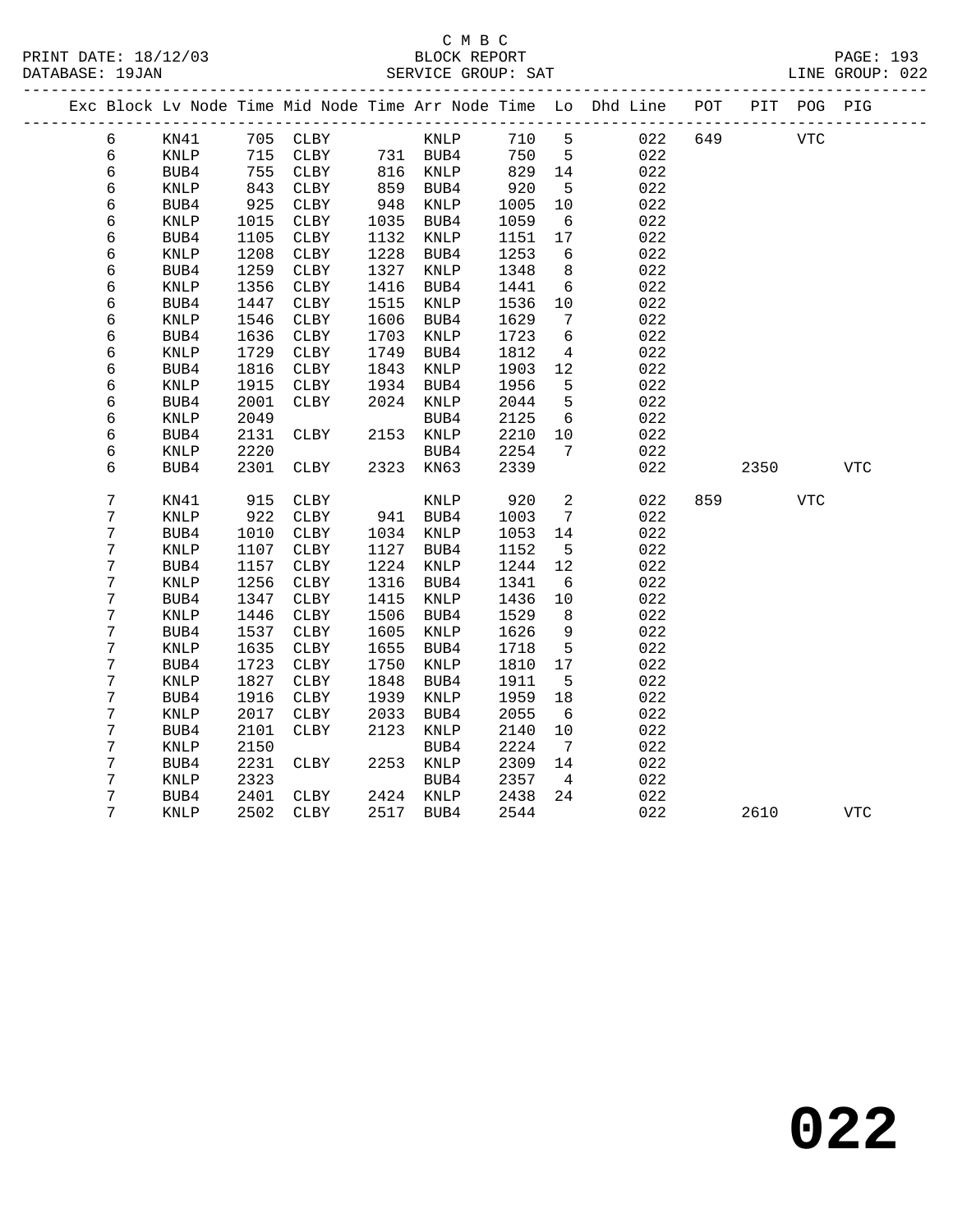|  | DAIADAOB . 190AN |             |      |             |      | DERVICE OROOI PAI |      |                 |                                                                    |          |      |             |            |
|--|------------------|-------------|------|-------------|------|-------------------|------|-----------------|--------------------------------------------------------------------|----------|------|-------------|------------|
|  |                  |             |      |             |      |                   |      |                 | Exc Block Lv Node Time Mid Node Time Arr Node Time Lo Dhd Line POT |          |      | PIT POG PIG |            |
|  | 8                | KN41        | 1046 | CLBY        |      | KNLP              | 1053 | 2               |                                                                    | 022 1030 |      | VTC         |            |
|  | 8                | KNLP        | 1055 | CLBY        | 1115 | BUB4              | 1140 | $5^{\circ}$     | 022                                                                |          |      |             |            |
|  | 8                | BUB4        | 1145 | CLBY        | 1212 | KNLP              | 1232 | 12              | 022                                                                |          |      |             |            |
|  | 8                | KNLP        | 1244 | CLBY        | 1304 | BUB4              | 1329 | 6               | 022                                                                |          |      |             |            |
|  | 8                | BUB4        | 1335 | CLBY        | 1403 | KNLP              | 1424 | 10              | 022                                                                |          |      |             |            |
|  | 8                | KNLP        | 1434 | <b>CLBY</b> | 1454 | BUB4              | 1517 | 8               | 022                                                                |          |      |             |            |
|  | 8                | BUB4        | 1525 | CLBY        | 1553 | KNLP              | 1614 | 8               | 022                                                                |          |      |             |            |
|  | 8                | KNLP        | 1622 | CLBY        | 1642 | BUB4              | 1705 | 6               | 022                                                                |          |      |             |            |
|  | 8                | BUB4        | 1711 | <b>CLBY</b> | 1738 | KNLP              | 1758 | 14              | 022                                                                |          |      |             |            |
|  | 8                | <b>KNLP</b> | 1812 | CLBY        | 1833 | BUB4              | 1856 | 5               | 022                                                                |          |      |             |            |
|  | 8                | BUB4        | 1901 | CLBY        | 1924 | KNLP              | 1944 | 18              | 022                                                                |          |      |             |            |
|  | 8                | <b>KNLP</b> | 2002 | CLBY        | 2018 | BUB4              | 2040 | 6               | 022                                                                |          |      |             |            |
|  | 8                | BUB4        | 2046 | CLBY        | 2108 | KNLP              | 2125 | 10              | 022                                                                |          |      |             |            |
|  | 8                | <b>KNLP</b> | 2135 |             |      | BUB4              | 2209 | 7               | 022                                                                |          |      |             |            |
|  | 8                | BUB4        | 2216 | CLBY        | 2238 | KNLP              | 2254 | 11              | 022                                                                |          |      |             |            |
|  | 8                | <b>KNLP</b> | 2305 |             |      | BUB4              | 2339 | 7               | 022                                                                |          |      |             |            |
|  | 8                | BUB4        | 2346 | CLBY        | 2408 | KNLP              | 2424 | 8               | 022                                                                |          |      |             |            |
|  | 8                | KNLP        | 2432 | CLBY        | 2447 | BUB4              | 2514 |                 | 022                                                                |          | 2540 |             | <b>VTC</b> |
|  | 10               | KN41        | 1145 | CLBY        |      | KNLP              | 1152 | $4\overline{ }$ | 022                                                                | 1129     |      | <b>VTC</b>  |            |
|  | 10               | <b>KNLP</b> | 1156 | CLBY        | 1216 | BUB4              | 1241 | 6               | 022                                                                |          |      |             |            |
|  | 10               | BUB4        | 1247 | CLBY        | 1315 | KNLP              | 1336 | 8               | 022                                                                |          |      |             |            |
|  | 10               | KNLP        | 1344 | CLBY        | 1404 | BUB4              | 1429 | 6               | 022                                                                |          |      |             |            |
|  | 10               | BUB4        | 1435 | CLBY        | 1503 | KNLP              | 1524 | 10 <sup>°</sup> | 022                                                                |          |      |             |            |
|  | 10               | KNLP        | 1534 | CLBY        | 1554 | BUB4              | 1617 | 7               | 022                                                                |          |      |             |            |
|  | 10               | BUB4        | 1624 | CLBY        | 1651 | KN63              | 1711 |                 | 022                                                                |          | 1722 |             | <b>VTC</b> |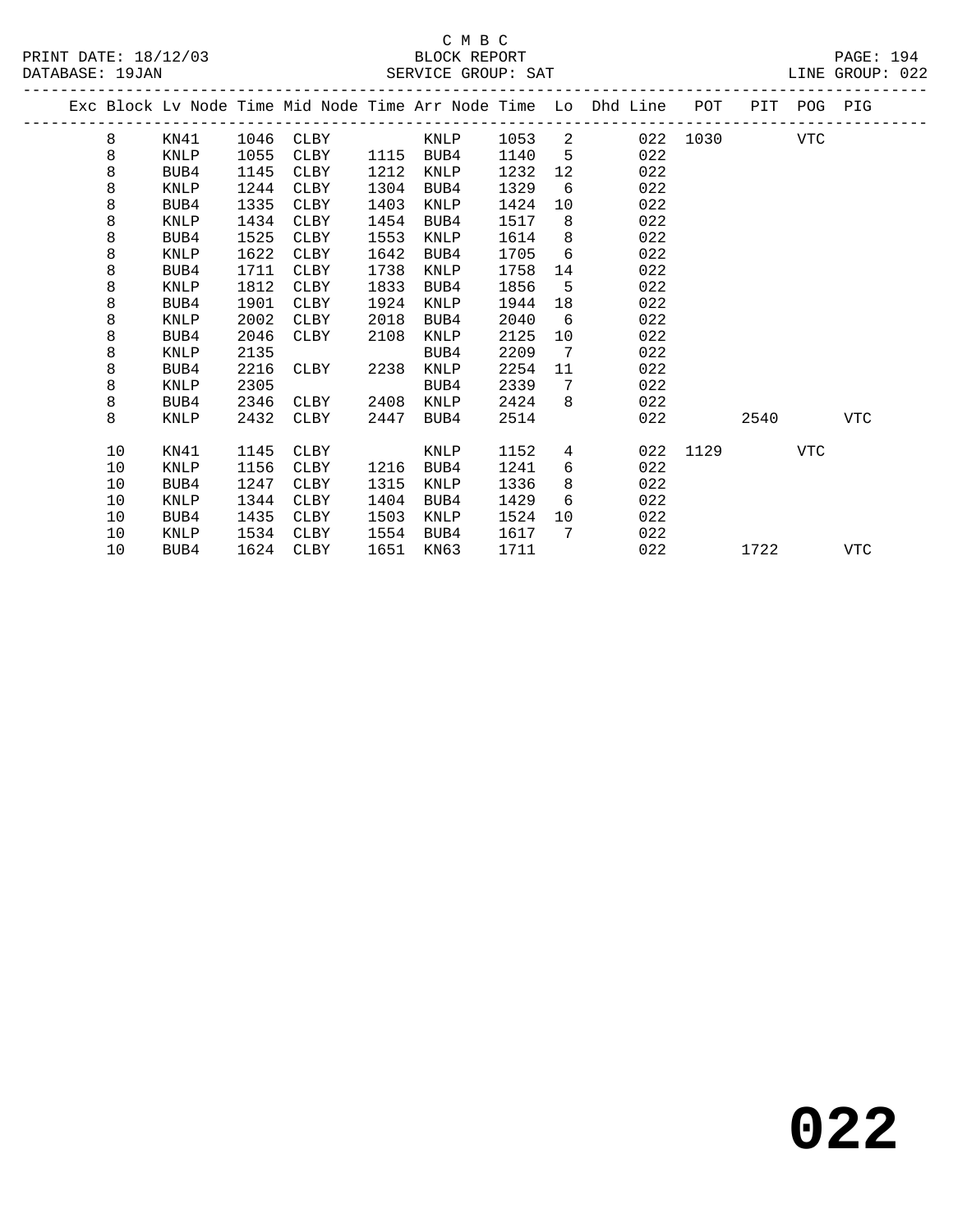# C M B C<br>BLOCK REPORT SERVICE GROUP: SAT

|  |    |             |      |      |      |             |        |    | Exc Block Lv Node Time Mid Node Time Arr Node Time Lo Dhd Line | POT |      | PIT POG PIG |            |  |
|--|----|-------------|------|------|------|-------------|--------|----|----------------------------------------------------------------|-----|------|-------------|------------|--|
|  | 40 | <b>DULP</b> | 540  | MDBY | 552  | BUB4        | 610 15 |    | 002                                                            | 523 |      | <b>VTC</b>  |            |  |
|  | 40 | BUB4        | 625  | MDBY | 639  | <b>DULP</b> | 649    | 11 | 002                                                            |     |      |             |            |  |
|  | 40 | <b>DULP</b> | 700  | MDBY | 712  | BUB4        | 730    | 15 | 002                                                            |     |      |             |            |  |
|  | 40 | BUB4        | 745  | MDBY | 802  | <b>DULP</b> | 812    | 8  | 002                                                            |     |      |             |            |  |
|  | 40 | <b>DULP</b> | 820  | MDBY | 832  | BUB4        | 850    | 5  | 002                                                            |     |      |             |            |  |
|  | 40 | BUB4        | 855  | MDBY | 912  | <b>DULP</b> | 924    | 13 | 002                                                            |     |      |             |            |  |
|  | 40 | <b>DULP</b> | 937  | MDBY | 950  | BUB4        | 1010   | 5  | 002                                                            |     |      |             |            |  |
|  | 40 | BUB4        | 1015 | MDBY | 1034 | 16BA        | 1039   | 15 | 002                                                            |     |      |             |            |  |
|  | 40 | 16BA        | 1054 | MDBY | 1059 | BUB4        | 1120   | 5  | 002                                                            |     |      |             |            |  |
|  | 40 | BUB4        | 1125 | MDBY | 1144 | <b>DULP</b> | 1156   | 15 | 002                                                            |     |      |             |            |  |
|  | 40 | <b>DULP</b> | 1211 | MDBY | 1227 | BUB4        | 1250   | 5  | 002                                                            |     |      |             |            |  |
|  | 40 | BUB4        | 1255 | MDBY | 1317 | <b>DULP</b> | 1331   | 20 | 002                                                            |     |      |             |            |  |
|  | 40 | <b>DULP</b> | 1351 | MDBY | 1405 | BUB4        | 1430   | 5  | 002                                                            |     |      |             |            |  |
|  | 40 | BUB4        | 1435 | MDBY | 1457 | <b>DULP</b> | 1512   | 14 | 002                                                            |     |      |             |            |  |
|  | 40 | <b>DULP</b> | 1526 | MDBY | 1542 | BUB4        | 1610   | 5  | 002                                                            |     |      |             |            |  |
|  | 40 | BUB4        | 1615 | MDBY | 1639 | <b>DULP</b> | 1654   | 12 | 002                                                            |     |      |             |            |  |
|  | 40 | <b>DULP</b> | 1706 | MDBY | 1722 | BUB4        | 1750   | 5  | 002                                                            |     |      |             |            |  |
|  | 40 | BUB4        | 1755 | MDBY | 1819 | <b>DULP</b> | 1834   | 15 | 002                                                            |     |      |             |            |  |
|  | 40 | <b>DULP</b> | 1849 | MDBY | 1904 | BUB4        | 1930   | -5 | 002                                                            |     |      |             |            |  |
|  | 40 | BUB4        | 1935 | MDBY | 1957 | 16BA        | 2002   | 12 | 002                                                            |     |      |             |            |  |
|  | 40 | 16BA        | 2014 | MDBY | 2018 | BUB4        | 2040   | 5  | 002                                                            |     |      |             |            |  |
|  | 40 | BUB4        | 2045 | MDBY | 2105 | <b>DULP</b> | 2119   | 10 | 002                                                            |     |      |             |            |  |
|  | 40 | <b>DULP</b> | 2129 | MDBY | 2143 | BUB4        | 2205   | 5  | 002                                                            |     |      |             |            |  |
|  | 40 | BUB4        | 2210 | MDBY | 2228 | <b>DULP</b> | 2240   | 19 | 002                                                            |     |      |             |            |  |
|  | 40 | <b>DULP</b> | 2259 | MDBY | 2313 | BUB4        | 2335   | 5  | 002                                                            |     |      |             |            |  |
|  | 40 | BUB4        | 2340 | MDBY | 2358 | <b>DULP</b> | 2410   | 19 | 002                                                            |     |      |             |            |  |
|  | 40 | <b>DULP</b> | 2429 | MDBY | 2443 | BUB4        | 2505   | 5  | 002                                                            |     |      |             |            |  |
|  | 40 | BUB4        | 2510 | MDBY | 2528 | <b>DULP</b> | 2540   | 0  | 002                                                            |     |      |             |            |  |
|  | 40 | <b>DULP</b> | 2540 |      |      | GEGR        | 2606   | 3  | N <sub>2</sub> 2                                               |     |      |             |            |  |
|  | 40 | GEGR        | 2609 |      |      | <b>DULP</b> | 2634   | 6  | N22                                                            |     |      |             |            |  |
|  | 40 | <b>DULP</b> | 2640 |      |      | GEGR        | 2706   | 3  | N22                                                            |     |      |             |            |  |
|  | 40 | GEGR        | 2709 |      |      | <b>DULP</b> | 2734   |    | N <sub>2</sub> 2                                               |     | 2744 |             | <b>VTC</b> |  |
|  |    |             |      |      |      |             |        |    |                                                                |     |      |             |            |  |

**022**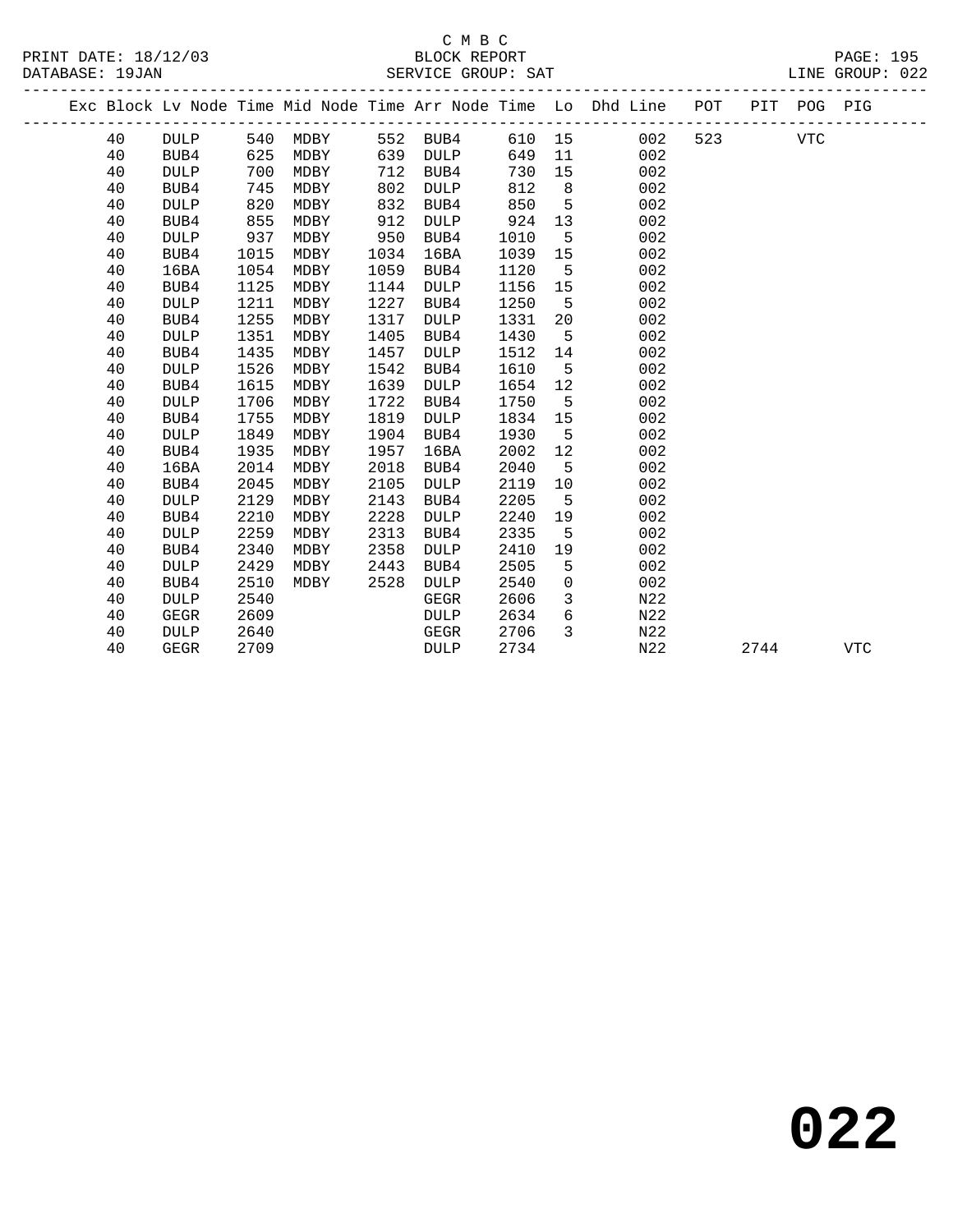# C M B C<br>BLOCK REPORT

PRINT DATE: 18/12/03 BLOCK REPORT PAGE: 196 DATABASE: 1997.<br>SERVICE GROUP: SAT

|    |             |      |      |      |             |      |              | Exc Block Lv Node Time Mid Node Time Arr Node Time Lo Dhd Line | POT |      | PIT POG PIG |            |
|----|-------------|------|------|------|-------------|------|--------------|----------------------------------------------------------------|-----|------|-------------|------------|
| 41 | <b>DULP</b> | 600  | MDBY |      | 612 BUB4    |      |              | 630 15<br>002                                                  | 543 |      | VTC         |            |
| 41 | BUB4        | 645  | MDBY | 659  | <b>DULP</b> | 709  | 11           | 002                                                            |     |      |             |            |
| 41 | <b>DULP</b> | 720  | MDBY | 732  | BUB4        | 750  | 15           | 002                                                            |     |      |             |            |
| 41 | BUB4        | 805  | MDBY | 822  | <b>DULP</b> | 832  | 8            | 002                                                            |     |      |             |            |
| 41 | <b>DULP</b> | 840  | MDBY | 852  | BUB4        | 910  | $5^{\circ}$  | 002                                                            |     |      |             |            |
| 41 | BUB4        | 915  | MDBY | 932  | DULP        | 944  | 12           | 002                                                            |     |      |             |            |
| 41 | <b>DULP</b> | 956  | MDBY | 1009 | BUB4        | 1030 | 5            | 002                                                            |     |      |             |            |
| 41 | BUB4        | 1035 | MDBY | 1054 | 16BA        | 1059 | 14           | 002                                                            |     |      |             |            |
| 41 | 16BA        | 1113 | MDBY | 1118 | BUB4        | 1140 | 5            | 002                                                            |     |      |             |            |
| 41 | BUB4        | 1145 | MDBY | 1206 | <b>DULP</b> | 1218 | 13           | 002                                                            |     |      |             |            |
| 41 | <b>DULP</b> | 1231 | MDBY | 1247 | BUB4        | 1310 | 5            | 002                                                            |     |      |             |            |
| 41 | BUB4        | 1315 | MDBY | 1337 | <b>DULP</b> | 1351 | 20           | 002                                                            |     |      |             |            |
| 41 | <b>DULP</b> | 1411 | MDBY | 1425 | BUB4        | 1450 | 5            | 002                                                            |     |      |             |            |
| 41 | BUB4        | 1455 | MDBY | 1517 | <b>DULP</b> | 1532 | 14           | 002                                                            |     |      |             |            |
| 41 | <b>DULP</b> | 1546 | MDBY | 1602 | BUB4        | 1630 | 5            | 002                                                            |     |      |             |            |
| 41 | BUB4        | 1635 | MDBY | 1659 | DULP        | 1714 | 14           | 002                                                            |     |      |             |            |
| 41 | <b>DULP</b> | 1728 | MDBY | 1744 | BUB4        | 1810 | 5            | 002                                                            |     |      |             |            |
| 41 | BUB4        | 1815 | MDBY | 1839 | <b>DULP</b> | 1854 | 15           | 002                                                            |     |      |             |            |
| 41 | <b>DULP</b> | 1909 | MDBY | 1924 | BUB4        | 1950 | 5            | 002                                                            |     |      |             |            |
| 41 | BUB4        | 1955 | MDBY | 2017 | 16BA        | 2022 | 12           | 002                                                            |     |      |             |            |
| 41 | 16BA        | 2034 | MDBY | 2038 | BUB4        | 2100 | 10           | 002                                                            |     |      |             |            |
| 41 | BUB4        | 2110 | MDBY | 2128 | DULP        | 2140 | 19           | 002                                                            |     |      |             |            |
| 41 | <b>DULP</b> | 2159 | MDBY | 2213 | BUB4        | 2235 | 5            | 002                                                            |     |      |             |            |
| 41 | BUB4        | 2240 | MDBY | 2258 | <b>DULP</b> | 2310 | 19           | 002                                                            |     |      |             |            |
| 41 | <b>DULP</b> | 2329 | MDBY | 2343 | BUB4        | 2405 | 5            | 002                                                            |     |      |             |            |
| 41 | BUB4        | 2410 | MDBY | 2428 | <b>DULP</b> | 2440 | 19           | 002                                                            |     |      |             |            |
| 41 | <b>DULP</b> | 2459 | MDBY | 2513 | BUB4        | 2535 | 5            | 002                                                            |     |      |             |            |
| 41 | BUB4        | 2540 | MDBY | 2558 | DULP        | 2610 | $\mathbf 0$  | 002                                                            |     |      |             |            |
| 41 | <b>DULP</b> | 2610 |      |      | GEGR        | 2636 | $\mathbf{3}$ | N22                                                            |     |      |             |            |
| 41 | <b>GEGR</b> | 2639 |      |      | DULP        | 2704 |              | N <sub>2</sub> 2                                               |     | 2714 |             | <b>VTC</b> |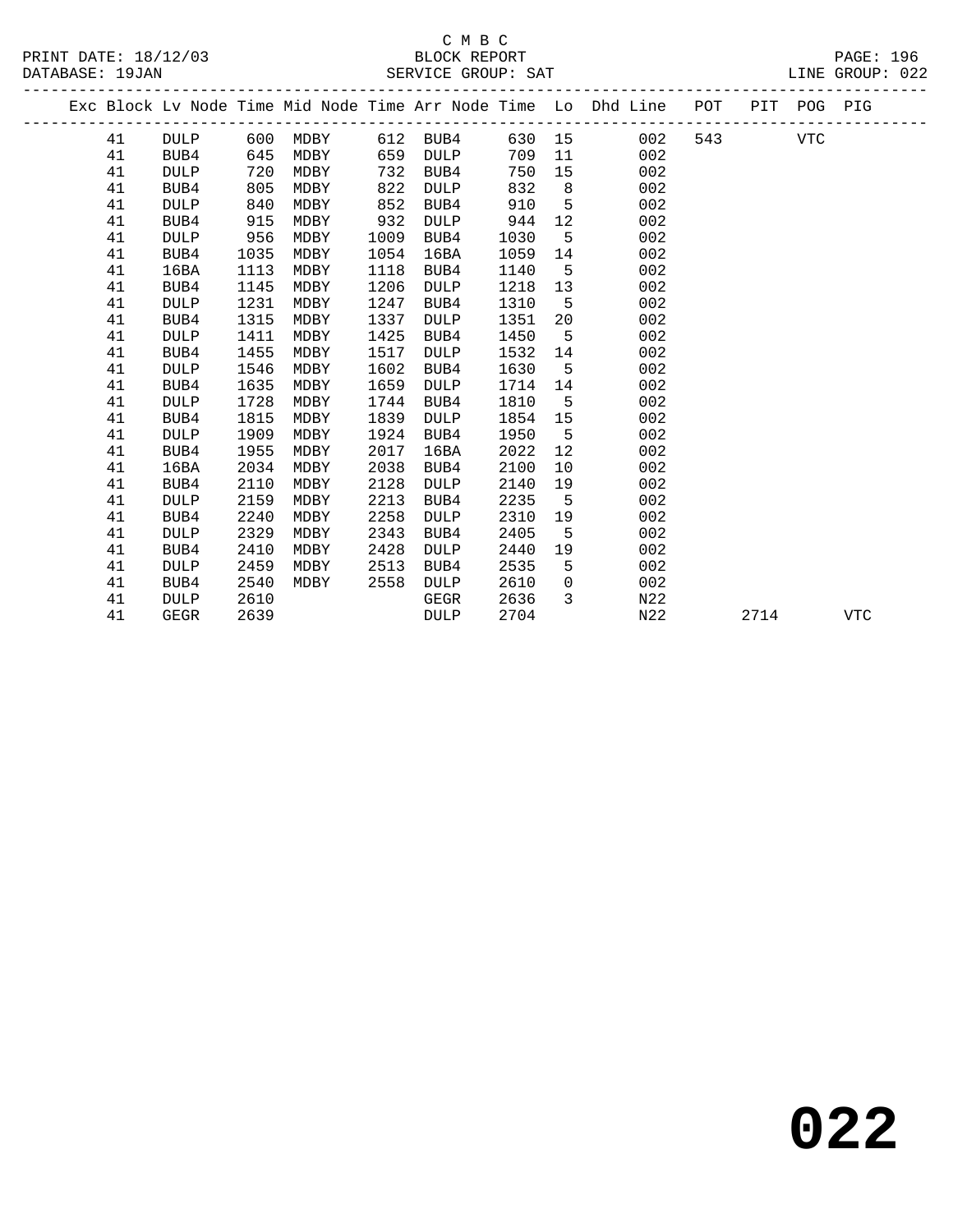# C M B C<br>BLOCK REPORT SERVICE GROUP: SAT

|  |    |             |      |      |      |             |      |             | Exc Block Lv Node Time Mid Node Time Arr Node Time Lo Dhd Line POT |     | PIT POG PIG |  |
|--|----|-------------|------|------|------|-------------|------|-------------|--------------------------------------------------------------------|-----|-------------|--|
|  | 42 | BUB4        | 605  | MDBY | 619  | DULP        | 629  |             | 002<br>11                                                          | 534 | <b>VTC</b>  |  |
|  | 42 | <b>DULP</b> | 640  | MDBY | 652  | BUB4        | 710  | 15          | 002                                                                |     |             |  |
|  | 42 | BUB4        | 725  | MDBY | 741  | DULP        | 751  | 9           | 002                                                                |     |             |  |
|  | 42 | <b>DULP</b> | 800  | MDBY | 812  | BUB4        | 830  | 5           | 002                                                                |     |             |  |
|  | 42 | BUB4        | 835  | MDBY | 852  | DULP        | 904  | 13          | 002                                                                |     |             |  |
|  | 42 | <b>DULP</b> | 917  | MDBY | 930  | BUB4        | 950  | 5           | 002                                                                |     |             |  |
|  | 42 | BUB4        | 955  | MDBY | 1014 | 16BA        | 1019 | 15          | 002                                                                |     |             |  |
|  | 42 | 16BA        | 1034 | MDBY | 1039 | BUB4        | 1100 | $5^{\circ}$ | 002                                                                |     |             |  |
|  | 42 | BUB4        | 1105 | MDBY | 1124 | <b>DULP</b> | 1136 | 15          | 002                                                                |     |             |  |
|  | 42 | <b>DULP</b> | 1151 | MDBY | 1207 | BUB4        | 1230 | 5           | 002                                                                |     |             |  |
|  | 42 | BUB4        | 1235 | MDBY | 1257 | 16BA        | 1302 | 9           | 002                                                                |     |             |  |
|  | 42 | 16BA        | 1311 | MDBY | 1316 | BUB4        | 1340 | $5^{\circ}$ | 002                                                                |     |             |  |
|  | 42 | BUB4        | 1345 | MDBY | 1407 | 16BA        | 1412 | 18          | 002                                                                |     |             |  |
|  | 42 | 16BA        | 1430 | MDBY | 1435 | BUB4        | 1500 | 5           | 002                                                                |     |             |  |
|  | 42 | BUB4        | 1505 | MDBY | 1527 | 16BA        | 1532 | 15          | 002                                                                |     |             |  |
|  | 42 | 16BA        | 1547 | MDBY | 1552 | BUB4        | 1620 | 5           | 002                                                                |     |             |  |
|  | 42 | BUB4        | 1625 | MDBY | 1649 | 16BA        | 1654 | 13          | 002                                                                |     |             |  |
|  | 42 | 16BA        | 1707 | MDBY | 1712 | BUB4        | 1740 | $-5$        | 002                                                                |     |             |  |
|  | 42 | BUB4        | 1745 | MDBY | 1809 | 16BA        | 1814 | 16          | 002                                                                |     |             |  |
|  | 42 | 16BA        | 1830 | MDBY | 1834 | BUB4        | 1900 | 5           | 002                                                                |     |             |  |
|  | 42 | BUB4        | 1905 | MDBY | 1927 | <b>DULP</b> | 1941 | 13          | 002                                                                |     |             |  |
|  | 42 | <b>DULP</b> | 1954 | MDBY | 2008 | BUB4        | 2030 | 5           | 002                                                                |     |             |  |
|  | 42 | BUB4        | 2035 | MDBY | 2055 | 16BA        | 2100 | 24          | 002                                                                |     |             |  |
|  | 42 | 16BA        | 2124 | MDBY | 2128 | BUB4        | 2150 | 5           | 002                                                                |     |             |  |
|  | 42 | BUB4        | 2155 | MDBY | 2213 | 16BA        | 2218 | 6           | 002                                                                |     |             |  |
|  | 42 | 16BA        | 2224 | MDBY | 2228 | BUB4        | 2250 | 5           | 002                                                                |     |             |  |
|  | 42 | BUB4        | 2255 | MDBY | 2313 | 16BA        | 2318 | 6           | 002                                                                |     |             |  |
|  | 42 | 16BA        | 2324 | MDBY | 2328 | BUB4        | 2350 | 5           | 002                                                                |     |             |  |
|  | 42 | BUB4        | 2355 | MDBY | 2413 | 16BA        | 2418 | 6           | 002                                                                |     |             |  |

42 16BA 2424 MDBY 2428 BUB4 2450 5 002

42 BUB4 2455 MDBY 2513 16BA 2518 002 2544 VTC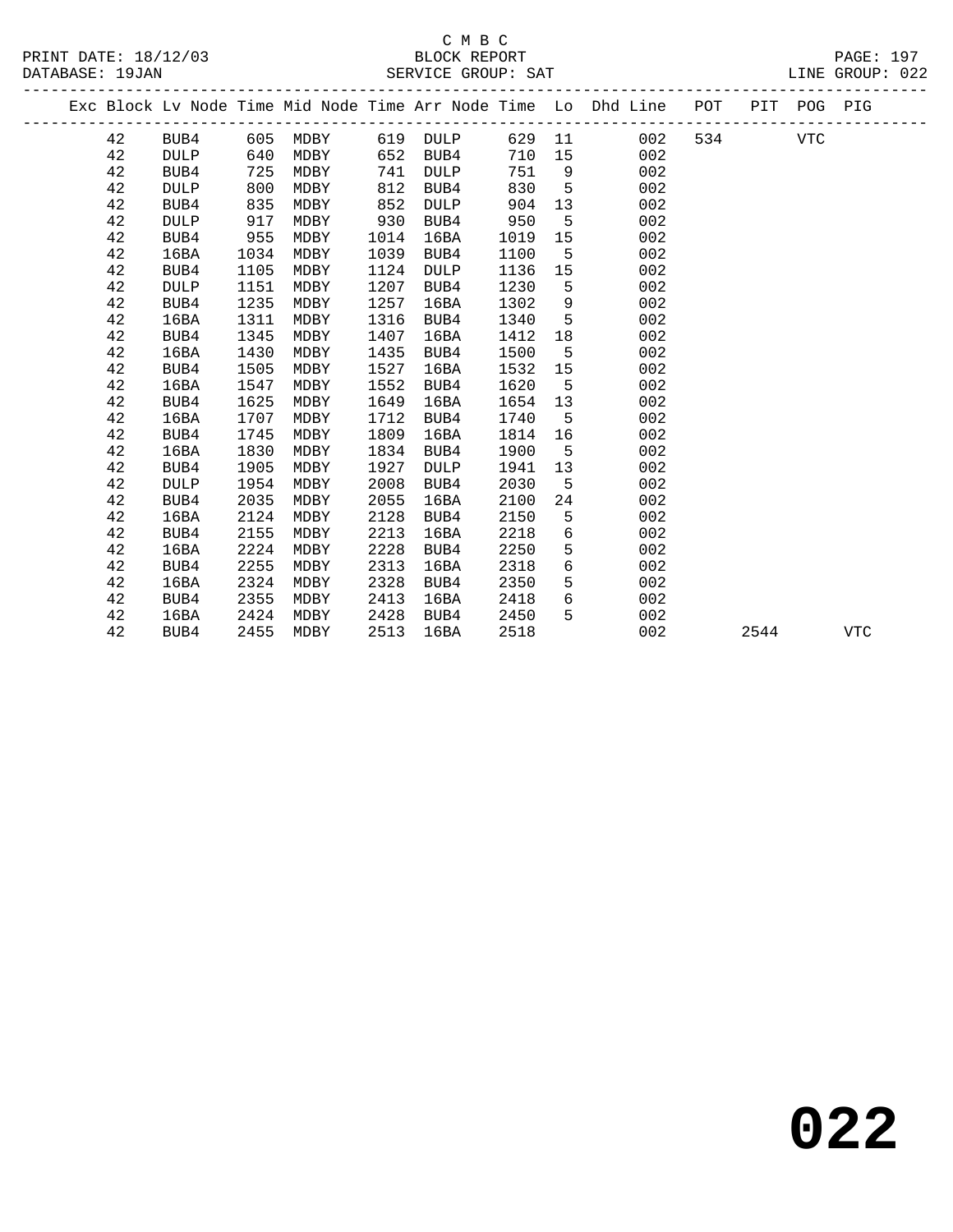# C M B C<br>BLOCK REPORT

#### PRINT DATE: 18/12/03 BLOCK REPORT PAGE: 198 DATABASE: 19JAN SERVICE GROUP: SAT SAT LINE GROUP: 022 ------------------------------------------------------------------------------------------------- Exc Block Lv Node Time Mid Node Time Arr Node Time Lo Dhd Line POT PIT POG PIG ------------------------------------------------------------------------------------------------- 43 DULP 620 MDBY 632 BUB4 650 15 002 603 VTC 43 BUB4 705 MDBY 719 DULP 729 11 002 43 DULP 740 MDBY 752 BUB4 810 10 002 43 BUB4 820 MDBY 837 DULP 847 10 002 43 DULP 857 MDBY 910 BUB4 930 5 002 43 BUB4 935 MDBY 954 16BA 959 15 002 43 16BA 1014 MDBY 1019 BUB4 1040 5 002 43 BUB4 1045 MDBY 1104 DULP 1116 15 002 43 DULP 1131 MDBY 1147 BUB4 1210 5 002 43 BUB4 1215 MDBY 1236 16BA 1241 11 002 43 16BA 1252 MDBY 1257 BUB4 1320 5 002 43 BUB4 1325 MDBY 1347 16BA 1352 18 002 43 16BA 1410 MDBY 1415 BUB4 1440 5 002 43 BUB4 1445 MDBY 1507 16BA 1512 15 002 43 16BA 1527 MDBY 1532 BUB4 1600 5 002 43 BUB4 1605 MDBY 1629 16BA 1634 13 002 43 16BA 1647 MDBY 1652 BUB4 1720 5 002 43 BUB4 1725 MDBY 1749 16BA 1754 16 002 43 16BA 1810 MDBY 1814 BUB4 1840 5 002 43 BUB4 1845 MDBY 1909 DULP 1924 7 002 43 DULP 1931 MDBY 1946 BUB4 2010 5 002 43 BUB4 2015 MDBY 2035 16BA 2040 14 002 43 16BA 2054 MDBY 2058 BUB4 2120 5 002 43 BUB4 2125 MDBY 2143 16BA 2148 6 002 43 16BA 2154 MDBY 2158 BUB4 2220 5 002 43 BUB4 2225 MDBY 2243 16BA 2248 6 002 43 16BA 2254 MDBY 2258 BUB4 2320 5 002 43 BUB4 2325 MDBY 2343 16BA 2348 6 002 43 16BA 2354 MDBY 2358 BUB4 2420 5 002 43 BUB4 2425 MDBY 2443 16BA 2448 6 002 43 16BA 2454 MDBY 2458 BUB4 2520 5 002 43 BUB4 2525 MDBY 2543 16BA 2548 002 2614 VTC 44 16BA 817 MDBY 822 BUB4 840 5 002 752 VTC 44 BUB4 845 MDBY 902 16BA 907 8 002 44 16BA 915 MDBY 920 BUB4 940 5 002 44 BUB4 945 MDBY 1004 DULP 1016 19 002 44 DULP 1035 MDBY 1049 BUB4 1110 5 002 44 BUB4 1115 MDBY 1134 16BA 1139 13 002 44 16BA 1152 MDBY 1157 BUB4 1220 5 002 44 BUB4 1225 MDBY 1246 DULP 1258 13 002 44 DULP 1311 MDBY 1326 BUB4 1350 5 002 44 BUB4 1355 MDBY 1417 DULP 1432 19 002 44 DULP 1451 MDBY 1505 BUB4 1530 5 002 44 BUB4 1535 MDBY 1559 DULP 1614 12 002 44 DULP 1626 MDBY 1642 BUB4 1710 5 002 44 BUB4 1715 MDBY 1739 DULP 1754 15 002 44 DULP 1809 MDBY 1824 BUB4 1850 5 002 44 BUB4 1855 MDBY 1919 16BA 1924 8 002 44 16BA 1932 MDBY 1936 BUB4 2000 5 002 44 BUB4 2005 MDBY 2025 DULP 2039 20 002

 44 DULP 2059 MDBY 2113 BUB4 2135 5 002 44 BUB4 2140 MDBY 2158 DULP 2210 19 002 44 DULP 2229 MDBY 2243 BUB4 2305 5 002 44 BUB4 2310 MDBY 2328 DULP 2340 19 002 44 DULP 2359 MDBY 2413 BUB4 2435 5 002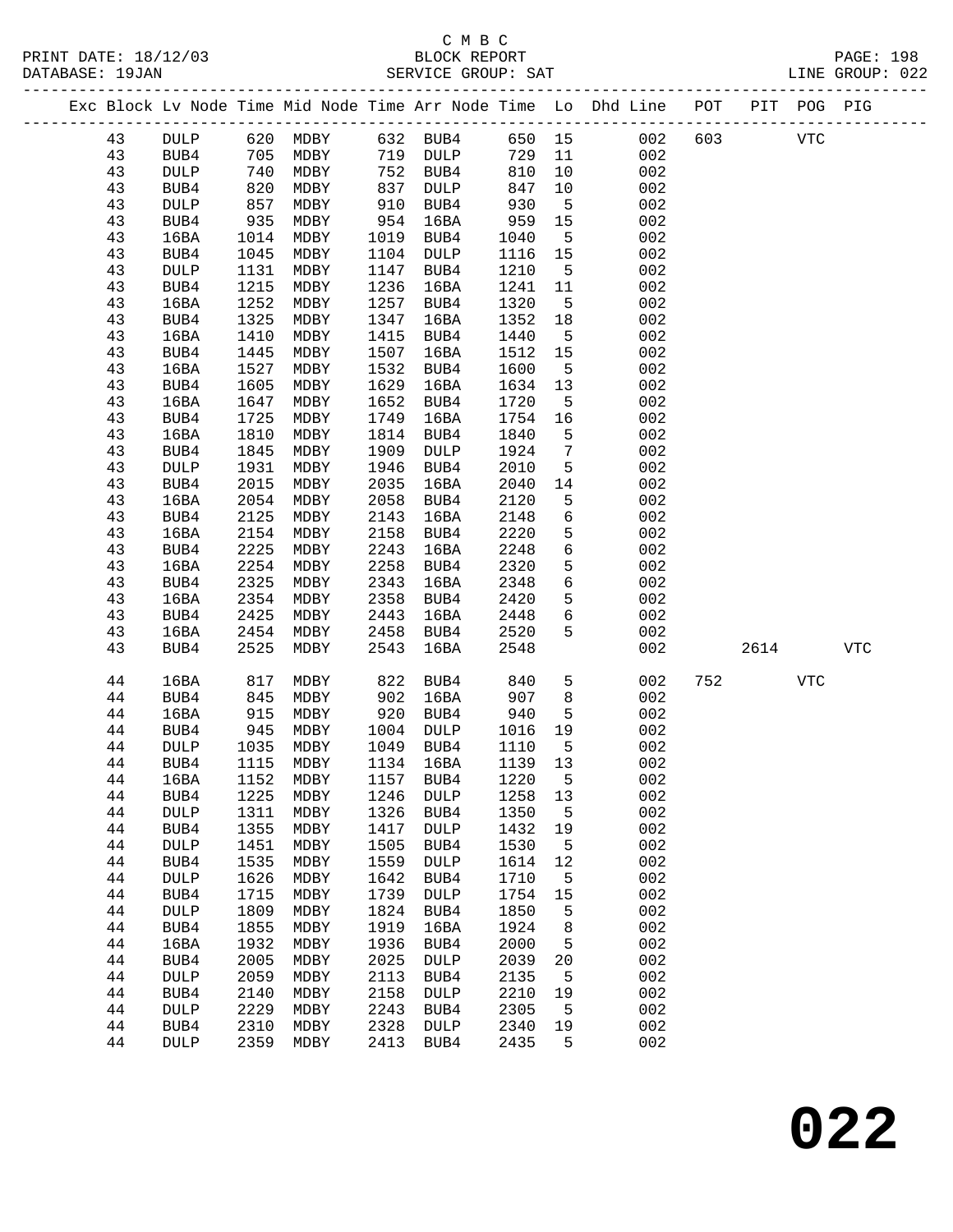|  |    |             |      |      |      |                 |      |                 | Exc Block Lv Node Time Mid Node Time Arr Node Time Lo Dhd Line POT |         |      | PIT POG PIG |             |  |
|--|----|-------------|------|------|------|-----------------|------|-----------------|--------------------------------------------------------------------|---------|------|-------------|-------------|--|
|  | 44 | BUB4        | 2440 | MDBY |      | 2458 DULP       | 2510 |                 | 002                                                                |         | 2520 |             | <b>VTC</b>  |  |
|  | 45 | 16BA        | 837  | MDBY | 842  | BUB4            | 900  | 5               | 002                                                                | 812     |      | VTC         |             |  |
|  | 45 | BUB4        | 905  | MDBY | 922  | 16BA            | 927  | 8               | 002                                                                |         |      |             |             |  |
|  | 45 | 16BA        | 935  | MDBY | 940  | BUB4            | 1000 | 5               | 002                                                                |         |      |             |             |  |
|  | 45 | BUB4        | 1005 | MDBY | 1024 | DULP            | 1036 | 16              | 002                                                                |         |      |             |             |  |
|  | 45 | DULP        | 1052 | MDBY | 1108 | BUB4            | 1130 | 5               | 002                                                                |         |      |             |             |  |
|  | 45 | BUB4        | 1135 | MDBY | 1156 | 16BA            | 1201 | 11              | 002                                                                |         |      |             |             |  |
|  | 45 | 16BA        | 1212 | MDBY | 1217 | BUB4            | 1240 | 5               | 002                                                                |         |      |             |             |  |
|  | 45 | BUB4        | 1245 | MDBY | 1307 | DULP            | 1321 | 10              | 002                                                                |         |      |             |             |  |
|  | 45 | DULP        | 1331 | MDBY | 1345 | BUB4            | 1410 | 5               | 002                                                                |         |      |             |             |  |
|  | 45 | BUB4        | 1415 | MDBY | 1437 | DULP            | 1452 | 19              | 002                                                                |         |      |             |             |  |
|  | 45 | DULP        | 1511 | MDBY | 1525 | BUB4            | 1550 | 5               | 002                                                                |         |      |             |             |  |
|  | 45 | BUB4        | 1555 | MDBY | 1619 | DULP            | 1634 | 12              | 002                                                                |         |      |             |             |  |
|  | 45 | <b>DULP</b> | 1646 | MDBY | 1702 | BUB4            | 1730 | 5               | 002                                                                |         |      |             |             |  |
|  | 45 | BUB4        | 1735 | MDBY | 1759 | DULP            | 1814 | 15              | 002                                                                |         |      |             |             |  |
|  | 45 | DULP        | 1829 | MDBY | 1844 | BUB4            | 1910 | 5               | 002                                                                |         |      |             |             |  |
|  | 45 | BUB4        | 1915 | MDBY | 1937 | 16BA            | 1942 | 10              | 002                                                                |         |      |             |             |  |
|  | 45 | 16BA        | 1952 | MDBY | 1956 | BUB4            | 2020 | 5               | 002                                                                |         |      |             |             |  |
|  | 45 | BUB4        | 2025 | MDBY | 2045 | DULP            | 2059 |                 | 002                                                                |         | 2109 |             | <b>VTC</b>  |  |
|  | 46 | 16BA        | 857  | MDBY | 902  | BUB4            | 920  | 5               | 002                                                                | 832     |      | <b>VTC</b>  |             |  |
|  | 46 | BUB4        | 925  | MDBY | 942  | DULP            | 954  | 22              | 002                                                                |         |      |             |             |  |
|  | 46 | <b>DULP</b> | 1016 | MDBY | 1029 | BUB4            | 1050 | 5               | 002                                                                |         |      |             |             |  |
|  | 46 | BUB4        | 1055 | MDBY | 1114 | 16BA            | 1119 | 13              | 002                                                                |         |      |             |             |  |
|  | 46 | 16BA        | 1132 | MDBY | 1137 | BUB4            | 1200 | 5               | 002                                                                |         |      |             |             |  |
|  | 46 | BUB4        | 1205 | MDBY | 1226 | <b>DULP</b>     | 1238 | 13              | 002                                                                |         |      |             |             |  |
|  | 46 | DULP        | 1251 | MDBY | 1306 | BUB4            | 1330 | 5               | 002                                                                |         |      |             |             |  |
|  | 46 | BUB4        | 1335 | MDBY | 1357 | DULP            | 1412 | 19              | 002                                                                |         |      |             |             |  |
|  | 46 | DULP        | 1431 | MDBY | 1445 | BUB4            | 1510 | 5               | 002                                                                |         |      |             |             |  |
|  | 46 | BUB4        | 1515 | MDBY | 1537 | <b>DULP</b>     | 1552 | 14              | 002                                                                |         |      |             |             |  |
|  | 46 | DULP        | 1606 | MDBY | 1622 | BUB4            | 1650 | 5               | 002                                                                |         |      |             |             |  |
|  | 46 | BUB4        | 1655 | MDBY | 1719 | <b>DULP</b>     | 1734 | 15              | 002                                                                |         |      |             |             |  |
|  | 46 | DULP        | 1749 | MDBY | 1804 | BUB4            | 1830 | 5               | 002                                                                |         |      |             |             |  |
|  | 46 | BUB4        | 1835 | MDBY | 1859 | 16BA            | 1904 | 6               | 002                                                                |         |      |             |             |  |
|  | 46 | 16BA        | 1910 | MDBY | 1914 | BUB4            | 1940 | 5               | 002                                                                |         |      |             |             |  |
|  | 46 | BUB4        | 1945 | MDBY | 2007 | DULP            | 2021 | 13              | 002                                                                |         |      |             |             |  |
|  | 46 | <b>DULP</b> | 2034 | MDBY | 2048 | BUB4            | 2110 |                 | 002                                                                |         | 2136 |             | ${\tt VTC}$ |  |
|  | 47 | 16BA        | 955  | MDBY | 1000 | BUB4            | 1020 | $5\overline{)}$ |                                                                    | 002 930 |      | VTC         |             |  |
|  | 47 | BUB4        | 1025 | MDBY | 1044 | DULP            | 1056 | 16              | 002                                                                |         |      |             |             |  |
|  | 47 | DULP        | 1112 | MDBY | 1128 | BUB4            | 1150 | 5               | 002                                                                |         |      |             |             |  |
|  | 47 | BUB4        | 1155 | MDBY | 1216 | 16BA            | 1221 | 11              | 002                                                                |         |      |             |             |  |
|  | 47 | 16BA        | 1232 | MDBY | 1237 | BUB4            | 1300 | 5               | 002                                                                |         |      |             |             |  |
|  | 47 | BUB4        | 1305 | MDBY | 1327 | 16BA            | 1332 | 18              | 002                                                                |         |      |             |             |  |
|  | 47 | 16BA        | 1350 | MDBY | 1355 | BUB4            | 1420 | 5               | 002                                                                |         |      |             |             |  |
|  | 47 | BUB4        | 1425 | MDBY | 1447 | 16BA            | 1452 | 18              | 002                                                                |         |      |             |             |  |
|  | 47 | 16BA        | 1510 | MDBY | 1515 | BUB4            | 1540 | 5               | 002                                                                |         |      |             |             |  |
|  | 47 | BUB4        | 1545 | MDBY | 1609 | 16BA            | 1614 | 13              | 002                                                                |         |      |             |             |  |
|  | 47 | 16BA        | 1627 | MDBY | 1632 | BUB4            | 1700 | 5               | 002                                                                |         |      |             |             |  |
|  | 47 | BUB4        | 1705 | MDBY | 1729 | 16BA            | 1734 | 16              | 002                                                                |         |      |             |             |  |
|  | 47 | 16BA        | 1750 | MDBY | 1754 | BUB4            | 1820 | 5               | 002                                                                |         |      |             |             |  |
|  | 47 | BUB4        | 1825 | MDBY | 1849 | $\texttt{DULP}$ | 1904 |                 | 002                                                                |         | 1914 |             | <b>VTC</b>  |  |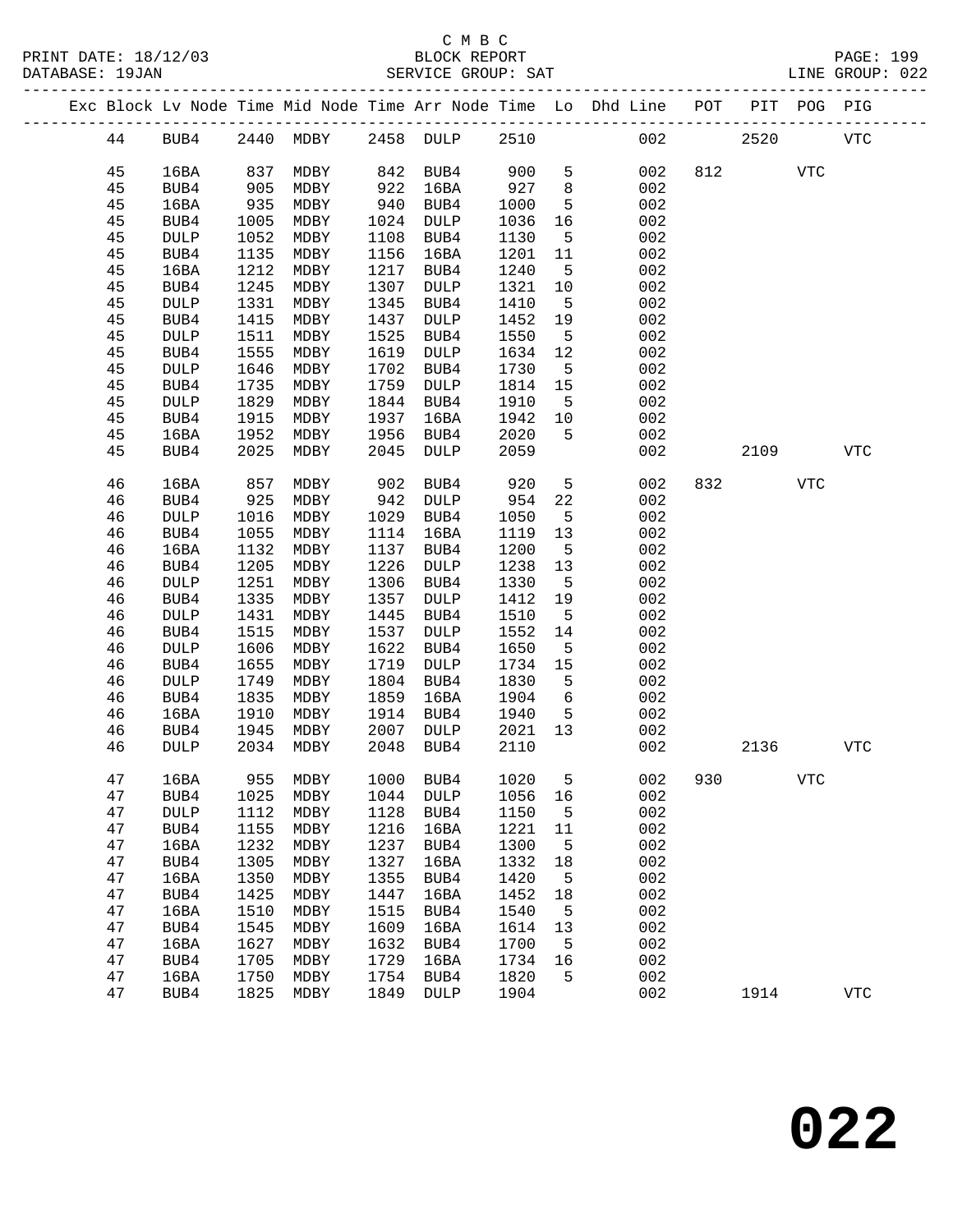|  |    |      |      |      |      |      |      |    | Exc Block Ly Node Time Mid Node Time Arr Node Time Lo Dhd Line | POT      | PIT  | POG        | PIG        |  |
|--|----|------|------|------|------|------|------|----|----------------------------------------------------------------|----------|------|------------|------------|--|
|  | 48 | 16BA | 1330 | MDBY | 1335 | BUB4 | 1400 | 5  |                                                                | 002 1305 |      | <b>VTC</b> |            |  |
|  | 48 | BUB4 | 1405 | MDBY | 1427 | 16BA | 1432 | 18 | 002                                                            |          |      |            |            |  |
|  | 48 | 16BA | 1450 | MDBY | 1455 | BUB4 | 1520 | 5  | 002                                                            |          |      |            |            |  |
|  | 48 | BUB4 | 1525 | MDBY | 1547 | 16BA | 1552 | 15 | 002                                                            |          |      |            |            |  |
|  | 48 | 16BA | 1607 | MDBY | 1612 | BUB4 | 1640 | 5  | 002                                                            |          |      |            |            |  |
|  | 48 | BUB4 | 1645 | MDBY | 1709 | 16BA | 1714 | 16 | 002                                                            |          |      |            |            |  |
|  | 48 | 16BA | 1730 | MDBY | 1734 | BUB4 | 1800 | 5  | 002                                                            |          |      |            |            |  |
|  | 48 | BUB4 | 1805 | MDBY | 1829 | 16BA | 1834 | 16 | 002                                                            |          |      |            |            |  |
|  | 48 | 16BA | 1850 | MDBY | 1854 | BUB4 | 1920 | 5  | 002                                                            |          |      |            |            |  |
|  | 48 | BUB4 | 1925 | MDBY | 1947 | DULP | 2001 | 13 | 002                                                            |          |      |            |            |  |
|  | 48 | DULP | 2014 | MDBY | 2028 | BUB4 | 2050 | 5  | 002                                                            |          |      |            |            |  |
|  | 48 | BUB4 | 2055 | MDBY | 2115 | 16BA | 2120 |    | 002                                                            |          | 2146 |            | <b>VTC</b> |  |
|  |    |      |      |      |      |      |      |    |                                                                |          |      |            |            |  |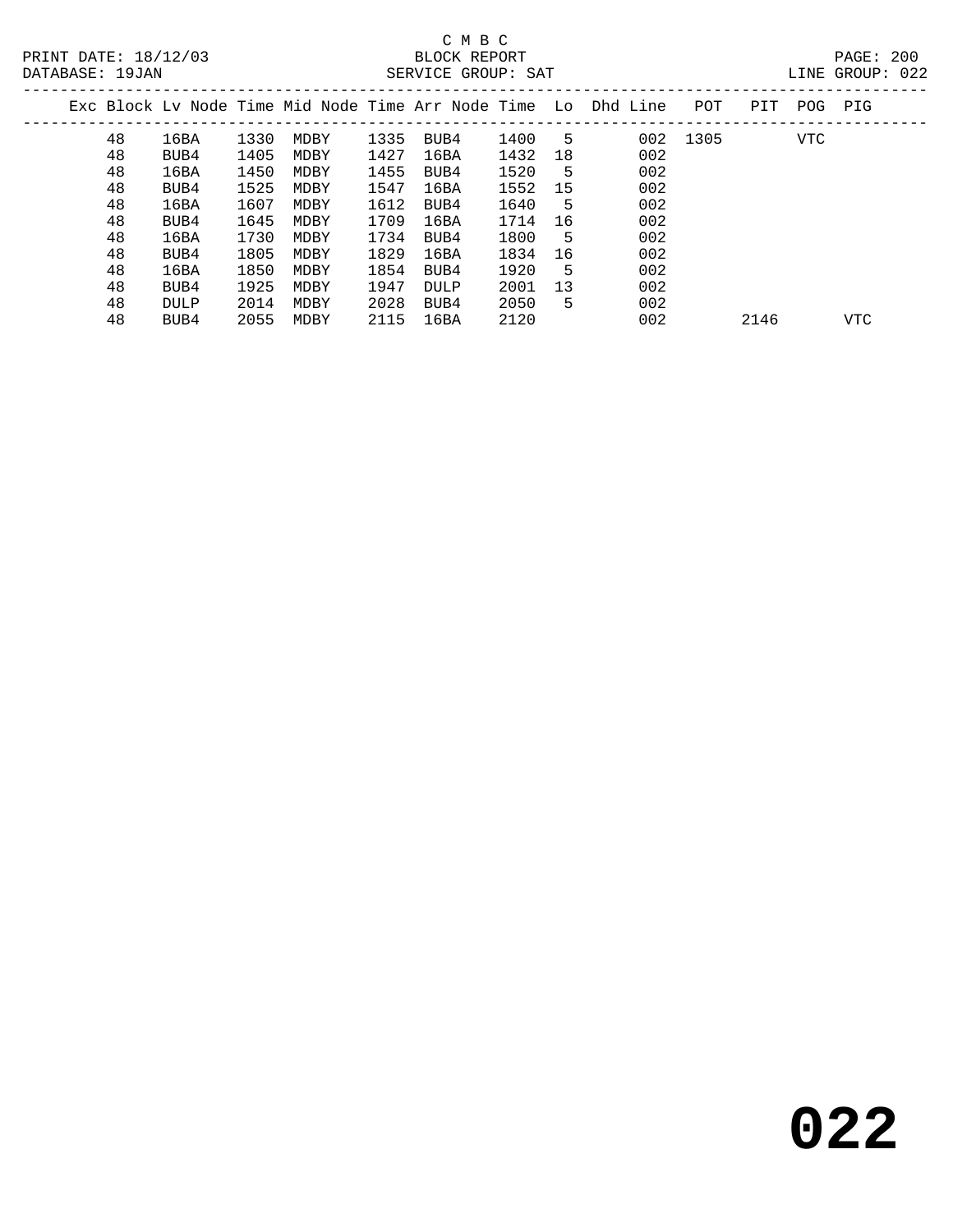|                      |                |                      |            |                                                                                                                        |      | смвс         |                                                                 |                |                                                                                                                                                                                                                                                |     |        |            |            |
|----------------------|----------------|----------------------|------------|------------------------------------------------------------------------------------------------------------------------|------|--------------|-----------------------------------------------------------------|----------------|------------------------------------------------------------------------------------------------------------------------------------------------------------------------------------------------------------------------------------------------|-----|--------|------------|------------|
| PRINT DATE: 18/12/03 |                |                      |            |                                                                                                                        |      | BLOCK REPORT |                                                                 |                |                                                                                                                                                                                                                                                |     |        |            | PAGE: 201  |
| DATABASE: 19JAN      |                |                      |            |                                                                                                                        |      |              |                                                                 |                |                                                                                                                                                                                                                                                |     |        |            |            |
|                      |                |                      |            |                                                                                                                        |      |              |                                                                 |                |                                                                                                                                                                                                                                                |     |        |            |            |
|                      |                |                      |            | 22BD 22 AV & BOUNDARY<br>41CR 41 AV & CROWN<br>41GR 41 AV & GRANVILLE<br>BW05 BRENTWOOD STN BAY5<br>JOST JOYCE STATION |      |              |                                                                 |                | 25GR KING EDWARD & GRANVILLE                                                                                                                                                                                                                   |     |        |            |            |
|                      |                |                      |            |                                                                                                                        |      |              |                                                                 |                | 41FR 41 AV & FRASER                                                                                                                                                                                                                            |     |        |            |            |
|                      |                |                      |            |                                                                                                                        |      |              |                                                                 |                |                                                                                                                                                                                                                                                |     |        |            |            |
|                      |                |                      |            |                                                                                                                        |      |              |                                                                 |                |                                                                                                                                                                                                                                                |     |        |            |            |
|                      |                |                      |            |                                                                                                                        |      |              |                                                                 |                |                                                                                                                                                                                                                                                |     |        |            |            |
|                      |                |                      |            |                                                                                                                        |      |              |                                                                 |                | 41 AV & GRANVILLE<br>BRENTWOOD STN BAY5<br>JOST CONGE STATION<br>TON DIE UNIVERSITY LOOP VIC Vancouver Diesel Depot<br>CRANVILLE & KING EDWARD<br>CRANVILLE & KING EDWARD<br>CRANVILLE & KING EDWARD<br>CRANVILLE & KING EDWARD<br>CRANVILLE & |     |        |            |            |
|                      |                |                      |            |                                                                                                                        |      |              |                                                                 |                |                                                                                                                                                                                                                                                |     |        |            |            |
|                      |                |                      |            |                                                                                                                        |      |              |                                                                 |                | 1 410A 507 41FR 514 JOST 525 0 041 457 VTC                                                                                                                                                                                                     |     |        |            |            |
|                      | $\mathbf 1$    |                      |            |                                                                                                                        |      |              |                                                                 |                |                                                                                                                                                                                                                                                |     |        |            |            |
|                      | $\mathbf{1}$   |                      |            |                                                                                                                        |      |              |                                                                 |                |                                                                                                                                                                                                                                                |     |        |            |            |
|                      | $\mathbf 1$    |                      |            |                                                                                                                        |      |              |                                                                 |                |                                                                                                                                                                                                                                                |     |        |            |            |
|                      |                |                      |            |                                                                                                                        |      |              |                                                                 |                | $\begin{tabular}{cccc} JOST & 525 & 41GR & 544 & 41CR & 556 & 6 & 041 \\ 41CR & 602 & 41GR & 610 & JOST & 631 & 4 & 041 \\ JOST & 635 & 41GR & 655 & 41CR & 707 & 10 & 041 \\ 41CR & 717 & 41GR & 725 & JOST & 749 & 7 & 041 \end{tabular}$    |     |        |            |            |
|                      | $\mathbf 1$    |                      |            | 756 41GR                                                                                                               |      |              |                                                                 |                |                                                                                                                                                                                                                                                |     |        |            |            |
|                      | $\mathbf 1$    | JOST                 |            |                                                                                                                        | 820  |              | ULP 843                                                         | 14             | 041                                                                                                                                                                                                                                            |     |        |            |            |
|                      | $\mathbf 1$    | ULP 857<br>BW05 1003 |            | $25$ GR                                                                                                                | 917  |              |                                                                 |                | $7\overline{ }$<br>025                                                                                                                                                                                                                         |     |        |            |            |
|                      | $\mathbf 1$    | BW05<br>ULP          | 1003       | 25GR<br>1127 25GR                                                                                                      | 1045 |              | 1233                                                            | 17             | 025                                                                                                                                                                                                                                            |     |        |            |            |
|                      | $\mathbf 1$    |                      |            |                                                                                                                        | 1150 | BW05         |                                                                 | 14             | 025                                                                                                                                                                                                                                            |     |        |            |            |
|                      | $\mathbf 1$    | BW05                 | 1247       | $25$ GR                                                                                                                | 1333 |              | ULP 1358                                                        | 17             | 025                                                                                                                                                                                                                                            |     |        |            |            |
|                      | 1              | ULP                  | 1415       | $25$ GR                                                                                                                |      |              | 1438 BW05 1527<br>1622 ULP 1647                                 | 9              | 025                                                                                                                                                                                                                                            |     |        |            |            |
|                      | $\mathbf 1$    | BW05                 | 1536       | 25GR                                                                                                                   |      |              |                                                                 | 17             | 025                                                                                                                                                                                                                                            |     |        |            |            |
|                      | $\mathbf 1$    | ULP                  |            | 1704 25GR                                                                                                              | 1727 | BW05         | 1812                                                            | 12             | 025                                                                                                                                                                                                                                            |     |        |            |            |
|                      | $\mathbf 1$    | BW05                 | 1824       | $25$ GR                                                                                                                | 1907 |              | ULP 1931                                                        | 12             | 025                                                                                                                                                                                                                                            |     |        |            |            |
|                      | 1              | ULP                  | 1943       | 25GR                                                                                                                   |      |              |                                                                 |                | 025                                                                                                                                                                                                                                            |     |        |            |            |
|                      | $\mathbf 1$    | BW05<br>ULP          | 2053       | 25GR                                                                                                                   |      |              | 2005 BW05 2046 7<br>2130 ULP 2152 15<br>2229 BW05 2306 17       |                | 025                                                                                                                                                                                                                                            |     |        |            |            |
|                      | $\mathbf 1$    |                      |            | 2207 25GR                                                                                                              |      |              |                                                                 |                | 025                                                                                                                                                                                                                                            |     |        |            |            |
|                      | $\mathbf{1}$   | BW05                 |            | 2323 25GR                                                                                                              |      |              | 2400 ULP 2422                                                   |                |                                                                                                                                                                                                                                                | 025 | 2442   |            | VTC        |
|                      | 2              | 22BD                 | 540<br>639 |                                                                                                                        |      |              |                                                                 |                | 025                                                                                                                                                                                                                                            |     | 510 72 | VTC        |            |
|                      | 2              | ULP                  |            |                                                                                                                        |      |              |                                                                 |                | 025                                                                                                                                                                                                                                            |     |        |            |            |
|                      | $\mathbf 2$    | BW05                 |            | 744 25GR                                                                                                               |      | 820 ULP      | 840                                                             | 5 <sup>5</sup> | 025                                                                                                                                                                                                                                            |     |        |            |            |
|                      | $\sqrt{2}$     | ULP                  | 845        | 25GR                                                                                                                   | 905  | BW05         | 944                                                             | 9              | 025                                                                                                                                                                                                                                            |     |        |            |            |
|                      | $\overline{a}$ | BW05 953<br>ULP 110F |            | 25GR                                                                                                                   | 1033 |              | ULP 1058 7<br>BW05 1211 12                                      |                | 025                                                                                                                                                                                                                                            |     |        |            |            |
|                      | $\sqrt{2}$     |                      |            | 25GR                                                                                                                   | 1128 |              |                                                                 |                | 025                                                                                                                                                                                                                                            |     |        |            |            |
|                      | $\overline{c}$ | BW05                 | 1223       | 25GR                                                                                                                   | 1309 |              | ULP 1334 17                                                     |                | 025                                                                                                                                                                                                                                            |     |        |            |            |
|                      | 2              | ULP                  | 1351       | $25$ GR                                                                                                                |      |              | 1414 BW05 1503                                                  | 8 <sup>8</sup> | 025                                                                                                                                                                                                                                            |     |        |            |            |
|                      | $\mathbf 2$    | BW05                 | 1511       | 25GR                                                                                                                   |      |              | 1558   ULP         1623    16<br>1703    BW05        1748    12 |                | 025                                                                                                                                                                                                                                            |     |        |            |            |
|                      | 2              | ULP                  | 1639       | 25GR                                                                                                                   |      |              |                                                                 |                | 025                                                                                                                                                                                                                                            |     |        |            |            |
|                      | 2              |                      |            |                                                                                                                        |      |              |                                                                 |                | BW05 1800 25GR 1843 ULP 1907 12 025                                                                                                                                                                                                            |     |        |            |            |
|                      | 2              | ULP                  | 1919       | 25GR                                                                                                                   | 1941 | BW05         | 2022                                                            |                | 025                                                                                                                                                                                                                                            |     | 2057   |            | <b>VTC</b> |
|                      | 3              | 410A                 | 547        | 41FR                                                                                                                   | 554  | JOST         | 605                                                             | $\mathbf 0$    | 041                                                                                                                                                                                                                                            |     | 537    | <b>VTC</b> |            |
|                      | 3              | <b>JOST</b>          | 605        | $41$ GR                                                                                                                | 625  | 41CR         | 637                                                             | 10             | 041                                                                                                                                                                                                                                            |     |        |            |            |
|                      | 3              | 41CR                 | 647        | $41$ GR                                                                                                                | 655  | JOST         | 717                                                             | 10             | 041                                                                                                                                                                                                                                            |     |        |            |            |
|                      | 3              | <b>JOST</b>          | 727        | $41$ GR                                                                                                                | 748  | ULP          | 811                                                             | 4              | 041                                                                                                                                                                                                                                            |     |        |            |            |
|                      | $\mathfrak{Z}$ | ULP                  | 815        | 25GR                                                                                                                   | 835  | BW05         | 911                                                             | 6              | 025                                                                                                                                                                                                                                            |     |        |            |            |
|                      | 3              | BW05                 | 917        | 25GR                                                                                                                   | 957  | ULP          | 1022                                                            | 8              | 025                                                                                                                                                                                                                                            |     |        |            |            |
|                      | 3              | ULP                  | 1030       | 25GR                                                                                                                   | 1052 | BW05         | 1132                                                            | 16             | 025                                                                                                                                                                                                                                            |     |        |            |            |
|                      | 3              | BW05                 | 1148       | 25GR                                                                                                                   | 1233 | ULP          | 1258                                                            | 17             | 025                                                                                                                                                                                                                                            |     |        |            |            |
|                      | 3              | ULP                  | 1315       | 25GR                                                                                                                   | 1338 | BW05         | 1427                                                            | 8              | 025                                                                                                                                                                                                                                            |     |        |            |            |
|                      | 3              | BW05                 | 1435       | 25GR                                                                                                                   | 1522 | ULP          | 1547                                                            | 16             | 025                                                                                                                                                                                                                                            |     |        |            |            |
|                      | 3              | ULP                  | 1603       | 25GR                                                                                                                   | 1627 | BW05         | 1713                                                            | 9              | 025                                                                                                                                                                                                                                            |     |        |            |            |
|                      | 3              | BW05                 | 1722       | 25GR                                                                                                                   | 1807 | ULP          | 1831                                                            | 11             | 025                                                                                                                                                                                                                                            |     |        |            |            |
|                      | 3              | ULP                  | 1842       | $25$ GR                                                                                                                | 1905 | BW05         | 1946                                                            | 6              | 025                                                                                                                                                                                                                                            |     |        |            |            |
|                      | 3              | BW05                 | 1952       | 25GR                                                                                                                   | 2030 | ULP          | 2052                                                            | 21             | 025                                                                                                                                                                                                                                            |     |        |            |            |
|                      | 3              | ULP                  | 2113       | 25GR                                                                                                                   | 2135 | BW05         | 2212                                                            | 11             | 025                                                                                                                                                                                                                                            |     |        |            |            |
|                      | 3              | BW05                 | 2223       | $25$ GR                                                                                                                | 2300 | ULP          | 2322                                                            | 16             | 025                                                                                                                                                                                                                                            |     |        |            |            |
|                      | 3              | ULP                  | 2338       | 25GR                                                                                                                   | 2359 | BW05         | 2433                                                            |                | 025                                                                                                                                                                                                                                            |     | 2503   |            | <b>VTC</b> |
|                      |                |                      |            |                                                                                                                        |      |              |                                                                 |                |                                                                                                                                                                                                                                                |     |        |            |            |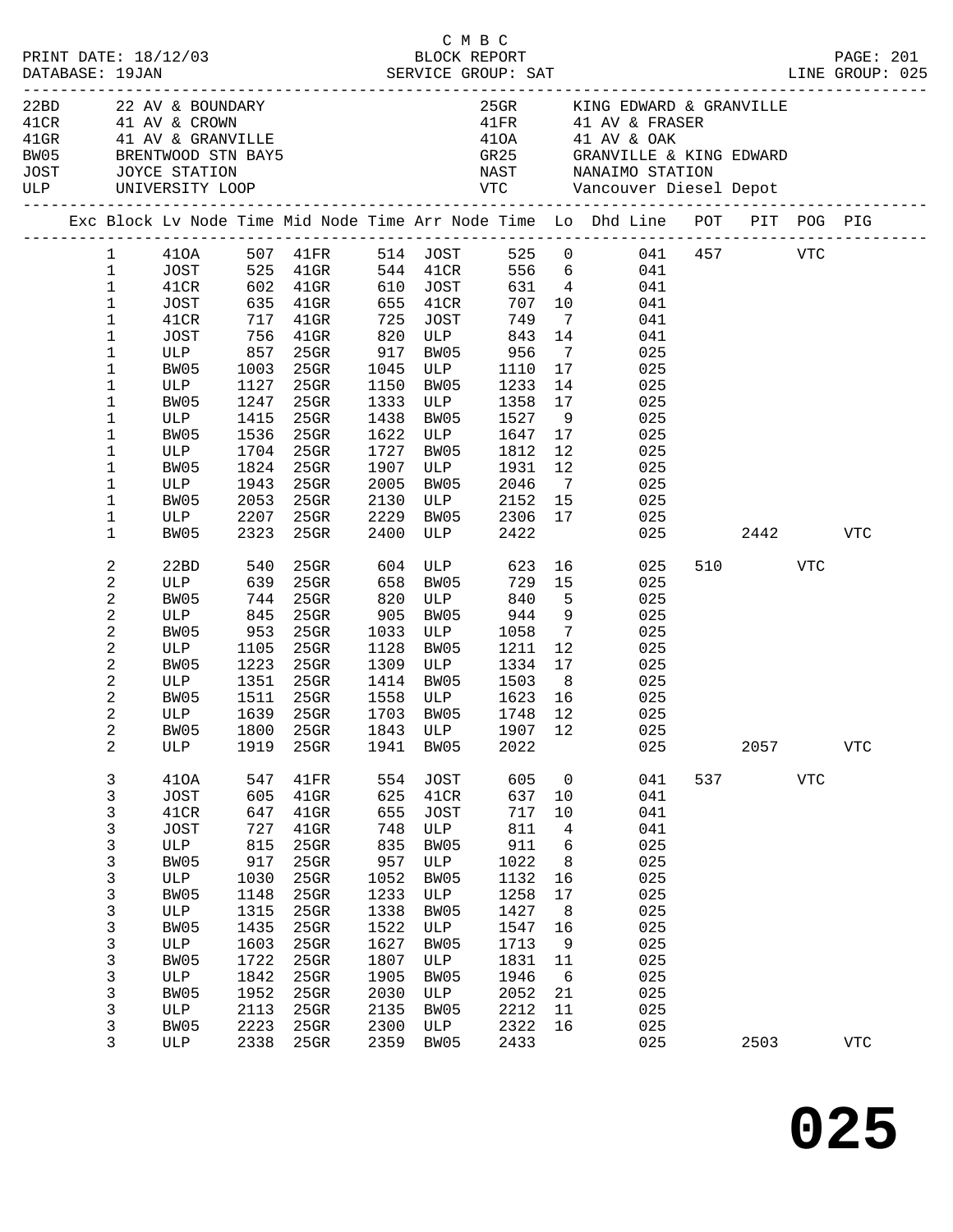|  |        |             |              |              |              |                  |              |                 | Exc Block Lv Node Time Mid Node Time Arr Node Time Lo Dhd Line POT |     |      | PIT POG PIG    |            |
|--|--------|-------------|--------------|--------------|--------------|------------------|--------------|-----------------|--------------------------------------------------------------------|-----|------|----------------|------------|
|  | 4      | 410A        | 558          | 41FR         | 605          | JOST             | 616          | $4\overline{4}$ | 041                                                                | 548 |      | ${\hbox{VTC}}$ |            |
|  | 4      | JOST        | 620          | $41$ GR      | 640          | 41CR             | 652          | 10              | 041                                                                |     |      |                |            |
|  | 4      | 41CR        | 702          | $41$ GR      | 710          | JOST             | 734          | 8               | 041                                                                |     |      |                |            |
|  | 4      | <b>JOST</b> | 742          | $41$ GR      | 803          | ULP              | 826          | 9               | 041                                                                |     |      |                |            |
|  | 4      | ULP         | 835          | 25GR         | 855          | BW05             | 934          | 7               | 025                                                                |     |      |                |            |
|  | 4      | BW05        | 941          | 25GR         | 1021         | ULP              | 1046         | 8               | 025                                                                |     |      |                |            |
|  | 4      | ULP         | 1054         | 25GR         | 1116         | BW05             | 1158         | 13              | 025                                                                |     |      |                |            |
|  | 4      | BW05        | 1211         | 25GR         | 1257         | ULP              | 1322         | 17              | 025                                                                |     |      |                |            |
|  | 4      | ULP         | 1339         | 25GR         | 1402         | BW05             | 1451         | 8               | 025                                                                |     |      |                |            |
|  | 4      | BW05        | 1459         | 25GR         | 1546         | ULP              | 1611         | 16              | 025                                                                |     |      |                |            |
|  | 4<br>4 | ULP<br>BW05 | 1627<br>1746 | 25GR<br>25GR | 1651<br>1831 | BW05<br>ULP      | 1737<br>1855 | 9<br>12         | 025<br>025                                                         |     |      |                |            |
|  | 4      | ULP         | 1907         | 25GR         | 1929         | BW05             | 2010         | 12              | 025                                                                |     |      |                |            |
|  | 4      | BW05        | 2022         | 25GR         | 2100         | ULP              | 2122         | 15              | 025                                                                |     |      |                |            |
|  | 4      | ULP         | 2137         | 25GR         | 2159         | BW05             | 2236         | 17              | 025                                                                |     |      |                |            |
|  | 4      | BW05        | 2253         | 25GR         | 2330         | ULP              | 2352         | 16              | 025                                                                |     |      |                |            |
|  | 4      | ULP         | 2408         | 25GR         | 2429         | NAST             | 2446         |                 | 025                                                                |     | 2511 |                | <b>VTC</b> |
|  | 5      | BW05        | 620          | $25$ GR      | 655          | ULP              | 714          | 9               | 025                                                                | 545 |      | VTC            |            |
|  | 5      | ULP         | 723          | $25$ GR      | 742          | BW05             | 814          | 10              | 025                                                                |     |      |                |            |
|  | 5      | BW05        | 824          | 25GR         | 902          | ULP              | 924          | 6               | 025                                                                |     |      |                |            |
|  | 5      | ULP         | 930          | $25$ GR      | 952          | BW05             | 1034         | 15              | 025                                                                |     |      |                |            |
|  | 5      | BW05        | 1049         | 25GR         | 1133         | ULP              | 1158         | 16              | 025                                                                |     |      |                |            |
|  | 5      | ULP         | 1214         | 25GR         | 1237         | BW05             | 1324         | 11              | 025                                                                |     |      |                |            |
|  | 5      | BW05        | 1335         | 25GR         | 1422         | ULP              | 1447         | 17              | 025                                                                |     |      |                |            |
|  | 5      | ULP         | 1504         | 25GR         | 1527         | BW05             | 1613         | 10              | 025                                                                |     |      |                |            |
|  | 5      | BW05        | 1623         | 25GR         | 1708         | ULP              | 1733         | 8 <sup>8</sup>  | 025                                                                |     |      |                |            |
|  | 5      | ULP         | 1741         | 25GR         | 1804         | BW05             | 1848         | 15              | 025                                                                |     |      |                |            |
|  | 5      | BW05        | 1903         | 25GR         | 1942         | ULP              | 2006         | 22              | 025                                                                |     |      |                |            |
|  | 5      | ULP         | 2028         | 25GR         | 2050         | BW05             | 2127         |                 | 025                                                                |     | 2202 |                | <b>VTC</b> |
|  | 6      | 22BD        | 620          | $25$ GR      | 644          | ULP              | 703          | 5               | 025                                                                | 550 |      | <b>VTC</b>     |            |
|  | 6      | ULP         | 708          | 25GR         | 727          | BW05             | 759          | 7               | 025                                                                |     |      |                |            |
|  | 6      | BW05        | 806          | 25GR         | 842          | ULP              | 902          | 7               | 025                                                                |     |      |                |            |
|  | 6      | ULP         | 909          | 25GR         | 929          | BW05             | 1008         | 7               | 025                                                                |     |      |                |            |
|  | 6      | BW05        | 1015         | 25GR         | 1057         | ULP              | 1122         | 16              | 025                                                                |     |      |                |            |
|  | 6      | ULP         | 1138         | 25GR         | 1201         | BW05             | 1248         | 11              | 025                                                                |     |      |                |            |
|  | 6<br>6 | BW05        | 1259<br>1427 | 25GR<br>25GR | 1346<br>1450 | ULP<br>BW05      | 1411<br>1539 | 16<br>- 9       | 025<br>025                                                         |     |      |                |            |
|  | б      | ULP<br>BW05 |              | 1548 25GR    |              | 1634 ULP 1659 17 |              |                 | 025                                                                |     |      |                |            |
|  | 6      | ULP         | 1716         | 25GR         | 1739         | BW05             | 1824         | 12              | 025                                                                |     |      |                |            |
|  | 6      | BW05        | 1836         | 25GR         | 1919         | ULP              | 1943         | 15              | 025                                                                |     |      |                |            |
|  | 6      | ULP         | 1958         | 25GR         | 2020         | BW05             | 2057         |                 | 025                                                                |     | 2132 |                | <b>VTC</b> |
|  | 7      |             |              |              | 708          |                  | 727          |                 |                                                                    | 558 |      | <b>VTC</b>     |            |
|  | 7      | BW05<br>ULP | 633<br>735   | 25GR<br>25GR | 754          | ULP<br>BW05      | 826          | 8<br>8          | 025<br>025                                                         |     |      |                |            |
|  | 7      | BW05        | 834          | 25GR         | 912          | ULP              | 937          | 5               | 025                                                                |     |      |                |            |
|  | 7      | ULP         | 942          | 25GR         | 1004         | BW05             | 1046         | 14              | 025                                                                |     |      |                |            |
|  | 7      | BW05        | 1100         | $25$ GR      | 1145         | ULP              | 1210         | 16              | 025                                                                |     |      |                |            |
|  | 7      | ULP         | 1226         | 25GR         | 1249         | BW05             | 1336         | 11              | 025                                                                |     |      |                |            |
|  | 7      | BW05        | 1347         | 25GR         | 1434         | ULP              | 1459         | 16              | 025                                                                |     |      |                |            |
|  | 7      | ULP         | 1515         | 25GR         | 1539         | BW05             | 1625         | 9               | 025                                                                |     |      |                |            |
|  | 7      | BW05        | 1634         | 25GR         | 1719         | ULP              | 1744         | 9               | 025                                                                |     |      |                |            |
|  | 7      | ULP         | 1753         | 25GR         | 1816         | BW05             | 1900         |                 | 025                                                                |     | 1935 |                | <b>VTC</b> |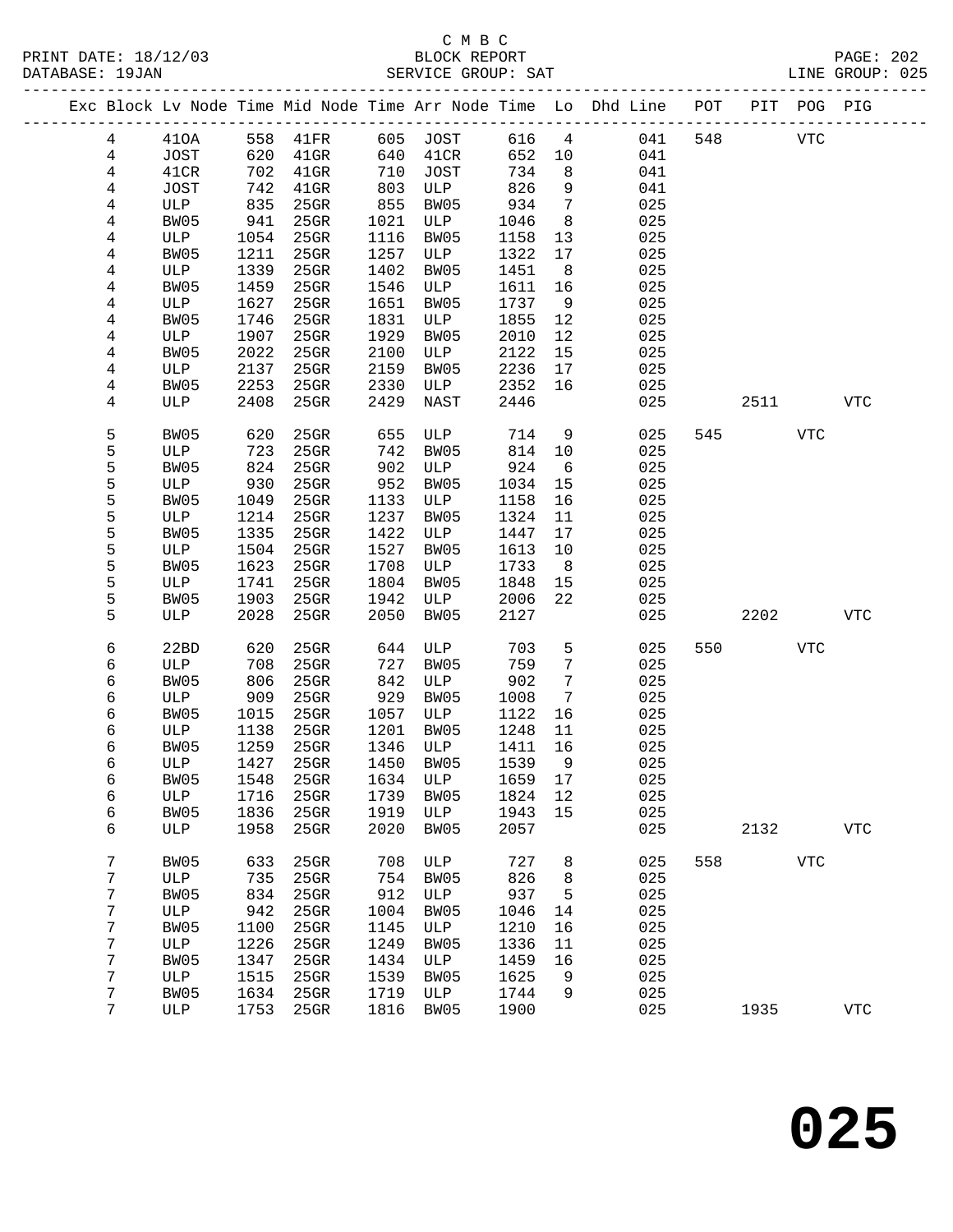# C M B C<br>
PRINT DATE: 18/12/03 BLOCK REPOR

| DATABASE: 19JAN |      |      |      |           |      | SERVICE GROUP: SAT |         |                         | LINE GROUP: 025                                                                |     |            |            |            |  |
|-----------------|------|------|------|-----------|------|--------------------|---------|-------------------------|--------------------------------------------------------------------------------|-----|------------|------------|------------|--|
|                 |      |      |      |           |      |                    |         |                         | Exc Block Lv Node Time Mid Node Time Arr Node Time Lo Dhd Line POT PIT POG PIG |     |            |            |            |  |
|                 | 8    | BW05 |      |           |      | 648 25GR 723 ULP   | 742 13  |                         | 025 613                                                                        |     | <b>VTC</b> |            |            |  |
|                 | 8    | ULP  | 755  | 25GR      |      | 815 BW05           | 851     | $\overline{4}$          | 025                                                                            |     |            |            |            |  |
|                 | 8    | BW05 | 855  | $25$ GR   |      | 933 ULP            | 958     | 8 <sup>8</sup>          | 025                                                                            |     |            |            |            |  |
|                 | 8    | ULP  | 1006 | $25$ GR   | 1028 | BW05               | 1108    | 16                      | 025                                                                            |     |            |            |            |  |
|                 | 8    | BW05 | 1124 | $25$ GR   | 1209 | ULP                | 1234    | 16                      | 025                                                                            |     |            |            |            |  |
|                 | 8    | ULP  | 1250 | 25GR      | 1313 | BW05               | 1400    | 10                      | 025                                                                            |     |            |            |            |  |
|                 | 8    | BW05 | 1410 | 25GR      | 1458 | ULP                | 1523    | 16                      | 025                                                                            |     |            |            |            |  |
|                 |      |      | 1539 | 25GR      | 1603 |                    | 1649    |                         | 025                                                                            |     |            |            |            |  |
|                 | 8    | ULP  |      |           |      | BW05               |         | 9                       |                                                                                |     |            |            |            |  |
|                 | 8    | BW05 | 1658 | 25GR      | 1743 | ULP                | 1808    | 10                      | 025                                                                            |     |            |            |            |  |
|                 | 8    | ULP  | 1818 | 25GR      | 1841 | BW05               | 1922    | 6                       | 025                                                                            |     |            |            |            |  |
|                 | 8    | BW05 | 1928 | 25GR      | 2006 | ULP                | 2028    |                         | 025                                                                            |     | 2050       |            | VTC        |  |
|                 | 9    | BW05 | 703  | 25GR      | 738  | ULP                | 757     | 8                       | 025                                                                            | 628 |            | <b>VTC</b> |            |  |
|                 | 9    | ULP  | 805  | 25GR      | 825  | BW05               | 901     | 4                       | 025                                                                            |     |            |            |            |  |
|                 | 9    | BW05 | 905  | 25GR      | 945  | ULP                | 1010    | 8                       | 025                                                                            |     |            |            |            |  |
|                 | 9    | ULP  | 1018 | $25$ GR   | 1040 | BW05               | 1120    | 16                      | 025                                                                            |     |            |            |            |  |
|                 | 9    | BW05 | 1136 | 25GR      | 1221 | ULP                | 1246    | 17                      | 025                                                                            |     |            |            |            |  |
|                 | 9    | ULP  | 1303 | $25$ GR   | 1326 | BW05               | 1415    | 8 <sup>8</sup>          | 025                                                                            |     |            |            |            |  |
|                 | 9    | BW05 | 1423 | $25$ GR   | 1510 | ULP                | 1535    | 16                      | 025                                                                            |     |            |            |            |  |
|                 | 9    | ULP  | 1551 | $25$ GR   | 1615 | BW05               | 1701    | 9                       | 025                                                                            |     |            |            |            |  |
|                 | 9    | BW05 | 1710 | $25$ GR   | 1755 | ULP                | 1820    | 10                      | 025                                                                            |     |            |            |            |  |
|                 | 9    | ULP  | 1830 | 25GR      | 1853 | BW05               | 1934    | 6                       | 025                                                                            |     |            |            |            |  |
|                 | 9    | BW05 | 1940 | $25$ GR   | 2018 | ULP                | 2040    | 18                      | 025                                                                            |     |            |            |            |  |
|                 | 9    | ULP  | 2058 | 25GR      | 2120 | BW05               | 2157    |                         | 025                                                                            |     |            | 2227       | VTC        |  |
|                 |      |      |      |           |      |                    |         |                         |                                                                                |     |            |            |            |  |
|                 | 10   | ULP  | 745  | 25GR      | 805  | BW05               | 841     | $\overline{\mathbf{3}}$ | 025                                                                            | 723 |            | VTC        |            |  |
|                 | 10   | BW05 | 844  | 25GR      | 922  | ULP                | 947     | $7\overline{ }$         | 025                                                                            |     |            |            |            |  |
|                 | 10   | ULP  | 954  | $25$ GR   | 1016 | BW05               | 1058    | 14                      | 025                                                                            |     |            |            |            |  |
|                 | 10   | BW05 | 1112 | 25GR      | 1157 | ULP                | 1222    | 16                      | 025                                                                            |     |            |            |            |  |
|                 | 10   | ULP  | 1238 | 25GR      | 1301 | BW05               | 1348    | 10                      | 025                                                                            |     |            |            |            |  |
|                 | $10$ | BW05 | 1358 | 25GR      | 1446 | ULP                | 1511    | 16                      | 025                                                                            |     |            |            |            |  |
|                 | 10   | ULP  | 1527 | 25GR      | 1551 | BW05               | 1637    | - 9                     | 025                                                                            |     |            |            |            |  |
|                 | $10$ | BW05 | 1646 | 25GR      | 1731 | ULP                | 1756    | 10                      | 025                                                                            |     |            |            |            |  |
|                 | 10   | ULP  | 1806 | 25GR      | 1829 | BW05               | 1910    | $5^{\circ}$             | 025                                                                            |     |            |            |            |  |
|                 | $10$ | BW05 | 1915 | 25GR      | 1954 | ULP                | 2018    | 25                      | 025                                                                            |     |            |            |            |  |
|                 | 10   | ULP  | 2043 | 25GR      | 2105 | BW05               | 2142    | 11                      | 025                                                                            |     |            |            |            |  |
|                 | 10   | BW05 | 2153 | 25GR      | 2230 | ULP                | 2252    | 15                      | 025                                                                            |     |            |            |            |  |
|                 | 10   | ULP  | 2307 | 25GR      |      | 2329 BW05          | 2406 17 |                         | 025                                                                            |     |            |            |            |  |
|                 | 10   | BW05 |      |           |      |                    |         |                         | 2423 25GR GR25 2500 025                                                        |     | 2512       |            | <b>VTC</b> |  |
|                 | 11   | BW05 | 816  | 25GR      | 852  | ULP                | 912     | 9                       | 025                                                                            | 741 | <b>VTC</b> |            |            |  |
|                 | 11   | ULP  | 921  | 25GR      | 941  | BW05               | 1020    | 5                       | 025                                                                            |     |            |            |            |  |
|                 | 11   | BW05 | 1025 | 25GR      | 1109 | ULP                | 1134    | 16                      | 025                                                                            |     |            |            |            |  |
|                 | 11   | ULP  | 1150 | 25GR      | 1213 | BW05               | 1300    | 11                      | 025                                                                            |     |            |            |            |  |
|                 | 11   | BW05 | 1311 | 25GR      | 1358 | ULP                | 1423    | 17                      | 025                                                                            |     |            |            |            |  |
|                 |      |      |      |           |      |                    |         |                         |                                                                                |     |            |            |            |  |
|                 | 11   | ULP  | 1440 | 25GR      | 1503 | BW05               | 1552    | 8                       | 025                                                                            |     |            |            |            |  |
|                 | 11   | BW05 | 1600 | 25GR      | 1645 | ULP                | 1710    |                         | 025                                                                            |     | 1732       |            | <b>VTC</b> |  |
|                 | 12   | ULP  | 825  | 25GR      | 845  | BW05               | 921     | 8                       | 025                                                                            |     | 803 VTC    |            |            |  |
|                 | 12   | BW05 | 929  | 25GR      | 1009 | ULP                | 1034    | 8                       | 025                                                                            |     |            |            |            |  |
|                 | 12   | ULP  | 1042 | 25GR      | 1104 | BW05               | 1146    | 13                      | 025                                                                            |     |            |            |            |  |
|                 | 12   | BW05 | 1159 | 25GR      | 1245 | ULP                | 1310    | 17                      | 025                                                                            |     |            |            |            |  |
|                 | 12   | ULP  | 1327 | 25GR      | 1350 | BW05               | 1439    | 8                       | 025                                                                            |     |            |            |            |  |
|                 | 12   | BW05 | 1447 | 25GR      | 1534 | ULP                | 1559    | 16                      | 025                                                                            |     |            |            |            |  |
|                 | 12   | ULP  | 1615 | 25GR      | 1639 | BW05               | 1725    | 9                       | 025                                                                            |     |            |            |            |  |
|                 | 12   | BW05 |      | 1734 25GR | 1819 | ULP                | 1843 11 |                         | 025                                                                            |     |            |            |            |  |
|                 |      |      |      |           |      |                    |         |                         |                                                                                |     |            |            |            |  |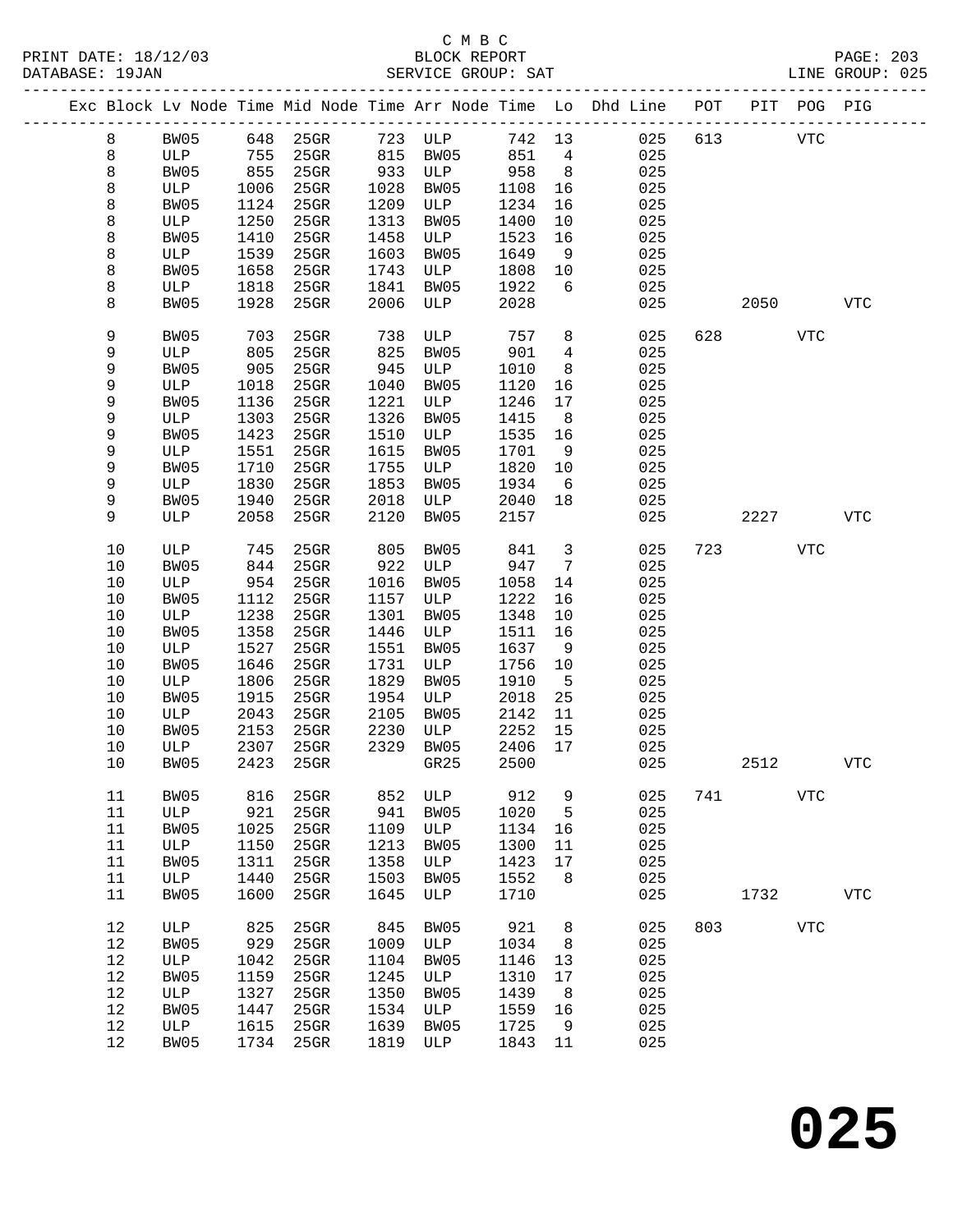|  |    |      |      |      |      |           |      |                | Exc Block Lv Node Time Mid Node Time Arr Node Time Lo Dhd Line | POT      |      | PIT POG PIG |     |
|--|----|------|------|------|------|-----------|------|----------------|----------------------------------------------------------------|----------|------|-------------|-----|
|  | 12 | ULP  | 1854 | 25GR |      | 1917 BW05 | 1958 | 9              | 025                                                            |          |      |             |     |
|  | 12 | BW05 | 2007 | 25GR | 2045 | ULP       | 2107 |                | 025                                                            |          | 2127 |             | VTC |
|  | 13 | BW05 | 1037 | 25GR | 1121 | ULP       | 1146 |                |                                                                | 025 1002 |      | VTC         |     |
|  | 13 | ULP  | 1202 | 25GR | 1225 | BW05      | 1312 | 11             | 025                                                            |          |      |             |     |
|  | 13 | BW05 | 1323 | 25GR | 1410 | ULP       | 1435 | 17             | 025                                                            |          |      |             |     |
|  | 13 | ULP  | 1452 | 25GR | 1515 | BW05      | 1604 | 8 <sup>8</sup> | 025                                                            |          |      |             |     |
|  | 13 | BW05 | 1612 | 25GR | 1657 | ULP       | 1722 | $\overline{7}$ | 025                                                            |          |      |             |     |
|  | 13 | ULP  | 1729 | 25GR | 1752 | BW05      | 1836 | 12             | 025                                                            |          |      |             |     |
|  | 13 | BW05 | 1848 | 25GR | 1931 | ULP       | 1955 | 18             | 025                                                            |          |      |             |     |
|  | 13 | ULP  | 2013 | 25GR | 2035 | BW05      | 2112 | 11             | 025                                                            |          |      |             |     |
|  | 13 | BW05 | 2123 | 25GR | 2200 | ULP       | 2222 | 15             | 025                                                            |          |      |             |     |
|  | 13 | ULP  | 2237 | 25GR | 2259 | BW05      | 2336 | 17             | 025                                                            |          |      |             |     |
|  | 13 | BW05 | 2353 | 25GR |      | GR25      | 2430 |                | 025                                                            |          | 2442 |             | VTC |
|  | 14 | ULP  | 1117 | 25GR | 1140 | BW05      | 1223 | 12             |                                                                | 025 1055 |      | VTC         |     |
|  | 14 | BW05 | 1235 | 25GR | 1321 | ULP       | 1346 | 17             | 025                                                            |          |      |             |     |
|  | 14 | ULP  | 1403 | 25GR | 1426 | BW05      | 1515 | 8              | 025                                                            |          |      |             |     |
|  | 14 | BW05 | 1523 | 25GR | 1610 | ULP       | 1635 | 16             | 025                                                            |          |      |             |     |
|  | 14 | ULP  | 1651 | 25GR | 1715 | BW05      | 1800 | 12             | 025                                                            |          |      |             |     |
|  | 14 | BW05 | 1812 | 25GR | 1855 | ULP       | 1919 | 12             | 025                                                            |          |      |             |     |
|  | 14 | ULP  | 1931 | 25GR | 1953 | BW05      | 2034 |                | 025                                                            |          | 2109 |             | VTC |
|  |    |      |      |      |      |           |      |                |                                                                |          |      |             |     |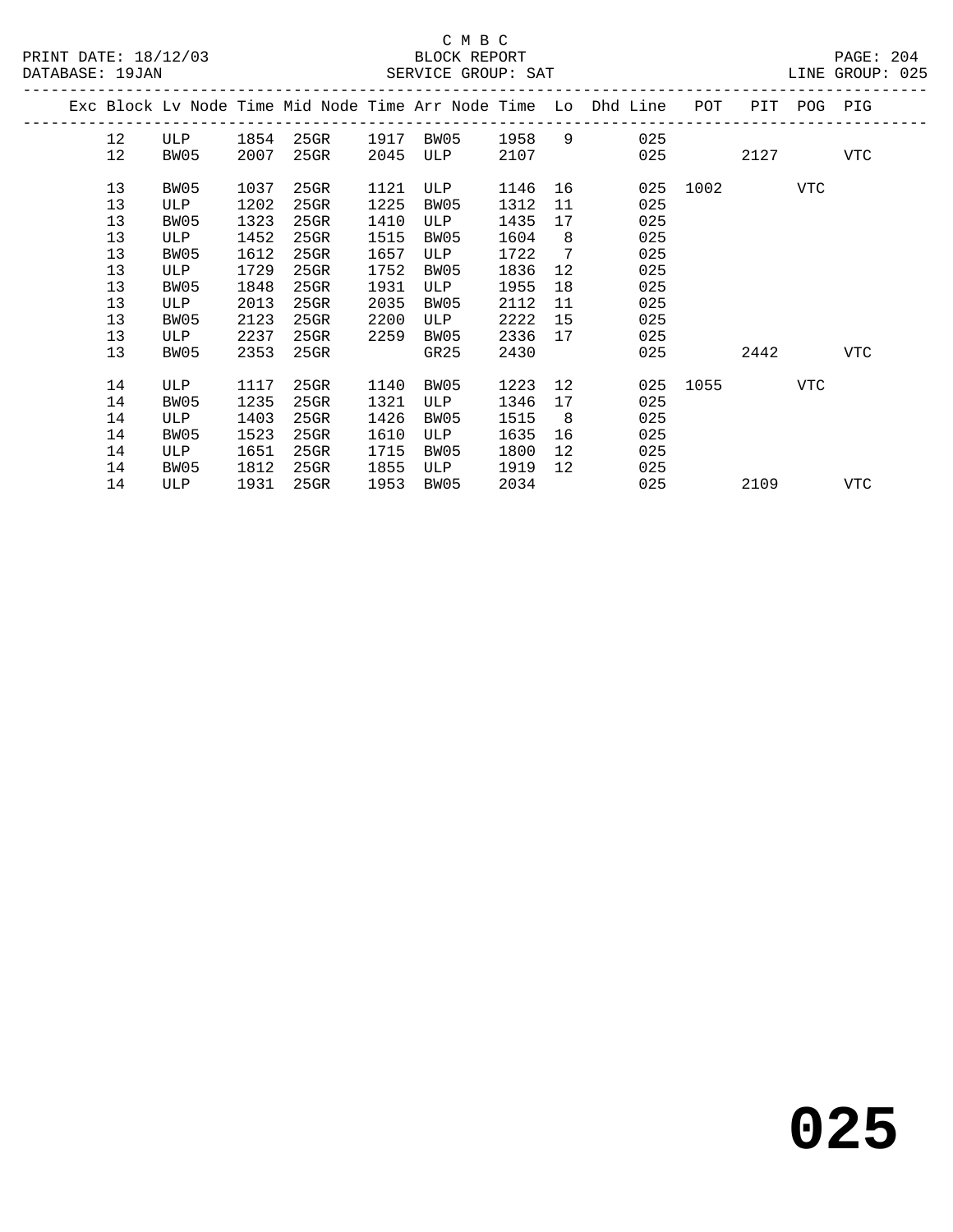|                  |         |      |                  |      |                     |        |                | Exc Block Lv Node Time Mid Node Time Arr Node Time Lo Dhd Line POT PIT POG PIG |     |         |            |            |
|------------------|---------|------|------------------|------|---------------------|--------|----------------|--------------------------------------------------------------------------------|-----|---------|------------|------------|
| $\mathbf{1}$     | 29ST    |      | 700 16GR 724 ULP |      |                     |        |                | 742 18 033 635 VTC                                                             |     |         |            |            |
| $\mathbf{1}$     | ULP 800 |      | $16$ GR          |      | 819 29ST            | 843    | 13             | 033                                                                            |     |         |            |            |
| $\mathbf 1$      | 29ST    | 856  | $16$ GR          |      | 923 ULP             | 943    | 15             | 033                                                                            |     |         |            |            |
| $\mathbf 1$      | ULP     | 958  | $16$ GR          | 1019 | 29ST                | 1045   | $\overline{7}$ | 033                                                                            |     |         |            |            |
| 1                | 29ST    | 1052 | $16$ GR          | 1120 | ULP                 | 1142   | 16             | 033                                                                            |     |         |            |            |
| 1                | ULP     | 1158 | $16$ GR          | 1220 | 29ST                | 1250   | 23             | 033                                                                            |     |         |            |            |
| $\mathbf 1$      | 29ST    | 1313 | $16$ GR          | 1347 | ULP                 | 1409   | 19             | 033                                                                            |     |         |            |            |
| 1                | ULP     | 1428 | $16$ GR          | 1450 | 29ST                | 1520   | 25             | 033                                                                            |     |         |            |            |
| 1                | 29ST    | 1545 | $16$ GR          | 1617 | ULP                 | 1640   | 16             | 033                                                                            |     |         |            |            |
| 1                | ULP     | 1656 | $16$ GR          | 1717 | 29ST                | 1748   | $5^{\circ}$    | 033                                                                            |     |         |            |            |
| 1                | 29ST    | 1753 | $16$ GR          | 1820 | ULP                 | 1842   | 15             | 033                                                                            |     |         |            |            |
| 1                | ULP     | 1857 | $16$ GR          | 1918 | 29ST                | 1944   | 13             | 033                                                                            |     |         |            |            |
| 1                | 29ST    | 1957 | $16$ GR          | 2023 | ULP                 | 2042   | 15             | 033                                                                            |     |         |            |            |
| $\mathbf 1$      | ULP     | 2057 | 16GR             | 2117 | 29ST                | 2143   | 14             | 033                                                                            |     |         |            |            |
| 1                | 29ST    | 2157 | $16$ GR          | 2223 | <b>ULP</b>          | 2242   | 15             | 033                                                                            |     |         |            |            |
| 1                | ULP     | 2257 | 16GR             | 2317 | 29ST                | 2343   |                | 033                                                                            |     | 2406    |            | <b>VTC</b> |
| $\boldsymbol{2}$ | 29ST    | 730  | $16$ GR          | 754  | ULP                 | 812    |                | 18<br>033                                                                      |     | 705 700 | <b>VTC</b> |            |
| 2                | ULP     | 830  | 16GR             | 849  | 29ST                | 913    | 13             | 033                                                                            |     |         |            |            |
| $\boldsymbol{2}$ | 29ST    | 926  | 16GR             | 953  | ULP                 | 1013   | 16             | 033                                                                            |     |         |            |            |
| $\sqrt{2}$       | ULP     | 1029 | $16$ GR          | 1050 | 29ST                | 1116   | $5^{\circ}$    | 033                                                                            |     |         |            |            |
| $\boldsymbol{2}$ | 29ST    | 1121 | 16GR             | 1149 | ULP                 | 1211   | 17             | 033                                                                            |     |         |            |            |
| 2                | ULP     | 1228 | $16$ GR          | 1250 | 29ST                | 1320   | 23             | 033                                                                            |     |         |            |            |
| 2                | 29ST    | 1343 | $16$ GR          | 1417 | ULP                 | 1439   | 19             | 033                                                                            |     |         |            |            |
| 2                | ULP     | 1458 | $16$ GR          | 1520 | 29ST                | 1550   | 26             | 033                                                                            |     |         |            |            |
| $\overline{c}$   | 29ST    | 1616 | $16$ GR          | 1647 | ULP                 | 1710   | 16             | 033                                                                            |     |         |            |            |
| 2                | ULP     | 1726 | $16$ GR          | 1747 | 29ST                | 1818   | 6              | 033                                                                            |     |         |            |            |
| 2                | 29ST    | 1824 | $16$ GR          | 1851 | ULP                 | 1913   | 14             | 033                                                                            |     |         |            |            |
| 2                | ULP     | 1927 | $16$ GR          | 1948 | 29ST                | 2014   | 13             | 033                                                                            |     |         |            |            |
| $\overline{c}$   | 29ST    | 2027 | 16GR             | 2053 | ULP                 | 2112   | 15             | 033                                                                            |     |         |            |            |
| 2                | ULP     | 2127 | $16$ GR          | 2147 | 29ST                | 2213   |                | 033                                                                            |     | 2236    |            | VTC        |
| 3                | ULP     | 700  | 16GR             |      | 719 29ST<br>824 ULP | 740 20 |                | 033                                                                            | 638 |         | <b>VTC</b> |            |
| 3                | 29ST    | 800  | $16$ GR          |      |                     | 842 17 |                | 033                                                                            |     |         |            |            |
| 3                |         |      |                  |      |                     |        |                | ULP 859 16GR 919 29ST 943 13 033                                               |     |         |            |            |
| 3                | 29ST    | 956  | $16$ GR          | 1023 | ULP                 | 1043   | 16             | 033                                                                            |     |         |            |            |
| 3                | ULP     | 1059 | $16$ GR          | 1121 | 29ST                | 1147   | 29             | 033                                                                            |     |         |            |            |
| $\mathsf{3}$     | 29ST    | 1216 | $16$ GR          | 1247 | ULP                 | 1309   | 19             | 033                                                                            |     |         |            |            |
| 3                | ULP     | 1328 | $16$ GR          | 1350 | 29ST                | 1420   | 25             | 033                                                                            |     |         |            |            |
| 3                | 29ST    | 1445 | $16$ GR          | 1517 | ULP                 | 1540   | 14             | 033                                                                            |     |         |            |            |
| 3                | ULP     | 1554 | $16$ GR          | 1616 | 29ST                | 1649   | 30             | 033                                                                            |     |         |            |            |
| $\mathsf{3}$     | 29ST    | 1719 | $16$ GR          | 1749 | ULP                 | 1811   | 16             | 033                                                                            |     |         |            |            |
| 3                | ULP     | 1827 | $16$ GR          | 1848 | 29ST                | 1917   | 9              | 033                                                                            |     |         |            |            |
| 3                | 29ST    | 1926 | $16$ GR          | 1953 | ULP                 | 2012   | 15             | 033                                                                            |     |         |            |            |
| 3                | ULP     | 2027 | $16$ GR          | 2048 | 29ST                | 2114   | 13             | 033                                                                            |     |         |            |            |
| 3                | 29ST    | 2127 | $16$ GR          | 2153 | ULP                 | 2212   | 15             | 033                                                                            |     |         |            |            |
| 3                | ULP     | 2227 | $16$ GR          | 2247 | 29ST                | 2313   |                | 033                                                                            |     | 2336    |            | <b>VTC</b> |

C M B C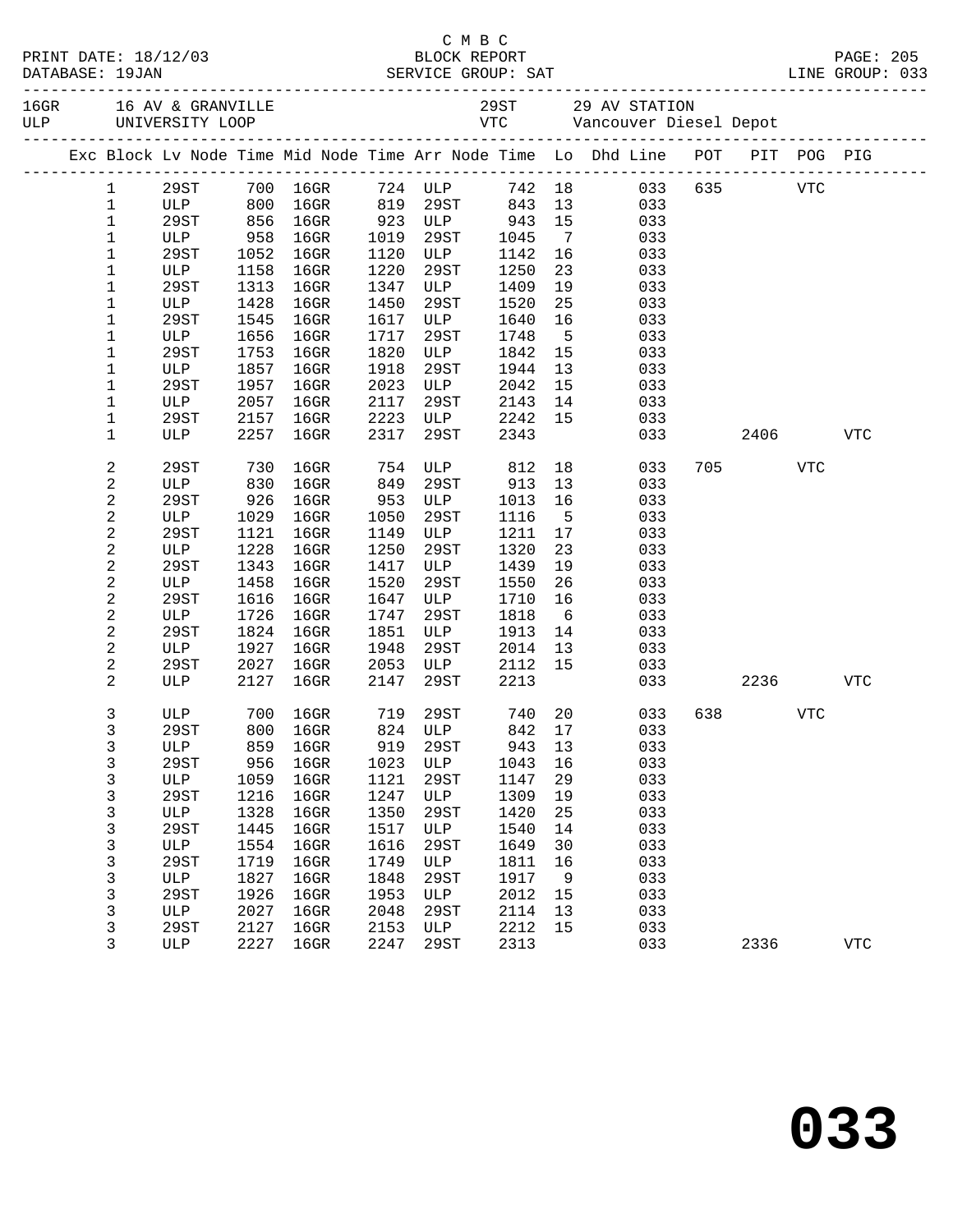|   |      |      |         |      |      |      |                 | Exc Block Lv Node Time Mid Node Time Arr Node Time Lo Dhd Line | POT      | PIT  | POG | PIG |
|---|------|------|---------|------|------|------|-----------------|----------------------------------------------------------------|----------|------|-----|-----|
| 4 | ULP  | 730  | 16GR    | 749  | 29ST | 812  | 16              | 033                                                            | 708      |      | VTC |     |
| 4 | 29ST | 828  | 16GR    | 853  | ULP  | 912  | 17              | 033                                                            |          |      |     |     |
| 4 | ULP  | 929  | 16GR    | 949  | 29ST | 1014 | 12 <sup>°</sup> | 033                                                            |          |      |     |     |
| 4 | 29ST | 1026 | 16GR    | 1053 | ULP  | 1113 | 15              | 033                                                            |          |      |     |     |
| 4 | ULP  | 1128 | $16$ GR | 1150 | 29ST | 1220 | 25              | 033                                                            |          |      |     |     |
| 4 | 29ST | 1245 | $16$ GR | 1317 | ULP  | 1339 | 19              | 033                                                            |          |      |     |     |
| 4 | ULP  | 1358 | $16$ GR | 1420 | 29ST | 1450 | 25              | 033                                                            |          |      |     |     |
| 4 | 29ST | 1515 | $16$ GR | 1547 | ULP  | 1610 | 13              | 033                                                            |          |      |     |     |
| 4 | ULP  | 1623 | 16GR    | 1645 | 29ST | 1718 |                 | 033                                                            |          | 1741 |     | VTC |
|   |      |      |         |      |      |      |                 |                                                                |          |      |     |     |
| 5 | 29ST | 1150 | $16$ GR | 1218 | ULP  | 1240 | 18              |                                                                | 033 1125 |      | VTC |     |
| 5 | ULP  | 1258 | 16GR    | 1320 | 29ST | 1350 | 25              | 033                                                            |          |      |     |     |
| 5 | 29ST | 1415 | $16$ GR | 1447 | ULP  | 1510 | 15              | 033                                                            |          |      |     |     |
| 5 | ULP  | 1525 | $16$ GR | 1547 | 29ST | 1620 | 28              | 033                                                            |          |      |     |     |
| 5 | 29ST | 1648 | $16$ GR | 1718 | ULP  | 1741 | 15              | 033                                                            |          |      |     |     |
| 5 | ULP  | 1756 | $16$ GR | 1817 | 29ST | 1847 | 9               | 033                                                            |          |      |     |     |
| 5 | 29ST | 1856 | $16$ GR | 1923 | ULP  | 1942 | 15              | 033                                                            |          |      |     |     |
| 5 | ULP  | 1957 | $16$ GR | 2018 | 29ST | 2044 | 13              | 033                                                            |          |      |     |     |
| 5 | 29ST | 2057 | $16$ GR | 2123 | ULP  | 2142 | 15              | 033                                                            |          |      |     |     |
| 5 | ULP  | 2157 | $16$ GR | 2217 | 29ST | 2243 |                 | 033                                                            |          | 2306 |     | VTC |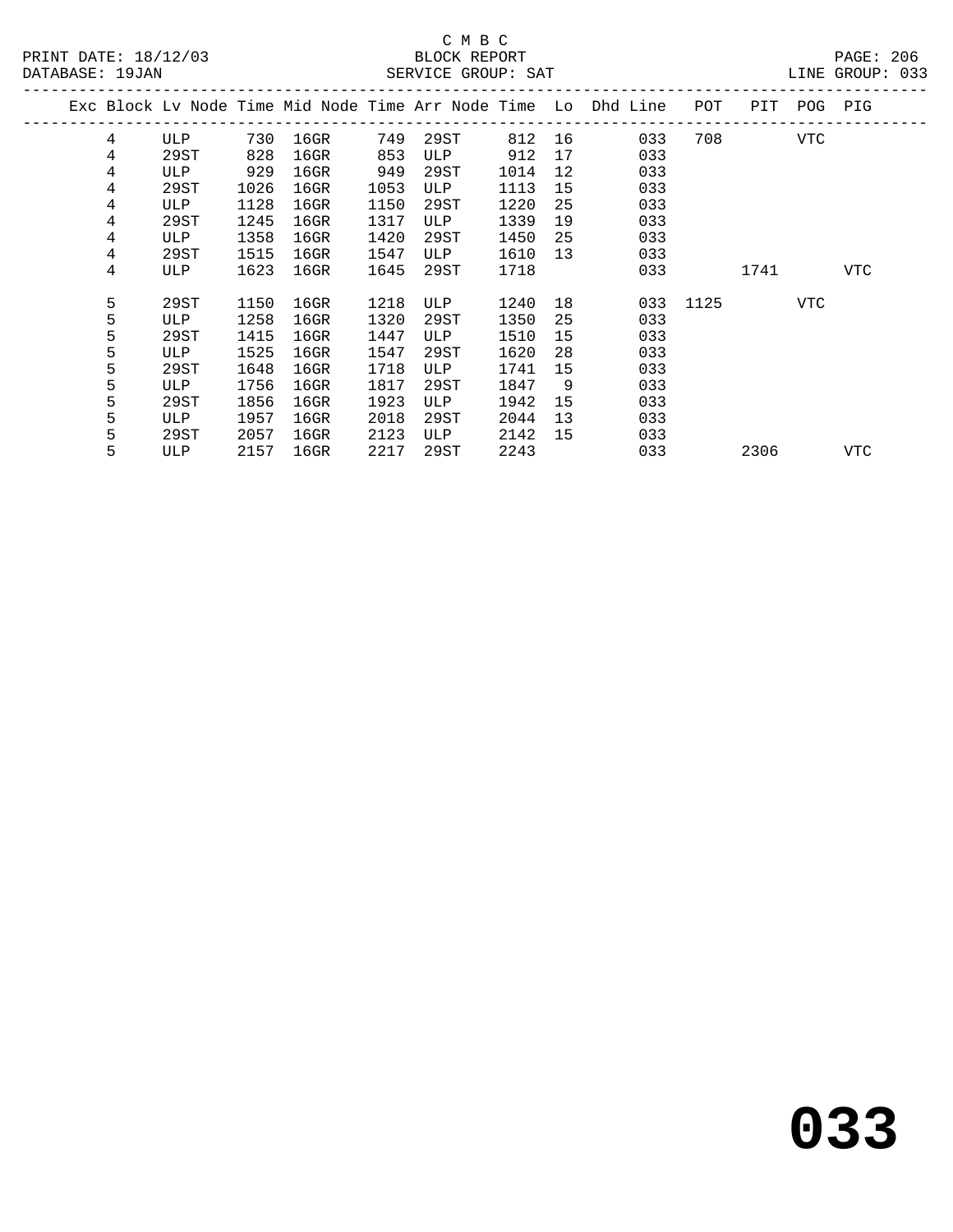|                                                                                                                       |                                                                                                                                                                                                                                                                                               |                                                                                                                                                                                                                                                   |                                                                                                                                              |                                                                                                                                                                                                                                                                                                                                            |                                                                                                                                     |                                                                                                                                                                                                                                                                          | C M B C                                                                                                                                                                                                                      |                                                                                                                                        |                                                                                                                                                                                                                                                                                                                                                                                                            |                 |             |
|-----------------------------------------------------------------------------------------------------------------------|-----------------------------------------------------------------------------------------------------------------------------------------------------------------------------------------------------------------------------------------------------------------------------------------------|---------------------------------------------------------------------------------------------------------------------------------------------------------------------------------------------------------------------------------------------------|----------------------------------------------------------------------------------------------------------------------------------------------|--------------------------------------------------------------------------------------------------------------------------------------------------------------------------------------------------------------------------------------------------------------------------------------------------------------------------------------------|-------------------------------------------------------------------------------------------------------------------------------------|--------------------------------------------------------------------------------------------------------------------------------------------------------------------------------------------------------------------------------------------------------------------------|------------------------------------------------------------------------------------------------------------------------------------------------------------------------------------------------------------------------------|----------------------------------------------------------------------------------------------------------------------------------------|------------------------------------------------------------------------------------------------------------------------------------------------------------------------------------------------------------------------------------------------------------------------------------------------------------------------------------------------------------------------------------------------------------|-----------------|-------------|
| 410A 41 AV & OAK<br>DULP WB W 41 AV FS DUNBAR ST<br>JOST JOYCE STATION<br>NAST NANAIMO STATION<br>ULP UNIVERSITY LOOP |                                                                                                                                                                                                                                                                                               |                                                                                                                                                                                                                                                   |                                                                                                                                              | 22BD 22 AV & BOUNDARY<br>25GR KING EDWARD & GRANVILLE<br>41FR 41 AV & FRASER                                                                                                                                                                                                                                                               |                                                                                                                                     |                                                                                                                                                                                                                                                                          |                                                                                                                                                                                                                              |                                                                                                                                        | 25DU KING EDWARD & DUNBAR<br>41 CR 41 AV & CROWN<br>41 GR 41 AV & GRANVILLE<br>BW05 BRENTWOOD STN BAY5<br>WE WANT HODM HOWE & DUNSMUIR<br>NOYCE STATION MEST SWARINE STN<br>NANAIMO STATION OA1 OAK & 41 AV<br>UNIVERSITY LOOP VTC Vancouver Diesel Depot                                                                                                                                                  |                 |             |
|                                                                                                                       |                                                                                                                                                                                                                                                                                               |                                                                                                                                                                                                                                                   |                                                                                                                                              |                                                                                                                                                                                                                                                                                                                                            |                                                                                                                                     |                                                                                                                                                                                                                                                                          |                                                                                                                                                                                                                              |                                                                                                                                        | Exc Block Lv Node Time Mid Node Time Arr Node Time Lo Dhd Line POT PIT POG PIG                                                                                                                                                                                                                                                                                                                             |                 |             |
|                                                                                                                       | $\mathbf{1}$<br>$\mathbf{1}$<br>$\mathbf{1}$<br>$\mathbf{1}$<br>$\mathbf{1}$<br>$\mathbf{1}$<br>$\mathbf{1}$<br>$\mathbf{1}$<br>$\mathbf{1}$<br>$\mathbf{1}$<br>$\mathbf{1}$<br>$\mathbf{1}$<br>$\mathbf{1}$<br>$\mathbf{1}$                                                                  | JOST 719 41GR<br>41CR<br><b>ULP</b><br>JOST<br>41CR<br>JOST<br>ULP 1532 41GR<br>JOST                                                                                                                                                              | 1240<br>1642                                                                                                                                 | 759 41GR<br>1081 840 41GR 905 ULP 928<br>ULP 937 41GR 1000 JOST 1029<br>JOST 1037 41GR 1104 ULP 1129<br>1134  41GR  1159  JOST  1231<br>$41$ GR<br>$1338$ $4191$<br>$1434$ $41$ GR<br>$41$ GR                                                                                                                                              |                                                                                                                                     | 740 41CR<br>1309 41CR<br>1710 41CR                                                                                                                                                                                                                                       | 752<br>809 JOST 835<br>1600 JOST 1634<br>1723                                                                                                                                                                                | $5^{\circ}$<br>8 <sup>8</sup>                                                                                                          | 1 JOST 440 41GR 459 41CR 511 15 041 415 VTC<br>41CR 526 41GR 534 JOST 555 0 041<br>JOST 555 41GR 615 41CR 627 12 041<br>41CR 639 41GR 647 JOST 709 10 041<br>555 0 041<br>$7\overline{ }$<br>041<br>041<br>$\overline{9}$<br>041<br>041<br>5 <sub>1</sub><br>041<br>$9 \left( \frac{1}{2} \right)$<br>041<br>1309 41CR 1323 15 041<br>1353 JOST 1426 8 041<br>1501 ULP 1527 5 041<br>8 <sup>8</sup><br>041 | 041 1735        | VTC         |
|                                                                                                                       | 2<br>2<br>2<br>2<br>2<br>2<br>2<br>2<br>$\overline{c}$<br>2<br>$\overline{2}$<br>$\overline{a}$<br>2<br>2<br>2<br>2<br>$\mathbf{2}$<br>2<br>$\boldsymbol{2}$<br>2<br>$\overline{c}$<br>2<br>$\mathbf{2}$<br>2<br>$\boldsymbol{2}$<br>2<br>$\mathbf{2}$<br>2<br>$\mathbf{2}$<br>$\overline{a}$ | JOST<br>41CR<br>JOST<br>41CR<br>JOST<br>41CR<br>JOST<br>41CR<br>JOST<br>41CR<br>JOST<br>ULP<br>JOST<br>41CR<br>JOST<br>ULP<br><b>JOST</b><br>41CR<br>JOST<br>41CR<br>JOST<br>41CR<br>JOST<br>41CR<br>JOST<br>41CR<br>JOST<br>MRST<br>${\tt HODM}$ | 1333<br>1441<br>1538<br>1635<br>1738<br>1844<br>1932<br>2017<br>2105<br>2149<br>2237<br>2327<br>2403<br>2438<br>2516<br>2558<br>2644<br>2709 | 410A 447 41FR 454 JOST 505 0<br>505 41GR 524 41CR<br>539 41GR<br>613 41GR<br>654 41GR<br>734 41GR<br>814 41GR<br>1044 41GR<br>1138 41GR<br>1233 41GR 1302 ULP<br>$41$ GR<br>$41$ GR<br>$41$ GR<br>$41$ GR<br>$41$ GR<br>$41$ GR<br>$41$ GR<br>$41$ GR<br>$41$ GR<br>$41$ GR<br>$41$ GR<br>$41$ GR<br>$41$ GR<br>$41$ GR<br>$41$ GR<br>OA41 | 547<br>1401<br>1508<br>1552<br>1703<br>1804<br>1911<br>1943<br>2042<br>2115<br>2212<br>2247<br>2347<br>2411<br>2458<br>2524<br>2616 | JOST<br>633 41CR<br>702 JOST<br>755 41CR<br>824 JOST<br>1151 JOST<br><b>JOST</b><br>41CR<br><b>JOST</b><br>ULP<br><b>JOST</b><br>41CR<br><b>JOST</b><br>41CR<br><b>JOST</b><br>41CR<br><b>JOST</b><br>41CR<br><b>JOST</b><br>41CR<br><b>JOST</b><br>OA41<br>HODM<br>MRST | 608<br>645<br>724 10<br>807<br>850<br>1111 41CR 1125 13<br>1223 10<br>1327 6<br>1434<br>1522<br>1626<br>1728<br>1836<br>1924<br>2012<br>2054<br>2142<br>2223<br>2311<br>2358<br>2434<br>2509<br>2553<br>2616<br>2707<br>2739 | 5 <sup>5</sup><br>9<br>$\overline{7}$<br>12<br>7<br>16<br>9<br>10<br>8<br>8<br>5<br>11<br>7<br>14<br>16<br>5<br>4<br>7<br>5<br>19<br>2 | 041<br>536 3<br>041<br>041<br>041<br>041<br>041<br>041<br>041<br>041<br>041<br>041<br>041<br>041<br>041<br>041<br>041<br>041<br>041<br>041<br>041<br>041<br>041<br>041<br>041<br>041<br>041<br>041<br>041<br>9<br>N15<br>N15                                                                                                                                                                               | 437 VTC<br>2744 | ${\tt VTC}$ |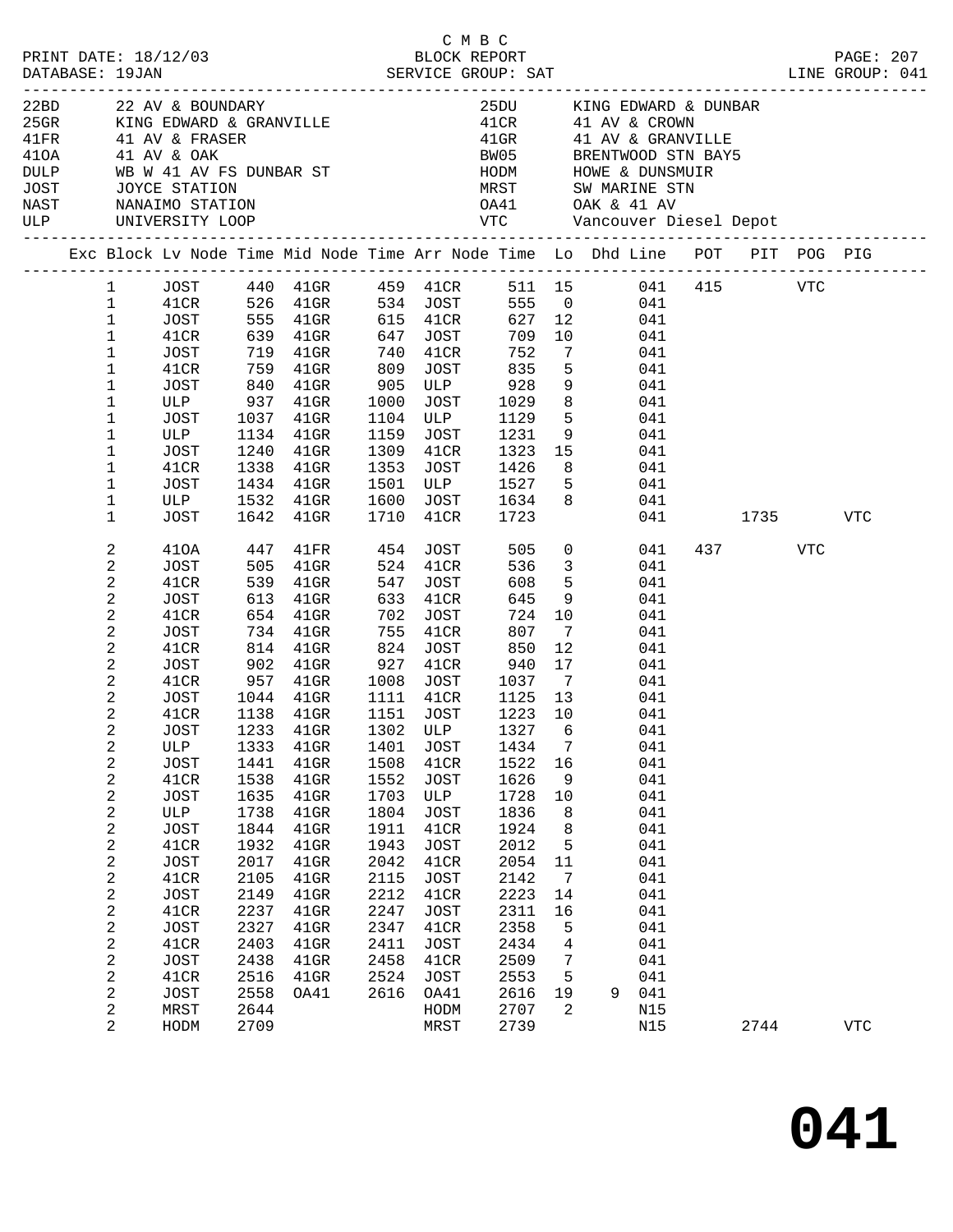|  |              |              |              | Exc Block Lv Node Time Mid Node Time Arr Node Time Lo Dhd Line POT |              |              |              |                         |       |     |     |      | PIT POG PIG    |                |
|--|--------------|--------------|--------------|--------------------------------------------------------------------|--------------|--------------|--------------|-------------------------|-------|-----|-----|------|----------------|----------------|
|  | $\mathbf{3}$ | 22BD         | 600          | $25$ GR                                                            |              | 624 ULP      | 643 10       |                         |       | 025 | 530 |      | <b>VTC</b>     |                |
|  | $\mathbf{3}$ | ULP          | 653          | $25$ GR                                                            | 712          | BW05         | 744          | 12                      |       | 025 |     |      |                |                |
|  | $\mathbf{3}$ | BW05         | 756          | $25$ GR                                                            | 832          | ULP          | 852          | $\overline{\mathbf{3}}$ |       | 025 |     |      |                |                |
|  | $\mathbf{3}$ | ULP          | 855          | $41$ GR                                                            | 916          | JOST         | 942          | 11                      |       | 041 |     |      |                |                |
|  | $\mathbf{3}$ | JOST         | 953          | $41$ GR                                                            | 1020         | ULP          | 1044         | $\overline{7}$          |       | 041 |     |      |                |                |
|  | 3            | ULP          | 1051         | $41$ GR                                                            | 1115         | JOST         | 1145         | 13                      |       | 041 |     |      |                |                |
|  | $\mathbf{3}$ | JOST         | 1158         | $41$ GR                                                            | 1225         | 41CR         | 1239         | 13                      |       | 041 |     |      |                |                |
|  | 3            | 41CR         | 1252         | $41$ GR                                                            | 1306         | JOST         | 1339         | 9                       |       | 041 |     |      |                |                |
|  | 3            | JOST         | 1348         | $41$ GR                                                            | 1416         | ULP          | 1442         | 5                       |       | 041 |     |      |                |                |
|  | 3            | ULP          | 1447         | $41$ GR                                                            | 1515         | JOST         | 1549         | 9                       |       | 041 |     |      |                |                |
|  | 3            | JOST         | 1558         | $41$ GR                                                            | 1625         | 41CR         | 1639         | 16                      |       | 041 |     |      |                |                |
|  | 3            | 41CR         | 1655         | $41$ GR                                                            | 1708         | JOST         | 1742         |                         |       | 041 |     | 1806 |                | <b>VTC</b>     |
|  | 4            | 410A         | 527          | 41FR                                                               | 534          | JOST         | 545          | $\mathsf{O}$            |       | 041 | 517 |      | <b>VTC</b>     |                |
|  | 4            | JOST         | 545          | $41$ GR                                                            | 604          | 41CR         | 616          | 8                       |       | 041 |     |      |                |                |
|  | 4            | 41CR         | 624          | $41$ GR                                                            | 632          | JOST         | 653          | $\overline{4}$          |       | 041 |     |      |                |                |
|  | 4            | JOST         | 657          | $41$ GR                                                            | 718          | 41CR         | 730          | 8                       |       | 041 |     |      |                |                |
|  | 4            | 41CR         | 738          | $41$ GR                                                            | 747          | JOST         | 811          | 6                       |       | 041 |     |      |                |                |
|  | 4            | JOST         | 817          | $41$ GR                                                            | 842          | 41CR         | 854          | 5                       |       | 041 |     |      |                |                |
|  | 4            | 41CR         | 859          | $41$ GR                                                            | 909          | JOST         | 935          | 10                      |       | 041 |     |      |                |                |
|  | 4            | JOST         | 945          | $41$ GR                                                            | 1012         | 41CR         | 1025         | 16                      |       | 041 |     |      |                |                |
|  | 4            | 41CR         | 1041         | $41$ GR                                                            | 1053         | JOST         | 1123         | $\overline{4}$          |       | 041 |     |      |                |                |
|  | 4            | JOST         | 1127         | $41$ GR                                                            | 1154         | 41CR         | 1208         | 14                      |       | 041 |     |      |                |                |
|  | 4            | 41CR         | 1222         | $41$ GR                                                            | 1236         | JOST         | 1309         | 9                       |       | 041 |     |      |                |                |
|  | 4            | JOST         | 1318         | $41$ GR                                                            | 1346         | ULP          | 1412         | 5                       |       | 041 |     |      |                |                |
|  | 4            | ULP          | 1417         | $41$ GR                                                            | 1446         | JOST         | 1519         | 9                       |       | 041 |     |      |                |                |
|  | 4            | <b>JOST</b>  | 1528         | $41$ GR                                                            | 1555         | 41CR         | 1609         | 15                      |       | 041 |     |      |                |                |
|  | 4            | 41CR         | 1624         | $41$ GR                                                            | 1638         | JOST         | 1712         | 8 <sup>8</sup>          |       | 041 |     |      |                |                |
|  | 4            | JOST         | 1720         | $41$ GR                                                            | 1748         | ULP          | 1813         | 14                      |       | 041 |     |      |                |                |
|  | 4            | ULP          | 1827         | $41$ GR                                                            | 1852         | JOST         | 1924         | 10                      |       | 041 |     |      |                |                |
|  | 4            | JOST         | 1934         | $41$ GR                                                            | 1959         | ULP          | 2021         | 17                      |       | 041 |     |      |                |                |
|  | 4            | ULP          | 2038         | $41$ GR                                                            | 2100         | JOST         | 2127         | $5^{\circ}$             |       | 041 |     |      |                |                |
|  | 4            | JOST         | 2132         | $41$ GR                                                            | 2157         | ULP          | 2219         | 22                      |       | 041 |     |      |                |                |
|  | 4            | ULP          | 2241         | $41$ GR                                                            | 2302         | JOST         | 2325         | 17                      |       | 041 |     |      |                |                |
|  | 4            | JOST         | 2342         | $41$ GR                                                            | 2402         | 41CR         | 2413         | 19                      |       | 041 |     |      |                |                |
|  | 4            | 41CR         | 2432         | $41$ GR                                                            | 2440         | JOST         | 2503         | 5                       |       | 041 |     |      |                |                |
|  | 4            | JOST         | 2508         | $41$ GR                                                            | 2527<br>2544 | DULP<br>410A | 2535<br>2547 | $\overline{3}$<br>22    | 7 041 | 041 |     |      |                |                |
|  | 4<br>4       | DULP<br>MRST | 2538<br>2616 | $41$ GR                                                            |              | HODM         | 2639         | $\Omega$                |       | N15 |     |      |                |                |
|  | 4            | ${\tt HODM}$ | 2639         |                                                                    |              | MRST         | 2709         |                         |       | N15 |     | 2714 |                | ${\hbox{VTC}}$ |
|  |              |              |              |                                                                    |              |              |              |                         |       |     |     |      |                |                |
|  | 5            | 25DU         | 629          | NAST                                                               | 651          | BW05         | 706          | 11                      |       | 025 | 607 |      | ${\hbox{VTC}}$ |                |
|  | 5            | BW05         | 717          | $25$ GR                                                            | 753          | ULP          | 813          | $12$                    |       | 025 |     |      |                |                |
|  | 5            | ULP          | 825          | $41$ GR                                                            | 846          | <b>JOST</b>  | 912          | $11\,$                  |       | 041 |     |      |                |                |
|  | 5            | JOST         | 923          | 41GR                                                               | 950          | ULP          | 1014         | 7                       |       | 041 |     |      |                |                |
|  | 5            | ULP          | 1021         | 41GR                                                               | 1045         | <b>JOST</b>  | 1114         | 6                       |       | 041 |     |      |                |                |
|  | 5            | JOST         | 1120         | $41$ GR                                                            | 1147         | ULP          | 1212         | 5                       |       | 041 |     |      |                |                |
|  | 5            | $_{\rm ULP}$ | 1217         | $41$ GR                                                            | 1244         | <b>JOST</b>  | 1317         | 8                       |       | 041 |     |      |                |                |
|  | 5            | JOST         | 1325         | $41$ GR                                                            | 1353         | 41CR         | 1407         | 16                      |       | 041 |     |      |                |                |
|  | 5            | 41CR         | 1423         | $41$ GR                                                            | 1438         | <b>JOST</b>  | 1511         | 10                      |       | 041 |     |      |                |                |
|  | 5            | JOST         | 1521         | $41$ GR                                                            | 1548         | ULP          | 1614         | 5                       |       | 041 |     |      |                |                |
|  | 5            | ULP          | 1619         | $41$ GR                                                            | 1646         | <b>JOST</b>  | 1720         | 7                       |       | 041 |     |      |                |                |
|  | 5            | <b>JOST</b>  | 1727         | $41$ GR                                                            | 1755         | 41CR         | 1808         |                         |       | 041 |     | 1820 |                | <b>VTC</b>     |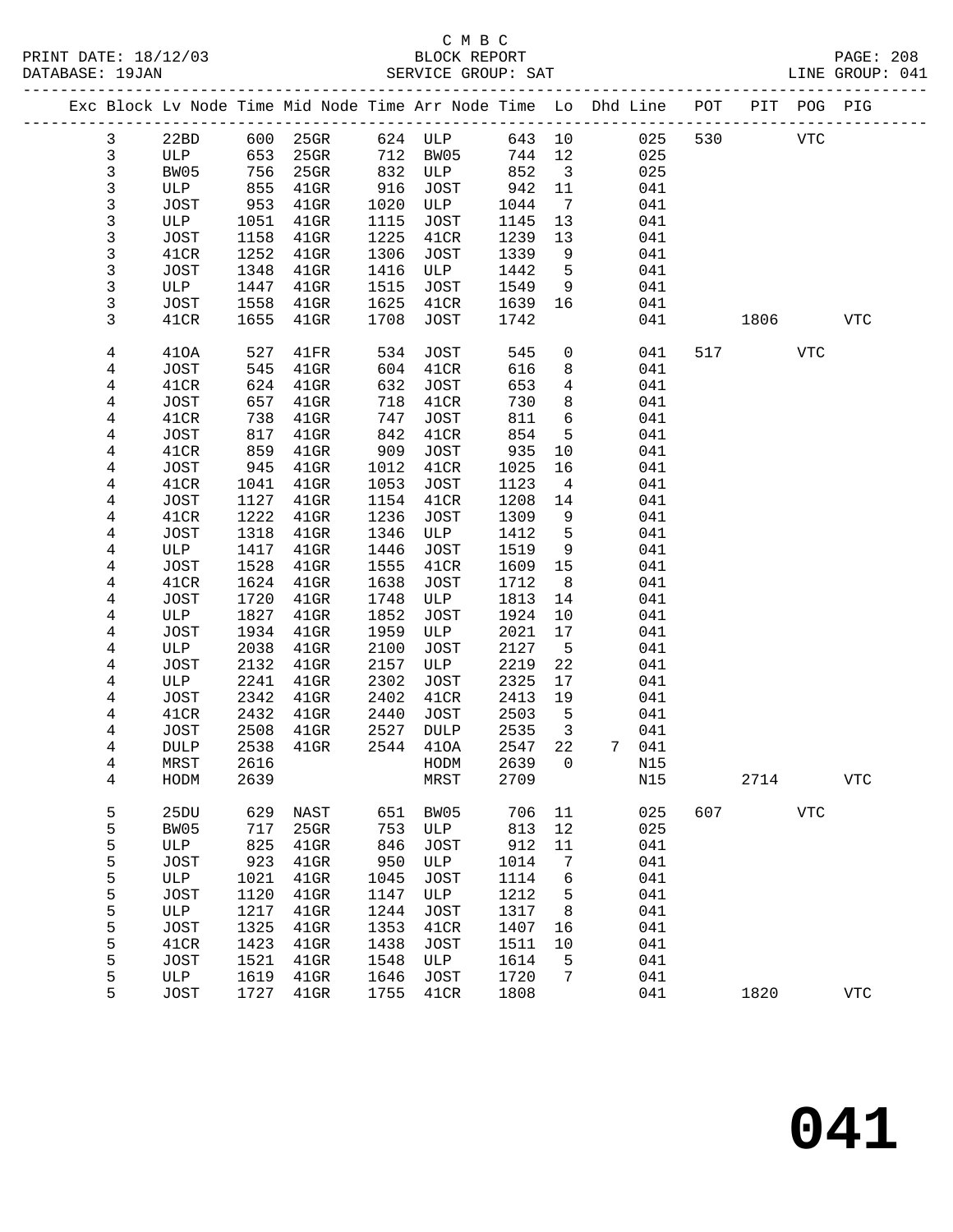|  |   |               |      |          |      |             |        |                 | Exc Block Lv Node Time Mid Node Time Arr Node Time Lo Dhd Line | POT |      | PIT POG PIG |            |
|--|---|---------------|------|----------|------|-------------|--------|-----------------|----------------------------------------------------------------|-----|------|-------------|------------|
|  | 6 | BW05          |      | 732 25GR |      | 808 ULP     | 828 12 |                 | 025                                                            | 657 |      | <b>VTC</b>  |            |
|  | 6 | ULP           | 840  | $41$ GR  | 901  | JOST        | 927    | 11              | 041                                                            |     |      |             |            |
|  | 6 | JOST          | 938  | $41$ GR  | 1005 | ULP         | 1029   | $\overline{7}$  | 041                                                            |     |      |             |            |
|  | 6 | ULP           | 1036 | $41$ GR  | 1100 | JOST        | 1130   | 12              | 041                                                            |     |      |             |            |
|  | 6 | JOST          | 1142 | $41$ GR  | 1209 | 41CR        | 1223   | 14              | 041                                                            |     |      |             |            |
|  | 6 | 41CR          | 1237 | $41$ GR  | 1251 | <b>JOST</b> | 1324   | 9               | 041                                                            |     |      |             |            |
|  | 6 | JOST          | 1333 | 41GR     | 1401 | ULP         | 1427   | $5^{\circ}$     | 041                                                            |     |      |             |            |
|  | 6 | ULP           | 1432 | $41$ GR  | 1500 | JOST        | 1534   | 9               | 041                                                            |     |      |             |            |
|  | б | JOST          | 1543 | $41$ GR  | 1610 | 41CR        | 1624   | 16              | 041                                                            |     |      |             |            |
|  | 6 | 41CR          | 1640 | $41$ GR  | 1653 | JOST        | 1727   | 8               | 041                                                            |     |      |             |            |
|  | 6 | <b>JOST</b>   | 1735 | $41$ GR  | 1803 | ULP         | 1828   |                 | 041                                                            |     | 1850 |             | VTC        |
|  |   |               |      |          |      |             |        |                 |                                                                |     |      |             |            |
|  | 7 | 41CR          | 609  | $41$ GR  | 617  | JOST        | 638    | $5\phantom{.0}$ | 041                                                            | 552 |      | <b>VTC</b>  |            |
|  | 7 | JOST          | 643  | $41$ GR  | 703  | 41CR        | 715    | $\mathsf 9$     | 041                                                            |     |      |             |            |
|  | 7 | 41CR          | 724  | $41$ GR  | 732  | <b>JOST</b> | 756    | $7\phantom{.0}$ | 041                                                            |     |      |             |            |
|  | 7 | JOST          | 803  | $41$ GR  | 827  | 41CR        | 839    | 5               | 041                                                            |     |      |             |            |
|  | 7 | 41CR          | 844  | $41$ GR  | 854  | <b>JOST</b> | 920    | 10              | 041                                                            |     |      |             |            |
|  | 7 | JOST          | 930  | $41$ GR  | 957  | 41CR        | 1010   | 16              | 041                                                            |     |      |             |            |
|  | 7 | 41CR          | 1026 | $41$ GR  | 1038 | JOST        | 1107   | 5               | 041                                                            |     |      |             |            |
|  | 7 | JOST          | 1112 | $41$ GR  | 1139 | 41CR        | 1153   | 14              | 041                                                            |     |      |             |            |
|  | 7 | 41CR          | 1207 | $41$ GR  | 1221 | <b>JOST</b> | 1254   | 8               | 041                                                            |     |      |             |            |
|  | 7 | JOST          | 1302 | $41$ GR  | 1331 | ULP         | 1356   | 6               | 041                                                            |     |      |             |            |
|  | 7 | ULP           | 1402 | $41$ GR  | 1431 | JOST        | 1504   | 9               | 041                                                            |     |      |             |            |
|  | 7 | $_{\rm JOST}$ | 1513 | $41$ GR  | 1540 | 41CR        | 1554   | 15              | 041                                                            |     |      |             |            |
|  | 7 | 41CR          | 1609 | $41$ GR  | 1623 | JOST        | 1657   | 8               | 041                                                            |     |      |             |            |
|  | 7 | JOST          | 1705 | $41$ GR  | 1733 | ULP         | 1758   | $\overline{4}$  | 041                                                            |     |      |             |            |
|  | 7 | ULP           | 1802 | $41$ GR  | 1828 | JOST        | 1900   | 8               | 041                                                            |     |      |             |            |
|  | 7 | <b>JOST</b>   | 1908 | $41$ GR  | 1935 | 41CR        | 1948   |                 | 041                                                            |     | 2000 |             | <b>VTC</b> |
|  |   |               |      |          |      |             |        |                 |                                                                |     |      |             |            |
|  | 8 | 410A          | 605  | 41FR     | 612  | JOST        | 623    | $\mathsf 5$     | 041                                                            | 555 |      | <b>VTC</b>  |            |
|  | 8 | JOST          | 628  | $41$ GR  | 648  | 41CR        | 700    | 9               | 041                                                            |     |      |             |            |
|  | 8 | 41CR          | 709  | $41$ GR  | 717  | <b>JOST</b> | 741    | $7\phantom{.0}$ | 041                                                            |     |      |             |            |
|  | 8 | JOST          | 748  | $41$ GR  | 812  | 41CR        | 824    | 5               | 041                                                            |     |      |             |            |
|  | 8 | 41CR          | 829  | $41$ GR  | 839  | <b>JOST</b> | 905    | 10              | 041                                                            |     |      |             |            |
|  | 8 | JOST          | 915  | $41$ GR  | 942  | 41CR        | 955    | 16              | 041                                                            |     |      |             |            |
|  | 8 | 41CR          | 1011 | $41$ GR  | 1023 | <b>JOST</b> | 1052   | 6               | 041                                                            |     |      |             |            |
|  | 8 | JOST          | 1058 | $41$ GR  | 1125 | 41CR        | 1139   | 14              | 041                                                            |     |      |             |            |
|  | 8 | 41CR          | 1153 | $41$ GR  | 1206 | <b>JOST</b> | 1238   | 10              | 041                                                            |     |      |             |            |
|  | 8 | JOST          | 1248 | $41$ GR  | 1317 | ULP         | 1342   | 6               | 041                                                            |     |      |             |            |
|  | 8 | ULP           | 1348 | $41$ GR  | 1416 | <b>JOST</b> | 1449   | 8               | 041                                                            |     |      |             |            |
|  | 8 | JOST          | 1457 | $41$ GR  | 1524 | 41CR        | 1538   | 15              | 041                                                            |     |      |             |            |
|  | 8 | 41CR          | 1553 | $41$ GR  | 1607 | <b>JOST</b> | 1641   | 9               | 041                                                            |     |      |             |            |
|  | 8 | JOST          | 1650 | $41$ GR  | 1718 | ULP         | 1743   |                 | 041                                                            |     | 1805 |             | <b>VTC</b> |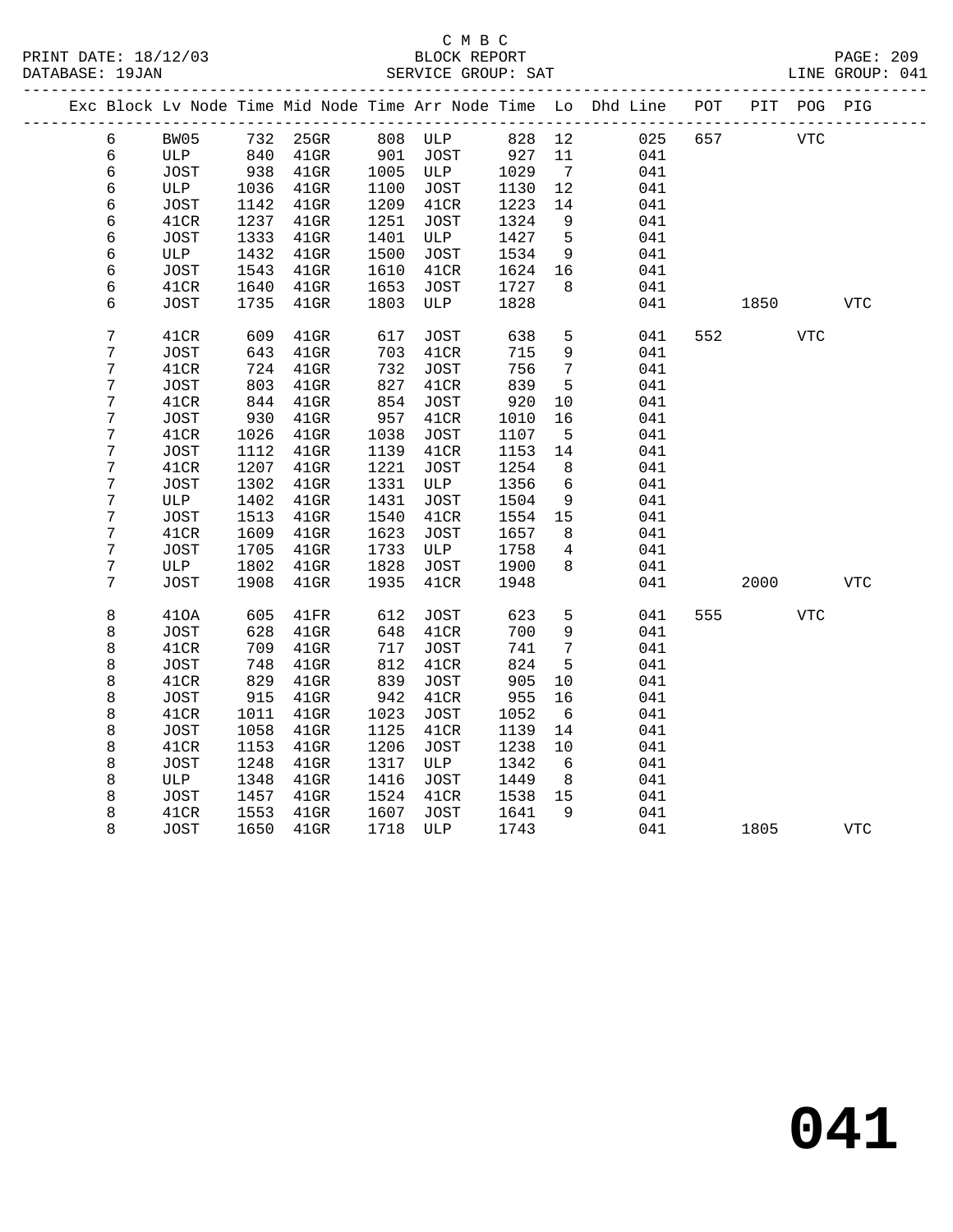#### C M B C<br>BLOCK REPORT PRINT DATE: 18/12/03 BLOCK REPORT PAGE: 210 SERVICE GROUP: SAT

|      |      |      |                   |      |             |         |                         | Exc Block Lv Node Time Mid Node Time Arr Node Time Lo Dhd Line POT PIT POG PIG |     |            |            |             |
|------|------|------|-------------------|------|-------------|---------|-------------------------|--------------------------------------------------------------------------------|-----|------------|------------|-------------|
| 9    | 41CR |      | 617 41GR 625 JOST |      |             | 646     | $\overline{\mathbf{3}}$ | 041                                                                            | 600 | <b>VTC</b> |            |             |
| 9    | JOST | 649  | $41$ GR           | 710  | 41CR        | 722     | 9                       | 041                                                                            |     |            |            |             |
| 9    | 41CR | 731  | $41$ GR           | 740  | JOST        | 804     | $7\overline{ }$         | 041                                                                            |     |            |            |             |
| 9    | JOST | 811  | $41$ GR           | 835  | ULP         | 858     | 9                       | 041                                                                            |     |            |            |             |
| 9    | ULP  | 907  | $41$ GR           | 930  | JOST        | 959     | 9                       | 041                                                                            |     |            |            |             |
| 9    | JOST | 1008 | $41$ GR           | 1035 | ULP         | 1059    | 6                       | 041                                                                            |     |            |            |             |
| 9    | ULP  | 1105 | $41$ GR           | 1129 | JOST        | 1200    | 12                      | 041                                                                            |     |            |            |             |
| 9    | JOST | 1212 | $41$ GR           | 1239 | 41CR        | 1253    | 14                      | 041                                                                            |     |            |            |             |
| 9    | 41CR | 1307 | $41$ GR           | 1321 | JOST        | 1354    | 9                       | 041                                                                            |     |            |            |             |
| 9    | JOST | 1403 | 41GR              | 1431 | ULP         | 1457    | $5^{\circ}$             | 041                                                                            |     |            |            |             |
| 9    | ULP  | 1502 | $41$ GR           | 1530 | JOST        | 1604    | 8 <sup>8</sup>          | 041                                                                            |     |            |            |             |
| 9    | JOST | 1612 | $41$ GR           | 1640 | 41CR        | 1653    | 17                      | 041                                                                            |     |            |            |             |
| 9    | 41CR | 1710 | $41$ GR           | 1723 | JOST        | 1757    | 11                      | 041                                                                            |     |            |            |             |
| 9    | JOST | 1808 | $41$ GR           | 1836 | ULP         | 1900    | $5^{\circ}$             | 041                                                                            |     |            |            |             |
| 9    | ULP  | 1905 | $41$ GR           | 1929 | JOST        | 1958    | $\overline{4}$          | 041                                                                            |     |            |            |             |
| 9    | JOST | 2002 | $41$ GR           | 2027 | ULP         | 2049    | 19                      | 041                                                                            |     |            |            |             |
| 9    | ULP  | 2108 | $41$ GR           | 2130 | JOST        | 2157    | 8 <sup>8</sup>          | 041                                                                            |     |            |            |             |
| 9    | JOST | 2205 | $41$ GR           | 2228 | ULP         | 2250    | 21                      | 041                                                                            |     |            |            |             |
| 9    | ULP  | 2311 | $41$ GR           | 2332 | JOST        | 2355    |                         | 041                                                                            |     | 2415       |            | <b>VTC</b>  |
| $10$ | ULP  | 810  | $41$ GR           | 831  | JOST        | 857     | 13                      | 041                                                                            |     | 748        | VTC        |             |
| $10$ | JOST | 910  | $41$ GR           | 935  | ULP         | 958     | 8                       | 041                                                                            |     |            |            |             |
| $10$ | ULP  | 1006 | $41$ GR           | 1030 | JOST        | 1059    | $6\overline{6}$         | 041                                                                            |     |            |            |             |
| 10   | JOST | 1105 | $41$ GR           | 1132 | ULP         | 1157    | $5^{\circ}$             | 041                                                                            |     |            |            |             |
| 10   | ULP  | 1202 | $41$ GR           | 1229 | JOST        | 1302    | $\overline{7}$          | 041                                                                            |     |            |            |             |
| $10$ | JOST | 1309 | $41$ GR           | 1338 | 41CR        | 1352    | 16                      | 041                                                                            |     |            |            |             |
| 10   | 41CR | 1408 | $41$ GR           | 1423 | JOST        | 1456    | 9                       | 041                                                                            |     |            |            |             |
| 10   | JOST | 1505 | $41$ GR           | 1532 | ULP         | 1558    | $5^{\circ}$             | 041                                                                            |     |            |            |             |
| 10   | ULP  | 1603 | $41$ GR           | 1631 | JOST        | 1705    | $7\overline{ }$         | 041                                                                            |     |            |            |             |
| 10   | JOST | 1712 | $41$ GR           | 1740 | 41CR        | 1753    | 11                      | 041                                                                            |     |            |            |             |
| $10$ | 41CR | 1804 | $41$ GR           | 1816 | JOST        | 1848    | 8                       | 041                                                                            |     |            |            |             |
| $10$ | JOST | 1856 | $41$ GR           | 1923 | ULP         | 1947    | 20                      | 041                                                                            |     |            |            |             |
| 10   | ULP  | 2007 | $41$ GR           | 2030 | JOST        | 2057    | $-5$                    | 041                                                                            |     |            |            |             |
| 10   | JOST | 2102 | $41$ GR           | 2127 | ULP         | 2149    | 19                      | 041                                                                            |     |            |            |             |
| 10   | ULP  | 2208 | $41$ GR           | 2230 | JOST        | 2254    | 18                      | 041                                                                            |     |            |            |             |
| $10$ | JOST | 2312 | $41$ GR           | 2332 | ULP         | 2354    | 10                      | 041                                                                            |     |            |            |             |
| 10   | ULP  | 2404 | $41$ GR           | 2424 | JOST        | 2446    | $\overline{7}$          | 041                                                                            |     |            |            |             |
| 10   | JOST | 2453 | $41$ GR           | 2512 | 41CR        | 2523    | $\overline{\mathbf{3}}$ | 041                                                                            |     |            |            |             |
| 10   | 41CR | 2526 | $41$ GR           |      | 2532 410A   | 2535    | $\overline{4}$          | 7 041                                                                          |     |            |            |             |
| 10   | MRST |      | $2546$ HODM       |      |             |         |                         | 2633 16 N20                                                                    |     |            |            |             |
| 10   | HODM | 2649 |                   |      | MRST        | 2738 17 |                         | N20                                                                            |     |            |            |             |
| 10   | MRST | 2755 |                   |      | HODM        | 2834    | 5                       | N8                                                                             |     |            |            |             |
| $10$ | HODM | 2839 |                   |      | MRST        | 2922    |                         | N8                                                                             |     | 2927       |            | ${\tt VTC}$ |
| 11   | JOST | 704  | $41$ GR           | 725  | 41CR        | 737     | 7                       | 041                                                                            | 639 |            | <b>VTC</b> |             |
| 11   | 41CR | 744  | $41$ GR           | 754  | JOST        | 820     | 5                       | 041                                                                            |     |            |            |             |
| 11   | JOST | 825  | $41$ GR           | 850  | ULP         | 913     | 9                       | 041                                                                            |     |            |            |             |
| 11   | ULP  | 922  | $41$ GR           | 945  | JOST        | 1014    | 8                       | 041                                                                            |     |            |            |             |
| 11   | JOST | 1022 | $41$ GR           | 1049 | ULP         | 1114    | 6                       | 041                                                                            |     |            |            |             |
| 11   | ULP  | 1120 | $41$ GR           | 1144 | <b>JOST</b> | 1215    | 10                      | 041                                                                            |     |            |            |             |
| 11   | JOST | 1225 | $41$ GR           | 1254 | 41CR        | 1308    | 15                      | 041                                                                            |     |            |            |             |
| 11   | 41CR | 1323 | $41$ GR           | 1337 | <b>JOST</b> | 1410    | 9                       | 041                                                                            |     |            |            |             |
| 11   | JOST | 1419 | $41$ GR           | 1446 | ULP         | 1512    | 5                       | 041                                                                            |     |            |            |             |
| 11   | ULP  | 1517 | $41$ GR           | 1545 | JOST        | 1619    | 8                       | 041                                                                            |     |            |            |             |
| 11   | JOST | 1627 | $41$ GR           | 1655 | 41CR        | 1708    | 17                      | 041                                                                            |     |            |            |             |
| 11   | 41CR |      | 1725 41GR         | 1738 | JOST        | 1812    | 8                       | 041                                                                            |     |            |            |             |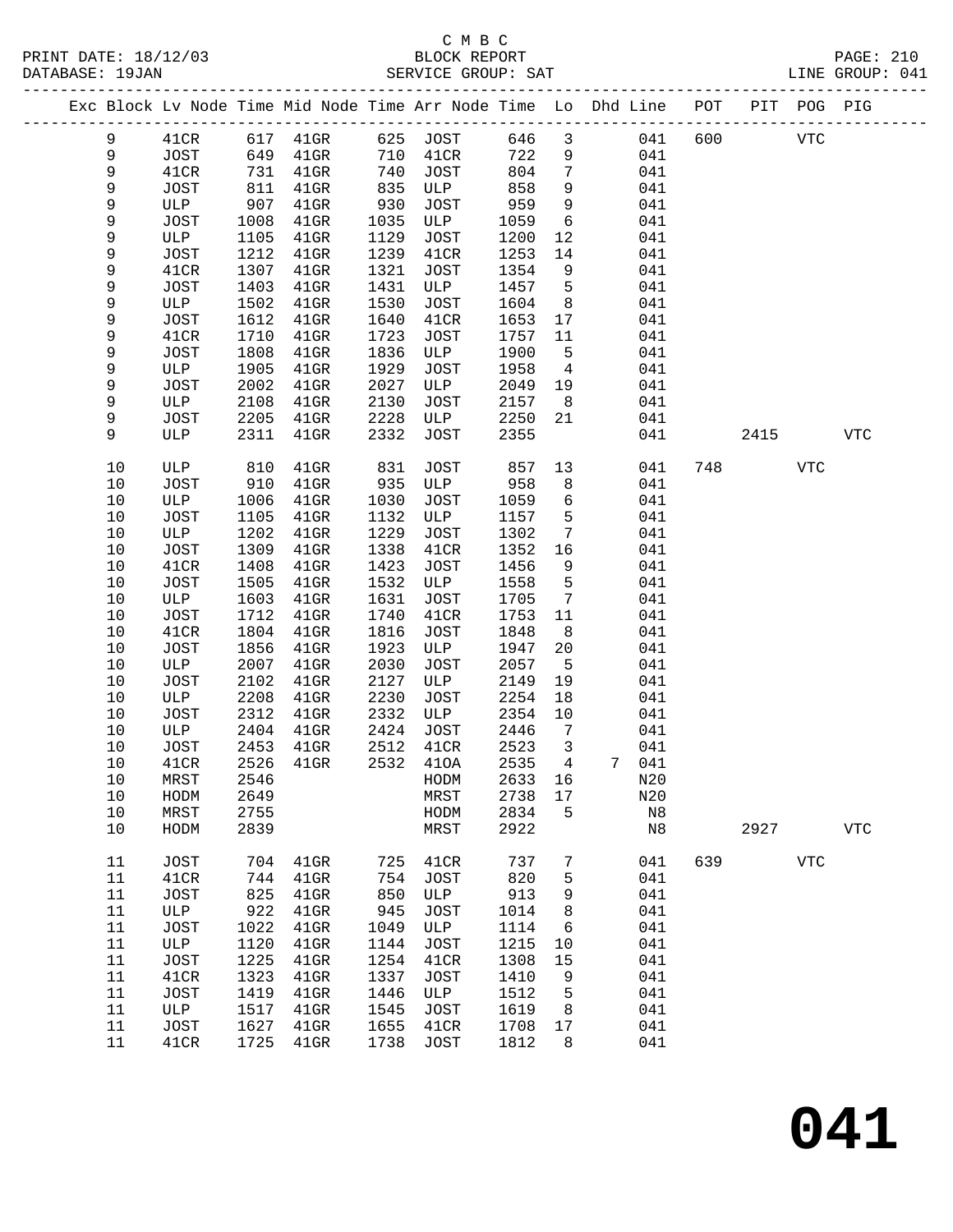| Exc Block Lv Node Time Mid Node Time Arr Node Time Lo Dhd Line POT |             |      |                          |      |             |      |                         |       |     |      | PIT POG PIG |            |  |
|--------------------------------------------------------------------|-------------|------|--------------------------|------|-------------|------|-------------------------|-------|-----|------|-------------|------------|--|
| 11                                                                 | JOST        |      | 1820 41GR 1848 41CR 1901 |      |             |      | $\overline{3}$          | 041   |     |      |             |            |  |
| 11                                                                 | 41CR        |      | 1904 41GR                |      | 1916 JOST   | 1948 |                         | 041   |     | 2012 |             | <b>VTC</b> |  |
| 12                                                                 | 41CR        | 751  | $41$ GR                  | 801  | <b>JOST</b> | 827  | 5                       | 041   | 734 |      | <b>VTC</b>  |            |  |
| 12                                                                 | JOST        | 832  | $41$ GR                  | 857  | 41CR        | 909  | $\overline{\mathbf{3}}$ | 041   |     |      |             |            |  |
| 12                                                                 | 41CR        | 912  | $41$ GR                  | 923  | JOST        | 952  | 8                       | 041   |     |      |             |            |  |
| 12                                                                 | <b>JOST</b> | 1000 | $41$ GR                  | 1027 | 41CR        | 1040 | 16                      | 041   |     |      |             |            |  |
| 12                                                                 | 41CR        | 1056 | $41$ GR                  | 1108 | JOST        | 1138 | 12                      | 041   |     |      |             |            |  |
| 12                                                                 | JOST        | 1150 | $41$ GR                  | 1217 | ULP         | 1242 | $-5$                    | 041   |     |      |             |            |  |
| 12                                                                 | ULP         | 1247 | $41$ GR                  | 1314 | JOST        | 1347 | 8 <sup>8</sup>          | 041   |     |      |             |            |  |
| $12$                                                               | JOST        | 1355 | 41GR                     | 1423 | 41CR        | 1437 | 16                      | 041   |     |      |             |            |  |
| 12                                                                 | 41CR        | 1453 | $41$ GR                  | 1507 | <b>JOST</b> | 1541 | 10                      | 041   |     |      |             |            |  |
| 12                                                                 | JOST        | 1551 | $41$ GR                  | 1618 | ULP         | 1644 | $\overline{4}$          | 041   |     |      |             |            |  |
| 12                                                                 | ULP         | 1648 | $41$ GR                  | 1715 | JOST        | 1749 | $\overline{7}$          | 041   |     |      |             |            |  |
| 12                                                                 | JOST        | 1756 | $41$ GR                  | 1824 | 41CR        | 1837 | 15                      | 041   |     |      |             |            |  |
| 12                                                                 | 41CR        | 1852 | $41$ GR                  | 1904 | JOST        | 1936 | 11                      | 041   |     |      |             |            |  |
| 12                                                                 | JOST        | 1947 | $41$ GR                  | 2012 | 41CR        | 2024 | 11                      | 041   |     |      |             |            |  |
| 12                                                                 | 41CR        | 2035 | $41$ GR                  | 2045 | JOST        | 2112 | $5^{\circ}$             | 041   |     |      |             |            |  |
| 12                                                                 | JOST        | 2117 | $41$ GR                  | 2142 | 41CR        | 2154 | 11                      | 041   |     |      |             |            |  |
| 12                                                                 | 41CR        | 2205 | $41$ GR                  | 2215 | JOST        | 2239 | 17                      | 041   |     |      |             |            |  |
| 12                                                                 | JOST        | 2256 | $41$ GR                  | 2316 | 41CR        | 2327 | 8 <sup>8</sup>          | 041   |     |      |             |            |  |
| 12                                                                 | 41CR        | 2335 | $41$ GR                  | 2344 | JOST        | 2407 | $6\overline{6}$         | 041   |     |      |             |            |  |
| 12                                                                 | JOST        | 2413 | $41$ GR                  | 2433 | 41CR        | 2444 | $\overline{\mathbf{2}}$ | 041   |     |      |             |            |  |
| 12                                                                 | 41CR        | 2446 | $41$ GR                  | 2452 | 410A        | 2455 | 14                      | 7 041 |     |      |             |            |  |
| 12                                                                 | MRST        | 2516 |                          |      | HODM        | 2603 | 6                       | N20   |     |      |             |            |  |
| 12                                                                 | HODM        | 2609 |                          |      | MRST        | 2658 |                         | N20   |     | 2703 |             | <b>VTC</b> |  |
| 13                                                                 | 41CR        | 806  | $41$ GR                  | 816  | JOST        | 842  | 5                       | 041   | 749 |      | <b>VTC</b>  |            |  |
| 13                                                                 | <b>JOST</b> | 847  | $41$ GR                  | 912  | 41CR        | 925  | 17                      | 041   |     |      |             |            |  |
| 13                                                                 | 41CR        | 942  | $41$ GR                  | 953  | JOST        | 1022 | $7\overline{ }$         | 041   |     |      |             |            |  |
| 13                                                                 | JOST        | 1029 | $41$ GR                  | 1056 | 41CR        | 1110 | 14                      | 041   |     |      |             |            |  |
| 13                                                                 | 41CR        | 1124 | $41$ GR                  | 1136 | JOST        | 1207 | 11                      | 041   |     |      |             |            |  |
| 13                                                                 | JOST        | 1218 | $41$ GR                  | 1247 | ULP         | 1312 | 6                       | 041   |     |      |             |            |  |
| 13                                                                 | ULP         | 1318 | $41$ GR                  | 1345 | JOST        | 1418 | 8 <sup>8</sup>          | 041   |     |      |             |            |  |
| 13                                                                 | JOST        | 1426 | $41$ GR                  | 1453 | 41CR        | 1507 | 16                      | 041   |     |      |             |            |  |
| 13                                                                 | 41CR        | 1523 | $41$ GR                  | 1537 | JOST        | 1611 | 9                       | 041   |     |      |             |            |  |
| 13                                                                 | JOST        | 1620 | $41$ GR                  | 1648 | ULP         | 1713 | 5                       | 041   |     |      |             |            |  |
| 13                                                                 | ULP         | 1718 | $41$ GR                  | 1745 | <b>JOST</b> | 1819 | 6                       | 041   |     |      |             |            |  |
| 13                                                                 | JOST        | 1825 | OA41                     | 1853 | OA41        | 1853 |                         | 041   |     | 1903 |             | <b>VTC</b> |  |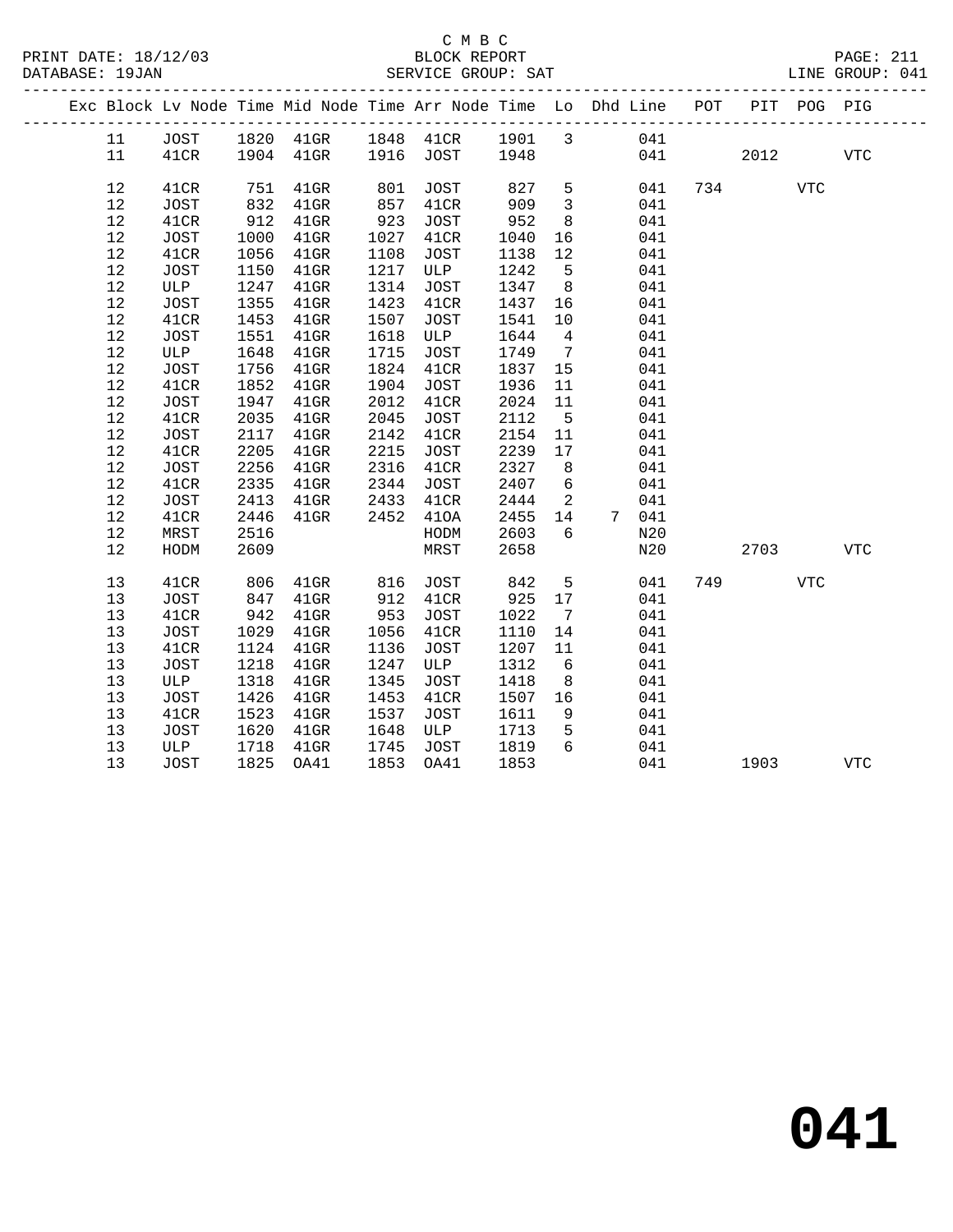|          |              |              |                      |      |              |              |                     | Exc Block Lv Node Time Mid Node Time Arr Node Time Lo Dhd Line POT |         |            | PIT POG PIG |            |
|----------|--------------|--------------|----------------------|------|--------------|--------------|---------------------|--------------------------------------------------------------------|---------|------------|-------------|------------|
| 14       | JOST         |              | 855 41GR 920 ULP 943 |      |              |              | 9                   |                                                                    | 041 830 | <b>VTC</b> |             |            |
| 14       | ULP          | 952          | $41$ GR              |      | 1015 JOST    | 1044         | $\overline{7}$      | 041                                                                |         |            |             |            |
| 14       | JOST         | 1051         | $41$ GR              | 1118 | ULP          | 1143         | $6\overline{6}$     | 041                                                                |         |            |             |            |
| 14       | ULP          | 1149         | $41$ GR              | 1214 | JOST         | 1246         | 9                   | 041                                                                |         |            |             |            |
| 14       | JOST         | 1255         | $41$ GR              | 1324 | 41CR         | 1338         | 15                  | 041                                                                |         |            |             |            |
| 14       | 41CR         | 1353         | $41$ GR              | 1408 | JOST         | 1441         | 8                   | 041                                                                |         |            |             |            |
| 14       | JOST         | 1449         | $41$ GR              | 1516 | ULP          | 1542         | 5                   | 041                                                                |         |            |             |            |
| 14       | ULP          | 1547         | $41$ GR              | 1615 | JOST         | 1649         | 8                   | 041                                                                |         |            |             |            |
| 14       | JOST         | 1657         | $41$ GR              | 1725 | 41CR         | 1738         | $\overline{a}$      | 041                                                                |         |            |             |            |
| 14       | 41CR         | 1740         | $41$ GR              | 1752 | JOST         | 1824         | 8                   | 041                                                                |         |            |             |            |
| 14       | JOST         | 1832         | $41$ GR              | 1900 | ULP          | 1924         | 11                  | 041                                                                |         |            |             |            |
| 14       | ULP          | 1935         | $41$ GR              | 1958 | JOST         | 2027         | 5                   | 041                                                                |         |            |             |            |
| 14       | JOST         | 2032         | $41$ GR              | 2057 | ULP          | 2119         | 19                  | 041                                                                |         |            |             |            |
| 14       | ULP          | 2138         | $41$ GR              | 2200 | JOST         | 2224         | 13                  | 041                                                                |         |            |             |            |
| 14       | JOST         | 2237         | $41$ GR              | 2300 | ULP          | 2322         | 15                  | 041                                                                |         |            |             |            |
| 14       | ULP          | 2337         | $41$ GR              | 2357 | JOST         | 2419         | 6                   | 041                                                                |         |            |             |            |
| 14       | JOST         | 2425         | $41$ GR              | 2445 | 41CR         | 2456         | $5^{\circ}$         | 041                                                                |         |            |             |            |
| 14       | 41CR         | 2501         | $41$ GR              | 2507 | 410A         | 2510         | 14                  | 7 041                                                              |         |            |             |            |
| 14       | MRST         | 2531         |                      |      | HODM         | 2618         | 11                  | N20                                                                |         |            |             |            |
| 14       | HODM         | 2629         |                      |      | MRST         | 2718         | $\overline{7}$<br>5 | N20                                                                |         |            |             |            |
| 14<br>14 | MRST         | 2725<br>2809 |                      |      | HODM<br>MRST | 2804<br>2852 |                     | N8<br>N8                                                           |         | 2857       |             | <b>VTC</b> |
|          | HODM         |              |                      |      |              |              |                     |                                                                    |         |            |             |            |
| 15       | 41CR         | 927          | $41$ GR              | 938  | JOST         | 1007         | 8                   | 041                                                                | 910     |            | VTC         |            |
| 15       | JOST         | 1015         | $41$ GR              | 1042 | 41CR         | 1056         | 13                  | 041                                                                |         |            |             |            |
| 15       | 41CR         | 1109         | $41$ GR              | 1121 | JOST         | 1152         | 13                  | 041                                                                |         |            |             |            |
| 15       | JOST         | 1205         | $41$ GR              | 1232 | ULP          | 1257         | $5^{\circ}$         | 041                                                                |         |            |             |            |
| 15       | ULP          | 1302         | $41$ GR              | 1329 | JOST         | 1402         | 8 <sup>8</sup>      | 041                                                                |         |            |             |            |
| 15       | JOST         | 1410         | $41$ GR              | 1438 | 41CR         | 1452         | 16                  | 041                                                                |         |            |             |            |
| 15       | 41CR         | 1508         | $41$ GR              | 1522 | JOST         | 1556         | 10                  | 041                                                                |         |            |             |            |
| 15       | JOST         | 1606         | $41$ GR              | 1633 | ULP          | 1659         | 5                   | 041                                                                |         |            |             |            |
| 15       | ULP          | 1704         | $41$ GR              | 1731 | JOST         | 1805         |                     | 041                                                                |         | 1829 1820  |             | <b>VTC</b> |
| 16       | <b>JOST</b>  | 1135         | $41$ GR              | 1202 | ULP          | 1227         | $5^{\circ}$         | 041                                                                | 1110    |            | VTC         |            |
| 16       | ULP          | 1232         | $41$ GR              | 1259 | JOST         | 1332         | 8                   | 041                                                                |         |            |             |            |
| 16       | JOST         | 1340         | $41$ GR              | 1408 | 41CR         | 1422         | 16                  | 041                                                                |         |            |             |            |
| 16       | 41CR         | 1438         | $41$ GR              | 1452 | JOST         | 1526         | 10                  | 041                                                                |         |            |             |            |
| 16       | JOST         | 1536         | $41$ GR              | 1603 | ULP          | 1629         | $5^{\circ}$         | 041                                                                |         |            |             |            |
| 16       | ULP          | 1634         | $41$ GR              | 1701 | JOST         | 1735         | 9                   | 041                                                                |         |            |             |            |
| 16       | JOST         |              | 1744 41GR            |      | 1812 41CR    | 1825 3       |                     | 041                                                                |         |            |             |            |
| 16       | 41CR         | 1828         | $41$ GR              | 1840 | JOST         | 1912         | 10                  | 041                                                                |         |            |             |            |
| 16       | JOST         | 1922         | $41$ GR              | 1947 | 41CR         | 1959         | 4                   | 041                                                                |         |            |             |            |
| 16       | 41CR         | 2003         | $41$ GR              | 2013 | JOST         | 2042         | $5^{\circ}$         | 041                                                                |         |            |             |            |
| 16       | JOST         | 2047         | $41$ GR              | 2112 | 41CR         | 2124         | 11                  | 041                                                                |         |            |             |            |
| 16       | 41CR         | 2135         | $41$ GR              | 2145 | JOST         | 2212         | 9                   | 041                                                                |         |            |             |            |
| 16       | <b>JOST</b>  | 2221         | $41$ GR              | 2244 | 41CR         | 2255         | 13                  | 041                                                                |         |            |             |            |
| 16       | 41CR         | 2308         | $41$ GR              | 2317 | JOST         | 2340         | 18                  | 041                                                                |         |            |             |            |
| 16       | JOST         | 2358         | $41$ GR              | 2418 | 41CR         | 2429         | 21                  | 041                                                                |         |            |             |            |
| 16       | 41CR         | 2450         | $41$ GR              | 2458 | JOST         | 2521         | $\overline{4}$      | 041                                                                |         |            |             |            |
| 16       | <b>JOST</b>  | 2525         | $41$ GR              | 2544 | DULP         | 2552         | 4                   | 041                                                                |         |            |             |            |
| 16       | <b>DULP</b>  | 2556         | $41$ GR              | 2602 | 410A         | 2605         | $\overline{4}$      | 7 041                                                              |         |            |             |            |
| 16       | MRST         | 2616         |                      |      | HODM         | 2703         | 6                   | N20                                                                |         |            |             |            |
| 16<br>16 | HODM<br>MRST | 2709<br>2816 |                      |      | MRST<br>HODM | 2758<br>2903 | 18<br>6             | N20<br>N20                                                         |         |            |             |            |
| 16       | HODM         | 2909         |                      |      | MRST         | 2958         |                     | N20                                                                |         | 3003       |             | <b>VTC</b> |
|          |              |              |                      |      |              |              |                     |                                                                    |         |            |             |            |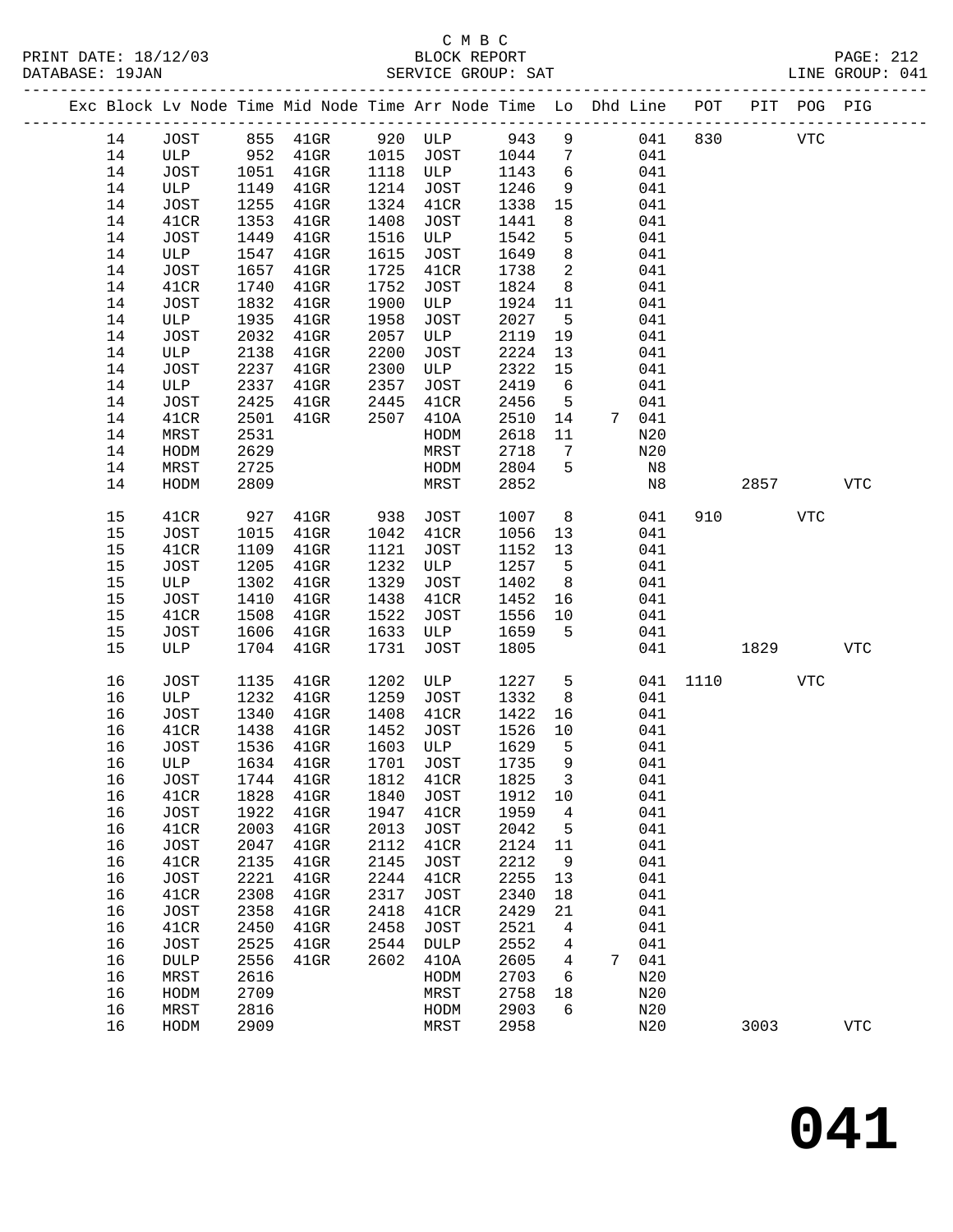| PRINT DATE: 18/12/03<br>DATABASE: 19JAN |                                                                                                                                                                                                            |                                                                                                                                                                        |                                                                                                                                   |                                                                                                                                                     |                                                                                                                                   | C M B C<br>BLOCK REPORT                                                                                                                                                                                                                                |                                                                                                                                   |                                                                                     |                                                                                                                                                                                                                                                                                                  |     |          |     | PAGE: 213  |
|-----------------------------------------|------------------------------------------------------------------------------------------------------------------------------------------------------------------------------------------------------------|------------------------------------------------------------------------------------------------------------------------------------------------------------------------|-----------------------------------------------------------------------------------------------------------------------------------|-----------------------------------------------------------------------------------------------------------------------------------------------------|-----------------------------------------------------------------------------------------------------------------------------------|--------------------------------------------------------------------------------------------------------------------------------------------------------------------------------------------------------------------------------------------------------|-----------------------------------------------------------------------------------------------------------------------------------|-------------------------------------------------------------------------------------|--------------------------------------------------------------------------------------------------------------------------------------------------------------------------------------------------------------------------------------------------------------------------------------------------|-----|----------|-----|------------|
| 4FIE 4 AV & FIR                         |                                                                                                                                                                                                            | 41 CR 41 AV & CROWN                                                                                                                                                    |                                                                                                                                   |                                                                                                                                                     |                                                                                                                                   |                                                                                                                                                                                                                                                        |                                                                                                                                   |                                                                                     | 41GR 41 AV & GRANVILLE<br>4FIW 4 AV & FIR                                                                                                                                                                                                                                                        |     |          |     |            |
|                                         |                                                                                                                                                                                                            |                                                                                                                                                                        |                                                                                                                                   |                                                                                                                                                     |                                                                                                                                   |                                                                                                                                                                                                                                                        |                                                                                                                                   |                                                                                     | Exc Block Lv Node Time Mid Node Time Arr Node Time Lo Dhd Line POT PIT POG PIG                                                                                                                                                                                                                   |     |          |     |            |
|                                         | $1\,$<br>$\mathbf 1$<br>1<br>1<br>1<br>1<br>1<br>1<br>1<br>1                                                                                                                                               | ULP<br>VCST<br>ULP<br>VCST<br>ULP<br>VCST<br>ULP<br>VCST<br>ULP                                                                                                        | 1123<br>1432<br>1517                                                                                                              | VCST 846 4FIW 856 ULP 915<br>ש⊥י⊾ -<br>926 4FIE<br>רחוד<br>1005 4FIW<br>1043 4FIE<br>4FIW<br>1217 4FIE<br>1303 4FIW<br>1347 4FIE<br>4FIW<br>$4$ FIE | 1240<br>1319<br>1410<br>1449<br>1540                                                                                              | 944 VCST<br>1104 VCST<br>1139 ULP<br>VCST                                                                                                                                                                                                              | 1118<br>1202<br>VCST 1254<br>ULP 1342<br>1425<br>ULP 1512 5                                                                       | 11<br>15<br>5 <sub>5</sub>                                                          | 1 41CR 632 41GR 640 JOST 702 10 041 615 VTC<br>1 JOST 712 41GR 733 ULP 756 12 041<br>1 ULP 808 4FIE 824 VCST 836 10 084<br>084<br>$\begin{array}{ccc} 7 & \quad & 084 \\ 5 & \quad & 084 \end{array}$<br>5 084<br>084<br>9<br>084<br>084<br>$7\overline{ }$<br>084<br>084<br>8 084               |     |          |     |            |
|                                         | 1<br>1<br>$\mathbf 1$                                                                                                                                                                                      | VCST<br>ULP<br>VCST                                                                                                                                                    | 1603                                                                                                                              | 4FIW<br>1648 4FIE<br>1734 4FIW                                                                                                                      | 1619                                                                                                                              | 1709 VCST<br>1747 ULP                                                                                                                                                                                                                                  | VCST 1555<br>ULP 1642<br>1724<br>1809                                                                                             |                                                                                     | $6\overline{6}$<br>084<br>$\frac{10}{10}$ 084                                                                                                                                                                                                                                                    |     | 084 1831 |     | <b>VTC</b> |
|                                         | 2<br>$\mathbf 2$<br>$\sqrt{2}$<br>$\boldsymbol{2}$<br>$\sqrt{2}$<br>$\sqrt{2}$<br>$\sqrt{2}$<br>$\boldsymbol{2}$<br>$\sqrt{2}$<br>$\sqrt{2}$<br>$\overline{c}$<br>2<br>$\mathbf{2}$<br>$\overline{c}$<br>2 | ULP 735 4FIE<br>VCST 816 4FIW<br>ULP<br>VCST<br>ULP<br>VCST<br>ULP<br>VCST<br>ULP<br>VCST<br><b>ULP</b><br>VCST<br>ULP<br>VCST                                         | 906<br>945<br>1025<br>1248<br>1332<br>1416<br>1548<br>1632                                                                        | $4$ FIE<br>4FIW<br>$4$ FIE<br>1104 4FIW<br>1201 4FIE<br>4FIW<br>$4$ FIE<br>4FIW<br>1502 4FIE<br>4FIW<br>$4$ FIE<br>1719 4FIW                        | 958<br>1355<br>1525                                                                                                               | 924 VCST 938<br>$\begin{tabular}{c c c c} 958 & ULP & 1018 \\ 1044 & VCST & 1058 \\ 1118 & ULP & 1140 \\ \end{tabular}$<br>1224 VCST<br>1304 ULP<br>VCST<br>$1434$ ULP<br>VCST<br>1604 ULP 1627 5<br>1655 VCST 1712 7<br>1732 ULP 1754 14<br>1655 VCST | 1238<br>1327<br>1410<br>1457<br>1540                                                                                              | $\overline{7}$<br>$7\overline{ }$<br>10<br>5                                        | 13<br>084<br>21<br>084<br>084<br>084<br>$\begin{array}{c} 6 \\ 21 \end{array}$<br>084<br>084<br>084<br>084<br>$6\overline{}$<br>084<br>5 <sub>5</sub><br>084<br>8 <sup>8</sup><br>084<br>084<br>$\begin{array}{ccc}7 & 084 \\ 14 & 084 \end{array}$<br>ULP 1808 4FIE 1829 VCST 1844 084 1907 VTC |     | 713 VTC  |     |            |
|                                         | 3<br>3<br>3<br>3<br>$\mathsf{3}$<br>3<br>3<br>$\mathsf{3}$<br>$\mathsf{3}$<br>$\mathsf 3$<br>3<br>3<br>$\mathsf{3}$<br>$\mathsf{3}$<br>$\mathsf{3}$<br>3<br>3                                              | VCST<br>ULP<br><b>VCST</b><br>ULP<br><b>VCST</b><br>ULP<br><b>VCST</b><br>ULP<br><b>VCST</b><br>ULP<br><b>VCST</b><br>ULP<br><b>VCST</b><br>ULP<br>VCST<br>ULP<br>VCST | 746<br>837<br>916<br>1005<br>1045<br>1141<br>1233<br>1317<br>1401<br>1447<br>1533<br>1617<br>1704<br>1748<br>1844<br>1930<br>2016 | 4FIW<br>4FIE<br>4FIW<br>4FIE<br>4FIW<br>4FIE<br>4FIW<br>4FIE<br>4FIW<br>4FIE<br>4FIW<br>4FIE<br>4FIW<br>4FIE<br>4FIW<br>4FIE<br>4FIW                | 756<br>854<br>928<br>1024<br>1058<br>1204<br>1249<br>1340<br>1419<br>1510<br>1549<br>1640<br>1717<br>1809<br>1857<br>1949<br>2027 | ULP<br>VCST<br>ULP<br>VCST<br>ULP<br>VCST<br>ULP<br>VCST<br>ULP<br><b>VCST</b><br>ULP<br>VCST<br>ULP<br>VCST<br>ULP<br>VCST<br>ULP                                                                                                                     | 815<br>907<br>948<br>1038<br>1118<br>1218<br>1312<br>1355<br>1442<br>1525<br>1612<br>1657<br>1739<br>1824<br>1916<br>2004<br>2045 | 22<br>9<br>17<br>7<br>23<br>15<br>5<br>6<br>5<br>8<br>5<br>7<br>9<br>20<br>14<br>12 | 084<br>084<br>084<br>084<br>084<br>084<br>084<br>084<br>084<br>084<br>084<br>084<br>084<br>084<br>084<br>084<br>084                                                                                                                                                                              | 721 | 2107     | VTC | VTC        |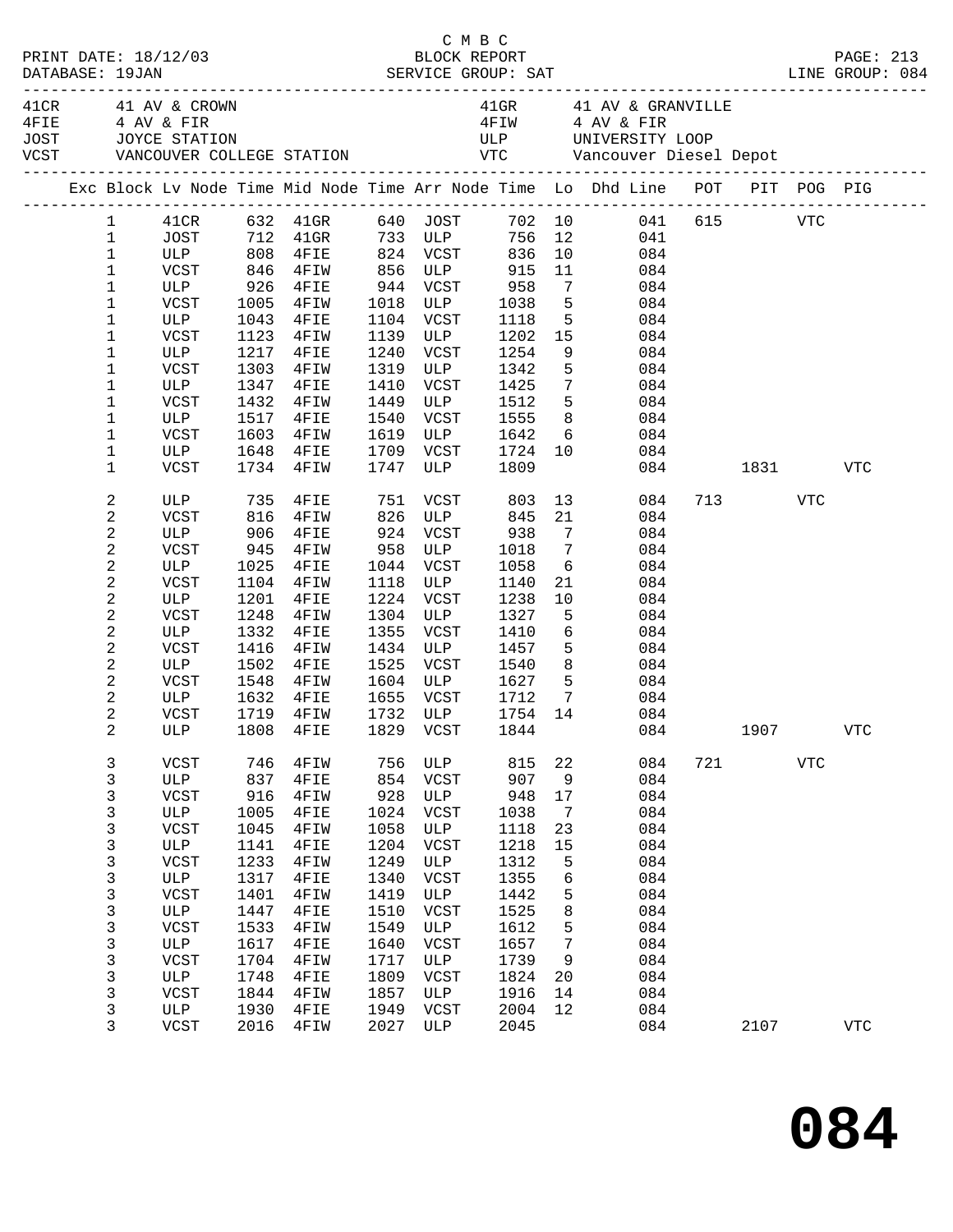|  |   |             |      |      |      |             |      |    | Exc Block Lv Node Time Mid Node Time Arr Node Time Lo Dhd Line POT |      |      | PIT POG PIG |            |
|--|---|-------------|------|------|------|-------------|------|----|--------------------------------------------------------------------|------|------|-------------|------------|
|  | 4 | ULP         | 945  | 4FIE | 1004 | VCST        | 1018 | 7  | 084                                                                | 923  |      | <b>VTC</b>  |            |
|  | 4 | <b>VCST</b> | 1025 | 4FIW | 1038 | ULP         | 1058 | 5  | 084                                                                |      |      |             |            |
|  | 4 | ULP         | 1103 | 4FIE | 1124 | <b>VCST</b> | 1138 | 5  | 084                                                                |      |      |             |            |
|  | 4 | <b>VCST</b> | 1143 | 4FIW | 1159 | ULP         | 1222 | 10 | 084                                                                |      |      |             |            |
|  | 4 | ULP         | 1232 | 4FIE | 1255 | VCST        | 1309 | 9  | 084                                                                |      |      |             |            |
|  | 4 | <b>VCST</b> | 1318 | 4FIW | 1334 | ULP         | 1357 | 5  | 084                                                                |      |      |             |            |
|  | 4 | ULP         | 1402 | 4FIE | 1425 | VCST        | 1440 | 7  | 084                                                                |      |      |             |            |
|  | 4 | <b>VCST</b> | 1447 | 4FIW | 1504 | ULP         | 1527 | 5  | 084                                                                |      |      |             |            |
|  | 4 | <b>ULP</b>  | 1532 | 4FIE | 1555 | <b>VCST</b> | 1610 | 8  | 084                                                                |      |      |             |            |
|  | 4 | <b>VCST</b> | 1618 | 4FIW | 1634 | ULP         | 1657 | 6  | 084                                                                |      |      |             |            |
|  | 4 | ULP         | 1703 | 4FIE | 1724 | VCST        | 1739 | 10 | 084                                                                |      |      |             |            |
|  | 4 | <b>VCST</b> | 1749 | 4FIW | 1802 | ULP         | 1824 | 6  | 084                                                                |      |      |             |            |
|  | 4 | ULP         | 1830 | 4FIE | 1849 | VCST        | 1904 | 10 | 084                                                                |      |      |             |            |
|  | 4 | <b>VCST</b> | 1914 | 4FIW | 1927 | ULP         | 1946 | 14 | 084                                                                |      |      |             |            |
|  | 4 | ULP         | 2000 | 4FIE | 2019 | <b>VCST</b> | 2034 | 12 | 084                                                                |      |      |             |            |
|  | 4 | <b>VCST</b> | 2046 | 4FIW | 2057 | ULP         | 2115 |    | 084                                                                |      | 2135 |             | <b>VTC</b> |
|  | 5 | ULP         | 1121 | 4FIE | 1144 | VCST        | 1158 | 5  | 084                                                                | 1059 |      | VTC         |            |
|  | 5 | <b>VCST</b> | 1203 | 4FIW | 1219 | ULP         | 1242 | 5  | 084                                                                |      |      |             |            |
|  | 5 | ULP         | 1247 | 4FIE | 1310 | VCST        | 1324 | 8  | 084                                                                |      |      |             |            |
|  | 5 | <b>VCST</b> | 1332 | 4FIW | 1349 | ULP         | 1412 | 5  | 084                                                                |      |      |             |            |
|  | 5 | ULP         | 1417 | 4FIE | 1440 | VCST        | 1455 | 8  | 084                                                                |      |      |             |            |
|  | 5 | <b>VCST</b> | 1503 | 4FIW | 1519 | ULP         | 1542 | 5  | 084                                                                |      |      |             |            |
|  | 5 | ULP         | 1547 | 4FIE | 1610 | VCST        | 1627 | 6  | 084                                                                |      |      |             |            |
|  | 5 | <b>VCST</b> | 1633 | 4FIW | 1649 | ULP         | 1712 | 6  | 084                                                                |      |      |             |            |
|  | 5 | ULP         | 1718 | 4FIE | 1739 | <b>VCST</b> | 1754 |    | 084                                                                |      | 1817 |             | <b>VTC</b> |
|  | 6 | <b>VCST</b> | 1218 | 4FIW | 1234 | ULP         | 1257 | 5  | 084                                                                | 1148 |      | <b>VTC</b>  |            |
|  | 6 | <b>ULP</b>  | 1302 | 4FIE | 1325 | VCST        | 1339 | 8  | 084                                                                |      |      |             |            |
|  | 6 | <b>VCST</b> | 1347 | 4FIW | 1404 | ULP         | 1427 | 5  | 084                                                                |      |      |             |            |
|  | 6 | ULP         | 1432 | 4FIE | 1455 | VCST        | 1510 | 8  | 084                                                                |      |      |             |            |
|  | 6 | <b>VCST</b> | 1518 | 4FIW | 1534 | ULP         | 1557 | 5  | 084                                                                |      |      |             |            |
|  | 6 | ULP         | 1602 | 4FIE | 1625 | VCST        | 1642 | 6  | 084                                                                |      |      |             |            |
|  | 6 | <b>VCST</b> | 1648 | 4FIW | 1702 | ULP         | 1725 | 8  | 084                                                                |      |      |             |            |
|  | 6 | ULP         | 1733 | 4FIE | 1754 | <b>VCST</b> | 1809 | 5  | 084                                                                |      |      |             |            |
|  | 6 | <b>VCST</b> | 1814 | 4FIW | 1827 | ULP         | 1847 | 13 | 084                                                                |      |      |             |            |
|  | 6 | ULP         | 1900 | 4FIE | 1919 | VCST        | 1934 | 12 | 084                                                                |      |      |             |            |
|  | 6 | <b>VCST</b> | 1946 | 4FIW | 1957 | ULP         | 2015 | 15 | 084                                                                |      |      |             |            |
|  | 6 | ULP         | 2030 | 4FIE | 2049 | VCST        | 2104 |    | 084                                                                |      | 2127 |             | <b>VTC</b> |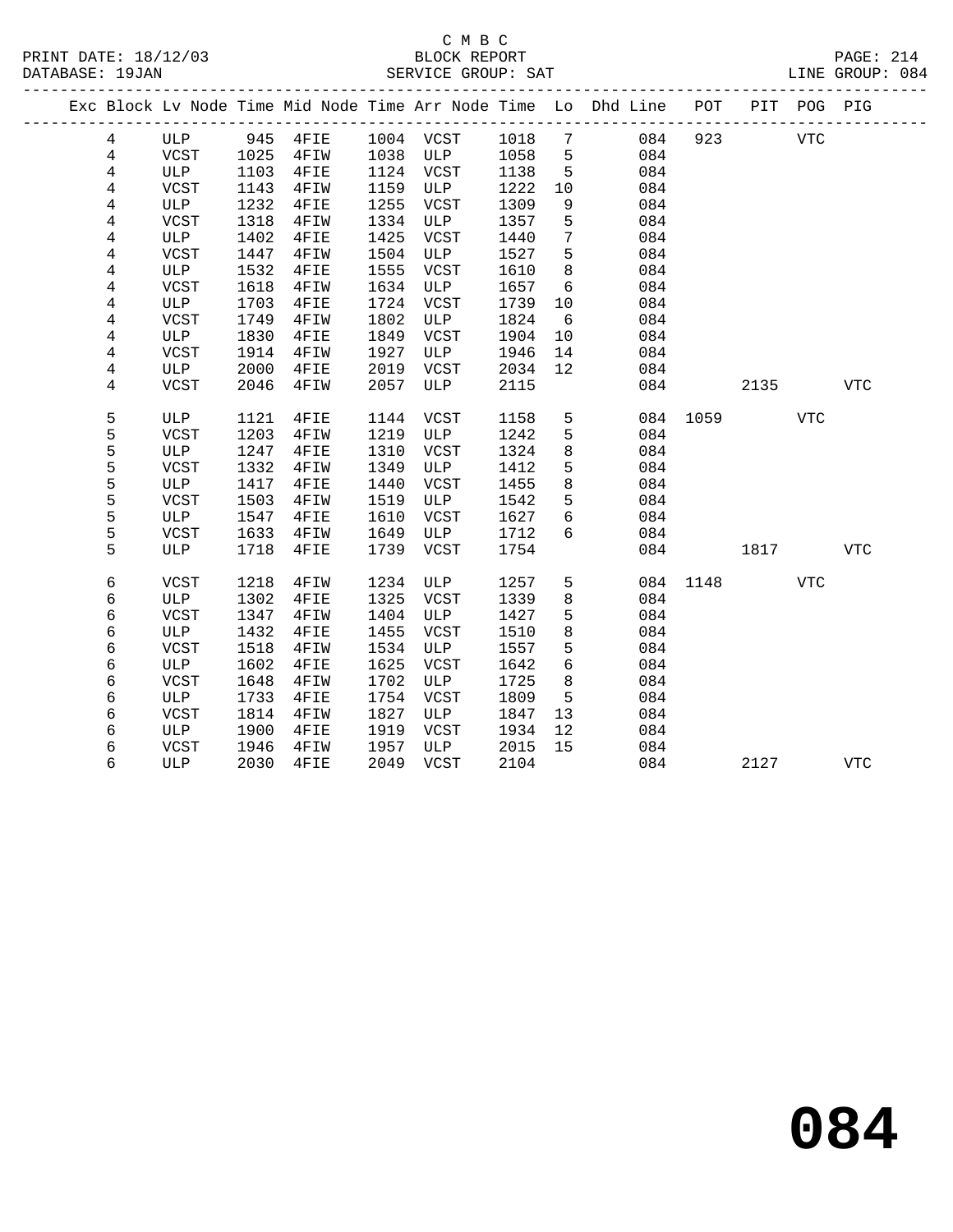| MAMN<br>MARINE & MAIN<br>MRST SW MARINE STN<br>WFST WATERFRONT STN<br>Exc Block Lv Node Time Mid Node Time Arr Node Time Lo Dhd Line POT PIT POG PIG<br>MRST<br>458 MNBY<br>$\mathbf{1}$<br>$\mathbf{1}$<br>530<br>WFST<br>MNBY<br>$\mathbf 1$<br>MRST<br>MNBY<br>618<br>650<br>$\mathbf 1$<br>WFST<br>MNBY<br>$\mathbf 1$<br>736<br>811<br>MNBY<br>MRST<br>$\mathbf 1$<br>WFST<br>MNBY<br>$\mathbf 1$<br>MRST<br>902<br>MNBY<br>$\mathbf 1$<br>942<br>WFST<br>MNBY<br>$\mathbf 1$<br>1037<br>MNBY<br>MAMN<br>$\mathbf 1$<br>1117<br>MNBY<br>WFST<br>$\mathbf{1}$<br>1205<br>MNBY<br>MAMN<br>$\mathbf 1$<br>WFST<br>1248<br>MNBY<br>$\mathbf 1$<br>1400<br>MNBY<br>MRST |                                                                                                               |                                                                                                                                                                  | MNBY MAIN & BROADWAY                                                                                                                                   |                                                                                                                                                                                             |                                                                                                                     |              |           |      |  |
|-------------------------------------------------------------------------------------------------------------------------------------------------------------------------------------------------------------------------------------------------------------------------------------------------------------------------------------------------------------------------------------------------------------------------------------------------------------------------------------------------------------------------------------------------------------------------------------------------------------------------------------------------------------------------|---------------------------------------------------------------------------------------------------------------|------------------------------------------------------------------------------------------------------------------------------------------------------------------|--------------------------------------------------------------------------------------------------------------------------------------------------------|---------------------------------------------------------------------------------------------------------------------------------------------------------------------------------------------|---------------------------------------------------------------------------------------------------------------------|--------------|-----------|------|--|
|                                                                                                                                                                                                                                                                                                                                                                                                                                                                                                                                                                                                                                                                         |                                                                                                               |                                                                                                                                                                  |                                                                                                                                                        |                                                                                                                                                                                             | VTCT Vancouver Trolley Depot                                                                                        |              |           |      |  |
|                                                                                                                                                                                                                                                                                                                                                                                                                                                                                                                                                                                                                                                                         |                                                                                                               |                                                                                                                                                                  |                                                                                                                                                        |                                                                                                                                                                                             |                                                                                                                     |              |           |      |  |
| $\mathbf 1$<br>1449<br>MNBY<br>WFST<br>$\mathbf{1}$<br>1603<br>MNBY<br>MRST<br>$\mathbf 1$<br>WFST<br>1648<br>MNBY<br>$\mathbf 1$<br>1755<br>MNBY<br>MRST<br>$\mathbf 1$<br>WFST<br>1838<br>MNBY                                                                                                                                                                                                                                                                                                                                                                                                                                                                        | 757<br>926<br>958<br>1059<br>1134<br>1228<br>1306<br>1428<br>1506<br>1629<br>1704<br>1821<br>1853             | 517 WFST<br>542 MRST<br>637 WFST<br>702 MRST<br>WFST<br>824 MRST<br>WFST<br>MAMN<br>WFST<br>MAMN<br>WFST<br>MRST<br>WFST<br>MRST<br>WFST<br>MRST<br>WFST<br>MRST | 530 0<br>602<br>650<br>722<br>$8 + 8 + 8 + 9$<br>$0.42$<br>942<br>1019<br>1117<br>1156<br>1248<br>1334<br>1449<br>1536<br>1648<br>1731<br>1838<br>1922 | 16<br>$\overline{0}$<br>14<br>$\overline{0}$<br>13<br>$\overline{0}$<br>18<br>$\overline{0}$<br>9<br>$\overline{0}$<br>26<br>$\overline{0}$<br>27<br>$\overline{0}$<br>24<br>$\overline{0}$ | 003<br>003<br>003<br>003<br>003<br>003<br>003<br>003<br>003<br>003<br>003<br>003<br>003<br>003<br>003<br>003<br>003 | 003 450 VTCT | 1928 VTCT |      |  |
| $\sqrt{2}$<br>518<br>MNBY<br>MRST<br>2<br>550<br>WFST<br>MNBY<br>2<br>MRST<br>638<br>MNBY<br>2<br>710<br>MNBY<br>WFST<br>2<br>755<br>MNBY<br>MRST<br>2<br>832<br>WFST<br>MNBY<br>2<br>MRST<br>MNBY<br>צל<br>957<br>?קי<br>2<br>WFST<br>MNBY<br>2<br>MRST<br>1053<br>MNBY<br>2<br>WFST<br>1137<br>MNBY<br>2<br>1234<br>MNBY<br>MAMN<br>2<br>1318<br>MNBY<br>WFST<br>2<br>1415<br>MNBY<br>MAMN<br>2<br>WFST<br>1459<br>MNBY<br>2<br>1557<br>MNBY<br>MAMN<br>2<br>1638<br>WFST<br>MNBY<br>$\overline{2}$<br>MRST<br>1730<br>MNBY<br>$\overline{2}$<br>1813<br>WFST<br>MNBY                                                                                                 | 537<br>602<br>657<br>722<br>817<br>847<br>941<br>1014<br>1119<br>1154<br>1258<br>1336<br>1439<br>1516<br>1619 | WFST<br>MRST<br>WFST<br>MRST<br>WFST<br>MRST<br>WFST<br>MRST<br>WFST<br>MAMN<br>WFST<br>MAMN<br>WFST<br>MAMN<br>WFST                                             | 550<br>622<br>710<br>744<br>832<br>912<br>957<br>1039<br>1137<br>1216<br>1318<br>1400<br>1459<br>1540<br>1638                                          | $\overline{0}$<br>16<br>$\overline{0}$<br>11<br>$\overline{0}$<br>5<br>$\overline{0}$<br>14<br>$\overline{0}$<br>18<br>$\overline{0}$<br>15<br>$\overline{0}$<br>17                         | 003<br>003<br>003<br>003<br>003<br>003<br>003<br>003<br>003<br>003<br>003<br>003<br>003<br>003                      |              | 510       | VTCT |  |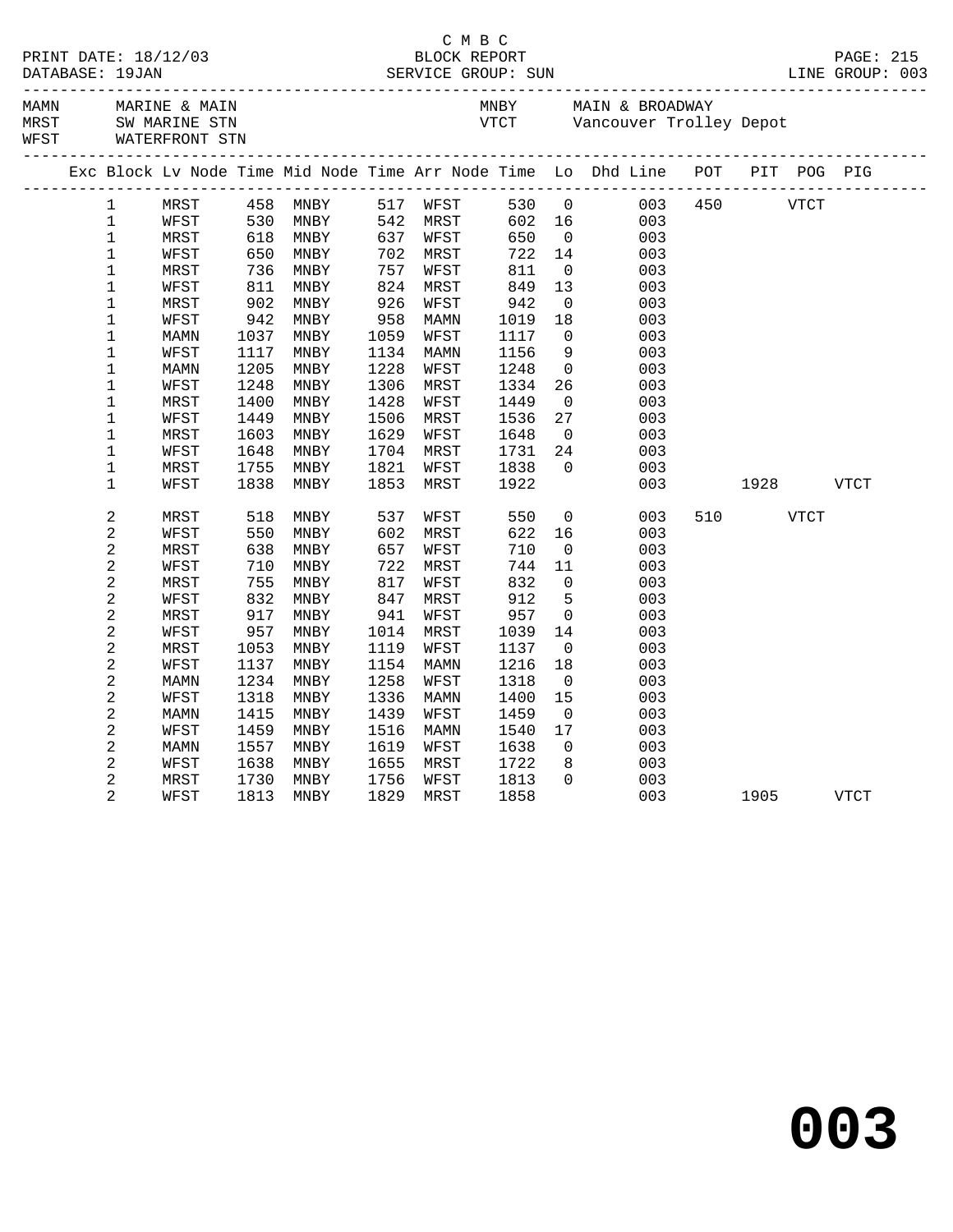| PRINT DATE: 18/12/03 | BLOCK REPORT       | <b>PAGE: 216</b> |  |
|----------------------|--------------------|------------------|--|
| DATABASE: 19JAN      | SERVICE GROUP: SUN | LINE GROUP: 003  |  |

|  |                |      |      |           |      |           |        |                | Exc Block Lv Node Time Mid Node Time Arr Node Time Lo Dhd Line POT |     |          | PIT POG PIG |  |
|--|----------------|------|------|-----------|------|-----------|--------|----------------|--------------------------------------------------------------------|-----|----------|-------------|--|
|  | $\mathbf{3}$   | MRST |      | 538 MNBY  |      | 557 WFST  | 610    | $\overline{0}$ | 003                                                                |     | 530 VTCT |             |  |
|  | $\mathbf{3}$   | WFST | 610  | MNBY      | 622  | MRST      | 642 14 |                | 003                                                                |     |          |             |  |
|  | 3              | MRST | 656  | MNBY      | 717  | WFST      | 730    | $\overline{0}$ | 003                                                                |     |          |             |  |
|  | 3              | WFST | 730  | MNBY      | 742  | MRST      | 804    | 9              | 003                                                                |     |          |             |  |
|  | 3              | MRST | 813  | MNBY      | 835  | WFST      | 850    | $\overline{0}$ | 003                                                                |     |          |             |  |
|  | 3              | WFST | 850  | MNBY      | 906  | MRST      | 931    | 10             | 003                                                                |     |          |             |  |
|  | 3              | MRST | 941  | MNBY      | 1006 | WFST      | 1024   | $\overline{0}$ | 003                                                                |     |          |             |  |
|  | 3              | WFST | 1024 | MNBY      | 1041 | MRST      | 1106   | 26             | 003                                                                |     |          |             |  |
|  | 3              | MRST | 1132 | MNBY      | 1158 | WFST      | 1217   | $\overline{0}$ | 003                                                                |     |          |             |  |
|  | 3              | WFST | 1217 | MNBY      | 1235 | MAMN      | 1259   | 15             | 003                                                                |     |          |             |  |
|  | 3              | MAMN | 1314 | MNBY      | 1338 | WFST      | 1359   | $\overline{0}$ | 003                                                                |     |          |             |  |
|  | 3              | WFST | 1359 | MNBY      | 1416 | MAMN      | 1440   | 16             | 003                                                                |     |          |             |  |
|  | 3              | MAMN | 1456 | MNBY      | 1519 | WFST      | 1539   | $\overline{0}$ | 003                                                                |     |          |             |  |
|  | 3              | WFST | 1539 | MNBY      | 1556 | MAMN      | 1620   | 17             | 003                                                                |     |          |             |  |
|  | 3              | MAMN | 1637 | MNBY      | 1659 | WFST      | 1716   | $\overline{0}$ | 003                                                                |     |          |             |  |
|  | 3              | WFST | 1716 | MNBY      | 1732 | MAMN      | 1757   | 15             | 003                                                                |     |          |             |  |
|  | 3              | MAMN | 1812 | MNBY      | 1834 | WFST      | 1851   | $\mathsf{O}$   | 003                                                                |     |          |             |  |
|  | 3              | WFST | 1851 | MNBY      | 1906 | MAMN      | 1931   | 9              | 003                                                                |     |          |             |  |
|  | 3              | MAMN | 1940 | MNBY      | 2000 | WFST      | 2016   | $\overline{0}$ | 003                                                                |     |          |             |  |
|  | 3              | WFST | 2016 | MNBY      | 2031 | MAMN      | 2056   | 15             | 003                                                                |     |          |             |  |
|  | 3              | MAMN | 2111 | MNBY      | 2130 | WFST      | 2146   | $\overline{0}$ | 003                                                                |     |          |             |  |
|  | 3              | WFST | 2146 | MNBY      | 2201 | MRST      | 2226   | 13             | 003                                                                |     |          |             |  |
|  | 3              | MRST | 2239 | MNBY      | 2300 | WFST      | 2315   | $\overline{0}$ | 003                                                                |     |          |             |  |
|  | 3              | WFST | 2315 | MNBY      | 2329 | MRST      | 2352   |                | 003                                                                |     |          | 2357 VTCT   |  |
|  | 4              | MRST | 558  | MNBY      | 617  | WFST      | 630    | $\overline{0}$ | 003                                                                | 550 |          | <b>VTCT</b> |  |
|  | 4              | WFST | 630  | MNBY      | 642  | MRST      | 702    | 14             | 003                                                                |     |          |             |  |
|  | 4              | MRST | 716  | MNBY      | 737  | WFST      | 751    | $\overline{0}$ | 003                                                                |     |          |             |  |
|  | 4              | WFST | 751  | MNBY      | 803  | MRST      | 827    | 20             | 003                                                                |     |          |             |  |
|  | 4              | MRST | 847  | MNBY      | 911  | WFST      | 927    | $\overline{0}$ | 003                                                                |     |          |             |  |
|  | 4              | WFST | 927  | MNBY      | 943  | MRST      | 1008   | 15             | 003                                                                |     |          |             |  |
|  | 4              | MRST | 1023 | MNBY      | 1049 | WFST      | 1107   | $\overline{0}$ | 003                                                                |     |          |             |  |
|  | 4              | WFST | 1107 | MNBY      | 1124 | MRST      | 1149   | 21             | 003                                                                |     |          |             |  |
|  | $\overline{4}$ | MRST | 1210 | MNBY      | 1238 | WFST      | 1258   | $\overline{0}$ | 003                                                                |     |          |             |  |
|  | 4              | WFST | 1258 | MNBY      | 1316 | MAMN      | 1340   | 14             | 003                                                                |     |          |             |  |
|  | 4              | MAMN | 1354 | MNBY      | 1418 | WFST      | 1439   | $\overline{0}$ | 003                                                                |     |          |             |  |
|  | 4              | WFST | 1439 | MNBY      | 1456 | MAMN      | 1520   | 17             | 003                                                                |     |          |             |  |
|  | 4              | MAMN | 1537 | MNBY      | 1559 | WFST      | 1618   | $\overline{0}$ | 003                                                                |     |          |             |  |
|  | 4              | WFST | 1618 | MNBY      | 1635 | MAMN      | 1658   | 25             | 003                                                                |     |          |             |  |
|  | 4              | MAMN |      | 1723 MNBY |      | 1745 WFST | 1802 0 |                | 003                                                                |     |          |             |  |
|  | 4              | WFST | 1802 | MNBY      | 1818 | MAMN      | 1843   | 27             | 003                                                                |     |          |             |  |
|  | 4              | MAMN | 1910 | MNBY      | 1930 | WFST      | 1947   | $\overline{0}$ | 003                                                                |     |          |             |  |
|  | 4              | WFST | 1947 | MNBY      | 2002 | MAMN      | 2027   | 14             | 003                                                                |     |          |             |  |
|  | 4              | MAMN | 2041 | MNBY      | 2100 | WFST      | 2116   | $\overline{0}$ | 003                                                                |     |          |             |  |
|  | 4              | WFST | 2116 | MNBY      | 2131 | MRST      | 2157   | 10             | 003                                                                |     |          |             |  |
|  | 4              | MRST | 2207 | MNBY      | 2230 | WFST      | 2246   | $\mathbf 0$    | 003                                                                |     |          |             |  |
|  | 4              | WFST | 2246 | MNBY      | 2300 | MRST      | 2324   |                | 003                                                                |     | 2329     | <b>VTCT</b> |  |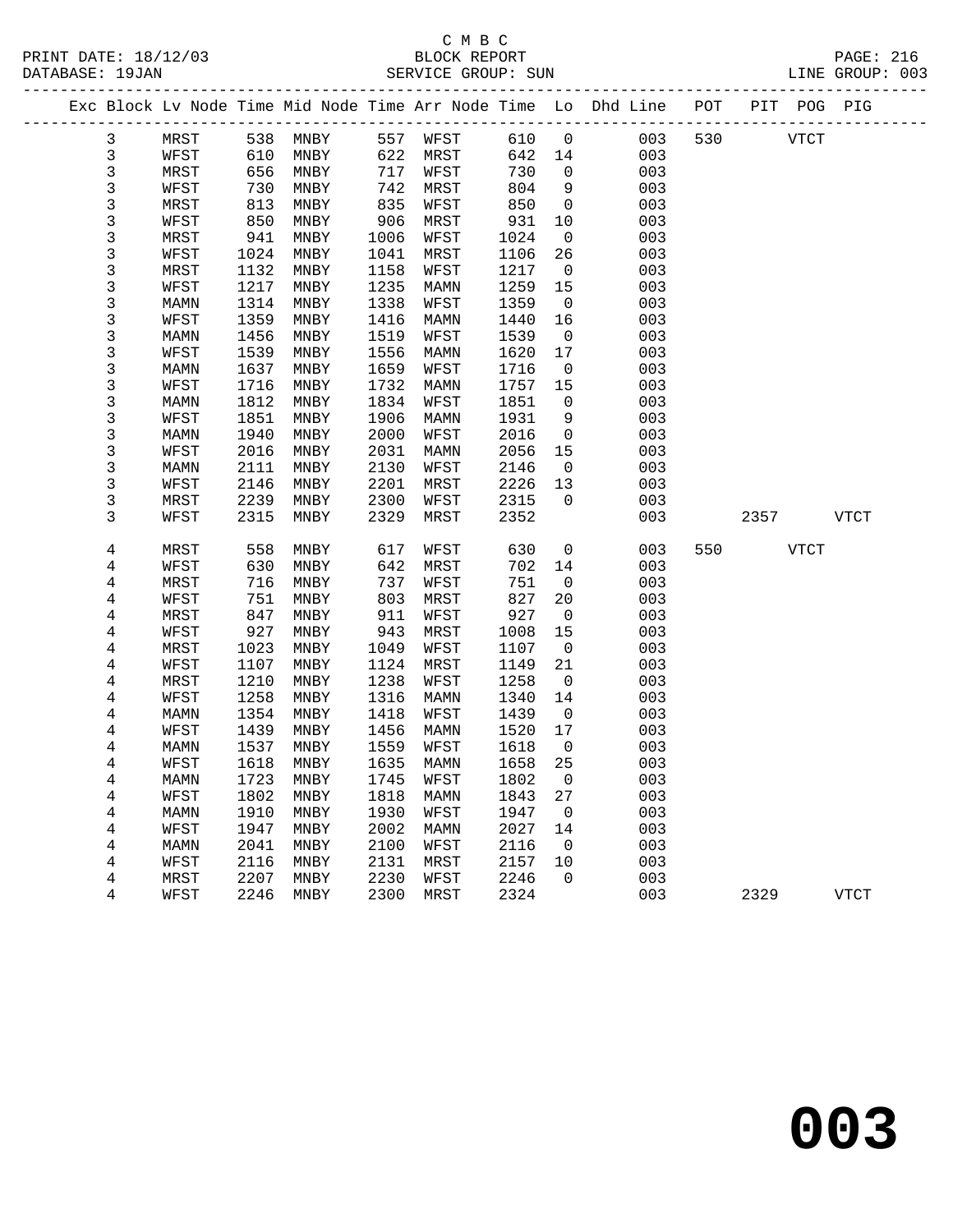# C M B C<br>BLOCK REPORT

| PRINT DATE: 18/12/03<br>DATABASE: 19JAN |                 |      |      |      |      |                             |         |                 |                                                                                |           | PAGE: 217 BLOCK REPORT PAGE: 217<br>SERVICE GROUP: SUN EXAMPLE BAGE: 217 |
|-----------------------------------------|-----------------|------|------|------|------|-----------------------------|---------|-----------------|--------------------------------------------------------------------------------|-----------|--------------------------------------------------------------------------|
|                                         |                 |      |      |      |      |                             |         |                 | Exc Block Lv Node Time Mid Node Time Arr Node Time Lo Dhd Line POT PIT POG PIG |           |                                                                          |
|                                         | 5               | MRST |      |      |      | 830 MNBY 853 WFST 908 0     |         |                 | 003                                                                            | 822 VTCT  |                                                                          |
|                                         | $5\phantom{.0}$ | WFST | 908  | MNBY |      | 924 MAMN                    | 945 11  |                 | 003                                                                            |           |                                                                          |
|                                         | 5               | MAMN | 956  | MNBY |      | 1018 WFST                   | 1036    | $\overline{0}$  | 003                                                                            |           |                                                                          |
|                                         | 5               | WFST | 1036 | MNBY | 1053 | MAMN                        | 1114    | 12              | 003                                                                            |           |                                                                          |
|                                         | 5               | MAMN | 1126 | MNBY | 1148 | WFST                        | 1207    | $\overline{0}$  | 003                                                                            |           |                                                                          |
|                                         | 5               | WFST | 1207 | MNBY | 1224 | MRST                        | 1251    | 9               | 003                                                                            |           |                                                                          |
|                                         | 5               | MRST | 1300 | MNBY | 1328 | WFST                        | 1349    | $\overline{0}$  | 003                                                                            |           |                                                                          |
|                                         | 5               | WFST | 1349 | MNBY | 1406 | MRST                        | 1436    | 26              | 003                                                                            |           |                                                                          |
|                                         | 5               | MRST | 1502 | MNBY | 1529 | WFST                        | 1549    | $\overline{0}$  | 003                                                                            |           |                                                                          |
|                                         | 5               | WFST | 1549 | MNBY | 1606 | MRST                        | 1633    | 10              | 003                                                                            |           |                                                                          |
|                                         | 5               | MRST | 1643 | MNBY | 1709 | WFST                        | 1726    | $\overline{0}$  | 003                                                                            |           |                                                                          |
|                                         | 5               | WFST | 1726 | MNBY | 1742 | MRST                        | 1811    | 10              | 003                                                                            |           |                                                                          |
|                                         | 5               | MRST | 1821 | MNBY | 1847 | WFST                        | 1904    | $\overline{0}$  | 003                                                                            |           |                                                                          |
|                                         | 5               | WFST | 1904 | MNBY | 1919 | MRST                        | 1948    | $4\overline{ }$ | 003                                                                            |           |                                                                          |
|                                         | 5               | MRST | 1952 | MNBY | 2015 | WFST                        | 2031    | $\overline{0}$  | 003                                                                            |           |                                                                          |
|                                         | 5               | WFST | 2031 | MNBY | 2046 | MRST                        | 2114    | 8               | 003                                                                            |           |                                                                          |
|                                         | 5               | MRST | 2122 | MNBY | 2145 | WFST                        | 2201    | $\overline{0}$  | 003                                                                            |           |                                                                          |
|                                         | 5               | WFST | 2201 | MNBY | 2216 | MRST                        | 2241    | 13              | 003                                                                            |           |                                                                          |
|                                         | 5               | MRST | 2254 | MNBY | 2315 | WFST                        | 2330    | $\overline{0}$  | 003                                                                            |           |                                                                          |
|                                         | 5               | WFST | 2330 | MNBY | 2344 | MRST                        | 2407    |                 | 003                                                                            | 2412 VTCT |                                                                          |
|                                         |                 |      |      |      |      |                             |         |                 |                                                                                |           |                                                                          |
|                                         | 6               | MRST | 930  | MNBY | 954  | WFST                        | 1010    | $\overline{0}$  | 003                                                                            | 922 VTCT  |                                                                          |
|                                         | 6               | WFST | 1010 | MNBY | 1027 | MAMN                        | 1048    | 19              | 003                                                                            |           |                                                                          |
|                                         | 6               | MAMN | 1107 | MNBY | 1129 | WFST                        | 1147    | $\overline{0}$  | 003                                                                            |           |                                                                          |
|                                         | б               | WFST | 1147 | MNBY | 1204 | MRST                        | 1231    | 9               | 003                                                                            |           |                                                                          |
|                                         | 6               | MRST | 1240 | MNBY | 1308 | WFST                        | 1329    | $\overline{0}$  | 003                                                                            |           |                                                                          |
|                                         | б               | WFST | 1329 | MNBY | 1347 | MRST                        | 1415    | 26              | 003                                                                            |           |                                                                          |
|                                         | б               | MRST | 1441 | MNBY | 1509 | WFST                        | 1529    | $\Omega$        | 003                                                                            |           |                                                                          |
|                                         | 6               | WFST | 1529 | MNBY | 1546 | MRST                        | 1616    |                 | 003                                                                            | 1621 VTCT |                                                                          |
|                                         | 7               | MRST | 1004 | MNBY | 1029 | WFST                        | 1047    | $\overline{0}$  | 003                                                                            | 956 VTCT  |                                                                          |
|                                         | 7               | WFST | 1047 | MNBY | 1104 | MRST                        | 1129    | 22              | 003                                                                            |           |                                                                          |
|                                         | 7               | MRST | 1151 | MNBY | 1218 | WFST                        | 1238    | $\mathbf{0}$    | 003                                                                            |           |                                                                          |
|                                         | 7               | WFST | 1238 | MNBY | 1256 | MAMN                        | 1320    | 14              | 003                                                                            |           |                                                                          |
|                                         | 7               | MAMN | 1334 | MNBY | 1358 | WFST                        | 1419    | $\overline{0}$  | 003                                                                            |           |                                                                          |
|                                         | 7               | WFST | 1419 | MNBY | 1436 | MAMN                        | 1500 17 |                 | 003                                                                            |           |                                                                          |
|                                         | 7               | MAMN | 1517 | MNBY | 1539 | WFST                        | 1558    | $\overline{0}$  | 003                                                                            |           |                                                                          |
|                                         | 7               | WFST |      |      |      | 1558 MNBY 1615 MAMN 1638 21 |         |                 | 003                                                                            |           |                                                                          |
|                                         | 7               | MAMN | 1659 | MNBY | 1721 | WFST                        | 1738    | 0               | 003                                                                            |           |                                                                          |
|                                         | 7               | WFST | 1738 | MNBY | 1754 | MAMN                        | 1819    | 19              | 003                                                                            |           |                                                                          |
|                                         | 7               | MAMN | 1838 | MNBY | 1900 | WFST                        | 1917    | 0               | 003                                                                            |           |                                                                          |
|                                         | 7               | WFST | 1917 | MNBY | 1932 | <b>MAMN</b>                 | 1957    | 13              | 003                                                                            |           |                                                                          |
|                                         | 7               | MAMN | 2010 | MNBY | 2030 | WFST                        | 2046    | 0               | 003                                                                            |           |                                                                          |
|                                         | 7               | WFST | 2046 | MNBY | 2101 | <b>MAMN</b>                 | 2125    | 16              | 003                                                                            |           |                                                                          |
|                                         | 7               | MAMN | 2141 | MNBY | 2200 | WFST                        | 2216    | 0               | 003                                                                            |           |                                                                          |
|                                         | 7               | WFST | 2216 | MNBY | 2231 | MRST                        | 2256    | 13              | 003                                                                            |           |                                                                          |
|                                         | 7               | MRST | 2309 | MNBY | 2330 | WFST                        | 2345    | 0               | 003                                                                            |           |                                                                          |
|                                         | 7               | WFST | 2345 | MNBY | 2359 | MRST                        | 2422    | 5               | 003                                                                            |           |                                                                          |

7 MRST 2427 MNBY 2448 WFST 2503 0 003

7 WFST 2503 MNBY 2516 MRST 2536 003 2541 VTCT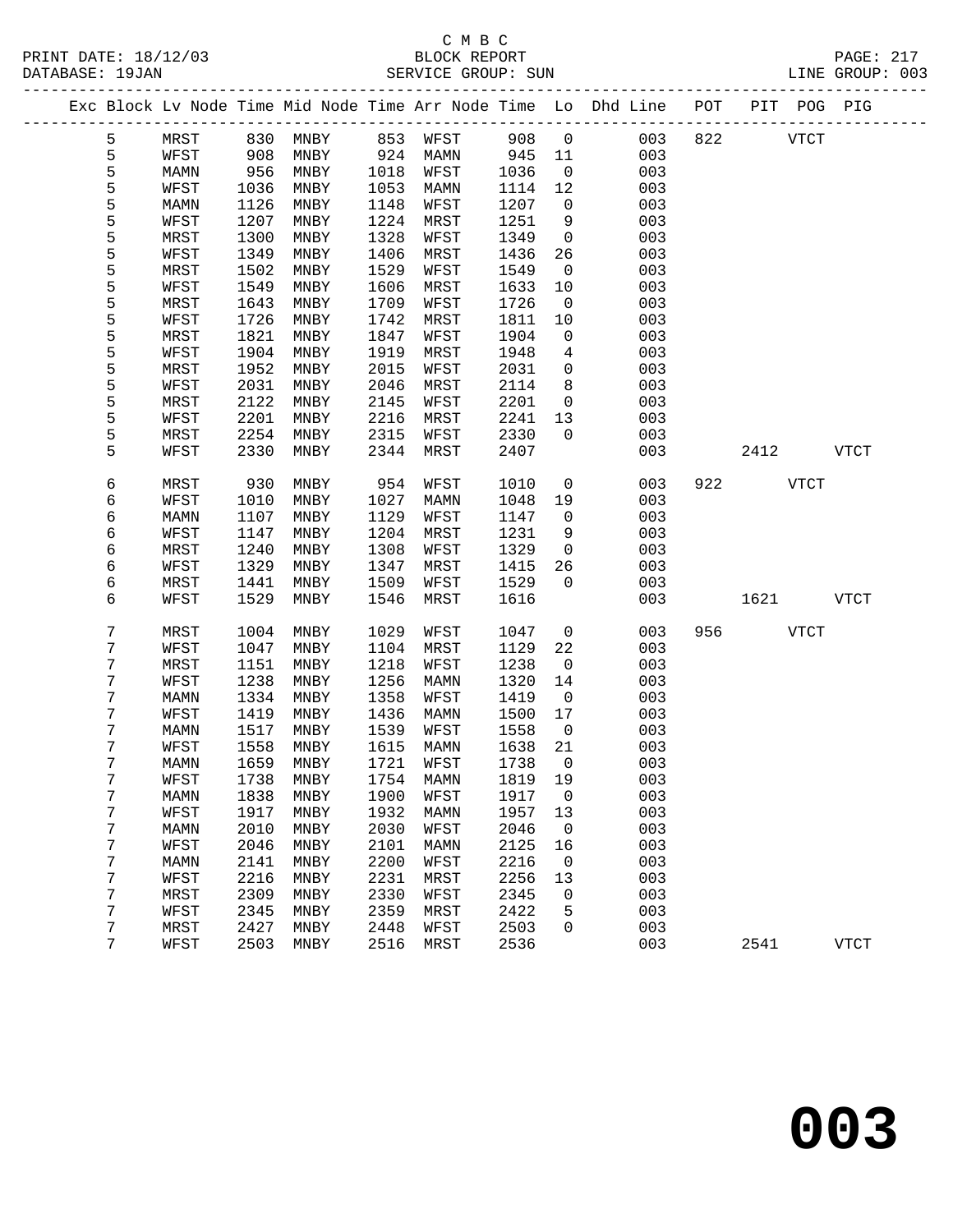|  |         |             |      |      |      |           |        |                          | Exc Block Lv Node Time Mid Node Time Arr Node Time Lo Dhd Line POT |          |             | PIT POG PIG |             |
|--|---------|-------------|------|------|------|-----------|--------|--------------------------|--------------------------------------------------------------------|----------|-------------|-------------|-------------|
|  | 8       | MRST        | 1013 | MNBY | 1039 | WFST      | 1057   | $\overline{0}$           |                                                                    | 003 1005 |             | <b>VTCT</b> |             |
|  | $\,8\,$ | WFST        | 1057 | MNBY | 1114 | MAMN      | 1135   | 10                       | 003                                                                |          |             |             |             |
|  | $\,8\,$ | <b>MAMN</b> | 1145 | MNBY | 1208 | WFST      | 1228   | $\overline{0}$           | 003                                                                |          |             |             |             |
|  | 8       | WFST        | 1228 | MNBY | 1246 | MRST      | 1314   | 26                       | 003                                                                |          |             |             |             |
|  | 8       | MRST        | 1340 | MNBY | 1408 | WFST      | 1429   | $\overline{0}$           | 003                                                                |          |             |             |             |
|  | 8       | WFST        | 1429 | MNBY | 1446 | MRST      | 1516   | 27                       | 003                                                                |          |             |             |             |
|  |         |             |      |      |      |           |        |                          |                                                                    |          |             |             |             |
|  | 8       | MRST        | 1543 | MNBY | 1609 | WFST      | 1628   | $\mathbf 0$              | 003                                                                |          |             |             |             |
|  | 8       | WFST        | 1628 | MNBY | 1645 | MRST      | 1712   |                          | 003                                                                |          | 1719        |             | <b>VTCT</b> |
|  | 9       | MRST        | 1043 | MNBY | 1109 | WFST      | 1127   | $\mathbf 0$              | 003                                                                | 1035     |             | <b>VTCT</b> |             |
|  | 9       | WFST        | 1127 | MNBY | 1144 | MRST      | 1210   | 10                       | 003                                                                |          |             |             |             |
|  | 9       | MRST        | 1220 | MNBY | 1248 | WFST      | 1308   | $\overline{0}$           | 003                                                                |          |             |             |             |
|  | 9       | WFST        | 1308 | MNBY | 1326 | MRST      | 1354   | 27                       | 003                                                                |          |             |             |             |
|  | 9       | MRST        | 1421 | MNBY | 1449 | WFST      | 1509   | $\overline{\phantom{0}}$ | 003                                                                |          |             |             |             |
|  | 9       | WFST        | 1509 | MNBY | 1526 | MRST      | 1556   | 27                       | 003                                                                |          |             |             |             |
|  | 9       | MRST        | 1623 | MNBY | 1649 | WFST      | 1706   | $\mathbf 0$              | 003                                                                |          |             |             |             |
|  | 9       | WFST        | 1706 | MNBY | 1722 | MRST      | 1749   |                          | 003                                                                |          | 1756        |             | <b>VTCT</b> |
|  |         |             |      |      |      |           |        |                          |                                                                    |          |             |             |             |
|  | $10$    | MRST        | 1112 | MNBY | 1138 | WFST      | 1157   | $\mathsf{O}$             | 003                                                                | 1104     | <b>VTCT</b> |             |             |
|  | $10$    | WFST        | 1157 | MNBY | 1214 | MAMN      | 1237   | 17                       | 003                                                                |          |             |             |             |
|  | $10$    | MAMN        | 1254 | MNBY | 1318 | WFST      | 1339   | $\mathbf 0$              | 003                                                                |          |             |             |             |
|  | $10$    | WFST        | 1339 | MNBY | 1357 | MAMN      | 1421   | 14                       | 003                                                                |          |             |             |             |
|  | 10      | MAMN        | 1435 | MNBY | 1459 | WFST      | 1519   | 0                        | 003                                                                |          |             |             |             |
|  | 10      | WFST        | 1519 | MNBY | 1536 | MAMN      | 1600   | 17                       | 003                                                                |          |             |             |             |
|  | $10$    | MAMN        | 1617 | MNBY | 1639 | WFST      | 1658   | $\mathbf 0$              | 003                                                                |          |             |             |             |
|  | $10$    | WFST        | 1658 | MNBY | 1714 | MAMN      | 1738   | 9                        | 003                                                                |          |             |             |             |
|  |         |             | 1747 |      | 1809 |           | 1826   | $\mathsf{O}$             | 003                                                                |          |             |             |             |
|  | 10      | MAMN        |      | MNBY |      | WFST      |        |                          |                                                                    |          |             |             |             |
|  | 10      | WFST        | 1826 | MNBY | 1841 | MRST      | 1910   | 11                       | 003                                                                |          |             |             |             |
|  | 10      | MRST        | 1921 | MNBY | 1945 | WFST      | 2002   | $\mathsf{O}$             | 003                                                                |          |             |             |             |
|  | $10$    | WFST        | 2002 | MNBY | 2017 | MRST      | 2046   | 6                        | 003                                                                |          |             |             |             |
|  | 10      | MRST        | 2052 | MNBY | 2115 | WFST      | 2131   | $\mathsf{O}$             | 003                                                                |          |             |             |             |
|  | 10      | WFST        | 2131 | MNBY | 2146 | MAMN      | 2210   | 16                       | 003                                                                |          |             |             |             |
|  | 10      | MAMN        | 2226 | MNBY | 2245 | WFST      | 2301   | $\mathsf{O}$             | 003                                                                |          |             |             |             |
|  | $10$    | WFST        | 2301 | MNBY | 2315 | MRST      | 2339   | 16                       | 003                                                                |          |             |             |             |
|  | 10      | MRST        | 2355 | MNBY | 2416 | WFST      | 2431   | $\Omega$                 | 003                                                                |          |             |             |             |
|  | 10      | WFST        | 2431 | MNBY | 2444 | MRST      | 2504   |                          | 003                                                                |          | 2509        |             | <b>VTCT</b> |
|  | 11      | MRST        | 1320 | MNBY | 1348 | WFST      | 1409   | $\mathsf{O}$             | 003                                                                | 1312     |             | VTCT        |             |
|  | 11      | WFST        | 1409 | MNBY | 1426 | MRST      | 1456   | 27                       | 003                                                                |          |             |             |             |
|  | $11\,$  | MRST        | 1523 | MNBY |      | 1549 WFST | 1608 0 |                          | 003                                                                |          |             |             |             |
|  | 11      | WFST        | 1608 | MNBY | 1625 | MRST      | 1652   | 15                       | 003                                                                |          |             |             |             |
|  | 11      | MRST        | 1707 | MNBY | 1733 | WFST      | 1750   | 0                        | 003                                                                |          |             |             |             |
|  | 11      | WFST        | 1750 | MNBY | 1806 | MRST      | 1835   | 14                       | 003                                                                |          |             |             |             |
|  | 11      | MRST        | 1849 | MNBY | 1915 | WFST      | 1932   | 0                        | 003                                                                |          |             |             |             |
|  | 11      | WFST        | 1932 | MNBY | 1947 | MRST      | 2016   | 6                        | 003                                                                |          |             |             |             |
|  | 11      | MRST        | 2022 | MNBY | 2045 | WFST      | 2101   | 0                        | 003                                                                |          |             |             |             |
|  | 11      |             | 2101 |      | 2116 | MRST      | 2142   | 10                       | 003                                                                |          |             |             |             |
|  |         | WFST        |      | MNBY |      |           |        |                          |                                                                    |          |             |             |             |
|  | 11      | MRST        | 2152 | MNBY | 2215 | WFST      | 2231   | 0                        | 003                                                                |          |             |             |             |
|  | 11      | WFST        | 2231 | MNBY | 2246 | MRST      | 2311   | 14                       | 003                                                                |          |             |             |             |
|  | $11$    | MRST        | 2325 | MNBY | 2346 | WFST      | 2401   | 0                        | 003                                                                |          |             |             |             |
|  | 11      | WFST        | 2401 | MNBY | 2414 | MRST      | 2434   | 23                       | 003                                                                |          |             |             |             |
|  | $11$    | MRST        | 2457 | MNBY | 2518 | WFST      | 2533   | 0                        | 003                                                                |          |             |             |             |
|  | $11\,$  | WFST        | 2533 | MNBY | 2546 | MRST      | 2606   |                          | 003                                                                |          | 2611        |             | <b>VTCT</b> |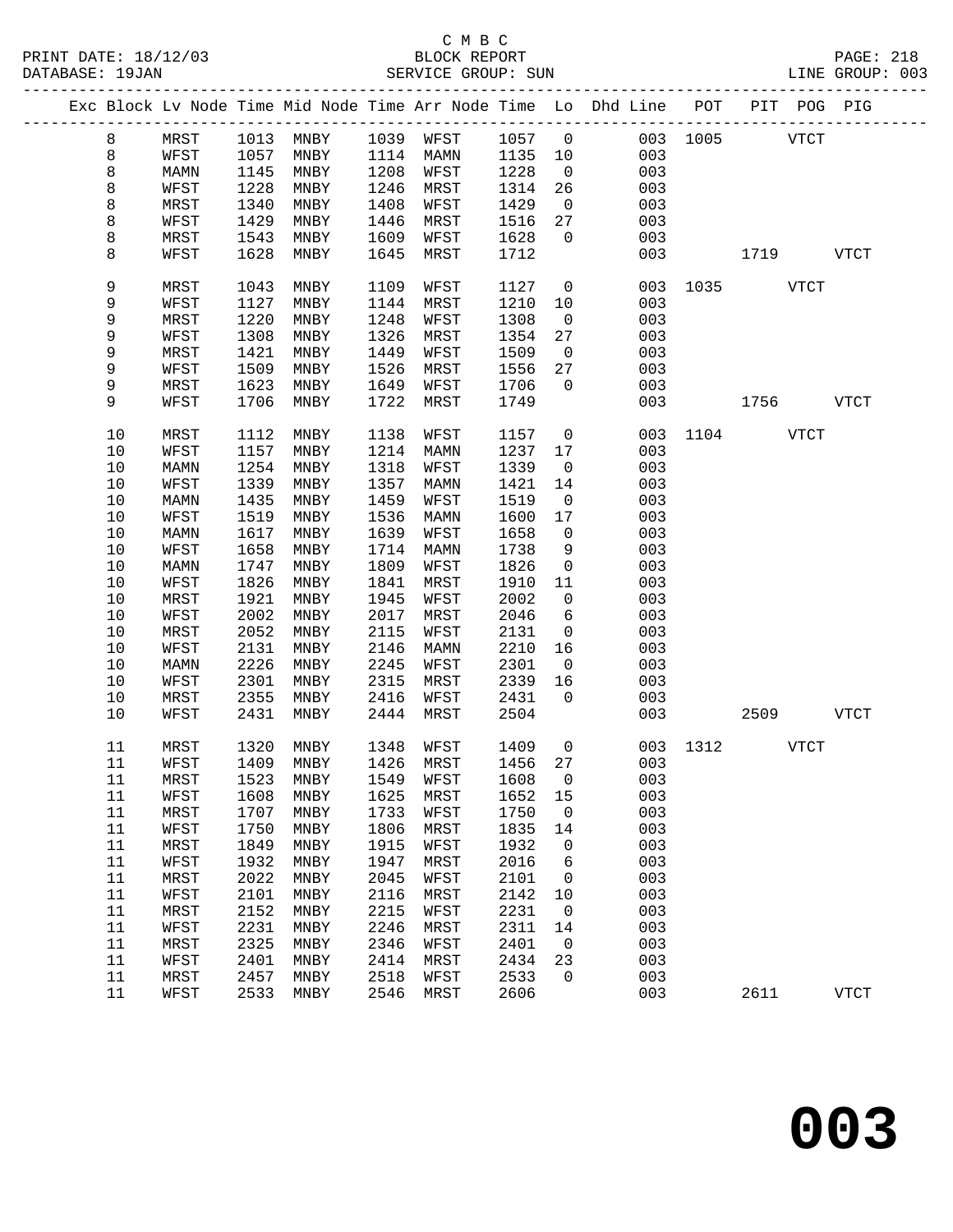| PRINT DATE: 18/12/03<br>DATABASE: 19JAN |          |                     |           | ${\small 2/03} \begin{tabular}{lllllllllll} \multicolumn{2}{c}{\textbf{2/03}} & \multicolumn{2}{c}{\textbf{BLOCK REPORT}}\\ & \multicolumn{2}{c}{\textbf{SERVICE GROUP: SUN}} \end{tabular}$ |      |              | C M B C                                                     |    |                                                                                                                                                           |     |          |             | PAGE: 219<br>LINE GROUP: 004 |
|-----------------------------------------|----------|---------------------|-----------|----------------------------------------------------------------------------------------------------------------------------------------------------------------------------------------------|------|--------------|-------------------------------------------------------------|----|-----------------------------------------------------------------------------------------------------------------------------------------------------------|-----|----------|-------------|------------------------------|
| CMHA CAMBIE & HASTINGS                  |          |                     |           | 5GRN 5 AV & GRANVILLE ST<br>AL10 ALMA & 10 AV<br>BYGR         BROADWAY & GRANVILLE<br>GRBY     GRANVILLE & BROADWAY<br>NADU      NANAIMO & DUNDAS<br>VTCT      Vancouver Trolley Depot       |      |              |                                                             |    | A10N ALMA & 10 AV NORTH<br>BLLP        BLANCA LOOP<br>CLOV         CLOVERLEAF<br>ETRE ETON & RENFREW<br>GRDM GRANVILLE & DUNSMUIR<br>ULP1 UNIVERSITY LOOP |     |          |             |                              |
|                                         |          |                     |           |                                                                                                                                                                                              |      |              |                                                             |    | Exc Block Lv Node Time Mid Node Time Arr Node Time Lo Dhd Line POT PIT POG PIG                                                                            |     |          |             |                              |
|                                         | 11       |                     |           |                                                                                                                                                                                              |      |              |                                                             |    |                                                                                                                                                           |     |          |             |                              |
|                                         | 11       |                     |           |                                                                                                                                                                                              |      |              |                                                             |    | GRDM 610 NADU ETRE 627 4 004 547 VTCT<br>ETRE 631 CLOV 657 BLLP 712 21 004                                                                                |     |          |             |                              |
|                                         | 11       |                     |           |                                                                                                                                                                                              |      |              |                                                             |    |                                                                                                                                                           |     |          |             |                              |
|                                         | 11       | <b>BLLP</b><br>ETRE |           |                                                                                                                                                                                              |      |              |                                                             |    | 733 5GRN 751 ETRE 818 19 004<br>837 CLOV 907 ULP1 929 22 004<br>951 5GRN 1016 ETRE 1044 18 004                                                            |     |          |             |                              |
|                                         | 11       | ULP1                |           |                                                                                                                                                                                              |      |              |                                                             |    |                                                                                                                                                           |     |          |             |                              |
|                                         | 11       | ETRE                |           | 1102 CLOV                                                                                                                                                                                    |      |              | 1134 ULP1 1159                                              |    | 19 004                                                                                                                                                    |     |          |             |                              |
|                                         |          |                     |           |                                                                                                                                                                                              |      | 1246 ETRE    |                                                             |    |                                                                                                                                                           |     |          |             |                              |
|                                         | 11       | ULP1                | 1218      | 5GRN                                                                                                                                                                                         |      |              | 1317                                                        | 14 | 004                                                                                                                                                       |     |          |             |                              |
|                                         | 11       | ETRE                | 1331      | CLOV                                                                                                                                                                                         |      |              | 1404 ULP1 1435 13<br>1516 ETRE 1549 12<br>1634 ULP1 1706 10 |    | 004                                                                                                                                                       |     |          |             |                              |
|                                         | 11<br>11 | ULP1                | 1448      | 5GRN<br>1601 CLOV                                                                                                                                                                            |      |              |                                                             |    | 004                                                                                                                                                       |     |          |             |                              |
|                                         |          | ETRE                |           |                                                                                                                                                                                              |      |              |                                                             |    | 004                                                                                                                                                       |     |          |             |                              |
|                                         | 11       | ULP1                | 1716      | 5GRN<br>1824 CLOV                                                                                                                                                                            |      | 1746 ETRE    | 1817 7                                                      |    | 004                                                                                                                                                       |     |          |             |                              |
|                                         | 11       | ETRE                |           |                                                                                                                                                                                              |      |              |                                                             |    | 1856 ULP1 1923 19 004<br>2009 CMHA 2023 004                                                                                                               |     |          |             |                              |
|                                         | 11       | ULP1                |           | 1942 5GRN                                                                                                                                                                                    |      |              |                                                             |    | 004 00                                                                                                                                                    |     |          | 2048 VTCT   |                              |
|                                         | 12       | GRDM                | 643       | NADU                                                                                                                                                                                         |      | ETRE         | 701 8                                                       |    | 004                                                                                                                                                       |     | 620 VTCT |             |                              |
|                                         | 12       | ETRE                |           | 709 CLOV 737 BLLP<br>803 5GRN 821 ETRE<br>857 CLOV 927 ULP1                                                                                                                                  |      |              |                                                             |    | 752 11<br>004                                                                                                                                             |     |          |             |                              |
|                                         | 12       | <b>BLLP</b>         |           |                                                                                                                                                                                              |      |              | 821 ETRE 848<br>927 ULP1 949                                | 9  | 004                                                                                                                                                       |     |          |             |                              |
|                                         | 12       | ETRE                |           |                                                                                                                                                                                              |      |              |                                                             | 21 | 004                                                                                                                                                       |     |          |             |                              |
|                                         | 12       | ULP1                | 1010      | 5GRN                                                                                                                                                                                         |      |              | 1036 ETRE 1104                                              | 13 | 004                                                                                                                                                       |     |          |             |                              |
|                                         | 12       | ETRE                | 1117      | CLOV                                                                                                                                                                                         |      | 1149 ULP1    | 1214                                                        | 19 | 004                                                                                                                                                       |     |          |             |                              |
|                                         | 12       | ULP1                | 1233      | 5GRN                                                                                                                                                                                         |      | 1301 ETRE    | 1334                                                        | 12 | 004                                                                                                                                                       |     |          |             |                              |
|                                         | 12       | ETRE                |           | 1346 CLOV                                                                                                                                                                                    |      | 1419 ULP1    | 1450                                                        | 12 | 004                                                                                                                                                       |     |          |             |                              |
|                                         | 12       | ULP1                | 1502      | 5GRN                                                                                                                                                                                         | 1531 | ETRE         | 1604                                                        | 12 | 004                                                                                                                                                       |     |          |             |                              |
|                                         | 12       | ETRE                | 1616      | CLOV                                                                                                                                                                                         |      | 1649 ULP1    | 1721                                                        | 10 | 004                                                                                                                                                       |     |          |             |                              |
|                                         | 12       | ULP1                | 1731      | 5GRN                                                                                                                                                                                         |      |              | 1801 ETRE 1832 12<br>1916 ULP1 1942 20                      |    | $\frac{12}{20}$<br>004                                                                                                                                    |     |          |             |                              |
|                                         | 12       | ETRE                |           | 1844 CLOV                                                                                                                                                                                    |      |              |                                                             |    | 004                                                                                                                                                       |     |          |             |                              |
|                                         | 12       | ULP1                | 2002 5GRN |                                                                                                                                                                                              |      |              | 2029 CMHA 2043 0                                            |    | 004                                                                                                                                                       |     |          |             |                              |
|                                         | 12       | CMHA                |           | 2043 CLOV                                                                                                                                                                                    |      |              | 2056 ULP1 2121                                              |    | 004 00                                                                                                                                                    |     |          | 2158 VTCT   |                              |
|                                         | 13       | <b>BYGR</b>         | 648       | AL10                                                                                                                                                                                         | 656  | <b>BLLP</b>  | 702                                                         | 2  | 014                                                                                                                                                       | 627 |          | <b>VTCT</b> |                              |
|                                         | $13$     | <b>BLLP</b>         | 704       | 5GRN                                                                                                                                                                                         | 722  | ETRE         | 749                                                         | 20 | 004                                                                                                                                                       |     |          |             |                              |
|                                         | 13       | ETRE                | 809       | <b>CLOV</b>                                                                                                                                                                                  | 837  | <b>BLLP</b>  | 852                                                         | 4  | 004                                                                                                                                                       |     |          |             |                              |
|                                         | 13       | <b>BLLP</b>         | 856       | 5GRN                                                                                                                                                                                         | 916  | <b>ETRE</b>  | 944                                                         | 13 | 004                                                                                                                                                       |     |          |             |                              |
|                                         | 13       | ETRE                | 957       | <b>CLOV</b>                                                                                                                                                                                  | 1027 | ULP1         | 1050                                                        | 14 | 004                                                                                                                                                       |     |          |             |                              |
|                                         | 13       | ULP1                | 1104      | 5GRN                                                                                                                                                                                         | 1131 | ETRE         | 1201                                                        | 16 | 004                                                                                                                                                       |     |          |             |                              |
|                                         | 13       | ETRE                | 1217      | <b>CLOV</b>                                                                                                                                                                                  | 1249 | ULP1         | 1318                                                        | 15 | 004                                                                                                                                                       |     |          |             |                              |
|                                         | 13       | ULP1                | 1333      | 5GRN                                                                                                                                                                                         | 1401 | ${\tt ETRE}$ | 1434                                                        | 12 | 004                                                                                                                                                       |     |          |             |                              |
|                                         | 13       | ETRE                | 1446      | <b>CLOV</b>                                                                                                                                                                                  | 1519 | ULP1         | 1550                                                        | 10 | 004                                                                                                                                                       |     |          |             |                              |
|                                         | 13       | ULP1                | 1600      | 5GRN                                                                                                                                                                                         | 1631 | ETRE         | 1702                                                        | 15 | 004                                                                                                                                                       |     |          |             |                              |
|                                         | 13       | ETRE                | 1717      | <b>CLOV</b>                                                                                                                                                                                  | 1749 | ULP1         | 1818                                                        | 7  | 004                                                                                                                                                       |     |          |             |                              |
|                                         | 13       | ULP1                | 1825      | A10N                                                                                                                                                                                         | 1836 | GRBY         | 1847                                                        |    | 014                                                                                                                                                       |     | 1904     |             | <b>VTCT</b>                  |
|                                         |          |                     |           |                                                                                                                                                                                              |      |              |                                                             |    |                                                                                                                                                           |     |          |             |                              |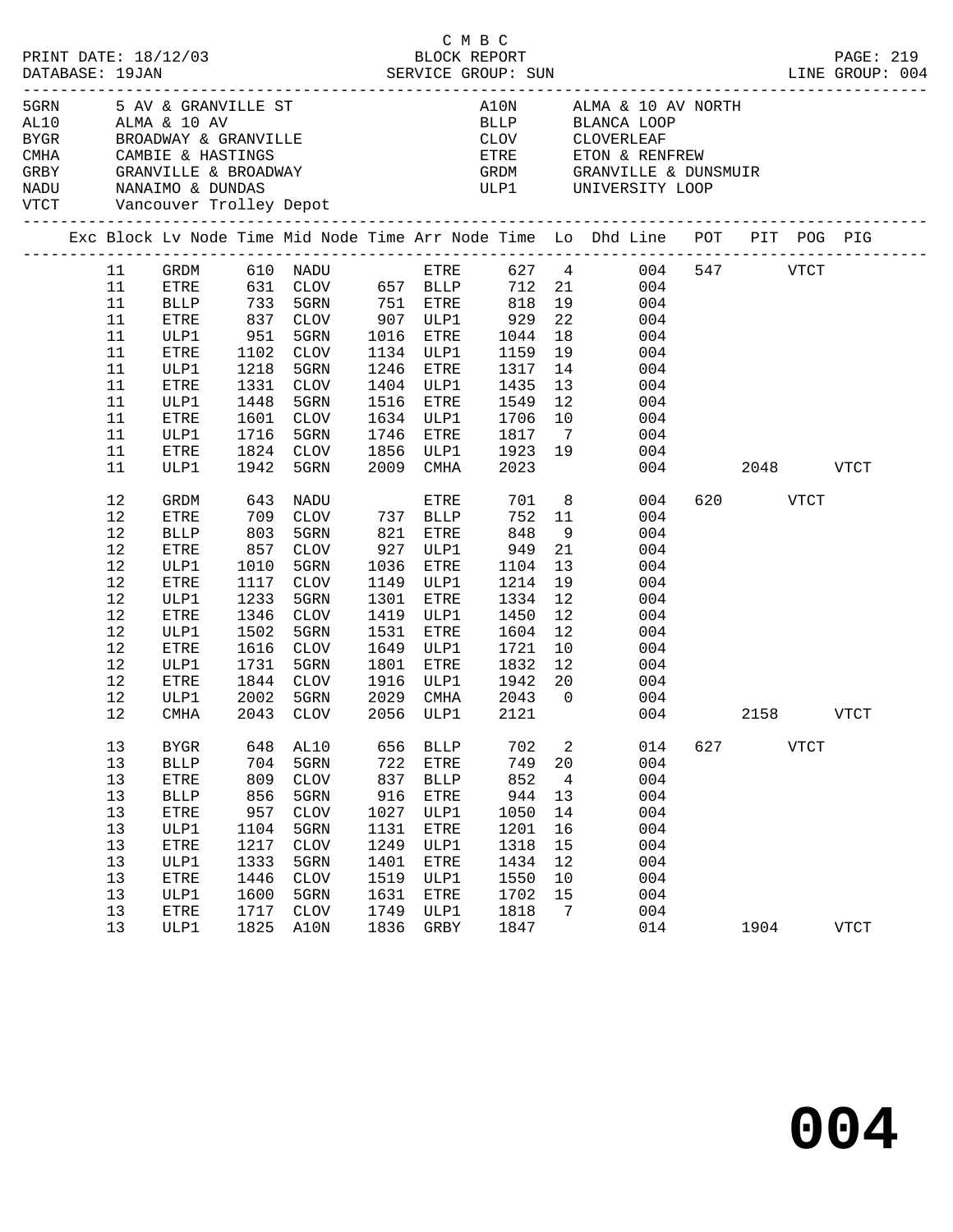PRINT DATE: 18/12/03 BLOCK REPORT BATABASE: 19JAN BLOCK REPORT

# C M B C<br>BLOCK REPORT

PAGE: 220<br>LINE GROUP: 004

|  |      |                       |      | ------------------- |      |                  |      |                |                                                                    |     |      |             |             |
|--|------|-----------------------|------|---------------------|------|------------------|------|----------------|--------------------------------------------------------------------|-----|------|-------------|-------------|
|  |      |                       |      |                     |      |                  |      |                | Exc Block Lv Node Time Mid Node Time Arr Node Time Lo Dhd Line POT |     |      | PIT POG PIG |             |
|  | 14   | $\operatorname{GRDM}$ |      | 713 NADU            |      | ETRE             | 731  | 8 <sup>8</sup> | 004                                                                | 650 |      | <b>VTCT</b> |             |
|  | 14   | ETRE                  | 739  | CLOV                |      | 807 BLLP         | 822  | 11             | 004                                                                |     |      |             |             |
|  | 14   | <b>BLLP</b>           | 833  | 5GRN                | 851  | ETRE             | 918  | 19             | 004                                                                |     |      |             |             |
|  | 14   | ETRE                  | 937  | CLOV                |      | 1007 ULP1        | 1030 | 19             | 004                                                                |     |      |             |             |
|  | 14   | ULP1                  | 1049 | 5GRN                | 1116 | ETRE             | 1146 | 16             | 004                                                                |     |      |             |             |
|  | 14   | ETRE                  | 1202 | CLOV                | 1234 | ULP1             | 1303 | 15             | 004                                                                |     |      |             |             |
|  | 14   | ULP1                  | 1318 | 5GRN                | 1346 | ETRE             | 1419 | 12             | 004                                                                |     |      |             |             |
|  | 14   | ETRE                  | 1431 | $\mathtt{CLOV}$     | 1504 | ULP1             | 1535 | 10             | 004                                                                |     |      |             |             |
|  | 14   | ULP1                  | 1545 | 5GRN                | 1616 | ETRE             | 1647 | 15             | 004                                                                |     |      |             |             |
|  | 14   | ETRE                  | 1702 | $\mathtt{CLOV}$     | 1734 | ULP1             | 1803 | 16             | 004                                                                |     |      |             |             |
|  | 14   | ULP1                  | 1819 | 5GRN                | 1849 | ETRE             | 1920 | 7              | 004                                                                |     |      |             |             |
|  | 14   | ETRE                  | 1927 | <b>CLOV</b>         | 1956 | ULP1             | 2021 | 22             | 004                                                                |     |      |             |             |
|  | 14   | ULP1                  | 2043 | 5GRN                | 2109 | CMHA             | 2123 | $\mathbf 0$    | 004                                                                |     |      |             |             |
|  | 14   | CMHA                  | 2123 | CLOV                | 2136 | ULP1             | 2201 | 7              | 004                                                                |     |      |             |             |
|  | 14   | ULP1                  | 2208 | 5GRN                | 2229 | CMHA             | 2242 | 2              | 004                                                                |     |      |             |             |
|  | 14   | CMHA                  | 2244 | CLOV                | 2256 | ULP1             | 2320 | 6              | 004                                                                |     |      |             |             |
|  | 14   | ULP1                  | 2326 | 5GRN                | 2349 | CMHA             | 2402 | 2              | 004                                                                |     |      |             |             |
|  | 14   | CMHA                  | 2404 | CLOV                | 2418 | ULP1             | 2439 |                | 004                                                                |     | 2509 |             | <b>VTCT</b> |
|  |      |                       |      |                     |      |                  |      |                |                                                                    |     |      |             |             |
|  | 15   | <b>BYGR</b>           | 855  | AL10                | 905  | <b>BLLP</b>      | 911  | 5              | 014                                                                | 834 |      | <b>VTCT</b> |             |
|  | 15   | <b>BLLP</b>           | 916  | 5GRN                | 936  | ETRE             | 1004 | 12             | 004                                                                |     |      |             |             |
|  | 15   | ETRE                  | 1016 | CLOV                | 1047 | ULP1             | 1110 | 9              | 004                                                                |     |      |             |             |
|  | 15   | ULP1                  | 1119 | 5GRN                | 1146 | ETRE             | 1216 | 15             | 004                                                                |     |      |             |             |
|  | 15   | ETRE                  | 1231 | <b>CLOV</b>         | 1304 | ULP1             | 1335 | 13             | 004                                                                |     |      |             |             |
|  | 15   | ULP1                  | 1348 | 5GRN                | 1416 | ETRE             | 1449 | 12             | 004                                                                |     |      |             |             |
|  | 15   | ETRE                  | 1501 | $\mathtt{CLOV}$     | 1534 | ULP1             | 1605 | 10             | 004                                                                |     |      |             |             |
|  | 15   | ULP1                  | 1615 | 5GRN                | 1646 | ETRE             | 1717 | 15             | 004                                                                |     |      |             |             |
|  | 15   | ETRE                  | 1732 | <b>CLOV</b>         | 1804 | ULP1             | 1831 | 10             | 004                                                                |     |      |             |             |
|  | 15   | ULP1                  | 1841 | 5GRN                | 1909 | ETRE             | 1939 | 8 <sup>8</sup> | 004                                                                |     |      |             |             |
|  | 15   | ETRE                  | 1947 | CLOV                | 2016 | ULP1             | 2041 | 22             | 004                                                                |     |      |             |             |
|  | 15   | ULP1                  | 2103 | 5GRN                | 2129 | CMHA             | 2143 | $\overline{0}$ | 004                                                                |     |      |             |             |
|  | 15   | CMHA                  | 2143 | <b>CLOV</b>         | 2156 | ULP1             | 2221 | 7              | 004                                                                |     |      |             |             |
|  | 15   | ULP1                  | 2228 | 5GRN                | 2249 | CMHA             | 2302 | 2              | 004                                                                |     |      |             |             |
|  | 15   | CMHA                  | 2304 | CLOV                | 2316 | ULP1             | 2338 | 13             | 004                                                                |     |      |             |             |
|  | 15   | ULP1                  | 2351 | 5GRN                | 2414 | CMHA             | 2426 |                | 004                                                                |     | 2451 |             | <b>VTCT</b> |
|  |      |                       |      |                     |      |                  |      |                |                                                                    |     |      |             |             |
|  | 16   | GRDM                  | 855  | NADU                |      | ETRE<br>947 ULP1 | 913  | $\overline{4}$ | 004                                                                | 830 |      | <b>VTCT</b> |             |
|  | 16   | ETRE                  | 917  | CLOV                |      |                  | 1010 | 20<br>8        | 004                                                                |     |      |             |             |
|  | 16   | ULP1                  | 1030 | 5GRN                | 1056 | ETRE             | 1124 |                | 004                                                                |     |      |             |             |
|  | 16   | ${\tt ETRE}$          | 1132 | <b>CLOV</b>         | 1204 | ULP1             | 1231 | 17             | 004                                                                |     |      |             |             |
|  | 16   | ULP1                  | 1248 | 5GRN                | 1316 | ETRE             | 1349 | 12             | 004                                                                |     |      |             |             |
|  | 16   | ETRE                  | 1401 | <b>CLOV</b>         | 1434 | ULP1             | 1505 | 12             | 004                                                                |     |      |             |             |
|  | 16   | ULP1                  | 1517 | 5GRN                | 1546 | ETRE             | 1619 | 12             | 004                                                                |     |      |             |             |
|  | 16   | ETRE                  | 1631 | ${\tt CLOV}$        | 1704 | ULP1             | 1733 | 13             | 004                                                                |     |      |             |             |
|  | 16   | ULP1                  | 1746 | 5GRN                | 1816 | ETRE             | 1847 |                | 004                                                                |     | 1927 |             | <b>VTCT</b> |
|  | $17$ | <b>BYGR</b>           | 917  | AL10                | 927  | <b>BLLP</b>      | 933  | 3              | 014                                                                | 856 |      | <b>VTCT</b> |             |
|  | 17   | <b>BLLP</b>           | 936  | 5GRN                | 956  | ETRE             | 1024 | 8              | 004                                                                |     |      |             |             |
|  | 17   | ETRE                  | 1032 | <b>CLOV</b>         | 1104 | ULP1             | 1128 | 21             | 004                                                                |     |      |             |             |
|  | 17   | ULP1                  | 1149 | 5GRN                | 1216 | <b>ETRE</b>      | 1246 | 15             | 004                                                                |     |      |             |             |
|  | $17$ | ${\tt ETRE}$          | 1301 | $\rm CLOV$          | 1334 | ULP1             | 1405 | 13             | 004                                                                |     |      |             |             |
|  | 17   | ULP1                  | 1418 | 5GRN                | 1446 | <b>ETRE</b>      | 1519 | 12             | 004                                                                |     |      |             |             |
|  | 17   | ETRE                  | 1531 | <b>CLOV</b>         | 1604 | ULP1             | 1636 | 9              | 004                                                                |     |      |             |             |
|  | 17   | ULP1                  | 1645 | 5GRN                | 1716 | ETRE             | 1747 | 17             | 004                                                                |     |      |             |             |
|  | $17$ | ETRE                  | 1804 | <b>CLOV</b>         | 1836 | ULP1             | 1903 | 18             | 004                                                                |     |      |             |             |

17 ULP1 1921 5GRN 1949 ETRE 2019 004 2059 VTCT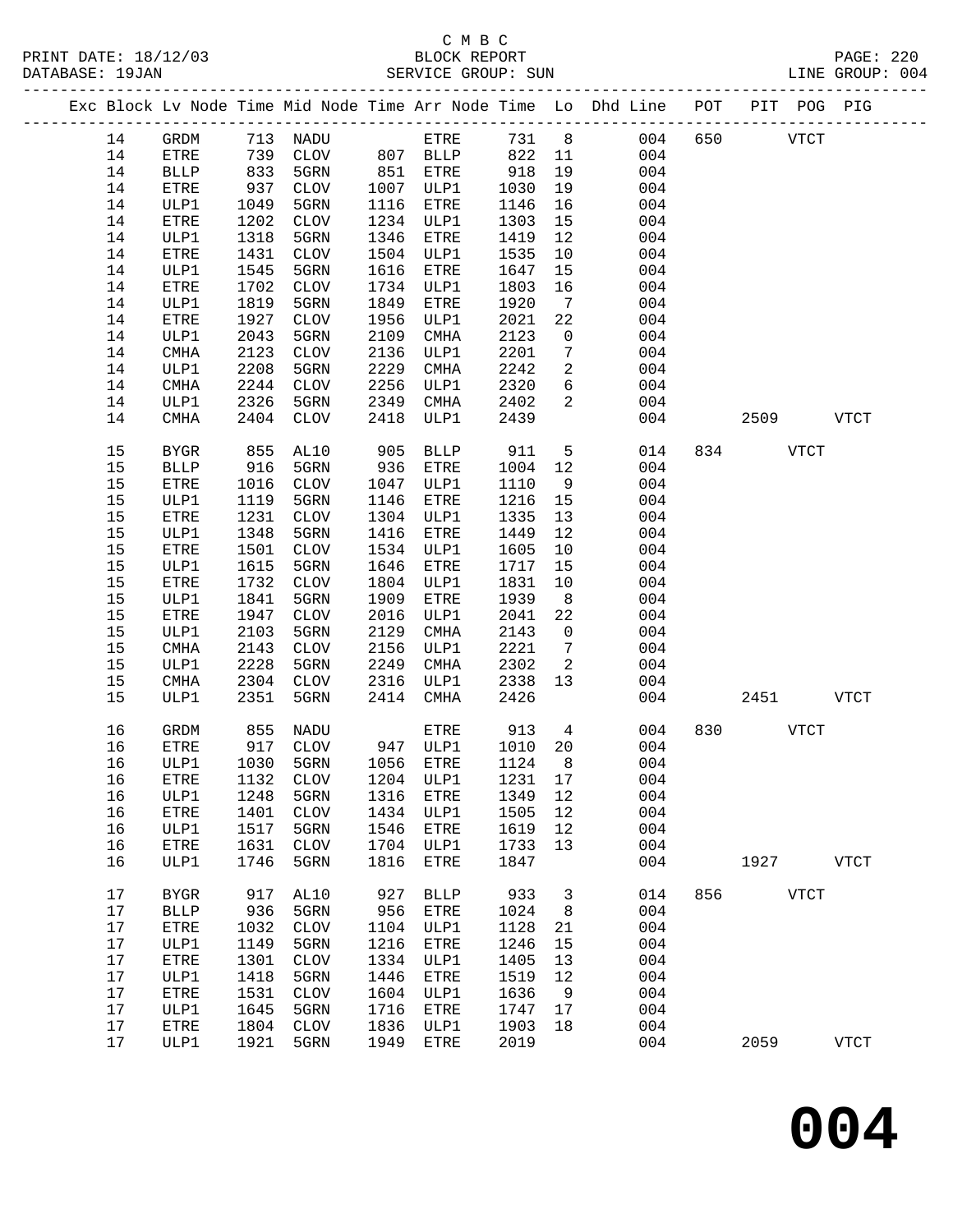|  |    |             |      |              |      |             | . _ _ _ _ _ _ _ _ _ _ _ _ _ _ |                 | Exc Block Lv Node Time Mid Node Time Arr Node Time Lo Dhd Line POT |      |      | PIT POG PIG |             |
|--|----|-------------|------|--------------|------|-------------|-------------------------------|-----------------|--------------------------------------------------------------------|------|------|-------------|-------------|
|  | 18 | GRDM        | 1019 | NADU         |      | ETRE        | 1038                          | 9               | 004                                                                | 954  |      | <b>VTCT</b> |             |
|  | 18 | <b>ETRE</b> | 1047 | <b>CLOV</b>  |      | 1119 ULP1   | 1143                          | 20              | 004                                                                |      |      |             |             |
|  | 18 | ULP1        | 1203 | 5GRN         | 1231 | <b>ETRE</b> | 1302                          | 14              | 004                                                                |      |      |             |             |
|  | 18 | <b>ETRE</b> | 1316 | <b>CLOV</b>  | 1349 | ULP1        | 1420                          | 13              | 004                                                                |      |      |             |             |
|  | 18 | ULP1        | 1433 | 5GRN         | 1501 | <b>ETRE</b> | 1534                          | 12 <sup>°</sup> | 004                                                                |      |      |             |             |
|  | 18 | ETRE        | 1546 | <b>CLOV</b>  | 1619 | ULP1        | 1651                          | 9               | 004                                                                |      |      |             |             |
|  | 18 | ULP1        | 1700 | 5GRN         | 1731 | ETRE        | 1802                          |                 | 004                                                                |      | 1842 |             | <b>VTCT</b> |
|  | 19 | GRDM        | 1121 | NADU         |      | ETRE        | 1141                          | 6               | 004                                                                | 1056 |      | <b>VTCT</b> |             |
|  | 19 | ETRE        | 1147 | <b>CLOV</b>  | 1219 | ULP1        | 1246                          | 17              | 004                                                                |      |      |             |             |
|  | 19 | ULP1        | 1303 | 5GRN         | 1331 | <b>ETRE</b> | 1404                          | 12              | 004                                                                |      |      |             |             |
|  | 19 | <b>ETRE</b> | 1416 | <b>CLOV</b>  | 1449 | ULP1        | 1520                          | 11              | 004                                                                |      |      |             |             |
|  | 19 | ULP1        | 1531 | 5GRN         | 1601 | ETRE        | 1634                          | 12              | 004                                                                |      |      |             |             |
|  | 19 | ETRE        | 1646 | ${\tt CLOV}$ | 1719 | ULP1        | 1748                          | 13              | 004                                                                |      |      |             |             |
|  | 19 | ULP1        | 1801 | 5GRN         | 1831 | <b>ETRE</b> | 1902                          | 5               | 004                                                                |      |      |             |             |
|  | 19 | ETRE        | 1907 | <b>CLOV</b>  | 1936 | ULP1        | 2001                          | 21              | 004                                                                |      |      |             |             |
|  | 19 | ULP1        | 2022 | 5GRN         | 2049 | <b>CMHA</b> | 2103                          | $\mathbf 0$     | 004                                                                |      |      |             |             |
|  | 19 | <b>CMHA</b> | 2103 | <b>CLOV</b>  | 2116 | ULP1        | 2141                          | 7               | 004                                                                |      |      |             |             |
|  | 19 | ULP1        | 2148 | 5GRN         | 2209 | <b>CMHA</b> | 2222                          | $\overline{a}$  | 004                                                                |      |      |             |             |
|  | 19 | <b>CMHA</b> | 2224 | <b>CLOV</b>  | 2236 | ULP1        | 2300                          | $6\overline{6}$ | 004                                                                |      |      |             |             |
|  | 19 | ULP1        | 2306 | 5GRN         | 2329 | <b>CMHA</b> | 2342                          | 2               | 004                                                                |      |      |             |             |
|  | 19 | <b>CMHA</b> | 2344 | <b>CLOV</b>  | 2356 | ULP1        | 2418                          |                 | 004                                                                |      | 2452 |             | VTCT        |
|  | 20 | <b>BYGR</b> | 1107 | AL10         | 1119 | ULP1        | 1131                          | $\overline{3}$  | 014                                                                | 1046 |      | <b>VTCT</b> |             |
|  | 20 | ULP1        | 1134 | 5GRN         | 1201 | <b>ETRE</b> | 1231                          | 15              | 004                                                                |      |      |             |             |
|  | 20 | ETRE        | 1246 | ${\tt CLOV}$ | 1319 | ULP1        | 1350                          | 13              | 004                                                                |      |      |             |             |
|  | 20 | ULP1        | 1403 | 5GRN         | 1431 | <b>ETRE</b> | 1504                          | 12              | 004                                                                |      |      |             |             |
|  | 20 | <b>ETRE</b> | 1516 | <b>CLOV</b>  | 1549 | ULP1        | 1621                          | 9               | 004                                                                |      |      |             |             |
|  | 20 | ULP1        | 1630 | 5GRN         | 1701 | <b>ETRE</b> | 1732                          | 16              | 004                                                                |      |      |             |             |
|  | 20 | ETRE        | 1748 | <b>CLOV</b>  | 1820 | ULP1        | 1847                          | 14              | 004                                                                |      |      |             |             |
|  | 20 | ULP1        | 1901 | 5GRN         | 1929 | <b>ETRE</b> | 1959                          | 8               | 004                                                                |      |      |             |             |
|  | 20 | ETRE        | 2007 | <b>CLOV</b>  | 2036 | ULP1        | 2101                          | 22              | 004                                                                |      |      |             |             |
|  | 20 | ULP1        | 2123 | 5GRN         | 2149 | <b>CMHA</b> | 2203                          | $\mathbf{1}$    | 004                                                                |      |      |             |             |
|  | 20 | <b>CMHA</b> | 2204 | <b>CLOV</b>  | 2216 | ULP1        | 2240                          | 6               | 004                                                                |      |      |             |             |
|  | 20 | ULP1        | 2246 | 5GRN         | 2309 | <b>CMHA</b> | 2322                          | 2               | 004                                                                |      |      |             |             |
|  | 20 | <b>CMHA</b> | 2324 | <b>CLOV</b>  | 2336 | ULP1        | 2358                          |                 | 004                                                                |      | 2432 |             | <b>VTCT</b> |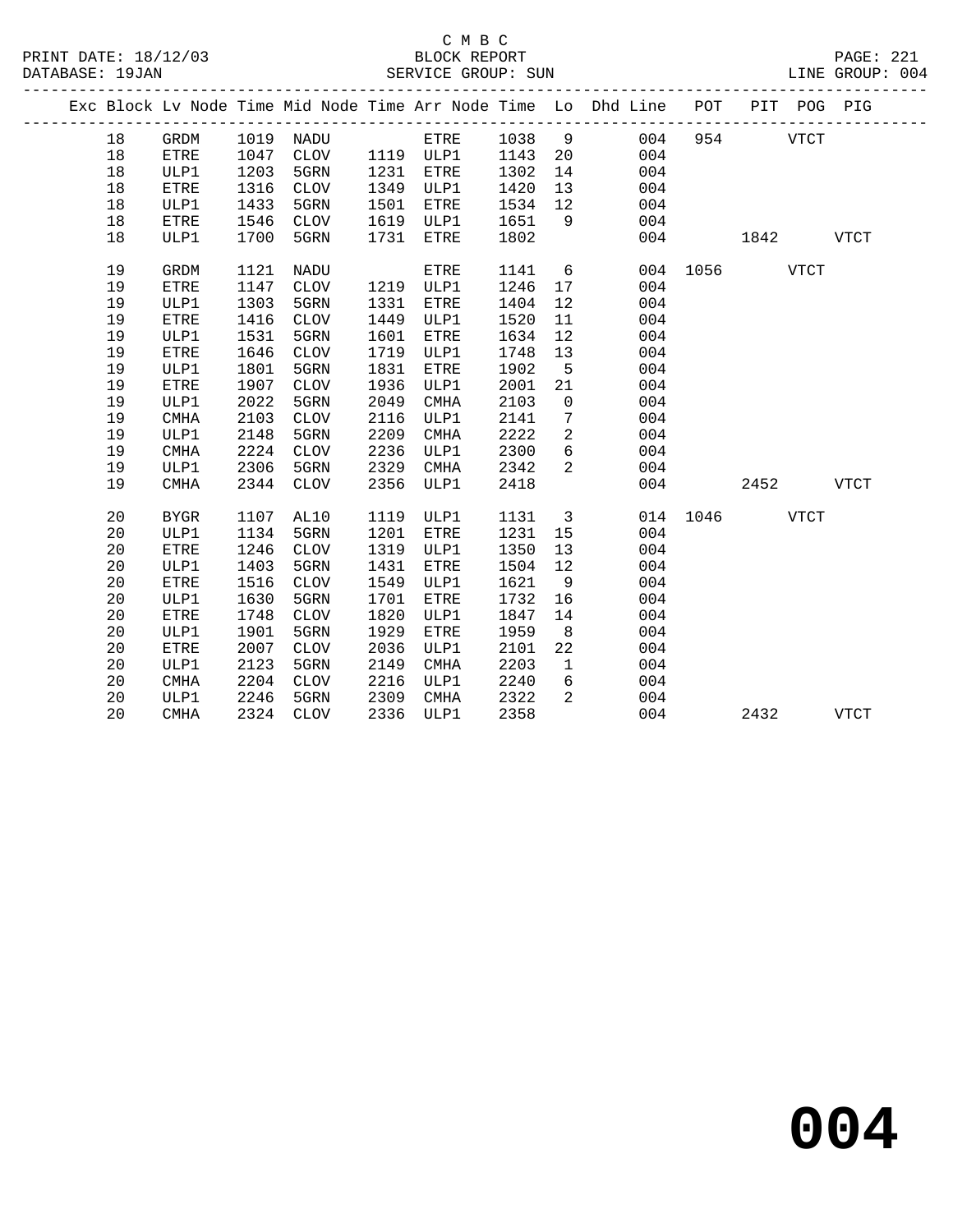|                                                                                                                                                |                                                           |                              |                              |                                                                                  | C M B C                                |                              |                                                     |                                                                                                         |     |             |      |  |
|------------------------------------------------------------------------------------------------------------------------------------------------|-----------------------------------------------------------|------------------------------|------------------------------|----------------------------------------------------------------------------------|----------------------------------------|------------------------------|-----------------------------------------------------|---------------------------------------------------------------------------------------------------------|-----|-------------|------|--|
| BURO<br>CADS SURARLY & RUBBUN<br>CADS SB CAMBIE ST NS DUNSMUIR<br>DADW DAVIE & DENMAN<br>DAPF DAVIE NS PACIFIC<br>VTCT Vancouver Trolley Depot |                                                           | BURRARD & ROBSON             |                              |                                                                                  |                                        |                              |                                                     | CADN NB CAMBIE ST NS DUNSMUIR<br>DADE DAVIE & DENMAN<br>DAMW DAVIE & MAINLAND<br>CROBR ROBSON & BURRARD |     |             |      |  |
|                                                                                                                                                |                                                           |                              |                              |                                                                                  |                                        |                              |                                                     | Exc Block Lv Node Time Mid Node Time Arr Node Time Lo Dhd Line POT PIT POG PIG                          |     |             |      |  |
|                                                                                                                                                | $\mathbf{1}$<br>$\mathbf{1}$<br>$\mathbf{1}$              | ROBR<br>DADE<br>CADN         |                              | 632 DAPF 647 DADE<br>638 DAPF 647 CADN<br>702 DAPF 726 CADN<br>710 DAPF 726 CADN | DADE                                   | 638<br>715                   | $\overline{0}$                                      | 638 0<br>653 9<br>005<br>006<br>005                                                                     | 600 | <b>VTCT</b> |      |  |
|                                                                                                                                                | $\mathbf 1$<br>$\mathbf{1}$<br>$\mathbf 1$<br>$\mathbf 1$ | DADE<br>CADN<br>DADE<br>CADN | 742<br>755<br>819            | DAPF                                                                             | DADE<br>806 CADN<br>DADE               | 732<br>755<br>812<br>835     | 10<br>$\Omega$<br>7<br>$\overline{0}$               | 006<br>005<br>006<br>005                                                                                |     |             |      |  |
|                                                                                                                                                | $\mathbf 1$<br>$\mathbf 1$<br>$\mathbf 1$<br>1            | DADE<br>CADN<br>DADE<br>CADN | 835<br>853<br>910<br>938     | DAPF 846 CADN<br>DAPF                                                            | DADE<br>921 CADN<br>DADE               | 852<br>910<br>928<br>955     | $\mathbf{1}$<br>$\overline{0}$<br>10<br>$\mathbf 0$ | 006<br>005<br>006<br>005                                                                                |     |             |      |  |
|                                                                                                                                                | $\mathbf 1$<br>$\mathbf 1$<br>1                           | DADE<br>CADN<br>DADE         | 955<br>1021<br>1040          | DAPF<br>DAPF                                                                     | 1006 CADN<br>DADE<br>1051 CADN         | 1013<br>1040<br>1100         | 8<br>$\overline{0}$<br>12                           | 006<br>005<br>006                                                                                       |     |             |      |  |
|                                                                                                                                                | 1<br>$\mathbf 1$<br>1<br>$\mathbf 1$                      | CADN<br>DADE<br>CADN<br>DADE | 1112<br>1132<br>1200<br>1220 | DAPF<br>DAPF                                                                     | DADE<br>1143 CADN<br>DADE<br>1231 CADN | 1132<br>1152<br>1220<br>1240 | $\overline{0}$<br>8<br>$\overline{0}$<br>13         | 005<br>006<br>005<br>006                                                                                |     |             |      |  |
|                                                                                                                                                | $\mathbf 1$<br>$\mathbf 1$<br>$\mathbf{1}$                | CADN<br>DADE<br>CADN         | 1253<br>1316<br>1347         | DAPF                                                                             | DADE<br>1327 CADN<br>DADE              | 1316<br>1338<br>1412         | $\Omega$<br>9<br>$\Omega$                           | 005<br>006<br>005                                                                                       |     |             |      |  |
|                                                                                                                                                | 1<br>$\mathbf 1$<br>$\mathbf 1$<br>1                      | DADE<br>CADN<br>DADE<br>CADN | 1412<br>1443<br>1508<br>1539 | DAPF<br>DAPF                                                                     | 1423 CADN<br>DADE<br>1520 CADN<br>DADE | 1434<br>1508<br>1531<br>1604 | 9<br>$\mathbf 0$<br>8<br>$\overline{0}$             | 006<br>005<br>006<br>005                                                                                |     |             |      |  |
|                                                                                                                                                | $\mathbf 1$<br>$\mathbf 1$<br>$\mathbf 1$<br>$\mathbf 1$  | DADE<br>CADN<br>DADE<br>CADN | 1604<br>1635<br>1700<br>1731 | DAPF<br>DAPF                                                                     | 1616 CADN<br>DADE<br>1712 CADN<br>DADE | 1626<br>1700<br>1722<br>1755 | 9<br>$\overline{0}$<br>9<br>$\overline{0}$          | 006<br>005<br>006<br>005                                                                                |     |             |      |  |
|                                                                                                                                                | $\mathbf 1$<br>$\mathbf 1$<br>$\mathbf 1$                 | DADE<br>CADN<br>DADE         | 1755<br>1831<br>1855         | DAPF<br>DAPF                                                                     | 1807 CADN<br>DADE<br>1907 CADN         | 1817<br>1855<br>1916         | 14<br>$\overline{0}$<br>$7\phantom{.}$              | 006<br>005<br>006                                                                                       |     |             |      |  |
|                                                                                                                                                | 1<br>$\mathbf 1$<br>1                                     | CADN<br>DADE<br>CADN         | 1923<br>1945<br>2013         | <b>DAPF</b>                                                                      | DADE<br>1957 CADN<br>DADE              | 1945<br>2005<br>2035         | $\overline{0}$<br>8<br>$\Omega$                     | 005<br>006<br>005                                                                                       |     |             |      |  |
|                                                                                                                                                | 1                                                         | DADE                         |                              | 2035 DAPF 2046 CADN                                                              |                                        | 2053                         |                                                     | 006                                                                                                     |     | 2122        | VTCT |  |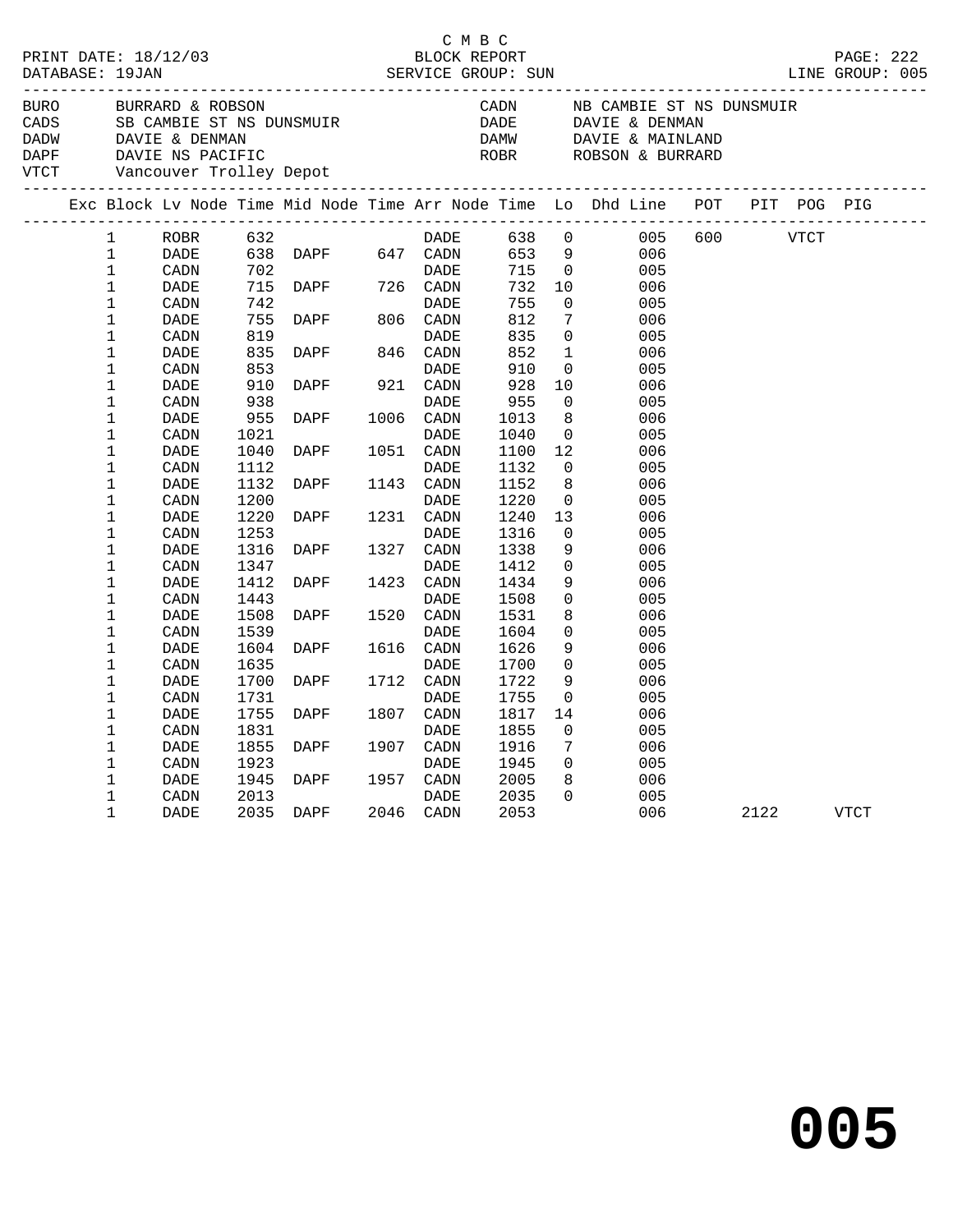|  |   |             |      |      |      |             |      |                | Exc Block Lv Node Time Mid Node Time Arr Node Time Lo Dhd Line | POT |      | PIT POG PIG |             |
|--|---|-------------|------|------|------|-------------|------|----------------|----------------------------------------------------------------|-----|------|-------------|-------------|
|  | 2 | CADN        | 642  |      |      | DADE        | 655  | $\overline{0}$ | 005                                                            | 614 |      | <b>VTCT</b> |             |
|  | 2 | <b>DADE</b> | 655  | DAPF | 704  | CADN        | 710  | 12             | 006                                                            |     |      |             |             |
|  | 2 | CADN        | 722  |      |      | DADE        | 735  | $\mathbf 0$    | 005                                                            |     |      |             |             |
|  | 2 | DADE        | 735  | DAPF | 746  | CADN        | 752  | 7              | 006                                                            |     |      |             |             |
|  | 2 | CADN        | 759  |      |      | <b>DADE</b> | 815  | 0              | 005                                                            |     |      |             |             |
|  | 2 | DADE        | 815  | DAPF | 826  | CADN        | 832  | 6              | 006                                                            |     |      |             |             |
|  | 2 | CADN        | 838  |      |      | DADE        | 855  | 0              | 005                                                            |     |      |             |             |
|  | 2 | DADE        | 855  | DAPF | 906  | CADN        | 913  | 10             | 006                                                            |     |      |             |             |
|  | 2 | CADN        | 923  |      |      | <b>DADE</b> | 940  | $\mathbf 0$    | 005                                                            |     |      |             |             |
|  | 2 | DADE        | 940  | DAPF | 951  | CADN        | 958  | 5              | 006                                                            |     |      |             |             |
|  | 2 | CADN        | 1003 |      |      | <b>DADE</b> | 1020 | $\Omega$       | 005                                                            |     |      |             |             |
|  | 2 | <b>DADE</b> | 1020 | DAPF | 1031 | CADN        | 1038 | 10             | 006                                                            |     |      |             |             |
|  | 2 | CADN        | 1048 |      |      | DADE        | 1108 | $\mathbf 0$    | 005                                                            |     |      |             |             |
|  | 2 | <b>DADE</b> | 1108 | DAPF | 1119 | CADN        | 1128 | 8              | 006                                                            |     |      |             |             |
|  | 2 | CADN        | 1136 |      |      | DADE        | 1156 | $\mathbf 0$    | 005                                                            |     |      |             |             |
|  | 2 | DADE        | 1156 | DAPF | 1207 | CADN        | 1216 | 13             | 006                                                            |     |      |             |             |
|  | 2 | CADN        | 1229 |      |      | DADE        | 1252 | $\mathbf 0$    | 005                                                            |     |      |             |             |
|  | 2 | DADE        | 1252 | DAPF | 1303 | CADN        | 1313 | 11             | 006                                                            |     |      |             |             |
|  | 2 | CADN        | 1324 |      |      | DADE        | 1348 | $\Omega$       | 005                                                            |     |      |             |             |
|  | 2 | DADE        | 1348 | DAPF | 1359 | CADN        | 1410 | 9              | 006                                                            |     |      |             |             |
|  | 2 | CADN        | 1419 |      |      | <b>DADE</b> | 1444 | 0              | 005                                                            |     |      |             |             |
|  | 2 | DADE        | 1444 | DAPF | 1455 | CADN        | 1506 | 9              | 006                                                            |     |      |             |             |
|  | 2 | CADN        | 1515 |      |      | DADE        | 1540 | $\Omega$       | 005                                                            |     |      |             |             |
|  | 2 | DADE        | 1540 | DAPF | 1552 | CADN        | 1603 | 8              | 006                                                            |     |      |             |             |
|  | 2 | CADN        | 1611 |      |      | DADE        | 1636 | 0              | 005                                                            |     |      |             |             |
|  | 2 | <b>DADE</b> | 1636 | DAPF | 1648 | CADN        | 1658 | 9              | 006                                                            |     |      |             |             |
|  | 2 | CADN        | 1707 |      |      | DADE        | 1731 | $\mathbf 0$    | 005                                                            |     |      |             |             |
|  | 2 | DADE        | 1731 | DAPF | 1743 | CADN        | 1753 | 8              | 006                                                            |     |      |             |             |
|  | 2 | CADN        | 1801 |      |      | DADE        | 1825 | 0              | 005                                                            |     |      |             |             |
|  | 2 | DADE        | 1825 | DAPF | 1837 | CADN        | 1847 |                | 006                                                            |     | 1916 |             | <b>VTCT</b> |
|  |   |             |      |      |      |             |      |                |                                                                |     |      |             |             |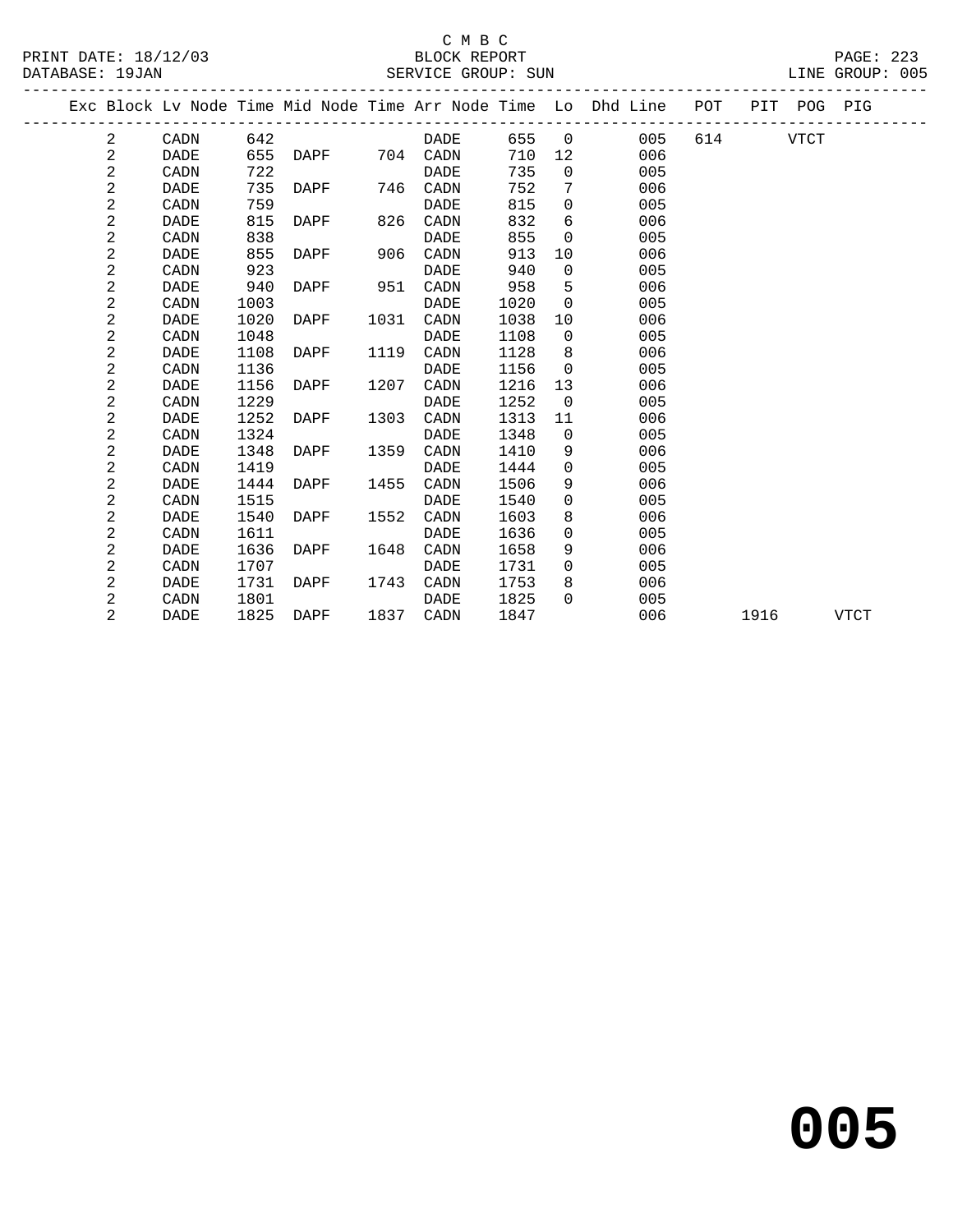#### C M B C<br>BLOCK REPORT PRINT DATE: 18/12/03 BLOCK REPORT PAGE: 224 SERVICE GROUP: SUN

|  |   |             |      |               |      |           |      |                 | Exc Block Lv Node Time Mid Node Time Arr Node Time Lo Dhd Line POT |          |      | PIT POG PIG |             |
|--|---|-------------|------|---------------|------|-----------|------|-----------------|--------------------------------------------------------------------|----------|------|-------------|-------------|
|  | 3 | CADN        | 908  |               |      | DADE      | 925  | $\Omega$        | 005                                                                | 840 — 10 |      | VTCT        |             |
|  | 3 | DADE        | 925  | DAPF 936 CADN |      |           | 943  | 10              | 006                                                                |          |      |             |             |
|  | 3 | CADN        | 953  |               |      | DADE      | 1010 | $\overline{0}$  | 005                                                                |          |      |             |             |
|  | 3 | DADE        | 1010 | DAPF          | 1021 | CADN      | 1028 | 12              | 006                                                                |          |      |             |             |
|  | 3 | CADN        | 1040 |               |      | DADE      | 1100 | $\overline{0}$  | 005                                                                |          |      |             |             |
|  | 3 | <b>DADE</b> | 1100 | DAPF          | 1111 | CADN      | 1120 | 8               | 006                                                                |          |      |             |             |
|  | 3 | CADN        | 1128 |               |      | DADE      | 1148 | $\overline{0}$  | 005                                                                |          |      |             |             |
|  | 3 | DADE        | 1148 | DAPF          | 1159 | CADN      | 1208 | 13 <sup>°</sup> | 006                                                                |          |      |             |             |
|  | 3 | CADN        | 1221 |               |      | DADE      | 1244 | $\overline{0}$  | 005                                                                |          |      |             |             |
|  | 3 | DADE        | 1244 | DAPF          | 1255 | CADN      | 1305 | 11              | 006                                                                |          |      |             |             |
|  | 3 | CADN        | 1316 |               |      | DADE      | 1340 | $\Omega$        | 005                                                                |          |      |             |             |
|  | 3 | DADE        | 1340 | DAPF          | 1351 | CADN      | 1402 | 9               | 006                                                                |          |      |             |             |
|  | 3 | CADN        | 1411 |               |      | DADE      | 1436 | $\Omega$        | 005                                                                |          |      |             |             |
|  | 3 | DADE        | 1436 | DAPF          | 1447 | CADN      | 1458 | 9               | 006                                                                |          |      |             |             |
|  | 3 | CADN        | 1507 |               |      | DADE      | 1532 | $\Omega$        | 005                                                                |          |      |             |             |
|  | 3 | DADE        | 1532 | DAPF          | 1544 | CADN      | 1555 | 8               | 006                                                                |          |      |             |             |
|  | 3 | CADN        | 1603 |               |      | DADE      | 1628 | $\Omega$        | 005                                                                |          |      |             |             |
|  | 3 | DADE        | 1628 | DAPF          | 1640 | CADN      | 1650 | 8               | 006                                                                |          |      |             |             |
|  | 3 | CADN        | 1658 |               |      | DADE      | 1723 | $\overline{0}$  | 005                                                                |          |      |             |             |
|  | 3 | DADE        | 1723 | DAPF          | 1735 | CADN      | 1745 | 6               | 006                                                                |          |      |             |             |
|  | 3 | CADN        | 1751 |               |      | DADE      | 1815 | $\Omega$        | 005                                                                |          |      |             |             |
|  | 3 | DADE        | 1815 | DAPF          | 1827 | CADN      | 1837 | 14              | 006                                                                |          |      |             |             |
|  | 3 | CADN        | 1851 |               |      | DADE      | 1915 | $\Omega$        | 005                                                                |          |      |             |             |
|  | 3 | DADE        | 1915 | DAPF          | 1927 | CADN      | 1936 | 7               | 006                                                                |          |      |             |             |
|  | 3 | CADN        | 1943 |               |      | DADE      | 2005 | $\Omega$        | 005                                                                |          |      |             |             |
|  | 3 | DADE        | 2005 | DAPF          | 2016 | CADN      | 2024 | 9               | 006                                                                |          |      |             |             |
|  | 3 | CADN        | 2033 |               |      | DADE      | 2055 | $\Omega$        | 005                                                                |          |      |             |             |
|  | 3 | DADE        | 2055 | DAPF          |      | 2106 CADN | 2113 |                 | 006                                                                |          | 2142 |             | <b>VTCT</b> |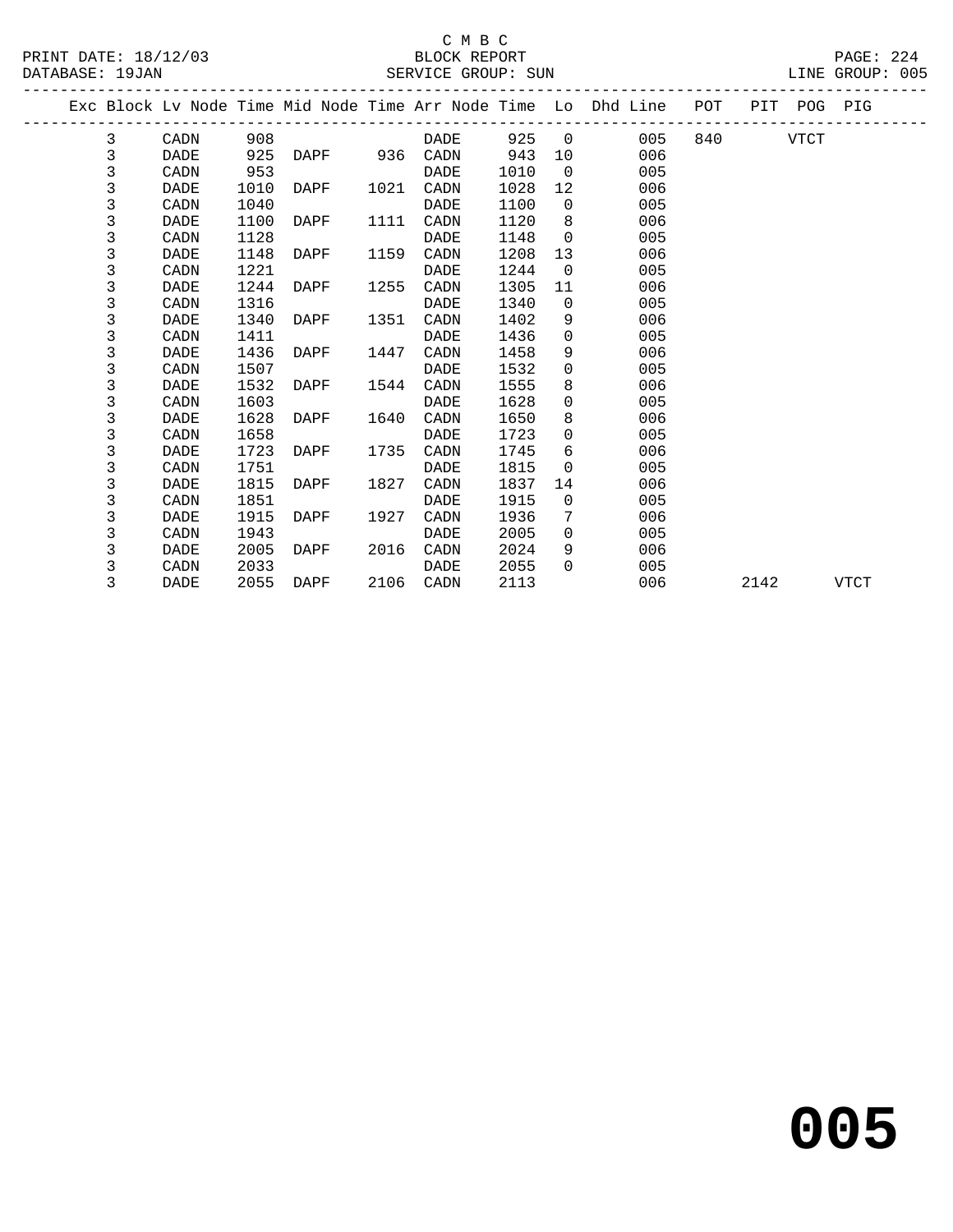# C M B C<br>BLOCK REPORT

| PRINT DATE: 18/12/03<br>$\sim$ $\sim$ | BLOCK REPORT | 225<br>PAGE: |
|---------------------------------------|--------------|--------------|
|---------------------------------------|--------------|--------------|

DATABASE: 19JAN SERVICE GROUP: SUN LINE GROUP: 005 ------------------------------------------------------------------------------------------------- Exc Block Lv Node Time Mid Node Time Arr Node Time Lo Dhd Line POT PIT POG PIG ------------------------------------------------------------------------------------------------- 4 CADN 1011 DADE 1030 0 005 943 VTCT 4 DADE 1030 DAPF 1041 CADN 1050 14 006 4 CADN 1104 DADE 1124 0 005 4 DADE 1124 DAPF 1135 CADN 1144 8 006

| 4                       | CADN        | 1152 |             |      | DADE        | 1212 | 0           | 005 |      |             |
|-------------------------|-------------|------|-------------|------|-------------|------|-------------|-----|------|-------------|
| 4                       | <b>DADE</b> | 1212 | DAPF        | 1223 | CADN        | 1232 | 13          | 006 |      |             |
| 4                       | CADN        | 1245 |             |      | <b>DADE</b> | 1308 | 0           | 005 |      |             |
| 4                       | <b>DADE</b> | 1308 | DAPF        | 1319 | CADN        | 1330 | 9           | 006 |      |             |
| 4                       | CADN        | 1339 |             |      | <b>DADE</b> | 1404 | 0           | 005 |      |             |
| 4                       | <b>DADE</b> | 1404 | <b>DAPF</b> | 1415 | CADN        | 1426 | 9           | 006 |      |             |
| 4                       | CADN        | 1435 |             |      | <b>DADE</b> | 1500 | $\mathbf 0$ | 005 |      |             |
| 4                       | <b>DADE</b> | 1500 | <b>DAPF</b> | 1512 | CADN        | 1523 | 8           | 006 |      |             |
| 4                       | CADN        | 1531 |             |      | <b>DADE</b> | 1556 | $\mathbf 0$ | 005 |      |             |
| 4                       | <b>DADE</b> | 1556 | <b>DAPF</b> | 1608 | CADN        | 1618 | 9           | 006 |      |             |
| 4                       | CADN        | 1627 |             |      | <b>DADE</b> | 1652 | 0           | 005 |      |             |
| 4                       | <b>DADE</b> | 1652 | <b>DAPF</b> | 1704 | CADN        | 1714 | 9           | 006 |      |             |
| 4                       | CADN        | 1723 |             |      | <b>DADE</b> | 1747 | $\mathbf 0$ | 005 |      |             |
| 4                       | <b>DADE</b> | 1747 | DAPF        | 1759 | CADN        | 1809 | 12          | 006 |      |             |
| 4                       | CADN        | 1821 |             |      | <b>DADE</b> | 1845 | $\mathbf 0$ | 005 |      |             |
| 4                       | <b>DADE</b> | 1845 | DAPF        | 1857 | CADN        | 1906 | 7           | 006 |      |             |
| 4                       | CADN        | 1913 |             |      | <b>DADE</b> | 1935 | 0           | 005 |      |             |
| 4                       | <b>DADE</b> | 1935 | <b>DAPF</b> | 1947 | CADN        | 1955 | 8           | 006 |      |             |
| 4                       | CADN        | 2003 |             |      | <b>DADE</b> | 2025 | 0           | 005 |      |             |
| 4                       | <b>DADE</b> | 2025 | DAPF        | 2036 | CADN        | 2044 | 17          | 006 |      |             |
| 4                       | CADN        | 2101 |             |      | DADE        | 2120 | 0           | 005 |      |             |
| 4                       | DADE        | 2120 | DAPF        | 2130 | CADN        | 2137 | 10          | 006 |      |             |
| 4                       | CADN        | 2147 |             |      | <b>DADE</b> | 2205 | $\mathbf 0$ | 005 |      |             |
| 4                       | <b>DADE</b> | 2205 | <b>DAPF</b> | 2215 | CADN        | 2222 | 10          | 006 |      |             |
| 4                       | CADN        | 2232 |             |      | <b>DADE</b> | 2250 | 0           | 005 |      |             |
| 4                       | <b>DADE</b> | 2250 | <b>DAPF</b> | 2300 | CADN        | 2307 | 11          | 006 |      |             |
| 4                       | CADN        | 2318 |             |      | <b>DADE</b> | 2335 | $\mathbf 0$ | 005 |      |             |
| 4                       | <b>DADE</b> | 2335 | <b>DAPF</b> | 2345 | CADN        | 2352 | 6           | 006 |      |             |
| $\overline{\mathbf{4}}$ | CADN        | 2358 |             |      | DADE        | 2410 | $\mathbf 0$ | 005 |      |             |
| 4                       | <b>DADE</b> | 2410 | DAPF        | 2420 | CADN        | 2427 | 11          | 006 |      |             |
| 4                       | CADN        | 2438 |             |      | DADE        | 2450 | 0           | 005 |      |             |
| 4                       | DADE        | 2450 | DAPF        | 2500 | CADN        | 2507 | 11          | 006 |      |             |
| 4                       | CADN        | 2518 |             |      | <b>DADE</b> | 2530 | $\mathbf 0$ | 005 |      |             |
| 4                       | <b>DADE</b> | 2530 | <b>DAPF</b> | 2540 | CADN        | 2547 |             | 006 | 2616 | <b>VTCT</b> |
|                         |             |      |             |      |             |      |             |     |      |             |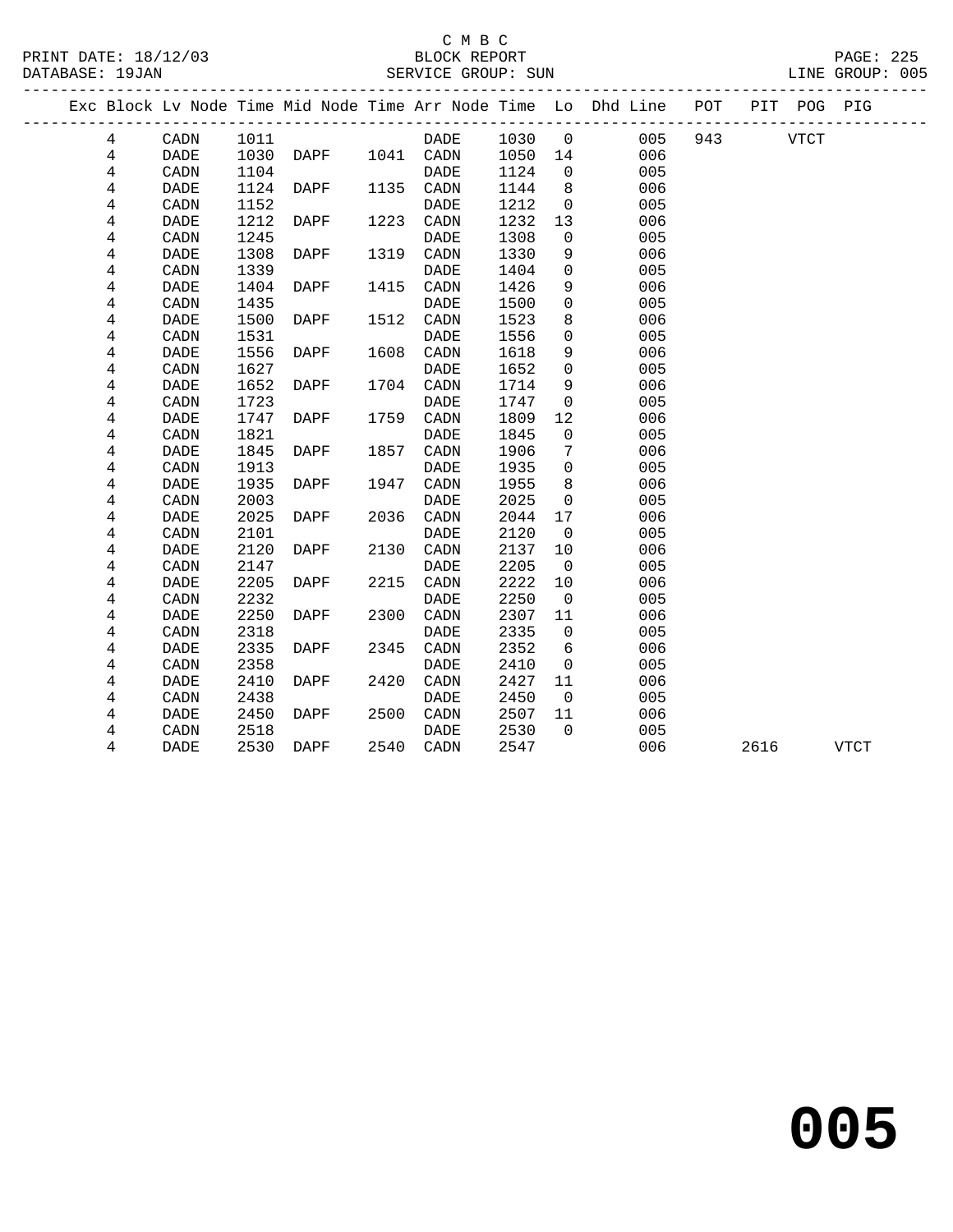|  |   |                        |      |             |      |             |      |                | Exc Block Lv Node Time Mid Node Time Arr Node Time Lo Dhd Line POT |          |      | PIT POG PIG |             |
|--|---|------------------------|------|-------------|------|-------------|------|----------------|--------------------------------------------------------------------|----------|------|-------------|-------------|
|  | 5 | $\texttt{CADN}\xspace$ | 1031 |             |      | <b>DADE</b> | 1050 | $\overline{0}$ |                                                                    | 005 1003 |      | <b>VTCT</b> |             |
|  | 5 | <b>DADE</b>            | 1050 | DAPF        |      | 1101 CADN   | 1110 | 10             | 006                                                                |          |      |             |             |
|  | 5 | CADN                   | 1120 |             |      | <b>DADE</b> | 1140 | $\overline{0}$ | 005                                                                |          |      |             |             |
|  | 5 | <b>DADE</b>            | 1140 | DAPF        | 1151 | CADN        | 1200 | 8              | 006                                                                |          |      |             |             |
|  | 5 | CADN                   | 1208 |             |      | <b>DADE</b> | 1228 | $\mathbf 0$    | 005                                                                |          |      |             |             |
|  | 5 | <b>DADE</b>            | 1228 | DAPF        | 1239 | CADN        | 1248 | 13             | 006                                                                |          |      |             |             |
|  | 5 | CADN                   | 1301 |             |      | DADE        | 1324 | $\mathsf{O}$   | 005                                                                |          |      |             |             |
|  | 5 | <b>DADE</b>            | 1324 | DAPF        | 1335 | CADN        | 1346 | 9              | 006                                                                |          |      |             |             |
|  | 5 | CADN                   | 1355 |             |      | <b>DADE</b> | 1420 | $\mathbf 0$    | 005                                                                |          |      |             |             |
|  | 5 | <b>DADE</b>            | 1420 | <b>DAPF</b> | 1431 | CADN        | 1442 | 9              | 006                                                                |          |      |             |             |
|  | 5 | CADN                   | 1451 |             |      | <b>DADE</b> | 1516 | $\mathbf 0$    | 005                                                                |          |      |             |             |
|  | 5 | <b>DADE</b>            | 1516 | DAPF        | 1528 | CADN        | 1539 | 8              | 006                                                                |          |      |             |             |
|  | 5 | CADN                   | 1547 |             |      | <b>DADE</b> | 1612 | 0              | 005                                                                |          |      |             |             |
|  | 5 | DADE                   | 1612 | DAPF        | 1624 | CADN        | 1634 | 9              | 006                                                                |          |      |             |             |
|  | 5 | CADN                   | 1643 |             |      | <b>DADE</b> | 1708 | $\mathbf 0$    | 005                                                                |          |      |             |             |
|  | 5 | <b>DADE</b>            | 1708 | DAPF        | 1720 | CADN        | 1730 | 11             | 006                                                                |          |      |             |             |
|  | 5 | CADN                   | 1741 |             |      | <b>DADE</b> | 1805 | $\mathbf 0$    | 005                                                                |          |      |             |             |
|  | 5 | <b>DADE</b>            | 1805 | DAPF        | 1817 | CADN        | 1827 | 14             | 006                                                                |          |      |             |             |
|  | 5 | CADN                   | 1841 |             |      | DADE        | 1905 | $\mathbf 0$    | 005                                                                |          |      |             |             |
|  | 5 | <b>DADE</b>            | 1905 | DAPF        | 1917 | CADN        | 1926 | 7              | 006                                                                |          |      |             |             |
|  | 5 | CADN                   | 1933 |             |      | <b>DADE</b> | 1955 | $\mathbf 0$    | 005                                                                |          |      |             |             |
|  | 5 | <b>DADE</b>            | 1955 | DAPF        | 2007 | CADN        | 2015 | 8              | 006                                                                |          |      |             |             |
|  | 5 | CADN                   | 2023 |             |      | <b>DADE</b> | 2045 | $\mathbf 0$    | 005                                                                |          |      |             |             |
|  | 5 | DADE                   | 2045 | DAPF        | 2056 | CADN        | 2103 | 13             | 006                                                                |          |      |             |             |
|  | 5 | CADN                   | 2116 |             |      | <b>DADE</b> | 2135 | $\mathbf 0$    | 005                                                                |          |      |             |             |
|  | 5 | <b>DADE</b>            | 2135 | DAPF        | 2145 | CADN        | 2152 | 10             | 006                                                                |          |      |             |             |
|  | 5 | CADN                   | 2202 |             |      | <b>DADE</b> | 2220 | $\mathbf 0$    | 005                                                                |          |      |             |             |
|  | 5 | <b>DADE</b>            | 2220 | DAPF        | 2230 | CADN        | 2237 | 11             | 006                                                                |          |      |             |             |
|  | 5 | CADN                   | 2248 |             |      | DADE        | 2305 | $\overline{0}$ | 005                                                                |          |      |             |             |
|  | 5 | <b>DADE</b>            | 2305 | DAPF        | 2315 | CADN        | 2322 | 11             | 006                                                                |          |      |             |             |
|  | 5 | CADN                   | 2333 |             |      | <b>DADE</b> | 2350 | $\mathbf 0$    | 005                                                                |          |      |             |             |
|  | 5 | <b>DADE</b>            | 2350 | DAPF        | 2400 | CADN        | 2407 | 11             | 006                                                                |          |      |             |             |
|  | 5 | CADN                   | 2418 |             |      | <b>DADE</b> | 2430 | $\overline{0}$ | 005                                                                |          |      |             |             |
|  | 5 | DADE                   | 2430 | DAPF        | 2440 | CADN        | 2447 | 11             | 006                                                                |          |      |             |             |
|  | 5 | CADN                   | 2458 |             |      | DADE        | 2510 | $\Omega$       | 005                                                                |          |      |             |             |
|  | 5 | <b>DADE</b>            | 2510 | DAPF        | 2520 | CADN        | 2527 |                | 006                                                                |          | 2556 |             | <b>VTCT</b> |
|  |   |                        |      |             |      |             |      |                |                                                                    |          |      |             |             |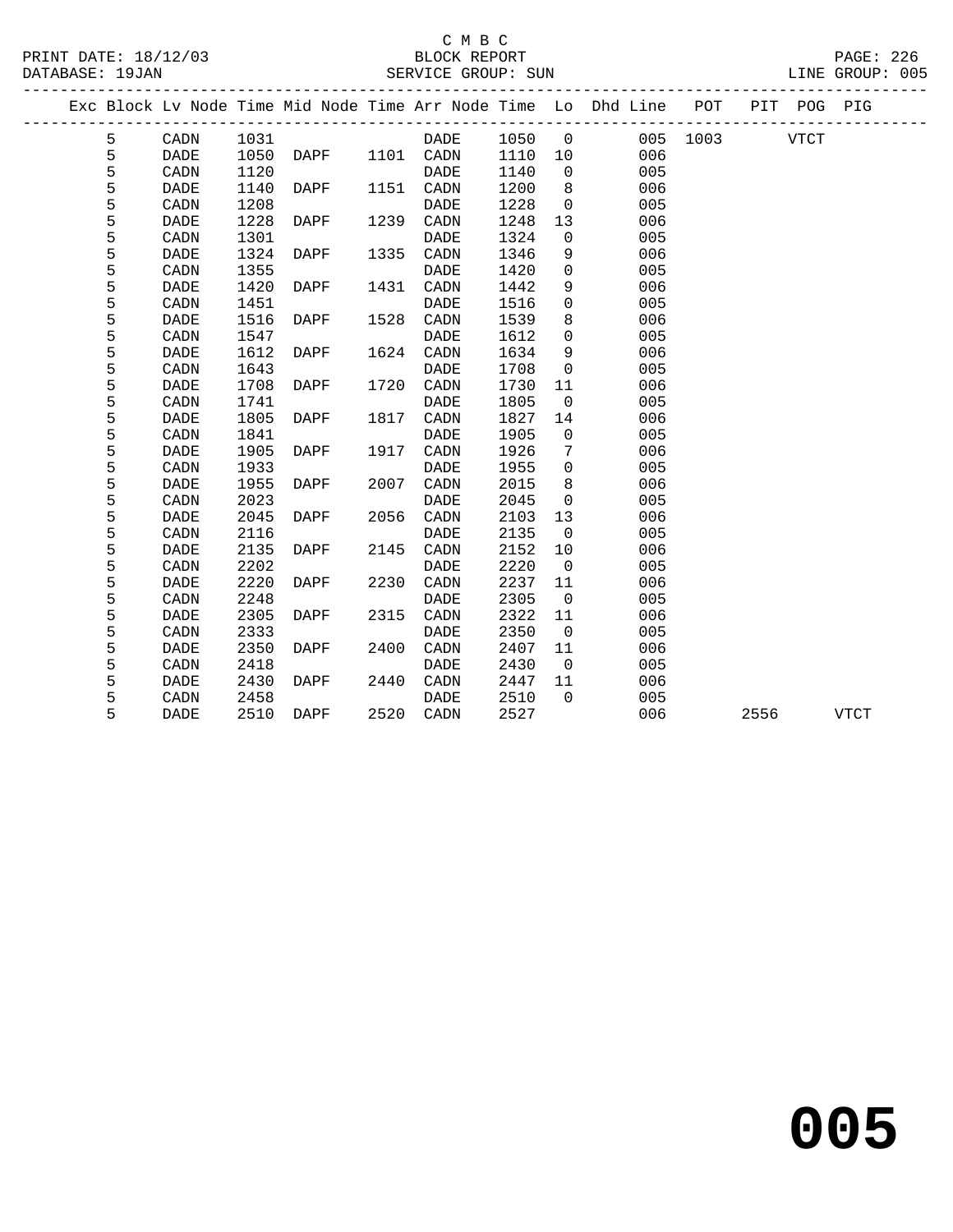### C M B C

DATABASE: 19JAN SERVICE GROUP: SUN LINE GROUP: 005 ------------------------------------------------------------------------------------------------- Exc Block Lv Node Time Mid Node Time Arr Node Time Lo Dhd Line POT PIT POG PIG ------------------------------------------------------------------------------------------------- 6 CADN 1056 DADE 1116 0 005 1028 VTCT 6 DADE 1116 DAPF 1127 CADN 1136 8 006 6 CADN 1144 DADE 1204 0 005

| O | <b>CADIN</b>                 | 1144 |                 |      | DADE                         | エムりせ | U                   | UUS |      |      |             |              |  |
|---|------------------------------|------|-----------------|------|------------------------------|------|---------------------|-----|------|------|-------------|--------------|--|
| б | DADE                         | 1204 | <b>DAPF</b>     | 1215 | CADN                         | 1224 | 13                  | 006 |      |      |             |              |  |
| б | CADN                         | 1237 |                 |      | DADE                         | 1300 | 0                   | 005 |      |      |             |              |  |
| б | <b>DADE</b>                  | 1300 | <b>DAPF</b>     | 1311 | $\texttt{CADN}\xspace$       | 1322 | 10                  | 006 |      |      |             |              |  |
| б | CADN                         | 1332 |                 |      | DADE                         | 1356 | $\mathsf 0$         | 005 |      |      |             |              |  |
| б | $\ensuremath{\mathsf{DADE}}$ | 1356 | <b>DAPF</b>     | 1407 | $\texttt{CADN}\xspace$       | 1418 | 9                   | 006 |      |      |             |              |  |
| б | CADN                         | 1427 |                 |      | DADE                         | 1452 | $\mathsf{O}\xspace$ | 005 |      |      |             |              |  |
| б | DADE                         | 1452 | DAPF            | 1503 | CADN                         | 1514 | 9                   | 006 |      |      |             |              |  |
| б | $\texttt{CADN}\xspace$       | 1523 |                 |      | DADE                         | 1548 | $\mathsf{O}\xspace$ | 005 |      |      |             |              |  |
| б | $\ensuremath{\mathsf{DADE}}$ | 1548 | DAPF            | 1600 | $\texttt{CADN}\xspace$       | 1610 | 9                   | 006 |      |      |             |              |  |
| б | CADN                         | 1619 |                 |      | $\ensuremath{\mathsf{DADE}}$ | 1644 | $\mathsf{O}\xspace$ | 005 |      |      |             |              |  |
| б | $\ensuremath{\mathsf{DADE}}$ | 1644 | DAPF            | 1656 | $\texttt{CADN}\xspace$       | 1706 | 9                   | 006 |      |      |             |              |  |
| б | $\texttt{CADN}\xspace$       | 1715 |                 |      | $\ensuremath{\mathsf{DADE}}$ | 1739 | $\mathsf 0$         | 005 |      |      |             |              |  |
| б | $\ensuremath{\mathsf{DADE}}$ | 1739 | DAPF            | 1751 | $\texttt{CADN}\xspace$       | 1801 | $10$                | 006 |      |      |             |              |  |
| б | CADN                         | 1811 |                 |      | DADE                         | 1835 | 0                   | 005 |      |      |             |              |  |
| б | DADE                         | 1835 | <b>DAPF</b>     | 1847 | CADN                         | 1856 | 5                   | 006 |      |      |             |              |  |
| б | CADN                         | 1901 |                 |      | DADE                         | 1925 | 0                   | 005 |      |      |             |              |  |
| б | $\ensuremath{\mathsf{DADE}}$ | 1925 | <b>DAPF</b>     | 1937 | $\texttt{CADN}\xspace$       | 1946 | 7                   | 006 |      |      |             |              |  |
| б | CADN                         | 1953 |                 |      | DADE                         | 2015 | $\mathsf{O}\xspace$ | 005 |      |      |             |              |  |
| б | DADE                         | 2015 | DAPF            | 2026 | $\texttt{CADN}\xspace$       | 2034 | 12                  | 006 |      |      |             |              |  |
| б | CADN                         | 2046 |                 |      | DADE                         | 2105 | 0                   | 005 |      |      |             |              |  |
| б | <b>DADE</b>                  | 2105 | DAPF            | 2115 | CADN                         | 2122 | 9                   | 006 |      |      |             |              |  |
| б | CADN                         | 2131 |                 |      | <b>DADE</b>                  | 2150 | $\mathsf 0$         | 005 |      |      |             |              |  |
| б | DADE                         | 2150 | DAPF            | 2200 | $\texttt{CADN}\xspace$       | 2207 | $10$                | 006 |      |      |             |              |  |
| б | CADN                         | 2217 |                 |      | DADE                         | 2235 | $\mathsf 0$         | 005 |      |      |             |              |  |
| б | <b>DADE</b>                  | 2235 | <b>DAPF</b>     | 2245 | CADN                         | 2252 | 11                  | 006 |      |      |             |              |  |
| б | $\texttt{CADN}\xspace$       | 2303 |                 |      | $\ensuremath{\mathsf{DADE}}$ | 2320 | $\mathsf{O}\xspace$ | 005 |      |      |             |              |  |
| б | $\ensuremath{\mathsf{DADE}}$ | 2320 | $\texttt{DAPF}$ | 2330 | $\texttt{CADN}\xspace$       | 2337 |                     | 006 |      | 2406 |             | ${\tt VTCT}$ |  |
|   |                              |      |                 |      |                              |      |                     |     |      |      |             |              |  |
| 7 | CADN                         | 1213 |                 |      | $\ensuremath{\mathsf{DADE}}$ | 1236 | $\mathsf{O}\xspace$ | 005 | 1145 |      | <b>VTCT</b> |              |  |
| 7 | DADE                         | 1236 | DAPF            | 1247 | $\texttt{CADN}\xspace$       | 1257 | 11                  | 006 |      |      |             |              |  |
| 7 | CADN                         | 1308 |                 |      | DADE                         | 1332 | $\mathsf 0$         | 005 |      |      |             |              |  |
| 7 | DADE                         | 1332 | <b>DAPF</b>     | 1343 | CADN                         | 1354 | 9                   | 006 |      |      |             |              |  |
| 7 | CADN                         | 1403 |                 |      | <b>DADE</b>                  | 1428 | 0                   | 005 |      |      |             |              |  |
| 7 | DADE                         | 1428 | <b>DAPF</b>     | 1439 | CADN                         | 1450 | 9                   | 006 |      |      |             |              |  |
| 7 | CADN                         | 1459 |                 |      | <b>DADE</b>                  | 1524 | 0                   | 005 |      |      |             |              |  |
| 7 | <b>DADE</b>                  | 1524 | <b>DAPF</b>     | 1536 | CADN                         | 1547 | 8                   | 006 |      |      |             |              |  |
| 7 | CADN                         | 1555 |                 |      | <b>DADE</b>                  | 1620 | 0                   | 005 |      |      |             |              |  |
| 7 | DADE                         | 1620 | <b>DAPF</b>     | 1632 | $\texttt{CADN}\xspace$       | 1642 | 8                   | 006 |      |      |             |              |  |
| 7 | CADN                         | 1650 |                 |      | $\ensuremath{\mathsf{DADE}}$ | 1715 | 0                   | 005 |      |      |             |              |  |
| 7 | <b>DADE</b>                  | 1715 | <b>DAPF</b>     | 1727 | CADN                         | 1737 |                     | 006 |      | 1806 |             | <b>VTCT</b>  |  |
|   |                              |      |                 |      |                              |      |                     |     |      |      |             |              |  |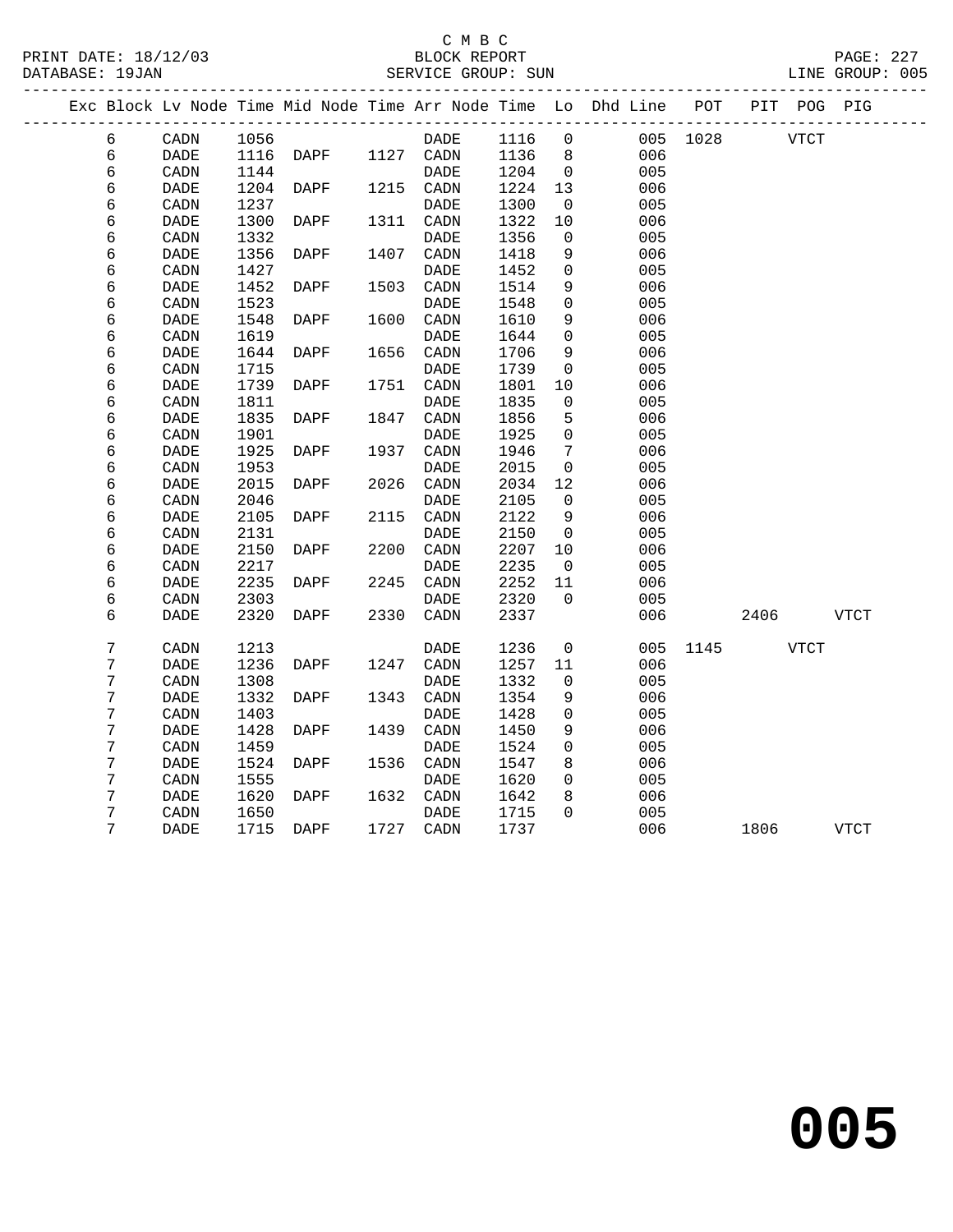#### C M B C<br>BLOCK REPORT PRINT DATE: 18/12/03 BLOCK REPORT PAGE: 228 SERVICE GROUP: SUN

|  |    |             |      |      |      |             |      |                   | Exc Block Lv Node Time Mid Node Time Arr Node Time Lo Dhd Line POT |     |      | PIT POG PIG |      |
|--|----|-------------|------|------|------|-------------|------|-------------------|--------------------------------------------------------------------|-----|------|-------------|------|
|  | 20 | CADS        | 618  | DAMW |      | 623 DADW    | 630  | $\overline{0}$    | 006                                                                | 550 |      | <b>VTCT</b> |      |
|  | 20 | <b>DADW</b> | 630  |      |      | CADS        | 645  | 13                | 005                                                                |     |      |             |      |
|  | 20 | CADS        | 658  | DAMW | 703  | DADW        | 710  | $\overline{0}$    | 006                                                                |     |      |             |      |
|  | 20 | DADW        | 710  |      |      | CADS        | 725  | 13                | 005                                                                |     |      |             |      |
|  | 20 | CADS        | 738  | DAMW | 743  | DADW        | 750  | $\Omega$          | 006                                                                |     |      |             |      |
|  | 20 | <b>DADW</b> | 750  |      |      | CADS        | 807  | 10                | 005                                                                |     |      |             |      |
|  | 20 | CADS        | 817  | DAMW | 822  | DADW        | 830  | $\overline{0}$    | 006                                                                |     |      |             |      |
|  | 20 | DADW        | 830  |      |      | CADS        | 847  | 10 <sub>1</sub>   | 005                                                                |     |      |             |      |
|  | 20 | CADS        | 857  | DAMW | 902  | <b>DADW</b> | 910  | $\overline{0}$    | 006                                                                |     |      |             |      |
|  | 20 | <b>DADW</b> | 910  |      |      | CADS        | 929  | 15                | 005                                                                |     |      |             |      |
|  | 20 | CADS        | 944  | DAMW | 950  | <b>DADW</b> | 1000 | $\overline{0}$    | 006                                                                |     |      |             |      |
|  | 20 | <b>DADW</b> | 1000 |      |      | CADS        | 1020 | 12                | 005                                                                |     |      |             |      |
|  | 20 | CADS        | 1032 | DAMW | 1038 | <b>DADW</b> | 1048 | $\overline{0}$    | 006                                                                |     |      |             |      |
|  | 20 | <b>DADW</b> | 1048 |      |      | CADS        | 1108 | 11                | 005                                                                |     |      |             |      |
|  | 20 | CADS        | 1119 | DAMW | 1126 | <b>DADW</b> | 1136 | $\overline{0}$    | 006                                                                |     |      |             |      |
|  | 20 | DADW        | 1136 |      |      | CADS        | 1156 | 10                | 005                                                                |     |      |             |      |
|  | 20 | CADS        | 1206 | DAMW | 1213 | DADW        | 1224 | $\overline{0}$    | 006                                                                |     |      |             |      |
|  | 20 | <b>DADW</b> | 1224 |      |      | CADS        | 1246 | 7                 | 005                                                                |     |      |             |      |
|  | 20 | CADS        | 1253 | DAMW | 1300 | DADW        | 1312 | $\overline{0}$    | 006                                                                |     |      |             |      |
|  | 20 | <b>DADW</b> | 1312 |      |      | CADS        | 1336 | $12 \overline{ }$ | 005                                                                |     |      |             |      |
|  | 20 | CADS        | 1348 | DAMW | 1355 | <b>DADW</b> | 1408 | $\overline{0}$    | 006                                                                |     |      |             |      |
|  | 20 | <b>DADW</b> | 1408 |      |      | CADS        | 1433 | 11                | 005                                                                |     |      |             |      |
|  | 20 | CADS        | 1444 | DAMW | 1451 | <b>DADW</b> | 1504 | $\overline{0}$    | 006                                                                |     |      |             |      |
|  | 20 | <b>DADW</b> | 1504 |      |      | CADS        | 1530 | 9                 | 005                                                                |     |      |             |      |
|  | 20 | CADS        | 1539 | DAMW | 1547 | DADW        | 1600 | $\overline{0}$    | 006                                                                |     |      |             |      |
|  | 20 | <b>DADW</b> | 1600 |      |      | CADS        | 1626 | 9                 | 005                                                                |     |      |             |      |
|  | 20 | CADS        | 1635 | DAMW | 1643 | DADW        | 1656 | $\Omega$          | 006                                                                |     |      |             |      |
|  | 20 | <b>DADW</b> | 1656 |      |      | CADS        | 1722 | $4\overline{ }$   | 005                                                                |     |      |             |      |
|  | 20 | CADS        | 1726 | DAMW | 1733 | DADW        | 1745 | $\Omega$          | 006                                                                |     |      |             |      |
|  | 20 | DADW        | 1745 |      |      | CADS        | 1809 |                   | 005                                                                |     | 1834 |             | VTCT |
|  |    |             |      |      |      |             |      |                   |                                                                    |     |      |             |      |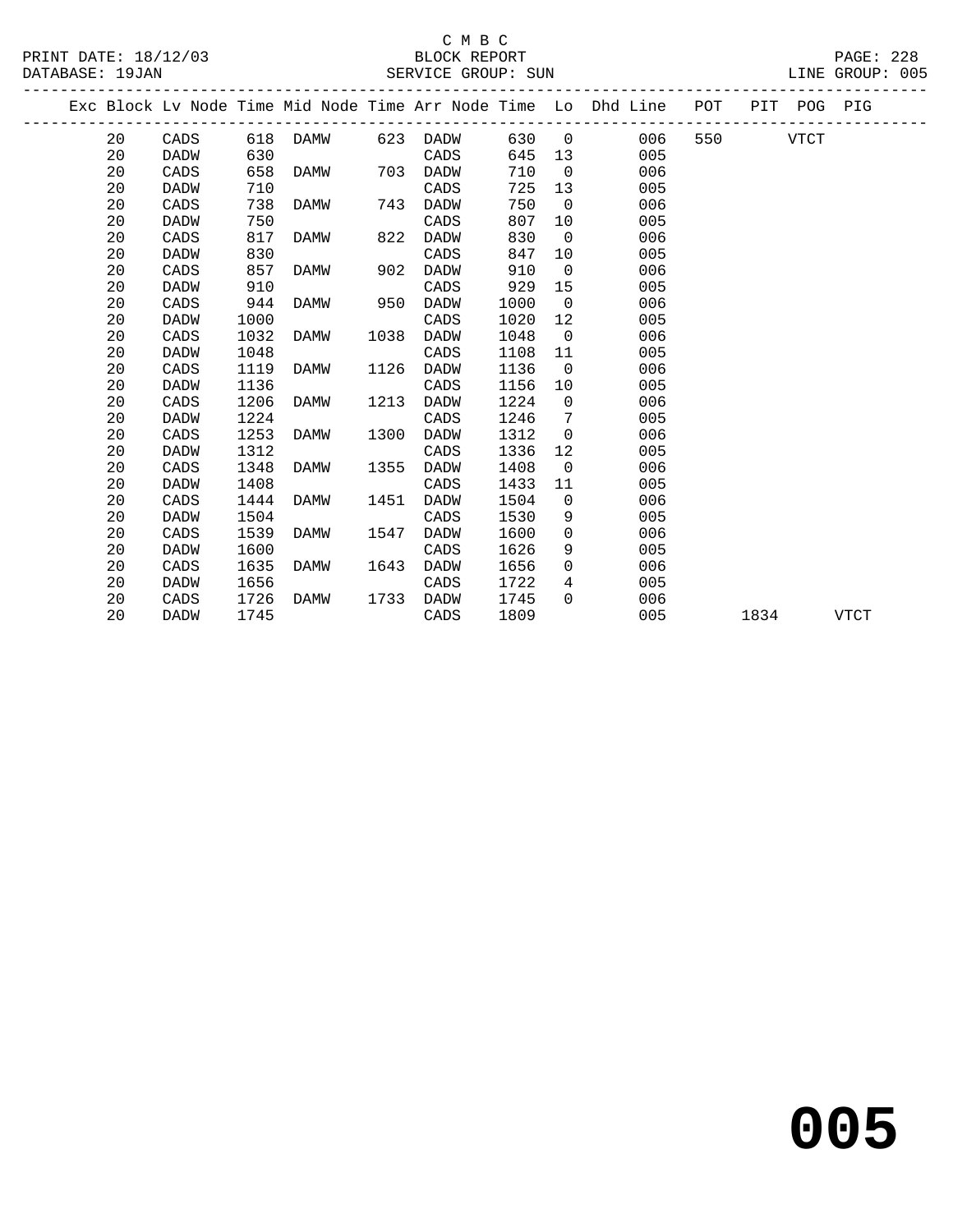## C M B C<br>BLOCK REPORT<br>------ 2DAUD: SUN

| PRINT DATE: 18/12/03<br>DATABASE: 19JAN |    |                 |      | 2/03 BLOCK REPORT<br>SERVICE GROUP: SUN |      |             |         |                 | PAGE: 229<br>LINE GROUP: 005                                                   |          |      |             |  |
|-----------------------------------------|----|-----------------|------|-----------------------------------------|------|-------------|---------|-----------------|--------------------------------------------------------------------------------|----------|------|-------------|--|
|                                         |    |                 |      |                                         |      |             |         |                 | Exc Block Lv Node Time Mid Node Time Arr Node Time Lo Dhd Line POT PIT POG PIG |          |      |             |  |
|                                         | 21 |                 |      |                                         |      |             |         |                 | CADS 638 DAMW 643 DADW 650 0 006                                               | 610 VTCT |      |             |  |
|                                         | 21 | DADW            | 650  |                                         |      | CADS        |         |                 | 705 13 005                                                                     |          |      |             |  |
|                                         | 21 | CADS            | 718  | DAMW 723 DADW                           |      |             | 730     |                 | $\overline{0}$<br>006                                                          |          |      |             |  |
|                                         | 21 | DADW            | 730  |                                         |      | CADS        | 747 11  |                 | 005                                                                            |          |      |             |  |
|                                         | 21 | CADS            | 758  | DAMW                                    |      | 803 DADW    | 810     | $\overline{0}$  | 006                                                                            |          |      |             |  |
|                                         | 21 | DADW            | 810  |                                         |      | CADS        | 827     | 10              | 005                                                                            |          |      |             |  |
|                                         | 21 | CADS            | 837  | DAMW                                    | 842  | DADW        | 850     | $\overline{0}$  | 006                                                                            |          |      |             |  |
|                                         | 21 | DADW            | 850  |                                         |      | CADS        | 907     | 10              | 005                                                                            |          |      |             |  |
|                                         | 21 | CADS            | 917  | DAMW                                    | 922  | DADW        | 930     | $\overline{0}$  | 006                                                                            |          |      |             |  |
|                                         | 21 | DADW            | 930  |                                         |      | CADS        | 950     | $\overline{4}$  | 005                                                                            |          |      |             |  |
|                                         | 21 | CADS            | 954  | DAMW                                    | 1000 | DADW        | 1010    |                 | 006<br>$\overline{0}$                                                          |          |      |             |  |
|                                         | 21 | DADW            | 1010 |                                         |      | CADS        | 1030    | 10              | 005                                                                            |          |      |             |  |
|                                         | 21 | CADS            | 1040 | DAMW                                    | 1046 | DADW        | 1056    | $\overline{0}$  | 006                                                                            |          |      |             |  |
|                                         | 21 | DADW            | 1056 |                                         |      | CADS        | 1116    | 11              | 005                                                                            |          |      |             |  |
|                                         | 21 | CADS            | 1127 | DAMW                                    | 1134 | DADW        | 1144    | $\overline{0}$  | 006                                                                            |          |      |             |  |
|                                         | 21 | DADW            | 1144 |                                         |      | CADS        | 1204    | 9               | 005                                                                            |          |      |             |  |
|                                         | 21 | CADS            | 1213 | DAMW                                    | 1220 | DADW        | 1232    | $\overline{0}$  | 006                                                                            |          |      |             |  |
|                                         | 21 | DADW            | 1232 |                                         |      | CADS        | 1254    | $7\overline{ }$ | 005                                                                            |          |      |             |  |
|                                         | 21 | CADS            | 1301 | DAMW                                    | 1308 | DADW        | 1320    | $\overline{0}$  | 006                                                                            |          |      |             |  |
|                                         | 21 | DADW            | 1320 |                                         |      | CADS        | 1344    | 12              | 005                                                                            |          |      |             |  |
|                                         | 21 | CADS            | 1356 | DAMW                                    | 1403 | DADW        | 1416    | $\overline{0}$  | 006                                                                            |          |      |             |  |
|                                         | 21 | DADW            | 1416 |                                         |      | CADS        | 1441    | 11              | 005                                                                            |          |      |             |  |
|                                         | 21 | CADS            | 1452 | DAMW                                    | 1459 | DADW        | 1512    | $\overline{0}$  | 006                                                                            |          |      |             |  |
|                                         | 21 | DADW            | 1512 |                                         |      | CADS        | 1538    | 9               | 005                                                                            |          |      |             |  |
|                                         | 21 | CADS            | 1547 | DAMW                                    | 1555 | DADW        | 1608    | $\overline{0}$  | 006                                                                            |          |      |             |  |
|                                         | 21 | DADW            | 1608 |                                         |      | CADS        | 1634    | 9               | 005                                                                            |          |      |             |  |
|                                         | 21 | CADS            | 1643 | DAMW                                    | 1651 | DADW        | 1703    | $\overline{0}$  | 006                                                                            |          |      |             |  |
|                                         | 21 | DADW            | 1703 |                                         |      | CADS        | 1728    | 5               | 005                                                                            |          |      |             |  |
|                                         | 21 | CADS            | 1733 | DAMW                                    | 1740 | DADW        | 1752    | $\overline{0}$  | 006                                                                            |          |      |             |  |
|                                         | 21 | DADW            | 1752 |                                         |      | CADS        | 1816    | 10              | 005                                                                            |          |      |             |  |
|                                         | 21 | CADS            | 1826 | DAMW                                    | 1833 | DADW        | 1845    | $\overline{0}$  | 006                                                                            |          |      |             |  |
|                                         | 21 | DADW            | 1845 |                                         |      | CADS        | 1909    | 8               | 005                                                                            |          |      |             |  |
|                                         | 21 | CADS            | 1917 | DAMW                                    | 1924 | DADW        | 1935    | $\overline{0}$  | 006                                                                            |          |      |             |  |
|                                         | 21 | <b>DADW</b>     | 1935 |                                         |      | CADS        | 1958    | 12              | 005                                                                            |          |      |             |  |
|                                         | 21 | CADS            | 2010 | DAMW                                    | 2017 | DADW        | 2027    | $\overline{0}$  | 006                                                                            |          |      |             |  |
|                                         | 21 | DADW            | 2027 |                                         |      | CADS        | 2048 10 |                 | 005                                                                            |          |      |             |  |
|                                         | 21 | CADS            | 2058 | DAMW                                    | 2105 | DADW        | 2115    | $\overline{0}$  | 006                                                                            |          |      |             |  |
|                                         | 21 | DADW            | 2115 |                                         |      | CADS        | 2136 7  |                 | 005                                                                            |          |      |             |  |
|                                         | 21 | $\mathtt{CADS}$ | 2143 | DAMW                                    | 2150 | DADW        | 2200    | 0               | 006                                                                            |          |      |             |  |
|                                         | 21 | DADW            | 2200 |                                         |      | CADS        | 2220    | 8               | 005                                                                            |          |      |             |  |
|                                         | 21 | CADS            | 2228 | DAMW                                    | 2235 | <b>DADW</b> | 2245    | 0               | 006                                                                            |          |      |             |  |
|                                         | 21 | DADW            | 2245 |                                         |      | CADS        | 2305    | 8               | 005                                                                            |          |      |             |  |
|                                         | 21 | CADS            | 2313 | DAMW                                    | 2320 | <b>DADW</b> | 2330    | 0               | 006                                                                            |          |      |             |  |
|                                         | 21 | DADW            | 2330 |                                         |      | CADS        | 2349    | 14              | 005                                                                            |          |      |             |  |
|                                         | 21 | CADS            | 2403 | DAMW                                    | 2410 | DADW        | 2420    | 0               | 006                                                                            |          |      |             |  |
|                                         | 21 | DADW            | 2420 |                                         |      | CADS        | 2437    | 6               | 005                                                                            |          |      |             |  |
|                                         | 21 | CADS            | 2443 | <b>DAMW</b>                             | 2450 | <b>DADW</b> | 2500    | 0               | 006                                                                            |          |      |             |  |
|                                         | 21 | DADW            | 2500 |                                         |      | CADS        | 2517    | 6               | 005                                                                            |          |      |             |  |
|                                         | 21 | $\mathtt{CADS}$ | 2523 | <b>DAMW</b>                             | 2530 | <b>DADW</b> | 2540    | $\Omega$        | 006                                                                            |          |      |             |  |
|                                         | 21 | DADW            | 2540 |                                         |      | <b>BURO</b> | 2549    |                 | 005                                                                            |          | 2616 | <b>VTCT</b> |  |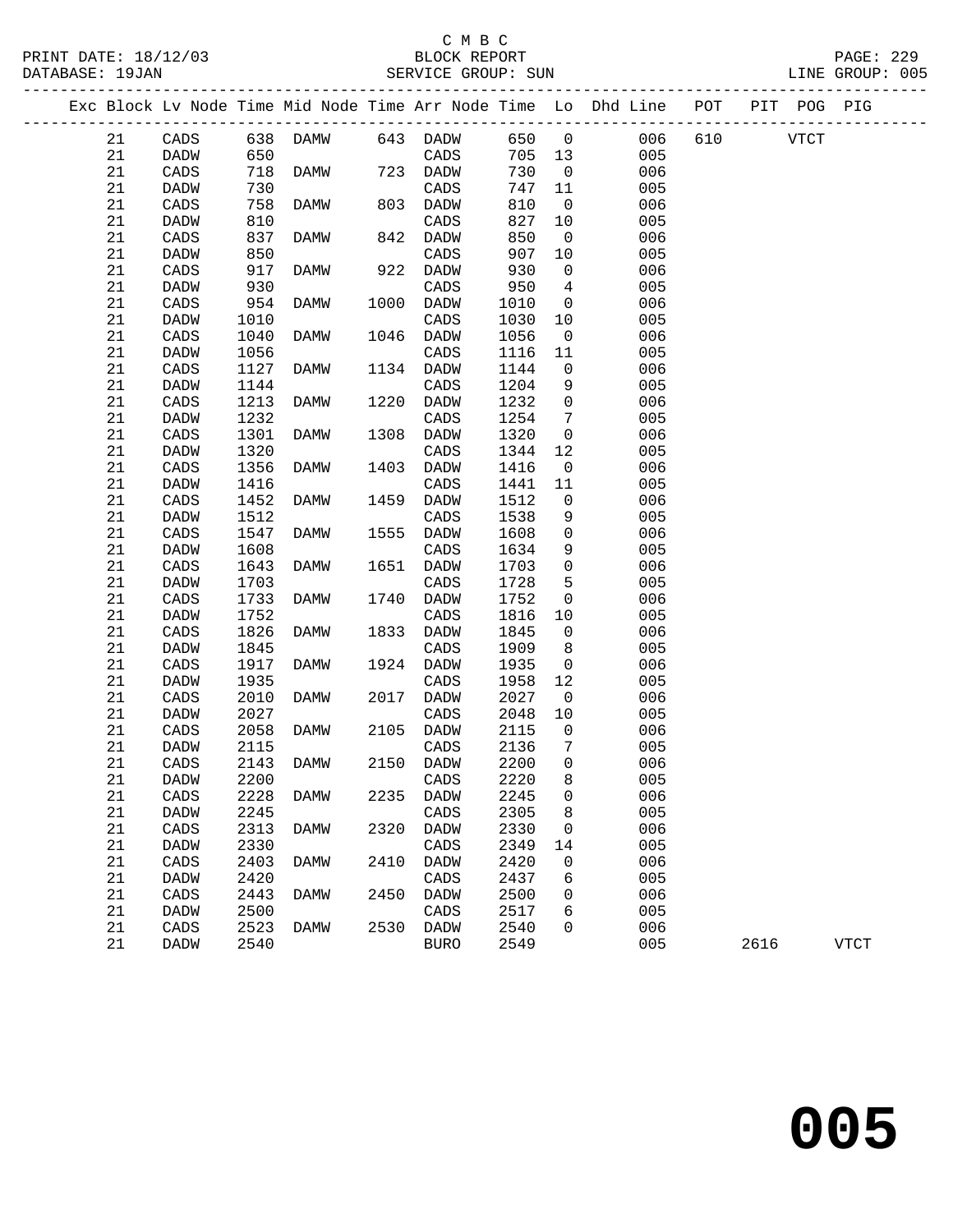|  |             |                 |      |          |      |             |      |                 | Exc Block Lv Node Time Mid Node Time Arr Node Time Lo Dhd Line POT |     |      | PIT POG PIG |             |
|--|-------------|-----------------|------|----------|------|-------------|------|-----------------|--------------------------------------------------------------------|-----|------|-------------|-------------|
|  | 22          | CADS            |      | 932 DAMW |      | 937 DADW    | 945  | $\overline{0}$  | 006                                                                | 904 |      | <b>VTCT</b> |             |
|  | 22          | DADW            | 945  |          |      | CADS        | 1005 | - 9             | 005                                                                |     |      |             |             |
|  | 22          | CADS            | 1014 | DAMW     |      | 1020 DADW   | 1030 | $\mathbf 0$     | 006                                                                |     |      |             |             |
|  | 22          | <b>DADW</b>     | 1030 |          |      | CADS        | 1050 | 13              | 005                                                                |     |      |             |             |
|  | 22          | CADS            | 1103 | DAMW     |      | 1110 DADW   | 1120 | $\overline{0}$  | 006                                                                |     |      |             |             |
|  | 22          | <b>DADW</b>     | 1120 |          |      | CADS        | 1140 | 10              | 005                                                                |     |      |             |             |
|  | 22          | CADS            | 1150 | DAMW     | 1157 | DADW        | 1208 | $\overline{0}$  | 006                                                                |     |      |             |             |
|  | 22          | <b>DADW</b>     | 1208 |          |      | CADS        | 1230 | $7\phantom{.0}$ | 005                                                                |     |      |             |             |
|  | 22          | CADS            | 1237 | DAMW     | 1244 | DADW        | 1256 | $\mathbf 0$     | 006                                                                |     |      |             |             |
|  | 22          | <b>DADW</b>     | 1256 |          |      | CADS        | 1318 | $7\overline{ }$ | 005                                                                |     |      |             |             |
|  | 22          | CADS            | 1325 | DAMW     | 1332 | DADW        | 1344 | 0               | 006                                                                |     |      |             |             |
|  | 22          | <b>DADW</b>     | 1344 |          |      | CADS        | 1409 | 11              | 005                                                                |     |      |             |             |
|  | 22          | CADS            | 1420 | DAMW     | 1427 | DADW        | 1440 | $\mathbf 0$     | 006                                                                |     |      |             |             |
|  | 22          | <b>DADW</b>     | 1440 |          |      | CADS        | 1506 | 9               | 005                                                                |     |      |             |             |
|  | 22          | CADS            | 1515 | DAMW     | 1523 | <b>DADW</b> | 1536 | $\mathbf 0$     | 006                                                                |     |      |             |             |
|  | 22          | <b>DADW</b>     | 1536 |          |      | CADS        | 1603 | 8               | 005                                                                |     |      |             |             |
|  | 22          | CADS            | 1611 | DAMW     |      | 1619 DADW   | 1632 | $\mathbf 0$     | 006                                                                |     |      |             |             |
|  | 22          | <b>DADW</b>     | 1632 |          |      | CADS        | 1658 | 6               | 005                                                                |     |      |             |             |
|  | $2\sqrt{2}$ | CADS            | 1704 | DAMW     |      | 1712 DADW   | 1724 | $\mathbf 0$     | 006                                                                |     |      |             |             |
|  | 22          | DADW            | 1724 |          |      | CADS        | 1749 | 8               | 005                                                                |     |      |             |             |
|  | 22          | CADS            | 1757 | DAMW     |      | 1804 DADW   | 1816 | $\mathbf 0$     | 006                                                                |     |      |             |             |
|  | 22          | <b>DADW</b>     | 1816 |          |      | CADS        | 1840 | $7\phantom{.0}$ | 005                                                                |     |      |             |             |
|  | 22          | CADS            | 1847 | DAMW     | 1854 | DADW        | 1905 | $\mathbf 0$     | 006                                                                |     |      |             |             |
|  | 22          | <b>DADW</b>     | 1905 |          |      | CADS        | 1928 | 9               | 005                                                                |     |      |             |             |
|  | 22          | CADS            | 1937 | DAMW     | 1944 | DADW        | 1955 | $\mathbf 0$     | 006                                                                |     |      |             |             |
|  | 22          | <b>DADW</b>     | 1955 |          |      | CADS        | 2018 | 4               | 005                                                                |     |      |             |             |
|  | 22          | CADS            | 2022 | DAMW     | 2029 | DADW        | 2039 | $\mathsf{O}$    | 006                                                                |     |      |             |             |
|  | 22          | <b>DADW</b>     | 2039 |          |      | CADS        | 2100 | 13              | 005                                                                |     |      |             |             |
|  | 22          | CADS            | 2113 | DAMW     | 2120 | DADW        | 2130 | $\mathbf 0$     | 006                                                                |     |      |             |             |
|  | 22          | DADW            | 2130 |          |      | CADS        | 2151 | 7               | 005                                                                |     |      |             |             |
|  | 22          | $\mathtt{CADS}$ | 2158 | DAMW     | 2205 | DADW        | 2215 | $\mathbf 0$     | 006                                                                |     |      |             |             |
|  | 22          | <b>DADW</b>     | 2215 |          |      | CADS        | 2235 | 8               | 005                                                                |     |      |             |             |
|  | 22          | CADS            | 2243 | DAMW     | 2250 | <b>DADW</b> | 2300 | $\overline{0}$  | 006                                                                |     |      |             |             |
|  | 22          | DADW            | 2300 |          |      | CADS        | 2319 | 9               | 005                                                                |     |      |             |             |
|  | 22          | CADS            | 2328 | DAMW     | 2335 | DADW        | 2345 | $\Omega$        | 006                                                                |     |      |             |             |
|  | 22          | <b>DADW</b>     | 2345 |          |      | CADS        | 2402 |                 | 005                                                                |     | 2427 |             | <b>VTCT</b> |
|  |             |                 |      |          |      |             |      |                 |                                                                    |     |      |             |             |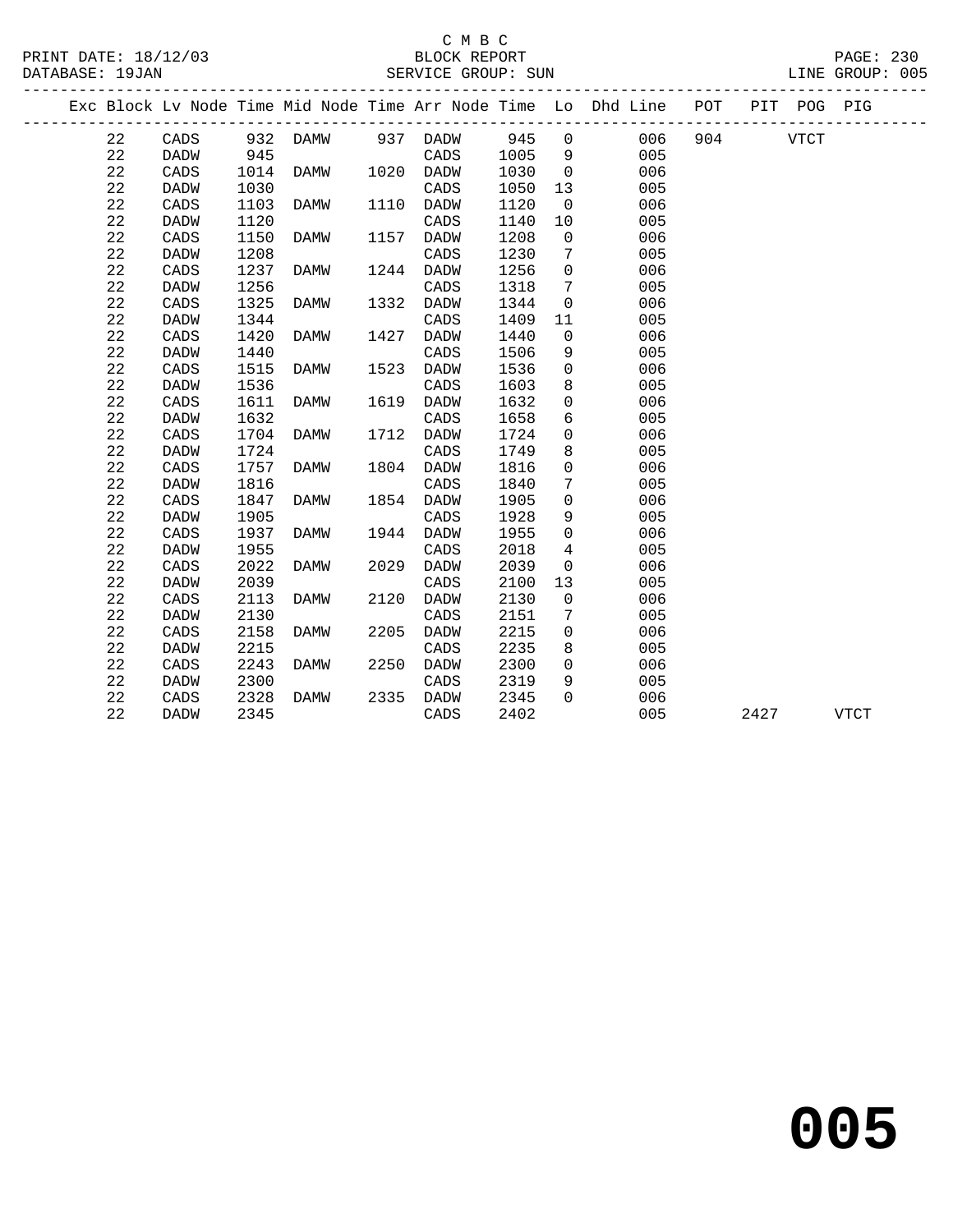### C M B C<br>BLOCK REPORT

| PRINT DATE: 18/12/03<br>DATABASE: 19JAN |             |      | SERVICE GROUP: SUN |      | BLOCK REPORT |      |                 |                                                                    |     |       |             | <b>PAGE: 231</b><br>LINE GROUP: 005 |  |
|-----------------------------------------|-------------|------|--------------------|------|--------------|------|-----------------|--------------------------------------------------------------------|-----|-------|-------------|-------------------------------------|--|
|                                         |             |      |                    |      |              |      |                 | Exc Block Lv Node Time Mid Node Time Arr Node Time Lo Dhd Line POT |     |       | PIT POG PIG |                                     |  |
| 23                                      | CADS        |      | 1004 DAMW          |      | 1010 DADW    | 1020 | $\Omega$        | 006                                                                |     | 936 7 | VTCT        |                                     |  |
| 23                                      | DADW        | 1020 |                    |      | CADS         | 1040 | 7               | 005                                                                |     |       |             |                                     |  |
| 23                                      | CADS        | 1047 | DAMW               | 1054 | DADW         | 1104 | $\Omega$        | 006                                                                |     |       |             |                                     |  |
| 23                                      | <b>DADW</b> | 1104 |                    |      | CADS         | 1124 | 11              | 005                                                                |     |       |             |                                     |  |
| 23                                      | CADS        | 1135 | DAMW               | 1142 | DADW         | 1152 | $\overline{0}$  | 006                                                                |     |       |             |                                     |  |
| 23                                      | <b>DADW</b> | 1152 |                    |      | CADS         | 1212 | 9               | 005                                                                |     |       |             |                                     |  |
| 23                                      | CADS        | 1221 | DAMW               | 1228 | DADW         | 1240 | $\Omega$        | 006                                                                |     |       |             |                                     |  |
| 23                                      | <b>DADW</b> | 1240 |                    |      | CADS         | 1302 | $7\phantom{.0}$ | 005                                                                |     |       |             |                                     |  |
| 23                                      | CADS        | 1309 | DAMW               | 1316 | DADW         | 1328 | $\Omega$        | 006                                                                |     |       |             |                                     |  |
| 23                                      | DADW        | 1328 |                    |      | CADS         | 1352 | 12              | 005                                                                |     |       |             |                                     |  |
| 23                                      | CADS        | 1404 | DAMW               | 1411 | DADW         | 1424 | $\overline{0}$  | 006                                                                |     |       |             |                                     |  |
| 23                                      | DADW        | 1424 |                    |      | CADS         | 1449 | 10              | 005                                                                |     |       |             |                                     |  |
| 23                                      | CADS        | 1459 | DAMW               | 1507 | DADW         | 1520 | $\Omega$        | 006                                                                |     |       |             |                                     |  |
| 23                                      | <b>DADW</b> | 1520 |                    |      | CADS         | 1547 | 8               | 005                                                                |     |       |             |                                     |  |
| 23                                      | CADS        | 1555 | DAMW               | 1603 | <b>DADW</b>  | 1616 | $\mathbf 0$     | 006                                                                |     |       |             |                                     |  |
| 23                                      | <b>DADW</b> | 1616 |                    |      | CADS         | 1642 | 8               | 005                                                                |     |       |             |                                     |  |
| 23                                      | CADS        | 1650 | DAMW               | 1658 | <b>DADW</b>  | 1710 | $\Omega$        | 006                                                                |     |       |             |                                     |  |
| 23                                      | DADW        | 1710 |                    |      | CADS         | 1735 | 6               | 005                                                                |     |       |             |                                     |  |
| 23                                      | CADS        | 1741 | DAMW               | 1748 | DADW         | 1800 | $\Omega$        | 006                                                                |     |       |             |                                     |  |
| 23                                      | DADW        | 1800 |                    |      | CADS         | 1824 | $12 \,$         | 005                                                                |     |       |             |                                     |  |
| 23                                      | CADS        | 1836 | DAMW               | 1843 | DADW         | 1855 | $\Omega$        | 006                                                                |     |       |             |                                     |  |
| 23                                      | <b>DADW</b> | 1855 |                    |      | CADS         | 1919 | 8               | 005                                                                |     |       |             |                                     |  |
| 23                                      | CADS        | 1927 | DAMW               | 1934 | <b>DADW</b>  | 1945 | $\Omega$        | 006                                                                |     |       |             |                                     |  |
| 23                                      | <b>DADW</b> | 1945 |                    |      | CADS         | 2008 |                 | 005                                                                |     | 2033  |             | VTCT                                |  |
| 24                                      | CADS        |      | 1024 DAMW          |      | 1030 DADW    | 1040 |                 | $\Omega$<br>006                                                    | 956 | VTCT  |             |                                     |  |
|                                         |             |      |                    |      |              |      |                 |                                                                    |     |       |             |                                     |  |

| 24 | CADS | 1024 | DAMW | 1030 | DADW | 1040 | - 0                          | 006 | 956 | VTCT |      |
|----|------|------|------|------|------|------|------------------------------|-----|-----|------|------|
| 24 | DADW | 1040 |      |      | CADS | 1100 | 11                           | 005 |     |      |      |
| 24 | CADS | 1111 | DAMW | 1118 | DADW | 1128 | $\overline{0}$               | 006 |     |      |      |
| 24 | DADW | 1128 |      |      | CADS | 1148 | 10                           | 005 |     |      |      |
| 24 | CADS | 1158 | DAMW | 1205 | DADW | 1216 | $\Omega$                     | 006 |     |      |      |
| 24 | DADW | 1216 |      |      | CADS | 1238 | $7\phantom{.0}\phantom{.0}7$ | 005 |     |      |      |
| 24 | CADS | 1245 | DAMW | 1252 | DADW | 1304 | $\overline{0}$               | 006 |     |      |      |
| 24 | DADW | 1304 |      |      | CADS | 1328 | 12                           | 005 |     |      |      |
| 24 | CADS | 1340 | DAMW | 1347 | DADW | 1400 | $\overline{0}$               | 006 |     |      |      |
| 24 | DADW | 1400 |      |      | CADS | 1425 | 11                           | 005 |     |      |      |
| 24 | CADS | 1436 | DAMW | 1443 | DADW | 1456 | $\Omega$                     | 006 |     |      |      |
| 24 | DADW | 1456 |      |      | CADS | 1522 | 9                            | 005 |     |      |      |
| 24 | CADS | 1531 | DAMW | 1539 | DADW | 1552 | $\mathbf 0$                  | 006 |     |      |      |
| 24 | DADW | 1552 |      |      | CADS | 1619 | 8                            | 005 |     |      |      |
| 24 | CADS | 1627 | DAMW | 1635 | DADW | 1648 | $\Omega$                     | 006 |     |      |      |
| 24 | DADW | 1648 |      |      | CADS | 1714 | 4                            | 005 |     |      |      |
| 24 | CADS | 1718 | DAMW | 1726 | DADW | 1738 | $\Omega$                     | 006 |     |      |      |
| 24 | DADW | 1738 |      |      | CADS | 1802 | 14                           | 005 |     |      |      |
| 24 | CADS | 1816 | DAMW | 1823 | DADW | 1835 | $\Omega$                     | 006 |     |      |      |
| 24 | DADW | 1835 |      |      | CADS | 1859 | 8                            | 005 |     |      |      |
| 24 | CADS | 1907 | DAMW | 1914 | DADW | 1925 | $\overline{0}$               | 006 |     |      |      |
| 24 | DADW | 1925 |      |      | CADS | 1948 | 10                           | 005 |     |      |      |
| 24 | CADS | 1958 | DAMW | 2005 | DADW | 2015 | $\overline{0}$               | 006 |     |      |      |
| 24 | DADW | 2015 |      |      | CADS | 2036 | 10                           | 005 |     |      |      |
| 24 | CADS | 2046 | DAMW | 2053 | DADW | 2103 | $\overline{0}$               | 006 |     |      |      |
| 24 | DADW | 2103 |      |      | CADS | 2124 |                              | 005 |     | 2149 | VTCT |
|    |      |      |      |      |      |      |                              |     |     |      |      |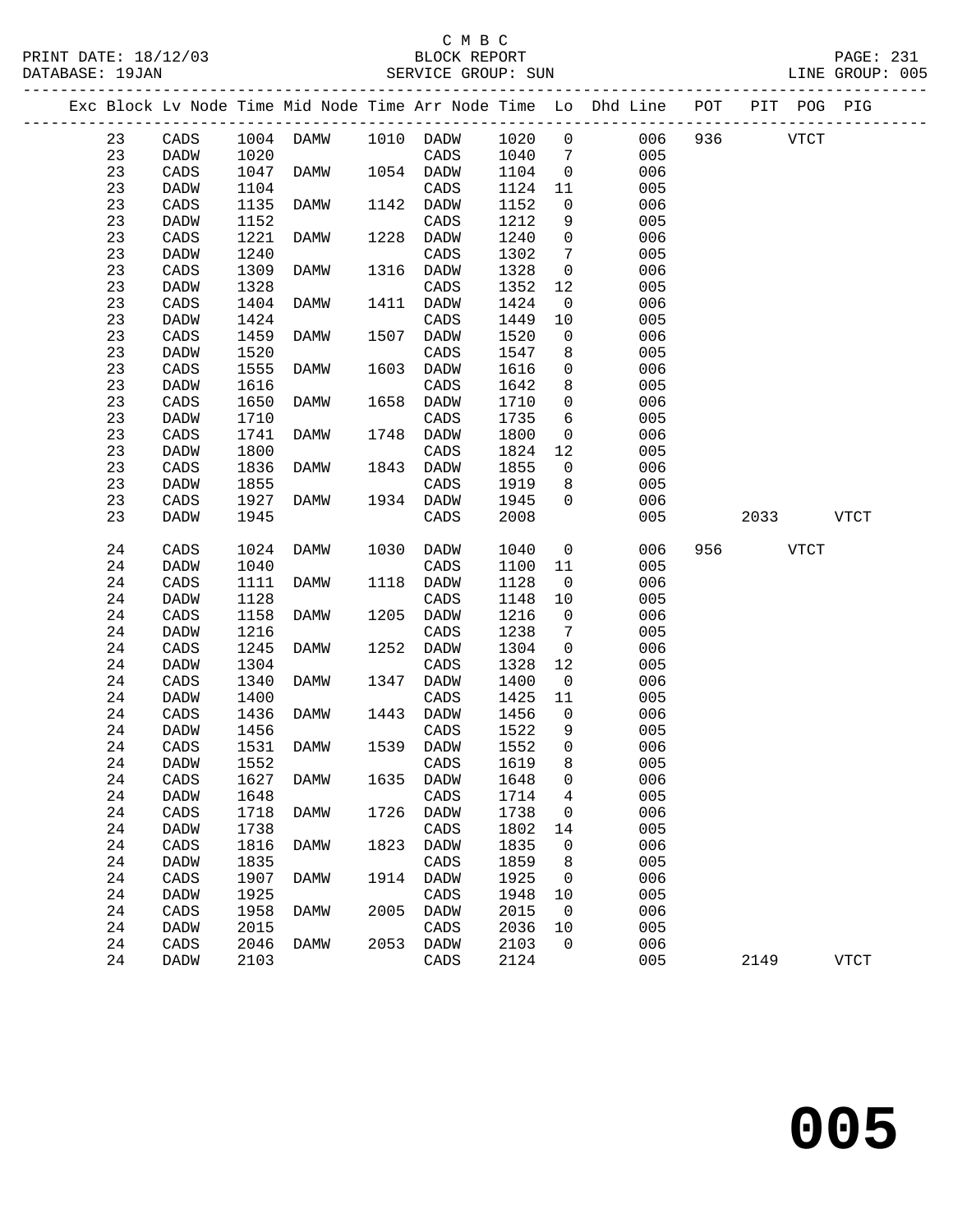PRINT DATE: 18/12/03 BLOCK REPORT PAGE: 232 DATABASE: 19JAN<br>---------------

## C M B C<br>BLOCK REPORT

| DATABASE: 19JAN |                                                                                |      |                       |      | SEKVICE GKOUP: SUN |        |                 |     |          |      |      | TINE GKOOL: 002 |
|-----------------|--------------------------------------------------------------------------------|------|-----------------------|------|--------------------|--------|-----------------|-----|----------|------|------|-----------------|
|                 | Exc Block Lv Node Time Mid Node Time Arr Node Time Lo Dhd Line POT PIT POG PIG |      |                       |      |                    |        |                 |     |          |      |      |                 |
| 25              | CADS                                                                           |      | 1055 DAMW   1102 DADW |      |                    | 1112 0 |                 |     | 006 1027 |      | VTCT |                 |
| 25              | DADW                                                                           | 1112 |                       |      | CADS               | 1132   | 10              | 005 |          |      |      |                 |
| 25              | CADS                                                                           | 1142 | DAMW                  | 1149 | DADW               | 1200   | $\overline{0}$  | 006 |          |      |      |                 |
| 25              | DADW                                                                           | 1200 |                       |      | CADS               | 1222   | $7\phantom{.}$  | 005 |          |      |      |                 |
| 25              | CADS                                                                           | 1229 | DAMW                  | 1236 | DADW               | 1248   | $\mathbf 0$     | 006 |          |      |      |                 |
| 25              | DADW                                                                           | 1248 |                       |      | CADS               | 1310   | $7\phantom{.0}$ | 005 |          |      |      |                 |
| 25              | CADS                                                                           | 1317 | DAMW                  | 1324 | DADW               | 1336   | $\overline{0}$  | 006 |          |      |      |                 |
| 25              | DADW                                                                           | 1336 |                       |      | CADS               | 1401   | 11              | 005 |          |      |      |                 |
| 25              | CADS                                                                           | 1412 | DAMW                  | 1419 | DADW               | 1432   | $\Omega$        | 006 |          |      |      |                 |
| 25              | DADW                                                                           | 1432 |                       |      | CADS               | 1458   | 9               | 005 |          |      |      |                 |
| 25              | CADS                                                                           | 1507 | DAMW                  | 1515 | DADW               | 1528   | $\overline{0}$  | 006 |          |      |      |                 |
| 25              | DADW                                                                           | 1528 |                       |      | CADS               | 1555   | 8               | 005 |          |      |      |                 |
| 25              | CADS                                                                           | 1603 | DAMW                  | 1611 | DADW               | 1624   | $\mathbf 0$     | 006 |          |      |      |                 |
| 25              | DADW                                                                           | 1624 |                       |      | CADS               | 1650   | 7               | 005 |          |      |      |                 |
| 25              | CADS                                                                           | 1657 | DAMW                  | 1705 | DADW               | 1717   | $\overline{0}$  | 006 |          |      |      |                 |
| 25              | DADW                                                                           | 1717 |                       |      | CADS               | 1742   | 7               | 005 |          |      |      |                 |
| 25              | CADS                                                                           | 1749 | DAMW                  | 1756 | DADW               | 1808   | $\Omega$        | 006 |          |      |      |                 |
| 25              | DADW                                                                           | 1808 |                       |      | CADS               | 1832   |                 | 005 |          | 1857 | VTCT |                 |
|                 |                                                                                |      |                       |      |                    |        |                 |     |          |      |      |                 |
| 26              | CADS                                                                           | 1333 | DAMW                  | 1340 | DADW               | 1352   | $\overline{0}$  |     | 006 1305 | VTCT |      |                 |
| 26              | DADW                                                                           | 1352 |                       |      | CADS               | 1417   | 11              | 005 |          |      |      |                 |
| 26              | CADS                                                                           | 1428 | DAMW                  | 1435 | DADW               | 1448   | $\overline{0}$  | 006 |          |      |      |                 |
| 26              | DADW                                                                           | 1448 |                       |      | CADS               | 1514   | 9               | 005 |          |      |      |                 |

| 26 | CADS        | 1523 | DAMW        | 1531 | DADW        | 1544 | $\mathbf 0$    | 006 |      |             |
|----|-------------|------|-------------|------|-------------|------|----------------|-----|------|-------------|
| 26 | DADW        | 1544 |             |      | CADS        | 1611 | 8              | 005 |      |             |
| 26 | CADS        | 1619 | DAMW        | 1627 | DADW        | 1640 | 0              | 006 |      |             |
| 26 | DADW        | 1640 |             |      | CADS        | 1706 | 5              | 005 |      |             |
| 26 | CADS        | 1711 | DAMW        | 1719 | <b>DADW</b> | 1731 | $\mathbf 0$    | 006 |      |             |
| 26 | DADW        | 1731 |             |      | CADS        | 1755 | 11             | 005 |      |             |
| 26 | CADS        | 1806 | DAMW        | 1813 | DADW        | 1825 | $\mathbf 0$    | 006 |      |             |
| 26 | DADW        | 1825 |             |      | CADS        | 1849 | 8              | 005 |      |             |
| 26 | CADS        | 1857 | DAMW        | 1904 | DADW        | 1915 | $\overline{0}$ | 006 |      |             |
| 26 | DADW        | 1915 |             |      | CADS        | 1938 | 10             | 005 |      |             |
| 26 | CADS        | 1948 | DAMW        | 1955 | <b>DADW</b> | 2005 | $\mathsf{O}$   | 006 |      |             |
| 26 | DADW        | 2005 |             |      | CADS        | 2026 | 8              | 005 |      |             |
| 26 | CADS        | 2034 | DAMW        | 2041 | DADW        | 2051 | $\overline{0}$ | 006 |      |             |
| 26 | DADW        | 2051 |             |      | CADS        | 2112 | 16             | 005 |      |             |
| 26 | CADS        | 2128 | DAMW        | 2135 | DADW        | 2145 | $\mathbf 0$    | 006 |      |             |
| 26 | DADW        | 2145 |             |      | CADS        | 2206 | 7              | 005 |      |             |
| 26 | CADS        | 2213 | DAMW        | 2220 | DADW        | 2230 | $\mathbf 0$    | 006 |      |             |
| 26 | DADW        | 2230 |             |      | CADS        | 2250 | 8              | 005 |      |             |
| 26 | CADS        | 2258 | DAMW        | 2305 | DADW        | 2315 | $\mathbf 0$    | 006 |      |             |
| 26 | DADW        | 2315 |             |      | CADS        | 2334 | 9              | 005 |      |             |
| 26 | CADS        | 2343 | <b>DAMW</b> | 2350 | DADW        | 2400 | $\mathbf 0$    | 006 |      |             |
| 26 | <b>DADW</b> | 2400 |             |      | CADS        | 2417 | 6              | 005 |      |             |
| 26 | CADS        | 2423 | DAMW        | 2430 | <b>DADW</b> | 2440 | $\mathsf{O}$   | 006 |      |             |
| 26 | DADW        | 2440 |             |      | CADS        | 2457 | 6              | 005 |      |             |
| 26 | CADS        | 2503 | DAMW        | 2510 | DADW        | 2520 | 0              | 006 |      |             |
| 26 | DADW        | 2520 |             |      | CADS        | 2537 | 6              | 005 |      |             |
| 26 | CADS        | 2543 | DAMW        | 2550 | DADW        | 2600 | $\Omega$       | 006 |      |             |
| 26 | DADW        | 2600 |             |      | <b>BURO</b> | 2609 |                | 005 | 2636 | <b>VTCT</b> |
|    |             |      |             |      |             |      |                |     |      |             |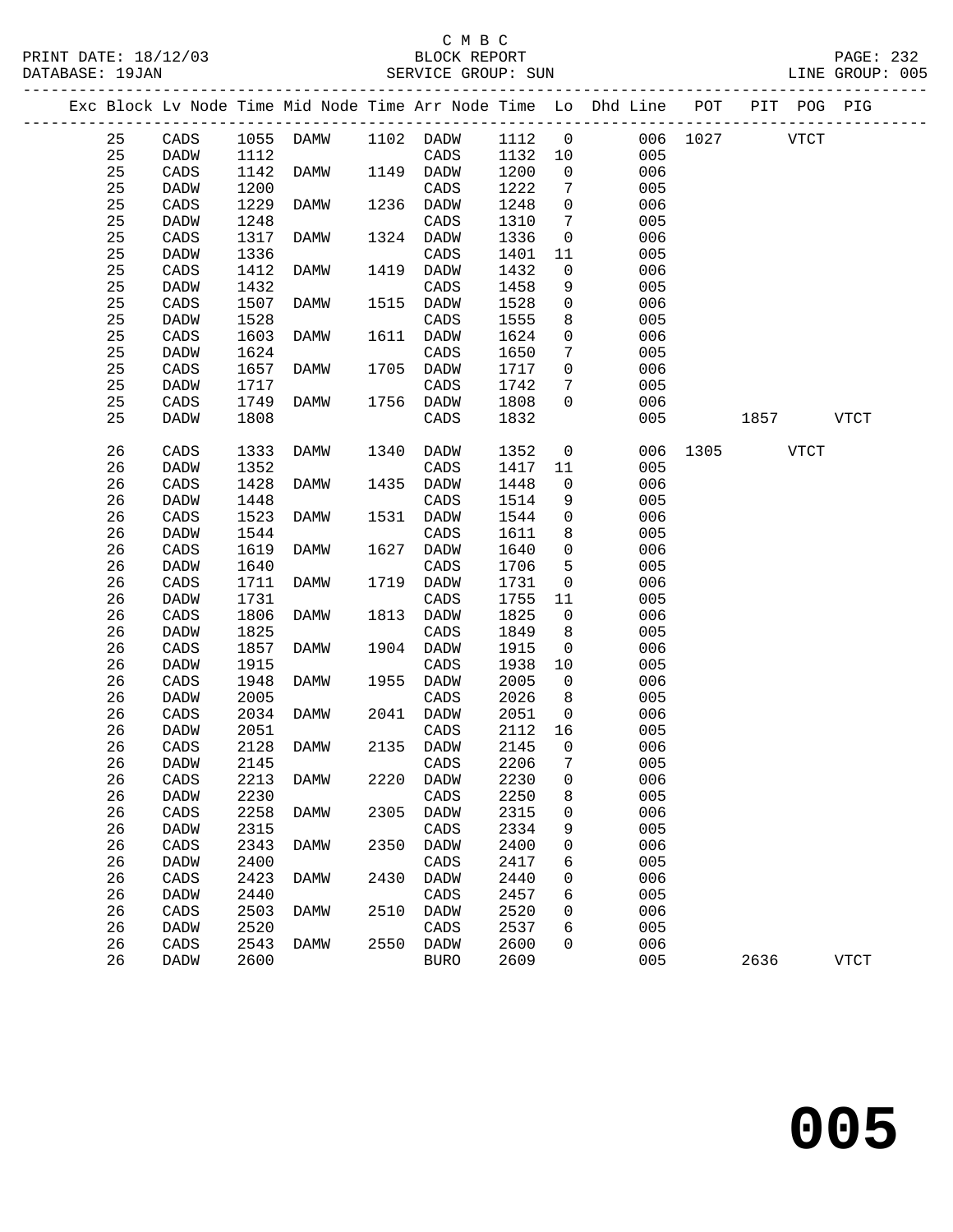|                  |                     |              |                                  |              |                   |              |                                  | Exc Block Lv Node Time Mid Node Time Arr Node Time Lo Dhd Line POT PIT POG PIG |          |      |             |  |
|------------------|---------------------|--------------|----------------------------------|--------------|-------------------|--------------|----------------------------------|--------------------------------------------------------------------------------|----------|------|-------------|--|
| $\mathbf{1}$     |                     |              | WFST 532 BYKY                    |              | 545 FRTE          |              |                                  | 602 15 008                                                                     | 502 VTCT |      |             |  |
| $\mathbf 1$      | FRTE                |              | 617 BYKY 637 WFST                |              |                   | 650          |                                  | 008<br>$\overline{0}$                                                          |          |      |             |  |
| $\mathbf{1}$     | WFST                |              |                                  |              | 703 FRTE          |              |                                  | $721 \t16$<br>008                                                              |          |      |             |  |
| $1\,$            | FRTE                |              | 650 BYKY<br>737 BYKY<br>811 BYKY |              | 757 WFST          | 811          | $\overline{0}$                   | 008                                                                            |          |      |             |  |
| 1                | WFST                |              |                                  | 825          | FRTE              | 846          | $5^{\circ}$                      | 008                                                                            |          |      |             |  |
| 1                | FRTE                |              | 851 BYKY                         | 913          | WFST              | 928          | $\overline{0}$                   | 008                                                                            |          |      |             |  |
| 1                | WFST                | 928          | <b>BYKY</b>                      | 943          | FRTE              | 1005         | 10                               | 008                                                                            |          |      |             |  |
| 1                | ${\tt FRTE}$        | 1015         | BYKY                             | 1040         | WFST              | 1059         | $\overline{0}$                   | 008                                                                            |          |      |             |  |
| 1                | WFST                |              | 1059 BYKY                        | 1114         | FRTE              | 1139         | 12                               | 008                                                                            |          |      |             |  |
| 1                | ${\tt FRTE}$        |              | 1151 BYKY                        | 1218         | WFST              | 1237         | $\overline{0}$                   | 008                                                                            |          |      |             |  |
| 1                | WFST                | 1237         | BYKY                             | 1253         | FRTE              | 1320         | 11                               | 008                                                                            |          |      |             |  |
| $\mathbf 1$      | ${\tt FRTE}$        |              | 1331 BYKY                        | 1358         | WFST              | 1418         | $\overline{0}$                   | 008                                                                            |          |      |             |  |
| $\mathbf 1$      | WFST                |              | 1418 BYKY                        | 1435         | FRTE              | 1504         | 9                                | 008                                                                            |          |      |             |  |
| $\mathbf 1$      | <b>FRTE</b>         | 1513         | BYKY                             | 1539         | WFST              | 1559         | $\overline{0}$                   | 008                                                                            |          |      |             |  |
| 1<br>$\mathbf 1$ | WFST<br><b>FRTE</b> | 1559<br>1657 | BYKY                             | 1617<br>1721 | FRTE              | 1644<br>1739 | 13<br>$\overline{0}$             | 008<br>008                                                                     |          |      |             |  |
|                  |                     |              | BYKY<br>1739 BYKY                |              | WFST<br>1755 FRTE | 1822         | $\overline{0}$                   | 008                                                                            |          |      |             |  |
| 1<br>$\mathbf 1$ | WFST<br>FRTE        | 1822         | BYKY                             |              | $41\mathrm{FR}$   | 1833         |                                  | 008                                                                            |          | 1849 | <b>VTCT</b> |  |
|                  |                     |              |                                  |              |                   |              |                                  |                                                                                |          |      |             |  |
| 2                | F41S                | 550          | BYKY                             |              | FRTE              | 557          | $\overline{0}$                   | 008                                                                            | 534 VTCT |      |             |  |
| 2                | FRTE                |              | 557 BYKY                         |              | 617 WFST          | 630          | $\overline{0}$                   | 008                                                                            |          |      |             |  |
| 2                | WFST                |              | 630 BYKY                         | 643          | FRTE              | 700          | 17                               | 008                                                                            |          |      |             |  |
| 2                | FRTE                | 717          | BYKY                             | 737          | WFST              | 751          | $\overline{0}$                   | 008                                                                            |          |      |             |  |
| 2                | WFST                | 751          | BYKY                             | 805          | FRTE              | 826          | 9                                | 008                                                                            |          |      |             |  |
| 2                | ${\tt FRTE}$        |              | 835 BYKY                         | 857          | WFST              | 912          | $\mathsf{O}$                     | 008                                                                            |          |      |             |  |
| 2                | WFST                |              | 912 BYKY                         | 927          | FRTE              | 949          | 8                                | 008                                                                            |          |      |             |  |
| 2                | FRTE                | 957          | BYKY                             | 1020         | WFST              | 1038         | $\mathsf{O}$                     | 008                                                                            |          |      |             |  |
| 2                | WFST                | 1038         | BYKY                             | 1053         | FRTE              | 1117         | $7\phantom{.0}$                  | 008                                                                            |          |      |             |  |
| 2                | FRTE                |              | 1124 BYKY                        | 1149         | WFST              | 1208         | $\overline{0}$                   | 008                                                                            |          |      |             |  |
| 2                | WFST                | 1208         | BYKY                             | 1224         | FRTE              | 1251         | 10                               | 008                                                                            |          |      |             |  |
| 2                | FRTE                |              | 1301 BYKY                        | 1328         | WFST              | 1349         | $\overline{0}$                   | 008                                                                            |          |      |             |  |
| 2                | WFST                | 1349         | <b>BYKY</b>                      | 1406         | FRTE              | 1435         | 8 <sup>8</sup><br>$\overline{0}$ | 008                                                                            |          |      |             |  |
| 2                | FRTE                |              | 1443 BYKY                        |              | 1509 WFST         | 1529         |                                  | 008                                                                            |          |      |             |  |
| 2                | WFST                |              |                                  |              |                   |              |                                  | 1529 BYKY 1546 FRTE 1615 10 008                                                |          |      |             |  |
| 2                | FRTE                | 1625<br>1709 | BYKY                             | 1651<br>1727 | WFST              | 1709<br>1753 | 0<br>8                           | 008<br>008                                                                     |          |      |             |  |
| 2<br>2           | WFST<br>FRTE        | 1801         | BYKY<br>BYKY                     | 1825         | FRTE<br>WFST      | 1843         | 0                                | 008                                                                            |          |      |             |  |
| 2                | WFST                | 1843         | <b>BYKY</b>                      | 1859         | FRTE              | 1926         | 9                                | 008                                                                            |          |      |             |  |
| 2                | FRTE                | 1935         | <b>BYKY</b>                      | 1957         | WFST              | 2014         | 0                                | 008                                                                            |          |      |             |  |
| 2                | WFST                | 2014         | BYKY                             | 2030         | FRTE              | 2054         | 11                               | 008                                                                            |          |      |             |  |
| 2                | FRTE                | 2105         | <b>BYKY</b>                      | 2126         | WFST              | 2141         | $\overline{0}$                   | 008                                                                            |          |      |             |  |
| 2                | WFST                | 2141         | BYKY                             | 2157         | FRTE              | 2221         | 15                               | 008                                                                            |          |      |             |  |
| 2                | FRTE                | 2236         | BYKY                             | 2256         | WFST              | 2311         | 0                                | 008                                                                            |          |      |             |  |
| 2                | WFST                | 2311         | BYKY                             | 2327         | FRTE              | 2349         | 0                                | 008                                                                            |          |      |             |  |
| 2                | FRTE                | 2349         | BYKY                             |              | 41FR              | 2356         |                                  | 008                                                                            | 2411     |      | VTCT        |  |
|                  |                     |              |                                  |              |                   |              |                                  |                                                                                |          |      |             |  |

C M B C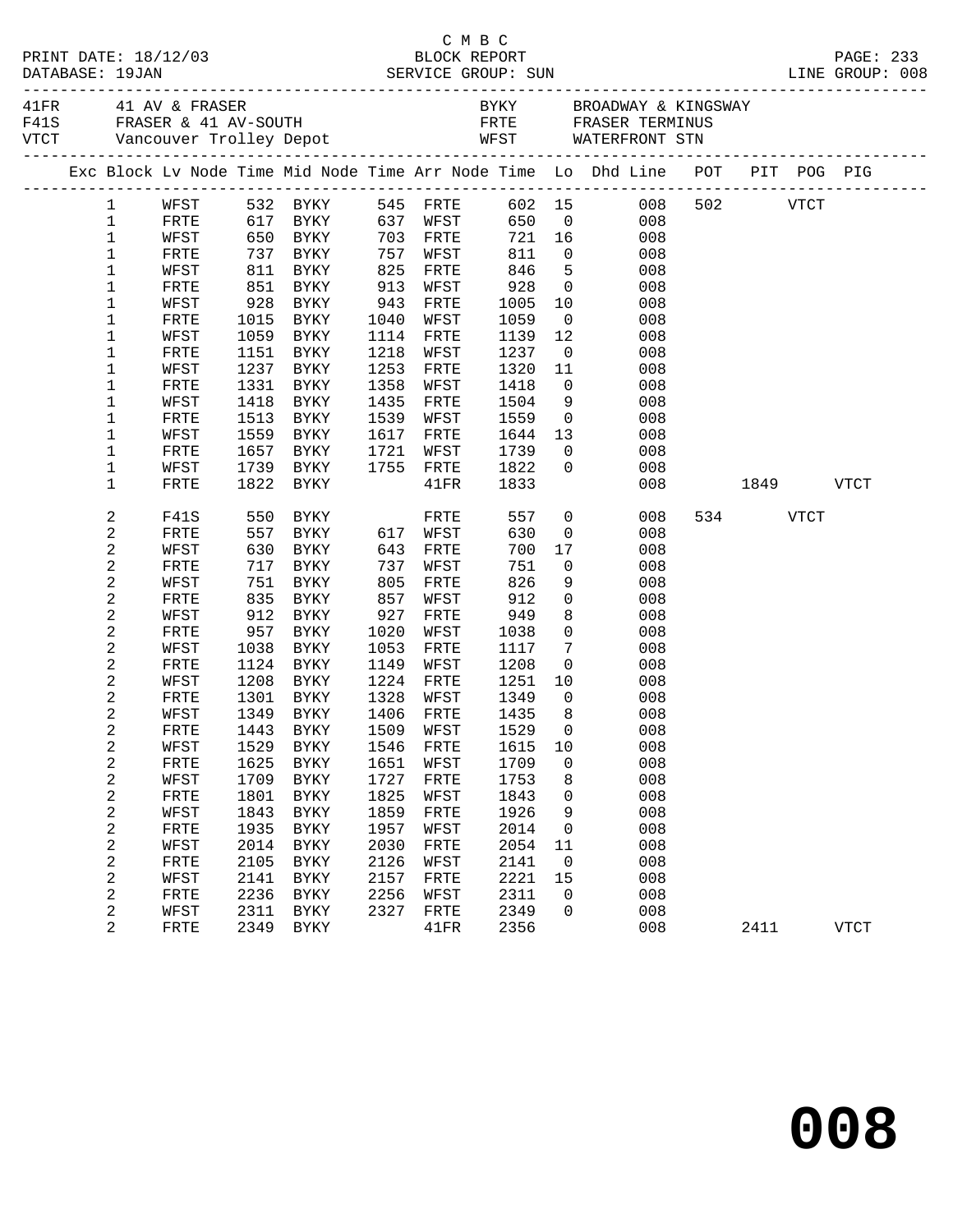# C M B C<br>BLOCK REPORT

PAGE: 234<br>LINE GROUP: 008

|  |   |              |      |              |      | ORVATCH QVOOL. OOM |        |                |                                                                    |     |      |             | GROUP. OUD  |
|--|---|--------------|------|--------------|------|--------------------|--------|----------------|--------------------------------------------------------------------|-----|------|-------------|-------------|
|  |   |              |      |              |      |                    |        |                | Exc Block Lv Node Time Mid Node Time Arr Node Time Lo Dhd Line POT |     |      | PIT POG PIG |             |
|  | 3 | WFST         |      | 552 BYKY     |      | 605 FRTE           | 622 15 |                | 008                                                                | 522 |      | <b>VTCT</b> |             |
|  | 3 | FRTE         | 637  | BYKY         | 657  | WFST               | 710    | $\overline{0}$ | 008                                                                |     |      |             |             |
|  | 3 | WFST         | 710  | BYKY         | 723  | FRTE               | 741    | 15             | 008                                                                |     |      |             |             |
|  | 3 | FRTE         | 756  | BYKY         | 818  | WFST               | 832    | $\overline{0}$ | 008                                                                |     |      |             |             |
|  | 3 | WFST         | 832  | BYKY         | 846  | FRTE               | 907    | 12             | 008                                                                |     |      |             |             |
|  | 3 | FRTE         | 919  | BYKY         | 941  | WFST               | 958    | $\overline{0}$ | 008                                                                |     |      |             |             |
|  | 3 | WFST         | 958  | BYKY         | 1013 | FRTE               | 1036   | 9              | 008                                                                |     |      |             |             |
|  | 3 | FRTE         | 1045 | BYKY         | 1110 | WFST               | 1129   | $\overline{0}$ | 008                                                                |     |      |             |             |
|  | 3 | WFST         | 1129 | <b>BYKY</b>  | 1144 | FRTE               | 1209   | 12             | 008                                                                |     |      |             |             |
|  | 3 | FRTE         | 1221 | BYKY         | 1248 | WFST               | 1309   | $\mathsf{O}$   | 008                                                                |     |      |             |             |
|  | 3 | WFST         | 1309 | BYKY         | 1325 | FRTE               | 1354   | 7              | 008                                                                |     |      |             |             |
|  | 3 | FRTE         | 1401 | BYKY         | 1428 | WFST               | 1448   | $\mathsf{O}$   | 008                                                                |     |      |             |             |
|  | 3 | WFST         | 1448 | BYKY         | 1505 | FRTE               | 1534   | 11             | 008                                                                |     |      |             |             |
|  | 3 | FRTE         | 1545 | BYKY         | 1611 | WFST               | 1629   | $\overline{0}$ | 008                                                                |     |      |             |             |
|  | 3 | WFST         | 1629 | BYKY         | 1647 | FRTE               | 1714   | 14             | 008                                                                |     |      |             |             |
|  | 3 | FRTE         | 1728 | BYKY         | 1752 | WFST               | 1810   | $\overline{0}$ | 008                                                                |     |      |             |             |
|  | 3 | WFST         | 1810 | BYKY         | 1826 | FRTE               | 1853   | 15             | 008                                                                |     |      |             |             |
|  | 3 | FRTE         | 1908 | BYKY         | 1930 | WFST               | 1947   | $\mathsf{O}$   | 008                                                                |     |      |             |             |
|  | 3 | WFST         | 1947 | BYKY         | 2003 | FRTE               | 2027   | 8              | 008                                                                |     |      |             |             |
|  | 3 | FRTE         | 2035 | BYKY         | 2056 | WFST               | 2111   | $\overline{0}$ | 008                                                                |     |      |             |             |
|  | 3 | WFST         | 2111 | BYKY         | 2127 | FRTE               | 2151   | 15             | 008                                                                |     |      |             |             |
|  | 3 | FRTE         | 2206 | BYKY         | 2226 | WFST               | 2241   | $\mathsf{O}$   | 008                                                                |     |      |             |             |
|  | 3 | WFST         | 2241 | <b>BYKY</b>  | 2257 | FRTE               | 2319   | $\mathbf 0$    | 008                                                                |     |      |             |             |
|  | 3 | FRTE         | 2319 | BYKY         |      | 41FR               | 2327   |                | 008                                                                |     | 2343 |             | <b>VTCT</b> |
|  | 4 | WFST         | 612  | BYKY         | 625  | FRTE               | 642    | 15             | 008                                                                | 542 |      | VTCT        |             |
|  | 4 | FRTE         | 657  | BYKY         | 717  | WFST               | 731    | $\overline{0}$ | 008                                                                |     |      |             |             |
|  | 4 | WFST         | 731  | BYKY         | 744  | FRTE               | 804    | 11             | 008                                                                |     |      |             |             |
|  | 4 | FRTE         | 815  | BYKY         | 837  | WFST               | 852    | $\overline{0}$ | 008                                                                |     |      |             |             |
|  | 4 | WFST         | 852  | BYKY         | 907  | FRTE               | 929    | 16             | 008                                                                |     |      |             |             |
|  | 4 | FRTE         | 945  | BYKY         | 1008 | WFST               | 1026   | $\overline{0}$ | 008                                                                |     |      |             |             |
|  | 4 | WFST         | 1026 | BYKY         | 1041 | FRTE               | 1105   | 10             | 008                                                                |     |      |             |             |
|  | 4 | FRTE         | 1115 | BYKY         | 1140 | WFST               | 1159   | $\overline{0}$ | 008                                                                |     |      |             |             |
|  | 4 | WFST         | 1159 | BYKY         | 1215 | FRTE               | 1242   | 9              | 008                                                                |     |      |             |             |
|  | 4 | FRTE         | 1251 | BYKY         | 1318 | WFST               | 1339   | $\mathsf{O}$   | 008                                                                |     |      |             |             |
|  | 4 | WFST         | 1339 | BYKY         | 1355 | FRTE               | 1424   | 8              | 008                                                                |     |      |             |             |
|  | 4 | FRTE         | 1432 | BYKY         | 1459 | WFST               | 1519   | $\overline{0}$ | 008                                                                |     |      |             |             |
|  | 4 | WFST         | 1519 | BYKY         | 1536 | FRTE               | 1605   | 10             | 008                                                                |     |      |             |             |
|  | 4 | FRTE         | 1615 | BYKY         | 1641 | WFST               | 1659   | $\Omega$       | 008                                                                |     |      |             |             |
|  | 4 | WFST         | 1659 | <b>BYKY</b>  | 1717 | FRTE               | 1743   | 0              | 008                                                                |     |      |             |             |
|  | 4 | FRTE         | 1743 | <b>BYKY</b>  |      | 41FR               | 1754   |                | 008                                                                |     | 1810 |             | <b>VTCT</b> |
|  | 5 | <b>F41S</b>  | 857  | BYKY         |      | FRTE               | 905    | 0              | 008                                                                | 840 |      | <b>VTCT</b> |             |
|  | 5 | FRTE         | 905  | <b>BYKY</b>  | 927  | WFST               | 944    | 0              | 008                                                                |     |      |             |             |
|  | 5 | WFST         | 944  | <b>BYKY</b>  | 959  | FRTE               | 1021   | 14             | 008                                                                |     |      |             |             |
|  | 5 | ${\tt FRTE}$ | 1035 | ${\tt BYKY}$ | 1100 | WFST               | 1119   | 0              | 008                                                                |     |      |             |             |
|  | 5 | WFST         | 1119 | ${\tt BYKY}$ | 1134 | FRTE               | 1159   | 12             | 008                                                                |     |      |             |             |
|  | 5 | FRTE         | 1211 | ${\tt BYKY}$ | 1238 | WFST               | 1259   | 0              | 008                                                                |     |      |             |             |
|  | 5 | WFST         | 1259 | ${\tt BYKY}$ | 1315 | FRTE               | 1344   | 7              | 008                                                                |     |      |             |             |
|  | 5 | FRTE         | 1351 | ${\tt BYKY}$ | 1418 | WFST               | 1438   | 0              | 008                                                                |     |      |             |             |
|  | 5 | WFST         | 1438 | ${\tt BYKY}$ | 1455 | ${\tt FRTE}$       | 1524   | 9              | 008                                                                |     |      |             |             |
|  | 5 | FRTE         | 1533 | ${\tt BYKY}$ | 1559 | WFST               | 1619   | 0              | 008                                                                |     |      |             |             |
|  | 5 | WFST         | 1619 | <b>BYKY</b>  | 1637 | FRTE               | 1704   | 13             | 008                                                                |     |      |             |             |
|  | 5 | ${\tt FRTE}$ | 1717 | <b>BYKY</b>  | 1741 | WFST               | 1759   | 0              | 008                                                                |     |      |             |             |
|  | 5 | WFST         | 1759 | <b>BYKY</b>  | 1815 | FRTE               | 1842   | 12             | 008                                                                |     |      |             |             |
|  | 5 | FRTE         | 1854 | <b>BYKY</b>  | 1916 | WFST               | 1934   | 0              | 008                                                                |     |      |             |             |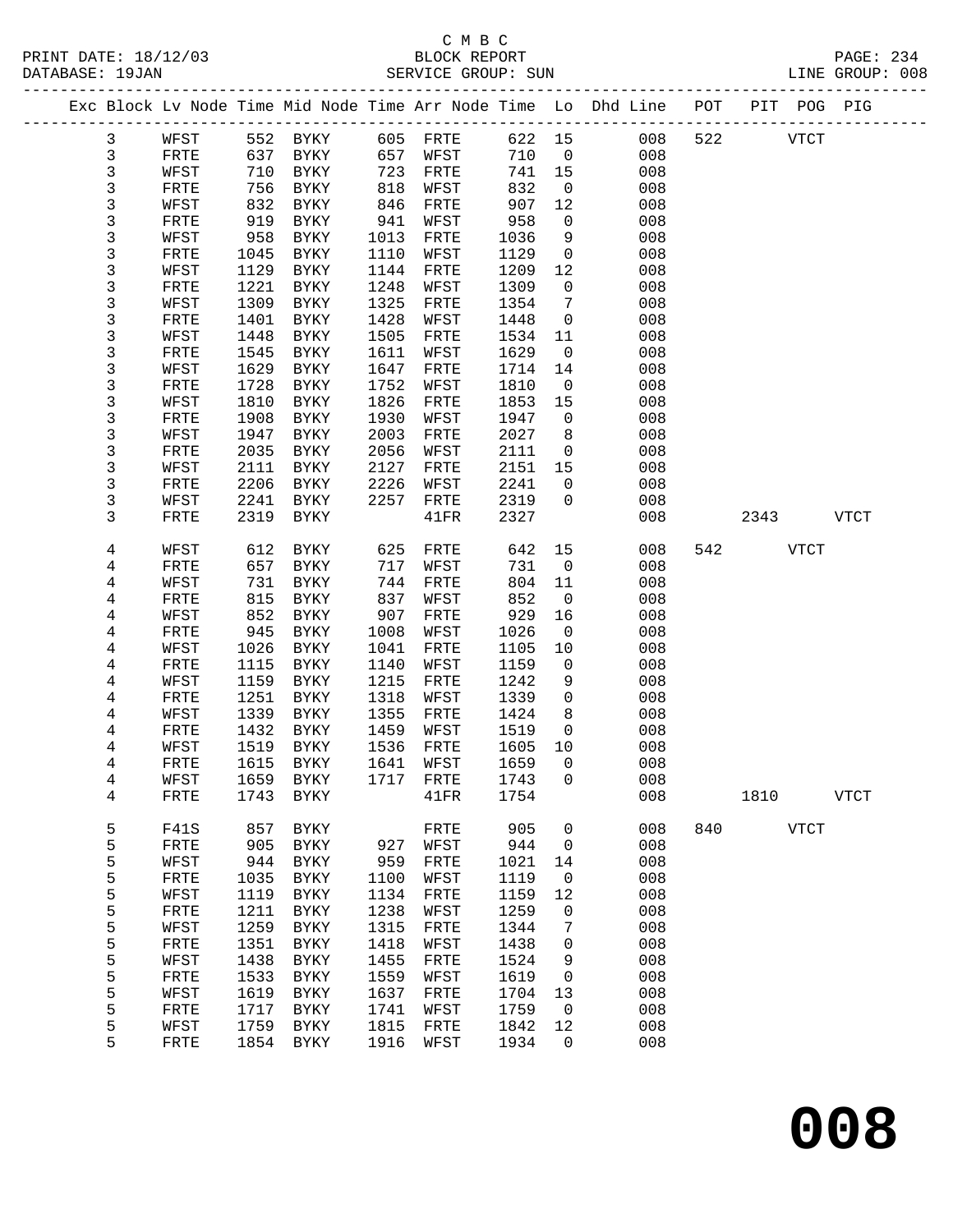|  |                |              |              |                     |              |              |              |                   | Exc Block Lv Node Time Mid Node Time Arr Node Time Lo Dhd Line POT |     |      |      | PIT POG PIG |
|--|----------------|--------------|--------------|---------------------|--------------|--------------|--------------|-------------------|--------------------------------------------------------------------|-----|------|------|-------------|
|  | 5              | WFST         |              | 1934 BYKY 1950 FRTE |              |              | 2015         | $\overline{0}$    | 008                                                                |     |      |      |             |
|  | 5              | FRTE         | 2015         | BYKY                |              | 41FR         | 2024         |                   | 008                                                                |     | 2040 |      | <b>VTCT</b> |
|  |                |              |              |                     |              |              |              |                   |                                                                    |     |      |      |             |
|  | 6              | F41S         | 925          | BYKY                |              | FRTE         | 933          | $\mathbf 0$       | 008                                                                | 908 |      | VTCT |             |
|  | 6              | FRTE         | 933          | <b>BYKY</b>         |              | 955 WFST     | 1013         | $\overline{0}$    | 008                                                                |     |      |      |             |
|  | 6              | WFST         | 1013         | BYKY                | 1028         | FRTE         | 1051         | 14                | 008                                                                |     |      |      |             |
|  | 6              | FRTE         | 1105         | BYKY                | 1130         | WFST         | 1149         | $\mathbf 0$       | 008                                                                |     |      |      |             |
|  | 6<br>6         | WFST<br>FRTE | 1149<br>1241 | BYKY<br>BYKY        | 1205<br>1308 | FRTE<br>WFST | 1232<br>1329 | 9<br>$\Omega$     | 008<br>008                                                         |     |      |      |             |
|  | б              | WFST         | 1329         | $\rm BYKY$          | 1345         | FRTE         | 1414         | 8                 | 008                                                                |     |      |      |             |
|  | 6              | FRTE         | 1422         | BYKY                | 1449         | WFST         | 1509         | $\mathbf 0$       | 008                                                                |     |      |      |             |
|  | 6              | WFST         | 1509         | <b>BYKY</b>         | 1526         | FRTE         | 1555         | 10                | 008                                                                |     |      |      |             |
|  | 6              | FRTE         | 1605         | BYKY                | 1631         | WFST         | 1649         | 0                 | 008                                                                |     |      |      |             |
|  | 6              | WFST         | 1649         | BYKY                | 1707         | FRTE         | 1733         | 16                | 008                                                                |     |      |      |             |
|  | 6              | FRTE         | 1749         | BYKY                | 1813         | WFST         | 1831         | 0                 | 008                                                                |     |      |      |             |
|  | б              | WFST         | 1831         | BYKY                | 1847         | FRTE         | 1914         | 8                 | 008                                                                |     |      |      |             |
|  | 6              | FRTE         | 1922         | BYKY                | 1944         | WFST         | 2001         | 0                 | 008                                                                |     |      |      |             |
|  | 6              | WFST         | 2001         | BYKY                | 2017         | FRTE         | 2041         | 9                 | 008                                                                |     |      |      |             |
|  | 6              | FRTE         | 2050         | BYKY                | 2111         | WFST         | 2126         | $\mathbf 0$       | 008                                                                |     |      |      |             |
|  | 6              | WFST         | 2126         | BYKY                | 2142         | FRTE         | 2206         | 15                | 008                                                                |     |      |      |             |
|  | 6              | FRTE         | 2221         | BYKY                | 2241         | WFST         | 2256         | 0                 | 008                                                                |     |      |      |             |
|  | 6              | WFST         | 2256         | BYKY                | 2312         | FRTE         | 2334         | 10                | 008                                                                |     |      |      |             |
|  | 6              | FRTE         | 2344         | BYKY                | 2401         | WFST         | 2414         | $\mathbf 0$       | 008                                                                |     |      |      |             |
|  | 6              | WFST         | 2414         | BYKY                | 2430         | FRTE         | 2451         | 3                 | 008                                                                |     |      |      |             |
|  | 6<br>6         | FRTE         | 2454<br>2522 | BYKY                | 2510<br>2538 | WFST         | 2522<br>2558 | 0<br>$\Omega$     | 008<br>008                                                         |     |      |      |             |
|  | 6              | WFST<br>FRTE | 2558         | BYKY<br>BYKY        |              | FRTE<br>41FR | 2604         |                   | 008                                                                |     | 2618 |      | VTCT        |
|  |                |              |              |                     |              |              |              |                   |                                                                    |     |      |      |             |
|  | $\overline{7}$ | F41S         | 956          | BYKY                |              | FRTE         | 1005         | $\overline{0}$    | 008                                                                | 939 |      | VTCT |             |
|  | 7              | FRTE         | 1005         | BYKY                | 1030         | WFST         | 1049         | 0                 | 008                                                                |     |      |      |             |
|  | 7              | WFST         | 1049         | BYKY                | 1104         | FRTE         | 1129         | 13                | 008                                                                |     |      |      |             |
|  | 7<br>7         | FRTE         | 1142         | BYKY                | 1209         | WFST         | 1228         | $\overline{0}$    | 008                                                                |     |      |      |             |
|  | 7              | WFST<br>FRTE | 1228<br>1321 | BYKY<br>BYKY        | 1244<br>1348 | FRTE<br>WFST | 1311<br>1408 | 10<br>$\mathbf 0$ | 008<br>008                                                         |     |      |      |             |
|  | 7              | WFST         | 1408         | BYKY                | 1425         | FRTE         | 1454         | 9                 | 008                                                                |     |      |      |             |
|  | 7              | FRTE         | 1503         | BYKY                | 1529         | WFST         | 1549         | $\mathbf 0$       | 008                                                                |     |      |      |             |
|  | 7              | WFST         | 1549         | BYKY                | 1607         | FRTE         | 1634         | 13                | 008                                                                |     |      |      |             |
|  | 7              | FRTE         | 1647         | <b>BYKY</b>         | 1711         | WFST         | 1729         | $\overline{0}$    | 008                                                                |     |      |      |             |
|  | 7              | WFST         | 1729         | <b>BYKY</b>         | 1745         | FRTE         | 1812         | 16                | 008                                                                |     |      |      |             |
|  | 7              | FRTE         | 1828         | BYKY                | 1850         | WFST         | 1908         | 0                 | 008                                                                |     |      |      |             |
|  | 7              | WFST         | 1908         | BYKY                | 1924         | FRTE         | 1949         | 14                | 008                                                                |     |      |      |             |
|  | 7              | FRTE         | 2003         | BYKY                | 2025         | WFST         | 2042         | 0                 | 008                                                                |     |      |      |             |
|  | 7              | WFST         | 2042         | BYKY                | 2058         | FRTE         | 2122         | 13                | 008                                                                |     |      |      |             |
|  | 7              | FRTE         | 2135         | BYKY                | 2156         | WFST         | 2211         | $\mathbf 0$       | 008                                                                |     |      |      |             |
|  | 7              | WFST         | 2211         | BYKY                | 2227         | FRTE         | 2251         | $\mathbf 0$       | 008                                                                |     |      |      |             |
|  | 7              | FRTE         | 2251         | BYKY                |              | 41FR         | 2259         |                   | 008                                                                |     | 2315 |      | VTCT        |
|  |                |              |              |                     |              |              |              |                   |                                                                    |     |      |      |             |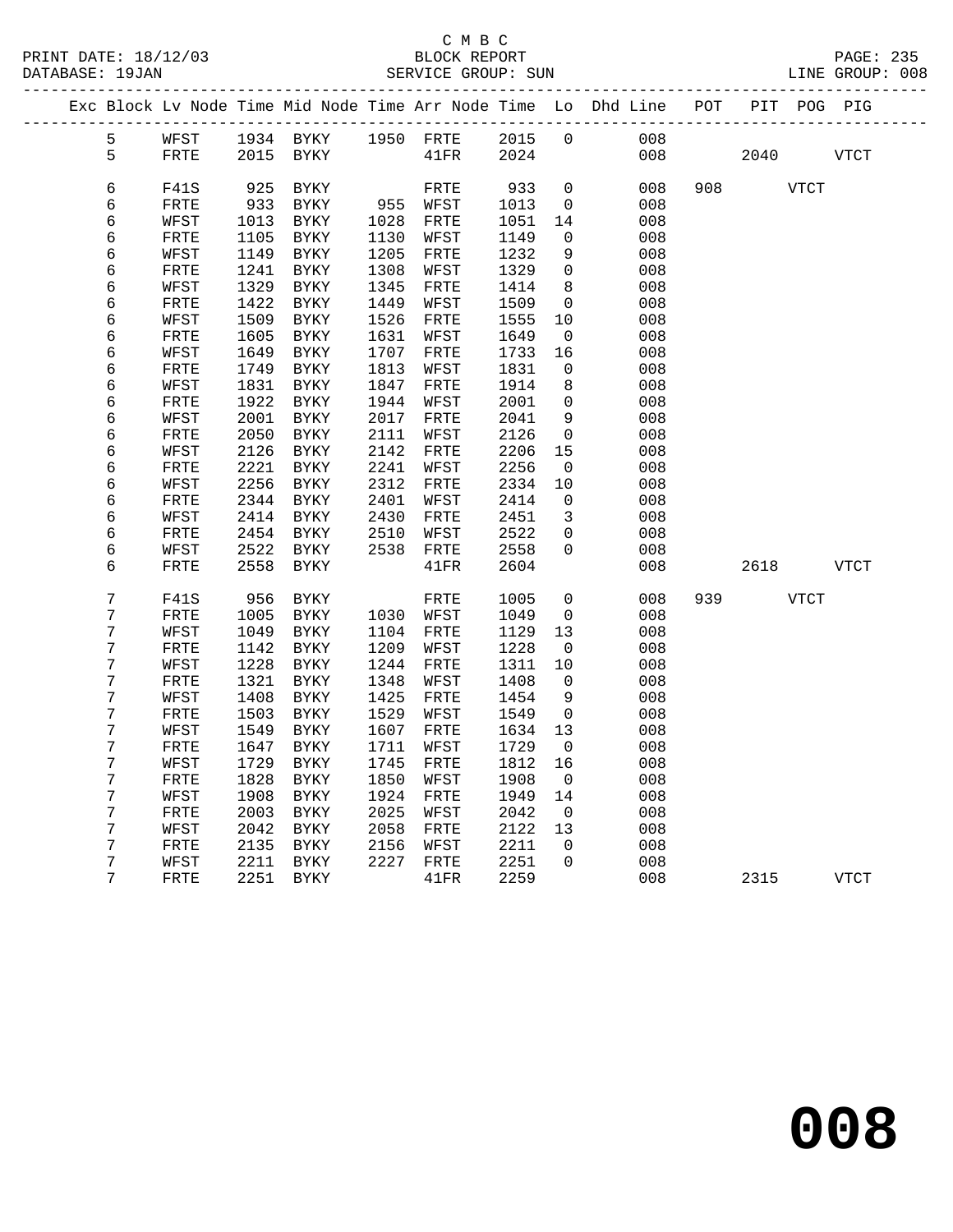|  |          |                      |              |                     |              |              |              |                         | Exc Block Lv Node Time Mid Node Time Arr Node Time Lo Dhd Line POT PIT POG PIG |               |             |             |
|--|----------|----------------------|--------------|---------------------|--------------|--------------|--------------|-------------------------|--------------------------------------------------------------------------------|---------------|-------------|-------------|
|  | 8        | F41S                 |              | 1016 BYKY           |              | FRTE 1025 0  |              |                         | 008                                                                            | 959           | <b>VTCT</b> |             |
|  | 8        | FRTE                 |              | 1025 BYKY           |              | 1050 WFST    | 1109         | $\overline{0}$          | 008                                                                            |               |             |             |
|  | 8        | WFST                 | 1109         | BYKY                |              | 1124 FRTE    | 1149         | 12                      | 008                                                                            |               |             |             |
|  | 8        | FRTE                 | 1201         | BYKY                | 1228         | WFST         | 1247         | $\overline{0}$          | 008                                                                            |               |             |             |
|  | 8        | WFST                 | 1247         | BYKY                | 1303         | FRTE         | 1332         | 9                       | 008                                                                            |               |             |             |
|  | 8        | FRTE                 | 1341         | BYKY                | 1408         | WFST         | 1428         | $\mathbf 0$             | 008                                                                            |               |             |             |
|  | 8        | WFST                 | 1428         | BYKY                | 1445         | FRTE         | 1514         | 9                       | 008                                                                            |               |             |             |
|  | 8        | FRTE                 | 1523         | BYKY                | 1549         | WFST         | 1609         | $\mathsf{O}$            | 008                                                                            |               |             |             |
|  | 8        | WFST                 | 1609         | BYKY                | 1627         | FRTE         | 1654         | 13                      | 008                                                                            |               |             |             |
|  | 8        | FRTE                 | 1707         | BYKY                | 1731         | WFST         | 1749         | $\overline{0}$          | 008                                                                            |               |             |             |
|  | 8        | WFST                 | 1749         | BYKY                | 1805         | FRTE         | 1832         | 9                       | 008                                                                            |               |             |             |
|  | 8        | FRTE                 | 1841         | BYKY                | 1903         | WFST         | 1921         | $\mathbf 0$             | 008                                                                            |               |             |             |
|  | 8        | WFST                 | 1921         | BYKY                | 1937         | ${\tt FRTE}$ | 2002         | 17                      | 008                                                                            |               |             |             |
|  | 8        | FRTE                 | 2019         | BYKY                | 2040         | WFST         | 2055         | $\overline{0}$          | 008                                                                            |               |             |             |
|  | 8<br>8   | WFST<br>FRTE         | 2055<br>2151 | BYKY<br>BYKY        | 2111<br>2211 | FRTE<br>WFST | 2135<br>2226 | 16<br>$\mathsf{O}$      | 008<br>008                                                                     |               |             |             |
|  | 8        | WFST                 | 2226         | BYKY                | 2242         | FRTE         | 2306         | 9                       | 008                                                                            |               |             |             |
|  | 8        | FRTE                 | 2315         | BYKY                | 2333         | WFST         | 2347         | $\mathbf 0$             | 008                                                                            |               |             |             |
|  | 8        | WFST                 |              | 2347 BYKY           | 2403         | FRTE         | 2424         | $\overline{0}$          | 008                                                                            |               |             |             |
|  | 8        | FRTE                 | 2424         | BYKY                |              | 41FR         | 2431         |                         | 008                                                                            |               | 2446 VTCT   |             |
|  |          |                      |              |                     |              |              |              |                         |                                                                                |               |             |             |
|  | 9        | F41S                 | 1046         | BYKY                |              | FRTE         | 1055         | $\overline{0}$          |                                                                                | 008 1029 VTCT |             |             |
|  | 9        | FRTE                 | 1055         | BYKY                | 1120         | WFST         | 1139         | $\overline{0}$          | 008                                                                            |               |             |             |
|  | 9        | WFST                 | 1139         | BYKY                | 1154         | FRTE         | 1219         | 12                      | 008                                                                            |               |             |             |
|  | 9        | FRTE                 | 1231         | BYKY                | 1258         | WFST         | 1319         | $\overline{0}$          | 008                                                                            |               |             |             |
|  | 9        | WFST                 | 1319         | BYKY                | 1335         | FRTE         | 1404         | 7                       | 008                                                                            |               |             |             |
|  | 9        | FRTE                 | 1411         | BYKY                | 1438         | WFST         | 1458         | $\overline{0}$          | 008                                                                            |               |             |             |
|  | 9        | WFST                 | 1458         | BYKY                | 1515         | FRTE         | 1544         | 11                      | 008                                                                            |               |             |             |
|  | 9        | FRTE                 | 1555         | BYKY                | 1621         | WFST         | 1639         | $\overline{\mathbf{0}}$ | 008                                                                            |               |             |             |
|  | 9<br>9   | WFST                 | 1639<br>1738 | BYKY                | 1657<br>1802 | FRTE         | 1724<br>1820 | 14<br>$\overline{0}$    | 008                                                                            |               |             |             |
|  | 9        | ${\tt FRTE}$<br>WFST | 1820         | BYKY<br>BYKY        | 1836         | WFST<br>FRTE | 1903         | $\overline{0}$          | 008<br>008                                                                     |               |             |             |
|  | 9        | FRTE                 | 1903         | BYKY                |              | 41FR         | 1912         |                         | 008                                                                            |               | 1928 - 1930 | <b>VTCT</b> |
|  |          |                      |              |                     |              |              |              |                         |                                                                                |               |             |             |
|  | 10       | F41S                 | 1124         | BYKY                |              | FRTE         | 1134         | $\overline{0}$          |                                                                                | 008 1106 VTCT |             |             |
|  | 10       | FRTE                 | 1134         | BYKY                |              | 1159 WFST    | 1218         | $\overline{0}$          | 008                                                                            |               |             |             |
|  | 10       | WFST                 | 1218         | BYKY                |              | 1234 FRTE    | 1301         | 10                      | 008                                                                            |               |             |             |
|  | 10       | FRTE                 | 1311         | BYKY                | 1338         | WFST         | 1358         | $\overline{0}$          | 008                                                                            |               |             |             |
|  | 10       | WFST                 | 1358         | BYKY                |              | 1415 FRTE    | 1444         | 9                       | 008                                                                            |               |             |             |
|  | 10       | FRTE                 |              | 1453 BYKY 1519 WFST |              |              | 1539 0       |                         | 008                                                                            |               |             |             |
|  | 10       | WFST                 | 1539         | <b>BYKY</b>         | 1556         | FRTE         | 1625         | 12                      | 008                                                                            |               |             |             |
|  | 10       | ${\tt FRTE}$         | 1637         | BYKY                | 1701         | WFST         | 1719         | $\overline{0}$          | 008                                                                            |               |             |             |
|  | 10<br>10 | WFST<br>${\tt FRTE}$ | 1719<br>1815 | BYKY<br>BYKY        | 1736<br>1837 | FRTE<br>WFST | 1802<br>1855 | 13<br>$\overline{0}$    | 008<br>008                                                                     |               |             |             |
|  | 10       | WFST                 | 1855         | <b>BYKY</b>         | 1911         | FRTE         | 1936         | 12                      | 008                                                                            |               |             |             |
|  | 10       | FRTE                 | 1948         | ${\tt BYKY}$        | 2010         | WFST         | 2027         | $\overline{0}$          | 008                                                                            |               |             |             |
|  | 10       | WFST                 | 2027         | <b>BYKY</b>         | 2043         | FRTE         | 2107         | 13                      | 008                                                                            |               |             |             |
|  | 10       | ${\tt FRTE}$         | 2120         | BYKY                | 2141         | WFST         | 2156         | $\overline{0}$          | 008                                                                            |               |             |             |
|  | 10       | WFST                 | 2156         | BYKY                | 2212         | FRTE         | 2236         | 18                      | 008                                                                            |               |             |             |
|  | 10       | ${\tt FRTE}$         | 2254         | <b>BYKY</b>         | 2312         | WFST         | 2326         | 0                       | 008                                                                            |               |             |             |
|  | 10       | WFST                 | 2326         | <b>BYKY</b>         | 2342         | FRTE         | 2404         | 11                      | 008                                                                            |               |             |             |
|  | 10       | ${\tt FRTE}$         | 2415         | BYKY                | 2432         | WFST         | 2445         | $\mathbf 0$             | 008                                                                            |               |             |             |
|  | 10       | WFST                 | 2445         | BYKY                | 2501         | FRTE         | 2521         | 3                       | 008                                                                            |               |             |             |
|  | 10       | FRTE                 | 2524         | BYKY                | 2540         | WFST         | 2552         | 0                       | 008                                                                            |               |             |             |
|  | 10       | WFST                 | 2552         | BYKY                | 2608         | FRTE         | 2628         | 0                       | 008                                                                            |               |             |             |
|  | 10       | FRTE                 | 2628         | BYKY                |              | 41FR         | 2634         |                         | 008                                                                            |               | 2648        | <b>VTCT</b> |
|  |          |                      |              |                     |              |              |              |                         |                                                                                |               |             |             |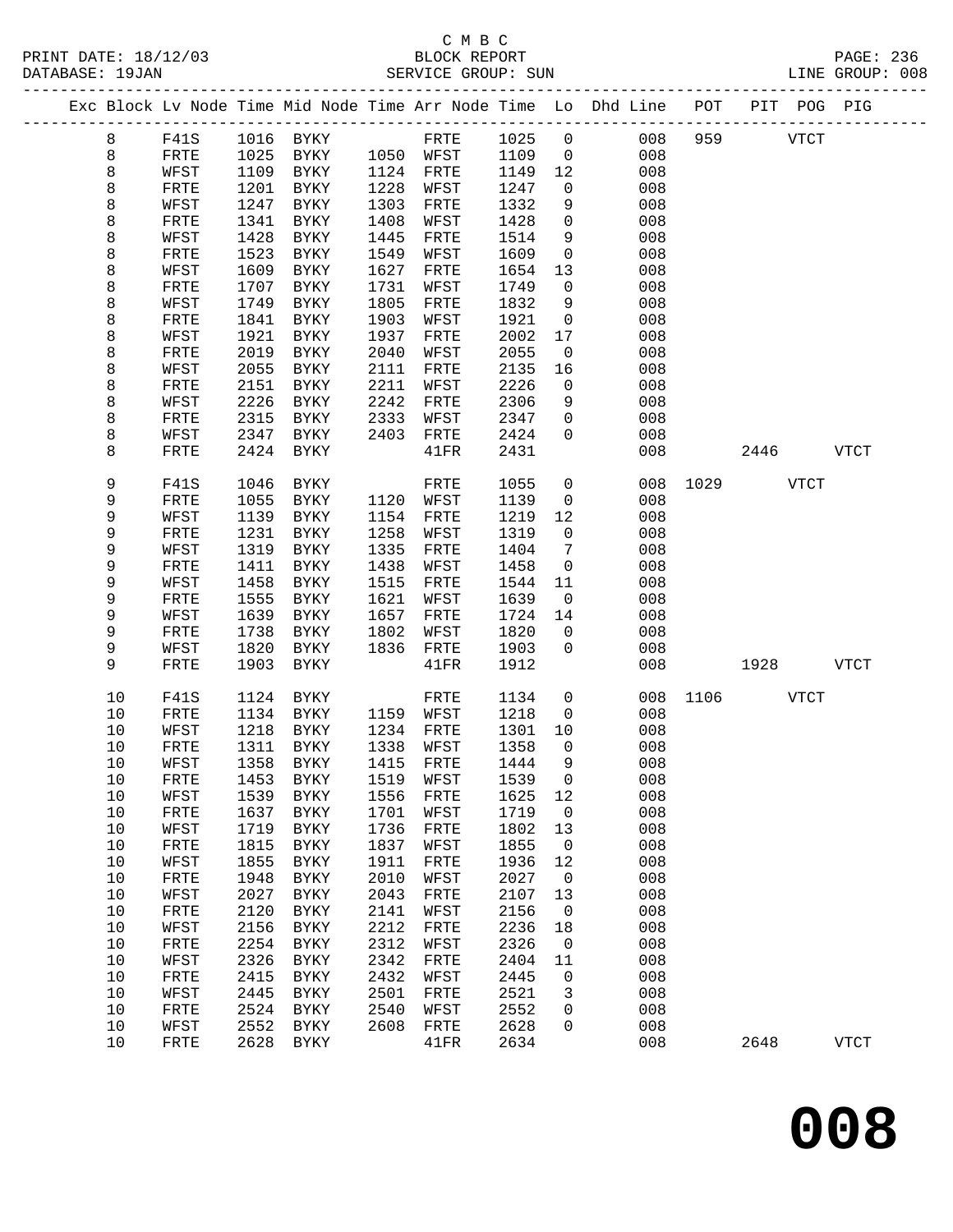|             |                                                                                                                                                                          |                                                                                                                                                                                                                                                                                                                                                              |                                                                                                                      |                                                                                                                                                                                                                                    |                                                                                                                                                         |                                                                                                                                                                                                                     | C M B C |                                                                                                                                                                                        |                                                                                                                                                                                                                                                                                                                      |                                                                                                                                                                                                                                                                                                    |      |      |      |  |
|-------------|--------------------------------------------------------------------------------------------------------------------------------------------------------------------------|--------------------------------------------------------------------------------------------------------------------------------------------------------------------------------------------------------------------------------------------------------------------------------------------------------------------------------------------------------------|----------------------------------------------------------------------------------------------------------------------|------------------------------------------------------------------------------------------------------------------------------------------------------------------------------------------------------------------------------------|---------------------------------------------------------------------------------------------------------------------------------------------------------|---------------------------------------------------------------------------------------------------------------------------------------------------------------------------------------------------------------------|---------|----------------------------------------------------------------------------------------------------------------------------------------------------------------------------------------|----------------------------------------------------------------------------------------------------------------------------------------------------------------------------------------------------------------------------------------------------------------------------------------------------------------------|----------------------------------------------------------------------------------------------------------------------------------------------------------------------------------------------------------------------------------------------------------------------------------------------------|------|------|------|--|
| <b>VTCT</b> |                                                                                                                                                                          |                                                                                                                                                                                                                                                                                                                                                              |                                                                                                                      | Vancouver Trolley Depot                                                                                                                                                                                                            |                                                                                                                                                         |                                                                                                                                                                                                                     |         |                                                                                                                                                                                        |                                                                                                                                                                                                                                                                                                                      |                                                                                                                                                                                                                                                                                                    |      |      |      |  |
|             |                                                                                                                                                                          |                                                                                                                                                                                                                                                                                                                                                              |                                                                                                                      |                                                                                                                                                                                                                                    |                                                                                                                                                         |                                                                                                                                                                                                                     |         |                                                                                                                                                                                        |                                                                                                                                                                                                                                                                                                                      | Exc Block Lv Node Time Mid Node Time Arr Node Time Lo Dhd Line POT PIT POG PIG                                                                                                                                                                                                                     |      |      |      |  |
|             | 11<br>11<br>11<br>11<br>11<br>11<br>11<br>11<br>11<br>11<br>11<br>11<br>11<br>$11\,$<br>11<br>11<br>11<br>11<br>11<br>11<br>11<br>11<br>11<br>11<br>11<br>11<br>11<br>11 | $MH-E$<br>OA12<br>BYMN<br>10FI<br><b>BDLP</b><br>10FI<br><b>BDLP</b><br>10FI<br><b>BDLP</b><br><b>BYAL</b><br>GRCO<br><b>BYAL</b><br><b>BDLP</b><br><b>BYAL</b><br><b>BDLP</b><br><b>BYAL</b><br>GRCO<br><b>BYAL</b><br><b>BDLP</b><br><b>BYAL</b><br><b>GRCO</b><br><b>BYAL</b><br><b>GRCO</b><br><b>BYAL</b><br><b>GRCO</b><br>BYAL<br><b>GRCO</b><br>BYAL | 1039<br>1226<br>1320<br>1418<br>1555<br>1650<br>1749<br>1830<br>1908<br>1949<br>2028<br>2110<br>2150<br>2230<br>2310 | 615 BYOA<br>642 BYKY<br>710 BYOA<br>741 BYKY<br>834 BYOA<br>918 BYKY<br>959 BYOA<br>BYKY<br>1133 BYOA<br>BYKY<br>BYOA<br>BYKY<br>1505 BYOA<br>BYKY<br>BYOA<br>BYKY<br>BYOA<br>BYKY<br>BYOA<br>BYKY<br>BYOA<br>BYKY<br>BYOA<br>BYKY | 636 10FI<br>654 BDLP<br>856 AL10<br>941<br>1254<br>1350<br>1448<br>1625<br>1717<br>1816<br>1849<br>1932<br>2007<br>2052<br>2127<br>2211<br>2246<br>2329 | 654 BDLP<br>732 10FI<br>754 BDLP<br>GRCO<br>1016 AL10<br>1105 BDLP<br>1201 AL10<br><b>BDLP</b><br>AL10<br>GRCO<br>1526 AL10<br>BDLP<br>AL10<br>GRCO<br>AL10<br>GRCO<br>AL10<br>GRCO<br>AL10<br>GRCO<br>AL10<br>BDLP |         | 642<br>708<br>738<br>810<br>910<br>949<br>1032<br>1125<br>1218<br>1314<br>1408<br>1458<br>1544<br>1645<br>1735<br>1827<br>1904<br>1944<br>2022<br>2103<br>2141<br>2220<br>2259<br>2345 | $\overline{0}$<br>$\overline{\phantom{a}}$<br>$\overline{\mathbf{3}}$<br>24<br>8 <sup>8</sup><br>10<br>$\overline{7}$<br>8 <sup>8</sup><br>8 <sup>8</sup><br>10<br>$7\overline{ }$<br>11<br>$-5$<br>14<br>$\overline{\mathbf{3}}$<br>$\overline{4}$<br>5<br>$6\overline{6}$<br>$\overline{7}$<br>9<br>10<br>11<br>14 | 455 0A41 503 0A12 512 0 017<br>512 BYMN 522 0 009<br>522 10FI 534 1 009<br>535 BYKY 547 BDLP 601 14 009<br>009<br>009<br>009<br>009<br>009<br>009<br>009<br>009<br>009<br>$6\overline{6}$<br>009<br>009<br>009<br>009<br>009<br>009<br>009<br>009<br>009<br>009<br>009<br>009<br>009<br>009<br>009 | 453  | VTCT |      |  |
|             | 11<br>11<br>11<br>11<br>11                                                                                                                                               | <b>BDLP</b><br>BYAL<br><b>BDLP</b><br>10FI<br><b>BDLP</b>                                                                                                                                                                                                                                                                                                    | 2359<br>2440<br>2521<br>2548                                                                                         | BYOA<br>BYKY<br>BYOA<br>BYKY<br>2616 BYST                                                                                                                                                                                          | 2418<br>2459<br>2540<br>2600                                                                                                                            | AL10<br>BDLP<br>10FI<br>BDLP<br>2624 GRBY                                                                                                                                                                           |         | 2431<br>2513<br>2543<br>2614<br>2637                                                                                                                                                   | 9<br>8<br>$5^{\circ}$<br>$\overline{\mathbf{2}}$                                                                                                                                                                                                                                                                     | 009<br>009<br>009<br>009<br>009                                                                                                                                                                                                                                                                    | 2652 |      | VTCT |  |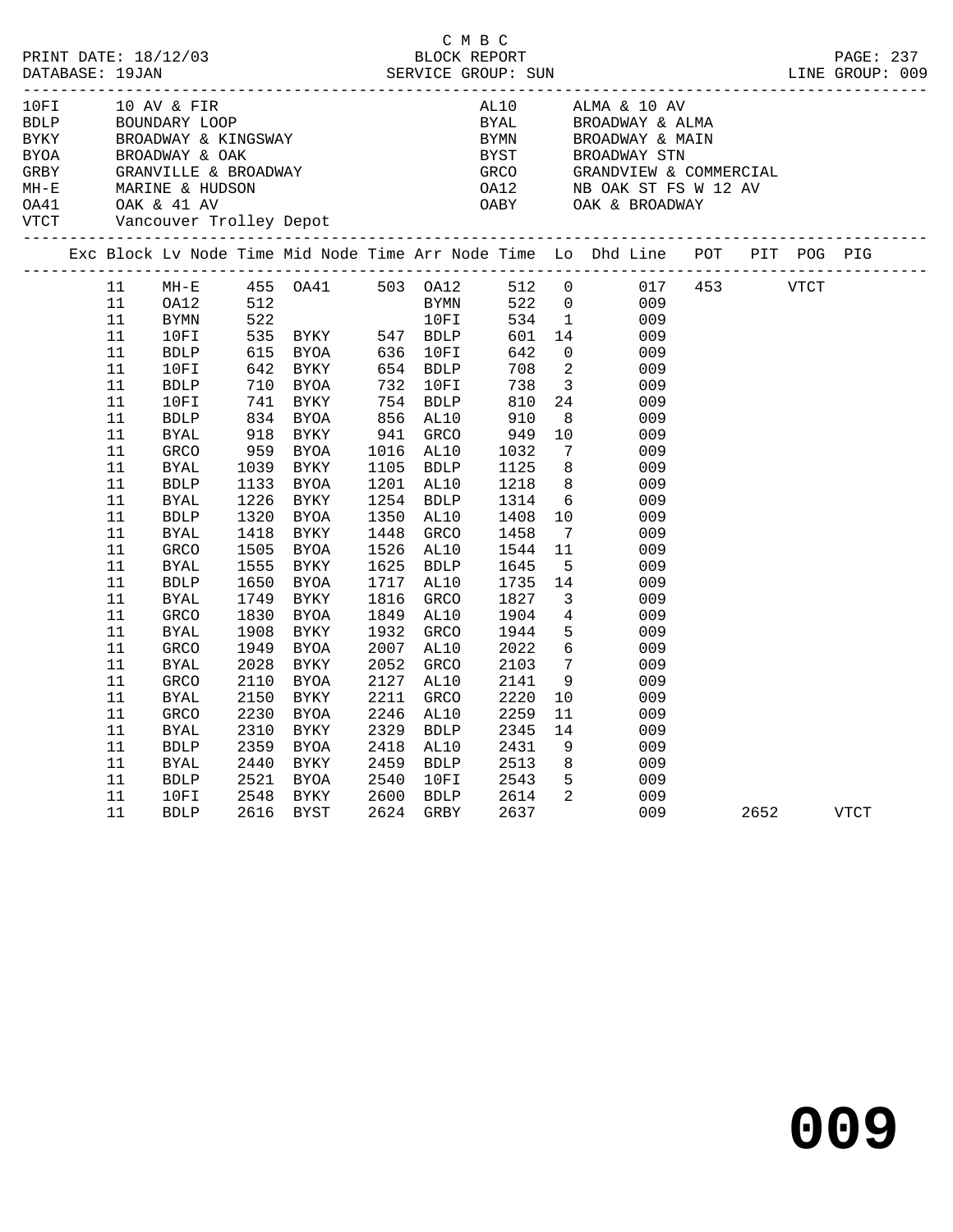PRINT DATE: 18/12/03 BLOCK REPORT PAGE: 238 DATABASE: 19JAN

# C M B C<br>BLOCK REPORT

|  | DAIABASE · 190AN |             |     |             |     | SEKVICE GKOUP. SUN |        |                         |                                                                |     |     |      | LINE GROUP. OUY |  |
|--|------------------|-------------|-----|-------------|-----|--------------------|--------|-------------------------|----------------------------------------------------------------|-----|-----|------|-----------------|--|
|  |                  |             |     |             |     |                    |        |                         | Exc Block Ly Node Time Mid Node Time Arr Node Time Lo Dhd Line | POT | PIT | POG- | PIG             |  |
|  | 12               | MH-E        | 503 | OA41        | 511 | OA12               | 520    | $\overline{\mathbf{3}}$ | 017                                                            | 501 |     | VTCT |                 |  |
|  | 12               | OA12        | 523 | BYKY        | 530 | BDLP               | 544 11 |                         | 009                                                            |     |     |      |                 |  |
|  | 12               | BDLP        | 555 | BYOA        | 616 | 10FI               | 622    | $\overline{0}$          | 009                                                            |     |     |      |                 |  |
|  | 12               | 10FI        | 622 | BYKY        | 634 | BDLP               | 648    | - 2                     | 009                                                            |     |     |      |                 |  |
|  | 12               | BDLP        | 650 | BYOA        | 712 | 10FI               | 718    |                         | 009                                                            |     |     |      |                 |  |
|  | 12               | 10FI        | 721 | BYKY        | 734 | BDLP               | 750    | 22                      | 009                                                            |     |     |      |                 |  |
|  | 12               | <b>BDLP</b> | 812 | BYOA        | 834 | 10FI               | 840    |                         | 009                                                            |     |     |      |                 |  |
|  | 12               | 10FT        | 841 | <b>RYKY</b> | 855 | GRMN               | 903    | 16                      | 009                                                            |     |     |      |                 |  |

| 12     | ${\tt BDLP}$             | 650  | <b>BYOA</b>  | 712  | 10FI         | 718  | $\mathsf{3}$        | 009 |     |      |             |              |
|--------|--------------------------|------|--------------|------|--------------|------|---------------------|-----|-----|------|-------------|--------------|
| $1\,2$ | $10FI$                   | 721  | ${\tt BYKY}$ | 734  | ${\tt BDLP}$ | 750  | $2\sqrt{2}$         | 009 |     |      |             |              |
| $12$   | ${\tt BDLP}$             | 812  | <b>BYOA</b>  | 834  | 10FI         | 840  | $\mathbf 1$         | 009 |     |      |             |              |
| $12$   | 10FI                     | 841  | <b>BYKY</b>  | 855  | GRCO         | 903  | 16                  | 009 |     |      |             |              |
| $12$   | GRCO                     | 919  | <b>BYOA</b>  | 936  | AL10         | 951  | $\,8\,$             | 009 |     |      |             |              |
| $12$   | <b>BYAL</b>              | 959  | <b>BYKY</b>  | 1024 | GRCO         | 1033 | 6                   | 009 |     |      |             |              |
| $12$   | GRCO                     | 1039 | <b>BYOA</b>  | 1057 | AL10         | 1113 | 6                   | 009 |     |      |             |              |
| $12$   | <b>BYAL</b>              | 1119 | <b>BYKY</b>  | 1145 | GRCO         | 1156 | 9                   | 009 |     |      |             |              |
| $12$   | GRCO                     | 1205 | <b>BYOA</b>  | 1226 | AL10         | 1243 | 5                   | 009 |     |      |             |              |
| 12     | <b>BYAL</b>              | 1248 | <b>BYKY</b>  | 1316 | GRCO         | 1326 | $10$                | 009 |     |      |             |              |
| $12$   | GRCO                     | 1336 | <b>BYOA</b>  | 1358 | AL10         | 1416 | 9                   | 009 |     |      |             |              |
| $12$   | <b>BYAL</b>              | 1425 | <b>BYKY</b>  | 1455 | ${\tt BDLP}$ | 1515 | $\,4$               | 009 |     |      |             |              |
| $1\,2$ | <b>BDLP</b>              | 1519 | <b>BYOA</b>  | 1548 | AL10         | 1606 | $12\,$              | 009 |     |      |             |              |
| $12$   | <b>BYAL</b>              | 1618 | <b>BYKY</b>  | 1648 | GRCO         | 1659 | 6                   | 009 |     |      |             |              |
| $12$   | GRCO                     | 1705 | <b>BYOA</b>  | 1725 | AL10         | 1743 | $14\,$              | 009 |     |      |             |              |
| $1\,2$ | <b>BYAL</b>              | 1757 | <b>BYKY</b>  | 1824 | ${\tt BDLP}$ | 1843 | 9                   | 009 |     |      |             |              |
| $12$   | ${\tt BDLP}$             | 1852 | <b>BYOA</b>  | 1918 | AL10         | 1933 | 5                   | 009 |     |      |             |              |
| 12     | <b>BYAL</b>              | 1938 | <b>BYKY</b>  | 2002 | <b>BDLP</b>  | 2020 | 13                  | 009 |     |      |             |              |
| $12$   | BDLP                     | 2033 | <b>BYOA</b>  | 2057 | AL10         | 2112 | $\sqrt{ }$          | 009 |     |      |             |              |
| $12$   | <b>BYAL</b>              | 2119 | <b>BYKY</b>  | 2141 | ${\tt BDLP}$ | 2159 | $15$                | 009 |     |      |             |              |
| $12$   | ${\tt BDLP}$             | 2214 | <b>BYOA</b>  | 2236 | AL10         | 2249 | 6                   | 009 |     |      |             |              |
| $12$   | $\rm BYAL$               | 2255 | ${\tt BYKY}$ | 2314 | ${\tt GRCO}$ | 2322 | 25                  | 009 |     |      |             |              |
| $1\,2$ | GRCO                     | 2347 | <b>BYOA</b>  | 2402 | AL10         | 2415 | 5                   | 009 |     |      |             |              |
| 12     | <b>BYAL</b>              | 2420 | <b>BYKY</b>  | 2439 | <b>BDLP</b>  | 2453 | 3                   | 009 |     |      |             |              |
| $12$   | <b>BDLP</b>              | 2456 | ${\tt BYOA}$ | 2515 | 10FI         | 2518 | $\mathsf{O}\xspace$ | 009 |     |      |             |              |
| $12$   | 10FI                     | 2518 | <b>BYKY</b>  | 2530 | ${\tt BDLP}$ | 2544 | $\boldsymbol{7}$    | 009 |     |      |             |              |
| $12$   | <b>BDLP</b>              | 2551 | <b>BYST</b>  | 2559 | GRBY         | 2612 |                     | 009 |     | 2627 |             | ${\tt VTCT}$ |
|        |                          |      |              |      |              |      |                     |     |     |      |             |              |
| 13     | $\texttt{MH}-\texttt{E}$ | 518  | OA41         | 526  | OA12         | 535  | $\mathsf{O}\xspace$ | 017 | 516 |      | <b>VTCT</b> |              |
| 13     | OA12                     | 535  |              |      | <b>BYMN</b>  | 545  | 0                   | 009 |     |      |             |              |
| 13     | $\rm BYMN$               | 545  |              |      | 10FI         | 557  | $\mathsf{3}$        | 009 |     |      |             |              |
| 13     | 10FI                     | 600  | <b>BYKY</b>  | 612  | ${\tt BDLP}$ | 626  | 6                   | 009 |     |      |             |              |
| 13     | ${\tt BDLP}$             | 632  | <b>BYOA</b>  | 654  | 10FI         | 700  | $\mathbf 1$         | 009 |     |      |             |              |
| 13     | 10FI                     | 701  | <b>BYKY</b>  | 714  | ${\tt BDLP}$ | 730  | $2\sqrt{2}$         | 009 |     |      |             |              |
| 13     | ${\tt BDLP}$             | 752  | <b>BYOA</b>  | 814  | 10FI         | 820  | $\mathbf 1$         | 009 |     |      |             |              |
| 13     | 10FI                     | 821  | <b>BYKY</b>  | 835  | GRCO         | 843  | 16                  | 009 |     |      |             |              |
| $13$   | GRCO                     | 859  | <b>BYOA</b>  | 916  | AL10         | 931  | 9                   | 009 |     |      |             |              |
| $13$   | <b>BYAL</b>              | 940  | <b>BYKY</b>  | 1003 | GRCO         | 1012 | $\boldsymbol{7}$    | 009 |     |      |             |              |
| 13     | <b>GRCO</b>              | 1019 | <b>BYOA</b>  | 1036 | AL10         | 1052 | 5                   | 009 |     |      |             |              |
| 13     | <b>BYAL</b>              | 1057 | <b>BYKY</b>  | 1123 | ${\tt BDLP}$ | 1143 | 5                   | 009 |     |      |             |              |
| 13     | ${\tt BDLP}$             | 1148 | <b>BYOA</b>  | 1217 | AL10         | 1234 | $\boldsymbol{7}$    | 009 |     |      |             |              |
| 13     | <b>BYAL</b>              | 1241 | <b>BYKY</b>  | 1309 | <b>BDLP</b>  | 1329 | 6                   | 009 |     |      |             |              |
| $13$   | ${\tt BDLP}$             | 1335 | <b>BYOA</b>  | 1405 | AL10         | 1423 | $10$                | 009 |     |      |             |              |
| $13$   | <b>BYAL</b>              | 1433 | <b>BYKY</b>  | 1503 | GRCO         | 1513 | $\sqrt{ }$          | 009 |     |      |             |              |
| $13$   | GRCO                     | 1520 | <b>BYOA</b>  | 1541 | AL10         | 1559 | $11\,$              | 009 |     |      |             |              |
| 13     | <b>BYAL</b>              | 1610 | <b>BYKY</b>  | 1640 | ${\tt BDLP}$ | 1700 | 5                   | 009 |     |      |             |              |
| 13     | ${\tt BDLP}$             | 1705 | <b>BYOA</b>  | 1732 | AL10         | 1750 |                     | 009 |     | 1812 |             | ${\tt VTCT}$ |
|        |                          |      |              |      |              |      |                     |     |     |      |             |              |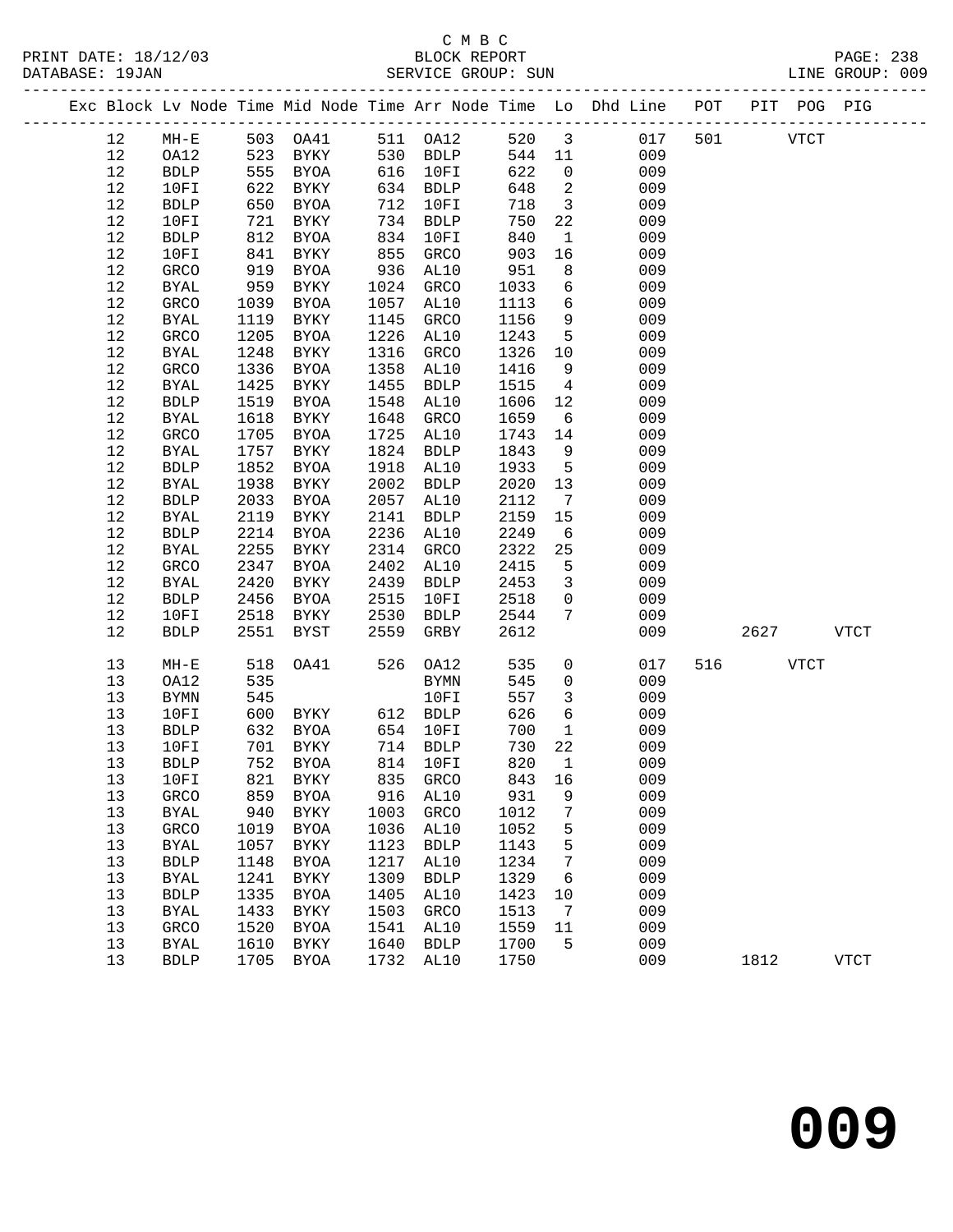|  |    |              |      |                               |      |             |       |                 | Exc Block Lv Node Time Mid Node Time Arr Node Time Lo Dhd Line POT |     | PIT  |             | POG PIG     |
|--|----|--------------|------|-------------------------------|------|-------------|-------|-----------------|--------------------------------------------------------------------|-----|------|-------------|-------------|
|  | 14 | OA12         |      |                               |      |             | 724 8 |                 | 009                                                                | 640 |      | <b>VTCT</b> |             |
|  | 14 | <b>BDLP</b>  |      | 732 BYOA                      |      | 754 10FI    | 800   | $\overline{1}$  | 009                                                                |     |      |             |             |
|  | 14 | 10FI         | 801  | BYKY                          |      | 814 BDLP    | 830   | 14              | 009                                                                |     |      |             |             |
|  | 14 | <b>BDLP</b>  | 844  | BYOA                          | 906  | AL10        | 920   | 8 <sup>8</sup>  | 009                                                                |     |      |             |             |
|  | 14 | <b>BYAL</b>  | 928  | BYKY                          | 951  | BDLP        | 1010  | 11              | 009                                                                |     |      |             |             |
|  | 14 | <b>BDLP</b>  | 1021 | BYOA                          | 1047 | AL10        | 1103  | 9               | 009                                                                |     |      |             |             |
|  | 14 | <b>BYAL</b>  | 1112 | BYKY                          | 1138 | BDLP        | 1158  | 6               | 009                                                                |     |      |             |             |
|  | 14 | <b>BDLP</b>  | 1204 | BYOA                          | 1233 | AL10        | 1250  | $6\overline{6}$ | 009                                                                |     |      |             |             |
|  | 14 | <b>BYAL</b>  | 1256 | BYKY                          | 1324 | <b>BDLP</b> | 1344  | $6\overline{6}$ | 009                                                                |     |      |             |             |
|  | 14 | <b>BDLP</b>  | 1350 | BYOA                          | 1420 | AL10        | 1438  | 10              | 009                                                                |     |      |             |             |
|  | 14 | BYAL         | 1448 | BYKY                          | 1518 | GRCO        | 1529  | 6               | 009                                                                |     |      |             |             |
|  | 14 | GRCO         | 1535 | BYOA                          | 1556 | AL10        | 1614  | 11              | 009                                                                |     |      |             |             |
|  | 14 | BYAL         | 1625 | BYKY                          | 1655 | <b>BDLP</b> | 1715  | $4\overline{ }$ | 009                                                                |     |      |             |             |
|  | 14 | <b>BDLP</b>  | 1719 | BYOA                          | 1745 | AL10        | 1802  |                 | 009                                                                |     | 1824 |             | <b>VTCT</b> |
|  | 15 | OA12         | 832  | BYKY                          | 841  | <b>BDLP</b> | 857   | 6               | 009                                                                |     | 812  | VTCT        |             |
|  | 15 | <b>BDLP</b>  | 903  | BYOA                          | 926  | AL10        | 941   | 8               | 009                                                                |     |      |             |             |
|  | 15 | <b>BYAL</b>  | 949  | BYKY                          | 1014 | BDLP        | 1033  | 8               | 009                                                                |     |      |             |             |
|  | 15 | <b>BDLP</b>  | 1041 | BYOA                          | 1107 | AL10        | 1123  | 11              | 009                                                                |     |      |             |             |
|  | 15 | BYAL         | 1134 | BYKY                          | 1200 | GRCO        | 1211  | 9               | 009                                                                |     |      |             |             |
|  | 15 | GRCO         | 1220 | BYOA                          | 1241 | AL10        | 1258  | 5               | 009                                                                |     |      |             |             |
|  | 15 | <b>BYAL</b>  | 1303 | BYKY                          | 1331 | GRCO        | 1341  | 10              | 009                                                                |     |      |             |             |
|  | 15 | GRCO         | 1351 | BYOA                          | 1413 | AL10        | 1431  | 9               | 009                                                                |     |      |             |             |
|  | 15 | <b>BYAL</b>  | 1440 | BYKY                          | 1510 | <b>BDLP</b> | 1530  | $\overline{4}$  | 009                                                                |     |      |             |             |
|  | 15 | <b>BDLP</b>  | 1534 | BYOA                          | 1603 | AL10        | 1621  | 12              | 009                                                                |     |      |             |             |
|  | 15 | <b>BYAL</b>  | 1633 | BYKY                          | 1703 | GRCO        | 1714  | 6               | 009                                                                |     |      |             |             |
|  | 15 | GRCO         | 1720 | BYOA                          | 1739 | AL10        | 1756  | 11              | 009                                                                |     |      |             |             |
|  | 15 | <b>BYAL</b>  | 1807 | BYKY                          | 1834 | GRCO        | 1845  | $\overline{4}$  | 009                                                                |     |      |             |             |
|  | 15 | GRCO         | 1849 | BYOA                          | 1908 | AL10        | 1923  | 5               | 009                                                                |     |      |             |             |
|  | 15 | <b>BYAL</b>  | 1928 | BYKY                          | 1952 | GRCO        | 2004  | 5               | 009                                                                |     |      |             |             |
|  | 15 | GRCO         | 2009 | BYOA                          | 2027 | AL10        | 2042  | $7\overline{ }$ | 009                                                                |     |      |             |             |
|  | 15 | <b>BYAL</b>  | 2049 | BYKY                          | 2111 | GRCO        | 2120  | 10              | 009                                                                |     |      |             |             |
|  | 15 | GRCO         | 2130 | BYOA                          | 2147 | AL10        | 2201  | 8 <sup>8</sup>  | 009                                                                |     |      |             |             |
|  | 15 | <b>BYAL</b>  | 2209 | <b>BYKY</b>                   | 2230 | GRCO        | 2239  | 11              | 009                                                                |     |      |             |             |
|  | 15 | GRCO         | 2250 | BYOA                          | 2306 | AL10        | 2319  | 6               | 009                                                                |     |      |             |             |
|  | 15 | BYAL         | 2325 | BYKY                          | 2344 | GRCO        | 2352  | 28              | 009                                                                |     |      |             |             |
|  | 15 | GRCO         | 2420 | BYOA                          | 2433 | AL10        | 2446  |                 | 009                                                                |     | 2508 |             | <b>VTCT</b> |
|  | 16 | OA12         | 849  | BYKY                          |      | 858 BDLP    | 914   | $\overline{9}$  | 009                                                                | 829 | VTCT |             |             |
|  | 16 |              |      | BDLP 923 BYOA 946 AL10 1001 8 |      |             |       |                 | 009                                                                |     |      |             |             |
|  | 16 | <b>BYAL</b>  | 1009 | BYKY                          | 1034 | <b>BDLP</b> | 1053  | 7               | 009                                                                |     |      |             |             |
|  | 16 | <b>BDLP</b>  | 1100 | BYOA                          | 1128 | AL10        | 1145  | 11              | 009                                                                |     |      |             |             |
|  | 16 | <b>BYAL</b>  | 1156 | BYKY                          | 1223 | <b>BDLP</b> | 1243  | $\overline{7}$  | 009                                                                |     |      |             |             |
|  | 16 | <b>BDLP</b>  | 1250 | <b>BYOA</b>                   | 1320 | AL10        | 1338  | 10              | 009                                                                |     |      |             |             |
|  | 16 | <b>BYAL</b>  | 1348 | BYKY                          | 1417 | GRCO        | 1427  | 8               | 009                                                                |     |      |             |             |
|  | 16 | GRCO         | 1435 | BYOA                          | 1458 | AL10        | 1516  | 9               | 009                                                                |     |      |             |             |
|  | 16 | <b>BYAL</b>  | 1525 | BYKY                          | 1555 | <b>BDLP</b> | 1615  | $6\overline{6}$ | 009                                                                |     |      |             |             |
|  | 16 | ${\tt BDLP}$ | 1621 | <b>BYOA</b>                   | 1648 | AL10        | 1706  | 13              | 009                                                                |     |      |             |             |
|  | 16 | <b>BYAL</b>  | 1719 | BYKY                          | 1746 | GRCO        | 1757  | 12              | 009                                                                |     |      |             |             |
|  | 16 | GRCO         | 1809 | BYOA                          | 1828 | AL10        | 1845  | 13              | 009                                                                |     |      |             |             |
|  | 16 | <b>BYAL</b>  | 1858 | <b>BYKY</b>                   | 1922 | <b>BDLP</b> | 1940  | 13              | 009                                                                |     |      |             |             |
|  | 16 | <b>BDLP</b>  | 1953 | BYOA                          | 2017 | AL10        | 2032  | 6               | 009                                                                |     |      |             |             |
|  | 16 | <b>BYAL</b>  | 2038 | BYKY                          | 2102 | <b>BDLP</b> | 2120  | 13              | 009                                                                |     |      |             |             |
|  | 16 | <b>BDLP</b>  | 2133 | BYOA                          | 2156 | AL10        | 2210  | 9               | 009                                                                |     |      |             |             |
|  | 16 | <b>BYAL</b>  | 2219 | BYKY                          | 2239 | <b>BDLP</b> | 2255  | $\overline{3}$  | 009                                                                |     |      |             |             |
|  | 16 | <b>BDLP</b>  | 2258 | BYST                          | 2306 | OABY        | 2319  |                 | 009                                                                |     | 2336 |             | <b>VTCT</b> |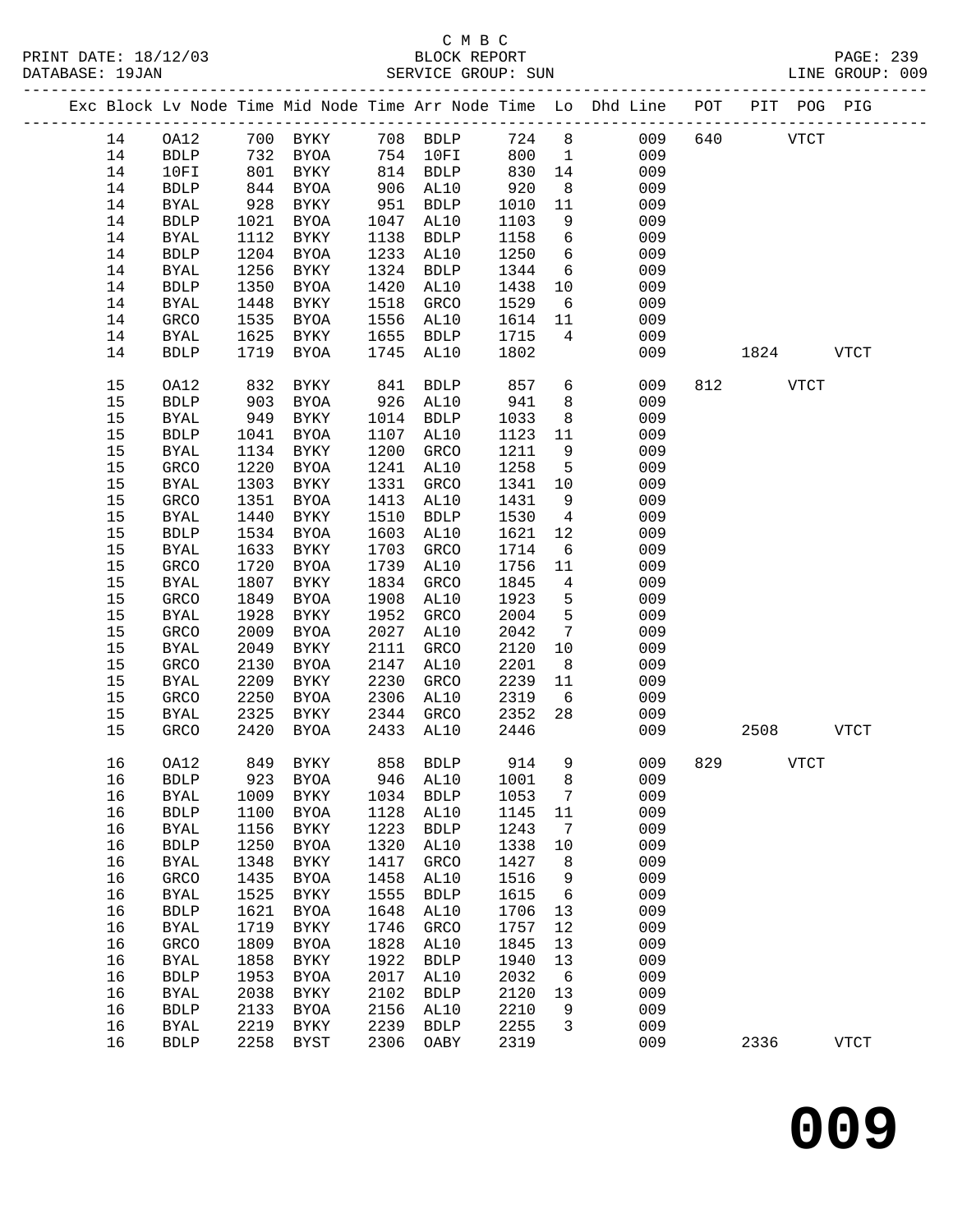|  |    |              |      |             |      |                     |         |                              | Exc Block Lv Node Time Mid Node Time Arr Node Time Lo Dhd Line POT |      |          |             | PIT POG PIG |
|--|----|--------------|------|-------------|------|---------------------|---------|------------------------------|--------------------------------------------------------------------|------|----------|-------------|-------------|
|  | 17 | 10FI         |      | 856 BYKY    |      | 910 BDLP            | 926 17  |                              | 009                                                                | 838  |          | <b>VTCT</b> |             |
|  | 17 | <b>BDLP</b>  | 943  | BYOA        |      | 1006 AL10           | 1021    | 8 <sup>8</sup>               | 009                                                                |      |          |             |             |
|  | 17 | BYAL         | 1029 | BYKY        | 1055 | GRCO                | 1104 14 |                              | 009                                                                |      |          |             |             |
|  | 17 | GRCO         | 1118 | BYOA        | 1138 | AL10                | 1155    | 8 <sup>8</sup>               | 009                                                                |      |          |             |             |
|  | 17 | BYAL         | 1203 | BYKY        | 1230 | GRCO                | 1240    | 11                           | 009                                                                |      |          |             |             |
|  | 17 | GRCO         | 1251 | BYOA        | 1313 | AL10                | 1331    | 9                            | 009                                                                |      |          |             |             |
|  | 17 | <b>BYAL</b>  | 1340 | BYKY        | 1409 | <b>BDLP</b>         | 1429    | $5^{\circ}$                  | 009                                                                |      |          |             |             |
|  | 17 | ${\tt BDLP}$ | 1434 | BYOA        | 1505 | AL10                | 1523    | 10                           | 009                                                                |      |          |             |             |
|  | 17 | <b>BYAL</b>  | 1533 | BYKY        | 1603 | GRCO                | 1614    | $\overline{7}$               | 009                                                                |      |          |             |             |
|  | 17 | GRCO         | 1621 | BYOA        | 1641 | AL10                | 1659    | 11                           | 009                                                                |      |          |             |             |
|  | 17 | <b>BYAL</b>  | 1710 | BYKY        | 1738 | <b>BDLP</b>         | 1758    | 11                           | 009                                                                |      |          |             |             |
|  | 17 | <b>BDLP</b>  | 1809 | <b>BYST</b> | 1818 | OABY                | 1835    |                              | 009                                                                |      | 1854     |             | <b>VTCT</b> |
|  |    |              |      |             |      |                     |         |                              |                                                                    |      |          |             |             |
|  | 18 | <b>BYAL</b>  | 858  | BYKY        | 921  | GRCO                | 929     | 10                           | 009                                                                |      | 828 VTCT |             |             |
|  | 18 | GRCO         | 939  | <b>BYOA</b> | 956  | AL10                | 1011    | 8                            | 009                                                                |      |          |             |             |
|  | 18 | <b>BYAL</b>  | 1019 | BYKY        | 1045 | GRCO                | 1054    | $\overline{4}$               | 009                                                                |      |          |             |             |
|  | 18 | GRCO         | 1058 | BYOA        | 1118 | AL10                | 1135    | $7\phantom{.0}\phantom{.0}7$ | 009                                                                |      |          |             |             |
|  | 18 | <b>BYAL</b>  | 1142 | BYKY        | 1208 | <b>BDLP</b>         | 1228    | 7                            | 009                                                                |      |          |             |             |
|  | 18 | <b>BDLP</b>  | 1235 | BYOA        | 1304 | AL10                | 1321    | 12                           | 009                                                                |      |          |             |             |
|  | 18 | <b>BYAL</b>  | 1333 | BYKY        | 1402 | GRCO                | 1412    | 8                            | 009                                                                |      |          |             |             |
|  | 18 | GRCO         | 1420 | BYOA        | 1443 | AL10                | 1501    | 9                            | 009                                                                |      |          |             |             |
|  | 18 | <b>BYAL</b>  | 1510 | BYKY        | 1540 | <b>BDLP</b>         | 1600    | $\overline{4}$               | 009                                                                |      |          |             |             |
|  | 18 | <b>BDLP</b>  | 1604 | BYOA        | 1633 | AL10                | 1651    | 12                           | 009                                                                |      |          |             |             |
|  | 18 | <b>BYAL</b>  | 1703 | BYKY        | 1731 | GRCO                | 1742    | 8 <sup>8</sup>               | 009                                                                |      |          |             |             |
|  | 18 | GRCO         | 1750 | BYOA        | 1809 | AL10                | 1826    | 11                           | 009                                                                |      |          |             |             |
|  | 18 | <b>BYAL</b>  | 1837 | BYKY        | 1904 | <b>BDLP</b>         | 1923    | 10                           | 009                                                                |      |          |             |             |
|  | 18 | <b>BDLP</b>  | 1933 | BYOA        | 1958 | AL10                | 2013    | $-5$                         | 009                                                                |      |          |             |             |
|  | 18 | <b>BYAL</b>  | 2018 | BYKY        | 2042 | <b>BDLP</b>         | 2100    | 14                           | 009                                                                |      |          |             |             |
|  | 18 | <b>BDLP</b>  | 2114 | BYOA        | 2137 | AL10                | 2151    | 8 <sup>8</sup>               | 009                                                                |      |          |             |             |
|  | 18 | <b>BYAL</b>  | 2159 | BYKY        | 2221 | <b>BDLP</b>         | 2237    | 19                           | 009                                                                |      |          |             |             |
|  | 18 | <b>BDLP</b>  | 2256 | BYOA        | 2317 | AL10                | 2330    | 6                            | 009                                                                |      |          |             |             |
|  | 18 | <b>BYAL</b>  | 2336 | BYKY        | 2355 | <b>BDLP</b>         | 2411    | 14                           | 009                                                                |      |          |             |             |
|  | 18 | <b>BDLP</b>  | 2425 | BYST        | 2433 | GRBY                | 2446    |                              | 009                                                                |      | 2501     |             | <b>VTCT</b> |
|  |    |              |      |             |      |                     |         |                              |                                                                    |      |          |             |             |
|  | 19 | <b>BYAL</b>  | 909  | BYKY        | 931  | <b>BDLP</b>         | 947     | 14                           | 009                                                                | 839  |          | <b>VTCT</b> |             |
|  | 19 | <b>BDLP</b>  | 1001 | BYOA        | 1026 | AL10                | 1042    | $\overline{7}$               | 009                                                                |      |          |             |             |
|  | 19 | <b>BYAL</b>  | 1049 | BYKY        | 1115 | GRCO                | 1126    | 8 <sup>8</sup>               | 009                                                                |      |          |             |             |
|  | 19 | GRCO         |      | 1134 BYOA   |      | 1154 AL10           | 1211    | 7                            | 009                                                                |      |          |             |             |
|  | 19 | <b>BYAL</b>  | 1218 | BYKY        |      | 1246 GRCO           | 1256 10 |                              | 009                                                                |      |          |             |             |
|  | 19 | GRCO         |      | 1306 BYOA   |      | 1328 AL10 1346 9    |         |                              | 009                                                                |      |          |             |             |
|  | 19 | <b>BYAL</b>  | 1355 | <b>BYKY</b> | 1424 | ${\tt BDLP}$        | 1444    | 5                            | 009                                                                |      |          |             |             |
|  | 19 | ${\tt BDLP}$ | 1449 | <b>BYOA</b> | 1518 | AL10                | 1536    | 12                           | 009                                                                |      |          |             |             |
|  | 19 | <b>BYAL</b>  | 1548 | BYKY        | 1618 | GRCO                | 1629    | 7                            | 009                                                                |      |          |             |             |
|  | 19 | GRCO         | 1636 | <b>BYOA</b> | 1656 | AL10                | 1714    | 12                           | 009                                                                |      |          |             |             |
|  | 19 | <b>BYAL</b>  | 1726 | <b>BYKY</b> | 1753 | ${\tt BDLP}$        | 1812    | 5                            | 009                                                                |      |          |             |             |
|  | 19 | ${\tt BDLP}$ | 1817 | <b>BYOA</b> | 1843 | AL10                | 1858    |                              | 009                                                                |      | 1920     |             | <b>VTCT</b> |
|  | 20 | OA12         | 1043 | <b>BYKY</b> | 1053 | <b>BDLP</b>         | 1112    | 5                            | 009                                                                | 1023 |          | <b>VTCT</b> |             |
|  | 20 | <b>BDLP</b>  | 1117 | <b>BYOA</b> | 1145 | AL10                | 1202    | 9                            | 009                                                                |      |          |             |             |
|  | 20 |              | 1211 |             | 1238 |                     | 1258    | 7                            | 009                                                                |      |          |             |             |
|  | 20 | <b>BYAL</b>  | 1305 | <b>BYKY</b> | 1335 | <b>BDLP</b><br>AL10 | 1353    |                              | 009                                                                |      |          |             |             |
|  |    | <b>BDLP</b>  |      | <b>BYOA</b> |      |                     |         | 10                           |                                                                    |      |          |             |             |
|  | 20 | <b>BYAL</b>  | 1403 | <b>BYKY</b> | 1432 | GRCO                | 1442    | 8                            | 009                                                                |      |          |             |             |
|  | 20 | GRCO         | 1450 | <b>BYOA</b> | 1511 | AL10                | 1529    | 11                           | 009                                                                |      |          |             |             |
|  | 20 | <b>BYAL</b>  | 1540 | BYKY        | 1610 | ${\tt BDLP}$        | 1630    | 5                            | 009                                                                |      |          |             |             |
|  | 20 | <b>BDLP</b>  | 1635 | <b>BYOA</b> | 1702 | AL10                | 1720    | 14                           | 009                                                                |      |          |             |             |
|  | 20 | <b>BYAL</b>  | 1734 | <b>BYKY</b> | 1801 | GRCO                | 1812    | 2                            | 009                                                                |      |          |             |             |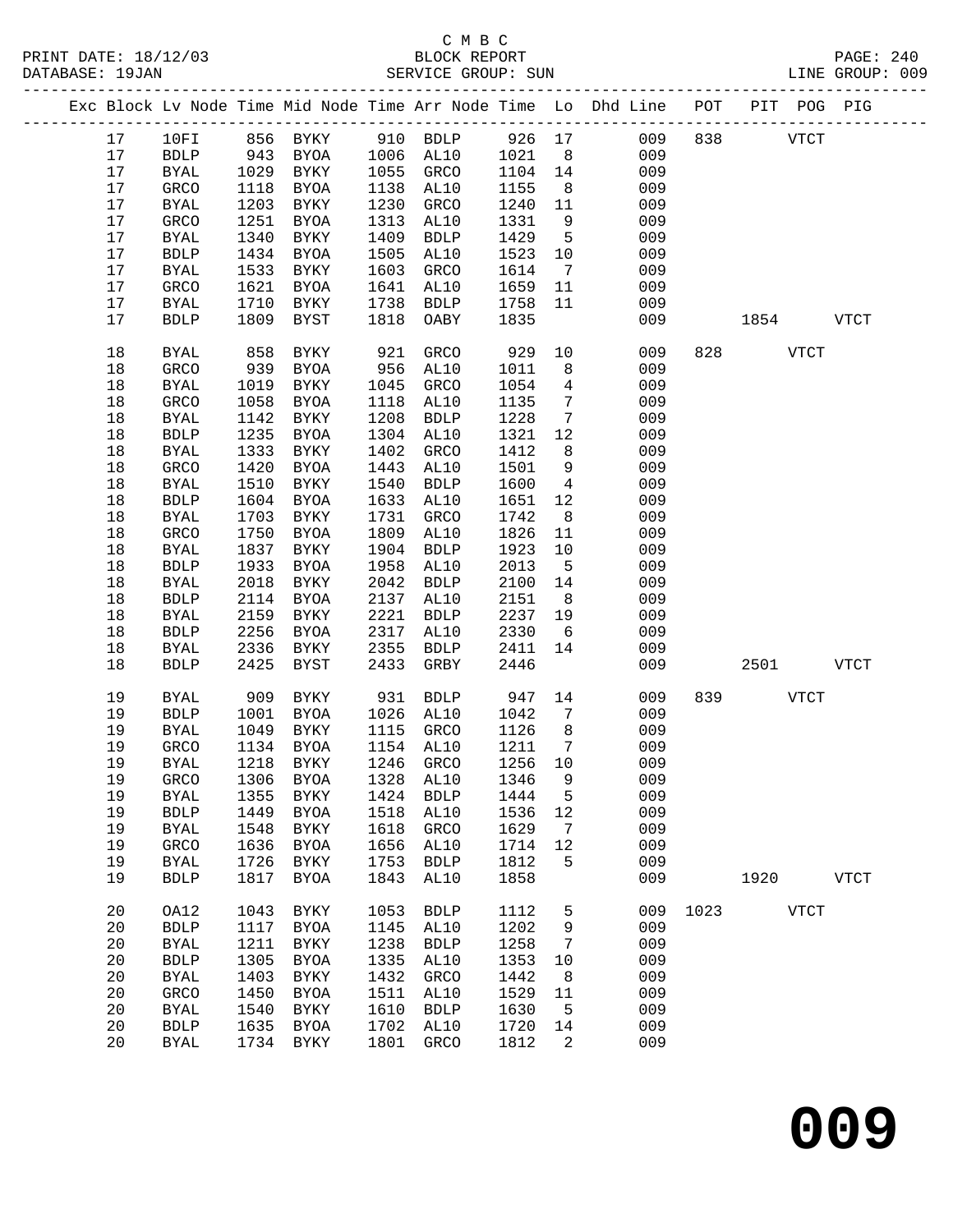|  |          |                     |              |                            |              |                          |              |                         | Exc Block Lv Node Time Mid Node Time Arr Node Time Lo Dhd Line POT PIT POG PIG |               |      |             |             |
|--|----------|---------------------|--------------|----------------------------|--------------|--------------------------|--------------|-------------------------|--------------------------------------------------------------------------------|---------------|------|-------------|-------------|
|  | 20       | GRCO                |              |                            |              | 1814 BYMN 1825 OABY 1832 |              |                         |                                                                                | 009 1851 VTCT |      |             |             |
|  | 21       | BYAL                |              | 1104 BYKY                  |              | 1130 GRCO                | 1141         | 8 <sup>8</sup>          |                                                                                | 009 1034 VTCT |      |             |             |
|  | 21       | GRCO                | 1149         | BYOA                       | 1210         | AL10                     | 1227         | $6\overline{6}$         | 009                                                                            |               |      |             |             |
|  | 21       | <b>BYAL</b>         | 1233         | BYKY                       | 1301         | GRCO                     | 1311         | 10                      | 009                                                                            |               |      |             |             |
|  | 21       | GRCO                | 1321         | BYOA                       | 1343         | AL10                     | 1401         | 9                       | 009                                                                            |               |      |             |             |
|  | 21       | BYAL                | 1410         | BYKY                       | 1439         | <b>BDLP</b>              | 1459         | 5                       | 009                                                                            |               |      |             |             |
|  | 21       | <b>BDLP</b>         | 1504         | BYOA                       | 1533         | AL10                     | 1551         | 12                      | 009                                                                            |               |      |             |             |
|  | 21       | BYAL                | 1603         | BYKY                       | 1633         | GRCO                     | 1644         | 6                       | 009                                                                            |               |      |             |             |
|  | 21       | GRCO                | 1650         | BYOA                       | 1710         | AL10                     | 1728         | 13                      | 009                                                                            |               |      |             |             |
|  | 21       | BYAL                | 1741         | BYKY                       | 1808         | <b>BDLP</b>              | 1827         | $5^{\circ}$             | 009                                                                            |               |      |             |             |
|  | 21       | <b>BDLP</b>         | 1832         | BYOA                       | 1858         | AL10                     | 1913         | $5^{\circ}$             | 009                                                                            |               |      |             |             |
|  | 21       | <b>BYAL</b>         | 1918         | BYKY                       | 1942         | <b>BDLP</b>              | 2000         | 13                      | 009                                                                            |               |      |             |             |
|  | 21       | <b>BDLP</b>         | 2013         | BYOA                       | 2037         | AL10                     | 2052         | $7\overline{ }$         | 009                                                                            |               |      |             |             |
|  | 21       | BYAL                | 2059         | BYKY                       | 2121         | <b>BDLP</b>              | 2139         | 15                      | 009                                                                            |               |      |             |             |
|  | 21       | <b>BDLP</b>         | 2154         | BYOA                       | 2216         | AL10                     | 2229         | 10                      | 009                                                                            |               |      |             |             |
|  | 21       | BYAL                | 2239         | BYKY                       | 2259         | BDLP                     | 2315         | 11                      | 009                                                                            |               |      |             |             |
|  | 21       | <b>BDLP</b>         | 2326         | BYOA                       | 2347         | AL10                     | 2400         |                         | 009                                                                            |               | 2422 |             | <b>VTCT</b> |
|  | 22       | BYAL                | 1127         | BYKY                       | 1153         | <b>BDLP</b>              | 1213         | 6                       | 009                                                                            | 1057 VTCT     |      |             |             |
|  | 22       | <b>BDLP</b>         | 1219         | BYOA                       | 1248         | AL10                     | 1305         | 6                       | 009                                                                            |               |      |             |             |
|  | 22       | <b>BYAL</b>         | 1311         | BYKY                       | 1339         | BDLP                     | 1359         | $6\overline{6}$         | 009                                                                            |               |      |             |             |
|  | 22       | <b>BDLP</b>         | 1405         | BYOA                       | 1435         | AL10                     | 1453         | 10                      | 009                                                                            |               |      |             |             |
|  | 22       | BYAL                | 1503         | BYKY                       | 1533         | GRCO                     | 1544         | $6\overline{6}$         | 009                                                                            |               |      |             |             |
|  | 22       | GRCO                | 1550         | BYOA                       | 1611         | AL10                     | 1629         | 11                      | 009                                                                            |               |      |             |             |
|  | 22       | <b>BYAL</b>         | 1640         | BYKY                       | 1710         | <b>BDLP</b>              | 1730         | $\overline{4}$          | 009                                                                            |               |      |             |             |
|  | 22       | <b>BDLP</b>         | 1734         | BYOA                       | 1800         | AL10                     | 1817         | 10                      | 009                                                                            |               |      |             |             |
|  | 22       | BYAL                | 1827         | BYKY                       | 1854         | GRCO                     | 1906         | $\overline{\mathbf{3}}$ | 009                                                                            |               |      |             |             |
|  | 22       | GRCO                | 1909         | BYOA                       | 1928         | AL10                     | 1943         | 5                       | 009                                                                            |               |      |             |             |
|  | 22       | BYAL                | 1948         | BYKY                       | 2012         | GRCO                     | 2023         | $\epsilon$              | 009                                                                            |               |      |             |             |
|  | 22       | GRCO                | 2029         | BYOA                       | 2047         | AL10                     | 2102         | $7\phantom{.0}$         | 009                                                                            |               |      |             |             |
|  | 22       | BYAL                | 2109         | BYKY                       | 2131         | GRCO                     | 2140         | 9                       | 009                                                                            |               |      |             |             |
|  | 22       | GRCO                | 2149         | BYOA                       | 2206         | AL10                     | 2220         | 9                       | 009                                                                            |               |      |             |             |
|  | 22       | BYAL                | 2229         | BYKY                       | 2250         | GRCO                     | 2259         | 18                      | 009                                                                            |               |      |             |             |
|  | 22       | GRCO                | 2317         | BYOA                       | 2332         | AL10                     | 2345         | 15                      | 009                                                                            |               |      |             |             |
|  | 22       | <b>BYAL</b>         | 2400         | BYKY                       | 2419         | GRCO                     | 2427<br>2502 | 19                      | 009<br>009                                                                     |               |      |             |             |
|  | 22<br>22 | GRCO<br>10FI        | 2446<br>2503 | BYOA<br>BYKY               | 2459<br>2515 | 10FI<br>GRCO             | 2523         | $\overline{1}$<br>19    | 009                                                                            |               |      |             |             |
|  | 22       | GRCO                |              | 2542 BYMN                  |              | 2550 GRBY                | 2557         |                         | 009                                                                            |               | 2612 |             | <b>VTCT</b> |
|  |          |                     |              |                            |              |                          |              |                         |                                                                                |               |      |             |             |
|  | 23       | <b>BYAL</b>         | 1148         | <b>BYKY</b>                | 1215         | GRCO                     | 1225         | 10                      | 009                                                                            | 1118          |      | <b>VTCT</b> |             |
|  | 23       | GRCO                | 1235         | <b>BYOA</b>                | 1256         | AL10                     | 1313         | 12                      | 009                                                                            |               |      |             |             |
|  | 23       | <b>BYAL</b>         | 1325         | <b>BYKY</b>                | 1354         | <b>BDLP</b>              | 1414         | 5                       | 009                                                                            |               |      |             |             |
|  | 23       | ${\tt BDLP}$        | 1419         | <b>BYOA</b>                | 1450         | AL10                     | 1508         | 10                      | 009                                                                            |               |      |             |             |
|  | 23       | <b>BYAL</b>         | 1518         | ${\tt BYKY}$               | 1548         | GRCO                     | 1559         | 6                       | 009                                                                            |               |      |             |             |
|  | 23       | GRCO                | 1605         | <b>BYOA</b>                | 1626         | AL10                     | 1644         | 11                      | 009                                                                            |               |      |             |             |
|  | 23<br>23 | <b>BYAL</b>         | 1655<br>1752 | ${\tt BYKY}$               | 1725         | <b>BDLP</b>              | 1745         | $7\phantom{.0}$         | 009<br>009                                                                     |               |      |             |             |
|  | 23       | ${\tt BDLP}$        |              | <b>BYOA</b>                | 1818<br>1912 | AL10                     | 1833<br>1924 | 15                      | 009                                                                            |               |      |             |             |
|  | 23       | <b>BYAL</b><br>GRCO | 1848<br>1929 | <b>BYKY</b><br><b>BYOA</b> | 1948         | GRCO<br>AL10             | 2003         | 5<br>5                  | 009                                                                            |               |      |             |             |
|  | 23       | ${\tt BYAL}$        | 2008         | BYKY                       | 2032         | GRCO                     | 2043         | 7                       | 009                                                                            |               |      |             |             |
|  | 23       | GRCO                | 2050         | <b>BYOA</b>                | 2107         | AL10                     | 2121         | 8                       | 009                                                                            |               |      |             |             |
|  | 23       | <b>BYAL</b>         | 2129         | $\rm BYKY$                 | 2151         | GRCO                     | 2200         | 10                      | 009                                                                            |               |      |             |             |
|  | 23       | GRCO                | 2210         | BYOA                       | 2225         | AL10                     | 2238         |                         | 009                                                                            |               | 2300 |             | <b>VTCT</b> |
|  |          |                     |              |                            |              |                          |              |                         |                                                                                |               |      |             |             |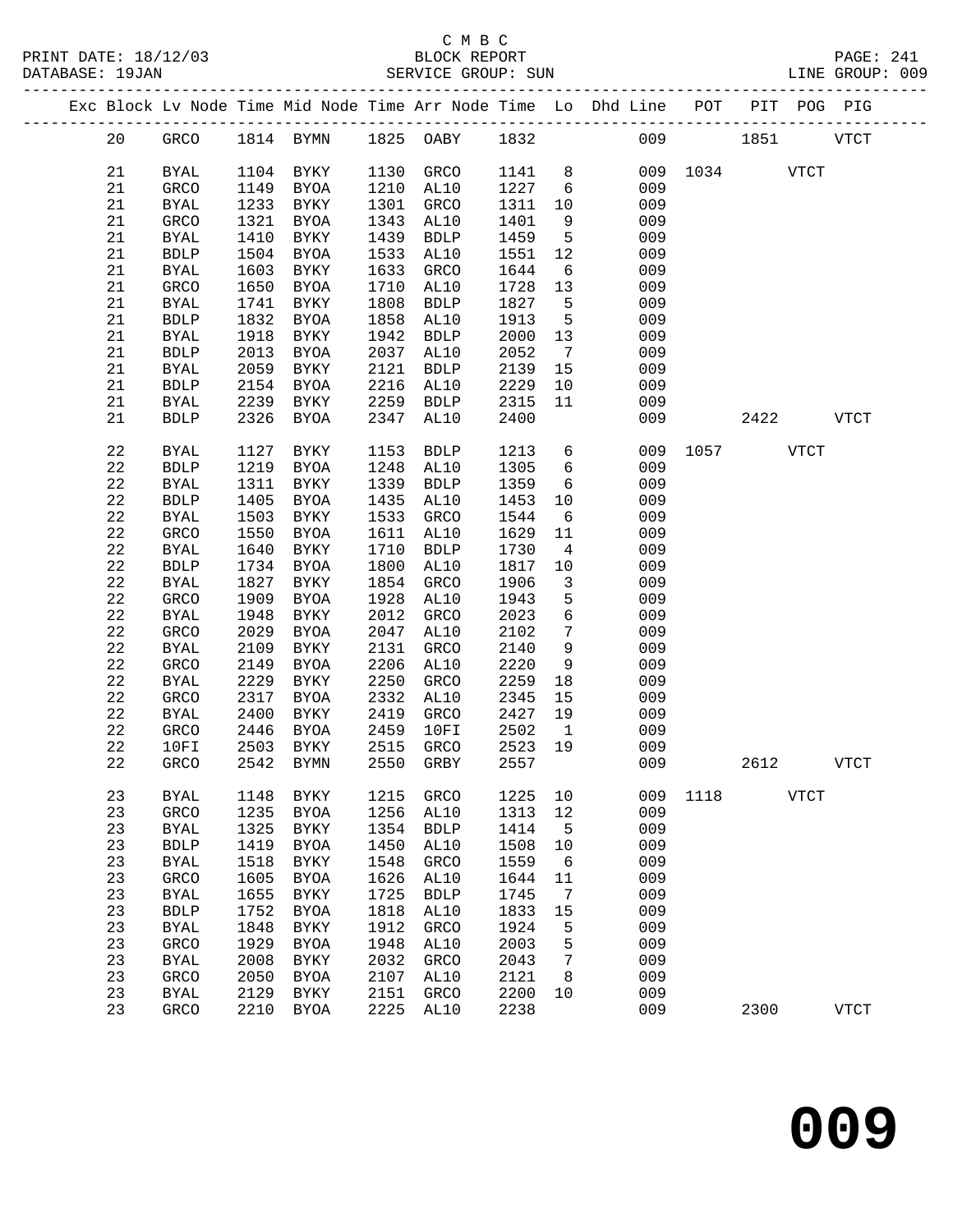| DATABASE: 19JAN |    |             |      |      |      | SERVICE GROUP: SUN |      |     |                                                                    |      |      |      | LINE GROUP: 009 |  |
|-----------------|----|-------------|------|------|------|--------------------|------|-----|--------------------------------------------------------------------|------|------|------|-----------------|--|
|                 |    |             |      |      |      |                    |      |     | Exc Block Ly Node Time Mid Node Time Arr Node Time Lo Dhd Line POT |      | PIT  |      | POG PIG         |  |
|                 | 24 | BYAL        | 1318 | BYKY | 1347 | GRCO               | 1357 | 9   | 009                                                                | 1248 |      | VTCT |                 |  |
|                 | 24 | GRCO        | 1406 | BYOA | 1428 | AL10               | 1446 | 9   | 009                                                                |      |      |      |                 |  |
|                 | 24 | BYAL        | 1455 | BYKY | 1525 | BDLP               | 1545 | 4   | 009                                                                |      |      |      |                 |  |
|                 | 24 | <b>BDLP</b> | 1549 | BYOA | 1618 | AL10               | 1636 | 12  | 009                                                                |      |      |      |                 |  |
|                 | 24 | BYAL        | 1648 | BYKY | 1718 | GRCO               | 1729 | -5  | 009                                                                |      |      |      |                 |  |
|                 | 24 | GRCO        | 1734 | BYOA | 1753 | AL10               | 1810 | 7   | 009                                                                |      |      |      |                 |  |
|                 | 24 | BYAL        | 1817 | BYKY | 1844 | BDLP               | 1903 | 10  | 009                                                                |      |      |      |                 |  |
|                 | 24 | <b>BDLP</b> | 1913 | BYOA | 1938 | AL10               | 1953 | - 5 | 009                                                                |      |      |      |                 |  |
|                 | 24 | BYAL        | 1958 | BYKY | 2022 | <b>BDLP</b>        | 2040 | 14  | 009                                                                |      |      |      |                 |  |
|                 | 24 | <b>BDLP</b> | 2054 | BYOA | 2117 | AL10               | 2131 | - 8 | 009                                                                |      |      |      |                 |  |
|                 | 24 | BYAL        | 2139 | BYKY | 2201 | BDLP               | 2219 | 15  | 009                                                                |      |      |      |                 |  |
|                 | 24 | <b>BDLP</b> | 2234 | BYOA | 2256 | AL10               | 2309 |     | 009                                                                |      | 2331 |      | <b>VTCT</b>     |  |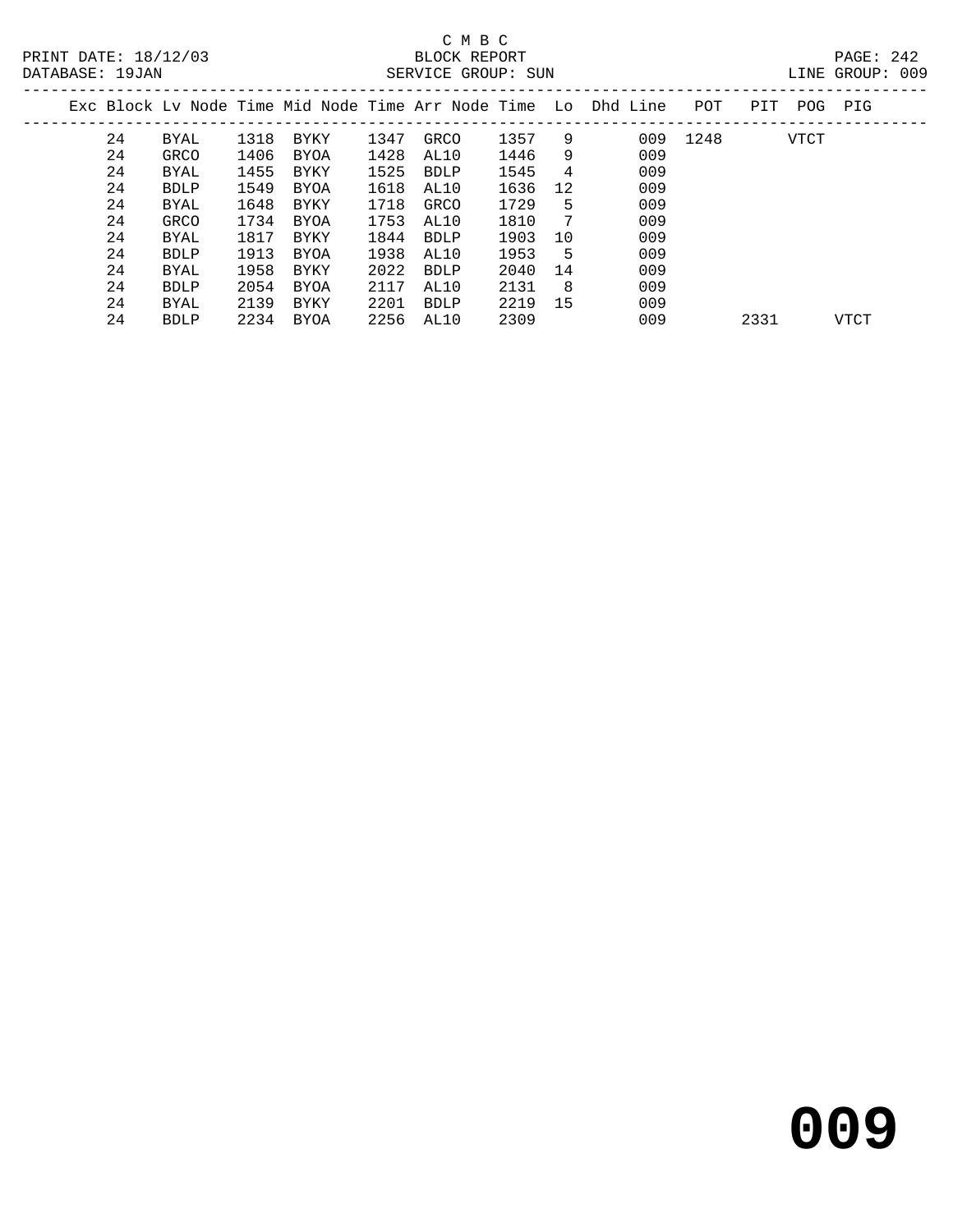|              |                     |              |               |              |                   |                             | PAGE: 243<br>LINE GROUP: 010 |                                                                                                                                                                                                    |     |                                                                                                                                                                                                                               |      |             |  |
|--------------|---------------------|--------------|---------------|--------------|-------------------|-----------------------------|------------------------------|----------------------------------------------------------------------------------------------------------------------------------------------------------------------------------------------------|-----|-------------------------------------------------------------------------------------------------------------------------------------------------------------------------------------------------------------------------------|------|-------------|--|
|              |                     |              |               |              |                   |                             |                              | GREY GRANVILLE & BROADWAY MARINE HM-S HUDSON & MARINE THANGERS AND SUMPLIFY ON A SUMPLIFY SUMPLIFY ON A SUMPLIF<br>THANGERS WARINE STRINGS WITCHNERS & HASTINGS WITCHNERS AND MARINE TROLLEY Depot |     |                                                                                                                                                                                                                               |      |             |  |
|              |                     |              |               |              |                   |                             |                              | Exc Block Lv Node Time Mid Node Time Arr Node Time Lo Dhd Line POT PIT POG PIG                                                                                                                     |     |                                                                                                                                                                                                                               |      |             |  |
| $\mathbf{1}$ |                     |              | MRST 520 GRBY |              | 543 RIHA          |                             |                              | 554 0 010                                                                                                                                                                                          | 512 |                                                                                                                                                                                                                               | VTCT |             |  |
| $\mathbf 1$  | RIHA                | 554 GRBY     |               |              | 605 MRST          |                             |                              | 625 14<br>010                                                                                                                                                                                      |     |                                                                                                                                                                                                                               |      |             |  |
| $\mathbf 1$  | MRST                |              | 639 GRBY      |              | 703 RIHA          | 714 0                       |                              | 010                                                                                                                                                                                                |     |                                                                                                                                                                                                                               |      |             |  |
| $1\,$        | RIHA                |              | 714 GRBY      |              | 725 MRST          | 745                         | $4\overline{4}$              | 010                                                                                                                                                                                                |     |                                                                                                                                                                                                                               |      |             |  |
| 1            | MRST                | 749          | GRBY          | 813          | RIHA              | 824                         |                              | $\overline{0}$<br>010                                                                                                                                                                              |     |                                                                                                                                                                                                                               |      |             |  |
| 1            | RIHA                | 824 GRBY     |               | 836          | MRST              | 900                         | 13                           | 010                                                                                                                                                                                                |     |                                                                                                                                                                                                                               |      |             |  |
| 1            | MRST                | 913          | GRBY          | 940          | RIHA              | 954                         | $\overline{0}$               | 010                                                                                                                                                                                                |     |                                                                                                                                                                                                                               |      |             |  |
| 1            | RIHA                | 954          | GRBY          | 1007         | MRST              | 1033                        | 16                           | 010                                                                                                                                                                                                |     |                                                                                                                                                                                                                               |      |             |  |
| 1            | MRST                | 1049         | GRBY          | 1120         | RIHA              | 1135                        | $\overline{0}$               | 010                                                                                                                                                                                                |     |                                                                                                                                                                                                                               |      |             |  |
| 1            | RIHA                | 1135         | GRBY          | 1152         | MRST              | 1223                        | 22                           | 010                                                                                                                                                                                                |     |                                                                                                                                                                                                                               |      |             |  |
| 1            | MRST                | 1245         | GRBY          | 1318         | RIHA              | 1335                        | $\overline{0}$               | 010                                                                                                                                                                                                |     |                                                                                                                                                                                                                               |      |             |  |
| 1            | RIHA                | 1335         | GRBY          | 1352         | MRST              | 1424                        | 21                           | 010                                                                                                                                                                                                |     |                                                                                                                                                                                                                               |      |             |  |
| 1            | MRST                | 1445         | GRBY          | 1518         | RIHA              | 1535                        | $\overline{0}$               | 010                                                                                                                                                                                                |     |                                                                                                                                                                                                                               |      |             |  |
| 1            | RIHA                | 1535<br>1648 | GRBY          | 1554<br>1719 | MRST              | 1629<br>1735                | 19<br>$\overline{0}$         | 010<br>010                                                                                                                                                                                         |     |                                                                                                                                                                                                                               |      |             |  |
| 1<br>1       | MRST<br><b>RIHA</b> | 1735         | GRBY<br>GRBY  | 1753         | RIHA<br>MRST      | 1826                        |                              | 010                                                                                                                                                                                                |     | 1833   1834   1845   1846   1847   1848   1848   1848   1848   1848   1848   1848   1848   1848   1848   1848   1848   1848   1848   1848   1848   1848   1848   1848   1848   1848   1848   1848   1848   1848   1848   1848 |      | VTCT        |  |
|              |                     |              |               |              |                   |                             |                              |                                                                                                                                                                                                    |     |                                                                                                                                                                                                                               |      |             |  |
| 2            | MRST                | 540          | GRBY          | 603          | RIHA              | 614                         |                              | $\overline{0}$<br>010                                                                                                                                                                              | 532 |                                                                                                                                                                                                                               | VTCT |             |  |
| $\sqrt{2}$   | <b>RIHA</b>         | 614          | GRBY          | 625          | MRST              | 645                         | 14                           | 010                                                                                                                                                                                                |     |                                                                                                                                                                                                                               |      |             |  |
| $\sqrt{2}$   | MRST                | 659          | GRBY          | 723          | RIHA              | 734                         | $\overline{0}$               | 010                                                                                                                                                                                                |     |                                                                                                                                                                                                                               |      |             |  |
| $\sqrt{2}$   | RIHA                | 734          | GRBY          | 746          | MRST              | 806                         | 10                           | 010                                                                                                                                                                                                |     |                                                                                                                                                                                                                               |      |             |  |
| 2            | MRST                | 816          | GRBY          | 840          | RIHA              | 854                         | $\overline{0}$               | 010                                                                                                                                                                                                |     |                                                                                                                                                                                                                               |      |             |  |
| 2            | RIHA                | 854          | GRBY          | 906          | MRST              | 930                         | 9                            | 010                                                                                                                                                                                                |     |                                                                                                                                                                                                                               |      |             |  |
| $\sqrt{2}$   | MRST                | 939          | GRBY          | 1008         | RIHA              | 1022                        | $\overline{0}$               | 010                                                                                                                                                                                                |     |                                                                                                                                                                                                                               |      |             |  |
| 2            | RIHA                | 1022         | GRBY          | 1035         | MRST              | 1103                        | 15                           | 010                                                                                                                                                                                                |     |                                                                                                                                                                                                                               |      |             |  |
| $\sqrt{2}$   | MRST                | 1118         | GRBY          | 1149         | RIHA              | 1205                        | $\overline{0}$               | 010                                                                                                                                                                                                |     |                                                                                                                                                                                                                               |      |             |  |
| 2            | RIHA                | 1205         | GRBY          | 1222         | MRST              | 1253                        | 23                           | 010                                                                                                                                                                                                |     |                                                                                                                                                                                                                               |      |             |  |
| $\sqrt{2}$   | MRST                | 1316         | GRBY          | 1348         | RIHA              | 1405                        | $\overline{0}$               | 010                                                                                                                                                                                                |     |                                                                                                                                                                                                                               |      |             |  |
| 2            | RIHA                | 1405         | GRBY          | 1422         | MRST              | 1454                        | 22                           | 010                                                                                                                                                                                                |     |                                                                                                                                                                                                                               |      |             |  |
| 2            | MRST                | 1516         | GRBY          | 1549         | RIHA              | 1605                        | $\overline{0}$               | 010                                                                                                                                                                                                |     |                                                                                                                                                                                                                               |      |             |  |
| 2            | RIHA                | 1605<br>1718 | GRBY          | 1749         | 1624 MRST         | 1659                        | 19                           | 010                                                                                                                                                                                                |     |                                                                                                                                                                                                                               |      |             |  |
| 2<br>2       | MRST<br>RIHA        | 1805         | GRBY<br>GRBY  |              | RIHA<br>1823 MRST | $1805$<br>$1852$<br>1852 13 | $\overline{0}$               | 010<br>010                                                                                                                                                                                         |     |                                                                                                                                                                                                                               |      |             |  |
| 2            | MRST                |              |               |              |                   |                             |                              | 1905 GRBY 1935 RIHA 1951 0 010                                                                                                                                                                     |     |                                                                                                                                                                                                                               |      |             |  |
| 2            | RIHA                | 1951         | GRBY          | 2006         | MRST              | 2034                        | 18                           | 010                                                                                                                                                                                                |     |                                                                                                                                                                                                                               |      |             |  |
| 2            | MRST                | 2052         | GRBY          | 2116         | RIHA              | 2129                        | $\overline{0}$               | 010                                                                                                                                                                                                |     |                                                                                                                                                                                                                               |      |             |  |
| $\sqrt{2}$   | RIHA                | 2129         | GRBY          | 2144         | MRST              | 2209                        | 23                           | 010                                                                                                                                                                                                |     |                                                                                                                                                                                                                               |      |             |  |
| 2            | MRST                | 2232         | GRBY          | 2256         | RIHA              | 2309                        | $\mathbf 0$                  | 010                                                                                                                                                                                                |     |                                                                                                                                                                                                                               |      |             |  |
| 2            | RIHA                | 2309         | GRBY          | 2323         | MRST              | 2346                        | 9                            | 010                                                                                                                                                                                                |     |                                                                                                                                                                                                                               |      |             |  |
| 2            | MRST                | 2355         | GRBY          | 2419         | RIHA              | 2432                        | 3                            | 010                                                                                                                                                                                                |     |                                                                                                                                                                                                                               |      |             |  |
| 2            | RIHA                | 2435         | GRBY          | 2450         | MRST              | 2511                        |                              | 010                                                                                                                                                                                                |     | 2516                                                                                                                                                                                                                          |      | <b>VTCT</b> |  |
|              |                     |              |               |              |                   |                             |                              |                                                                                                                                                                                                    |     |                                                                                                                                                                                                                               |      |             |  |

C M B C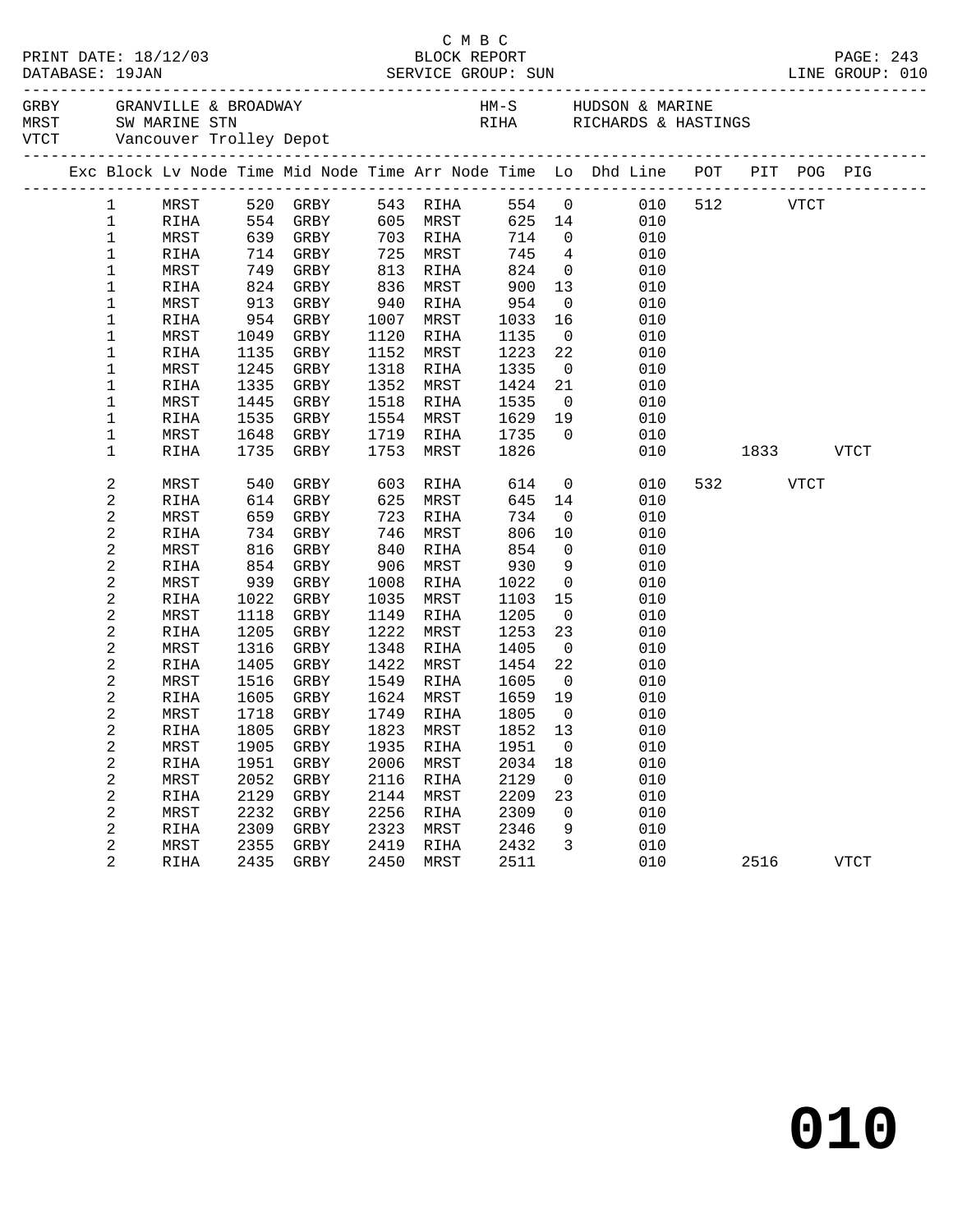|              |              |              |              |              |              |              |                      | Exc Block Lv Node Time Mid Node Time Arr Node Time Lo Dhd Line | POT | PIT POG PIG |              |
|--------------|--------------|--------------|--------------|--------------|--------------|--------------|----------------------|----------------------------------------------------------------|-----|-------------|--------------|
| $\mathbf{3}$ | MRST         | 600          | GRBY         |              | 623 RIHA     | 634          | $\overline{0}$       | 010                                                            | 552 | <b>VTCT</b> |              |
| 3            | RIHA         | 634          | GRBY         | 645          | MRST         | 705          | 14                   | 010                                                            |     |             |              |
| 3            | MRST         | 719          | GRBY         | 743          | RIHA         | 754          | $\mathsf{O}$         | 010                                                            |     |             |              |
| 3            | RIHA         | 754          | GRBY         | 806          | MRST         | 826          | $\overline{4}$       | 010                                                            |     |             |              |
| 3            | MRST         | 830          | GRBY         | 855          | RIHA         | 909          | $\overline{0}$       | 010                                                            |     |             |              |
| 3            | RIHA         | 909          | GRBY         | 921          | MRST         | 946          | 19                   | 010                                                            |     |             |              |
| 3            | MRST         | 1005         | GRBY         | 1035         | RIHA         | 1050         | $\overline{0}$       | 010                                                            |     |             |              |
| 3            | RIHA         | 1050         | GRBY         | 1104         | MRST         | 1134         | 12                   | 010                                                            |     |             |              |
| 3            | MRST         | 1146         | GRBY         | 1219         | RIHA         | 1235         | $\overline{0}$       | 010                                                            |     |             |              |
| 3            | RIHA         | 1235         | GRBY         | 1252         | MRST         | 1324         | 22                   | 010                                                            |     |             |              |
| 3            | MRST         | 1346         | GRBY         | 1418         | RIHA         | 1435         | $\overline{0}$       | 010                                                            |     |             |              |
| 3            | RIHA         | 1435         | GRBY         | 1453         | MRST         | 1527         | 20                   | 010                                                            |     |             |              |
| 3            | MRST         | 1547         | GRBY         | 1619         | RIHA         | 1635         | $\mathbf 0$          | 010                                                            |     |             |              |
| 3            | RIHA         | 1635         | GRBY         | 1653         | MRST         | 1726         | 22                   | 010                                                            |     |             |              |
| 3            | MRST         | 1748         | GRBY         | 1819         | RIHA         | 1835         | $\overline{0}$       | 010                                                            |     |             |              |
| 3            | RIHA         | 1835         | GRBY         | 1852         | MRST         | 1920         | 18                   | 010                                                            |     |             |              |
| 3            | MRST         | 1938         | GRBY         | 2005         | RIHA         | 2021         | $\mathbf 0$          | 010                                                            |     |             |              |
| 3            | RIHA         | 2021         | GRBY         | 2036         | MRST         | 2103         | 9                    | 010                                                            |     |             |              |
| 3            | MRST         | 2112         | GRBY         | 2136         | RIHA         | 2149         | $\overline{0}$       | 010                                                            |     |             |              |
| 3            | RIHA         | 2149         | GRBY         | 2204         | MRST         | 2229         | 23                   | 010                                                            |     |             |              |
| 3            | MRST         | 2252         | GRBY         | 2316         | RIHA         | 2329<br>2406 | $\mathbf 0$          | 010<br>010                                                     |     |             |              |
| 3<br>3       | RIHA<br>MRST | 2329<br>2425 | GRBY<br>GRBY | 2343<br>2449 | MRST<br>RIHA | 2502         | 19<br>3              | 010                                                            |     |             |              |
| 3            | RIHA         | 2505         | GRBY         | 2520         | $HM-S$       | 2536         |                      | 010                                                            |     | 2538        | <b>VTCT</b>  |
|              |              |              |              |              |              |              |                      |                                                                |     |             |              |
| 4            | MRST         | 619          | GRBY         | 643          | RIHA         | 654          | 0                    | 010                                                            | 611 | <b>VTCT</b> |              |
| 4            | RIHA         | 654          | GRBY         | 705          | MRST         | 725          | 9                    | 010                                                            |     |             |              |
| 4            | MRST         | 734          | GRBY         | 758          | RIHA         | 809          | $\mathsf{O}$         | 010                                                            |     |             |              |
| 4            | RIHA         | 809          | GRBY         | 821          | MRST         | 841          | 18                   | 010                                                            |     |             |              |
| 4            | MRST         | 859          | GRBY         | 925          | RIHA         | 939          | $\mathbf 0$          | 010                                                            |     |             |              |
| 4            | RIHA         | 939          | GRBY         | 952          | MRST         | 1018         | 16                   | 010                                                            |     |             |              |
| 4            | MRST         | 1034         | GRBY         | 1105         | RIHA         | 1120         | $\overline{0}$       | 010                                                            |     |             |              |
| 4            | RIHA         | 1120         | GRBY         | 1135         | MRST         | 1206         | 10                   | 010                                                            |     |             |              |
| 4            | MRST         | 1216         | GRBY         | 1249         | RIHA         | 1305         | 0                    | 010                                                            |     |             |              |
| 4            | RIHA         | 1305         | GRBY         | 1322         | MRST         | 1354         | 22                   | 010                                                            |     |             |              |
| 4            | MRST         | 1416         | GRBY         | 1448         | RIHA         | 1505         | $\overline{0}$       | 010                                                            |     |             |              |
| 4            | RIHA         | 1505         | GRBY         | 1523         | MRST         | 1557<br>1705 | 21                   | 010<br>010                                                     |     |             |              |
| 4<br>4       | MRST<br>RIHA | 1618<br>1705 | GRBY<br>GRBY | 1649<br>1723 | RIHA<br>MRST | 1756         | $\overline{0}$<br>23 | 010                                                            |     |             |              |
| 4            | MRST         |              | 1819 GRBY    |              | 1849 RIHA    | 1905 0       |                      | 010                                                            |     |             |              |
| 4            | RIHA         | 1905         | GRBY         | 1922         | MRST         | 1950         | 21                   | 010                                                            |     |             |              |
| 4            | MRST         | 2011         | GRBY         | 2037         | RIHA         | 2051         | 0                    | 010                                                            |     |             |              |
| 4            | RIHA         | 2051         | GRBY         | 2106         | MRST         | 2133         | 19                   | 010                                                            |     |             |              |
| 4            | MRST         | 2152         | GRBY         | 2216         | <b>RIHA</b>  | 2229         | 0                    | 010                                                            |     |             |              |
| 4            | RIHA         | 2229         | GRBY         | 2243         | MRST         | 2307         | 18                   | 010                                                            |     |             |              |
| 4            | MRST         | 2325         | GRBY         | 2349         | RIHA         | 2402         | 3                    | 010                                                            |     |             |              |
| 4            | RIHA         | 2405         | GRBY         | 2420         | MRST         | 2441         | 14                   | 010                                                            |     |             |              |
| 4            | MRST         | 2455         | GRBY         | 2519         | RIHA         | 2532         | 3                    | 010                                                            |     |             |              |
| 4            | RIHA         | 2535         | GRBY         | 2550         | $HM-S$       | 2606         |                      | 010                                                            |     | 2608        | ${\tt VTCT}$ |
|              |              |              |              |              |              |              |                      |                                                                |     |             |              |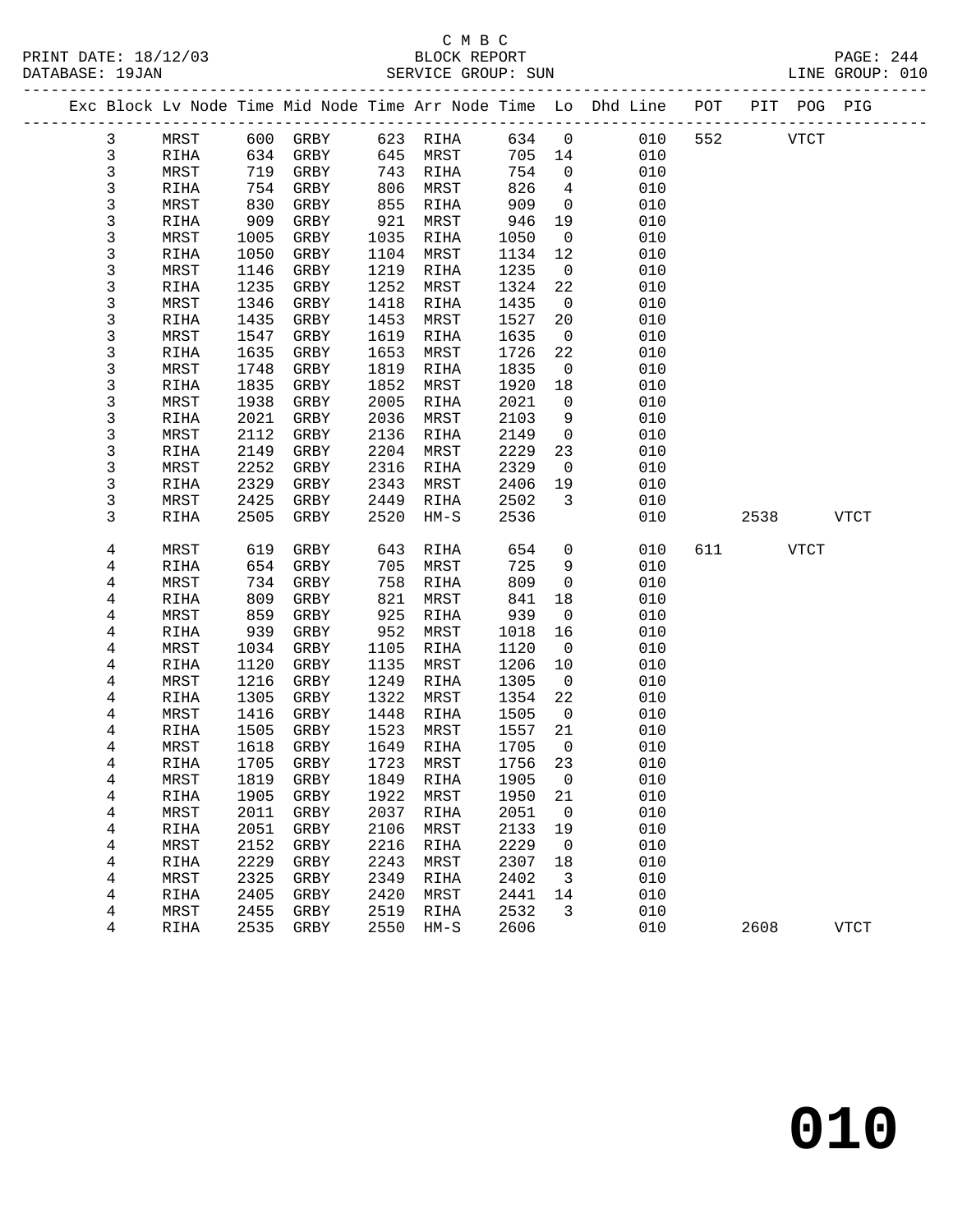DATABASE: 19JAN<br>---------------

#### C M B C<br>BLOCK REPORT PRINT DATE: 18/12/03 BLOCK REPORT PAGE: 245

|  | DATABASE: 19JAN |       |      |            |      | SEKVICE GROUP: SUN |          |                |                                                                    |     |      |             | TINE GKOOL: 0T0 |  |
|--|-----------------|-------|------|------------|------|--------------------|----------|----------------|--------------------------------------------------------------------|-----|------|-------------|-----------------|--|
|  |                 |       |      |            |      |                    |          |                | Exc Block Lv Node Time Mid Node Time Arr Node Time Lo Dhd Line POT |     |      | PIT POG PIG |                 |  |
|  | 5               | MRST  | 804  | GRBY       | 828  | RIHA               | 839 0    |                | 010                                                                | 756 |      | VTCT        |                 |  |
|  | 5               | RIHA  | 839  | GRBY       | 851  | MRST               | 915      | 11             | 010                                                                |     |      |             |                 |  |
|  | 5               | MRST  | 926  | GRBY       | 955  | RIHA               | 1009     | $\overline{0}$ | 010                                                                |     |      |             |                 |  |
|  | 5               | RIHA  | 1009 | GRBY       | 1022 | MRST               | 1050     | 14             | 010                                                                |     |      |             |                 |  |
|  | 5               | MRST  | 1104 | GRBY       | 1135 | RIHA               | 1150     | $\overline{0}$ | 010                                                                |     |      |             |                 |  |
|  | 5               | RIHA  | 1150 | GRBY       | 1207 | MRST               | 1238     | 22             | 010                                                                |     |      |             |                 |  |
|  | 5               | MRST  | 1300 | GRBY       | 1333 | RIHA               | 1350     | $\overline{0}$ | 010                                                                |     |      |             |                 |  |
|  | 5               | RIHA  | 1350 | GRBY       | 1407 | MRST               | 1439     | 21             | 010                                                                |     |      |             |                 |  |
|  | 5               | MRST  | 1500 | GRBY       | 1533 | RIHA               | 1550     | $\overline{0}$ | 010                                                                |     |      |             |                 |  |
|  | 5               | RIHA  | 1550 | GRBY       | 1609 | MRST               | 1644     | 19             | 010                                                                |     |      |             |                 |  |
|  | 5               | MRST  | 1703 | GRBY       | 1734 | RIHA               | 1750     | $\overline{0}$ | 010                                                                |     |      |             |                 |  |
|  | 5               | RIHA  | 1750 | GRBY       | 1808 | MRST               | 1839     | 10             | 010                                                                |     |      |             |                 |  |
|  | 5               | MRST  | 1849 | GRBY       | 1919 | RIHA               | 1935     | $\overline{0}$ | 010                                                                |     |      |             |                 |  |
|  | 5               | RIHA  | 1935 | GRBY       | 1950 | MRST               | 2018     | 14             | 010                                                                |     |      |             |                 |  |
|  | 5               | MRST  | 2032 | GRBY       | 2056 | RIHA               | 2109     | $\overline{0}$ | 010                                                                |     |      |             |                 |  |
|  | 5               | RIHA  | 2109 | GRBY       | 2124 | MRST               | 2149     | 23             | 010                                                                |     |      |             |                 |  |
|  | 5               | MRST  | 2212 | GRBY       | 2236 | RIHA               | 2249     | $\overline{0}$ | 010                                                                |     |      |             |                 |  |
|  | 5               | RIHA  | 2249 | GRBY       | 2303 | MRST               | 2327     |                | 010                                                                |     | 2332 |             | <b>VTCT</b>     |  |
|  |                 |       |      |            |      |                    |          |                |                                                                    |     |      |             |                 |  |
|  | 6               | MRST  | 845  | GRBY       | 910  | RIHA               | 924      | $\overline{0}$ | 010                                                                | 837 |      | VTCT        |                 |  |
|  | 6               | RIHA  | 924  | GRBY       | 936  | MRST               | 1001     | 18             | 010                                                                |     |      |             |                 |  |
|  | 6               | MRST  | 1019 | GRBY       | 1050 | RIHA               | 1105     | $\bigcap$      | 010                                                                |     |      |             |                 |  |
|  | $\epsilon$      | תנדדם |      | עססי ב-110 |      | $1120$ $MPCH$      | 11 E1 10 |                | $\cap$ 1 $\cap$                                                    |     |      |             |                 |  |

| 6 | MRST        | 845  | <b>GRBY</b> | 910  | <b>RIHA</b> | 924  | $\mathbf 0$ | 010 | 837 |      | <b>VTCT</b> |             |
|---|-------------|------|-------------|------|-------------|------|-------------|-----|-----|------|-------------|-------------|
| 6 | RIHA        | 924  | GRBY        | 936  | MRST        | 1001 | 18          | 010 |     |      |             |             |
| 6 | MRST        | 1019 | <b>GRBY</b> | 1050 | <b>RIHA</b> | 1105 | 0           | 010 |     |      |             |             |
| б | RIHA        | 1105 | GRBY        | 1120 | MRST        | 1151 | 10          | 010 |     |      |             |             |
| б | MRST        | 1201 | <b>GRBY</b> | 1234 | RIHA        | 1250 | 0           | 010 |     |      |             |             |
| 6 | RIHA        | 1250 | <b>GRBY</b> | 1307 | MRST        | 1339 | 22          | 010 |     |      |             |             |
| б | MRST        | 1401 | <b>GRBY</b> | 1433 | <b>RIHA</b> | 1450 | $\mathbf 0$ | 010 |     |      |             |             |
| б | RIHA        | 1450 | <b>GRBY</b> | 1508 | MRST        | 1542 | 20          | 010 |     |      |             |             |
| б | MRST        | 1602 | <b>GRBY</b> | 1634 | <b>RIHA</b> | 1650 | 0           | 010 |     |      |             |             |
| б | RIHA        | 1650 | <b>GRBY</b> | 1708 | MRST        | 1741 | 22          | 010 |     |      |             |             |
| б | MRST        | 1803 | <b>GRBY</b> | 1834 | RIHA        | 1850 | 0           | 010 |     |      |             |             |
| б | RIHA        | 1850 | <b>GRBY</b> | 1907 | MRST        | 1935 | 21          | 010 |     |      |             |             |
| б | MRST        | 1956 | <b>GRBY</b> | 2022 | <b>RIHA</b> | 2036 | $\mathbf 0$ | 010 |     |      |             |             |
| б | RIHA        | 2036 | <b>GRBY</b> | 2051 | MRST        | 2118 | 14          | 010 |     |      |             |             |
| 6 | MRST        | 2132 | <b>GRBY</b> | 2156 | <b>RIHA</b> | 2209 | 0           | 010 |     |      |             |             |
| б | RIHA        | 2209 | GRBY        | 2223 | MRST        | 2247 | 25          | 010 |     |      |             |             |
| 6 | MRST        | 2312 | <b>GRBY</b> | 2336 | <b>RIHA</b> | 2349 | $\Omega$    | 010 |     |      |             |             |
| 6 | <b>RIHA</b> | 2349 | <b>GRBY</b> | 2403 | MRST        | 2426 |             | 010 |     | 2431 |             | <b>VTCT</b> |
|   |             |      |             |      |             |      |             |     |     |      |             |             |
| 7 | MRST        | 950  | <b>GRBY</b> | 1020 | <b>RIHA</b> | 1035 | 0           | 010 | 942 |      | <b>VTCT</b> |             |
| 7 | <b>RIHA</b> | 1035 | <b>GRBY</b> | 1049 | MRST        | 1118 | 15          | 010 |     |      |             |             |
| 7 | MRST        | 1133 | <b>GRBY</b> | 1204 | <b>RIHA</b> | 1220 | $\mathbf 0$ | 010 |     |      |             |             |
| 7 | <b>RIHA</b> | 1220 | <b>GRBY</b> | 1237 | MRST        | 1308 | 23          | 010 |     |      |             |             |
| 7 | MRST        | 1331 | <b>GRBY</b> | 1403 | <b>RIHA</b> | 1420 | 0           | 010 |     |      |             |             |
| 7 | <b>RIHA</b> | 1420 | <b>GRBY</b> | 1437 | MRST        | 1509 | 23          | 010 |     |      |             |             |
| 7 | MRST        | 1532 | GRBY        | 1604 | RIHA        | 1620 | 0           | 010 |     |      |             |             |
| 7 | <b>RIHA</b> | 1620 | <b>GRBY</b> | 1639 | MRST        | 1714 | 19          | 010 |     |      |             |             |
| 7 | MRST        | 1733 | <b>GRBY</b> | 1804 | <b>RIHA</b> | 1820 | $\mathbf 0$ | 010 |     |      |             |             |
| 7 | RIHA        | 1820 | <b>GRBY</b> | 1838 | MRST        | 1907 | 16          | 010 |     |      |             |             |
| 7 | MRST        | 1923 | GRBY        | 1950 | RIHA        | 2006 | $\Omega$    | 010 |     |      |             |             |
| 7 | RIHA        | 2006 | GRBY        | 2021 | MRST        | 2048 |             | 010 |     | 2054 |             | <b>VTCT</b> |
|   |             |      |             |      |             |      |             |     |     |      |             |             |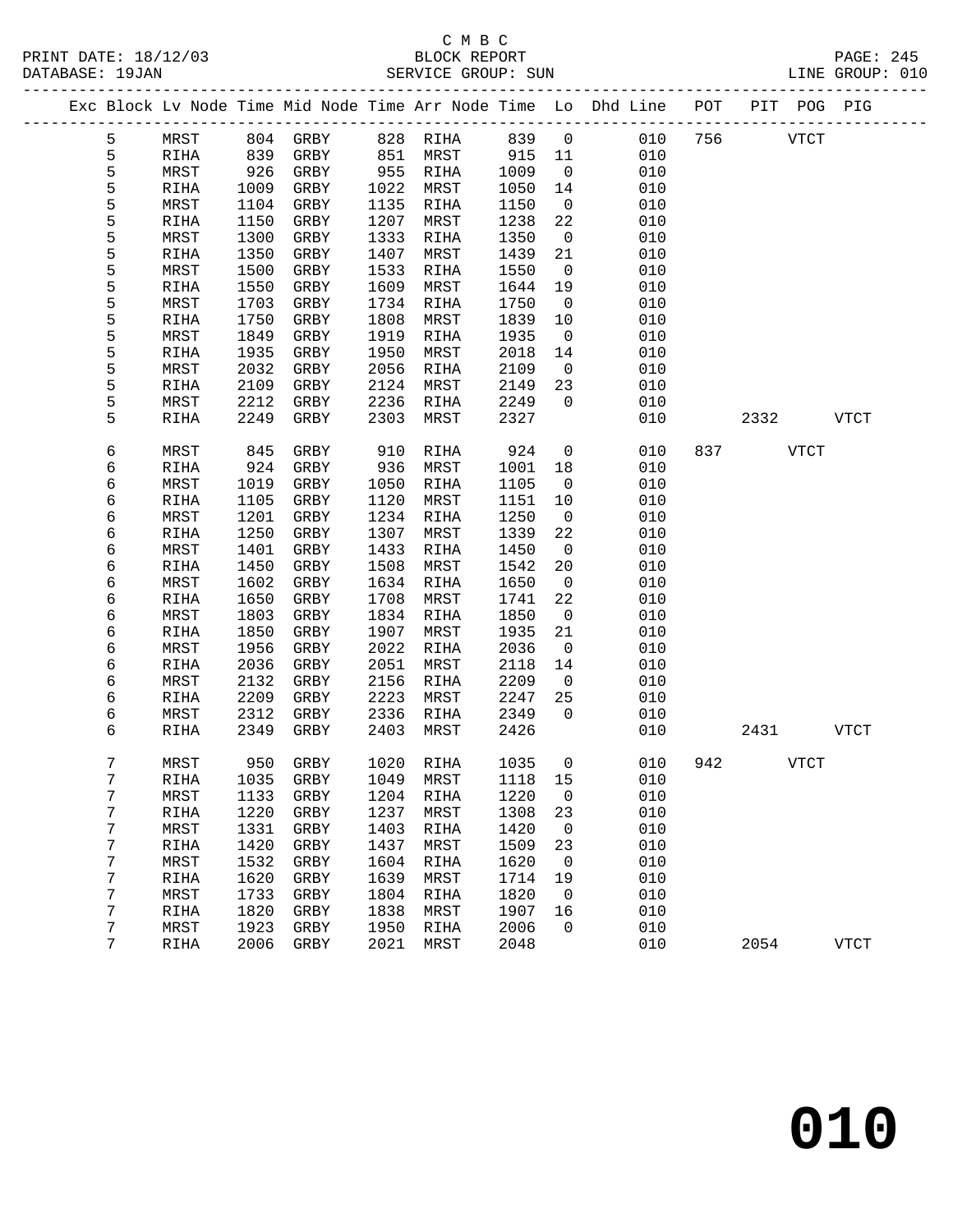### C M B C<br>BLOCK REPORT SERVICE GROUP: SUN

| LTNE. | GROUP: |  |
|-------|--------|--|

|   |      |      |      |      |      |      |          | Exc Block Ly Node Time Mid Node Time Arr Node Time Lo Dhd Line | POT  | PIT  | POG. | PIG  |
|---|------|------|------|------|------|------|----------|----------------------------------------------------------------|------|------|------|------|
| 8 | MRST | 1231 | GRBY | 1304 | RIHA | 1320 | 0        | 010                                                            | 1223 |      | VTCT |      |
| 8 | RIHA | 1320 | GRBY | 1337 | MRST | 1409 | 21       | 010                                                            |      |      |      |      |
| 8 | MRST | 1430 | GRBY | 1503 | RIHA | 1520 | $\Omega$ | 010                                                            |      |      |      |      |
| 8 | RIHA | 1520 | GRBY | 1538 | MRST | 1613 | 20       | 010                                                            |      |      |      |      |
| 8 | MRST | 1633 | GRBY | 1704 | RIHA | 1720 | $\Omega$ | 010                                                            |      |      |      |      |
| 8 | RIHA | 1720 | GRBY | 1738 | MRST | 1811 | -23      | 010                                                            |      |      |      |      |
| 8 | MRST | 1834 | GRBY | 1904 | RIHA | 1920 | $\Omega$ | 010                                                            |      |      |      |      |
| 8 | RIHA | 1920 | GRBY | 1937 | MRST | 2005 |          | 010                                                            |      | 2011 |      | VTCT |
|   |      |      |      |      |      |      |          |                                                                |      |      |      |      |

**010**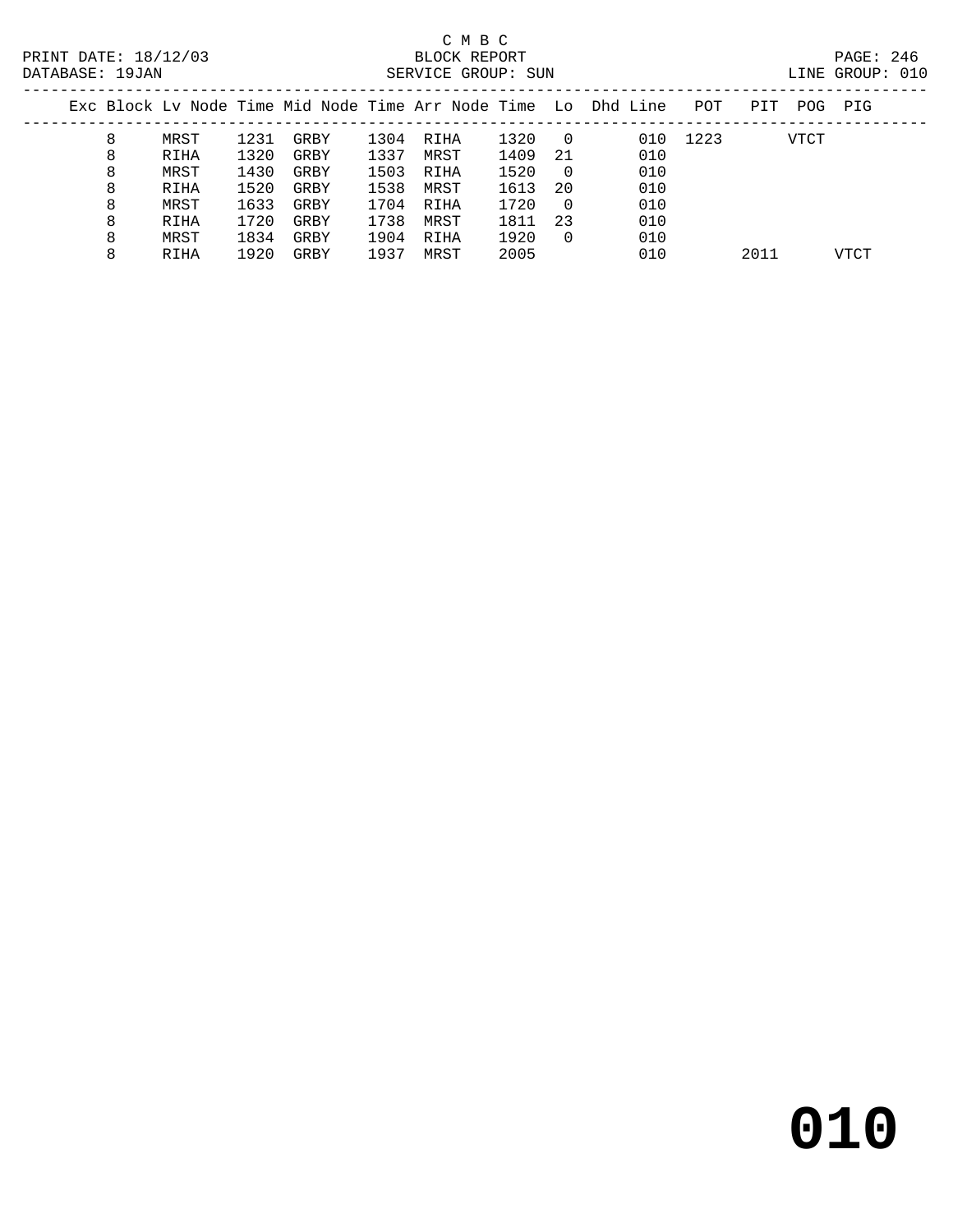| PRINT DATE: 18/12/03 |    |                              |            |                      | C M B C<br>LINE GROUP: 014 |                      |              |                         |                                                                                                          |     |               |             | PAGE: 247 |
|----------------------|----|------------------------------|------------|----------------------|----------------------------|----------------------|--------------|-------------------------|----------------------------------------------------------------------------------------------------------|-----|---------------|-------------|-----------|
|                      |    | VTCT Vancouver Trolley Depot |            |                      |                            |                      |              |                         |                                                                                                          |     |               |             |           |
|                      |    |                              |            |                      |                            |                      |              |                         | Exc Block Lv Node Time Mid Node Time Arr Node Time Lo Dhd Line POT PIT POG PIG                           |     |               |             |           |
|                      | 61 | GRBY                         |            |                      |                            |                      |              |                         | 534 HACO 553 KTLP 602 4 014                                                                              |     | 515 VTCT      |             |           |
|                      | 61 |                              |            |                      |                            |                      |              |                         | XTLP 606 BYGR 638 ULP1 656 2 014<br>ULP1 658 GRBY 718 KTLP 749 8 014<br>XTLP 757 BYGR 830 ULP1 849 4 014 |     |               |             |           |
|                      | 61 |                              |            |                      |                            |                      |              |                         |                                                                                                          |     |               |             |           |
|                      | 61 |                              |            |                      |                            | 830 ULP1             |              |                         |                                                                                                          |     |               |             |           |
|                      | 61 | ULP1                         | 853        | GRBY                 |                            | 915 KTLP             | 949          |                         | 8 014                                                                                                    |     |               |             |           |
|                      | 61 | KTLP                         | 957        | BYGR                 |                            | 1037 ULP1            | 1101<br>1221 |                         | $\begin{array}{cc} 13 & 014 \\ 15 & 014 \end{array}$                                                     |     |               |             |           |
|                      | 61 | ULP1                         |            | 1114 GRBY            |                            | 1139 KTLP            |              | 15                      | 014                                                                                                      |     |               |             |           |
|                      | 61 | KTLP                         | 1236       | BYGR                 | 1319                       | ULP1                 | 1345         | 14                      | 014                                                                                                      |     |               |             |           |
|                      | 61 | ULP1                         | 1359       | GRBY                 | 1424                       | KTLP                 | 1510         | 16                      | 014                                                                                                      |     |               |             |           |
|                      | 61 | KTLP                         | 1526       | BYGR                 | 1608                       | ULP1                 | 1636<br>1754 | 8 <sup>8</sup>          | 014                                                                                                      |     |               |             |           |
|                      | 61 | ULP1                         | 1644       | GRBY                 | 1709                       | KTLP                 |              | 14                      | 014                                                                                                      |     |               |             |           |
|                      | 61 | KTLP                         | 1808       | BYGR                 | 1848                       | ULP1                 | 1916         | 6                       | 014                                                                                                      |     |               |             |           |
|                      | 61 | ULP1                         | 1922       | GRBY                 | 1946                       | HRPN                 | 1959         | $\overline{0}$          | 014                                                                                                      |     |               |             |           |
|                      | 61 | HRPN                         | 1959       | BYGR                 | 2014                       | ULP1                 | 2039         | 15                      | 014                                                                                                      |     |               |             |           |
|                      | 61 | ULP1                         | 2054       | GRBY                 | 2117                       | HRPN                 | 2129         |                         | 014                                                                                                      |     |               |             |           |
|                      | 61 | HRPN                         | 2129       | BYGR                 |                            | 2144 ULP1            | 2205         |                         | $\begin{array}{c} 0 \\ 1.6 \end{array}$<br>014                                                           |     |               |             |           |
|                      | 61 | ULP1                         |            | 2221 A10N            | 2232                       | GRBY                 | 2243         |                         |                                                                                                          |     | 014 2300 VTCT |             |           |
|                      | 62 | BYGR                         |            | 534 AL10<br>554 GRBY |                            | 542 ULP1<br>614 KTLP | 552          |                         | $\frac{2}{2}$<br>014                                                                                     |     | 513 VTCT      |             |           |
|                      | 62 | ULP1                         |            |                      |                            |                      | 642          |                         | 014                                                                                                      |     |               |             |           |
|                      | 62 | KTLP                         |            | 644 BYGR             |                            | 717 ULP1             | 736          | $\overline{\mathbf{2}}$ | 014                                                                                                      |     |               |             |           |
|                      | 62 | ULP1                         | 738        | GRBY                 | 758                        | KTLP                 | 829          | 15                      | 014                                                                                                      |     |               |             |           |
|                      | 62 | KTLP                         | 844<br>952 | BYGR                 |                            | 919 ULP1             | 941          | 11                      | 014                                                                                                      |     |               |             |           |
|                      | 62 | ULP1                         |            | GRBY                 | 1015                       | KTLP                 | 1054         | 10                      | 014                                                                                                      |     |               |             |           |
|                      | 62 | KTLP                         |            | 1104 BYGR            |                            | 1144 ULP1            | 1210         | 12                      | 014                                                                                                      |     |               |             |           |
|                      | 62 | ULP1                         | 1222       | GRBY                 | 1247                       | KTLP                 | 1332         | 16                      | 014                                                                                                      |     |               |             |           |
|                      | 62 | KTLP                         | 1348       | BYGR                 | 1432                       | ULP1                 | 1500         |                         | $\frac{11}{15}$<br>014                                                                                   |     |               |             |           |
|                      | 62 | ULP1                         |            | 1511 GRBY            | 1536                       | KTLP                 | 1622         | 16                      | 014                                                                                                      |     |               |             |           |
|                      | 62 | KTLP                         | 1638       | BYGR                 | 1719                       | ULP1                 | 1747         | 14                      | 014                                                                                                      |     |               |             |           |
|                      | 62 | ULP1                         |            | 1801 GRBY            | 1826                       | KTLP                 | 1910         |                         |                                                                                                          |     | 014 1952 VTCT |             |           |
|                      | 63 | GRBY                         | 554        | HACO                 | 613                        | KTLP                 | 622          | 2                       | 014                                                                                                      | 535 |               | <b>VTCT</b> |           |
|                      | 63 | <b>KTLP</b>                  | 624        | ${\tt BYGR}$         | 656                        | ULP1                 | 714          | 4                       | 014                                                                                                      |     |               |             |           |
|                      | 63 | ULP1                         | 718        | GRBY                 | 738                        | KTLP                 | 809          | 3                       | 014                                                                                                      |     |               |             |           |
|                      | 63 | <b>KTLP</b>                  | 812        | ${\tt BYGR}$         | 846                        | ULP1                 | 907          | $12$                    | 014                                                                                                      |     |               |             |           |
|                      | 63 | ULP1                         | 919        | ${\tt GRBY}$         | 942                        | KTLP                 | 1019         | $7\phantom{.0}$         | 014                                                                                                      |     |               |             |           |
|                      | 63 | <b>KTLP</b>                  | 1026       | ${\tt BYGR}$         | 1106                       | ULP1                 | 1130         | 19                      | 014                                                                                                      |     |               |             |           |
|                      | 63 | ULP1                         | 1149       | GRBY                 | 1214                       | KTLP                 | 1259         | 13                      | 014                                                                                                      |     |               |             |           |
|                      | 63 | <b>KTLP</b>                  | 1312       | ${\tt BYGR}$         | 1356                       | ULP1                 | 1424         | 11                      | 014                                                                                                      |     |               |             |           |
|                      | 63 | ULP1                         | 1435       | ${\tt GRBY}$         | 1500                       | KTLP                 | 1546         | 16                      | 014                                                                                                      |     |               |             |           |
|                      | 63 | <b>KTLP</b>                  | 1602       | ${\tt BYGR}$         | 1644                       | ULP1                 | 1712         | 8                       | 014                                                                                                      |     |               |             |           |
|                      | 63 | ULP1                         | 1720       | GRBY                 | 1745                       | KTLP                 | 1830         | 9                       | 014                                                                                                      |     |               |             |           |
|                      | 63 | <b>KTLP</b>                  | 1839       | ${\tt BYGR}$         | 1917                       | ULP1                 | 1944         | 8                       | 014                                                                                                      |     |               |             |           |
|                      | 63 | ULP1                         | 1952       | ${\tt GRBY}$         | 2016                       | <b>HRPN</b>          | 2029         | 0                       | 014                                                                                                      |     |               |             |           |
|                      | 63 | <b>HRPN</b>                  | 2029       | ${\tt BYGR}$         | 2044                       | ULP1                 | 2109         | 15                      | 014                                                                                                      |     |               |             |           |
|                      | 63 | ULP1                         | 2124       | GRBY                 | 2147                       | <b>HRPN</b>          | 2159         | 0                       | 014                                                                                                      |     |               |             |           |
|                      | 63 | <b>HRPN</b>                  | 2159       | <b>BYGR</b>          | 2214                       | ULP1                 | 2235         | 9                       | 014                                                                                                      |     |               |             |           |
|                      | 63 | ULP1                         | 2244       | ${\tt GRBY}$         | 2306                       | <b>HRPN</b>          | 2318         | 0                       | 014                                                                                                      |     |               |             |           |
|                      | 63 | HRPN                         | 2318       | ${\tt BYGR}$         | 2333                       | ULP1                 | 2352         | 8                       | 014                                                                                                      |     |               |             |           |
|                      | 63 | ULP1                         | 2400       | ${\tt GRBY}$         | 2420                       | HRPN                 | 2432         | 0                       | 014                                                                                                      |     |               |             |           |
|                      |    |                              |            |                      |                            |                      |              |                         |                                                                                                          |     |               |             |           |

**014**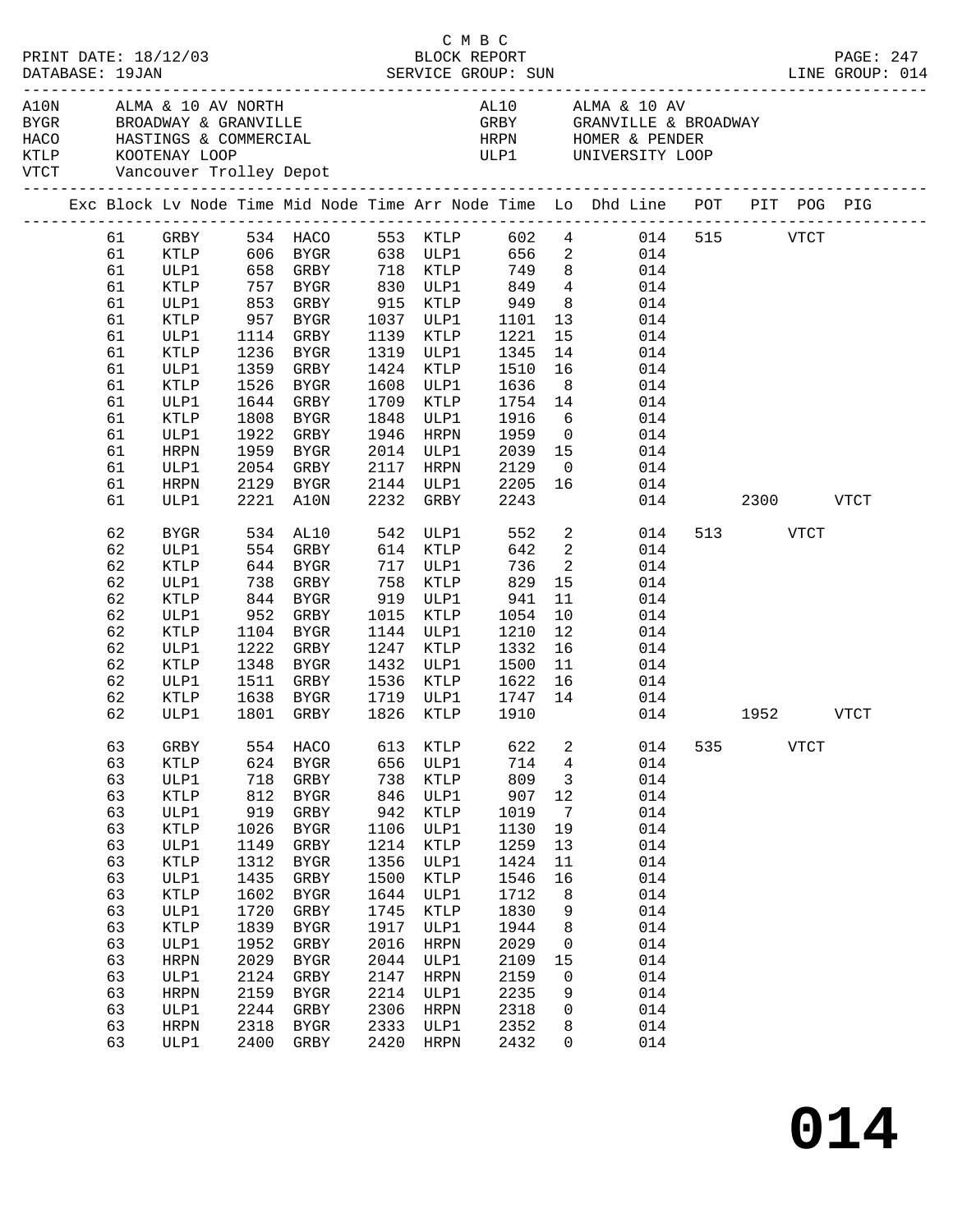|  |          |              |              |                                  |              |              |              |                      | Exc Block Lv Node Time Mid Node Time Arr Node Time Lo Dhd Line POT |     | PIT POG PIG |             |             |
|--|----------|--------------|--------------|----------------------------------|--------------|--------------|--------------|----------------------|--------------------------------------------------------------------|-----|-------------|-------------|-------------|
|  | 63       | HRPN         |              |                                  |              |              |              |                      | 2432 BYGR 2447 ULP1 2506 3 014                                     |     |             |             |             |
|  | 63       | ULP1         |              | 2509 A10N                        |              | 2518 GRBY    | 2526         |                      |                                                                    | 014 | 2541        |             | VTCT        |
|  |          |              |              |                                  |              |              |              |                      |                                                                    |     |             |             |             |
|  | 64       | <b>BYGR</b>  | 555          | AL10                             | 603          | ULP1         | 613          | $\overline{a}$       | 014                                                                |     | 534 VTCT    |             |             |
|  | 64       | ULP1         | 615          | GRBY                             | 635          | KTLP         | 704          | $\overline{0}$       | 014                                                                |     |             |             |             |
|  | 64       | KTLP         | 704          | BYGR                             | 737          | ULP1         | 756          | 13                   | 014                                                                |     |             |             |             |
|  | 64       | ULP1         | 809          | GRBY                             | 830          | KTLP         | 903          | 10                   | 014                                                                |     |             |             |             |
|  | 64       | KTLP         | 913          | BYGR                             | 951          | ULP1         | 1011         | 10                   | 014                                                                |     |             |             |             |
|  | 64       | ULP1         | 1021         | GRBY                             | 1045         | KTLP         | 1125         | 13                   | 014                                                                |     |             |             |             |
|  | 64       | KTLP         | 1138         | BYGR                             | 1219         | ULP1         | 1245         | 13                   | 014                                                                |     |             |             |             |
|  | 64       | ULP1         | 1258         | GRBY                             | 1323         | KTLP         | 1408         | 17                   | 014                                                                |     |             |             |             |
|  | 64       | KTLP         | 1425         | BYGR                             | 1508         | ULP1         | 1536         | 11                   | 014                                                                |     |             |             |             |
|  | 64       | ULP1         | 1547         | GRBY                             | 1612         | KTLP         | 1658         | 16                   | 014                                                                |     |             |             |             |
|  | 64       | KTLP         | 1714         | BYGR                             | 1755         | ULP1         | 1823         | 12                   | 014                                                                |     |             |             |             |
|  | 64       | ULP1         | 1835         | GRBY                             | 1900         | KTLP         | 1939         |                      | 014                                                                |     | 2021 2020   |             | VTCT        |
|  |          |              |              |                                  |              |              |              |                      |                                                                    |     |             |             |             |
|  | 65       | <b>BYGR</b>  | 615          | AL10                             | 623          | ULP1         | 633          | 5                    | 014                                                                |     | 554         | <b>VTCT</b> |             |
|  | 65       | ULP1         | 638          | GRBY                             | 658          | KTLP         | 727          | 15                   | 014                                                                |     |             |             |             |
|  | 65       | KTLP         | 742          | BYGR                             | 815          | ULP1         | 834          | $4\overline{4}$      | 014                                                                |     |             |             |             |
|  | 65       | ULP1         | 838          | GRBY                             | 900          | KTLP         | 934          | 9                    | 014                                                                |     |             |             |             |
|  | 65       | KTLP         | 943          | BYGR                             | 1021         | ULP1         | 1043         | $\overline{4}$       | 014                                                                |     |             |             |             |
|  | 65       | ULP1         | 1047         | GRBY                             | 1112         | KTLP         | 1153         | 8 <sup>8</sup>       | 014                                                                |     |             |             |             |
|  | 65       | KTLP         | 1201         | BYGR                             | 1242         | ULP1         | 1308         | 14                   | 014                                                                |     |             |             |             |
|  | 65       | ULP1         | 1322         | GRBY                             | 1347         | KTLP         | 1433         | 16                   | 014                                                                |     |             |             |             |
|  | 65       | KTLP         | 1449         | BYGR                             | 1532         | ULP1         | 1600         | 9                    | 014                                                                |     |             |             |             |
|  | 65       | ULP1         | 1609         | GRBY                             | 1634         | KTLP         | 1720         | $\overline{7}$       | 014                                                                |     |             |             |             |
|  | 65<br>65 | KTLP<br>ULP1 | 1727<br>1852 | BYGR<br>GRBY                     | 1808<br>1916 | ULP1<br>HRPN | 1836<br>1929 | 16<br>$\overline{0}$ | 014<br>014                                                         |     |             |             |             |
|  | 65       | HRPN         | 1929         | BYGR                             | 1944         | ULP1         | 2009         | 14                   | 014                                                                |     |             |             |             |
|  | 65       | ULP1         | 2023         | GRBY                             | 2046         | HRPN         | 2059         | $\overline{0}$       | 014                                                                |     |             |             |             |
|  | 65       | HRPN         | 2059         | BYGR                             | 2114         | ULP1         | 2139         | $\overline{0}$       | 014                                                                |     |             |             |             |
|  | 65       | ULP1         | 2139         | A10N                             | 2150         | GRBY         | 2201         |                      | 014                                                                |     | 2218        |             | <b>VTCT</b> |
|  |          |              |              |                                  |              |              |              |                      |                                                                    |     |             |             |             |
|  | 66       | GRBY         | 651          | HACO                             | 711          | KTLP         | 720          | $4\overline{ }$      | 014                                                                | 632 |             | <b>VTCT</b> |             |
|  | 66       | KTLP         | 724          | BYGR                             |              | 757 ULP1     | 816          | 8                    | 014                                                                |     |             |             |             |
|  | 66       | ULP1         | 824          | GRBY                             | 845          | KTLP         | 918          | 10                   | 014                                                                |     |             |             |             |
|  | 66       | KTLP         | 928          | BYGR                             |              | 1006 ULP1    | 1028         | $\overline{7}$       | 014                                                                |     |             |             |             |
|  | 66       | ULP1         | 1035         | GRBY                             | 1100         | KTLP         | 1141         | 9                    | 014                                                                |     |             |             |             |
|  | 66       | KTLP         | 1150         | BYGR                             |              | 1231 ULP1    | 1257 13      |                      | 014                                                                |     |             |             |             |
|  | 66       |              |              | ULP1 1310 GRBY 1335 KTLP 1421 16 |              |              |              |                      | 014                                                                |     |             |             |             |
|  | 66       | KTLP         | 1437         | BYGR                             | 1520         | ULP1         | 1548 10      |                      | 014                                                                |     |             |             |             |
|  | 66       | ULP1         | 1558         | GRBY                             | 1623         | KTLP         | 1709         |                      | 014                                                                |     | 1751        |             | <b>VTCT</b> |
|  | 67       | <b>BYGR</b>  | 731          | AL10                             | 740          | ULP1         | 750          | $4\overline{4}$      | 014                                                                | 710 |             | <b>VTCT</b> |             |
|  | 67       | ULP1         | 754          | GRBY                             | 815          | KTLP         | 848          | 10                   | 014                                                                |     |             |             |             |
|  | 67       | KTLP         | 858          | BYGR                             | 936          | ULP1         | 956          | 10                   | 014                                                                |     |             |             |             |
|  | 67       | ULP1         | 1006         | GRBY                             | 1030         | KTLP         | 1110         | 6                    | 014                                                                |     |             |             |             |
|  | 67       | KTLP         | 1116         | BYGR                             | 1156         | ULP1         | 1222         | 12                   | 014                                                                |     |             |             |             |
|  | 67       | ULP1         | 1234         | GRBY                             | 1259         | KTLP         | 1344         | 16                   | 014                                                                |     |             |             |             |
|  | 67       | KTLP         | 1400         | BYGR                             | 1444         | ULP1         | 1512         | 11                   | 014                                                                |     |             |             |             |
|  | 67       | ULP1         | 1523         | GRBY                             | 1548         | KTLP         | 1634         | 16                   | 014                                                                |     |             |             |             |
|  | 67       | KTLP         | 1650         | BYGR                             | 1731         | ULP1         | 1759         |                      | 014                                                                |     | 1836        |             | <b>VTCT</b> |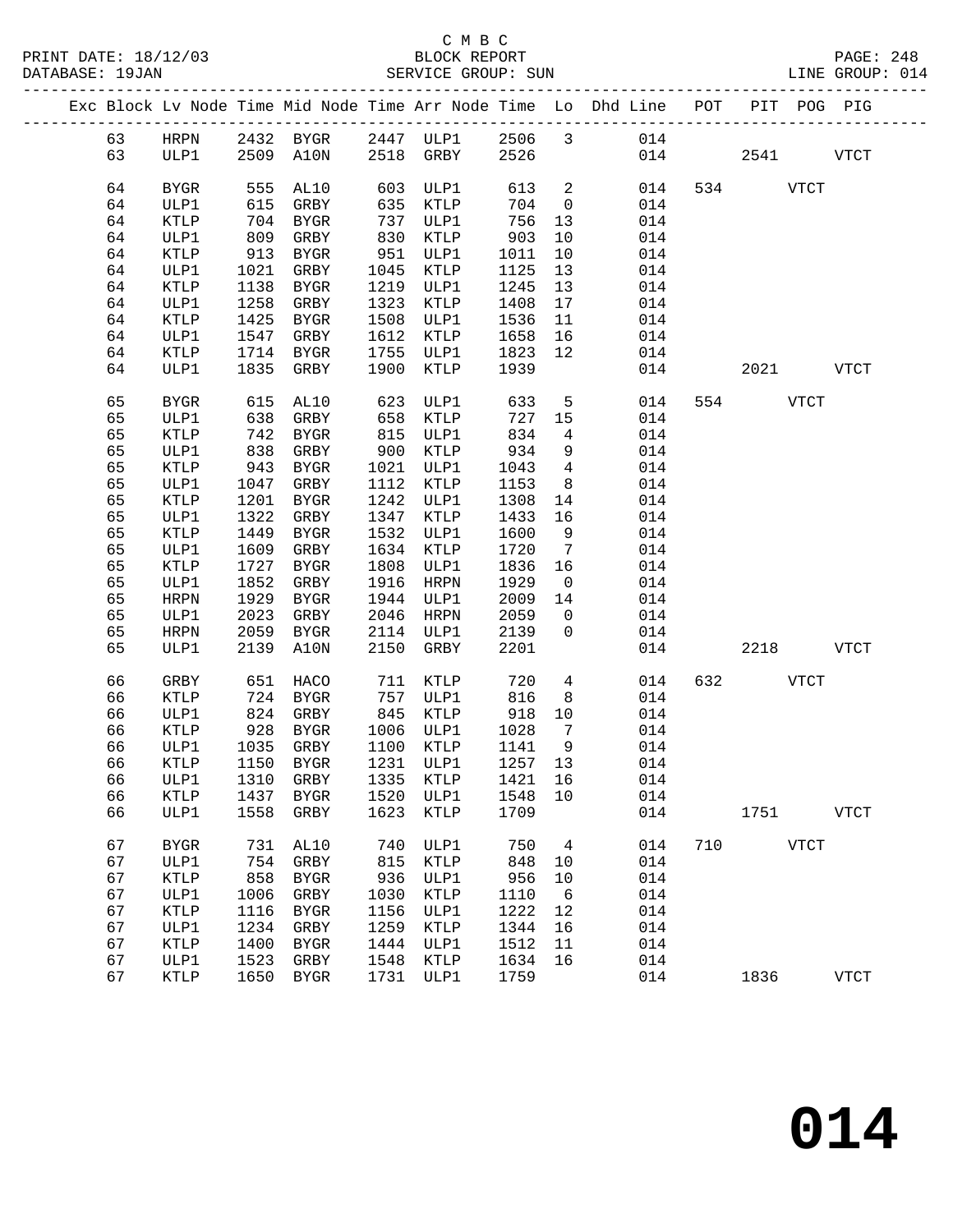|  |    |      |      |      |      |      |      |     | Exc Block Ly Node Time Mid Node Time Arr Node Time Lo Dhd Line | POT | PIT | <b>POG</b>  | PIG |  |
|--|----|------|------|------|------|------|------|-----|----------------------------------------------------------------|-----|-----|-------------|-----|--|
|  | 68 | GRBY | 753  | HACO | 815  | KTLP | 824  | -5  | 014                                                            | 734 |     | <b>VTCT</b> |     |  |
|  | 68 | KTLP | 829  | BYGR | 904  | ULP1 | 926  | -11 | 014                                                            |     |     |             |     |  |
|  | 68 | ULP1 | 937  | GRBY | 1000 | KTLP | 1039 | 13  | 014                                                            |     |     |             |     |  |
|  | 68 | KTLP | 1052 | BYGR | 1132 | ULP1 | 1158 | 13  | 014                                                            |     |     |             |     |  |
|  | 68 | ULP1 | 1211 | GRBY | 1236 | KTLP | 1321 | 15  | 014                                                            |     |     |             |     |  |
|  | 68 | KTLP | 1336 | BYGR | 1420 | ULP1 | 1448 | 11  | 014                                                            |     |     |             |     |  |
|  | 68 | ULP1 | 1459 | GRBY | 1524 | KTLP | 1610 | 16  | 014                                                            |     |     |             |     |  |
|  | 68 | KTLP | 1626 | BYGR | 1707 | ULP1 | 1735 | 11  | 014                                                            |     |     |             |     |  |
|  | 68 | ULP1 | 1746 | GRBY | 1811 | KTLP | 1855 | -3  | 014                                                            |     |     |             |     |  |
|  | 68 | KTLP | 1858 | BYGR | 1936 | ULP1 | 2003 | 5   | 014                                                            |     |     |             |     |  |

| $\sim$ $\sim$ |                 | ᆂᇦᇰᆇ | ------       | ----      | ◡∸∸             | ᆂᆂᆓ  | ——————————————————————— | ິີ∸∸ |     |           |             |             |
|---------------|-----------------|------|--------------|-----------|-----------------|------|-------------------------|------|-----|-----------|-------------|-------------|
| 68            | ULP1            | 1211 | ${\tt GRBY}$ | 1236      | KTLP            | 1321 | 15                      | 014  |     |           |             |             |
| 68            | KTLP            | 1336 | BYGR         |           | 1420 ULP1       | 1448 | 11                      | 014  |     |           |             |             |
|               |                 |      |              |           |                 |      |                         |      |     |           |             |             |
| 68            | ULP1            | 1459 | GRBY         | 1524 KTLP |                 | 1610 | 16                      | 014  |     |           |             |             |
| 68            | KTLP            | 1626 | <b>BYGR</b>  | 1707      | ULP1            | 1735 | 11                      | 014  |     |           |             |             |
| 68            | ULP1            | 1746 | GRBY         | 1811      | KTLP            | 1855 | $\overline{3}$          | 014  |     |           |             |             |
| 68            | $\texttt{KTLP}$ | 1858 | ${\tt BYGR}$ | 1936      | ULP1            | 2003 | $5\phantom{.0}$         | 014  |     |           |             |             |
| 68            | ULP1            | 2008 | GRBY         | 2031      | <b>HRPN</b>     | 2044 | 0                       | 014  |     |           |             |             |
| 68            | <b>HRPN</b>     | 2044 | ${\tt BYGR}$ | 2059      | ULP1            | 2124 | 19                      | 014  |     |           |             |             |
| 68            | ULP1            | 2143 | GRBY         | 2206      | HRPN            | 2218 | $\overline{0}$          | 014  |     |           |             |             |
| 68            | ${\tt HRPN}$    | 2218 | ${\tt BYGR}$ | 2233      | ULP1            | 2252 | $12$                    | 014  |     |           |             |             |
| 68            | ULP1            | 2304 |              | 2326      |                 | 2338 |                         | 014  |     |           |             |             |
|               |                 |      | GRBY         |           | <b>HRPN</b>     |      | $\mathsf 0$             |      |     |           |             |             |
| 68            | <b>HRPN</b>     | 2338 | ${\tt BYGR}$ | 2353      | ULP1            | 2412 | 18                      | 014  |     |           |             |             |
| 68            | ULP1            | 2430 | GRBY         | 2450      | HRPN            | 2502 | $\mathsf 0$             | 014  |     |           |             |             |
| 68            | <b>HRPN</b>     | 2502 | <b>BYGR</b>  | 2517      | ULP1            | 2536 | 3                       | 014  |     |           |             |             |
| 68            | ULP1            | 2539 | A10N         | 2548      | GRBY            | 2556 |                         | 014  |     | 2611      |             | VTCT        |
|               |                 |      |              |           |                 |      |                         |      |     |           |             |             |
| 69            | ${\tt BYGR}$    | 842  | AL10         | 852       | ULP1            | 902  | 5 <sup>1</sup>          | 014  | 821 |           | VTCT        |             |
| 69            | ULP1            | 907  | GRBY         | 930       | KTLP            | 1007 | $5\overline{)}$         | 014  |     |           |             |             |
| 69            | KTLP            | 1012 | BYGR         | 1052      | ULP1            | 1116 | 10                      | 014  |     |           |             |             |
| 69            | ULP1            | 1126 | GRBY         | 1151      | KTLP            | 1233 | 15                      | 014  |     |           |             |             |
|               |                 |      |              |           |                 |      |                         |      |     |           |             |             |
| 69            | KTLP            | 1248 | <b>BYGR</b>  | 1332      | ULP1            | 1400 | 11                      | 014  |     |           |             |             |
| 69            | ULP1            | 1411 | GRBY         | 1436      | KTLP            | 1522 | 16                      | 014  |     |           |             |             |
| 69            | KTLP            | 1538 | <b>BYGR</b>  | 1620      | ULP1            | 1648 | 8                       | 014  |     |           |             |             |
| 69            | ULP1            | 1656 | GRBY         | 1721      | <b>KTLP</b>     | 1806 |                         | 014  |     | 1848      |             | VTCT        |
|               |                 |      |              |           |                 |      |                         |      |     |           |             |             |
| $70$          | GRBY            | 954  | HACO         | 1021      | KTLP            | 1032 | 6                       | 014  | 933 |           | <b>VTCT</b> |             |
| $70$          | $\texttt{KTLP}$ | 1038 | ${\tt BYGR}$ | 1118      | ULP1            | 1142 | 18                      | 014  |     |           |             |             |
| 70            | ULP1            | 1200 | GRBY         | 1225      | KTLP            | 1310 | 14                      | 014  |     |           |             |             |
| 70            | $\texttt{KTLP}$ | 1324 | ${\tt BYGR}$ | 1408      | ULP1            | 1436 | 11                      | 014  |     |           |             |             |
| 70            | ULP1            | 1447 | GRBY         | 1512      | KTLP            | 1558 | 16                      | 014  |     |           |             |             |
|               |                 |      |              |           |                 |      |                         |      |     |           |             |             |
| 70            | KTLP            | 1614 | <b>BYGR</b>  | 1656      | ULP1            | 1724 | 8 <sup>8</sup>          | 014  |     |           |             |             |
| 70            | ULP1            | 1732 | GRBY         | 1757      | KTLP            | 1842 |                         | 014  |     | 1924      |             | <b>VTCT</b> |
|               |                 |      |              |           |                 |      |                         |      |     |           |             |             |
| 71            | <b>BYGR</b>     | 1033 | AL10         | 1045      | ULP1            | 1057 | $\overline{a}$          | 014  |     | 1012 VTCT |             |             |
| 71            | ULP1            | 1059 | GRBY         | 1124      | KTLP            | 1205 | 8                       | 014  |     |           |             |             |
| 71            | <b>KTLP</b>     | 1213 | ${\tt BYGR}$ | 1254      | ULP1            | 1320 | 14                      | 014  |     |           |             |             |
| 71            | ULP1            | 1334 | GRBY         | 1359      | KTLP            | 1445 | 16                      | 014  |     |           |             |             |
| $7\,1$        | $\texttt{KTLP}$ | 1501 | BYGR         | 1544      | ULP1            | 1612 | 8                       | 014  |     |           |             |             |
| 71            | ULP1            | 1620 | GRBY         | 1645      | KTLP            | 1730 | 10                      | 014  |     |           |             |             |
| 71            | KTLP            | 1740 | ${\tt BYGR}$ | 1821      | ULP1            | 1849 |                         | 014  |     | 1926      |             | <b>VTCT</b> |
|               |                 |      |              |           |                 |      |                         |      |     |           |             |             |
|               |                 |      |              |           |                 |      |                         |      |     |           |             |             |
| $7\sqrt{2}$   | GRBY            | 1040 | HACO         | 1107      | KTLP            | 1120 | $7\overline{ }$         | 014  |     | 1019 VTCT |             |             |
| 72            | KTLP            | 1127 | ${\tt BYGR}$ | 1208      | ULP1            | 1234 | 12                      | 014  |     |           |             |             |
| $7\sqrt{2}$   | ULP1            | 1246 | ${\tt GRBY}$ | 1311      | $\texttt{KTLP}$ | 1356 | 16                      | 014  |     |           |             |             |
| 72            | KTLP            | 1412 | <b>BYGR</b>  | 1456      | ULP1            | 1524 | 11                      | 014  |     |           |             |             |
| $7\,2$        | ULP1            | 1535 | GRBY         | 1600      | $\texttt{KTLP}$ | 1646 | 16                      | 014  |     |           |             |             |
| 72            | KTLP            | 1702 | BYGR         | 1743      | ULP1            | 1811 | $6\overline{6}$         | 014  |     |           |             |             |
| 72            | ULP1            | 1817 | GRBY         | 1842      | <b>KTLP</b>     | 1924 |                         | 014  |     |           | 2006 VTCT   |             |
|               |                 |      |              |           |                 |      |                         |      |     |           |             |             |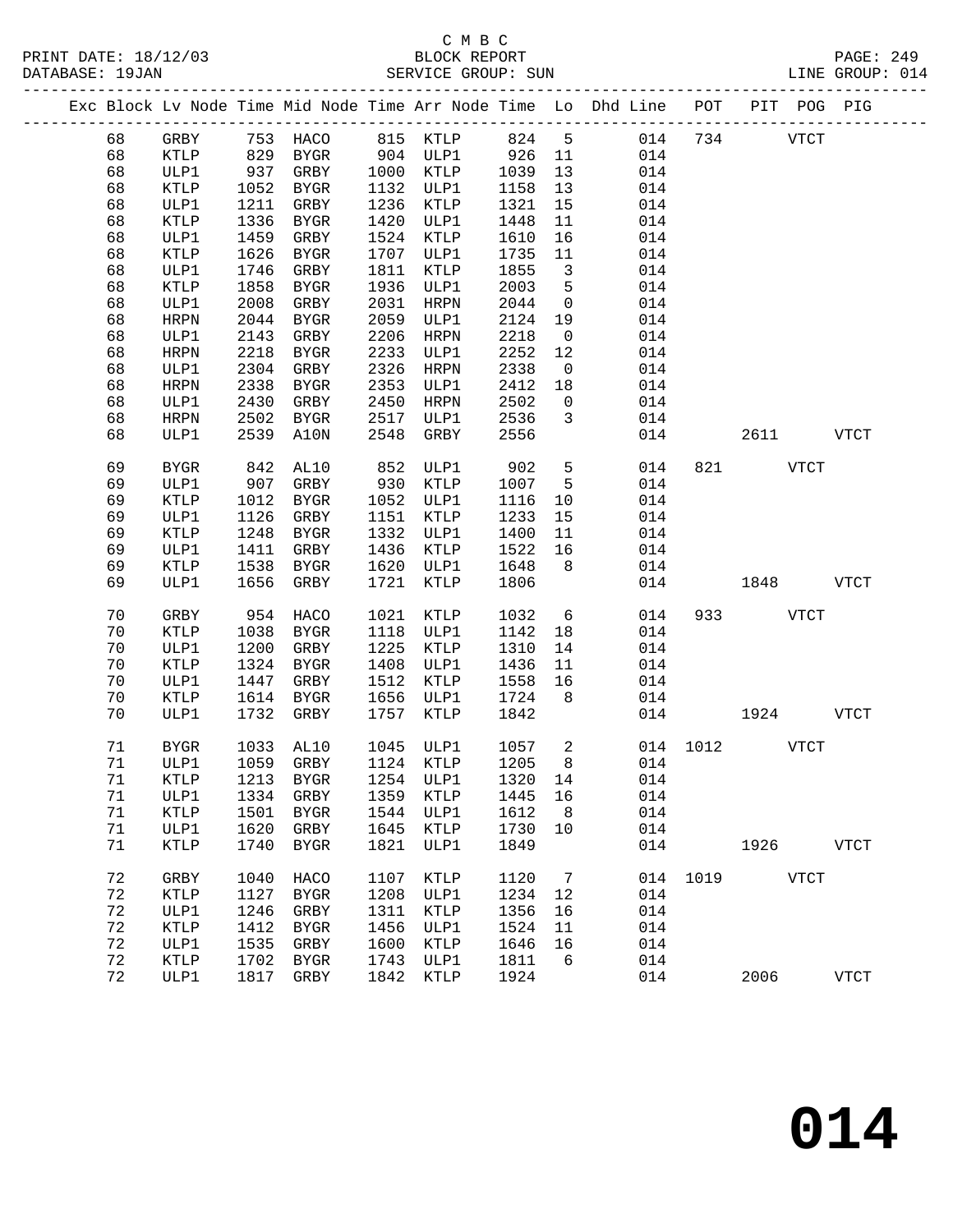|  |    |             |      |             |      |             |        |                | Exc Block Lv Node Time Mid Node Time Arr Node Time Lo Dhd Line POT |          |      | PIT POG PIG |             |
|--|----|-------------|------|-------------|------|-------------|--------|----------------|--------------------------------------------------------------------|----------|------|-------------|-------------|
|  | 73 | BYGR        |      | 1109 AL10   |      | 1121 ULP1   | 1133 5 |                |                                                                    | 014 1048 |      | <b>VTCT</b> |             |
|  | 73 | ULP1        | 1138 | GRBY        | 1203 | KTLP        | 1248   | 12             | 014                                                                |          |      |             |             |
|  | 73 | <b>KTLP</b> | 1300 | BYGR        | 1344 | ULP1        | 1412   | 11             | 014                                                                |          |      |             |             |
|  | 73 | ULP1        | 1423 | GRBY        | 1448 | KTLP        | 1534   | 16             | 014                                                                |          |      |             |             |
|  | 73 | <b>KTLP</b> | 1550 | BYGR        | 1632 | ULP1        | 1700   | 8              | 014                                                                |          |      |             |             |
|  | 73 | ULP1        | 1708 | GRBY        | 1733 | KTLP        | 1818   | 6              | 014                                                                |          |      |             |             |
|  | 73 | <b>KTLP</b> | 1824 | BYGR        | 1902 | ULP1        | 1929   | 8              | 014                                                                |          |      |             |             |
|  | 73 | ULP1        | 1937 | GRBY        | 2001 | HRPN        | 2014   | $\overline{0}$ | 014                                                                |          |      |             |             |
|  | 73 | <b>HRPN</b> | 2014 | <b>BYGR</b> | 2029 | ULP1        | 2054   | 15             | 014                                                                |          |      |             |             |
|  | 73 | ULP1        | 2109 | GRBY        | 2132 | HRPN        | 2144   | $\mathsf{O}$   | 014                                                                |          |      |             |             |
|  | 73 | <b>HRPN</b> | 2144 | BYGR        | 2159 | ULP1        | 2220   | $\overline{3}$ | 014                                                                |          |      |             |             |
|  | 73 | ULP1        | 2223 | GRBY        | 2246 | HRPN        | 2258   | $\overline{0}$ | 014                                                                |          |      |             |             |
|  | 73 | <b>HRPN</b> | 2258 | BYGR        | 2313 | ULP1        | 2332   | 2              | 014                                                                |          |      |             |             |
|  | 73 | ULP1        | 2334 | A10N        | 2345 | GRBY        | 2353   |                | 014                                                                |          | 2408 |             | <b>VTCT</b> |
|  |    |             |      |             |      |             |        |                |                                                                    |          |      |             |             |
|  | 74 | GRBY        | 1130 | HACO        | 1159 | KTLP        | 1212   | 12             |                                                                    | 014 1109 |      | <b>VTCT</b> |             |
|  | 74 | <b>KTLP</b> | 1224 | <b>BYGR</b> | 1307 | ULP1        | 1333   | 14             | 014                                                                |          |      |             |             |
|  | 74 | ULP1        | 1347 | GRBY        | 1412 | KTLP        | 1458   | 15             | 014                                                                |          |      |             |             |
|  | 74 | <b>KTLP</b> | 1513 | BYGR        | 1556 | ULP1        | 1624   | 8 <sup>8</sup> | 014                                                                |          |      |             |             |
|  | 74 | ULP1        | 1632 | GRBY        | 1657 | KTLP        | 1742   | 11             | 014                                                                |          |      |             |             |
|  | 74 | <b>KTLP</b> | 1753 | BYGR        | 1833 | ULP1        | 1901   | 6              | 014                                                                |          |      |             |             |
|  | 74 | ULP1        | 1907 | GRBY        | 1931 | <b>HRPN</b> | 1944   | $\overline{0}$ | 014                                                                |          |      |             |             |
|  | 74 | HRPN        | 1944 | BYGR        | 1959 | ULP1        | 2024   | 15             | 014                                                                |          |      |             |             |
|  | 74 | ULP1        | 2039 | GRBY        | 2102 | HRPN        | 2114   | $\overline{0}$ | 014                                                                |          |      |             |             |
|  | 74 | <b>HRPN</b> | 2114 | <b>BYGR</b> | 2129 | ULP1        | 2150   | 13             | 014                                                                |          |      |             |             |
|  | 74 | ULP1        | 2203 | GRBY        | 2226 | HRPN        | 2238   | $\overline{0}$ | 014                                                                |          |      |             |             |
|  | 74 | <b>HRPN</b> | 2238 | <b>BYGR</b> | 2253 | ULP1        | 2312   | 16             | 014                                                                |          |      |             |             |
|  | 74 | ULP1        | 2328 | GRBY        | 2350 | HRPN        | 2402   | $\overline{0}$ | 014                                                                |          |      |             |             |
|  | 74 | <b>HRPN</b> | 2402 | BYGR        | 2417 | ULP1        | 2436   | 24             | 014                                                                |          |      |             |             |
|  | 74 | ULP1        | 2500 | GRBY        | 2520 | HRPN        | 2532   | $\Omega$       | 014                                                                |          |      |             |             |
|  | 74 | HRPN        | 2532 | BYGR        | 2547 | ULP1        | 2606   | 3              | 014                                                                |          |      |             |             |
|  | 74 | ULP1        | 2609 | A10N        | 2618 | GRBY        | 2626   |                | 014                                                                |          | 2641 |             | <b>VTCT</b> |
|  |    |             |      |             |      |             |        |                |                                                                    |          |      |             |             |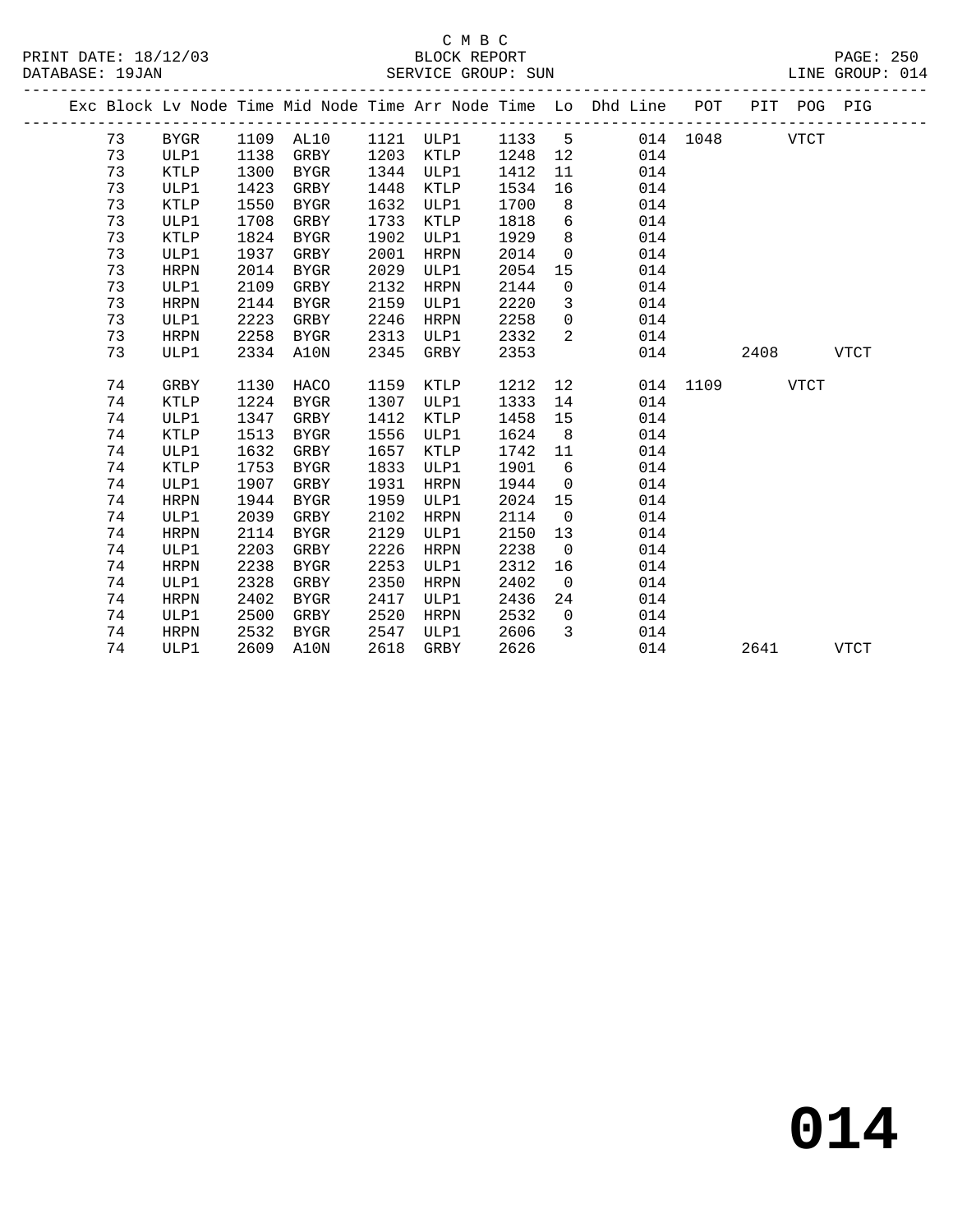|                                                                                                                                                                                                                                                                                             |                                                                                                                                                                                                              |                                                              |                                                                                                                                                                                                                                                                                                                             |                                                                                                                                                                           |                                                                                                                                                                                                                                          |                                                                                                                                                                                                            |                                                                                                                                                                                             | C M B C<br>PRINT DATE: 18/12/03 BLOCK REPORT PAGE: 251<br>DATABASE: 19JAN SERVICE GROUP: SUN LINE GROUP: 015                                                                                                                                                                                                                                                                                                                                                                             |      |            |  |
|---------------------------------------------------------------------------------------------------------------------------------------------------------------------------------------------------------------------------------------------------------------------------------------------|--------------------------------------------------------------------------------------------------------------------------------------------------------------------------------------------------------------|--------------------------------------------------------------|-----------------------------------------------------------------------------------------------------------------------------------------------------------------------------------------------------------------------------------------------------------------------------------------------------------------------------|---------------------------------------------------------------------------------------------------------------------------------------------------------------------------|------------------------------------------------------------------------------------------------------------------------------------------------------------------------------------------------------------------------------------------|------------------------------------------------------------------------------------------------------------------------------------------------------------------------------------------------------------|---------------------------------------------------------------------------------------------------------------------------------------------------------------------------------------------|------------------------------------------------------------------------------------------------------------------------------------------------------------------------------------------------------------------------------------------------------------------------------------------------------------------------------------------------------------------------------------------------------------------------------------------------------------------------------------------|------|------------|--|
|                                                                                                                                                                                                                                                                                             |                                                                                                                                                                                                              |                                                              |                                                                                                                                                                                                                                                                                                                             |                                                                                                                                                                           |                                                                                                                                                                                                                                          |                                                                                                                                                                                                            |                                                                                                                                                                                             | 5 AV & GRANVILLE ST CLOV CLOVERLEAF<br>CM41 CAMBIE & 41 AV HODM HOWE & DUNSMUIR<br>KETA KEEFER & TAYLOR LAAN LAMEY'S MILL RD & ANDERSON<br>MRST SW MARINE STN OLYE EB W2 AV FS ASH ST<br>OLYW WB W2 AV FS CAMBIE ST VTC Vancouver Dies                                                                                                                                                                                                                                                   |      |            |  |
|                                                                                                                                                                                                                                                                                             |                                                                                                                                                                                                              |                                                              |                                                                                                                                                                                                                                                                                                                             |                                                                                                                                                                           |                                                                                                                                                                                                                                          |                                                                                                                                                                                                            |                                                                                                                                                                                             | Exc Block Lv Node Time Mid Node Time Arr Node Time Lo Dhd Line POT PIT POG PIG                                                                                                                                                                                                                                                                                                                                                                                                           |      |            |  |
| $1 \quad \blacksquare$<br>$\mathbf{1}$<br>$\mathbf 1$<br>$\mathbf 1$<br>$\mathbf 1$<br>1<br>$\mathbf 1$<br>1<br>$\mathbf 1$<br>$\mathbf 1$<br>1<br>1<br>$\mathbf 1$<br>1<br>$\mathbf 1$<br>1<br>1<br>$\mathbf 1$<br>1<br>1<br>1<br>$\mathbf 1$<br>1<br>1<br>1<br>$\mathbf 1$<br>1<br>1<br>1 | OLYW<br>KETA<br>OLYE<br>MRST<br>OLYW<br>KETA<br>OLYE<br>MRST<br>OLYW<br>KETA<br>OLYE<br>MRST<br>OLYW<br>KETA<br>OLYE<br>MRST<br>OLYW<br>KETA<br>OLYE<br>MRST<br>OLYW<br>KETA<br>OLYE<br>MRST<br>OLYW<br>KETA | 1038<br>1228<br>1254<br>1330<br>1400<br>1445<br>1512<br>1600 | MRST 520 CM41 526 OLYW 534 0<br>534 5GRN<br>608 CLOV<br>630 CM41<br>649 CM41<br>704 5GRN<br>738 CLOV<br>800 CM41<br>827 CM41<br>844 5GRN<br>916 CLOV<br>940 CM41<br>1015 CM41<br>5GRN<br>1115 CLOV<br>1142 CM41<br>CM41<br>5GRN<br>CLOV<br>CM41<br>CM41<br>5GRN<br>CLOV<br>1630 CM41<br>1704 CM41<br>1730 5GRN<br>1812 CLOV | 542<br>622<br>638<br>655<br>713<br>752<br>809<br>833<br>853<br>932<br>952<br>1025<br>1049<br>1133<br>1156<br>1240<br>1307<br>1350<br>1416<br>1455<br>1525<br>1620<br>1646 | KETA<br>OLYE<br>MRST<br>OLYW<br>KETA<br>OLYE<br>MRST<br>OLYW<br>KETA<br>OLYE<br>MRST<br>OLYW<br>KETA<br>OLYE<br>MRST<br>OLYW<br>KETA<br>OLYE<br>MRST<br>OLYW<br>KETA<br>OLYE<br>MRST<br>1714 OLYW<br>1742 KETA<br>1831 OLYE<br>1857 MRST | 557<br>630<br>644<br>$728$<br>$800$<br>$816$<br>$844$<br>910<br>940<br>959<br>1038<br>1106<br>1142<br>1207<br>1254<br>1326<br>1400<br>1426<br>1512<br>1547<br>1630<br>1656<br>1730<br>1800<br>1841<br>1905 | $\overline{0}$<br>10<br>$\overline{0}$<br>9<br>$\begin{array}{c} 0 \\ 21 \end{array}$<br>$\overline{0}$<br>19<br>$\overline{0}$<br>13<br>$\overline{0}$<br>8 <sup>8</sup><br>$\overline{0}$ | KETA 438 CLOV 452 OLYE 500 0 050 408 VTC<br>OLYE 500 CM41 508 MRST 514 6 015<br>015<br>11<br>050<br>050<br>5 <sub>1</sub><br>015<br>704 0<br>015<br>050<br>050<br>$\boxed{11}$<br>015<br>$\overline{0}$<br>015<br>$6\overline{6}$<br>050<br>$\begin{array}{c} 0 \\ 16 \end{array}$<br>050<br>015<br>$\overline{0}$<br>015<br>050<br>050<br>015<br>$\overline{0}$<br>015<br>$4\overline{ }$<br>050<br>050<br>015<br>015<br>050<br>050<br>015<br>$\overline{0}$<br>015<br>12<br>050<br>050 |      |            |  |
| $\mathbf 1$<br>1<br>1<br>1<br>1<br>$\mathbf 1$<br>1<br>1                                                                                                                                                                                                                                    | OLYE<br>$\tt MRST$<br>OLYW<br>KETA<br>OLYE<br>MRST<br>OLYW<br>KETA                                                                                                                                           | 1935<br>2014<br>2041<br>2119<br>2139<br>2205                 | 1841 CM41<br>5GRN<br><b>CLOV</b><br>CM41<br>CM41<br>5GRN<br><b>CLOV</b>                                                                                                                                                                                                                                                     | 1947<br>2031<br>2055<br>2127<br>2147<br>2233                                                                                                                              | KETA<br>OLYE<br>MRST<br>OLYW<br>KETA<br>OLYE                                                                                                                                                                                             | 1905<br>2005<br>2041<br>2102<br>2139<br>2203<br>2241                                                                                                                                                       | 5<br>9<br>0<br>17<br>$\mathbf 0$<br>2<br>0                                                                                                                                                  | 015<br>1910 CM41 1920 OLYW 1935 0 015<br>050<br>050<br>015<br>015<br>050<br>050                                                                                                                                                                                                                                                                                                                                                                                                          |      |            |  |
| $\mathbf 1$<br>1<br>1<br>1<br>1<br>1<br>1                                                                                                                                                                                                                                                   | OLYE<br>MRST<br>OLYW<br>KETA<br>OLYE<br>MRST<br>OLYW                                                                                                                                                         | 2241<br>2308<br>2327<br>2351<br>2430<br>2509<br>2527         | CM41<br>CM41<br>5GRN<br>LAAN<br>CM41<br>CM41<br>5GRN                                                                                                                                                                                                                                                                        | 2254<br>2316<br>2335<br>2424<br>2438<br>2516<br>2535                                                                                                                      | MRST<br>OLYW<br>KETA<br>OLYE<br>MRST<br>OLYW<br>KETA                                                                                                                                                                                     | 2300<br>2327<br>2349<br>2430<br>2444<br>2527<br>2549                                                                                                                                                       | 8<br>0<br>2<br>$\mathsf{O}$<br>25<br>$\mathsf{O}$                                                                                                                                           | 015<br>015<br>050<br>050<br>015<br>015<br>050                                                                                                                                                                                                                                                                                                                                                                                                                                            | 2609 | <b>VTC</b> |  |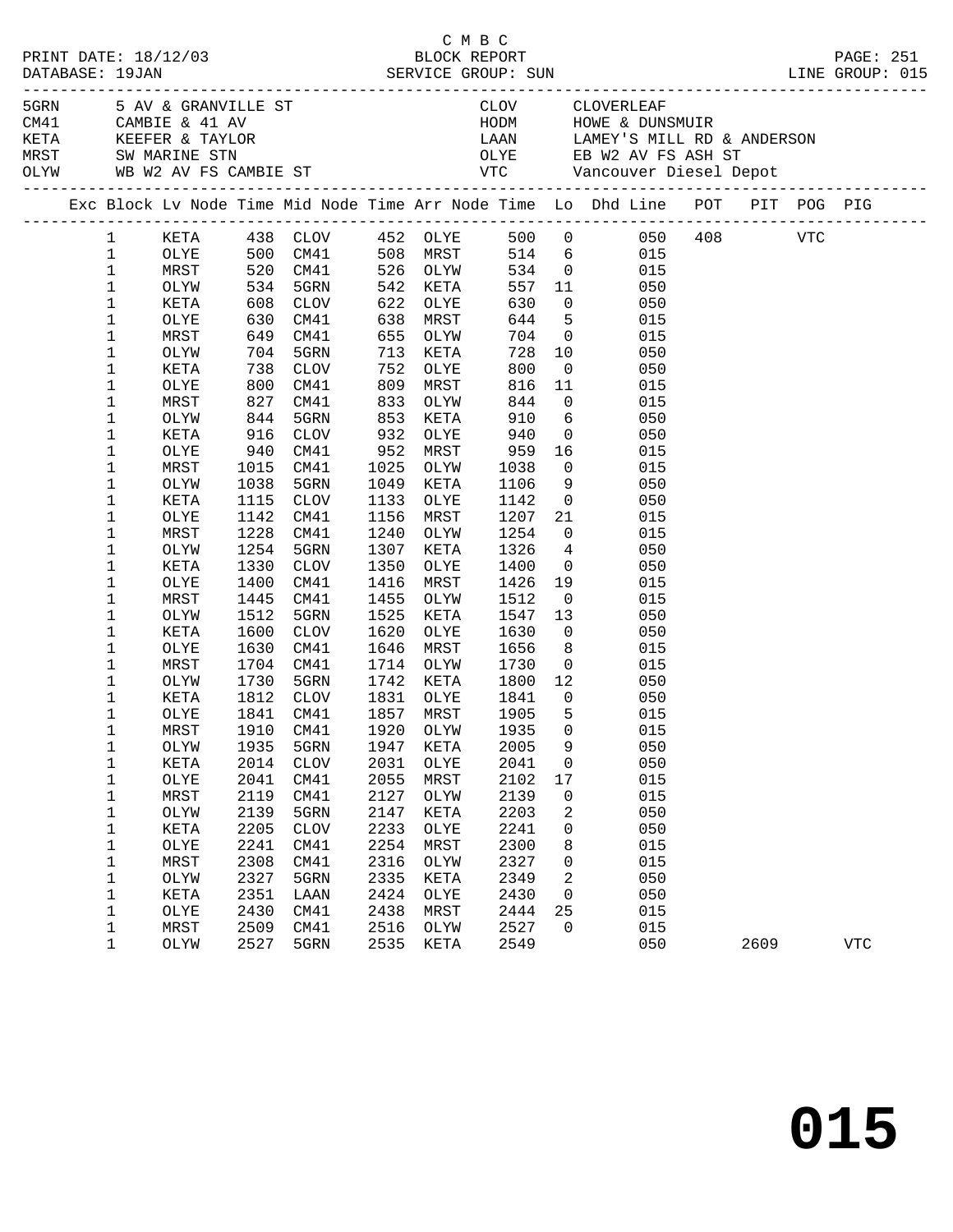|  |      |     |      |     |          |     |                | Exc Block Ly Node Time Mid Node Time Arr Node Time Lo Dhd Line | POT | PIT | POG | PIG |  |
|--|------|-----|------|-----|----------|-----|----------------|----------------------------------------------------------------|-----|-----|-----|-----|--|
|  | MRST | 450 | CM41 |     | 456 OLYW | 504 | $\overline{0}$ | 015                                                            | 442 |     | VTC |     |  |
|  | OLYW | 504 | 5GRN |     | 512 KETA | 527 | -11            | 050                                                            |     |     |     |     |  |
|  | KETA | 538 | CLOV |     | 552 OLYE | 600 | 0              | 050                                                            |     |     |     |     |  |
|  | OLYE | 600 | CM41 | 608 | MRST     | 614 | 5              | 015                                                            |     |     |     |     |  |
|  | MRST | 619 | CM41 | 625 | OLYW     | 634 | 0              | 015                                                            |     |     |     |     |  |
|  | OLYW | 634 | 5GRN | 643 | KETA     | 658 | $\Omega$       | 050                                                            |     |     |     |     |  |
|  | KETA | 658 | CLOV | 712 | OLYE     | 720 | 0              | 050                                                            |     |     |     |     |  |
|  |      |     |      |     |          |     |                |                                                                |     |     |     |     |  |

| 2              | OLYE | 720  | CM41        | 728  | MRST | 734  | 13             | 015 |      |            |
|----------------|------|------|-------------|------|------|------|----------------|-----|------|------------|
| 2              | MRST | 747  | CM41        | 753  | OLYW | 804  | 0              | 015 |      |            |
| 2              | OLYW | 804  | 5GRN        | 813  | KETA | 828  | 9              | 050 |      |            |
| $\overline{c}$ | KETA | 837  | <b>CLOV</b> | 852  | OLYE | 900  | $\Omega$       | 050 |      |            |
| $\overline{a}$ | OLYE | 900  | CM41        | 910  | MRST | 917  | 6              | 015 |      |            |
| 2              | MRST | 923  | CM41        | 931  | OLYW | 944  | $\mathbf 0$    | 015 |      |            |
| 2              | OLYW | 944  | 5GRN        | 955  | KETA | 1012 | 12             | 050 |      |            |
| 2              | KETA | 1024 | <b>CLOV</b> | 1042 | OLYE | 1051 | $\mathbf 0$    | 050 |      |            |
| 2              | OLYE | 1051 | CM41        | 1105 | MRST | 1113 | 10             | 015 |      |            |
| 2              | MRST | 1123 | CM41        | 1133 | OLYW | 1146 | $\mathbf 0$    | 015 |      |            |
| 2              | OLYW | 1146 | 5GRN        | 1159 | KETA | 1217 | 14             | 050 |      |            |
| 2              | KETA | 1231 | <b>CLOV</b> | 1250 | OLYE | 1300 | 0              | 050 |      |            |
| 2              | OLYE | 1300 | CM41        | 1315 | MRST | 1326 | 17             | 015 |      |            |
| $\overline{c}$ | MRST | 1343 | CM41        | 1355 | OLYW | 1412 | $\Omega$       | 015 |      |            |
| 2              | OLYW | 1412 | 5GRN        | 1425 | KETA | 1445 | 15             | 050 |      |            |
| 2              | KETA | 1500 | <b>CLOV</b> | 1520 | OLYE | 1530 | 0              | 050 |      |            |
| 2              | OLYE | 1530 | CM41        | 1546 | MRST | 1556 | 21             | 015 |      |            |
| 2              | MRST | 1617 | CM41        | 1627 | OLYW | 1644 | $\mathbf 0$    | 015 |      |            |
| 2              | OLYW | 1644 | 5GRN        | 1657 | KETA | 1716 | 16             | 050 |      |            |
| 2              | KETA | 1732 | <b>CLOV</b> | 1751 | OLYE | 1801 | $\overline{0}$ | 050 |      |            |
| $\overline{c}$ | OLYE | 1801 | CM41        | 1817 | MRST | 1827 | 22             | 015 |      |            |
| 2              | MRST | 1849 | CM41        | 1859 | OLYW | 1915 | 0              | 015 |      |            |
| 2              | OLYW | 1915 | 5GRN        | 1927 | KETA | 1945 | 8              | 050 |      |            |
| 2              | KETA | 1953 | <b>CLOV</b> | 2011 | OLYE | 2021 | 0              | 050 |      |            |
| $\overline{a}$ | OLYE | 2021 | CM41        | 2035 | MRST | 2042 | 17             | 015 |      |            |
| 2              | MRST | 2059 | CM41        | 2107 | OLYW | 2119 | 0              | 015 |      |            |
| 2              | OLYW | 2119 | 5GRN        | 2127 | KETA | 2143 | 2              | 050 |      |            |
| 2              | KETA | 2145 | <b>CLOV</b> | 2213 | OLYE | 2221 | $\Omega$       | 050 |      |            |
| 2              | OLYE | 2221 | CM41        | 2234 | MRST | 2240 |                | 015 | 2245 | <b>VTC</b> |
|                |      |      |             |      |      |      |                |     |      |            |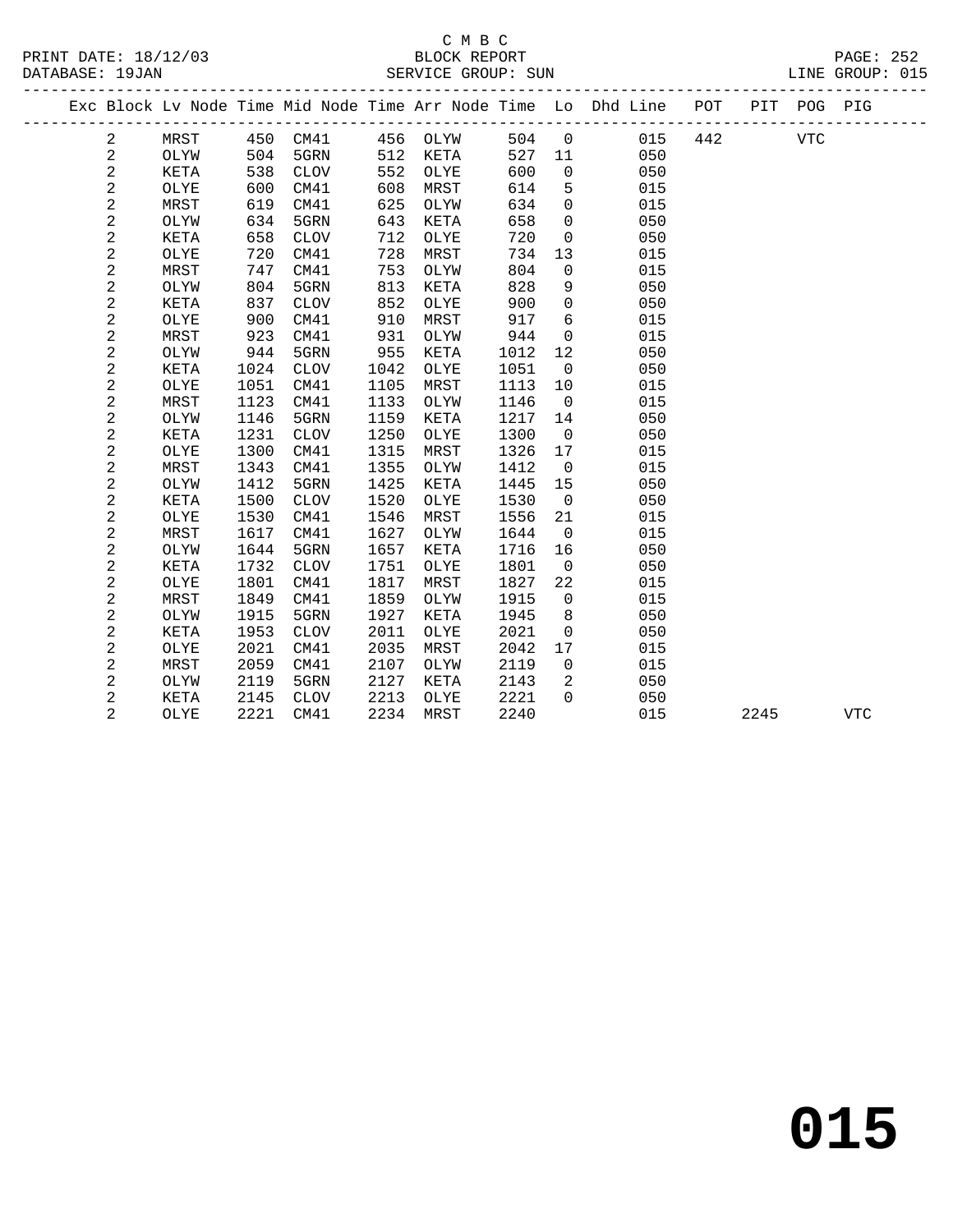|  |             |             |      |             |      |          |      |                | Exc Block Lv Node Time Mid Node Time Arr Node Time Lo Dhd Line POT PIT POG PIG |     |      |            |            |  |
|--|-------------|-------------|------|-------------|------|----------|------|----------------|--------------------------------------------------------------------------------|-----|------|------------|------------|--|
|  | 3           | KETA        | 508  | <b>CLOV</b> |      | 522 OLYE | 530  | $\overline{0}$ | 050                                                                            | 438 |      | <b>VTC</b> |            |  |
|  | 3           | OLYE        | 530  | CM41        | 538  | MRST     | 544  | 6              | 015                                                                            |     |      |            |            |  |
|  | 3           | MRST        | 550  | CM41        | 556  | OLYW     | 604  | $\mathbf 0$    | 015                                                                            |     |      |            |            |  |
|  | 3           | OLYW        | 604  | 5GRN        | 612  | KETA     | 627  | 11             | 050                                                                            |     |      |            |            |  |
|  | 3           | KETA        | 638  | <b>CLOV</b> | 652  | OLYE     | 700  | $\mathbf 0$    | 050                                                                            |     |      |            |            |  |
|  | 3           | OLYE        | 700  | CM41        | 708  | MRST     | 714  | 13             | 015                                                                            |     |      |            |            |  |
|  | 3           | MRST        | 727  | CM41        | 733  | OLYW     | 744  | $\mathbf 0$    | 015                                                                            |     |      |            |            |  |
|  | 3           | OLYW        | 744  | 5GRN        | 753  | KETA     | 808  | 10             | 050                                                                            |     |      |            |            |  |
|  | 3           | <b>KETA</b> | 818  | CLOV        | 832  | OLYE     | 840  | $\mathbf 0$    | 050                                                                            |     |      |            |            |  |
|  | $\mathsf 3$ | OLYE        | 840  | CM41        | 850  | MRST     | 857  | 7              | 015                                                                            |     |      |            |            |  |
|  | 3           | MRST        | 904  | CM41        | 912  | OLYW     | 924  | $\mathbf 0$    | 015                                                                            |     |      |            |            |  |
|  | 3           | OLYW        | 924  | 5GRN        | 935  | KETA     | 952  | 15             | 050                                                                            |     |      |            |            |  |
|  | 3           | KETA        | 1007 | <b>CLOV</b> | 1025 | OLYE     | 1034 | $\overline{0}$ | 050                                                                            |     |      |            |            |  |
|  | 3           | OLYE        | 1034 | CM41        | 1048 | MRST     | 1056 | 10             | 015                                                                            |     |      |            |            |  |
|  | 3           | MRST        | 1106 | CM41        | 1116 | OLYW     | 1129 | $\overline{0}$ | 015                                                                            |     |      |            |            |  |
|  | 3           | OLYW        | 1129 | 5GRN        | 1141 | KETA     | 1158 | 3              | 050                                                                            |     |      |            |            |  |
|  | 3           | KETA        | 1201 | <b>CLOV</b> | 1220 | OLYE     | 1230 | $\mathbf 0$    | 050                                                                            |     |      |            |            |  |
|  | $\mathsf 3$ | OLYE        | 1230 | CM41        | 1244 | MRST     | 1255 | 19             | 015                                                                            |     |      |            |            |  |
|  | 3           | MRST        | 1314 | CM41        | 1326 | OLYW     | 1342 | $\mathbf 0$    | 015                                                                            |     |      |            |            |  |
|  | 3           | OLYW        | 1342 | 5GRN        | 1355 | KETA     | 1415 | 15             | 050                                                                            |     |      |            |            |  |
|  | 3           | KETA        | 1430 | <b>CLOV</b> | 1450 | OLYE     | 1500 | $\overline{0}$ | 050                                                                            |     |      |            |            |  |
|  | $\mathsf 3$ | OLYE        | 1500 | CM41        | 1517 | MRST     | 1527 | 18             | 015                                                                            |     |      |            |            |  |
|  | 3           | MRST        | 1545 | CM41        | 1555 | OLYW     | 1612 | $\overline{0}$ | 015                                                                            |     |      |            |            |  |
|  | 3           | OLYW        | 1612 | 5GRN        | 1625 | KETA     | 1647 | 14             | 050                                                                            |     |      |            |            |  |
|  | 3           | <b>KETA</b> | 1701 | <b>CLOV</b> | 1720 | OLYE     | 1730 | $\overline{0}$ | 050                                                                            |     |      |            |            |  |
|  | 3           | OLYE        | 1730 | CM41        | 1746 | MRST     | 1756 | 13             | 015                                                                            |     |      |            |            |  |
|  | 3           | MRST        | 1809 | CM41        | 1819 | OLYW     | 1835 | $\Omega$       | 015                                                                            |     |      |            |            |  |
|  | 3           | OLYW        | 1835 | 5GRN        | 1847 | KETA     | 1905 | 8              | 050                                                                            |     |      |            |            |  |
|  | 3           | KETA        | 1913 | <b>CLOV</b> | 1931 | OLYE     | 1941 | $\mathbf 0$    | 050                                                                            |     |      |            |            |  |
|  | 3           | OLYE        | 1941 | CM41        | 1955 | MRST     | 2002 | 11             | 015                                                                            |     |      |            |            |  |
|  | $\mathsf 3$ | MRST        | 2013 | CM41        | 2021 | OLYW     | 2035 | $\overline{0}$ | 015                                                                            |     |      |            |            |  |
|  | 3           | OLYW        | 2035 | 5GRN        | 2047 | KETA     | 2105 | 11             | 050                                                                            |     |      |            |            |  |
|  | 3           | KETA        | 2116 | <b>CLOV</b> | 2131 | OLYE     | 2141 | $\overline{0}$ | 050                                                                            |     |      |            |            |  |
|  | 3           | OLYE        | 2141 | CM41        | 2154 | MRST     | 2200 | 21             | 015                                                                            |     |      |            |            |  |
|  | $\mathsf 3$ | MRST        | 2221 | CM41        | 2229 | OLYW     | 2240 | $\Omega$       | 015                                                                            |     |      |            |            |  |
|  | 3           | OLYW        | 2240 | 5GRN        | 2248 | KETA     | 2304 |                | 050                                                                            |     | 2329 |            | <b>VTC</b> |  |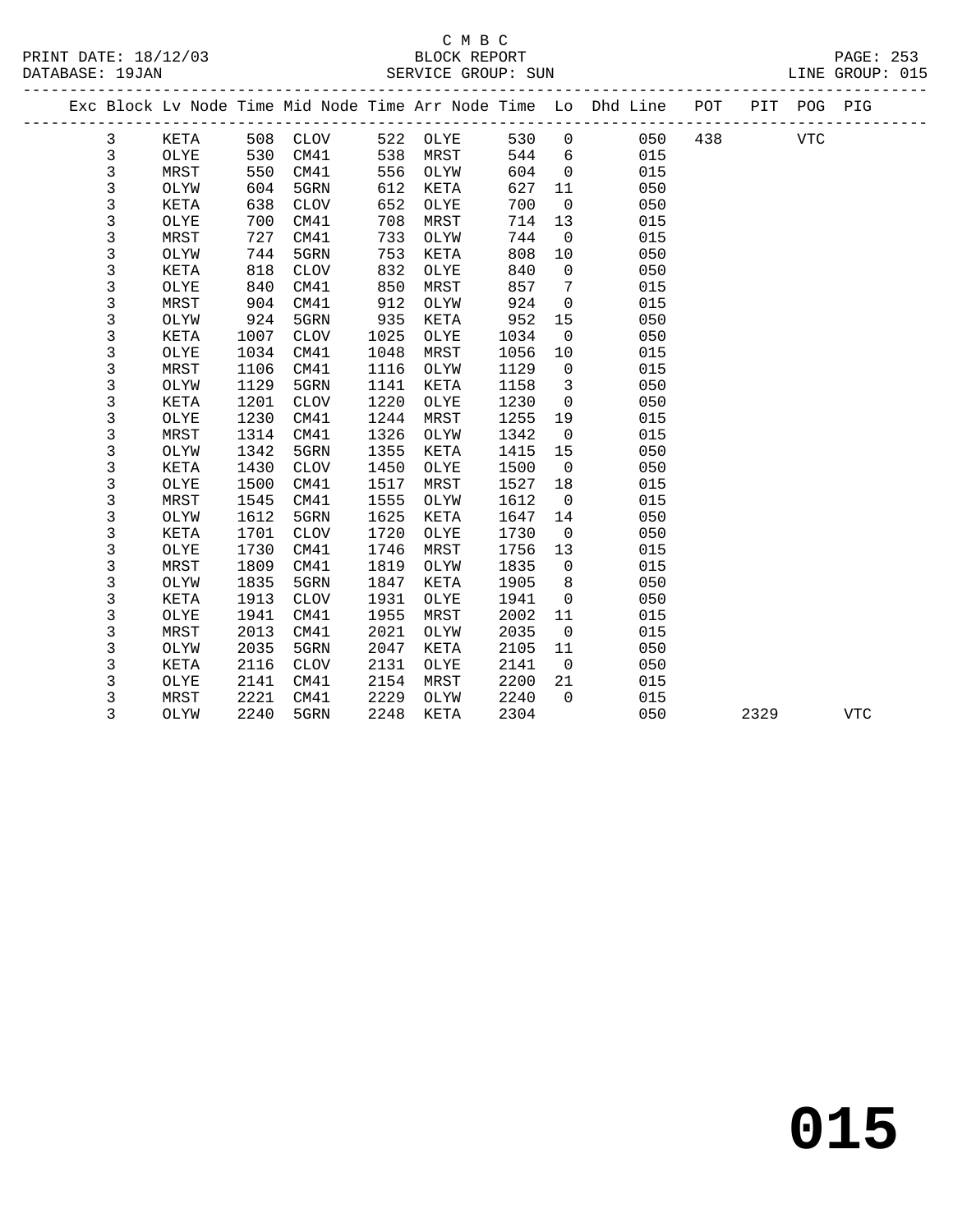PRINT DATE:  $18/12/03$ <br>DATABASE: 19JAN

| PRINT DATE: 18/12/03<br>DATABASE: 19JAN |        |              |              | 2/03 BLOCK REPORT<br>SERVICE GROUP: SUN |              |              |              |                      |                                                                    |     |      |            | PAGE: 254<br>LINE GROUP: 015 |
|-----------------------------------------|--------|--------------|--------------|-----------------------------------------|--------------|--------------|--------------|----------------------|--------------------------------------------------------------------|-----|------|------------|------------------------------|
|                                         |        |              |              |                                         |              |              |              |                      | Exc Block Lv Node Time Mid Node Time Arr Node Time Lo Dhd Line POT |     |      |            | PIT POG PIG                  |
|                                         | 4      | MRST         |              | 709 CM41 715 OLYW                       |              |              |              |                      | 724 0 015                                                          | 701 |      | VTC        |                              |
|                                         | 4      | OLYW         | 724          | 5GRN                                    |              | 733 KETA     | 748 10       |                      | 050                                                                |     |      |            |                              |
|                                         | 4      | KETA         | 758          | CLOV                                    | 812          | OLYE         | 820          | $\overline{0}$       | 050                                                                |     |      |            |                              |
|                                         | 4      | OLYE         | 820          | CM41                                    | 829          | MRST         | 836          | 8 <sup>8</sup>       | 015                                                                |     |      |            |                              |
|                                         | 4      | MRST         | 844          | CM41                                    | 852          | OLYW         | 904          | $\overline{0}$       | 015                                                                |     |      |            |                              |
|                                         | 4      | OLYW         | 904          | 5GRN                                    | 915          | KETA         | 932          | 20                   | 050                                                                |     |      |            |                              |
|                                         | 4      | KETA         | 952          | CLOV                                    | 1008         | OLYE         | 1017         | $\overline{0}$       | 050                                                                |     |      |            |                              |
|                                         | 4      | OLYE         | 1017         | CM41                                    | 1031         | MRST         | 1039         | 10                   | 015                                                                |     |      |            |                              |
|                                         | 4      | MRST         | 1049         | CM41                                    | 1059         | OLYW         | 1112         | $\overline{0}$       | 015                                                                |     |      |            |                              |
|                                         | 4      | OLYW         | 1112         | 5GRN                                    | 1124         | KETA         | 1141         | 6                    | 050                                                                |     |      |            |                              |
|                                         | 4      | KETA         | 1147         | CLOV                                    | 1206         | OLYE         | 1215         | $\overline{0}$       | 050                                                                |     |      |            |                              |
|                                         | 4      | OLYE         | 1215         | CM41                                    | 1229         | MRST         | 1240         | 19                   | 015                                                                |     |      |            |                              |
|                                         | 4      | MRST         | 1259         | CM41                                    | 1311         | OLYW         | 1327         | $\overline{0}$       | 015                                                                |     |      |            |                              |
|                                         | 4      | OLYW         | 1327         | 5GRN                                    | 1340         | KETA         | 1400         | 15                   | 050                                                                |     |      |            |                              |
|                                         | 4<br>4 | KETA         | 1415         | CLOV                                    | 1435<br>1501 | OLYE         | 1445         | $\overline{0}$<br>19 | 050<br>015                                                         |     |      |            |                              |
|                                         | 4      | OLYE<br>MRST | 1445<br>1530 | CM41<br>CM41                            | 1540         | MRST<br>OLYW | 1511<br>1557 | $\overline{0}$       | 015                                                                |     |      |            |                              |
|                                         | 4      | OLYW         | 1557         | 5GRN                                    | 1610         | KETA         | 1632         | 14                   | 050                                                                |     |      |            |                              |
|                                         | 4      | KETA         | 1646         | CLOV                                    | 1705         | OLYE         | 1715         | $\mathbf 0$          | 050                                                                |     |      |            |                              |
|                                         | 4      | OLYE         | 1715         | CM41                                    | 1731         | MRST         | 1741         | 8                    | 015                                                                |     |      |            |                              |
|                                         | 4      | MRST         | 1749         | CM41                                    | 1759         | OLYW         | 1815         | $\overline{0}$       | 015                                                                |     |      |            |                              |
|                                         | 4      | OLYW         | 1815         | 5GRN                                    | 1827         | KETA         | 1845         | $7\phantom{.0}$      | 050                                                                |     |      |            |                              |
|                                         | 4      | KETA         | 1852         | CLOV                                    | 1911         | OLYE         | 1921         | $\overline{0}$       | 050                                                                |     |      |            |                              |
|                                         | 4      | OLYE         | 1921         | CM41                                    | 1937         | MRST         | 1945         | 8                    | 015                                                                |     |      |            |                              |
|                                         | 4      | MRST         | 1953         | CM41                                    | 2001         | OLYW         | 2015         | $\overline{0}$       | 015                                                                |     |      |            |                              |
|                                         | 4      | OLYW         | 2015         | 5GRN                                    | 2027         | KETA         | 2045         | 9                    | 050                                                                |     |      |            |                              |
|                                         | 4      | KETA         | 2054         | CLOV                                    | 2111         | OLYE         | 2121         | $\overline{0}$       | 050                                                                |     |      |            |                              |
|                                         | 4      | OLYE         | 2121         | CM41                                    | 2134         | MRST         | 2141         | 24                   | 015                                                                |     |      |            |                              |
|                                         | 4      | MRST         | 2205         | CM41                                    | 2213         | OLYW         | 2224         | $\overline{0}$       | 015                                                                |     |      |            |                              |
|                                         | 4      | OLYW         | 2224         | 5GRN                                    | 2232         | KETA         | 2248         | $\overline{a}$       | 050                                                                |     |      |            |                              |
|                                         | 4      | KETA         | 2250         | CLOV                                    | 2322         | OLYE         | 2330         | $\overline{0}$       | 050                                                                |     |      |            |                              |
|                                         | 4      | OLYE         | 2330         | CM41                                    | 2341         | MRST         | 2347         | 21                   | 015                                                                |     |      |            |                              |
|                                         | 4      | MRST         | 2408         | CM41                                    | 2416         | OLYW         | 2427         | $\overline{0}$       | 015                                                                |     |      |            |                              |
|                                         | 4      | OLYW         | 2427         | 5GRN                                    | 2435         | KETA         | 2449         | 2                    | 050                                                                |     |      |            |                              |
|                                         | 4      | KETA         | 2451         | LAAN                                    | 2524         | OLYE         | 2530         | $\overline{0}$       | 050                                                                |     |      |            |                              |
|                                         | 4      | OLYE         | 2530         | CM41                                    | 2538         | MRST         | 2544         |                      | 015                                                                |     | 2549 |            | <b>VTC</b>                   |
|                                         | 5      | KETA         |              | 718 CLOV                                |              |              |              |                      | 732 OLYE 740 0 050 648                                             |     |      | <b>VTC</b> |                              |
|                                         | 5      | OLYE         | 740          | CM41                                    | 749          | MRST         | 756          | 11                   | 015                                                                |     |      |            |                              |
|                                         | 5      | MRST         | 807          | CM41                                    | 813          | OLYW         | 824          | 0                    | 015                                                                |     |      |            |                              |
|                                         | 5      | OLYW         | 824          | 5GRN                                    | 833          | KETA         | 850          | 7                    | 050                                                                |     |      |            |                              |
|                                         | 5      | KETA         | 857<br>920   | <b>CLOV</b>                             | 912<br>930   | OLYE<br>MRST | 920<br>937   | 0                    | 050<br>015                                                         |     |      |            |                              |
|                                         | 5<br>5 | OLYE<br>MRST | 958          | CM41<br>CM41                            | 1008         | OLYW         | 1021         | 21<br>0              | 015                                                                |     |      |            |                              |
|                                         | 5      | OLYW         | 1021         | 5GRN                                    | 1032         | KETA         | 1049         | 9                    | 050                                                                |     |      |            |                              |
|                                         | 5      | KETA         | 1058         | <b>CLOV</b>                             | 1116         | OLYE         | 1125         | 0                    | 050                                                                |     |      |            |                              |
|                                         | 5      | OLYE         | 1125         | CM41                                    | 1139         | MRST         | 1147         | 9                    | 015                                                                |     |      |            |                              |
|                                         | 5      | MRST         | 1156         | CM41                                    | 1206         | OLYW         | 1220         | 0                    | 015                                                                |     |      |            |                              |
|                                         | 5      | OLYW         | 1220         | 5GRN                                    | 1233         | KETA         | 1251         | 10                   | 050                                                                |     |      |            |                              |
|                                         | 5      | KETA         | 1301         | $\rm CLOV$                              | 1320         | OLYE         | 1330         | $\mathsf{O}$         | 050                                                                |     |      |            |                              |
|                                         | 5      | OLYE         | 1330         | CM41                                    | 1345         | MRST         | 1355         | 18                   | 015                                                                |     |      |            |                              |
|                                         | 5      | MRST         | 1413         | CM41                                    | 1425         | OLYW         | 1442         | $\mathbf 0$          | 015                                                                |     |      |            |                              |
|                                         | 5      | OLYW         | 1442         | 5GRN                                    | 1455         | KETA         | 1515         | 15                   | 050                                                                |     |      |            |                              |
|                                         | 5      | KETA         | 1530         | <b>CLOV</b>                             | 1550         | OLYE         | 1600         | 0                    | 050                                                                |     |      |            |                              |
|                                         | 5      | OLYE         | 1600         | CM41                                    | 1616         | MRST         | 1626         | 8                    | 015                                                                |     |      |            |                              |
|                                         | 5      | MRST         | 1634         | CM41                                    | 1644         | OLYW         | 1700         | 0                    | 015                                                                |     |      |            |                              |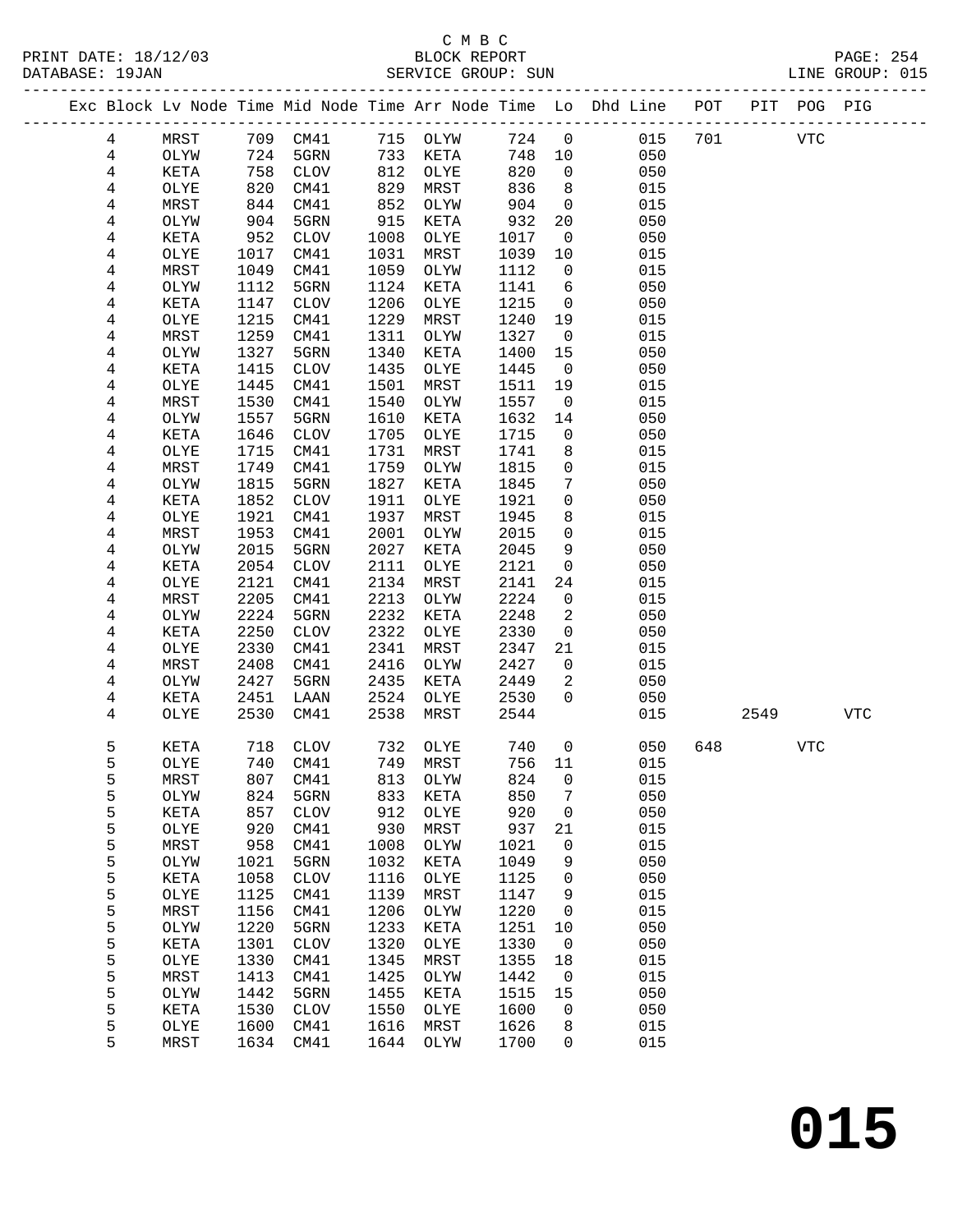| PRINT DATE: 18/12/03 | BLOCK REPORT                                                                   | PAGE: 255       |  |
|----------------------|--------------------------------------------------------------------------------|-----------------|--|
| DATABASE: 19JAN      | SERVICE GROUP: SUN                                                             | LINE GROUP: 015 |  |
|                      | Exc Block Lv Node Time Mid Node Time Arr Node Time Lo Dhd Line POT PIT POG PIG |                 |  |

|  |                |      |      |                 |      |           |      |                     | Exc Block Lv Node Time Mid Node Time Arr Node Time Lo Dhd Line | POT  | PIT  | POG PIG    |              |
|--|----------------|------|------|-----------------|------|-----------|------|---------------------|----------------------------------------------------------------|------|------|------------|--------------|
|  | 5              | OLYW |      | 1700 5GRN       |      | 1713 KETA | 1731 |                     | 050                                                            |      | 1756 |            | <b>VTC</b>   |
|  | 6              | KETA | 935  | <b>CLOV</b>     | 951  | OLYE      | 1000 | $\mathbf 0$         | 050                                                            | 905  |      | <b>VTC</b> |              |
|  | 6              | OLYE | 1000 | CM41            | 1014 | MRST      | 1022 | 10                  | 015                                                            |      |      |            |              |
|  | 6              | MRST | 1032 | CM41            | 1042 | OLYW      | 1055 | $\mathbf 0$         | 015                                                            |      |      |            |              |
|  | 6              | OLYW | 1055 | 5GRN            | 1106 | KETA      | 1123 | 9                   | 050                                                            |      |      |            |              |
|  | 6              | KETA | 1132 | <b>CLOV</b>     | 1150 | OLYE      | 1159 | 0                   | 050                                                            |      |      |            |              |
|  | 6              | OLYE | 1159 | CM41            | 1213 | MRST      | 1224 | 19                  | 015                                                            |      |      |            |              |
|  | 6              | MRST | 1243 | CM41            | 1255 | OLYW      | 1311 | $\mathbf 0$         | 015                                                            |      |      |            |              |
|  | 6              | OLYW | 1311 | 5GRN            | 1324 | KETA      | 1344 | 16                  | 050                                                            |      |      |            |              |
|  | 6              | KETA | 1400 | <b>CLOV</b>     | 1420 | OLYE      | 1430 | 0                   | 050                                                            |      |      |            |              |
|  | 6              | OLYE | 1430 | CM41            | 1446 | MRST      | 1456 | 19                  | 015                                                            |      |      |            |              |
|  | 6              | MRST | 1515 | CM41            | 1525 | OLYW      | 1542 | $\mathbf 0$         | 015                                                            |      |      |            |              |
|  | 6              | OLYW | 1542 | 5GRN            | 1555 | KETA      | 1617 | 13                  | 050                                                            |      |      |            |              |
|  | 6              | KETA | 1630 | <b>CLOV</b>     | 1650 | OLYE      | 1700 | $\mathbf 0$         | 050                                                            |      |      |            |              |
|  | 6              | OLYE | 1700 | CM41            | 1716 | MRST      | 1726 | 8                   | 015                                                            |      |      |            |              |
|  | 6              | MRST | 1734 | CM41            | 1744 | OLYW      | 1800 | $\mathbf 0$         | 015                                                            |      |      |            |              |
|  | 6              | OLYW | 1800 | 5GRN            | 1812 | KETA      | 1830 |                     | 050                                                            |      | 1855 |            | $_{\rm VTC}$ |
|  | $\overline{7}$ | MRST | 941  | CM41            | 951  | OLYW      | 1004 | 0                   | 015                                                            | 933  |      | VTC        |              |
|  | $\overline{7}$ | OLYW | 1004 | 5GRN            | 1015 | KETA      | 1032 | 9                   | 050                                                            |      |      |            |              |
|  | 7              | KETA | 1041 | ${\tt CLOV}$    | 1059 | OLYE      | 1108 | $\mathsf{O}\xspace$ | 050                                                            |      |      |            |              |
|  | $\overline{7}$ | OLYE | 1108 | CM41            | 1122 | MRST      | 1130 | 9                   | 015                                                            |      |      |            |              |
|  | 7              | MRST | 1139 | CM41            | 1149 | OLYW      | 1203 | $\mathbf 0$         | 015                                                            |      |      |            |              |
|  | $7\phantom{.}$ | OLYW | 1203 | 5GRN            | 1216 | KETA      | 1234 | 12                  | 050                                                            |      |      |            |              |
|  | 7              | KETA | 1246 | $\mathtt{CLOV}$ | 1305 | OLYE      | 1315 | 0                   | 050                                                            |      |      |            |              |
|  | 7              | OLYE | 1315 | CM41            | 1330 | MRST      | 1341 | 17                  | 015                                                            |      |      |            |              |
|  | 7              | MRST | 1358 | CM41            | 1410 | OLYW      | 1427 | 0                   | 015                                                            |      |      |            |              |
|  | 7              | OLYW | 1427 | 5GRN            | 1440 | KETA      | 1500 | 15                  | 050                                                            |      |      |            |              |
|  | 7              | KETA | 1515 | ${\tt CLOV}$    | 1535 | OLYE      | 1545 | $\mathbf 0$         | 050                                                            |      |      |            |              |
|  | $\overline{7}$ | OLYE | 1545 | CM41            | 1601 | MRST      | 1611 |                     | 015                                                            |      | 1616 |            | $_{\rm VTC}$ |
|  | $\,8\,$        | MRST | 1211 | CM41            | 1223 | OLYW      | 1237 | $\mathsf{O}$        | 015                                                            | 1203 |      | <b>VTC</b> |              |
|  | 8              | OLYW | 1237 | 5GRN            | 1250 | KETA      | 1309 | 7                   | 050                                                            |      |      |            |              |
|  | 8              | KETA | 1316 | ${\tt CLOV}$    | 1335 | OLYE      | 1345 | 0                   | 050                                                            |      |      |            |              |
|  | 8              | OLYE | 1345 | CM41            | 1400 | MRST      | 1410 | 18                  | 015                                                            |      |      |            |              |
|  | 8              | MRST | 1428 | CM41            | 1440 | OLYW      | 1457 | 0                   | 015                                                            |      |      |            |              |
|  | 8              | OLYW | 1457 | 5GRN            | 1510 | KETA      | 1530 | 15                  | 050                                                            |      |      |            |              |
|  | 8              | KETA | 1545 | $\mathtt{CLOV}$ | 1605 | OLYE      | 1615 | 0                   | 050                                                            |      |      |            |              |
|  | 8              | OLYE | 1615 | CM41            | 1631 | MRST      | 1641 | 8                   | 015                                                            |      |      |            |              |
|  | 8              | MRST | 1649 | CM41            | 1659 | OLYW      | 1715 | 0                   | 015                                                            |      |      |            |              |
|  | 8              | OLYW | 1715 | 5GRN            | 1727 | KETA      | 1745 | 7                   | 050                                                            |      |      |            |              |
|  | 8              | KETA | 1752 | ${\tt CLOV}$    | 1811 | OLYE      | 1821 | $\Omega$            | 050                                                            |      |      |            |              |
|  | 8              | OLYE | 1821 | CM41            | 1837 | MRST      | 1847 |                     | 015                                                            |      | 1854 |            | <b>VTC</b>   |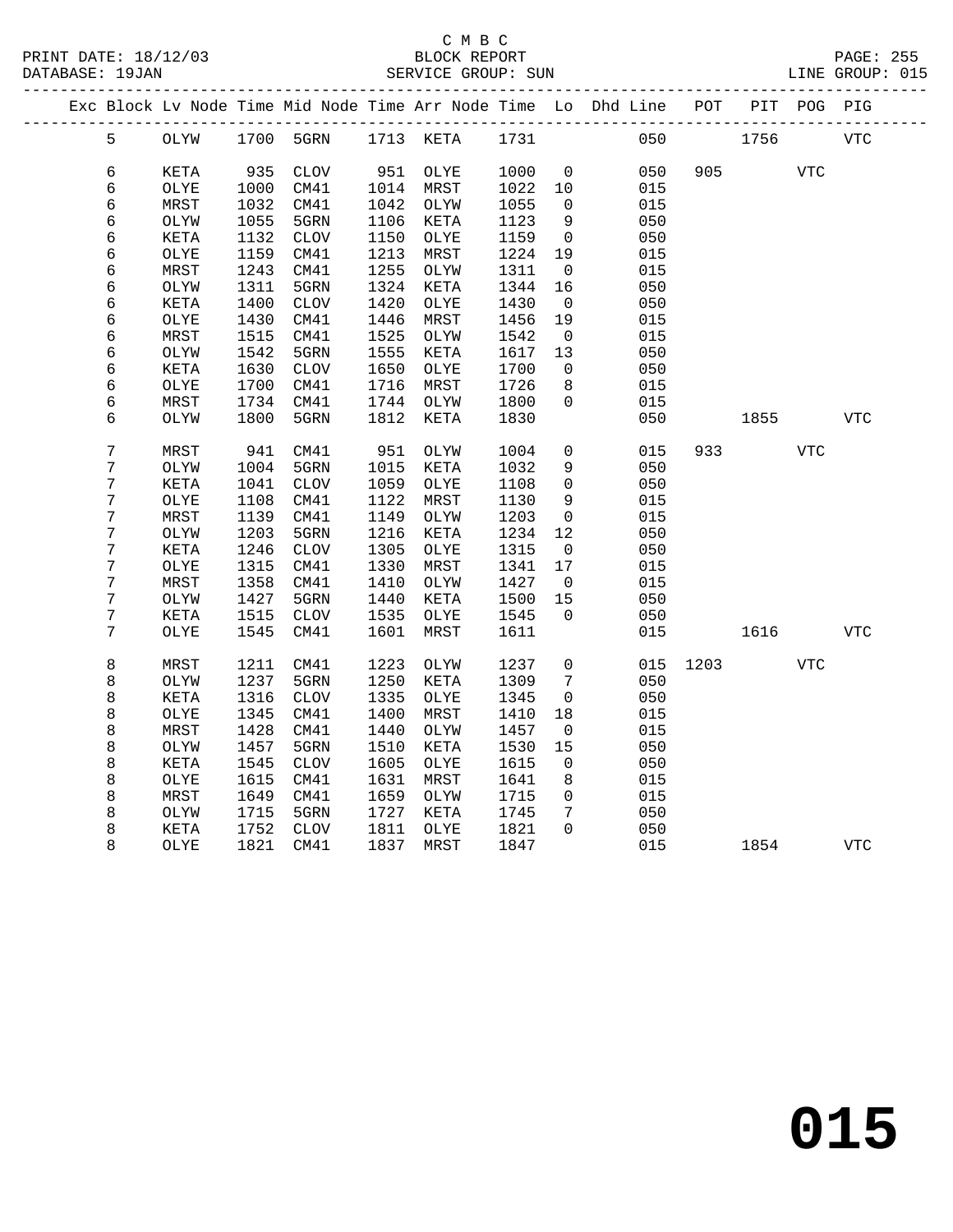|             |             |      |             |      | PRINT DATE: 18/12/03 BLOCK REPORT DATABASE: 19JAN SERVICE GROUP: SUN |         |                |                                                                                |          |      |            | PAGE: 256<br>LINE GROUP: 015 |
|-------------|-------------|------|-------------|------|----------------------------------------------------------------------|---------|----------------|--------------------------------------------------------------------------------|----------|------|------------|------------------------------|
|             |             |      |             |      |                                                                      |         |                | Exc Block Lv Node Time Mid Node Time Arr Node Time Lo Dhd Line POT PIT POG PIG |          |      |            |                              |
| 9           | KETA        |      |             |      | 1216 CLOV 1235 OLYE 1245 0                                           |         |                | 050 1146 VTC                                                                   |          |      |            |                              |
| 9           | OLYE        |      | 1245 CM41   |      | 1259 MRST                                                            | 1310 19 |                | 015                                                                            |          |      |            |                              |
| 9           | MRST        |      | 1329 CM41   |      | 1341 OLYW                                                            | 1357    | $\overline{0}$ | 015                                                                            |          |      |            |                              |
| 9           | OLYW        | 1357 | 5GRN        | 1410 | KETA                                                                 | 1430    | 15             | 050                                                                            |          |      |            |                              |
| $\mathsf 9$ | KETA        | 1445 | CLOV        | 1505 | OLYE                                                                 | 1515    | $\overline{0}$ | 050                                                                            |          |      |            |                              |
| 9           | OLYE        | 1515 | CM41        | 1532 | MRST                                                                 | 1542    | 19             | 015                                                                            |          |      |            |                              |
| 9           | MRST        | 1601 | CM41        | 1611 | OLYW                                                                 | 1628    | $\overline{0}$ | 015                                                                            |          |      |            |                              |
| $\mathsf 9$ | OLYW        | 1628 | 5GRN        | 1641 | KETA                                                                 | 1702    | 14             | 050                                                                            |          |      |            |                              |
| $\mathsf 9$ | KETA        | 1716 | CLOV        | 1735 | OLYE                                                                 | 1745    | $\overline{0}$ | 050                                                                            |          |      |            |                              |
| 9           | OLYE        | 1745 | CM41        | 1801 | MRST                                                                 | 1811    | 18             | 015                                                                            |          |      |            |                              |
| 9           | MRST        | 1829 | CM41        | 1839 | OLYW                                                                 | 1855    | $\overline{0}$ | 015                                                                            |          |      |            |                              |
| 9           | OLYW        | 1855 | 5GRN        | 1907 | KETA                                                                 | 1925    | 8              | 050                                                                            |          |      |            |                              |
| 9           | KETA        | 1933 | CLOV        | 1951 | OLYE                                                                 | 2001    | $\overline{0}$ | 050                                                                            |          |      |            |                              |
| 9           | OLYE        | 2001 | CM41        | 2015 | MRST                                                                 | 2022    | 18             | 015                                                                            |          |      |            |                              |
| 9           | MRST        | 2040 | CM41        | 2048 | OLYW                                                                 | 2100    | $\overline{0}$ | 015                                                                            |          |      |            |                              |
| 9           | OLYW        | 2100 | 5GRN        | 2108 | KETA                                                                 | 2124    | 15             | 050                                                                            |          |      |            |                              |
| $\mathsf 9$ | KETA        | 2139 | CLOV        | 2153 | OLYE                                                                 | 2201    | $\overline{0}$ | 050                                                                            |          |      |            |                              |
| $\mathsf 9$ | OLYE        | 2201 | CM41        | 2214 | MRST                                                                 | 2220    | 22             | 015                                                                            |          |      |            |                              |
| 9           | MRST        | 2242 | CM41        | 2250 | OLYW                                                                 | 2301    | $\overline{0}$ | 015                                                                            |          |      |            |                              |
| 9           | OLYW        | 2301 | 5GRN        | 2309 | KETA                                                                 | 2323    | 2              | 050                                                                            |          |      |            |                              |
| $\mathsf 9$ | KETA        | 2325 | CLOV        | 2352 | OLYE                                                                 | 2400    | $\mathbf 0$    | 050                                                                            |          |      |            |                              |
| 9           | OLYE        | 2400 | CM41        | 2408 | MRST                                                                 | 2414    | 24             | 015                                                                            |          |      |            |                              |
| 9           | MRST        | 2438 | CM41        | 2446 | OLYW                                                                 | 2457    | $\overline{0}$ | 015                                                                            |          |      |            |                              |
| $\mathsf 9$ | OLYW        | 2457 | 5GRN        | 2505 | KETA                                                                 | 2519    | $\overline{a}$ | 050                                                                            |          |      |            |                              |
| $\mathsf 9$ | KETA        | 2521 | LAAN        | 2554 | OLYE                                                                 | 2600    | $\overline{0}$ | 050                                                                            |          |      |            |                              |
| 9           | OLYE        | 2600 | CM41        | 2608 | MRST                                                                 | 2614    | $\overline{a}$ | 015                                                                            |          |      |            |                              |
| 9           | MRST        | 2616 |             |      | HODM                                                                 | 2639    | $\overline{0}$ | N15                                                                            |          |      |            |                              |
| 9           | HODM        | 2639 |             |      | MRST                                                                 | 2709    |                | N15                                                                            |          | 2714 |            | VTC                          |
| 10          | KETA        | 1345 | CLOV        |      | 1405 OLYE                                                            | 1415    | $\overline{0}$ |                                                                                | 050 1315 |      | <b>VTC</b> |                              |
| 10          | OLYE        | 1415 | CM41        | 1431 | MRST                                                                 | 1441    | 19             | 015                                                                            |          |      |            |                              |
| 10          | MRST        | 1500 | CM41        | 1510 | OLYW                                                                 | 1527    | $\overline{0}$ | 015                                                                            |          |      |            |                              |
| 10          | OLYW        | 1527 | 5GRN        | 1540 | KETA                                                                 | 1602    | 13             | 050                                                                            |          |      |            |                              |
| 10          | KETA        | 1615 | CLOV        | 1635 | OLYE                                                                 | 1645    | $\overline{0}$ | 050                                                                            |          |      |            |                              |
| 10          | OLYE        | 1645 | CM41        | 1701 | MRST                                                                 | 1711    | 8 <sup>8</sup> | 015                                                                            |          |      |            |                              |
| 10          | MRST        |      | 1719 CM41   | 1729 | OLYW                                                                 | 1745    | $\overline{0}$ | 015                                                                            |          |      |            |                              |
| 10          | OLYW        | 1745 | 5GRN        | 1757 | KETA                                                                 | 1815 17 |                | 050                                                                            |          |      |            |                              |
| $10$        | <b>KETA</b> |      |             |      | 1832 CLOV 1851 OLYE 1901 0                                           |         |                | 050                                                                            |          |      |            |                              |
| 10          | OLYE        | 1901 | CM41        | 1917 | MRST                                                                 | 1925    | 5              | 015                                                                            |          |      |            |                              |
| $10$        | MRST        | 1930 | CM41        | 1940 | OLYW                                                                 | 1955    | 0              | 015                                                                            |          |      |            |                              |
| 10          | OLYW        | 1955 | 5GRN        | 2007 | KETA                                                                 | 2025    | 9              | 050                                                                            |          |      |            |                              |
| 10          | KETA        | 2034 | <b>CLOV</b> | 2051 | OLYE                                                                 | 2101    | $\mathsf 0$    | 050                                                                            |          |      |            |                              |
| 10          | OLYE        | 2101 | CM41        | 2114 | MRST                                                                 | 2121    | 22             | 015                                                                            |          |      |            |                              |
| 10          | MRST        | 2143 | CM41        | 2151 | OLYW                                                                 | 2202    | $\mathsf 0$    | 015                                                                            |          |      |            |                              |
| 10          | OLYW        | 2202 | 5GRN        | 2210 | KETA                                                                 | 2226    | 2              | 050                                                                            |          |      |            |                              |
| $10$        | KETA        | 2228 | <b>CLOV</b> | 2253 | OLYE                                                                 | 2301    | $\mathsf 0$    | 050                                                                            |          |      |            |                              |
| 10          | OLYE        | 2301 | CM41        | 2312 | MRST                                                                 | 2318    | 20             | 015                                                                            |          |      |            |                              |
| 10          | MRST        | 2338 | CM41        | 2346 | OLYW                                                                 | 2357    | 0              | 015                                                                            |          |      |            |                              |
| 10          | OLYW        | 2357 | 5GRN        | 2405 | KETA                                                                 | 2419    | 2              | 050                                                                            |          |      |            |                              |
| 10          | KETA        | 2421 | LAAN        | 2454 | OLYE                                                                 | 2500    | 0              | 050                                                                            |          |      |            |                              |
| 10          | OLYE        | 2500 | CM41        | 2508 | MRST                                                                 | 2514    | 32             | 015                                                                            |          |      |            |                              |
| 10          | MRST        | 2546 |             |      | HODM                                                                 | 2609    | 0              | N15                                                                            |          |      |            |                              |
| 10          | HODM        | 2609 |             |      | MRST                                                                 | 2639    | 5              | N15                                                                            |          |      |            |                              |
| 10          | MRST        | 2644 |             |      | HODM                                                                 | 2707    | 2              | N15                                                                            |          |      |            |                              |
| 10          | HODM        | 2709 |             |      | MRST                                                                 | 2739    |                | N15                                                                            |          | 2744 |            | ${\hbox{VTC}}$               |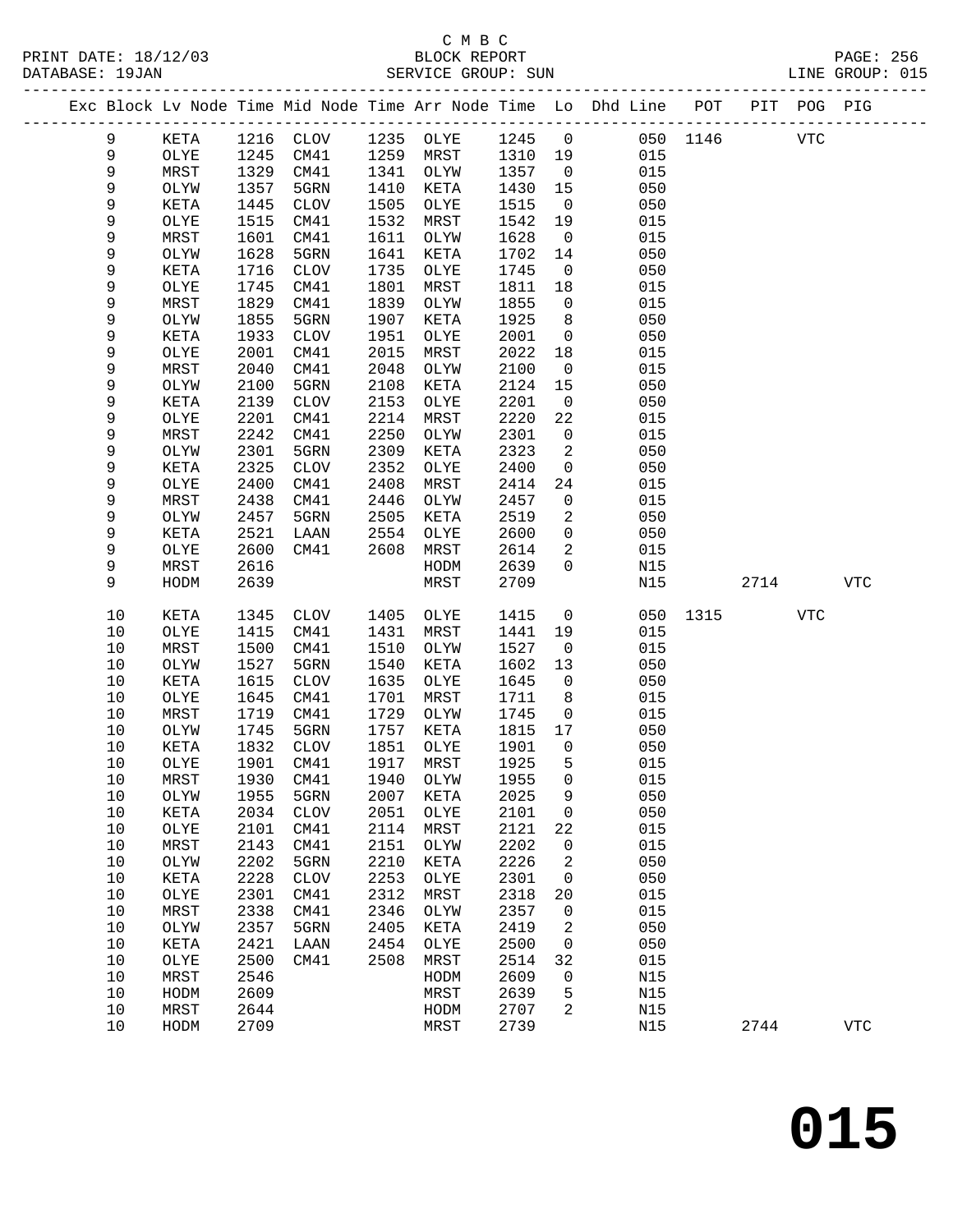|      | GRBY GRANVILLE & BROADWAY                                                      |      |           |      |             |                   |                         | 63LP 63 LOOP<br>EAKY EARLES & KINGSWAY<br>HACO HASTINGS & COMMERCIAL                                                |               |          |      |             |  |
|------|--------------------------------------------------------------------------------|------|-----------|------|-------------|-------------------|-------------------------|---------------------------------------------------------------------------------------------------------------------|---------------|----------|------|-------------|--|
|      | Exc Block Lv Node Time Mid Node Time Arr Node Time Lo Dhd Line POT PIT POG PIG |      |           |      |             |                   |                         |                                                                                                                     |               |          |      |             |  |
| 10   |                                                                                |      |           |      |             |                   |                         | 63LP 600 GRBY 619 EAKY 700 23 016 553 VTCT<br>EAKY 723 HACO 743 63LP 825 17 016<br>63LP 842 GRBY 905 29ST 954 7 016 |               |          |      |             |  |
| 10   |                                                                                |      |           |      |             |                   |                         |                                                                                                                     |               |          |      |             |  |
| 10   |                                                                                |      |           |      |             |                   |                         |                                                                                                                     |               |          |      |             |  |
| 10   | 29ST                                                                           |      | 1001 HACO |      | 1024 63LP   | 1114 12           |                         | 016                                                                                                                 |               |          |      |             |  |
| 10   | 63LP                                                                           | 1126 | GRBY      | 1150 | 29ST        | 1242              | 12                      | 016                                                                                                                 |               |          |      |             |  |
| 10   | 29ST                                                                           |      | 1254 HACO |      | 1318 63LP   | 1416              | 9                       | 016                                                                                                                 |               |          |      |             |  |
| $10$ | 63LP                                                                           | 1425 | GRBY      | 1450 | 29ST        | 1546              |                         | 9<br>016                                                                                                            |               |          |      |             |  |
| 10   | 29ST                                                                           | 1555 | HACO      |      | 1618 63LP   | 1716              | 12                      | 016                                                                                                                 |               |          |      |             |  |
| 10   | 63LP                                                                           | 1728 | GRBY      | 1752 | 29ST        | 1844              | 16                      | 016                                                                                                                 |               |          |      |             |  |
| 10   | 29ST                                                                           | 1900 | HACO      |      | 1921 63LP   | 2015              | 8 <sup>8</sup>          | 016                                                                                                                 |               |          |      |             |  |
| 10   | 63LP                                                                           | 2023 | GRBY      |      | 2044 29ST   | 2130              | 17                      | 016                                                                                                                 |               |          |      |             |  |
| 10   | 29ST                                                                           | 2147 | HACO      |      | 2207 63LP   | 2255              |                         |                                                                                                                     | 016 2302 VTCT |          |      |             |  |
| 11   | 63LP                                                                           | 633  | GRBY      | 652  | EAKY        | 737               |                         | $6\overline{6}$<br>016                                                                                              |               | 626 VTCT |      |             |  |
| 11   | EAKY                                                                           |      | 743 HACO  |      | 804 63LP    | 846               |                         | 9<br>016                                                                                                            |               |          |      |             |  |
| 11   | 63LP                                                                           | 855  | GRBY      | 918  | 29ST        | 1009              | $7\overline{ }$         | 016                                                                                                                 |               |          |      |             |  |
| 11   | 29ST                                                                           | 1016 | HACO      | 1039 | 63LP        | 1129              | 9                       | 016                                                                                                                 |               |          |      |             |  |
| 11   | 63LP                                                                           | 1138 | GRBY      | 1202 | 29ST        | 1254              | 12                      | 016                                                                                                                 |               |          |      |             |  |
| 11   | 29ST                                                                           |      | 1306 HACO | 1330 | 63LP        | 1428              | 9                       | 016                                                                                                                 |               |          |      |             |  |
| 11   | 63LP                                                                           | 1437 | GRBY      | 1502 | 29ST        | 1558              | 9                       | 016                                                                                                                 |               |          |      |             |  |
| 11   | 29ST                                                                           | 1607 | HACO      | 1630 | 63LP        | 1728              | 15                      | 016                                                                                                                 |               |          |      |             |  |
| 11   | 63LP                                                                           | 1743 | GRBY      | 1807 | 29ST        | 1859              | 16                      | 016                                                                                                                 |               |          |      |             |  |
| 11   | 29ST                                                                           | 1915 | HACO      |      | 1936 63LP   | 2030              | 9                       | 016                                                                                                                 |               |          |      |             |  |
| 11   | 63LP                                                                           | 2039 | GRBY      | 2100 | 29ST        | 2146              |                         | 016                                                                                                                 |               | 2214     |      | VTCT        |  |
| 12   | EAKY                                                                           | 639  | HACO      | 658  | 63LP        | 738<br>852        |                         | 10<br>016                                                                                                           |               | 609 VTCT |      |             |  |
| 12   | 63LP                                                                           | 748  | GRBY      | 810  | 29ST        |                   | 9                       | 016                                                                                                                 |               |          |      |             |  |
| 12   | 29ST                                                                           |      | 901 HACO  | 923  | 63LP        | 1011              | 13                      | 016                                                                                                                 |               |          |      |             |  |
| 12   | 63LP                                                                           | 1024 | GRBY      |      | 1048 29ST   | 1141 13           |                         | 016                                                                                                                 |               |          |      |             |  |
| 12   | 29ST                                                                           |      | 1154 HACO |      | 1218 63LP   | 1313 8<br>1444 10 |                         | 016                                                                                                                 |               |          |      |             |  |
| 12   | 63LP                                                                           |      | 1321 GRBY |      | $1347$ 29ST |                   |                         | 016                                                                                                                 |               |          |      |             |  |
| 12   | 29ST 1454 HACO 1518 63LP 1616 14 016                                           |      |           |      |             |                   |                         |                                                                                                                     |               |          |      |             |  |
| 12   | 63LP                                                                           | 1630 | GRBY      |      | 1654 29ST   | 1749 10           |                         | 016                                                                                                                 |               |          |      |             |  |
| $12$ | 29ST                                                                           | 1759 | HACO      |      | 1822 63LP   | 1916              | 15                      | 016                                                                                                                 |               |          |      |             |  |
| $12$ | 63LP                                                                           | 1931 | GRBY      | 1954 | 29ST        | 2043              |                         | 016                                                                                                                 |               | 2113     |      | <b>VTCT</b> |  |
| 13   | <b>BYGR</b>                                                                    | 644  | REBY      |      | 63LP        | 702               | 6                       | 016                                                                                                                 |               | 623      | VTCT |             |  |
| 13   | 63LP                                                                           | 708  | GRBY      | 730  | 29ST        | 812               | 19                      | 016                                                                                                                 |               |          |      |             |  |
| 13   | 29ST                                                                           |      | 831 HACO  | 852  | 63LP        | 939               | 14                      | 016                                                                                                                 |               |          |      |             |  |
| 13   | 63LP                                                                           | 953  | GRBY      | 1017 | 29ST        | 1109              | 9                       | 016                                                                                                                 |               |          |      |             |  |
| 13   | 29ST                                                                           | 1118 | HACO      | 1142 | 63LP        | 1234              | 13                      | 016                                                                                                                 |               |          |      |             |  |
| 13   | 63LP                                                                           | 1247 | GRBY      | 1313 | 29ST        | 1408              | 10                      | 016                                                                                                                 |               |          |      |             |  |
| 13   | <b>29ST</b>                                                                    | 1418 | HACO      | 1442 | 63LP        | 1540              | 13                      | 016                                                                                                                 |               |          |      |             |  |
| 13   | 63LP                                                                           | 1553 | GRBY      | 1617 | 29ST        | 1713              | 16                      | 016                                                                                                                 |               |          |      |             |  |
| $13$ | 29ST                                                                           | 1729 | HACO      | 1752 | 63LP        | 1847              | 14                      | 016                                                                                                                 |               |          |      |             |  |
| 13   | 63LP                                                                           | 1901 | GRBY      | 1924 | 29ST        | 2014              | 13                      | 016                                                                                                                 |               |          |      |             |  |
| 13   | 29ST                                                                           | 2027 | HACO      | 2048 | 63LP        | 2137              | 14                      | 016                                                                                                                 |               |          |      |             |  |
| 13   | 63LP                                                                           | 2151 | GRBY      | 2212 | 29ST        | 2257              | 10                      | 016                                                                                                                 |               |          |      |             |  |
| 13   | 29ST                                                                           | 2307 | HACO      | 2325 | 63LP        | 2409              | $\overline{\mathbf{3}}$ | 016                                                                                                                 |               |          |      |             |  |
| 13   | 63LP                                                                           | 2412 | GRBY      | 2430 | KYEA        | 2523              |                         | 016                                                                                                                 |               | 2546     |      | <b>VTCT</b> |  |
|      |                                                                                |      |           |      |             |                   |                         |                                                                                                                     |               |          |      |             |  |

C M B C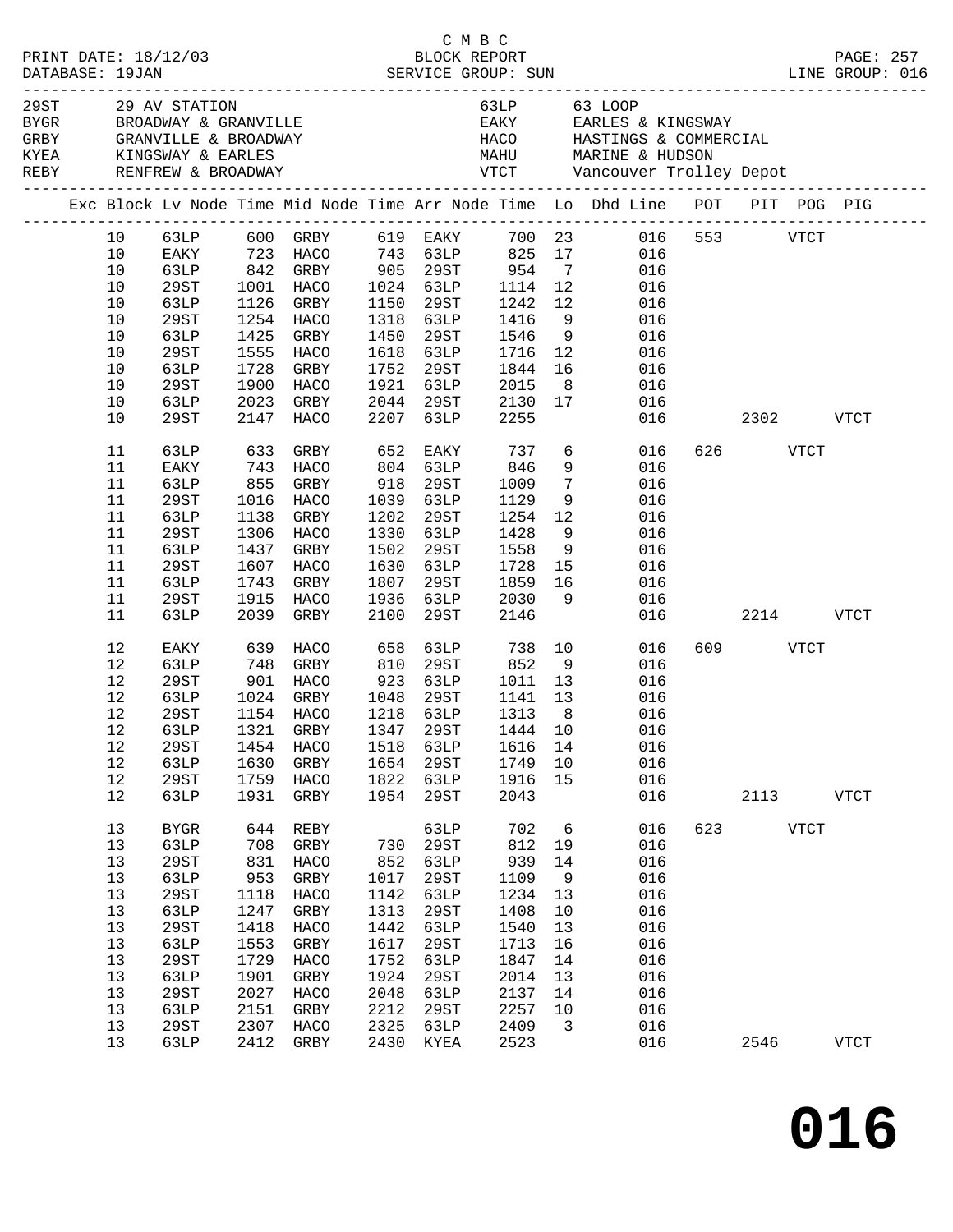|          | Exc Block Lv Node Time Mid Node Time Arr Node Time Lo Dhd Line POT PIT POG PIG |              |                                 |              |                                     |              |                 |            |     |          |             |             |
|----------|--------------------------------------------------------------------------------|--------------|---------------------------------|--------------|-------------------------------------|--------------|-----------------|------------|-----|----------|-------------|-------------|
| 14       | 63LP                                                                           |              | 648 GRBY 710 29ST 752 9         |              |                                     |              |                 | 016        | 641 |          | <b>VTCT</b> |             |
| 14       | 29ST                                                                           |              | 801 HACO<br>925 GRBY            |              | 821 63LP 904 21<br>948 29ST 1039 15 |              |                 | 016        |     |          |             |             |
| 14       | 63LP                                                                           |              |                                 |              |                                     |              |                 | 016        |     |          |             |             |
| 14       | 29ST                                                                           | 1054         | HACO                            | 1118         | 63LP                                | 1210         | 13              | 016        |     |          |             |             |
| 14       | 63LP                                                                           | 1223         | GRBY                            | 1249         | 29ST                                | 1343         | 11              | 016        |     |          |             |             |
| 14       | 29ST                                                                           | 1354         | HACO                            | 1418         | 63LP                                | 1516         | 12              | 016        |     |          |             |             |
| 14       | 63LP                                                                           | 1528         | GRBY                            | 1552         | 29ST                                | 1648         | 11              | 016        |     |          |             |             |
| 14       | 29ST                                                                           | 1659         | HACO                            | 1722         | 63LP                                | 1817         | 14              | 016        |     |          |             |             |
| 14       | 63LP                                                                           | 1831         | GRBY                            | 1854         | 29ST                                | 1944         |                 | 016        |     | 2014     |             | <b>VTCT</b> |
| 15       | EAKY                                                                           | 701          | HACO                            | 721          | 63LP                                | 801 14       |                 | 016        |     |          | VTCT        |             |
| 15       | 63LP                                                                           | 815          | GRBY                            | 837          | 29ST                                | 922          | 9               | 016        |     |          |             |             |
| 15       | 29ST                                                                           | 931          | HACO                            | 954          | 63LP                                | 1042         | 9               | 016        |     |          |             |             |
| 15       | 63LP                                                                           | 1051         | GRBY                            | 1115         | 29ST                                | 1208         | 10              | 016        |     |          |             |             |
| 15       | 29ST                                                                           | 1218         | HACO                            | 1242         | 63LP                                | 1337         | 11              | 016        |     |          |             |             |
| 15       | 63LP                                                                           | 1348         | GRBY                            | 1413         | 29ST                                | 1509         | 9               | 016        |     |          |             |             |
| 15       | 29ST                                                                           | 1518         | HACO                            | 1542         | 63LP                                | 1640         | 17              | 016        |     |          |             |             |
| 15       | 63LP                                                                           | 1657         | GRBY                            | 1721         | 29ST                                | 1815         | 14              | 016        |     |          |             |             |
| 15       | 29ST                                                                           | 1829         | HACO                            | 1852         | 63LP                                | 1946         |                 | 016        |     | 1953     |             | <b>VTCT</b> |
| 16       | <b>BYGR</b>                                                                    | 704          | REBY                            |              | 63LP                                | 722          | $6\overline{6}$ | 016        |     | 643 VTCT |             |             |
| 16       | 63LP                                                                           | 728          | GRBY                            | 750          | 29ST                                | 832          | 14              | 016        |     |          |             |             |
| 16       | 29ST                                                                           | 846          | HACO                            | 907          | 63LP                                | 955          | 13              | 016        |     |          |             |             |
| 16       | 63LP                                                                           | 1008         | GRBY                            | 1032         | 29ST                                | 1124         | 18              | 016        |     |          |             |             |
| 16       | 29ST                                                                           | 1142         | HACO                            | 1206         | 63LP                                | 1258         | 13              | 016        |     |          |             |             |
| 16       | 63LP                                                                           | 1311         | GRBY                            | 1337         | 29ST                                | 1432         | 10              | 016        |     |          |             |             |
| 16       | 29ST                                                                           | 1442         | HACO                            | 1506         | 63LP                                | 1604         | 13              | 016        |     |          |             |             |
| 16       | 63LP                                                                           | 1617         | GRBY                            | 1641         | 29ST                                | 1737         | $\overline{7}$  | 016        |     |          |             |             |
| 16       | 29ST                                                                           | 1744         | HACO                            | 1807         | 63LP                                | 1902         | 14              | 016        |     |          |             |             |
| 16       | 63LP                                                                           | 1916         | GRBY                            | 1939         | 29ST                                | 2029         | 18              | 016        |     |          |             |             |
| 16<br>16 | 29ST                                                                           | 2047<br>2212 | HACO                            | 2108<br>2232 | 63LP                                | 2157         | 15<br>18        | 016<br>016 |     |          |             |             |
| 16       | 63LP<br>29ST                                                                   | 2335         | GRBY<br>HACO                    | 2351         | 29ST<br>63LP                        | 2317<br>2435 | 6               | 016        |     |          |             |             |
| 16       | 63LP                                                                           | 2441         | GRBY                            | 2459         | KYEA                                | 2552         |                 | 016        |     | 2615     |             | <b>VTCT</b> |
|          |                                                                                |              |                                 |              |                                     |              |                 |            |     |          |             |             |
| 17       | MAHU                                                                           | 750          | GRBY                            |              | 63LP                                | 756          | $\overline{4}$  | 010        | 748 |          | VTCT        |             |
| 17       | 63LP                                                                           | 800          | GRBY                            |              | 822 29ST                            | 907          | 9               | 016        |     |          |             |             |
| 17       | 29ST                                                                           | 916          | HACO                            |              | 938 63LP                            | 1026         | 13              | 016        |     |          |             |             |
| 17       | 63LP                                                                           | 1039         | GRBY                            |              | 1103 29ST                           | 1156 10      |                 | 016        |     |          |             |             |
| 17       |                                                                                |              | 29ST 1206 HACO 1230 63LP 1325 8 |              |                                     |              |                 | 016        |     |          |             |             |
| 17       | 63LP                                                                           | 1333         | GRBY                            | 1359         | 29ST                                | 1456         | 10              | 016        |     |          |             |             |
| 17       | <b>29ST</b>                                                                    | 1506         | HACO                            | 1530         | 63LP                                | 1628         | 15              | 016        |     |          |             |             |
| 17       | 63LP                                                                           | 1643         | GRBY                            | 1707         | 29ST                                | 1801         | 13              | 016        |     |          |             |             |
| 17       | <b>29ST</b>                                                                    | 1814         | HACO                            | 1837         | 63LP                                | 1931         | 16              | 016        |     |          |             |             |
| 17       | 63LP                                                                           | 1947         | GRBY                            | 2010         | 29ST                                | 2059         | 8               | 016        |     |          |             |             |
| 17       | 29ST                                                                           | 2107         | <b>HACO</b>                     | 2127         | 63LP                                | 2215         | 17              | 016        |     |          |             |             |
| 17       | 63LP                                                                           | 2232         | GRBY                            | 2252         | 29ST                                | 2337         |                 | 016        |     | 2402     |             | <b>VTCT</b> |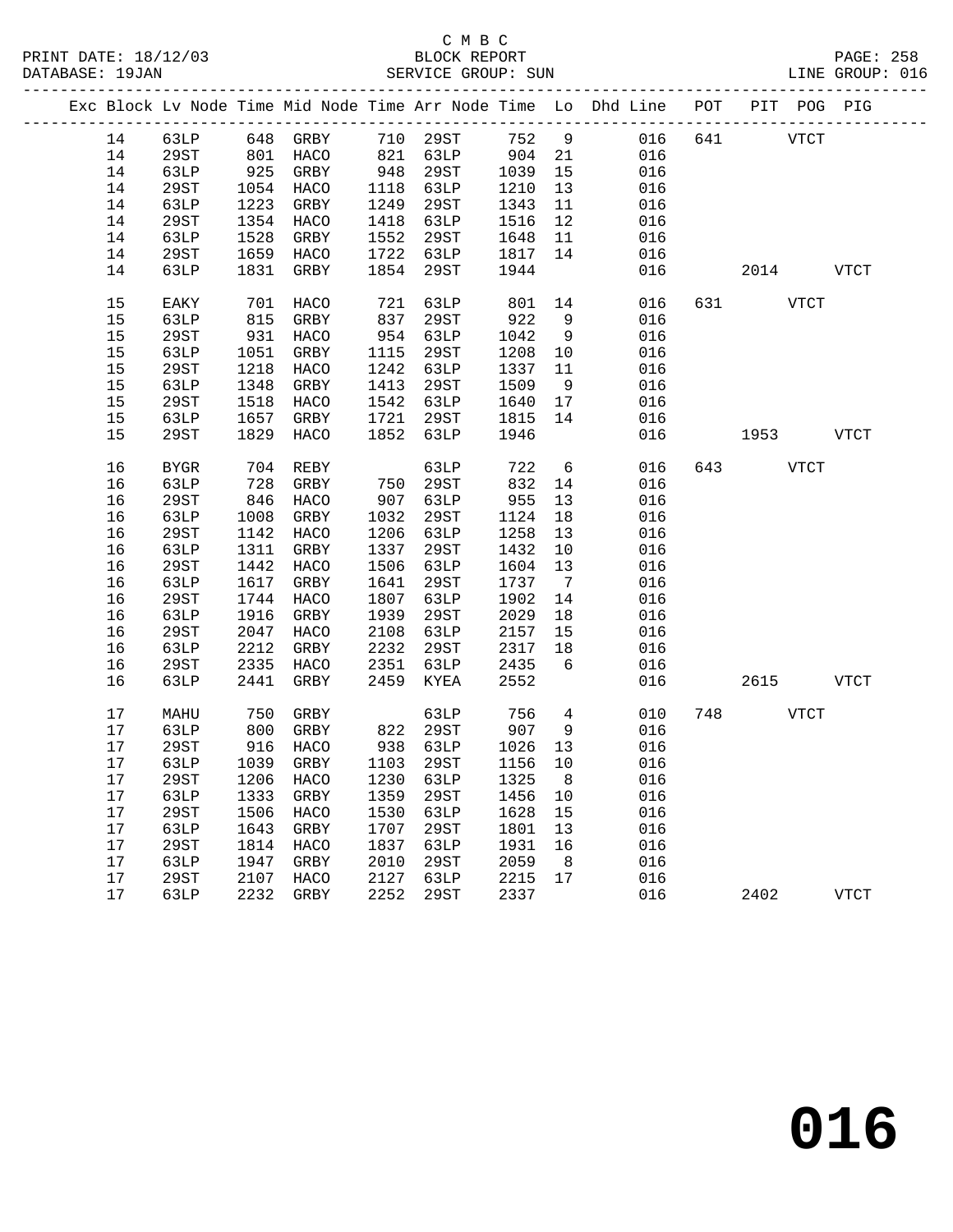PRINT DATE: 18/12/03 BLOCK REPORT BATABASE: 19JAN BLOCK REPORT

### C M B C<br>BLOCK REPORT

PAGE: 259<br>LINE GROUP: 016

|  |    |             |      |              |      |             |        |                 | Exc Block Lv Node Time Mid Node Time Arr Node Time Lo Dhd Line POT |      |              | PIT POG PIG |              |
|--|----|-------------|------|--------------|------|-------------|--------|-----------------|--------------------------------------------------------------------|------|--------------|-------------|--------------|
|  | 18 | EAKY        |      | 813 HACO     |      | 836 63LP    | 923 17 |                 | 016                                                                | 743  |              | <b>VTCT</b> |              |
|  | 18 | 63LP        | 940  | GRBY         | 1003 | 29ST        | 1054   | 12              | 016                                                                |      |              |             |              |
|  | 18 | 29ST        | 1106 | HACO         | 1130 | 63LP        | 1222   | 14              | 016                                                                |      |              |             |              |
|  | 18 | 63LP        | 1236 | GRBY         | 1302 | 29ST        | 1356   | 10              | 016                                                                |      |              |             |              |
|  | 18 | 29ST        | 1406 | HACO         | 1430 | 63LP        | 1528   | 13              | 016                                                                |      |              |             |              |
|  | 18 | 63LP        | 1541 | GRBY         | 1605 | 29ST        | 1701   | 13              | 016                                                                |      |              |             |              |
|  | 18 | 29ST        | 1714 | HACO         | 1737 | 63LP        | 1832   | 14              | 016                                                                |      |              |             |              |
|  | 18 | 63LP        | 1846 | GRBY         | 1909 | 29ST        | 1959   | 8 <sup>8</sup>  | 016                                                                |      |              |             |              |
|  | 18 | 29ST        | 2007 |              | 2028 |             | 2119   |                 | 016                                                                |      |              |             |              |
|  |    |             |      | HACO         |      | 63LP        |        | 12              |                                                                    |      |              |             |              |
|  | 18 | 63LP        | 2131 | GRBY         | 2152 | 29ST        | 2237   | 10              | 016                                                                |      |              |             |              |
|  | 18 | 29ST        | 2247 | HACO         | 2306 | 63LP        | 2354   |                 | 016                                                                |      | 2401         |             | VTCT         |
|  | 19 | MAHU        | 814  | GRBY         |      | 63LP        | 820    | $7\phantom{.0}$ | 010                                                                | 812  | VTCT         |             |              |
|  | 19 | 63LP        | 827  | GRBY         | 850  | 29ST        | 939    | $7\overline{ }$ | 016                                                                |      |              |             |              |
|  | 19 | 29ST        | 946  | HACO         | 1009 | 63LP        | 1057   | 17              | 016                                                                |      |              |             |              |
|  | 19 | 63LP        | 1114 | GRBY         | 1138 | 29ST        | 1230   | 12              | 016                                                                |      |              |             |              |
|  | 19 | 29ST        | 1242 | HACO         | 1306 | 63LP        | 1402   | 11              | 016                                                                |      |              |             |              |
|  | 19 | 63LP        | 1413 | GRBY         | 1438 | 29ST        | 1534   | 9               | 016                                                                |      |              |             |              |
|  | 19 | 29ST        | 1543 | HACO         | 1606 | 63LP        | 1704   | 8 <sup>8</sup>  | 016                                                                |      |              |             |              |
|  | 19 | 63LP        | 1712 | GRBY         | 1736 | 29ST        | 1830   | 14              | 016                                                                |      |              |             |              |
|  | 19 | 29ST        | 1844 | HACO         | 1907 | 63LP        | 2001   | $7\overline{ }$ | 016                                                                |      |              |             |              |
|  | 19 | 63LP        | 2008 | GRBY         | 2029 | 29ST        | 2115   | 12              | 016                                                                |      |              |             |              |
|  | 19 | <b>29ST</b> | 2127 | HACO         | 2147 | 63LP        | 2235   | 17              | 016                                                                |      |              |             |              |
|  | 19 | 63LP        | 2252 | GRBY         | 2312 | 29ST        | 2357   | 10              | 016                                                                |      |              |             |              |
|  | 19 | 29ST        | 2407 |              | 2423 |             | 2507   |                 | 016                                                                |      | 2513         |             |              |
|  |    |             |      | HACO         |      | 63LP        |        |                 |                                                                    |      |              |             | VTCT         |
|  | 20 | MAHU        | 855  | GRBY         |      | 63LP        | 901    | 9               | 010                                                                |      | 853 and 1980 | <b>VTCT</b> |              |
|  | 20 | 63LP        | 910  | GRBY         | 933  | 29ST        | 1024   | $6\overline{6}$ | 016                                                                |      |              |             |              |
|  | 20 | 29ST        | 1030 | HACO         | 1054 | 63LP        | 1146   | 13              | 016                                                                |      |              |             |              |
|  | 20 | 63LP        | 1159 | GRBY         | 1225 | 29ST        | 1318   | 12              | 016                                                                |      |              |             |              |
|  | 20 | 29ST        | 1330 | HACO         | 1354 | 63LP        | 1452   | 10              | 016                                                                |      |              |             |              |
|  | 20 | 63LP        | 1502 | GRBY         | 1527 | 29ST        | 1622   | 9               | 016                                                                |      |              |             |              |
|  | 20 | 29ST        | 1631 | HACO         | 1654 | 63LP        | 1750   | 11              | 016                                                                |      |              |             |              |
|  | 20 | 63LP        | 1801 | GRBY         | 1824 | 29ST        | 1914   | 16              | 016                                                                |      |              |             |              |
|  | 20 | 29ST        | 1930 | HACO         | 1951 | 63LP        | 2042   | 13              | 016                                                                |      |              |             |              |
|  | 20 | 63LP        | 2055 | GRBY         | 2116 | 29ST        | 2202   | $5^{\circ}$     | 016                                                                |      |              |             |              |
|  | 20 | 29ST        | 2207 | HACO         | 2226 | 63LP        | 2314   | $5^{\circ}$     | 016                                                                |      |              |             |              |
|  | 20 | 63LP        | 2319 | GRBY         | 2339 | 29ST        | 2420   | 17              | 016                                                                |      |              |             |              |
|  | 20 | 29ST        | 2437 | HACO         | 2453 | 63LP        | 2537   |                 | 016                                                                |      | 2543         |             | <b>VTCT</b>  |
|  |    |             |      |              |      |             |        |                 |                                                                    |      |              |             |              |
|  | 21 | 29ST        | 1042 | HACO         | 1106 | 63LP        | 1158   | 14              | 016                                                                | 1006 |              | <b>VTCT</b> |              |
|  | 21 | 63LP        | 1212 | GRBY         | 1238 | 29ST        | 1331   | 11              | 016                                                                |      |              |             |              |
|  | 21 | <b>29ST</b> | 1342 | HACO         | 1406 | 63LP        | 1504   | 11              | 016                                                                |      |              |             |              |
|  | 21 | 63LP        | 1515 | ${\tt GRBY}$ | 1540 | 29ST        | 1635   | 9               | 016                                                                |      |              |             |              |
|  | 21 | <b>29ST</b> | 1644 | HACO         | 1707 | 63LP        | 1803   | 13              | 016                                                                |      |              |             |              |
|  | 21 | 63LP        | 1816 | GRBY         | 1839 | <b>29ST</b> | 1929   | 18              | 016                                                                |      |              |             |              |
|  | 21 | <b>29ST</b> | 1947 | HACO         | 2008 | 63LP        | 2059   | 14              | 016                                                                |      |              |             |              |
|  | 21 | 63LP        | 2113 | ${\tt GRBY}$ | 2134 | 29ST        | 2219   | 8               | 016                                                                |      |              |             |              |
|  | 21 | <b>29ST</b> | 2227 | HACO         | 2246 | 63LP        | 2334   | 8               | 016                                                                |      |              |             |              |
|  | 21 | 63LP        | 2342 | GRBY         | 2400 | EAKY        | 2452   | 12              | 016                                                                |      |              |             |              |
|  | 21 | EAKY        | 2504 | HACO         | 2523 | 63LP        | 2605   |                 | 016                                                                |      | 2611         |             | <b>VTCT</b>  |
|  | 22 | 63LP        | 1102 | GRBY         | 1126 | 29ST        | 1218   | 12              | 016                                                                | 1055 |              | VTCT        |              |
|  | 22 | 29ST        | 1230 | HACO         | 1254 | 63LP        | 1350   | 11              | 016                                                                |      |              |             |              |
|  | 22 | 63LP        | 1401 | GRBY         | 1426 | 29ST        | 1522   | 9               | 016                                                                |      |              |             |              |
|  | 22 | 29ST        | 1531 | HACO         | 1554 | 63LP        | 1652   |                 | 016                                                                |      | 1659         |             | ${\tt VTCT}$ |
|  |    |             |      |              |      |             |        |                 |                                                                    |      |              |             |              |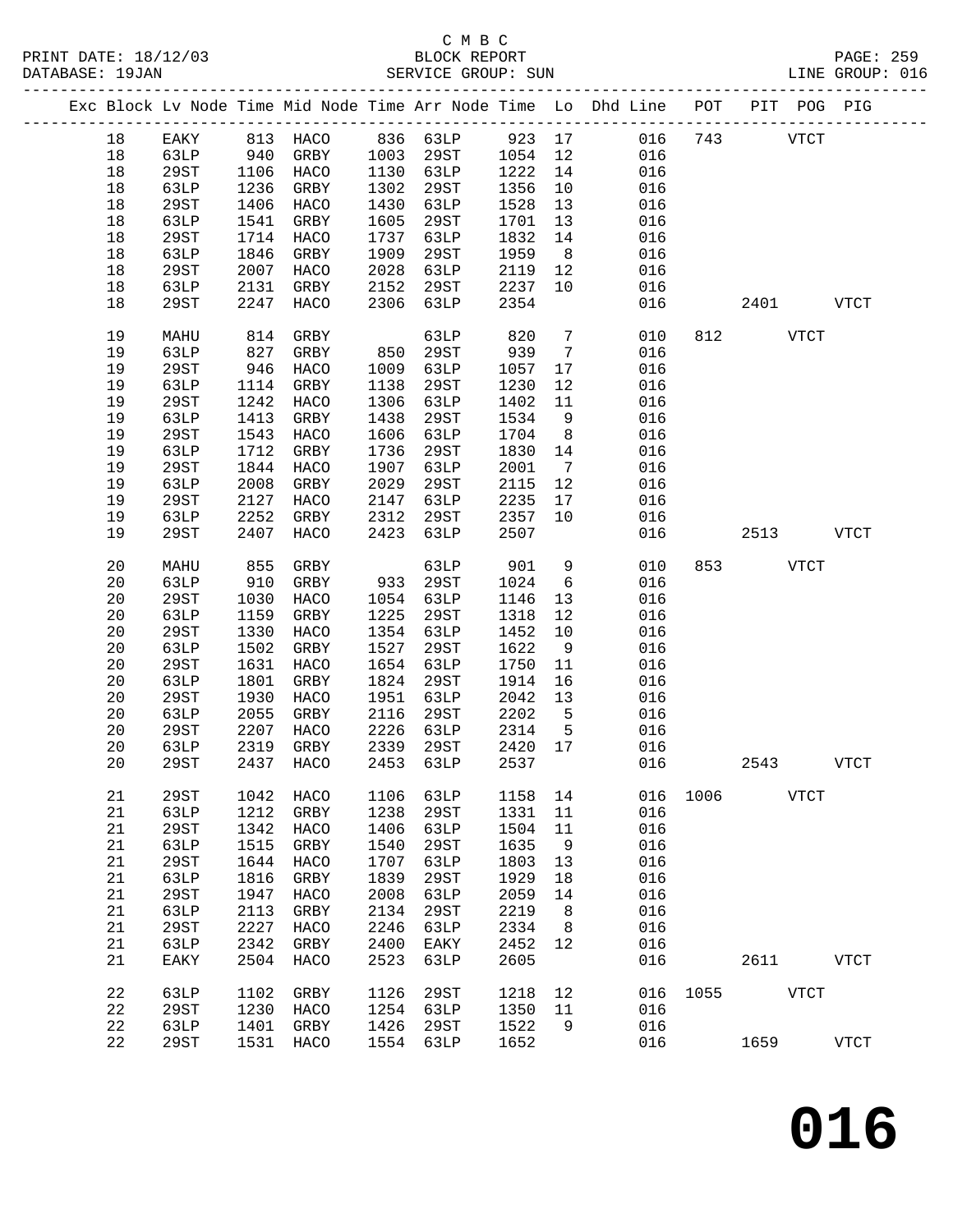### C M B C<br>BLOCK REPORT

DATABASE: 1999.<br>DATABASE: 016

| DAIABASE · 190AN |    |      |      |      |      | SEKVICE GKOUF. SUN |         |                                                                    |          |             |      | TINE GKOOR. ATO |  |
|------------------|----|------|------|------|------|--------------------|---------|--------------------------------------------------------------------|----------|-------------|------|-----------------|--|
|                  |    |      |      |      |      |                    |         | Exc Block Lv Node Time Mid Node Time Arr Node Time Lo Dhd Line POT |          | PIT POG PIG |      |                 |  |
|                  | 23 | 29ST | 1130 | HACO |      | 1154 63LP          | 1246 13 |                                                                    | 016 1054 |             | VTCT |                 |  |
|                  | 23 | 63LP | 1259 | GRBY | 1325 | 29ST               | 1420 10 | 016                                                                |          |             |      |                 |  |
|                  | 23 | 29ST | 1430 | HACO | 1454 | 63LP               | 1552 13 | 016                                                                |          |             |      |                 |  |
|                  | 23 | 63LP | 1605 | GRBY | 1629 | 29.ST              | 1725    | 016                                                                |          | 1755        |      | VTCT            |  |
|                  |    |      |      |      |      |                    |         |                                                                    |          |             |      |                 |  |

24 29ST 1619 HACO 1642 63LP 1740 016 1747 VTCT

24 63LP 1150 GRBY 1214 29ST 1306 12 016 1143 VTCT

 24 29ST 1318 HACO 1342 63LP 1440 10 016 24 63LP 1450 GRBY 1515 29ST 1610 9 016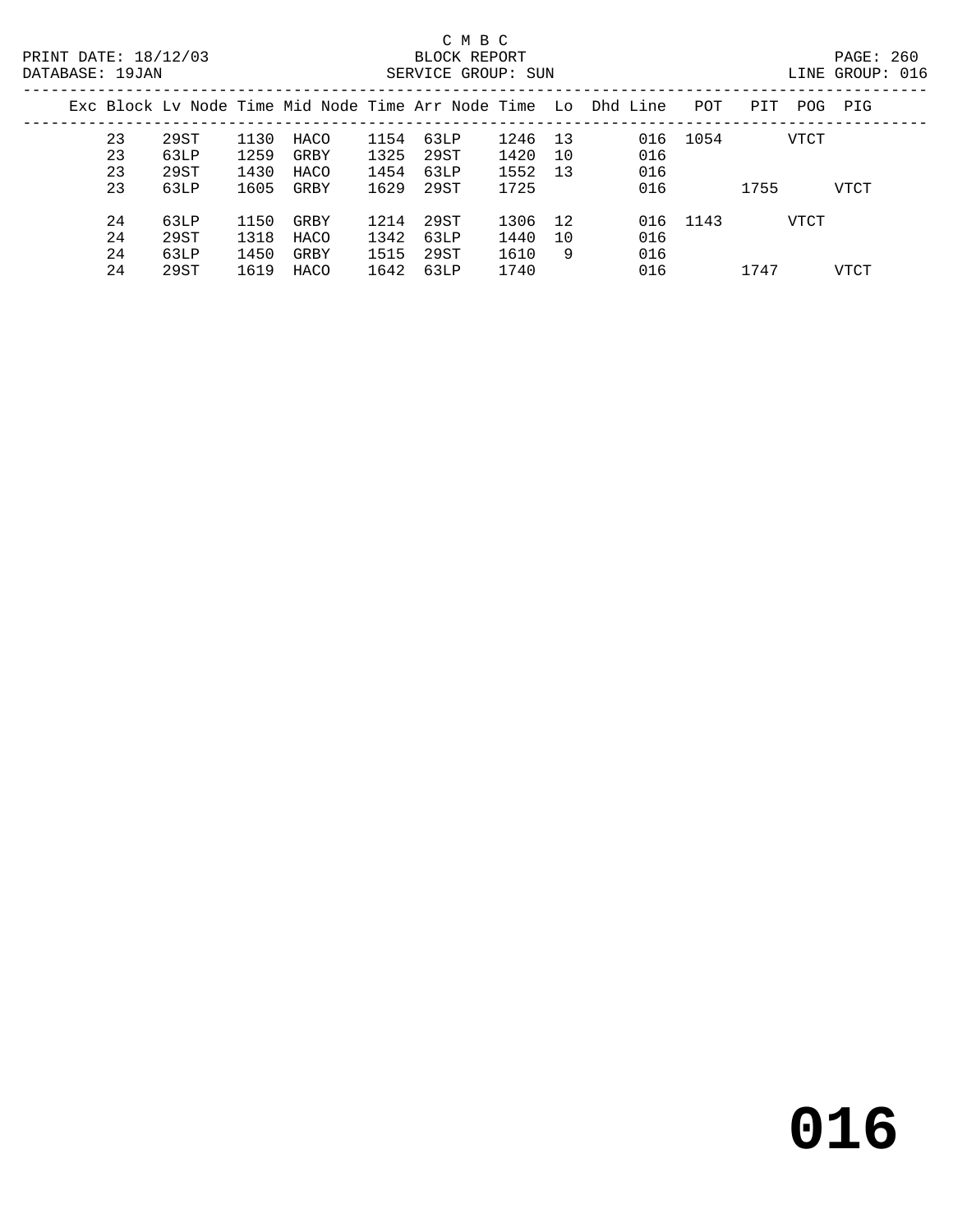|                              |              |              |                      |      |                          |              |                         | C M B C<br>PRINT DATE: 18/12/03 BLOCK REPORT PAGE: 261<br>DATABASE: 19JAN SERVICE GROUP: SUN LINE GROUP: 017                                                                                                                  |     |          |      |             |
|------------------------------|--------------|--------------|----------------------|------|--------------------------|--------------|-------------------------|-------------------------------------------------------------------------------------------------------------------------------------------------------------------------------------------------------------------------------|-----|----------|------|-------------|
|                              |              |              |                      |      |                          |              |                         | CBYN CAMBIE ST FS W BROADWAY MRST SW MARINE STN OABY OAK & BROADWAY NEST SW MARINE STN OABY OAK & BROADWAY DEPOTE STORE STORE STORE STORE STORE STORE STORE STORE STORE STORE STORE STORE STORE STORE STORE STORE STORE STORE |     |          |      |             |
|                              |              |              |                      |      |                          |              |                         | Exc Block Lv Node Time Mid Node Time Arr Node Time Lo Dhd Line POT PIT POG PIG                                                                                                                                                |     |          |      |             |
|                              |              |              |                      |      |                          |              |                         |                                                                                                                                                                                                                               |     |          |      |             |
| $\mathbf{1}$                 | MRST         |              | 520 CBYN             |      | 543 RORI                 |              |                         | 548 0 017                                                                                                                                                                                                                     |     | 512 VTCT |      |             |
| $\mathbf{1}$                 | RORI         | 548          | OABY                 |      | MRST<br>703 RORI<br>MRST | 628 12       |                         | 017                                                                                                                                                                                                                           |     |          |      |             |
| $\mathbf 1$<br>1             | MRST<br>RORI |              | 640 CBYN             |      | MRST                     | 708<br>748   | $\overline{0}$<br>17    | 017<br>017                                                                                                                                                                                                                    |     |          |      |             |
| $\mathbf 1$                  | MRST         |              | 708 OABY<br>805 CBYN |      | 828 RORI                 | 833          | $\overline{0}$          | 017                                                                                                                                                                                                                           |     |          |      |             |
| $\mathbf 1$                  | RORI         | 833          | OABY                 |      | MRST                     | 914          | 17                      | 017                                                                                                                                                                                                                           |     |          |      |             |
| 1                            | MRST         | 931          | CBYN                 |      | 958 RORI                 | 1003         | $\overline{\mathbf{0}}$ | 017                                                                                                                                                                                                                           |     |          |      |             |
| $\mathbf 1$                  | RORI         | 1003         | OABY                 |      | MRST                     | 1047         | 14                      | 017                                                                                                                                                                                                                           |     |          |      |             |
| $\mathbf 1$                  | MRST         | 1101         | CBYN                 |      | 1128 RORI                | 1133         | $\overline{0}$          | 017                                                                                                                                                                                                                           |     |          |      |             |
| 1                            | RORI         | 1133         | OABY                 |      | MRST                     | 1217         | $\overline{7}$          | 017                                                                                                                                                                                                                           |     |          |      |             |
| $\mathbf 1$                  | MRST         | 1224         | CBYN                 |      | 1255 RORI                | 1301         | $\overline{0}$          | 017                                                                                                                                                                                                                           |     |          |      |             |
| 1                            | RORI         | 1301         | OABY                 |      | MRST                     | 1350         | 20                      | 017                                                                                                                                                                                                                           |     |          |      |             |
| $\mathbf 1$                  | MRST         | 1410         | CBYN                 |      | 1442 RORI                | 1448         | $\overline{\mathbf{0}}$ | 017                                                                                                                                                                                                                           |     |          |      |             |
| 1                            | RORI         | 1448         | OABY                 |      | MRST                     | 1536         | 19                      | 017                                                                                                                                                                                                                           |     |          |      |             |
| $\mathbf 1$                  | MRST         | 1555         | CBYN                 |      | 1627 RORI                | 1633         | $\overline{\mathbf{0}}$ | 017                                                                                                                                                                                                                           |     |          |      |             |
| 1<br>$\mathbf 1$             | RORI<br>MRST | 1633<br>1742 | OABY<br>CBYN         |      | MRST<br>1812 RORI        | 1724<br>1818 | 18<br>$\overline{0}$    | 017<br>017                                                                                                                                                                                                                    |     |          |      |             |
| 1                            | RORI         | 1818         | OABY                 |      | MRST                     | 1905         | 11                      | 017                                                                                                                                                                                                                           |     |          |      |             |
| $\mathbf 1$                  | MRST         | 1916         | CBYN                 |      | 1942 RORI                | 1948         | $\overline{0}$          | 017                                                                                                                                                                                                                           |     |          |      |             |
| 1                            | RORI         | 1948         | OABY                 |      | MRST                     | 2032         | 16                      | 017                                                                                                                                                                                                                           |     |          |      |             |
| $\mathbf 1$                  | MRST         | 2048         | CBYN                 |      | 2113 RORI                | 2118         | $\overline{0}$          | 017                                                                                                                                                                                                                           |     |          |      |             |
| 1                            | RORI         | 2118         | OABY                 |      | MRST                     | 2159         | 19                      | 017                                                                                                                                                                                                                           |     |          |      |             |
| $\mathbf 1$                  | MRST         | 2218         | CBYN                 |      | 2243 RORI                | 2248         | $\overline{0}$          | 017                                                                                                                                                                                                                           |     |          |      |             |
| 1                            | RORI         | 2248         | OABY                 |      | MRST                     | 2329         | 8                       | 017                                                                                                                                                                                                                           |     |          |      |             |
| 1                            | MRST         | 2337         | CBYN                 |      | 2401 RORI                | 2406         | $\overline{0}$          | 017                                                                                                                                                                                                                           |     |          |      |             |
| 1                            | RORI         | 2406         | OABY                 |      | MRST                     | 2447         | 22                      | 017                                                                                                                                                                                                                           |     |          |      |             |
| 1                            | MRST         | 2509         | CBYN                 |      | 2533 RORI                | 2538         | $\overline{0}$          | 017                                                                                                                                                                                                                           |     |          |      |             |
| 1                            | RORI         | 2538         | OABY                 |      | MRST                     | 2619         |                         |                                                                                                                                                                                                                               | 017 |          | 2624 | <b>VTCT</b> |
| 2                            | MRST         |              | 540 CBYN             |      | 603 RORI                 |              |                         | 608 0<br>017                                                                                                                                                                                                                  |     | 532      | VTCT |             |
| 2                            | RORI         |              | 608 OABY             |      | MRST                     | 648 12       |                         | 017                                                                                                                                                                                                                           |     |          |      |             |
| 2                            | MRST         |              | 700 CBYN             |      | 723 RORI                 | 728          | $\overline{0}$          | 017                                                                                                                                                                                                                           |     |          |      |             |
| 2                            | RORI         |              | 728 OABY MRST 808 12 |      |                          |              |                         | 017                                                                                                                                                                                                                           |     |          |      |             |
| 2                            | MRST         | 820          | CBYN                 | 843  | RORI                     | 848          | 0                       | 017                                                                                                                                                                                                                           |     |          |      |             |
| 2<br>2                       | RORI<br>MRST | 848<br>946   | OABY<br>CBYN         | 1013 | MRST<br>RORI             | 930<br>1018  | 16<br>0                 | 017<br>017                                                                                                                                                                                                                    |     |          |      |             |
| 2                            | RORI         | 1018         | OABY                 |      | MRST                     | 1102         | 14                      | 017                                                                                                                                                                                                                           |     |          |      |             |
| $\overline{\mathbf{c}}$      | MRST         | 1116         | CBYN                 | 1143 | RORI                     | 1148         | 0                       | 017                                                                                                                                                                                                                           |     |          |      |             |
| 2                            | RORI         | 1148         | OABY                 |      | MRST                     | 1232         | 8                       | 017                                                                                                                                                                                                                           |     |          |      |             |
| 2                            | MRST         | 1240         | CBYN                 | 1311 | RORI                     | 1317         | 0                       | 017                                                                                                                                                                                                                           |     |          |      |             |
| 2                            | RORI         | 1317         | OABY                 |      | MRST                     | 1406         | 19                      | 017                                                                                                                                                                                                                           |     |          |      |             |
| 2                            | MRST         | 1425         | CBYN                 | 1457 | RORI                     | 1503         | $\overline{0}$          | 017                                                                                                                                                                                                                           |     |          |      |             |
| 2                            | RORI         | 1503         | OABY                 |      | MRST                     | 1555         | 15                      | 017                                                                                                                                                                                                                           |     |          |      |             |
| 2                            | MRST         | 1610         | CBYN                 | 1642 | RORI                     | 1648         | 0                       | 017                                                                                                                                                                                                                           |     |          |      |             |
| 2                            | RORI         | 1648         | OABY                 |      | MRST                     | 1739         | 20                      | 017                                                                                                                                                                                                                           |     |          |      |             |
| 2                            | MRST         | 1759         | CBYN                 | 1827 | RORI                     | 1833         | $\overline{0}$          | 017                                                                                                                                                                                                                           |     |          |      |             |
| 2                            | RORI         | 1833         | OABY                 |      | MRST                     | 1920         | 11                      | 017                                                                                                                                                                                                                           |     |          |      |             |
| 2<br>$\overline{\mathbf{c}}$ | MRST<br>RORI | 1931<br>2003 | CBYN<br>OABY         | 1957 | RORI<br>MRST             | 2003<br>2045 | $\overline{0}$<br>18    | 017<br>017                                                                                                                                                                                                                    |     |          |      |             |
| $\overline{\mathbf{c}}$      | MRST         | 2103         | CBYN                 | 2128 | RORI                     | 2133         | $\mathbf 0$             | 017                                                                                                                                                                                                                           |     |          |      |             |
| 2                            | RORI         | 2133         | OABY                 |      | MRST                     | 2214         |                         | 017                                                                                                                                                                                                                           |     | 2219     |      | <b>VTCT</b> |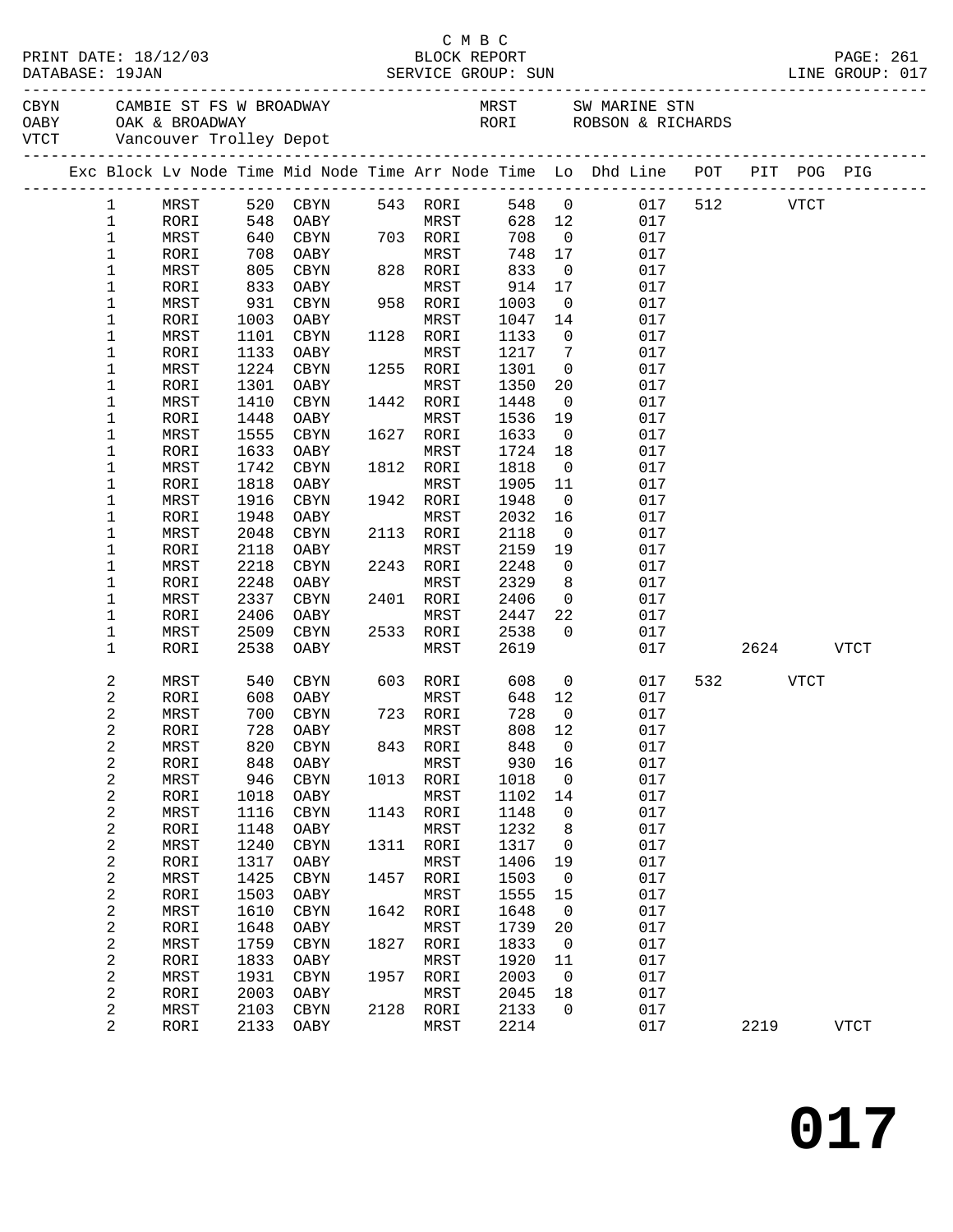#### C M B C<br>BLOCK REPORT PRINT DATE: 18/12/03 BLOCK REPORT PAGE: 262 DATABASE: 19JAN SERVICE GROUP: SUN LINE GROUP: 017

-------------------------------------------------------------------------------------------------

|                         |      |      |            |      |           |         |                | Exc Block Lv Node Time Mid Node Time Arr Node Time Lo Dhd Line | POT | PIT  | POG PIG     |             |
|-------------------------|------|------|------------|------|-----------|---------|----------------|----------------------------------------------------------------|-----|------|-------------|-------------|
| 3                       | MRST | 600  | CBYN       |      | 623 RORI  | 628     | $\mathsf{O}$   | 017                                                            | 552 |      | <b>VTCT</b> |             |
| 3                       | RORI | 628  | OABY       |      | MRST      | 708     | 12             | 017                                                            |     |      |             |             |
| 3                       | MRST | 720  | $\rm CBYN$ | 743  | RORI      | 748     | 0              | 017                                                            |     |      |             |             |
| 3                       | RORI | 748  | OABY       |      | MRST      | 829     | 5              | 017                                                            |     |      |             |             |
| 3                       | MRST | 834  | CBYN       | 858  | RORI      | 903     | 0              | 017                                                            |     |      |             |             |
| 3                       | RORI | 903  | OABY       |      | MRST      | 945     | 16             | 017                                                            |     |      |             |             |
| 3                       | MRST | 1001 | $\rm CBYN$ | 1028 | RORI      | 1033    | 0              | 017                                                            |     |      |             |             |
| 3                       | RORI | 1033 | OABY       |      | MRST      | 1117    | 13             | 017                                                            |     |      |             |             |
| 3                       | MRST | 1130 | CBYN       | 1158 | RORI      | 1203    | 0              | 017                                                            |     |      |             |             |
| 3                       | RORI | 1203 | OABY       |      | MRST      | 1248    | 8              | 017                                                            |     |      |             |             |
| 3                       | MRST | 1256 | $\rm CBYN$ | 1327 | RORI      | 1333    | 0              | 017                                                            |     |      |             |             |
| 3                       | RORI | 1333 | OABY       |      | MRST      | 1422    | 18             | 017                                                            |     |      |             |             |
| 3                       | MRST | 1440 | CBYN       | 1512 | RORI      | 1518    | 0              | 017                                                            |     |      |             |             |
| 3                       | RORI | 1518 | OABY       |      | MRST      | 1610    | 15             | 017                                                            |     |      |             |             |
| 3                       | MRST | 1625 | CBYN       | 1657 | RORI      | 1703    | $\mathbf 0$    | 017                                                            |     |      |             |             |
| 3                       | RORI | 1703 | OABY       |      | MRST      | 1754    | 20             | 017                                                            |     |      |             |             |
| 3                       | MRST | 1814 | CBYN       | 1842 | RORI      | 1848    | 0              | 017                                                            |     |      |             |             |
| $\mathfrak{Z}$          | RORI | 1848 | OABY       |      | MRST      | 1935    | 11             | 017                                                            |     |      |             |             |
| 3                       | MRST | 1946 | $\rm CBYN$ | 2012 | RORI      | 2018    | 0              | 017                                                            |     |      |             |             |
| 3                       | RORI | 2018 | OABY       |      | MRST      | 2100    | 18             | 017                                                            |     |      |             |             |
| 3                       | MRST | 2118 | CBYN       | 2143 | RORI      | 2148    | 0              | 017                                                            |     |      |             |             |
| 3                       | RORI | 2148 | OABY       |      | MRST      | 2229    | 10             | 017                                                            |     |      |             |             |
| 3                       | MRST | 2239 | CBYN       | 2303 | RORI      | 2308    | $\mathbf 0$    | 017                                                            |     |      |             |             |
| 3                       | RORI | 2308 | OABY       |      | MRST      | 2349    | 18             | 017                                                            |     |      |             |             |
| 3                       | MRST | 2407 | CBYN       | 2431 | RORI      | 2436    | 0              | 017                                                            |     |      |             |             |
| 3                       | RORI | 2436 | OABY       |      | MRST      | 2517    |                | 017                                                            |     | 2522 |             | <b>VTCT</b> |
|                         |      |      |            |      |           |         |                |                                                                |     |      |             |             |
| 4                       | MRST | 620  | CBYN       | 643  | RORI      | 648     | 0              | 017                                                            | 612 |      | <b>VTCT</b> |             |
| 4                       | RORI | 648  | OABY       |      | MRST      | 728     | 7              | 017                                                            |     |      |             |             |
| 4                       | MRST | 735  | CBYN       | 758  | RORI      | 803     | 0              | 017                                                            |     |      |             |             |
| 4                       | RORI | 803  | OABY       |      | MRST      | 844     | 18             | 017                                                            |     |      |             |             |
| $\overline{\mathbf{4}}$ | MRST | 902  | $\rm CBYN$ | 928  | RORI      | 933     | 0              | 017                                                            |     |      |             |             |
| 4                       | RORI | 933  | OABY       |      | MRST      | 1016    | 15             | 017                                                            |     |      |             |             |
| 4                       | MRST | 1031 | CBYN       | 1058 | RORI      | 1103    | 0              | 017                                                            |     |      |             |             |
| $\overline{\mathbf{4}}$ | RORI | 1103 | OABY       |      | MRST      | 1147    | 9              | 017                                                            |     |      |             |             |
| $\overline{\mathbf{4}}$ | MRST | 1156 | CBYN       | 1227 | RORI      | 1233    | 0              | 017                                                            |     |      |             |             |
| 4                       | RORI | 1233 | OABY       |      | MRST      | 1321    | 19             | 017                                                            |     |      |             |             |
| 4                       | MRST | 1340 | CBYN       | 1412 | RORI      | 1418    | 0              | 017                                                            |     |      |             |             |
| $\overline{\mathbf{4}}$ | RORI | 1418 | OABY       |      | MRST      | 1507    | 18             | 017                                                            |     |      |             |             |
| 4                       | MRST | 1525 | CBYN       | 1557 | RORI      | 1603    | $\mathbf 0$    | 017                                                            |     |      |             |             |
| 4                       | RORI | 1603 | OABY       |      | MRST      | 1655 17 |                | 017                                                            |     |      |             |             |
| 4                       | MRST | 1712 | CBYN       |      | 1742 RORI | 1748    | 0              | 017                                                            |     |      |             |             |
| 4                       | RORI | 1748 | OABY       |      | MRST      | 1838    | 6              | 017                                                            |     |      |             |             |
| 4                       | MRST | 1844 | CBYN       | 1912 | RORI      | 1918    | $\overline{0}$ | 017                                                            |     |      |             |             |
| 4                       | RORI | 1918 | OABY       |      | MRST      | 2003    | 14             | 017                                                            |     |      |             |             |
| 4                       | MRST | 2017 | CBYN       | 2042 | RORI      | 2048    | 0              | 017                                                            |     |      |             |             |
| 4                       | RORI | 2048 | OABY       |      | MRST      | 2130    | 8              | 017                                                            |     |      |             |             |
| 4                       | MRST | 2138 | CBYN       | 2203 | RORI      | 2208    | 0              | 017                                                            |     |      |             |             |
| 4                       | RORI | 2208 | OABY       |      | MRST      | 2249    | 10             | 017                                                            |     |      |             |             |
| 4                       | MRST | 2259 | CBYN       | 2323 | RORI      | 2328    | $\mathbf 0$    | 017                                                            |     |      |             |             |
| 4                       | RORI | 2328 | OABY       |      | MRST      | 2409    |                | 017                                                            |     | 2414 |             | <b>VTCT</b> |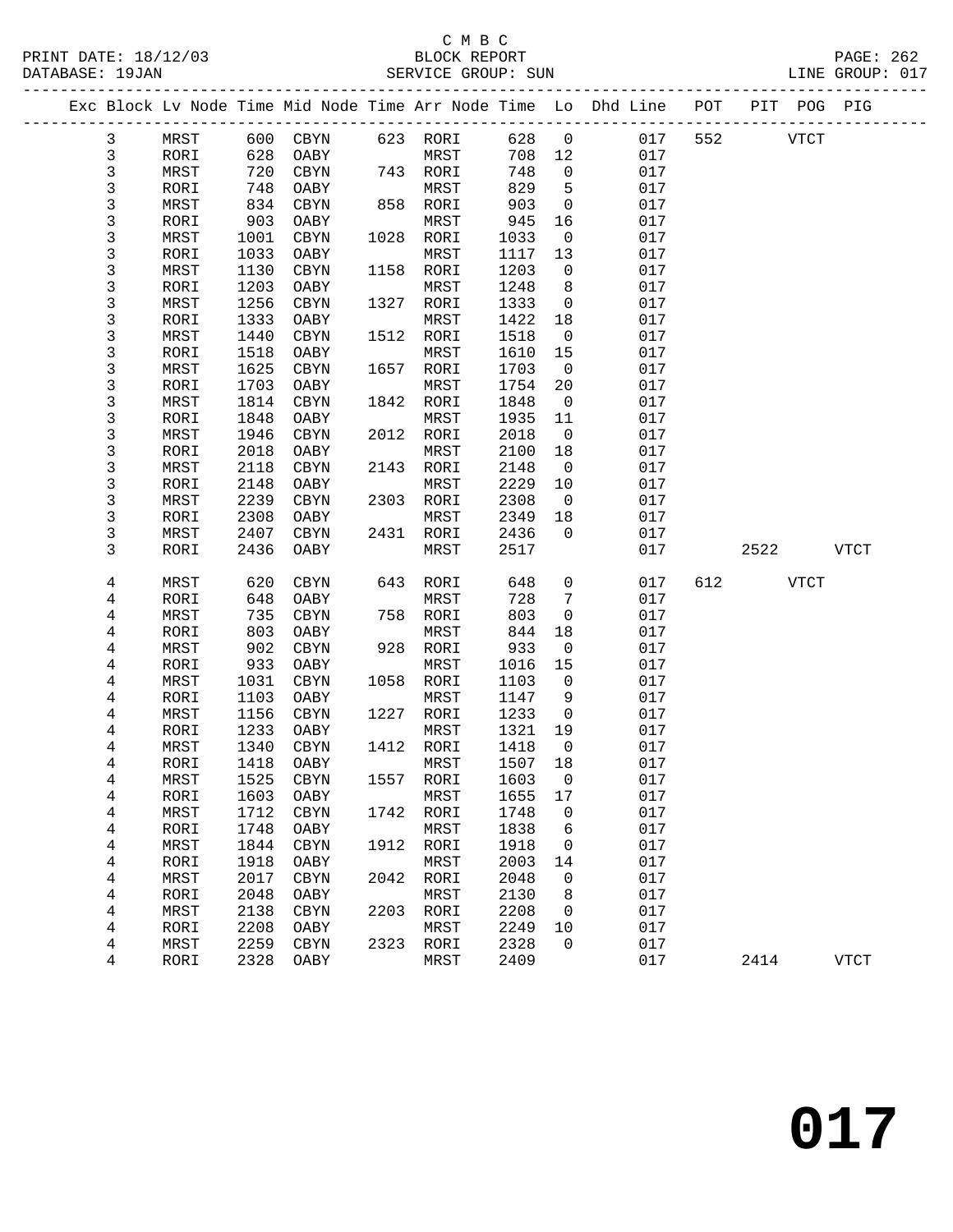#### C M B C<br>BLOCK REPORT PRINT DATE: 18/12/03 BLOCK REPORT PAGE: 263 SERVICE GROUP: SUN

|  |             |      |      |                   |      |           |         |                         | Exc Block Lv Node Time Mid Node Time Arr Node Time Lo Dhd Line POT PIT POG PIG |     |               |             |
|--|-------------|------|------|-------------------|------|-----------|---------|-------------------------|--------------------------------------------------------------------------------|-----|---------------|-------------|
|  | 5           | MRST |      | 750 CBYN 813 RORI |      |           | 818     | $\overline{0}$          | 017                                                                            | 742 | <b>VTCT</b>   |             |
|  | 5           | RORI | 818  | OABY              |      | MRST      | 859     | 18                      | 017                                                                            |     |               |             |
|  | 5           | MRST | 917  | CBYN              |      | 943 RORI  | 948     | $\overline{0}$          | 017                                                                            |     |               |             |
|  | 5           | RORI | 948  | OABY              |      | MRST      | 1031    | 15                      | 017                                                                            |     |               |             |
|  | 5           | MRST | 1046 | CBYN              |      | 1113 RORI | 1118    | $\overline{0}$          | 017                                                                            |     |               |             |
|  | 5           | RORI | 1118 | OABY              |      | MRST      | 1202    | 8                       | 017                                                                            |     |               |             |
|  | 5           | MRST | 1210 | CBYN              |      | 1241 RORI | 1247    | $\overline{0}$          | 017                                                                            |     |               |             |
|  | 5           | RORI | 1247 | OABY              |      | MRST      | 1335    | 20                      | 017                                                                            |     |               |             |
|  | $\mathsf S$ | MRST | 1355 | CBYN              |      | 1427 RORI | 1433    | $\overline{0}$          | 017                                                                            |     |               |             |
|  | 5           | RORI | 1433 | OABY              |      | MRST      | 1521    | 19                      | 017                                                                            |     |               |             |
|  | 5           | MRST | 1540 | CBYN              |      | 1612 RORI | 1618    | $\overline{0}$          | 017                                                                            |     |               |             |
|  | 5           | RORI | 1618 | OABY              |      | MRST      | 1710    | 17                      | 017                                                                            |     |               |             |
|  | 5           | MRST | 1727 | CBYN              |      | 1757 RORI | 1803    | $\overline{0}$          | 017                                                                            |     |               |             |
|  | 5           | RORI | 1803 | OABY              |      | MRST      | 1850    | 11                      | 017                                                                            |     |               |             |
|  | 5           | MRST | 1901 | CBYN              |      | 1927 RORI | 1933    | $\overline{0}$          | 017                                                                            |     |               |             |
|  | 5           | RORI | 1933 | OABY              |      | MRST      | 2017    | 16                      | 017                                                                            |     |               |             |
|  | 5           | MRST | 2033 | CBYN              |      | 2058 RORI | 2103    | $\overline{0}$          | 017                                                                            |     |               |             |
|  | 5           | RORI | 2103 | OABY              |      | MRST      | 2144    | 14                      | 017                                                                            |     |               |             |
|  | 5           | MRST | 2158 | CBYN              |      | 2223 RORI | 2228    | $\overline{\mathbf{0}}$ | 017                                                                            |     |               |             |
|  | 5           | RORI | 2228 | OABY              |      | MRST      | 2309    | 10                      | 017                                                                            |     |               |             |
|  | 5           | MRST | 2319 | CBYN              |      | 2343 RORI | 2348    | $\overline{0}$          | 017                                                                            |     |               |             |
|  | 5           | RORI | 2348 | OABY              |      | MRST      | 2429    | 8                       | 017                                                                            |     |               |             |
|  | 5           | MRST | 2437 | CBYN              |      | 2501 RORI | 2506    | $\mathbf{0}$            | 017                                                                            |     |               |             |
|  | 5           | RORI | 2506 | OABY              |      | MRST      | 2547    |                         | 017                                                                            |     | 2552          | VTCT        |
|  |             |      |      |                   |      |           |         |                         |                                                                                |     |               |             |
|  | 6           | MRST | 849  | CBYN              |      | 913 RORI  | 918     | $\overline{0}$          | 017                                                                            |     | 841 VTCT      |             |
|  | 6           | RORI | 918  | OABY              |      | MRST      | 1000    | 16                      | 017                                                                            |     |               |             |
|  | 6           | MRST | 1016 | CBYN              |      | 1043 RORI | 1048    | $\overline{0}$          | 017                                                                            |     |               |             |
|  | 6           | RORI | 1048 | OABY              |      | MRST      | 1132    | 13                      | 017                                                                            |     |               |             |
|  | 6           | MRST | 1145 | CBYN              |      | 1213 RORI | 1218    | $\overline{0}$          | 017                                                                            |     |               |             |
|  | 6           | RORI | 1218 | OABY              |      | MRST      | 1303    | 8                       | 017                                                                            |     |               |             |
|  | 6           | MRST | 1311 | CBYN              |      | 1342 RORI | 1348    | $\overline{0}$          | 017                                                                            |     |               |             |
|  | 6           | RORI | 1348 | OABY              |      | MRST      | 1437    | 18                      | 017                                                                            |     |               |             |
|  | 6           | MRST | 1455 | CBYN              |      | 1527 RORI | 1533    | $\overline{0}$          | 017                                                                            |     |               |             |
|  | 6           | RORI | 1533 | OABY              |      | MRST      | 1625    | 15                      | 017                                                                            |     |               |             |
|  | 6           | MRST | 1640 | CBYN              |      | 1712 RORI | 1718    | $\overline{0}$          | 017                                                                            |     |               |             |
|  | 6           | RORI | 1718 | OABY              |      | MRST      | 1809    |                         | 017                                                                            |     | 1816 VTCT     |             |
|  |             |      |      |                   |      |           |         |                         |                                                                                |     |               |             |
|  | 7           | MRST | 1325 | CBYN              |      | 1357 RORI | 1403    | $\overline{0}$          |                                                                                |     | 017 1317 VTCT |             |
|  | 7           | RORI |      | 1403 OABY MRST    |      |           | 1452 18 |                         | 017                                                                            |     |               |             |
|  | 7           | MRST | 1510 | CBYN              |      | 1542 RORI | 1548    | 0                       | 017                                                                            |     |               |             |
|  | 7           | RORI | 1548 | OABY              |      | MRST      | 1640    | 17                      | 017                                                                            |     |               |             |
|  | 7           | MRST | 1657 | CBYN              |      | 1727 RORI | 1733    | $\mathbf 0$             | 017                                                                            |     |               |             |
|  | 7           | RORI | 1733 | OABY              |      | MRST      | 1823    | 6                       | 017                                                                            |     |               |             |
|  | 7           | MRST | 1829 | CBYN              | 1857 | RORI      | 1903    | 0                       | 017                                                                            |     |               |             |
|  | 7           | RORI | 1903 | OABY              |      | MRST      | 1948    | 14                      | 017                                                                            |     |               |             |
|  | 7           | MRST | 2002 | CBYN              |      | 2027 RORI | 2033    | $\mathbf 0$             | 017                                                                            |     |               |             |
|  | 7           | RORI | 2033 | OABY              |      | MRST      | 2115    |                         | 017                                                                            |     | 2120          | <b>VTCT</b> |
|  |             |      |      |                   |      |           |         |                         |                                                                                |     |               |             |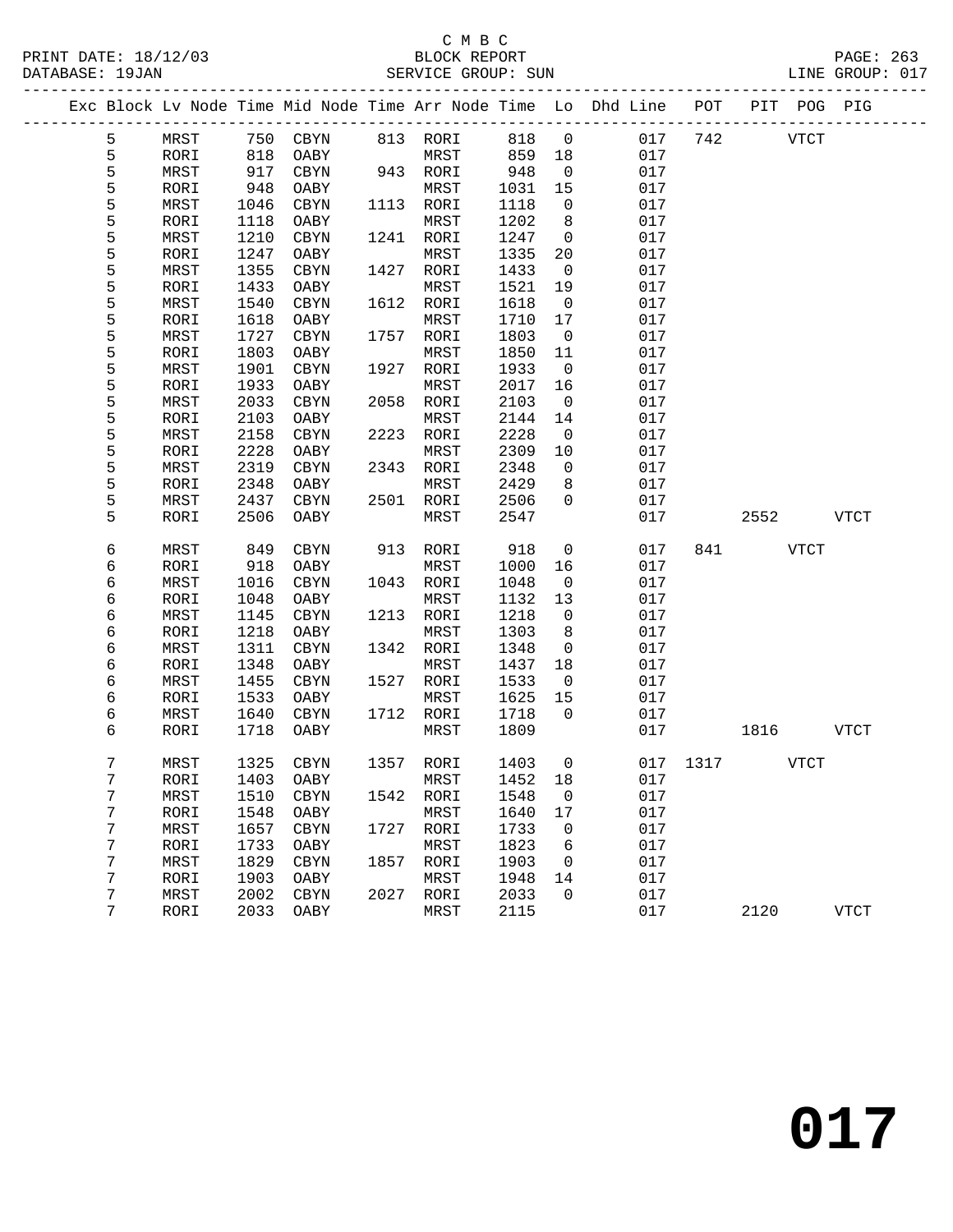|                                                                                                                                                                                   |                      |                                                                                |      |                           |                      |                         |                                                                                                                      |     |                                                                                                            |             | PAGE: 264<br>LINE GROUP: 019 |  |
|-----------------------------------------------------------------------------------------------------------------------------------------------------------------------------------|----------------------|--------------------------------------------------------------------------------|------|---------------------------|----------------------|-------------------------|----------------------------------------------------------------------------------------------------------------------|-----|------------------------------------------------------------------------------------------------------------|-------------|------------------------------|--|
| A10N ALMA & 10 AV NORTH<br>CMHA CAMBIE & HASTINGS<br>HRPN HOMER & PENDER<br>KYBY KINGSWAY & BROADWAY<br>MTST METROTOWN STATION<br>PNBU PENDER & BURRARD<br>PNHM PENDER & HAMILTON |                      |                                                                                |      |                           | JOKY                 |                         | BYGR         BROADWAY & GRANVILLE<br>GRBY          GRANVILLE & BROADWAY<br>JOYCE & KINGSWAY<br>KYJO KINGSWAY & JOYCE |     |                                                                                                            |             |                              |  |
|                                                                                                                                                                                   |                      |                                                                                |      |                           |                      |                         | OA41 OAK & 41 AV<br>PNGR PENDER & GRANVILLE                                                                          |     |                                                                                                            |             |                              |  |
|                                                                                                                                                                                   |                      |                                                                                |      |                           | STLP                 |                         | STANLEY PARK LOOP                                                                                                    |     |                                                                                                            |             |                              |  |
| ULP1 UNIVERSITY LOOP                                                                                                                                                              |                      |                                                                                |      |                           |                      |                         |                                                                                                                      |     |                                                                                                            |             |                              |  |
| Exc Block Lv Node Time Mid Node Time Arr Node Time Lo Dhd Line POT PIT POG PIG<br>-----------------------------------                                                             |                      |                                                                                |      |                           |                      |                         |                                                                                                                      |     |                                                                                                            |             |                              |  |
| $\mathbf{1}$                                                                                                                                                                      |                      | KYJO 459                                                                       |      |                           |                      |                         | MTST 507 0 019 434 VTCT                                                                                              |     |                                                                                                            |             |                              |  |
| $\mathbf{1}$<br>MTST                                                                                                                                                              |                      | 507 KYBY 530 PNBU 544 5<br>549 KYBY 603 MTST 626 3<br>629 KYBY 654 STLP 715 18 |      |                           |                      |                         | $544$ 5<br>019                                                                                                       |     |                                                                                                            |             |                              |  |
| $\mathbf 1$<br>PNBU                                                                                                                                                               |                      |                                                                                |      |                           |                      |                         | 019                                                                                                                  |     |                                                                                                            |             |                              |  |
| $\mathbf{1}$<br>MTST                                                                                                                                                              |                      |                                                                                |      |                           |                      |                         | 18<br>019                                                                                                            |     |                                                                                                            |             |                              |  |
| 1<br>STLP                                                                                                                                                                         |                      | 733 KYBY 755 MTST                                                              |      |                           | 819                  |                         | 12<br>019                                                                                                            |     |                                                                                                            |             |                              |  |
| 1<br>MTST                                                                                                                                                                         | 831 KYBY             |                                                                                | 856  | STLP                      |                      | 15                      | 019                                                                                                                  |     |                                                                                                            |             |                              |  |
| $\mathbf 1$<br>STLP                                                                                                                                                               |                      | XYBY ---<br>934 KYBY<br>1037 <sup>---</sup>                                    |      | 958 MTST                  | 919<br>1028          | 9                       | 019                                                                                                                  |     |                                                                                                            |             |                              |  |
| 1<br>MTST                                                                                                                                                                         |                      | 1037 KYBY                                                                      | 1110 | STLP                      | 1138                 | $7\overline{ }$         | 019                                                                                                                  |     |                                                                                                            |             |                              |  |
| $\mathbf 1$<br>STLP                                                                                                                                                               |                      | 1145 KYBY                                                                      |      | 1214 MTST                 | 1252 18              |                         | 019                                                                                                                  |     |                                                                                                            |             |                              |  |
| 1<br>MTST                                                                                                                                                                         | 1310                 | KYBY                                                                           | 1346 | STLP                      | 1416                 | 8 <sup>8</sup>          | 019                                                                                                                  |     |                                                                                                            |             |                              |  |
| 1<br>STLP                                                                                                                                                                         |                      | 1424 KYBY                                                                      |      | 1456 MTST                 | 1534                 | 13                      | 019                                                                                                                  |     |                                                                                                            |             |                              |  |
| 1<br>MTST                                                                                                                                                                         |                      | 1547 KYBY                                                                      |      | 1622 STLP                 | 1648                 | 11                      | 019                                                                                                                  |     |                                                                                                            |             |                              |  |
| 1<br>STLP                                                                                                                                                                         |                      | 1659 KYBY                                                                      |      | 1733 MTST                 | 1804                 | 12                      | 019                                                                                                                  |     |                                                                                                            |             |                              |  |
| 1<br>MTST                                                                                                                                                                         | 1816                 |                                                                                |      | JOKY                      | 1828                 |                         |                                                                                                                      | 019 | 1853 — 1853 — 1854 — 1855 — 1855 — 1855 — 1855 — 1855 — 1855 — 1855 — 1855 — 1855 — 1855 — 1855 — 1855 — 1 |             | <b>VTCT</b>                  |  |
| 2<br>KYJO                                                                                                                                                                         | 522                  |                                                                                |      | MTST                      | 530                  |                         | $\overline{0}$<br>019                                                                                                |     | 457 VTCT                                                                                                   |             |                              |  |
| 2<br>MTST                                                                                                                                                                         |                      | 530 KYBY 553 PNBU                                                              |      |                           | 607                  |                         | $\overline{0}$<br>019                                                                                                |     |                                                                                                            |             |                              |  |
| 2<br>PNBU                                                                                                                                                                         | 607                  | KYBY 621 MTST                                                                  |      |                           | 644                  | $\overline{\mathbf{3}}$ | 019                                                                                                                  |     |                                                                                                            |             |                              |  |
| 2<br>MTST                                                                                                                                                                         |                      |                                                                                |      |                           | 733                  | 13                      | 019                                                                                                                  |     |                                                                                                            |             |                              |  |
| 2<br>STLP                                                                                                                                                                         | 647 KYBY<br>746 KYBY |                                                                                |      | 712 STLP<br>808 MTST      | 832                  | 12                      | 019                                                                                                                  |     |                                                                                                            |             |                              |  |
| 2<br>MTST                                                                                                                                                                         | 844 KYBY             |                                                                                | 910  | STLP                      | 935                  | 12                      | 019                                                                                                                  |     |                                                                                                            |             |                              |  |
| 2<br>STLP                                                                                                                                                                         | 947 KYBY             |                                                                                | 1011 | MTST                      | 1041                 | 8 <sup>8</sup>          | 019                                                                                                                  |     |                                                                                                            |             |                              |  |
| 2<br>MTST                                                                                                                                                                         |                      | 1049 KYBY                                                                      | 1122 | STLP                      | 1150                 | 8 <sup>8</sup>          | 019                                                                                                                  |     |                                                                                                            |             |                              |  |
| 2<br>STLP                                                                                                                                                                         |                      | 1158 KYBY                                                                      |      | 1227 MTST                 | 1305                 | 17                      | 019                                                                                                                  |     |                                                                                                            |             |                              |  |
| 2<br>MTST                                                                                                                                                                         |                      | 1322 KYBY                                                                      | 1358 | STLP                      | 1428                 | 8 <sup>8</sup>          | 019                                                                                                                  |     |                                                                                                            |             |                              |  |
| 2<br>$\operatorname{STLP}$                                                                                                                                                        |                      | 1436 KYBY                                                                      |      | 1509 MTST                 | 1547                 | 12                      | 019                                                                                                                  |     |                                                                                                            |             |                              |  |
| 2<br>MTST                                                                                                                                                                         | 1559                 | KYBY                                                                           |      | NIST<br>1634 STLP<br>1745 |                      | 11                      | 019                                                                                                                  |     |                                                                                                            |             |                              |  |
| 2<br><b>STLP</b>                                                                                                                                                                  |                      | 1711 KYBY                                                                      |      | 1745 MTST                 | 1700<br>1816<br>1816 | $\overline{7}$          | 019                                                                                                                  |     |                                                                                                            |             |                              |  |
| 2<br>${\tt MTST}$                                                                                                                                                                 |                      |                                                                                |      |                           |                      |                         | 1823 KYBY 1856 STLP 1920 6 019                                                                                       |     |                                                                                                            |             |                              |  |
| 2<br>STLP                                                                                                                                                                         | 1926                 | KYBY                                                                           | 1957 | MTST                      | 2028                 |                         | 019                                                                                                                  |     | 2108                                                                                                       |             | <b>VTCT</b>                  |  |
| 3<br>KYBY                                                                                                                                                                         | 533                  | KYJO                                                                           | 548  | MTST                      | 556                  | $\overline{4}$          | 019                                                                                                                  | 508 |                                                                                                            | <b>VTCT</b> |                              |  |
| 3<br>MTST                                                                                                                                                                         | 600                  | KYBY                                                                           | 624  | <b>STLP</b>               | 644                  | 14                      | 019                                                                                                                  |     |                                                                                                            |             |                              |  |
| 3<br><b>STLP</b>                                                                                                                                                                  | 658                  | KYBY                                                                           | 720  | MTST                      | 743                  | 6                       | 019                                                                                                                  |     |                                                                                                            |             |                              |  |
| 3<br>MTST                                                                                                                                                                         | 749                  | KYBY                                                                           | 814  | $\operatorname{STLP}$     | 837                  | 8                       | 019                                                                                                                  |     |                                                                                                            |             |                              |  |
| 3<br><b>STLP</b>                                                                                                                                                                  | 845                  | KYBY                                                                           | 909  | MTST                      | 935                  | 16                      | 019                                                                                                                  |     |                                                                                                            |             |                              |  |
| 3<br>MTST                                                                                                                                                                         | 951                  | KYBY                                                                           | 1022 | STLP                      | 1048                 | 11                      | 019                                                                                                                  |     |                                                                                                            |             |                              |  |
| 3<br><b>STLP</b>                                                                                                                                                                  | 1059                 | KYBY                                                                           | 1124 | MTST                      | 1158                 | 15                      | 019                                                                                                                  |     |                                                                                                            |             |                              |  |
| 3<br>MTST                                                                                                                                                                         | 1213                 | KYBY                                                                           | 1246 | STLP                      | 1316                 | 9                       | 019                                                                                                                  |     |                                                                                                            |             |                              |  |
| 3<br><b>STLP</b>                                                                                                                                                                  | 1325                 | KYBY                                                                           | 1355 | MTST                      | 1434                 | 14                      | 019                                                                                                                  |     |                                                                                                            |             |                              |  |
| 3<br>MTST                                                                                                                                                                         | 1448                 | KYBY                                                                           | 1522 | STLP                      | 1550                 | $\overline{9}$          | 019                                                                                                                  |     |                                                                                                            |             |                              |  |
| 3<br><b>STLP</b>                                                                                                                                                                  | 1559                 | KYBY                                                                           | 1633 | MTST                      | 1709                 | 15                      | 019                                                                                                                  |     |                                                                                                            |             |                              |  |
| 3<br>MTST                                                                                                                                                                         | 1724                 | KYBY                                                                           | 1758 | STLP                      | 1823                 | 14                      | 019                                                                                                                  |     |                                                                                                            |             |                              |  |
| 3<br><b>STLP</b>                                                                                                                                                                  | 1837                 | KYBY                                                                           | 1909 | MTST                      | 1940                 | 16                      | 019                                                                                                                  |     |                                                                                                            |             |                              |  |
| 3<br>MTST                                                                                                                                                                         | 1956                 | KYBY                                                                           | 2026 | $\operatorname{STLP}$     | 2050                 | $\overline{0}$          | 019                                                                                                                  |     |                                                                                                            |             |                              |  |
| 3<br><b>STLP</b>                                                                                                                                                                  | 2050                 |                                                                                |      | PNGR                      | 2102                 |                         | 019                                                                                                                  |     | 2130                                                                                                       |             | <b>VTCT</b>                  |  |
|                                                                                                                                                                                   |                      |                                                                                |      |                           |                      |                         |                                                                                                                      |     |                                                                                                            |             |                              |  |

C M B C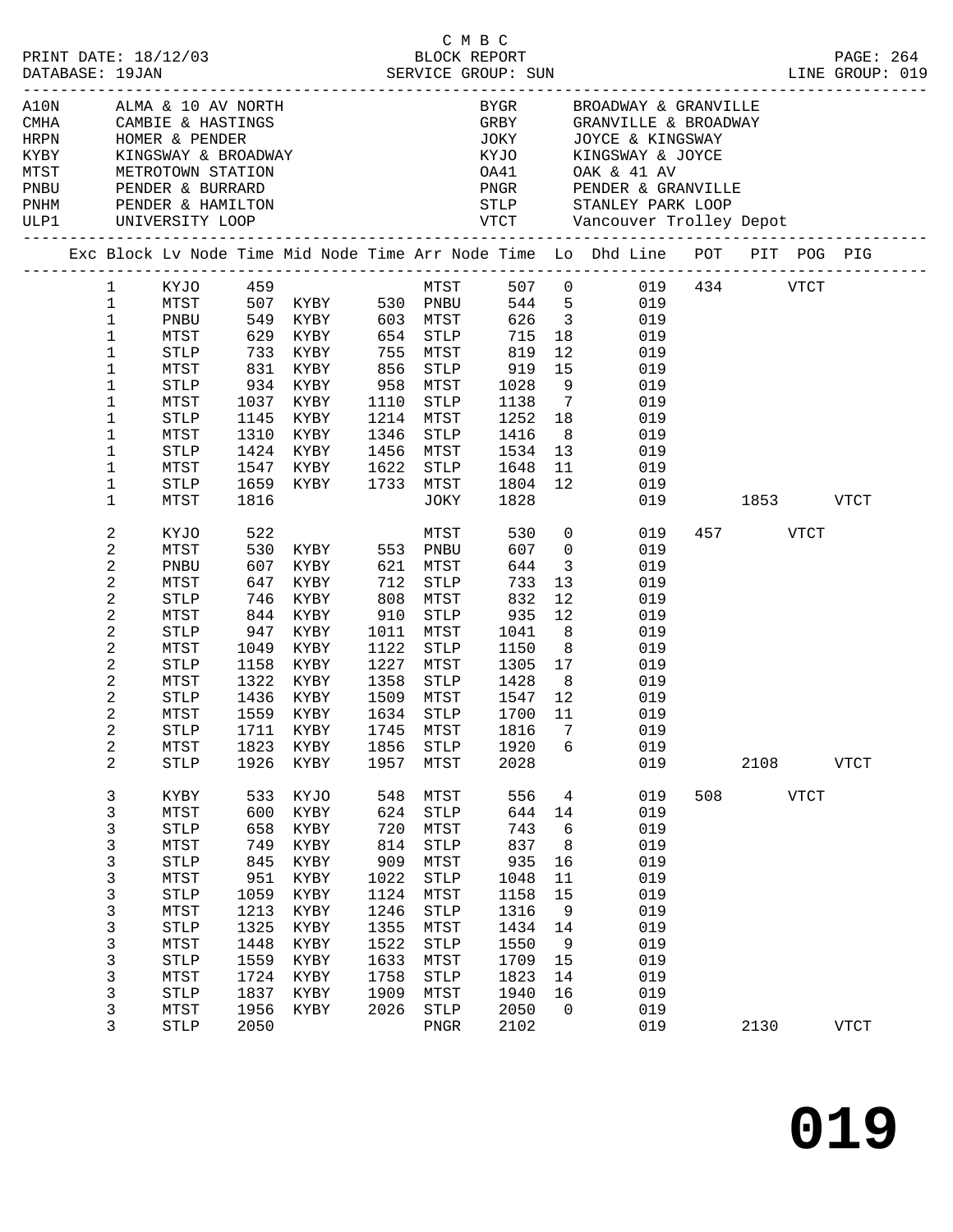# C M B C

|  | DATABASE: 19JAN |                       |      |               |      | SERVICE GROUP: SUN   |              |                 |                                                                                |     |             |           | LINE GROUP: 019 |  |
|--|-----------------|-----------------------|------|---------------|------|----------------------|--------------|-----------------|--------------------------------------------------------------------------------|-----|-------------|-----------|-----------------|--|
|  |                 |                       |      |               |      |                      |              |                 | Exc Block Lv Node Time Mid Node Time Arr Node Time Lo Dhd Line POT PIT POG PIG |     |             |           |                 |  |
|  | 4               | KYJO 537              |      |               |      | <b>MTST</b>          | 545 0        |                 | 019                                                                            | 512 | <b>VTCT</b> |           |                 |  |
|  | 4               | MTST                  |      |               |      | 545 KYBY 609 STLP    | 629 14       |                 | 019                                                                            |     |             |           |                 |  |
|  | 4               | STLP                  | 643  | KYBY 705 MTST |      |                      | 728          | 6               | 019                                                                            |     |             |           |                 |  |
|  | 4               | MTST                  | 734  | KYBY          | 759  | STLP                 | $821$<br>922 | 12              | 019                                                                            |     |             |           |                 |  |
|  | 4               | $\operatorname{STLP}$ | 833  | KYBY          | 857  | MTST                 |              | 6               | 019                                                                            |     |             |           |                 |  |
|  | 4               | MTST                  | 928  | KYBY          | 958  | STLP                 | 1023         | 11              | 019                                                                            |     |             |           |                 |  |
|  | 4               | STLP                  | 1034 | KYBY          | 1059 | MTST                 | 1130         | 7               | 019                                                                            |     |             |           |                 |  |
|  | 4               | MTST                  | 1137 | KYBY          | 1210 | STLP                 | 1238         | 9               | 019                                                                            |     |             |           |                 |  |
|  | 4               | <b>STLP</b>           | 1247 | KYBY          | 1317 | MTST                 | 1358         | 13              | 019                                                                            |     |             |           |                 |  |
|  | 4               | MTST                  | 1411 | KYBY          | 1446 | STLP                 | 1516         | 8 <sup>8</sup>  | 019                                                                            |     |             |           |                 |  |
|  | 4               | <b>STLP</b>           | 1524 | KYBY          | 1557 | MTST                 | 1635         | 12              | 019                                                                            |     |             |           |                 |  |
|  | 4               | MTST                  | 1647 | KYBY          | 1722 | STLP                 | 1747         | 12              | 019                                                                            |     |             |           |                 |  |
|  | 4               | <b>STLP</b>           | 1759 | KYBY          | 1833 | MTST                 | 1904         | $\overline{0}$  | 019                                                                            |     |             |           |                 |  |
|  | 4               | MTST                  | 1904 |               |      | JOKY                 | 1916         |                 | 019                                                                            |     | 1941 \      |           | VTCT            |  |
|  |                 |                       |      |               |      |                      |              |                 |                                                                                |     |             |           |                 |  |
|  | 5               | CMHA                  | 559  | PNGR          | 602  | STLP                 | 611          | $\overline{a}$  | 019                                                                            |     | 519         | VTCT      |                 |  |
|  | 5               | <b>STLP</b>           | 613  | KYBY          | 635  | MTST                 | 658          | 6               | 019                                                                            |     |             |           |                 |  |
|  | 5               | MTST                  | 704  | KYBY          | 729  | STLP                 | 751          | 8               | 019                                                                            |     |             |           |                 |  |
|  | 5               | $\operatorname{STLP}$ | 759  | KYBY          | 821  | MTST                 | 845          | 11              | 019                                                                            |     |             |           |                 |  |
|  | 5               | MTST                  | 856  | KYBY          | 922  | STLP                 | 947          | 12              | 019                                                                            |     |             |           |                 |  |
|  | 5               | <b>STLP</b>           | 959  | KYBY          | 1023 | MTST                 | 1053         | 8 <sup>8</sup>  | 019                                                                            |     |             |           |                 |  |
|  | 5               | MTST                  | 1101 | KYBY          | 1134 | STLP                 | 1202         | $7\overline{ }$ | 019                                                                            |     |             |           |                 |  |
|  | 5               | <b>STLP</b>           | 1209 | KYBY          | 1239 | MTST                 | 1320         | 14              | 019                                                                            |     |             |           |                 |  |
|  | 5               | MTST                  | 1334 | KYBY          | 1410 | STLP                 | 1440         | 8 <sup>8</sup>  | 019                                                                            |     |             |           |                 |  |
|  | 5               | <b>STLP</b>           | 1448 | KYBY          | 1521 | MTST                 | 1559         | 12              | 019                                                                            |     |             |           |                 |  |
|  | 5               | MTST                  | 1611 | KYBY          | 1646 | STLP                 | 1712         | 11              | 019                                                                            |     |             |           |                 |  |
|  | 5               | <b>STLP</b>           | 1723 | KYBY          | 1757 | MTST                 | 1828         | 10              | 019                                                                            |     |             |           |                 |  |
|  | 5               | MTST                  | 1838 | KYBY          | 1911 | STLP                 | 1935         | 6               | 019                                                                            |     |             |           |                 |  |
|  | 5               | <b>STLP</b>           | 1941 | KYBY          | 2009 | MTST                 | 2039         | 9               | 019                                                                            |     |             |           |                 |  |
|  | 5               | MTST                  | 2048 | KYBY          | 2116 | STLP                 | 2139         | $\overline{0}$  | 019                                                                            |     |             |           |                 |  |
|  | 5               | <b>STLP</b>           | 2139 | KYBY          | 2206 | MTST                 | 2234         | 16              | 019                                                                            |     |             |           |                 |  |
|  | 5               | MTST                  | 2250 | KYBY          | 2316 | STLP                 | 2337         | $\overline{0}$  | 019                                                                            |     |             |           |                 |  |
|  | 5               | <b>STLP</b>           | 2337 | KYBY          | 2401 | MTST                 | 2426         | 7               | 019                                                                            |     |             |           |                 |  |
|  | 5               | MTST                  | 2433 |               |      | JOKY                 | 2441         | $\mathbf 0$     | 019                                                                            |     |             |           |                 |  |
|  | 5               | JOKY                  | 2441 | OA41          | 2459 | OA41                 | 2459         |                 | 041                                                                            |     |             | 2510 VTCT |                 |  |
|  |                 |                       |      |               |      |                      |              |                 |                                                                                |     |             |           |                 |  |
|  | 6               | CMHA                  | 614  | PNGR          |      |                      | 626          | 2               | 019                                                                            |     | 534 VTCT    |           |                 |  |
|  | 6               | <b>STLP</b>           |      | 628 KYBY      |      | 617 STLP<br>650 MTST | 713          | 6               | 019                                                                            |     |             |           |                 |  |
|  | 6               | MTST                  |      |               |      |                      |              |                 | 719 KYBY 744 STLP 806 15 019                                                   |     |             |           |                 |  |
|  | 6               | <b>STLP</b>           | 821  | KYBY          | 845  | MTST                 | 910          | 6               | 019                                                                            |     |             |           |                 |  |
|  | 6               | MTST                  | 916  | KYBY          | 946  | STLP                 | 1011         | 11              | 019                                                                            |     |             |           |                 |  |
|  | 6               | <b>STLP</b>           | 1022 | KYBY          | 1047 | MTST                 | 1118         | $7\phantom{.0}$ | 019                                                                            |     |             |           |                 |  |
|  | 6               | MTST                  | 1125 | KYBY          | 1158 | STLP                 | 1226         | 9               | 019                                                                            |     |             |           |                 |  |
|  | 6               | <b>STLP</b>           | 1235 | KYBY          | 1305 | MTST                 | 1346         | 13              | 019                                                                            |     |             |           |                 |  |
|  | 6               | MTST                  | 1359 | KYBY          | 1434 | ${\tt STLP}$         | 1504         | 8               | 019                                                                            |     |             |           |                 |  |
|  | 6               | <b>STLP</b>           | 1512 | KYBY          | 1545 | MTST                 | 1623         | 12              | 019                                                                            |     |             |           |                 |  |
|  | 6               | MTST                  | 1635 | KYBY          | 1710 | STLP                 | 1735         | 12              | 019                                                                            |     |             |           |                 |  |
|  | 6               | <b>STLP</b>           | 1747 | KYBY          | 1821 | MTST                 | 1852         | 17              | 019                                                                            |     |             |           |                 |  |
|  | 6               | MTST                  | 1909 | KYBY          | 1941 | STLP                 | 2005         | 5               | 019                                                                            |     |             |           |                 |  |
|  |                 | STLP                  | 2010 |               | 2038 |                      | 2108         | 0               | 019                                                                            |     |             |           |                 |  |
|  | 6<br>6          |                       | 2108 | KYBY          |      | MTST                 | 2118         |                 | 019                                                                            |     |             |           | ${\tt VTCT}$    |  |
|  |                 | MTST                  |      |               |      | JOKY                 |              |                 |                                                                                |     | 2140        |           |                 |  |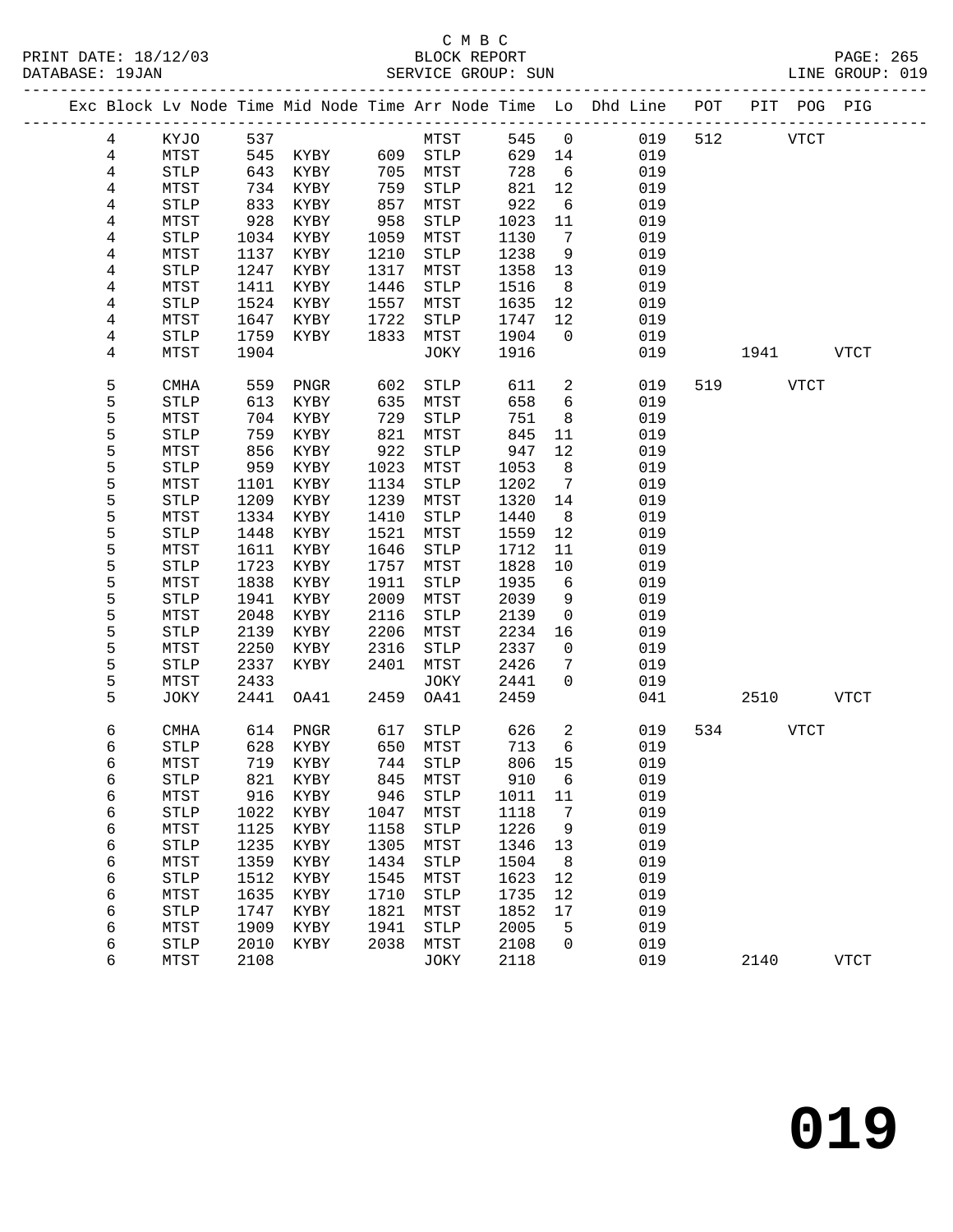# C M B C<br>BLOCK REPORT

|  | DATABASE: 19JAN |                       |              |                      |                 | SERVICE GROUP: SUN                                                             |               |                                  |                     | LINE GROUP: 019 |           |            |             |  |
|--|-----------------|-----------------------|--------------|----------------------|-----------------|--------------------------------------------------------------------------------|---------------|----------------------------------|---------------------|-----------------|-----------|------------|-------------|--|
|  |                 |                       |              |                      |                 | Exc Block Lv Node Time Mid Node Time Arr Node Time Lo Dhd Line POT PIT POG PIG |               |                                  |                     |                 |           |            |             |  |
|  | 7               | KYJO 607              |              |                      |                 | <b>MTST</b>                                                                    | 615 0         |                                  |                     | 019             | 542 VTCT  |            |             |  |
|  | 7               | MTST                  |              |                      |                 | 615 KYBY 639 STLP                                                              | 700 18        |                                  | 019                 |                 |           |            |             |  |
|  | 7               | <b>STLP</b>           | 718          | KYBY                 |                 | 740 MTST                                                                       | 804           | 13                               | 019                 |                 |           |            |             |  |
|  | 7               | MTST                  | 817          | KYBY                 | 842<br>946      | STLP                                                                           | 905           | 17                               | 019                 |                 |           |            |             |  |
|  | 7               | $\operatorname{STLP}$ | 922          | KYBY                 |                 | MTST                                                                           | 1016          | 11                               | 019                 |                 |           |            |             |  |
|  | 7               | MTST                  | 1027         | KYBY                 | 1058            | STLP                                                                           | 1126          | $7\phantom{.0}\phantom{.0}7$     | 019                 |                 |           |            |             |  |
|  | 7               | STLP                  | 1133         | KYBY                 | 1202            | MTST                                                                           | 1240          | 9                                | 019                 |                 |           |            |             |  |
|  | 7               | MTST                  | 1249         | KYBY                 | 1322            | STLP                                                                           | 1352          | 8 <sup>8</sup>                   | 019                 |                 |           |            |             |  |
|  | 7               | STLP                  | 1400         | KYBY                 | 1432            | MTST                                                                           | 1510          | 14                               | 019                 |                 |           |            |             |  |
|  | 7<br>7          | MTST                  | 1524<br>1635 | KYBY                 | 1558<br>1709    | STLP                                                                           | 1625          | 10                               | 019<br>019          |                 |           |            |             |  |
|  | 7               | STLP<br>MTST          | 1752         | KYBY<br>KYBY         | 1826            | MTST<br>STLP                                                                   | 1740<br>1851  | 12<br>11                         | 019                 |                 |           |            |             |  |
|  | 7               | STLP                  | 1902         | KYBY                 | 1933            | MTST                                                                           | 2004          | $\overline{3}$                   | 019                 |                 |           |            |             |  |
|  | 7               | MTST                  | 2007         |                      |                 | JOKY                                                                           | 2017          |                                  | 019                 |                 |           | 2039 — 203 | <b>VTCT</b> |  |
|  |                 |                       |              |                      |                 |                                                                                |               |                                  |                     |                 |           |            |             |  |
|  | 8               | <b>CMHA</b>           | 753          | PNGR                 | $\frac{756}{1}$ | STLP                                                                           | 805           | $\overline{4}$                   | 019                 |                 | 713 VTCT  |            |             |  |
|  | 8               | STLP                  | 809          | KYBY                 | 833             | MTST                                                                           | 858           | 6                                | 019                 |                 |           |            |             |  |
|  | 8               | MTST                  | 904          | KYBY                 | 934             | STLP                                                                           | 959           | 11                               | 019                 |                 |           |            |             |  |
|  | 8               | STLP                  | 1010<br>1113 | KYBY                 | 1035            | MTST                                                                           | 1106          | $\overline{7}$<br>8 <sup>8</sup> | 019<br>019          |                 |           |            |             |  |
|  | 8<br>8          | MTST<br><b>STLP</b>   | 1222         | KYBY<br>KYBY         | 1146<br>1252    | STLP                                                                           | 1214          | 13                               | 019                 |                 |           |            |             |  |
|  | 8               | MTST                  | 1346         | KYBY                 | 1422            | MTST<br>STLP                                                                   | 1333<br>1452  | 8 <sup>8</sup>                   | 019                 |                 |           |            |             |  |
|  | 8               | STLP                  | 1500         | KYBY                 | 1533            | MTST                                                                           | 1611          | 12                               | 019                 |                 |           |            |             |  |
|  | 8               | MTST                  | 1623         | KYBY                 | 1658            | STLP                                                                           | 1724          | 11                               | 019                 |                 |           |            |             |  |
|  | 8               | STLP                  | 1735         | KYBY                 | 1809            | MTST                                                                           | 1840          | 13                               | 019                 |                 |           |            |             |  |
|  | 8               | MTST                  | 1853         | KYBY                 | 1926            | STLP                                                                           | 1950          | $6\overline{6}$                  | 019                 |                 |           |            |             |  |
|  | 8               | <b>STLP</b>           | 1956         | KYBY                 | 2024            | MTST                                                                           | 2054          | 14                               | 019                 |                 |           |            |             |  |
|  | 8               | MTST                  | 2108         | KYBY                 | 2136            | STLP                                                                           | 2159          | $\overline{0}$                   | 019                 |                 |           |            |             |  |
|  | 8               | STLP                  | 2159         | KYBY                 | 2227            | MTST                                                                           | 2257          | 13                               | 019                 |                 |           |            |             |  |
|  | 8               | MTST                  | 2310         | KYBY                 | 2336            | STLP                                                                           | 2357          | $\overline{0}$                   | 019                 |                 |           |            |             |  |
|  | 8               | <b>STLP</b>           | 2357         | KYBY                 | 2432            | MTST                                                                           | 2454          | 10                               | 019                 |                 |           |            |             |  |
|  | 8               | MTST                  | 2504         | KYBY                 | 2526            | PNHM                                                                           | 2534          | $\mathbf{0}$                     | $\mathbf{3}$<br>019 |                 |           |            |             |  |
|  | 8               | <b>HRPN</b>           | 2537         | BYGR                 | 2552            | ULP1                                                                           | 2611          | 8                                | 014                 |                 |           |            |             |  |
|  | 8               | ULP1                  | 2619         | A10N                 | 2628            | GRBY                                                                           | 2636          |                                  | 014                 |                 | 2651 VTCT |            |             |  |
|  | 9               | KYJO                  | 755          |                      |                 | MTST                                                                           | 804           | $\overline{0}$                   | 019                 | 730             | VTCT      |            |             |  |
|  | 9               | MTST                  |              | KYBY                 |                 |                                                                                | $852$<br>1003 | 17                               | 019                 |                 |           |            |             |  |
|  | 9               | <b>STLP</b>           |              | 804 KYBY<br>909 KYBY |                 | 829 STLP<br>933 MTST                                                           | 1003 12       |                                  | 019                 |                 |           |            |             |  |
|  | 9               | MTST                  |              |                      |                 | 1015 KYBY 1046 STLP 1114 7 019                                                 |               |                                  |                     |                 |           |            |             |  |
|  | 9               | <b>STLP</b>           | 1121         | KYBY                 | 1149            | MTST                                                                           | 1227          | 10                               | 019                 |                 |           |            |             |  |
|  | 9               | MTST                  | 1237         | KYBY                 | 1310            | STLP                                                                           | 1340          | 10                               | 019                 |                 |           |            |             |  |
|  | 9               | <b>STLP</b>           | 1350         | KYBY                 | 1420            | MTST                                                                           | 1459          | 13                               | 019                 |                 |           |            |             |  |
|  | 9               | MTST                  | 1512         | KYBY                 | 1546            | STLP                                                                           | 1613          | 9                                | 019                 |                 |           |            |             |  |
|  | 9               | <b>STLP</b>           | 1622         | KYBY                 | 1657            | MTST                                                                           | 1731          | $6\overline{6}$                  | 019                 |                 |           |            |             |  |
|  | 9               | MTST                  | 1737         | KYBY                 | 1811            | ${\tt STLP}$                                                                   | 1836          | 13                               | 019                 |                 |           |            |             |  |
|  | 9               | <b>STLP</b>           | 1849         | KYBY                 | 1921            | MTST                                                                           | 1952          | 14                               | 019                 |                 |           |            |             |  |
|  | 9               | MTST                  | 2006         | KYBY                 | 2036            | ${\tt STLP}$                                                                   | 2100          | $\overline{0}$                   | 019                 |                 |           |            |             |  |
|  | 9<br>9          | <b>STLP</b><br>MTST   | 2100<br>2209 | KYBY<br>KYBY         | 2128<br>2236    | MTST<br>${\tt STLP}$                                                           | 2158<br>2259  | 11<br>$\overline{\phantom{0}}$   | 019<br>019          |                 |           |            |             |  |
|  | 9               | <b>STLP</b>           | 2259         | KYBY                 | 2324            | MTST                                                                           | 2351 10       |                                  | 019                 |                 |           |            |             |  |
|  |                 |                       |              |                      |                 |                                                                                |               |                                  |                     |                 |           |            |             |  |

 9 MTST 2401 KYBY 2426 STLP 2449 0 019 9 STLP 2449 KYBY 2530 MTST 2552 3 019 9 MTST 2555 JOKY 2603 0 019

9 JOKY 2603 OA41 2619 OA41 2619 041 2630 VTCT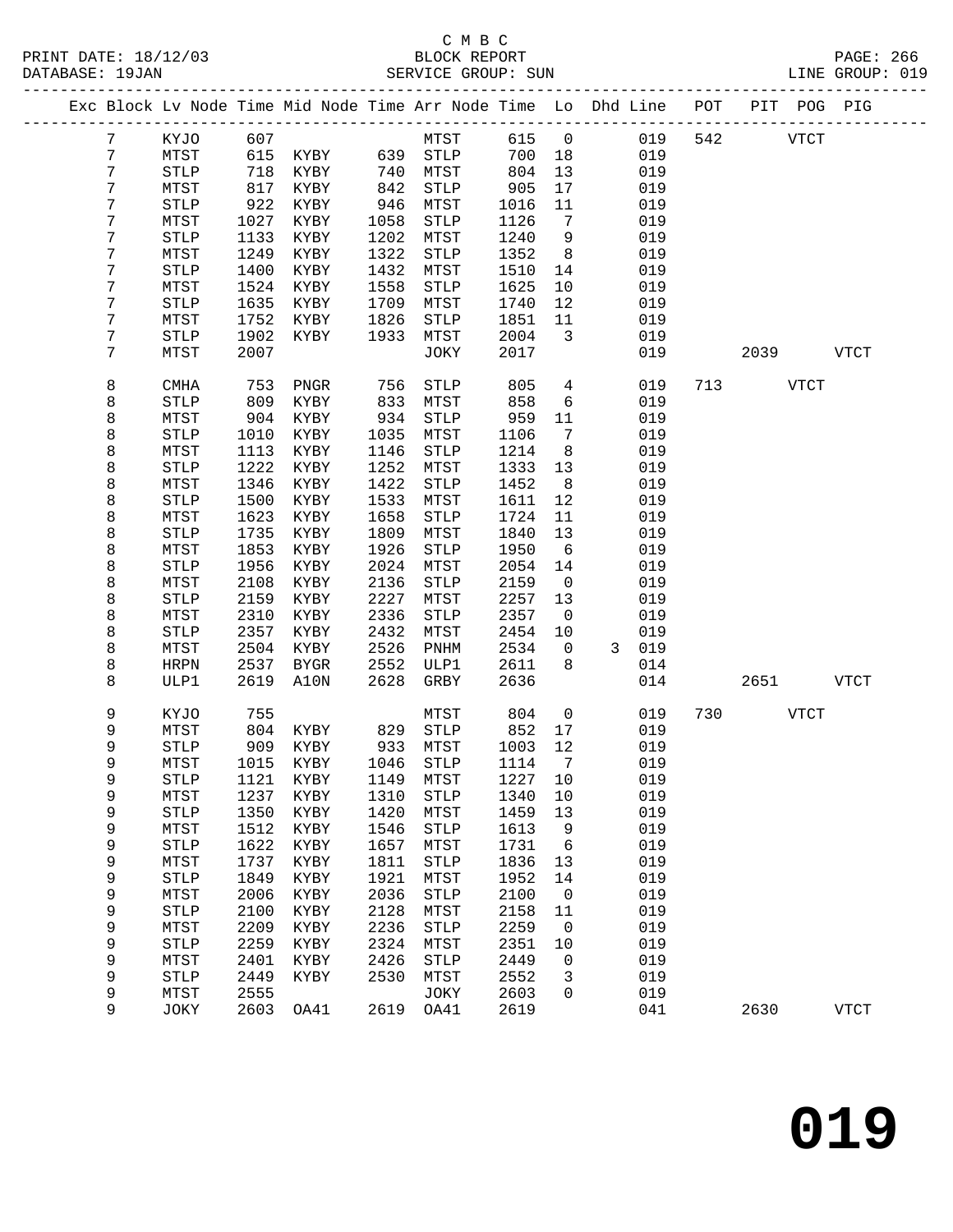PRINT DATE: 18/12/03 BLOCK REPORT PAGE: 267 DATABASE: 19JAN

### C M B C<br>BLOCK REPORT

|  | DATABASE: 19JAN |       |      |               | SERVICE GROUP: SUN     |         |                                                                                |     |      | LINE GROUP: 019 |  |
|--|-----------------|-------|------|---------------|------------------------|---------|--------------------------------------------------------------------------------|-----|------|-----------------|--|
|  |                 |       |      |               |                        |         | Exc Block Lv Node Time Mid Node Time Arr Node Time Lo Dhd Line POT PIT POG PIG |     |      |                 |  |
|  | 10              | CMHA  | 840  | PNGR          | 843 STLP               | 853 4   | 019                                                                            | 800 | VTCT |                 |  |
|  | 10              | STLP  |      | 857 KYBY      | 921 MTST               | 947 16  | 019                                                                            |     |      |                 |  |
|  | 10              | MTST  | 1003 | KYBY          | 1034 STLP              | 1102    | 019                                                                            |     |      |                 |  |
|  | 1 N             | CTT D |      | $1100$ $VVDV$ | $1127$ $M$ m $C$ m $T$ | 1915 10 | 010                                                                            |     |      |                 |  |

| 10     | ${\tt STLP}$          | 1109      | KYBY | 1137 | MTST                  | 1215    | 10             | 019 |      |             |             |
|--------|-----------------------|-----------|------|------|-----------------------|---------|----------------|-----|------|-------------|-------------|
| $10$   | MTST                  | 1225      | KYBY | 1258 | $\operatorname{STLP}$ | 1328    | 10             | 019 |      |             |             |
| $10$   | STLP                  | 1338      | KYBY | 1408 | MTST                  | 1447    | 13             | 019 |      |             |             |
| $10$   | MTST                  | 1500      | KYBY | 1534 | STLP                  | 1601    | 9              | 019 |      |             |             |
| $10$   | ${\tt STLP}$          | 1610      | KYBY | 1645 | MTST                  | 1719    | 0              | 019 |      |             |             |
| $10$   |                       | 1719      |      |      |                       | 1729    |                | 019 |      |             |             |
|        | MTST                  |           |      |      | JOKY                  |         |                |     |      | 1754        | <b>VTCT</b> |
| 11     | KYJO                  | 922       |      |      | MTST                  | 932     | $\overline{7}$ | 019 | 857  | <b>VTCT</b> |             |
| 11     | MTST                  | 939       | KYBY | 1010 | $\operatorname{STLP}$ | 1036    | 11             | 019 |      |             |             |
| 11     | $\operatorname{STLP}$ | 1047      | KYBY | 1112 | MTST                  | 1146    | 15             | 019 |      |             |             |
| 11     | MTST                  | 1201      | KYBY | 1234 | STLP                  | 1304    | 8              | 019 |      |             |             |
| 11     | <b>STLP</b>           | 1312      | KYBY | 1342 | MTST                  | 1421    | 15             | 019 |      |             |             |
| 11     | ${\tt MTST}$          | 1436      |      | 1510 |                       | 1538    |                | 019 |      |             |             |
|        |                       |           | KYBY |      | STLP                  |         | 9              |     |      |             |             |
| 11     | STLP                  | 1547      | KYBY | 1621 | MTST                  | 1657    | 15             | 019 |      |             |             |
| 11     | MTST                  | 1712      | KYBY | 1746 | STLP                  | 1811    | 12             | 019 |      |             |             |
| 11     | $\operatorname{STLP}$ | 1823      | KYBY | 1857 | MTST                  | 1928    | 13             | 019 |      |             |             |
| 11     | ${\tt MTST}$          | 1941      | KYBY | 2011 | $\operatorname{STLP}$ | 2035    | 5              | 019 |      |             |             |
| 11     | ${\tt STLP}$          | 2040      | KYBY | 2108 | MTST                  | 2138    | 11             | 019 |      |             |             |
| 11     | MTST                  | 2149      | KYBY | 2216 | $\operatorname{STLP}$ | 2239    | 0              | 019 |      |             |             |
| $11\,$ | ${\tt STLP}$          | 2239      | KYBY | 2304 | MTST                  | 2331    | 4              | 019 |      |             |             |
| 11     | MTST                  | 2335      |      |      | JOKY                  | 2343    |                | 019 |      | 2405        | <b>VTCT</b> |
| 12     | KYJO                  | 1135      |      |      | MTST                  | 1147    | 2              | 019 | 1109 | <b>VTCT</b> |             |
| $1\,2$ | MTST                  | 1149      | KYBY | 1222 | $\operatorname{STLP}$ | 1250    | 10             | 019 |      |             |             |
| $12$   | ${\tt STLP}$          | 1300      |      | 1330 | MTST                  |         | 14             | 019 |      |             |             |
|        |                       |           | KYBY |      |                       | 1409    |                |     |      |             |             |
| $12$   | MTST                  | 1423      | KYBY | 1458 | $\operatorname{STLP}$ | 1528    | $\,8\,$        | 019 |      |             |             |
| $12$   | ${\tt STLP}$          | 1536      | KYBY | 1609 | MTST                  | 1647    | 13             | 019 |      |             |             |
| $1\,2$ | MTST                  | 1700      | KYBY | 1734 | STLP                  | 1759    | 12             | 019 |      |             |             |
| $12$   | $\operatorname{STLP}$ | 1811      | KYBY | 1845 | MTST                  | 1916    | 8              | 019 |      |             |             |
| $1\,2$ | ${\tt MTST}$          | 1924      | KYBY | 1956 | STLP                  | 2020    | 5              | 019 |      |             |             |
| $12$   | ${\tt STLP}$          | 2025      | KYBY | 2053 | MTST                  | 2123    | 5              | 019 |      |             |             |
| $12$   | MTST                  | 2128      | KYBY | 2156 | STLP                  | 2219    | 0              | 019 |      |             |             |
| $12$   | STLP                  | 2219      | KYBY | 2246 | MTST                  | 2314    | 17             | 019 |      |             |             |
| $12$   | MTST                  | 2331      | KYBY | 2356 | $\operatorname{STLP}$ | 2419    | 0              | 019 |      |             |             |
| $12$   | $\operatorname{STLP}$ | 2419      | KYBY | 2500 | MTST                  | 2522    | 3              | 019 |      |             |             |
| $12$   | MTST                  | 2525      |      |      | JOKY                  | 2533    | 0              | 019 |      |             |             |
| $12$   | JOKY                  | 2533      | OA41 | 2549 | OA41                  | 2549    |                | 041 |      | 2600        | <b>VTCT</b> |
| 13     | KYJO                  | 1244      |      |      | MTST                  | 1258    | 0              | 019 | 1218 | <b>VTCT</b> |             |
| 13     | MTST                  | 1258      | KYBY | 1334 | $\operatorname{STLP}$ | 1404    | 8              | 019 |      |             |             |
| 13     | STLP                  | 1412      | KYBY | 1444 | MTST                  | 1522    | 13             | 019 |      |             |             |
| 13     | MTST                  | 1535      | KYBY | 1610 | <b>STLP</b>           | 1636    | 11             | 019 |      |             |             |
| 13     | ${\tt STLP}$          | 1647 KYBY |      | 1721 | MTST                  | 1752 16 |                | 019 |      |             |             |
|        |                       |           | KYBY |      |                       |         | 9              | 019 |      |             |             |
| 13     | MTST                  | 1808      |      | 1841 | STLP                  | 1905    |                |     |      |             |             |
| 13     | ${\tt STLP}$          | 1914      | KYBY | 1945 | MTST                  | 2016    | 12             | 019 |      |             |             |
| 13     | MTST                  | 2028      | KYBY | 2056 | <b>STLP</b>           | 2119    | $\mathsf{O}$   | 019 |      |             |             |
| 13     | <b>STLP</b>           | 2119      | KYBY | 2147 | MTST                  | 2217    | 12             | 019 |      |             |             |
| 13     | MTST                  | 2229      | KYBY | 2256 | <b>STLP</b>           | 2319    | 0              | 019 |      |             |             |
| 13     | <b>STLP</b>           | 2319      | KYBY | 2344 | MTST                  | 2411    | 20             | 019 |      |             |             |
| 13     | MTST                  | 2431      | KYBY | 2456 | STLP                  | 2519    | $\mathbf 0$    | 019 |      |             |             |
| 13     | <b>STLP</b>           | 2519      | KYBY | 2600 | MTST                  | 2622    | 3              | 019 |      |             |             |
| 13     | MTST                  | 2625      |      |      | JOKY                  | 2633    | 0              | 019 |      |             |             |
| 13     | JOKY                  | 2633      | OA41 | 2649 | OA41                  | 2649    |                | 041 |      | 2700        | VTCT        |
|        |                       |           |      |      |                       |         |                |     |      |             |             |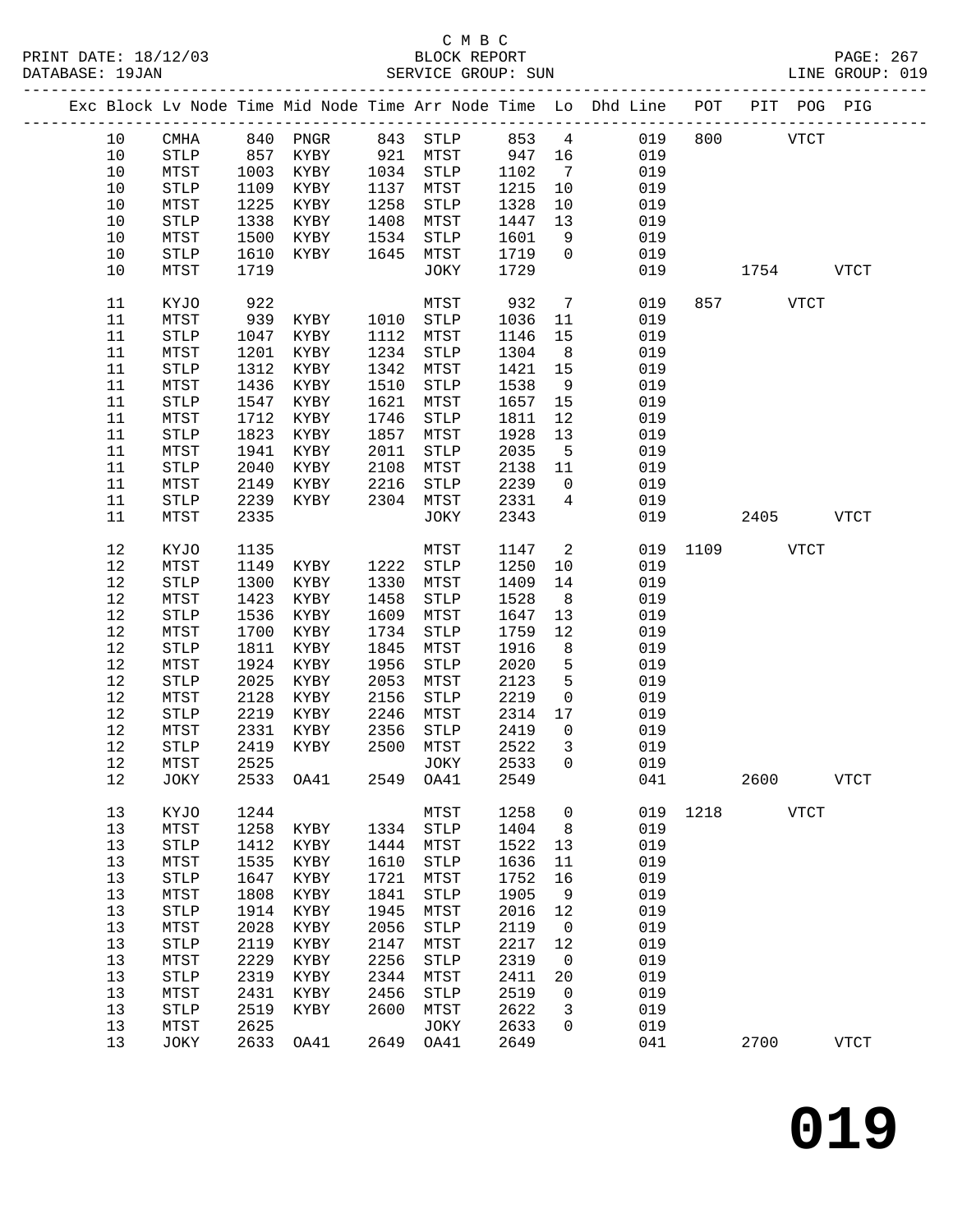| PRINT DATE: 18/12/03 |                                |              |              |              |      | C M B C           |              |                            |                                                                                                                                                                                                                                                                                                                                                             |     |          |             |             |
|----------------------|--------------------------------|--------------|--------------|--------------|------|-------------------|--------------|----------------------------|-------------------------------------------------------------------------------------------------------------------------------------------------------------------------------------------------------------------------------------------------------------------------------------------------------------------------------------------------------------|-----|----------|-------------|-------------|
|                      |                                |              |              |              |      |                   |              |                            | $\begin{array}{lllllllllll} 41\text{BR} & 41\text{AV} & \text{BRUCE ST} & 41\text{VI} & 41 & \text{AV} & \text{VICTORIA} \\ \text{BYST} & \text{BROADWAY STN} & & & & & \text{HALP} & \text{HARRISON LOOP} \\ \text{RORI} & \text{ROBSON} & \text{RICHARDS} & & & & \text{VI41} & \text{VICTORIA} & 41 & \text{AV} \\ \end{array}$<br>41VI 41 AV & VICTORIA |     |          |             |             |
|                      |                                |              |              |              |      |                   |              |                            | Exc Block Lv Node Time Mid Node Time Arr Node Time Lo Dhd Line POT PIT POG PIG                                                                                                                                                                                                                                                                              |     |          |             |             |
|                      | $\mathbf{1}$                   | VI41         |              | 501 BYST     |      | 510 RORI          | 530 0        |                            | 020                                                                                                                                                                                                                                                                                                                                                         |     | 438 VTCT |             |             |
|                      | $\mathbf 1$                    | RORI         |              | 530 BYST     |      | 551 HALP          | 609 22       |                            | 020                                                                                                                                                                                                                                                                                                                                                         |     |          |             |             |
|                      | $\mathbf{1}$                   | HALP         |              | 631 BYST     |      | 649 RORI          | 710          | $\overline{0}$             | 020                                                                                                                                                                                                                                                                                                                                                         |     |          |             |             |
|                      | $\mathbf 1$                    | RORI         | 710          | BYST         |      | 733 HALP          | 751          | 16                         | 020                                                                                                                                                                                                                                                                                                                                                         |     |          |             |             |
|                      | $\mathbf{1}$                   | <b>HALP</b>  | 607          | BYST         |      | 825 RORI          | 849          | $\overline{0}$             | 020                                                                                                                                                                                                                                                                                                                                                         |     |          |             |             |
|                      | 1                              | RORI         | 849          | BYST         | 914  | HALP              | 936          | $6\overline{6}$            | 020                                                                                                                                                                                                                                                                                                                                                         |     |          |             |             |
|                      | $\mathbf 1$                    | <b>HALP</b>  | 942          | BYST         |      | 1003 RORI         | 1032         | $5^{\circ}$                | 020                                                                                                                                                                                                                                                                                                                                                         |     |          |             |             |
|                      | $\mathbf 1$                    | RORI         | 1037         | BYST         | 1108 | HALP              | 1132         | 10                         | 020                                                                                                                                                                                                                                                                                                                                                         |     |          |             |             |
|                      | $\mathbf{1}$                   | HALP         | 1142         | BYST         | 1204 | RORI              | 1235         | 5                          | 020                                                                                                                                                                                                                                                                                                                                                         |     |          |             |             |
|                      | $\mathbf 1$                    | RORI         | 1240         | BYST         | 1316 | HALP              | 1342         | 8                          | 020                                                                                                                                                                                                                                                                                                                                                         |     |          |             |             |
|                      | $\mathbf 1$                    | <b>HALP</b>  | 1350         | <b>BYST</b>  | 1412 | RORI              | 1444         | 5                          | 020                                                                                                                                                                                                                                                                                                                                                         |     |          |             |             |
|                      | $\mathbf 1$                    | RORI         | 1449         | <b>BYST</b>  | 1526 | HALP              | 1551         | 11                         | 020                                                                                                                                                                                                                                                                                                                                                         |     |          |             |             |
|                      | $\mathbf 1$                    | <b>HALP</b>  | 1602         | <b>BYST</b>  |      | 1623 RORI         | 1652         | $\overline{4}$             | 020                                                                                                                                                                                                                                                                                                                                                         |     |          |             |             |
|                      | $\mathbf 1$<br>$\mathbf{1}$    | RORI<br>HALP | 1656<br>1810 | BYST<br>BYST | 1831 | 1733 HALP<br>RORI | 1758<br>1900 | 12<br>$\Omega$             | 020<br>020                                                                                                                                                                                                                                                                                                                                                  |     |          |             |             |
|                      | $\mathbf 1$                    | RORI         | 1900         | BYST         | 1935 | HALP              | 1956         | $\mathbf 0$                | 020                                                                                                                                                                                                                                                                                                                                                         |     |          |             |             |
|                      | $\mathbf{1}$                   | <b>HALP</b>  | 1956         |              |      | 41VI              | 2005         |                            | 020                                                                                                                                                                                                                                                                                                                                                         |     |          | 2024        | VTCT        |
|                      |                                |              |              |              |      |                   |              |                            |                                                                                                                                                                                                                                                                                                                                                             |     |          |             |             |
|                      | $\mathbf{2}$                   | 41BR         | 942          |              |      | HALP              | 952          | $\overline{a}$             | 020                                                                                                                                                                                                                                                                                                                                                         | 919 |          | <b>VTCT</b> |             |
|                      | $\mathbf{2}$                   | <b>HALP</b>  |              | 954 BYST     |      | 1015 RORI         | 1044         | 5                          | 020                                                                                                                                                                                                                                                                                                                                                         |     |          |             |             |
|                      | $\overline{a}$                 | RORI         | 1049         | BYST         | 1120 | HALP              | 1144         | 8                          | 020                                                                                                                                                                                                                                                                                                                                                         |     |          |             |             |
|                      | $\overline{c}$                 | HALP         | 1152         | BYST         | 1214 | RORI              | 1245         | 5                          | 020                                                                                                                                                                                                                                                                                                                                                         |     |          |             |             |
|                      | $\mathbf 2$                    | RORI         | 1250         | <b>BYST</b>  | 1326 | HALP              | 1352         | 8                          | 020                                                                                                                                                                                                                                                                                                                                                         |     |          |             |             |
|                      | 2                              | HALP         | 1400         | <b>BYST</b>  | 1422 | RORI              | 1454         | 5                          | 020                                                                                                                                                                                                                                                                                                                                                         |     |          |             |             |
|                      | $\overline{a}$                 | RORI         | 1459         | <b>BYST</b>  | 1536 | HALP              | 1601         | 12                         | 020                                                                                                                                                                                                                                                                                                                                                         |     |          |             |             |
|                      | $\mathbf{2}$                   | <b>HALP</b>  | 1613         | BYST         | 1634 | RORI              | 1703         | 2                          | 020                                                                                                                                                                                                                                                                                                                                                         |     |          |             |             |
|                      | $\overline{c}$                 | RORI         | 1705         | <b>BYST</b>  | 1741 | HALP              | 1806         | 16                         | 020                                                                                                                                                                                                                                                                                                                                                         |     |          |             |             |
|                      | $\overline{a}$                 | ${\tt HALP}$ | 1822         | <b>BYST</b>  | 1843 | RORI              | 1912         | $\overline{0}$             | 020                                                                                                                                                                                                                                                                                                                                                         |     |          |             |             |
|                      | $\overline{c}$                 | RORI         | 1912         | BYST         | 1947 | HALP              | 2008         | 9                          | 020                                                                                                                                                                                                                                                                                                                                                         |     |          |             |             |
|                      | 2                              | HALP         | 2017         | <b>BYST</b>  | 2036 | RORI              | 2103         | $\overline{0}$             | 020                                                                                                                                                                                                                                                                                                                                                         |     |          |             |             |
|                      | $\overline{c}$                 | RORI         | 2103         | BYST         | 2133 | HALP              | 2153         | 13                         | 020                                                                                                                                                                                                                                                                                                                                                         |     |          |             |             |
|                      | $\mathbf{2}$<br>$\overline{c}$ | <b>HALP</b>  | 2206         | BYST         | 2223 | RORI              | 2248<br>2334 | $\overline{0}$<br>$\Omega$ | 020                                                                                                                                                                                                                                                                                                                                                         |     |          |             |             |
|                      | $\overline{2}$                 | RORI         | 2248<br>2334 | BYST         | 2314 | HALP              | 2342         |                            | 020<br>020                                                                                                                                                                                                                                                                                                                                                  |     |          |             | <b>VTCT</b> |
|                      |                                | <b>HALP</b>  |              |              |      | 41VI              |              |                            |                                                                                                                                                                                                                                                                                                                                                             |     | 2401     |             |             |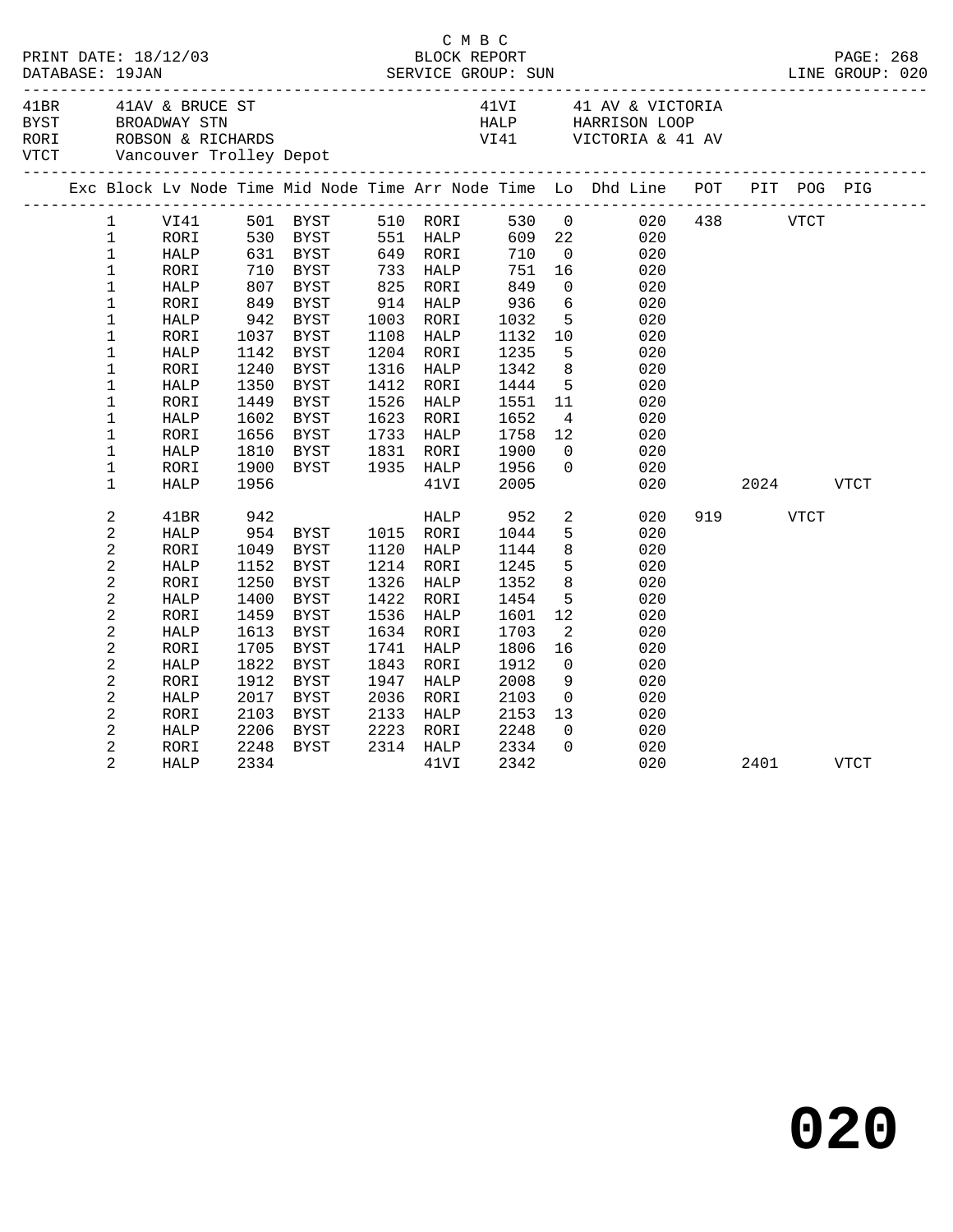| PRINT DATE: 18/12/03 |                |             |            |                     |      | C M B C<br>BLOCK REPORT |            |                 |                                                                                |           | PAGE: 269 |
|----------------------|----------------|-------------|------------|---------------------|------|-------------------------|------------|-----------------|--------------------------------------------------------------------------------|-----------|-----------|
| DATABASE: 19JAN      |                |             |            |                     |      |                         |            |                 |                                                                                |           |           |
|                      |                |             |            |                     |      |                         |            |                 | Exc Block Lv Node Time Mid Node Time Arr Node Time Lo Dhd Line POT PIT POG PIG |           |           |
|                      | $\mathbf{3}$   | 41BR 500    |            |                     |      |                         |            |                 | HALP 509 3 020                                                                 | 441 VTCT  |           |
|                      | $\mathbf{3}$   | <b>HALP</b> |            | 512 BYST 529 RORI   |      |                         | 550        |                 | $\overline{0}$<br>020                                                          |           |           |
|                      | $\mathbf{3}$   | RORI        |            | 550 BYST 611 HALP   |      |                         | 629        | 22              | 020                                                                            |           |           |
|                      | $\mathsf{3}$   | HALP        |            | 651 BYST            |      | 709 RORI                | 730        | $\overline{0}$  | 020                                                                            |           |           |
|                      | $\mathfrak{Z}$ | RORI        | 730        | BYST                |      | 754 HALP                | 812        | 9               | 020                                                                            |           |           |
|                      | $\mathfrak{Z}$ | HALP        |            | BYST                |      |                         |            | $\mathbf{3}$    | 020                                                                            |           |           |
|                      | $\mathsf{3}$   | RORI        | 821<br>908 | BYST                |      | 840 RORI<br>935 HALP    | 905<br>958 | $6\overline{}$  | 020                                                                            |           |           |
|                      | 3              | HALP        |            | 1004 BYST           |      | 1025 RORI               | 1054       | 5               | 020                                                                            |           |           |
|                      | $\mathsf{3}$   | RORI        |            | 1059 BYST           | 1130 | HALP                    | 1154       | 8               | 020                                                                            |           |           |
|                      | 3              | HALP        | 1202       | BYST                |      | 1224 RORI               | 1255       | 5               | 020                                                                            |           |           |
|                      | $\mathfrak{Z}$ | RORI        | 1300       | BYST                | 1336 | HALP                    | 1402       | 8               | 020                                                                            |           |           |
|                      | $\mathsf 3$    | HALP        | 1410       | BYST                | 1433 | RORI                    | 1504       | $5^{\circ}$     | 020                                                                            |           |           |
|                      | 3              | RORI        | 1509       | BYST                | 1546 | HALP                    | 1611       | 13              | 020                                                                            |           |           |
|                      | 3              | HALP        |            | 1624 BYST           |      | 1645 RORI               | 1714       | $\overline{0}$  | 020                                                                            |           |           |
|                      | $\mathsf 3$    | RORI        | 1714       | BYST                | 1750 | HALP                    | 1815       | 19              | 020                                                                            |           |           |
|                      | 3              | HALP        | 1834       | BYST                | 1855 | RORI                    | 1924       | $\overline{0}$  | 020                                                                            |           |           |
|                      | 3              | RORI        | 1924       | BYST                | 1959 | HALP                    | 2020       | 12              | 020                                                                            |           |           |
|                      | $\mathsf 3$    | <b>HALP</b> | 2032       | BYST                | 2051 | RORI                    | 2118       | $\overline{0}$  | 020                                                                            |           |           |
|                      | 3              | RORI        | 2118       | BYST                | 2148 | HALP                    | 2208       | 13              | 020                                                                            |           |           |
|                      | 3              | <b>HALP</b> | 2221       | BYST                | 2238 | RORI                    | 2303       | $\overline{0}$  | 020                                                                            |           |           |
|                      | $\mathsf 3$    | RORI        | 2303       | BYST                | 2329 | HALP                    | 2348       |                 | $6\overline{}$<br>020                                                          |           |           |
|                      | $\mathfrak{Z}$ | HALP        | 2354       | BYST                | 2410 | RORI                    | 2433       | $\overline{0}$  | 020                                                                            |           |           |
|                      | 3              | RORI        | 2433       | BYST                |      | 2502 HALP               | 2519       | 1               | 020                                                                            |           |           |
|                      | 3              | HALP        | 2520       |                     |      | 41VI                    | 2528       |                 | 020                                                                            | 2546 VTCT |           |
|                      | 4              | 41BR        | 1002       |                     |      | HALP                    | 1012       |                 | $\overline{2}$<br>020                                                          | 939 VTCT  |           |
|                      | 4              | HALP        |            | 1014 BYST 1035 RORI |      |                         | 1104       |                 | $5^{\circ}$<br>020                                                             |           |           |
|                      | 4              | RORI        | 1109       | BYST                |      | 1140 HALP               | 1204       | 16              | 020                                                                            |           |           |
|                      | 4              | <b>HALP</b> | 1220       | BYST                | 1242 | RORI                    | 1315       | $5\overline{)}$ | 020                                                                            |           |           |
|                      | 4              | RORI        | 1320       | BYST                | 1356 | HALP                    | 1422       | 8               | 020                                                                            |           |           |
|                      | 4              | <b>HALP</b> | 1430       | BYST                | 1453 | RORI                    | 1524       |                 | 5 <sub>1</sub><br>020                                                          |           |           |
|                      | 4              | RORI        | 1529       | BYST                | 1606 | HALP                    | 1631       | 13              | 020                                                                            |           |           |
|                      | 4              | HALP        | 1644       | BYST                |      | 1705 RORI               | 1734       | $\overline{0}$  | 020                                                                            |           |           |
|                      | 4              | RORI        | 1734       | BYST                |      | 1809 HALP               | 1831       | 16              | 020                                                                            |           |           |
|                      | 4              | HALP        | 1847       | BYST                |      | 1907 RORI               | 1936       | $\overline{0}$  | 020                                                                            |           |           |

4 HALP 2403 41VI 2411 020 2430 VTCT

 4 RORI 1936 BYST 2010 HALP 2031 18 020 4 HALP 2049 BYST 2107 RORI 2133 0 020 4 RORI 2133 BYST 2203 HALP 2223 13 020 4 HALP 2236 BYST 2253 RORI 2318 0 020 4 RORI 2318 BYST 2344 HALP 2403 0 020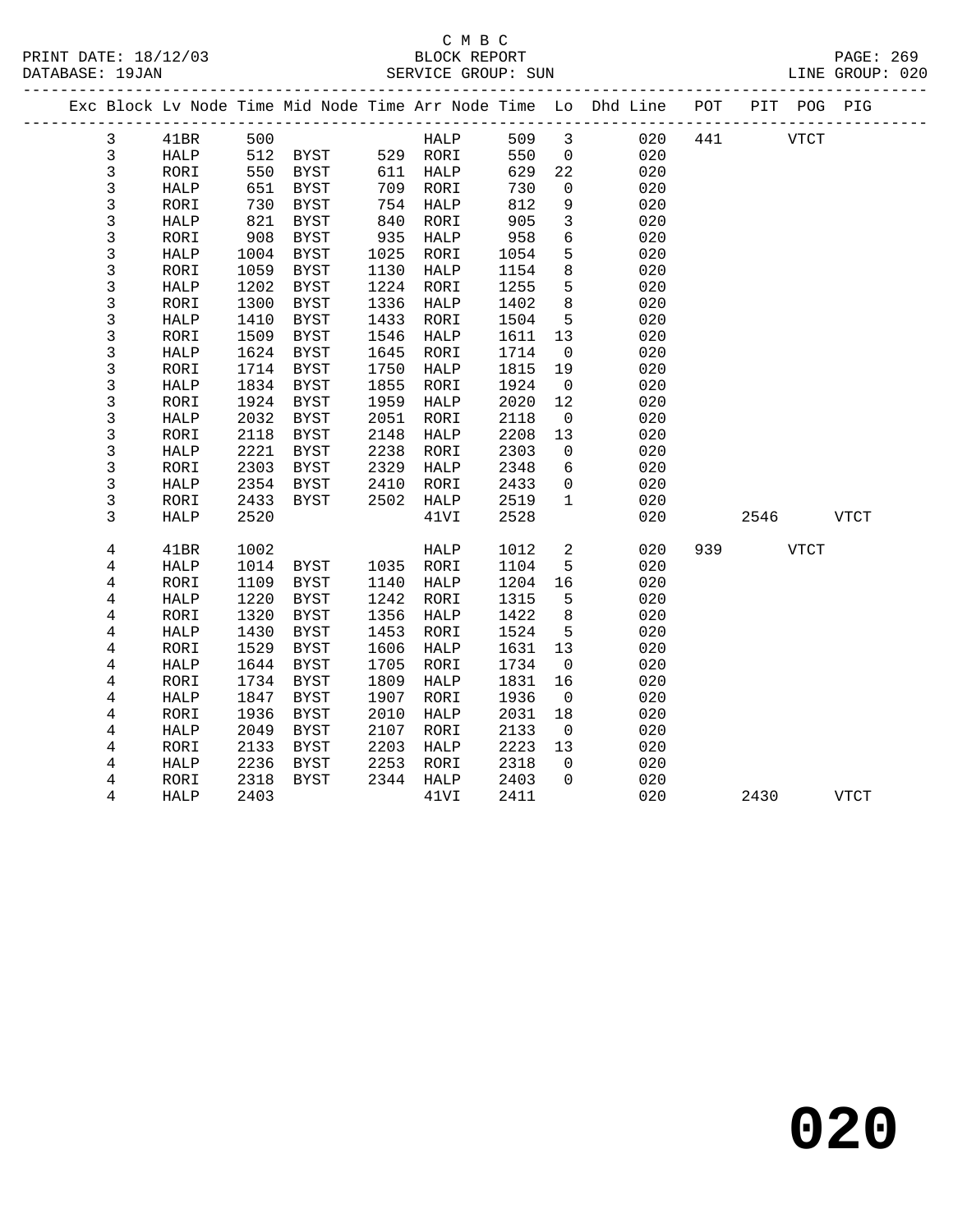#### C M B C<br>BLOCK REPORT PRINT DATE: 18/12/03 BLOCK REPORT PAGE: 270 SERVICE GROUP: SUN

|                |              |              |              |              |                   |              |                          | Exc Block Lv Node Time Mid Node Time Arr Node Time Lo Dhd Line | POT |      |             | PIT POG PIG |
|----------------|--------------|--------------|--------------|--------------|-------------------|--------------|--------------------------|----------------------------------------------------------------|-----|------|-------------|-------------|
| 5              | 41BR         | 520          |              |              | HALP              | 529          | 3                        | 020                                                            | 501 | VTCT |             |             |
| 5              | HALP         | 532          | BYST         |              | 549 RORI          | 610          | $\overline{0}$           | 020                                                            |     |      |             |             |
| 5              | RORI         | 610          | BYST         |              | 631 HALP          | 649          | $2\sqrt{2}$              | 020                                                            |     |      |             |             |
| 5              | HALP         | 711          | BYST         |              | 729 RORI          | 750          | $\overline{0}$           | 020                                                            |     |      |             |             |
| 5              | RORI         | 750          | BYST         |              | 814 HALP          | 832          | 18                       | 020                                                            |     |      |             |             |
| 5              | HALP         | 850          | BYST         | 909          | RORI              | 935          | $5\phantom{.0}$          | 020                                                            |     |      |             |             |
| 5              | RORI         | 940          | BYST         |              | 1011 HALP         | 1035         | 7                        | 020                                                            |     |      |             |             |
| 5              | HALP         | 1042         | BYST         |              | 1104 RORI         | 1134         | 5                        | 020                                                            |     |      |             |             |
| 5              | RORI         | 1139         | BYST         | 1211         | HALP              | 1236         | 13                       | 020                                                            |     |      |             |             |
| 5              | HALP         | 1249         | BYST         | 1311         | RORI              | 1344         | 5                        | 020                                                            |     |      |             |             |
| 5              | RORI         | 1349         | BYST         | 1425         | HALP              | 1451         | 9                        | 020                                                            |     |      |             |             |
| 5              | HALP         | 1500         | BYST         | 1523         | RORI              | 1554         | 5                        | 020                                                            |     |      |             |             |
| 5              | RORI         | 1559         | BYST         | 1636         | HALP              | 1701         | 13                       | 020                                                            |     |      |             |             |
| 5              | HALP         | 1714         | BYST         | 1735         | RORI              | 1804         | $\mathsf{O}$             | 020                                                            |     |      |             |             |
| 5              | RORI         | 1804         | <b>BYST</b>  | 1839         | HALP              | 1900         | 14                       | 020                                                            |     |      |             |             |
| 5              | HALP         | 1914         | BYST         | 1933         | RORI              | 2000         | $\overline{\phantom{0}}$ | 020                                                            |     |      |             |             |
| 5              | RORI         | 2000         | BYST         | 2032         | HALP              | 2052         | 12                       | 020                                                            |     |      |             |             |
| 5<br>5         | HALP         | 2104         | BYST         | 2122         | RORI              | 2148         | $\Omega$<br>$\Omega$     | 020                                                            |     |      |             |             |
| 5              | RORI         | 2148         | BYST         |              | 2218 HALP         | 2238         |                          | 020                                                            |     |      |             |             |
|                | HALP         | 2238         |              |              | 41VI              | 2246         |                          | 020                                                            |     | 2305 |             | VTCT        |
| 6              | 41BR         | 1021         |              |              | HALP              | 1031         | 2                        | 020                                                            | 958 |      | <b>VTCT</b> |             |
| 6              | HALP         | 1033         | BYST         |              | 1054 RORI         | 1123         | 6                        | 020                                                            |     |      |             |             |
| 6              | RORI         | 1129         | BYST         | 1200         | HALP              | 1224         | 15                       | 020                                                            |     |      |             |             |
| 6              | HALP         | 1239         | <b>BYST</b>  | 1301         | RORI              | 1334         | 5                        | 020                                                            |     |      |             |             |
| 6              | RORI         | 1339         | <b>BYST</b>  | 1415         | HALP              | 1441         | 9                        | 020                                                            |     |      |             |             |
| 6              | <b>HALP</b>  | 1450         | <b>BYST</b>  | 1513         | RORI              | 1544         | 5                        | 020                                                            |     |      |             |             |
| 6              | RORI         | 1549         | <b>BYST</b>  | 1626         | HALP              | 1651         | 13                       | 020                                                            |     |      |             |             |
| 6              | HALP         | 1704         | BYST         | 1725         | RORI              | 1754         | $\mathbf 0$              | 020                                                            |     |      |             |             |
| 6              | RORI         | 1754         | BYST         | 1829         | HALP              | 1851         | $\Omega$                 | 020                                                            |     |      |             |             |
| 6              | <b>HALP</b>  | 1851         |              |              | 41VI              | 1901         |                          | 020                                                            |     | 1920 |             | VTCT        |
|                |              |              |              |              |                   |              |                          |                                                                |     |      |             |             |
| $\overline{7}$ | 41BR         | 827          |              |              | HALP              | 836          | $\mathbf 0$              | 020                                                            | 806 |      | VTCT        |             |
| 7              | HALP         | 836          | BYST         |              | 855 RORI          | 920          | 5                        | 020                                                            |     |      |             |             |
| 7              | RORI         | 925          | <b>BYST</b>  | 952          | HALP              | 1015         | 9                        | 020                                                            |     |      |             |             |
| 7              | HALP         | 1024         | BYST         | 1045         | RORI              | 1114         | 5                        | 020                                                            |     |      |             |             |
| 7              | RORI         | 1119         | BYST         | 1150         | HALP              | 1214         | 15                       | 020                                                            |     |      |             |             |
| 7              | HALP         | 1229         | BYST         | 1251         | RORI              | 1324         | 5                        | 020                                                            |     |      |             |             |
| 7              | $\tt RORI$   | 1329         | BYST         | 1405         | HALP              | 1431         | 9                        | 020                                                            |     |      |             |             |
| 7              | HALP         | 1440         | BYST         | 1503         | RORI              | 1534         | $5\phantom{.0}$          | 020                                                            |     |      |             |             |
| 7              | RORI         | 1539         | BYST         | 1616         | HALP              | 1641         | 13                       | 020                                                            |     |      |             |             |
| 7              | HALP         | 1654         | BYST         | 1715         | RORI              | 1744         | $\overline{0}$           | 020                                                            |     |      |             |             |
| 7<br>7         | RORI         | 1744<br>1859 | <b>BYST</b>  | 1819<br>1919 | HALP              | 1841<br>1948 | 18<br>$\mathbf 0$        | 020<br>020                                                     |     |      |             |             |
| 7              | HALP<br>RORI | 1948         | BYST<br>BYST |              | RORI<br>2022 HALP | 2043         | $\Omega$                 | 020                                                            |     |      |             |             |
| 7              | <b>HALP</b>  | 2043         |              |              | 41VI              | 2052         |                          | 020                                                            |     | 2111 |             | <b>VTCT</b> |
|                |              |              |              |              |                   |              |                          |                                                                |     |      |             |             |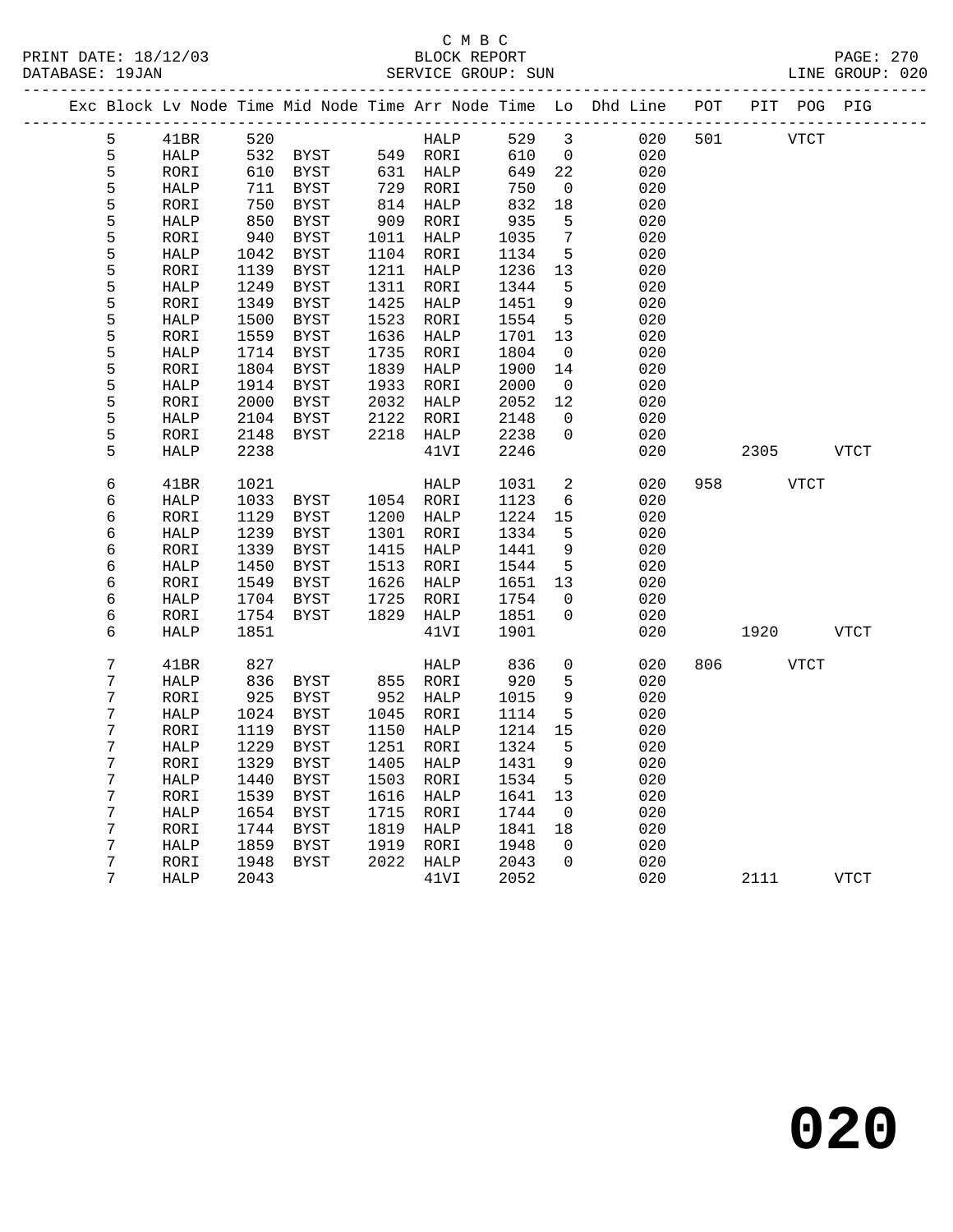|  |      |               |      | Exc Block Lv Node Time Mid Node Time Arr Node Time Lo Dhd Line POT PIT POG PIG |           |              |               |                          |     |          |             |              |
|--|------|---------------|------|--------------------------------------------------------------------------------|-----------|--------------|---------------|--------------------------|-----|----------|-------------|--------------|
|  | 8    | 41BR          | 1038 |                                                                                |           |              | HALP 1048     | $\overline{4}$           |     | 020 1015 | <b>VTCT</b> |              |
|  | 8    | HALP          | 1052 | BYST 1114 RORI                                                                 |           |              | 1144          | $5^{\circ}$              | 020 |          |             |              |
|  | 8    | RORI          | 1149 | BYST                                                                           | 1221 HALP |              | 1246          | 13                       | 020 |          |             |              |
|  | 8    | HALP          | 1259 | BYST                                                                           | 1321      | RORI         | 1354          | 5                        | 020 |          |             |              |
|  | 8    | RORI          | 1359 | BYST                                                                           | 1435      | HALP         | 1501          | 9                        | 020 |          |             |              |
|  | 8    | HALP          | 1510 | BYST                                                                           | 1533      | RORI         | 1604          | 5                        | 020 |          |             |              |
|  | 8    | RORI          | 1609 | BYST                                                                           | 1646      | HALP         | 1711          | 13                       | 020 |          |             |              |
|  | 8    | HALP          | 1724 | BYST                                                                           | 1745      | RORI         | 1814          | $\overline{0}$           | 020 |          |             |              |
|  | 8    | RORI          | 1814 | BYST                                                                           | 1849      | HALP         | 1910          | 16                       | 020 |          |             |              |
|  | 8    | HALP          | 1926 | BYST                                                                           | 1945      | RORI         | 2012          | $\overline{0}$           | 020 |          |             |              |
|  | 8    | RORI          | 2012 | BYST                                                                           | 2044      | HALP         | 2104          | 15                       | 020 |          |             |              |
|  | 8    | HALP          | 2119 | BYST                                                                           | 2137      | RORI         | 2203          | $\overline{0}$           | 020 |          |             |              |
|  | 8    | RORI          | 2203 | BYST                                                                           | 2229      | HALP         | 2249          | $\overline{4}$           | 020 |          |             |              |
|  | 8    | HALP          | 2253 | BYST                                                                           | 2309      | RORI         | 2333          | $\mathbf 0$              | 020 |          |             |              |
|  | 8    | RORI          | 2333 | BYST                                                                           | 2359      | HALP         | 2418          | 6                        | 020 |          |             |              |
|  | 8    | HALP          | 2424 | BYST                                                                           | 2440      | RORI         | 2503          | $\mathsf{O}$             | 020 |          |             |              |
|  | 8    | RORI          | 2503 | BYST                                                                           | 2532      | HALP         | 2549          | $\overline{2}$           | 020 |          |             |              |
|  | 8    | HALP          | 2551 |                                                                                |           | 41VI         | 2559          |                          | 020 |          | 2617        | VTCT         |
|  |      |               |      |                                                                                |           |              |               |                          |     |          |             |              |
|  | 9    | 41BR          | 540  |                                                                                |           | HALP         | 549           | $\mathbf{3}$             | 020 | 519      | <b>VTCT</b> |              |
|  | 9    | HALP          | 552  | BYST                                                                           | 609       | RORI         | 630           | $\overline{0}$           | 020 |          |             |              |
|  | 9    | RORI          | 630  | BYST                                                                           | 652       | HALP         | 710           | 20                       | 020 |          |             |              |
|  | 9    | HALP          | 730  | BYST                                                                           | 748       | RORI         | 811           | $\overline{0}$           | 020 |          |             |              |
|  | 9    | RORI          | 811  | BYST                                                                           | 836       | HALP         | 855           | 10                       | 020 |          |             |              |
|  | 9    | HALP          | 905  | BYST                                                                           | 924       | RORI         | 950           | $5^{\circ}$              | 020 |          |             |              |
|  | 9    | RORI          | 955  | BYST                                                                           | 1026      | HALP         | 1050          | 12                       | 020 |          |             |              |
|  | 9    | HALP          | 1102 | BYST                                                                           | 1124      | RORI         | 1154          | 5                        | 020 |          |             |              |
|  | 9    | RORI          | 1159 | BYST                                                                           | 1231      | HALP         | 1256          | 13                       | 020 |          |             |              |
|  | 9    | HALP          | 1309 | BYST                                                                           | 1331      | RORI         | 1404          | 5                        | 020 |          |             |              |
|  | 9    | RORI          | 1409 | BYST                                                                           | 1446      | HALP         | 1511          | 9                        | 020 |          |             |              |
|  | 9    | HALP          | 1520 | BYST                                                                           | 1543      | RORI         | 1614          | 5                        | 020 |          |             |              |
|  | 9    | RORI          | 1619 | BYST                                                                           | 1656      | HALP         | 1721          | 13                       | 020 |          |             |              |
|  | 9    | HALP          | 1734 | BYST                                                                           | 1755      | RORI         | 1824          | $\overline{\phantom{0}}$ | 020 |          |             |              |
|  | 9    | RORI          | 1824 | BYST                                                                           | 1859      | HALP         | 1920          | 18                       | 020 |          |             |              |
|  | 9    | HALP          | 1938 | BYST                                                                           | 1957      | RORI         | 2024          | $\overline{0}$           | 020 |          |             |              |
|  | 9    | RORI          | 2024 | BYST                                                                           | 2056      | HALP         | 2116          | $\overline{0}$           | 020 |          |             |              |
|  | 9    | HALP          | 2116 |                                                                                |           | 41VI         | 2125          |                          | 020 |          | 2144        | VTCT         |
|  | 10   | 41BR          | 902  |                                                                                |           | HALP         | 912           | 5                        | 020 | 841      | <b>VTCT</b> |              |
|  | 10   | HALP 917 BYST |      |                                                                                |           |              | 938 RORI 1006 | 5                        | 020 |          |             |              |
|  | 10   | RORI          | 1011 | BYST                                                                           | 1042      | HALP         | 1106          | 6                        | 020 |          |             |              |
|  | 10   | HALP          | 1112 | <b>BYST</b>                                                                    | 1134      | RORI         | 1204          | 5                        | 020 |          |             |              |
|  | 10   | RORI          | 1209 | BYST                                                                           | 1242      | <b>HALP</b>  | 1307          | 12                       | 020 |          |             |              |
|  | $10$ | HALP          | 1319 | <b>BYST</b>                                                                    | 1341      | RORI         | 1414          | 5                        | 020 |          |             |              |
|  | 10   | RORI          | 1419 | <b>BYST</b>                                                                    | 1456      | ${\tt HALP}$ | 1521          | 9                        | 020 |          |             |              |
|  | $10$ | HALP          | 1530 | <b>BYST</b>                                                                    | 1553      | RORI         | 1624          | 5                        | 020 |          |             |              |
|  | 10   | RORI          | 1629 | <b>BYST</b>                                                                    | 1706      | HALP         | 1731          | 15                       | 020 |          |             |              |
|  | $10$ | ${\tt HALP}$  | 1746 | <b>BYST</b>                                                                    | 1807      | RORI         | 1836          | $\overline{0}$           | 020 |          |             |              |
|  | 10   | RORI          | 1836 | BYST                                                                           | 1911      | HALP         | 1932          | 18                       | 020 |          |             |              |
|  | 10   | HALP          | 1950 | <b>BYST</b>                                                                    | 2009      | RORI         | 2036          | 0                        | 020 |          |             |              |
|  | 10   | RORI          | 2036 | BYST                                                                           | 2106      | HALP         | 2126          | 8                        | 020 |          |             |              |
|  | $10$ | HALP          | 2134 | BYST                                                                           | 2152      | RORI         | 2218          | $\mathbf 0$              | 020 |          |             |              |
|  | 10   | RORI          | 2218 | BYST                                                                           | 2244      | HALP         | 2304          | 4                        | 020 |          |             |              |
|  | 10   | HALP          | 2308 | BYST                                                                           | 2324      | RORI         | 2348          | 0                        | 020 |          |             |              |
|  | 10   | RORI          | 2348 | BYST                                                                           | 2414      | HALP         | 2433          | $\mathbf 0$              | 020 |          |             |              |
|  | 10   | HALP          | 2433 |                                                                                |           | 41VI         | 2441          |                          | 020 |          | 2500        | ${\tt VTCT}$ |
|  |      |               |      |                                                                                |           |              |               |                          |     |          |             |              |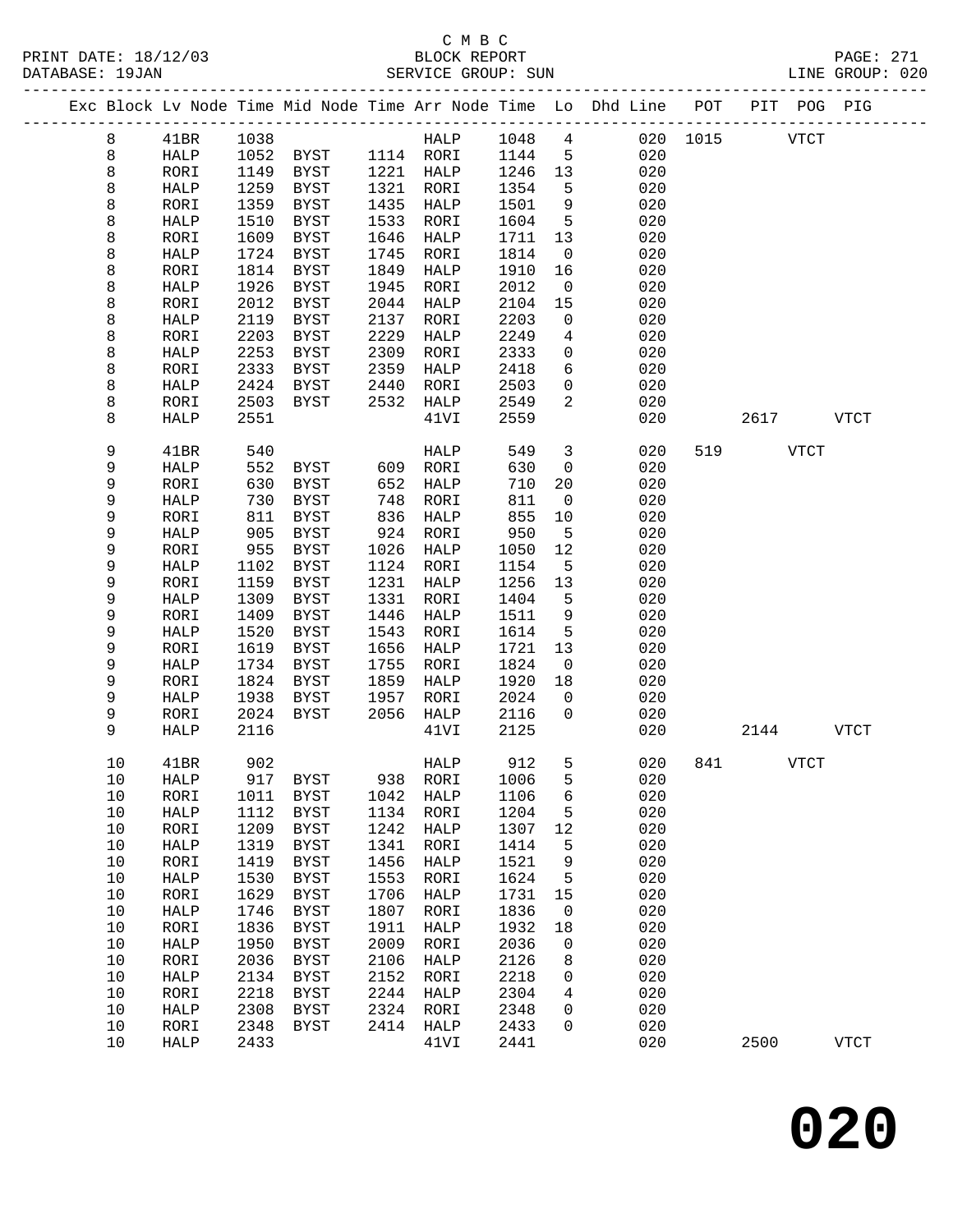### C M B C<br>BLOCK REPORT SERVICE GROUP: SUN

|        |              |            |                                                                                                                                          |      |             |         |                         | Exc Block Lv Node Time Mid Node Time Arr Node Time Lo Dhd Line POT PIT POG PIG |           |          |             |             |
|--------|--------------|------------|------------------------------------------------------------------------------------------------------------------------------------------|------|-------------|---------|-------------------------|--------------------------------------------------------------------------------|-----------|----------|-------------|-------------|
| 11     | 41BR         |            | $\begin{tabular}{c c c} 1107 & \quad \quad \text{HALP} \\ 1122 & \quad \text{BYST} & \quad \quad 1144 & \quad \text{RORI} \end{tabular}$ |      |             |         |                         | HALP 1117 5 020 1044                                                           |           |          | <b>VTCT</b> |             |
| 11     | HALP         |            |                                                                                                                                          |      |             |         |                         |                                                                                |           |          |             |             |
| 11     | RORI         |            | 1219 BYST 1252 HALP                                                                                                                      |      |             | 1317 12 |                         | 020                                                                            |           |          |             |             |
| 11     | ${\tt HALP}$ | 1329       | BYST                                                                                                                                     |      | 1351 RORI   | 1424    | $5^{\circ}$             | 020                                                                            |           |          |             |             |
| 11     | RORI         | 1429       | BYST                                                                                                                                     |      | 1506 HALP   | 1531    | 8 <sup>8</sup>          | 020                                                                            |           |          |             |             |
| 11     | ${\tt HALP}$ | 1539       | <b>BYST</b>                                                                                                                              |      | 1602 RORI   | 1633    | $5^{\circ}$             | 020                                                                            |           |          |             |             |
| 11     | RORI         | 1638       | BYST                                                                                                                                     | 1715 | HALP        | 1740    | 18                      | 020                                                                            |           |          |             |             |
| $11\,$ | HALP         | 1758       | BYST                                                                                                                                     |      | 1819 RORI   | 1848    | $\overline{\mathbf{0}}$ | 020                                                                            |           |          |             |             |
| 11     | RORI         | 1848       | <b>BYST</b>                                                                                                                              | 1923 | HALP        | 1944    | 18                      | 020                                                                            |           |          |             |             |
| 11     | HALP         | 2002       | BYST                                                                                                                                     | 2021 | RORI        | 2048    | $\overline{0}$          | 020                                                                            |           |          |             |             |
| $11\,$ | RORI         | 2048       | BYST                                                                                                                                     | 2118 | HALP        | 2138    | 13                      | 020                                                                            |           |          |             |             |
| 11     | ${\tt HALP}$ | 2151       | BYST                                                                                                                                     | 2208 | RORI        | 2233    | $\overline{0}$          | 020                                                                            |           |          |             |             |
| 11     | RORI         | 2233       | BYST                                                                                                                                     | 2259 | HALP        | 2319    | $\overline{4}$          | 020                                                                            |           |          |             |             |
| 11     | ${\tt HALP}$ | 2323       | BYST                                                                                                                                     | 2339 | RORI        | 2403    | $\overline{0}$          | 020                                                                            |           |          |             |             |
| 11     | RORI         | 2403       | BYST                                                                                                                                     | 2432 | HALP        | 2449    | 12                      | 020                                                                            |           |          |             |             |
| 11     | HALP         | 2501       | BYST                                                                                                                                     | 2516 | RORI        | 2533    | $\overline{0}$          | 020                                                                            |           |          |             |             |
| 11     | RORI         | 2533       | BYST                                                                                                                                     |      | 2602 HALP   | 2619    | 2                       | 020                                                                            |           |          |             |             |
| 11     | HALP         | 2621       |                                                                                                                                          |      | 41VI        | 2629    |                         | 020                                                                            |           | 2647     |             | <b>VTCT</b> |
|        |              |            |                                                                                                                                          |      |             |         |                         |                                                                                |           |          |             |             |
| 12     | 41BR         | 600        |                                                                                                                                          |      | <b>HALP</b> | 609     | $\overline{\mathbf{3}}$ | 020                                                                            |           | 539 VTCT |             |             |
| 12     | HALP         | 612<br>650 | BYST 629 RORI                                                                                                                            |      |             | 650     | $\overline{0}$          | 020                                                                            |           |          |             |             |
| $12$   | RORI         |            | BYST                                                                                                                                     |      | 713 HALP    | 731     | 18                      | 020                                                                            |           |          |             |             |
| 12     | <b>HALP</b>  | 749        | BYST                                                                                                                                     |      | 807 RORI    | 830     | $\overline{0}$          | 020                                                                            |           |          |             |             |
| 12     | RORI         | 830        | BYST                                                                                                                                     | 855  | HALP        | 914     | 16                      | 020                                                                            |           |          |             |             |
| 12     | ${\tt HALP}$ | 930        | BYST                                                                                                                                     |      | 951 RORI    | 1019    | $5^{\circ}$             | 020                                                                            |           |          |             |             |
| 12     | RORI         | 1024       | BYST                                                                                                                                     |      | 1055 HALP   | 1119    | 13                      | 020                                                                            |           |          |             |             |
| 12     | HALP         | 1132       | <b>BYST</b>                                                                                                                              |      | 1154 RORI   | 1224    | $5^{\circ}$             | 020                                                                            |           |          |             |             |
| 12     | RORI         | 1229       | BYST                                                                                                                                     |      | 1302 HALP   | 1327    | 13                      | 020                                                                            |           |          |             |             |
| $12$   | HALP         | 1340       | BYST                                                                                                                                     |      | 1402 RORI   | 1434    | 5                       | 020                                                                            |           |          |             |             |
| $12$   | RORI         | 1439       | BYST                                                                                                                                     | 1516 | HALP        | 1541    | 8                       | 020                                                                            |           |          |             |             |
| 12     | HALP         | 1549       | BYST                                                                                                                                     | 1612 | RORI        | 1643    | $\overline{4}$          | 020                                                                            |           |          |             |             |
| $12$   | RORI         | 1647       | BYST                                                                                                                                     |      | 1724 HALP   | 1749    | $\overline{0}$          | 020                                                                            |           |          |             |             |
| 12     | HALP         | 1749       |                                                                                                                                          |      | 41VI        | 1759    |                         | 020                                                                            |           | 1818     |             | VTCT        |
|        |              |            |                                                                                                                                          |      |             |         |                         |                                                                                |           |          |             |             |
| 13     | 41BR         | 1158       |                                                                                                                                          |      | HALP        | 1208    | 2                       | 020                                                                            | 1135 VTCT |          |             |             |
| 13     | <b>HALP</b>  | 1210       | BYST                                                                                                                                     |      | 1232 RORI   | 1305    | 5                       | 020                                                                            |           |          |             |             |
| 13     | RORI         | 1310       | BYST                                                                                                                                     |      | 1346 HALP   | 1412    | 8                       | 020                                                                            |           |          |             |             |
| 13     | HALP         | 1420       | <b>BYST</b>                                                                                                                              | 1443 | RORI        | 1514    | 5                       | 020                                                                            |           |          |             |             |
| 13     | RORI         | 1519       | <b>BYST</b>                                                                                                                              | 1556 | HALP        | 1621    | 13                      | 020                                                                            |           |          |             |             |
| 13     | HALP         | 1634       | BYST                                                                                                                                     | 1655 | RORI        | 1724    | $\overline{0}$          | 020                                                                            |           |          |             |             |
| 13     | RORI         | 1724       | BYST                                                                                                                                     |      | 1800 HALP   | 1825    | $\Omega$                | 020                                                                            |           |          |             |             |
| 13     | <b>HALP</b>  | 1825       |                                                                                                                                          |      | 41VI        | 1835    |                         | 020                                                                            |           | 1854     |             | <b>VTCT</b> |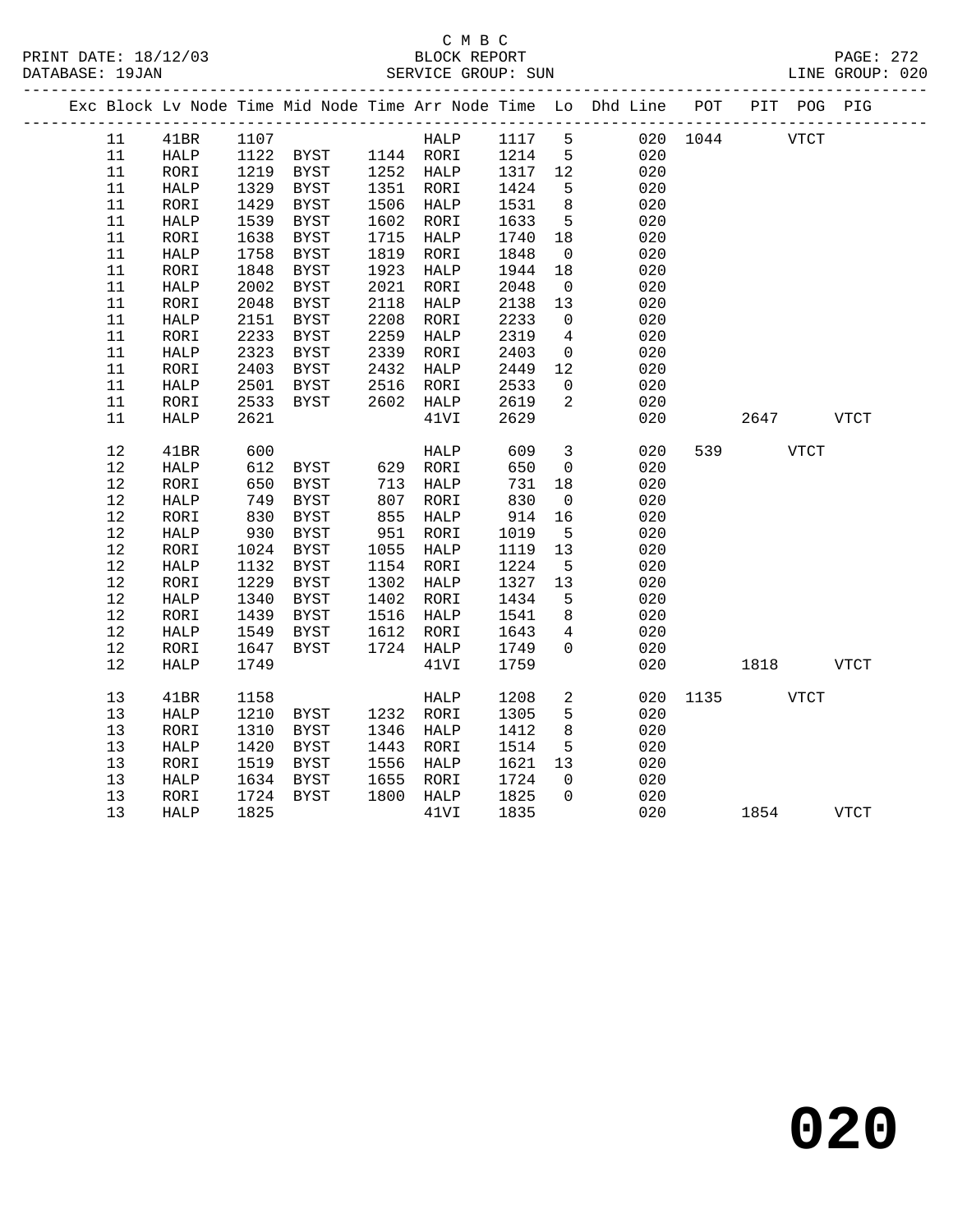|  |                                                           |                                                                                                                         |                                                                                      |                                                                                      |                                                                                      | C M B C                                                                                                          |                                                                                      | PRINT DATE: 18/12/03<br>BLOCK REPORT BLOCK PRESS BLOCK PRESS (PACKER PORT DATABASE: 19JAN SERVICE GROUP: SUN LINE GROUP: 022                                                                                                                                                                                        |     |      |     |
|--|-----------------------------------------------------------|-------------------------------------------------------------------------------------------------------------------------|--------------------------------------------------------------------------------------|--------------------------------------------------------------------------------------|--------------------------------------------------------------------------------------|------------------------------------------------------------------------------------------------------------------|--------------------------------------------------------------------------------------|---------------------------------------------------------------------------------------------------------------------------------------------------------------------------------------------------------------------------------------------------------------------------------------------------------------------|-----|------|-----|
|  |                                                           | MRST SW MARINE STN                                                                                                      |                                                                                      |                                                                                      |                                                                                      |                                                                                                                  |                                                                                      | $\begin{array}{lllllllll} \texttt{KN41} & \texttt{KN1GHT} & \& \texttt{41 AV} & \texttt{KN63} & \texttt{KN1GHT} & \& \texttt{63 AV} \\ \texttt{KNLP} & \texttt{KN1GHT} & \texttt{STREF LOOP} & \texttt{MNR1} & \texttt{MDBY} & \texttt{MACDOMALD} & \& \texttt{BROADWAY} \end{array}$<br>VTC Vancouver Diesel Depot |     |      |     |
|  |                                                           |                                                                                                                         |                                                                                      |                                                                                      |                                                                                      |                                                                                                                  |                                                                                      | Exc Block Lv Node Time Mid Node Time Arr Node Time Lo Dhd Line POT PIT POG PIG<br>--------------------------------                                                                                                                                                                                                  |     |      |     |
|  | $\mathbf{1}$<br>$\mathbf 1$<br>1<br>1<br>1<br>1<br>1<br>1 | BUB4<br><b>DULP</b><br>BUB4<br><b>DULP</b><br>BUB4<br><b>DULP</b><br>BUB4                                               | 848<br>933<br>1008<br>1052<br>1128<br>1209<br>1248                                   | MDBY<br>MDBY<br>MDBY<br>MDBY<br>MDBY<br>MDBY                                         | 1026<br>1105<br>1150<br>1222<br>1308                                                 | 945 BUB4<br>DULP<br>BUB4<br>DULP<br>BUB4<br><b>DULP</b>                                                          | 1003<br>1038<br>1123<br>1203<br>1243<br>1321                                         | DULP 813 MDBY 825 BUB4 843 5 002 756 VTC<br>MDBY 904 DULP 914 19 002<br>$5^{\circ}$<br>002<br>14<br>002<br>5 <sub>1</sub><br>002<br>6 002<br>$5^{\circ}$<br>002<br>002                                                                                                                                              |     |      |     |
|  | 1<br>1<br>1<br>1<br>1<br>1<br>1<br>1<br>1<br>1<br>1       | <b>DULP</b><br>BUB4<br><b>DULP</b><br>BUB4<br><b>DULP</b><br>BUB4<br><b>DULP</b><br>BUB4<br><b>DULP</b><br>BUB4<br>DULP | 1329<br>1408<br>1450<br>1528<br>1610<br>1648<br>1732<br>1808<br>1852<br>1925<br>2022 | MDBY<br>MDBY<br>MDBY<br>MDBY<br>MDBY<br>MDBY<br>MDBY<br>MDBY<br>MDBY<br>MDBY<br>MDBY | 1342<br>1428<br>1502<br>1548<br>1622<br>1708<br>1744<br>1828<br>1903<br>1945<br>2033 | BUB4<br><b>DULP</b><br>BUB4<br>DULP<br>BUB4<br><b>DULP</b><br>BUB4<br><b>DULP</b><br>BUB4<br><b>DULP</b><br>BUB4 | 1403<br>1441<br>1523<br>1601<br>1643<br>1721<br>1803<br>1843<br>1922<br>1959<br>2052 | $5^{\circ}$<br>002<br>9<br>002<br>5 <sub>5</sub><br>002<br>$9 \left( \frac{1}{2} \right)$<br>002<br>5 <sub>1</sub><br>002<br>002<br>11<br>$5^{\circ}$<br>002<br>9<br>002<br>$\overline{\mathbf{3}}$<br>002<br>23 and $\sim$<br>002<br>$\overline{\mathbf{3}}$<br>002                                                |     |      |     |
|  | 1                                                         | BUB4                                                                                                                    | 2055                                                                                 | MDBY                                                                                 | 2113                                                                                 | DULP                                                                                                             | 2125                                                                                 |                                                                                                                                                                                                                                                                                                                     | 002 | 2135 | VTC |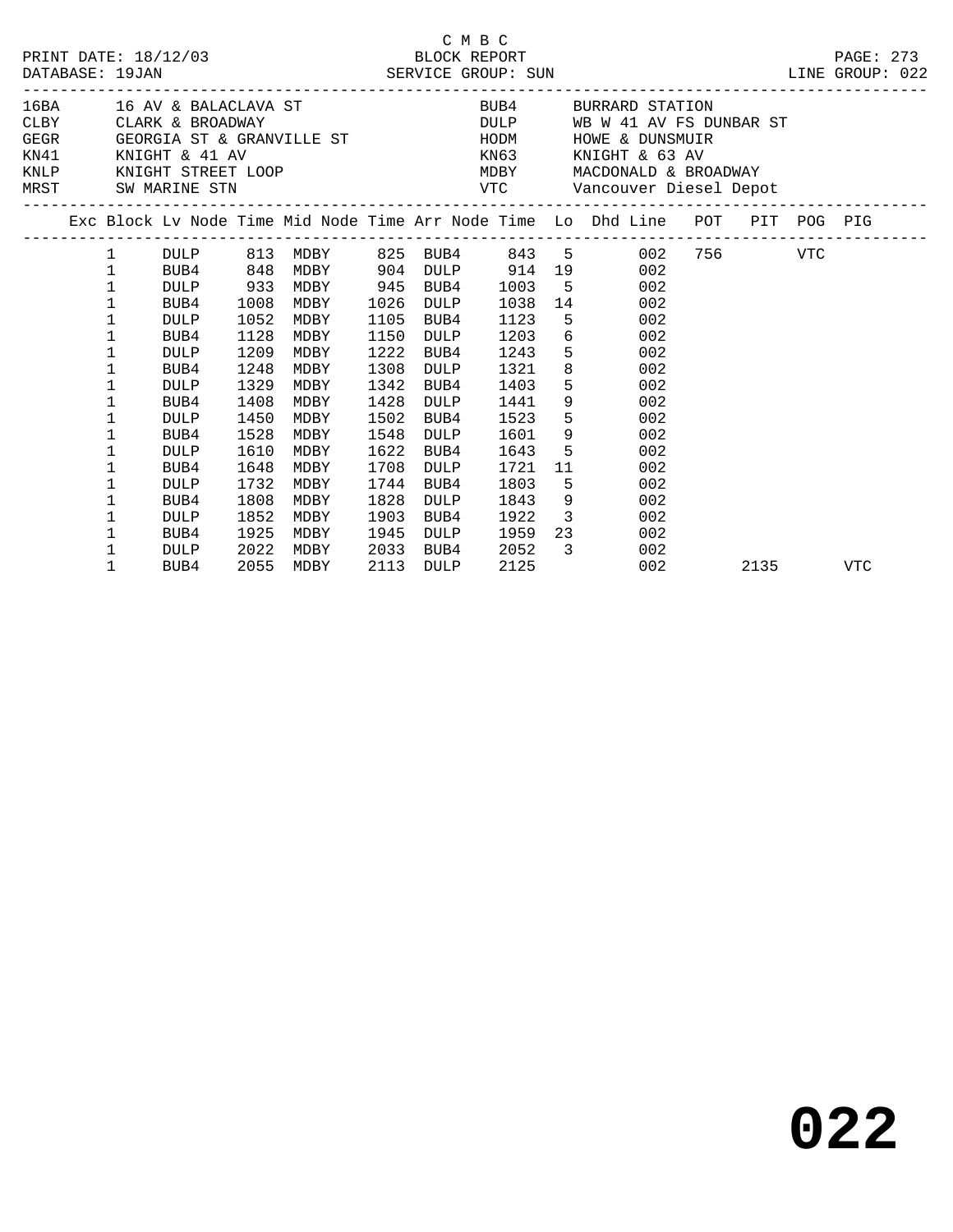### C M B C<br>BLOCK REPORT SERVICE GROUP: SUN

|  |                          |                     |              | _____________ |              |                     |              |                 | Exc Block Lv Node Time Mid Node Time Arr Node Time Lo Dhd Line POT<br>--------------------------- |     |      | PIT POG PIG |            |
|--|--------------------------|---------------------|--------------|---------------|--------------|---------------------|--------------|-----------------|---------------------------------------------------------------------------------------------------|-----|------|-------------|------------|
|  | 2                        | <b>DULP</b>         | 636          | MDBY          | 648          | BUB4                | 703          | $\mathbf{3}$    | 002                                                                                               | 619 |      | <b>VTC</b>  |            |
|  | $\mathbf{2}$             | BUB4                | 706          | MDBY          | 720          | <b>DULP</b>         | 730          | $6\overline{6}$ | 002                                                                                               |     |      |             |            |
|  | $\overline{c}$           | <b>DULP</b>         | 736          | MDBY          | 748          | BUB4                | 803          | $\overline{3}$  | 002                                                                                               |     |      |             |            |
|  | $\sqrt{2}$               | BUB4                | 806          | MDBY          | 822          | DULP                | 832          | 19              | 002                                                                                               |     |      |             |            |
|  | $\sqrt{2}$               | <b>DULP</b>         | 851          | MDBY          | 903          | BUB4                | 923          | 5               | 002                                                                                               |     |      |             |            |
|  | 2                        | BUB4                | 928          | MDBY          | 944          | <b>DULP</b>         | 955          | 17              | 002                                                                                               |     |      |             |            |
|  | $\sqrt{2}$               | DULP                | 1012         | MDBY          | 1025         | BUB4                | 1043         | 5               | 002                                                                                               |     |      |             |            |
|  | $\sqrt{2}$               | BUB4                | 1048         | MDBY          | 1108         | DULP                | 1120         | 11              | 002                                                                                               |     |      |             |            |
|  | $\sqrt{2}$               | <b>DULP</b>         | 1131         | MDBY          | 1144         | BUB4                | 1203         | 5               | 002                                                                                               |     |      |             |            |
|  | $\sqrt{2}$               | BUB4                | 1208         | MDBY          | 1228         | <b>DULP</b>         | 1241         | 8               | 002                                                                                               |     |      |             |            |
|  | $\sqrt{2}$               | <b>DULP</b>         | 1249         | MDBY          | 1302         | BUB4                | 1323         | 5               | 002                                                                                               |     |      |             |            |
|  | $\sqrt{2}$               | BUB4                | 1328         | MDBY          | 1348         | <b>DULP</b>         | 1401         | 8               | 002                                                                                               |     |      |             |            |
|  | $\sqrt{2}$               | <b>DULP</b>         | 1409         | MDBY          | 1422         | BUB4                | 1443         | 5               | 002                                                                                               |     |      |             |            |
|  | $\sqrt{2}$               | BUB4                | 1448         | MDBY          | 1508         | <b>DULP</b>         | 1521         | 9               | 002                                                                                               |     |      |             |            |
|  | $\sqrt{2}$               | <b>DULP</b>         | 1530         | MDBY          | 1542         | BUB4                | 1603         | 5               | 002                                                                                               |     |      |             |            |
|  | $\sqrt{2}$               | BUB4                | 1608         | MDBY          | 1628         | <b>DULP</b>         | 1641         | $\mathsf 9$     | 002                                                                                               |     |      |             |            |
|  | $\sqrt{2}$               | <b>DULP</b>         | 1650         | MDBY          | 1702         | BUB4                | 1723         | 5               | 002                                                                                               |     |      |             |            |
|  | $\sqrt{2}$               | BUB4                | 1728         | MDBY          | 1748         | <b>DULP</b>         | 1803         | 20              | 002                                                                                               |     |      |             |            |
|  | $\sqrt{2}$               | <b>DULP</b>         | 1823         | MDBY          | 1834         | BUB4                | 1853         | 3               | 002                                                                                               |     |      |             |            |
|  | $\sqrt{2}$               | BUB4                | 1856         | MDBY          | 1916         | <b>DULP</b>         | 1930         | 22              | 002                                                                                               |     |      |             |            |
|  | $\sqrt{2}$               | <b>DULP</b>         | 1952         | MDBY          | 2003         | BUB4                | 2022         | $\overline{3}$  | 002                                                                                               |     |      |             |            |
|  | $\sqrt{2}$               | BUB4                | 2025         | MDBY          | 2045         | <b>DULP</b>         | 2059         | 25              | 002                                                                                               |     |      |             |            |
|  | $\sqrt{2}$               | <b>DULP</b>         | 2124         | MDBY          | 2134         | BUB4                | 2152         | 3               | 002                                                                                               |     |      |             |            |
|  | $\sqrt{2}$               | BUB4                | 2155         | MDBY          | 2211         | <b>DULP</b>         | 2222         | $\mathbf{3}$    | 002                                                                                               |     |      |             |            |
|  | $\sqrt{2}$               | <b>DULP</b>         | 2225         | MDBY          | 2235         | BUB4                | 2253         | $\overline{c}$  | 002                                                                                               |     |      |             |            |
|  | $\sqrt{2}$               | BUB4                | 2255         | MDBY          | 2311         | DULP                | 2322         | 3               | 002                                                                                               |     |      |             |            |
|  | $\mathbf{2}$             | <b>DULP</b>         | 2325         | MDBY          | 2335         | BUB4                | 2353         | 2               | 002                                                                                               |     |      |             |            |
|  | $\sqrt{2}$               | BUB4                | 2355         | MDBY          | 2411         | <b>DULP</b>         | 2422         | $\mathbf{3}$    | 002                                                                                               |     |      |             |            |
|  | $\sqrt{2}$<br>$\sqrt{2}$ | <b>DULP</b>         | 2425         | MDBY<br>MDBY  | 2435         | BUB4                | 2453         | 4               | 002<br>002                                                                                        |     |      |             |            |
|  | $\sqrt{2}$               | BUB4<br><b>DULP</b> | 2457<br>2540 |               | 2513         | <b>DULP</b><br>GEGR | 2524<br>2606 | 16<br>3         | N22                                                                                               |     |      |             |            |
|  | $\sqrt{2}$               | <b>GEGR</b>         | 2609         |               |              | DULP                | 2634         | 6               | N22                                                                                               |     |      |             |            |
|  | $\sqrt{2}$               | <b>DULP</b>         | 2640         |               |              | GEGR                | 2706         | 3               | N22                                                                                               |     |      |             |            |
|  | 2                        | <b>GEGR</b>         | 2709         |               |              | <b>DULP</b>         | 2734         |                 | N22                                                                                               |     | 2744 |             | <b>VTC</b> |
|  |                          |                     |              |               |              |                     |              |                 |                                                                                                   |     |      |             |            |
|  | 3                        | <b>DULP</b>         | 656          | MDBY          | 708          | BUB4                | 723          | $\mathbf{3}$    | 002                                                                                               | 639 |      | <b>VTC</b>  |            |
|  | 3                        | BUB4                | 726          | MDBY          | 740          | <b>DULP</b>         | 750          | 6               | 002                                                                                               |     |      |             |            |
|  | 3                        | DULP                | 756          | MDBY          | 808          | BUB4                | 823          | 5               | 002                                                                                               |     |      |             |            |
|  | 3                        | BUB4                | 828          | MDBY          | 844          | <b>DULP</b>         | 854          | 17              | 002                                                                                               |     |      |             |            |
|  | 3                        | DULP                | 911          | MDBY          | 923          | BUB4                | 943          | 5               | 002                                                                                               |     |      |             |            |
|  | 3                        | BUB4                | 948          | MDBY          | 1006         | DULP                | 1018         | 14              | 002                                                                                               |     |      |             |            |
|  | 3                        | <b>DULP</b>         | 1032         | MDBY          | 1045         | BUB4                | 1103         | 5               | 002                                                                                               |     |      |             |            |
|  | 3                        | BUB4                | 1108         | MDBY          | 1130         | <b>DULP</b>         | 1143         | 8               | 002                                                                                               |     |      |             |            |
|  | 3                        | <b>DULP</b>         | 1151         | MDBY          | 1204         | BUB4                | 1223         | 5               | 002                                                                                               |     |      |             |            |
|  | 3                        | BUB4                | 1228         | MDBY          | 1248         | <b>DULP</b>         | 1301         | 8               | 002                                                                                               |     |      |             |            |
|  | 3                        | <b>DULP</b>         | 1309         | MDBY          | 1322         | BUB4                | 1343         | 5               | 002                                                                                               |     |      |             |            |
|  | 3                        | BUB4                | 1348         | MDBY          | 1408         | <b>DULP</b>         | 1421         | 9               | 002                                                                                               |     |      |             |            |
|  | 3                        | <b>DULP</b>         | 1430         | MDBY          | 1442<br>1528 | BUB4                | 1503         | 5               | 002<br>002                                                                                        |     |      |             |            |
|  | 3<br>3                   | BUB4                | 1508<br>1550 | MDBY          | 1602         | <b>DULP</b>         | 1541<br>1623 | 9<br>5          | 002                                                                                               |     |      |             |            |
|  |                          | <b>DULP</b>         |              | MDBY          |              | BUB4                |              |                 |                                                                                                   |     |      |             |            |

 3 BUB4 1628 MDBY 1648 DULP 1701 10 002 3 DULP 1711 MDBY 1723 BUB4 1743 5 002

3 BUB4 1748 MDBY 1808 DULP 1823 002 1835 VTC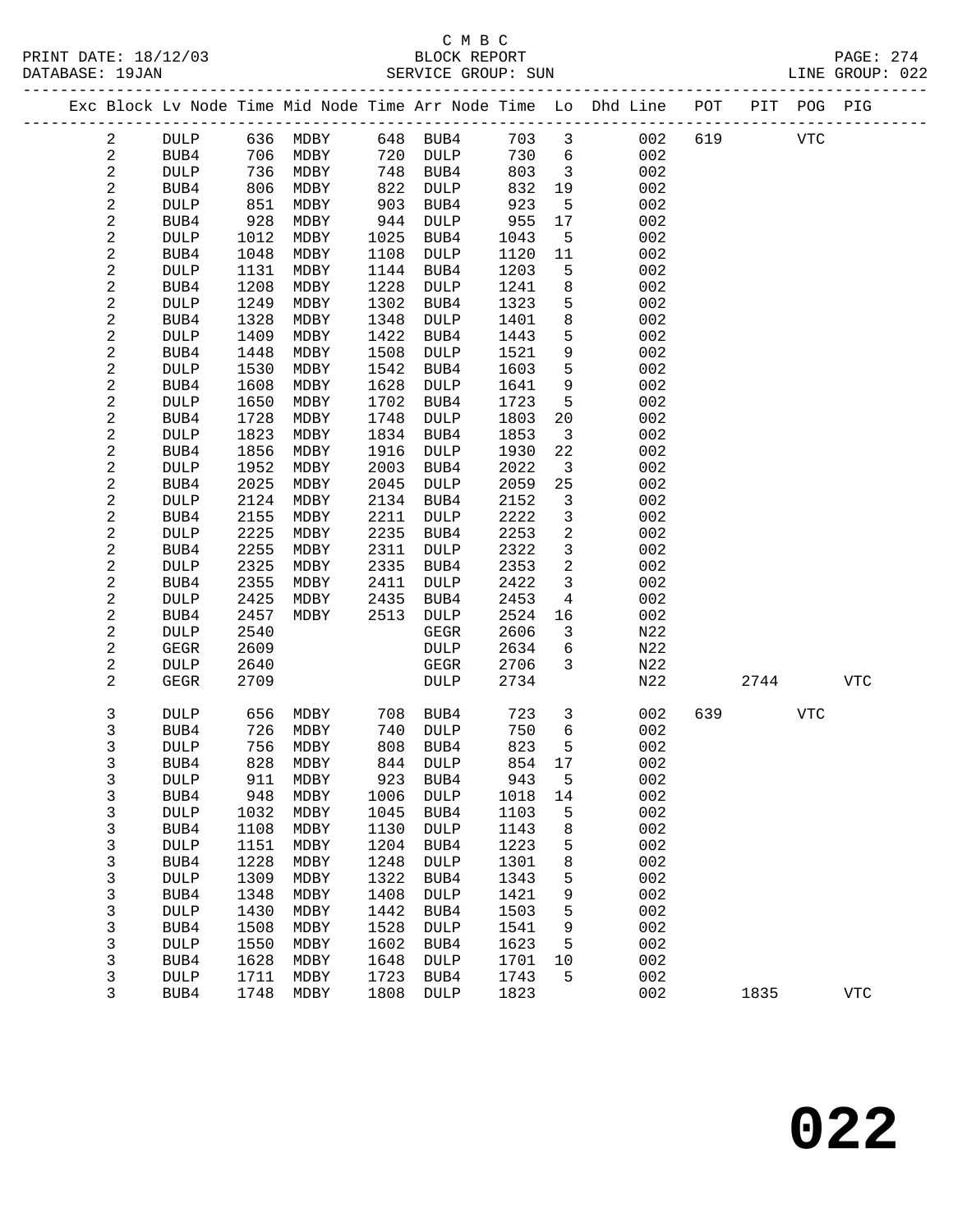|                |      |      |          |      |          |      |             | Exc Block Lv Node Time Mid Node Time Arr Node Time Lo Dhd Line POT |     |      | PIT POG PIG |            |
|----------------|------|------|----------|------|----------|------|-------------|--------------------------------------------------------------------|-----|------|-------------|------------|
| $\overline{4}$ | 16BA |      | 830 MDBY |      | 835 BUB4 | 853  | 5           | 002                                                                | 808 |      | <b>VTC</b>  |            |
| $\overline{4}$ | BUB4 | 858  | MDBY     | 914  | 16BA     | 919  | 9           | 002                                                                |     |      |             |            |
| 4              | 16BA | 928  | MDBY     | 933  | BUB4     | 953  | $\mathsf S$ | 002                                                                |     |      |             |            |
| 4              | BUB4 | 958  | MDBY     | 1016 | 16BA     | 1021 | $\mathsf 9$ | 002                                                                |     |      |             |            |
| 4              | 16BA | 1030 | MDBY     | 1035 | BUB4     | 1053 | 5           | 002                                                                |     |      |             |            |
| 4              | BUB4 | 1058 | MDBY     | 1118 | 16BA     | 1123 | 6           | 002                                                                |     |      |             |            |
| 4              | 16BA | 1129 | MDBY     | 1134 | BUB4     | 1153 | 5           | 002                                                                |     |      |             |            |
| 4              | BUB4 | 1158 | MDBY     | 1218 | 16BA     | 1225 | 20          | 002                                                                |     |      |             |            |
| 4              | 16BA | 1245 | MDBY     | 1252 | BUB4     | 1313 | 5           | 002                                                                |     |      |             |            |
| 4              | BUB4 | 1318 | MDBY     | 1338 | 16BA     | 1345 | 20          | 002                                                                |     |      |             |            |
| 4              | 16BA | 1405 | MDBY     | 1412 | BUB4     | 1433 | 5           | 002                                                                |     |      |             |            |
| 4              | BUB4 | 1438 | MDBY     | 1458 | 16BA     | 1505 | 20          | 002                                                                |     |      |             |            |
| 4              | 16BA | 1525 | MDBY     | 1532 | BUB4     | 1553 | 5           | 002                                                                |     |      |             |            |
| 4              | BUB4 | 1558 | MDBY     | 1618 | 16BA     | 1625 | 22          | 002                                                                |     |      |             |            |
| 4              | 16BA | 1647 | MDBY     | 1652 | BUB4     | 1713 | 5           | 002                                                                |     |      |             |            |
| 4              | BUB4 | 1718 | MDBY     | 1738 | 16BA     | 1744 | 7           | 002                                                                |     |      |             |            |
| $\overline{4}$ | 16BA | 1751 | MDBY     | 1755 | BUB4     | 1814 | 5           | 002                                                                |     |      |             |            |
| 4              | BUB4 | 1819 | MDBY     | 1839 | 16BA     | 1845 |             | 002                                                                |     | 1910 |             | <b>VTC</b> |
|                |      |      |          |      |          |      |             |                                                                    |     |      |             |            |
| 5              | 16BA | 755  | MDBY     | 758  | BUB4     | 813  | 4           | 002                                                                | 733 |      | <b>VTC</b>  |            |
| 5              | BUB4 | 817  | MDBY     | 833  | 16BA     | 838  | 10          | 002                                                                |     |      |             |            |
| 5              | 16BA | 848  | MDBY     | 853  | BUB4     | 913  | 5           | 002                                                                |     |      |             |            |
| 5              | BUB4 | 918  | MDBY     | 934  | 16BA     | 939  | 11          | 002                                                                |     |      |             |            |
| 5              | 16BA | 950  | MDBY     | 955  | BUB4     | 1013 | 5           | 002                                                                |     |      |             |            |
| 5              | BUB4 | 1018 | MDBY     | 1036 | 16BA     | 1041 | 9           | 002                                                                |     |      |             |            |
| 5              | 16BA | 1050 | MDBY     | 1055 | BUB4     | 1113 | 5           | 002                                                                |     |      |             |            |
| 5              | BUB4 | 1118 | MDBY     | 1140 | 16BA     | 1145 | 22          | 002                                                                |     |      |             |            |
| 5              | 16BA | 1207 | MDBY     | 1212 | BUB4     | 1233 | 5           | 002                                                                |     |      |             |            |
| 5              | BUB4 | 1238 | MDBY     | 1258 | 16BA     | 1305 | 20          | 002                                                                |     |      |             |            |
| 5              | 16BA | 1325 | MDBY     | 1332 | BUB4     | 1353 | 5           | 002                                                                |     |      |             |            |
| 5              | BUB4 | 1358 | MDBY     | 1418 | 16BA     | 1425 | 20          | 002                                                                |     |      |             |            |
| 5              | 16BA | 1445 | MDBY     | 1452 | BUB4     | 1513 | 5           | 002                                                                |     |      |             |            |
| 5              | BUB4 | 1518 | MDBY     | 1538 | 16BA     | 1545 | 22          | 002                                                                |     |      |             |            |
| 5              | 16BA | 1607 | MDBY     | 1612 | BUB4     | 1633 | 5           | 002                                                                |     |      |             |            |
| 5              | BUB4 | 1638 | MDBY     | 1658 | 16BA     | 1705 |             | 002                                                                |     | 1730 |             | <b>VTC</b> |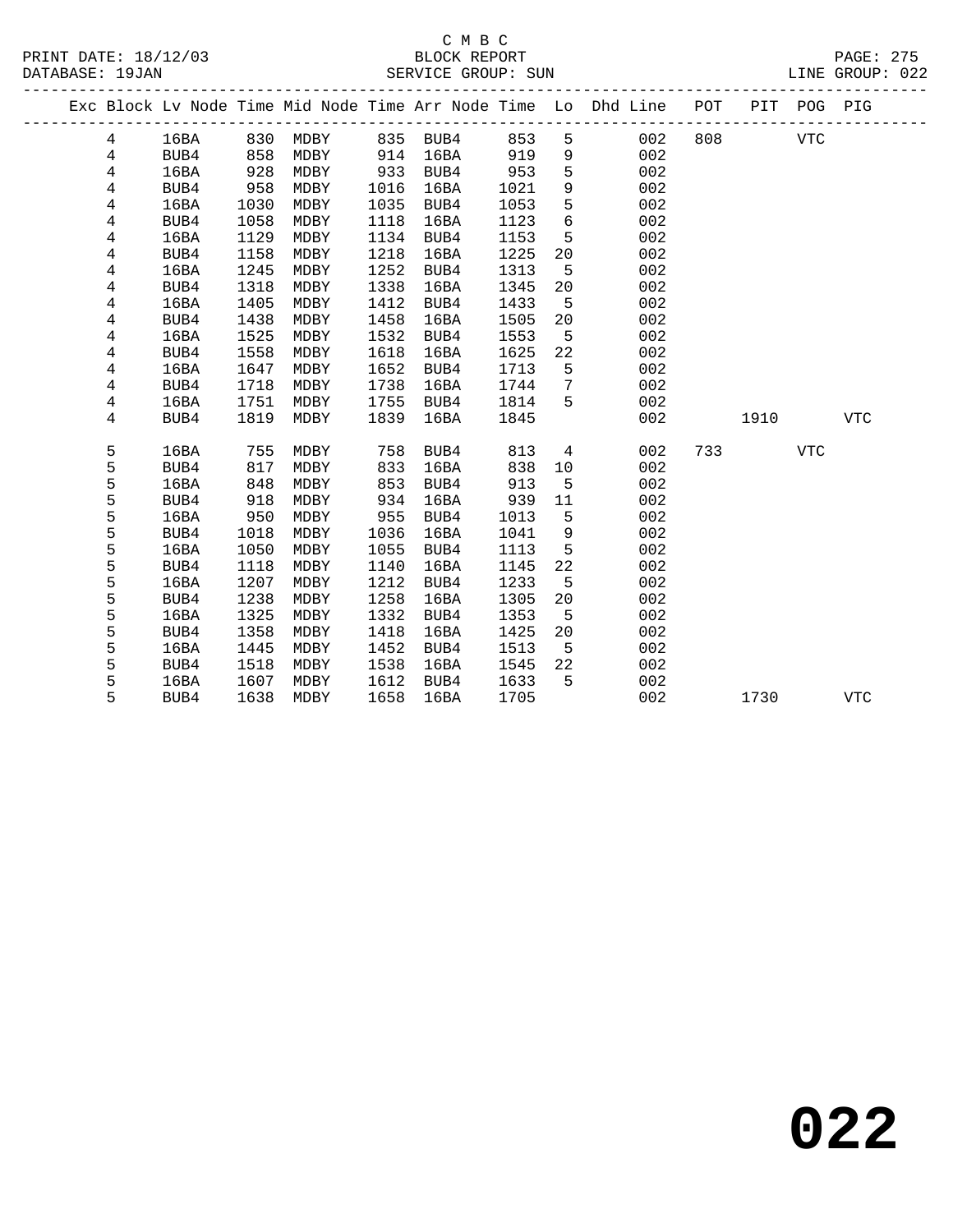|  |   |      |      |                       |      |          |      |                            | Exc Block Lv Node Time Mid Node Time Arr Node Time Lo Dhd Line POT PIT POG PIG |     |      |            |            |  |
|--|---|------|------|-----------------------|------|----------|------|----------------------------|--------------------------------------------------------------------------------|-----|------|------------|------------|--|
|  | 6 | 16BA |      | 810 MDBY 815 BUB4 833 |      |          |      |                            | 002<br>$5^{\circ}$                                                             | 748 |      | <b>VTC</b> |            |  |
|  | 6 | BUB4 | 838  | MDBY                  |      | 854 16BA | 859  | 9                          | 002                                                                            |     |      |            |            |  |
|  | 6 | 16BA | 908  | MDBY                  |      | 913 BUB4 | 933  | 5                          | 002                                                                            |     |      |            |            |  |
|  | 6 | BUB4 | 938  | MDBY                  | 956  | 16BA     | 1001 | 9                          | 002                                                                            |     |      |            |            |  |
|  | 6 | 16BA | 1010 | MDBY                  | 1015 | BUB4     | 1033 | 5                          | 002                                                                            |     |      |            |            |  |
|  | 6 | BUB4 | 1038 | MDBY                  | 1058 | 16BA     | 1103 | 6                          | 002                                                                            |     |      |            |            |  |
|  | 6 | 16BA | 1109 | MDBY                  | 1114 | BUB4     | 1133 | $5^{\circ}$                | 002                                                                            |     |      |            |            |  |
|  | 6 | BUB4 | 1138 | MDBY                  | 1158 | 16BA     | 1205 | 22                         | 002                                                                            |     |      |            |            |  |
|  | 6 | 16BA | 1227 | MDBY                  | 1232 | BUB4     | 1253 | $5^{\circ}$                | 002                                                                            |     |      |            |            |  |
|  | 6 | BUB4 | 1258 | MDBY                  | 1318 | 16BA     | 1325 | 20                         | 002                                                                            |     |      |            |            |  |
|  | 6 | 16BA | 1345 | MDBY                  | 1352 | BUB4     | 1413 | 5                          | 002                                                                            |     |      |            |            |  |
|  | 6 | BUB4 | 1418 | MDBY                  | 1438 | 16BA     | 1445 | 20                         | 002                                                                            |     |      |            |            |  |
|  | 6 | 16BA | 1505 | MDBY                  | 1512 | BUB4     | 1533 | 5                          | 002                                                                            |     |      |            |            |  |
|  | 6 | BUB4 | 1538 | MDBY                  | 1558 | 16BA     | 1605 | 22                         | 002                                                                            |     |      |            |            |  |
|  | 6 | 16BA | 1627 | MDBY                  | 1632 | BUB4     | 1653 | $5^{\circ}$                | 002                                                                            |     |      |            |            |  |
|  | 6 | BUB4 | 1658 | MDBY                  | 1718 | 16BA     | 1725 | $5^{\circ}$                | 002                                                                            |     |      |            |            |  |
|  | 6 | 16BA | 1730 | MDBY                  | 1734 | BUB4     | 1753 | $5^{\circ}$                | 002                                                                            |     |      |            |            |  |
|  | 6 | BUB4 | 1758 | MDBY                  | 1818 | 16BA     | 1824 | 21                         | 002                                                                            |     |      |            |            |  |
|  | 6 | 16BA | 1845 | MDBY                  | 1849 | BUB4     | 1908 | 2                          | 002                                                                            |     |      |            |            |  |
|  | 6 | BUB4 | 1910 | MDBY                  | 1930 | 16BA     | 1936 | 8                          | 002                                                                            |     |      |            |            |  |
|  | 6 | 16BA | 1944 | MDBY                  | 1948 | BUB4     | 2007 | $\mathbf{3}$               | 002                                                                            |     |      |            |            |  |
|  | 6 | BUB4 | 2010 | MDBY                  | 2030 | 16BA     | 2036 | $\overline{9}$             | 002                                                                            |     |      |            |            |  |
|  | 6 | 16BA | 2045 | MDBY                  | 2049 | BUB4     | 2107 | $\overline{\mathbf{3}}$    | 002                                                                            |     |      |            |            |  |
|  | 6 | BUB4 | 2110 | MDBY                  | 2126 | 16BA     | 2131 | 15                         | 002                                                                            |     |      |            |            |  |
|  | 6 | 16BA | 2146 | MDBY                  | 2150 | BUB4     | 2208 | $\overline{2}$             | 002                                                                            |     |      |            |            |  |
|  | 6 | BUB4 | 2210 | MDBY                  | 2226 | 16BA     | 2231 | 15                         | 002                                                                            |     |      |            |            |  |
|  | 6 | 16BA | 2246 | MDBY                  | 2250 | BUB4     | 2308 | $\overline{a}$             | 002                                                                            |     |      |            |            |  |
|  | 6 | BUB4 | 2310 | MDBY                  | 2326 | 16BA     | 2331 | 15                         | 002                                                                            |     |      |            |            |  |
|  | 6 | 16BA | 2346 | MDBY                  | 2350 | BUB4     | 2408 | $\overline{\phantom{0}}^2$ | 002                                                                            |     |      |            |            |  |
|  | 6 | BUB4 | 2410 | MDBY                  | 2426 | 16BA     | 2431 | 15                         | 002                                                                            |     |      |            |            |  |
|  | 6 | 16BA | 2446 | MDBY                  | 2450 | BUB4     | 2508 | 6                          | 002                                                                            |     |      |            |            |  |
|  | 6 | BUB4 | 2514 | MDBY                  | 2530 | 16BA     | 2535 |                            | 002                                                                            |     | 2600 |            | <b>VTC</b> |  |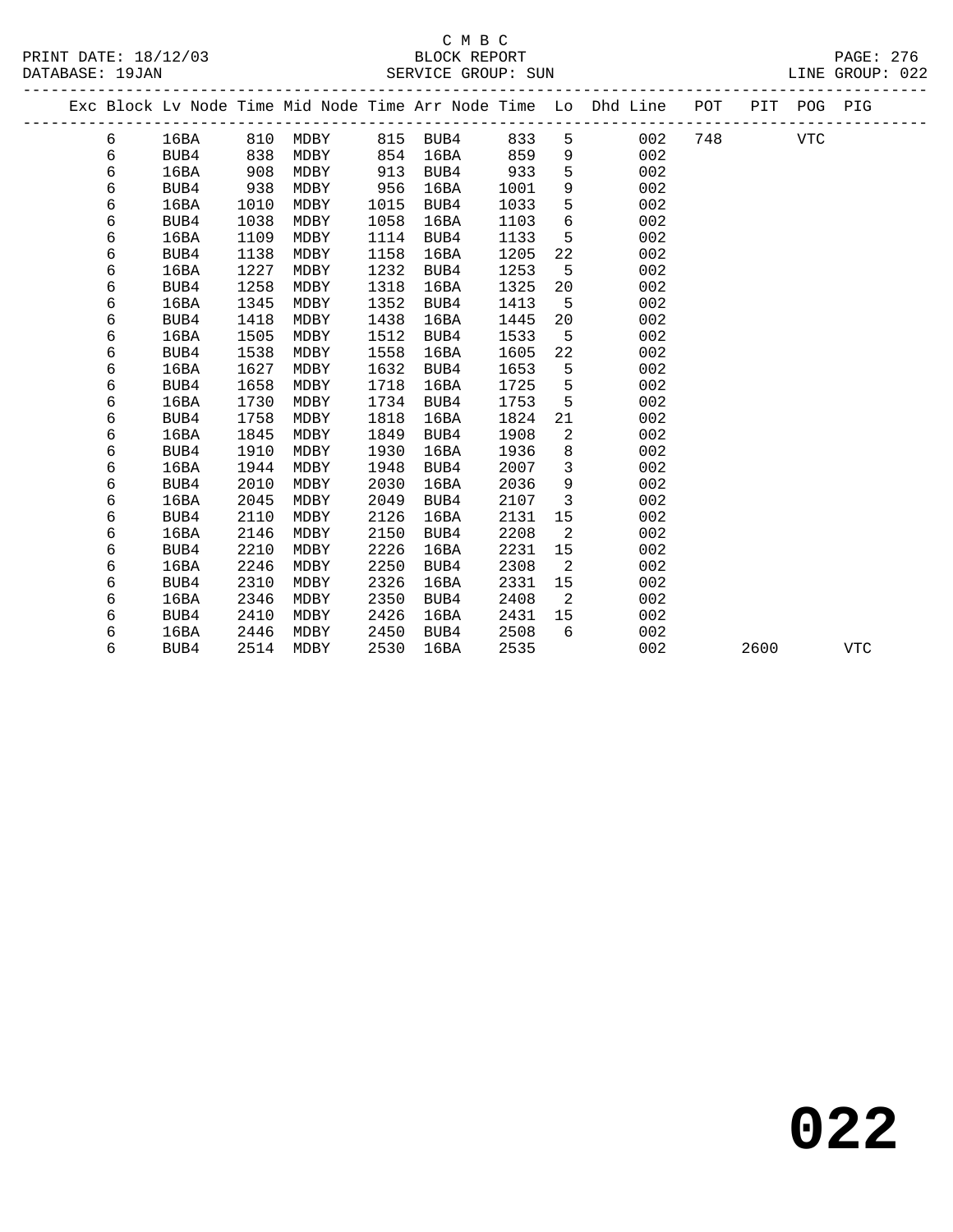## C M B C<br>BLOCK REPORT

| PRINT DATE: 18/12/03<br>DATABASE: 19JAN |   |             |      | DE BLOCK REPORT BLOCK REPORT SUN SERVICE GROUP: SUN<br>_____________________________________ |      |             |      |                         |                                                                                |     |      |            | PAGE: 277<br>LINE GROUP: 022 |
|-----------------------------------------|---|-------------|------|----------------------------------------------------------------------------------------------|------|-------------|------|-------------------------|--------------------------------------------------------------------------------|-----|------|------------|------------------------------|
|                                         |   |             |      |                                                                                              |      |             |      |                         | Exc Block Lv Node Time Mid Node Time Arr Node Time Lo Dhd Line POT PIT POG PIG |     |      |            |                              |
|                                         | 7 | <b>DULP</b> |      | 616 MDBY                                                                                     |      | 628 BUB4    | 643  | $\overline{\mathbf{3}}$ | 002                                                                            | 559 |      | <b>VTC</b> |                              |
|                                         | 7 | BUB4        | 646  | MDBY                                                                                         | 659  | <b>DULP</b> | 708  | 8                       | 002                                                                            |     |      |            |                              |
|                                         | 7 | <b>DULP</b> | 716  | MDBY                                                                                         | 728  | BUB4        | 743  | $\overline{3}$          | 002                                                                            |     |      |            |                              |
|                                         | 7 | BUB4        | 746  | MDBY                                                                                         | 802  | <b>DULP</b> | 812  | 19                      | 002                                                                            |     |      |            |                              |
|                                         | 7 | <b>DULP</b> | 831  | MDBY                                                                                         | 843  | BUB4        | 903  | 5                       | 002                                                                            |     |      |            |                              |
|                                         | 7 | BUB4        | 908  | MDBY                                                                                         | 924  | <b>DULP</b> | 935  | 18                      | 002                                                                            |     |      |            |                              |
|                                         | 7 | <b>DULP</b> | 953  | MDBY                                                                                         | 1005 | BUB4        | 1023 | 5                       | 002                                                                            |     |      |            |                              |
|                                         | 7 | BUB4        | 1028 | MDBY                                                                                         | 1046 | <b>DULP</b> | 1058 | 13                      | 002                                                                            |     |      |            |                              |
|                                         | 7 | <b>DULP</b> | 1111 | MDBY                                                                                         | 1124 | BUB4        | 1143 | 5                       | 002                                                                            |     |      |            |                              |
|                                         | 7 | BUB4        | 1148 | MDBY                                                                                         | 1208 | <b>DULP</b> | 1221 | 8                       | 002                                                                            |     |      |            |                              |
|                                         | 7 | <b>DULP</b> | 1229 | MDBY                                                                                         | 1242 | BUB4        | 1303 | 5                       | 002                                                                            |     |      |            |                              |
|                                         | 7 | BUB4        | 1308 | MDBY                                                                                         | 1328 | <b>DULP</b> | 1341 | 8                       | 002                                                                            |     |      |            |                              |
|                                         | 7 | <b>DULP</b> | 1349 | MDBY                                                                                         | 1402 | BUB4        | 1423 | 5                       | 002                                                                            |     |      |            |                              |
|                                         | 7 | BUB4        | 1428 | MDBY                                                                                         | 1448 | <b>DULP</b> | 1501 | 9                       | 002                                                                            |     |      |            |                              |
|                                         | 7 | <b>DULP</b> | 1510 | MDBY                                                                                         | 1522 | BUB4        | 1543 | 5                       | 002                                                                            |     |      |            |                              |
|                                         | 7 | BUB4        | 1548 | MDBY                                                                                         | 1608 | <b>DULP</b> | 1621 | 9                       | 002                                                                            |     |      |            |                              |
|                                         | 7 | <b>DULP</b> | 1630 | MDBY                                                                                         | 1642 | BUB4        | 1703 | 5                       | 002                                                                            |     |      |            |                              |
|                                         | 7 | BUB4        | 1708 | MDBY                                                                                         | 1728 | <b>DULP</b> | 1743 | 11                      | 002                                                                            |     |      |            |                              |
|                                         | 7 | <b>DULP</b> | 1754 | MDBY                                                                                         | 1806 | BUB4        | 1825 | 5                       | 002                                                                            |     |      |            |                              |
|                                         | 7 | BUB4        | 1830 | MDBY                                                                                         | 1850 | <b>DULP</b> | 1904 | 18                      | 002                                                                            |     |      |            |                              |
|                                         | 7 | <b>DULP</b> | 1922 | MDBY                                                                                         | 1933 | BUB4        | 1952 | $\overline{3}$          | 002                                                                            |     |      |            |                              |
|                                         | 7 | BUB4        | 1955 | MDBY                                                                                         | 2015 | <b>DULP</b> | 2029 | 25                      | 002                                                                            |     |      |            |                              |
|                                         | 7 | <b>DULP</b> | 2054 | MDBY                                                                                         | 2104 | BUB4        | 2122 | 3                       | 002                                                                            |     |      |            |                              |
|                                         | 7 | BUB4        | 2125 | MDBY                                                                                         | 2141 | <b>DULP</b> | 2152 | $\overline{3}$          | 002                                                                            |     |      |            |                              |
|                                         | 7 | <b>DULP</b> | 2155 | MDBY                                                                                         | 2205 | BUB4        | 2223 | $\overline{a}$          | 002                                                                            |     |      |            |                              |
|                                         | 7 | BUB4        | 2225 | MDBY                                                                                         | 2241 | <b>DULP</b> | 2252 | $\mathfrak{Z}$          | 002                                                                            |     |      |            |                              |
|                                         | 7 | <b>DULP</b> | 2255 | MDBY                                                                                         | 2305 | BUB4        | 2323 | $\mathbf{2}$            | 002                                                                            |     |      |            |                              |
|                                         | 7 | BUB4        | 2325 | MDBY                                                                                         | 2341 | <b>DULP</b> | 2352 | $\overline{3}$          | 002                                                                            |     |      |            |                              |
|                                         | 7 | <b>DULP</b> | 2355 | MDBY                                                                                         | 2405 | BUB4        | 2423 | $\overline{a}$          | 002                                                                            |     |      |            |                              |
|                                         | 7 | BUB4        | 2425 | MDBY                                                                                         | 2441 | <b>DULP</b> | 2452 | 3                       | 002                                                                            |     |      |            |                              |
|                                         | 7 | <b>DULP</b> | 2455 | MDBY                                                                                         | 2505 | BUB4        | 2523 | 8                       | 002                                                                            |     |      |            |                              |
|                                         | 7 | BUB4        | 2531 | MDBY                                                                                         | 2547 | DULP        | 2558 | 12                      | 002                                                                            |     |      |            |                              |
|                                         | 7 | <b>DULP</b> | 2610 |                                                                                              |      | GEGR        | 2636 | 3                       | N22                                                                            |     |      |            |                              |
|                                         | 7 | <b>GEGR</b> | 2639 |                                                                                              |      | <b>DULP</b> | 2704 |                         | N22                                                                            |     | 2714 |            | <b>VTC</b>                   |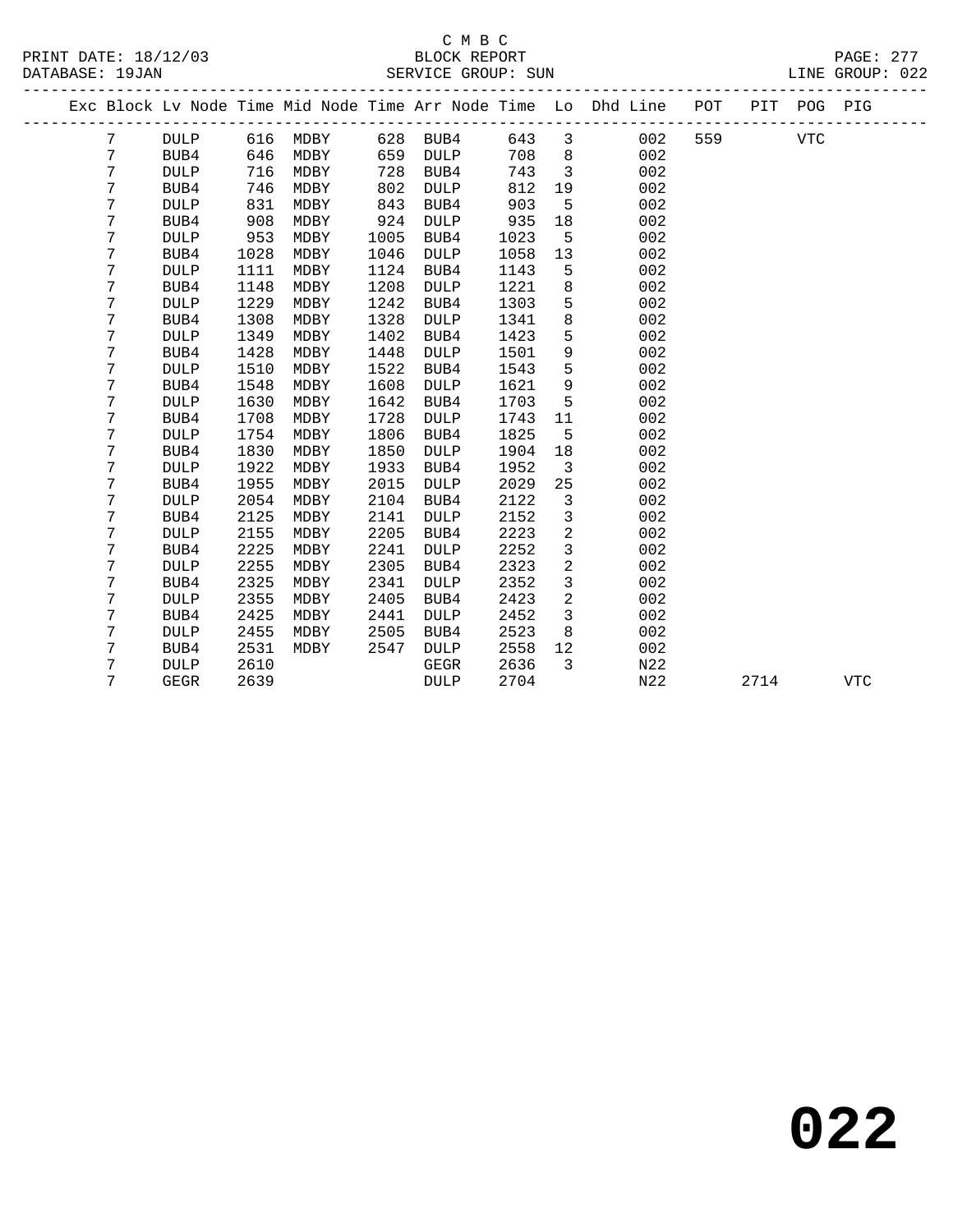#### C M B C<br>BLOCK REPORT SERVICE GROUP: SUN

|  |         |             |      |             |      |             |      |                | Exc Block Lv Node Time Mid Node Time Arr Node Time Lo Dhd Line POT<br>----------- |      | PIT  | POG PIG    |            |
|--|---------|-------------|------|-------------|------|-------------|------|----------------|-----------------------------------------------------------------------------------|------|------|------------|------------|
|  | 8       | 16BA        | 1149 | MDBY        |      | 1154 BUB4   | 1213 | 5              | 002                                                                               | 1127 |      | <b>VTC</b> |            |
|  | 8       | BUB4        | 1218 | MDBY        | 1238 | 16BA        | 1245 | 20             | 002                                                                               |      |      |            |            |
|  | 8       | 16BA        | 1305 | MDBY        | 1312 | BUB4        | 1333 | 5              | 002                                                                               |      |      |            |            |
|  | 8       | BUB4        | 1338 | MDBY        | 1358 | 16BA        | 1405 | 20             | 002                                                                               |      |      |            |            |
|  | 8       | 16BA        | 1425 | MDBY        | 1432 | BUB4        | 1453 | 5              | 002                                                                               |      |      |            |            |
|  | 8       | BUB4        | 1458 | MDBY        | 1518 | 16BA        | 1525 | 22             | 002                                                                               |      |      |            |            |
|  | 8       | 16BA        | 1547 | MDBY        | 1552 | BUB4        | 1613 | 5              | 002                                                                               |      |      |            |            |
|  | 8       | BUB4        | 1618 | MDBY        | 1638 | 16BA        | 1645 | 23             | 002                                                                               |      |      |            |            |
|  | 8       | 16BA        | 1708 | MDBY        | 1712 | BUB4        | 1733 | 5              | 002                                                                               |      |      |            |            |
|  | 8       | BUB4        | 1738 | MDBY        | 1758 | 16BA        | 1804 | 12             | 002                                                                               |      |      |            |            |
|  | 8       | 16BA        | 1816 | MDBY        | 1820 | BUB4        | 1839 | 3              | 002                                                                               |      |      |            |            |
|  | 8       | BUB4        | 1842 | MDBY        | 1902 | 16BA        | 1908 | 6              | 002                                                                               |      |      |            |            |
|  | 8       | 16BA        | 1914 | MDBY        | 1918 | BUB4        | 1937 | 3              | 002                                                                               |      |      |            |            |
|  | 8       | BUB4        | 1940 | MDBY        | 2000 | 16BA        | 2006 | 8              | 002                                                                               |      |      |            |            |
|  | 8       | 16BA        | 2014 | MDBY        | 2018 | BUB4        | 2037 | $\mathbf{3}$   | 002                                                                               |      |      |            |            |
|  | 8       | BUB4        | 2040 | MDBY        | 2058 | 16BA        | 2104 | 11             | 002                                                                               |      |      |            |            |
|  | 8       | 16BA        | 2115 | MDBY        | 2119 | BUB4        | 2137 | 3              | 002                                                                               |      |      |            |            |
|  | 8       | BUB4        | 2140 | MDBY        | 2156 | 16BA        | 2201 | 15             | 002                                                                               |      |      |            |            |
|  | 8       | 16BA        | 2216 | MDBY        | 2220 | BUB4        | 2238 | 2              | 002                                                                               |      |      |            |            |
|  | 8       | BUB4        | 2240 | MDBY        | 2256 | 16BA        | 2301 | 15             | 002                                                                               |      |      |            |            |
|  | $\,8\,$ | 16BA        | 2316 | MDBY        | 2320 | BUB4        | 2338 | 2              | 002                                                                               |      |      |            |            |
|  | 8       | BUB4        | 2340 | MDBY        | 2356 | 16BA        | 2401 | 15             | 002                                                                               |      |      |            |            |
|  | 8       | 16BA        | 2416 | MDBY        | 2420 | BUB4        | 2438 | 2              | 002                                                                               |      |      |            |            |
|  | 8       | BUB4        | 2440 | MDBY        | 2456 | 16BA        | 2501 | 15             | 002                                                                               |      |      |            |            |
|  | 8       | 16BA        | 2516 | MDBY        | 2520 | BUB4        | 2538 | 8              | 002                                                                               |      |      |            |            |
|  | 8       | BUB4        | 2546 | MDBY        | 2602 | 16BA        | 2607 |                | 002                                                                               |      | 2632 |            | <b>VTC</b> |
|  | 40      | KN41        | 619  | CLBY        | 627  | BUB4        | 643  | $\overline{a}$ | 022                                                                               | 603  |      | <b>VTC</b> |            |
|  | 40      | BUB4        | 645  | <b>CLBY</b> | 703  | <b>KNLP</b> | 717  | 8              | 022                                                                               |      |      |            |            |
|  | 40      | <b>KNLP</b> | 725  | CLBY        | 741  | BUB4        | 800  | 4              | 022                                                                               |      |      |            |            |
|  | 40      | BUB4        | 804  | CLBY        | 823  | <b>KNLP</b> | 838  | 11             | 022                                                                               |      |      |            |            |
|  | 40      | KNLP        | 849  | <b>CLBY</b> | 906  | BUB4        | 925  | 5              | 022                                                                               |      |      |            |            |
|  | 40      | BUB4        | 930  | CLBY        | 953  | KNLP        | 1008 | 5              | 022                                                                               |      |      |            |            |
|  | 40      | <b>KNLP</b> | 1013 | CLBY        | 1030 | BUB4        | 1052 | 9              | 022                                                                               |      |      |            |            |
|  | 40      | BUB4        | 1101 | <b>CLBY</b> | 1125 | KNLP        | 1142 | 8              | 022                                                                               |      |      |            |            |
|  | 40      | KNLP        | 1150 | <b>CLBY</b> | 1207 | BUB4        | 1231 | 4              | 022                                                                               |      |      |            |            |
|  | 40      | BUB4        | 1235 | <b>CLBY</b> | 1301 | <b>KNLP</b> | 1320 | 13             | 022                                                                               |      |      |            |            |

 40 KNLP 1333 CLBY 1354 BUB4 1419 4 022 40 BUB4 1423 CLBY 1449 KNLP 1506 21 022 40 KNLP 1527 CLBY 1547 BUB4 1607 4 022

40 BUB4 1611 CLBY 1635 KN63 1653 022 1704 VTC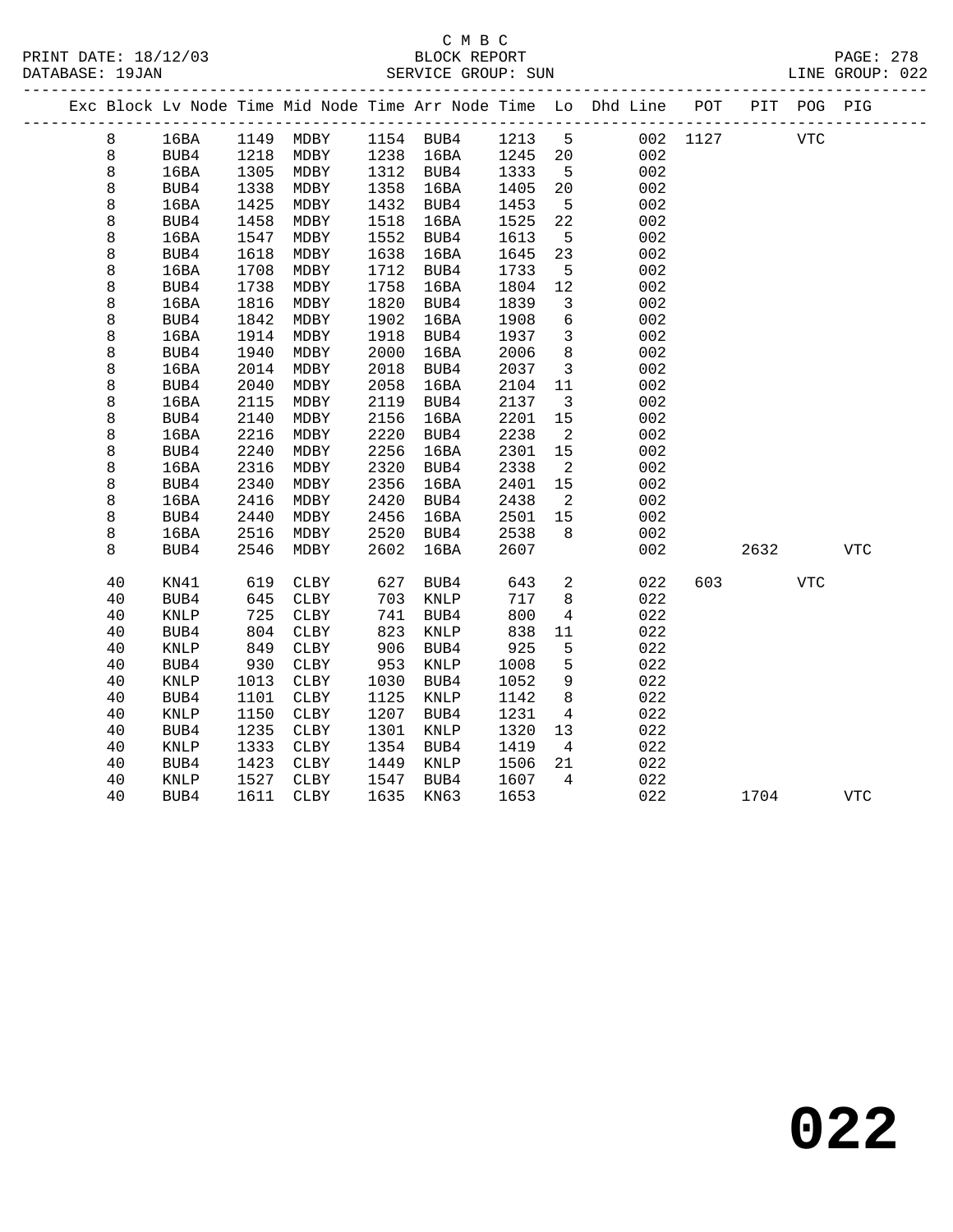## C M B C

|  | DATABASE: 19JAN |                 |      |              |      | SERVICE GROUP: SUN |      |                 |                                                                    |     |      |             | LINE GROUP: 022 |  |
|--|-----------------|-----------------|------|--------------|------|--------------------|------|-----------------|--------------------------------------------------------------------|-----|------|-------------|-----------------|--|
|  |                 |                 |      |              |      |                    |      |                 | Exc Block Lv Node Time Mid Node Time Arr Node Time Lo Dhd Line POT |     |      | PIT POG PIG |                 |  |
|  | 41              | KN41            |      | 632 CLBY     |      | KNLP               | 638  | $7\phantom{.0}$ | 022                                                                | 616 |      | VTC         |                 |  |
|  | 41              | KNLP            | 645  | CLBY         |      | 701 BUB4           | 720  | 4               | 022                                                                |     |      |             |                 |  |
|  | 41              | BUB4            | 724  | CLBY         |      | 742 KNLP           | 756  | 7               | 022                                                                |     |      |             |                 |  |
|  | 41              | KNLP            | 803  | CLBY         | 819  | BUB4               | 838  | 6               | 022                                                                |     |      |             |                 |  |
|  | 41              | BUB4            | 844  | CLBY         | 905  | KNLP               | 920  | 5               | 022                                                                |     |      |             |                 |  |
|  | 41              | KNLP            | 925  | CLBY         | 942  | BUB4               | 1001 | 9               | 022                                                                |     |      |             |                 |  |
|  | 41              | BUB4            | 1010 | CLBY         | 1034 | KNLP               | 1050 | 14              | 022                                                                |     |      |             |                 |  |
|  | 41              | KNLP            | 1104 | CLBY         | 1121 | BUB4               | 1143 | $\overline{4}$  | 022                                                                |     |      |             |                 |  |
|  | 41              | BUB4            | 1147 | CLBY         | 1211 | KNLP               | 1228 | 10              | 022                                                                |     |      |             |                 |  |
|  | 41              | $\texttt{KNLP}$ | 1238 | CLBY         | 1255 | BUB4               | 1319 | $\overline{4}$  | 022                                                                |     |      |             |                 |  |
|  | 41              | BUB4            | 1323 | CLBY         | 1349 | KNLP               | 1408 | 17              | 022                                                                |     |      |             |                 |  |
|  | 41              | KNLP            | 1425 | CLBY         | 1445 | BUB4               | 1507 | $\overline{4}$  | 022                                                                |     |      |             |                 |  |
|  | 41              | BUB4            | 1511 | CLBY         | 1537 | KNLP               | 1555 | 19              | 022                                                                |     |      |             |                 |  |
|  | 41              | KNLP            | 1614 | CLBY         | 1634 | BUB4               | 1655 | $\overline{4}$  | 022                                                                |     |      |             |                 |  |
|  | 41              | BUB4            | 1659 | CLBY         | 1723 | KNLP               | 1740 | 12              | 022                                                                |     |      |             |                 |  |
|  | 41              | KNLP            | 1752 | CLBY         | 1812 | BUB4               | 1831 | $\overline{4}$  | 022                                                                |     |      |             |                 |  |
|  | 41              | BUB4            | 1835 | CLBY         | 1858 | KN63               | 1915 |                 | 022                                                                |     | 1926 |             | <b>VTC</b>      |  |
|  | 42              | KN41            | 634  | CLBY         | 643  | BUB4               | 700  | $5\phantom{.0}$ | 022                                                                | 618 |      | <b>VTC</b>  |                 |  |
|  | 42              | BUB4            | 705  | CLBY         | 723  | KNLP               | 737  | 7               | 022                                                                |     |      |             |                 |  |
|  | 42              | <b>KNLP</b>     | 744  | CLBY         | 800  | BUB4               | 819  | 5               | 022                                                                |     |      |             |                 |  |
|  | 42              | BUB4            | 824  | CLBY         | 844  | KNLP               | 859  | 5               | 022                                                                |     |      |             |                 |  |
|  | 42              | <b>KNLP</b>     | 904  | CLBY         | 921  | BUB4               | 940  | $\overline{5}$  | 022                                                                |     |      |             |                 |  |
|  | 42              | BUB4            | 945  | CLBY         | 1008 | KNLP               | 1023 | 17              | 022                                                                |     |      |             |                 |  |
|  | 42              | KNLP            | 1040 | ${\tt CLBY}$ | 1057 | BUB4               | 1119 | $\overline{4}$  | 022                                                                |     |      |             |                 |  |
|  | $4\,2$          | BUB4            | 1123 | CLBY         | 1147 | KNLP               | 1204 | 10              | 022                                                                |     |      |             |                 |  |
|  | 42              | <b>KNLP</b>     | 1214 | CLBY         | 1231 | BUB4               | 1255 | $\overline{4}$  | 022                                                                |     |      |             |                 |  |
|  | 42              | BUB4            | 1259 | CLBY         | 1325 | KNLP               | 1344 | 13              | 022                                                                |     |      |             |                 |  |
|  | 42              | <b>KNLP</b>     | 1357 | CLBY         | 1418 | BUB4               | 1443 | $\overline{4}$  | 022                                                                |     |      |             |                 |  |
|  | 42              | BUB4            | 1447 | CLBY         | 1513 | KNLP               | 1530 | 20              | 022                                                                |     |      |             |                 |  |
|  | 42              | KNLP            | 1550 | CLBY         | 1610 | BUB4               | 1631 | $\overline{4}$  | 022                                                                |     |      |             |                 |  |
|  | 42              | BUB4            | 1635 | CLBY         | 1659 | KNLP               | 1716 | 11              | 022                                                                |     |      |             |                 |  |
|  | 42              | <b>KNLP</b>     | 1727 | CLBY         | 1747 | BUB4               | 1807 | $\overline{4}$  | 022                                                                |     |      |             |                 |  |
|  | 42              | BUB4            | 1811 | CLBY         | 1835 | KNLP               | 1852 | 14              | 022                                                                |     |      |             |                 |  |
|  | 42              | <b>KNLP</b>     | 1906 | CLBY         | 1925 | BUB4               | 1943 | $\overline{4}$  | 022                                                                |     |      |             |                 |  |
|  | 42              | BUB4            | 1947 | CLBY         | 2010 | KNLP               | 2026 | 13              | 022                                                                |     |      |             |                 |  |
|  | 42              | <b>KNLP</b>     | 2039 |              |      | BUB4               | 2113 | 4               | 022                                                                |     |      |             |                 |  |
|  | 42              | BUB4            | 2117 | CLBY         | 2137 | KNLP               | 2152 | 5               | 022                                                                |     |      |             |                 |  |
|  | 42              | KNLP            | 2157 |              |      | BUB4               | 2230 | 2               | 022                                                                |     |      |             |                 |  |
|  | 42              | BUB4            | 2232 | CLBY         | 2252 | KNLP               | 2306 | 5               | 022                                                                |     |      |             |                 |  |
|  | 42              | <b>KNLP</b>     | 2311 |              |      | BUB4               | 2343 | $\mathbf{3}$    | 022                                                                |     |      |             |                 |  |
|  | $4\,2$          | BUB4            | 2346 | CLBY         | 2405 | KNLP               | 2419 | 6               | 022                                                                |     |      |             |                 |  |
|  | 42              | KNLP            | 2425 | CLBY         | 2440 | BUB4               | 2502 | $\overline{4}$  | 022                                                                |     |      |             |                 |  |
|  | 42              | BUB4            | 2506 | CLBY         | 2535 | KN63               | 2548 |                 | 022                                                                |     | 2559 |             | <b>VTC</b>      |  |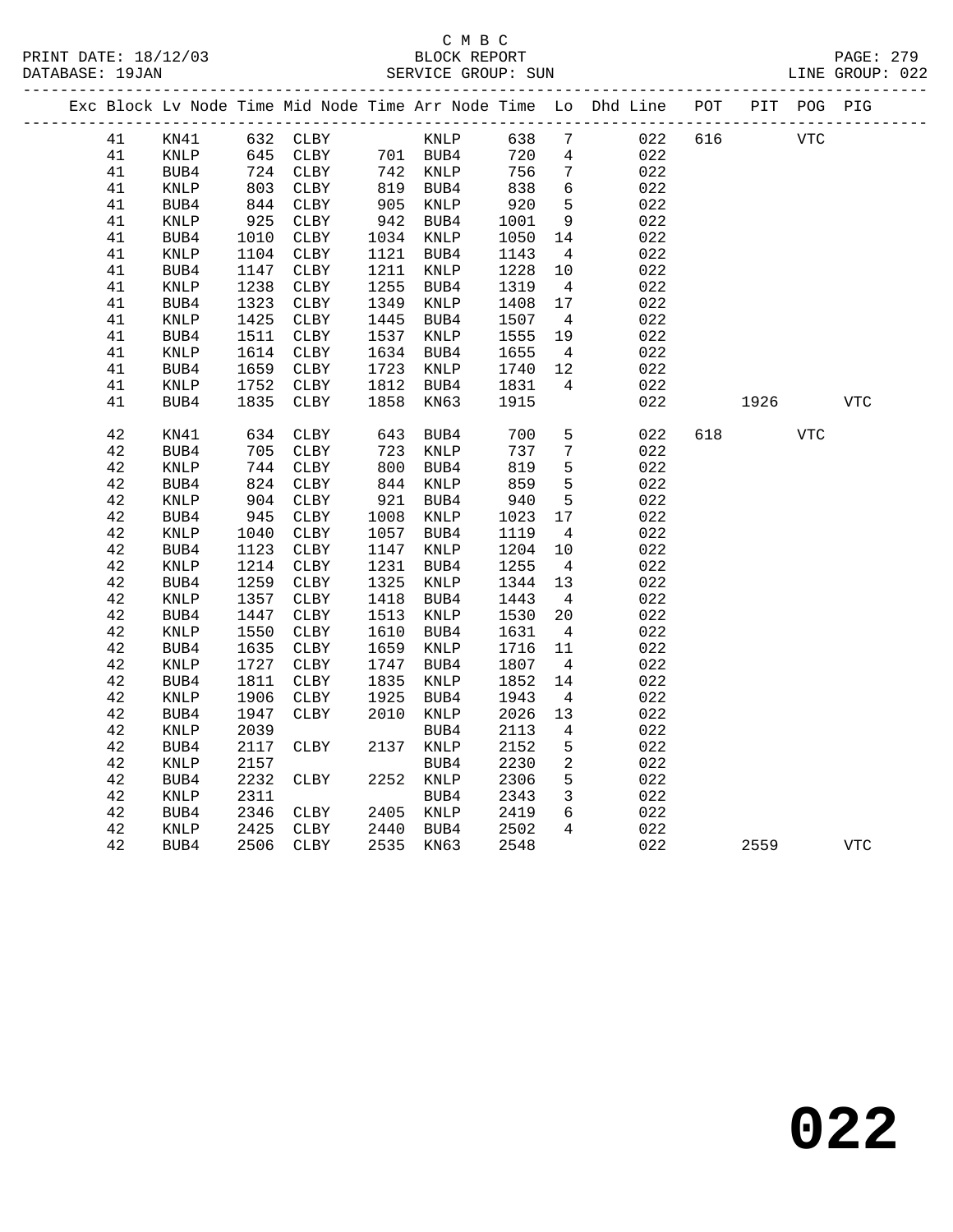|  |          |                         |              |                     |              |              |              |                      | Exc Block Lv Node Time Mid Node Time Arr Node Time Lo Dhd Line POT |      |      | PIT POG PIG |            |
|--|----------|-------------------------|--------------|---------------------|--------------|--------------|--------------|----------------------|--------------------------------------------------------------------|------|------|-------------|------------|
|  | 43       | KN41                    |              | 652 CLBY            |              | KNLP         | 658          | $7\phantom{.0}$      | 022                                                                | 636  |      | <b>VTC</b>  |            |
|  | 43       | KNLP                    | 705          | CLBY                |              | 721 BUB4     | 740          | $\overline{4}$       | 022                                                                |      |      |             |            |
|  | 43       | BUB4                    | 744          | CLBY                | 803          | KNLP         | 818          | 16                   | 022                                                                |      |      |             |            |
|  | 43       | KNLP                    | 834          | CLBY                | 851          | BUB4         | 910          | 5                    | 022                                                                |      |      |             |            |
|  | 43       | BUB4                    | 915          | CLBY                | 936          | KNLP         | 951          | $\overline{5}$       | 022                                                                |      |      |             |            |
|  | 43       | KNLP                    | 956          | CLBY                | 1013         | BUB4         | 1035         | $\mathbf{3}$         | 022                                                                |      |      |             |            |
|  | 43       | BUB4                    | 1038         | CLBY                | 1102         | KNLP         | 1118         | 8                    | 022                                                                |      |      |             |            |
|  | 43       | $\textsc{KNLP}$         | 1126         | CLBY                | 1143         | BUB4         | 1207         | $\overline{4}$       | 022                                                                |      |      |             |            |
|  | 43       | BUB4                    | 1211         | CLBY                | 1237         | KNLP         | 1256         | 15                   | 022                                                                |      |      |             |            |
|  | 43       | KNLP                    | 1311         | CLBY                | 1330         | BUB4         | 1355         | $\overline{4}$       | 022                                                                |      |      |             |            |
|  | 43       | BUB4                    | 1359         | CLBY                | 1427         | KNLP         | 1446         | 15                   | 022                                                                |      |      |             |            |
|  | 43       | KNLP                    | 1501         | CLBY                | 1521         | BUB4         | 1543         | $\overline{4}$       | 022                                                                |      |      |             |            |
|  | 43       | BUB4                    | 1547         | CLBY                | 1613         | KNLP         | 1631         | 20                   | 022                                                                |      |      |             |            |
|  | 43<br>43 | KNLP                    | 1651<br>1735 | CLBY                | 1711<br>1759 | BUB4         | 1731         | $\overline{4}$       | 022<br>022                                                         |      |      |             |            |
|  | 43       | BUB4<br>$\textsc{KNLP}$ | 1834         | CLBY<br>CLBY        | 1854         | KNLP<br>BUB4 | 1816<br>1913 | 18<br>$\overline{4}$ | 022                                                                |      |      |             |            |
|  | 43       | BUB4                    | 1917         | CLBY                | 1940         | KNLP         | 1957         | 9                    | 022                                                                |      |      |             |            |
|  | 43       | KNLP                    | 2006         | CLBY                | 2025         | BUB4         | 2043         | $4\overline{ }$      | 022                                                                |      |      |             |            |
|  | 43       | BUB4                    | 2047         | CLBY                | 2107         | KN63         | 2122         |                      | 022                                                                |      | 2133 |             | <b>VTC</b> |
|  |          |                         |              |                     |              |              |              |                      |                                                                    |      |      |             |            |
|  | 44       | KN41                    | 1237         | CLBY                |              | KNLP         | 1244         | $\mathbf{3}$         | 022                                                                | 1221 |      | VTC         |            |
|  | 44       | KNLP                    | 1247         | CLBY                | 1306         | BUB4         | 1331         | $\overline{4}$       | 022                                                                |      |      |             |            |
|  | 44       | BUB4                    | 1335         | CLBY                | 1403         | KNLP         | 1422         | 15                   | 022                                                                |      |      |             |            |
|  | 44       | KNLP                    | 1437         | CLBY                | 1457         | BUB4         | 1519         | $\overline{4}$       | 022                                                                |      |      |             |            |
|  | 44       | BUB4                    | 1523         | CLBY                | 1549         | KNLP         | 1607         | 20                   | 022                                                                |      |      |             |            |
|  | 44       | KNLP                    | 1627         | CLBY                | 1647         | BUB4         | 1707         | $\overline{4}$       | 022                                                                |      |      |             |            |
|  | 44       | BUB4                    | 1711         | CLBY                | 1735         | KNLP         | 1752         | 12                   | 022                                                                |      |      |             |            |
|  | 44       | KNLP                    | 1804         | CLBY                | 1824         | BUB4         | 1843         | $\overline{4}$       | 022                                                                |      |      |             |            |
|  | 44       | BUB4                    | 1847         | CLBY                | 1910         | KNLP         | 1927         | 9                    | 022                                                                |      |      |             |            |
|  | 44       | KNLP                    | 1936         | CLBY                | 1955         | BUB4         | 2013         | 4                    | 022                                                                |      |      |             |            |
|  | 44<br>44 | BUB4                    | 2017<br>2109 | CLBY                | 2040         | KNLP         | 2055         | 14<br>$\overline{4}$ | 022<br>022                                                         |      |      |             |            |
|  | 44       | KNLP<br>BUB4            | 2147         | CLBY                | 2207         | BUB4<br>KNLP | 2143<br>2222 | $\mathbf{3}$         | 022                                                                |      |      |             |            |
|  | 44       | <b>KNLP</b>             | 2225         |                     |              | BUB4         | 2258         | $\overline{3}$       | 022                                                                |      |      |             |            |
|  | 44       | BUB4                    | 2301         | CLBY                | 2320         | KN63         | 2334         |                      | 022                                                                |      | 2345 |             | <b>VTC</b> |
|  |          |                         |              |                     |              |              |              |                      |                                                                    |      |      |             |            |
|  | 45       | KN41                    | 925          | CLBY                | 935          | BUB4         | 954          | $\overline{3}$       | 022                                                                | 909  |      | VTC         |            |
|  | 45       | BUB4                    | 957          | CLBY                | 1020         | KNLP         | 1035 17      |                      | 022                                                                |      |      |             |            |
|  | 45       | <b>KNLP</b>             | 1052         | CLBY                |              | 1109 BUB4    | 1131         | $\overline{4}$       | 022                                                                |      |      |             |            |
|  | 45       | BUB4                    |              | 1135 CLBY 1159 KNLP |              |              | 1216 10      |                      | 022                                                                |      |      |             |            |
|  | 45       | KNLP                    | 1226         | <b>CLBY</b>         | 1243         | BUB4         | 1307         | 4                    | 022                                                                |      |      |             |            |
|  | 45       | BUB4                    | 1311         | CLBY                | 1337         | <b>KNLP</b>  | 1356         | 13                   | 022                                                                |      |      |             |            |
|  | 45<br>45 | KNLP<br>BUB4            | 1409<br>1459 | CLBY<br>CLBY        | 1430<br>1525 | BUB4<br>KNLP | 1455<br>1542 | 4<br>20              | 022<br>022                                                         |      |      |             |            |
|  | 45       | $\textsc{KNLP}$         | 1602         | CLBY                | 1622         | BUB4         | 1643         | 4                    | 022                                                                |      |      |             |            |
|  | 45       | BUB4                    | 1647         | ${\tt CLBY}$        | 1711         | KNLP         | 1728         | 11                   | 022                                                                |      |      |             |            |
|  | 45       | KNLP                    | 1739         | CLBY                | 1759         | BUB4         | 1819         | 4                    | 022                                                                |      |      |             |            |
|  | 45       | BUB4                    | 1823         | CLBY                | 1847         | KNLP         | 1904         | 17                   | 022                                                                |      |      |             |            |
|  | 45       | KNLP                    | 1921         | CLBY                | 1940         | BUB4         | 1958         | 4                    | 022                                                                |      |      |             |            |
|  | 45       | BUB4                    | 2002         | CLBY                | 2025         | KNLP         | 2040         | 14                   | 022                                                                |      |      |             |            |
|  | 45       | KNLP                    | 2054         |                     |              | BUB4         | 2128         | 4                    | 022                                                                |      |      |             |            |
|  | 45       | BUB4                    | 2132         | <b>CLBY</b>         | 2152         | KNLP         | 2207         | 5                    | 022                                                                |      |      |             |            |
|  | 45       | KNLP                    | 2212         |                     |              | BUB4         | 2245         | 2                    | 022                                                                |      |      |             |            |
|  | 45       | BUB4                    | 2247         | CLBY                | 2307         | KNLP         | 2321         | 8                    | 022                                                                |      |      |             |            |
|  | 45       | KNLP                    | 2329         | CLBY                | 2344         | BUB4         | 2406         | 4                    | 022                                                                |      |      |             |            |
|  | 45       | BUB4                    | 2410         | CLBY                | 2439         | KNLP         | 2452         | 14                   | 022                                                                |      |      |             |            |
|  |          |                         |              |                     |              |              |              |                      |                                                                    |      |      |             |            |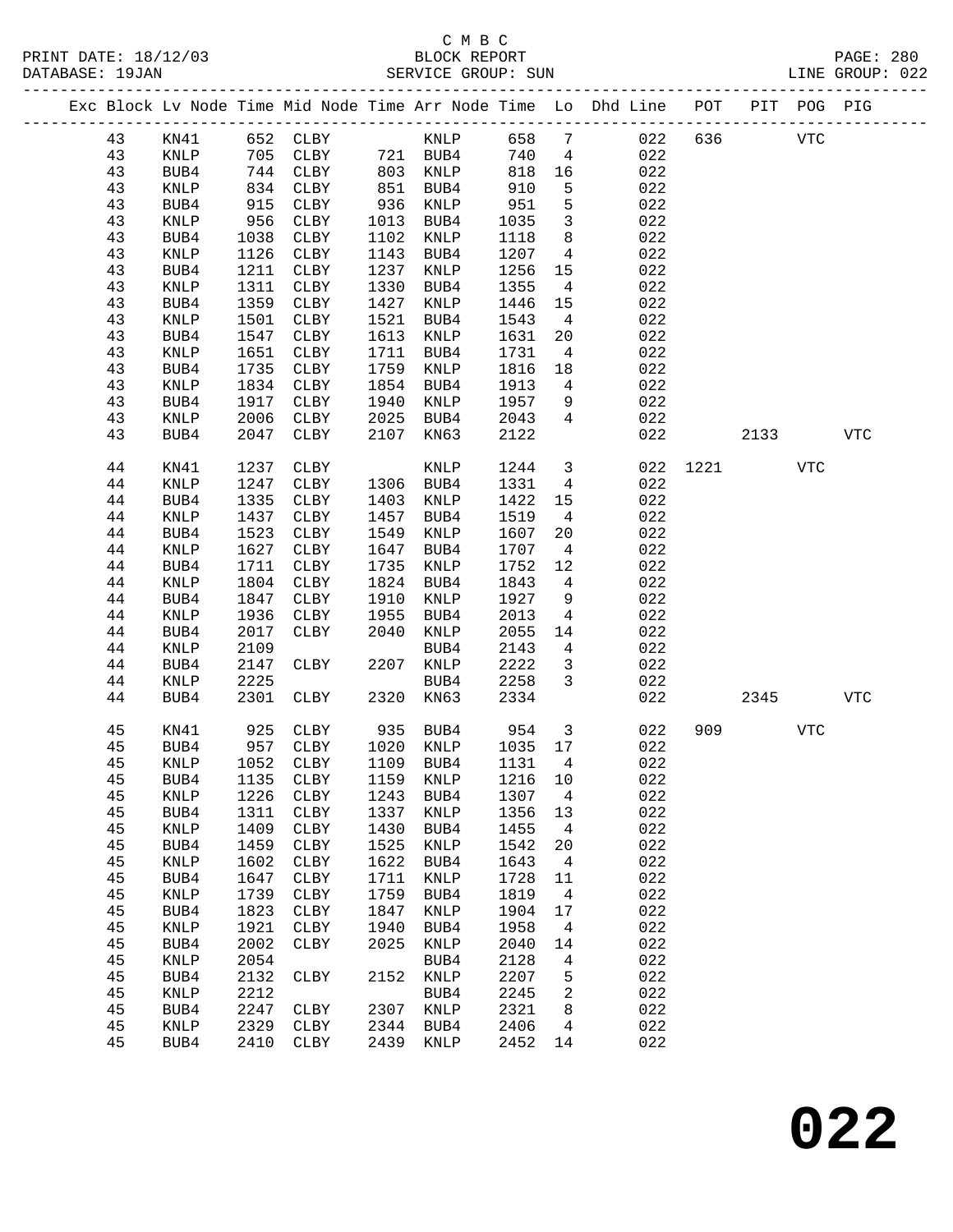|  |    |             |      |             |      |             |      |                | Exc Block Lv Node Time Mid Node Time Arr Node Time Lo Dhd Line POT |      |      | PIT POG PIG |            |
|--|----|-------------|------|-------------|------|-------------|------|----------------|--------------------------------------------------------------------|------|------|-------------|------------|
|  | 45 | KNLP        | 2506 | CLBY        |      | 2521 BUB4   | 2543 | $\overline{0}$ | 022                                                                |      |      |             |            |
|  | 45 | BUB4        | 2543 | CLBY        | 2612 | KN63        | 2625 |                | 022                                                                |      | 2636 |             | <b>VTC</b> |
|  |    |             |      |             |      |             |      |                |                                                                    |      |      |             |            |
|  | 46 | KN41        | 1012 | CLBY        | 1022 | BUB4        | 1042 | 8              | 022                                                                | 956  |      | VTC         |            |
|  | 46 | BUB4        | 1050 | CLBY        | 1114 | KNLP        | 1130 | 8              | 022                                                                |      |      |             |            |
|  | 46 | <b>KNLP</b> | 1138 | CLBY        | 1155 | BUB4        | 1219 | $\overline{4}$ | 022                                                                |      |      |             |            |
|  | 46 | BUB4        | 1223 | CLBY        | 1249 | KNLP        | 1308 | 13             | 022                                                                |      |      |             |            |
|  | 46 | KNLP        | 1321 | CLBY        | 1342 | BUB4        | 1407 | $\overline{4}$ | 022                                                                |      |      |             |            |
|  | 46 | BUB4        | 1411 | CLBY        | 1437 | KNLP        | 1454 | 19             | 022                                                                |      |      |             |            |
|  | 46 | <b>KNLP</b> | 1513 | CLBY        | 1533 | BUB4        | 1555 | $\overline{4}$ | 022                                                                |      |      |             |            |
|  | 46 | BUB4        | 1559 | CLBY        | 1625 | KNLP        | 1643 | 20             | 022                                                                |      |      |             |            |
|  | 46 | <b>KNLP</b> | 1703 | CLBY        | 1723 | BUB4        | 1743 | $\overline{4}$ | 022                                                                |      |      |             |            |
|  | 46 | BUB4        | 1747 | <b>CLBY</b> | 1811 | KN63        | 1828 |                | 022                                                                |      | 1839 |             | <b>VTC</b> |
|  | 47 | KN41        | 1021 | <b>CLBY</b> |      | KNLP        | 1028 | $\mathbf{1}$   | 022                                                                | 1005 |      | <b>VTC</b>  |            |
|  | 47 | <b>KNLP</b> | 1029 | CLBY        | 1046 | BUB4        | 1108 | 4              | 022                                                                |      |      |             |            |
|  | 47 | BUB4        | 1112 | CLBY        | 1136 | KNLP        | 1153 | 9              | 022                                                                |      |      |             |            |
|  | 47 | KNLP        | 1202 | CLBY        | 1219 | BUB4        | 1243 | $\overline{4}$ | 022                                                                |      |      |             |            |
|  | 47 | BUB4        | 1247 | CLBY        | 1313 | KNLP        | 1332 | 13             | 022                                                                |      |      |             |            |
|  | 47 | KNLP        | 1345 | CLBY        | 1406 | BUB4        | 1431 | $\overline{4}$ | 022                                                                |      |      |             |            |
|  | 47 | BUB4        | 1435 | CLBY        | 1501 | KNLP        | 1518 | 21             | 022                                                                |      |      |             |            |
|  | 47 | <b>KNLP</b> | 1539 | CLBY        | 1559 | BUB4        | 1619 | $\overline{4}$ | 022                                                                |      |      |             |            |
|  | 47 | BUB4        | 1623 | CLBY        | 1647 | KNLP        | 1704 | 11             | 022                                                                |      |      |             |            |
|  | 47 | <b>KNLP</b> | 1715 | CLBY        | 1735 | BUB4        | 1755 | $\overline{4}$ | 022                                                                |      |      |             |            |
|  | 47 | BUB4        | 1759 | CLBY        | 1823 | KNLP        | 1840 | 9              | 022                                                                |      |      |             |            |
|  | 47 | KNLP        | 1849 | CLBY        | 1909 | BUB4        | 1928 | $\overline{4}$ | 022                                                                |      |      |             |            |
|  | 47 | BUB4        | 1932 | <b>CLBY</b> | 1955 | <b>KNLP</b> | 2011 | 10             | 022                                                                |      |      |             |            |
|  | 47 | <b>KNLP</b> | 2021 | CLBY        | 2040 | BUB4        | 2058 | 4              | 022                                                                |      |      |             |            |
|  | 47 | BUB4        | 2102 | CLBY        | 2122 | KNLP        | 2137 | 5              | 022                                                                |      |      |             |            |
|  | 47 | <b>KNLP</b> | 2142 |             |      | BUB4        | 2215 | 2              | 022                                                                |      |      |             |            |
|  | 47 | BUB4        | 2217 | CLBY        | 2237 | KNLP        | 2251 | 5              | 022                                                                |      |      |             |            |
|  | 47 | KNLP        | 2256 |             |      | BUB4        | 2328 | 3              | 022                                                                |      |      |             |            |
|  | 47 | BUB4        | 2331 | CLBY        | 2350 | KN63        | 2404 |                | 022                                                                |      | 2415 |             | <b>VTC</b> |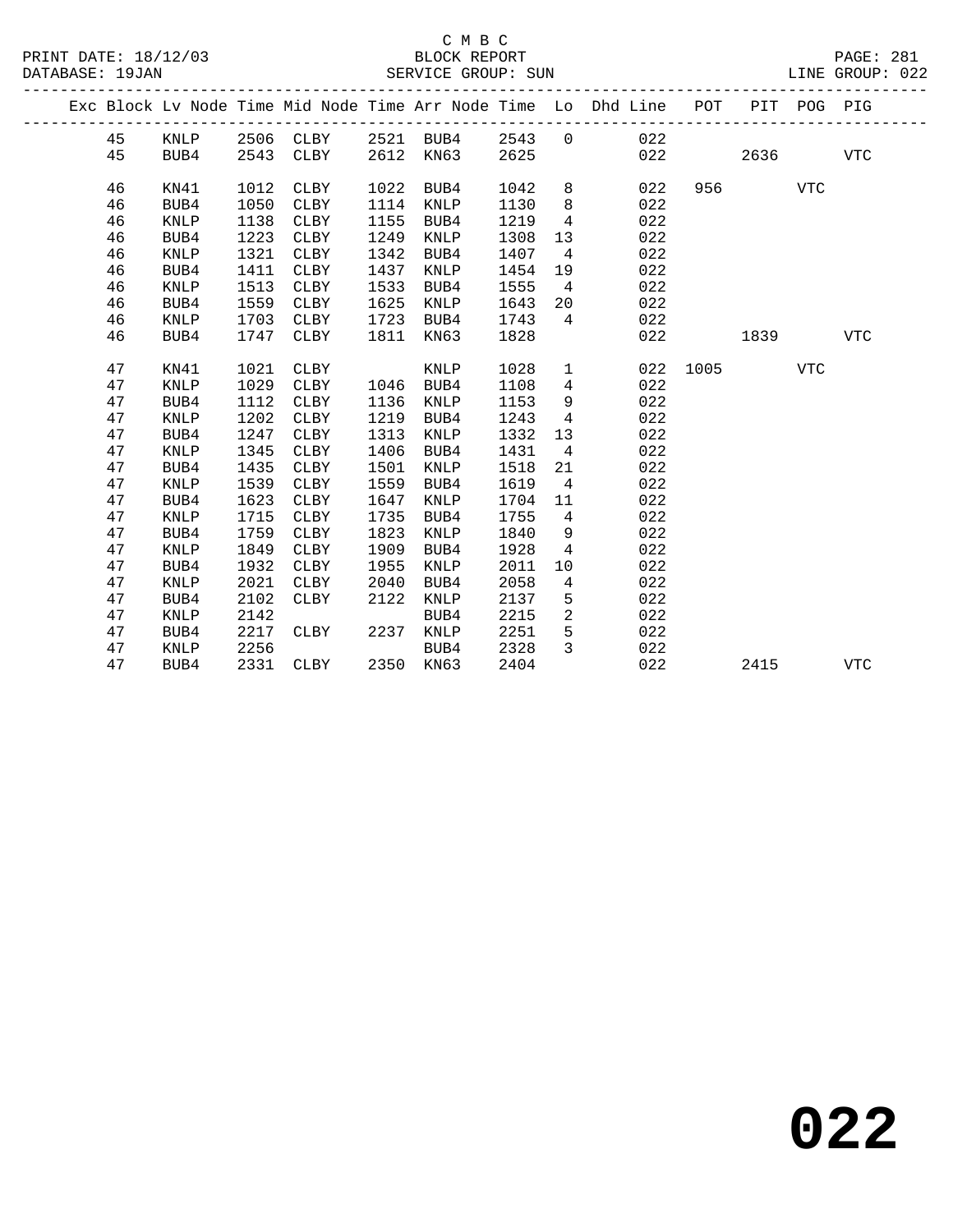# C M B C<br>BLOCK REPORT

| PRINT DATE: 18/12/03 | BLOCK REPORT                                                                                                         | PAGE: 282       |
|----------------------|----------------------------------------------------------------------------------------------------------------------|-----------------|
| DATABASE: 19JAN      | SERVICE GROUP: SUN                                                                                                   | LINE GROUP: 022 |
|                      | 그 아이들은 그 사람들은 아이들은 아이들은 아이들은 아이들을 만들고 있다. 그 아이들은 아이들은 아이들의 사람들은 아이들의 사람들을 만들고 있다. 이 사람들은 아이들의 사람들은 아이들의 사람들을 지키고 있다. |                 |

|  |    |      |      | Exc Block Lv Node Time Mid Node Time Arr Node Time Lo Dhd Line |      |                |      |                 |                 |     | POT     | PIT  | POG PIG |     |
|--|----|------|------|----------------------------------------------------------------|------|----------------|------|-----------------|-----------------|-----|---------|------|---------|-----|
|  | 48 | KN41 | 808  | CLBY                                                           |      | <b>EXAMPLE</b> | 814  |                 | $5^{\circ}$     | 022 | 752 VTC |      |         |     |
|  | 48 | KNLP | 819  | CLBY                                                           |      | 835 BUB4       | 854  | 6               |                 | 022 |         |      |         |     |
|  | 48 | BUB4 | 900  | CLBY                                                           | 921  | KNLP           | 936  | 6               |                 | 022 |         |      |         |     |
|  | 48 | KNLP | 942  | CLBY                                                           | 959  | BUB4           | 1018 | 5               |                 | 022 |         |      |         |     |
|  | 48 | BUB4 | 1023 | CLBY                                                           | 1047 | KNLP           | 1103 | 13              |                 | 022 |         |      |         |     |
|  | 48 | KNLP | 1116 | CLBY                                                           | 1133 | BUB4           | 1155 | $\overline{4}$  |                 | 022 |         |      |         |     |
|  | 48 | BUB4 | 1159 | CLBY                                                           | 1223 | KNLP           | 1240 | 19              |                 | 022 |         |      |         |     |
|  | 48 | KNLP | 1259 | CLBY                                                           | 1318 | BUB4           | 1343 | $\overline{4}$  |                 | 022 |         |      |         |     |
|  | 48 | BUB4 | 1347 | CLBY                                                           | 1415 | KNLP           | 1434 | 15              |                 | 022 |         |      |         |     |
|  | 48 | KNLP | 1449 | CLBY                                                           | 1509 | BUB4           | 1531 | $\overline{4}$  |                 | 022 |         |      |         |     |
|  | 48 | BUB4 | 1535 | CLBY                                                           | 1601 | KNLP           | 1619 | 20              |                 | 022 |         |      |         |     |
|  | 48 | KNLP | 1639 | CLBY                                                           | 1659 | BUB4           | 1719 | $\overline{4}$  |                 | 022 |         |      |         |     |
|  | 48 | BUB4 | 1723 | CLBY                                                           | 1747 | KNLP           | 1804 | 15              |                 | 022 |         |      |         |     |
|  | 48 | KNLP | 1819 | CLBY                                                           | 1839 | BUB4           | 1858 | $\overline{4}$  |                 | 022 |         |      |         |     |
|  | 48 | BUB4 | 1902 | CLBY                                                           | 1925 | KNLP           | 1942 | 9               |                 | 022 |         |      |         |     |
|  | 48 | KNLP | 1951 | CLBY                                                           | 2010 | BUB4           | 2028 | $4\overline{ }$ |                 | 022 |         |      |         |     |
|  | 48 | BUB4 | 2032 | CLBY                                                           | 2053 | KNLP           | 2108 | 16              |                 | 022 |         |      |         |     |
|  | 48 | KNLP | 2124 |                                                                |      | BUB4           | 2158 | 4               |                 | 022 |         |      |         |     |
|  | 48 | BUB4 | 2202 | CLBY                                                           | 2222 | KNLP           | 2236 | 5               |                 | 022 |         |      |         |     |
|  | 48 | KNLP | 2241 |                                                                |      | BUB4           | 2313 | 3               |                 | 022 |         |      |         |     |
|  | 48 | BUB4 | 2316 | CLBY                                                           | 2335 | KNLP           | 2349 | 6               |                 | 022 |         |      |         |     |
|  | 48 | KNLP | 2355 | CLBY                                                           | 2410 | BUB4           | 2432 | 2               |                 | 022 |         |      |         |     |
|  | 48 | BUB4 | 2434 | CLBY                                                           | 2503 | KN63           | 2516 | $\overline{2}$  | $7\overline{ }$ | 022 |         |      |         |     |
|  | 48 | MRST | 2525 |                                                                |      | HODM           | 2604 | 5               |                 | N8  |         |      |         |     |
|  | 48 | HODM | 2609 |                                                                |      | MRST           | 2652 |                 |                 | N8  |         | 2657 |         | VTC |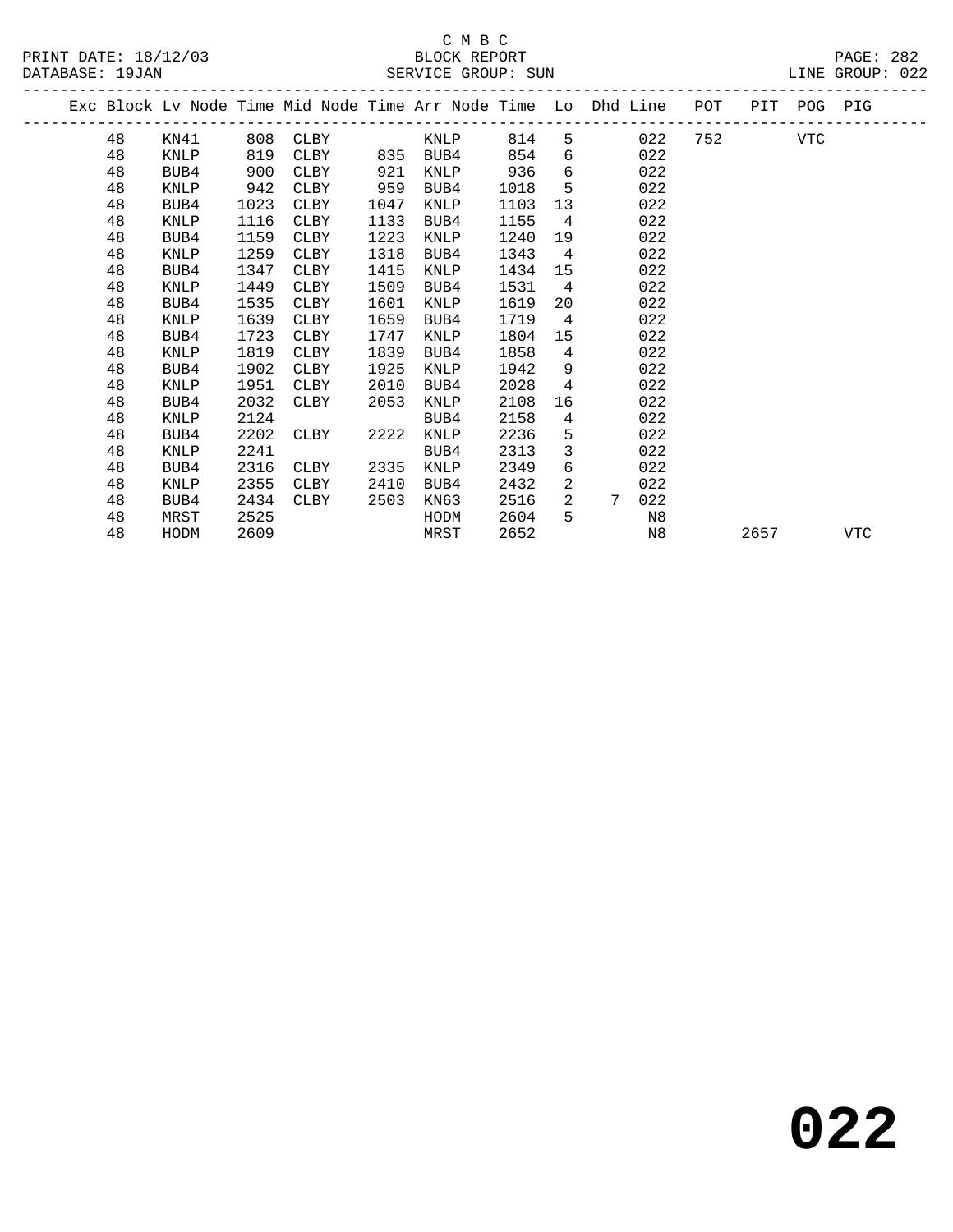| $16$ GR $-$ |                | 16 AV & GRANVILLE |            |                  |      |                       |                      |                         | 22BD 22 AV & BOUNDARY                                                                                          |     |         |            |            |
|-------------|----------------|-------------------|------------|------------------|------|-----------------------|----------------------|-------------------------|----------------------------------------------------------------------------------------------------------------|-----|---------|------------|------------|
|             |                |                   |            |                  |      |                       |                      |                         | 25GR KING EDWARD & GRANVILLE                                                                                   |     |         |            |            |
|             |                |                   |            |                  |      |                       |                      |                         | $41CR$ $41$ AV & CROWN                                                                                         |     |         |            |            |
|             |                |                   |            |                  |      |                       | 410A<br>41OA<br>GR25 |                         | 41 AV & OAK                                                                                                    |     |         |            |            |
|             |                |                   |            |                  |      |                       |                      |                         | GRANVILLE & KING EDWARD                                                                                        |     |         |            |            |
|             |                |                   |            |                  |      |                       | <b>JOST</b>          |                         | JOYCE STATION                                                                                                  |     |         |            |            |
|             |                |                   |            |                  |      |                       |                      |                         | NAST NANAIMO STATION                                                                                           |     |         |            |            |
|             |                |                   |            |                  |      |                       |                      |                         |                                                                                                                |     |         |            |            |
|             |                |                   |            |                  |      |                       |                      |                         | Exc Block Lv Node Time Mid Node Time Arr Node Time Lo Dhd Line POT PIT POG PIG                                 |     |         |            |            |
|             | $\mathbf{1}$   |                   |            |                  |      |                       |                      |                         | BW05 643 25GR 717 ULP 736 9 025 608 VTC<br>ULP 745 25GR 804 BW05 836 4 025<br>BW05 840 25GR 918 ULP 939 11 025 |     |         |            |            |
|             | $\mathbf 1$    |                   |            |                  |      |                       |                      |                         |                                                                                                                |     |         |            |            |
|             | $\mathbf 1$    |                   |            |                  |      |                       |                      |                         |                                                                                                                |     |         |            |            |
|             | $1\,$          | ULP 950           |            | 25GR             |      | 1011 BW05             | 1046                 | 15                      | 025                                                                                                            |     |         |            |            |
|             | 1              | BW05              | 1101       | 25GR             |      | 1139 ULP<br>1236 BW05 | 1202                 | 12                      | 025                                                                                                            |     |         |            |            |
|             | 1              | ULP               |            | 1214 25GR        | 1236 | BW05                  | 1316                 | 9                       | 025                                                                                                            |     |         |            |            |
|             | 1              | BW05              | 1325       | $25$ GR          |      | 1405 ULP              | 1428                 | 19                      | 025                                                                                                            |     |         |            |            |
|             | 1              | ULP               | 1447       | $25$ GR          | 1511 | BW05                  | 1552                 | 10                      | 025                                                                                                            |     |         |            |            |
|             | 1              | BW05              | 1602       | $25$ GR          | 1641 | ULP                   | 1706                 | 17                      | 025                                                                                                            |     |         |            |            |
|             | 1              | ULP               | 1723       | $25$ GR          | 1746 | BW05                  | 1826                 | 11                      | 025                                                                                                            |     |         |            |            |
|             | 1              | BW05              | 1837       | 25GR             | 1916 | ULP                   | 1939                 | 11                      | 025                                                                                                            |     |         |            |            |
|             | 1              | ULP               | 1950       | $25$ GR          | 2012 | BW05                  | 2049                 | 6                       | 025                                                                                                            |     |         |            |            |
|             | 1              | BW05              | 2055       | 25GR             | 2131 | ULP                   | 2151                 | 12                      | 025                                                                                                            |     |         |            |            |
|             | 1              | ULP               | 2203       | $41$ GR          | 2225 | JOST                  | 2251                 | $\overline{4}$          | 041                                                                                                            |     |         |            |            |
|             | 1              | JOST              | 2255       | $41$ GR          | 2314 | 41CR                  | 2325                 | $\overline{\mathbf{3}}$ | 041                                                                                                            |     |         |            |            |
|             | 1              | 41CR              | 2328       | $41$ GR          | 2338 | JOST                  | 2404                 | 8 <sup>8</sup>          | 041                                                                                                            |     |         |            |            |
|             | 1              | JOST              | 2412       | $41$ GR          | 2430 | 41CR                  | 2441                 | 6                       | 041                                                                                                            |     |         |            |            |
|             | 1              | 41CR              | 2447       | 41GR 2454 41OA   |      |                       | 2457                 | 12                      | 7 041                                                                                                          |     |         |            |            |
|             | 1              | MRST              | 2516       |                  |      | HODM                  | 2603                 | 6                       | N20                                                                                                            |     |         |            |            |
|             | 1              | HODM              | 2609       |                  |      | MRST                  | 2658                 |                         | N20                                                                                                            |     | 2703    |            | VTC        |
|             | 2              | BW05              |            | 25GR 802 ULP 822 |      |                       |                      | $6\overline{6}$         | 025                                                                                                            |     | 651 VTC |            |            |
|             | 2              | ULP               | 726<br>828 | $25$ GR          |      | 847 BW05              | 921                  | $\overline{4}$          | 025                                                                                                            |     |         |            |            |
|             | 2              | BW05              | 925        | 25GR             |      | 1004 ULP              | 1025                 | 13                      | 025                                                                                                            |     |         |            |            |
|             | 2              | ULP               | 1038       | 25GR             |      | 1100 BW05             | 1136                 | 13                      | 025                                                                                                            |     |         |            |            |
|             | 2              | BW05              | 1149       | 25GR             |      | 1227 ULP<br>1324 RW05 | 1250                 | 11                      | 025                                                                                                            |     |         |            |            |
|             | 2              | ULP               | 1301       | 25GR             |      | 1324 BW05             | 1404                 | $\overline{9}$          | 025                                                                                                            |     |         |            |            |
|             | $\overline{c}$ |                   |            |                  |      |                       |                      |                         | BW05 1413 25GR 1454 ULP 1517 18 025                                                                            |     |         |            |            |
|             | 2              | ULP               | 1535       | 25GR             | 1559 | BW05                  | 1640                 | 10                      | 025                                                                                                            |     |         |            |            |
|             | 2              | BW05              | 1650       | $25$ GR          | 1729 | ULP                   | 1754                 | 9                       | 025                                                                                                            |     |         |            |            |
|             | 2              | ULP               | 1803       | 25GR             | 1825 | BW05                  | 1905                 | 17                      | 025                                                                                                            |     |         |            |            |
|             | 2              | BW05              | 1922       | 25GR             | 2001 | ULP                   | 2022                 | 15                      | 025                                                                                                            |     |         |            |            |
|             | 2              | ULP               | 2037       | 25GR             | 2058 | BW05                  | 2133                 | 5                       | 025                                                                                                            |     |         |            |            |
|             | 2              | BW05              | 2138       | $25$ GR          | 2214 | ULP                   | 2234                 | 3                       | 025                                                                                                            |     |         |            |            |
|             | 2              | ULP               | 2237       | 25GR             | 2258 | BW05                  | 2332                 | 9                       | 025                                                                                                            |     |         |            |            |
|             | 2              | BW05              | 2341       | 25GR             |      | GR25                  | 2414                 |                         | 025                                                                                                            |     | 2424    |            | <b>VTC</b> |
|             | 3              | 25DU              | 628        | NAST             | 652  | BW05                  | 707                  | 4                       | 025                                                                                                            | 608 |         | <b>VTC</b> |            |
|             | 3              | BW05              | 711        | 25GR             | 747  | ULP                   | 807                  | 8                       | 025                                                                                                            |     |         |            |            |
|             | 3              | ULP               | 815        | 25GR             | 834  | BW05                  | 906                  | 4                       | 025                                                                                                            |     |         |            |            |
|             | 3              | BW05              | 910        | 25GR             | 949  | ULP                   | 1010                 | 16                      | 025                                                                                                            |     |         |            |            |
|             | 3              | ULP               | 1026       | 25GR             | 1048 | BW05                  | 1124                 | 13                      | 025                                                                                                            |     |         |            |            |
|             | 3              | BW05              | 1137       | 25GR             | 1215 | ULP                   | 1238                 | 11                      | 025                                                                                                            |     |         |            |            |
|             | 3              | ULP               | 1249       | 25GR             | 1312 | BW05                  | 1352                 | 9                       | 025                                                                                                            |     |         |            |            |
|             | 3              | BW05              | 1401       | 25GR             | 1441 | ULP                   | 1504                 | 19                      | 025                                                                                                            |     |         |            |            |
|             | 3              | ULP               | 1523       | 25GR             | 1547 | BW05                  | 1628                 | 10                      | 025                                                                                                            |     |         |            |            |
|             | 3              | BW05              | 1638       | 25GR             |      | 1717 ULP              | 1742                 |                         | 025                                                                                                            |     | 1804    |            | VTC        |
|             |                |                   |            |                  |      |                       |                      |                         |                                                                                                                |     |         |            |            |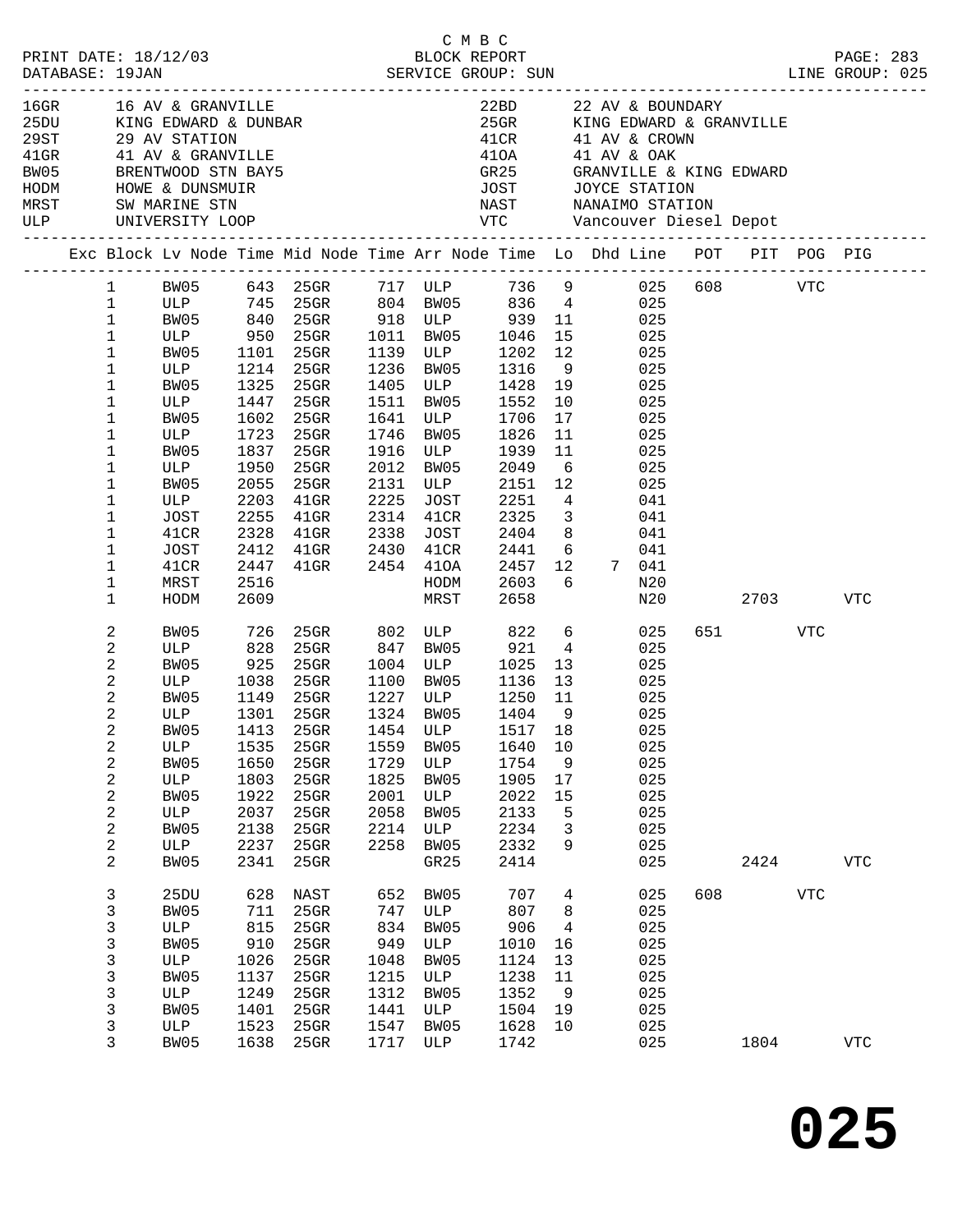|  |                |             |      |           |      |           |         |                | Exc Block Lv Node Time Mid Node Time Arr Node Time Lo Dhd Line | POT | PIT  | POG PIG    |            |
|--|----------------|-------------|------|-----------|------|-----------|---------|----------------|----------------------------------------------------------------|-----|------|------------|------------|
|  | $\overline{4}$ | ULP         |      | 1014 25GR |      | 1035 BW05 | 1110 15 |                | 025                                                            | 952 |      | <b>VTC</b> |            |
|  | $\overline{4}$ | BW05        | 1125 | $25$ GR   | 1203 | ULP       | 1226    | 11             | 025                                                            |     |      |            |            |
|  | 4              | ULP         | 1237 | 25GR      | 1300 | BW05      | 1340    | 9              | 025                                                            |     |      |            |            |
|  | 4              | BW05        | 1349 | 25GR      | 1429 | ULP       | 1452    | 19             | 025                                                            |     |      |            |            |
|  | 4              | ULP         | 1511 | 25GR      | 1535 | BW05      | 1616    | 10             | 025                                                            |     |      |            |            |
|  | 4              | BW05        | 1626 | 25GR      | 1705 | ULP       | 1730    | 18             | 025                                                            |     |      |            |            |
|  | 4              | ULP         | 1748 | 25GR      | 1810 | BW05      | 1850    | 17             | 025                                                            |     |      |            |            |
|  | 4              | BW05        | 1907 | 25GR      | 1946 | ULP       | 2007    | 15             | 025                                                            |     |      |            |            |
|  | 4              | ULP         | 2022 | 25GR      | 2043 | BW05      | 2119    |                | 025                                                            |     | 2154 |            | <b>VTC</b> |
|  |                |             |      |           |      |           |         |                |                                                                |     |      |            |            |
|  | 5              | BW05        | 1025 | 25GR      | 1105 | ULP       | 1128    | 10             | 025                                                            | 950 |      | <b>VTC</b> |            |
|  | 5              | ULP         | 1138 | $25$ GR   | 1200 | BW05      | 1240    | 8 <sup>8</sup> | 025                                                            |     |      |            |            |
|  | 5              | BW05        | 1248 | 25GR      | 1328 | ULP       | 1351    | 20             | 025                                                            |     |      |            |            |
|  | 5              | ULP         | 1411 | $25$ GR   | 1436 | BW05      | 1516    | 9              | 025                                                            |     |      |            |            |
|  | 5              | BW05        | 1525 | $25$ GR   | 1606 | ULP       | 1630    | 15             | 025                                                            |     |      |            |            |
|  | 5              | ULP         | 1645 | $25$ GR   | 1708 | BW05      | 1752    | 14             | 025                                                            |     |      |            |            |
|  | 5              | BW05        | 1806 | $25$ GR   | 1846 | ULP       | 1909    | 10             | 025                                                            |     |      |            |            |
|  | 5              | ULP         | 1919 | $25$ GR   | 1941 | BW05      | 2019    | 5              | 025                                                            |     |      |            |            |
|  | 5              | BW05        | 2024 | 25GR      | 2101 | ULP       | 2121    | 16             | 025                                                            |     |      |            |            |
|  | 5              | ULP         | 2137 | 25GR      | 2158 | BW05      | 2232    | 6              | 025                                                            |     |      |            |            |
|  | 5              | BW05        | 2238 | 25GR      | 2314 | ULP       | 2333    | $\overline{4}$ | 025                                                            |     |      |            |            |
|  | 5              | ULP         | 2337 | 25GR      | 2358 | BW05      | 2432    |                | 025                                                            |     | 2500 |            | VTC        |
|  | 6              | 29ST        | 800  | $16$ GR   | 823  | ULP       | 842     | 14             | 033                                                            | 735 |      | VTC        |            |
|  | 6              | ULP         | 856  | $25$ GR   | 917  | BW05      | 952     | 9              | 025                                                            |     |      |            |            |
|  | 6              | BW05        | 1001 | $25$ GR   | 1041 | ULP       | 1102    | 11             | 025                                                            |     |      |            |            |
|  | 6              | ULP         | 1113 | $25$ GR   | 1135 | BW05      | 1212    | 12             | 025                                                            |     |      |            |            |
|  | 6              | BW05        | 1224 | $25$ GR   | 1303 | ULP       | 1326    | 9              | 025                                                            |     |      |            |            |
|  | 6              | ULP         | 1335 | 25GR      | 1400 | BW05      | 1440    | 8              | 025                                                            |     |      |            |            |
|  | 6              | BW05        | 1448 | 25GR      | 1530 | ULP       | 1553    | 16             | 025                                                            |     |      |            |            |
|  | 6              | ULP         | 1609 | 25GR      | 1633 | BW05      | 1714    | 9              | 025                                                            |     |      |            |            |
|  | 6              | BW05        | 1723 | 25GR      | 1805 | ULP       | 1828    | 18             | 025                                                            |     |      |            |            |
|  | 6              | ULP         | 1846 | $41$ GR   | 1910 | JOST      | 1937    | $\overline{7}$ | 041                                                            |     |      |            |            |
|  | 6              | <b>JOST</b> | 1944 | $41$ GR   | 2007 | 41CR      | 2019    | 12             | 041                                                            |     |      |            |            |
|  | 6              | 41CR        | 2031 | $41$ GR   | 2042 | JOST      | 2109    | 13             | 041                                                            |     |      |            |            |
|  | 6              | JOST        | 2122 | $41$ GR   | 2144 | 41CR      | 2156    | $5^{\circ}$    | 041                                                            |     |      |            |            |
|  | 6              | 41CR        | 2201 | $41$ GR   | 2211 | JOST      | 2237    |                | 041                                                            |     | 2302 |            | <b>VTC</b> |
|  | 7              | 22BD        | 618  | 25GR      |      | 643 ULP   | 702 13  |                | 025                                                            | 548 |      | VTC        |            |
|  | 7              | ULP         |      | 715 25GR  |      | 734 BW05  | 806 5   |                | 025                                                            |     |      |            |            |
|  | 7              | BW05        | 811  | 25GR      | 847  | ULP       | 908     | 3              | 025                                                            |     |      |            |            |
|  | 7              | ULP         | 911  | 25GR      | 932  | BW05      | 1007    | 6              | 025                                                            |     |      |            |            |
|  | 7              | BW05        | 1013 | 25GR      | 1053 | ULP       | 1116    | 10             | 025                                                            |     |      |            |            |
|  | 7              | ULP         | 1126 | 25GR      | 1148 | BW05      | 1225    | 10             | 025                                                            |     |      |            |            |
|  | 7              | BW05        | 1235 | 25GR      | 1315 | ULP       | 1338    | 9              | 025                                                            |     |      |            |            |
|  | 7              | ULP         | 1347 | 25GR      | 1412 | BW05      | 1452    | 8              | 025                                                            |     |      |            |            |
|  | 7              | BW05        | 1500 | 25GR      | 1542 | ULP       | 1605    | 16             | 025                                                            |     |      |            |            |
|  | 7              | ULP         | 1621 | 25GR      | 1644 | BW05      | 1728    | 7              | 025                                                            |     |      |            |            |
|  | 7              | BW05        | 1735 | 25GR      | 1817 | ULP       | 1840    |                | 025                                                            |     | 1902 |            | <b>VTC</b> |
|  |                |             |      |           |      |           |         |                |                                                                |     |      |            |            |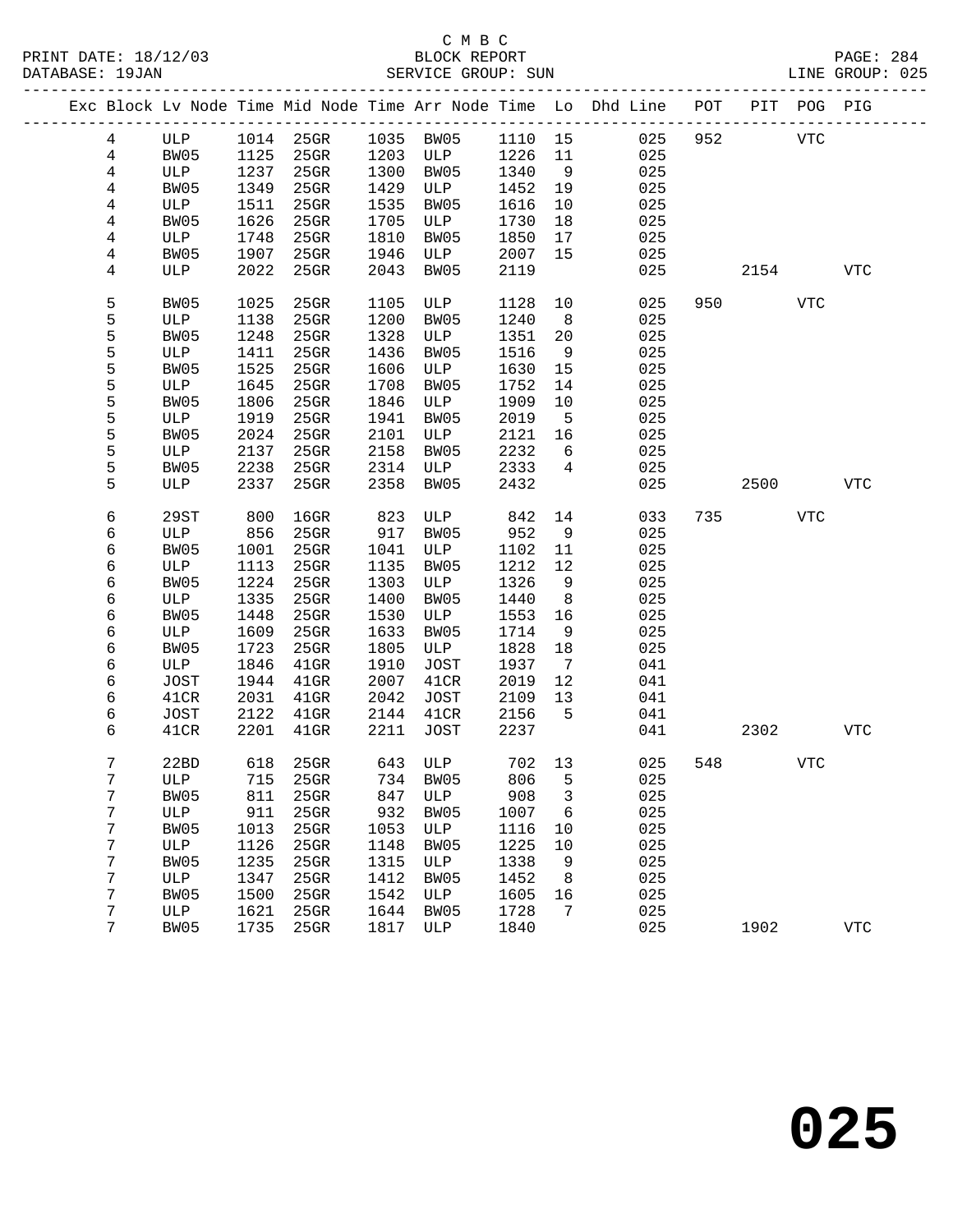PRINT DATE: 18/12/03 BLOCK REPORT BATABASE: 19JAN BLOCK REPORT

### C M B C<br>BLOCK REPORT

PAGE: 285<br>LINE GROUP: 025

|  |         |      |      | Exc Block Lv Node Time Mid Node Time Arr Node Time Lo Dhd Line POT |      |          |         |                 | __________________________ |     |      | PIT POG PIG |              |
|--|---------|------|------|--------------------------------------------------------------------|------|----------|---------|-----------------|----------------------------|-----|------|-------------|--------------|
|  | 8       | ULP  | 730  | $25$ GR                                                            | 749  | BW05     | 821     | $5^{\circ}$     | 025                        | 708 |      | <b>VTC</b>  |              |
|  | 8       | BW05 | 826  | $25$ GR                                                            | 902  | ULP      | 923     | 15              | 025                        |     |      |             |              |
|  | $\,8\,$ | ULP  | 938  | $25$ GR                                                            | 959  | BW05     | 1034    | 15              | 025                        |     |      |             |              |
|  | 8       | BW05 | 1049 | 25GR                                                               | 1127 | ULP      | 1150    | 12              | 025                        |     |      |             |              |
|  | 8       | ULP  | 1202 | 25GR                                                               | 1224 | BW05     | 1304    | 9               | 025                        |     |      |             |              |
|  | 8       | BW05 | 1313 | 25GR                                                               | 1353 | ULP      | 1416    | 19              | 025                        |     |      |             |              |
|  | 8       | ULP  | 1435 | 25GR                                                               | 1459 | BW05     | 1540    | 9               | 025                        |     |      |             |              |
|  |         |      | 1549 | 25GR                                                               | 1630 |          |         |                 | 025                        |     |      |             |              |
|  | 8       | BW05 |      |                                                                    |      | ULP      | 1654    | 17              |                            |     |      |             |              |
|  | 8       | ULP  | 1711 | 25GR                                                               | 1734 | BW05     | 1814    | 7               | 025                        |     |      |             |              |
|  | 8       | BW05 | 1821 | 25GR                                                               | 1901 | ULP      | 1924    | 11              | 025                        |     |      |             |              |
|  | 8       | ULP  | 1935 | 25GR                                                               | 1957 | BW05     | 2034    | 6               | 025                        |     |      |             |              |
|  | 8       | BW05 | 2040 | 25GR                                                               | 2116 | ULP      | 2136    |                 | 025                        |     | 2158 |             | <b>VTC</b>   |
|  | 9       | 22BD | 548  | 25GR                                                               | 613  | ULP      | 632     | 13              | 025                        | 518 |      | <b>VTC</b>  |              |
|  | 9       | ULP  | 645  | 25GR                                                               | 704  | BW05     | 736     | 5               | 025                        |     |      |             |              |
|  | 9       | BW05 | 741  | 25GR                                                               | 817  | ULP      | 837     | 6               | 025                        |     |      |             |              |
|  | 9       | ULP  | 843  | 25GR                                                               | 902  | BW05     | 936     | 13              | 025                        |     |      |             |              |
|  | 9       | BW05 | 949  | $25$ GR                                                            | 1029 | ULP      | 1050    | 11              | 025                        |     |      |             |              |
|  | 9       | ULP  | 1101 | 25GR                                                               | 1123 | BW05     | 1200    | 12              | 025                        |     |      |             |              |
|  | 9       | BW05 | 1212 | $25$ GR                                                            | 1251 | ULP      | 1314    | 10              | 025                        |     |      |             |              |
|  | 9       | ULP  | 1324 | 25GR                                                               | 1348 | BW05     | 1429    | $7\phantom{.0}$ | 025                        |     |      |             |              |
|  | 9       | BW05 | 1436 | $25$ GR                                                            | 1518 | ULP      | 1541    | 16              | 025                        |     |      |             |              |
|  | 9       | ULP  | 1557 | 25GR                                                               | 1621 | BW05     | 1702    | 10              | 025                        |     |      |             |              |
|  | 9       | BW05 | 1712 | $25$ GR                                                            | 1753 | ULP      | 1816    | 17              | 025                        |     |      |             |              |
|  | 9       | ULP  | 1833 | 25GR                                                               | 1855 | BW05     | 1934    | 5               | 025                        |     |      |             |              |
|  | 9       | BW05 | 1939 | 25GR                                                               | 2016 | ULP      | 2036    | 16              | 025                        |     |      |             |              |
|  | 9       | ULP  | 2052 | 25GR                                                               | 2113 | BW05     | 2148    |                 | 025                        |     | 2216 |             | <b>VTC</b>   |
|  | 10      | BW05 | 937  | 25GR                                                               | 1017 | ULP      | 1038    | 11              | 025                        | 902 |      | VTC         |              |
|  | 10      | ULP  | 1049 | 25GR                                                               | 1111 | BW05     | 1148    | 13              | 025                        |     |      |             |              |
|  | 10      | BW05 | 1201 | 25GR                                                               | 1239 | ULP      | 1302    | 11              | 025                        |     |      |             |              |
|  | 10      | ULP  | 1313 | 25GR                                                               | 1336 | BW05     | 1416    | 9               | 025                        |     |      |             |              |
|  | $10$    | BW05 | 1425 | 25GR                                                               | 1506 | ULP      | 1529    | 16              | 025                        |     |      |             |              |
|  | 10      | ULP  | 1545 | 25GR                                                               | 1609 | BW05     | 1650    | 10              | 025                        |     |      |             |              |
|  | $10$    | BW05 | 1700 | 25GR                                                               | 1741 | ULP      | 1804    | 14              | 025                        |     |      |             |              |
|  | 10      | ULP  | 1818 | 25GR                                                               | 1840 | BW05     | 1919    |                 | 025                        |     | 1954 |             | <b>VTC</b>   |
|  | 11      | ULP  | 926  | 25GR                                                               | 947  | BW05     | 1022    | 16              | 025                        | 904 |      | <b>VTC</b>  |              |
|  | 11      | BW05 | 1038 | $25$ GR                                                            |      | 1116 ULP | 1139 11 |                 | 025                        |     |      |             |              |
|  | $11\,$  | ULP  | 1150 | 25GR                                                               | 1212 | BW05     | 1252    | 9               | 025                        |     |      |             |              |
|  | 11      | BW05 | 1301 | $25$ GR                                                            | 1341 | ULP      | 1404    | 19              | 025                        |     |      |             |              |
|  | 11      | ULP  | 1423 | 25GR                                                               | 1448 | BW05     | 1528    | 9               | 025                        |     |      |             |              |
|  | 11      | BW05 | 1537 | $25$ GR                                                            | 1618 | ULP      | 1642    | 16              | 025                        |     |      |             |              |
|  | 11      | ULP  | 1658 | 25GR                                                               | 1721 | BW05     | 1802    |                 | 025                        |     | 1837 |             | $_{\rm VTC}$ |
|  | 12      | BW05 | 658  | 25GR                                                               | 732  | ULP      | 751     | 9               | 025                        | 623 |      | <b>VTC</b>  |              |
|  | 12      | ULP  | 800  | 25GR                                                               | 819  | BW05     | 851     | 4               | 025                        |     |      |             |              |
|  | 12      | BW05 | 855  | 25GR                                                               | 934  | ULP      | 955     | 7               | 025                        |     |      |             |              |
|  | 12      | ULP  | 1002 | $25$ GR                                                            | 1023 | BW05     | 1058    | 15              | 025                        |     |      |             |              |
|  | 12      | BW05 | 1113 | 25GR                                                               | 1151 | ULP      | 1214    | 12              | 025                        |     |      |             |              |
|  | 12      | ULP  | 1226 | 25GR                                                               | 1248 | BW05     | 1328    | 9               | 025                        |     |      |             |              |
|  | 12      | BW05 | 1337 | $25$ GR                                                            | 1417 | ULP      | 1440    | 19              | 025                        |     |      |             |              |
|  | 12      | ULP  | 1459 | 25GR                                                               | 1523 | BW05     | 1604    | 10              | 025                        |     |      |             |              |
|  | 12      | BW05 | 1614 | 25GR                                                               | 1653 | ULP      | 1718    | 18              | 025                        |     |      |             |              |
|  | 12      | ULP  | 1736 | $25$ GR                                                            | 1758 | BW05     | 1838    | 14              | 025                        |     |      |             |              |
|  | 12      | BW05 | 1852 | $25$ GR                                                            | 1931 | ULP      | 1954    | 13              | 025                        |     |      |             |              |
|  |         |      |      |                                                                    |      |          |         |                 |                            |     |      |             |              |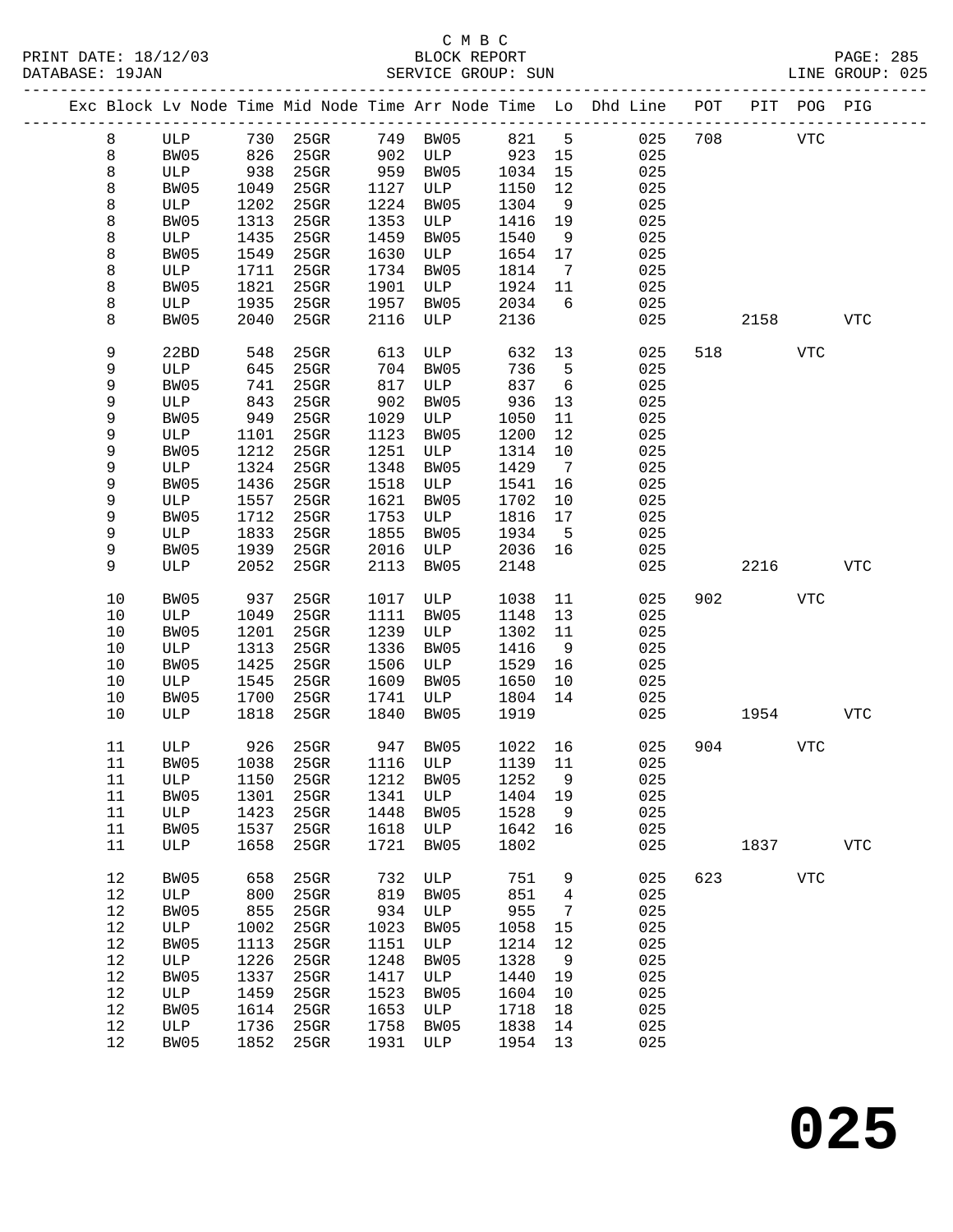| LINE GROUP: | 025 |  |
|-------------|-----|--|

|          |             |              |                 |              |             |              |          | Exc Block Ly Node Time Mid Node Time Arr Node Time Lo Dhd Line | POT  | PIT  | POG | PIG        |  |
|----------|-------------|--------------|-----------------|--------------|-------------|--------------|----------|----------------------------------------------------------------|------|------|-----|------------|--|
| 12<br>12 | ULP<br>BW05 | 2007<br>2110 | 25GR<br>$25$ GR | 2028<br>2146 | BW05<br>ULP | 2104<br>2206 | 6        | 025<br>025                                                     |      | 2228 |     | <b>VTC</b> |  |
| 13<br>13 | ULP<br>BW05 | 1359<br>1512 | 25GR<br>25GR    | 1424<br>1554 | BW05<br>ULP | 1504<br>1617 | 8<br>-16 | 025<br>025                                                     | 1337 |      | VTC |            |  |
| 13       | ULP         | 1633         | 25GR            | 1656         | BW05        | 1740         | 9        | 025                                                            |      |      |     |            |  |
| 13<br>13 | BW05<br>ULP | 1749<br>1904 | 25GR<br>25GR    | 1831<br>1926 | ULP<br>BW05 | 1854<br>2004 | 10<br>5  | 025<br>025                                                     |      |      |     |            |  |
| 13       | BW05        | 2009         | 25GR            | 2046         | ULP         | 2106         |          | 025                                                            |      | 2128 |     | VTC        |  |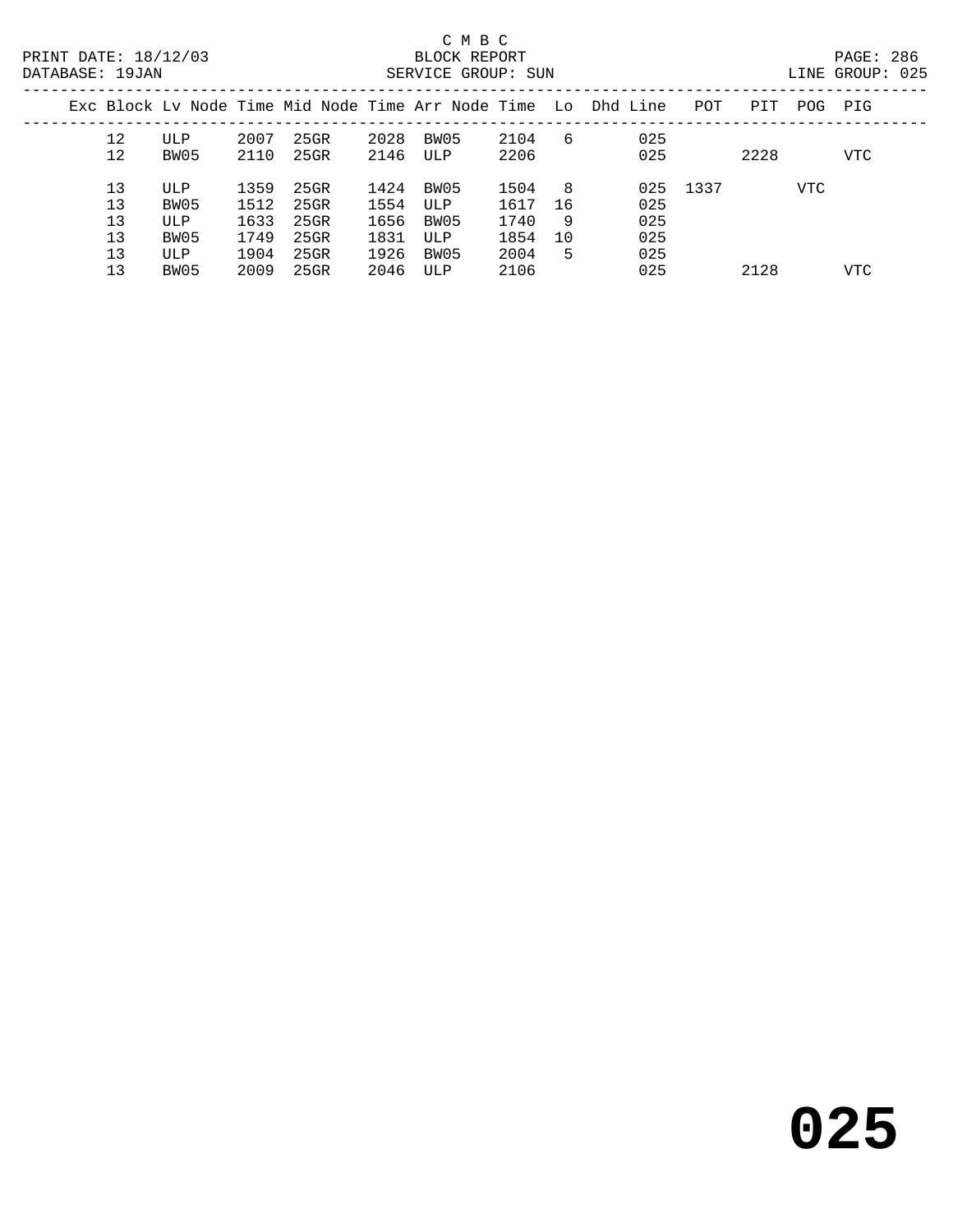| C M B C<br>BLOCK REPORT<br>PRINT DATE: 18/12/03<br>DATABASE: 19JAN SERVICE GROUP: SUN<br>DATABASE: 19JAN SERVICE GROUP: SUN LINE GROUP: 033<br>DATABASE: 19JAN |                                                      |             |      |                                 |      |                                                                           |      |    |                                                                                    |     |           | PAGE: 287 |            |  |
|----------------------------------------------------------------------------------------------------------------------------------------------------------------|------------------------------------------------------|-------------|------|---------------------------------|------|---------------------------------------------------------------------------|------|----|------------------------------------------------------------------------------------|-----|-----------|-----------|------------|--|
|                                                                                                                                                                | 16GR 16 AV & GRANVILLE<br>VTC Vancouver Diesel Depot |             |      |                                 |      | ULP UNIVERSITY LOOP<br>VTC Vandouter L'<br>VCST VANCOUVER COLLEGE STATION |      |    | 29ST 29 AV STATION<br>4FIW 4 AV & FIR                                              |     |           |           |            |  |
|                                                                                                                                                                |                                                      |             |      |                                 |      |                                                                           |      |    | Exc Block Lv Node Time Mid Node Time Arr Node Time Lo Dhd Line POT PIT POG PIG     |     |           |           |            |  |
|                                                                                                                                                                |                                                      |             |      |                                 |      |                                                                           |      |    | 1 ULP 900 16GR 919 29ST 942 16 033 838 VTC<br>1 29ST 958 16GR 1023 ULP 1042 18 033 |     |           |           |            |  |
|                                                                                                                                                                |                                                      |             |      |                                 |      |                                                                           |      |    |                                                                                    |     |           |           |            |  |
|                                                                                                                                                                | $\mathbf{1}$                                         |             |      | ULP 1100 16GR 1120 29ST 1145 13 |      |                                                                           |      |    | 033                                                                                |     |           |           |            |  |
|                                                                                                                                                                | $\mathbf{1}$                                         | 29ST        | 1158 | 16GR                            |      | 1225 ULP                                                                  | 1245 | 13 | 033                                                                                |     |           |           |            |  |
|                                                                                                                                                                | $\mathbf 1$                                          | ULP         | 1258 | $16$ GR                         |      | 1319 29ST<br>1425 ULP                                                     | 1346 | 12 | 033                                                                                |     |           |           |            |  |
|                                                                                                                                                                | $\mathbf 1$                                          | 29ST        | 1358 | 16GR                            |      |                                                                           | 1445 | 15 | 033                                                                                |     |           |           |            |  |
|                                                                                                                                                                | $\mathbf{1}$                                         | ULP         | 1500 | 16GR                            | 1521 | 29ST                                                                      | 1547 | 11 | 033                                                                                |     |           |           |            |  |
|                                                                                                                                                                | $\mathbf 1$                                          | 29ST        | 1558 | 16GR                            | 1626 | <b>ULP</b>                                                                | 1647 | 13 | 033                                                                                |     |           |           |            |  |
|                                                                                                                                                                | $\mathbf 1$                                          | ULP         | 1700 | $16$ GR                         |      | 1720 29ST<br>1825 ULP                                                     | 1747 | 12 | 033                                                                                |     |           |           |            |  |
|                                                                                                                                                                | $\mathbf 1$                                          | 29ST        | 1759 | $16$ GR                         |      |                                                                           | 1844 | 16 | 033                                                                                |     |           |           |            |  |
|                                                                                                                                                                | $\mathbf 1$                                          | ULP         | 1900 | $16$ GR                         | 1919 | 29ST                                                                      | 1945 | 15 | 033                                                                                |     |           |           |            |  |
|                                                                                                                                                                | $\mathbf{1}$                                         | 29ST        | 2000 | $16$ GR                         | 2024 | ULP                                                                       | 2043 | 18 | 033                                                                                |     |           |           |            |  |
|                                                                                                                                                                | $\mathbf 1$                                          | ULP         | 2101 | $16$ GR                         |      |                                                                           | 2140 | 20 | 033                                                                                |     |           |           |            |  |
|                                                                                                                                                                | $\mathbf 1$                                          | 29ST        | 2200 | $16$ GR                         |      | 2119 29ST<br>2223 ULP                                                     | 2240 | 20 | 033                                                                                |     |           |           |            |  |
|                                                                                                                                                                | $\mathbf 1$                                          | ULP         | 2300 | 16GR                            |      | 2318 29ST                                                                 | 2339 |    | 033                                                                                |     |           | 2402      | <b>VTC</b> |  |
|                                                                                                                                                                | $\sqrt{2}$                                           | 29ST        | 828  | 16GR                            | 853  |                                                                           |      |    | 18<br>033                                                                          |     | 803 — 100 | VTC       |            |  |
|                                                                                                                                                                | $\sqrt{2}$                                           | ULP         | 930  | $16$ GR                         |      | 949 29ST                                                                  | 1013 | 15 | 033                                                                                |     |           |           |            |  |
|                                                                                                                                                                | $\sqrt{2}$                                           | 29ST        | 1028 | $16$ GR                         | 1054 | ULP                                                                       | 1114 | 16 | 033                                                                                |     |           |           |            |  |
|                                                                                                                                                                | $\sqrt{2}$                                           | ULP         | 1130 | 16GR                            | 1150 | 29ST                                                                      | 1215 | 13 | 033                                                                                |     |           |           |            |  |
|                                                                                                                                                                | $\sqrt{2}$                                           | 29ST        | 1228 | $16$ GR                         | 1255 | ULP                                                                       | 1315 | 13 | 033                                                                                |     |           |           |            |  |
|                                                                                                                                                                | $\sqrt{2}$                                           | ULP         | 1328 | $16$ GR                         | 1349 | 29ST                                                                      | 1416 | 12 | 033                                                                                |     |           |           |            |  |
|                                                                                                                                                                |                                                      |             | 1428 |                                 | 1456 | ULP                                                                       | 1517 | 13 |                                                                                    |     |           |           |            |  |
|                                                                                                                                                                | $\overline{\mathbf{c}}$                              | 29ST        |      | 16GR                            |      |                                                                           |      |    | 033                                                                                |     |           |           |            |  |
|                                                                                                                                                                | $\sqrt{2}$                                           | ULP         | 1530 | 16GR                            | 1551 | 29ST                                                                      | 1617 | 11 | 033                                                                                |     |           |           |            |  |
|                                                                                                                                                                | 2                                                    | 29ST        | 1628 | 16GR                            | 1656 | ULP                                                                       | 1717 | 13 | 033                                                                                |     |           |           |            |  |
|                                                                                                                                                                | $\sqrt{2}$                                           | ULP         | 1730 | 16GR                            | 1750 | 29ST                                                                      | 1817 | 11 | 033                                                                                |     |           |           |            |  |
|                                                                                                                                                                | 2                                                    | 29ST        | 1828 | 16GR                            | 1854 | ULP                                                                       | 1913 | 17 | 033                                                                                |     |           |           |            |  |
|                                                                                                                                                                | $\overline{a}$                                       | ULP         | 1930 | 16GR                            | 1949 | 29ST                                                                      | 2015 | 15 | 033                                                                                |     |           |           |            |  |
|                                                                                                                                                                | 2                                                    | 29ST        | 2030 | $16$ GR                         |      | 2054 ULP 2113                                                             |      | 17 | 033                                                                                |     |           |           |            |  |
|                                                                                                                                                                | $\overline{a}$                                       | ULP         | 2130 | $16$ GR                         | 2148 | 29ST                                                                      | 2209 |    |                                                                                    | 033 | 2232      |           | VTC        |  |
|                                                                                                                                                                | 3                                                    |             |      |                                 |      |                                                                           |      |    | ULP 830 4FIE 848 VCST 901 15 084 808                                               |     |           | VTC       |            |  |
|                                                                                                                                                                | 3                                                    | VCST        | 916  | 4FIW                            | 927  | ULP                                                                       | 945  | 15 | 084                                                                                |     |           |           |            |  |
|                                                                                                                                                                | $\mathsf{3}$                                         | ULP         | 1000 | $16$ GR                         | 1019 | 29ST                                                                      | 1044 | 14 | 033                                                                                |     |           |           |            |  |
|                                                                                                                                                                | 3                                                    | <b>29ST</b> | 1058 | $16$ GR                         | 1124 | ULP                                                                       | 1144 | 16 | 033                                                                                |     |           |           |            |  |
|                                                                                                                                                                | 3                                                    | ULP         | 1200 | $16$ GR                         | 1220 | 29ST                                                                      | 1246 | 12 | 033                                                                                |     |           |           |            |  |
|                                                                                                                                                                | 3                                                    | <b>29ST</b> | 1258 | $16$ GR                         | 1325 | ULP                                                                       | 1345 | 13 | 033                                                                                |     |           |           |            |  |
|                                                                                                                                                                | $\mathsf{3}$                                         | ULP         | 1358 | 16GR                            | 1419 | 29ST                                                                      | 1446 | 12 | 033                                                                                |     |           |           |            |  |
|                                                                                                                                                                | $\mathsf 3$                                          | <b>29ST</b> | 1458 | $16$ GR                         | 1526 | ULP                                                                       | 1547 | 13 | 033                                                                                |     |           |           |            |  |
|                                                                                                                                                                | 3                                                    | ULP         | 1600 | $16$ GR                         | 1621 | 29ST                                                                      | 1647 | 11 | 033                                                                                |     |           |           |            |  |
|                                                                                                                                                                | $\mathsf 3$                                          | 29ST        | 1658 | $16$ GR                         | 1726 | ULP                                                                       | 1747 | 14 | 033                                                                                |     |           |           |            |  |
|                                                                                                                                                                | $\mathsf{3}$                                         | ULP         | 1801 | $16$ GR                         | 1820 | 29ST                                                                      | 1846 | 13 | 033                                                                                |     |           |           |            |  |
|                                                                                                                                                                | $\mathsf 3$                                          | <b>29ST</b> | 1859 | $16$ GR                         | 1924 | ULP                                                                       | 1943 | 17 | 033                                                                                |     |           |           |            |  |
|                                                                                                                                                                |                                                      |             | 2000 |                                 | 2019 | 29ST                                                                      | 2045 | 14 | 033                                                                                |     |           |           |            |  |
|                                                                                                                                                                | 3                                                    | ULP<br>29ST | 2059 | $16$ GR<br>$16$ GR              | 2123 | ULP                                                                       | 2142 | 18 | 033                                                                                |     |           |           |            |  |
|                                                                                                                                                                | 3                                                    |             |      |                                 |      |                                                                           |      |    |                                                                                    |     |           |           |            |  |
|                                                                                                                                                                | 3                                                    | ULP         | 2200 | $16$ GR                         | 2218 | 29ST                                                                      | 2239 |    | 033                                                                                |     | 2302      |           | <b>VTC</b> |  |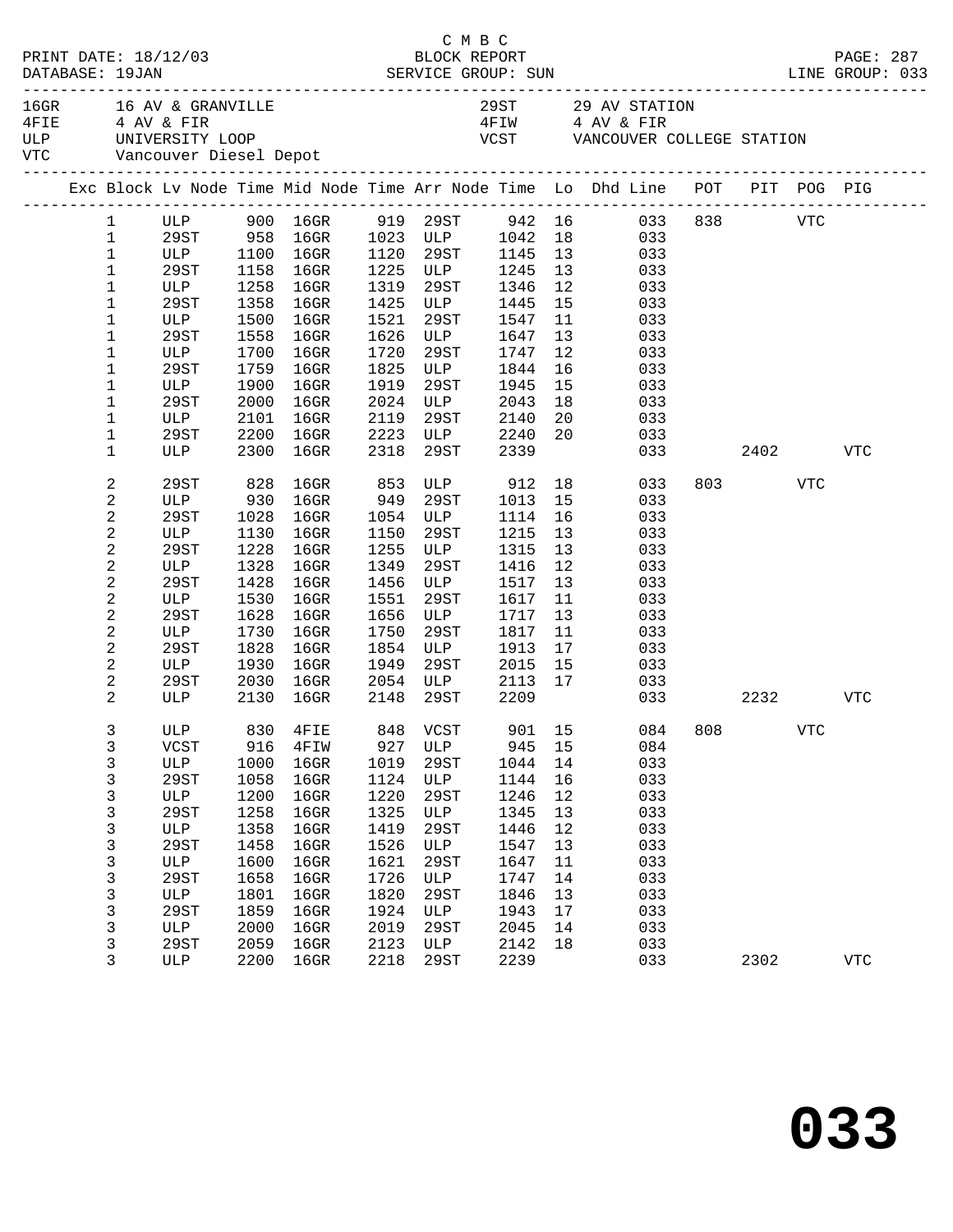|  |   |      |      |         |      |      |      |     | Exc Block Ly Node Time Mid Node Time Arr Node Time Lo Dhd Line | POT | PIT  | POG | PIG |  |
|--|---|------|------|---------|------|------|------|-----|----------------------------------------------------------------|-----|------|-----|-----|--|
|  | 4 | ULP  | 830  | $16$ GR | 849  | 29ST | 911  | 17  | 033                                                            | 808 |      | VTC |     |  |
|  | 4 | 29ST | 928  | 16GR    | 953  | ULP  | 1012 | 18  | 033                                                            |     |      |     |     |  |
|  | 4 | ULP  | 1030 | $16$ GR | 1049 | 29ST | 1114 | 14  | 033                                                            |     |      |     |     |  |
|  | 4 | 29ST | 1128 | $16$ GR | 1154 | ULP  | 1214 | 16  | 033                                                            |     |      |     |     |  |
|  | 4 | ULP  | 1230 | $16$ GR | 1250 | 29ST | 1316 | 12  | 033                                                            |     |      |     |     |  |
|  | 4 | 29ST | 1328 | $16$ GR | 1355 | ULP  | 1415 | 14  | 033                                                            |     |      |     |     |  |
|  | 4 | ULP  | 1429 | 16GR    | 1450 | 29ST | 1517 | -11 | 033                                                            |     |      |     |     |  |
|  | 4 | 29ST | 1528 | 16GR    | 1556 | ULP  | 1617 | 13  | 033                                                            |     |      |     |     |  |
|  | 4 | ULP  | 1630 | $16$ GR | 1651 | 29ST | 1718 | 9   | 033                                                            |     |      |     |     |  |
|  | 4 | 29ST | 1727 | 16GR    | 1755 | ULP  | 1816 | 14  | 033                                                            |     |      |     |     |  |
|  | 4 | ULP  | 1830 | 16GR    | 1849 | 29ST | 1915 | 15  | 033                                                            |     |      |     |     |  |
|  | 4 | 29ST | 1930 | $16$ GR | 1954 | ULP  | 2013 | 17  | 033                                                            |     |      |     |     |  |
|  | 4 | ULP  | 2030 | $16$ GR | 2049 | 29ST | 2115 | 15  | 033                                                            |     |      |     |     |  |
|  | 4 | 29ST | 2130 | $16$ GR | 2153 | ULP  | 2210 | 20  | 033                                                            |     |      |     |     |  |
|  | 4 | ULP  | 2230 | $16$ GR | 2248 | 29ST | 2309 |     | 033                                                            |     | 2332 |     | VTC |  |
|  |   |      |      |         |      |      |      |     |                                                                |     |      |     |     |  |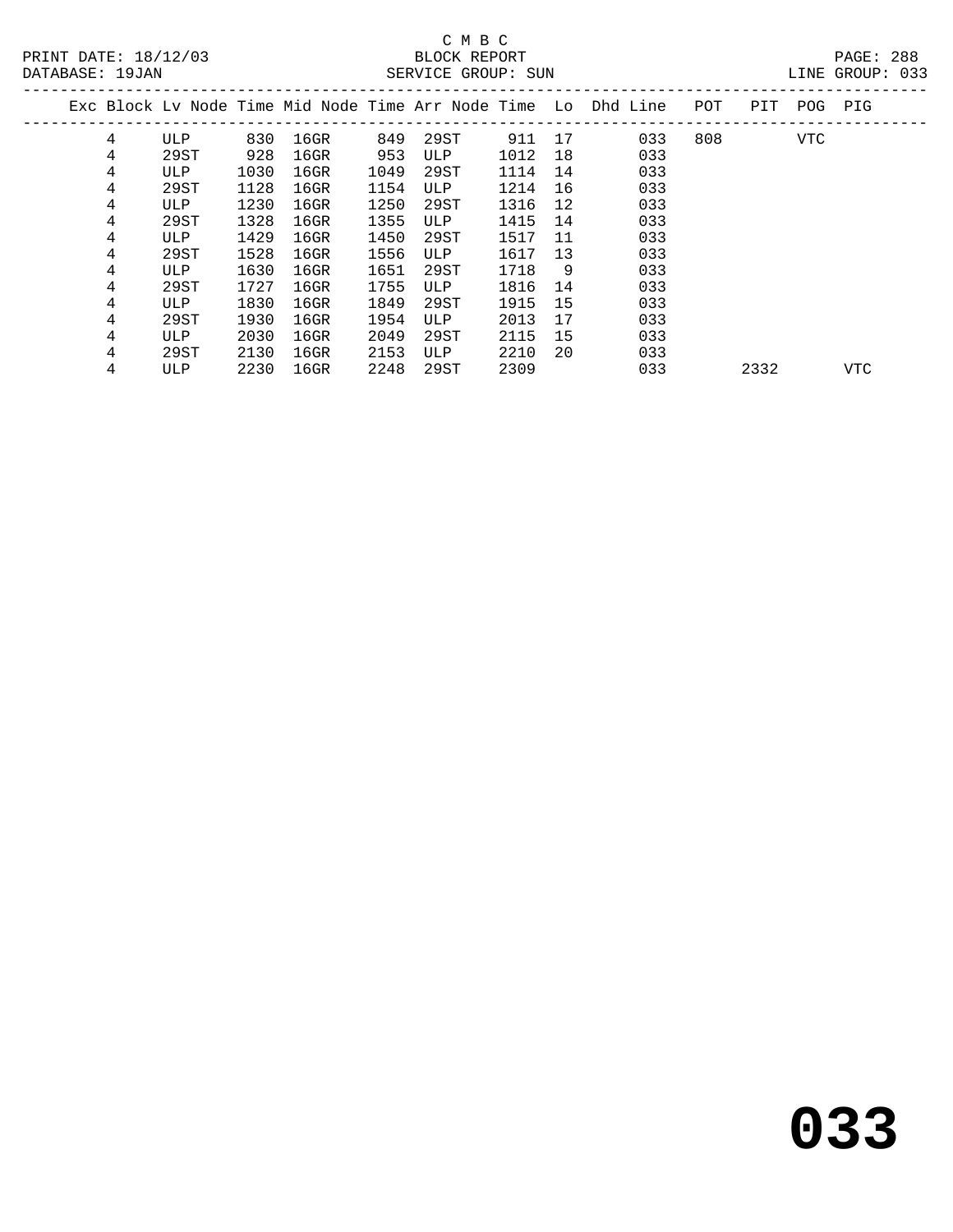| DATABASE: 19JAN |                                                                      | PRINT DATE: 18/12/03                                                                                                                                                                                    |                                                                              | 2/03 BLOCK REPORT<br>SERVICE GROUP: SUN                                                                           |                                                                      |                                                                                                     | C M B C                                                                              |                                        | LINE GROUP: 041                                                                                                                                                                                 |      | PAGE: 289 |
|-----------------|----------------------------------------------------------------------|---------------------------------------------------------------------------------------------------------------------------------------------------------------------------------------------------------|------------------------------------------------------------------------------|-------------------------------------------------------------------------------------------------------------------|----------------------------------------------------------------------|-----------------------------------------------------------------------------------------------------|--------------------------------------------------------------------------------------|----------------------------------------|-------------------------------------------------------------------------------------------------------------------------------------------------------------------------------------------------|------|-----------|
|                 |                                                                      | 25GR KING EDWARD & GRANVILLE<br>41FR 41 AV & FRASER<br>410A 41 AV & OAK<br>DULP WB W 41 AV FS DUNBAR ST<br>HODM HOWE & DUNSMUIR<br>MRST SW MARINE STN<br>OA41 OAK & 41 AV<br>VTC Vancouver Diesel Depot |                                                                              |                                                                                                                   |                                                                      |                                                                                                     | <b>BW05</b>                                                                          |                                        | 41 CR 41 AV & CROWN<br>41 GR 41 AV & CROWN<br>41GR 41 AV & GRANVILLE<br>BRENTWOOD STN BAY5<br>GR25 GRANVILLE & KING EDWARD<br>JOST JOYCE STATION<br>NAST NANAIMO STATION<br>ULP UNIVERSITY LOOP |      |           |
|                 |                                                                      |                                                                                                                                                                                                         |                                                                              |                                                                                                                   |                                                                      |                                                                                                     |                                                                                      |                                        | Exc Block Lv Node Time Mid Node Time Arr Node Time Lo Dhd Line POT PIT POG PIG                                                                                                                  |      |           |
|                 | 61<br>61<br>61<br>61<br>61<br>61<br>61<br>61<br>61<br>61<br>61<br>61 | JOST<br>41CR<br>JOST<br>ULP 815 41GR<br>JOST<br>ULP<br>JOST<br>41CR<br>JOST                                                                                                                             | 1106<br>1158<br>1250                                                         | 548 41GR<br>634 41GR 643<br>718 41GR 738<br>913 41GR<br>1011 41GR<br>$41$ GR<br>$41$ GR<br>$41$ GR                | 836<br>937<br>1032<br>1131<br>1209<br>1316                           | 608 41CR<br>JOST<br><b>ULP</b><br>JOST<br>41CR<br>JOST<br>41CR                                      | 703<br>800<br>JOST 901<br>ULP 959 12<br>1058<br>1144 14<br>1238<br>1331              | 12<br>11                               | 619 15<br>041<br>15<br>041<br>15<br>041<br>12<br>041<br>041<br>8<br>041<br>041<br>041<br>041                                                                                                    |      |           |
|                 | 61<br>61<br>61<br>61<br>61<br>61<br>61<br>61<br>61<br>61<br>61       | 41CR<br>JOST<br>41CR<br>JOST<br>41CR<br><b>JOST</b><br>ULP<br>JOST<br>ULP<br>BW05<br>ULP<br>BW05                                                                                                        | 1342<br>1435<br>1527<br>1620<br>1712<br>1805<br>1910<br>2008<br>2107<br>2208 | $41$ GR<br>$41$ GR<br>$41$ GR<br>$41$ GR<br>$41$ GR<br>$41$ GR<br>$41$ GR<br>$41$ GR<br>25GR<br>25GR<br>2307 25GR | 1353<br>1502<br>1538<br>1646<br>1723<br>1832<br>1934<br>2031<br>2128 | JOST<br>41CR<br>JOST<br>41CR<br>JOST<br>ULP<br>JOST<br>ULP<br>BW05<br>2244 ULP<br>2328 BW05<br>GR25 | 1425<br>1517<br>1610<br>1659<br>1754<br>1859<br>2001<br>2058<br>2202<br>2304<br>2402 | 10<br>10<br>10<br>$7\overline{ }$<br>9 | 041<br>041<br>041<br>13<br>041<br>11<br>041<br>11<br>041<br>041<br>$9 \left( \frac{1}{2} \right)$<br>041<br>6 <sup>6</sup><br>025<br>3 025<br>025                                               |      |           |
|                 | 61                                                                   | BW05                                                                                                                                                                                                    | 2411                                                                         | 25GR                                                                                                              |                                                                      | GR25                                                                                                | 2444                                                                                 |                                        | 025                                                                                                                                                                                             | 2454 | VTC       |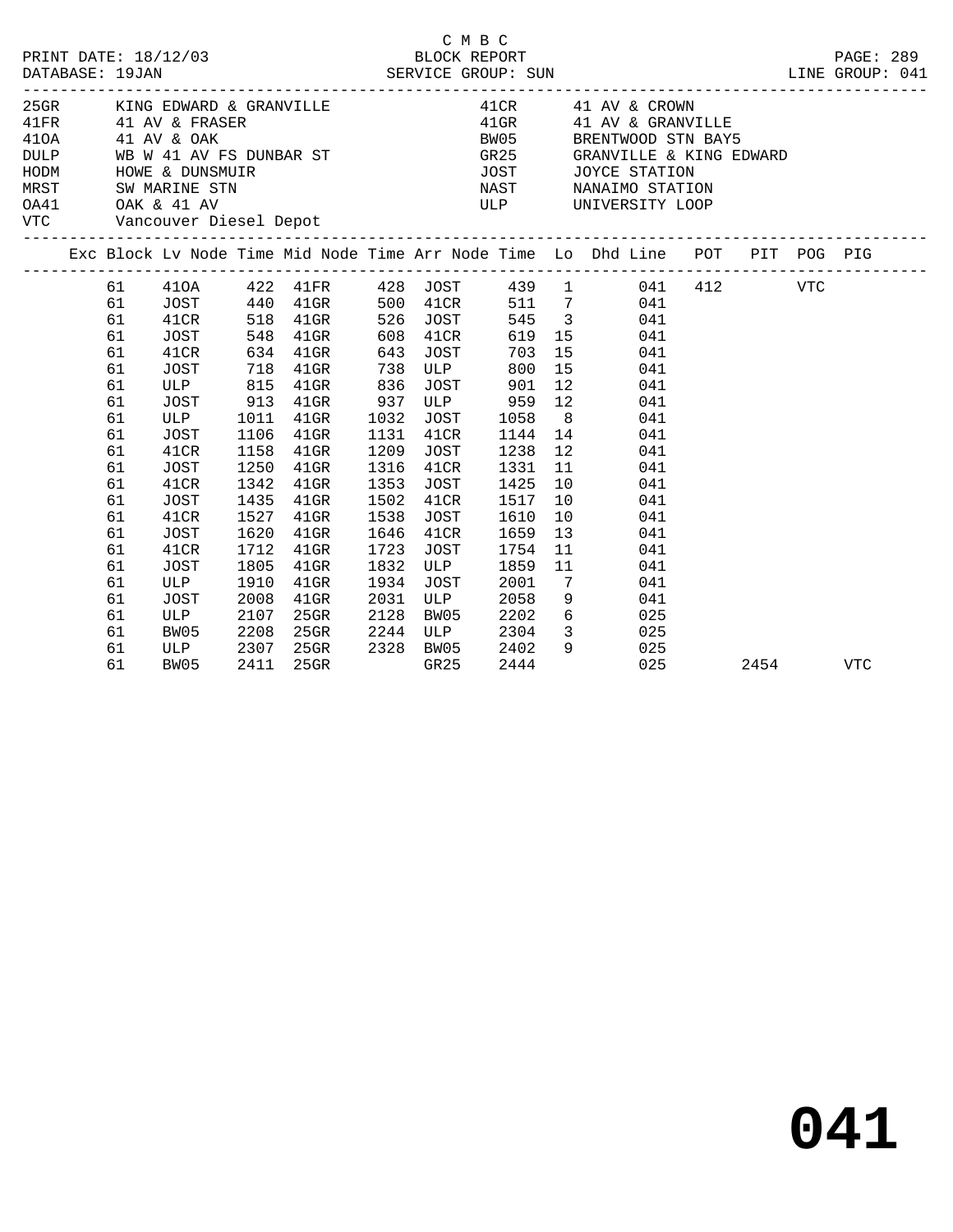# C M B C<br>BLOCK REPORT SERVICE GROUP: SUN

PRINT DATE: 18/12/03 BLOCK REPORT PAGE: 290

|  |          |             |              | Exc Block Lv Node Time Mid Node Time Arr Node Time Lo Dhd Line |              |             |              |                         |            | POT |      | PIT POG PIG |            |
|--|----------|-------------|--------------|----------------------------------------------------------------|--------------|-------------|--------------|-------------------------|------------|-----|------|-------------|------------|
|  | 62       | 410A        | 508          | 41FR                                                           |              | 514 JOST    | 525          | $\mathbf{3}$            | 041        | 458 |      | <b>VTC</b>  |            |
|  | 62       | JOST        | 528          | $41$ GR                                                        | 548          | 41CR        | 559          | 6                       | 041        |     |      |             |            |
|  | 62       | 41CR        | 605          | 41GR                                                           | 613          | JOST        | 632          | 16                      | 041        |     |      |             |            |
|  | 62       | JOST        | 648          | 41GR                                                           | 708          | 41CR        | 719          | 15                      | 041        |     |      |             |            |
|  | 62       | 41CR        | 734          | 41GR                                                           | 743          | JOST        | 805          | 12                      | 041        |     |      |             |            |
|  | 62       | JOST        | 817          | $41$ GR                                                        | 839          | 41CR        | 850          | 10                      | 041        |     |      |             |            |
|  | 62       | 41CR        | 900          | 41GR                                                           | 910          | JOST        | 936          | $\overline{7}$          | 041        |     |      |             |            |
|  | 62       | JOST        | 943          | $41$ GR                                                        | 1007         | ULP         | 1029         | 11                      | 041        |     |      |             |            |
|  | 62       | ULP         | 1040         | $41$ GR                                                        | 1101         | JOST        | 1130         | - 6                     | 041        |     |      |             |            |
|  | 62       | JOST        | 1136         | $41$ GR                                                        | 1201         | 41CR        | 1214         | 13                      | 041        |     |      |             |            |
|  | 62       | 41CR        | 1227         | $41$ GR                                                        | 1238         | <b>JOST</b> | 1309         | 11                      | 041        |     |      |             |            |
|  | 62       | <b>JOST</b> | 1320         | $41$ GR                                                        | 1347         | 41CR        | 1402         | 10                      | 041        |     |      |             |            |
|  | 62       | 41CR        | 1412         | $41$ GR                                                        | 1423         | JOST        | 1455         | 10                      | 041        |     |      |             |            |
|  | 62       | JOST        | 1505         | $41$ GR                                                        | 1532         | 41CR        | 1547         | 10                      | 041        |     |      |             |            |
|  | 62       | 41CR        | 1557         | $41$ GR                                                        | 1608         | JOST        | 1639         | 11                      | 041        |     |      |             |            |
|  | 62       | JOST        | 1650         | $41$ GR                                                        | 1716         | 41CR        | 1729         | 17                      | 041        |     |      |             |            |
|  | 62       | 41CR        | 1746         | $41$ GR                                                        | 1757         | JOST        | 1827         | 15                      | 041        |     |      |             |            |
|  | 62       | JOST        | 1842         | $41$ GR                                                        | 1908         | 41CR        | 1921         | 14                      | 041        |     |      |             |            |
|  | 62       | 41CR        | 1935         | $41$ GR                                                        | 1946         | JOST        | 2013         | 9                       | 041        |     |      |             |            |
|  | 62       | JOST        | 2022         | $41$ GR                                                        | 2044         | 41CR        | 2056         | $6\overline{6}$         | 041        |     |      |             |            |
|  | 62       | 41CR        | 2102         | $41$ GR                                                        | 2112         | JOST        | 2139         | 13                      | 041        |     |      |             |            |
|  | 62<br>62 | JOST        | 2152<br>2229 | $41$ GR                                                        | 2214         | 41CR        | 2226<br>2305 | $\overline{3}$          | 041        |     |      |             |            |
|  |          | 41CR        |              | $41$ GR                                                        | 2239         | <b>JOST</b> |              | 5<br>12                 | 041        |     |      |             |            |
|  | 62<br>62 | JOST<br>ULP | 2310         | $41$ GR                                                        | 2329<br>2422 | ULP<br>JOST | 2351<br>2445 | 8                       | 041<br>041 |     |      |             |            |
|  | 62       | JOST        | 2403<br>2453 | $41$ GR<br>$41$ GR                                             | 2512         | 41CR        | 2521         | 6                       | 041        |     |      |             |            |
|  | 62       | 41CR        | 2527         | 41GR                                                           |              | 2534 410A   | 2537         | 2                       | 7 041      |     |      |             |            |
|  | 62       | MRST        | 2546         |                                                                |              | HODM        | 2633         | 6                       | N20        |     |      |             |            |
|  | 62       | HODM        | 2639         |                                                                |              | MRST        | 2728         |                         | N20        |     | 2733 |             | <b>VTC</b> |
|  |          |             |              |                                                                |              |             |              |                         |            |     |      |             |            |
|  | 63       | 410A        | 515          |                                                                |              | 41CR        | 528          | 5                       | 041        | 505 |      | <b>VTC</b>  |            |
|  | 63       | 41CR        | 533          | $41$ GR                                                        | 541          | JOST        | 600          | $\overline{\mathbf{3}}$ | 041        |     |      |             |            |
|  | 63       | JOST        | 603          | 41GR                                                           | 623          | 41CR        | 634          | 15                      | 041        |     |      |             |            |
|  | 63       | 41CR        | 649          | 41GR                                                           | 658          | <b>JOST</b> | 718          | 15                      | 041        |     |      |             |            |
|  | 63       | <b>JOST</b> | 733          | $41$ GR                                                        | 753          | 41CR        | 804          | 13                      | 041        |     |      |             |            |
|  | 63       | 41CR        | 817          | $41$ GR                                                        | 826          | JOST        | 848          | 10                      | 041        |     |      |             |            |
|  | 63       | JOST        | 858          | $41$ GR                                                        | 922          | ULP         | 944          | 12                      | 041        |     |      |             |            |
|  | 63       | ULP         | 956          | $41$ GR                                                        | 1017         | JOST        | 1043         | 8                       | 041        |     |      |             |            |
|  | 63       | JOST        | 1051         | $41$ GR                                                        | 1116         | 41CR        | 1129         | 14                      | 041        |     |      |             |            |
|  | 63       | 41CR        | 1143         | $41$ GR                                                        | 1154         | JOST        | 1223         | 12                      | 041        |     |      |             |            |
|  | 63       | JOST        | 1235         | $41$ GR                                                        | 1301         | 41CR        | 1316         | 11                      | 041        |     |      |             |            |
|  | 63       | 41CR        | 1327         | $41$ GR                                                        | 1338         | JOST        | 1410         | 10                      | 041        |     |      |             |            |
|  | 63       | JOST        | 1420         | $41$ GR                                                        | 1447         | 41CR        | 1502         | 10                      | 041        |     |      |             |            |
|  | 63       | 41CR        | 1512         | $41$ GR                                                        | 1523         | JOST        | 1555         | 10                      | 041        |     |      |             |            |
|  | 63       | JOST        | 1605         | $41$ GR                                                        | 1631         | 41CR        | 1644         | 13                      | 041        |     |      |             |            |
|  | 63       | 41CR        | 1657         | $41$ GR                                                        | 1708         | JOST        | 1739         |                         | 041        |     | 1804 |             | <b>VTC</b> |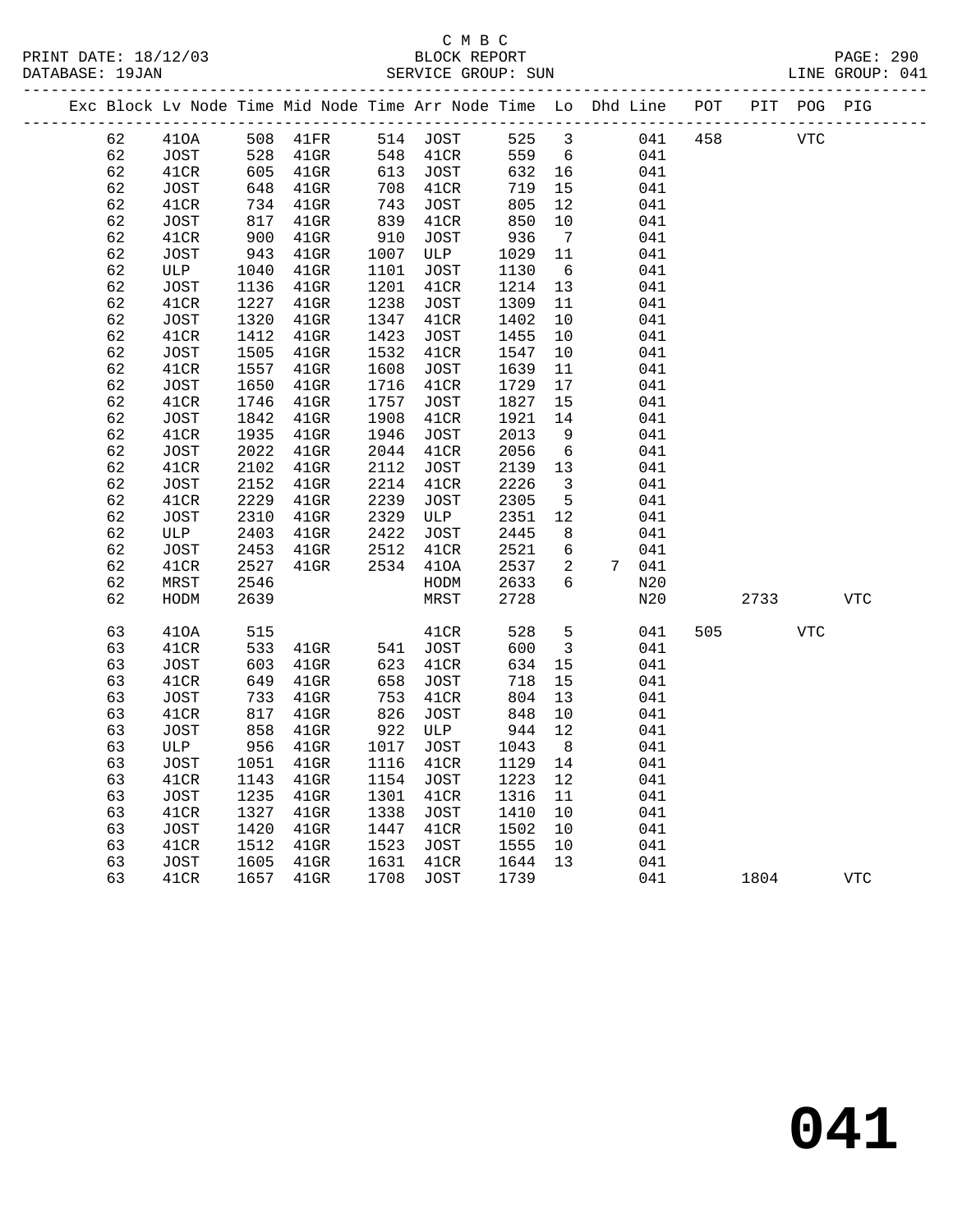PRINT DATE: 18/12/03 BLOCK REPORT PAGE: 291

# C M B C<br>BLOCK REPORT SERVICE GROUP: SUN

|  |    |      |      |                   |      |      |        |                 | Exc Block Lv Node Time Mid Node Time Arr Node Time Lo Dhd Line POT PIT POG PIG |     |           |            |              |
|--|----|------|------|-------------------|------|------|--------|-----------------|--------------------------------------------------------------------------------|-----|-----------|------------|--------------|
|  | 64 | 410A |      | 559 41FR 605 JOST |      |      | 616 2  |                 | 041                                                                            | 549 |           | <b>VTC</b> |              |
|  | 64 | JOST | 618  | $41$ GR           | 638  | 41CR | 649 15 |                 | 041                                                                            |     |           |            |              |
|  | 64 | 41CR | 704  | $41$ GR           | 713  | JOST | 733    | 15              | 041                                                                            |     |           |            |              |
|  | 64 | JOST | 748  | $41$ GR           | 808  | ULP  | 830    | 11              | 041                                                                            |     |           |            |              |
|  | 64 | ULP  | 841  | $41$ GR           | 902  | JOST | 928    | 8               | 041                                                                            |     |           |            |              |
|  | 64 | JOST | 936  | $41$ GR           | 1000 | 41CR | 1011   | $\overline{4}$  | 041                                                                            |     |           |            |              |
|  | 64 | 41CR | 1015 | $41$ GR           | 1025 | JOST | 1051   | $\overline{7}$  | 041                                                                            |     |           |            |              |
|  | 64 | JOST | 1058 | $41$ GR           | 1123 | ULP  | 1145   | 9               | 041                                                                            |     |           |            |              |
|  | 64 | ULP  | 1154 | $41$ GR           | 1216 | JOST | 1245   | 12              | 041                                                                            |     |           |            |              |
|  | 64 | JOST | 1257 | $41$ GR           | 1323 | ULP  | 1347   | 19              | 041                                                                            |     |           |            |              |
|  | 64 | ULP  | 1406 | $41$ GR           | 1430 | JOST | 1502   | 10              | 041                                                                            |     |           |            |              |
|  | 64 | JOST | 1512 | $41$ GR           | 1539 | ULP  | 1603   | 18              | 041                                                                            |     |           |            |              |
|  | 64 | ULP  | 1621 | $41$ GR           | 1645 | JOST | 1716   | 10              | 041                                                                            |     |           |            |              |
|  | 64 | JOST | 1726 | $41$ GR           | 1753 | ULP  | 1818   |                 | 041                                                                            |     | 1840      |            | <b>VTC</b>   |
|  | 65 | 41CR | 620  | $41$ GR           | 628  | JOST | 647    | 16              | 041                                                                            |     | 605 — 100 | VTC        |              |
|  | 65 | JOST | 703  | $41$ GR           | 723  | 41CR | 734    | 15              | 041                                                                            |     |           |            |              |
|  | 65 | 41CR | 749  | $41$ GR           | 758  | JOST | 820    | $\overline{7}$  | 041                                                                            |     |           |            |              |
|  | 65 | JOST | 827  | $41$ GR           | 849  | ULP  | 911    | 15              | 041                                                                            |     |           |            |              |
|  | 65 | ULP  | 926  | $41$ GR           | 947  | JOST | 1013   | 8 <sup>8</sup>  | 041                                                                            |     |           |            |              |
|  | 65 | JOST | 1021 | $41$ GR           | 1046 | 41CR | 1059   | 14              | 041                                                                            |     |           |            |              |
|  | 65 | 41CR | 1113 | $41$ GR           | 1124 | JOST | 1153   | $5^{\circ}$     | 041                                                                            |     |           |            |              |
|  | 65 | JOST | 1158 | $41$ GR           | 1223 | ULP  | 1247   | $5^{\circ}$     | 041                                                                            |     |           |            |              |
|  | 65 | ULP  | 1252 | $41$ GR           | 1315 | JOST | 1347   | 10              | 041                                                                            |     |           |            |              |
|  | 65 | JOST | 1357 | $41$ GR           | 1424 | ULP  | 1448   | 18              | 041                                                                            |     |           |            |              |
|  | 65 | ULP  | 1506 | $41$ GR           | 1530 | JOST | 1602   | 10              | 041                                                                            |     |           |            |              |
|  | 65 | JOST | 1612 | $41$ GR           | 1638 | ULP  | 1702   | 19              | 041                                                                            |     |           |            |              |
|  | 65 | ULP  | 1721 | $41$ GR           | 1745 | JOST | 1816   | 14              | 041                                                                            |     |           |            |              |
|  | 65 | JOST | 1830 | $41$ GR           | 1856 | ULP  | 1923   | 10              | 041                                                                            |     |           |            |              |
|  | 65 | ULP  | 1933 | $41$ GR           | 1957 | JOST | 2024   | 13              | 041                                                                            |     |           |            |              |
|  | 65 | JOST | 2037 | $41$ GR           | 2059 | ULP  | 2124   | 11              | 041                                                                            |     |           |            |              |
|  | 65 | ULP  | 2135 | $41$ GR           | 2157 | JOST | 2223   | 16              | 041                                                                            |     |           |            |              |
|  | 65 | JOST | 2239 | $41$ GR           | 2259 | ULP  | 2321   | 13              | 041                                                                            |     |           |            |              |
|  | 65 | ULP  | 2334 | $41$ GR           | 2354 | JOST | 2417   | $7\overline{ }$ | 041                                                                            |     |           |            |              |
|  | 65 | JOST | 2424 | $41$ GR           | 2442 | 41CR | 2453   |                 | 041                                                                            |     | 2505      |            | VTC          |
|  | 66 | JOST | 633  | 41GR              | 653  | 41CR | 704 15 |                 | 041                                                                            | 608 |           | <b>VTC</b> |              |
|  | 66 | 41CR | 719  | $41$ GR           | 728  | JOST | 750    | 8               | 041                                                                            |     |           |            |              |
|  | 66 | JOST | 758  | $41$ GR           | 818  | 41CR | 829    | $\overline{7}$  | 041                                                                            |     |           |            |              |
|  | 66 | 41CR |      | 836 41GR 846 JOST |      |      | 911 10 |                 | 041                                                                            |     |           |            |              |
|  | 66 | JOST | 921  | $41$ GR           | 945  | 41CR | 956    | 4               | 041                                                                            |     |           |            |              |
|  | 66 | 41CR | 1000 | $41$ GR           | 1010 | JOST | 1036   | 7               | 041                                                                            |     |           |            |              |
|  | 66 | JOST | 1043 | 41GR              | 1108 | ULP  | 1130   | 9               | 041                                                                            |     |           |            |              |
|  | 66 | ULP  | 1139 | $41$ GR           | 1201 | JOST | 1230   | 12              | 041                                                                            |     |           |            |              |
|  | 66 | JOST | 1242 | $41$ GR           | 1308 | ULP  | 1332   | 19              | 041                                                                            |     |           |            |              |
|  | 66 | ULP  | 1351 | $41$ GR           | 1415 | JOST | 1447   | 10              | 041                                                                            |     |           |            |              |
|  | 66 | JOST | 1457 | $41$ GR           | 1524 | ULP  | 1548   | 18              | 041                                                                            |     |           |            |              |
|  | 66 | ULP  | 1606 | $41$ GR           | 1630 | JOST | 1701   | 11              | 041                                                                            |     |           |            |              |
|  | 66 | JOST | 1712 | $41$ GR           | 1738 | ULP  | 1802   |                 | 041                                                                            |     | 1824      |            | $_{\rm VTC}$ |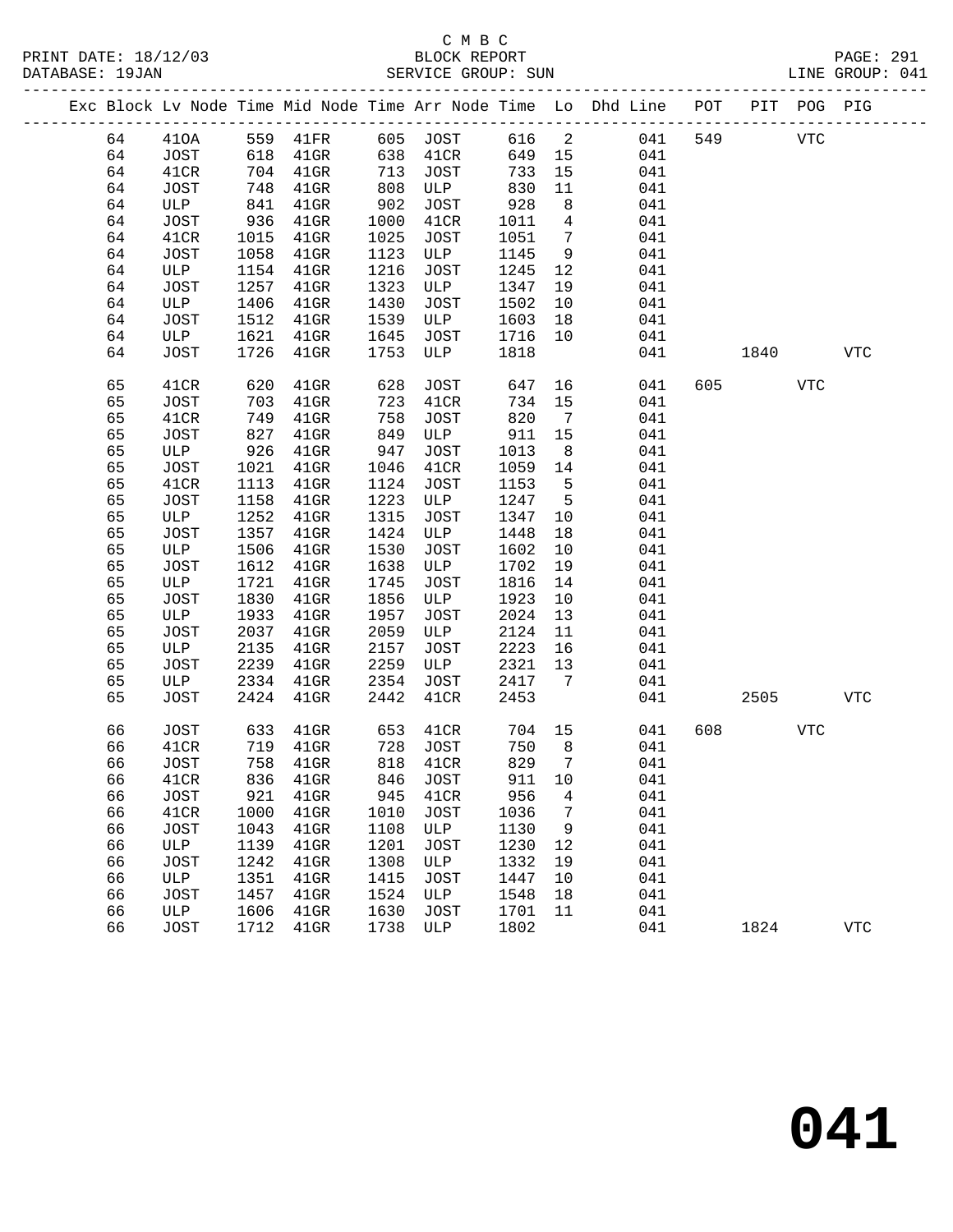## C M B C<br>BLOCK REPORT SERVICE GROUP: SUN

PRINT DATE: 18/12/03 BLOCK REPORT PAGE: 292

|    |             |      |                   |      | Exc Block Lv Node Time Mid Node Time Arr Node Time Lo Dhd Line POT PIT POG PIG |        |                 |       |     |     |            |            |            |
|----|-------------|------|-------------------|------|--------------------------------------------------------------------------------|--------|-----------------|-------|-----|-----|------------|------------|------------|
| 67 | 410A        |      | 738 41FR 744 JOST |      |                                                                                | 758 10 |                 |       | 041 | 728 | <b>VTC</b> |            |            |
| 67 | JOST        |      | 808 41GR          |      | 828 ULP                                                                        | 850    | 6               |       | 041 |     |            |            |            |
| 67 | ULP         |      | 856 41GR          | 917  | JOST                                                                           | 943    | 8 <sup>8</sup>  |       | 041 |     |            |            |            |
| 67 | JOST        | 951  | $41$ GR           | 1016 | 41CR                                                                           | 1029   | 15              |       | 041 |     |            |            |            |
| 67 | 41CR        | 1044 | 41GR              | 1054 | JOST                                                                           | 1123   | $5^{\circ}$     |       | 041 |     |            |            |            |
| 67 | JOST        | 1128 | $41$ GR           | 1153 | ULP                                                                            | 1215   | $\overline{7}$  |       | 041 |     |            |            |            |
| 67 | ULP         | 1222 | $41$ GR           | 1245 | JOST                                                                           | 1316   | 11              |       | 041 |     |            |            |            |
| 67 | JOST        | 1327 | $41$ GR           | 1354 | ULP                                                                            | 1418   | 18              |       | 041 |     |            |            |            |
| 67 | ULP         | 1436 | 41GR              | 1500 | JOST                                                                           | 1532   | 10              |       | 041 |     |            |            |            |
| 67 | JOST        | 1542 | $41$ GR           | 1609 | ULP                                                                            | 1633   | 18              |       | 041 |     |            |            |            |
| 67 | ULP         | 1651 | $41$ GR           | 1715 | JOST                                                                           | 1746   | $\overline{7}$  |       | 041 |     |            |            |            |
| 67 | JOST        | 1753 | $41$ GR           | 1820 | 41CR                                                                           | 1833   | 14              |       | 041 |     |            |            |            |
| 67 | 41CR        | 1847 | $41$ GR           | 1858 | JOST                                                                           | 1925   | $\overline{7}$  |       | 041 |     |            |            |            |
| 67 | JOST        | 1932 | $41$ GR           | 1955 | ULP                                                                            | 2022   | 13              |       | 041 |     |            |            |            |
| 67 | ULP         | 2035 | $41$ GR           | 2057 | JOST                                                                           | 2124   | 13              |       | 041 |     |            |            |            |
| 67 | JOST        | 2137 | 41GR              | 2159 | ULP                                                                            | 2221   | 12              |       | 041 |     |            |            |            |
| 67 | ULP         | 2233 | $41$ GR           | 2254 | JOST                                                                           | 2320   | 5               |       | 041 |     |            |            |            |
| 67 | JOST        | 2325 | $41$ GR           | 2344 | 41CR                                                                           | 2355   | $\overline{a}$  |       | 041 |     |            |            |            |
| 67 | 41CR        | 2357 | $41$ GR           | 2406 | JOST                                                                           | 2429   | 8               |       | 041 |     |            |            |            |
| 67 | JOST        | 2437 | $41$ GR           | 2455 | 41CR                                                                           | 2506   | 6               |       | 041 |     |            |            |            |
| 67 | 41CR        | 2512 | $41$ GR           | 2520 | JOST                                                                           | 2549   | 6               |       | 041 |     |            |            |            |
| 67 | JOST        | 2555 | OA41              | 2612 | OA41                                                                           | 2612   | $\overline{4}$  | 9 041 |     |     |            |            |            |
| 67 | MRST        | 2625 |                   |      | HODM                                                                           | 2704   | 5               |       | N8  |     |            |            |            |
| 67 | HODM        | 2709 |                   |      | MRST                                                                           | 2752   |                 |       | N8  |     | 2757       |            | <b>VTC</b> |
| 68 | 41CR        | 804  | $41$ GR           | 813  | JOST                                                                           | 835    | 10              |       | 041 | 749 |            | <b>VTC</b> |            |
| 68 | JOST        | 845  | $41$ GR           | 907  | ULP                                                                            | 929    | 12              |       | 041 |     |            |            |            |
| 68 | ULP         | 941  | $41$ GR           | 1002 | JOST                                                                           | 1028   | 8 <sup>8</sup>  |       | 041 |     |            |            |            |
| 68 | JOST        | 1036 | $41$ GR           | 1101 | 41CR                                                                           | 1114   | 14              |       | 041 |     |            |            |            |
| 68 | 41CR        | 1128 | 41GR              | 1139 | JOST                                                                           | 1208   | $5^{\circ}$     |       | 041 |     |            |            |            |
| 68 | JOST        | 1213 | $41$ GR           | 1238 | ULP                                                                            | 1302   | 19              |       | 041 |     |            |            |            |
| 68 | ULP         | 1321 | $41$ GR           | 1345 | JOST                                                                           | 1417   | 10              |       | 041 |     |            |            |            |
| 68 | JOST        | 1427 | $41$ GR           | 1454 | ULP                                                                            | 1518   | 18              |       | 041 |     |            |            |            |
| 68 | ULP         | 1536 | 41GR              | 1600 | JOST                                                                           | 1632   | 10              |       | 041 |     |            |            |            |
| 68 | JOST        | 1642 | $41$ GR           | 1708 | ULP                                                                            | 1732   | 13              |       | 041 |     |            |            |            |
| 68 | ULP         | 1745 | $41$ GR           | 1809 | JOST                                                                           | 1838   | 16              |       | 041 |     |            |            |            |
| 68 | JOST        | 1854 | $41$ GR           | 1920 | 41CR                                                                           | 1933   |                 |       | 041 |     | 1945       |            | <b>VTC</b> |
| 69 | 410A        | 807  | $41\mathrm{FR}$   | 813  | JOST                                                                           | 827 10 |                 |       | 041 | 757 |            | VTC        |            |
| 69 | JOST        |      | 837 41GR          |      | 859 41CR                                                                       | 910 5  |                 |       | 041 |     |            |            |            |
| 69 | 41CR        | 915  | $41$ GR           | 925  | JOST                                                                           | 951    | $7\phantom{.0}$ |       | 041 |     |            |            |            |
| 69 | JOST        | 958  | $41$ GR           | 1023 | ULP                                                                            | 1045   | 10              |       | 041 |     |            |            |            |
| 69 | ULP         | 1055 | $41$ GR           | 1116 | JOST                                                                           | 1145   | $6\overline{6}$ |       | 041 |     |            |            |            |
| 69 | JOST        | 1151 | $41$ GR           | 1216 | 41CR                                                                           | 1231   | 11              |       | 041 |     |            |            |            |
| 69 | 41CR        | 1242 | $41$ GR           | 1253 | JOST                                                                           | 1325   | $10 \,$         |       | 041 |     |            |            |            |
| 69 | <b>JOST</b> | 1335 | $41$ GR           | 1402 | 41CR                                                                           | 1417   | 10              |       | 041 |     |            |            |            |
| 69 | 41CR        | 1427 | $41$ GR           | 1438 | JOST                                                                           | 1510   | 10              |       | 041 |     |            |            |            |
| 69 | <b>JOST</b> | 1520 | $41$ GR           | 1547 | 41CR                                                                           | 1602   | 10              |       | 041 |     |            |            |            |
| 69 | 41CR        | 1612 | $41$ GR           | 1623 | JOST                                                                           | 1654   | 11              |       | 041 |     |            |            |            |
| 69 | <b>JOST</b> | 1705 | $41$ GR           | 1731 | 41CR                                                                           | 1744   |                 |       | 041 |     | 1756       |            | <b>VTC</b> |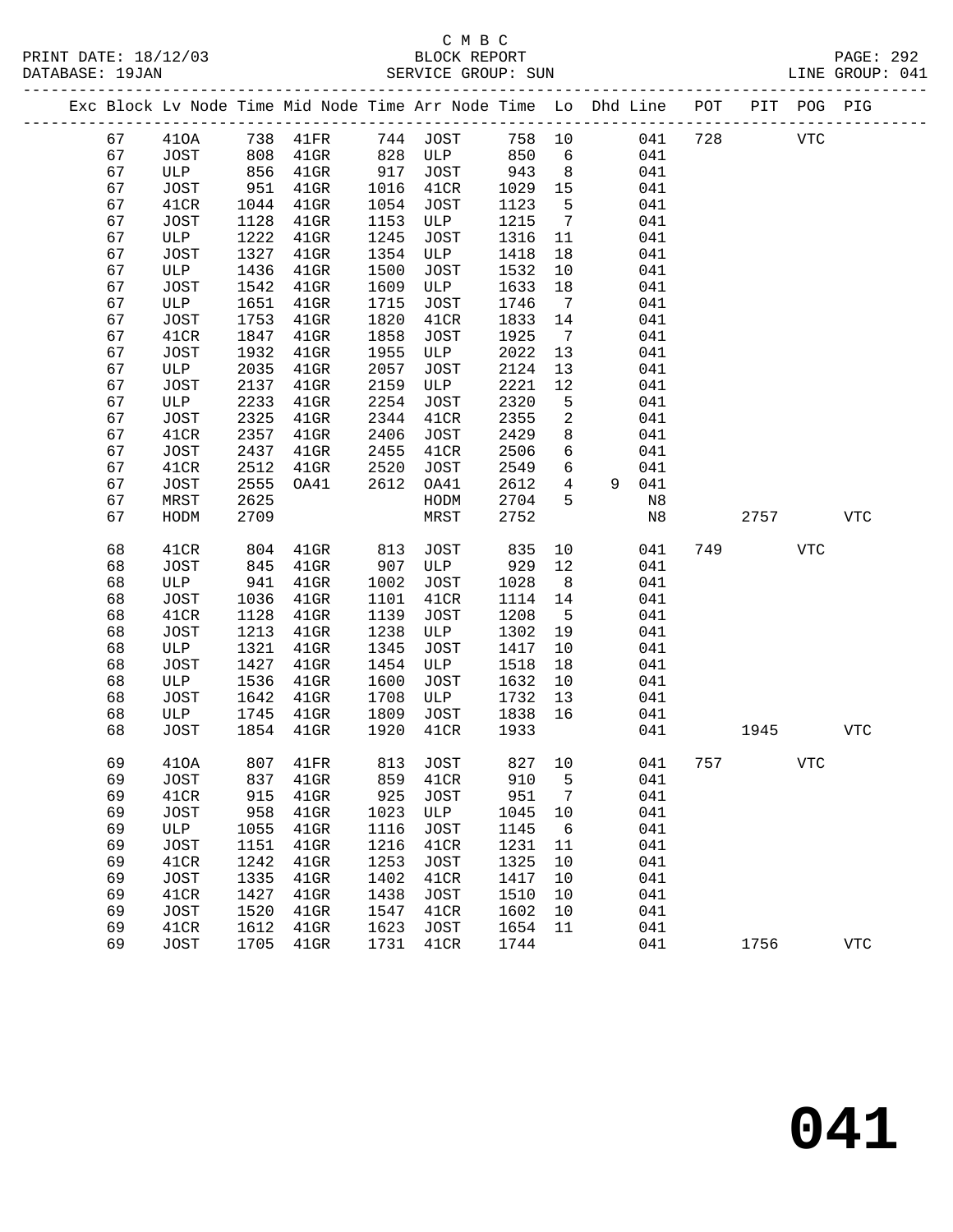PRINT DATE: 18/12/03 BLOCK REPORT PAGE: 293

## C M B C<br>BLOCK REPORT SERVICE GROUP: SUN

|  |             |             |      | Exc Block Lv Node Time Mid Node Time Arr Node Time Lo Dhd Line POT |      |             |      |                 |   |     |     |      | PIT POG PIG |            |
|--|-------------|-------------|------|--------------------------------------------------------------------|------|-------------|------|-----------------|---|-----|-----|------|-------------|------------|
|  | 70          | JOST        |      | 851 41GR                                                           |      | 915 41CR    | 926  | $4\overline{ }$ |   | 041 | 826 |      | <b>VTC</b>  |            |
|  | 70          | 41CR        | 930  | $41$ GR                                                            | 940  | JOST        | 1006 | $\overline{7}$  |   | 041 |     |      |             |            |
|  | 70          | JOST        | 1013 | $41$ GR                                                            | 1038 | ULP         | 1100 | 9               |   | 041 |     |      |             |            |
|  | 70          | ULP         | 1109 | $41$ GR                                                            | 1131 | JOST        | 1200 | $6\overline{6}$ |   | 041 |     |      |             |            |
|  | 70          | JOST        | 1206 | $41$ GR                                                            | 1231 | 41CR        | 1246 | 11              |   | 041 |     |      |             |            |
|  | 70          | 41CR        | 1257 | $41$ GR                                                            | 1308 | JOST        | 1340 | 10              |   | 041 |     |      |             |            |
|  | 70          | JOST        | 1350 | $41$ GR                                                            | 1417 | 41CR        | 1432 | 10              |   | 041 |     |      |             |            |
|  | 70          | 41CR        | 1442 | $41$ GR                                                            | 1453 | JOST        | 1525 | 10              |   | 041 |     |      |             |            |
|  | 70          | <b>JOST</b> | 1535 | $41$ GR                                                            | 1602 | 41CR        | 1617 | 10              |   | 041 |     |      |             |            |
|  | 70          | 41CR        | 1627 | $41$ GR                                                            | 1638 | JOST        | 1709 | 10              |   | 041 |     |      |             |            |
|  | 70          | JOST        | 1719 | $41$ GR                                                            | 1746 | 41CR        | 1759 | 11              |   | 041 |     |      |             |            |
|  | 70          | 41CR        | 1810 | $41$ GR                                                            | 1821 | <b>JOST</b> | 1849 |                 |   | 041 |     | 1914 |             | <b>VTC</b> |
|  |             |             |      |                                                                    |      |             |      |                 |   |     |     |      |             |            |
|  | 71          | 41CR        | 845  | $41$ GR                                                            | 855  | JOST        | 921  | $\overline{7}$  |   | 041 | 830 |      | <b>VTC</b>  |            |
|  | 71          | JOST        | 928  | $41$ GR                                                            | 952  | ULP         | 1014 | 12              |   | 041 |     |      |             |            |
|  | 71          | ULP         | 1026 | $41$ GR                                                            | 1047 | JOST        | 1113 | 8 <sup>8</sup>  |   | 041 |     |      |             |            |
|  | 71          | JOST        | 1121 | $41$ GR                                                            | 1146 | 41CR        | 1159 | 13              |   | 041 |     |      |             |            |
|  | 71          | 41CR        | 1212 | $41$ GR                                                            | 1223 | JOST        | 1254 | 11              |   | 041 |     |      |             |            |
|  | 71          | JOST        | 1305 | $41$ GR                                                            | 1331 | 41CR        | 1346 | 11              |   | 041 |     |      |             |            |
|  | 71          | 41CR        | 1357 | $41$ GR                                                            | 1408 | JOST        | 1440 | 10              |   | 041 |     |      |             |            |
|  | 71          | JOST        | 1450 | $41$ GR                                                            | 1517 | 41CR        | 1532 | 10              |   | 041 |     |      |             |            |
|  | 71          | 41CR        | 1542 | $41$ GR                                                            | 1553 | JOST        | 1625 | 10              |   | 041 |     |      |             |            |
|  | 71          | JOST        | 1635 | $41$ GR                                                            | 1701 | 41CR        | 1714 | 13              |   | 041 |     |      |             |            |
|  | 71          | 41CR        | 1727 | $41$ GR                                                            | 1738 | JOST        | 1809 | 9               |   | 041 |     |      |             |            |
|  | 71          | JOST        | 1818 | $41$ GR                                                            | 1844 | 41CR        | 1857 | 14              |   | 041 |     |      |             |            |
|  | 71          | 41CR        | 1911 | $41$ GR                                                            | 1922 | JOST        | 1949 | 7               |   | 041 |     |      |             |            |
|  | 71          | JOST        | 1956 | $41$ GR                                                            | 2019 | 41CR        | 2031 |                 |   | 041 |     | 2043 |             | <b>VTC</b> |
|  | 72          | JOST        | 906  | $41$ GR                                                            | 930  | 41CR        | 941  | $4\overline{ }$ |   | 041 | 841 |      | <b>VTC</b>  |            |
|  | 72          | 41CR        | 945  | $41$ GR                                                            | 955  | JOST        | 1021 | $7\phantom{.0}$ |   | 041 |     |      |             |            |
|  | 72          | JOST        | 1028 | $41$ GR                                                            | 1053 | ULP         | 1115 | 9               |   | 041 |     |      |             |            |
|  | 72          | ULP         | 1124 | $41$ GR                                                            | 1146 | JOST        | 1215 | $5\phantom{.0}$ |   | 041 |     |      |             |            |
|  | 72          | JOST        | 1220 | $41$ GR                                                            | 1246 | 41CR        | 1301 | 11              |   | 041 |     |      |             |            |
|  | 72          | 41CR        | 1312 | $41$ GR                                                            | 1323 | JOST        | 1355 | 10              |   | 041 |     |      |             |            |
|  | 72          | <b>JOST</b> | 1405 | $41$ GR                                                            | 1432 | 41CR        | 1447 | 10              |   | 041 |     |      |             |            |
|  | 72          | 41CR        | 1457 | $41$ GR                                                            | 1508 | JOST        | 1540 | 10              |   | 041 |     |      |             |            |
|  | 72          | JOST        | 1550 | $41$ GR                                                            | 1616 | 41CR        | 1629 | 13              |   | 041 |     |      |             |            |
|  | 72          | 41CR        | 1642 | $41$ GR                                                            | 1653 | JOST        | 1724 | 10              |   | 041 |     |      |             |            |
|  | 72          | JOST        | 1734 | $41$ GR                                                            | 1801 | 41CR        | 1814 | 20              |   | 041 |     |      |             |            |
|  | 72          | 41CR        |      | 1834 41GR 1845 JOST 1913 7                                         |      |             |      |                 |   | 041 |     |      |             |            |
|  | 72          | JOST        | 1920 | $41$ GR                                                            | 1943 | 41CR        | 1955 | 6               |   | 041 |     |      |             |            |
|  | 72          | 41CR        | 2001 | $41$ GR                                                            | 2012 | <b>JOST</b> | 2039 | 13              |   | 041 |     |      |             |            |
|  | $7\sqrt{2}$ | <b>JOST</b> | 2052 | $41$ GR                                                            | 2114 | 41CR        | 2126 | 6               |   | 041 |     |      |             |            |
|  | 72          | 41CR        | 2132 | $41$ GR                                                            | 2142 | <b>JOST</b> | 2209 | 15              |   | 041 |     |      |             |            |
|  | 72          | JOST        | 2224 | $41$ GR                                                            | 2244 | 41CR        | 2255 | 4               |   | 041 |     |      |             |            |
|  | 72          | 41CR        | 2259 | $41$ GR                                                            | 2309 | <b>JOST</b> | 2335 | 6               |   | 041 |     |      |             |            |
|  | 72          | <b>JOST</b> | 2341 | $41$ GR                                                            | 2400 | 41CR        | 2411 | 21              |   | 041 |     |      |             |            |
|  | 72          | 41CR        | 2432 | $41$ GR                                                            | 2440 | JOST        | 2503 | 1               |   | 041 |     |      |             |            |
|  | 72          | JOST        | 2504 | $41$ GR                                                            | 2523 | 41CR        | 2532 | 6               |   | 041 |     |      |             |            |
|  | 72          | 41CR        | 2538 | $41$ GR                                                            | 2545 | 410A        | 2548 | 0               | 7 | 041 |     |      |             |            |
|  | 72          | MRST        | 2555 |                                                                    |      | HODM        | 2634 | 5               |   | N8  |     |      |             |            |
|  | 72          | HODM        | 2639 |                                                                    |      | MRST        | 2722 |                 |   | N8  |     | 2727 |             | <b>VTC</b> |
|  |             |             |      |                                                                    |      |             |      |                 |   |     |     |      |             |            |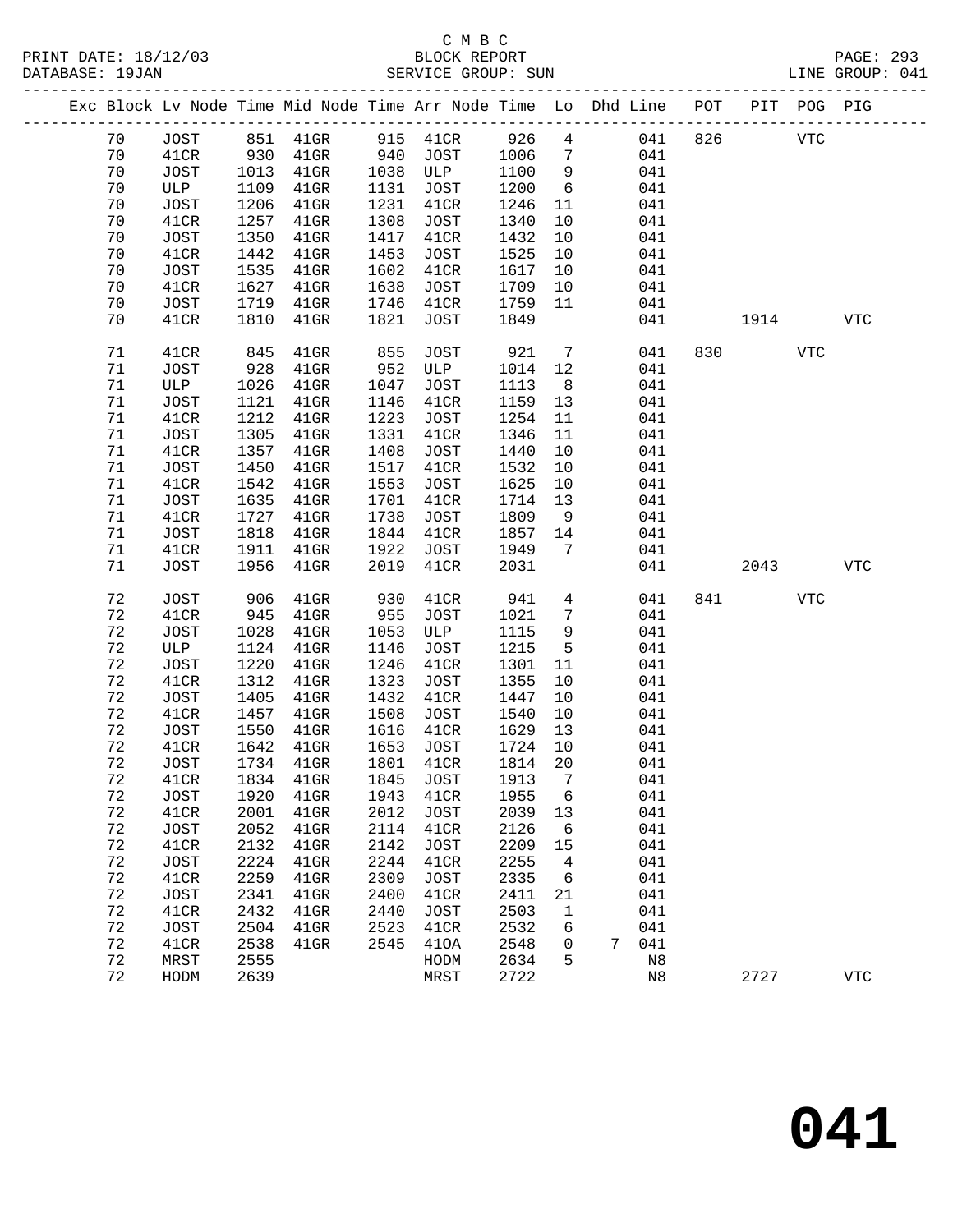PRINT DATE: 18/12/03 BLOCK REPORT PAGE: 294

## C M B C<br>BLOCK REPORT SERVICE GROUP: SUN

|  |    |             |      | Exc Block Lv Node Time Mid Node Time Arr Node Time Lo Dhd Line POT PIT POG PIG |      |                  |         |                 |       |          |      |            |            |
|--|----|-------------|------|--------------------------------------------------------------------------------|------|------------------|---------|-----------------|-------|----------|------|------------|------------|
|  | 73 |             |      | ULP 911 41GR 932 JOST 958                                                      |      |                  |         | 8 <sup>8</sup>  | 041   | 849      |      | <b>VTC</b> |            |
|  | 73 | JOST        | 1006 | $41$ GR                                                                        | 1031 | 41CR             | 1044 15 |                 | 041   |          |      |            |            |
|  | 73 | 41CR        | 1059 | $41$ GR                                                                        | 1109 | JOST             | 1138    | $5^{\circ}$     | 041   |          |      |            |            |
|  | 73 | JOST        | 1143 | $41$ GR                                                                        | 1208 | ULP              | 1230    | $\overline{7}$  | 041   |          |      |            |            |
|  | 73 | ULP         | 1237 | $41$ GR                                                                        | 1300 | JOST             | 1332    | 10              | 041   |          |      |            |            |
|  | 73 | JOST        | 1342 | $41$ GR                                                                        | 1409 | ULP              | 1433    | 18              | 041   |          |      |            |            |
|  | 73 | ULP         | 1451 | $41$ GR                                                                        | 1515 | JOST             | 1547    | 10              | 041   |          |      |            |            |
|  | 73 | JOST        | 1557 | $41$ GR                                                                        | 1623 | ULP              | 1647    | 19              | 041   |          |      |            |            |
|  | 73 | ULP         | 1706 | $41$ GR                                                                        | 1730 | JOST             | 1801    |                 | 041   |          | 1826 |            | VTC        |
|  | 74 | 41CR        | 1030 | $41$ GR                                                                        | 1040 | JOST             | 1106    | $7\overline{ }$ |       | 041 1015 |      | VTC        |            |
|  | 74 | JOST        | 1113 | $41$ GR                                                                        | 1138 | ULP              | 1200    | $\overline{7}$  | 041   |          |      |            |            |
|  | 74 | ULP         | 1207 | $41$ GR                                                                        | 1230 | JOST             | 1301    | 11              | 041   |          |      |            |            |
|  | 74 | JOST        | 1312 | $41$ GR                                                                        | 1338 | ULP              | 1402    | 19              | 041   |          |      |            |            |
|  | 74 | ULP         | 1421 | $41$ GR                                                                        | 1445 | JOST             | 1517    | 10              | 041   |          |      |            |            |
|  | 74 | JOST        | 1527 | $41$ GR                                                                        | 1554 | ULP              | 1618    | 18              | 041   |          |      |            |            |
|  | 74 | ULP         | 1636 | $41$ GR                                                                        | 1700 | JOST             | 1731    | 10              | 041   |          |      |            |            |
|  | 74 | JOST        | 1741 | 41GR                                                                           | 1808 | ULP              | 1833    | 15              | 041   |          |      |            |            |
|  | 74 | ULP         | 1848 | 25GR                                                                           | 1910 | BW05             | 1949    | $5^{\circ}$     | 025   |          |      |            |            |
|  | 74 | BW05        | 1954 | 25GR                                                                           | 2031 | ULP              | 2051    | 14              | 025   |          |      |            |            |
|  | 74 | ULP         | 2105 | $41$ GR                                                                        | 2127 | JOST             | 2154    | 13              | 041   |          |      |            |            |
|  | 74 | JOST        | 2207 | $41$ GR                                                                        | 2229 | ULP              | 2251    | 12              | 041   |          |      |            |            |
|  | 74 | ULP         | 2303 | $41$ GR                                                                        | 2324 | JOST             | 2350    | 7               | 041   |          |      |            |            |
|  | 74 | JOST        | 2357 | $41$ GR                                                                        | 2415 | 41CR             | 2426    | 18              | 041   |          |      |            |            |
|  | 74 | 41CR        | 2444 | $41$ GR                                                                        | 2452 | JOST             | 2518    | 5               | 041   |          |      |            |            |
|  | 74 | JOST        | 2523 | $41$ GR                                                                        | 2542 | DULP             | 2552    | $\overline{4}$  | 041   |          |      |            |            |
|  | 74 | <b>DULP</b> | 2556 | $41$ GR                                                                        | 2602 | 410A             | 2605    | $4\overline{ }$ | 7 041 |          |      |            |            |
|  | 74 | MRST        | 2616 |                                                                                |      | HODM             | 2703    | 6               | N20   |          |      |            |            |
|  | 74 | HODM        | 2709 |                                                                                |      | MRST             | 2758    |                 | N20   |          | 2803 |            | <b>VTC</b> |
|  | 75 | JOST        | 1227 | $41$ GR                                                                        | 1253 | ULP              | 1317    | 19              | 041   | 1202     |      | VTC        |            |
|  | 75 | ULP         | 1336 | $41$ GR                                                                        | 1400 | JOST             | 1432    | 10              | 041   |          |      |            |            |
|  | 75 | JOST        | 1442 | $41$ GR                                                                        | 1509 | ULP              | 1533    | 18              | 041   |          |      |            |            |
|  | 75 | ULP         | 1551 | $41$ GR                                                                        | 1615 | JOST             | 1646    | 11              | 041   |          |      |            |            |
|  | 75 | JOST        | 1657 | $41$ GR                                                                        | 1723 | ULP              | 1747    | 22              | 041   |          |      |            |            |
|  | 75 | ULP         | 1809 | $41$ GR                                                                        | 1833 | JOST             | 1901    | $-5$            | 041   |          |      |            |            |
|  | 75 | JOST        | 1906 | $41$ GR                                                                        | 1932 | ULP              | 1959    | $\overline{4}$  | 041   |          |      |            |            |
|  | 75 | ULP         | 2003 | $41$ GR                                                                        | 2027 | JOST             | 2054    | 13              | 041   |          |      |            |            |
|  | 75 | JOST        | 2107 | $41$ GR                                                                        | 2129 | ULP              | 2151 16 |                 | 041   |          |      |            |            |
|  | 75 | ULP         |      | 2207 25GR                                                                      |      | 2228 BW05 2302 6 |         |                 | 025   |          |      |            |            |
|  | 75 | BW05        | 2308 | 25GR                                                                           |      | 2344 ULP         | 2403    | 4               | 025   |          |      |            |            |
|  | 75 | ULP         | 2407 | 25GR                                                                           | 2428 | NAST             | 2445    |                 |       | 025      | 2505 |            | <b>VTC</b> |
|  | 76 | ULP         | 1306 | $41$ GR                                                                        | 1330 | JOST             | 1402    | 10              | 041   |          | 1244 | <b>VTC</b> |            |
|  | 76 | JOST        | 1412 | 41GR                                                                           | 1439 | ULP              | 1503    | 18              | 041   |          |      |            |            |
|  | 76 | ULP         | 1521 | $41$ GR                                                                        | 1545 | JOST             | 1617    | 10              | 041   |          |      |            |            |
|  | 76 | JOST        | 1627 | $41$ GR                                                                        | 1653 | ULP              | 1717    |                 | 041   |          | 1739 |            | <b>VTC</b> |
|  |    |             |      |                                                                                |      |                  |         |                 |       |          |      |            |            |